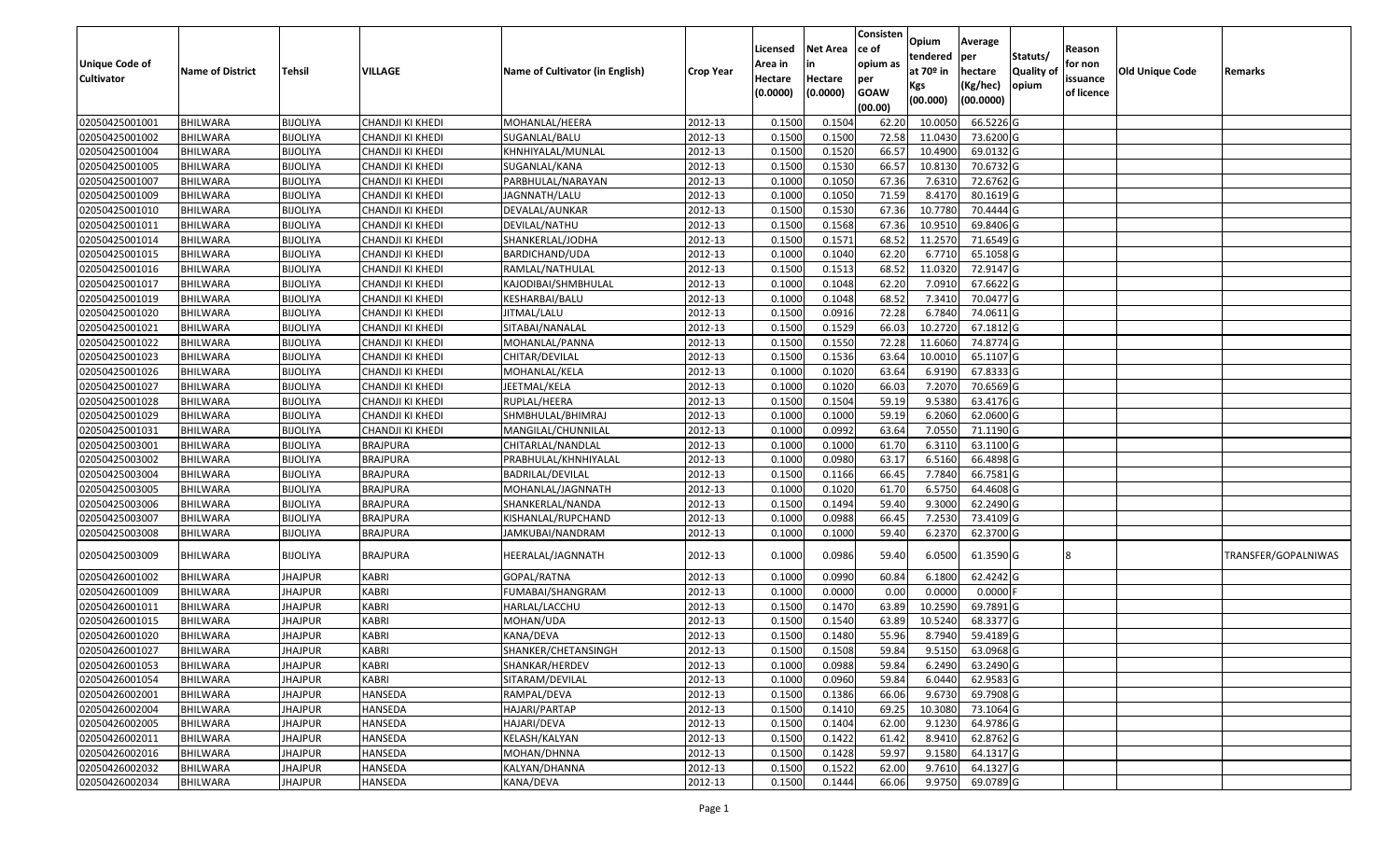| <b>Unique Code of</b><br><b>Cultivator</b> | <b>Name of District</b> | Tehsil                 | VILLAGE            | Name of Cultivator (in English) | <b>Crop Year</b> | Licensed<br>Area in<br>Hectare<br>(0.0000) | <b>Net Area</b><br>in<br>Hectare<br>(0.0000) | Consisten<br>ce of<br>opium as<br>per<br><b>GOAW</b><br>(00.00) | Opium<br>tendered<br>at 70º in<br>Kgs<br>(00.000) | Average<br>per<br>hectare<br>(Kg/hec)<br>(00.0000) | Statuts/<br><b>Quality of</b><br>opium | Reason<br>for non<br>issuance<br>of licence | <b>Old Unique Code</b> | Remarks                                   |
|--------------------------------------------|-------------------------|------------------------|--------------------|---------------------------------|------------------|--------------------------------------------|----------------------------------------------|-----------------------------------------------------------------|---------------------------------------------------|----------------------------------------------------|----------------------------------------|---------------------------------------------|------------------------|-------------------------------------------|
| 02050426002040                             | <b>BHILWARA</b>         | <b>JHAJPUR</b>         | HANSEDA            | BHOLU/KHANA                     | 2012-13          | 0.1000                                     | 0.0960                                       | 66.06                                                           | 7.0120                                            | 73.0417 G                                          |                                        |                                             |                        |                                           |
| 02050426003003                             | <b>BHILWARA</b>         | <b>JHAJPUR</b>         | BHAGGUNAGAR        | DEVILAL/GORDHAN                 | 2012-13          | 0.1500                                     | 0.1470                                       | 58.86                                                           | 9.2580                                            | 62.9796 G                                          |                                        |                                             |                        |                                           |
| 02050426003012                             | BHILWARA                | <b>JHAJPUR</b>         | BHAGGUNAGAR        | BHOPAL/GANGARAM                 | 2012-13          | 0.1500                                     | 0.1435                                       | 60.72                                                           | 9.6540                                            | 67.2753 G                                          |                                        |                                             |                        |                                           |
| 02050426003023                             | <b>BHILWARA</b>         | <b>JHAJPUR</b>         | BHAGGUNAGAR        | HEERA/BHIMA                     | 2012-13          | 0.1500                                     | 0.1440                                       | 63.48                                                           | 10.1840                                           | 70.7222 G                                          |                                        |                                             |                        |                                           |
| 02050426003031                             | <b>BHILWARA</b>         | <b>JHAJPUR</b>         | BHAGGUNAGAR        | NANDA/RAMA                      | 2012-13          | 0.1500                                     | 0.1421                                       | 63.48                                                           | 9.9480                                            | 70.0070 G                                          |                                        |                                             |                        |                                           |
| 02050426003060                             | <b>BHILWARA</b>         | <b>JHAJPUR</b>         | BHAGGUNAGAR        | RAMPAL/KHNHIYALAL               | 2012-13          | 0.1500                                     | 0.1426                                       | 64.61                                                           | 10.1250                                           | 71.0028 G                                          |                                        |                                             |                        |                                           |
| 02050426003062                             | BHILWARA                | <b>JHAJPUR</b>         | BHAGGUNAGAR        | JITU/KAJOD                      | 2012-13          | 0.1500                                     | 0.1440                                       | 60.72                                                           | 9.2730                                            | 64.3958 G                                          |                                        |                                             |                        |                                           |
| 02050426003064                             | <b>BHILWARA</b>         | <b>JHAJPUR</b>         | BHAGGUNAGAR        | BHERULAL/RUPA                   | 2012-13          | 0.1500                                     | 0.1376                                       | 62.00                                                           | 9.6540                                            | 70.1599 G                                          |                                        |                                             |                        |                                           |
| 02050426003070                             | <b>BHILWARA</b>         | <b>JHAJPUR</b>         | BHAGGUNAGAR        | MATHURA/HAJARI                  | 2012-13          | 0.1500                                     | 0.1443                                       | 58.86                                                           | 8.7870                                            | 60.8940 G                                          |                                        |                                             |                        |                                           |
| 02050426004003                             | <b>BHILWARA</b>         | <b>JHAJPUR</b>         | JAWANPURA          | GANDHIBAI/SITARAM               | 2012-13          | 0.1500                                     | 0.1421                                       | 55.96                                                           | 9.4410                                            | 66.4391 G                                          |                                        |                                             |                        | TRANSFER/<br><b>BHAGGUNAGAR (JHAJPUR)</b> |
| 02050426004008                             | BHILWARA                | <b>JHAJPUR</b>         | JAWANPURA          | CHAUBAI/JAGNNATH                | 2012-13          | 0.1500                                     | 0.1520                                       | 55.96                                                           | 9.7530                                            | 64.1645 G                                          |                                        |                                             |                        | TRANSFER/<br><b>BHAGGUNAGAR (JHAJPUR)</b> |
| 02050426004028                             | <b>BHILWARA</b>         | <b>JHAJPUR</b>         | JAWANPURA          | CHOTIBAI/BALU                   | 2012-13          | 0.1500                                     | 0.1504                                       | 58.47                                                           | 9.9230                                            | 65.9774 G                                          |                                        |                                             |                        | TRANSFER/<br><b>BHAGGUNAGAR (JHAJPUR)</b> |
| 02050426004033                             | <b>BHILWARA</b>         | JHAJPUR                | <b>JAWANPURA</b>   | PANIBAI/MOTI                    | 2012-13          | 0.1000                                     | 0.1000                                       | 55.69                                                           | 5.6250                                            | 56.2500 G                                          |                                        |                                             |                        |                                           |
| 02050426004035                             | <b>BHILWARA</b>         | <b>JHAJPUR</b>         | JAWANPURA          | MANKAVER/NARAYANSINGH           | 2012-13          | 0.1500                                     | 0.1500                                       | 58.09                                                           | 9.5850                                            | 63.9000 G                                          |                                        |                                             |                        | TRANSFER/<br><b>BHAGGUNAGAR (JHAJPUR)</b> |
| 02050426004036                             | <b>BHILWARA</b>         | <b>JHAJPUR</b>         | JAWANPURA          | KESHARSINGH/JAVANSINGH          | 2012-13          | 0.1000                                     | 0.1012                                       | 58.09                                                           | 6.1490                                            | 60.7609 G                                          |                                        |                                             | 02050426002041         | TRANSFER/ HANSEDA<br>JHAJPUR)             |
| 02050427001001                             | <b>BHILWARA</b>         | MANDALGARH             | <b>VITTHALPURA</b> | KALYAN/BHURA                    | 2012-13          | 0.1500                                     | 0.1440                                       | 62.71                                                           | 10.2130                                           | 70.9236 G                                          |                                        |                                             |                        |                                           |
| 02050427001007                             | <b>BHILWARA</b>         | MANDALGARH             | <b>VITTHALPURA</b> | BHURA/MATHURA                   | 2012-13          | 0.1500                                     | 0.1475                                       | 62.71                                                           | 10.0160                                           | 67.9051 G                                          |                                        |                                             |                        |                                           |
| 02050427001012                             | <b>BHILWARA</b>         | MANDALGARH             | <b>VITTHALPURA</b> | HAGAMIBAI/HAJARI                | 2012-13          | 0.1000                                     | 0.0990                                       | 62.34                                                           | 6.4570                                            | 65.2222 G                                          |                                        |                                             |                        |                                           |
| 02050427001014                             | BHILWARA                | MANDALGARH             | <b>VITTHALPURA</b> | DHAPUBAI/BAKTAVER               | 2012-13          | 0.1500                                     | 0.1520                                       | 59.47                                                           | 9.7020                                            | 63.8289 G                                          |                                        |                                             |                        |                                           |
| 02050427001016                             | <b>BHILWARA</b>         | MANDALGARH             | <b>VITTHALPURA</b> | GORIBAI/MANGILAL                | 2012-13          | 0.1500                                     | 0.1500                                       | 58.42                                                           | 9.3050                                            | 62.0333 G                                          |                                        |                                             |                        |                                           |
| 02050427001017                             | <b>BHILWARA</b>         | MANDALGARH             | <b>VITTHALPURA</b> | KANA/HAJARI                     | 2012-13          | 0.1000                                     | 0.1000                                       | 63.48                                                           | 6.5930                                            | 65.9300 G                                          |                                        |                                             |                        |                                           |
| 02050427001024                             | <b>BHILWARA</b>         | MANDALGARH             | <b>VITTHALPURA</b> | RUPA/DHANNA                     | 2012-13          | 0.1000                                     | 0.0945                                       | 69.32                                                           | 7.3580                                            | 77.8624 G                                          |                                        |                                             |                        |                                           |
| 02050427001027                             | BHILWARA                | MANDALGARH             | VITTHALPURA        | RAMESHWER/NANDA                 | 2012-13          | 0.1500                                     | 0.1500                                       | 59.47                                                           | 9.4730                                            | 63.1533 G                                          |                                        |                                             |                        |                                           |
| 02050427001028                             | <b>BHILWARA</b>         | MANDALGARH             | <b>VITTHALPURA</b> | SARJUBAI/BALU                   | 2012-13          | 0.1500                                     | 0.1440                                       | 62.71                                                           | 10.0430                                           | 69.7431 G                                          |                                        |                                             |                        |                                           |
| 02050427001033                             | <b>BHILWARA</b>         | MANDALGARH             | VITTHALPURA        | KOYALBAI/DHANNA                 | 2012-13          | 0.1000                                     | 0.1000                                       | 62.94                                                           | 6.4830                                            | 64.8300 G                                          |                                        |                                             |                        |                                           |
| 02050427001036                             | <b>BHILWARA</b>         | MANDALGARH             | VITTHALPURA        | RAMCHANDR/JALMA                 | 2012-13          | 0.1000                                     | 0.0957                                       | 56.80                                                           | 6.4270                                            | 67.1578 G                                          |                                        |                                             |                        |                                           |
| 02050427001038                             | <b>BHILWARA</b>         | MANDALGARH             | <b>VITTHALPURA</b> | RAMKUVAR/BALU                   | 2012-13          | 0.1000                                     | 0.1000                                       | 58.42                                                           | 6.1590                                            | 61.5900 G                                          |                                        |                                             |                        |                                           |
| 02050427001041                             | <b>BHILWARA</b>         | MANDALGARH VITTHALPURA |                    | KHEMA/CHOGA                     | 2012-13          | 0.1000                                     | 0.1000                                       | 58.42                                                           |                                                   | 6.5510 65.5100 G                                   |                                        |                                             |                        |                                           |
| 02050427001042                             | <b>BHILWARA</b>         | MANDALGARH             | <b>VITTHALPURA</b> | HOKMA/SOBAKSH                   | 2012-13          | 0.1500                                     | 0.1450                                       | 62.34                                                           | 9.8500                                            | 67.9310 G                                          |                                        |                                             |                        |                                           |
| 02050427001043                             | <b>BHILWARA</b>         | MANDALGARH             | <b>VITTHALPURA</b> | RAMPAL/CHAGNA                   | 2012-13          | 0.1000                                     | 0.0992                                       | 62.34                                                           | 6.4570                                            | 65.0907 G                                          |                                        |                                             |                        |                                           |
| 02050427001045                             | <b>BHILWARA</b>         | MANDALGARH             | <b>VITTHALPURA</b> | BANSHILAL/GHISALAL              | 2012-13          | 0.1000                                     | 0.1000                                       | 58.86                                                           | 6.1210                                            | 61.2100 G                                          |                                        |                                             |                        |                                           |
| 02050427002004                             | <b>BHILWARA</b>         | MANDALGARH             | BHAWANIPURA        | NAVLA/DEVA                      | 2012-13          | 0.1000                                     | 0.0992                                       | 58.46                                                           | 6.1220                                            | 61.7137 G                                          |                                        |                                             |                        |                                           |
| 02050427002006                             | <b>BHILWARA</b>         | MANDALGARH             | BHAWANIPURA        | KAJOD/MOHAN                     | 2012-13          | 0.1500                                     | 0.1500                                       | 57.77                                                           | 8.7560                                            | 58.3733 G                                          |                                        |                                             |                        |                                           |
| 02050427002009                             | <b>BHILWARA</b>         | MANDALGARH             | <b>BHAWANIPURA</b> | RAMESHCHANDR/NANDA              | 2012-13          | 0.1500                                     | 0.1512                                       | 62.59                                                           | 9.7190                                            | 64.2791 G                                          |                                        |                                             |                        |                                           |
| 02050427002012                             | <b>BHILWARA</b>         | MANDALGARH             | <b>BHAWANIPURA</b> | CHATRBHUJ/NAVLA                 | 2012-13          | 0.1500                                     | 0.1484                                       | 57.77                                                           | 8.7980                                            | 59.2857 G                                          |                                        |                                             |                        |                                           |
| 02050427002013                             | <b>BHILWARA</b>         | MANDALGARH             | <b>BHAWANIPURA</b> | BHAWER/BARDA                    | 2012-13          | 0.1500                                     | 0.1496                                       | 58.60                                                           | 9.1000                                            | 60.8289 G                                          |                                        |                                             |                        |                                           |
| 02050427002014                             | <b>BHILWARA</b>         | MANDALGARH             | BHAWANIPURA        | CHOGA/NANDA                     | 2012-13          | 0.1500                                     | 0.1512                                       | 57.77                                                           | 9.1440                                            | 60.4762 G                                          |                                        |                                             |                        |                                           |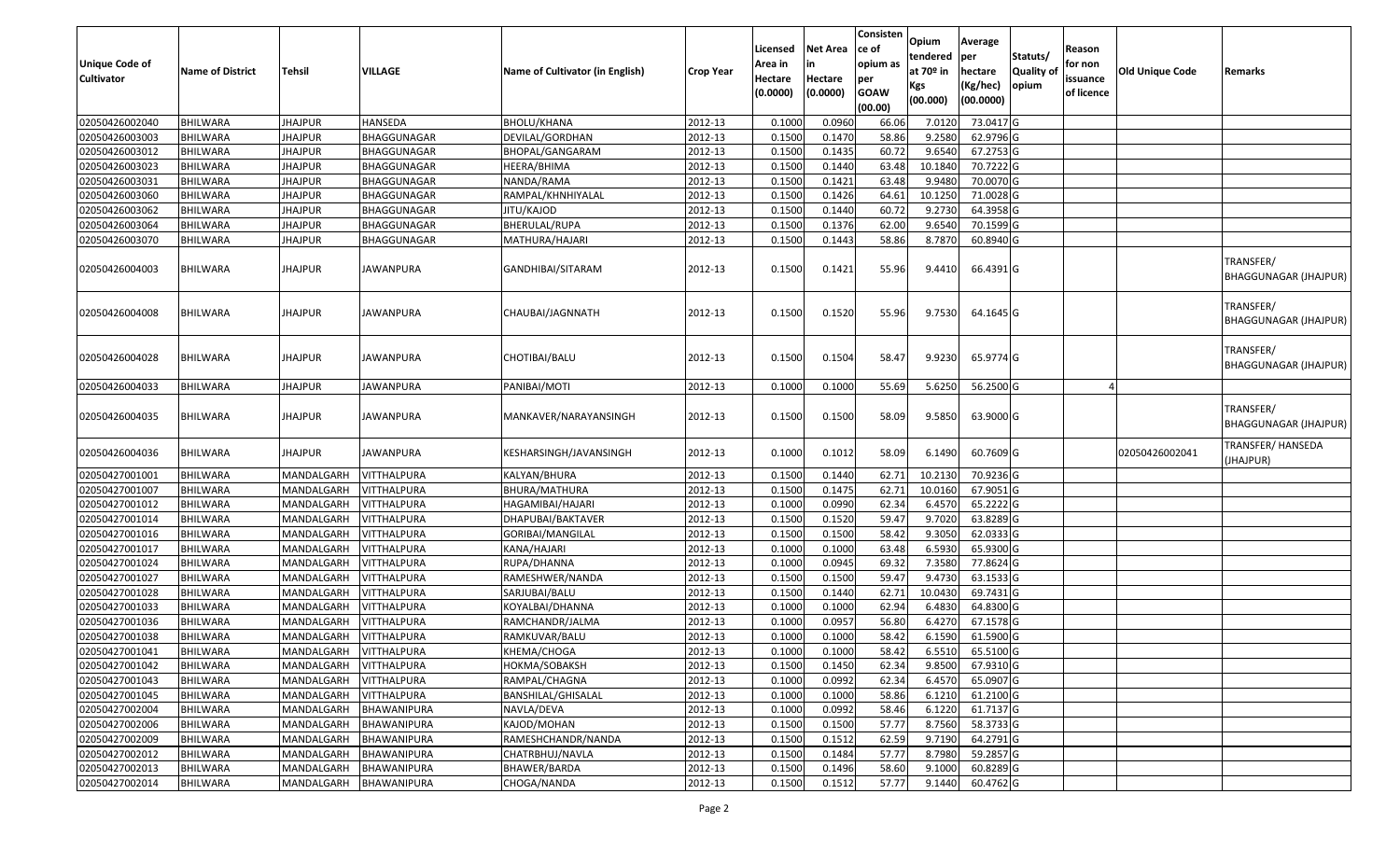| Opium<br>Average<br><b>Net Area</b><br>Licensed<br>ce of<br>Reason<br>Statuts/<br>tendered<br>per<br><b>Unique Code of</b><br>opium as<br>for non<br>Area in<br>at $70°$ in<br><b>Quality o</b><br>VILLAGE<br>Name of Cultivator (in English)<br>Old Unique Code<br><b>Name of District</b><br><b>Tehsil</b><br>hectare<br><b>Crop Year</b><br>Remarks<br><b>Cultivator</b><br>Hectare<br>Hectare<br>issuance<br>per<br>opium<br>(Kg/hec)<br>Kgs<br>(0.0000)<br><b>GOAW</b><br>(0.0000)<br>of licence<br>(00.0000)<br>(00.000)<br>(00.00)<br>02050427002015<br><b>BHILWARA</b><br>0.1500<br>0.1500<br>8.7940<br>58.6267 G<br>MANDALGARH<br>BHAWANIPURA<br>GHIRDHARI/DEVA<br>2012-13<br>58.46<br>02050427002016<br>0.1000<br>0.0980<br>58.30<br>6.4050<br>65.3571 G<br><b>BHILWARA</b><br>MANDALGARH<br>BHAWANIPURA<br>KALU/NARAYAN<br>2012-13<br>2012-13<br>0.1500<br>0.1500<br>58.30<br>8.9030<br>59.3533 G<br>02050427002017<br>BHILWARA<br>MANDALGARH<br>NARAYAN/HEERA URF HEMA<br>BHAWANIPURA<br>02050427002019<br><b>BHILWARA</b><br>MANDALGARH<br><b>BHAWANIPURA</b><br>HAJARI/LAXMAN<br>2012-13<br>0.1500<br>0.1512<br>58.30<br>9.3780<br>62.0238 G<br>02050427002026<br>2012-13<br>0.1500<br>0.1496<br>58.60<br>61.3302G<br>BHILWARA<br>MANDALGARH<br>BHAWANIPURA<br>SOHAN/VENNA<br>9.1750<br>02050427003008<br><b>BHILWARA</b><br>MANDALGARH<br>2012-13<br>0.1500<br>0.1421<br>56.54<br>8.7480<br>61.5623 G<br>PIPALDA<br>KALLIBAI/LALU<br>2012-13<br>0.1000<br>0.1000<br>58.09<br>6.6550<br>66.5500 G<br>02050427003010<br>BHILWARA<br>PIPALDA<br>TULSI/KISHOR<br>MANDALGARH<br>2012-13<br>0.1500<br>02050427003016<br><b>BHILWARA</b><br>MANDALGARH<br>PIPALDA<br>NANDLAL/LALA<br>0.1413<br>61.03<br>9.4680<br>67.0064G<br>02050427003023<br>2012-13<br>0.1500<br>0.1395<br>66.52<br>9.3320<br>66.8961 G<br>BHILWARA<br>MANDALGARH<br>PIPALDA<br>MANGU/NANDA<br>02050427003026<br>2012-13<br>0.1000<br>0.0989<br>58.47<br>6.2730<br>63.4277 G<br><b>BHILWARA</b><br>MANDALGARH<br>PIPALDA<br>MANGILAL/LADU<br>0.1500<br>0.1450<br>58.47<br>9.7560<br>02050427003027<br>PIPALDA<br>2012-13<br>67.2828 G<br>BHILWARA<br>MANDALGARH<br>RAMEHSHWER/NARAYAN<br>02050427003030<br><b>BHILWARA</b><br>MANDALGARH<br>PIPALDA<br>2012-13<br>0.1500<br>0.1368<br>66.52<br>10.2160<br>74.6784 G<br>RAMKISHAN/BHOLA<br>0.1500<br>0.1420<br>10.2690<br>72.3169 G<br>02050427003031<br><b>BHILWARA</b><br>2012-13<br>61.70<br>MANDALGARH<br>PIPALDA<br><b>BHURA/KISHOR</b><br>02050426001050<br><b>TRANSFER</b><br>02050427004001<br>2012-13<br>0.1500<br>0.1508<br>69.23<br>11.1760<br>74.1114 G<br>BHILWARA<br>MANDALGARH<br>SARANA<br>GOPAL/MADHAV |  |
|----------------------------------------------------------------------------------------------------------------------------------------------------------------------------------------------------------------------------------------------------------------------------------------------------------------------------------------------------------------------------------------------------------------------------------------------------------------------------------------------------------------------------------------------------------------------------------------------------------------------------------------------------------------------------------------------------------------------------------------------------------------------------------------------------------------------------------------------------------------------------------------------------------------------------------------------------------------------------------------------------------------------------------------------------------------------------------------------------------------------------------------------------------------------------------------------------------------------------------------------------------------------------------------------------------------------------------------------------------------------------------------------------------------------------------------------------------------------------------------------------------------------------------------------------------------------------------------------------------------------------------------------------------------------------------------------------------------------------------------------------------------------------------------------------------------------------------------------------------------------------------------------------------------------------------------------------------------------------------------------------------------------------------------------------------------------------------------------------------------------------------------------------------------------------------------------------------------------------------------------------------------------------------------------------------------------------------------------------------------------------------------------------------------------------------------------------------------------------------------------------------------------------------------------------------------------------------------------------------------------------------------------------|--|
|                                                                                                                                                                                                                                                                                                                                                                                                                                                                                                                                                                                                                                                                                                                                                                                                                                                                                                                                                                                                                                                                                                                                                                                                                                                                                                                                                                                                                                                                                                                                                                                                                                                                                                                                                                                                                                                                                                                                                                                                                                                                                                                                                                                                                                                                                                                                                                                                                                                                                                                                                                                                                                                    |  |
|                                                                                                                                                                                                                                                                                                                                                                                                                                                                                                                                                                                                                                                                                                                                                                                                                                                                                                                                                                                                                                                                                                                                                                                                                                                                                                                                                                                                                                                                                                                                                                                                                                                                                                                                                                                                                                                                                                                                                                                                                                                                                                                                                                                                                                                                                                                                                                                                                                                                                                                                                                                                                                                    |  |
|                                                                                                                                                                                                                                                                                                                                                                                                                                                                                                                                                                                                                                                                                                                                                                                                                                                                                                                                                                                                                                                                                                                                                                                                                                                                                                                                                                                                                                                                                                                                                                                                                                                                                                                                                                                                                                                                                                                                                                                                                                                                                                                                                                                                                                                                                                                                                                                                                                                                                                                                                                                                                                                    |  |
|                                                                                                                                                                                                                                                                                                                                                                                                                                                                                                                                                                                                                                                                                                                                                                                                                                                                                                                                                                                                                                                                                                                                                                                                                                                                                                                                                                                                                                                                                                                                                                                                                                                                                                                                                                                                                                                                                                                                                                                                                                                                                                                                                                                                                                                                                                                                                                                                                                                                                                                                                                                                                                                    |  |
|                                                                                                                                                                                                                                                                                                                                                                                                                                                                                                                                                                                                                                                                                                                                                                                                                                                                                                                                                                                                                                                                                                                                                                                                                                                                                                                                                                                                                                                                                                                                                                                                                                                                                                                                                                                                                                                                                                                                                                                                                                                                                                                                                                                                                                                                                                                                                                                                                                                                                                                                                                                                                                                    |  |
|                                                                                                                                                                                                                                                                                                                                                                                                                                                                                                                                                                                                                                                                                                                                                                                                                                                                                                                                                                                                                                                                                                                                                                                                                                                                                                                                                                                                                                                                                                                                                                                                                                                                                                                                                                                                                                                                                                                                                                                                                                                                                                                                                                                                                                                                                                                                                                                                                                                                                                                                                                                                                                                    |  |
|                                                                                                                                                                                                                                                                                                                                                                                                                                                                                                                                                                                                                                                                                                                                                                                                                                                                                                                                                                                                                                                                                                                                                                                                                                                                                                                                                                                                                                                                                                                                                                                                                                                                                                                                                                                                                                                                                                                                                                                                                                                                                                                                                                                                                                                                                                                                                                                                                                                                                                                                                                                                                                                    |  |
|                                                                                                                                                                                                                                                                                                                                                                                                                                                                                                                                                                                                                                                                                                                                                                                                                                                                                                                                                                                                                                                                                                                                                                                                                                                                                                                                                                                                                                                                                                                                                                                                                                                                                                                                                                                                                                                                                                                                                                                                                                                                                                                                                                                                                                                                                                                                                                                                                                                                                                                                                                                                                                                    |  |
|                                                                                                                                                                                                                                                                                                                                                                                                                                                                                                                                                                                                                                                                                                                                                                                                                                                                                                                                                                                                                                                                                                                                                                                                                                                                                                                                                                                                                                                                                                                                                                                                                                                                                                                                                                                                                                                                                                                                                                                                                                                                                                                                                                                                                                                                                                                                                                                                                                                                                                                                                                                                                                                    |  |
|                                                                                                                                                                                                                                                                                                                                                                                                                                                                                                                                                                                                                                                                                                                                                                                                                                                                                                                                                                                                                                                                                                                                                                                                                                                                                                                                                                                                                                                                                                                                                                                                                                                                                                                                                                                                                                                                                                                                                                                                                                                                                                                                                                                                                                                                                                                                                                                                                                                                                                                                                                                                                                                    |  |
|                                                                                                                                                                                                                                                                                                                                                                                                                                                                                                                                                                                                                                                                                                                                                                                                                                                                                                                                                                                                                                                                                                                                                                                                                                                                                                                                                                                                                                                                                                                                                                                                                                                                                                                                                                                                                                                                                                                                                                                                                                                                                                                                                                                                                                                                                                                                                                                                                                                                                                                                                                                                                                                    |  |
|                                                                                                                                                                                                                                                                                                                                                                                                                                                                                                                                                                                                                                                                                                                                                                                                                                                                                                                                                                                                                                                                                                                                                                                                                                                                                                                                                                                                                                                                                                                                                                                                                                                                                                                                                                                                                                                                                                                                                                                                                                                                                                                                                                                                                                                                                                                                                                                                                                                                                                                                                                                                                                                    |  |
|                                                                                                                                                                                                                                                                                                                                                                                                                                                                                                                                                                                                                                                                                                                                                                                                                                                                                                                                                                                                                                                                                                                                                                                                                                                                                                                                                                                                                                                                                                                                                                                                                                                                                                                                                                                                                                                                                                                                                                                                                                                                                                                                                                                                                                                                                                                                                                                                                                                                                                                                                                                                                                                    |  |
|                                                                                                                                                                                                                                                                                                                                                                                                                                                                                                                                                                                                                                                                                                                                                                                                                                                                                                                                                                                                                                                                                                                                                                                                                                                                                                                                                                                                                                                                                                                                                                                                                                                                                                                                                                                                                                                                                                                                                                                                                                                                                                                                                                                                                                                                                                                                                                                                                                                                                                                                                                                                                                                    |  |
|                                                                                                                                                                                                                                                                                                                                                                                                                                                                                                                                                                                                                                                                                                                                                                                                                                                                                                                                                                                                                                                                                                                                                                                                                                                                                                                                                                                                                                                                                                                                                                                                                                                                                                                                                                                                                                                                                                                                                                                                                                                                                                                                                                                                                                                                                                                                                                                                                                                                                                                                                                                                                                                    |  |
|                                                                                                                                                                                                                                                                                                                                                                                                                                                                                                                                                                                                                                                                                                                                                                                                                                                                                                                                                                                                                                                                                                                                                                                                                                                                                                                                                                                                                                                                                                                                                                                                                                                                                                                                                                                                                                                                                                                                                                                                                                                                                                                                                                                                                                                                                                                                                                                                                                                                                                                                                                                                                                                    |  |
|                                                                                                                                                                                                                                                                                                                                                                                                                                                                                                                                                                                                                                                                                                                                                                                                                                                                                                                                                                                                                                                                                                                                                                                                                                                                                                                                                                                                                                                                                                                                                                                                                                                                                                                                                                                                                                                                                                                                                                                                                                                                                                                                                                                                                                                                                                                                                                                                                                                                                                                                                                                                                                                    |  |
|                                                                                                                                                                                                                                                                                                                                                                                                                                                                                                                                                                                                                                                                                                                                                                                                                                                                                                                                                                                                                                                                                                                                                                                                                                                                                                                                                                                                                                                                                                                                                                                                                                                                                                                                                                                                                                                                                                                                                                                                                                                                                                                                                                                                                                                                                                                                                                                                                                                                                                                                                                                                                                                    |  |
|                                                                                                                                                                                                                                                                                                                                                                                                                                                                                                                                                                                                                                                                                                                                                                                                                                                                                                                                                                                                                                                                                                                                                                                                                                                                                                                                                                                                                                                                                                                                                                                                                                                                                                                                                                                                                                                                                                                                                                                                                                                                                                                                                                                                                                                                                                                                                                                                                                                                                                                                                                                                                                                    |  |
| 0.1520<br>62.72<br>10.2050<br>2012-13<br>0.1500<br>67.1382 G<br>02050427004003<br>BHILWARA<br>MANDALGARH<br>SARANA<br>RAMESHWER/KALU                                                                                                                                                                                                                                                                                                                                                                                                                                                                                                                                                                                                                                                                                                                                                                                                                                                                                                                                                                                                                                                                                                                                                                                                                                                                                                                                                                                                                                                                                                                                                                                                                                                                                                                                                                                                                                                                                                                                                                                                                                                                                                                                                                                                                                                                                                                                                                                                                                                                                                               |  |
| 70.4490 G<br>02050427004004<br>MANDALGARH<br>SARANA<br>2012-13<br>0.1500<br>0.1470<br>66.57<br>10.3560<br><b>BHILWARA</b><br>GULABBAI/KANHAIYALAL                                                                                                                                                                                                                                                                                                                                                                                                                                                                                                                                                                                                                                                                                                                                                                                                                                                                                                                                                                                                                                                                                                                                                                                                                                                                                                                                                                                                                                                                                                                                                                                                                                                                                                                                                                                                                                                                                                                                                                                                                                                                                                                                                                                                                                                                                                                                                                                                                                                                                                  |  |
| 02050427004007<br>2012-13<br>0.1500<br>0.1500<br>66.57<br>10.6420<br>70.9467 G<br><b>BHILWARA</b><br>MANDALGARH<br><b>SARANA</b><br>RAMESHWAR/ONKAR                                                                                                                                                                                                                                                                                                                                                                                                                                                                                                                                                                                                                                                                                                                                                                                                                                                                                                                                                                                                                                                                                                                                                                                                                                                                                                                                                                                                                                                                                                                                                                                                                                                                                                                                                                                                                                                                                                                                                                                                                                                                                                                                                                                                                                                                                                                                                                                                                                                                                                |  |
| 02050427004008<br>2012-13<br>0.1500<br>0.1455<br>65.22<br>10.2580<br>70.5017 G<br>BHILWARA<br>MANDALGARH<br><b>SARANA</b><br>FULIBAI/RAMKUNWAR/HEERA                                                                                                                                                                                                                                                                                                                                                                                                                                                                                                                                                                                                                                                                                                                                                                                                                                                                                                                                                                                                                                                                                                                                                                                                                                                                                                                                                                                                                                                                                                                                                                                                                                                                                                                                                                                                                                                                                                                                                                                                                                                                                                                                                                                                                                                                                                                                                                                                                                                                                               |  |
| 02050427004010<br>0.1000<br>0.0990<br>68.98<br>7.2430<br>73.1616 G<br><b>BHILWARA</b><br>MANDALGARH<br>SARANA<br>2012-13<br>MANGIBAI/GOPI                                                                                                                                                                                                                                                                                                                                                                                                                                                                                                                                                                                                                                                                                                                                                                                                                                                                                                                                                                                                                                                                                                                                                                                                                                                                                                                                                                                                                                                                                                                                                                                                                                                                                                                                                                                                                                                                                                                                                                                                                                                                                                                                                                                                                                                                                                                                                                                                                                                                                                          |  |
| 2012-13<br>0.1000<br>0.1020<br>66.57<br>7.1710<br>70.3039 G<br>02050427004011<br><b>BHILWARA</b><br>MANDALGARH<br>SARANA<br>MADHAV/DEVI                                                                                                                                                                                                                                                                                                                                                                                                                                                                                                                                                                                                                                                                                                                                                                                                                                                                                                                                                                                                                                                                                                                                                                                                                                                                                                                                                                                                                                                                                                                                                                                                                                                                                                                                                                                                                                                                                                                                                                                                                                                                                                                                                                                                                                                                                                                                                                                                                                                                                                            |  |
| 02050427004012<br>MANDALGARH<br>2012-13<br>0.1000<br>0.1000<br>66.01<br>6.9780<br>69.7800 G<br><b>BHILWARA</b><br><b>SARANA</b><br>RAMESHWAR/GHODU                                                                                                                                                                                                                                                                                                                                                                                                                                                                                                                                                                                                                                                                                                                                                                                                                                                                                                                                                                                                                                                                                                                                                                                                                                                                                                                                                                                                                                                                                                                                                                                                                                                                                                                                                                                                                                                                                                                                                                                                                                                                                                                                                                                                                                                                                                                                                                                                                                                                                                 |  |
| 02050427004014<br>0.150<br>0.1550<br>62.72<br>10.2320<br>66.0129 G<br><b>BHILWARA</b><br>MANDALGARH<br><b>SARANA</b><br>SANTOKBAI/PYARCHAND<br>2012-13                                                                                                                                                                                                                                                                                                                                                                                                                                                                                                                                                                                                                                                                                                                                                                                                                                                                                                                                                                                                                                                                                                                                                                                                                                                                                                                                                                                                                                                                                                                                                                                                                                                                                                                                                                                                                                                                                                                                                                                                                                                                                                                                                                                                                                                                                                                                                                                                                                                                                             |  |
| 0.1500<br>02050427004016<br>0.1496<br>66.01<br>10.3350<br>69.0842 G<br>BHILWARA<br>MANDALGARH<br>SARANA<br>2012-13<br>SORTIBAI/DHULA                                                                                                                                                                                                                                                                                                                                                                                                                                                                                                                                                                                                                                                                                                                                                                                                                                                                                                                                                                                                                                                                                                                                                                                                                                                                                                                                                                                                                                                                                                                                                                                                                                                                                                                                                                                                                                                                                                                                                                                                                                                                                                                                                                                                                                                                                                                                                                                                                                                                                                               |  |
| 68.20<br>0.1500<br>0.1521<br>71.3609 G<br>02050427004017<br>BHILWARA<br>MANDALGARH<br>SARANA<br>LADU/MATHURA<br>2012-13<br>10.854                                                                                                                                                                                                                                                                                                                                                                                                                                                                                                                                                                                                                                                                                                                                                                                                                                                                                                                                                                                                                                                                                                                                                                                                                                                                                                                                                                                                                                                                                                                                                                                                                                                                                                                                                                                                                                                                                                                                                                                                                                                                                                                                                                                                                                                                                                                                                                                                                                                                                                                  |  |
| 0.1500<br>0.1473<br>74.0597 G<br>02050427004018<br><b>BHILWARA</b><br>MANDALGARH<br>SARANA<br>MOTI/CHOGA<br>2012-13<br>71.70<br>10.909                                                                                                                                                                                                                                                                                                                                                                                                                                                                                                                                                                                                                                                                                                                                                                                                                                                                                                                                                                                                                                                                                                                                                                                                                                                                                                                                                                                                                                                                                                                                                                                                                                                                                                                                                                                                                                                                                                                                                                                                                                                                                                                                                                                                                                                                                                                                                                                                                                                                                                             |  |
| 02050427004019<br>2012-13<br>0.1500<br>0.1453<br>69.29<br>74.4597 G<br>BHILWARA<br>MANDALGARH<br>SARANA<br>GHOTU/CHOGA JAT<br>10.8190                                                                                                                                                                                                                                                                                                                                                                                                                                                                                                                                                                                                                                                                                                                                                                                                                                                                                                                                                                                                                                                                                                                                                                                                                                                                                                                                                                                                                                                                                                                                                                                                                                                                                                                                                                                                                                                                                                                                                                                                                                                                                                                                                                                                                                                                                                                                                                                                                                                                                                              |  |
| 02050427004021<br><b>BHILWARA</b><br>0.1000<br>0.1000<br>66.27<br>7.0440<br>70.4400 G<br>MANDALGARH<br>SARANA<br>KANHAIYALAL/MOTILAL<br>2012-13                                                                                                                                                                                                                                                                                                                                                                                                                                                                                                                                                                                                                                                                                                                                                                                                                                                                                                                                                                                                                                                                                                                                                                                                                                                                                                                                                                                                                                                                                                                                                                                                                                                                                                                                                                                                                                                                                                                                                                                                                                                                                                                                                                                                                                                                                                                                                                                                                                                                                                    |  |
| 2012-13<br>0.1500<br>0.1470<br>66.01<br>10.7600<br>73.1973 G<br>02050427004023<br>BHILWARA<br>MANDALGARH<br>SARANA<br>LADIBAI/MAGNA                                                                                                                                                                                                                                                                                                                                                                                                                                                                                                                                                                                                                                                                                                                                                                                                                                                                                                                                                                                                                                                                                                                                                                                                                                                                                                                                                                                                                                                                                                                                                                                                                                                                                                                                                                                                                                                                                                                                                                                                                                                                                                                                                                                                                                                                                                                                                                                                                                                                                                                |  |
| 02050427004025<br><b>BHILWARA</b><br>MANDALGARH<br>SARANA<br>2012-13<br>0.1500<br>0.1450<br>72.87<br>10.0140<br>69.0621 G<br>KALU/MATHURA                                                                                                                                                                                                                                                                                                                                                                                                                                                                                                                                                                                                                                                                                                                                                                                                                                                                                                                                                                                                                                                                                                                                                                                                                                                                                                                                                                                                                                                                                                                                                                                                                                                                                                                                                                                                                                                                                                                                                                                                                                                                                                                                                                                                                                                                                                                                                                                                                                                                                                          |  |
| 62.72<br>66.8452 G<br>02050427004026<br>MANDALGARH<br>MODU/BHAJJA<br>2012-13<br>0.1500<br>0.1512<br>10.1070<br>BHILWARA<br>SARANA                                                                                                                                                                                                                                                                                                                                                                                                                                                                                                                                                                                                                                                                                                                                                                                                                                                                                                                                                                                                                                                                                                                                                                                                                                                                                                                                                                                                                                                                                                                                                                                                                                                                                                                                                                                                                                                                                                                                                                                                                                                                                                                                                                                                                                                                                                                                                                                                                                                                                                                  |  |
| 02050427004030<br>MANDALGARH<br>2012-13<br>0.1000<br>0.0960<br>66.94<br>6.9140<br>72.0208G<br>BHILWARA<br>SARANA<br>BHOJA/MATHURA                                                                                                                                                                                                                                                                                                                                                                                                                                                                                                                                                                                                                                                                                                                                                                                                                                                                                                                                                                                                                                                                                                                                                                                                                                                                                                                                                                                                                                                                                                                                                                                                                                                                                                                                                                                                                                                                                                                                                                                                                                                                                                                                                                                                                                                                                                                                                                                                                                                                                                                  |  |
| 2012-13<br>0.1000<br>0.0960<br>62.94<br>6.4830<br>67.5313 G<br>02050427004031<br>BHILWARA<br>MANDALGARH<br>SARANA<br>DHANNA/MATHURA                                                                                                                                                                                                                                                                                                                                                                                                                                                                                                                                                                                                                                                                                                                                                                                                                                                                                                                                                                                                                                                                                                                                                                                                                                                                                                                                                                                                                                                                                                                                                                                                                                                                                                                                                                                                                                                                                                                                                                                                                                                                                                                                                                                                                                                                                                                                                                                                                                                                                                                |  |
| 02050427004032<br><b>BHILWARA</b><br>MANDALGARH<br>SARANA<br>2012-13<br>0.1500<br>0.1500<br>62.94<br>9.9540<br>66.3600G<br>MATHURA/DALU                                                                                                                                                                                                                                                                                                                                                                                                                                                                                                                                                                                                                                                                                                                                                                                                                                                                                                                                                                                                                                                                                                                                                                                                                                                                                                                                                                                                                                                                                                                                                                                                                                                                                                                                                                                                                                                                                                                                                                                                                                                                                                                                                                                                                                                                                                                                                                                                                                                                                                            |  |
| 2012-13<br>0.1450<br>10.211<br>70.4207 G<br>02050427004036<br>BHILWARA<br>MANDALGARH<br>SARANA<br>DHAPUBAI/SHANKAR<br>0.1500<br>68.20                                                                                                                                                                                                                                                                                                                                                                                                                                                                                                                                                                                                                                                                                                                                                                                                                                                                                                                                                                                                                                                                                                                                                                                                                                                                                                                                                                                                                                                                                                                                                                                                                                                                                                                                                                                                                                                                                                                                                                                                                                                                                                                                                                                                                                                                                                                                                                                                                                                                                                              |  |
| 02050427004045<br>0.1000<br>0.1020<br>66.94<br>7.1630<br>70.2255 G<br>BHILWARA<br>MANDALGARH<br>SARANA<br>RAMPRASAD/MADHAV<br>2012-13                                                                                                                                                                                                                                                                                                                                                                                                                                                                                                                                                                                                                                                                                                                                                                                                                                                                                                                                                                                                                                                                                                                                                                                                                                                                                                                                                                                                                                                                                                                                                                                                                                                                                                                                                                                                                                                                                                                                                                                                                                                                                                                                                                                                                                                                                                                                                                                                                                                                                                              |  |
| 0.1500<br>0.1520<br>66.94<br>10.5000<br>69.0789 G<br>02050427004046<br><b>BHILWARA</b><br>MANDALGARH<br><b>SARANA</b><br>2012-13<br>HEERA/NARAYAN                                                                                                                                                                                                                                                                                                                                                                                                                                                                                                                                                                                                                                                                                                                                                                                                                                                                                                                                                                                                                                                                                                                                                                                                                                                                                                                                                                                                                                                                                                                                                                                                                                                                                                                                                                                                                                                                                                                                                                                                                                                                                                                                                                                                                                                                                                                                                                                                                                                                                                  |  |
| 02050427004048<br>MANDALGARH SARANA<br>2012-13<br>0.1500<br>0.1480<br>71.22 11.5380 77.9595 G<br><b>BHILWARA</b><br>KANAIYALAL/CHAGA A/S SUKKHA                                                                                                                                                                                                                                                                                                                                                                                                                                                                                                                                                                                                                                                                                                                                                                                                                                                                                                                                                                                                                                                                                                                                                                                                                                                                                                                                                                                                                                                                                                                                                                                                                                                                                                                                                                                                                                                                                                                                                                                                                                                                                                                                                                                                                                                                                                                                                                                                                                                                                                    |  |
| 77.9031 G<br>02050427004049<br><b>BHILWARA</b><br>MANDALGARH<br>SARANA<br>2012-13<br>0.1500<br>0.1507<br>68.71<br>11.7400<br>RAMESHWER/CHOGA JAT                                                                                                                                                                                                                                                                                                                                                                                                                                                                                                                                                                                                                                                                                                                                                                                                                                                                                                                                                                                                                                                                                                                                                                                                                                                                                                                                                                                                                                                                                                                                                                                                                                                                                                                                                                                                                                                                                                                                                                                                                                                                                                                                                                                                                                                                                                                                                                                                                                                                                                   |  |
| 02050427004052<br>68.0840 G<br><b>BHILWARA</b><br>MANDALGARH<br>SARANA<br>2012-13<br>0.1500<br>0.1524<br>62.94<br>10.3760<br>MAGANLAL/SUKHA                                                                                                                                                                                                                                                                                                                                                                                                                                                                                                                                                                                                                                                                                                                                                                                                                                                                                                                                                                                                                                                                                                                                                                                                                                                                                                                                                                                                                                                                                                                                                                                                                                                                                                                                                                                                                                                                                                                                                                                                                                                                                                                                                                                                                                                                                                                                                                                                                                                                                                        |  |
| 6.3040<br>63.5484 G<br>02050427004053<br>SARANA<br>2012-13<br>0.0992<br>60.45<br><b>BHILWARA</b><br>MANDALGARH<br>RAMMAL/DEVI<br>0.1000                                                                                                                                                                                                                                                                                                                                                                                                                                                                                                                                                                                                                                                                                                                                                                                                                                                                                                                                                                                                                                                                                                                                                                                                                                                                                                                                                                                                                                                                                                                                                                                                                                                                                                                                                                                                                                                                                                                                                                                                                                                                                                                                                                                                                                                                                                                                                                                                                                                                                                            |  |
| 69.0686 G<br>02050427004054<br>MANDALGARH<br>SARANA<br>2012-13<br>0.1020<br>7.0450<br><b>BHILWARA</b><br>AKALING/MADHAV<br>0.1000<br>66.46                                                                                                                                                                                                                                                                                                                                                                                                                                                                                                                                                                                                                                                                                                                                                                                                                                                                                                                                                                                                                                                                                                                                                                                                                                                                                                                                                                                                                                                                                                                                                                                                                                                                                                                                                                                                                                                                                                                                                                                                                                                                                                                                                                                                                                                                                                                                                                                                                                                                                                         |  |
| 02050427004059<br>0.0999<br>7.4890<br>74.9650 G<br><b>BHILWARA</b><br>MANDALGARH<br>BHOLU/RUPA<br>2012-13<br>0.1000<br>69.62<br><b>SARANA</b>                                                                                                                                                                                                                                                                                                                                                                                                                                                                                                                                                                                                                                                                                                                                                                                                                                                                                                                                                                                                                                                                                                                                                                                                                                                                                                                                                                                                                                                                                                                                                                                                                                                                                                                                                                                                                                                                                                                                                                                                                                                                                                                                                                                                                                                                                                                                                                                                                                                                                                      |  |
| 02050427004062<br>67.8750 G<br>MANDALGARH<br>SARANA<br>RAMSUKH/MATHURA<br>2012-13<br>0.1000<br>0.0960<br>63.26<br>6.5160<br><b>BHILWARA</b>                                                                                                                                                                                                                                                                                                                                                                                                                                                                                                                                                                                                                                                                                                                                                                                                                                                                                                                                                                                                                                                                                                                                                                                                                                                                                                                                                                                                                                                                                                                                                                                                                                                                                                                                                                                                                                                                                                                                                                                                                                                                                                                                                                                                                                                                                                                                                                                                                                                                                                        |  |
| 69.1429 G<br>02050427004063<br>0.1000<br>0.1015<br>68.42<br>7.0180<br><b>BHILWARA</b><br>MANDALGARH<br>SARANA<br>MOTI/CHATURBHUJ<br>2012-13                                                                                                                                                                                                                                                                                                                                                                                                                                                                                                                                                                                                                                                                                                                                                                                                                                                                                                                                                                                                                                                                                                                                                                                                                                                                                                                                                                                                                                                                                                                                                                                                                                                                                                                                                                                                                                                                                                                                                                                                                                                                                                                                                                                                                                                                                                                                                                                                                                                                                                        |  |
| 61.3922 G<br>2012-13<br>0.1020<br>60.13<br>6.2620<br>02050427004069<br><b>BHILWARA</b><br>MANDALGARH<br>SARANA<br>SHAMBHU SINGH/SHYAM SINGH<br>0.1000                                                                                                                                                                                                                                                                                                                                                                                                                                                                                                                                                                                                                                                                                                                                                                                                                                                                                                                                                                                                                                                                                                                                                                                                                                                                                                                                                                                                                                                                                                                                                                                                                                                                                                                                                                                                                                                                                                                                                                                                                                                                                                                                                                                                                                                                                                                                                                                                                                                                                              |  |
| 69.6146 G<br>02050427004083<br>MANDALGARH<br>2012-13<br>0.1000<br>0.1012<br>66.46<br>7.0450<br><b>BHILWARA</b><br>SARANA<br>RADHESHYAM/PYARCHAND                                                                                                                                                                                                                                                                                                                                                                                                                                                                                                                                                                                                                                                                                                                                                                                                                                                                                                                                                                                                                                                                                                                                                                                                                                                                                                                                                                                                                                                                                                                                                                                                                                                                                                                                                                                                                                                                                                                                                                                                                                                                                                                                                                                                                                                                                                                                                                                                                                                                                                   |  |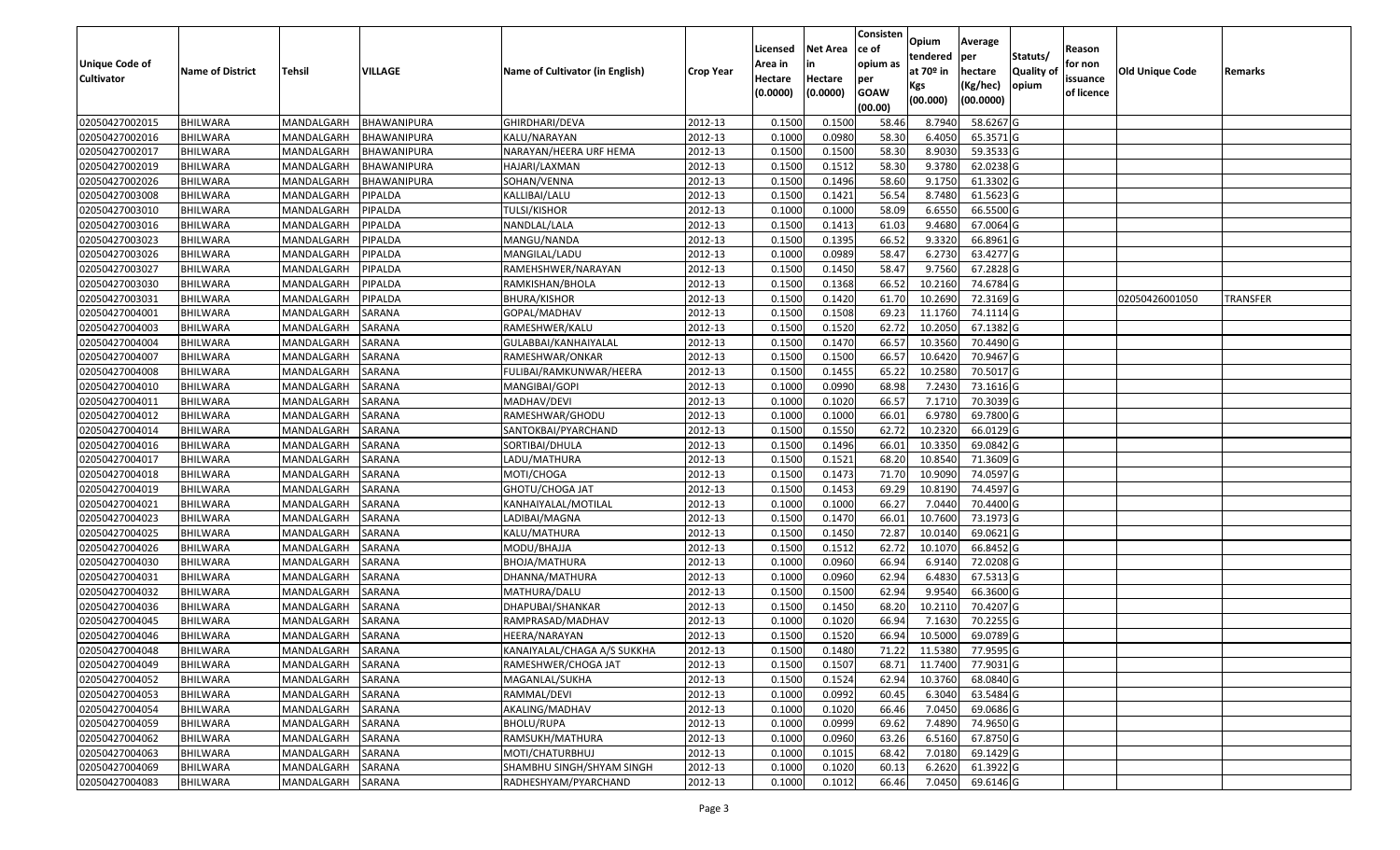| <b>Unique Code of</b><br><b>Cultivator</b> | <b>Name of District</b> | <b>Tehsil</b> | VILLAGE      | Name of Cultivator (in English) | <b>Crop Year</b> | Licensed<br>Area in<br>Hectare<br>(0.0000) | Net Area<br>in<br>Hectare<br>(0.0000) | Consisten<br>ce of<br>opium as<br>per<br><b>GOAW</b><br>(00.00) | Opium<br>tendered<br>at 70º in<br>Kgs<br>(00.000) | Average<br>per<br>hectare<br>(Kg/hec)<br>(00.0000) | Statuts/<br><b>Quality of</b><br>opium | Reason<br>for non<br>issuance<br>of licence | Old Unique Code | Remarks                           |
|--------------------------------------------|-------------------------|---------------|--------------|---------------------------------|------------------|--------------------------------------------|---------------------------------------|-----------------------------------------------------------------|---------------------------------------------------|----------------------------------------------------|----------------------------------------|---------------------------------------------|-----------------|-----------------------------------|
| 02050427004085                             | <b>BHILWARA</b>         | MANDALGARH    | SARANA       | <b>BALIBAI/SUKHLAL</b>          | 2012-13          | 0.1000                                     | 0.1024                                | 63.26                                                           | 7.2030                                            | 70.3418 G                                          |                                        |                                             |                 |                                   |
| 02050427004095                             | <b>BHILWARA</b>         | MANDALGARH    | SARANA       | SOHANIBAI/MANGU                 | 2012-13          | 0.1000                                     | 0.1000                                | 66.46                                                           | 6.9970                                            | 69.9700 G                                          |                                        |                                             |                 |                                   |
| 02050427004099                             | <b>BHILWARA</b>         | MANDALGARH    | SARANA       | BHURA/JAWANA                    | 2012-13          | 0.1000                                     | 0.0992                                | 60.13                                                           | 6.1760                                            | 62.2581 G                                          |                                        |                                             |                 |                                   |
| 02050427004102                             | <b>BHILWARA</b>         | MANDALGARH    | SARANA       | RAMCHANDRA/JAGRUPA              | 2012-13          | 0.1500                                     | 0.1512                                | 57.92                                                           | 9.3090                                            | 61.5675 G                                          |                                        |                                             |                 |                                   |
| 02050427004106                             | BHILWARA                | MANDALGARH    | SARANA       | BALU/NANDA                      | 2012-13          | 0.1000                                     | 0.0945                                | 69.28                                                           | 6.9080                                            | 73.1005 G                                          |                                        |                                             |                 |                                   |
| 02050427004107                             | <b>BHILWARA</b>         | MANDALGARH    | SARANA       | DHANNA/DEEPA                    | 2012-13          | 0.1500                                     | 0.1496                                | 56.41                                                           | 8.7270                                            | 58.3356 G                                          |                                        |                                             |                 |                                   |
| 02050427004109                             | <b>BHILWARA</b>         | MANDALGARH    | SARANA       | PYARA/MODA                      | 2012-13          | 0.1000                                     | 0.0990                                | 67.25                                                           | 6.7440                                            | 68.1212 G                                          |                                        |                                             |                 |                                   |
| 02050427004110                             | <b>BHILWARA</b>         | MANDALGARH    | SARANA       | KHANA/RUPA                      | 2012-13          | 0.1000                                     | 0.0962                                | 68.20                                                           | 6.5080                                            | 67.6507 G                                          |                                        |                                             |                 |                                   |
| 02050427005003                             | <b>BHILWARA</b>         | MANDALGARH    | <b>SURAS</b> | AJANBAI/HEERA                   | 2012-13          | 0.1500                                     | 0.1440                                | 63.91                                                           | 9.5680                                            | 66.4444 G                                          |                                        |                                             |                 |                                   |
| 02050427005004                             | <b>BHILWARA</b>         | MANDALGARH    | <b>SURAS</b> | GOKAL/NANDA                     | 2012-13          | 0.1000                                     | 0.0990                                | 58.25                                                           | 6.4080                                            | 64.7273 G                                          |                                        |                                             |                 |                                   |
| 02050427005008                             | <b>BHILWARA</b>         | MANDALGARH    | <b>SURAS</b> | DEVI/RAJYA                      | 2012-13          | 0.1500                                     | 0.1500                                | 58.25                                                           | 9.0200                                            | 60.1333 G                                          |                                        |                                             |                 |                                   |
| 02050427005009                             | <b>BHILWARA</b>         | MANDALGARH    | <b>SURAS</b> | HARLAL/HEERA                    | 2012-13          | 0.1000                                     | 0.0980                                | 58.52                                                           | 5.9610                                            | 60.8265 G                                          |                                        |                                             |                 |                                   |
| 02050427005011                             | <b>BHILWARA</b>         | MANDALGARH    | <b>SURAS</b> | CHOGA/MOHAN                     | 2012-13          | 0.1500                                     | 0.1404                                | 63.49                                                           | 9.4330                                            | 67.1866 G                                          |                                        |                                             |                 |                                   |
| 02050427005017                             | <b>BHILWARA</b>         | MANDALGARH    | <b>SURAS</b> | PYARA/UDA                       | 2012-13          | 0.1000                                     | 0.0988                                | 58.68                                                           | 5.7670                                            | 58.3704 G                                          |                                        |                                             |                 |                                   |
| 02050427005022                             | BHILWARA                | MANDALGARH    | <b>SURAS</b> | HARLAL/HEERA                    | 2012-13          | 0.1500                                     | 0.1400                                | 58.52                                                           | 8.5860                                            | 61.3286 G                                          |                                        |                                             |                 |                                   |
| 02050427005044                             | <b>BHILWARA</b>         | MANDALGARH    | <b>SURAS</b> | BALU/BHERA                      | 2012-13          | 0.1500                                     | 0.1421                                | 63.49                                                           | 9.5600                                            | 67.2766 G                                          |                                        |                                             |                 |                                   |
| 02050427005048                             | <b>BHILWARA</b>         | MANDALGARH    | <b>SURAS</b> | MOHAN/GHISA                     | 2012-13          | 0.1500                                     | 0.1363                                | 58.25                                                           | 8.5460                                            | 62.6999 G                                          |                                        |                                             |                 |                                   |
| 02050427005052                             | <b>BHILWARA</b>         | MANDALGARH    | <b>SURAS</b> | DEVA/KHANA URF KELA             | 2012-13          | 0.1500                                     | 0.1372                                | 63.49                                                           | 9.3970                                            | 68.4913 G                                          |                                        |                                             |                 |                                   |
| 02050427005056                             | <b>BHILWARA</b>         | MANDALGARH    | <b>SURAS</b> | MULCHAND/KASHIRAM               | 2012-13          | 0.1500                                     | 0.1428                                | 58.68                                                           | 8.1650                                            | 57.1779 G                                          |                                        |                                             |                 |                                   |
| 02050427005069                             | <b>BHILWARA</b>         | MANDALGARH    | <b>SURAS</b> | HEERA/SAWAIRAM                  | 2012-13          | 0.1000                                     | 0.1040                                | 58.52                                                           | 6.7880                                            | 65.2692 G                                          |                                        |                                             |                 |                                   |
| 02050427005071                             | <b>BHILWARA</b>         | MANDALGARH    | <b>SURAS</b> | BHANWARLAL/NANDA                | 2012-13          | 0.1000                                     | 0.0999                                | 54.51                                                           | 5.7470                                            | 57.5275 G                                          |                                        |                                             |                 |                                   |
| 02050427005073                             | <b>BHILWARA</b>         | MANDALGARH    | <b>SURAS</b> | HEERA/KALU                      | 2012-13          | 0.1000                                     | 0.1012                                | 59.47                                                           | 6.0660                                            | 59.9407 G                                          |                                        |                                             |                 |                                   |
| 02050427006001                             | <b>BHILWARA</b>         | MANDALGARH    | LODHIYANA    | HARLAL/RUPA                     | 2012-13          | 0.1500                                     | 0.1500                                | 64.44                                                           | 10.5770                                           | 70.5133 G                                          |                                        |                                             |                 |                                   |
| 02050427006006                             | <b>BHILWARA</b>         | MANDALGARH    | LODHIYANA    | KANA/MEGA                       | 2012-13          | 0.1500                                     | 0.1500                                | 64.44                                                           | 10.5130                                           | 70.0867 G                                          |                                        |                                             |                 |                                   |
| 02050427006007                             | <b>BHILWARA</b>         | MANDALGARH    | LODHIYANA    | MANGU/GANESH                    | 2012-13          | 0.1500                                     | 0.1469                                | 69.41                                                           | 10.8780                                           | 74.0504 G                                          |                                        |                                             |                 |                                   |
| 02050427006008                             | <b>BHILWARA</b>         | MANDALGARH    | LODHIYANA    | SUDIBAI/RUPA                    | 2012-13          | 0.1500                                     | 0.1503                                | 66.50                                                           | 10.6400                                           | 70.7917 G                                          |                                        |                                             |                 |                                   |
| 02050427006013                             | <b>BHILWARA</b>         | MANDALGARH    | LODHIYANA    | RAMCHANDRA/UDA                  | 2012-13          | 0.1500                                     | 0.1486                                | 55.41                                                           | 8.9450                                            | 60.1952 G                                          |                                        |                                             |                 |                                   |
| 02050427006017                             | BHILWARA                | MANDALGARH    | LODHIYANA    | MAGANALAL/UDA                   | 2012-13          | 0.1000                                     | 0.0990                                | 64.44                                                           | 7.1900                                            | 72.6263 G                                          |                                        |                                             |                 |                                   |
| 02050427006020                             | <b>BHILWARA</b>         | MANDALGARH    | LODHIYANA    | MANGILAL/RUPA                   | 2012-13          | 0.1500                                     | 0.1512                                | 66.03                                                           | 10.7160                                           | 70.8730 G                                          |                                        |                                             |                 |                                   |
| 02050427006025                             | <b>BHILWARA</b>         | MANDALGARH    | LODHIYANA    | UDA/AMBALAL                     | 2012-13          | 0.1000                                     | 0.0984                                | 66.05                                                           | 7.2470                                            | 73.6484 G                                          |                                        |                                             |                 |                                   |
| 02050427006026                             | <b>BHILWARA</b>         | MANDALGARH    | LODHIYANA    | JAMANALAL/BAKTHAWAR             | 2012-13          | 0.1000                                     | 0.1026                                | 62.33                                                           | 6.9280                                            | 67.5244 G                                          |                                        |                                             |                 |                                   |
| 02050427009012                             | BHILWARA                | MANDALGARH    | JOJVA- A     | MADHO/CHOGA                     | 2012-13          | 0.100                                      | 0.1008                                | 48.49                                                           | 5.2090                                            | 51.6766 G                                          |                                        | $\Delta$                                    |                 |                                   |
| 02050427009037                             | <b>BHILWARA</b>         | MANDALGARH    | JOJVA- B     | JAWAHAR/BHURA                   | 2012-13          | 0.1000                                     | 0.0990                                | 63.89                                                           | 6.8180                                            | 68.8687 G                                          |                                        |                                             |                 | TRANSFER/KHAJINA<br>(KOTRI)       |
| 02050427009040                             | BHILWARA                | MANDALGARH    | JOJVA- B     | RUPA/BHAWANA                    | 2012-13          | 0.1000                                     | 0.1008                                | 52.11                                                           | 5.2780                                            | 52.3611 G                                          |                                        | $\overline{4}$                              |                 |                                   |
| 02050427009052                             | BHILWARA                | MANDALGARH    | JOJVA-B      | MANGILAL/EKLINGH                | 2012-13          | 0.1000                                     | 0.1008                                | 54.29                                                           | 5.4130                                            | 53.7004 G                                          |                                        |                                             |                 |                                   |
| 02050427009058                             | BHILWARA                | MANDALGARH    | JOJVA-B      | SHANKER URF RATANLAL/SHRIRAM    | 2012-13          | 0.1500                                     | 0.1490                                | 56.14                                                           |                                                   | 8.4290 56.5705 G                                   |                                        | 4                                           |                 |                                   |
| 02050427009059                             | BHILWARA                | MANDALGARH    | JOJVA-B      | RAMLAL/HEERA                    | 2012-13          | 0.1000                                     | 0.1008                                | 66.52                                                           | 7.2130                                            | 71.5575 G                                          |                                        |                                             |                 | TRANSFER/LODIYANA<br>(MANDALGARH) |
| 02050428001001                             | <b>BHILWARA</b>         | <b>KOTRI</b>  | SAWAIPUR     | SHYMLAL/RAMESWER                | 2012-13          | 0.1500                                     | 0.1536                                | 64.29                                                           | 10.2310                                           | 66.6081 G                                          |                                        |                                             |                 |                                   |
| 02050428001002                             | <b>BHILWARA</b>         | <b>KOTRI</b>  | SAWAIPUR     | TULSI BAI/KANA                  | 2012-13          | 0.1000                                     | 0.0999                                | 66.15                                                           | 6.7660                                            | 67.7277 G                                          |                                        |                                             |                 | <b>NAME CHANGE</b>                |
| 02050428001004                             | <b>BHILWARA</b>         | <b>KOTRI</b>  | SAWAIPUR     | NANDA/MOHAN MALI                | 2012-13          | 0.1000                                     | 0.1020                                | 65.15                                                           | 6.9150                                            | 67.7941 G                                          |                                        |                                             |                 |                                   |
| 02050428001008                             | <b>BHILWARA</b>         | <b>KOTRI</b>  | SAWAIPUR     | KANA/MAGNA MALI                 | 2012-13          | 0.1500                                     | 0.1500                                | 65.14                                                           | 9.6970                                            | 64.6467 G                                          |                                        |                                             |                 |                                   |
| 02050428001009                             | <b>BHILWARA</b>         | <b>KOTRI</b>  | SAWAIPUR     | MOHAN/MANGNA SUTHAR             | 2012-13          | 0.1500                                     | 0.1514                                | 69.88                                                           | 10.5020                                           | 69.3659 G                                          |                                        |                                             |                 |                                   |
| 02050428001010                             | <b>BHILWARA</b>         | <b>KOTRI</b>  | SAWAIPUR     | RAMESVR/NATHU                   | 2012-13          | 0.1500                                     | 0.1450                                | 69.67                                                           | 10.7790                                           | 74.3379 G                                          |                                        |                                             |                 |                                   |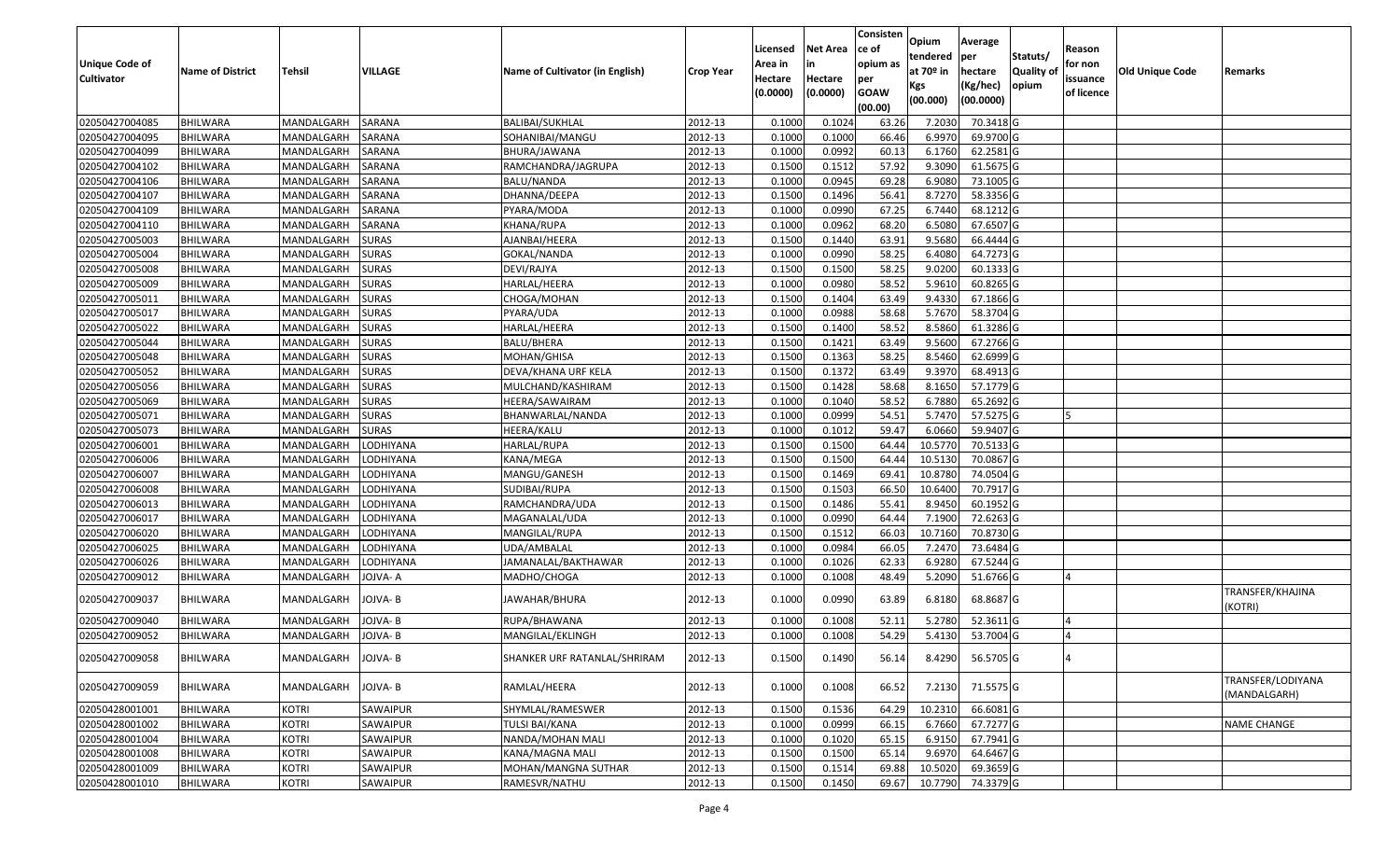|                   |                         |               |                             |                                 |                  |          |                 | Consisten   | Opium       | Average   |                  |            |                        |         |
|-------------------|-------------------------|---------------|-----------------------------|---------------------------------|------------------|----------|-----------------|-------------|-------------|-----------|------------------|------------|------------------------|---------|
|                   |                         |               |                             |                                 |                  | Licensed | <b>Net Area</b> | ce of       | tendered    | per       | Statuts/         | Reason     |                        |         |
| Unique Code of    | <b>Name of District</b> | <b>Tehsil</b> | VILLAGE                     | Name of Cultivator (in English) | <b>Crop Year</b> | Area in  | in              | opium as    | at $70°$ in | hectare   | <b>Quality o</b> | for non    | <b>Old Unique Code</b> | Remarks |
| <b>Cultivator</b> |                         |               |                             |                                 |                  | Hectare  | Hectare         | per         | Kgs         | (Kg/hec)  | opium            | issuance   |                        |         |
|                   |                         |               |                             |                                 |                  | (0.0000) | (0.0000)        | <b>GOAW</b> | (00.000)    | (00.0000) |                  | of licence |                        |         |
|                   |                         |               |                             |                                 |                  |          |                 | (00.00)     |             |           |                  |            |                        |         |
| 02050428001012    | <b>BHILWARA</b>         | <b>KOTRI</b>  | SAWAIPUR                    | <b>BADRILAL/CHHOGA</b>          | 2012-13          | 0.1500   | 0.1500          | 66.76       | 10.9200     | 72.8000 G |                  |            |                        |         |
| 02050428001013    | <b>BHILWARA</b>         | <b>KOTRI</b>  | SAWAIPUR                    | BHERU/HJARI                     | 2012-13          | 0.1500   | 0.1512          | 62.08       | 9.8620      | 65.2249 G |                  |            |                        |         |
| 02050428001016    | BHILWARA                | <b>KOTRI</b>  | SAWAIPUR<br><b>SAWAIPUR</b> | BHAGIRATH/SVAIRAM               | 2012-13          | 0.1500   | 0.1512          | 63.89       | 10.0120     | 66.2169 G |                  |            |                        |         |
| 02050428001017    | <b>BHILWARA</b>         | <b>KOTRI</b>  |                             | SANKAR LAL/MOHEN LAL            | 2012-13          | 0.1500   | 0.1500          | 63.95       | 9.3820      | 62.5467 G |                  |            |                        |         |
| 02050428001018    | BHILWARA                | <b>KOTRI</b>  | SAWAIPUR                    | GIRDHARI/MOHAN DAS              | 2012-13          | 0.1500   | 0.1550          | 63.91       | 9.495       | 61.2581 G |                  |            |                        |         |
| 02050428001022    | <b>BHILWARA</b>         | <b>KOTRI</b>  | SAWAIPUR                    | DHAPUBAI /HAJARI                | 2012-13          | 0.1500   | 0.1560          | 72.63       | 11.3300     | 72.6282 G |                  |            |                        |         |
| 02050428001031    | BHILWARA                | <b>KOTRI</b>  | SAWAIPUR                    | DEVIKASAN/RAMCHAND SEN          | 2012-13          | 0.1500   | 0.1500          | 70.28       | 10.3210     | 68.8067 G |                  |            |                        |         |
| 02050428001033    | <b>BHILWARA</b>         | <b>KOTRI</b>  | SAWAIPUR                    | NANIBAI/SUDA                    | 2012-13          | 0.1000   | 0.1000          | 63.95       | 6.8150      | 68.1500 G |                  |            |                        |         |
| 02050428001034    | <b>BHILWARA</b>         | <b>KOTRI</b>  | SAWAIPUR                    | GANESH/BHAGIRATH                | 2012-13          | 0.1000   | 0.1032          | 64.78       | 6.931       | 67.1609 G |                  |            |                        |         |
| 02050428001035    | <b>BHILWARA</b>         | <b>KOTRI</b>  | SAWAIPUR                    | SUKHDEV/LALU                    | 2012-13          | 0.1500   | 0.1440          | 72.61       | 9.9990      | 69.4375 G |                  |            |                        |         |
| 02050428001036    | BHILWARA                | <b>KOTRI</b>  | SAWAIPUR                    | BADRI/NARAYAN                   | 2012-13          | 0.1000   | 0.1000          | 66.76       | 7.1720      | 71.7200 G |                  |            |                        |         |
| 02050428001037    | <b>BHILWARA</b>         | <b>KOTRI</b>  | SAWAIPUR                    | MANGU/LALU JAT                  | 2012-13          | 0.1500   | 0.1509          | 62.08       | 9.4810      | 62.8297 G |                  |            |                        |         |
| 02050428001039    | <b>BHILWARA</b>         | <b>KOTRI</b>  | SAWAIPUR                    | SVAIRAM / NARAYAN               | 2012-13          | 0.1500   | 0.1528          | 63.91       | 9.8700      | 64.5942 G |                  |            |                        |         |
| 02050428001040    | <b>BHILWARA</b>         | <b>KOTRI</b>  | SAWAIPUR                    | MAGNA/PEMA                      | 2012-13          | 0.1500   | 0.1568          | 68.92       | 10.3770     | 66.1798 G |                  |            |                        |         |
| 02050428001041    | BHILWARA                | <b>KOTRI</b>  | SAWAIPUR                    | SARJUBAI/MULA                   | 2012-13          | 0.1500   | 0.1500          | 63.95       | 10.0130     | 66.7533 G |                  |            |                        |         |
| 02050428001045    | <b>BHILWARA</b>         | <b>KOTRI</b>  | SAWAIPUR                    | GOPAL/BANSHILAL(SHORTIYA)       | 2012-13          | 0.1500   | 0.1560          | 65.15       | 10.3030     | 66.0449 G |                  |            |                        |         |
| 02050428001049    | <b>BHILWARA</b>         | <b>KOTRI</b>  | SAWAIPUR                    | GOPAL/BHAGIRATH JAT             | 2012-13          | 0.1000   | 0.1040          | 69.67       | 7.9920      | 76.8462 G |                  |            |                        |         |
| 02050428001050    | BHILWARA                | <b>KOTRI</b>  | SAWAIPUR                    | LAXMN/LALU JAT                  | 2012-13          | 0.1000   | 0.1000          | 66.76       | 7.0960      | 70.9600 G |                  |            |                        |         |
| 02050428001051    | <b>BHILWARA</b>         | <b>KOTRI</b>  | SAWAIPUR                    | RAMLAL/BAKTAVR                  | 2012-13          | 0.1500   | 0.1504          | 66.40       | 10.4250     | 69.3152G  |                  |            |                        |         |
| 02050428001053    | BHILWARA                | <b>KOTRI</b>  | SAWAIPUR                    | GORI BAI/KAJOD BALAI            | 2012-13          | 0.1500   | 0.1488          | 63.91       | 9.7690      | 65.6519 G |                  |            |                        |         |
| 02050428001054    | <b>BHILWARA</b>         | <b>KOTRI</b>  | SAWAIPUR                    | <b>BALU/RUGNATH</b>             | 2012-13          | 0.1500   | 0.1496          | 66.40       | 10.2920     | 68.7968 G |                  |            |                        |         |
| 02050428001055    | <b>BHILWARA</b>         | <b>KOTRI</b>  | SAWAIPUR                    | CHHAUBAI/MANGU                  | 2012-13          | 0.1500   | 0.1500          | 66.15       | 10.1120     | 67.4133 G |                  |            |                        |         |
| 02050428001056    | <b>BHILWARA</b>         | <b>KOTRI</b>  | SAWAIPUR                    | MOHANLAL/CHUNNAMALI             | 2012-13          | 0.1500   | 0.1500          | 66.45       | 9.9770      | 66.5133 G |                  |            |                        |         |
| 02050428001059    | <b>BHILWARA</b>         | <b>KOTRI</b>  | SAWAIPUR                    | AMARCHAND/BARDAGADRI            | 2012-13          | 0.1500   | 0.1520          | 65.13       | 10.0110     | 65.8618 G |                  |            |                        |         |
| 02050428001060    | <b>BHILWARA</b>         | <b>KOTRI</b>  | SAWAIPUR                    | CHHAUBAI/PEMA                   | 2012-13          | 0.1500   | 0.1510          | 65.13       | 10.2530     | 67.9007 G |                  |            |                        |         |
| 02050428001062    | BHILWARA                | <b>KOTRI</b>  | SAWAIPUR                    | RAMSHUK/BHVANA                  | 2012-13          | 0.1500   | 0.1500          | 67.12       | 10.595      | 70.6333 G |                  |            |                        |         |
| 02050428001064    | <b>BHILWARA</b>         | <b>KOTRI</b>  | SAWAIPUR                    | BHERU/NARAYAN JAT               | 2012-13          | 0.1000   | 0.1020          | 67.12       | 7.3740      | 72.2941G  |                  |            |                        |         |
| 02050428001066    | BHILWARA                | <b>KOTRI</b>  | SAWAIPUR                    | NANDLAL/LADU                    | 2012-13          | 0.1000   | 0.1000          | 62.03       | 6.5750      | 65.7500 G |                  |            |                        |         |
| 02050428001068    | <b>BHILWARA</b>         | <b>KOTRI</b>  | SAWAIPUR                    | MATHURA/CHHOGA                  | 2012-13          | 0.1500   | 0.1479          | 68.76       | 10.9330     | 73.9216 G |                  |            |                        |         |
| 02050428001069    | <b>BHILWARA</b>         | <b>KOTRI</b>  | SAWAIPUR                    | <b>BARJI BAI/NATHU</b>          | 2012-13          | 0.1500   | 0.1504          | 67.12       | 10.4420     | 69.4282 G |                  |            |                        |         |
| 02050428001071    | <b>BHILWARA</b>         | <b>KOTRI</b>  | SAWAIPUR                    | LADU/KAJOD                      | 2012-13          | 0.1500   | 0.1500          | 65.13       | 9.974       | 66.4933 G |                  |            |                        |         |
| 02050428001077    | BHILWARA                | <b>KOTRI</b>  | SAWAIPUR                    | JGAMARAM/KAJODMALI              | 2012-13          | 0.1500   | 0.1500          | 62.03       | 9.7210      | 64.8067 G |                  |            |                        |         |
| 02050428001080    | <b>BHILWARA</b>         | <b>KOTRI</b>  | SAWAIPUR                    | BHALU/HAJARI                    | 2012-13          | 0.1000   | 0.1040          | 66.40       | 7.1430      | 68.6827 G |                  |            |                        |         |
| 02050428001081    | BHILWARA                | <b>KOTRI</b>  | SAWAIPUR                    | NANDU BAI/HEMAJAT               | 2012-13          | 0.1500   | 0.1502          | 62.08       | 9.7470      | 64.8935 G |                  |            |                        |         |
| 02050428001082    | <b>BHILWARA</b>         | <b>KOTRI</b>  | SAWAIPUR                    | JMANIBAI/KALYAN                 | 2012-13          | 0.1000   | 0.1000          | 66.36       | 7.2330      | 72.3300 G |                  |            |                        |         |
| 02050428001085    | <b>BHILWARA</b>         | <b>KOTRI</b>  | SAWAIPUR                    | JADAVBAI /BANSHILAL             | 2012-13          | 0.1500   | 0.1480          | 63.98       | 9.5970      | 64.8446 G |                  |            |                        |         |
| 02050428001087    | <b>BHILWARA</b>         | <b>KOTRI</b>  | SAWAIPUR                    | GOPAL/GANGARAM TELI             | 2012-13          | 0.1500   | 0.1500          | 66.36       | 10.6460     | 70.9733 G |                  |            |                        |         |
| 02050428001088    | <b>BHILWARA</b>         | <b>KOTRI</b>  | SAWAIPUR                    | NANDU DAVI/BANSILAL             | 2012-13          | 0.1000   | 0.1008          | 66.11       | 7.1020      | 70.4563 G |                  |            |                        |         |
| 02050428001092    | <b>BHILWARA</b>         | <b>KOTRI</b>  | SAWAIPUR                    | DEVI/MANGNA MALI                | 2012-13          | 0.1500   | 0.1508          | 66.45       | 9.9390      | 65.9085 G |                  |            |                        |         |
| 02050428001094    | <b>BHILWARA</b>         | <b>KOTRI</b>  | SAWAIPUR                    | DHANNA/KAJOD MALI               | 2012-13          | 0.1500   | 0.1500          | 63.98       | 10.0080     | 66.7200 G |                  |            |                        |         |
| 02050428001096    | <b>BHILWARA</b>         | <b>KOTRI</b>  | SAWAIPUR                    | BADRI/HMIARA                    | 2012-13          | 0.1000   | 0.1000          | 66.13       | 7.0570      | 70.5700 G |                  |            |                        |         |
| 02050428001098    | <b>BHILWARA</b>         | <b>KOTRI</b>  | SAWAIPUR                    | RAMSHUK/MHARAM                  | 2012-13          | 0.1500   | 0.1512          | 64.29       | 9.9560      | 65.8466 G |                  |            |                        |         |
| 02050428001100    | <b>BHILWARA</b>         | <b>KOTRI</b>  | SAWAIPUR                    | MATHURA/BALU                    | 2012-13          | 0.1500   | 0.1505          | 66.13       | 10.7230     | 71.2492 G |                  |            |                        |         |
| 02050428001101    | <b>BHILWARA</b>         | <b>KOTRI</b>  | SAWAIPUR                    | BHERU/CHAGANA                   | 2012-13          | 0.1500   | 0.1450          | 64.78       | 9.9110      | 68.3517 G |                  |            |                        |         |
| 02050428001102    | <b>BHILWARA</b>         | <b>KOTRI</b>  | SAWAIPUR                    | MANGU GIRI/HEERA GIRI           | 2012-13          | 0.1000   | 0.1020          | 66.86       | 6.7340      | 66.0196 G |                  |            |                        |         |
| 02050428001103    | <b>BHILWARA</b>         | <b>KOTRI</b>  | SAWAIPUR                    | CHUNA/BHONA MALI                | 2012-13          | 0.1000   | 0.1020          | 58.53       | 6.5300      | 64.0196 G |                  |            |                        |         |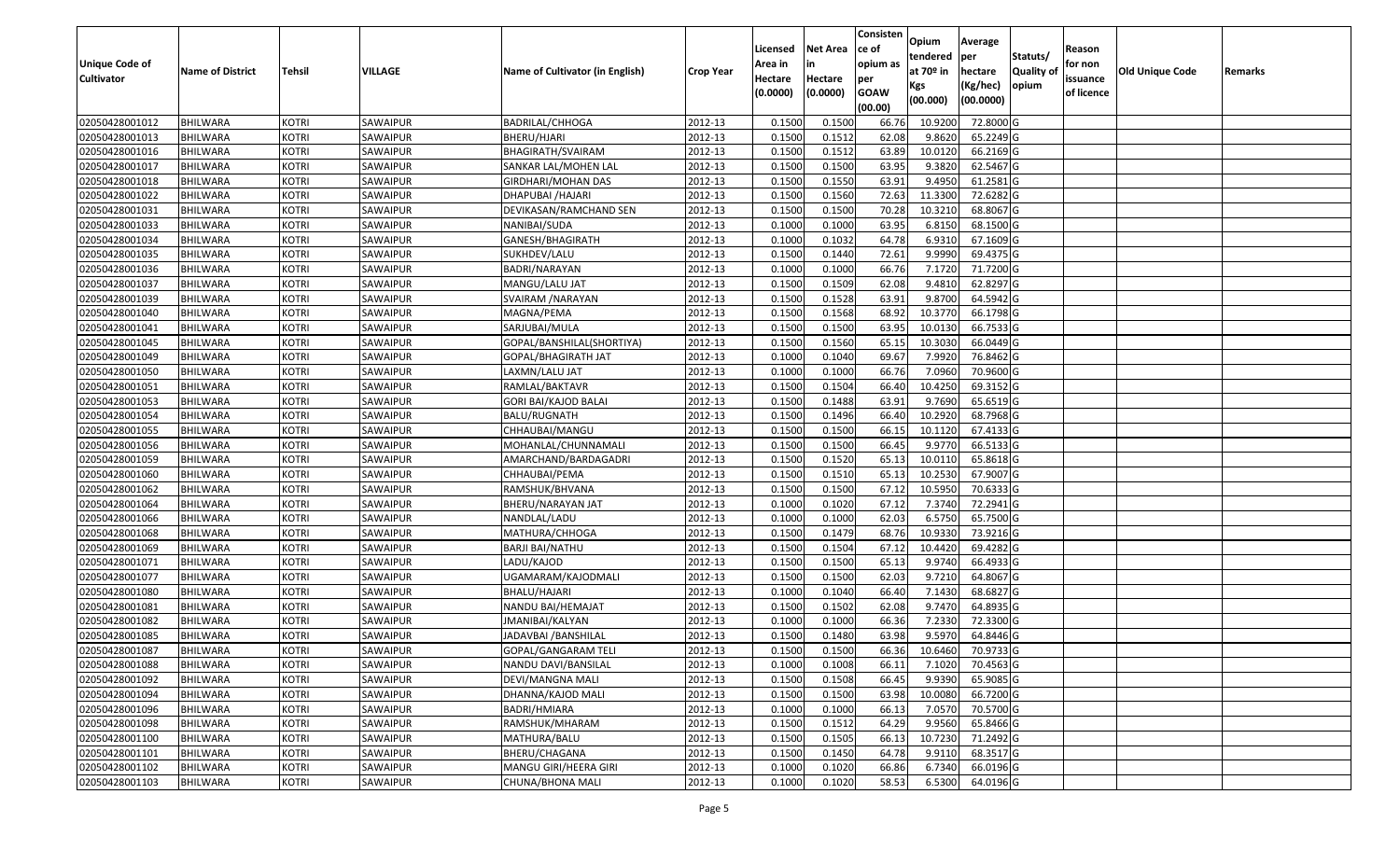|                       |                         |               |              |                                 |                  |          |                 | Consisten              | Opium         | Average   |                  |            |                        |                    |
|-----------------------|-------------------------|---------------|--------------|---------------------------------|------------------|----------|-----------------|------------------------|---------------|-----------|------------------|------------|------------------------|--------------------|
|                       |                         |               |              |                                 |                  | Licensed | <b>Net Area</b> | ce of                  | tendered      | per       | Statuts/         | Reason     |                        |                    |
| <b>Unique Code of</b> | <b>Name of District</b> | <b>Tehsil</b> | VILLAGE      | Name of Cultivator (in English) | <b>Crop Year</b> | Area in  | in              | opium as               | at $70°$ in   | hectare   | <b>Quality o</b> | for non    | <b>Old Unique Code</b> | Remarks            |
| <b>Cultivator</b>     |                         |               |              |                                 |                  | Hectare  | Hectare         | per                    | Kgs           | (Kg/hec)  | opium            | issuance   |                        |                    |
|                       |                         |               |              |                                 |                  | (0.0000) | (0.0000)        | <b>GOAW</b><br>(00.00) | (00.000)      | (00.0000) |                  | of licence |                        |                    |
| 02050428001104        | <b>BHILWARA</b>         | <b>KOTRI</b>  | SAWAIPUR     | NANDA/KHEMA MALI                | 2012-13          | 0.1500   | 0.1518          | 66.45                  | 10.5370       | 69.4137 G |                  |            |                        |                    |
| 02050428001107        | <b>BHILWARA</b>         | <b>KOTRI</b>  | SAWAIPUR     | BHERU/LALU                      | 2012-13          | 0.1000   | 0.0980          | 64.42                  | 6.6440        | 67.7959 G |                  |            |                        |                    |
| 02050428001109        | BHILWARA                | <b>KOTRI</b>  | SAWAIPUR     | BALU/BAKTAVER                   | 2012-13          | 0.1000   | 0.1000          | 66.13                  | 6.9440        | 69.4400 G |                  |            |                        |                    |
| 02050428001110        | <b>BHILWARA</b>         | <b>KOTRI</b>  | SAWAIPUR     | <b>BHOPAL/KESR SINGH</b>        | 2012-13          | 0.1000   | 0.1020          | 62.92                  | 6.9840        | 68.4706 G |                  |            |                        |                    |
| 02050428001111        | BHILWARA                | <b>KOTRI</b>  | SAWAIPUR     | SAVAIRAM/NANDA                  | 2012-13          | 0.1000   | 0.1000          | 68.76                  | 7.0330        | 70.3300 G |                  |            |                        |                    |
| 02050428001112        | <b>BHILWARA</b>         | <b>KOTRI</b>  | SAWAIPUR     | RAMSHUK/NAULA                   | 2012-13          | 0.1500   | 0.1505          | 68.76                  | 10.8540       | 72.1196 G |                  |            |                        |                    |
| 02050428001113        | BHILWARA                | <b>KOTRI</b>  | SAWAIPUR     | DHINNI BAI/HEMA GADRI           | 2012-13          | 0.1500   | 0.1520          | 66.97                  | 9.739         | 64.0724 G |                  |            |                        |                    |
| 02050428001114        | <b>BHILWARA</b>         | <b>KOTRI</b>  | SAWAIPUR     | DEVBAKSH/NANDA GADIR            | 2012-13          | 0.1500   | 0.1530          | 65.90                  | 10.0170       | 65.4706 G |                  |            |                        |                    |
| 02050428001116        | <b>BHILWARA</b>         | <b>KOTRI</b>  | SAWAIPUR     | CHANDIBAI/NATHUDAS              | 2012-13          | 0.1500   | 0.1539          | 68.22                  | 10.6420       | 69.1488 G |                  |            |                        | <b>NAME CHANGE</b> |
| 02050428001118        | <b>BHILWARA</b>         | <b>KOTRI</b>  | SAWAIPUR     | LADU/MODA                       | 2012-13          | 0.1500   | 0.1500          | 64.29                  | 10.0380       | 66.9200 G |                  |            |                        |                    |
| 02050428001120        | BHILWARA                | <b>KOTRI</b>  | SAWAIPUR     | CHANDA/MAGNA A/S LALU GAYRI     | 2012-13          | 0.1500   | 0.1512          | 69.64                  | 10.3560       | 68.4921G  |                  |            |                        |                    |
| 02050428001125        | <b>BHILWARA</b>         | <b>KOTRI</b>  | SAWAIPUR     | HARDEV/KUKA JAT                 | 2012-13          | 0.1500   | 0.1509          | 63.89                  | 10.003        | 66.2889 G |                  |            |                        |                    |
| 02050428001126        | <b>BHILWARA</b>         | <b>KOTRI</b>  | SAWAIPUR     | GOPAL/MADAN KHUMAR              | 2012-13          | 0.1500   | 0.1518          | 72.91                  | 10.9780       | 72.3188 G |                  |            |                        |                    |
| 02050428001127        | <b>BHILWARA</b>         | <b>KOTRI</b>  | SAWAIPUR     | JUGRAJ/SOBALAL                  | 2012-13          | 0.1500   | 0.1500          | 66.86                  | 10.1820       | 67.8800 G |                  |            |                        |                    |
| 02050428001128        | BHILWARA                | <b>KOTRI</b>  | SAWAIPUR     | KANA/KAJOD                      | 2012-13          | 0.1500   | 0.1500          | 66.86                  | 10.7070       | 71.3800 G |                  |            |                        |                    |
| 02050428001129        | <b>BHILWARA</b>         | <b>KOTRI</b>  | SAWAIPUR     | NANIBAI / KANA                  | 2012-13          | 0.1500   | 0.1484          | 66.36                  | 10.5610       | 71.1658 G |                  |            |                        |                    |
| 02050428001132        | <b>BHILWARA</b>         | <b>KOTRI</b>  | SAWAIPUR     | MEGA/NAVLA                      | 2012-13          | 0.1500   | 0.1509          | 62.86                  | 10.2100       | 67.6607 G |                  |            |                        |                    |
| 02050428001137        | <b>BHILWARA</b>         | <b>KOTRI</b>  | SAWAIPUR     | RAMLAL/KAJOD MALI               | 2012-13          | 0.1500   | 0.1504          | 66.1                   | 10.0580       | 66.8750 G |                  |            |                        |                    |
| 02050428001138        | <b>BHILWARA</b>         | <b>KOTRI</b>  | SAWAIPUR     | MANGU/HAJARI JAT                | 2012-13          | 0.1500   | 0.1512          | 66.38                  | 10.4980       | 69.4312G  |                  |            |                        |                    |
| 02050428001140        | BHILWARA                | <b>KOTRI</b>  | SAWAIPUR     | NANALAL/HEERA                   | 2012-13          | 0.1500   | 0.1505          | 63.89                  | 10.085        | 67.0100G  |                  |            |                        |                    |
| 02050428001141        | <b>BHILWARA</b>         | <b>KOTRI</b>  | SAWAIPUR     | <b>ESHVER SINGH/BHOPALSINGH</b> | 2012-13          | 0.1000   | 0.1001          | 62.92                  | 6.5440        | 65.3746 G |                  |            |                        |                    |
| 02050428001143        | <b>BHILWARA</b>         | <b>KOTRI</b>  | SAWAIPUR     | DHAPUBAI/SOHANLAL               | 2012-13          | 0.150    | 0.1530          | 66.15                  | 10.2060       | 66.7059 G |                  |            |                        | <b>NAME CHANGE</b> |
| 02050428001144        | <b>BHILWARA</b>         | <b>KOTRI</b>  | SAWAIPUR     | MOHAN KAVAR/DAULAT SINGH        | 2012-13          | 0.1000   | 0.1005          | 66.1                   | 6.9790        | 69.4428 G |                  |            |                        |                    |
| 02050428001145        | <b>BHILWARA</b>         | <b>KOTRI</b>  | SAWAIPUR     | DHNNA/PRATAP                    | 2012-13          | 0.150    | 0.1494          | 66.38                  | 10.5260       | 70.4552G  |                  |            |                        |                    |
| 02050428001146        | <b>BHILWARA</b>         | <b>KOTRI</b>  | SAWAIPUR     | <b>DEVI LAL/GULAB</b>           | 2012-13          | 0.1500   | 0.1520          | 62.78                  | 9.9280        | 65.3158 G |                  |            |                        |                    |
| 02050428001147        | BHILWARA                | <b>KOTRI</b>  | SAWAIPUR     | KALULAL/LADULAL                 | 2012-13          | 0.1000   | 0.1020          | 66.97                  | 7.1660        | 70.2549 G |                  |            |                        |                    |
| 02050428001148        | <b>BHILWARA</b>         | <b>KOTRI</b>  | SAWAIPUR     | LADULAL/KALYAN                  | 2012-13          | 0.1000   | 0.1020          | 69.87                  | 7.5560        | 74.0784 G |                  |            |                        |                    |
| 02050428001149        | BHILWARA                | <b>KOTRI</b>  | SAWAIPUR     | MANGU/HAJARI                    | 2012-13          | 0.1500   | 0.1488          | 62.92                  | 9.8780        | 66.3844 G |                  |            |                        |                    |
| 02050428001150        | <b>BHILWARA</b>         | <b>KOTRI</b>  | SAWAIPUR     | BADRILAL/UDA                    | 2012-13          | 0.1000   | 0.0996          | 66.38                  | 7.1220        | 71.5060 G |                  |            |                        |                    |
| 02050428001151        | BHILWARA                | <b>KOTRI</b>  | SAWAIPUR     | LADU/KALU                       | 2012-13          | 0.1500   | 0.1470          | 69.67                  | 10.5000       | 71.4286 G |                  |            |                        |                    |
| 02050428001152        | BHILWARA                | <b>KOTRI</b>  | SAWAIPUR     | MADHO/GOPI JAT                  | 2012-13          | 0.1000   | 0.1020          | 62.78                  | 7.0400        | 69.0196 G |                  |            |                        |                    |
| 02050428001153        | BHILWARA                | <b>KOTRI</b>  | SAWAIPUR     | RAM KUVAR/BADRI LAL             | 2012-13          | 0.1000   | 0.1001          | 62.78                  | 6.5200        | 65.1349 G |                  |            |                        |                    |
| 02050428001154        | <b>BHILWARA</b>         | <b>KOTRI</b>  | SAWAIPUR     | BHERU/SURAJMAL                  | 2012-13          | 0.1500   | 0.1500          | 69.64                  | 10.7440       | 71.6267 G |                  |            |                        |                    |
| 02050428001155        | BHILWARA                | <b>KOTRI</b>  | SAWAIPUR     | HEMA/LALU KHUMAR                | 2012-13          | 0.1500   | 0.1560          | 71.21                  | 11.2210       | 71.9295 G |                  |            |                        |                    |
| 02050428002001        | <b>BHILWARA</b>         | <b>KOTRI</b>  | <b>BADLA</b> | JAGANNATH/MANGU                 | 2012-13          | 0.1000   | 0.1008          | 62.8                   | 6.7830        | 67.2917 G |                  |            |                        |                    |
| 02050428002002        | BHILWARA                | <b>KOTRI</b>  | <b>BADLA</b> | DEVBAKSH/RAMCHANDR              | 2012-13          | 0.1500   | 0.1500          | 59.66                  | 9.4690        | 63.1267 G |                  |            |                        |                    |
| 02050428002003        | <b>BHILWARA</b>         | <b>KOTRI</b>  | <b>BADLA</b> | SANKERDAS/GANGARAMDAS           | 2012-13          | 0.1500   | 0.1485          |                        | 65.77 10.3920 | 69.9798 G |                  |            |                        |                    |
| 02050428002004        | <b>BHILWARA</b>         | <b>KOTRI</b>  | <b>BADLA</b> | RAMESVER/BALUDAS                | 2012-13          | 0.1500   | 0.1496          | 67.97                  | 10.8560       | 72.5668 G |                  |            |                        |                    |
| 02050428002005        | <b>BHILWARA</b>         | <b>KOTRI</b>  | <b>BADLA</b> | CHHAUKAVAR/KANSINGH             | 2012-13          | 0.1500   | 0.1472          | 59.66                  | 9.3750        | 63.6889 G |                  |            |                        |                    |
| 02050428002006        | <b>BHILWARA</b>         | <b>KOTRI</b>  | <b>BADLA</b> | GANESH/CHHAGNA                  | 2012-13          | 0.1500   | 0.1517          | 65.52                  | 10.5300       | 69.4133 G |                  |            |                        |                    |
| 02050428002007        | <b>BHILWARA</b>         | <b>KOTRI</b>  | <b>BADLA</b> | JAGDEES/RAMA                    | 2012-13          | 0.1500   | 0.1517          | 65.77                  | 10.2040       | 67.2643 G |                  |            |                        |                    |
| 02050428002008        | <b>BHILWARA</b>         | <b>KOTRI</b>  | <b>BADLA</b> | KELIDEVI/BALU                   | 2012-13          | 0.1500   | 0.1440          | 62.03                  | 9.3750        | 65.1042 G |                  |            |                        |                    |
| 02050428002009        | <b>BHILWARA</b>         | <b>KOTRI</b>  | <b>BADLA</b> | LADU / NANDA                    | 2012-13          | 0.1500   | 0.1440          | 63.36                  | 9.5850        | 66.5625 G |                  |            |                        |                    |
| 02050428002010        | <b>BHILWARA</b>         | <b>KOTRI</b>  | <b>BADLA</b> | ONKAR/NAVALA                    | 2012-13          | 0.1500   | 0.1494          | 65.49                  | 10.5250       | 70.4485 G |                  |            |                        |                    |
| 02050428002011        | <b>BHILWARA</b>         | <b>KOTRI</b>  | <b>BADLA</b> | KASHIRAM/KAJOD A/S BAKTAVER     | 2012-13          | 0.1500   | 0.1478          | 62.81                  | 9.9600        | 67.3884 G |                  |            |                        |                    |
| 02050428002012        | <b>BHILWARA</b>         | <b>KOTRI</b>  | <b>BADLA</b> | NANDA/NARAYAN                   | 2012-13          | 0.1500   | 0.1520          | 63.36                  | 10.2460       | 67.4079 G |                  |            |                        |                    |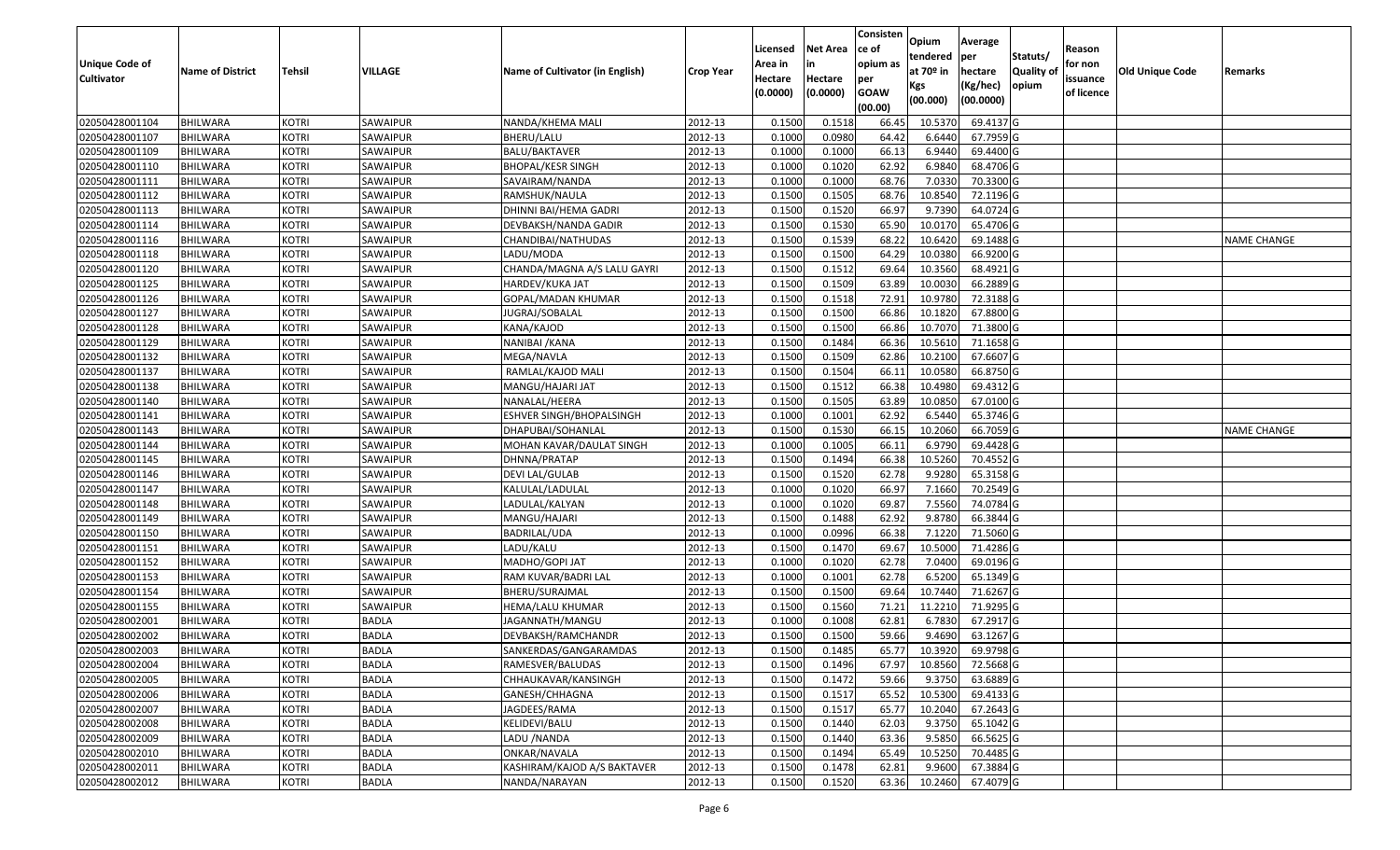|                       |                         |               |              |                                 |                  |          |                 | Consisten              | Opium       | Average   |                  |            |                 |         |
|-----------------------|-------------------------|---------------|--------------|---------------------------------|------------------|----------|-----------------|------------------------|-------------|-----------|------------------|------------|-----------------|---------|
|                       |                         |               |              |                                 |                  | Licensed | <b>Net Area</b> | ce of                  | tendered    | per       | Statuts/         | Reason     |                 |         |
| <b>Unique Code of</b> | <b>Name of District</b> | <b>Tehsil</b> | VILLAGE      | Name of Cultivator (in English) | <b>Crop Year</b> | Area in  |                 | opium as               | at $70°$ in | hectare   | <b>Quality o</b> | for non    | Old Unique Code | Remarks |
| <b>Cultivator</b>     |                         |               |              |                                 |                  | Hectare  | Hectare         | per                    | Kgs         | (Kg/hec)  | opium            | issuance   |                 |         |
|                       |                         |               |              |                                 |                  | (0.0000) | (0.0000)        | <b>GOAW</b><br>(00.00) | (00.000)    | (00.0000) |                  | of licence |                 |         |
| 02050428002013        | <b>BHILWARA</b>         | <b>KOTRI</b>  | <b>BADLA</b> | SUKHA/POKHER                    | 2012-13          | 0.1500   | 0.1518          | 60.98                  | 9.6260      | 63.4124 G |                  |            |                 |         |
| 02050428002016        | <b>BHILWARA</b>         | <b>KOTRI</b>  | <b>BADLA</b> | DEVBAKSH/NARU                   | 2012-13          | 0.1500   | 0.1462          | 67.97                  | 10.8170     | 73.9877 G |                  |            |                 |         |
| 02050428002019        | <b>BHILWARA</b>         | <b>KOTRI</b>  | <b>BADLA</b> | BALIBAI/BHVANISANKER            | 2012-13          | 0.1500   | 0.1500          | 63.36                  | 10.1830     | 67.8867 G |                  |            |                 |         |
| 02050428002020        | <b>BHILWARA</b>         | <b>KOTRI</b>  | <b>BADLA</b> | KALYANMAL/DHANNA                | 2012-13          | 0.1500   | 0.1450          | 60.79                  | 9.4400      | 65.1034 G |                  |            |                 |         |
| 02050428002021        | BHILWARA                | <b>KOTRI</b>  | <b>BADLA</b> | JAMANA/GOKAL                    | 2012-13          | 0.1500   | 0.1500          | 65.49                  | 10.5060     | 70.0400 G |                  |            |                 |         |
| 02050428002022        | <b>BHILWARA</b>         | <b>KOTRI</b>  | <b>BADLA</b> | GOPALSINGH/BHADUR SINGH         | 2012-13          | 0.1500   | 0.1452          | 65.21                  | 9.8750      | 68.0096 G |                  |            |                 |         |
| 02050428002024        | BHILWARA                | <b>KOTRI</b>  | <b>BADLA</b> | SRVENSINGH/RAMSINGH             | 2012-13          | 0.1500   | 0.1507          | 68.28                  | 10.8960     | 72.3026 G |                  |            |                 |         |
| 02050428002026        | <b>BHILWARA</b>         | <b>KOTRI</b>  | <b>BADLA</b> | SAMBHUGIRI/HEERAGIRI            | 2012-13          | 0.1500   | 0.1500          | 66.24                  | 10.5230     | 70.1533 G |                  |            |                 |         |
| 02050428002027        | BHILWARA                | <b>KOTRI</b>  | <b>BADLA</b> | RAMLAL/MANGU                    | 2012-13          | 0.1500   | 0.1500          | 68.28                  | 10.7390     | 71.5933 G |                  |            |                 |         |
| 02050428002029        | BHILWARA                | <b>KOTRI</b>  | <b>BADLA</b> | HEERA/NATHU                     | 2012-13          | 0.1500   | 0.1488          | 62.81                  | 9.7270      | 65.3696 G |                  |            |                 |         |
| 02050428002032        | BHILWARA                | <b>KOTRI</b>  | <b>BADLA</b> | KANHIYALAL/LADU                 | 2012-13          | 0.1500   | 0.1519          | 65.29                  | 10.4180     | 68.5846 G |                  |            |                 |         |
| 02050428002033        | <b>BHILWARA</b>         | <b>KOTRI</b>  | <b>BADLA</b> | JAMANALAL/LADU                  | 2012-13          | 0.1500   | 0.1488          | 67.97                  | 10.7000     | 71.9086 G |                  |            |                 |         |
| 02050428002034        | <b>BHILWARA</b>         | <b>KOTRI</b>  | <b>BADLA</b> | NANDA/MANGU(CHHOTA)             | 2012-13          | 0.1500   | 0.1428          | 62.39                  | 9.4480      | 66.1625 G |                  |            |                 |         |
| 02050428002035        | <b>BHILWARA</b>         | <b>KOTRI</b>  | <b>BADLA</b> | <b>BALU/JAGNNATH</b>            | 2012-13          | 0.1000   | 0.0990          | 60.79                  | 6.3480      | 64.1212G  |                  |            |                 |         |
| 02050428002036        | BHILWARA                | <b>KOTRI</b>  | <b>BADLA</b> | DEVBAKSH/RAMAJI                 | 2012-13          | 0.1500   | 0.1440          | 60.79                  | 9.4660      | 65.7361G  |                  |            |                 |         |
| 02050428002037        | <b>BHILWARA</b>         | <b>KOTRI</b>  | <b>BADLA</b> | BHAVERLAL/RAMA                  | 2012-13          | 0.1500   | 0.1530          | 65.77                  | 10.8800     | 71.1111G  |                  |            |                 |         |
| 02050428002038        | <b>BHILWARA</b>         | <b>KOTRI</b>  | <b>BADLA</b> | NARAYAN/GOKUL                   | 2012-13          | 0.1500   | 0.1500          | 61.65                  | 9.9520      | 66.3467 G |                  |            |                 |         |
| 02050428002039        | BHILWARA                | <b>KOTRI</b>  | <b>BADLA</b> | LAKHMA/KASHI                    | 2012-13          | 0.1000   | 0.1026          | 63.83                  | 6.7570      | 65.8577 G |                  |            |                 |         |
| 02050428002040        | BHILWARA                | <b>KOTRI</b>  | <b>BADLA</b> | MODIRAM/RAMLAL                  | 2012-13          | 0.1500   | 0.1450          | 65.29                  | 10.073      | 69.4690 G |                  |            |                 |         |
| 02050428002042        | BHILWARA                | <b>KOTRI</b>  | <b>BADLA</b> | MANGU/DHOKAL JAT                | 2012-13          | 0.1500   | 0.1550          | 61.65                  | 10.1110     | 65.2323 G |                  |            |                 |         |
| 02050428002044        | BHILWARA                | <b>KOTRI</b>  | <b>BADLA</b> | DEVI/NANU JAT                   | 2012-13          | 0.1500   | 0.1500          | 61.65                  | 9.8200      | 65.4667G  |                  |            |                 |         |
| 02050428002045        | BHILWARA                | <b>KOTRI</b>  | <b>BADLA</b> | KANHAIYALAL/DEVILAL             | 2012-13          | 0.1000   | 0.1008          | 62.39                  | 6.6760      | 66.2302 G |                  |            |                 |         |
| 02050428002047        | <b>BHILWARA</b>         | <b>KOTRI</b>  | <b>BADLA</b> | DEVI/HEERA                      | 2012-13          | 0.1500   | 0.0976          | 61.74                  | 6.5360      | 66.9672 G |                  |            |                 |         |
| 02050428002049        | BHILWARA                | <b>KOTRI</b>  | <b>BADLA</b> | RAMSEVER/KANHIYA LAL            | 2012-13          | 0.1500   | 0.1400          | 62.39                  | 9.2690      | 66.2071 G |                  |            |                 |         |
| 02050428002051        | <b>BHILWARA</b>         | <b>KOTRI</b>  | <b>BADLA</b> | RAMESHWER/HARDEV                | 2012-13          | 0.1500   | 0.1457          | 61.69                  | 9.3680      | 64.2965 G |                  |            |                 |         |
| 02050428002052        | BHILWARA                | <b>KOTRI</b>  | <b>BADLA</b> | BHOLA/LALURAM                   | 2012-13          | 0.1500   | 0.1520          | 65.54                  | 10.4680     | 68.8684 G |                  |            |                 |         |
| 02050428002053        | <b>BHILWARA</b>         | <b>KOTRI</b>  | <b>BADLA</b> | CHANDUBAI/BALA                  | 2012-13          | 0.1500   | 0.1496          | 65.29                  | 10.4460     | 69.8262G  |                  |            |                 |         |
| 02050428002055        | BHILWARA                | <b>KOTRI</b>  | <b>BADLA</b> | DEVBAKSH/RAMCHANDR LUHAR        | 2012-13          | 0.1500   | 0.1500          | 61.74                  | 9.6760      | 64.5067 G |                  |            |                 |         |
| 02050428002057        | <b>BHILWARA</b>         | <b>KOTRI</b>  | <b>BADLA</b> | KALU/NARAYAN JAT                | 2012-13          | 0.1500   | 0.1496          | 61.74                  | 9.6140      | 64.2647 G |                  |            |                 |         |
| 02050428002060        | <b>BHILWARA</b>         | <b>KOTRI</b>  | <b>BADLA</b> | RAMCHAND/BHURA                  | 2012-13          | 0.1500   | 0.1504          | 60.98                  | 9.7220      | 64.6410 G |                  |            |                 |         |
| 02050428002061        | BHILWARA                | <b>KOTRI</b>  | <b>BADLA</b> | KANA/CHHGNA                     | 2012-13          | 0.1500   | 0.1431          | 66.24                  | 10.6550     | 74.4584 G |                  |            |                 |         |
| 02050428002062        | BHILWARA                | <b>KOTRI</b>  | <b>BADLA</b> | BHERU/NARAYAN                   | 2012-13          | 0.1500   | 0.1522          | 62.09                  | 10.0230     | 65.8541 G |                  |            |                 |         |
| 02050428002063        | <b>BHILWARA</b>         | <b>KOTRI</b>  | <b>BADLA</b> | GOPAL/MANGU                     | 2012-13          | 0.1500   | 0.1496          | 60.98                  | 9.5480      | 63.8235 G |                  |            |                 |         |
| 02050428002065        | BHILWARA                | <b>KOTRI</b>  | <b>BADLA</b> | RAMESHWAR/BHAGIRATH             | 2012-13          | 0.1500   | 0.1512          | 67.20                  | 11.1260     | 73.5847 G |                  |            |                 |         |
| 02050428002066        | BHILWARA                | <b>KOTRI</b>  | <b>BADLA</b> | RAMLAL/HAJARI GADRI             | 2012-13          | 0.1500   | 0.1290          | 67.20                  | 8.8320      | 68.4651 G |                  |            |                 |         |
| 02050428002068        | BHILWARA                | <b>KOTRI</b>  | <b>BADLA</b> | SOHANLAL/HEERANATH              | 2012-13          | 0.1500   | 0.1501          | 63.93                  | 10.1010     | 67.2951G  |                  |            |                 |         |
| 02050428002069        | <b>BHILWARA</b>         | <b>KOTRI</b>  | <b>BADLA</b> | LAHERIBAI/LADUNATH              | 2012-13          | 0.1000   | 0.1047          | 65.52                  | 7.2820      | 69.5511 G |                  |            |                 |         |
| 02050428002070        | <b>BHILWARA</b>         | <b>KOTRI</b>  | <b>BADLA</b> | DEVI A/S RUPA/MANGU             | 2012-13          | 0.1500   | 0.1405          | 59.77                  | 8.8370      | 62.8968 G |                  |            |                 |         |
| 02050428002071        | <b>BHILWARA</b>         | <b>KOTRI</b>  | <b>BADLA</b> | NANDSINGH/FOJASINGH             | 2012-13          | 0.1500   | 0.1500          | 59.79                  | 9.3700      | 62.4667 G |                  |            |                 |         |
| 02050428002073        | <b>BHILWARA</b>         | <b>KOTRI</b>  | <b>BADLA</b> | BHERU/DEVI SUTHAR               | 2012-13          | 0.1500   | 0.1472          | 59.79                  | 9.7460      | 66.2092 G |                  |            |                 |         |
| 02050428002074        | <b>BHILWARA</b>         | <b>KOTRI</b>  | <b>BADLA</b> | JADAVBAI /PREMA                 | 2012-13          | 0.1500   | 0.1500          | 62.09                  | 9.8280      | 65.5200 G |                  |            |                 |         |
| 02050428002075        | <b>BHILWARA</b>         | <b>KOTRI</b>  | <b>BADLA</b> | JAUBAI/RAMLAL                   | 2012-13          | 0.1500   | 0.1444          | 59.79                  | 9.1820      | 63.5873 G |                  |            |                 |         |
| 02050428002076        | <b>BHILWARA</b>         | <b>KOTRI</b>  | <b>BADLA</b> | BHERUSINGH/MNOHER               | 2012-13          | 0.1500   | 0.1519          | 64.62                  | 10.4320     | 68.6768 G |                  |            |                 |         |
| 02050428002080        | <b>BHILWARA</b>         | <b>KOTRI</b>  | <b>BADLA</b> | LADUDEVI/JAVANA                 | 2012-13          | 0.1500   | 0.1504          | 63.95                  | 9.9030      | 65.8444 G |                  |            |                 |         |
| 02050428002081        | <b>BHILWARA</b>         | <b>KOTRI</b>  | <b>BADLA</b> | HEERA/DLLA URF DEVA             | 2012-13          | 0.1500   | 0.1504          | 59.77                  | 8.9230      | 59.3285 G |                  |            |                 |         |
| 02050428002083        | <b>BHILWARA</b>         | <b>KOTRI</b>  | <b>BADLA</b> | LADIDEVI/MOHAN                  | 2012-13          | 0.1500   | 0.1486          | 59.83                  | 9.3510      | 62.9273 G |                  |            |                 |         |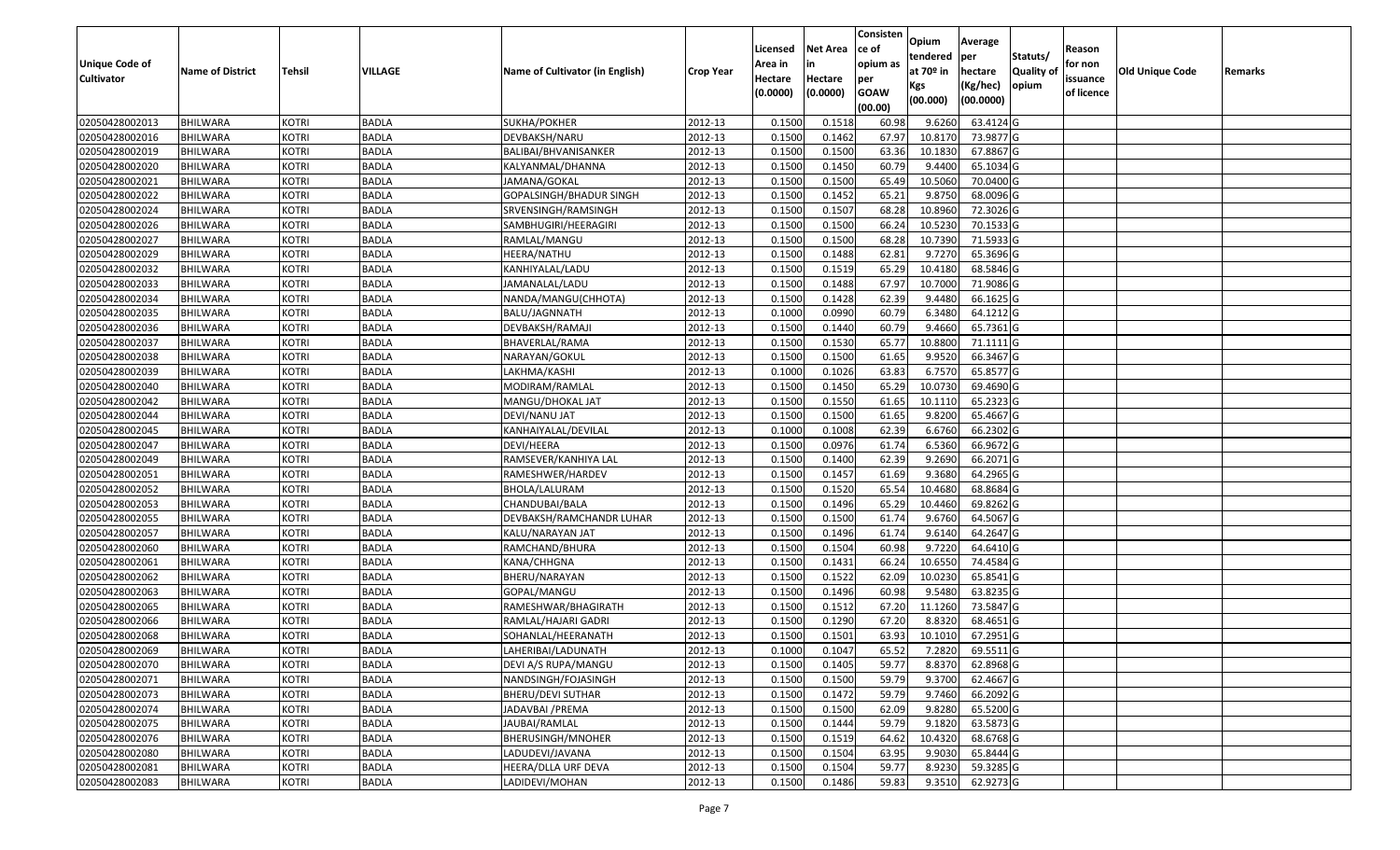|                   |                         |               |              |                                 |                  |          |                 | Consisten   | Opium       | Average     |                  |            |                 |         |
|-------------------|-------------------------|---------------|--------------|---------------------------------|------------------|----------|-----------------|-------------|-------------|-------------|------------------|------------|-----------------|---------|
|                   |                         |               |              |                                 |                  | Licensed | <b>Net Area</b> | ce of       | tendered    | per         | Statuts/         | Reason     |                 |         |
| Unique Code of    | <b>Name of District</b> | <b>Tehsil</b> | VILLAGE      | Name of Cultivator (in English) | <b>Crop Year</b> | Area in  |                 | opium as    | at $70°$ in | hectare     | <b>Quality o</b> | for non    | Old Unique Code | Remarks |
| <b>Cultivator</b> |                         |               |              |                                 |                  | Hectare  | Hectare         | per         | Kgs         | (Kg/hec)    | opium            | issuance   |                 |         |
|                   |                         |               |              |                                 |                  | (0.0000) | (0.0000)        | <b>GOAW</b> | (00.000)    | (00.0000)   |                  | of licence |                 |         |
|                   |                         |               |              |                                 |                  |          |                 | (00.00)     |             |             |                  |            |                 |         |
| 02050428002084    | <b>BHILWARA</b>         | <b>KOTRI</b>  | <b>BADLA</b> | UDAYLAL/PRATAP                  | 2012-13          | 0.1500   | 0.1536          | 62.09       | 10.4840     | 68.2552 G   |                  |            |                 |         |
| 02050428002085    | <b>BHILWARA</b>         | <b>KOTRI</b>  | <b>BADLA</b> | JAGRUP/NANDA                    | 2012-13          | 0.1500   | 0.1416          | 65.49       | 9.7580      | 68.9124 G   |                  |            |                 |         |
| 02050428002086    | BHILWARA                | <b>KOTRI</b>  | <b>BADLA</b> | RAMSHWER/MANGILAL               | 2012-13          | 0.1500   | 0.1452          | 68.77       | 11.0420     | 76.0468 G   |                  |            |                 |         |
| 02050428002087    | <b>BHILWARA</b>         | <b>KOTRI</b>  | <b>BADLA</b> | UDA/MANGNA                      | 2012-13          | 0.1500   | 0.1500          | 59.77       | 9.4440      | 62.9600 G   |                  |            |                 |         |
| 02050428002089    | BHILWARA                | <b>KOTRI</b>  | <b>BADLA</b> | SAJNADEVI/DEVI LAL              | 2012-13          | 0.1500   | 0.1425          | 62.72       | 9.5600      | 67.0877 G   |                  |            |                 |         |
| 02050428002091    | <b>BHILWARA</b>         | <b>KOTRI</b>  | <b>BADLA</b> | SANKAR LAL/MANGNA               | 2012-13          | 0.1500   | 0.1480          | 62.72       | 9.7660      | 65.9865 G   |                  |            |                 |         |
| 02050428002097    | BHILWARA                | <b>KOTRI</b>  | <b>BADLA</b> | BHERUSINGH/RAMSINGH             | 2012-13          | 0.1500   | 0.1404          | 62.72       | 9.2740      | 66.0541 G   |                  |            |                 |         |
| 02050428002098    | <b>BHILWARA</b>         | <b>KOTRI</b>  | <b>BADLA</b> | GOPAL/HAJARI                    | 2012-13          | 0.1500   | 0.1500          | 63.83       | 10.1850     | 67.9000 G   |                  |            |                 |         |
| 02050428002099    | BHILWARA                | <b>KOTRI</b>  | <b>BADLA</b> | KASHI/GANESH                    | 2012-13          | 0.1500   | 0.1508          | 59.83       | 9.4530      | 62.6857 G   |                  |            |                 |         |
| 02050428002100    | BHILWARA                | <b>KOTRI</b>  | <b>BADLA</b> | PAYRI/LALA                      | 2012-13          | 0.1500   | 0.1517          | 63.83       | 10.1220     | 66.7238 G   |                  |            |                 |         |
| 02050428002101    | BHILWARA                | <b>KOTRI</b>  | <b>BADLA</b> | HEERA/HAJARI JAT A/S RAMCHAND   | 2012-13          | 0.1500   | 0.1504          | 63.27       | 10.0600     | 66.8883 G   |                  |            |                 |         |
| 02050428002102    | <b>BHILWARA</b>         | <b>KOTRI</b>  | <b>BADLA</b> | UDYARAM/RAMCHANDER SEN          | 2012-13          | 0.1500   | 0.1462          | 63.27       | 9.9420      | 68.0027 G   |                  |            |                 |         |
| 02050428002103    | <b>BHILWARA</b>         | <b>KOTRI</b>  | <b>BADLA</b> | DEVI/UDA NAYAK                  | 2012-13          | 0.1500   | 0.1575          | 63.27       | 10.4850     | 66.5714 G   |                  |            |                 |         |
| 02050428002104    | BHILWARA                | <b>KOTRI</b>  | <b>BADLA</b> | DEVI/KANA                       | 2012-13          | 0.1500   | 0.1512          | 64.94       | 10.2230     | 67.6124 G   |                  |            |                 |         |
| 02050428002106    | BHILWARA                | <b>KOTRI</b>  | <b>BADLA</b> | MADANLAL/KANA                   | 2012-13          | 0.1500   | 0.1484          | 62.43       | 9.5870      | 64.6024 G   |                  |            |                 |         |
| 02050428002108    | <b>BHILWARA</b>         | <b>KOTRI</b>  | <b>BADLA</b> | MATHURA/NANDA BALAI             | 2012-13          | 0.1500   | 0.1517          | 67.04       | 10.4770     | 69.0639 G   |                  |            |                 |         |
| 02050428002111    | BHILWARA                | <b>KOTRI</b>  | <b>BADLA</b> | SOHANIBAI/KISHOR                | 2012-13          | 0.1000   | 0.0967          | 67.04       | 6.7610      | 69.9173 G   |                  |            |                 |         |
| 02050428002112    | <b>BHILWARA</b>         | <b>KOTRI</b>  | <b>BADLA</b> | JAMNALAL/RAMSUKH                | 2012-13          | 0.1500   | 0.1500          | 61.63       | 9.7460      | 64.9733 G   |                  |            |                 |         |
| 02050428002114    | BHILWARA                | <b>KOTRI</b>  | <b>BADLA</b> | KHANIYALAL/RAMA                 | 2012-13          | 0.1500   | 0.1387          | 71.47       | 10.955      | 78.9834 G   |                  |            |                 |         |
| 02050428002115    | <b>BHILWARA</b>         | <b>KOTRI</b>  | <b>BADLA</b> | RAMESHWER/BALU                  | 2012-13          | 0.1500   | 0.1504          | 67.04       | 10.8320     | 72.0213 G   |                  |            |                 |         |
| 02050428002117    | BHILWARA                | <b>KOTRI</b>  | <b>BADLA</b> | SANKARLAL/MANGU TELI            | 2012-13          | 0.1500   | 0.1512          | 64.94       | 10.4090     | 68.8426 G   |                  |            |                 |         |
| 02050428002118    | BHILWARA                | <b>KOTRI</b>  | <b>BADLA</b> | RADHABAI/KAHAINYALAL            | 2012-13          | 0.1500   | 0.1532          | 63.35       | 10.3890     | 67.8133 G   |                  |            |                 |         |
| 02050428002119    | BHILWARA                | <b>KOTRI</b>  | <b>BADLA</b> | KUKA/PRATAP BALAI               | 2012-13          | 0.1500   | 0.1495          | 60.64       | 9.6500      | 64.5485 G   |                  |            |                 |         |
| 02050428002120    | <b>BHILWARA</b>         | <b>KOTRI</b>  | <b>BADLA</b> | URAJN/HAJARI                    | 2012-13          | 0.1500   | 0.1500          | 59.83       | 9.0510      | 60.3400 G   |                  |            |                 |         |
| 02050428002121    | BHILWARA                | <b>KOTRI</b>  | <b>BADLA</b> | BHURA/HAJARI                    | 2012-13          | 0.1500   | 0.1530          | 58.82       | 9.5120      | 62.1699 G   |                  |            |                 |         |
| 02050428002122    | <b>BHILWARA</b>         | <b>KOTRI</b>  | <b>BADLA</b> | HEERA/KAJOD GADRI               | 2012-13          | 0.1500   | 0.1500          | 59.91       | 9.5430      | 63.6200 G   |                  |            |                 |         |
| 02050428002123    | BHILWARA                | <b>KOTRI</b>  | <b>BADLA</b> | RAMNATH/BHURANATH               | 2012-13          | 0.1500   | 0.1520          | 61.63       | 9.8080      | 64.5263 G   |                  |            |                 |         |
| 02050428002125    | <b>BHILWARA</b>         | <b>KOTRI</b>  | <b>BADLA</b> | IETUBAI/BHERULAL                | 2012-13          | 0.1000   | 0.0992          | 61.63       | 6.4710      | 65.2319 G   |                  |            |                 |         |
| 02050428002131    | BHILWARA                | <b>KOTRI</b>  | <b>BADLA</b> | GHISU/LADU                      | 2012-13          | 0.1500   | 0.1472          | 62.43       | 10.033      | 68.1590 G   |                  |            |                 |         |
| 02050428002133    | <b>BHILWARA</b>         | <b>KOTRI</b>  | <b>BADLA</b> | EAJANBAI/DEVILAL                | 2012-13          | 0.1500   | 0.1440          | 58.82       | 8.8230      | 61.2708 G   |                  |            |                 |         |
| 02050428002137    | BHILWARA                | <b>KOTRI</b>  | <b>BADLA</b> | TULSIBAI/MOTILAL                | 2012-13          | 0.1500   | 0.1452          | 58.82       | 9.008       | 62.0386 G   |                  |            |                 |         |
| 02050428002138    | <b>BHILWARA</b>         | <b>KOTRI</b>  | <b>BADLA</b> | BHERULAL/DEVKARAN MAJAN         | 2012-13          | 0.1500   | 0.1518          | 62.51       | 9.9660      | 65.6522 G   |                  |            |                 |         |
| 02050428002141    | BHILWARA                | <b>KOTRI</b>  | <b>BADLA</b> | KAHNAIYALAL/RAMLAL              | 2012-13          | 0.1000   | 0.1003          | 58.46       | 6.2970      | 62.7817 G   |                  |            |                 |         |
| 02050428002142    | BHILWARA                | <b>KOTRI</b>  | <b>BADLA</b> | GAFUR/RAHIMBAKSH                | 2012-13          | 0.150    | 0.1500          | 64.94       | 9.8890      | 65.9267 G   |                  |            |                 |         |
| 02050428002143    | BHILWARA                | <b>KOTRI</b>  | <b>BADLA</b> | KHANA/NARAYAN                   | 2012-13          | 0.1500   | 0.1485          | 65.72       | 10.2710     | 69.1650 G   |                  |            |                 |         |
| 02050428002145    | <b>BHILWARA</b>         | <b>KOTRI</b>  | <b>BADLA</b> | AAJAD/PEERU                     | 2012-13          | 0.1000   | 0.1020          | 58.46       | 6.1550      | 60.3431 G   |                  |            |                 |         |
| 02050428002147    | <b>BHILWARA</b>         | <b>KOTRI</b>  | <b>BADLA</b> | BALIU/URJAN JAT                 | 2012-13          | 0.1500   | 0.1484          | 58.46       | 9.1620      | 61.7385 G   |                  |            |                 |         |
| 02050428002150    | <b>BHILWARA</b>         | <b>KOTRI</b>  | <b>BADLA</b> | SHIVNATH/HEERANATH              | 2012-13          | 0.1500   | 0.1496          | 62.44       | 9.6870      | 64.7527 G   |                  |            |                 |         |
| 02050428002151    | <b>BHILWARA</b>         | <b>KOTRI</b>  | <b>BADLA</b> | BALU/RAMA                       | 2012-13          | 0.1500   | 0.1496          | 65.87       | 10.1820     | 68.0615 G   |                  |            |                 |         |
| 02050428002152    | <b>BHILWARA</b>         | <b>KOTRI</b>  | <b>BADLA</b> | BALU/HAJARI                     | 2012-13          | 0.1500   | 0.1456          | 59.50       | 9.1720      | 62.9945 G   |                  |            |                 |         |
| 02050428002156    | <b>BHILWARA</b>         | <b>KOTRI</b>  | <b>BADLA</b> | FUMA BAI/PYAR CHAND             | 2012-13          | 0.1000   | 0.1000          | 65.80       | 6.7300      | 67.3000 G   |                  |            |                 |         |
| 02050428002159    | <b>BHILWARA</b>         | <b>KOTRI</b>  | <b>BADLA</b> | SHUKHA/DHUKAL                   | 2012-13          | 0.1500   | 0.1521          | 60.64       | 9.7280      | 63.9579 G   |                  |            |                 |         |
| 02050428002160    | <b>BHILWARA</b>         | <b>KOTRI</b>  | <b>BADLA</b> | RAMKUVAR/BHAGIRATHDAS           | 2012-13          | 0.1500   | 0.1495          | 65.87       | 10.8310     | 72.4482 G   |                  |            |                 |         |
| 02050428002161    | <b>BHILWARA</b>         | <b>KOTRI</b>  | <b>BADLA</b> | GAJSINGH/MULSINGH               | 2012-13          | 0.1500   | 0.1525          | 59.50       | 9.5200      | 62.4262 G   |                  |            |                 |         |
| 02050428002162    | <b>BHILWARA</b>         | <b>KOTRI</b>  | <b>BADLA</b> | MANGU/KHANA NAYAK               | 2012-13          | 0.1500   | 0.1450          | 62.44       | 9.6430      | $66.5034$ G |                  |            |                 |         |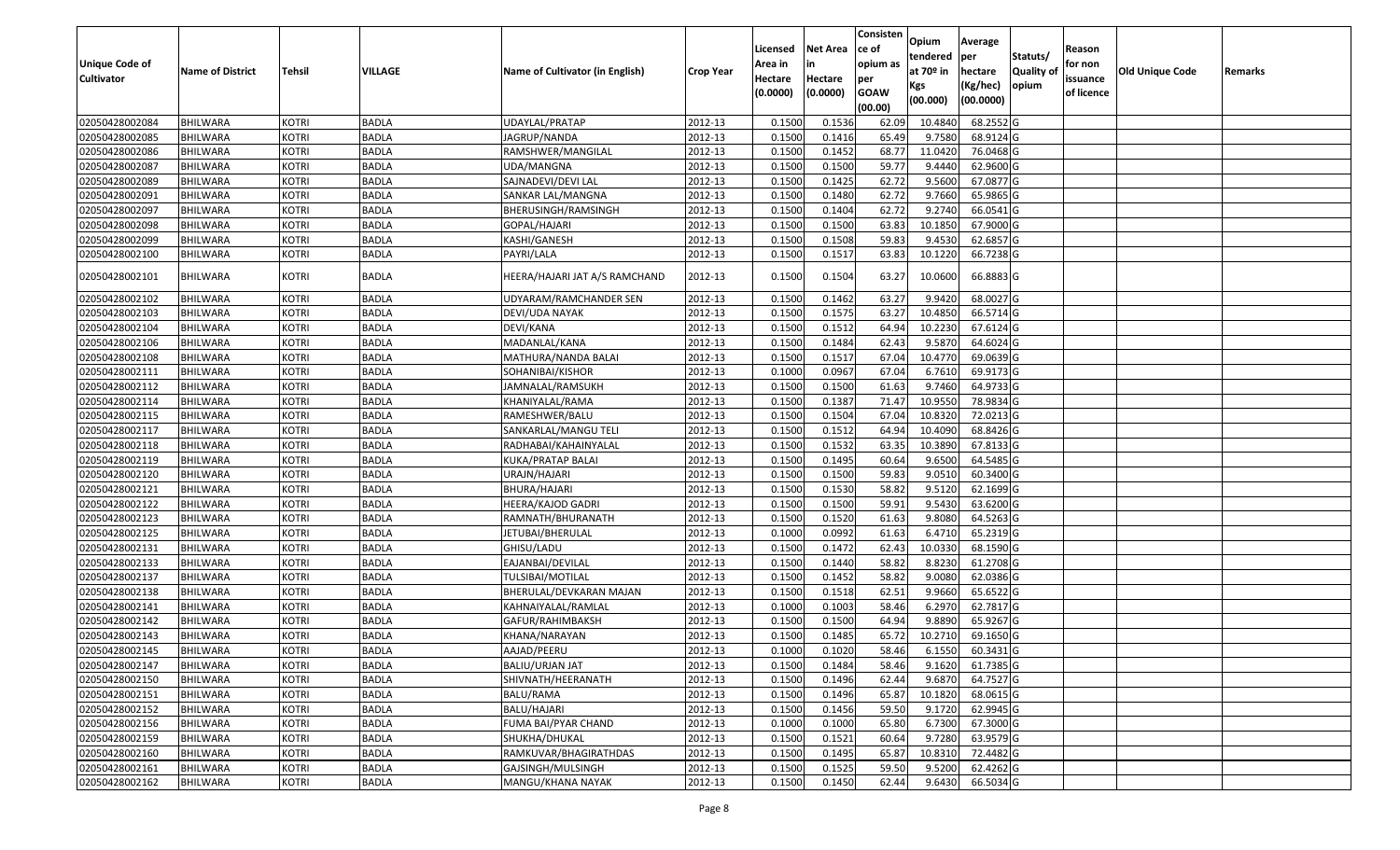|                                  |                                    |                              |                              |                                                   |                    |                  |                  | Consisten      | Opium            | Average                |                  |            |                 |                    |
|----------------------------------|------------------------------------|------------------------------|------------------------------|---------------------------------------------------|--------------------|------------------|------------------|----------------|------------------|------------------------|------------------|------------|-----------------|--------------------|
|                                  |                                    |                              |                              |                                                   |                    | Licensed         | <b>Net Area</b>  | ce of          | tendered         | per                    | Statuts/         | Reason     |                 |                    |
| Unique Code of                   | <b>Name of District</b>            | <b>Tehsil</b>                | VILLAGE                      | Name of Cultivator (in English)                   | <b>Crop Year</b>   | Area in          |                  | opium as       | at $70°$ in      | hectare                | <b>Quality o</b> | for non    | Old Unique Code | Remarks            |
| <b>Cultivator</b>                |                                    |                              |                              |                                                   |                    | Hectare          | Hectare          | per            | Kgs              | (Kg/hec)               | opium            | issuance   |                 |                    |
|                                  |                                    |                              |                              |                                                   |                    | (0.0000)         | (0.0000)         | <b>GOAW</b>    | (00.000)         | (00.0000)              |                  | of licence |                 |                    |
|                                  |                                    |                              |                              |                                                   |                    |                  |                  | (00.00)        |                  |                        |                  |            |                 |                    |
| 02050428002165                   | <b>BHILWARA</b>                    | <b>KOTRI</b>                 | <b>BADLA</b>                 | HAJARI/JAGNNATH                                   | 2012-13            | 0.1500           | 0.1480           | 65.72          | 10.478           | 70.7973 G              |                  |            |                 |                    |
| 02050428002166                   | <b>BHILWARA</b><br><b>BHILWARA</b> | <b>KOTRI</b><br><b>KOTRI</b> | <b>BADLA</b><br><b>BADLA</b> | BHERU/KANADES                                     | 2012-13<br>2012-13 | 0.1500<br>0.1500 | 0.1512<br>0.1492 | 59.50<br>62.51 | 9.5630<br>9.9030 | 63.2474 G<br>66.3740 G |                  |            |                 |                    |
| 02050428002167<br>02050428002171 | <b>BHILWARA</b>                    | <b>KOTRI</b>                 | <b>BADLA</b>                 | MUNNAKUVER/DRUGHASINGH<br>RUKHMANIBAI/CHHITR TELI | 2012-13            | 0.1000           | 0.0960           | 60.83          | 6.1090           | 63.6354 G              |                  |            |                 |                    |
| 02050428002172                   | BHILWARA                           | <b>KOTRI</b>                 | <b>BADLA</b>                 | AAKALBAI/CHHITAR JAT                              | 2012-13            | 0.1500           | 0.1485           | 65.72          | 10.431           | 70.2424 G              |                  |            |                 |                    |
| 02050428002173                   | <b>BHILWARA</b>                    | <b>KOTRI</b>                 | <b>BADLA</b>                 | DHANNA/KAHANA NAYAK                               | 2012-13            | 0.1500           | 0.1520           | 66.41          | 10.4740          | 68.9079 G              |                  |            |                 |                    |
| 02050428002174                   | BHILWARA                           | <b>KOTRI</b>                 | <b>BADLA</b>                 | RAJUNATH/PARBHU NATH                              | 2012-13            | 0.1500           | 0.1557           | 62.51          | 10.1270          | 65.0417 G              |                  |            |                 |                    |
| 02050428002175                   | <b>BHILWARA</b>                    | <b>KOTRI</b>                 | <b>BADLA</b>                 | KALU/KHANA NAYAK                                  | 2012-13            | 0.1500           | 0.1508           | 66.41          | 10.6540          | 70.6499 G              |                  |            |                 |                    |
| 02050428002176                   | <b>BHILWARA</b>                    | <b>KOTRI</b>                 | <b>BADLA</b>                 | SANKER/BHERU JAT                                  | 2012-13            | 0.1000           | 0.0961           | 66.41          | 6.8690           | 71.4776 G              |                  |            |                 |                    |
| 02050428002177                   | <b>BHILWARA</b>                    | <b>KOTRI</b>                 | <b>BADLA</b>                 | GANGARAM/POKHER JAT                               | 2012-13            | 0.1500           | 0.1440           | 66.79          | 10.1230          | 70.2986 G              |                  |            |                 |                    |
| 02050428002178                   | BHILWARA                           | <b>KOTRI</b>                 | <b>BADLA</b>                 | MOTI/GANESH TELI                                  | 2012-13            | 0.1500           | 0.1386           | 60.79          | 9.0920           | 65.5988 G              |                  |            |                 |                    |
| 02050428002181                   | <b>BHILWARA</b>                    | <b>KOTRI</b>                 | <b>BADLA</b>                 | BHERU/DHUKAL                                      | 2012-13            | 0.1500           | 0.1508           | 62.72          | 10.0600          | 66.7109 G              |                  |            |                 |                    |
| 02050428002182                   | BHILWARA                           | <b>KOTRI</b>                 | <b>BADLA</b>                 | SUVAN/RAHEEM BAKSH                                | 2012-13            | 0.1500           | 0.1472           | 66.79          | 10.0760          | 68.4511G               |                  |            |                 |                    |
| 02050428002183                   | <b>BHILWARA</b>                    | <b>KOTRI</b>                 | <b>BADLA</b>                 | PYARANATH/HEERANATH                               | 2012-13            | 0.1500           | 0.1508           | 60.64          | 9.6160           | 63.7666 G              |                  |            |                 |                    |
| 02050428002185                   | BHILWARA                           | <b>KOTRI</b>                 | <b>BADLA</b>                 | LAXMAN/NANDA A/S NARAYANI                         | 2012-13            | 0.1000           | 0.0990           | 60.79          | 6.3050           | 63.6869 G              |                  |            |                 | <b>NAME CHANGE</b> |
| 02050428002186                   | <b>BHILWARA</b>                    | <b>KOTRI</b>                 | <b>BADLA</b>                 | MEGHA/PRATAP BALAI                                | 2012-13            | 0.1500           | 0.1500           | 66.79          | 10.6100          | 70.7333 G              |                  |            |                 |                    |
| 02050428002187                   | <b>BHILWARA</b>                    | <b>KOTRI</b>                 | <b>BADLA</b>                 | KHATUN/KASAM                                      | 2012-13            | 0.1500           | 0.1518           | 65.80          | 10.4340          | 68.7352 G              |                  |            |                 |                    |
| 02050428002188                   | <b>BHILWARA</b>                    | <b>KOTRI</b>                 | <b>BADLA</b>                 | ATMARAM/KANHAIYA LAL                              | 2012-13            | 0.1500           | 0.1518           | 60.79          | 9.4140           | 62.0158 G              |                  |            |                 |                    |
| 02050428002189                   | <b>BHILWARA</b>                    | <b>KOTRI</b>                 | <b>BADLA</b>                 | CHAND KUVAR/BHWARSINGH                            | 2012-13            | 0.1500           | 0.1500           | 58.40          | 9.0440           | 60.2933 G              |                  |            |                 |                    |
| 02050428002190                   | BHILWARA                           | <b>KOTRI</b>                 | <b>BADLA</b>                 | RAJKUWER/KANSINGH                                 | 2012-13            | 0.1500           | 0.1430           | 58.40          | 8.8770           | 62.0769 G              |                  |            |                 |                    |
| 02050428002191                   | <b>BHILWARA</b>                    | <b>KOTRI</b>                 | <b>BADLA</b>                 | RUKHMABAI/KANA                                    | 2012-13            | 0.1500           | 0.1521           | 63.96          | 10.2520          | 67.4030 G              |                  |            |                 |                    |
| 02050428002192                   | <b>BHILWARA</b>                    | <b>KOTRI</b>                 | <b>BADLA</b>                 | RAMESWER/MANGU                                    | 2012-13            | 0.150            | 0.1464           | 68.77          | 10.541           | 72.0014 G              |                  |            |                 |                    |
| 02050428002193                   | <b>BHILWARA</b>                    | <b>KOTRI</b>                 | <b>BADLA</b>                 | JODHA/HEERA JAT                                   | 2012-13            | 0.1500           | 0.1504           | 62.71          | 9.8540           | 65.5186 G              |                  |            |                 |                    |
| 02050428002194                   | <b>BHILWARA</b>                    | <b>KOTRI</b>                 | <b>BADLA</b>                 | BALU/HARDEV                                       | 2012-13            | 0.150            | 0.1462           | 62.43          | 9.5520           | 65.3352 G              |                  |            |                 |                    |
| 02050428002198                   | <b>BHILWARA</b>                    | <b>KOTRI</b>                 | <b>BADLA</b>                 | NARAYAN/GOKULBALAI                                | 2012-13            | 0.1500           | 0.1485           | 62.71          | 9.6130           | 64.7340 G              |                  |            |                 |                    |
| 02050428002199                   | BHILWARA                           | <b>KOTRI</b>                 | <b>BADLA</b>                 | LAXMAN/BHURA JAT                                  | 2012-13            | 0.1000           | 0.1000           | 63.35          | 6.6610           | 66.6100 G              |                  |            |                 |                    |
| 02050428002203                   | <b>BHILWARA</b>                    | <b>KOTRI</b>                 | <b>BADLA</b>                 | MANGILAL/BALDEV DAROGA                            | 2012-13            | 0.1500           | 0.1496           | 58.40          | 9.2690           | 61.9586 G              |                  |            |                 |                    |
| 02050428002205                   | <b>BHILWARA</b>                    | <b>KOTRI</b>                 | <b>BADLA</b>                 | MAHENDRASINGH/BHERUSINGH                          | 2012-13            | 0.1000           | 0.1029           | 61.83          | 6.6330           | 64.4606 G              |                  |            |                 |                    |
| 02050428002210                   | <b>BHILWARA</b>                    | <b>KOTRI</b>                 | <b>BADLA</b>                 | KAMALABAI/NAGINARAM                               | 2012-13            | 0.1500           | 0.1449           | 68.28          | 10.7590          | 74.2512 G              |                  |            |                 |                    |
| 02050428002216                   | <b>BHILWARA</b>                    | <b>KOTRI</b>                 | <b>BADLA</b>                 | SUKHA/NANDA BALAI                                 | 2012-13            | 0.1500           | 0.1500           | 65.52          | 10.3050          | 68.7000 G              |                  |            |                 |                    |
| 02050428002221                   | <b>BHILWARA</b>                    | <b>KOTRI</b>                 | <b>BADLA</b>                 | NARAYAN/LALU                                      | 2012-13            | 0.1500           | 0.1464           | 59.66          | 9.0770           | 62.0014 G              |                  |            |                 |                    |
| 02050428002222                   | BHILWARA                           | <b>KOTRI</b>                 | <b>BADLA</b>                 | BANSHILAL/HAJARI                                  | 2012-13            | 0.1000           | 0.0999           | 65.87          | 6.9920           | 69.9900 G              |                  |            |                 |                    |
| 02050428002225                   | <b>BHILWARA</b>                    | <b>KOTRI</b>                 | <b>BADLA</b>                 | BALU/HAJARI KHATIK                                | 2012-13            | 0.1500           | 0.1425           | 59.91          | 9.0120           | 63.2420 G              |                  |            |                 |                    |
| 02050428002228                   | BHILWARA                           | <b>KOTRI</b>                 | <b>BADLA</b>                 | ONKAR/BHURA                                       | 2012-13            | 0.1500           | 0.1500           | 57.41          | 9.1360           | 60.9067G               |                  |            |                 |                    |
| 02050428002229                   | BHILWARA                           | <b>KOTRI</b>                 | <b>BADLA</b>                 | DEVI/MEGAMALI                                     | 2012-13            | 0.150            | 0.1488           | 63.35          | 10.1180          | 67.9973 G              |                  |            |                 |                    |
| 02050428002230                   | BHILWARA                           | <b>KOTRI</b>                 | <b>BADLA</b>                 | NARAYAN/DEVA                                      | 2012-13            | 0.1500           | 0.1504           | 61.04          | 9.7140           | 64.5878 G              |                  |            |                 |                    |
| 02050428002231                   | <b>BHILWARA</b>                    | <b>KOTRI</b>                 | <b>BADLA</b>                 | JANKIDAS/LALUDAS                                  | 2012-13            | 0.1500           | 0.1496           | 57.41          | 9.1120           | 60.9091 G              |                  |            |                 |                    |
| 02050428003001                   | <b>BHILWARA</b>                    | <b>KOTRI</b>                 | <b>KHAJINA</b>               | SURAJMAL/RAMSHUK                                  | 2012-13            | 0.1500           | 0.1494           | 67.66          | 10.8930          | 72.9116 G              |                  |            |                 |                    |
| 02050428003002                   | <b>BHILWARA</b>                    | <b>KOTRI</b>                 | KHAJINA                      | PREM/RAMSHUKH                                     | 2012-13            | 0.1500           | 0.1485           | 64.42          | 10.2340          | 68.9158 G              |                  |            |                 |                    |
| 02050428003003                   | <b>BHILWARA</b>                    | <b>KOTRI</b>                 | KHAJINA                      | MOTI/HARLAL                                       | 2012-13            | 0.1500           | 0.1520           | 67.93          | 10.8980          | 71.6974 G              |                  |            |                 |                    |
| 02050428003004                   | <b>BHILWARA</b>                    | <b>KOTRI</b>                 | KHAJINA                      | RAMLAL/BALU                                       | 2012-13            | 0.1500           | 0.1512           | 67.93          | 10.4320          | 68.9947 G              |                  |            |                 |                    |
| 02050428003005                   | <b>BHILWARA</b>                    | <b>KOTRI</b>                 | KHAJINA                      | BALU/RAMBAKSH                                     | 2012-13            | 0.1500           | 0.1443           | 66.51          | 10.3950          | 72.0374 G              |                  |            |                 |                    |
| 02050428003006                   | <b>BHILWARA</b>                    | <b>KOTRI</b>                 | KHAJINA                      | GOKUL/NARAYAN                                     | 2012-13            | 0.1500           | 0.1500           | 69.99          | 11.2880          | 75.2533 G              |                  |            |                 |                    |
| 02050428003007                   | <b>BHILWARA</b>                    | <b>KOTRI</b>                 | KHAJINA                      | BALU/NARAYAN                                      | 2012-13            | 0.1500           | 0.1500           | 68.75          | 10.8720          | 72.4800 G              |                  |            |                 |                    |
| 02050428003008                   | <b>BHILWARA</b>                    | <b>KOTRI</b>                 | KHAJINA                      | BALU/UGMA                                         | 2012-13            | 0.1500           | 0.1440           | 64.42          | 9.7000           | 67.3611 G              |                  |            |                 |                    |
| 02050428003009                   | <b>BHILWARA</b>                    | <b>KOTRI</b>                 | <b>KHAJINA</b>               | KALYAN/NANDA                                      | 2012-13            | 0.1500           | 0.1480           | 64.42          | 10.2700          | 69.3919 G              |                  |            |                 |                    |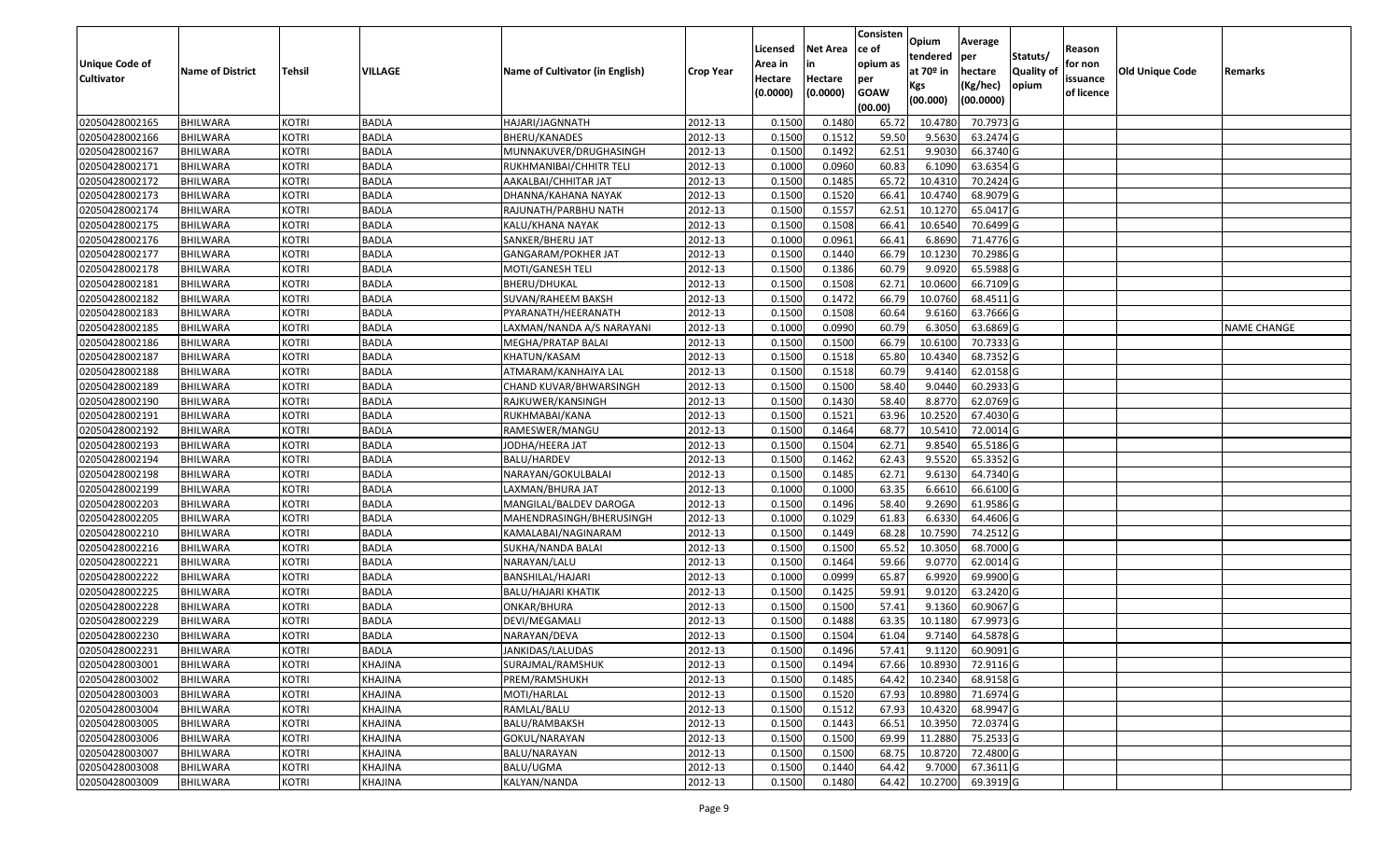| Unique Code of<br>Cultivator | <b>Name of District</b> | Tehsil       | <b>VILLAGE</b> | Name of Cultivator (in English) | <b>Crop Year</b> | Licensed<br>Area in<br>Hectare<br>(0.0000) | Net Area<br>Hectare<br>(0.0000) | Consisten<br>ce of<br>opium as<br>per<br><b>GOAW</b><br>(00.00) | Opium<br>tendered<br>at 70 <sup>o</sup> in<br>Kgs<br>(00.000) | Average<br>per<br>hectare<br>(Kg/hec)<br>(00.0000) | Statuts/<br>Quality of<br>opium | Reason<br>for non<br>issuance<br>of licence | Old Unique Code | Remarks |
|------------------------------|-------------------------|--------------|----------------|---------------------------------|------------------|--------------------------------------------|---------------------------------|-----------------------------------------------------------------|---------------------------------------------------------------|----------------------------------------------------|---------------------------------|---------------------------------------------|-----------------|---------|
| 02050428003010               | <b>BHILWARA</b>         | <b>KOTRI</b> | <b>KHAJINA</b> | LADULAL/CHHAGNA                 | 2012-13          | 0.1500                                     | 0.1482                          | 63.25                                                           | 10.0570                                                       | 67.8610 G                                          |                                 |                                             |                 |         |
| 02050428003011               | <b>BHILWARA</b>         | <b>KOTRI</b> | <b>KHAJINA</b> | GANESH/GULAB                    | 2012-13          | 0.1000                                     | 0.1015                          | 66.37                                                           | 7.2530                                                        | 71.4581 G                                          |                                 |                                             |                 |         |
| 02050428003012               | <b>BHILWARA</b>         | <b>KOTRI</b> | <b>KHAJINA</b> | <b>BHERULA/MHADEV</b>           | 2012-13          | 0.1500                                     | 0.1500                          | 64.81                                                           | 9.8880                                                        | 65.9200 G                                          |                                 |                                             |                 |         |
| 02050428003013               | <b>BHILWARA</b>         | <b>KOTRI</b> | <b>KHAJINA</b> | SURAJLAL/RAMA                   | 2012-13          | 0.1500                                     | 0.1558                          | 69.93                                                           | 11.5280                                                       | 73.9923 G                                          |                                 |                                             |                 |         |
| 02050428003014               | <b>BHILWARA</b>         | <b>KOTRI</b> | <b>KHAJINA</b> | RAMCHENDER/HERLAL               | 2012-13          | 0.1000                                     | 0.1008                          | 64.55                                                           | 6.9250                                                        | 68.7004 G                                          |                                 |                                             |                 |         |
| 02050428003015               | <b>BHILWARA</b>         | <b>KOTRI</b> | <b>KHAJINA</b> | VARMA/GAJJA                     | 2012-13          | 0.1000                                     | 0.0960                          | 66.98                                                           | 7.1480                                                        | 74.4583 G                                          |                                 |                                             |                 |         |
| 02050428003016               | <b>BHILWARA</b>         | <b>KOTRI</b> | <b>KHAJINA</b> | NATHU/BHERU                     | 2012-13          | 0.1000                                     | 0.1014                          | 63.25                                                           | 6.5690                                                        | 64.7830 G                                          |                                 |                                             |                 |         |
| 02050428003019               | <b>BHILWARA</b>         | <b>KOTRI</b> | <b>KHAJINA</b> | OUNKARLAL/KISHAN                | 2012-13          | 0.1000                                     | 0.0990                          | 65.11                                                           | 6.8090                                                        | 68.7778 G                                          |                                 |                                             |                 |         |
| 02050428003021               | <b>BHILWARA</b>         | <b>KOTRI</b> | <b>KHAJINA</b> | <b>BHADRILAL/RUPA</b>           | 2012-13          | 0.1500                                     | 0.1462                          | 69.35                                                           | 10.9370                                                       | 74.8085 G                                          |                                 |                                             |                 |         |
| 02050428003022               | <b>BHILWARA</b>         | <b>KOTRI</b> | <b>KHAJINA</b> | DEVI LAL/LAXMAN                 | 2012-13          | 0.1500                                     | 0.1450                          | 69.93                                                           | 11.2090                                                       | 77.3034 G                                          |                                 |                                             |                 |         |
| 02050428003024               | <b>BHILWARA</b>         | <b>KOTRI</b> | <b>KHAJINA</b> | KALYAN/PRATAP                   | 2012-13          | 0.1500                                     | 0.1530                          | 68.53                                                           | 11.0140                                                       | 71.9869 G                                          |                                 |                                             |                 |         |
| 02050428003025               | <b>BHILWARA</b>         | <b>KOTRI</b> | <b>KHAJINA</b> | PRAMA/RAMA                      | 2012-13          | 0.1500                                     | 0.1500                          | 68.53                                                           | 11.1210                                                       | 74.1400 G                                          |                                 |                                             |                 |         |
| 02050428003026               | <b>BHILWARA</b>         | <b>KOTRI</b> | <b>KHAJINA</b> | HARKUBAI/RAMA                   | 2012-13          | 0.1000                                     | 0.1000                          | 66.98                                                           | 7.3680                                                        | 73.6800 G                                          |                                 |                                             |                 |         |
| 02050428003027               | <b>BHILWARA</b>         | <b>KOTRI</b> | <b>KHAJINA</b> | NANDA/HAJARI                    | 2012-13          | 0.1500                                     | 0.1470                          | 65.05                                                           | 9.9430                                                        | 67.6395 G                                          |                                 |                                             |                 |         |
| 02050428003028               | <b>BHILWARA</b>         | <b>KOTRI</b> | <b>KHAJINA</b> | HEERA/BALU                      | 2012-13          | 0.1500                                     | 0.1512                          | 60.78                                                           | 9.6640                                                        | 63.9153 G                                          |                                 |                                             |                 |         |
| 02050428003029               | <b>BHILWARA</b>         | <b>KOTRI</b> | <b>KHAJINA</b> | RAMESWER/RAMSUKH                | 2012-13          | 0.1000                                     | 0.0966                          | 72.13                                                           | 7.3570                                                        | 76.1594 G                                          |                                 |                                             |                 |         |
| 02050428003030               | <b>BHILWARA</b>         | <b>KOTRI</b> | <b>KHAJINA</b> | MAHADEV/GULAB                   | 2012-13          | 0.1500                                     | 0.1470                          | 68.47                                                           | 10.1820                                                       | 69.2653 G                                          |                                 |                                             |                 |         |
| 02050428003031               | <b>BHILWARA</b>         | <b>KOTRI</b> | <b>KHAJINA</b> | KAILADSH/PREM                   | 2012-13          | 0.1000                                     | 0.0954                          | 64.55                                                           | 6.5660                                                        | 68.8260 G                                          |                                 |                                             |                 |         |
| 02050428003034               | <b>BHILWARA</b>         | <b>KOTRI</b> | <b>KHAJINA</b> | RAMPAL/MANGNA                   | 2012-13          | 0.1000                                     | 0.1008                          | 65.05                                                           | 6.7740                                                        | 67.2024 G                                          |                                 |                                             |                 |         |
| 02050428003035               | <b>BHILWARA</b>         | <b>KOTRI</b> | <b>KHAJINA</b> | LADULAL/MAGNARAM                | 2012-13          | 0.1500                                     | 0.1480                          | 65.11                                                           | 10.0270                                                       | 67.7500 G                                          |                                 |                                             |                 |         |
| 02050428003036               | <b>BHILWARA</b>         | <b>KOTRI</b> | <b>KHAJINA</b> | LAXMAN/SHIVRAM JAT              | 2012-13          | 0.1500                                     | 0.1485                          | 65.05                                                           | 10.2780                                                       | 69.2121 G                                          |                                 |                                             |                 |         |
| 02050428003037               | <b>BHILWARA</b>         | <b>KOTRI</b> | <b>KHAJINA</b> | NARSINGH/RAMA                   | 2012-13          | 0.1000                                     | 0.1012                          | 69.14                                                           | 7.3090                                                        | 72.2233 G                                          |                                 |                                             |                 |         |
| 02050428003038               | <b>BHILWARA</b>         | <b>KOTRI</b> | <b>KHAJINA</b> | GOPILAL/BALU                    | 2012-13          | 0.1000                                     | 0.1000                          | 69.14                                                           | 7.2100                                                        | 72.1000 G                                          |                                 |                                             |                 |         |
| 02050428003039               | <b>BHILWARA</b>         | <b>KOTRI</b> | <b>KHAJINA</b> | GANESH/RAUAPA JAT               | 2012-13          | 0.1500                                     | 0.1450                          | 68.4                                                            | 10.6520                                                       | 73.4621 G                                          |                                 |                                             |                 |         |
| 02050428003040               | <b>BHILWARA</b>         | <b>KOTRI</b> | <b>KHAJINA</b> | LAXMAN/RUPA                     | 2012-13          | 0.1000                                     | 0.0990                          | 65.11                                                           | 7.6460                                                        | 77.2323 G                                          |                                 |                                             |                 |         |
| 02050428003041               | <b>BHILWARA</b>         | <b>KOTRI</b> | <b>KHAJINA</b> | KESARBAI/LAXMAN                 | 2012-13          | 0.1000                                     | 0.0980                          | 66.98                                                           | 7.1090                                                        | 72.5408 G                                          |                                 |                                             |                 |         |
| 02050428003042               | <b>BHILWARA</b>         | <b>KOTRI</b> | <b>KHAJINA</b> | NANABAI/BADRILAL                | 2012-13          | 0.1000                                     | 0.1000                          | 69.14                                                           | 7.2890                                                        | 72.8900 G                                          |                                 |                                             |                 |         |
| 02050428003043               | <b>BHILWARA</b>         | <b>KOTRI</b> | <b>KHAJINA</b> | KALU/BALU                       | 2012-13          | 0.1500                                     | 0.1452                          | 62.74                                                           | 9.6440                                                        | 66.4187 G                                          |                                 |                                             |                 |         |
| 02050428003044               | <b>BHILWARA</b>         | <b>KOTRI</b> | <b>KHAJINA</b> | MODA/CHHITAR                    | 2012-13          | 0.1500                                     | 0.1500                          | 62.74                                                           | 9.5810                                                        | 63.8733 G                                          |                                 |                                             |                 |         |
| 02050428003046               | <b>BHILWARA</b>         | <b>KOTRI</b> | <b>KHAJINA</b> | UDAYLAL/CHHOGA                  | 2012-13          | 0.1500                                     | 0.1428                          | 64.78                                                           | 9.6340                                                        | 67.4650 G                                          |                                 |                                             |                 |         |
| 02050428003047               | <b>BHILWARA</b>         | <b>KOTRI</b> | <b>KHAJINA</b> | CHHGANA/CHHOGA                  | 2012-13          | 0.1000                                     | 0.1005                          | 65.25                                                           | 6.9350                                                        | 69.0050 G                                          |                                 |                                             |                 |         |
| 02050428003048               | <b>BHILWARA</b>         | <b>KOTRI</b> | <b>KHAJINA</b> | <b>BRAMHA/RAMA JAT</b>          | 2012-13          | 0.1000                                     | 0.1012                          | 68.47                                                           | 7.4530                                                        | 73.6462 G                                          |                                 |                                             |                 |         |
| 02050428003049               | <b>BHILWARA</b>         | <b>KOTRI</b> | <b>KHAJINA</b> | LADULAL/BALU                    | 2012-13          | 0.1000                                     | 0.1035                          | 66.46                                                           | 6.9780                                                        | 67.4203 G                                          |                                 |                                             |                 |         |
| 02050428003050               | <b>BHILWARA</b>         | <b>KOTRI</b> | <b>KHAJINA</b> | PRABHULAL/RAMA                  | 2012-13          | 0.1000                                     | 0.1003                          | 68.26                                                           | 7.2160                                                        | 71.9442 G                                          |                                 |                                             |                 |         |
| 02050428003051               | <b>BHILWARA</b>         | <b>KOTRI</b> | <b>KHAJINA</b> | RAMPAL/UDA                      | 2012-13          | 0.1500                                     | 0.1456                          | 68.26                                                           | 10.8140                                                       | 74.2720 G                                          |                                 |                                             |                 |         |
| 02050428003052               | <b>BHILWARA</b>         | <b>KOTRI</b> | <b>KHAJINA</b> | RAMKUMAR/UDA JI (JAT)           | 2012-13          | 0.1500                                     | 0.1500                          | 68.26                                                           | 10.7070                                                       | 71.3800 G                                          |                                 |                                             |                 |         |
| 02050428003053               | <b>BHILWARA</b>         | <b>KOTRI</b> | <b>KHAJINA</b> | AMBA/NARAYAN                    | $\sqrt{2012-13}$ | 0.1000                                     | 0.1020                          | 64.55                                                           | 7.3310                                                        | 71.8725 G                                          |                                 |                                             |                 |         |
| 02050428003055               | <b>BHILWARA</b>         | <b>KOTRI</b> | <b>KHAJINA</b> | JYOTISWRUP/JAGGA                | 2012-13          | 0.1500                                     | 0.1513                          | 66.46                                                           | 10.7100                                                       | 70.7865 G                                          |                                 |                                             |                 |         |
| 02050428003057               | <b>BHILWARA</b>         | <b>KOTRI</b> | KHAJINA        | UDAYLAL/RAMLAL                  | 2012-13          | 0.1500                                     | 0.1500                          | 68.59                                                           | 10.6900                                                       | 71.2667 G                                          |                                 |                                             |                 |         |
| 02050428003059               | <b>BHILWARA</b>         | <b>KOTRI</b> | <b>KHAJINA</b> | RAYMAL/SHRIRAM                  | 2012-13          | 0.1500                                     | 0.1452                          | 62.74                                                           | 9.5360                                                        | 65.6749 G                                          |                                 |                                             |                 |         |
| 02050428003060               | <b>BHILWARA</b>         | <b>KOTRI</b> | <b>KHAJINA</b> | BALU/HAJARI                     | 2012-13          | 0.1500                                     | 0.1480                          | 68.59                                                           | 10.8270                                                       | 73.1554 G                                          |                                 |                                             |                 |         |
| 02050428003061               | <b>BHILWARA</b>         | <b>KOTRI</b> | <b>KHAJINA</b> | HARILAL/UDA                     | 2012-13          | 0.1000                                     | 0.1000                          | 68.59                                                           | 7.2310                                                        | 72.3100 G                                          |                                 |                                             |                 |         |
| 02050428003063               | <b>BHILWARA</b>         | <b>KOTRI</b> | KHAJINA        | SANKARLAL/OUAKAR                | 2012-13          | 0.1500                                     | 0.1500                          | 66.46                                                           | 10.3300                                                       | 68.8667 G                                          |                                 |                                             |                 |         |
| 02050428003064               | <b>BHILWARA</b>         | <b>KOTRI</b> | KHAJINA        | UDA/JWARA                       | 2012-13          | 0.1000                                     | 0.1012                          | 63.27                                                           | 6.7520                                                        | 66.7194 G                                          |                                 |                                             |                 |         |
| 02050428003065               | <b>BHILWARA</b>         | <b>KOTRI</b> | <b>KHAJINA</b> | GHISIBAI/MANGILAL               | 2012-13          | 0.1000                                     | 0.0960                          | 68.75                                                           | 6.9930                                                        | 72.8438 G                                          |                                 |                                             |                 |         |
| 02050428003066               | BHILWARA                | <b>KOTRI</b> | <b>KHAJINA</b> | MANGU/NANDA                     | 2012-13          | 0.1500                                     | 0.1504                          | 69.52                                                           | 11.1730                                                       | 74.2886 G                                          |                                 |                                             |                 |         |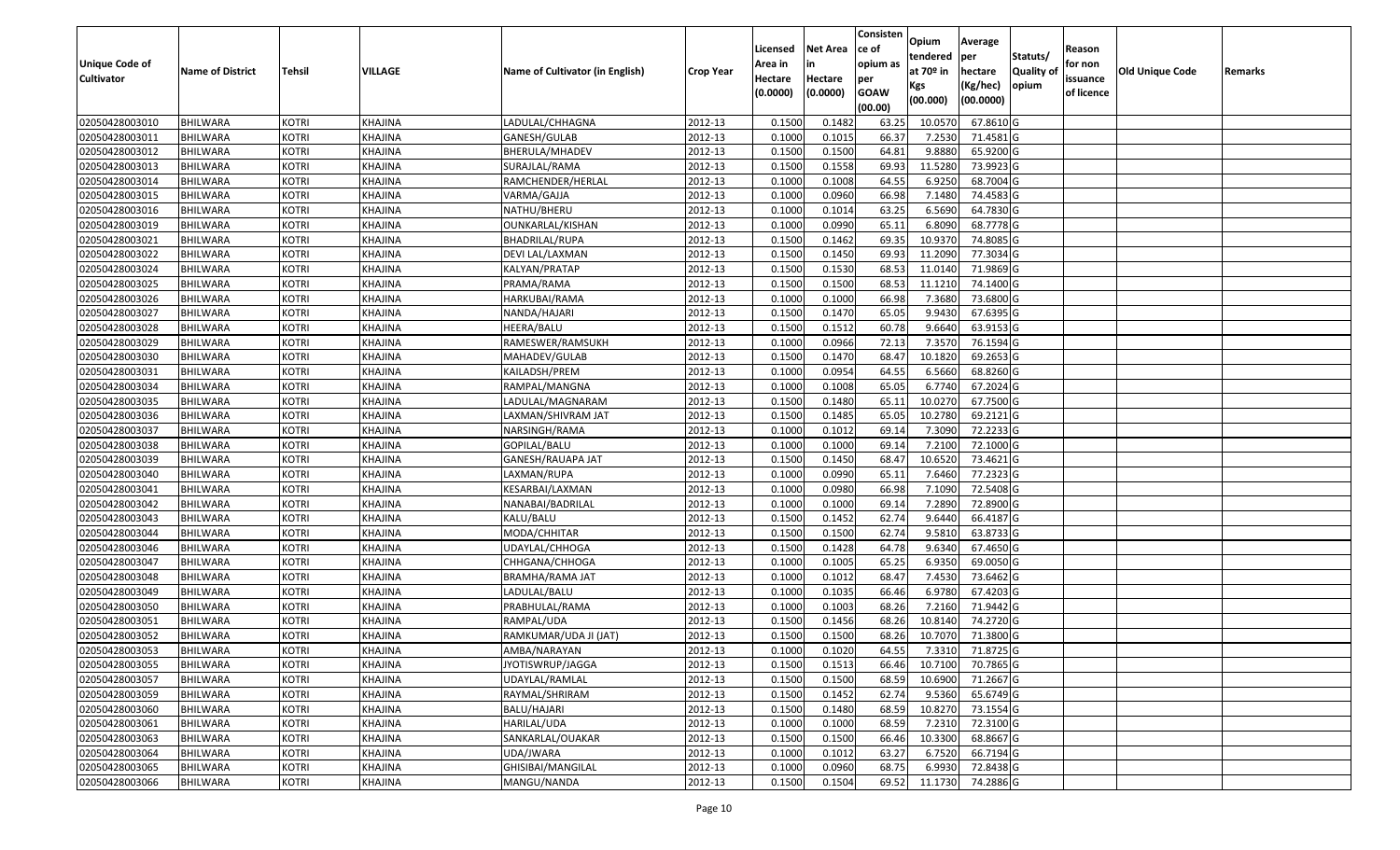|                   |                         |               |                |                                 |                  | Licensed | <b>Net Area</b> | Consisten<br>ce of | Opium           | Average               |                  | Reason     |                        |         |
|-------------------|-------------------------|---------------|----------------|---------------------------------|------------------|----------|-----------------|--------------------|-----------------|-----------------------|------------------|------------|------------------------|---------|
| Unique Code of    |                         |               |                |                                 |                  | Area in  | in              | opium as           | tendered        | per                   | Statuts/         | for non    |                        |         |
| <b>Cultivator</b> | <b>Name of District</b> | <b>Tehsil</b> | VILLAGE        | Name of Cultivator (in English) | <b>Crop Year</b> | Hectare  | Hectare         | per                | at $70°$ in     | hectare               | <b>Quality o</b> | issuance   | <b>Old Unique Code</b> | Remarks |
|                   |                         |               |                |                                 |                  | (0.0000) | (0.0000)        | <b>GOAW</b>        | Kgs<br>(00.000) | (Kg/hec)<br>(00.0000) | opium            | of licence |                        |         |
|                   |                         |               |                |                                 |                  |          |                 | (00.00)            |                 |                       |                  |            |                        |         |
| 02050428003068    | <b>BHILWARA</b>         | <b>KOTRI</b>  | KHAJINA        | NANDA/BHUWANA                   | 2012-13          | 0.1000   | 0.1008          | 69.52              | 7.3590          | 73.0060 G             |                  |            |                        |         |
| 02050428003069    | <b>BHILWARA</b>         | <b>KOTRI</b>  | KHAJINA        | GOPAL/NATHU                     | 2012-13          | 0.1500   | 0.0000          | 0.00               | 0.0000          | $0.0000$ F            |                  |            |                        |         |
| 02050428003070    | BHILWARA                | <b>KOTRI</b>  | KHAJINA        | LAXMAN/RAMSUKAH                 | 2012-13          | 0.1500   | 0.1485          | 64.50              | 10.2280         | 68.8754 G             |                  |            |                        |         |
| 02050428003071    | <b>BHILWARA</b>         | <b>KOTRI</b>  | KHAJINA        | RAMRSWER/NANDA                  | 2012-13          | 0.1500   | 0.1520          | 64.50              | 10.5780         | 69.5921G              |                  |            |                        |         |
| 02050428003072    | BHILWARA                | <b>KOTRI</b>  | KHAJINA        | <b>BHURA/BHOLA</b>              | 2012-13          | 0.1000   | 0.1000          | 69.52              | 7.4980          | 74.9800 G             |                  |            |                        |         |
| 02050428003075    | <b>BHILWARA</b>         | <b>KOTRI</b>  | KHAJINA        | DEVI/NANDA                      | 2012-13          | 0.1500   | 0.1500          | 63.27              | 10.0150         | 66.7667 G             |                  |            |                        |         |
| 02050428003076    | BHILWARA                | <b>KOTRI</b>  | KHAJINA        | NANDRAM/HARLAL                  | 2012-13          | 0.1500   | 0.1491          | 67.33              | 10.6380         | 71.3481G              |                  |            |                        |         |
| 02050428003077    | <b>BHILWARA</b>         | <b>KOTRI</b>  | KHAJINA        | GANESH/RAMCHANDER               | 2012-13          | 0.1500   | 0.1494          | 68.96              | 10.9250         | 73.1258 G             |                  |            |                        |         |
| 02050428003078    | BHILWARA                | <b>KOTRI</b>  | KHAJINA        | SHIVNARAYAN/MANGILAL            | 2012-13          | 0.1500   | 0.1560          | 68.96              | 10.974          | 70.3462 G             |                  |            |                        |         |
| 02050428003081    | BHILWARA                | <b>KOTRI</b>  | KHAJINA        | RAMCHENDER/KAJOD                | 2012-13          | 0.1500   | 0.1566          | 67.26              | 11.0590         | 70.6194 G             |                  |            |                        |         |
| 02050428003085    | BHILWARA                | <b>KOTRI</b>  | KHAJINA        | PREM/DEVILAL                    | 2012-13          | 0.1500   | 0.1428          | 64.50              | 9.8780          | 69.1737 G             |                  |            |                        |         |
| 02050428003086    | <b>BHILWARA</b>         | <b>KOTRI</b>  | KHAJINA        | DEVILAL/RAMSUKH                 | 2012-13          | 0.1500   | 0.1479          | 61.97              | 9.393           | 63.5091 G             |                  |            |                        |         |
| 02050428003087    | <b>BHILWARA</b>         | <b>KOTRI</b>  | KHAJINA        | RAMSHWER/GOPI                   | 2012-13          | 0.1000   | 0.1000          | 69.99              | 7.3290          | 73.2900 G             |                  |            |                        |         |
| 02050428003088    | <b>BHILWARA</b>         | <b>KOTRI</b>  | KHAJINA        | BHERU/LAXMAN                    | 2012-13          | 0.1500   | 0.1450          | 67.33              | 10.3010         | 71.0414 G             |                  |            |                        |         |
| 02050428003089    | BHILWARA                | <b>KOTRI</b>  | KHAJINA        | DEVILAL/NARAYAN                 | 2012-13          | 0.1500   | 0.1508          | 64.44              | 10.0990         | 66.9695 G             |                  |            |                        |         |
| 02050428003090    | <b>BHILWARA</b>         | <b>KOTRI</b>  | KHAJINA        | JETUBAI/KALYAN                  | 2012-13          | 0.1000   | 0.1050          | 64.44              | 7.5210          | 71.6286 G             |                  |            |                        |         |
| 02050428003092    | <b>BHILWARA</b>         | <b>KOTRI</b>  | KHAJINA        | KAILASH/MAHADEV                 | 2012-13          | 0.1500   | 0.1452          | 61.97              | 9.4990          | 65.4201G              |                  |            |                        |         |
| 02050428003094    | BHILWARA                | <b>KOTRI</b>  | KHAJINA        | NANIBAI/NANALAL                 | 2012-13          | 0.1000   | 0.0972          | 67.26              | 7.7640          | 79.8765 G             |                  |            |                        |         |
| 02050428003095    | BHILWARA                | <b>KOTRI</b>  | KHAJINA        | MAHADEV/BALU                    | 2012-13          | 0.1000   | 0.1000          | 67.26              | 7.2060          | 72.0600G              |                  |            |                        |         |
| 02050428003096    | BHILWARA                | <b>KOTRI</b>  | KHAJINA        | MANGILAL/OUNKAR                 | 2012-13          | 0.1000   | 0.0960          | 63.22              | 6.6740          | 69.5208 G             |                  |            |                        |         |
| 02050428003097    | BHILWARA                | <b>KOTRI</b>  | KHAJINA        | PRATAP/KAJOD                    | 2012-13          | 0.1000   | 0.1000          | 69.79              | 7.4870          | 74.8700 G             |                  |            |                        |         |
| 02050428003098    | BHILWARA                | <b>KOTRI</b>  | KHAJINA        | GEETADEVI/LADULAL               | 2012-13          | 0.1000   | 0.1012          | 62.72              | 6.4960          | 64.1897 G             |                  |            |                        |         |
| 02050428003099    | <b>BHILWARA</b>         | <b>KOTRI</b>  | KHAJINA        | NANIBAI/BHERULAL                | 2012-13          | 0.1000   | 0.1023          | 68.96              | 7.6050          | 74.3402 G             |                  |            |                        |         |
| 02050428003100    | <b>BHILWARA</b>         | <b>KOTRI</b>  | KHAJINA        | UDA/SHRIRANM                    | 2012-13          | 0.150    | 0.1554          | 68.75              | 10.7150         | 68.9511G              |                  |            |                        |         |
| 02050428003103    | <b>BHILWARA</b>         | <b>KOTRI</b>  | KHAJINA        | HAJARI/KALYALN                  | 2012-13          | 0.1000   | 0.0950          | 64.44              | 6.8120          | 71.7053 G             |                  |            |                        |         |
| 02050428003104    | BHILWARA                | <b>KOTRI</b>  | KHAJINA        | BHERULAL/BHOLA                  | 2012-13          | 0.1500   | 0.1484          | 60.19              | 9.1140          | $61.4151$ G           |                  |            |                        |         |
| 02050428003107    | <b>BHILWARA</b>         | <b>KOTRI</b>  | KHAJINA        | NARAYAN/JANNATH                 | 2012-13          | 0.1500   | 0.1520          | 63.81              | 10.3190         | 67.8882 G             |                  |            |                        |         |
| 02050428003108    | <b>BHILWARA</b>         | <b>KOTRI</b>  | KHAJINA        | CHHOGA/DHOKAL                   | 2012-13          | 0.1500   | 0.1463          | 63.81              | 9.6630          | 66.0492 G             |                  |            |                        |         |
| 02050428003109    | <b>BHILWARA</b>         | <b>KOTRI</b>  | KHAJINA        | RAMCHENDER/PRATAP               | 2012-13          | 0.1500   | 0.1551          | 70.17              | 11.5880         | 74.7131 G             |                  |            |                        |         |
| 02050428003110    | <b>BHILWARA</b>         | <b>KOTRI</b>  | KHAJINA        | <b>BHERU JI/MAGNA</b>           | 2012-13          | 0.1500   | 0.1482          | 65.65              | 10.2410         | 69.1026 G             |                  |            |                        |         |
| 02050428003111    | BHILWARA                | <b>KOTRI</b>  | KHAJINA        | MATHURA/RAMA                    | 2012-13          | 0.1500   | 0.1500          | 70.1               | 10.8660         | 72.4400 G             |                  |            |                        |         |
| 02050428003112    | BHILWARA                | <b>KOTRI</b>  | KHAJINA        | PREMBAI/KALU                    | 2012-13          | 0.1500   | 0.1440          | 65.65              | 10.1010         | 70.1458 G             |                  |            |                        |         |
| 02050428003113    | <b>BHILWARA</b>         | <b>KOTRI</b>  | KHAJINA        | HARKUBAI/KALU                   | 2012-13          | 0.1000   | 0.1023          | 65.65              | 6.9590          | 68.0254 G             |                  |            |                        |         |
| 02050428003114    | BHILWARA                | <b>KOTRI</b>  | KHAJINA        | JYANABAI/CHATRA                 | 2012-13          | 0.1000   | 0.1000          | 70.17              | 7.3080          | 73.0800 G             |                  |            |                        |         |
| 02050428003116    | BHILWARA                | <b>KOTRI</b>  | <b>KHAJINA</b> | CHANDUBAI/HARLAL                | 2012-13          | 0.150    | 0.1500          | 61.97              | 10.0210         | 66.8067 G             |                  |            |                        |         |
| 02050428003119    | <b>BHILWARA</b>         | <b>KOTRI</b>  | KHAJINA        | GOPAL/BARDA                     | 2012-13          | 0.1500   | 0.1482          | 64.80              | 10.3680         | 69.9595 G             |                  |            |                        |         |
| 02050428003120    | <b>BHILWARA</b>         | <b>KOTRI</b>  | KHAJINA        | <b>BANNA/DHULA</b>              | 2012-13          | 0.1500   | 0.1500          | 60.16              | 9.4790          | 63.1933 G             |                  |            |                        |         |
| 02050428003121    | <b>BHILWARA</b>         | <b>KOTRI</b>  | KHAJINA        | PARSABAI/PRAVEEN                | 2012-13          | 0.1000   | 0.0990          | 63.22              | 6.8010          | 68.6970 G             |                  |            |                        |         |
| 02050428003123    | <b>BHILWARA</b>         | <b>KOTRI</b>  | KHAJINA        | LADU/NANDAS                     | 2012-13          | 0.1500   | 0.1479          | 64.80              | 10.6270         | 71.8526 G             |                  |            |                        |         |
| 02050428003124    | <b>BHILWARA</b>         | <b>KOTRI</b>  | KHAJINA        | HEERALAL/SANKARLAL              | 2012-13          | 0.1500   | 0.1485          | 60.19              | 9.4760          | 63.8114 G             |                  |            |                        |         |
| 02050428003125    | <b>BHILWARA</b>         | <b>KOTRI</b>  | KHAJINA        | UDYLAL/BHERU                    | 2012-13          | 0.1500   | 0.1500          | 60.16              | 9.4710          | 63.1400 G             |                  |            |                        |         |
| 02050428003126    | <b>BHILWARA</b>         | <b>KOTRI</b>  | <b>KHAJINA</b> | HEERA/BHERU                     | 2012-13          | 0.1500   | 0.1500          | 60.16              | 9.8230          | 65.4867 G             |                  |            |                        |         |
| 02050428003127    | <b>BHILWARA</b>         | <b>KOTRI</b>  | KHAJINA        | BRAMHA/MANGILAL                 | 2012-13          | 0.1500   | 0.1460          | 66.55              | 10.5150         | 72.0205 G             |                  |            |                        |         |
| 02050428003130    | <b>BHILWARA</b>         | <b>KOTRI</b>  | KHAJINA        | GOPAL/BHOLA                     | 2012-13          | 0.1000   | 0.0950          | 63.81              | 7.0560          | 74.2737 G             |                  |            |                        |         |
| 02050428003132    | <b>BHILWARA</b>         | <b>KOTRI</b>  | KHAJINA        | LAXMAN/HEERA                    | 2012-13          | 0.1500   | 0.1520          | 65.42              | 10.7570         | 70.7697 G             |                  |            |                        |         |
| 02050428003133    | <b>BHILWARA</b>         | <b>KOTRI</b>  | <b>KHAJINA</b> | DHANNA A/S MISHRI/HAJARI        | 2012-13          | 0.1500   | 0.1496          | 66.55              | 10.4200         | 69.6524 G             |                  |            |                        |         |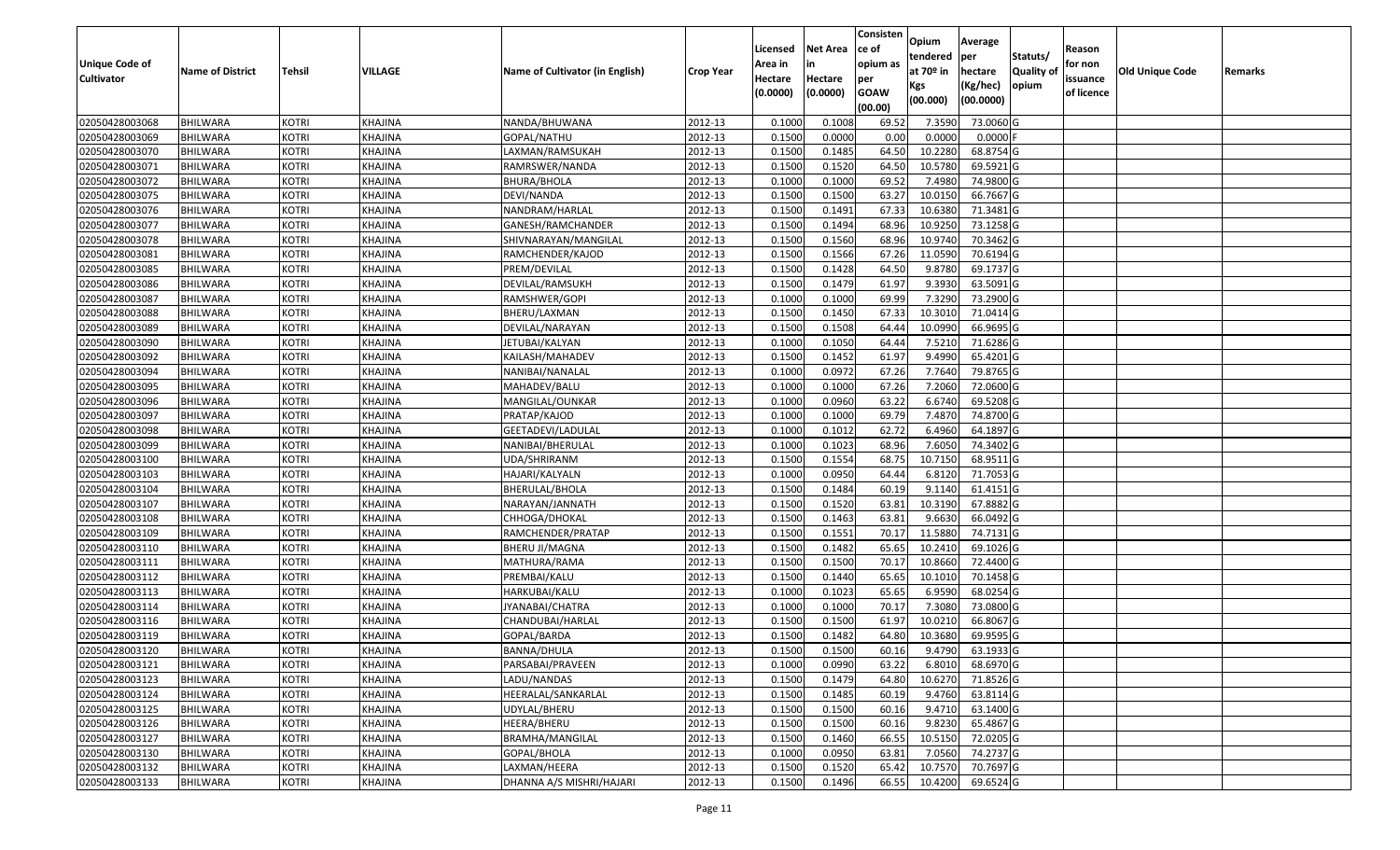| <b>Unique Code of</b><br><b>Cultivator</b> | <b>Name of District</b> | Tehsil       | VILLAGE             | Name of Cultivator (in English) | <b>Crop Year</b> | Licensed<br>Area in<br>Hectare<br>(0.0000) | Net Area<br>in<br>Hectare<br>(0.0000) | Consisten<br>ce of<br>opium as<br>per<br><b>GOAW</b> | Opium<br>tendered<br>at 70º in<br>Kgs | Average<br>per<br>hectare<br>(Kg/hec) | Statuts/<br><b>Quality of</b><br>opium | Reason<br>for non<br>issuance<br>of licence | Old Unique Code | Remarks            |
|--------------------------------------------|-------------------------|--------------|---------------------|---------------------------------|------------------|--------------------------------------------|---------------------------------------|------------------------------------------------------|---------------------------------------|---------------------------------------|----------------------------------------|---------------------------------------------|-----------------|--------------------|
|                                            |                         |              |                     |                                 |                  |                                            |                                       | (00.00)                                              | (00.000)                              | (00.0000)                             |                                        |                                             |                 |                    |
| 02050428003134                             | <b>BHILWARA</b>         | <b>KOTRI</b> | KHAJINA             | KANA/MAGNA                      | 2012-13          | 0.1500                                     | 0.1500                                | 66.55                                                | 9.8210                                | 65.4733 G                             |                                        |                                             |                 |                    |
| 02050428003135                             | <b>BHILWARA</b>         | <b>KOTRI</b> | KHAJINA             | MISHRI/BADRI                    | 2012-13          | 0.1500                                     | 0.1500                                | 63.22                                                | 10.2690                               | 68.4600 G                             |                                        |                                             |                 |                    |
| 02050428003137                             | BHILWARA                | <b>KOTRI</b> | KHAJINA             | UDA/RAMA                        | 2012-13          | 0.1000                                     | 0.1035                                | 66.37                                                | 6.9590                                | 67.2367 G                             |                                        |                                             |                 |                    |
| 02050428003140                             | <b>BHILWARA</b>         | <b>KOTRI</b> | KHAJINA             | BHURA/HARLAL                    | 2012-13          | 0.1500                                     | 0.1428                                | 62.72                                                | 9.4260                                | 66.0084 G                             |                                        |                                             |                 |                    |
| 02050428003146                             | BHILWARA                | <b>KOTRI</b> | KHAJINA             | NARAYAN/JYVARA                  | 2012-13          | 0.1500                                     | 0.1549                                | 66.15                                                | 10.9530                               | 70.7100 G                             |                                        |                                             |                 |                    |
| 02050428003147                             | <b>BHILWARA</b>         | <b>KOTRI</b> | KHAJINA             | MADHU/KAJOD                     | 2012-13          | 0.1000                                     | 0.1000                                | 66.37                                                | 7.1960                                | 71.9600 G                             |                                        |                                             |                 |                    |
| 02050428003149                             | <b>BHILWARA</b>         | <b>KOTRI</b> | KHAJINA             | JAGDEES/RAMNATH                 | 2012-13          | 0.1500                                     | 0.1504                                | 67.33                                                | 10.6960                               | 71.1170 G                             |                                        |                                             |                 |                    |
| 02050428003150                             | <b>BHILWARA</b>         | <b>KOTRI</b> | KHAJINA             | BHERU/LAXMAN                    | 2012-13          | 0.1000                                     | 0.1008                                | 66.15                                                | 7.0020                                | 69.4643 G                             |                                        |                                             |                 |                    |
| 02050428003151                             | <b>BHILWARA</b>         | <b>KOTRI</b> | KHAJINA             | POKHAR/BALU                     | 2012-13          | 0.1000                                     | 0.0938                                | 66.15                                                | 7.0210                                | 74.8507 G                             |                                        |                                             |                 | <b>NAME CHANGE</b> |
| 02050428003153                             | <b>BHILWARA</b>         | <b>KOTRI</b> | KHAJINA             | DEVILAL/MANGILAL                | 2012-13          | 0.1500                                     | 0.1426                                | 64.80                                                | 10.6550                               | 74.7195 G                             |                                        |                                             |                 |                    |
| 02050428003154                             | <b>BHILWARA</b>         | <b>KOTRI</b> | KHAJINA             | BANNA/AMBALAL                   | 2012-13          | 0.1500                                     | 0.1482                                | 62.72                                                | 10.1790                               | 68.6842 G                             |                                        |                                             |                 |                    |
| 02050428003155                             | <b>BHILWARA</b>         | <b>KOTRI</b> | KHAJINA             | RAMSWER/DEVI                    | 2012-13          | 0.1500                                     | 0.1500                                | 60.19                                                | 9.4240                                | 62.8267 G                             |                                        |                                             |                 |                    |
| 02050428004001                             | <b>BHILWARA</b>         | <b>KOTRI</b> | <b>BAN KA KHEDA</b> | UDA/LALU JAT                    | 2012-13          | 0.1500                                     | 0.1452                                | 68.69                                                | 10.1960                               | 70.2204 G                             |                                        |                                             |                 |                    |
| 02050428004002                             | <b>BHILWARA</b>         | <b>KOTRI</b> | BAN KA KHEDA        | NARAYAN/GOKAL                   | 2012-13          | 0.1500                                     | 0.1470                                | 61.04                                                | 9.1040                                | 61.9320 G                             |                                        |                                             |                 |                    |
| 02050428004004                             | BHILWARA                | <b>KOTRI</b> | <b>BAN KA KHEDA</b> | ONKARLAL/GHISHA                 | 2012-13          | 0.1500                                     | 0.1485                                | 68.69                                                | 10.5190                               | 70.8350 G                             |                                        |                                             |                 |                    |
| 02050428004005                             | <b>BHILWARA</b>         | <b>KOTRI</b> | <b>BAN KA KHEDA</b> | BAKSHA/DAVI/                    | 2012-13          | 0.1500                                     | 0.1496                                | 58.28                                                | 8.9750                                | 59.9933 G                             |                                        |                                             |                 |                    |
| 02050428004006                             | <b>BHILWARA</b>         | <b>KOTRI</b> | <b>BAN KA KHEDA</b> | RUPIBAI/RAMCHANDER              | 2012-13          | 0.1500                                     | 0.1485                                | 61.04                                                | 9.4180                                | 63.4209 G                             |                                        |                                             |                 |                    |
| 02050428004007                             | <b>BHILWARA</b>         | <b>KOTRI</b> | <b>BAN KA KHEDA</b> | MOTI/KAJOD                      | 2012-13          | 0.1000                                     | 0.0988                                | 58.28                                                | 6.1360                                | 62.1053 G                             |                                        |                                             |                 |                    |
| 02050428004008                             | <b>BHILWARA</b>         | <b>KOTRI</b> | <b>BAN KA KHEDA</b> | SHANKER/PYARA                   | 2012-13          | 0.1000                                     | 0.0987                                | 64.11                                                | 6.6400                                | 67.2746 G                             |                                        |                                             |                 |                    |
| 02050428004011                             | BHILWARA                | <b>KOTRI</b> | BAN KA KHEDA        | <b>GOKUL/DEVI</b>               | 2012-13          | 0.1500                                     | 0.1488                                | 64.11                                                | 9.7170                                | 65.3024 G                             |                                        |                                             |                 |                    |
| 02050428004013                             | <b>BHILWARA</b>         | <b>KOTRI</b> | <b>BAN KA KHEDA</b> | RAMEHSWERLAL/BHAGHIRATH         | 2012-13          | 0.1500                                     | 0.1440                                | 58.28                                                | 8.3840                                | 58.2222 G                             |                                        |                                             |                 |                    |
| 02050428004016                             | <b>BHILWARA</b>         | <b>KOTRI</b> | BAN KA KHEDA        | SOHANIBAI/BADRI                 | 2012-13          | 0.1500                                     | 0.1500                                | 61.30                                                | 9.3700                                | 62.4667 G                             |                                        |                                             |                 |                    |
| 02050428004022                             | <b>BHILWARA</b>         | <b>KOTRI</b> | <b>BAN KA KHEDA</b> | BHARMAL/GIRDHARI                | 2012-13          | 0.1500                                     | 0.1500                                | 61.30                                                | 9.3530                                | 62.3533 G                             |                                        |                                             |                 |                    |
| 02050428004024                             | BHILWARA                | <b>KOTRI</b> | BAN KA KHEDA        | DEVI/HARIKISHAN URF SHRI KISHAN | 2012-13          | 0.1500                                     | 0.1500                                | 60.78                                                | 9.2390                                | 61.5933 G                             |                                        |                                             |                 |                    |
| 02050428004026                             | <b>BHILWARA</b>         | <b>KOTRI</b> | <b>BAN KA KHEDA</b> | DEVILAL/RAMA                    | 2012-13          | 0.1000                                     | 0.1020                                | 61.30                                                | 6.5240                                | 63.9608 G                             |                                        |                                             |                 |                    |
| 02050428004029                             | <b>BHILWARA</b>         | <b>KOTRI</b> | <b>BAN KA KHEDA</b> | RAMUBAI/KHANYALAL               | 2012-13          | 0.1500                                     | 0.1500                                | 62.91                                                | 9.7060                                | 64.7067 G                             |                                        |                                             |                 |                    |
| 02050428004032                             | <b>BHILWARA</b>         | <b>KOTRI</b> | <b>BAN KA KHEDA</b> | GOPILAL/ARJUN (URJAN)           | 2012-13          | 0.1500                                     | 0.1500                                | 66.51                                                | 10.1000                               | 67.3333 G                             |                                        |                                             |                 |                    |
| 02050428004035                             | <b>BHILWARA</b>         | <b>KOTRI</b> | <b>BAN KA KHEDA</b> | DEVBAKSH/KAJOD                  | 2012-13          | 0.1000                                     | 0.0990                                | 64.11                                                | 6.7040                                | 67.7172 G                             |                                        |                                             |                 |                    |
| 02050428004036                             | <b>BHILWARA</b>         | <b>KOTRI</b> | <b>BAN KA KHEDA</b> | DEVILAL/LALU                    | 2012-13          | 0.1000                                     | 0.0990                                | 66.51                                                | 6.8030                                | 68.7172 G                             |                                        |                                             |                 |                    |
| 02050428004042                             | <b>BHILWARA</b>         | <b>KOTRI</b> | BAN KA KHEDA        | BHERU/HAJARI                    | 2012-13          | 0.1500                                     | 0.1500                                | 62.91                                                | 9.7420                                | 64.9467 G                             |                                        |                                             |                 |                    |
| 02050428004043                             | <b>BHILWARA</b>         | <b>KOTRI</b> | <b>BAN KA KHEDA</b> | GOPAL/BARDA                     | 2012-13          | 0.1000                                     | 0.0960                                | 65.80                                                | 6.4010                                | 66.6771 G                             |                                        |                                             |                 |                    |
| 02050428004044                             | <b>BHILWARA</b>         | <b>KOTRI</b> | <b>BAN KA KHEDA</b> | AMBALAL/BHERU                   | 2012-13          | 0.1000                                     | 0.0973                                | 69.35                                                | 7.1730                                | 73.7205 G                             |                                        |                                             |                 |                    |
| 02050428004045                             | <b>BHILWARA</b>         | <b>KOTRI</b> | <b>BAN KA KHEDA</b> | HERDEV/LALU                     | 2012-13          | 0.1000                                     | 0.1023                                | 62.91                                                | 6.6060                                | 64.5748 G                             |                                        |                                             |                 |                    |
| 02050428004046                             | BHILWARA                | <b>KOTRI</b> | <b>BAN KA KHEDA</b> | UDA/MANGILAL                    | 2012-13          | 0.1000                                     | 0.1000                                | 63.25                                                | 6.7320                                | 67.3200 G                             |                                        |                                             |                 |                    |
| 02050428005001                             | <b>BHILWARA</b>         | KOTRI        | AKOLA               | JAMNI /HAJARI                   | 2012-13          | 0.1500                                     | 0.1458                                | 68.78                                                | 10.4250                               | 71.5021G                              |                                        |                                             |                 | <b>NAME CHANGE</b> |
| 02050428005002                             | <b>BHILWARA</b>         | <b>KOTRI</b> | <b>AKOLA</b>        | PUKHRAJ/CHAGANLAL               | 2012-13          | 0.1000                                     | 0.1008                                | 68.90                                                |                                       | 7.3720 73.1349 G                      |                                        |                                             |                 |                    |
| 02050428005003                             | <b>BHILWARA</b>         | <b>KOTRI</b> | <b>AKOLA</b>        | BALULAL/DEVA                    | 2012-13          | 0.1500                                     | 0.1450                                | 68.78                                                | 10.7200                               | 73.9310 G                             |                                        |                                             |                 |                    |
| 02050428005004                             | <b>BHILWARA</b>         | <b>KOTRI</b> | AKOLA               | KALULAL/HAJARI                  | 2012-13          | 0.1500                                     | 0.1508                                | 69.70                                                | 10.9930                               | 72.8979 G                             |                                        |                                             |                 |                    |
| 02050428005005                             | <b>BHILWARA</b>         | <b>KOTRI</b> | AKOLA               | RATANLAL/HAJARI                 | 2012-13          | 0.1000                                     | 0.1036                                | 65.26                                                | 6.9830                                | 67.4035 G                             |                                        |                                             |                 |                    |
| 02050428005006                             | <b>BHILWARA</b>         | <b>KOTRI</b> | AKOLA               | SHYAMLAL/KALYANMAL              | 2012-13          | 0.1000                                     | 0.1001                                | 60.13                                                | 6.2360                                | 62.2977 G                             |                                        |                                             |                 |                    |
| 02050428005008                             | <b>BHILWARA</b>         | <b>KOTRI</b> | <b>AKOLA</b>        | <b>BADRILAL/SURAJA</b>          | 2012-13          | 0.1500                                     | 0.1482                                | 63.26                                                | 10.0220                               | 67.6248 G                             |                                        |                                             |                 |                    |
| 02050428005012                             | <b>BHILWARA</b>         | <b>KOTRI</b> | AKOLA               | PARTAP/GOKAL                    | 2012-13          | 0.1000                                     | 0.1001                                | 61.54                                                | 6.4880                                | 64.8152 G                             |                                        |                                             |                 |                    |
| 02050428005013                             | <b>BHILWARA</b>         | <b>KOTRI</b> | AKOLA               | MANGU/UDA                       | 2012-13          | 0.1500                                     | 0.1470                                | 61.54                                                | 9.5650                                | 65.0680 G                             |                                        |                                             |                 |                    |
| 02050428005015                             | <b>BHILWARA</b>         | <b>KOTRI</b> | AKOLA               | JAGNNATH/NANDA                  | 2012-13          | 0.1000                                     | 0.1015                                | 61.54                                                | 7.2710                                | 71.6355 G                             |                                        |                                             |                 |                    |
| 02050428005016                             | <b>BHILWARA</b>         | <b>KOTRI</b> | AKOLA               | RAGUNATH/NARAYAN                | 2012-13          | 0.1000                                     | 0.1012                                | 65.26                                                | 6.9270                                | 68.4486 G                             |                                        |                                             | 02050428013001  | <b>TRANSFER</b>    |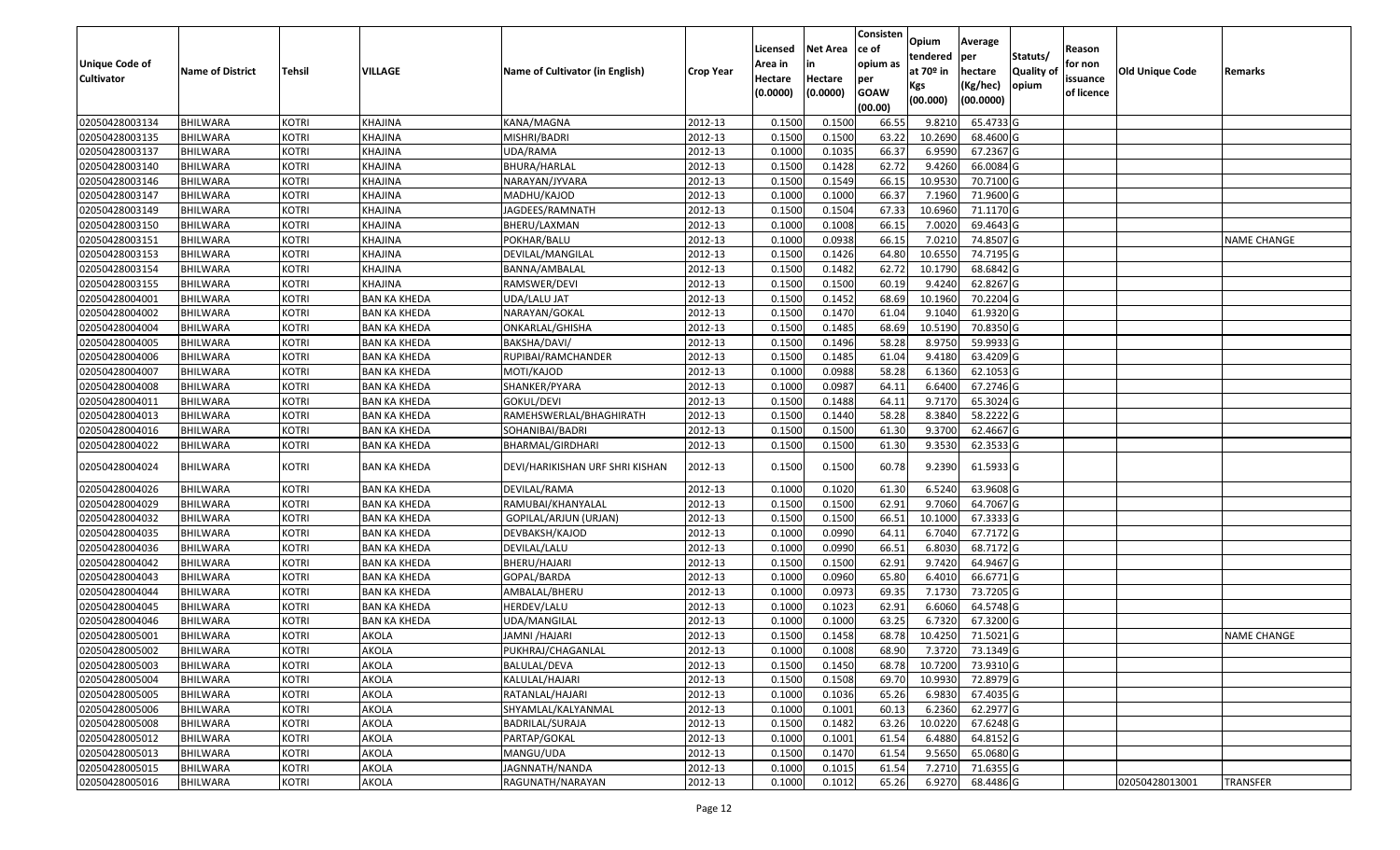|                   |                         |                |                  |                                 |                  |          |                 | Consisten              | Opium       | Average         |                  |            |                 |                    |
|-------------------|-------------------------|----------------|------------------|---------------------------------|------------------|----------|-----------------|------------------------|-------------|-----------------|------------------|------------|-----------------|--------------------|
|                   |                         |                |                  |                                 |                  | Licensed | <b>Net Area</b> | ce of                  | tendered    | per             | Statuts/         | Reason     |                 |                    |
| Unique Code of    | <b>Name of District</b> | <b>Tehsil</b>  | VILLAGE          | Name of Cultivator (in English) | <b>Crop Year</b> | Area in  | in              | opium as               | at $70°$ in | hectare         | <b>Quality o</b> | for non    | Old Unique Code | Remarks            |
| <b>Cultivator</b> |                         |                |                  |                                 |                  | Hectare  | Hectare         | per                    | Kgs         | (Kg/hec)        | opium            | issuance   |                 |                    |
|                   |                         |                |                  |                                 |                  | (0.0000) | (0.0000)        | <b>GOAW</b><br>(00.00) | (00.000)    | (00.0000)       |                  | of licence |                 |                    |
| 02050428005018    | BHILWARA                | <b>KOTRI</b>   | AKOLA            | AMRA/BAKTAVER                   | 2012-13          | 0.1000   | 0.0986          | 59.29                  | 6.2680      | 63.5700 G       |                  |            |                 |                    |
| 02050428005019    | <b>BHILWARA</b>         | <b>KOTRI</b>   | AKOLA            | ANOPBAI/HAJARI                  | 2012-13          | 0.1500   | 0.1540          | 59.29                  | 9.4690      | 61.4870 G       |                  |            |                 |                    |
| 02050428005020    | BHILWARA                | <b>KOTRI</b>   | AKOLA            | LADULAL/MAGNA                   | 2012-13          | 0.1000   | 0.0988          | 59.29                  | 6.3270      | 64.0385 G       |                  |            |                 |                    |
| 02050428005021    | <b>BHILWARA</b>         | <b>KOTRI</b>   | AKOLA            | SHANKER/KAJOD                   | 2012-13          | 0.1500   | 0.1558          | 65.26                  | 10.5350     | 67.6187 G       |                  |            |                 |                    |
| 02050428005022    | BHILWARA                | <b>KOTRI</b>   | AKOLA            | RAMCHANDR/JALMA                 | 2012-13          | 0.1000   | 0.1000          | 60.44                  | 6.5280      | 65.2800 G       |                  |            |                 |                    |
| 02050428005023    | <b>BHILWARA</b>         | <b>KOTRI</b>   | AKOLA            | SHRAVAN A/S HEMA /JALAM         | 2012-13          | 0.1000   | 0.1015          | 60.44                  | 6.4930      | 63.9704 G       |                  |            |                 |                    |
| 02050428005024    | BHILWARA                | <b>KOTRI</b>   | AKOLA            | NARSINGH/HAJARI                 | 2012-13          | 0.1000   | 0.0990          | 68.78                  | 7.4480      | 75.2323 G       |                  |            |                 |                    |
| 02050428005025    | <b>BHILWARA</b>         | <b>KOTRI</b>   | <b>AKOLA</b>     | RAMCHANDR/BALU                  | 2012-13          | 0.1500   | 0.1505          | 65.15                  | 10.2190     | 67.9003 G       |                  |            |                 |                    |
| 02050428005026    | BHILWARA                | <b>KOTRI</b>   | AKOLA            | DEVI/NARU                       | 2012-13          | 0.1000   | 0.1000          | 60.44                  | 6.2170      | 62.1700 G       |                  |            |                 |                    |
| 02050521001001    | <b>CHITTORGARH</b>      | GANGRAR        | TUMBADIYA        | UDAILAL/GOPI                    | 2012-13          | 0.1500   | 0.1519          | 54.95                  | 9.5460      | 62.8440 G       |                  |            |                 |                    |
| 02050521001003    | CHITTORGARH             | GANGRAR        | TUMBADIYA        | BHANWARLAL/NATHU                | 2012-13          | 0.1000   | 0.1040          | 66.74                  | 7.6370      | 73.4327 G       |                  |            |                 |                    |
| 02050521001005    | CHITTORGARH             | <b>GANGRAR</b> | TUMBADIYA        | BHERULAL/MANGILAL               | 2012-13          | 0.1000   | 0.0928          | 59.59                  | 6.4020      | 68.9871 G       |                  |            |                 |                    |
| 02050521001009    | <b>CHITTORGARH</b>      | <b>GANGRAR</b> | <b>TUMBADIYA</b> | NANDLAL/KALU                    | 2012-13          | 0.1000   | 0.1040          | 49.57                  | 5.6720      | 54.5380 G       |                  |            |                 |                    |
| 02050521001010    | <b>CHITTORGARH</b>      | GANGRAR        | TUMBADIYA        | DAALU/RAAMA                     | 2012-13          | 0.1000   | 0.1015          | 56.41                  | 6.5840      | 64.8670 G       |                  |            |                 | <b>NAME CHANGE</b> |
| 02050521001011    | <b>CHITTORGARH</b>      | <b>GANGRAR</b> | TUMBADIYA        | GULABIBAI/KANA                  | 2012-13          | 0.1000   | 0.1040          | 56.41                  | 6.5920      | 63.3846 G       |                  |            |                 |                    |
| 02050521001015    | <b>CHITTORGARH</b>      | <b>GANGRAR</b> | TUMBADIYA        | EAJENBAI/BADRILAL               | 2012-13          | 0.1000   | 0.1040          | 60.12                  | 6.7590      | 64.9904 G       |                  |            |                 |                    |
| 02050521001017    | <b>CHITTORGARH</b>      | <b>GANGRAR</b> | TUMBADIYA        | DALU/MOHAN                      | 2012-13          | 0.1000   | 0.1023          | 57.56                  | 6.4710      | 63.2551G        |                  |            |                 |                    |
| 02050521001018    | CHITTORGARH             | GANGRAR        | TUMBADIYA        | RAMCHANDRA/GHEESA               | 2012-13          | 0.1000   | 0.1024          | 56.54                  | 6.4700      | 63.1836 G       |                  |            |                 |                    |
| 02050521001020    | CHITTORGARH             | GANGRAR        | TUMBADIYA        | SOHAN/PARATHA                   | 2012-13          | 0.1000   | 0.1020          | 56.41                  | 6.4790      | 63.5196 G       |                  |            |                 |                    |
| 02050521001032    | CHITTORGARH             | GANGRAR        | TUMBADIYA        | KISHANLAL/GOPI                  | 2012-13          | 0.1000   | 0.0960          | 53.38                  | 6.1080      | 63.6250         |                  |            |                 |                    |
| 02050521001035    | CHITTORGARH             | <b>GANGRAR</b> | <b>TUMBADIYA</b> | SOHANIBAI/ DEVILAL              | 2012-13          | 0.1000   | 0.0912          | 49.17                  | 5.3600      | 58.7719 G       |                  |            |                 |                    |
| 02050521002001    | CHITTORGARH             | GANGRAR        | CHOGAWADI        | BADAMIBAI/RATANLAL              | 2012-13          | 0.1500   | 0.1496          | 66.69                  | 10.651      | 71.1965 G       |                  |            |                 |                    |
| 02050521002002    | CHITTORGARH             | GANGRAR        | CHOGAWADI        | SHYAMLAL/KISHANLAL              | 2012-13          | 0.1500   | 0.1440          | 58.13                  | 8.9990      | 62.4931 G       |                  |            |                 |                    |
| 02050521002003    | <b>CHITTORGARH</b>      | GANGRAR        | CHOGAWADI        | NARAYAN/BHERULAL                | 2012-13          | 0.1500   | 0.1508          | 63.84                  | 10.2600     | 68.0371G        |                  |            |                 |                    |
| 02050521002007    | <b>CHITTORGARH</b>      | <b>GANGRAR</b> | CHOGAWADI        | NARAYAN/HAZARI                  | 2012-13          | 0.1500   | 0.1403          | 66.92                  | 10.4110     | 74.2053 G       |                  |            |                 |                    |
| 02050521002009    | CHITTORGARH             | GANGRAR        | CHOGAWADI        | NANDRAM/KHURAJ JAT              | 2012-13          | 0.1500   | 0.1517          | 61.41                  | 9.8870      | 65.1747 G       |                  |            |                 |                    |
| 02050521002010    | CHITTORGARH             | GANGRAR        | CHOGAWADI        | NARAYAN/ BHURA                  | 2012-13          | 0.1500   | 0.1512          | 66.49                  | 10.4670     | 69.2262 G       |                  |            |                 |                    |
| 02050521002011    | CHITTORGARH             | GANGRAR        | CHOGAWADI        | GATTUBAI/MADHO                  | 2012-13          | 0.1500   | 0.1500          | 66.92                  | 10.2480     | 68.3200 G       |                  |            |                 |                    |
| 02050521002012    | CHITTORGARH             | <b>GANGRAR</b> | CHOGAWADI        | KISHNA/BHERU                    | 2012-13          | 0.1500   | 0.1480          | 62.13                  | 9.8080      | 66.2703 G       |                  |            |                 |                    |
| 02050521002013    | CHITTORGARH             | <b>GANGRAR</b> | CHOGAWADI        | RAICHAND/POKHAR                 | 2012-13          | 0.1500   | 0.1449          | 63.84                  | 9.6760      | 66.7771 G       |                  |            |                 |                    |
| 02050521002015    | CHITTORGARH             | GANGRAR        | CHOGAWADI        | BHAWANIRAM/EKLING               | 2012-13          | 0.1500   | 0.1474          | 66.92                  | 10.6980     | 72.5780 G       |                  |            |                 |                    |
| 02050521002016    | CHITTORGARH             | GANGRAR        | CHOGAWADI        | CHAMPALAL/KHURAJ                | 2012-13          | 0.1000   | 0.1000          | 58.20                  | 6.0530      | 60.5300 G       |                  |            |                 |                    |
| 02050521002018    | CHITTORGARH             | <b>GANGRAR</b> | CHOGAWADI        | DALU/LALU                       | 2012-13          | 0.1500   | 0.1548          | 58.1                   | 9.7870      | 63.2235 G       |                  |            |                 |                    |
| 02050521002020    | <b>CHITTORGARH</b>      | GANGRAR        | CHOGAWADI        | LEHARU/JETA                     | 2012-13          | 0.1500   | 0.1474          | 63.57                  | 10.0890     | 68.4464 G       |                  |            |                 |                    |
| 02050521002022    | CHITTORGARH             | GANGRAR        | CHOGAWADI        | DALU/JAGANNATH                  | 2012-13          | 0.1000   | 0.1020          | 52.47                  | 5.4940      | 53.8627 G       |                  |            |                 |                    |
| 02050521002023    | CHITTORGARH             | GANGRAR        | CHOGAWADI        | RATANLAL/GOPI                   | 2012-13          | 0.1000   | 0.1000          | 59.77                  | 6.3950      | 63.9500 G       |                  |            |                 |                    |
| 02050521002024    | <b>CHITTORGARH</b>      | GANGRAR        | CHOGAWADI        | SOSARBAI/PRABHULAL              | 2012-13          | 0.1500   | 0.1539          | 58.11                  |             | 8.9570 58.2001G |                  |            |                 |                    |
| 02050521002028    | <b>CHITTORGARH</b>      | <b>GANGRAR</b> | CHOGAWADI        | SHANKER/MANGILAL                | 2012-13          | 0.1500   | 0.1517          | 66.49                  | 10.5720     | 69.6902 G       |                  |            |                 |                    |
| 02050521002031    | <b>CHITTORGARH</b>      | <b>GANGRAR</b> | CHOGAWADI        | KAMLABAI/MOHANLAL               | 2012-13          | 0.1500   | 0.1512          | 70.07                  | 11.2910     | 74.6759 G       |                  |            |                 |                    |
| 02050521002033    | <b>CHITTORGARH</b>      | <b>GANGRAR</b> | CHOGAWADI        | JAMNABAI/UDAIRAM                | 2012-13          | 0.1000   | 0.0990          | 62.13                  | 6.6660      | 67.3333 G       |                  |            |                 |                    |
| 02050521002034    | CHITTORGARH             | <b>GANGRAR</b> | CHOGAWADI        | MANGILAL/GODA                   | 2012-13          | 0.1000   | 0.1008          | 62.13                  | 6.6660      | 66.1310 G       |                  |            |                 |                    |
| 02050521002035    | <b>CHITTORGARH</b>      | <b>GANGRAR</b> | CHOGAWADI        | PYARA/SUKHDEV                   | 2012-13          | 0.1500   | 0.1517          | 63.51                  | 9.8530      | 64.9506 G       |                  |            |                 |                    |
| 02050521002036    | <b>CHITTORGARH</b>      | <b>GANGRAR</b> | CHOGAWADI        | CHATERBHUJ/HAZARI               | 2012-13          | 0.1000   | 0.0990          | 69.58                  | 7.6440      | 77.2121 G       |                  |            |                 |                    |
| 02050521002038    | <b>CHITTORGARH</b>      | <b>GANGRAR</b> | CHOGAWADI        | DURGASINGH/ HIMMATSINGH         | 2012-13          | 0.1500   | 0.1450          | 63.51                  | 9.8530      | 67.9517 G       |                  |            |                 |                    |
| 02050521002039    | <b>CHITTORGARH</b>      | <b>GANGRAR</b> | CHOGAWADI        | RAMLAL/HAZARI                   | 2012-13          | 0.1500   | 0.1518          | 66.24                  | 11.2130     | 73.8669 G       |                  |            |                 |                    |
| 02050521002040    | <b>CHITTORGARH</b>      | <b>GANGRAR</b> | CHOGAWADI        | PRABHU/MEGHA                    | 2012-13          | 0.1500   | 0.1482          | 66.24                  | 10.6840     | 72.0918 G       |                  |            |                 |                    |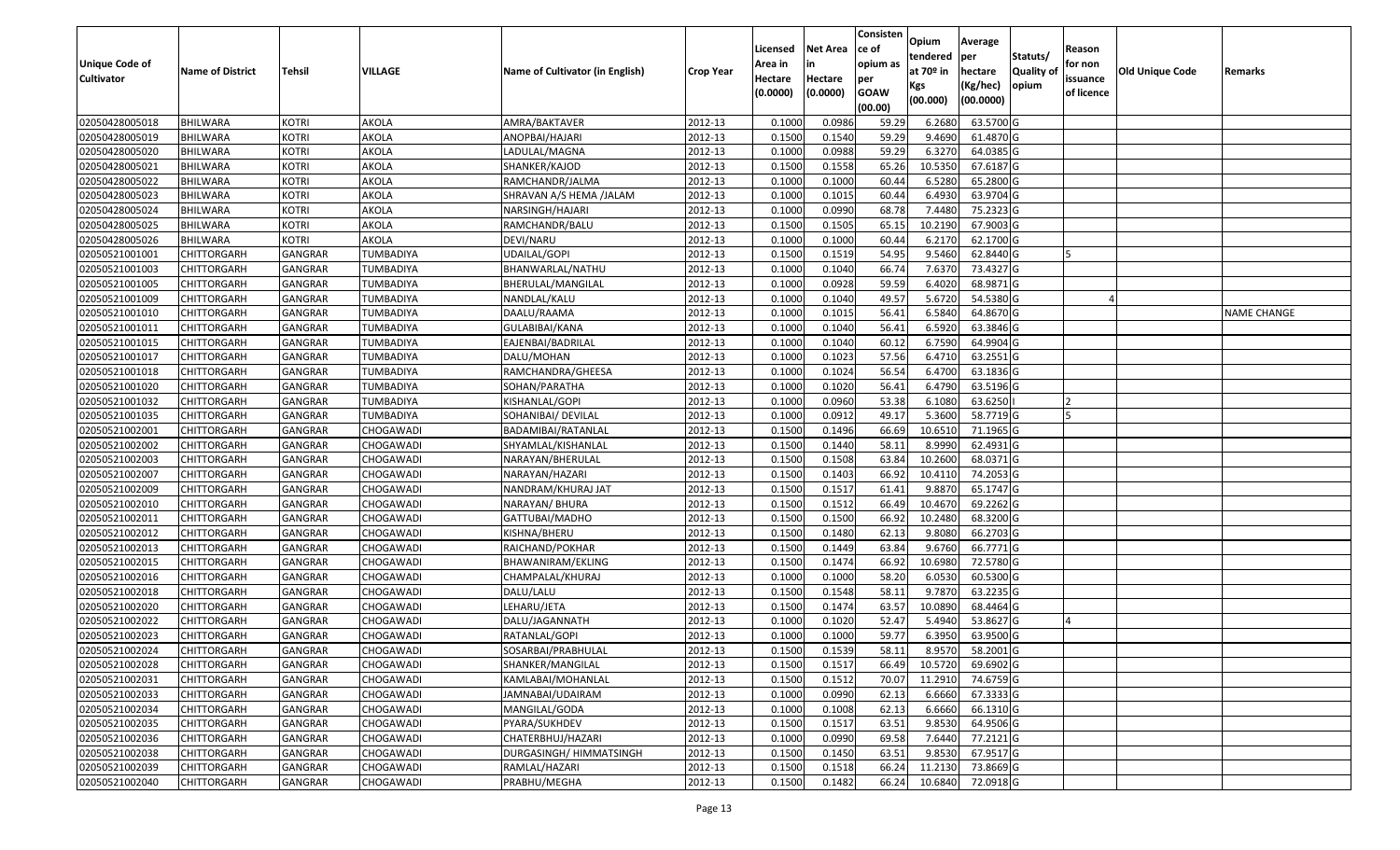|                       |                         |                |                        |                                 |                  | Licensed | <b>Net Area</b> | Consisten<br>ce of | Opium       | Average   |                  | Reason     |                        |         |
|-----------------------|-------------------------|----------------|------------------------|---------------------------------|------------------|----------|-----------------|--------------------|-------------|-----------|------------------|------------|------------------------|---------|
| <b>Unique Code of</b> |                         |                |                        |                                 |                  | Area in  | in              | opium as           | tendered    | per       | Statuts/         | for non    |                        |         |
| <b>Cultivator</b>     | <b>Name of District</b> | <b>Tehsil</b>  | VILLAGE                | Name of Cultivator (in English) | <b>Crop Year</b> | Hectare  | Hectare         | per                | at $70°$ in | hectare   | <b>Quality o</b> | issuance   | <b>Old Unique Code</b> | Remarks |
|                       |                         |                |                        |                                 |                  | (0.0000) | (0.0000)        | <b>GOAW</b>        | Kgs         | (Kg/hec)  | opium            | of licence |                        |         |
|                       |                         |                |                        |                                 |                  |          |                 | (00.00)            | (00.000)    | (00.0000) |                  |            |                        |         |
| 02050521002041        | CHITTORGARH             | GANGRAR        | CHOGAWADI              | KALIBAI/KHANA                   | 2012-13          | 0.1000   | 0.0506          | 63.5               | 3.3390      | 65.9881G  |                  |            |                        |         |
| 02050521002043        | CHITTORGARH             | GANGRAR        | CHOGAWADI              | MADHU/MEGHA                     | 2012-13          | 0.1500   | 0.1488          | 66.24              | 10.8820     | 73.1317 G |                  |            |                        |         |
| 02050521002044        | CHITTORGARH             | GANGRAR        | CHOGAWADI              | RAMLAL/NARAYAN                  | 2012-13          | 0.1000   | 0.1000          | 69.57              | 8.3090      | 83.0900 G |                  |            |                        |         |
| 02050521002045        | <b>CHITTORGARH</b>      | <b>GANGRAR</b> | CHOGAWADI              | DHANNA/HIRA                     | 2012-13          | 0.1000   | 0.1000          | 59.77              | 7.0270      | 70.2700 G |                  |            |                        |         |
| 02050521002046        | CHITTORGARH             | GANGRAR        | CHOGAWADI              | KOSHLENDRA/BHURALAL             | 2012-13          | 0.1500   | 0.1505          | 70.93              | 11.815      | 78.5050 G |                  |            |                        |         |
| 02050521002048        | CHITTORGARH             | GANGRAR        | CHOGAWADI              | DALU/GOPI                       | 2012-13          | 0.1000   | 0.1023          | 59.77              | 6.7540      | 66.0215 G |                  |            |                        |         |
| 02050521002050        | CHITTORGARH             | GANGRAR        | CHOGAWADI              | SHAMBHU GIR/NARAYAN GIR         | 2012-13          | 0.1000   | 0.1000          | 63.57              | 7.0470      | 70.4700 G |                  |            |                        |         |
| 02050521002053        | <b>CHITTORGARH</b>      | <b>GANGRAR</b> | CHOGAWADI              | DURGASHANKER/ MOHANLAL          | 2012-13          | 0.1500   | 0.1504          | 63.57              | 9.7080      | 64.5479 G |                  |            |                        |         |
| 02050521002054        | <b>CHITTORGARH</b>      | GANGRAR        | CHOGAWADI              | VENIRAM/HAZARI                  | 2012-13          | 0.1500   | 0.1560          | 68.63              | 11.5400     | 73.9744 G |                  |            |                        |         |
| 02050521002056        | CHITTORGARH             | GANGRAR        | CHOGAWADI              | MANGILAL/NANDRAM                | 2012-13          | 0.1000   | 0.0957          | 70.77              | 8.2700      | 86.4159 G |                  |            |                        |         |
| 02050521002058        | CHITTORGARH             | GANGRAR        | CHOGAWADI              | DALCHAND/HARLAL                 | 2012-13          | 0.1500   | 0.1457          | 63.84              | 9.9770      | 68.4763 G |                  |            |                        |         |
| 02050521002062        | <b>CHITTORGARH</b>      | GANGRAR        | CHOGAWADI              | BHERU/KALU                      | 2012-13          | 0.1000   | 0.1000          | 66.49              | 7.1810      | 71.8100 G |                  |            |                        |         |
| 02050521002064        | <b>CHITTORGARH</b>      | <b>GANGRAR</b> | CHOGAWADI              | DEVISINGH/DULLESINGH            | 2012-13          | 0.1000   | 0.1020          | 68.72              | 7.3920      | 72.4706 G |                  |            |                        |         |
| 02050521002067        | <b>CHITTORGARH</b>      | GANGRAR        | CHOGAWADI              | SOHANIBAI/ NARAYAN              | 2012-13          | 0.1000   | 0.1000          | 64.92              | 6.8820      | 68.8200 G |                  |            |                        |         |
| 02050521003001        | CHITTORGARH             | <b>GANGRAR</b> | BHATAWARA KALAN        | LAL SINGH/PAHAD SINGH           | 2012-13          | 0.1500   | 0.1474          | 61.16              | 9.9950      | 67.8087 G |                  |            |                        |         |
| 02050521003004        | <b>CHITTORGARH</b>      | <b>GANGRAR</b> | BHATAWARA KALAN        | MANGILAL/HEERALAL               | 2012-13          | 0.1500   | 0.1440          | 61.41              | 10.3870     | 72.1319 G |                  |            |                        |         |
| 02050521003005        | <b>CHITTORGARH</b>      | <b>GANGRAR</b> | <b>BHATAWARA KALAN</b> | RAMLAL/MADHO@MAHADEV            | 2012-13          | 0.1000   | 0.0961          | 58.20              | 6.2110      | 64.6306 G |                  |            |                        |         |
| 02050521003007        | CHITTORGARH             | GANGRAR        | BHATAWARA KALAN        | SHIVLAL/HARISHANKAR             | 2012-13          | 0.1000   | 0.0960          | 58.20              | 6.2110      | 64.6979 G |                  |            |                        |         |
| 02050521003008        | CHITTORGARH             | <b>GANGRAR</b> | BHATAWARA KALAN        | GOPAL/CHAMPA DAS                | 2012-13          | 0.1000   | 0.1008          | 60.03              | 6.7490      | 66.9544 G |                  |            |                        |         |
| 02050521003012        | CHITTORGARH             | GANGRAR        | BHATAWARA KALAN        | PARVTIDEVI/KAILASHCHANDRA       | 2012-13          | 0.1000   | 0.0450          | 56.02              | 2.8490      | 63.3111G  |                  |            |                        |         |
| 02050521003016        | CHITTORGARH             | <b>GANGRAR</b> | <b>BHATAWARA KALAN</b> | GISIBAI/MANGIDAS                | 2012-13          | 0.1000   | 0.1008          | 61.41              | 6.2990      | 62.4901G  |                  |            |                        |         |
| 02050521003024        | CHITTORGARH             | GANGRAR        | BHATAWARA KALAN        | MADHU LAL/ SITA RAM             | 2012-13          | 0.1500   | 0.0000          | 0.00               | 0.0000      | 0.0000    |                  |            |                        |         |
| 02050521004001        | CHITTORGARH             | GANGRAR        | <b>BOLO KA SANWATA</b> | DEVJI/MADHO JAT                 | 2012-13          | 0.1500   | 0.1500          | 60.77              | 9.5930      | 63.9533 G |                  |            |                        |         |
| 02050521004004        | <b>CHITTORGARH</b>      | <b>GANGRAR</b> | <b>BOLO KA SANWATA</b> | UDERAM/HAZARI                   | 2012-13          | 0.1500   | 0.1568          | 60.77              | 10.6430     | 67.8763 G |                  |            |                        |         |
| 02050521004005        | CHITTORGARH             | <b>GANGRAR</b> | <b>BOLO KA SANWATA</b> | KALURAM/BALDEV                  | 2012-13          | 0.1000   | 0.0960          | 62.06              | 7.0660      | 73.6042   |                  |            |                        |         |
| 02050521004009        | CHITTORGARH             | GANGRAR        | <b>BOLO KA SANWATA</b> | KALURAM/BALURAM                 | 2012-13          | 0.1000   | 0.0966          | 58.58              | 6.7620      | 70.0000G  |                  |            |                        |         |
| 02050521004014        | CHITTORGARH             | GANGRAR        | <b>BOLO KA SANWATA</b> | MANGU/DHOKAL                    | 2012-13          | 0.1000   | 0.0992          | 57.19              | 5.9720      | 60.2016 G |                  |            |                        |         |
| 02050521004017        | CHITTORGARH             | GANGRAR        | <b>BOLO KA SANWATA</b> | MOHANIBAI/NATHU                 | 2012-13          | 0.1000   | 0.1025          | 56.25              | 6.3880      | 62.3220   |                  |            |                        |         |
| 02050521004019        | CHITTORGARH             | <b>GANGRAR</b> | <b>BOLO KA SANWATA</b> | HANSU/NANA JAT                  | 2012-13          | 0.1500   | 0.1512          | 55.98              | 8.8530      | 58.5516   |                  |            |                        |         |
| 02050521004021        | CHITTORGARH             | <b>GANGRAR</b> | <b>BOLO KA SANWATA</b> | MOHANLAL/JAGNATH                | 2012-13          | 0.1000   | 0.1050          | 57.19              | 6.3560      | 60.5333 G |                  |            |                        |         |
| 02050521004022        | CHITTORGARH             | GANGRAR        | <b>BOLO KA SANWATA</b> | RATANLAL/MAHU JAT               | 2012-13          | 0.1500   | 0.1440          | 62.41              | 10.1190     | 70.2708 G |                  |            |                        |         |
| 02050521004026        | CHITTORGARH             | GANGRAR        | <b>BOLO KA SANWATA</b> | UDA/GOPAL GUJAR                 | 2012-13          | 0.1000   | 0.0960          | 62.87              | 6.6820      | 69.6042 G |                  |            |                        |         |
| 02050521004028        | CHITTORGARH             | <b>GANGRAR</b> | <b>BOLO KA SANWATA</b> | SARJUBAI/KELA                   | 2012-13          | 0.1500   | 0.1419          | 61.65              | 9.1240      | 64.2988   |                  |            |                        |         |
| 02050521004032        | <b>CHITTORGARH</b>      | GANGRAR        | BOLO KA SANWATA        | DALL/DOKAL JAT                  | 2012-13          | 0.1000   | 0.1023          | 58.58              | 6.6610      | 65.1124 G |                  |            |                        |         |
| 02050521004035        | CHITTORGARH             | GANGRAR        | <b>BOLO KA SANWATA</b> | MOHANLAL/GOPAL GUJAR            | 2012-13          | 0.1000   | 0.1020          | 62.36              | 6.6460      | 65.1569   |                  |            |                        |         |
| 02050521004038        | CHITTORGARH             | GANGRAR        | <b>BOLO KA SANWATA</b> | JAGNATTH/KISHNA                 | 2012-13          | 0.1000   | 0.0960          | 66.70              | 6.7270      | 70.0729   |                  | 12         |                        |         |
| 02050521004041        | <b>CHITTORGARH</b>      | GANGRAR        | <b>BOLO KA SANWATA</b> | GULABIBAI/DALCHAND              | 2012-13          | 0.1500   | 0.1457          | 48.13              | 7.5360      | 51.7227   |                  | 12         |                        |         |
| 02050521004043        | <b>CHITTORGARH</b>      | <b>GANGRAR</b> | <b>BOLO KA SANWATA</b> | GAMER/HANSU                     | 2012-13          | 0.1000   | 0.1035          | 58.58              | 7.1800      | 69.3720 G |                  |            |                        |         |
| 02050521004044        | <b>CHITTORGARH</b>      | <b>GANGRAR</b> | <b>BOLO KA SANWATA</b> | AMERCHANDRA/GOPAL               | 2012-13          | 0.1500   | 0.1457          | 60.77              | 10.0880     | 69.2382 G |                  |            |                        |         |
| 02050521004047        | <b>CHITTORGARH</b>      | <b>GANGRAR</b> | <b>BOLO KA SANWATA</b> | BHERULAL/HAZARI                 | 2012-13          | 0.1500   | 0.1470          | 59.59              | 9.8750      | 67.1769 G |                  |            |                        |         |
| 02050521004050        | CHITTORGARH             | <b>GANGRAR</b> | <b>BOLO KA SANWATA</b> | MANGU/GANESH                    | 2012-13          | 0.1000   | 0.1008          | 59.84              | 7.5570      | 74.9702 G |                  |            |                        |         |
| 02050521004069        | <b>CHITTORGARH</b>      | <b>GANGRAR</b> | <b>BOLO KA SANWATA</b> | SHANKARIBAI/BANSILAL            | 2012-13          | 0.1000   | 0.1020          | 65.68              | 7.3940      | 72.4902 G |                  |            |                        |         |
| 02050521005001        | <b>CHITTORGARH</b>      | <b>GANGRAR</b> | KACHANARIYA            | MADANLAL/MITTHU                 | 2012-13          | 0.1500   | 0.1437          | 72.91              | 11.4680     | 79.8051 G |                  |            |                        |         |
| 02050521005006        | <b>CHITTORGARH</b>      | <b>GANGRAR</b> | KACHANARIYA            | MANGU/GIRDHARI                  | 2012-13          | 0.1500   | 0.1443          | 60.86              | 9.6680      | 66.9993 G |                  |            |                        |         |
| 02050521005007        | <b>CHITTORGARH</b>      | <b>GANGRAR</b> | KACHANARIYA            | MANU/NATHU                      | 2012-13          | 0.1500   | 0.1450          | 68.63              | 10.9320     | 75.3931 G |                  |            |                        |         |
| 02050521005008        | <b>CHITTORGARH</b>      | <b>GANGRAR</b> | KACHANARIYA            | LADULAL A/S NANDAJI/ LEHRU      | 2012-13          | 0.1500   | 0.1460          | 57.28              | 9.0670      | 62.1027 G |                  |            |                        |         |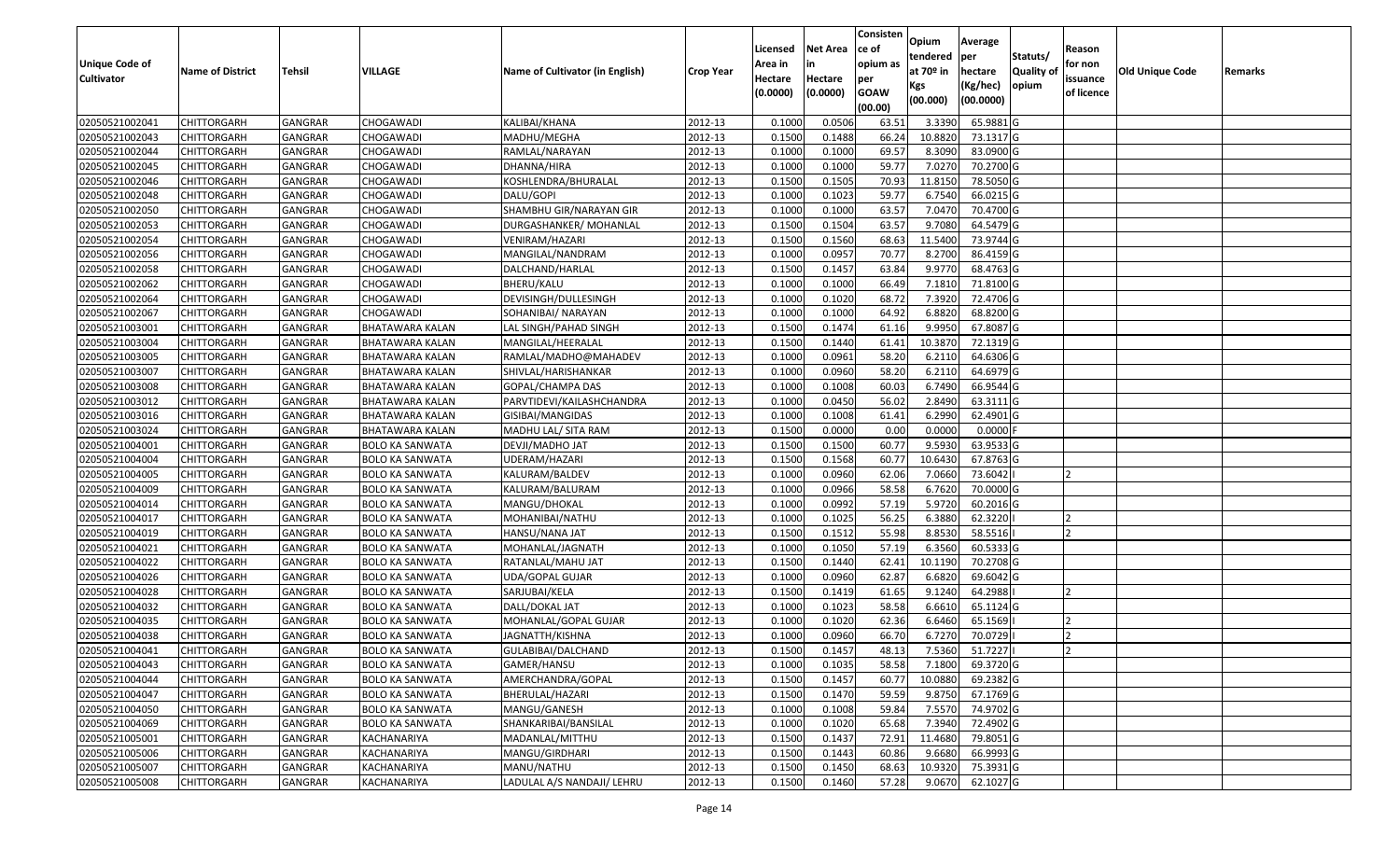| <b>Unique Code of</b> |                         |                |             |                                 |                  | Licensed<br>Area in | <b>Net Area</b><br>in | Consisten<br>ce of<br>opium as | Opium<br>tendered            | Average<br>per                   | Statuts/                  | Reason<br>for non      |                 |                    |
|-----------------------|-------------------------|----------------|-------------|---------------------------------|------------------|---------------------|-----------------------|--------------------------------|------------------------------|----------------------------------|---------------------------|------------------------|-----------------|--------------------|
| <b>Cultivator</b>     | <b>Name of District</b> | Tehsil         | VILLAGE     | Name of Cultivator (in English) | <b>Crop Year</b> | Hectare<br>(0.0000) | Hectare<br>(0.0000)   | per<br><b>GOAW</b><br>(00.00)  | at 70º in<br>Kgs<br>(00.000) | hectare<br>(Kg/hec)<br>(00.0000) | <b>Quality o</b><br>opium | issuance<br>of licence | Old Unique Code | Remarks            |
| 02050521005009        | <b>CHITTORGARH</b>      | <b>GANGRAR</b> | KACHANARIYA | <b>UDAILAL/PITHA</b>            | 2012-13          | 0.1500              | 0.1394                | 57.37                          | 8.4500                       | 60.6169 G                        |                           |                        |                 | <b>NAME CHANGE</b> |
| 02050521005013        | <b>CHITTORGARH</b>      | GANGRAR        | KACHANARIYA | NANIBAI/KISHNA                  | 2012-13          | 0.1500              | 0.1490                | 59.84                          | 9.6000                       | 64.4295 G                        |                           |                        |                 |                    |
| 02050521005015        | <b>CHITTORGARH</b>      | GANGRAR        | KACHANARIYA | BHERULAL/AMBALAL                | 2012-13          | 0.1000              | 0.0912                | 57.19                          | 5.4580                       | 59.8465 G                        |                           |                        |                 |                    |
| 02050521005016        | <b>CHITTORGARH</b>      | <b>GANGRAR</b> | KACHANARIYA | RAMA/CHHOGA                     | 2012-13          | 0.1500              | 0.1505                | 57.37                          | 9.2370                       | 61.3754 G                        |                           |                        |                 |                    |
| 02050521005017        | <b>CHITTORGARH</b>      | GANGRAR        | KACHANARIYA | GITADEVI/MITTU                  | 2012-13          | 0.1500              | 0.1440                | 55.19                          | 8.7120                       | 60.5000 G                        |                           |                        |                 |                    |
| 02050521005018        | <b>CHITTORGARH</b>      | <b>GANGRAR</b> | KACHANARIYA | BHURIBAI/NANDRAM                | 2012-13          | 0.1500              | 0.1440                | 64.49                          | 10.1890                      | 70.7569 G                        |                           |                        |                 |                    |
| 02050521005019        | CHITTORGARH             | GANGRAR        | KACHANARIYA | SHANKAR/MADHU                   | 2012-13          | 0.1000              | 0.0972                | 65.45                          | 7.1530                       | 73.5905 G                        |                           |                        |                 |                    |
| 02050521005021        | <b>CHITTORGARH</b>      | GANGRAR        | KACHANARIYA | RATANLAL/BHERU                  | 2012-13          | 0.1000              | 0.0924                | 65.45                          | 6.4890                       | 70.2273 G                        |                           |                        |                 |                    |
| 02050521005022        | <b>CHITTORGARH</b>      | GANGRAR        | KACHANARIYA | UDAIRAM/ONKAR                   | 2012-13          | 0.1500              | 0.1456                | 65.45                          | 10.4530                      | 71.7926 G                        |                           |                        |                 |                    |
| 02050521005024        | <b>CHITTORGARH</b>      | <b>GANGRAR</b> | KACHANARIYA | DEUDAI/BHAGWAN                  | 2012-13          | 0.1000              | 0.1000                | 58.66                          | 6.3860                       | 63.8600 G                        |                           |                        |                 |                    |
| 02050521005027        | <b>CHITTORGARH</b>      | GANGRAR        | KACHANARIYA | CHANDIBAI/BHERU                 | 2012-13          | 0.1500              | 0.1558                | 55.19                          | 9.0980                       | 58.3954 G                        |                           |                        |                 |                    |
| 02050521005028        | <b>CHITTORGARH</b>      | GANGRAR        | KACHANARIYA | RATANLAL/GIRDHARI               | 2012-13          | 0.1500              | 0.1419                | 61.45                          | 9.5950                       | 67.6180 G                        |                           |                        |                 |                    |
| 02050521005029        | <b>CHITTORGARH</b>      | GANGRAR        | KACHANARIYA | BHRERULAL/NARAYAN               | 2012-13          | 0.1000              | 0.0930                | 62.40                          | 6.5070                       | 69.9677 G                        |                           |                        |                 |                    |
| 02050521005030        | <b>CHITTORGARH</b>      | GANGRAR        | KACHANARIYA | SHYAMLAL/CHAMPALAL              | 2012-13          | 0.1000              | 0.1000                | 66.37                          | 6.7510                       | 67.5100 G                        |                           |                        |                 |                    |
| 02050521005031        | CHITTORGARH             | GANGRAR        | KACHANARIYA | HEERA/BHURA                     | 2012-13          | 0.1000              | 0.1023                | 62.40                          | 6.8190                       | 66.6569 G                        |                           |                        |                 |                    |
| 02050521005032        | <b>CHITTORGARH</b>      | GANGRAR        | KACHANARIYA | CHANDRIBAI/KALURAMA             | 2012-13          | 0.1500              | 0.1520                | 57.47                          | 9.2860                       | 61.0921 G                        |                           |                        |                 |                    |
| 02050521005033        | <b>CHITTORGARH</b>      | GANGRAR        | KACHANARIYA | LAXMAN/DEVAJI                   | 2012-13          | 0.1500              | 0.1521                | 59.49                          | 9.8580                       | 64.8126                          |                           |                        |                 |                    |
| 02050521005034        | <b>CHITTORGARH</b>      | GANGRAR        | KACHANARIYA | GOGABAI/MITTU                   | 2012-13          | 0.1000              | 0.0945                | 61.22                          | 6.1570                       | 65.1534 G                        |                           |                        |                 |                    |
| 02050521005036        | <b>CHITTORGARH</b>      | GANGRAR        | KACHANARIYA | BHURIBAI/HAZARI                 | 2012-13          | 0.1500              | 0.1452                | 65.57                          | 9.9570                       | 68.5744 G                        |                           |                        |                 |                    |
| 02050521005037        | <b>CHITTORGARH</b>      | <b>GANGRAR</b> | KACHANARIYA | MANGILAL/BHERU GUJAR            | 2012-13          | 0.1000              | 0.0950                | 62.40                          | 6.3560                       | 66.9053 G                        |                           |                        |                 |                    |
| 02050521005038        | <b>CHITTORGARH</b>      | GANGRAR        | KACHANARIYA | LAHRIBAI/NANDRAM                | 2012-13          | 0.1500              | 0.1470                | 65.57                          | 10.7440                      | 73.0884 G                        |                           |                        |                 |                    |
| 02050521005039        | <b>CHITTORGARH</b>      | GANGRAR        | KACHANARIYA | BHERULAL/MOHANLAL               | 2012-13          | 0.1500              | 0.1548                | 61.68                          | 10.4500                      | 67.5065 G                        |                           |                        |                 |                    |
| 02050521005040        | <b>CHITTORGARH</b>      | GANGRAR        | KACHANARIYA | GIRADHARI/TULCHA                | 2012-13          | 0.1000              | 0.1020                | 58.66                          | 6.3600                       | 62.3529 G                        |                           |                        |                 |                    |
| 02050521005042        | <b>CHITTORGARH</b>      | GANGRAR        | KACHANARIYA | NARU/MONA CHAMAR                | 2012-13          | 0.1000              | 0.0962                | 63.31                          | 6.2220                       | 64.6778                          |                           |                        |                 |                    |
| 02050521005043        | <b>CHITTORGARH</b>      | <b>GANGRAR</b> | KACHANARIYA | DEVJI/BHAGWAN JAT               | 2012-13          | 0.1000              | 0.0900                | 69.91                          | 6.5320                       | 72.5778 G                        |                           |                        |                 |                    |
| 02050521005045        | <b>CHITTORGARH</b>      | GANGRAR        | KACHANARIYA | SHANKARLAL/RANGLAL              | 2012-13          | 0.1500              | 0.1488                | 68.93                          | 10.7830                      | 72.4664 G                        |                           |                        |                 |                    |
| 02050521005046        | <b>CHITTORGARH</b>      | <b>GANGRAR</b> | KACHANARIYA | NARAYAN/TEKA                    | 2012-13          | 0.1000              | 0.0912                | 65.57                          | 6.3600                       | 69.7368 G                        |                           |                        |                 |                    |
| 02050521005047        | <b>CHITTORGARH</b>      | GANGRAR        | KACHANARIYA | NARAYANIBAI/BHERU               | 2012-13          | 0.1000              | 0.0980                | 61.68                          | 6.4500                       | 65.8163 G                        |                           |                        |                 |                    |
| 02050521005049        | <b>CHITTORGARH</b>      | <b>GANGRAR</b> | KACHANARIYA | DALU/MANA                       | 2012-13          | 0.1000              | 0.0930                | 64.13                          | 6.5780                       | 70.7312 G                        |                           |                        |                 |                    |
| 02050521005050        | <b>CHITTORGARH</b>      | <b>GANGRAR</b> | KACHANARIYA | PRABHULAL/UDA                   | 2012-13          | 0.1000              | 0.0988                | 57.37                          | 6.0320                       | 61.0526 G                        |                           |                        |                 |                    |
| 02050521005052        | <b>CHITTORGARH</b>      | GANGRAR        | KACHANARIYA | GIRADHARI/GOKAL                 | 2012-13          | 0.1000              | 0.0980                | 64.13                          | 6.6970                       | 68.3367 G                        |                           |                        |                 |                    |
| 02050521005054        | CHITTORGARH             | GANGRAR        | KACHANARIYA | MATHURADAS/UDAYDAS              | 2012-13          | 0.1000              | 0.1012                | 57.28                          | 5.9820                       | 59.1107 G                        |                           |                        |                 |                    |
| 02050521005055        | <b>CHITTORGARH</b>      | GANGRAR        | KACHANARIYA | NARAYAN/HEERA                   | 2012-13          | 0.1500              | 0.1491                | 61.68                          | 9.5780                       | 64.2388 G                        |                           |                        |                 |                    |
| 02050521005057        | <b>CHITTORGARH</b>      | <b>GANGRAR</b> | KACHANARIYA | MADANDAS/BANSHIDAS              | 2012-13          | 0.1000              | 0.1024                | 60.79                          | 6.7740                       | 66.1523                          |                           |                        |                 |                    |
| 02050521005060        | CHITTORGARH             | GANGRAR        | KACHANARIYA | GHISIBAI/CHAMPA                 | 2012-13          | 0.1500              | 0.1519                | 55.19                          | 9.2170                       | 60.6781 G                        |                           |                        |                 |                    |
| 02050521005061        | <b>CHITTORGARH</b>      | GANGRAR        | KACHANARIYA | GORDHAN/NANDRAM                 | 2012-13          | 0.1000              | 0.0945                | 64.13                          | 6.7150                       | 71.0582 G                        |                           |                        |                 |                    |
| 02050521005062        | <b>CHITTORGARH</b>      | GANGRAR        | KACHANARIYA | DALU/KISHNA                     | 2012-13          | 0.1000              | 0.0924                | 64.32                          | 6.4780                       | 70.1082 G                        |                           |                        |                 |                    |
| 02050521005066        | <b>CHITTORGARH</b>      | GANGRAR        | KACHANARIYA | NATHULAL/KALU                   | 2012-13          | 0.1000              | 0.1000                | 57.28                          | 5.9900                       | 59.9000 G                        |                           |                        |                 |                    |
| 02050521005069        | <b>CHITTORGARH</b>      | GANGRAR        | KACHANARIYA | CHUNNIBAI/HAZARI                | 2012-13          | 0.1500              | 0.1476                | 49.03                          | 8.1600                       | 55.2846                          |                           |                        |                 |                    |
| 02050521005071        | <b>CHITTORGARH</b>      | GANGRAR        | KACHANARIYA | NARAYAN/GOPI                    | 2012-13          | 0.1000              | 0.1050                | 59.88                          | 6.7240                       | 64.0381                          |                           | $\overline{2}$         |                 |                    |
| 02050521005073        | <b>CHITTORGARH</b>      | GANGRAR        | KACHANARIYA | POKHAR/GHISA                    | 2012-13          | 0.1500              | 0.1470                | 63.38                          | 10.2950                      | 70.0340G                         |                           |                        |                 |                    |
| 02050521005077        | <b>CHITTORGARH</b>      | <b>GANGRAR</b> | KACHANARIYA | MADHO/TULSIRAM                  | 2012-13          | 0.1000              | 0.1020                | 58.66                          | 6.4270                       | 63.0098 G                        |                           |                        |                 |                    |
| 02050521006005        | <b>CHITTORGARH</b>      | GANGRAR        | SUWANIYA    | MANGIBAI/KALUGADRI              | 2012-13          | 0.1000              | 0.0918                | 53.65                          | 5.6490                       | 61.5359 G                        |                           |                        |                 |                    |
| 02050521006006        | <b>CHITTORGARH</b>      | GANGRAR        | SUWANIYA    | LADU/BHERU GADRI                | 2012-13          | 0.1000              | 0.0990                | 56.61                          | 5.9120                       | 59.7172 G                        |                           |                        |                 |                    |
| 02050521006009        | <b>CHITTORGARH</b>      | GANGRAR        | SUWANIYA    | RAMCHANDRA/SUNDERLAL            | 2012-13          | 0.1000              | 0.0950                | 56.61                          | 6.0330                       | 63.5053 G                        |                           |                        |                 |                    |
| 02050521006011        | <b>CHITTORGARH</b>      | GANGRAR        | SUWANIYA    | BHERULAL/ONKAR                  | 2012-13          | 0.1000              | 0.1020                | 56.61                          | 6.0820                       | 59.6275 G                        |                           |                        |                 |                    |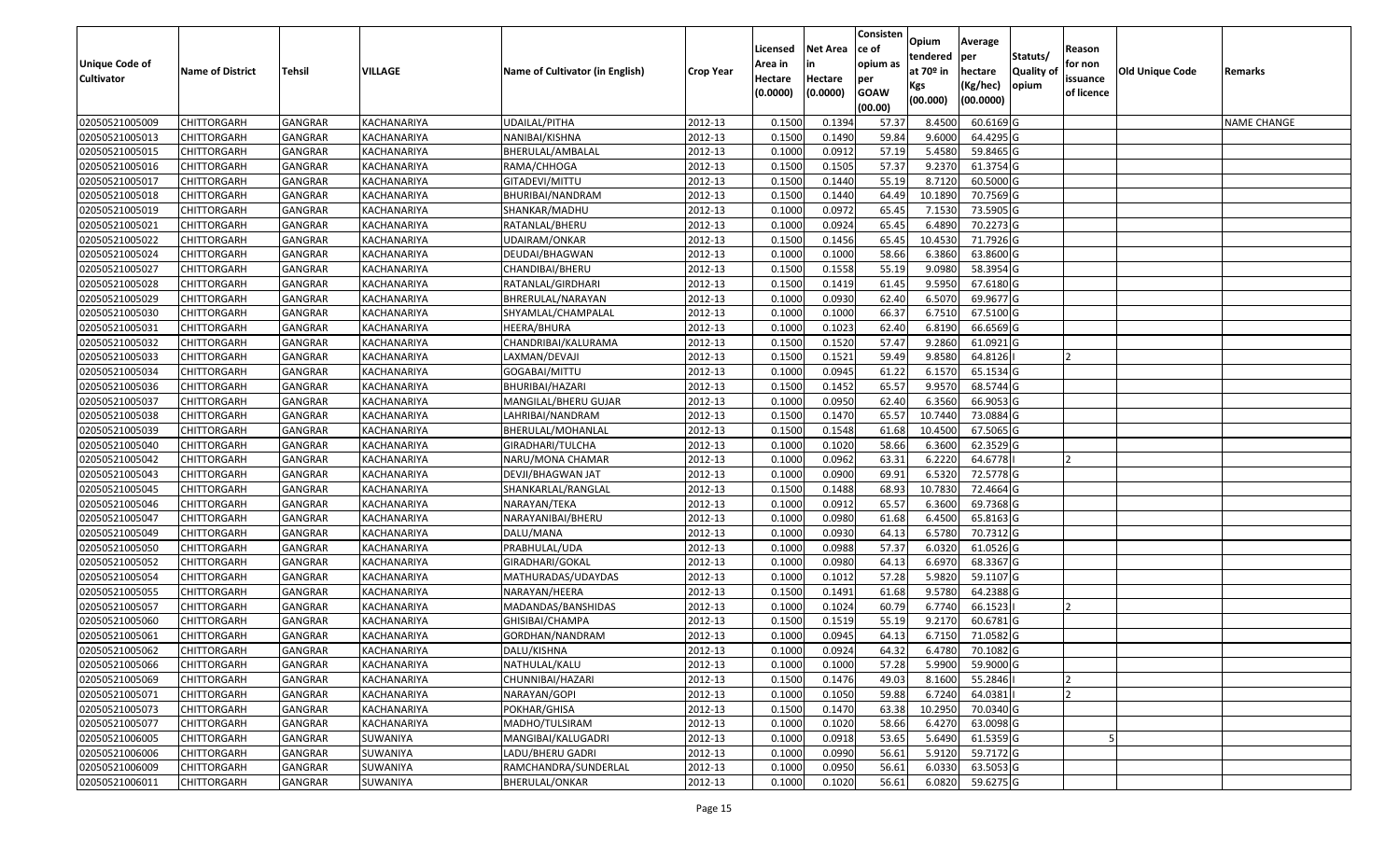|                   |                         |                |                   |                                 |                  |          |                 | Consisten   | Opium       | Average                |                  |            |                        |                    |
|-------------------|-------------------------|----------------|-------------------|---------------------------------|------------------|----------|-----------------|-------------|-------------|------------------------|------------------|------------|------------------------|--------------------|
|                   |                         |                |                   |                                 |                  | Licensed | <b>Net Area</b> | ce of       | tendered    | per                    | Statuts/         | Reason     |                        |                    |
| Unique Code of    | <b>Name of District</b> | <b>Tehsil</b>  | VILLAGE           | Name of Cultivator (in English) | <b>Crop Year</b> | Area in  | in              | opium as    | at $70°$ in | hectare                | <b>Quality o</b> | for non    | <b>Old Unique Code</b> | Remarks            |
| <b>Cultivator</b> |                         |                |                   |                                 |                  | Hectare  | Hectare         | per         | Kgs         | (Kg/hec)               | opium            | issuance   |                        |                    |
|                   |                         |                |                   |                                 |                  | (0.0000) | (0.0000)        | <b>GOAW</b> | (00.000)    | (00.0000)              |                  | of licence |                        |                    |
|                   |                         |                |                   |                                 |                  |          |                 | (00.00)     |             |                        |                  |            |                        |                    |
| 02050521006012    | CHITTORGARH             | GANGRAR        | SUWANIYA          | GHEESIBAI/BHERULAL              | 2012-13          | 0.1000   | 0.1020          | 56.82       | 6.1530      | 60.3235 G              |                  |            |                        |                    |
| 02050521006013    | CHITTORGARH             | GANGRAR        | SUWANIYA          | SONIBAI/MAGNIRAM                | 2012-13          | 0.1000   | 0.0975          | 63.5        | 6.3240      | 64.8615 G              |                  |            |                        |                    |
| 02050521006018    | CHITTORGARH             | GANGRAR        | SUWANIYA          | RADHEYSHYAM/MANGILAL            | 2012-13          | 0.1000   | 0.0992          | 60.52       | 6.5360      | 65.8870 G              |                  |            |                        |                    |
| 02050521006022    | <b>CHITTORGARH</b>      | <b>GANGRAR</b> | SUWANIYA          | NANDUBAI/NATHU                  | 2012-13          | 0.1000   | 0.0980          | 61.70       | 6.9460      | 70.8776 G              |                  |            |                        |                    |
| 02050521006029    | CHITTORGARH             | GANGRAR        | SUWANIYA          | HEERALAL/TEKCHAND               | 2012-13          | 0.1500   | 0.1470          | 57.40       | 9.5370      | 64.8776 G              |                  |            |                        |                    |
| 02050521006031    | CHITTORGARH             | GANGRAR        | SUWANIYA          | RADHABAI/SUKHLAL                | 2012-13          | 0.1000   | 0.0944          | 65.35       | 6.7400      | $\overline{71.3983}$ G |                  |            |                        |                    |
| 02050521007001    | CHITTORGARH             | GANGRAR        | KHARKHANDA        | NATHULAL/LOBHU                  | 2012-13          | 0.1000   | 0.0967          | 58.1        | 6.1180      | 63.2678 G              |                  |            |                        |                    |
| 02050521007002    | CHITTORGARH             | <b>GANGRAR</b> | KHARKHANDA        | BARJIBAI/RAMESHWAR              | 2012-13          | 0.1000   | 0.0875          | 58.37       | 5.3280      | 60.8914 G              |                  |            |                        |                    |
| 02050521007004    | CHITTORGARH             | GANGRAR        | KHARKHANDA        | BHERULAL/RAMLAL                 | 2012-13          | 0.1500   | 0.1505          | 58.37       | 9.6060      | 63.8272 G              |                  |            |                        |                    |
| 02050521007005    | CHITTORGARH             | GANGRAR        | KHARKHANDA        | RATANLAL/RAMLAL                 | 2012-13          | 0.1500   | 0.1496          | 58.13       | 9.3140      | 62.2594 G              |                  |            |                        |                    |
| 02050521007007    | CHITTORGARH             | GANGRAR        | KHARKHANDA        | NANURAM/MAGNA                   | 2012-13          | 0.1500   | 0.1517          | 62.99       | 10.4470     | 68.8662G               |                  |            |                        |                    |
| 02050521007009    | <b>CHITTORGARH</b>      | <b>GANGRAR</b> | KHARKHANDA        | UDAIRAM/SAWAIRAM                | 2012-13          | 0.1500   | 0.1485          | 62.58       | 9.7360      | 65.5623 G              |                  |            |                        |                    |
| 02050521007010    | <b>CHITTORGARH</b>      | <b>GANGRAR</b> | KHARKHANDA        | UDA/GOMA                        | 2012-13          | 0.1500   | 0.1548          | 59.04       | 9.8090      | 63.3656 G              |                  |            |                        |                    |
| 02050521007011    | <b>CHITTORGARH</b>      | GANGRAR        | KHARKHANDA        | PIRU/BHERU                      | 2012-13          | 0.1500   | 0.1518          | 62.39       | 10.2230     | 67.3452 G              |                  |            |                        |                    |
| 02050521007012    | CHITTORGARH             | <b>GANGRAR</b> | KHARKHANDA        | TULSIBAI/DEVJI                  | 2012-13          | 0.1000   | 0.0988          | 59.04       | 6.3510      | 64.2814 G              |                  |            |                        |                    |
| 02050521007013    | <b>CHITTORGARH</b>      | <b>GANGRAR</b> | KHARKHANDA        | KUSUMI/ONKAR                    | 2012-13          | 0.1500   | 0.1560          | 59.04       | 9.8770      | 63.3141 G              |                  |            |                        |                    |
| 02050521007015    | CHITTORGARH             | <b>GANGRAR</b> | KHARKHANDA        | RAJIBAI/NANURAM                 | 2012-13          | 0.1500   | 0.1476          | 65.59       | 10.5790     | 71.6734 G              |                  |            |                        |                    |
| 02050521007016    | CHITTORGARH             | GANGRAR        | KHARKHANDA        | LAD KUNWAR/NAHARSINGH           | 2012-13          | 0.1500   | 0.1499          | 56.40       | 8.6940      | 57.9987 G              |                  |            |                        |                    |
| 02050521007019    | CHITTORGARH             | <b>GANGRAR</b> | KHARKHANDA        | NARU/MAGNA KUMHAR               | 2012-13          | 0.1000   | 0.1000          | 58.93       | 6.3310      | 63.3100G               |                  |            |                        |                    |
| 02050521007020    | CHITTORGARH             | GANGRAR        | KHARKHANDA        | GOPAL / LADULAL G/S NANURAM     | 2012-13          | 0.1500   | 0.0000          | 0.00        | 0.0000      | 0.0000                 |                  |            |                        |                    |
| 02050521007021    | CHITTORGARH             | <b>GANGRAR</b> | KHARKHANDA        | NANDA/GANESH SHARMA             | 2012-13          | 0.1500   | 0.1350          | 62.58       | 9.1900      | 68.0741G               |                  |            |                        |                    |
| 02050521007022    | CHITTORGARH             | GANGRAR        | KHARKHANDA        | CHANDIBAI/KHUMA                 | 2012-13          | 0.1000   | 0.0999          | 62.39       | 6.6490      | 66.5566 G              |                  |            |                        |                    |
| 02050521007024    | CHITTORGARH             | GANGRAR        | KHARKHANDA        | BHAWANIRAM/ MATHURA             | 2012-13          | 0.1500   | 0.1540          | 58.1        | 9.3720      | 60.8571 G              |                  |            |                        | <b>NAME CHANGE</b> |
| 02050521007026    | CHITTORGARH             | <b>GANGRAR</b> | KHARKHANDA        | KESHURAM/MAGNA                  | 2012-13          | 0.1000   | 0.1025          | 58.93       | 6.2130      | 60.6146 G              |                  |            |                        |                    |
| 02050521007027    | <b>CHITTORGARH</b>      | <b>GANGRAR</b> | KHARKHANDA        | CHHOGA/UDA BALAI                | 2012-13          | 0.1500   | 0.1500          | 58.11       | 9.4640      | 63.0933 G              |                  |            |                        |                    |
| 02050521007028    | CHITTORGARH             | GANGRAR        | KHARKHANDA        | HAZARI/KHURAJ                   | 2012-13          | 0.1000   | 0.1000          | 53.31       | 5.6510      | 56.5100G               |                  |            |                        |                    |
| 02050521007029    | CHITTORGARH             | GANGRAR        | KHARKHANDA        | MADHU/BHURA                     | 2012-13          | 0.1000   | 0.1012          | 56.40       | 6.0750      | 60.0296 G              |                  |            |                        |                    |
| 02050521007033    | CHITTORGARH             | GANGRAR        | KHARKHANDA        | DEVILAL/MANGILAL NAI            | 2012-13          | 0.1000   | 0.1020          | 58.93       | 6.2470      | $61.2451$ G            |                  |            |                        |                    |
| 02050521007034    | CHITTORGARH             | <b>GANGRAR</b> | KHARKHANDA        | MITTHULAL/HIRALAL               | 2012-13          | 0.1500   | 0.1440          | 62.58       | 10.5760     | 73.4444 G              |                  |            |                        |                    |
| 02050521007035    | CHITTORGARH             | <b>GANGRAR</b> | KHARKHANDA        | NANAURAM/BHERULAL               | 2012-13          | 0.1500   | 0.1520          | 58.68       | 9.4390      | 62.0987 G              |                  |            |                        |                    |
| 02050521007037    | CHITTORGARH             | <b>GANGRAR</b> | KHARKHANDA        | NANDUBAI/GANESH                 | 2012-13          | 0.1500   | 0.1470          | 62.39       | 9.8400      | 66.9388 G              |                  |            |                        |                    |
| 02050521007038    | CHITTORGARH             | GANGRAR        | KHARKHANDA        | BADRILAL/BHAWANIRAM             | 2012-13          | 0.1500   | 0.1496          | 58.68       | 9.3050      | 62.1992 G              |                  |            |                        |                    |
| 02050521007039    | CHITTORGARH             | <b>GANGRAR</b> | KHARKHANDA        | AMBALAL/KAJOD                   | 2012-13          | 0.1500   | 0.1500          | 59.02       | 9.3840      | 62.5600 G              |                  |            |                        |                    |
| 02050521007040    | CHITTORGARH             | GANGRAR        | KHARKHANDA        | MADANLAL/MITTHULAL              | 2012-13          | 0.1500   | 0.0000          | 0.00        | 0.0000      | 0.0000                 |                  |            |                        |                    |
| 02050521007041    | CHITTORGARH             | <b>GANGRAR</b> | KHARKHANDA        | GOPAL/NATHU JAT                 | 2012-13          | 0.1000   | 0.0945          | 60.78       | 6.3210      | 66.8889 G              |                  |            |                        |                    |
| 02050521007042    | CHITTORGARH             | GANGRAR        | KHARKHANDA        | BHUWANIRAM/GHASI                | 2012-13          | 0.1000   | 0.1020          | 55.66       | 5.9240      | 58.0784 G              |                  |            |                        |                    |
| 02050521007046    | <b>CHITTORGARH</b>      | GANGRAR        | KHARKHANDA        | LEHERULAL/DHANRAJ               | 2012-13          | 0.1500   | 0.1476          | 58.68       | 9.5820      | $64.9187$ G            |                  |            |                        |                    |
| 02050521007047    | <b>CHITTORGARH</b>      | <b>GANGRAR</b> | KHARKHANDA        | JITU/HANSRAJ JAT                | 2012-13          | 0.1000   | 0.0950          | 61.73       | 6.6760      | 70.2737 G              |                  |            |                        |                    |
| 02050521007048    | <b>CHITTORGARH</b>      | <b>GANGRAR</b> | KHARKHANDA        | KESHARBAI/HANSU                 | 2012-13          | 0.1000   | 0.0970          | 63.63       | 6.6450      | 68.5052 G              |                  |            |                        |                    |
| 02050521007050    | <b>CHITTORGARH</b>      | <b>GANGRAR</b> | KHARKHANDA        | CHANDIBAI/ LEHARU               | 2012-13          | 0.1500   | 0.1442          | 65.59       | 10.0350     | 69.5908 G              |                  |            |                        |                    |
| 02050521007051    | <b>CHITTORGARH</b>      | <b>GANGRAR</b> | KHARKHANDA        | RAMIBAI/MAGNA                   | 2012-13          | 0.1000   | 0.0990          | 58.07       | 6.5370      | 66.0303 G              |                  |            |                        |                    |
| 02050521007054    | <b>CHITTORGARH</b>      | <b>GANGRAR</b> | <b>KHARKHANDA</b> | GOMA/KAJOD                      | 2012-13          | 0.1500   | 0.1500          | 58.07       | 9.4990      | 63.3267 G              |                  |            |                        |                    |
| 02050521007057    | <b>CHITTORGARH</b>      | <b>GANGRAR</b> | KHARKHANDA        | NANDUBAI/NATHUPURI              | 2012-13          | 0.1500   | 0.1460          | 56.70       | 9.2340      | 63.2466 G              |                  |            |                        |                    |
| 02050521007059    | <b>CHITTORGARH</b>      | <b>GANGRAR</b> | KHARKHANDA        | LADULAL/NANURAM                 | 2012-13          | 0.1500   | 0.1500          | 68.04       | 10.8380     | 72.2533 G              |                  |            |                        |                    |
| 02050521007062    | <b>CHITTORGARH</b>      | <b>GANGRAR</b> | KHARKHANDA        | SUNDERBAI/SHANKARLAL            | 2012-13          | 0.1000   | 0.1012          | 58.37       | 6.5370      | 64.5949 G              |                  |            |                        | <b>NAME CHANGE</b> |
| 02050521007064    | <b>CHITTORGARH</b>      | <b>GANGRAR</b> | KHARKHANDA        | GOVINDRAM/NAGJIRAM              | 2012-13          | 0.1500   | 0.1500          | 56.43       | 9.4080      | 62.7200 G              |                  |            |                        |                    |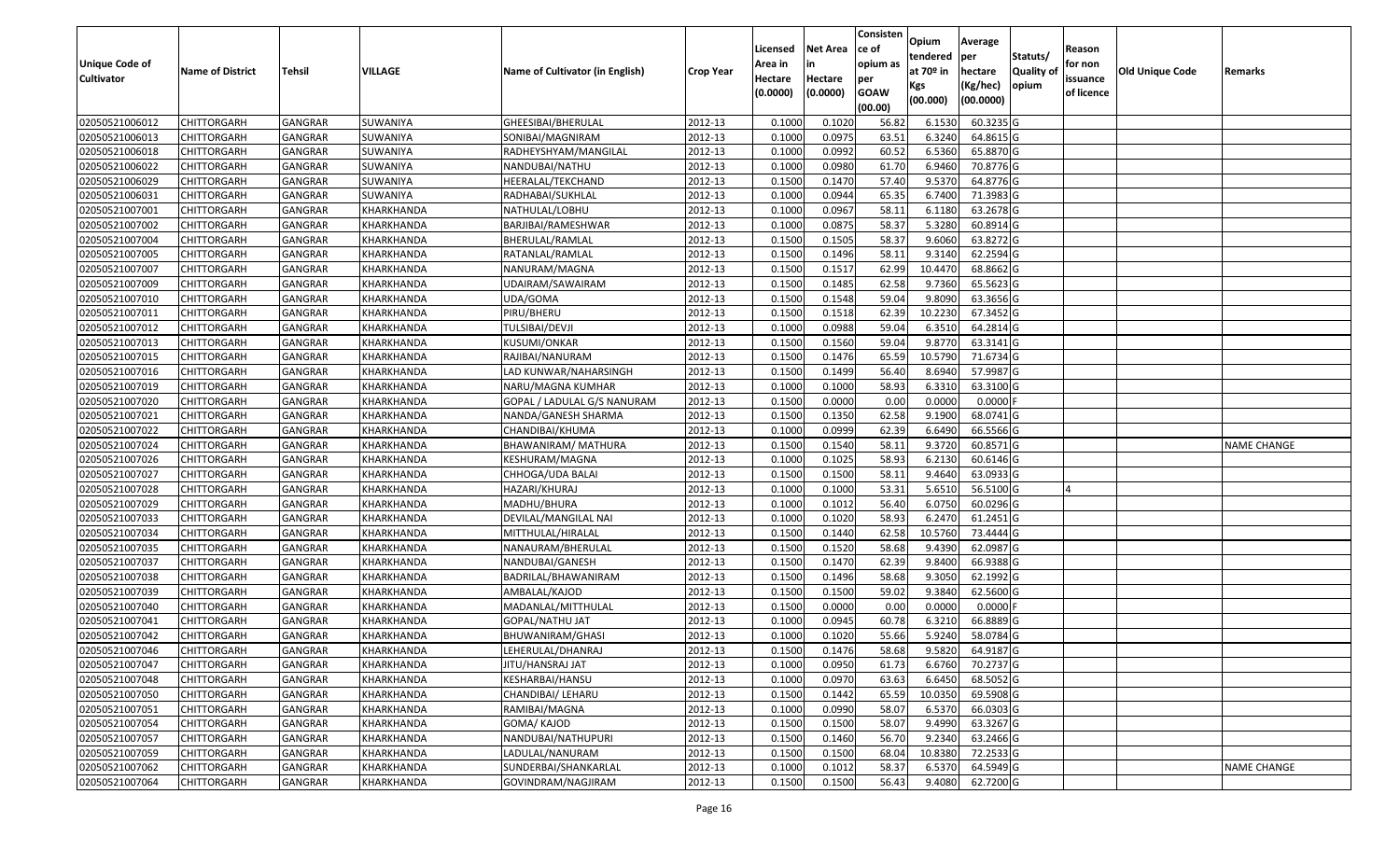|                       |                         |                |                |                                 |                  |          |                 | Consisten   | Opium       | Average          |                  |            |                 |         |
|-----------------------|-------------------------|----------------|----------------|---------------------------------|------------------|----------|-----------------|-------------|-------------|------------------|------------------|------------|-----------------|---------|
|                       |                         |                |                |                                 |                  | Licensed | <b>Net Area</b> | ce of       | tendered    | per              | Statuts/         | Reason     |                 |         |
| <b>Unique Code of</b> | <b>Name of District</b> | <b>Tehsil</b>  | <b>VILLAGE</b> | Name of Cultivator (in English) | <b>Crop Year</b> | Area in  | in              | opium as    | at $70°$ in | hectare          | <b>Quality o</b> | for non    | Old Unique Code | Remarks |
| <b>Cultivator</b>     |                         |                |                |                                 |                  | Hectare  | Hectare         | per         | Kgs         | (Kg/hec)         | opium            | issuance   |                 |         |
|                       |                         |                |                |                                 |                  | (0.0000) | (0.0000)        | <b>GOAW</b> | (00.000)    | (00.0000)        |                  | of licence |                 |         |
|                       |                         |                |                |                                 |                  |          |                 | (00.00)     |             |                  |                  |            |                 |         |
| 02050521007067        | CHITTORGARH             | GANGRAR        | KHARKHANDA     | <b>BALU/CHHOGA</b>              | 2012-13          | 0.1000   | 0.0990          | 56.40       | 5.8900      | 59.4940 G        |                  |            |                 |         |
| 02050521007068        | CHITTORGARH             | GANGRAR        | KHARKHANDA     | SHOBHA/MADHO JAT                | 2012-13          | 0.1000   | 0.0945          | 58.07       | 6.1970      | 65.5767 G        |                  |            |                 |         |
| 02050521007072        | CHITTORGARH             | GANGRAR        | KHARKHANDA     | HEERA/KHEMA                     | 2012-13          | 0.1000   | 0.1036          | 59.08       | 6.7350      | 65.0097 G        |                  |            |                 |         |
| 02050521007074        | <b>CHITTORGARH</b>      | <b>GANGRAR</b> | KHARKHANDA     | NARU/UDA                        | 2012-13          | 0.1500   | 0.1485          | 56.82       | 9.5700      | 64.4444 G        |                  |            |                 |         |
| 02050521007076        | CHITTORGARH             | GANGRAR        | KHARKHANDA     | MADHO/GANESH                    | 2012-13          | 0.1000   | 0.0962          | 67.53       | 6.907       | 71.7983 G        |                  |            |                 |         |
| 02050521007077        | CHITTORGARH             | <b>GANGRAR</b> | KHARKHANDA     | RAMLAL/GOPI                     | 2012-13          | 0.1500   | 0.1488          | 66.13       | 10.9210     | 73.3938 G        |                  |            |                 |         |
| 02050521007078        | CHITTORGARH             | GANGRAR        | KHARKHANDA     | BARDA/BHURA                     | 2012-13          | 0.1500   | 0.1420          | 62.16       | 9.4570      | 66.5986 G        |                  |            |                 |         |
| 02050521007080        | <b>CHITTORGARH</b>      | <b>GANGRAR</b> | KHARKHANDA     | SHOBHALAL/LEHRU                 | 2012-13          | 0.1500   | 0.1512          | 61.39       | 9.8140      | 64.9074 G        |                  |            |                 |         |
| 02050521007082        | CHITTORGARH             | GANGRAR        | KHARKHANDA     | SURESH/GIRDHARI                 | 2012-13          | 0.1000   | 0.0960          | 64.96       | 7.0530      | 73.4688 G        |                  |            |                 |         |
| 02050521007083        | CHITTORGARH             | <b>GANGRAR</b> | KHARKHANDA     | GOPALLAL/BHERULAL               | 2012-13          | 0.1500   | 0.1520          | 58.71       | 9.2680      | 60.9737 G        |                  |            |                 |         |
| 02050521007084        | CHITTORGARH             | GANGRAR        | KHARKHANDA     | MADHU/DEVAJI                    | 2012-13          | 0.1500   | 0.1534          | 56.82       | 9.2130      | 60.0587G         |                  |            |                 |         |
| 02050521007085        | <b>CHITTORGARH</b>      | <b>GANGRAR</b> | KHARKHANDA     | BHERU/MAGNA                     | 2012-13          | 0.1500   | 0.1500          | 61.39       | 9.4540      | 63.0267 G        |                  |            |                 |         |
| 02050521007086        | <b>CHITTORGARH</b>      | <b>GANGRAR</b> | KHARKHANDA     | BALURAM/BARDA                   | 2012-13          | 0.1000   | 0.0950          | 62.16       | 6.5270      | 68.7053 G        |                  |            |                 |         |
| 02050521007088        | <b>CHITTORGARH</b>      | GANGRAR        | KHARKHANDA     | UDAIRAM/TULSIRAM                | 2012-13          | 0.1500   | 0.1472          | 65.60       | 10.2430     | 69.5856 G        |                  |            |                 |         |
| 02050521007089        | CHITTORGARH             | <b>GANGRAR</b> | KHARKHANDA     | RATANLAL/NATHULUHAR             | 2012-13          | 0.1500   | 0.1496          | 61.88       | 9.9980      | 66.8316 G        |                  |            |                 |         |
| 02050521007090        | CHITTORGARH             | <b>GANGRAR</b> | KHARKHANDA     | HEERALAL/HAJARI                 | 2012-13          | 0.1000   | 0.1020          | 57.36       | 6.2440      | 61.2157 G        |                  |            |                 |         |
| 02050521007091        | CHITTORGARH             | <b>GANGRAR</b> | KHARKHANDA     | SHANKARLAL/LEHRU                | 2012-13          | 0.1000   | 0.1025          | 54.73       | 5.7940      | 56.5268 G        |                  |            |                 |         |
| 02050521007093        | CHITTORGARH             | GANGRAR        | KHARKHANDA     | SHANKERLAL/CHUNA BHIL           | 2012-13          | 0.1000   | 0.0988          | 58.13       | 6.0430      | 61.1640 G        |                  |            |                 |         |
| 02050521007095        | CHITTORGARH             | GANGRAR        | KHARKHANDA     | BAKSHU@RAMBAKSH/NANUBALAI       | 2012-13          | 0.1000   | 0.0999          | 60.87       | 6.7740      | 67.8078 G        |                  |            |                 |         |
| 02050521007097        | CHITTORGARH             | GANGRAR        | KHARKHANDA     | KELIBAI/NANURAM                 | 2012-13          | 0.1500   | 0.1444          | 57.21       | 9.391       | 65.0346 G        |                  |            |                 |         |
| 02050521007099        | CHITTORGARH             | <b>GANGRAR</b> | KHARKHANDA     | DHANNA/LEHRU                    | 2012-13          | 0.1500   | 0.1456          | 65.33       | 10.4250     | 71.6003 G        |                  |            |                 |         |
| 02050521007100        | CHITTORGARH             | GANGRAR        | KHARKHANDA     | RAMESHWAR/LEHRU                 | 2012-13          | 0.150    | 0.1426          | 64.65       | 10.4270     | 73.1206 G        |                  |            |                 |         |
| 02050521007101        | CHITTORGARH             | GANGRAR        | KHARKHANDA     | RAMESHWAR/NATHU                 | 2012-13          | 0.1500   | 0.1470          | 62.65       | 9.7200      | 66.1224 G        |                  |            |                 |         |
| 02050521007102        | CHITTORGARH             | <b>GANGRAR</b> | KHARKHANDA     | KISHNA/GOPIJAT                  | 2012-13          | 0.1000   | 0.0990          | 55.68       | 5.791       | 58.4949 G        |                  |            |                 |         |
| 02050521007104        | <b>CHITTORGARH</b>      | <b>GANGRAR</b> | KHARKHANDA     | MOHANLAL/DALU                   | 2012-13          | 0.1000   | 0.0990          | 56.93       | 6.2790      | 63.4242 G        |                  |            |                 |         |
| 02050521007105        | CHITTORGARH             | GANGRAR        | KHARKHANDA     | CHOGA/HANSU                     | 2012-13          | 0.1000   | 0.1000          | 65.60       | 6.9540      | 69.5400 G        |                  |            |                 |         |
| 02050521007106        | CHITTORGARH             | GANGRAR        | KHARKHANDA     | DHANNA/RAMLAL                   | 2012-13          | 0.1000   | 0.0980          | 65.60       | 6.9350      | 70.7653 G        |                  |            |                 |         |
| 02050521007108        | CHITTORGARH             | GANGRAR        | KHARKHANDA     | TULSIRAM/JAVAHAR                | 2012-13          | 0.1000   | 0.0986          | 57.36       | 6.0800      | 61.6633 G        |                  |            |                 |         |
| 02050521007109        | CHITTORGARH             | <b>GANGRAR</b> | KHARKHANDA     | SHANKAR/HAJARI                  | 2012-13          | 0.1500   | 0.1482          | 59.88       | 9.6150      | 64.8785 G        |                  |            |                 |         |
| 02050521007110        | CHITTORGARH             | <b>GANGRAR</b> | KHARKHANDA     | CHANDIBAI/HEEERALAL             | 2012-13          | 0.1000   | 0.0960          | 62.16       | 6.2250      | $64.8438$ G      |                  |            |                 |         |
| 02050521007111        | CHITTORGARH             | GANGRAR        | KHARKHANDA     | NANURAM/MEGHA                   | 2012-13          | 0.1000   | 0.0986          | 55.66       | 5.6220      | 57.0183 G        |                  |            |                 |         |
| 02050521007112        | CHITTORGARH             | GANGRAR        | KHARKHANDA     | BHURA/GIRDHARI                  | 2012-13          | 0.1500   | 0.1247          | 61.96       | 8.8340      | 70.8420 G        |                  |            |                 |         |
| 02050521007115        | CHITTORGARH             | <b>GANGRAR</b> | KHARKHANDA     | NANIBAI/DALU                    | 2012-13          | 0.1500   | 0.1449          | 58.41       | 9.095       | 62.7674 G        |                  |            |                 |         |
| 02050521007116        | CHITTORGARH             | GANGRAR        | KHARKHANDA     | SHAMBHULAL/DHANNA               | 2012-13          | 0.1500   | 0.1464          | 65.33       | 10.3590     | 70.7582 G        |                  |            |                 |         |
| 02050521007118        | CHITTORGARH             | GANGRAR        | KHARKHANDA     | RAJIBAI/JEETU                   | 2012-13          | 0.150    | 0.1479          | 57.13       | 8.8230      | 59.6552G         |                  |            |                 |         |
| 02050521007119        | CHITTORGARH             | GANGRAR        | KHARKHANDA     | PRITHVISINGH/KESHARSINGH        | 2012-13          | 0.1500   | 0.1495          | 57.21       | 8.9490      | 59.8595 G        |                  |            |                 |         |
| 02050521007120        | <b>CHITTORGARH</b>      | <b>GANGRAR</b> | KHARKHANDA     | RUPA/GOPI                       | 2012-13          | 0.1500   | 0.1512          | 57.21       |             | 8.7450 57.8373 G |                  |            |                 |         |
| 02050521007121        | <b>CHITTORGARH</b>      | <b>GANGRAR</b> | KHARKHANDA     | DEVILAL/KESHURAM                | 2012-13          | 0.1000   | 0.1026          | 55.78       | 6.4550      | 62.9142 G        |                  |            |                 |         |
| 02050521007125        | <b>CHITTORGARH</b>      | <b>GANGRAR</b> | KHARKHANDA     | MANOHARSINGH/GOKALSINGH         | 2012-13          | 0.1500   | 0.1500          | 64.96       | 10.5050     | 70.0333 G        |                  |            |                 |         |
| 02050521007127        | <b>CHITTORGARH</b>      | <b>GANGRAR</b> | KHARKHANDA     | DEUBAI/LAXMAN                   | 2012-13          | 0.1000   | 0.1020          | 57.37       | 6.3270      | 62.0294 G        |                  |            |                 |         |
| 02050521007129        | <b>CHITTORGARH</b>      | <b>GANGRAR</b> | KHARKHANDA     | VINODKUMAR/AMBALAL              | 2012-13          | 0.1500   | 0.1508          | 57.37       | 9.4090      | 62.3939 G        |                  |            |                 |         |
| 02050521007133        | <b>CHITTORGARH</b>      | <b>GANGRAR</b> | KHARKHANDA     | GOPAL/JAMNA                     | 2012-13          | 0.1000   | 0.0935          | 55.66       | 5.9160      | 63.2727 G        |                  |            |                 |         |
| 02050521007134        | <b>CHITTORGARH</b>      | <b>GANGRAR</b> | KHARKHANDA     | BHERU/DALU                      | 2012-13          | 0.1500   | 0.1462          | 61.96       | 9.9490      | 68.0506 G        |                  |            |                 |         |
| 02050521007139        | <b>CHITTORGARH</b>      | <b>GANGRAR</b> | KHARKHANDA     | LEHRU/LALU                      | 2012-13          | 0.1500   | 0.1475          | 61.96       | 10.5420     | 71.4712 G        |                  |            |                 |         |
| 02050521007141        | <b>CHITTORGARH</b>      | <b>GANGRAR</b> | KHARKHANDA     | SITARAM/NANU                    | 2012-13          | 0.1000   | 0.1000          | 61.39       | 6.2270      | 62.2700 G        |                  |            |                 |         |
| 02050521007142        | <b>CHITTORGARH</b>      | <b>GANGRAR</b> | KHARKHANDA     | RARANLAL/DHANNA                 | 2012-13          | 0.1500   | 0.1520          | 65.33       | 10.5370     | 69.3224 G        |                  |            |                 |         |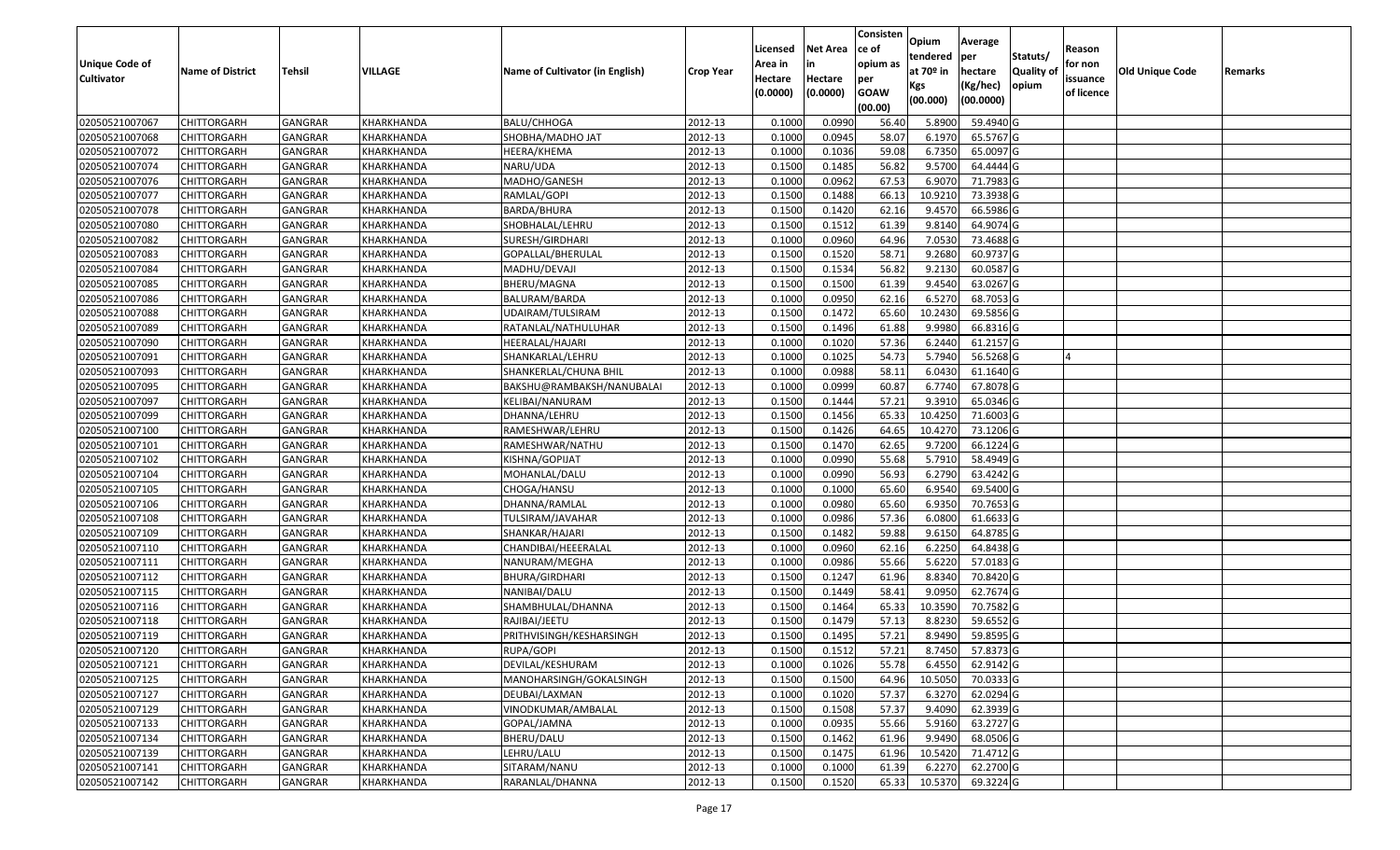|                       |                         |                |            |                                 |                  |          |                 | Consisten   | Opium       | Average   |                  |            |                 |                    |
|-----------------------|-------------------------|----------------|------------|---------------------------------|------------------|----------|-----------------|-------------|-------------|-----------|------------------|------------|-----------------|--------------------|
|                       |                         |                |            |                                 |                  | Licensed | <b>Net Area</b> | ce of       | tendered    | per       | Statuts/         | Reason     |                 |                    |
| <b>Unique Code of</b> | <b>Name of District</b> | <b>Tehsil</b>  | VILLAGE    | Name of Cultivator (in English) | <b>Crop Year</b> | Area in  | in              | opium as    | at $70°$ in | hectare   | <b>Quality o</b> | for non    | Old Unique Code | Remarks            |
| <b>Cultivator</b>     |                         |                |            |                                 |                  | Hectare  | Hectare         | per         | Kgs         | (Kg/hec)  | opium            | issuance   |                 |                    |
|                       |                         |                |            |                                 |                  | (0.0000) | (0.0000)        | <b>GOAW</b> | (00.000)    | (00.0000) |                  | of licence |                 |                    |
|                       |                         |                |            |                                 |                  |          |                 | (00.00)     |             |           |                  |            |                 |                    |
| 02050521007143        | CHITTORGARH             | GANGRAR        | KHARKHANDA | BAKSHU/DHOKAL                   | 2012-13          | 0.1000   | 0.1000          | 56.84       | 6.5120      | 65.1200 G |                  |            |                 |                    |
| 02050521007144        | CHITTORGARH             | GANGRAR        | KHARKHANDA | KAMLIBAI/ONKAR                  | 2012-13          | 0.1000   | 0.0966          | 64.96       | 6.9790      | 72.2464 G |                  |            |                 |                    |
| 02050521007148        | CHITTORGARH             | GANGRAR        | KHARKHANDA | RATAN/BARDA                     | 2012-13          | 0.1500   | 0.1500          | 56.72       | 9.3430      | 62.2867 G |                  |            |                 |                    |
| 02050521007150        | <b>CHITTORGARH</b>      | <b>GANGRAR</b> | KHARKHANDA | MOHANLAL/LEHRU                  | 2012-13          | 0.1000   | 0.1008          | 61.89       | 6.7730      | 67.1925 G |                  |            |                 |                    |
| 02050521007151        | CHITTORGARH             | GANGRAR        | KHARKHANDA | GOPAL/ MOHAN                    | 2012-13          | 0.1000   | 0.1024          | 56.72       | 6.4090      | 62.5879 G |                  |            |                 |                    |
| 02050521007153        | CHITTORGARH             | GANGRAR        | KHARKHANDA | SATYANARAYAN/GIRDHARI           | 2012-13          | 0.1500   | 0.1518          | 56.72       | 9.2210      | 60.7444 G |                  |            |                 |                    |
| 02050521007154        | CHITTORGARH             | GANGRAR        | KHARKHANDA | HANSU/MITTHU                    | 2012-13          | 0.1500   | 0.1512          | 56.28       | 9.3260      | 61.6799 G |                  |            |                 |                    |
| 02050521007155        | <b>CHITTORGARH</b>      | <b>GANGRAR</b> | KHARKHANDA | RATANLAL/ONKAR                  | 2012-13          | 0.1000   | 0.0960          | 61.73       | 6.2440      | 65.0417 G |                  |            |                 |                    |
| 02050521007156        | CHITTORGARH             | GANGRAR        | KHARKHANDA | RATANLAL/BHUWANIRAM             | 2012-13          | 0.1500   | 0.1500          | 61.73       | 10.0620     | 67.0800 G |                  |            |                 |                    |
| 02050521007158        | CHITTORGARH             | GANGRAR        | KHARKHANDA | MOHAN/LAHARU PURBHIYA           | 2012-13          | 0.1500   | 0.1518          | 56.95       | 9.1280      | 60.1318 G |                  |            |                 |                    |
| 02050521007161        | CHITTORGARH             | GANGRAR        | KHARKHANDA | LEHARU/JODHA                    | 2012-13          | 0.1500   | 0.1452          | 59.08       | 9.5790      | 65.9711 G |                  |            |                 |                    |
| 02050521007166        | <b>CHITTORGARH</b>      | GANGRAR        | KHARKHANDA | NARU/ BHURA                     | 2012-13          | 0.1000   | 0.1050          | 62.77       | 6.9140      | 65.8476 G |                  |            |                 |                    |
| 02050521007172        | <b>CHITTORGARH</b>      | <b>GANGRAR</b> | KHARKHANDA | SHOBHALAL/MADHU                 | 2012-13          | 0.1000   | 0.0990          | 59.08       | 6.6340      | 67.0101G  |                  |            |                 |                    |
| 02050521007174        | <b>CHITTORGARH</b>      | GANGRAR        | KHARKHANDA | JAMNA/UDAILAL                   | 2012-13          | 0.1000   | 0.0819          | 56.66       | 5.0180      | 61.2698 G |                  |            |                 |                    |
| 02050521007175        | CHITTORGARH             | <b>GANGRAR</b> | KHARKHANDA | <b>BHURA/ KAJOD</b>             | 2012-13          | 0.1000   | 0.1040          | 62.77       | 7.0030      | 67.3365 G |                  |            |                 |                    |
| 02050521007178        | <b>CHITTORGARH</b>      | <b>GANGRAR</b> | KHARKHANDA | MADHULAL/JATU                   | 2012-13          | 0.1500   | 0.1458          | 62.77       | 9.9000      | 67.9012 G |                  |            |                 |                    |
| 02050521007180        | CHITTORGARH             | <b>GANGRAR</b> | KHARKHANDA | RAMESHWAR/BHERU                 | 2012-13          | 0.1000   | 0.1015          | 60.52       | 6.6400      | 65.4187 G |                  |            |                 |                    |
| 02050521007181        | CHITTORGARH             | GANGRAR        | KHARKHANDA | GOPAL/MOHAN(SHARMA)             | 2012-13          | 0.1000   | 0.0962          | 60.40       | 6.4710      | 67.2661 G |                  |            |                 |                    |
| 02050521007182        | CHITTORGARH             | GANGRAR        | KHARKHANDA | TULSIBAI/SHANKAR                | 2012-13          | 0.1000   | 0.0960          | 61.72       | 6.3570      | 66.2188 G |                  |            |                 |                    |
| 02050521007183        | CHITTORGARH             | GANGRAR        | KHARKHANDA | PRABHU/HARJI                    | 2012-13          | 0.1500   | 0.1500          | 65.87       | 10.6140     | 70.7600 G |                  |            |                 |                    |
| 02050521007184        | CHITTORGARH             | <b>GANGRAR</b> | KHARKHANDA | MADHULAL/MANGU                  | 2012-13          | 0.1500   | 0.1496          | 57.39       | 8.9200      | 59.6257 G |                  |            |                 |                    |
| 02050521007186        | CHITTORGARH             | GANGRAR        | KHARKHANDA | ONKAR/JEETU                     | 2012-13          | 0.100    | 0.1020          | 56.66       | 6.2890      | 61.6569 G |                  |            |                 |                    |
| 02050521007187        | CHITTORGARH             | GANGRAR        | KHARKHANDA | GIRDHARI/LEHARU                 | 2012-13          | 0.1500   | 0.1470          | 60.67       | 9.6730      | 65.8027 G |                  |            |                 |                    |
| 02050521007191        | CHITTORGARH             | <b>GANGRAR</b> | KHARKHANDA | JHAMKUBAI/NARU                  | 2012-13          | 0.1000   | 0.0990          | 66.60       | 6.8120      | 68.8081 G |                  |            |                 |                    |
| 02050521007192        | <b>CHITTORGARH</b>      | <b>GANGRAR</b> | KHARKHANDA | RAMCHANDRA/ NATHU               | 2012-13          | 0.1500   | 0.1500          | 61.34       | 10.1910     | 67.9400 G |                  |            |                 |                    |
| 02050521007193        | CHITTORGARH             | GANGRAR        | KHARKHANDA | UDA/NAGJI                       | 2012-13          | 0.1000   | 0.1050          | 59.08       | 6.9550      | 66.2381 G |                  |            |                 |                    |
| 02050521007195        | CHITTORGARH             | GANGRAR        | KHARKHANDA | MOHAN/MADHO                     | 2012-13          | 0.100    | 0.1000          | 61.18       | 6.6070      | 66.0700 G |                  |            |                 |                    |
| 02050521007196        | CHITTORGARH             | GANGRAR        | KHARKHANDA | DALCHAND/HAZARI                 | 2012-13          | 0.1500   | 0.1500          | 56.97       | 9.0990      | 60.6600 G |                  |            |                 |                    |
| 02050521007199        | CHITTORGARH             | <b>GANGRAR</b> | KHARKHANDA | <b>BARJIBAI/ BHAGIRATH</b>      | 2012-13          | 0.1000   | 0.1012          | 61.34       | 6.5980      | 65.1976 G |                  |            |                 |                    |
| 02050521007201        | CHITTORGARH             | <b>GANGRAR</b> | KHARKHANDA | SOHNIBAI/VENIRAM                | 2012-13          | 0.1000   | 0.0984          | 65.35       | 7.0390      | 71.5346 G |                  |            |                 | <b>NAME CHANGE</b> |
| 02050521007203        | CHITTORGARH             | <b>GANGRAR</b> | KHARKHANDA | NARU/CHAMPALAL                  | 2012-13          | 0.100    | 0.1000          | 56.97       | 6.2670      | 62.6700 G |                  |            |                 |                    |
| 02050521007204        | CHITTORGARH             | GANGRAR        | KHARKHANDA | GEHARU/BHUWANA                  | 2012-13          | 0.1000   | 0.0989          | 69.10       | 7.7000      | 77.8564 G |                  |            |                 |                    |
| 02050521007206        | CHITTORGARH             | <b>GANGRAR</b> | KHARKHANDA | UDAIRAM/DALU                    | 2012-13          | 0.1000   | 0.0987          | 62.52       | 6.7430      | 68.3181G  |                  |            |                 |                    |
| 02050521007209        | CHITTORGARH             | GANGRAR        | KHARKHANDA | GIRDHARI/CHHOGA                 | 2012-13          | 0.1500   | 0.1500          | 56.25       | 9.2330      | 61.5533 G |                  |            |                 |                    |
| 02050521007211        | CHITTORGARH             | <b>GANGRAR</b> | KHARKHANDA | HARJUBAI/HAZARI                 | 2012-13          | 0.1000   | 0.1000          | 61.34       | 6.5720      | 65.7200 G |                  |            |                 |                    |
| 02050521007213        | CHITTORGARH             | GANGRAR        | KHARKHANDA | LEHARU/ RAMCHANDRA              | 2012-13          | 0.1000   | 0.1014          | 58.66       | 6.3520      | 62.6430 G |                  |            |                 |                    |
| 02050521007216        | <b>CHITTORGARH</b>      | <b>GANGRAR</b> | KHARKHANDA | PEERU/CHAMPALAL                 | 2012-13          | 0.1500   | 0.1520          | 59.08       | 10.0180     | 65.9079 G |                  |            |                 |                    |
| 02050521007217        | <b>CHITTORGARH</b>      | <b>GANGRAR</b> | KHARKHANDA | RATAN/JODHA                     | 2012-13          | 0.1000   | 0.0999          | 58.66       | 6.2510      | 62.5726 G |                  |            |                 |                    |
| 02050521007218        | <b>CHITTORGARH</b>      | <b>GANGRAR</b> | KHARKHANDA | SOHANIBAI/SUKHA                 | 2012-13          | 0.1500   | 0.1496          | 59.02       | 9.5700      | 63.9706 G |                  |            |                 |                    |
| 02050521007219        | <b>CHITTORGARH</b>      | <b>GANGRAR</b> | KHARKHANDA | BHERU/HAJARI                    | 2012-13          | 0.1500   | 0.1485          | 65.87       | 10.7840     | 72.6195 G |                  |            |                 |                    |
| 02050521007223        | CHITTORGARH             | <b>GANGRAR</b> | KHARKHANDA | SATYANARAYAN/SHANKARLAL         | 2012-13          | 0.1000   | 0.1020          | 63.63       | 7.0360      | 68.9804 G |                  |            |                 | <b>NAME CHANGE</b> |
| 02050521007224        | <b>CHITTORGARH</b>      | <b>GANGRAR</b> | KHARKHANDA | TULSIRAM/HARLAL                 | 2012-13          | 0.1500   | 0.1530          | 57.40       | 9.2820      | 60.6667G  |                  |            |                 |                    |
| 02050521007226        | <b>CHITTORGARH</b>      | <b>GANGRAR</b> | KHARKHANDA | SHAMBHULAL/GOPI                 | 2012-13          | 0.1000   | 0.1014          | 57.40       | 6.2570      | 61.7061 G |                  |            |                 |                    |
| 02050521007229        | <b>CHITTORGARH</b>      | <b>GANGRAR</b> | KHARKHANDA | HANSU/MEGHA                     | 2012-13          | 0.1000   | 0.1050          | 59.08       | 6.6340      | 63.1810 G |                  |            |                 |                    |
| 02050521007230        | CHITTORGARH             | <b>GANGRAR</b> | KHARKHANDA | MADHO/HEERALAL                  | 2012-13          | 0.1000   | 0.0945          | 59.08       | 6.2620      | 66.2646 G |                  |            |                 |                    |
| 02050521007231        | <b>CHITTORGARH</b>      | <b>GANGRAR</b> | KHARKHANDA | BHERU/MADHU                     | 2012-13          | 0.1500   | 0.1512          | 63.63       | 10.0900     | 66.7328 G |                  |            |                 |                    |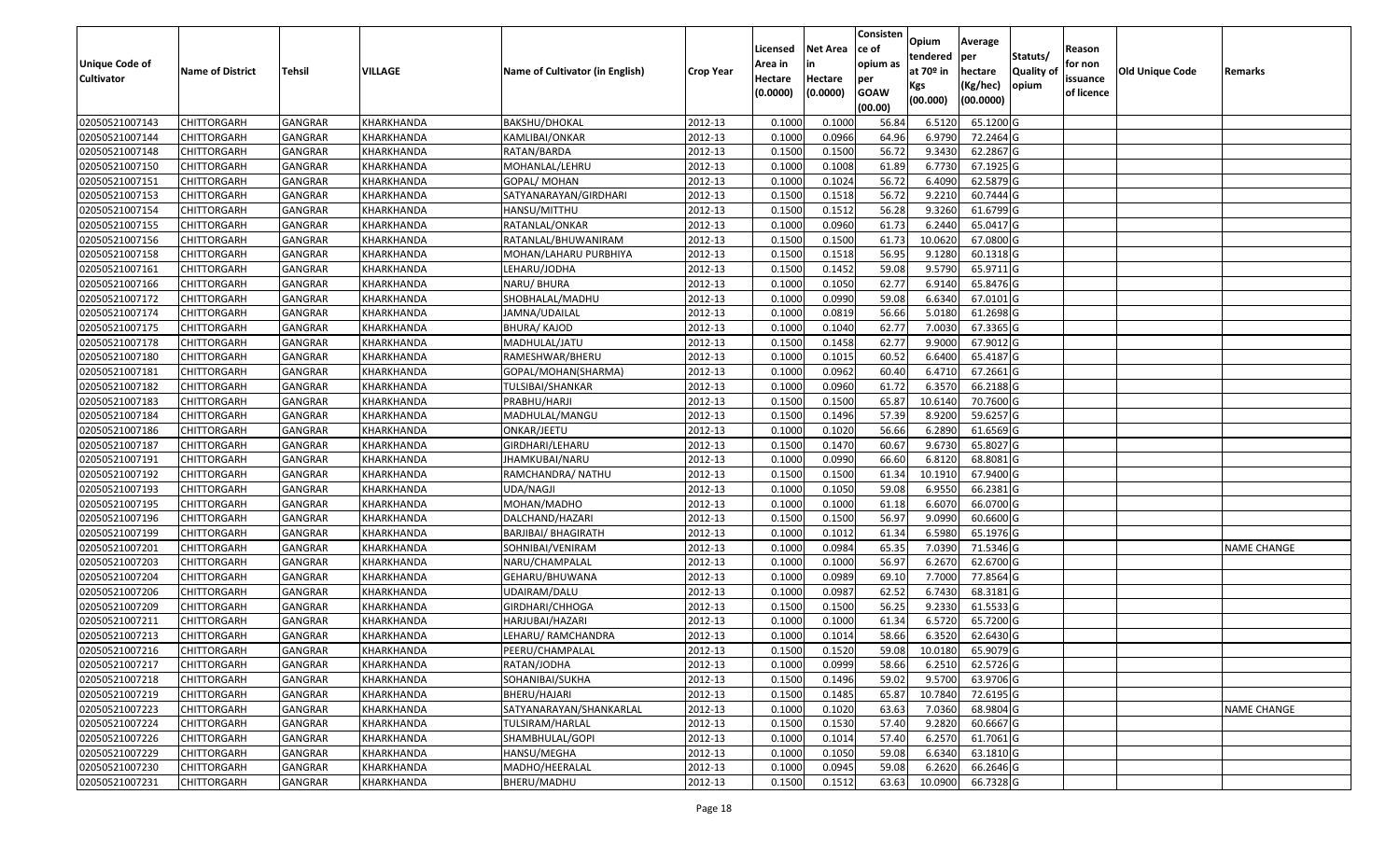| <b>Cultivator</b><br>Hectare<br>Hectare<br>issuance<br>per<br>opium<br>(Kg/hec)<br>Kgs<br>(0.0000)<br><b>GOAW</b><br>(0.0000)<br>of licence<br>(00.0000)<br>(00.000)<br>(00.00)<br>02050521007232<br>GANGRAR<br>KHEMRAJ/DALU<br>2012-13<br>0.1000<br>0.0990<br>6.7340<br>68.0202G<br><b>CHITTORGARH</b><br>KHARKHANDA<br>61.70<br>02050521007233<br>0.1000<br>0.0990<br>56.95<br>6.2320<br>62.9495 G<br><b>CHITTORGARH</b><br>GANGRAR<br>KHARKHANDA<br>KISHNA/KALU<br>2012-13<br>55.78<br>2012-13<br>0.1000<br>0.0960<br>5.6580<br>58.9375 G<br>02050521007234<br><b>CHITTORGARH</b><br>GANGRAR<br>SITA/LEHARU<br><b>NAME CHANGE</b><br>KHARKHANDA<br>6.2500<br>02050521007240<br><b>CHITTORGARH</b><br><b>GANGRAR</b><br>KHARKHANDA<br>NANURAM/BARDA<br>2012-13<br>0.1000<br>0.0945<br>56.97<br>66.1376 G<br>02050521007241<br>BHERULAL/BARDA<br>2012-13<br>0.1000<br>0.1000<br>6.8620<br>68.6200 G<br><b>CHITTORGARH</b><br>GANGRAR<br>KHARKHANDA<br>60.12<br>02050521007244<br><b>GANGRAR</b><br>2012-13<br>0.1000<br>0.0990<br>60.12<br>6.7080<br>67.7576 G<br><b>CHITTORGARH</b><br>KHARKHANDA<br>SHANKERLAL/CHAMPALAL<br>0.1500<br>60.78<br>9.6210<br>65.8071 G<br>02050521007245<br>GANGRAR<br>2012-13<br>0.1462<br>CHITTORGARH<br>KHARKHANDA<br>MADANLAL/MADHOLAL<br>0.1500<br>52.92<br>8.6860<br>02050521007246<br>GANGRAR<br>KHARKHANDA<br>2012-13<br>0.1440<br>60.3194 G<br><b>CHITTORGARH</b><br>NARAYAN / NANDA<br>02050521007249<br>GANGRAR<br>2012-13<br>0.1000<br>0.0990<br>60.31<br>6.3330<br>63.9697 G<br><b>CHITTORGARH</b><br>KHARKHANDA<br>KANKUBAI/MOHAN<br>02050521007250<br>GANGRAR<br>2012-13<br>0.1500<br>0.1512<br>10.1010<br>66.8056 G<br><b>CHITTORGARH</b><br>KHARKHANDA<br>DEVILAL/MADHU<br>61.70<br>0.1000<br>58.66<br>02050521007251<br>GANGRAR<br>2012-13<br>0.1015<br>6.0920<br>60.0197 G<br><b>CHITTORGARH</b><br>KHARKHANDA<br>RAMIBAI/GOMA<br>02050521007253<br>GANGRAR<br>KHARKHANDA<br>2012-13<br>0.1000<br>0.0999<br>60.12<br>6.4500<br>64.5646 G<br><b>CHITTORGARH</b><br>SHYAMLAL/HAZARI<br>02050521007255<br>GANGRAR<br>2012-13<br>0.1000<br>0.0960<br>60.67<br>6.3100<br>65.7292 G<br><b>CHITTORGARH</b><br>KHARKHANDA<br>KALU/KAJOD PURBIA<br>02050521007256<br>GANGRAR<br>2012-13<br>0.1000<br>0.1044<br>60.67<br>7.2890<br>69.8180 G<br><b>CHITTORGARH</b><br>KHARKHANDA<br>ANCHIBAI/GOPILAL<br>0.1500<br>0.1500<br>56.95<br>8.9740<br>59.8267 G<br>02050521007261<br>GANGRAR<br>KHARKHANDA<br>ONKAR/HAZARI PURBIA<br>2012-13<br>CHITTORGARH<br>02050521007264<br>2012-13<br>0.1500<br>0.1500<br>60.78<br>9.4900<br>63.2667 G<br><b>CHITTORGARH</b><br>GANGRAR<br>KHARKHANDA<br>MANGIBAI/ NATHULAL<br>9.2730<br>02050521007266<br>0.1500<br>0.1512<br>56.25<br>61.3294 G<br><b>CHITTORGARH</b><br>GANGRAR<br>KHARKHANDA<br>MITTHULAL/LALU SHARMA<br>2012-13<br>02050521007267<br>0.1000<br>59.02<br>6.5090<br>63.8137 G<br><b>CHITTORGARH</b><br>GANGRAR<br>KHARKHANDA<br>SHANKER/CHHOGA<br>2012-13<br>0.1020<br>56.25<br>6.1710<br>02050521007269<br>0.1000<br>0.1008<br>61.2202 G<br><b>CHITTORGARH</b><br>GANGRAR<br>KHARKHANDA<br>UDAIRAM/MADHU<br>2012-13<br>62.99<br>2012-13<br>0.1000<br>0.0960<br>6.4970<br>67.6771 G<br>02050521007270<br><b>CHITTORGARH</b><br><b>GANGRAR</b><br>KHARKHANDA<br>GOPI/ DHANNA SHARMA<br>56.66<br>5.8600<br>02050521007273<br>2012-13<br>0.1000<br>0.1012<br>57.9051G<br><b>CHITTORGARH</b><br>GANGRAR<br>KHARKHANDA<br>NANURAM/JAIRAM<br>02050521007276<br>2012-13<br>0.1000<br>62.52<br>6.3150<br>62.6488 G<br><b>CHITTORGARH</b><br>GANGRAR<br>KHARKHANDA<br>NARU/HEERALAL<br>0.1008<br>02050521007277<br>0.1500<br>0.1449<br>9.3290<br>64.3823 G<br><b>CHITTORGARH</b><br>GANGRAR<br>KHARKHANDA<br>MOHAN/NANURAM<br>2012-13<br>61.72<br>57.39<br>0.1500<br>0.1470<br>9.6580<br>65.7007 G<br>02050521007281<br><b>CHITTORGARH</b><br>GANGRAR<br>KHARKHANDA<br>2012-13<br>KAMLABAI/ONKAR<br>02050521007284<br><b>GANGRAR</b><br>2012-13<br>0.1000<br>0.0975<br>54.46<br>0.0000<br>0.0000<br><b>CHITTORGARH</b><br>KHARKHANDA<br>NANDRAM/CHHOGA<br>02050521007290<br>2012-13<br>0.1000<br>0.1020<br>46.58<br>5.0710<br>49.7157 G<br><b>CHITTORGARH</b><br>GANGRAR<br>KHARKHANDA<br>KESHURAM/KALU<br>02050521007292<br>2012-13<br>0.1000<br>0.1020<br>62.52<br>6.6810<br>65.5000 G<br><b>CHITTORGARH</b><br>GANGRAR<br>KHARKHANDA<br>SHAILENDRA/BANSHILAL<br>0.1000<br>0.0968<br>61.57<br>6.5000<br>67.1488 G<br>02050521007296<br><b>CHITTORGARH</b><br>GANGRAR<br>KHARKHANDA<br>2012-13<br>HEERALAL/DALUJOSHI<br>02050521007297<br><b>GANGRAR</b><br>2012-13<br>0.1500<br>0.1518<br>58.65<br>9.5430<br>62.8656 G<br><b>CHITTORGARH</b><br>KHARKHANDA<br>DALU/BARDATELI<br>02050521007299<br><b>GANGRAR</b><br>2012-13<br>0.1500<br>0.1476<br>61.57<br>9.8600<br>66.8022 G<br><b>CHITTORGARH</b><br>KHARKHANDA<br>PARTHU/GANESH<br>0.1000<br>02050521007301<br>GANGRAR<br>2012-13<br>0.1000<br>60.3<br>6.4010<br>64.0100 G<br><b>CHITTORGARH</b><br>KHARKHANDA<br>DEUBAI/LADUBHIL<br>2012-13<br>0.1000<br>0.0986<br>55.78<br>6.0000<br>60.8519 G<br>02050521007303<br>GANGRAR<br>KHARKHANDA<br>CHITTORGARH<br>RATANLAL/MADHO JAT<br>02050521007304<br>GANGRAR<br>2012-13<br>0.1500<br>0.1470<br>61.57<br>9.7370<br>66.2381 G<br><b>CHITTORGARH</b><br>KHARKHANDA<br>HAJARI/MODAPURBIA<br>02050521007309<br>2012-13<br>0.1023<br>6.6320<br>64.8289 G<br><b>CHITTORGARH</b><br>GANGRAR<br>SHANKAR/MADHO<br>0.1000<br>61.57<br>KHARKHANDA<br>02050521007311<br>GANGRAR<br>2012-13<br>0.1000<br>0.0990<br>56.28<br>6.0300<br>60.9091 G<br>CHITTORGARH<br>KHARKHANDA<br>TULSIBAI/NARU<br>58.51<br>0.1500<br>0.1440<br>9.4870<br>65.8819 G<br>02050521007314<br><b>CHITTORGARH</b><br>GANGRAR<br>2012-13<br>KHARKHANDA<br>HEERALAL/DALU SALVI<br>2012-13<br>0.1500<br>0.1496<br>9.3460<br>62.4733 G<br>02050521007315<br><b>CHITTORGARH</b><br>GANGRAR<br>KHARKHANDA<br>PRABHULAL/KALU<br>57.64<br>2012-13<br>02050521007316<br><b>GANGRAR</b><br>KHARKHANDA<br>PYARIBAI/MANGU<br>0.1500<br>0.1512<br>57.39<br>9.4780<br>62.6852 G<br><b>CHITTORGARH</b><br>02050521007321<br>66.2154 G<br><b>CHITTORGARH</b><br>GANGRAR<br>KHARKHANDA<br>RAMIBAI/GAMERA<br>2012-13<br>0.1000<br>0.1012<br>61.72<br>6.7010<br>58.51<br>8.8770<br>60.7182 G<br>02050521007324<br>2012-13<br>0.1500<br>0.1462<br><b>CHITTORGARH</b><br>GANGRAR<br>KHARKHANDA<br>BHURIBAI/BHERULAL<br>61.4300 G<br>02050521007331<br><b>CHITTORGARH</b><br>GANGRAR<br>KHARKHANDA<br>SHAMBHU/GANESH<br>2012-13<br>0.1000<br>0.1000<br>56.28<br>6.1430<br>02050522001003<br>57.28<br>6.3580<br>63.0754 G<br><b>CHITTORGARH</b><br>RASHMI<br>BHEEMGARH<br>BHERULAL/HEERALAL<br>2012-13<br>0.1000<br>0.1008<br>02050522001004<br>RASHMI<br>MANGILAL/BHARMAL<br>2012-13<br>0.0999<br>59.53<br>6.4890<br>64.9550 G<br><b>CHITTORGARH</b><br>BHEEMGARH<br>0.1000<br>CHANDMAL@BHAWANISHANKAR/CHO<br>2012-13<br>0.0950<br>6.2290<br>65.5684<br>02050522001005<br><b>CHITTORGARH</b><br>RASHMI<br>BHEEMGARH<br>0.1000<br>58.37<br>GALAL<br>NANU/BARDICHAND A.S.PEMA<br>2012-13<br>0.1500<br>0.1512<br>62.59<br>10.2110 67.5331 G<br>02050522001006<br><b>CHITTORGARH</b><br>RASHMI<br>BHEEMGARH | <b>Unique Code of</b> | <b>Name of District</b> | Tehsil | VILLAGE | Name of Cultivator (in English) | <b>Crop Year</b> | Licensed<br>Area in | <b>Net Area</b><br>in | Consisten<br>lce of<br>opium as | Opium<br>tendered<br>at 70º in | Average<br>per<br>hectare | Statuts/<br><b>Quality o</b> | Reason<br>for non | Old Unique Code | Remarks |
|--------------------------------------------------------------------------------------------------------------------------------------------------------------------------------------------------------------------------------------------------------------------------------------------------------------------------------------------------------------------------------------------------------------------------------------------------------------------------------------------------------------------------------------------------------------------------------------------------------------------------------------------------------------------------------------------------------------------------------------------------------------------------------------------------------------------------------------------------------------------------------------------------------------------------------------------------------------------------------------------------------------------------------------------------------------------------------------------------------------------------------------------------------------------------------------------------------------------------------------------------------------------------------------------------------------------------------------------------------------------------------------------------------------------------------------------------------------------------------------------------------------------------------------------------------------------------------------------------------------------------------------------------------------------------------------------------------------------------------------------------------------------------------------------------------------------------------------------------------------------------------------------------------------------------------------------------------------------------------------------------------------------------------------------------------------------------------------------------------------------------------------------------------------------------------------------------------------------------------------------------------------------------------------------------------------------------------------------------------------------------------------------------------------------------------------------------------------------------------------------------------------------------------------------------------------------------------------------------------------------------------------------------------------------------------------------------------------------------------------------------------------------------------------------------------------------------------------------------------------------------------------------------------------------------------------------------------------------------------------------------------------------------------------------------------------------------------------------------------------------------------------------------------------------------------------------------------------------------------------------------------------------------------------------------------------------------------------------------------------------------------------------------------------------------------------------------------------------------------------------------------------------------------------------------------------------------------------------------------------------------------------------------------------------------------------------------------------------------------------------------------------------------------------------------------------------------------------------------------------------------------------------------------------------------------------------------------------------------------------------------------------------------------------------------------------------------------------------------------------------------------------------------------------------------------------------------------------------------------------------------------------------------------------------------------------------------------------------------------------------------------------------------------------------------------------------------------------------------------------------------------------------------------------------------------------------------------------------------------------------------------------------------------------------------------------------------------------------------------------------------------------------------------------------------------------------------------------------------------------------------------------------------------------------------------------------------------------------------------------------------------------------------------------------------------------------------------------------------------------------------------------------------------------------------------------------------------------------------------------------------------------------------------------------------------------------------------------------------------------------------------------------------------------------------------------------------------------------------------------------------------------------------------------------------------------------------------------------------------------------------------------------------------------------------------------------------------------------------------------------------------------------------------------------------------------------------------------------------------------------------------------------------------------------------------------------------------------------------------------------------------------------------------------------------------------------------------------------------------------------------------------------------------------------------------------------------------------------------------------------------------------------------------------------------------------------------------------------------------------------------------------------------------------------------------------------------------------------------------------------------------------------------------------------------------------------------------------------------------------------------------------------------------------------------------------------------------------------------------------------------------------------------------------------------------------------------------------------------------------------------------------------------------------------------------------------------------------------------------------------------------------------------------------------------------------------------------------------------------------------------------------|-----------------------|-------------------------|--------|---------|---------------------------------|------------------|---------------------|-----------------------|---------------------------------|--------------------------------|---------------------------|------------------------------|-------------------|-----------------|---------|
|                                                                                                                                                                                                                                                                                                                                                                                                                                                                                                                                                                                                                                                                                                                                                                                                                                                                                                                                                                                                                                                                                                                                                                                                                                                                                                                                                                                                                                                                                                                                                                                                                                                                                                                                                                                                                                                                                                                                                                                                                                                                                                                                                                                                                                                                                                                                                                                                                                                                                                                                                                                                                                                                                                                                                                                                                                                                                                                                                                                                                                                                                                                                                                                                                                                                                                                                                                                                                                                                                                                                                                                                                                                                                                                                                                                                                                                                                                                                                                                                                                                                                                                                                                                                                                                                                                                                                                                                                                                                                                                                                                                                                                                                                                                                                                                                                                                                                                                                                                                                                                                                                                                                                                                                                                                                                                                                                                                                                                                                                                                                                                                                                                                                                                                                                                                                                                                                                                                                                                                                                                                                                                                                                                                                                                                                                                                                                                                                                                                                                                                                                                                                                                                                                                                                                                                                                                                                                                                                                                                                                                                                                                                                      |                       |                         |        |         |                                 |                  |                     |                       |                                 |                                |                           |                              |                   |                 |         |
|                                                                                                                                                                                                                                                                                                                                                                                                                                                                                                                                                                                                                                                                                                                                                                                                                                                                                                                                                                                                                                                                                                                                                                                                                                                                                                                                                                                                                                                                                                                                                                                                                                                                                                                                                                                                                                                                                                                                                                                                                                                                                                                                                                                                                                                                                                                                                                                                                                                                                                                                                                                                                                                                                                                                                                                                                                                                                                                                                                                                                                                                                                                                                                                                                                                                                                                                                                                                                                                                                                                                                                                                                                                                                                                                                                                                                                                                                                                                                                                                                                                                                                                                                                                                                                                                                                                                                                                                                                                                                                                                                                                                                                                                                                                                                                                                                                                                                                                                                                                                                                                                                                                                                                                                                                                                                                                                                                                                                                                                                                                                                                                                                                                                                                                                                                                                                                                                                                                                                                                                                                                                                                                                                                                                                                                                                                                                                                                                                                                                                                                                                                                                                                                                                                                                                                                                                                                                                                                                                                                                                                                                                                                                      |                       |                         |        |         |                                 |                  |                     |                       |                                 |                                |                           |                              |                   |                 |         |
|                                                                                                                                                                                                                                                                                                                                                                                                                                                                                                                                                                                                                                                                                                                                                                                                                                                                                                                                                                                                                                                                                                                                                                                                                                                                                                                                                                                                                                                                                                                                                                                                                                                                                                                                                                                                                                                                                                                                                                                                                                                                                                                                                                                                                                                                                                                                                                                                                                                                                                                                                                                                                                                                                                                                                                                                                                                                                                                                                                                                                                                                                                                                                                                                                                                                                                                                                                                                                                                                                                                                                                                                                                                                                                                                                                                                                                                                                                                                                                                                                                                                                                                                                                                                                                                                                                                                                                                                                                                                                                                                                                                                                                                                                                                                                                                                                                                                                                                                                                                                                                                                                                                                                                                                                                                                                                                                                                                                                                                                                                                                                                                                                                                                                                                                                                                                                                                                                                                                                                                                                                                                                                                                                                                                                                                                                                                                                                                                                                                                                                                                                                                                                                                                                                                                                                                                                                                                                                                                                                                                                                                                                                                                      |                       |                         |        |         |                                 |                  |                     |                       |                                 |                                |                           |                              |                   |                 |         |
|                                                                                                                                                                                                                                                                                                                                                                                                                                                                                                                                                                                                                                                                                                                                                                                                                                                                                                                                                                                                                                                                                                                                                                                                                                                                                                                                                                                                                                                                                                                                                                                                                                                                                                                                                                                                                                                                                                                                                                                                                                                                                                                                                                                                                                                                                                                                                                                                                                                                                                                                                                                                                                                                                                                                                                                                                                                                                                                                                                                                                                                                                                                                                                                                                                                                                                                                                                                                                                                                                                                                                                                                                                                                                                                                                                                                                                                                                                                                                                                                                                                                                                                                                                                                                                                                                                                                                                                                                                                                                                                                                                                                                                                                                                                                                                                                                                                                                                                                                                                                                                                                                                                                                                                                                                                                                                                                                                                                                                                                                                                                                                                                                                                                                                                                                                                                                                                                                                                                                                                                                                                                                                                                                                                                                                                                                                                                                                                                                                                                                                                                                                                                                                                                                                                                                                                                                                                                                                                                                                                                                                                                                                                                      |                       |                         |        |         |                                 |                  |                     |                       |                                 |                                |                           |                              |                   |                 |         |
|                                                                                                                                                                                                                                                                                                                                                                                                                                                                                                                                                                                                                                                                                                                                                                                                                                                                                                                                                                                                                                                                                                                                                                                                                                                                                                                                                                                                                                                                                                                                                                                                                                                                                                                                                                                                                                                                                                                                                                                                                                                                                                                                                                                                                                                                                                                                                                                                                                                                                                                                                                                                                                                                                                                                                                                                                                                                                                                                                                                                                                                                                                                                                                                                                                                                                                                                                                                                                                                                                                                                                                                                                                                                                                                                                                                                                                                                                                                                                                                                                                                                                                                                                                                                                                                                                                                                                                                                                                                                                                                                                                                                                                                                                                                                                                                                                                                                                                                                                                                                                                                                                                                                                                                                                                                                                                                                                                                                                                                                                                                                                                                                                                                                                                                                                                                                                                                                                                                                                                                                                                                                                                                                                                                                                                                                                                                                                                                                                                                                                                                                                                                                                                                                                                                                                                                                                                                                                                                                                                                                                                                                                                                                      |                       |                         |        |         |                                 |                  |                     |                       |                                 |                                |                           |                              |                   |                 |         |
|                                                                                                                                                                                                                                                                                                                                                                                                                                                                                                                                                                                                                                                                                                                                                                                                                                                                                                                                                                                                                                                                                                                                                                                                                                                                                                                                                                                                                                                                                                                                                                                                                                                                                                                                                                                                                                                                                                                                                                                                                                                                                                                                                                                                                                                                                                                                                                                                                                                                                                                                                                                                                                                                                                                                                                                                                                                                                                                                                                                                                                                                                                                                                                                                                                                                                                                                                                                                                                                                                                                                                                                                                                                                                                                                                                                                                                                                                                                                                                                                                                                                                                                                                                                                                                                                                                                                                                                                                                                                                                                                                                                                                                                                                                                                                                                                                                                                                                                                                                                                                                                                                                                                                                                                                                                                                                                                                                                                                                                                                                                                                                                                                                                                                                                                                                                                                                                                                                                                                                                                                                                                                                                                                                                                                                                                                                                                                                                                                                                                                                                                                                                                                                                                                                                                                                                                                                                                                                                                                                                                                                                                                                                                      |                       |                         |        |         |                                 |                  |                     |                       |                                 |                                |                           |                              |                   |                 |         |
|                                                                                                                                                                                                                                                                                                                                                                                                                                                                                                                                                                                                                                                                                                                                                                                                                                                                                                                                                                                                                                                                                                                                                                                                                                                                                                                                                                                                                                                                                                                                                                                                                                                                                                                                                                                                                                                                                                                                                                                                                                                                                                                                                                                                                                                                                                                                                                                                                                                                                                                                                                                                                                                                                                                                                                                                                                                                                                                                                                                                                                                                                                                                                                                                                                                                                                                                                                                                                                                                                                                                                                                                                                                                                                                                                                                                                                                                                                                                                                                                                                                                                                                                                                                                                                                                                                                                                                                                                                                                                                                                                                                                                                                                                                                                                                                                                                                                                                                                                                                                                                                                                                                                                                                                                                                                                                                                                                                                                                                                                                                                                                                                                                                                                                                                                                                                                                                                                                                                                                                                                                                                                                                                                                                                                                                                                                                                                                                                                                                                                                                                                                                                                                                                                                                                                                                                                                                                                                                                                                                                                                                                                                                                      |                       |                         |        |         |                                 |                  |                     |                       |                                 |                                |                           |                              |                   |                 |         |
|                                                                                                                                                                                                                                                                                                                                                                                                                                                                                                                                                                                                                                                                                                                                                                                                                                                                                                                                                                                                                                                                                                                                                                                                                                                                                                                                                                                                                                                                                                                                                                                                                                                                                                                                                                                                                                                                                                                                                                                                                                                                                                                                                                                                                                                                                                                                                                                                                                                                                                                                                                                                                                                                                                                                                                                                                                                                                                                                                                                                                                                                                                                                                                                                                                                                                                                                                                                                                                                                                                                                                                                                                                                                                                                                                                                                                                                                                                                                                                                                                                                                                                                                                                                                                                                                                                                                                                                                                                                                                                                                                                                                                                                                                                                                                                                                                                                                                                                                                                                                                                                                                                                                                                                                                                                                                                                                                                                                                                                                                                                                                                                                                                                                                                                                                                                                                                                                                                                                                                                                                                                                                                                                                                                                                                                                                                                                                                                                                                                                                                                                                                                                                                                                                                                                                                                                                                                                                                                                                                                                                                                                                                                                      |                       |                         |        |         |                                 |                  |                     |                       |                                 |                                |                           |                              |                   |                 |         |
|                                                                                                                                                                                                                                                                                                                                                                                                                                                                                                                                                                                                                                                                                                                                                                                                                                                                                                                                                                                                                                                                                                                                                                                                                                                                                                                                                                                                                                                                                                                                                                                                                                                                                                                                                                                                                                                                                                                                                                                                                                                                                                                                                                                                                                                                                                                                                                                                                                                                                                                                                                                                                                                                                                                                                                                                                                                                                                                                                                                                                                                                                                                                                                                                                                                                                                                                                                                                                                                                                                                                                                                                                                                                                                                                                                                                                                                                                                                                                                                                                                                                                                                                                                                                                                                                                                                                                                                                                                                                                                                                                                                                                                                                                                                                                                                                                                                                                                                                                                                                                                                                                                                                                                                                                                                                                                                                                                                                                                                                                                                                                                                                                                                                                                                                                                                                                                                                                                                                                                                                                                                                                                                                                                                                                                                                                                                                                                                                                                                                                                                                                                                                                                                                                                                                                                                                                                                                                                                                                                                                                                                                                                                                      |                       |                         |        |         |                                 |                  |                     |                       |                                 |                                |                           |                              |                   |                 |         |
|                                                                                                                                                                                                                                                                                                                                                                                                                                                                                                                                                                                                                                                                                                                                                                                                                                                                                                                                                                                                                                                                                                                                                                                                                                                                                                                                                                                                                                                                                                                                                                                                                                                                                                                                                                                                                                                                                                                                                                                                                                                                                                                                                                                                                                                                                                                                                                                                                                                                                                                                                                                                                                                                                                                                                                                                                                                                                                                                                                                                                                                                                                                                                                                                                                                                                                                                                                                                                                                                                                                                                                                                                                                                                                                                                                                                                                                                                                                                                                                                                                                                                                                                                                                                                                                                                                                                                                                                                                                                                                                                                                                                                                                                                                                                                                                                                                                                                                                                                                                                                                                                                                                                                                                                                                                                                                                                                                                                                                                                                                                                                                                                                                                                                                                                                                                                                                                                                                                                                                                                                                                                                                                                                                                                                                                                                                                                                                                                                                                                                                                                                                                                                                                                                                                                                                                                                                                                                                                                                                                                                                                                                                                                      |                       |                         |        |         |                                 |                  |                     |                       |                                 |                                |                           |                              |                   |                 |         |
|                                                                                                                                                                                                                                                                                                                                                                                                                                                                                                                                                                                                                                                                                                                                                                                                                                                                                                                                                                                                                                                                                                                                                                                                                                                                                                                                                                                                                                                                                                                                                                                                                                                                                                                                                                                                                                                                                                                                                                                                                                                                                                                                                                                                                                                                                                                                                                                                                                                                                                                                                                                                                                                                                                                                                                                                                                                                                                                                                                                                                                                                                                                                                                                                                                                                                                                                                                                                                                                                                                                                                                                                                                                                                                                                                                                                                                                                                                                                                                                                                                                                                                                                                                                                                                                                                                                                                                                                                                                                                                                                                                                                                                                                                                                                                                                                                                                                                                                                                                                                                                                                                                                                                                                                                                                                                                                                                                                                                                                                                                                                                                                                                                                                                                                                                                                                                                                                                                                                                                                                                                                                                                                                                                                                                                                                                                                                                                                                                                                                                                                                                                                                                                                                                                                                                                                                                                                                                                                                                                                                                                                                                                                                      |                       |                         |        |         |                                 |                  |                     |                       |                                 |                                |                           |                              |                   |                 |         |
|                                                                                                                                                                                                                                                                                                                                                                                                                                                                                                                                                                                                                                                                                                                                                                                                                                                                                                                                                                                                                                                                                                                                                                                                                                                                                                                                                                                                                                                                                                                                                                                                                                                                                                                                                                                                                                                                                                                                                                                                                                                                                                                                                                                                                                                                                                                                                                                                                                                                                                                                                                                                                                                                                                                                                                                                                                                                                                                                                                                                                                                                                                                                                                                                                                                                                                                                                                                                                                                                                                                                                                                                                                                                                                                                                                                                                                                                                                                                                                                                                                                                                                                                                                                                                                                                                                                                                                                                                                                                                                                                                                                                                                                                                                                                                                                                                                                                                                                                                                                                                                                                                                                                                                                                                                                                                                                                                                                                                                                                                                                                                                                                                                                                                                                                                                                                                                                                                                                                                                                                                                                                                                                                                                                                                                                                                                                                                                                                                                                                                                                                                                                                                                                                                                                                                                                                                                                                                                                                                                                                                                                                                                                                      |                       |                         |        |         |                                 |                  |                     |                       |                                 |                                |                           |                              |                   |                 |         |
|                                                                                                                                                                                                                                                                                                                                                                                                                                                                                                                                                                                                                                                                                                                                                                                                                                                                                                                                                                                                                                                                                                                                                                                                                                                                                                                                                                                                                                                                                                                                                                                                                                                                                                                                                                                                                                                                                                                                                                                                                                                                                                                                                                                                                                                                                                                                                                                                                                                                                                                                                                                                                                                                                                                                                                                                                                                                                                                                                                                                                                                                                                                                                                                                                                                                                                                                                                                                                                                                                                                                                                                                                                                                                                                                                                                                                                                                                                                                                                                                                                                                                                                                                                                                                                                                                                                                                                                                                                                                                                                                                                                                                                                                                                                                                                                                                                                                                                                                                                                                                                                                                                                                                                                                                                                                                                                                                                                                                                                                                                                                                                                                                                                                                                                                                                                                                                                                                                                                                                                                                                                                                                                                                                                                                                                                                                                                                                                                                                                                                                                                                                                                                                                                                                                                                                                                                                                                                                                                                                                                                                                                                                                                      |                       |                         |        |         |                                 |                  |                     |                       |                                 |                                |                           |                              |                   |                 |         |
|                                                                                                                                                                                                                                                                                                                                                                                                                                                                                                                                                                                                                                                                                                                                                                                                                                                                                                                                                                                                                                                                                                                                                                                                                                                                                                                                                                                                                                                                                                                                                                                                                                                                                                                                                                                                                                                                                                                                                                                                                                                                                                                                                                                                                                                                                                                                                                                                                                                                                                                                                                                                                                                                                                                                                                                                                                                                                                                                                                                                                                                                                                                                                                                                                                                                                                                                                                                                                                                                                                                                                                                                                                                                                                                                                                                                                                                                                                                                                                                                                                                                                                                                                                                                                                                                                                                                                                                                                                                                                                                                                                                                                                                                                                                                                                                                                                                                                                                                                                                                                                                                                                                                                                                                                                                                                                                                                                                                                                                                                                                                                                                                                                                                                                                                                                                                                                                                                                                                                                                                                                                                                                                                                                                                                                                                                                                                                                                                                                                                                                                                                                                                                                                                                                                                                                                                                                                                                                                                                                                                                                                                                                                                      |                       |                         |        |         |                                 |                  |                     |                       |                                 |                                |                           |                              |                   |                 |         |
|                                                                                                                                                                                                                                                                                                                                                                                                                                                                                                                                                                                                                                                                                                                                                                                                                                                                                                                                                                                                                                                                                                                                                                                                                                                                                                                                                                                                                                                                                                                                                                                                                                                                                                                                                                                                                                                                                                                                                                                                                                                                                                                                                                                                                                                                                                                                                                                                                                                                                                                                                                                                                                                                                                                                                                                                                                                                                                                                                                                                                                                                                                                                                                                                                                                                                                                                                                                                                                                                                                                                                                                                                                                                                                                                                                                                                                                                                                                                                                                                                                                                                                                                                                                                                                                                                                                                                                                                                                                                                                                                                                                                                                                                                                                                                                                                                                                                                                                                                                                                                                                                                                                                                                                                                                                                                                                                                                                                                                                                                                                                                                                                                                                                                                                                                                                                                                                                                                                                                                                                                                                                                                                                                                                                                                                                                                                                                                                                                                                                                                                                                                                                                                                                                                                                                                                                                                                                                                                                                                                                                                                                                                                                      |                       |                         |        |         |                                 |                  |                     |                       |                                 |                                |                           |                              |                   |                 |         |
|                                                                                                                                                                                                                                                                                                                                                                                                                                                                                                                                                                                                                                                                                                                                                                                                                                                                                                                                                                                                                                                                                                                                                                                                                                                                                                                                                                                                                                                                                                                                                                                                                                                                                                                                                                                                                                                                                                                                                                                                                                                                                                                                                                                                                                                                                                                                                                                                                                                                                                                                                                                                                                                                                                                                                                                                                                                                                                                                                                                                                                                                                                                                                                                                                                                                                                                                                                                                                                                                                                                                                                                                                                                                                                                                                                                                                                                                                                                                                                                                                                                                                                                                                                                                                                                                                                                                                                                                                                                                                                                                                                                                                                                                                                                                                                                                                                                                                                                                                                                                                                                                                                                                                                                                                                                                                                                                                                                                                                                                                                                                                                                                                                                                                                                                                                                                                                                                                                                                                                                                                                                                                                                                                                                                                                                                                                                                                                                                                                                                                                                                                                                                                                                                                                                                                                                                                                                                                                                                                                                                                                                                                                                                      |                       |                         |        |         |                                 |                  |                     |                       |                                 |                                |                           |                              |                   |                 |         |
|                                                                                                                                                                                                                                                                                                                                                                                                                                                                                                                                                                                                                                                                                                                                                                                                                                                                                                                                                                                                                                                                                                                                                                                                                                                                                                                                                                                                                                                                                                                                                                                                                                                                                                                                                                                                                                                                                                                                                                                                                                                                                                                                                                                                                                                                                                                                                                                                                                                                                                                                                                                                                                                                                                                                                                                                                                                                                                                                                                                                                                                                                                                                                                                                                                                                                                                                                                                                                                                                                                                                                                                                                                                                                                                                                                                                                                                                                                                                                                                                                                                                                                                                                                                                                                                                                                                                                                                                                                                                                                                                                                                                                                                                                                                                                                                                                                                                                                                                                                                                                                                                                                                                                                                                                                                                                                                                                                                                                                                                                                                                                                                                                                                                                                                                                                                                                                                                                                                                                                                                                                                                                                                                                                                                                                                                                                                                                                                                                                                                                                                                                                                                                                                                                                                                                                                                                                                                                                                                                                                                                                                                                                                                      |                       |                         |        |         |                                 |                  |                     |                       |                                 |                                |                           |                              |                   |                 |         |
|                                                                                                                                                                                                                                                                                                                                                                                                                                                                                                                                                                                                                                                                                                                                                                                                                                                                                                                                                                                                                                                                                                                                                                                                                                                                                                                                                                                                                                                                                                                                                                                                                                                                                                                                                                                                                                                                                                                                                                                                                                                                                                                                                                                                                                                                                                                                                                                                                                                                                                                                                                                                                                                                                                                                                                                                                                                                                                                                                                                                                                                                                                                                                                                                                                                                                                                                                                                                                                                                                                                                                                                                                                                                                                                                                                                                                                                                                                                                                                                                                                                                                                                                                                                                                                                                                                                                                                                                                                                                                                                                                                                                                                                                                                                                                                                                                                                                                                                                                                                                                                                                                                                                                                                                                                                                                                                                                                                                                                                                                                                                                                                                                                                                                                                                                                                                                                                                                                                                                                                                                                                                                                                                                                                                                                                                                                                                                                                                                                                                                                                                                                                                                                                                                                                                                                                                                                                                                                                                                                                                                                                                                                                                      |                       |                         |        |         |                                 |                  |                     |                       |                                 |                                |                           |                              |                   |                 |         |
|                                                                                                                                                                                                                                                                                                                                                                                                                                                                                                                                                                                                                                                                                                                                                                                                                                                                                                                                                                                                                                                                                                                                                                                                                                                                                                                                                                                                                                                                                                                                                                                                                                                                                                                                                                                                                                                                                                                                                                                                                                                                                                                                                                                                                                                                                                                                                                                                                                                                                                                                                                                                                                                                                                                                                                                                                                                                                                                                                                                                                                                                                                                                                                                                                                                                                                                                                                                                                                                                                                                                                                                                                                                                                                                                                                                                                                                                                                                                                                                                                                                                                                                                                                                                                                                                                                                                                                                                                                                                                                                                                                                                                                                                                                                                                                                                                                                                                                                                                                                                                                                                                                                                                                                                                                                                                                                                                                                                                                                                                                                                                                                                                                                                                                                                                                                                                                                                                                                                                                                                                                                                                                                                                                                                                                                                                                                                                                                                                                                                                                                                                                                                                                                                                                                                                                                                                                                                                                                                                                                                                                                                                                                                      |                       |                         |        |         |                                 |                  |                     |                       |                                 |                                |                           |                              |                   |                 |         |
|                                                                                                                                                                                                                                                                                                                                                                                                                                                                                                                                                                                                                                                                                                                                                                                                                                                                                                                                                                                                                                                                                                                                                                                                                                                                                                                                                                                                                                                                                                                                                                                                                                                                                                                                                                                                                                                                                                                                                                                                                                                                                                                                                                                                                                                                                                                                                                                                                                                                                                                                                                                                                                                                                                                                                                                                                                                                                                                                                                                                                                                                                                                                                                                                                                                                                                                                                                                                                                                                                                                                                                                                                                                                                                                                                                                                                                                                                                                                                                                                                                                                                                                                                                                                                                                                                                                                                                                                                                                                                                                                                                                                                                                                                                                                                                                                                                                                                                                                                                                                                                                                                                                                                                                                                                                                                                                                                                                                                                                                                                                                                                                                                                                                                                                                                                                                                                                                                                                                                                                                                                                                                                                                                                                                                                                                                                                                                                                                                                                                                                                                                                                                                                                                                                                                                                                                                                                                                                                                                                                                                                                                                                                                      |                       |                         |        |         |                                 |                  |                     |                       |                                 |                                |                           |                              |                   |                 |         |
|                                                                                                                                                                                                                                                                                                                                                                                                                                                                                                                                                                                                                                                                                                                                                                                                                                                                                                                                                                                                                                                                                                                                                                                                                                                                                                                                                                                                                                                                                                                                                                                                                                                                                                                                                                                                                                                                                                                                                                                                                                                                                                                                                                                                                                                                                                                                                                                                                                                                                                                                                                                                                                                                                                                                                                                                                                                                                                                                                                                                                                                                                                                                                                                                                                                                                                                                                                                                                                                                                                                                                                                                                                                                                                                                                                                                                                                                                                                                                                                                                                                                                                                                                                                                                                                                                                                                                                                                                                                                                                                                                                                                                                                                                                                                                                                                                                                                                                                                                                                                                                                                                                                                                                                                                                                                                                                                                                                                                                                                                                                                                                                                                                                                                                                                                                                                                                                                                                                                                                                                                                                                                                                                                                                                                                                                                                                                                                                                                                                                                                                                                                                                                                                                                                                                                                                                                                                                                                                                                                                                                                                                                                                                      |                       |                         |        |         |                                 |                  |                     |                       |                                 |                                |                           |                              |                   |                 |         |
|                                                                                                                                                                                                                                                                                                                                                                                                                                                                                                                                                                                                                                                                                                                                                                                                                                                                                                                                                                                                                                                                                                                                                                                                                                                                                                                                                                                                                                                                                                                                                                                                                                                                                                                                                                                                                                                                                                                                                                                                                                                                                                                                                                                                                                                                                                                                                                                                                                                                                                                                                                                                                                                                                                                                                                                                                                                                                                                                                                                                                                                                                                                                                                                                                                                                                                                                                                                                                                                                                                                                                                                                                                                                                                                                                                                                                                                                                                                                                                                                                                                                                                                                                                                                                                                                                                                                                                                                                                                                                                                                                                                                                                                                                                                                                                                                                                                                                                                                                                                                                                                                                                                                                                                                                                                                                                                                                                                                                                                                                                                                                                                                                                                                                                                                                                                                                                                                                                                                                                                                                                                                                                                                                                                                                                                                                                                                                                                                                                                                                                                                                                                                                                                                                                                                                                                                                                                                                                                                                                                                                                                                                                                                      |                       |                         |        |         |                                 |                  |                     |                       |                                 |                                |                           |                              |                   |                 |         |
|                                                                                                                                                                                                                                                                                                                                                                                                                                                                                                                                                                                                                                                                                                                                                                                                                                                                                                                                                                                                                                                                                                                                                                                                                                                                                                                                                                                                                                                                                                                                                                                                                                                                                                                                                                                                                                                                                                                                                                                                                                                                                                                                                                                                                                                                                                                                                                                                                                                                                                                                                                                                                                                                                                                                                                                                                                                                                                                                                                                                                                                                                                                                                                                                                                                                                                                                                                                                                                                                                                                                                                                                                                                                                                                                                                                                                                                                                                                                                                                                                                                                                                                                                                                                                                                                                                                                                                                                                                                                                                                                                                                                                                                                                                                                                                                                                                                                                                                                                                                                                                                                                                                                                                                                                                                                                                                                                                                                                                                                                                                                                                                                                                                                                                                                                                                                                                                                                                                                                                                                                                                                                                                                                                                                                                                                                                                                                                                                                                                                                                                                                                                                                                                                                                                                                                                                                                                                                                                                                                                                                                                                                                                                      |                       |                         |        |         |                                 |                  |                     |                       |                                 |                                |                           |                              |                   |                 |         |
|                                                                                                                                                                                                                                                                                                                                                                                                                                                                                                                                                                                                                                                                                                                                                                                                                                                                                                                                                                                                                                                                                                                                                                                                                                                                                                                                                                                                                                                                                                                                                                                                                                                                                                                                                                                                                                                                                                                                                                                                                                                                                                                                                                                                                                                                                                                                                                                                                                                                                                                                                                                                                                                                                                                                                                                                                                                                                                                                                                                                                                                                                                                                                                                                                                                                                                                                                                                                                                                                                                                                                                                                                                                                                                                                                                                                                                                                                                                                                                                                                                                                                                                                                                                                                                                                                                                                                                                                                                                                                                                                                                                                                                                                                                                                                                                                                                                                                                                                                                                                                                                                                                                                                                                                                                                                                                                                                                                                                                                                                                                                                                                                                                                                                                                                                                                                                                                                                                                                                                                                                                                                                                                                                                                                                                                                                                                                                                                                                                                                                                                                                                                                                                                                                                                                                                                                                                                                                                                                                                                                                                                                                                                                      |                       |                         |        |         |                                 |                  |                     |                       |                                 |                                |                           |                              |                   |                 |         |
|                                                                                                                                                                                                                                                                                                                                                                                                                                                                                                                                                                                                                                                                                                                                                                                                                                                                                                                                                                                                                                                                                                                                                                                                                                                                                                                                                                                                                                                                                                                                                                                                                                                                                                                                                                                                                                                                                                                                                                                                                                                                                                                                                                                                                                                                                                                                                                                                                                                                                                                                                                                                                                                                                                                                                                                                                                                                                                                                                                                                                                                                                                                                                                                                                                                                                                                                                                                                                                                                                                                                                                                                                                                                                                                                                                                                                                                                                                                                                                                                                                                                                                                                                                                                                                                                                                                                                                                                                                                                                                                                                                                                                                                                                                                                                                                                                                                                                                                                                                                                                                                                                                                                                                                                                                                                                                                                                                                                                                                                                                                                                                                                                                                                                                                                                                                                                                                                                                                                                                                                                                                                                                                                                                                                                                                                                                                                                                                                                                                                                                                                                                                                                                                                                                                                                                                                                                                                                                                                                                                                                                                                                                                                      |                       |                         |        |         |                                 |                  |                     |                       |                                 |                                |                           |                              |                   |                 |         |
|                                                                                                                                                                                                                                                                                                                                                                                                                                                                                                                                                                                                                                                                                                                                                                                                                                                                                                                                                                                                                                                                                                                                                                                                                                                                                                                                                                                                                                                                                                                                                                                                                                                                                                                                                                                                                                                                                                                                                                                                                                                                                                                                                                                                                                                                                                                                                                                                                                                                                                                                                                                                                                                                                                                                                                                                                                                                                                                                                                                                                                                                                                                                                                                                                                                                                                                                                                                                                                                                                                                                                                                                                                                                                                                                                                                                                                                                                                                                                                                                                                                                                                                                                                                                                                                                                                                                                                                                                                                                                                                                                                                                                                                                                                                                                                                                                                                                                                                                                                                                                                                                                                                                                                                                                                                                                                                                                                                                                                                                                                                                                                                                                                                                                                                                                                                                                                                                                                                                                                                                                                                                                                                                                                                                                                                                                                                                                                                                                                                                                                                                                                                                                                                                                                                                                                                                                                                                                                                                                                                                                                                                                                                                      |                       |                         |        |         |                                 |                  |                     |                       |                                 |                                |                           |                              |                   |                 |         |
|                                                                                                                                                                                                                                                                                                                                                                                                                                                                                                                                                                                                                                                                                                                                                                                                                                                                                                                                                                                                                                                                                                                                                                                                                                                                                                                                                                                                                                                                                                                                                                                                                                                                                                                                                                                                                                                                                                                                                                                                                                                                                                                                                                                                                                                                                                                                                                                                                                                                                                                                                                                                                                                                                                                                                                                                                                                                                                                                                                                                                                                                                                                                                                                                                                                                                                                                                                                                                                                                                                                                                                                                                                                                                                                                                                                                                                                                                                                                                                                                                                                                                                                                                                                                                                                                                                                                                                                                                                                                                                                                                                                                                                                                                                                                                                                                                                                                                                                                                                                                                                                                                                                                                                                                                                                                                                                                                                                                                                                                                                                                                                                                                                                                                                                                                                                                                                                                                                                                                                                                                                                                                                                                                                                                                                                                                                                                                                                                                                                                                                                                                                                                                                                                                                                                                                                                                                                                                                                                                                                                                                                                                                                                      |                       |                         |        |         |                                 |                  |                     |                       |                                 |                                |                           |                              |                   |                 |         |
|                                                                                                                                                                                                                                                                                                                                                                                                                                                                                                                                                                                                                                                                                                                                                                                                                                                                                                                                                                                                                                                                                                                                                                                                                                                                                                                                                                                                                                                                                                                                                                                                                                                                                                                                                                                                                                                                                                                                                                                                                                                                                                                                                                                                                                                                                                                                                                                                                                                                                                                                                                                                                                                                                                                                                                                                                                                                                                                                                                                                                                                                                                                                                                                                                                                                                                                                                                                                                                                                                                                                                                                                                                                                                                                                                                                                                                                                                                                                                                                                                                                                                                                                                                                                                                                                                                                                                                                                                                                                                                                                                                                                                                                                                                                                                                                                                                                                                                                                                                                                                                                                                                                                                                                                                                                                                                                                                                                                                                                                                                                                                                                                                                                                                                                                                                                                                                                                                                                                                                                                                                                                                                                                                                                                                                                                                                                                                                                                                                                                                                                                                                                                                                                                                                                                                                                                                                                                                                                                                                                                                                                                                                                                      |                       |                         |        |         |                                 |                  |                     |                       |                                 |                                |                           |                              |                   |                 |         |
|                                                                                                                                                                                                                                                                                                                                                                                                                                                                                                                                                                                                                                                                                                                                                                                                                                                                                                                                                                                                                                                                                                                                                                                                                                                                                                                                                                                                                                                                                                                                                                                                                                                                                                                                                                                                                                                                                                                                                                                                                                                                                                                                                                                                                                                                                                                                                                                                                                                                                                                                                                                                                                                                                                                                                                                                                                                                                                                                                                                                                                                                                                                                                                                                                                                                                                                                                                                                                                                                                                                                                                                                                                                                                                                                                                                                                                                                                                                                                                                                                                                                                                                                                                                                                                                                                                                                                                                                                                                                                                                                                                                                                                                                                                                                                                                                                                                                                                                                                                                                                                                                                                                                                                                                                                                                                                                                                                                                                                                                                                                                                                                                                                                                                                                                                                                                                                                                                                                                                                                                                                                                                                                                                                                                                                                                                                                                                                                                                                                                                                                                                                                                                                                                                                                                                                                                                                                                                                                                                                                                                                                                                                                                      |                       |                         |        |         |                                 |                  |                     |                       |                                 |                                |                           |                              |                   |                 |         |
|                                                                                                                                                                                                                                                                                                                                                                                                                                                                                                                                                                                                                                                                                                                                                                                                                                                                                                                                                                                                                                                                                                                                                                                                                                                                                                                                                                                                                                                                                                                                                                                                                                                                                                                                                                                                                                                                                                                                                                                                                                                                                                                                                                                                                                                                                                                                                                                                                                                                                                                                                                                                                                                                                                                                                                                                                                                                                                                                                                                                                                                                                                                                                                                                                                                                                                                                                                                                                                                                                                                                                                                                                                                                                                                                                                                                                                                                                                                                                                                                                                                                                                                                                                                                                                                                                                                                                                                                                                                                                                                                                                                                                                                                                                                                                                                                                                                                                                                                                                                                                                                                                                                                                                                                                                                                                                                                                                                                                                                                                                                                                                                                                                                                                                                                                                                                                                                                                                                                                                                                                                                                                                                                                                                                                                                                                                                                                                                                                                                                                                                                                                                                                                                                                                                                                                                                                                                                                                                                                                                                                                                                                                                                      |                       |                         |        |         |                                 |                  |                     |                       |                                 |                                |                           |                              |                   |                 |         |
|                                                                                                                                                                                                                                                                                                                                                                                                                                                                                                                                                                                                                                                                                                                                                                                                                                                                                                                                                                                                                                                                                                                                                                                                                                                                                                                                                                                                                                                                                                                                                                                                                                                                                                                                                                                                                                                                                                                                                                                                                                                                                                                                                                                                                                                                                                                                                                                                                                                                                                                                                                                                                                                                                                                                                                                                                                                                                                                                                                                                                                                                                                                                                                                                                                                                                                                                                                                                                                                                                                                                                                                                                                                                                                                                                                                                                                                                                                                                                                                                                                                                                                                                                                                                                                                                                                                                                                                                                                                                                                                                                                                                                                                                                                                                                                                                                                                                                                                                                                                                                                                                                                                                                                                                                                                                                                                                                                                                                                                                                                                                                                                                                                                                                                                                                                                                                                                                                                                                                                                                                                                                                                                                                                                                                                                                                                                                                                                                                                                                                                                                                                                                                                                                                                                                                                                                                                                                                                                                                                                                                                                                                                                                      |                       |                         |        |         |                                 |                  |                     |                       |                                 |                                |                           |                              |                   |                 |         |
|                                                                                                                                                                                                                                                                                                                                                                                                                                                                                                                                                                                                                                                                                                                                                                                                                                                                                                                                                                                                                                                                                                                                                                                                                                                                                                                                                                                                                                                                                                                                                                                                                                                                                                                                                                                                                                                                                                                                                                                                                                                                                                                                                                                                                                                                                                                                                                                                                                                                                                                                                                                                                                                                                                                                                                                                                                                                                                                                                                                                                                                                                                                                                                                                                                                                                                                                                                                                                                                                                                                                                                                                                                                                                                                                                                                                                                                                                                                                                                                                                                                                                                                                                                                                                                                                                                                                                                                                                                                                                                                                                                                                                                                                                                                                                                                                                                                                                                                                                                                                                                                                                                                                                                                                                                                                                                                                                                                                                                                                                                                                                                                                                                                                                                                                                                                                                                                                                                                                                                                                                                                                                                                                                                                                                                                                                                                                                                                                                                                                                                                                                                                                                                                                                                                                                                                                                                                                                                                                                                                                                                                                                                                                      |                       |                         |        |         |                                 |                  |                     |                       |                                 |                                |                           |                              |                   |                 |         |
|                                                                                                                                                                                                                                                                                                                                                                                                                                                                                                                                                                                                                                                                                                                                                                                                                                                                                                                                                                                                                                                                                                                                                                                                                                                                                                                                                                                                                                                                                                                                                                                                                                                                                                                                                                                                                                                                                                                                                                                                                                                                                                                                                                                                                                                                                                                                                                                                                                                                                                                                                                                                                                                                                                                                                                                                                                                                                                                                                                                                                                                                                                                                                                                                                                                                                                                                                                                                                                                                                                                                                                                                                                                                                                                                                                                                                                                                                                                                                                                                                                                                                                                                                                                                                                                                                                                                                                                                                                                                                                                                                                                                                                                                                                                                                                                                                                                                                                                                                                                                                                                                                                                                                                                                                                                                                                                                                                                                                                                                                                                                                                                                                                                                                                                                                                                                                                                                                                                                                                                                                                                                                                                                                                                                                                                                                                                                                                                                                                                                                                                                                                                                                                                                                                                                                                                                                                                                                                                                                                                                                                                                                                                                      |                       |                         |        |         |                                 |                  |                     |                       |                                 |                                |                           |                              |                   |                 |         |
|                                                                                                                                                                                                                                                                                                                                                                                                                                                                                                                                                                                                                                                                                                                                                                                                                                                                                                                                                                                                                                                                                                                                                                                                                                                                                                                                                                                                                                                                                                                                                                                                                                                                                                                                                                                                                                                                                                                                                                                                                                                                                                                                                                                                                                                                                                                                                                                                                                                                                                                                                                                                                                                                                                                                                                                                                                                                                                                                                                                                                                                                                                                                                                                                                                                                                                                                                                                                                                                                                                                                                                                                                                                                                                                                                                                                                                                                                                                                                                                                                                                                                                                                                                                                                                                                                                                                                                                                                                                                                                                                                                                                                                                                                                                                                                                                                                                                                                                                                                                                                                                                                                                                                                                                                                                                                                                                                                                                                                                                                                                                                                                                                                                                                                                                                                                                                                                                                                                                                                                                                                                                                                                                                                                                                                                                                                                                                                                                                                                                                                                                                                                                                                                                                                                                                                                                                                                                                                                                                                                                                                                                                                                                      |                       |                         |        |         |                                 |                  |                     |                       |                                 |                                |                           |                              |                   |                 |         |
|                                                                                                                                                                                                                                                                                                                                                                                                                                                                                                                                                                                                                                                                                                                                                                                                                                                                                                                                                                                                                                                                                                                                                                                                                                                                                                                                                                                                                                                                                                                                                                                                                                                                                                                                                                                                                                                                                                                                                                                                                                                                                                                                                                                                                                                                                                                                                                                                                                                                                                                                                                                                                                                                                                                                                                                                                                                                                                                                                                                                                                                                                                                                                                                                                                                                                                                                                                                                                                                                                                                                                                                                                                                                                                                                                                                                                                                                                                                                                                                                                                                                                                                                                                                                                                                                                                                                                                                                                                                                                                                                                                                                                                                                                                                                                                                                                                                                                                                                                                                                                                                                                                                                                                                                                                                                                                                                                                                                                                                                                                                                                                                                                                                                                                                                                                                                                                                                                                                                                                                                                                                                                                                                                                                                                                                                                                                                                                                                                                                                                                                                                                                                                                                                                                                                                                                                                                                                                                                                                                                                                                                                                                                                      |                       |                         |        |         |                                 |                  |                     |                       |                                 |                                |                           |                              |                   |                 |         |
|                                                                                                                                                                                                                                                                                                                                                                                                                                                                                                                                                                                                                                                                                                                                                                                                                                                                                                                                                                                                                                                                                                                                                                                                                                                                                                                                                                                                                                                                                                                                                                                                                                                                                                                                                                                                                                                                                                                                                                                                                                                                                                                                                                                                                                                                                                                                                                                                                                                                                                                                                                                                                                                                                                                                                                                                                                                                                                                                                                                                                                                                                                                                                                                                                                                                                                                                                                                                                                                                                                                                                                                                                                                                                                                                                                                                                                                                                                                                                                                                                                                                                                                                                                                                                                                                                                                                                                                                                                                                                                                                                                                                                                                                                                                                                                                                                                                                                                                                                                                                                                                                                                                                                                                                                                                                                                                                                                                                                                                                                                                                                                                                                                                                                                                                                                                                                                                                                                                                                                                                                                                                                                                                                                                                                                                                                                                                                                                                                                                                                                                                                                                                                                                                                                                                                                                                                                                                                                                                                                                                                                                                                                                                      |                       |                         |        |         |                                 |                  |                     |                       |                                 |                                |                           |                              |                   |                 |         |
|                                                                                                                                                                                                                                                                                                                                                                                                                                                                                                                                                                                                                                                                                                                                                                                                                                                                                                                                                                                                                                                                                                                                                                                                                                                                                                                                                                                                                                                                                                                                                                                                                                                                                                                                                                                                                                                                                                                                                                                                                                                                                                                                                                                                                                                                                                                                                                                                                                                                                                                                                                                                                                                                                                                                                                                                                                                                                                                                                                                                                                                                                                                                                                                                                                                                                                                                                                                                                                                                                                                                                                                                                                                                                                                                                                                                                                                                                                                                                                                                                                                                                                                                                                                                                                                                                                                                                                                                                                                                                                                                                                                                                                                                                                                                                                                                                                                                                                                                                                                                                                                                                                                                                                                                                                                                                                                                                                                                                                                                                                                                                                                                                                                                                                                                                                                                                                                                                                                                                                                                                                                                                                                                                                                                                                                                                                                                                                                                                                                                                                                                                                                                                                                                                                                                                                                                                                                                                                                                                                                                                                                                                                                                      |                       |                         |        |         |                                 |                  |                     |                       |                                 |                                |                           |                              |                   |                 |         |
|                                                                                                                                                                                                                                                                                                                                                                                                                                                                                                                                                                                                                                                                                                                                                                                                                                                                                                                                                                                                                                                                                                                                                                                                                                                                                                                                                                                                                                                                                                                                                                                                                                                                                                                                                                                                                                                                                                                                                                                                                                                                                                                                                                                                                                                                                                                                                                                                                                                                                                                                                                                                                                                                                                                                                                                                                                                                                                                                                                                                                                                                                                                                                                                                                                                                                                                                                                                                                                                                                                                                                                                                                                                                                                                                                                                                                                                                                                                                                                                                                                                                                                                                                                                                                                                                                                                                                                                                                                                                                                                                                                                                                                                                                                                                                                                                                                                                                                                                                                                                                                                                                                                                                                                                                                                                                                                                                                                                                                                                                                                                                                                                                                                                                                                                                                                                                                                                                                                                                                                                                                                                                                                                                                                                                                                                                                                                                                                                                                                                                                                                                                                                                                                                                                                                                                                                                                                                                                                                                                                                                                                                                                                                      |                       |                         |        |         |                                 |                  |                     |                       |                                 |                                |                           |                              |                   |                 |         |
|                                                                                                                                                                                                                                                                                                                                                                                                                                                                                                                                                                                                                                                                                                                                                                                                                                                                                                                                                                                                                                                                                                                                                                                                                                                                                                                                                                                                                                                                                                                                                                                                                                                                                                                                                                                                                                                                                                                                                                                                                                                                                                                                                                                                                                                                                                                                                                                                                                                                                                                                                                                                                                                                                                                                                                                                                                                                                                                                                                                                                                                                                                                                                                                                                                                                                                                                                                                                                                                                                                                                                                                                                                                                                                                                                                                                                                                                                                                                                                                                                                                                                                                                                                                                                                                                                                                                                                                                                                                                                                                                                                                                                                                                                                                                                                                                                                                                                                                                                                                                                                                                                                                                                                                                                                                                                                                                                                                                                                                                                                                                                                                                                                                                                                                                                                                                                                                                                                                                                                                                                                                                                                                                                                                                                                                                                                                                                                                                                                                                                                                                                                                                                                                                                                                                                                                                                                                                                                                                                                                                                                                                                                                                      |                       |                         |        |         |                                 |                  |                     |                       |                                 |                                |                           |                              |                   |                 |         |
|                                                                                                                                                                                                                                                                                                                                                                                                                                                                                                                                                                                                                                                                                                                                                                                                                                                                                                                                                                                                                                                                                                                                                                                                                                                                                                                                                                                                                                                                                                                                                                                                                                                                                                                                                                                                                                                                                                                                                                                                                                                                                                                                                                                                                                                                                                                                                                                                                                                                                                                                                                                                                                                                                                                                                                                                                                                                                                                                                                                                                                                                                                                                                                                                                                                                                                                                                                                                                                                                                                                                                                                                                                                                                                                                                                                                                                                                                                                                                                                                                                                                                                                                                                                                                                                                                                                                                                                                                                                                                                                                                                                                                                                                                                                                                                                                                                                                                                                                                                                                                                                                                                                                                                                                                                                                                                                                                                                                                                                                                                                                                                                                                                                                                                                                                                                                                                                                                                                                                                                                                                                                                                                                                                                                                                                                                                                                                                                                                                                                                                                                                                                                                                                                                                                                                                                                                                                                                                                                                                                                                                                                                                                                      |                       |                         |        |         |                                 |                  |                     |                       |                                 |                                |                           |                              |                   |                 |         |
|                                                                                                                                                                                                                                                                                                                                                                                                                                                                                                                                                                                                                                                                                                                                                                                                                                                                                                                                                                                                                                                                                                                                                                                                                                                                                                                                                                                                                                                                                                                                                                                                                                                                                                                                                                                                                                                                                                                                                                                                                                                                                                                                                                                                                                                                                                                                                                                                                                                                                                                                                                                                                                                                                                                                                                                                                                                                                                                                                                                                                                                                                                                                                                                                                                                                                                                                                                                                                                                                                                                                                                                                                                                                                                                                                                                                                                                                                                                                                                                                                                                                                                                                                                                                                                                                                                                                                                                                                                                                                                                                                                                                                                                                                                                                                                                                                                                                                                                                                                                                                                                                                                                                                                                                                                                                                                                                                                                                                                                                                                                                                                                                                                                                                                                                                                                                                                                                                                                                                                                                                                                                                                                                                                                                                                                                                                                                                                                                                                                                                                                                                                                                                                                                                                                                                                                                                                                                                                                                                                                                                                                                                                                                      |                       |                         |        |         |                                 |                  |                     |                       |                                 |                                |                           |                              |                   |                 |         |
|                                                                                                                                                                                                                                                                                                                                                                                                                                                                                                                                                                                                                                                                                                                                                                                                                                                                                                                                                                                                                                                                                                                                                                                                                                                                                                                                                                                                                                                                                                                                                                                                                                                                                                                                                                                                                                                                                                                                                                                                                                                                                                                                                                                                                                                                                                                                                                                                                                                                                                                                                                                                                                                                                                                                                                                                                                                                                                                                                                                                                                                                                                                                                                                                                                                                                                                                                                                                                                                                                                                                                                                                                                                                                                                                                                                                                                                                                                                                                                                                                                                                                                                                                                                                                                                                                                                                                                                                                                                                                                                                                                                                                                                                                                                                                                                                                                                                                                                                                                                                                                                                                                                                                                                                                                                                                                                                                                                                                                                                                                                                                                                                                                                                                                                                                                                                                                                                                                                                                                                                                                                                                                                                                                                                                                                                                                                                                                                                                                                                                                                                                                                                                                                                                                                                                                                                                                                                                                                                                                                                                                                                                                                                      |                       |                         |        |         |                                 |                  |                     |                       |                                 |                                |                           |                              |                   |                 |         |
|                                                                                                                                                                                                                                                                                                                                                                                                                                                                                                                                                                                                                                                                                                                                                                                                                                                                                                                                                                                                                                                                                                                                                                                                                                                                                                                                                                                                                                                                                                                                                                                                                                                                                                                                                                                                                                                                                                                                                                                                                                                                                                                                                                                                                                                                                                                                                                                                                                                                                                                                                                                                                                                                                                                                                                                                                                                                                                                                                                                                                                                                                                                                                                                                                                                                                                                                                                                                                                                                                                                                                                                                                                                                                                                                                                                                                                                                                                                                                                                                                                                                                                                                                                                                                                                                                                                                                                                                                                                                                                                                                                                                                                                                                                                                                                                                                                                                                                                                                                                                                                                                                                                                                                                                                                                                                                                                                                                                                                                                                                                                                                                                                                                                                                                                                                                                                                                                                                                                                                                                                                                                                                                                                                                                                                                                                                                                                                                                                                                                                                                                                                                                                                                                                                                                                                                                                                                                                                                                                                                                                                                                                                                                      |                       |                         |        |         |                                 |                  |                     |                       |                                 |                                |                           |                              |                   |                 |         |
|                                                                                                                                                                                                                                                                                                                                                                                                                                                                                                                                                                                                                                                                                                                                                                                                                                                                                                                                                                                                                                                                                                                                                                                                                                                                                                                                                                                                                                                                                                                                                                                                                                                                                                                                                                                                                                                                                                                                                                                                                                                                                                                                                                                                                                                                                                                                                                                                                                                                                                                                                                                                                                                                                                                                                                                                                                                                                                                                                                                                                                                                                                                                                                                                                                                                                                                                                                                                                                                                                                                                                                                                                                                                                                                                                                                                                                                                                                                                                                                                                                                                                                                                                                                                                                                                                                                                                                                                                                                                                                                                                                                                                                                                                                                                                                                                                                                                                                                                                                                                                                                                                                                                                                                                                                                                                                                                                                                                                                                                                                                                                                                                                                                                                                                                                                                                                                                                                                                                                                                                                                                                                                                                                                                                                                                                                                                                                                                                                                                                                                                                                                                                                                                                                                                                                                                                                                                                                                                                                                                                                                                                                                                                      |                       |                         |        |         |                                 |                  |                     |                       |                                 |                                |                           |                              |                   |                 |         |
|                                                                                                                                                                                                                                                                                                                                                                                                                                                                                                                                                                                                                                                                                                                                                                                                                                                                                                                                                                                                                                                                                                                                                                                                                                                                                                                                                                                                                                                                                                                                                                                                                                                                                                                                                                                                                                                                                                                                                                                                                                                                                                                                                                                                                                                                                                                                                                                                                                                                                                                                                                                                                                                                                                                                                                                                                                                                                                                                                                                                                                                                                                                                                                                                                                                                                                                                                                                                                                                                                                                                                                                                                                                                                                                                                                                                                                                                                                                                                                                                                                                                                                                                                                                                                                                                                                                                                                                                                                                                                                                                                                                                                                                                                                                                                                                                                                                                                                                                                                                                                                                                                                                                                                                                                                                                                                                                                                                                                                                                                                                                                                                                                                                                                                                                                                                                                                                                                                                                                                                                                                                                                                                                                                                                                                                                                                                                                                                                                                                                                                                                                                                                                                                                                                                                                                                                                                                                                                                                                                                                                                                                                                                                      |                       |                         |        |         |                                 |                  |                     |                       |                                 |                                |                           |                              |                   |                 |         |
|                                                                                                                                                                                                                                                                                                                                                                                                                                                                                                                                                                                                                                                                                                                                                                                                                                                                                                                                                                                                                                                                                                                                                                                                                                                                                                                                                                                                                                                                                                                                                                                                                                                                                                                                                                                                                                                                                                                                                                                                                                                                                                                                                                                                                                                                                                                                                                                                                                                                                                                                                                                                                                                                                                                                                                                                                                                                                                                                                                                                                                                                                                                                                                                                                                                                                                                                                                                                                                                                                                                                                                                                                                                                                                                                                                                                                                                                                                                                                                                                                                                                                                                                                                                                                                                                                                                                                                                                                                                                                                                                                                                                                                                                                                                                                                                                                                                                                                                                                                                                                                                                                                                                                                                                                                                                                                                                                                                                                                                                                                                                                                                                                                                                                                                                                                                                                                                                                                                                                                                                                                                                                                                                                                                                                                                                                                                                                                                                                                                                                                                                                                                                                                                                                                                                                                                                                                                                                                                                                                                                                                                                                                                                      |                       |                         |        |         |                                 |                  |                     |                       |                                 |                                |                           |                              |                   |                 |         |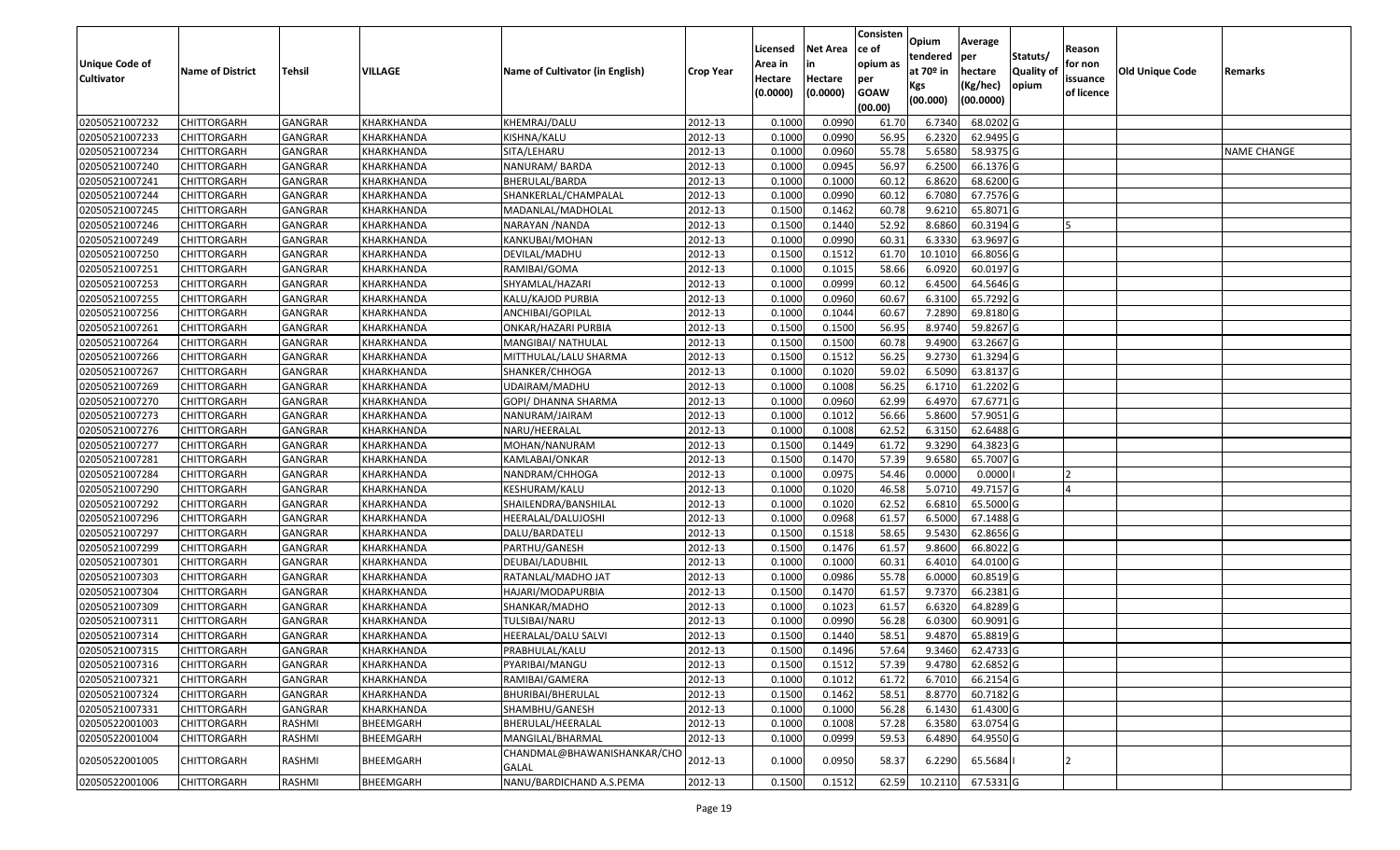| <b>Unique Code of</b><br><b>Cultivator</b> | <b>Name of District</b> | <b>Tehsil</b> | VILLAGE   | Name of Cultivator (in English) | <b>Crop Year</b> | Licensed<br>Area in<br>Hectare<br>(0.0000) | Net Area<br>in<br>Hectare<br>(0.0000) | Consisten<br>ce of<br>opium as<br>per<br><b>GOAW</b><br>(00.00) | Opium<br>tendered<br>at 70º in<br>Kgs<br>(00.000) | Average<br> per<br>hectare<br>(Kg/hec)<br>(00.0000) | Statuts/<br><b>Quality of</b><br>opium | Reason<br>for non<br>issuance<br>of licence | <b>Old Unique Code</b> | Remarks     |
|--------------------------------------------|-------------------------|---------------|-----------|---------------------------------|------------------|--------------------------------------------|---------------------------------------|-----------------------------------------------------------------|---------------------------------------------------|-----------------------------------------------------|----------------------------------------|---------------------------------------------|------------------------|-------------|
| 02050522001008                             | <b>CHITTORGARH</b>      | RASHMI        | BHEEMGARH | RAMCHANDRA/UDA                  | 2012-13          | 0.1500                                     | 0.150                                 | 59.17                                                           | 9.3150                                            | 62.1000 G                                           |                                        |                                             |                        |             |
| 02050522001009                             | CHITTORGARH             | RASHMI        | BHEEMGARH | SHANKARLAL/DALCHAND             | 2012-13          | 0.1500                                     | 0.1530                                | 60.66                                                           | 9.7840                                            | 63.9477 G                                           |                                        |                                             |                        |             |
| 02050522001012                             | CHITTORGARH             | RASHMI        | BHEEMGARH | MOHANIBAI/BALU                  | 2012-13          | 0.1000                                     | 0.1045                                | 53.67                                                           | 5.9960                                            | 57.3780 G                                           |                                        |                                             |                        | NAME CHANGE |
| 02050522001013                             | <b>CHITTORGARH</b>      | <b>RASHMI</b> | BHEEMGARH | BILASIRAM/UDAIRAM               | 2012-13          | 0.1500                                     | 0.1420                                | 58.90                                                           | 8.9950                                            | 63.3451 G                                           |                                        |                                             |                        |             |
| 02050522001014                             | <b>CHITTORGARH</b>      | RASHMI        | BHEEMGARH | DHANRAJ/SURAJMAL                | 2012-13          | 0.1500                                     | 0.1500                                | 64.03                                                           | 10.3360                                           | 68.9067 G                                           |                                        |                                             |                        |             |
| 02050522001016                             | <b>CHITTORGARH</b>      | RASHMI        | BHEEMGARH | SHYAMLAL/GISSA                  | 2012-13          | 0.1500                                     | 0.1520                                | 60.23                                                           | 9.6020                                            | 63.1711 G                                           |                                        |                                             |                        | NAME CHANGE |
| 02050522001017                             | CHITTORGARH             | RASHMI        | BHEEMGARH | SHANKARLAL/VENIRAM              | 2012-13          | 0.1500                                     | 0.1550                                | 58.90                                                           | 9.8620                                            | 63.6258 G                                           |                                        |                                             |                        |             |
| 02050522001019                             | <b>CHITTORGARH</b>      | RASHMI        | BHEEMGARH | KALURAM/BHERUJAT                | 2012-13          | 0.1500                                     | 0.1500                                | 56.87                                                           | 9.1240                                            | 60.8267 G                                           |                                        |                                             |                        |             |
| 02050522001020                             | <b>CHITTORGARH</b>      | RASHMI        | BHEEMGARH | NATHULAL/LLALU                  | 2012-13          | 0.1500                                     | 0.1470                                | 60.98                                                           | 9.7130                                            | 66.0748 G                                           |                                        |                                             |                        |             |
| 02050522001021                             | <b>CHITTORGARH</b>      | RASHMI        | BHEEMGARH | PYARA/SURAJMAL                  | 2012-13          | 0.1500                                     | 0.1496                                | 64.03                                                           | 10.3270                                           | 69.0307 G                                           |                                        |                                             |                        |             |
| 02050522001022                             | CHITTORGARH             | RASHMI        | BHEEMGARH | CHOGALAL/KHEMA                  | 2012-13          | 0.1000                                     | 0.1023                                | 59.71                                                           | 6.5510                                            | 64.0371 G                                           |                                        |                                             |                        |             |
| 02050522001023                             | CHITTORGARH             | RASHMI        | BHEEMGARH | SHANTILAL/PHOOLCHAND            | 2012-13          | 0.1500                                     | 0.1443                                | 60.98                                                           | 9.3650                                            | 64.8995 G                                           |                                        |                                             |                        |             |
| 02050522001024                             | CHITTORGARH             | RASHMI        | BHEEMGARH | UDERAM/HAJARILAL                | 2012-13          | 0.1000                                     | 0.1020                                | 66.81                                                           | 7.2250                                            | 70.8333 G                                           |                                        |                                             |                        |             |
| 02050522001025                             | CHITTORGARH             | RASHMI        | BHEEMGARH | LAXMAN/KISHNA                   | 2012-13          | 0.1500                                     | 0.1463                                | 70.81                                                           | 11.4110                                           | 77.9973 G                                           |                                        |                                             |                        |             |
| 02050522001026                             | CHITTORGARH             | RASHMI        | BHEEMGARH | MANGILAL/NARU                   | 2012-13          | 0.1000                                     | 0.1007                                | 54.71                                                           | 6.2600                                            | 62.1648 G                                           |                                        |                                             |                        |             |
| 02050522001027                             | CHITTORGARH             | RASHMI        | BHEEMGARH | MANGUDAS/BALUDAS                | 2012-13          | 0.1500                                     | 0.1500                                | 66.11                                                           | 10.6250                                           | 70.8333 G                                           |                                        |                                             |                        |             |
| 02050522001028                             | CHITTORGARH             | RASHMI        | BHEEMGARH | KANHEYALAL/MODIRAM              | 2012-13          | 0.1500                                     | 0.1466                                | 64.03                                                           | 10.1990                                           | 69.5703 G                                           |                                        |                                             |                        |             |
| 02050522001029                             | <b>CHITTORGARH</b>      | RASHMI        | BHEEMGARH | DEVILAL@DEVJI/SURAJMAL          | 2012-13          | 0.1500                                     | 0.1568                                | 63.63                                                           | 11.0440                                           | 70.4337 G                                           |                                        |                                             |                        |             |
| 02050522001030                             | <b>CHITTORGARH</b>      | RASHMI        | BHEEMGARH | RAMLAL/GOPILAL                  | 2012-13          | 0.1500                                     | 0.1480                                | 60.82                                                           | 10.0870                                           | 68.1554 G                                           |                                        |                                             |                        |             |
| 02050522001032                             | CHITTORGARH             | RASHMI        | BHEEMGARH | BHERULAL/SURAJMAL               | 2012-13          | 0.1500                                     | 0.1470                                | 48.35                                                           | 7.5840                                            | 51.5918 G                                           |                                        |                                             |                        |             |
| 02050522001033                             | <b>CHITTORGARH</b>      | RASHMI        | BHEEMGARH | HEERA/MOHAN                     | 2012-13          | 0.1500                                     | 0.0000                                | 0.00                                                            | 0.0000                                            | $0.0000$ F                                          |                                        |                                             |                        |             |
| 02050522001034                             | <b>CHITTORGARH</b>      | RASHMI        | BHEEMGARH | KALURAM/BALURAM                 | 2012-13          | 0.1000                                     | 0.1008                                | 60.23                                                           | 6.7200                                            | 66.6667 G                                           |                                        |                                             |                        |             |
| 02050522001035                             | CHITTORGARH             | RASHMI        | BHEEMGARH | <b>BHOLIBAI/BHERU</b>           | 2012-13          | 0.1500                                     | 0.1482                                | 63.39                                                           | 10.1970                                           | 68.8057 G                                           |                                        |                                             |                        |             |
| 02050522001036                             | CHITTORGARH             | RASHMI        | BHEEMGARH | <b>BALU/BARDA TELI</b>          | 2012-13          | 0.1500                                     | 0.1523                                | 61.43                                                           | 9.8200                                            | 64.4780 G                                           |                                        |                                             |                        |             |
| 02050522001038                             | <b>CHITTORGARH</b>      | <b>RASHMI</b> | BHEEMGARH | LALU/NAVLA                      | 2012-13          | 0.1000                                     | 0.1024                                | 60.98                                                           | 6.7250                                            | 65.6738 G                                           |                                        |                                             |                        |             |
| 02050522001040                             | CHITTORGARH             | <b>RASHMI</b> | BHEEMGARH | PARTHVIRAJ A/S JEETMAL/MEGRAJ   | 2012-13          | 0.1500                                     | 0.1518                                | 59.74                                                           | 9.4900                                            | 62.5165 G                                           |                                        |                                             |                        |             |
| 02050522001041                             | CHITTORGARH             | RASHMI        | BHEEMGARH | BALURAM/JAICHAND                | 2012-13          | 0.1500                                     | 0.1536                                | 62.59                                                           | 10.2020                                           | 66.4193 G                                           |                                        |                                             |                        |             |
| 02050522001042                             | CHITTORGARH             | RASHMI        | BHEEMGARH | HARJUBAI/GANESH                 | 2012-13          | 0.1500                                     | 0.1518                                | 56.21                                                           | 9.1940                                            | 60.5665 G                                           |                                        |                                             |                        |             |
| 02050522001043                             | <b>CHITTORGARH</b>      | RASHMI        | BHEEMGARH | UDAIRAM/HEERALAL                | 2012-13          | 0.1000                                     | 0.1000                                | 65.78                                                           | 7.0100                                            | 70.1000 G                                           |                                        |                                             |                        |             |
| 02050522001044                             | <b>CHITTORGARH</b>      | RASHMI        | BHEEMGARH | MANGILAL/BARDA                  | 2012-13          | 0.1500                                     | 0.1558                                | 58.19                                                           | 9.6430                                            | 61.8935 G                                           |                                        |                                             |                        |             |
| 02050522001045                             | <b>CHITTORGARH</b>      | RASHMI        | BHEEMGARH | KANCHANBAI/BALU                 | 2012-13          | 0.1500                                     | 0.1505                                | 56.90                                                           | 0.0000                                            | 0.0000                                              |                                        |                                             |                        |             |
| 02050522001046                             | CHITTORGARH             | RASHMI        | BHEEMGARH | MOHAN/UDA SUTHAR                | 2012-13          | 0.1500                                     | 0.1517                                | 58.90                                                           | 9.8530                                            | 64.9506 G                                           |                                        |                                             |                        |             |
| 02050522001050                             | <b>CHITTORGARH</b>      | RASHMI        | BHEEMGARH | RAMLAL/CHAMAPALAL               | 2012-13          | 0.1500                                     | 0.1488                                | 58.19                                                           | 9.2690                                            | 62.2917 G                                           |                                        |                                             |                        |             |
| 02050522001051                             | <b>CHITTORGARH</b>      | RASHMI        | BHEEMGARH | GHISIBAI/BALU                   | 2012-13          | 0.1500                                     | 0.1512                                | 48.98                                                           | 8.3130                                            | 54.9802 G                                           |                                        |                                             |                        |             |
| 02050522001053                             | CHITTORGARH             | RASHMI        | BHEEMGARH | SAMPATLAL/UDAIRAM               | 2012-13          | 0.1500                                     | 0.1518                                | 56.90                                                           | 9.5100                                            | 62.6482 G                                           |                                        |                                             |                        |             |
| 02050522001054                             | <b>CHITTORGARH</b>      | RASHMI        | BHEEMGARH | LAXMINARAYAN/NAVALRAM           | 2012-13          | 0.1500                                     | 0.1457                                | 58.19                                                           | 9.2270                                            | 63.3288 G                                           |                                        |                                             |                        |             |
| 02050522001055                             | <b>CHITTORGARH</b>      | RASHMI        | BHEEMGARH | DHANRAJ A/S KHEMRAJ/ VENIRAM    | 2012-13          | 0.1500                                     | 0.1505                                | 59.71                                                           | 9.6050                                            | 63.8206 G                                           |                                        |                                             |                        |             |
| 02050522001056                             | <b>CHITTORGARH</b>      | RASHMI        | BHEEMGARH | NANIBAI/RAMCHANDRA              | 2012-13          | 0.1500                                     | 0.1465                                | 61.83                                                           | 9.7870                                            | 66.8055 G                                           |                                        |                                             |                        |             |
| 02050522001057                             | <b>CHITTORGARH</b>      | RASHMI        | BHEEMGARH | PYARIBAI/KALU                   | 2012-13          | 0.1500                                     | 0.1470                                | 57.91                                                           | 9.4060                                            | 63.9864 G                                           |                                        |                                             |                        |             |
| 02050522001058                             | <b>CHITTORGARH</b>      | RASHMI        | BHEEMGARH | KISHANLAL/UDAILAL               | 2012-13          | 0.1500                                     | 0.1500                                | 59.71                                                           | 9.6990                                            | 64.6600 G                                           |                                        |                                             |                        |             |
| 02050522001059                             | <b>CHITTORGARH</b>      | RASHMI        | BHEEMGARH | NANURAM/GHEESA                  | 2012-13          | 0.1500                                     | 0.0696                                | 66.42                                                           | 5.3990                                            | 77.5718 G                                           |                                        |                                             |                        |             |
| 02050522001066                             | <b>CHITTORGARH</b>      | RASHMI        | BHEEMGARH | DEVBAI/NANDA                    | 2012-13          | 0.1000                                     | 0.0980                                | 63.63                                                           | 6.6450                                            | 67.8061 G                                           |                                        |                                             |                        |             |
| 02050522001067                             | <b>CHITTORGARH</b>      | RASHMI        | BHEEMGARH | JOTIBAI/RAMLAL                  | 2012-13          | 0.1000                                     | 0.1000                                | 63.63                                                           | 6.7900                                            | 67.9000 G                                           |                                        |                                             |                        |             |
| 02050522001068                             | <b>CHITTORGARH</b>      | RASHMI        | BHEEMGARH | BHERULAL/JITMAL                 | 2012-13          | 0.1000                                     | 0.1020                                | 59.38                                                           | 6.3960                                            | 62.7059 G                                           |                                        |                                             |                        |             |
| 02050522001070                             | <b>CHITTORGARH</b>      | RASHMI        | BHEEMGARH | KISHANGIR/BALUGIR               | 2012-13          | 0.1500                                     | 0.1506                                | 64.94                                                           | 10.2610                                           | 68.1341 G                                           |                                        |                                             |                        |             |
| 02050522001071                             | <b>CHITTORGARH</b>      | RASHMI        | BHEEMGARH | SOHANLAL/MANGILAL               | 2012-13          | 0.1000                                     | 0.1008                                | 54.29                                                           | 6.1270                                            | 60.7837 G                                           |                                        | 5                                           |                        |             |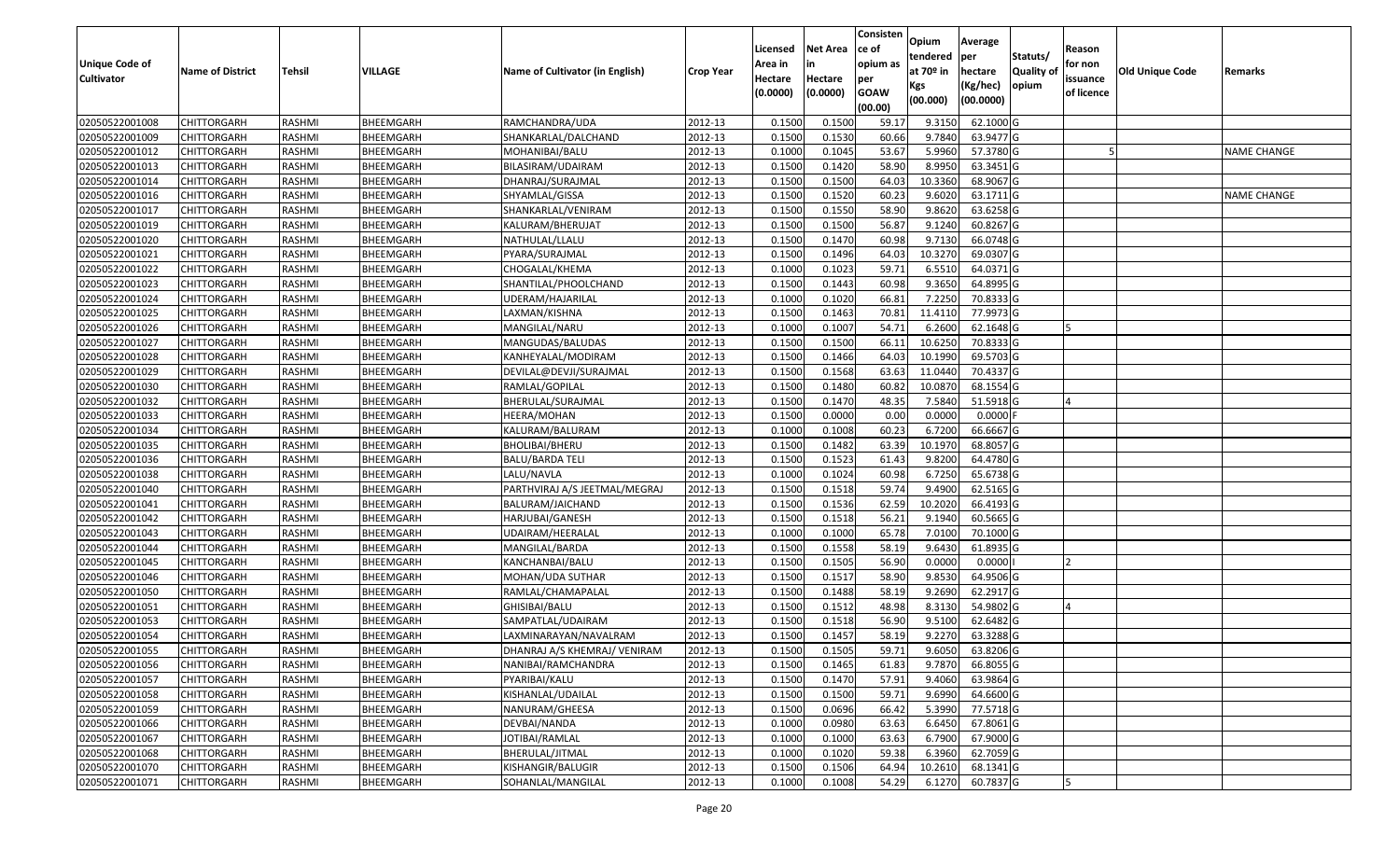| <b>Unique Code of</b><br><b>Cultivator</b> | <b>Name of District</b> | <b>Tehsil</b> | VILLAGE   | Name of Cultivator (in English)        | <b>Crop Year</b> | Licensed<br>Area in<br>Hectare<br>(0.0000) | <b>Net Area</b><br>in<br>Hectare<br>(0.0000) | Consisten<br>ce of<br>opium as<br>per<br><b>GOAW</b><br>(00.00) | Opium<br>tendered<br>at $70°$ in<br>Kgs<br>(00.000) | Average<br>per<br>hectare<br>(Kg/hec)<br>(00.0000) | Statuts/<br>Quality of<br>opium | Reason<br>for non<br>issuance<br>of licence | <b>Old Unique Code</b> | Remarks            |
|--------------------------------------------|-------------------------|---------------|-----------|----------------------------------------|------------------|--------------------------------------------|----------------------------------------------|-----------------------------------------------------------------|-----------------------------------------------------|----------------------------------------------------|---------------------------------|---------------------------------------------|------------------------|--------------------|
| 02050522001075                             | <b>CHITTORGARH</b>      | RASHMI        | BHEEMGARH | AMIRUDEEN/ALLAHNUR                     | 2012-13          | 0.1500                                     | 0.1508                                       | 62.30                                                           | 9.8260                                              | 65.1592 G                                          |                                 |                                             |                        |                    |
| 02050522001076                             | CHITTORGARH             | RASHMI        | BHEEMGARH | PARASMAL/HAJARI                        | 2012-13          | 0.1000                                     | 0.1008                                       | 63.50                                                           | 6.8040                                              | 67.5000 G                                          |                                 |                                             |                        |                    |
| 02050522001079                             | CHITTORGARH             | RASHMI        | BHEEMGARH | GOPILAL/NANDRAM                        | 2012-13          | 0.1500                                     | 0.1500                                       | 61.70                                                           | 10.2950                                             | 68.6333 G                                          |                                 |                                             |                        | <b>NAME CHANGE</b> |
| 02050522001080                             | <b>CHITTORGARH</b>      | RASHMI        | BHEEMGARH | BALURAM A/S KASTURA/ MEGHA             | 2012-13          | 0.1500                                     | 0.1550                                       | 60.04                                                           | 10.1470                                             | 65.4645 G                                          |                                 |                                             |                        |                    |
| 02050522001081                             | <b>CHITTORGARH</b>      | RASHMI        | BHEEMGARH | SHIVLAL/DEVCHAND@DEVKISHAN             | 2012-13          | 0.1000                                     | 0.0960                                       | 61.71                                                           | 6.3910                                              | 66.5729 G                                          |                                 |                                             |                        |                    |
| 02050522001082                             | <b>CHITTORGARH</b>      | RASHMI        | BHEEMGARH | GANESHDAS/EKLING                       | 2012-13          | 0.1500                                     | 0.1512                                       | 60.23                                                           | 9.6450                                              | 63.7897 G                                          |                                 |                                             |                        |                    |
| 02050522001084                             | CHITTORGARH             | RASHMI        | BHEEMGARH | UDAILAL/GIRDHARI                       | 2012-13          | 0.1500                                     | 0.1551                                       | 61.71                                                           | 9.7410                                              | 62.8046 G                                          |                                 |                                             |                        |                    |
| 02050522001085                             | <b>CHITTORGARH</b>      | RASHMI        | BHEEMGARH | RATANLAL/KANHIYALAL                    | 2012-13          | 0.1500                                     | 0.1518                                       | 60.04                                                           | 9.8380                                              | 64.8090 G                                          |                                 |                                             |                        |                    |
| 02050522001088                             | CHITTORGARH             | RASHMI        | BHEEMGARH | DEVILAL/CHHOGA                         | 2012-13          | 0.1500                                     | 0.1549                                       | 54.66                                                           | 8.9640                                              | 57.8696 G                                          |                                 |                                             |                        |                    |
| 02050522001089                             | CHITTORGARH             | RASHMI        | BHEEMGARH | NARAYAN/RAMCHANDRA                     | 2012-13          | 0.1500                                     | 0.1444                                       | 61.71                                                           | 9.7590                                              | 67.5831 G                                          |                                 |                                             |                        |                    |
| 02050522001090                             | CHITTORGARH             | RASHMI        | BHEEMGARH | KAILASHCHANDRA/MANGILAL                | 2012-13          | 0.1000                                     | 0.1008                                       | 55.60                                                           | 6.0210                                              | 59.7321 G                                          |                                 |                                             |                        |                    |
| 02050522001091                             | CHITTORGARH             | RASHMI        | BHEEMGARH | PURANMAL/MANGILAL                      | 2012-13          | 0.1000                                     | 0.0999                                       | 59.21                                                           | 6.5640                                              | 65.7057 G                                          |                                 |                                             |                        |                    |
| 02050522001092                             | CHITTORGARH             | RASHMI        | BHEEMGARH | GANESHLAL/CHAMPALAL                    | 2012-13          | 0.1500                                     | 0.1496                                       | 59.21                                                           | 9.3890                                              | 62.7607 G                                          |                                 |                                             |                        | <b>NAME CHANGE</b> |
| 02050522001093                             | CHITTORGARH             | RASHMI        | BHEEMGARH | DALURAM/TODURAM                        | 2012-13          | 0.1500                                     | 0.1520                                       | 56.28                                                           | 9.1090                                              | 59.9276 G                                          |                                 |                                             |                        |                    |
| 02050522001095                             | CHITTORGARH             | RASHMI        | BHEEMGARH | KAILASH/JODHRAJ                        | 2012-13          | 0.1500                                     | 0.1540                                       | 66.1                                                            | 11.0690                                             | 71.8766 G                                          |                                 |                                             |                        |                    |
| 02050522001096                             | CHITTORGARH             | RASHMI        | BHEEMGARH | CHANDIBAI/NARAYAN                      | 2012-13          | 0.1500                                     | 0.1421                                       | 55.78                                                           | 8.8690                                              | 62.4138 G                                          |                                 |                                             |                        |                    |
| 02050522001101                             | CHITTORGARH             | RASHMI        | BHEEMGARH | KESHARBAI/RAMESHWAR                    | 2012-13          | 0.1000                                     | 0.1000                                       | 59.74                                                           | 6.4260                                              | 64.2600 G                                          |                                 |                                             |                        |                    |
| 02050522001103                             | CHITTORGARH             | RASHMI        | BHEEMGARH | PRAKASH/BHERU                          | 2012-13          | 0.1000                                     | 0.1023                                       | 55.33                                                           | 5.8890                                              | 57.5660 G                                          |                                 |                                             |                        |                    |
| 02050522001104                             | <b>CHITTORGARH</b>      | RASHMI        | BHEEMGARH | MOTILAL/NANURAM                        | 2012-13          | 0.1500                                     | 0.1406                                       | 62.59                                                           | 9.6750                                              | 68.8122 G                                          |                                 |                                             |                        |                    |
| 02050522001105                             | CHITTORGARH             | RASHMI        | BHEEMGARH | LEHARU/LOBHCHAND                       | 2012-13          | 0.1500                                     | 0.1482                                       | 58.18                                                           | 9.5170                                              | 64.2173                                            |                                 |                                             |                        |                    |
| 02050522001108                             | <b>CHITTORGARH</b>      | RASHMI        | BHEEMGARH | DALCHAND/LOBHCHAND                     | 2012-13          | 0.1500                                     | 0.1512                                       | 59.22                                                           | 9.3140                                              | 61.6005 G                                          |                                 |                                             |                        |                    |
| 02050522001109                             | CHITTORGARH             | RASHMI        | BHEEMGARH | GANESH/MODA                            | 2012-13          | 0.1500                                     | 0.1512                                       | 59.21                                                           | 9.5840                                              | 63.3862 G                                          |                                 |                                             |                        |                    |
| 02050522001111                             | CHITTORGARH             | RASHMI        | BHEEMGARH | NARAYAN/BHURALAL                       | 2012-13          | 0.1500                                     | 0.1462                                       | 59.53                                                           | 9.4310                                              | 64.5075 G                                          |                                 |                                             |                        |                    |
| 02050522001113                             | CHITTORGARH             | RASHMI        | BHEEMGARH | SHYAMLAL/SOHANLAL                      | 2012-13          | 0.1500                                     | 0.1445                                       | 59.31                                                           | 9.3030                                              | 64.3806 G                                          |                                 |                                             |                        |                    |
| 02050522001114                             | CHITTORGARH             | <b>RASHMI</b> | BHEEMGARH | SHANKARLAL/HIRALAL                     | 2012-13          | 0.1500                                     | 0.1540                                       | 59.31                                                           | 9.6930                                              | 62.9416 G                                          |                                 |                                             |                        |                    |
| 02050522001115                             | <b>CHITTORGARH</b>      | <b>RASHMI</b> | BHEEMGARH | SHANKARLAL/HIRALAL                     | 2012-13          | 0.1500                                     | 0.1508                                       | 59.22                                                           | 9.2210                                              | 61.1472 G                                          |                                 |                                             |                        |                    |
| 02050522001116                             | CHITTORGARH             | RASHMI        | BHEEMGARH | SHANTILAL/UDAILAL                      | 2012-13          | 0.1000                                     | 0.1026                                       | 59.53                                                           | 6.2510                                              | 60.9259 G                                          |                                 |                                             |                        |                    |
| 02050522001117                             | CHITTORGARH             | RASHMI        | BHEEMGARH | BALIBAI/RUPLAL                         | 2012-13          | 0.1500                                     | 0.0450                                       | 63.83                                                           | 3.1370                                              | 69.7111G                                           |                                 |                                             |                        |                    |
| 02050522001118                             | <b>CHITTORGARH</b>      | RASHMI        | BHEEMGARH | RATANLAL/KALU                          | 2012-13          | 0.1000                                     | 0.1024                                       | 56.22                                                           | 6.2160                                              | 60.7031 G                                          |                                 |                                             |                        |                    |
| 02050522001120                             | <b>CHITTORGARH</b>      | RASHMI        | BHEEMGARH | NANDUBAI/GOVERDHAN                     | 2012-13          | 0.1500                                     | 0.1485                                       | 54.82                                                           | 8.9750                                              | 60.4377 G                                          |                                 |                                             |                        |                    |
| 02050522001122                             | <b>CHITTORGARH</b>      | RASHMI        | BHEEMGARH | MANGILAL/UDIARAM                       | 2012-13          | 0.1000                                     | 0.1000                                       | 62.79                                                           | 6.5750                                              | 65.7500 G                                          |                                 |                                             |                        |                    |
| 02050522001125                             | CHITTORGARH             | RASHMI        | BHEEMGARH | BHURALAL/MANGILAL                      | 2012-13          | 0.1000                                     | 0.1026                                       | 60.86                                                           | 7.5030                                              | 73.1287 G                                          |                                 |                                             |                        |                    |
| 02050522001127                             | CHITTORGARH             | RASHMI        | BHEEMGARH | CHAGANLAL/BHURALAL                     | 2012-13          | 0.1500                                     | 0.1500                                       | 60.20                                                           | 9.7700                                              | 65.1333 G                                          |                                 |                                             |                        |                    |
| 02050522001128                             | CHITTORGARH             | RASHMI        | BHEEMGARH | JAMNIBAI/DALU                          | 2012-13          | 0.1500                                     | 0.1521                                       | 60.86                                                           | 9.7720                                              | 64.2472 G                                          |                                 |                                             |                        |                    |
| 02050522001130                             | CHITTORGARH             | RASHMI        | BHEEMGARH | HIRALAL/RAMLAL                         | 2012-13          | 0.1000                                     | 0.1023                                       | 60.09                                                           | 6.5150                                              | 63.6852 G                                          |                                 |                                             |                        |                    |
| 02050522001131                             | <b>CHITTORGARH</b>      | RASHMI        | BHEEMGARH | KALURAM/DOULA                          | 2012-13          | 0.1500                                     | 0.1521                                       | 60.82                                                           | 9.8440                                              | 64.7206 G                                          |                                 |                                             |                        |                    |
| 02050522001132                             | <b>CHITTORGARH</b>      | RASHMI        | BHEEMGARH | HIRALAL/DOULA                          | 2012-13          | 0.1500                                     | 0.1485                                       | 60.82                                                           | 9.7050                                              | 65.3535 G                                          |                                 |                                             |                        |                    |
| 02050522001135                             | <b>CHITTORGARH</b>      | RASHMI        | BHEEMGARH | MOHAN/GHEESA                           | 2012-13          | 0.1500                                     | 0.1568                                       | 59.71                                                           | 10.2700                                             | 65.4974 G                                          |                                 |                                             |                        |                    |
| 02050522001136                             | <b>CHITTORGARH</b>      | RASHMI        | BHEEMGARH | BALU/GHEESA                            | 2012-13          | 0.1500                                     | 0.1530                                       | 57.90                                                           | 9.7350                                              | 63.6275 G                                          |                                 |                                             |                        |                    |
| 02050522001137                             | <b>CHITTORGARH</b>      | RASHMI        | BHEEMGARH | JITENDRAKUMAR/SHANTILAL                | 2012-13          | 0.1500                                     | 0.0000                                       | 0.00                                                            | 0.0000                                              | $0.0000$ F                                         |                                 |                                             |                        |                    |
| 02050522001138                             | <b>CHITTORGARH</b>      | RASHMI        | BHEEMGARH | NARAYAN/DALU                           | 2012-13          | 0.1500                                     | 0.1512                                       | 56.23                                                           | 9.1250                                              | 60.3505 G                                          |                                 |                                             |                        |                    |
| 02050522001139                             | <b>CHITTORGARH</b>      | RASHMI        | BHEEMGARH | SHAMBHULAL/HEERALAL                    | 2012-13          | 0.1500                                     | 0.1470                                       | 62.79                                                           | 9.8490                                              | 67.0000 G                                          |                                 |                                             |                        |                    |
| 02050522001140                             | <b>CHITTORGARH</b>      | RASHMI        | BHEEMGARH | DALCHAND A.S.MOHANLAL/SURAJMAL 2012-13 |                  | 0.1500                                     | 0.1485                                       | 62.80                                                           | 10.3620                                             | 69.7778 G                                          |                                 |                                             |                        |                    |
| 02050522001141                             | CHITTORGARH             | RASHMI        | BHEEMGARH | SHANKARLAL/CHAGANLAL                   | 2012-13          | 0.1500                                     | 0.1496                                       | 56.81                                                           | 9.0730                                              | 60.6484 G                                          |                                 |                                             |                        |                    |
| 02050522001144                             | <b>CHITTORGARH</b>      | RASHMI        | BHEEMGARH | KAMLABAI/HAZARILAL                     | 2012-13          | 0.1500                                     | 0.1450                                       | 63.74                                                           | 10.2890                                             | 70.9586 G                                          |                                 |                                             |                        |                    |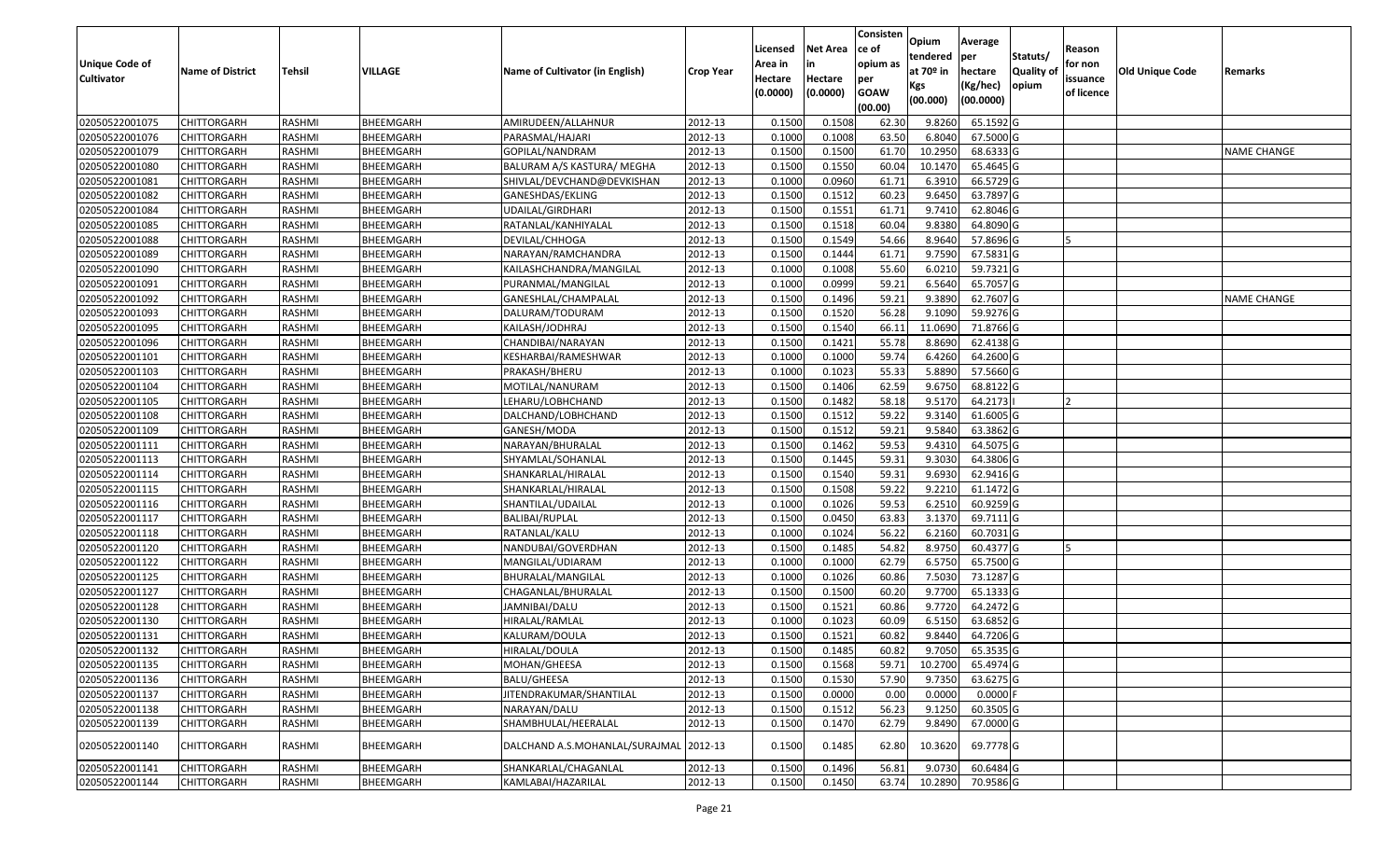| <b>Unique Code of</b><br><b>Cultivator</b> | <b>Name of District</b> | <b>Tehsil</b> | VILLAGE   | Name of Cultivator (in English) | <b>Crop Year</b> | Licensed<br>Area in<br>Hectare<br>(0.0000) | <b>Net Area</b><br>in<br>Hectare<br>(0.0000) | Consisten<br>ce of<br>opium as<br>per<br><b>GOAW</b><br>(00.00) | Opium<br>tendered<br>at $70°$ in<br>Kgs<br>(00.000) | Average<br>per<br>hectare<br>(Kg/hec)<br>(00.0000) | Statuts/<br>Quality of<br>opium | Reason<br>for non<br>issuance<br>of licence | <b>Old Unique Code</b> | Remarks |
|--------------------------------------------|-------------------------|---------------|-----------|---------------------------------|------------------|--------------------------------------------|----------------------------------------------|-----------------------------------------------------------------|-----------------------------------------------------|----------------------------------------------------|---------------------------------|---------------------------------------------|------------------------|---------|
| 02050522001145                             | <b>CHITTORGARH</b>      | RASHMI        | BHEEMGARH | SONIBAI/JEETMAL                 | 2012-13          | 0.1500                                     | 0.1548                                       | 60.50                                                           | 10.1640                                             | 65.6589 G                                          |                                 |                                             |                        |         |
| 02050522001146                             | CHITTORGARH             | RASHMI        | BHEEMGARH | SHANKARLAL/BHERU                | 2012-13          | 0.1500                                     | 0.1512                                       | 60.91                                                           | 9.8670                                              | 65.2579 G                                          |                                 |                                             |                        |         |
| 02050522001147                             | CHITTORGARH             | RASHMI        | BHEEMGARH | BHANWARLAL/MANGILAL             | 2012-13          | 0.1500                                     | 0.1520                                       | 60.50                                                           | 10.1470                                             | 66.7566 G                                          |                                 |                                             |                        |         |
| 02050522001148                             | <b>CHITTORGARH</b>      | RASHMI        | BHEEMGARH | CHAGANLAL/MOHANLAL              | 2012-13          | 0.1500                                     | 0.1550                                       | 56.20                                                           | 9.4010                                              | 60.6516 G                                          |                                 |                                             |                        |         |
| 02050522001149                             | <b>CHITTORGARH</b>      | RASHMI        | BHEEMGARH | MEHTABBAI/LEHARU                | 2012-13          | 0.1000                                     | 0.1030                                       | 58.62                                                           | 6.5150                                              | 63.2524                                            |                                 | $\overline{2}$                              |                        |         |
| 02050522001151                             | <b>CHITTORGARH</b>      | RASHMI        | BHEEMGARH | PYARA/GHEESA A.S.RATTA          | 2012-13          | 0.1500                                     | 0.1480                                       | 60.90                                                           | 10.2230                                             | 69.0743 G                                          |                                 |                                             |                        |         |
| 02050522001152                             | <b>CHITTORGARH</b>      | RASHMI        | BHEEMGARH | PARTUDI/LALURAM                 | 2012-13          | 0.1500                                     | 0.1504                                       | 60.13                                                           | 10.1020                                             | 67.1676 G                                          |                                 |                                             |                        |         |
| 02050522001154                             | <b>CHITTORGARH</b>      | RASHMI        | BHEEMGARH | MITTHULAL/PYARCHAND             | 2012-13          | 0.1500                                     | 0.1512                                       | 56.29                                                           | 8.6770                                              | 57.3876 G                                          |                                 |                                             |                        |         |
| 02050522001155                             | <b>CHITTORGARH</b>      | RASHMI        | BHEEMGARH | DAULA/EKLING                    | 2012-13          | 0.1500                                     | 0.1568                                       | 62.80                                                           | 10.5320                                             | 67.1684 G                                          |                                 |                                             |                        |         |
| 02050522001156                             | CHITTORGARH             | RASHMI        | BHEEMGARH | KISHANPURI/NARAYANPURI          | 2012-13          | 0.1500                                     | 0.1512                                       | 60.91                                                           | 9.7540                                              | 64.5106 G                                          |                                 |                                             |                        |         |
| 02050522001157                             | <b>CHITTORGARH</b>      | RASHMI        | BHEEMGARH | LAXMANPURI/GOPIPURI             | 2012-13          | 0.1500                                     | 0.1520                                       | 66.1                                                            | 10.8230                                             | 71.2039 G                                          |                                 |                                             |                        |         |
| 02050522001159                             | CHITTORGARH             | RASHMI        | BHEEMGARH | RATANLAL/KISHNA                 | 2012-13          | 0.1500                                     | 0.1512                                       | 59.07                                                           | 9.4340                                              | 62.3942 G                                          |                                 |                                             |                        |         |
| 02050522001163                             | CHITTORGARH             | RASHMI        | BHEEMGARH | BHERUPURI/PREMPURI              | 2012-13          | 0.1500                                     | 0.1450                                       | 63.74                                                           | 9.8340                                              | 67.8207 G                                          |                                 |                                             |                        |         |
| 02050522001166                             | CHITTORGARH             | RASHMI        | BHEEMGARH | CHUNILAL/TULSA                  | 2012-13          | 0.150                                      | 0.1426                                       | 59.07                                                           | 9.0290                                              | 63.3170 G                                          |                                 |                                             |                        |         |
| 02050522001168                             | CHITTORGARH             | RASHMI        | BHEEMGARH | SHYAMLAL/LOBHCHAND              | 2012-13          | 0.1000                                     | 0.1050                                       | 57.06                                                           | 6.5370                                              | 62.2571 G                                          |                                 |                                             |                        |         |
| 02050522001169                             | CHITTORGARH             | RASHMI        | BHEEMGARH | BHERULAL/DHANNA                 | 2012-13          | 0.150                                      | 0.1470                                       | 64.71                                                           | 10.0860                                             | 68.6122 G                                          |                                 |                                             |                        |         |
| 02050522001170                             | CHITTORGARH             | RASHMI        | BHEEMGARH | SHANTIBAI/SOHANLAL              | 2012-13          | 0.1500                                     | 0.1544                                       | 58.49                                                           | 10.0100                                             | 64.8316 G                                          |                                 |                                             |                        |         |
| 02050522001171                             | CHITTORGARH             | RASHMI        | BHEEMGARH | SHANKARLAL/GULAB                | 2012-13          | 0.1500                                     | 0.1495                                       | 61.8                                                            | 9.8980                                              | 66.2074 G                                          |                                 |                                             |                        |         |
| 02050522001172                             | <b>CHITTORGARH</b>      | RASHMI        | BHEEMGARH | BHURIBAI/CHAMPALAL              | 2012-13          | 0.1500                                     | 0.1512                                       | 57.60                                                           | 9.4130                                              | 62.2553 G                                          |                                 |                                             |                        |         |
| 02050522001174                             | CHITTORGARH             | RASHMI        | BHEEMGARH | NANIBAI/NARU                    | 2012-13          | 0.1000                                     | 0.0999                                       | 57.70                                                           | 6.3140                                              | 63.2032 G                                          |                                 |                                             |                        |         |
| 02050522001175                             | <b>CHITTORGARH</b>      | RASHMI        | BHEEMGARH | HAZARI/KUSHAL                   | 2012-13          | 0.1000                                     | 0.0990                                       | 63.44                                                           | 7.0690                                              | 71.4040 G                                          |                                 |                                             |                        |         |
| 02050522001176                             | CHITTORGARH             | RASHMI        | BHEEMGARH | PREMDEVI/BHANWARLAL             | 2012-13          | 0.1500                                     | 0.1474                                       | 60.91                                                           | 10.1810                                             | 69.0706 G                                          |                                 |                                             |                        |         |
| 02050522001179                             | CHITTORGARH             | RASHMI        | BHEEMGARH | CHAGANLAL/GHEESA                | 2012-13          | 0.1500                                     | 0.1508                                       | 68.27                                                           | 11.2740                                             | 74.7613 G                                          |                                 |                                             |                        |         |
| 02050522001181                             | CHITTORGARH             | RASHMI        | BHEEMGARH | RUPA/CHUNNILAL                  | 2012-13          | 0.1500                                     | 0.1416                                       | 63.60                                                           | 9.4950                                              | 67.0551G                                           |                                 |                                             |                        |         |
| 02050522001183                             | <b>CHITTORGARH</b>      | RASHMI        | BHEEMGARH | DEVILAL/NARAYAN                 | 2012-13          | 0.1500                                     | 0.1472                                       | 60.13                                                           | 9.9300                                              | 67.4592 G                                          |                                 |                                             |                        |         |
| 02050522001191                             | CHITTORGARH             | RASHMI        | BHEEMGARH | SHANKARLAL/KALU                 | 2012-13          | 0.1500                                     | 0.1519                                       | 61.19                                                           | 9.7820                                              | 64.3976 G                                          |                                 |                                             |                        |         |
| 02050522001192                             | CHITTORGARH             | RASHMI        | BHEEMGARH | GOPI/SURATRAM                   | 2012-13          | 0.1500                                     | 0.1518                                       | 60.86                                                           | 10.1810                                             | 67.0685 G                                          |                                 |                                             |                        |         |
| 02050522001196                             | CHITTORGARH             | RASHMI        | BHEEMGARH | SHANKARLAL/BHERUGANDHI          | 2012-13          | 0.1500                                     | 0.1513                                       | 56.40                                                           | 9.2250                                              | 60.9716 G                                          |                                 |                                             |                        |         |
| 02050522001197                             | <b>CHITTORGARH</b>      | RASHMI        | BHEEMGARH | GAMBHIRMAL/KAJOD                | 2012-13          | 0.1000                                     | 0.1025                                       | 54.06                                                           | 5.9930                                              | 58.4683 G                                          |                                 |                                             |                        |         |
| 02050522001198                             | <b>CHITTORGARH</b>      | RASHMI        | BHEEMGARH | JHAMKUBAI/ARJUNLAL              | 2012-13          | 0.1000                                     | 0.1020                                       | 64.88                                                           | 6.8490                                              | 67.1471 G                                          |                                 |                                             |                        |         |
| 02050522001199                             | <b>CHITTORGARH</b>      | RASHMI        | BHEEMGARH | MOHAN/MANA                      | 2012-13          | 0.1500                                     | 0.1500                                       | 61.43                                                           | 9.7850                                              | 65.2333 G                                          |                                 |                                             |                        |         |
| 02050522001200                             | <b>CHITTORGARH</b>      | RASHMI        | BHEEMGARH | UDIBAI/NANALAL                  | 2012-13          | 0.1000                                     | 0.1020                                       | 61.81                                                           | 6.8260                                              | 66.9216 G                                          |                                 |                                             |                        |         |
| 02050522001206                             | <b>CHITTORGARH</b>      | RASHMI        | BHEEMGARH | SUVALAL/MODA                    | 2012-13          | 0.1500                                     | 0.1505                                       | 57.36                                                           | 9.7680                                              | 64.9037 G                                          |                                 |                                             |                        |         |
| 02050522001207                             | <b>CHITTORGARH</b>      | RASHMI        | BHEEMGARH | PYARA/GHASI JAT                 | 2012-13          | 0.1500                                     | 0.1508                                       | 60.13                                                           | 9.7930                                              | 64.9403 G                                          |                                 |                                             |                        |         |
| 02050522001208                             | CHITTORGARH             | RASHMI        | BHEEMGARH | HEERALAL/KALURAM                | 2012-13          | 0.150                                      | 0.1460                                       | 60.50                                                           | 8.9020                                              | 60.9726 G                                          |                                 |                                             |                        |         |
| 02050522001209                             | CHITTORGARH             | RASHMI        | BHEEMGARH | KESHU/DHULA                     | 2012-13          | 0.1500                                     | 0.1572                                       | 65.38                                                           | 11.5720                                             | 73.6132 G                                          |                                 |                                             |                        |         |
| 02050522001211                             | <b>CHITTORGARH</b>      | RASHMI        | BHEEMGARH | SUKHLAL/CHAMPALAL               | 2012-13          | 0.1000                                     | 0.1008                                       | 62.98                                                           | 6.6130                                              | 65.6052 G                                          |                                 |                                             |                        |         |
| 02050522001215                             | <b>CHITTORGARH</b>      | RASHMI        | BHEEMGARH | KISHAN/GANGARAM                 | 2012-13          | 0.1500                                     | 0.1520                                       | 58.15                                                           | 9.1460                                              | 60.1711 G                                          |                                 |                                             |                        |         |
| 02050522001217                             | <b>CHITTORGARH</b>      | RASHMI        | BHEEMGARH | GORDHAN/KALU                    | 2012-13          | 0.1500                                     | 0.1500                                       | 48.93                                                           | 7.9410                                              | 52.9400 G                                          |                                 |                                             |                        |         |
| 02050522001218                             | <b>CHITTORGARH</b>      | RASHMI        | BHEEMGARH | BALURAM/BHERULAL                | 2012-13          | 0.1500                                     | 0.1562                                       | 57.33                                                           | 9.3690                                              | 59.9808 G                                          |                                 |                                             |                        |         |
| 02050522001219                             | <b>CHITTORGARH</b>      | RASHMI        | BHEEMGARH | MANGILAL/LOBHCHAND              | 2012-13          | 0.1500                                     | 0.1554                                       | 65.38                                                           | 11.0400                                             | 71.0425 G                                          |                                 |                                             |                        |         |
| 02050522001220                             | <b>CHITTORGARH</b>      | RASHMI        | BHEEMGARH | GAURISHANKAR/CHOTHMAL           | 2012-13          | 0.1500                                     | 0.1512                                       | 59.07                                                           | 9.5100                                              | 62.8968 G                                          |                                 |                                             |                        |         |
| 02050522001222                             | <b>CHITTORGARH</b>      | RASHMI        | BHEEMGARH | KISHANLAL/MITTHULAL             | 2012-13          | 0.1500                                     | 0.1450                                       | 64.54                                                           | 10.0220                                             | 69.1172 G                                          |                                 |                                             |                        |         |
| 02050522001223                             | <b>CHITTORGARH</b>      | RASHMI        | BHEEMGARH | SATYANARAYAN/BANSHILAL          | 2012-13          | 0.1500                                     | 0.1484                                       | 57.43                                                           | 9.0170                                              | 60.7615 G                                          |                                 |                                             |                        |         |
| 02050522001231                             | <b>CHITTORGARH</b>      | RASHMI        | BHEEMGARH | KISHANLAL/LAXMINARAYAN          | 2012-13          | 0.1500                                     | 0.1411                                       | 59.62                                                           | 9.3520                                              | 66.2792 G                                          |                                 |                                             |                        |         |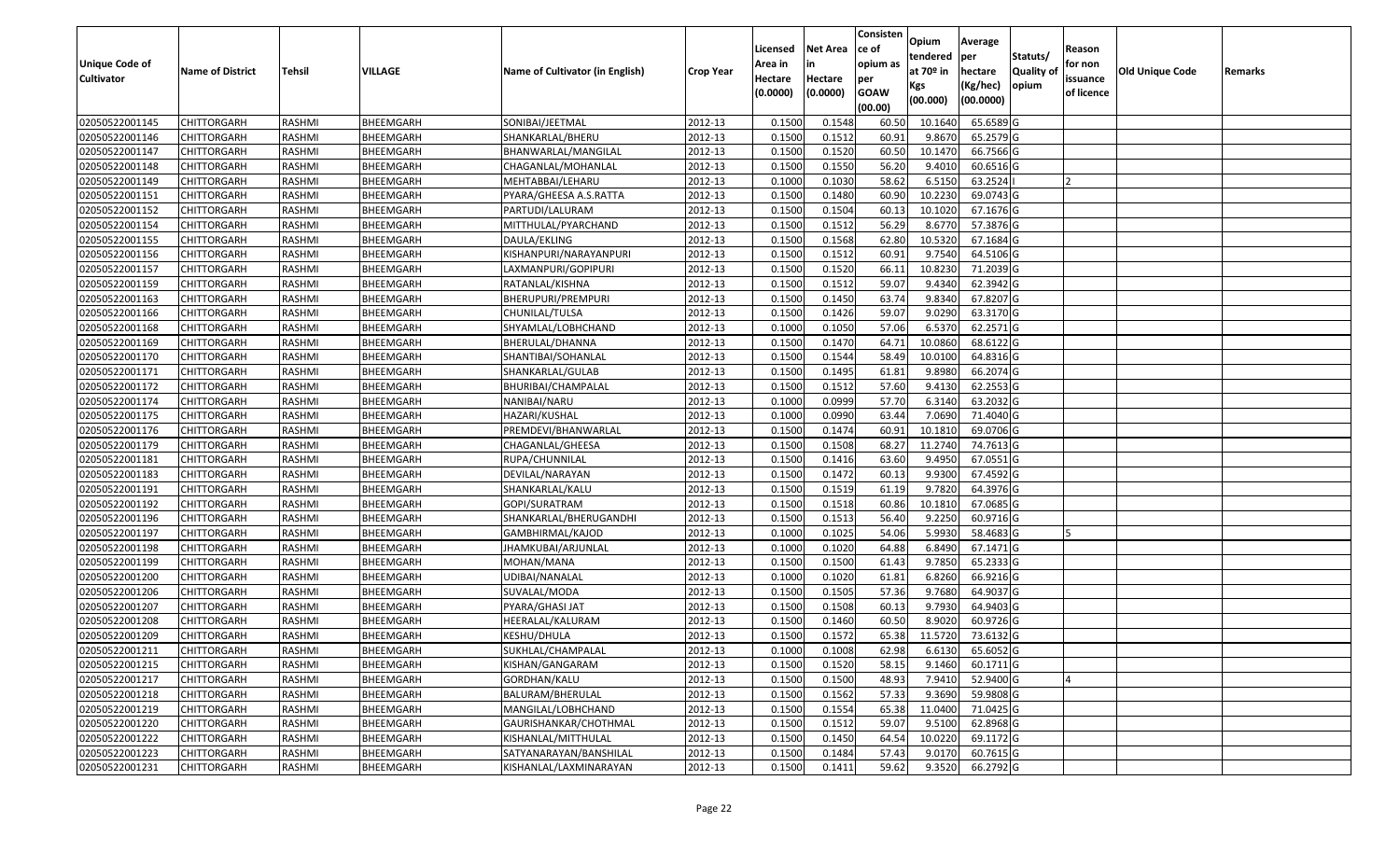| <b>Unique Code of</b><br><b>Cultivator</b> | <b>Name of District</b> | Tehsil        | <b>VILLAGE</b>   | Name of Cultivator (in English)      | <b>Crop Year</b> | Licensed<br>Area in<br>Hectare<br>(0.0000) | <b>Net Area</b><br>Hectare<br>(0.0000) | Consisten<br>ce of<br>opium as<br>per<br><b>GOAW</b><br>(00.00) | Opium<br>tendered<br>at $70°$ in<br><b>Kgs</b><br>(00.000) | Average<br>per<br>hectare<br>(Kg/hec)<br>(00.0000) | Statuts/<br>Quality of<br>opium | Reason<br>for non<br>issuance<br>of licence | Old Unique Code | Remarks |
|--------------------------------------------|-------------------------|---------------|------------------|--------------------------------------|------------------|--------------------------------------------|----------------------------------------|-----------------------------------------------------------------|------------------------------------------------------------|----------------------------------------------------|---------------------------------|---------------------------------------------|-----------------|---------|
| 02050522001232                             | CHITTORGARH             | RASHMI        | BHEEMGARH        | NARMDASHANKAR/BHUVANISHANKAR 2012-13 |                  | 0.1500                                     | 0.1512                                 | 61.19                                                           | 9.9650                                                     | 65.9061 G                                          |                                 |                                             |                 |         |
| 02050522001233                             | CHITTORGARH             | RASHMI        | BHEEMGARH        | NANDRAM/PRITHVIRAJ                   | 2012-13          | 0.1500                                     | 0.1518                                 | 57.18                                                           | 9.4430                                                     | 62.2069 G                                          |                                 |                                             |                 |         |
| 02050522001235                             | <b>CHITTORGARH</b>      | RASHMI        | BHEEMGARH        | DAULATRAM/JAVAHAR                    | 2012-13          | 0.1000                                     | 0.1000                                 | 61.24                                                           | 6.5880                                                     | 65.8800 G                                          |                                 |                                             |                 |         |
| 02050522001236                             | <b>CHITTORGARH</b>      | RASHMI        | BHEEMGARH        | RAMIBAI/NANURAM                      | 2012-13          | 0.1000                                     | 0.1024                                 | 64.70                                                           | 7.0800                                                     | 69.1406 G                                          |                                 |                                             |                 |         |
| 02050522001237                             | <b>CHITTORGARH</b>      | RASHMI        | BHEEMGARH        | GOPIDAS/BIHARIDAS                    | 2012-13          | 0.1500                                     | 0.1520                                 | 60.58                                                           | 9.9090                                                     | 65.1908 G                                          |                                 |                                             |                 |         |
| 02050522001238                             | CHITTORGARH             | RASHMI        | <b>BHEEMGARH</b> | GANGARAM/GOPI                        | 2012-13          | 0.1500                                     | 0.1512                                 | 60.58                                                           | 9.7790                                                     | 64.6759 G                                          |                                 |                                             |                 |         |
| 02050522001239                             | CHITTORGARH             | RASHMI        | BHEEMGARH        | NATHU/GULAB                          | 2012-13          | 0.1500                                     | 0.1500                                 | 61.81                                                           | 10.2070                                                    | 68.0467 G                                          |                                 |                                             |                 |         |
| 02050522001240                             | <b>CHITTORGARH</b>      | RASHMI        | BHEEMGARH        | KASHIRAM/HAZARI                      | 2012-13          | 0.1000                                     | 0.1038                                 | 60.09                                                           | 6.5070                                                     | 62.6879 G                                          |                                 |                                             |                 |         |
| 02050522001241                             | <b>CHITTORGARH</b>      | RASHMI        | BHEEMGARH        | GANESH/BHERULAL                      | 2012-13          | 0.1500                                     | 0.1476                                 | 60.01                                                           | 9.4900                                                     | 64.2954 G                                          |                                 |                                             |                 |         |
| 02050522001242                             | <b>CHITTORGARH</b>      | RASHMI        | BHEEMGARH        | BHERULAL/GANESHLAL                   | 2012-13          | 0.1500                                     | 0.1490                                 | 56.38                                                           | 9.0050                                                     | 60.4362 G                                          |                                 |                                             |                 |         |
| 02050522001243                             | <b>CHITTORGARH</b>      | <b>RASHMI</b> | BHEEMGARH        | KISHANLAL/GOKAL                      | 2012-13          | 0.1000                                     | 0.1020                                 | 56.24                                                           | 6.1780                                                     | 60.5686 G                                          |                                 |                                             |                 |         |
| 02050522001244                             | <b>CHITTORGARH</b>      | RASHMI        | BHEEMGARH        | GOKUL/DHULA                          | 2012-13          | 0.1500                                     | 0.1530                                 | 62.98                                                           | 10.3740                                                    | 67.8039 G                                          |                                 |                                             |                 |         |
| 02050522001246                             | <b>CHITTORGARH</b>      | RASHMI        | BHEEMGARH        | NATHU/HAJARI                         | 2012-13          | 0.1500                                     | 0.1500                                 | 59.62                                                           | 9.7610                                                     | 65.0733 G                                          |                                 |                                             |                 |         |
| 02050522001247                             | <b>CHITTORGARH</b>      | RASHMI        | <b>BHEEMGARH</b> | PYARIBAI/UDAIRAM                     | 2012-13          | 0.1500                                     | 0.1505                                 | 58.51                                                           | 9.4950                                                     | 63.0897 G                                          |                                 |                                             |                 |         |
| 02050522001249                             | CHITTORGARH             | RASHMI        | <b>BHEEMGARH</b> | HAJARI/DEVA                          | 2012-13          | 0.1500                                     | 0.1521                                 | 62.80                                                           | 9.9760                                                     | 65.5884 G                                          |                                 |                                             |                 |         |
| 02050522001250                             | <b>CHITTORGARH</b>      | <b>RASHMI</b> | BHEEMGARH        | BAKTAVAR/PANNA                       | 2012-13          | 0.1500                                     | 0.1456                                 | 60.58                                                           | 10.2030                                                    | 70.0755 G                                          |                                 |                                             |                 |         |
| 02050522001252                             | <b>CHITTORGARH</b>      | <b>RASHMI</b> | BHEEMGARH        | NARAYAN/RAMCHANDRA                   | 2012-13          | 0.1500                                     | 0.1570                                 | 59.38                                                           | 9.7380                                                     | 62.0255 G                                          |                                 |                                             |                 |         |
| 02050522001254                             | <b>CHITTORGARH</b>      | RASHMI        | <b>BHEEMGARH</b> | RUPA/NANURAM                         | 2012-13          | 0.1000                                     | 0.1040                                 | 60.09                                                           | 6.5840                                                     | 63.3077 G                                          |                                 |                                             |                 |         |
| 02050522001257                             | <b>CHITTORGARH</b>      | RASHMI        | BHEEMGARH        | DEUBAI/CHOGA                         | 2012-13          | 0.1500                                     | 0.1500                                 | 49.26                                                           | 8.2830                                                     | 55.2200 G                                          |                                 |                                             |                 |         |
| 02050522001259                             | <b>CHITTORGARH</b>      | <b>RASHMI</b> | BHEEMGARH        | NARAYAN/UDAIRAM                      | 2012-13          | 0.1500                                     | 0.1520                                 | 53.51                                                           | 8.6760                                                     | 57.0789 G                                          |                                 |                                             |                 |         |
| 02050522001260                             | <b>CHITTORGARH</b>      | <b>RASHMI</b> | BHEEMGARH        | MANGNA/RAMA                          | 2012-13          | 0.1500                                     | 0.1456                                 | 61.19                                                           | 9.7470                                                     | 66.9437 G                                          |                                 |                                             |                 |         |
| 02050522001261                             | <b>CHITTORGARH</b>      | RASHMI        | BHEEMGARH        | GOVERDHAN/NATHU                      | 2012-13          | 0.1000                                     | 0.0986                                 | 59.62                                                           | 6.2770                                                     | 63.6613 G                                          |                                 |                                             |                 |         |
| 02050522001262                             | <b>CHITTORGARH</b>      | RASHMI        | <b>BHEEMGARH</b> | JAMKUBAI/KANIRAM                     | 2012-13          | 0.1500                                     | 0.1530                                 | 62.91                                                           | 10.3260                                                    | 67.4902 G                                          |                                 |                                             |                 |         |
| 02050522001263                             | <b>CHITTORGARH</b>      | <b>RASHMI</b> | BHEEMGARH        | NARAYAN/UDAIRAM                      | 2012-13          | 0.1500                                     | 0.1560                                 | 60.04                                                           | 9.9580                                                     | 63.8333 G                                          |                                 |                                             |                 |         |
| 02050522001264                             | <b>CHITTORGARH</b>      | <b>RASHMI</b> | BHEEMGARH        | BHANWARLAL/NANURAM                   | 2012-13          | 0.1000                                     | 0.1012                                 | 57.71                                                           | 6.4550                                                     | 63.7846 G                                          |                                 |                                             |                 |         |
| 02050522001265                             | <b>CHITTORGARH</b>      | RASHMI        | BHEEMGARH        | HULASIBAI/SHIVLAL                    | 2012-13          | 0.1000                                     | 0.1020                                 | 59.22                                                           | 6.2770                                                     | 61.5392 G                                          |                                 |                                             |                 |         |
| 02050522001266                             | CHITTORGARH             | RASHMI        | BHEEMGARH        | BHUWANISHANKER/DURGA SHANKAR 2012-13 |                  | 0.1500                                     | 0.1520                                 | 60.73                                                           | 9.6470                                                     | 63.4671 G                                          |                                 |                                             |                 |         |
| 02050522001268                             | <b>CHITTORGARH</b>      | RASHMI        | BHEEMGARH        | JEETU/HAZARI                         | 2012-13          | 0.1000                                     | 0.1020                                 | 63.44                                                           | 6.9330                                                     | 67.9706 G                                          |                                 |                                             |                 |         |
| 02050522001269                             | <b>CHITTORGARH</b>      | RASHMI        | BHEEMGARH        | SOSARBAI/SHANKAR                     | 2012-13          | 0.1500                                     | 0.1500                                 | 65.30                                                           | 10.7090                                                    | 71.3933 G                                          |                                 |                                             |                 |         |
| 02050522001270                             | <b>CHITTORGARH</b>      | RASHMI        | <b>BHEEMGARH</b> | BALU/HEERA                           | 2012-13          | 0.1500                                     | 0.1534                                 | 67.08                                                           | 11.3650                                                    | 74.0874                                            |                                 |                                             |                 |         |
| 02050522001271                             | CHITTORGARH             | <b>RASHMI</b> | <b>BHEEMGARH</b> | GOPIBAI/BHERU                        | 2012-13          | 0.1500                                     | 0.1485                                 | 61.75                                                           | 10.3920                                                    | 69.9798 G                                          |                                 |                                             |                 |         |
| 02050522001272                             | <b>CHITTORGARH</b>      | <b>RASHMI</b> | BHEEMGARH        | SHANTILAL/SUKHLAL                    | 2012-13          | 0.1000                                     | 0.0989                                 | 56.64                                                           | 6.0120                                                     | 60.7887 G                                          |                                 |                                             |                 |         |
| 02050522001274                             | <b>CHITTORGARH</b>      | <b>RASHMI</b> | BHEEMGARH        | RAMESHWAR/VENIRAM                    | 2012-13          | 0.150                                      | 0.1550                                 | 61.11                                                           | 10.1620                                                    | 65.5613 G                                          |                                 |                                             |                 |         |
| 02050522001276                             | <b>CHITTORGARH</b>      | RASHMI        | <b>BHEEMGARH</b> | BHURA/DEVJI                          | 2012-13          | 0.1500                                     | 0.1518                                 | 61.75                                                           | 9.6330                                                     | 63.4585 G                                          |                                 |                                             |                 |         |
| 02050522001277                             | <b>CHITTORGARH</b>      | RASHMI        | BHEEMGARH        | SOHAN/DALLA                          | 2012-13          | 0.1500                                     | 0.1484                                 | 63.44                                                           | 10.0330                                                    | 67.6078 G                                          |                                 |                                             |                 |         |
| 02050522001278                             | <b>CHITTORGARH</b>      | RASHMI        | BHEEMGARH        | JODHRAJ/KHEMA                        | 2012-13          | 0.1500                                     | 0.1512                                 | 63.74                                                           | 10.8630                                                    | 71.8452 G                                          |                                 |                                             |                 |         |
| 02050522001280                             | <b>CHITTORGARH</b>      | RASHMI        | BHEEMGARH        | SHANKERLAL/BADRILAL                  | 2012-13          | 0.1500                                     | 0.1495                                 | 62.94                                                           | 10.3850                                                    | 69.4649 G                                          |                                 |                                             |                 |         |
| 02050522001282                             | <b>CHITTORGARH</b>      | RASHMI        | BHEEMGARH        | NAGJIRAM/NARAYAN                     | 2012-13          | 0.1500                                     | 0.1440                                 | 59.71                                                           | 9.3570                                                     | 64.9792 G                                          |                                 |                                             |                 |         |
| 02050522001283                             | CHITTORGARH             | RASHMI        | BHEEMGARH        | NARAYAN/BHERU                        | 2012-13          | 0.1500                                     | 0.1512                                 | 56.11                                                           | 8.9460                                                     | 59.1667 G                                          |                                 |                                             |                 |         |
| 02050522001284                             | <b>CHITTORGARH</b>      | RASHMI        | BHEEMGARH        | NANDA/KHEMA                          | 2012-13          | 0.1000                                     | 0.1023                                 | 59.53                                                           | 6.4120                                                     | 62.6784 G                                          |                                 |                                             |                 |         |
| 02050522001285                             | <b>CHITTORGARH</b>      | RASHMI        | BHEEMGARH        | NANDRAM/BALU                         | 2012-13          | 0.1500                                     | 0.1500                                 | 59.71                                                           | 9.9290                                                     | 66.1933 G                                          |                                 |                                             |                 |         |
| 02050522001286                             | <b>CHITTORGARH</b>      | RASHMI        | BHEEMGARH        | BADRILAL/NANURAM                     | 2012-13          | 0.1500                                     | 0.1440                                 | 55.94                                                           | 8.8390                                                     | 61.3819 G                                          |                                 |                                             |                 |         |
| 02050522001287                             | <b>CHITTORGARH</b>      | RASHMI        | BHEEMGARH        | PARTHU/NARAYAN                       | 2012-13          | 0.1500                                     | 0.1508                                 | 61.75                                                           | 9.9770                                                     | 66.1605 G                                          |                                 |                                             |                 |         |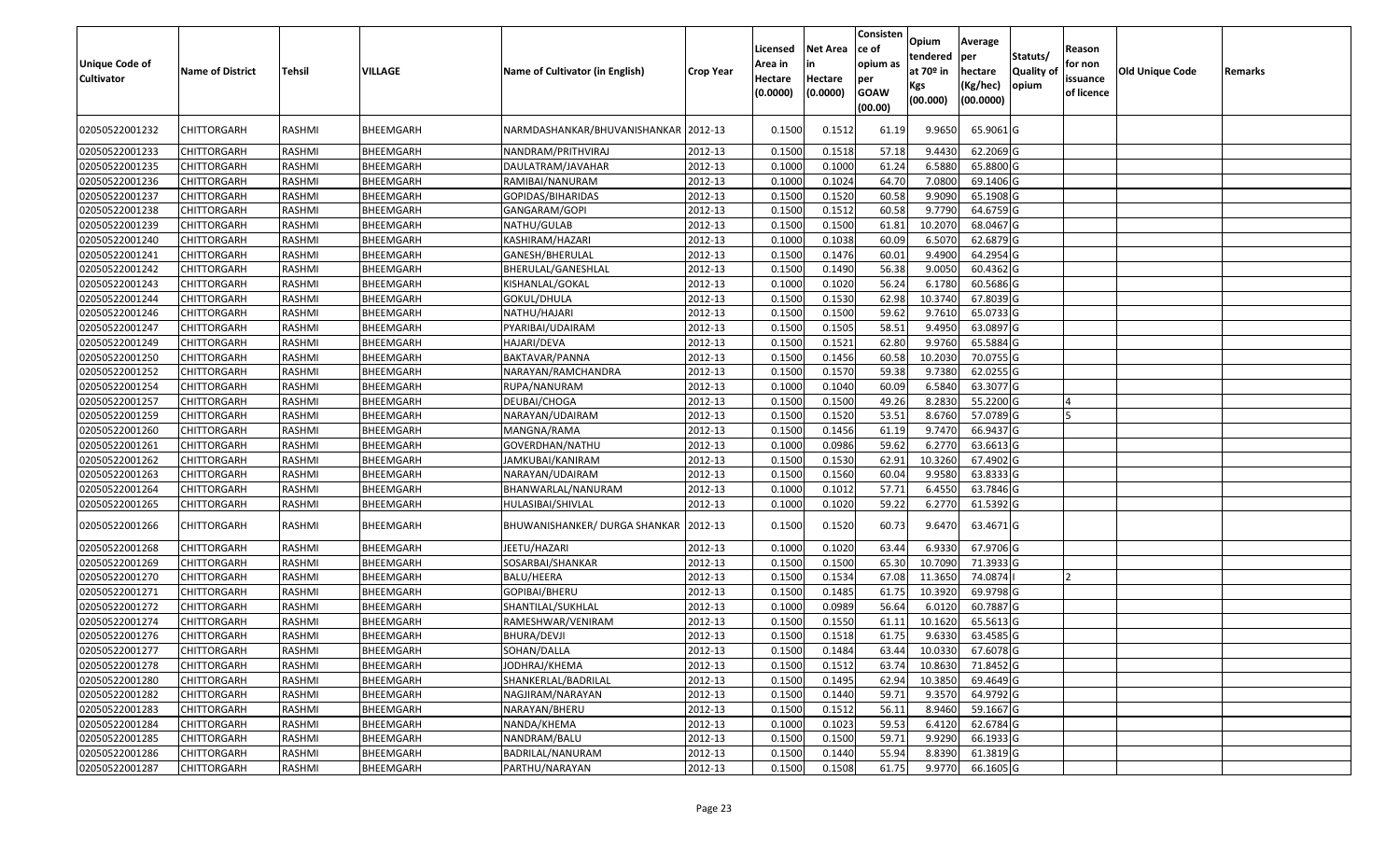| <b>Unique Code of</b><br><b>Cultivator</b> | <b>Name of District</b> | <b>Tehsil</b> | VILLAGE   | Name of Cultivator (in English) | <b>Crop Year</b> | Licensed<br>Area in<br>Hectare<br>(0.0000) | <b>Net Area</b><br>in<br>Hectare<br>(0.0000) | Consisten<br>ce of<br>opium as<br>per<br><b>GOAW</b><br>(00.00) | Opium<br>tendered<br>at 70º in<br>Kgs<br>(00.000) | Average<br><b>per</b><br>hectare<br>(Kg/hec)<br>(00.0000) | Statuts/<br><b>Quality of</b><br>opium | Reason<br>for non<br>issuance<br>of licence | <b>Old Unique Code</b> | Remarks            |
|--------------------------------------------|-------------------------|---------------|-----------|---------------------------------|------------------|--------------------------------------------|----------------------------------------------|-----------------------------------------------------------------|---------------------------------------------------|-----------------------------------------------------------|----------------------------------------|---------------------------------------------|------------------------|--------------------|
| 02050522001289                             | <b>CHITTORGARH</b>      | RASHMI        | BHEEMGARH | KISHANLAL@SHRIKISHAN/KHEMRAJ    | 2012-13          | 0.1500                                     | 0.1550                                       | 63.19                                                           | 10.5170                                           | 67.8516 G                                                 |                                        |                                             |                        |                    |
| 02050522001290                             | <b>CHITTORGARH</b>      | RASHMI        | BHEEMGARH | MAGNIBAI/GOPI                   | 2012-13          | 0.1500                                     | 0.1482                                       | 63.60                                                           | 10.1310                                           | 68.3603 G                                                 |                                        |                                             |                        |                    |
| 02050522001291                             | <b>CHITTORGARH</b>      | RASHMI        | BHEEMGARH | RAMA/LALU PURBIA                | 2012-13          | 0.1500                                     | 0.1550                                       | 56.49                                                           | 9.4900                                            | 61.2258 G                                                 |                                        |                                             |                        |                    |
| 02050522001293                             | <b>CHITTORGARH</b>      | RASHMI        | BHEEMGARH | KASTURIBAI/ GHEESA              | 2012-13          | 0.1500                                     | 0.1550                                       | 60.07                                                           | 10.0660                                           | 64.9419 G                                                 |                                        |                                             |                        | <b>NAME CHANGE</b> |
| 02050522001294                             | <b>CHITTORGARH</b>      | RASHMI        | BHEEMGARH | SANWARMAL/RAMCHANDRA            | 2012-13          | 0.1500                                     | 0.1518                                       | 59.63                                                           | 9.6350                                            | 63.4717 G                                                 |                                        |                                             |                        |                    |
| 02050522001295                             | <b>CHITTORGARH</b>      | RASHMI        | BHEEMGARH | CHITARMAL/SHIKISHAN             | 2012-13          | 0.1500                                     | 0.1520                                       | 56.79                                                           | 8.8590                                            | 58.2829 G                                                 |                                        |                                             |                        |                    |
| 02050522001296                             | <b>CHITTORGARH</b>      | RASHMI        | BHEEMGARH | DOLA/DEVJI                      | 2012-13          | 0.1500                                     | 0.1417                                       | 63.60                                                           | 9.6040                                            | 67.7770 G                                                 |                                        |                                             |                        |                    |
| 02050522001297                             | <b>CHITTORGARH</b>      | RASHMI        | BHEEMGARH | KISHANLAL/UMASHANKAR            | 2012-13          | 0.1500                                     | 0.1504                                       | 66.98                                                           | 10.8990                                           | 72.4668 G                                                 |                                        |                                             |                        |                    |
| 02050522001299                             | <b>CHITTORGARH</b>      | RASHMI        | BHEEMGARH | BHERU/MANGILAL                  | 2012-13          | 0.1500                                     | 0.1520                                       | 65.78                                                           | 10.7410                                           | 70.6645 G                                                 |                                        |                                             |                        |                    |
| 02050522001300                             | <b>CHITTORGARH</b>      | RASHMI        | BHEEMGARH | NARAYAN/CHOGA                   | 2012-13          | 0.1500                                     | 0.1500                                       | 65.78                                                           | 10.6090                                           | 70.7267 G                                                 |                                        |                                             |                        |                    |
| 02050522001301                             | <b>CHITTORGARH</b>      | RASHMI        | BHEEMGARH | ONKAR/BAGA                      | 2012-13          | 0.1500                                     | 0.1500                                       | 59.38                                                           | 9.7130                                            | 64.7533 G                                                 |                                        |                                             |                        |                    |
| 02050522001302                             | <b>CHITTORGARH</b>      | RASHMI        | BHEEMGARH | GANESH/UDAIRAM                  | 2012-13          | 0.1500                                     | 0.1512                                       | 62.03                                                           | 10.1550                                           | 67.1627 G                                                 |                                        |                                             |                        |                    |
| 02050522001303                             | <b>CHITTORGARH</b>      | RASHMI        | BHEEMGARH | LALU/GOPI                       | 2012-13          | 0.1500                                     | 0.1520                                       | 63.83                                                           | 10.5320                                           | 69.2895 G                                                 |                                        |                                             |                        |                    |
| 02050522001304                             | <b>CHITTORGARH</b>      | RASHMI        | BHEEMGARH | SURESH A.S.DEVJI                | 2012-13          | 0.1500                                     | 0.1519                                       | 58.60                                                           | 9.9290                                            | 65.3654 G                                                 |                                        |                                             |                        |                    |
| 02050522001305                             | <b>CHITTORGARH</b>      | RASHMI        | BHEEMGARH | SHANKARIBAI/ ONKAR              | 2012-13          | 0.1000                                     | 0.1008                                       | 60.53                                                           | 6.4420                                            | 63.9087 G                                                 |                                        |                                             |                        | <b>NAME CHANGE</b> |
| 02050522001306                             | <b>CHITTORGARH</b>      | RASHMI        | BHEEMGARH | SHOBHA/SHRI KISHAN              | 2012-13          | 0.1500                                     | 0.1500                                       | 56.94                                                           | 9.0620                                            | 60.4133 G                                                 |                                        |                                             |                        |                    |
| 02050522001307                             | <b>CHITTORGARH</b>      | RASHMI        | BHEEMGARH | MITTHU/RAMCHANDRA               | 2012-13          | 0.1500                                     | 0.1521                                       | 63.83                                                           | 10.3130                                           | 67.8041 G                                                 |                                        |                                             |                        |                    |
| 02050522001308                             | <b>CHITTORGARH</b>      | RASHMI        | BHEEMGARH | SHANKARLAL/SURATRAM             | 2012-13          | 0.1500                                     | 0.1462                                       | 66.98                                                           | 10.4580                                           | 71.5321 G                                                 |                                        |                                             |                        |                    |
| 02050522001310                             | <b>CHITTORGARH</b>      | RASHMI        | BHEEMGARH | MOHAN/NANURAM                   | 2012-13          | 0.1500                                     | 0.1560                                       | 58.60                                                           | 9.4930                                            | 60.8526 G                                                 |                                        |                                             |                        |                    |
| 02050522001311                             | <b>CHITTORGARH</b>      | RASHMI        | BHEEMGARH | GOPALLAL/RAMCHANDRA             | 2012-13          | 0.1000                                     | 0.1020                                       | 59.31                                                           | 6.2530                                            | 61.3039 G                                                 |                                        |                                             |                        |                    |
| 02050522001313                             | <b>CHITTORGARH</b>      | RASHMI        | BHEEMGARH | SHAYRIBAI/JEETU                 | 2012-13          | 0.1000                                     | 0.1040                                       | 58.60                                                           | 6.7470                                            | 64.8750 G                                                 |                                        |                                             |                        |                    |
| 02050522001314                             | <b>CHITTORGARH</b>      | RASHMI        | BHEEMGARH | BHAWANIDEVI/ SHYAMLAL           | 2012-13          | 0.1000                                     | 0.1023                                       | 59.18                                                           | 6.3320                                            | 61.8964 G                                                 |                                        |                                             |                        | <b>NAME CHANGE</b> |
| 02050522001316                             | <b>CHITTORGARH</b>      | RASHMI        | BHEEMGARH | SATYANARAYAN/LAXMINARAYAN       | 2012-13          | 0.1500                                     | 0.1521                                       | 62.94                                                           | 10.4480                                           | 68.6917 G                                                 |                                        |                                             |                        |                    |
| 02050522001317                             | <b>CHITTORGARH</b>      | RASHMI        | BHEEMGARH | TEKUBAI/BHUWANA                 | 2012-13          | 0.1000                                     | 0.1050                                       | 60.24                                                           | 6.9100                                            | 65.8095 G                                                 |                                        |                                             |                        |                    |
| 02050522001318                             | <b>CHITTORGARH</b>      | RASHMI        | BHEEMGARH | BHERU A.S.TEJA/KISHNA           | 2012-13          | 0.1000                                     | 0.1000                                       | 57.02                                                           | 6.2400                                            | 62.4000 G                                                 |                                        |                                             |                        |                    |
| 02050522001320                             | <b>CHITTORGARH</b>      | RASHMI        | BHEEMGARH | MADHU/GULAB                     | 2012-13          | 0.1500                                     | 0.1457                                       | 60.14                                                           | 9.9230                                            | 68.1057 G                                                 |                                        |                                             |                        |                    |
| 02050522001321                             | <b>CHITTORGARH</b>      | RASHMI        | BHEEMGARH | GOPILAL/RAMA                    | 2012-13          | 0.1500                                     | 0.1520                                       | 60.14                                                           | 10.0430                                           | 66.0724 G                                                 |                                        |                                             |                        |                    |
| 02050522001328                             | <b>CHITTORGARH</b>      | RASHMI        | BHEEMGARH | BHERULAL/BALURAM                | 2012-13          | 0.1500                                     | 0.1500                                       | 63.16                                                           | 10.3760                                           | 69.1733 G                                                 |                                        |                                             |                        |                    |
| 02050522001330                             | <b>CHITTORGARH</b>      | RASHMI        | BHEEMGARH | HEERALAL/GOPILAL                | 2012-13          | 0.1500                                     | 0.1496                                       | 63.50                                                           | 10.2420                                           | 68.4626 G                                                 |                                        |                                             |                        |                    |
| 02050522001331                             | <b>CHITTORGARH</b>      | RASHMI        | BHEEMGARH | SHANKERLAL/GOPILAL              | 2012-13          | 0.1500                                     | 0.1455                                       | 67.84                                                           | 10.8160                                           | 74.3368 G                                                 |                                        |                                             |                        |                    |
| 02050522001337                             | <b>CHITTORGARH</b>      | RASHMI        | BHEEMGARH | MADHU/CHATARBHUJ                | 2012-13          | 0.1500                                     | 0.1513                                       | 63.50                                                           | 10.2330                                           | 67.6338 G                                                 |                                        |                                             |                        |                    |
| 02050522001342                             | <b>CHITTORGARH</b>      | RASHMI        | BHEEMGARH | PARASMAL/BHANWARLAL             | 2012-13          | 0.1500                                     | 0.1464                                       | 54.29                                                           | 9.3530                                            | 63.8866 G                                                 |                                        | 15                                          |                        |                    |
| 02050522001343                             | <b>CHITTORGARH</b>      | RASHMI        | BHEEMGARH | MANGILAL/RAMLAL                 | 2012-13          | 0.1500                                     | 0.1561                                       | 59.74                                                           | 9.8310                                            | 62.9789 G                                                 |                                        |                                             |                        |                    |
| 02050522001346                             | CHITTORGARH             | RASHMI        | BHEEMGARH | CHAGANLAL/DEVJI                 | 2012-13          | 0.1000                                     | 0.0960                                       | 67.48                                                           | 6.9410                                            | 72.3021 G                                                 |                                        |                                             |                        |                    |
| 02050522001350                             | <b>CHITTORGARH</b>      | RASHMI        | BHEEMGARH | CHAMPALAL/LOBHCHAND             | 2012-13          | 0.1500                                     | 0.1500                                       | 69.81                                                           | 11.5290                                           | 76.8600                                                   |                                        |                                             |                        |                    |
| 02050522001351                             | CHITTORGARH             | RASHMI        | BHEEMGARH | MUBARIK HUSSAIN/TAJ MOHH.       | 2012-13          | 0.1500                                     | 0.1460                                       | 64.10                                                           | 9.6520                                            | 66.1096 G                                                 |                                        |                                             |                        |                    |
| 02050522001352                             | <b>CHITTORGARH</b>      | RASHMI        | BHEEMGARH | KISHANLAL/BHERULAL              | 2012-13          | 0.1000                                     | 0.1000                                       | 64.28                                                           | 6.7310                                            | 67.3100 G                                                 |                                        |                                             |                        |                    |
| 02050522001353                             | <b>CHITTORGARH</b>      | RASHMI        | BHEEMGARH | NANDRAM/BHERULAL                | 2012-13          | 0.1500                                     | 0.1518                                       | 60.20                                                           | 9.7180                                            | 64.0184 G                                                 |                                        |                                             |                        |                    |
| 02050522001355                             | <b>CHITTORGARH</b>      | RASHMI        | BHEEMGARH | SUKHLAL/PARTHULAL/              | 2012-13          | 0.1000                                     | 0.1040                                       | 64.10                                                           | 6.8400                                            | 65.7692 G                                                 |                                        |                                             |                        |                    |
| 02050522001356                             | <b>CHITTORGARH</b>      | RASHMI        | BHEEMGARH | DEVILAL/NARU                    | 2012-13          | 0.1500                                     | 0.1518                                       | 59.18                                                           | 9.6890                                            | 63.8274 G                                                 |                                        |                                             |                        |                    |
| 02050522001361                             | <b>CHITTORGARH</b>      | RASHMI        | BHEEMGARH | UDAIRAM/NAULA                   | 2012-13          | 0.1500                                     | 0.1530                                       | 59.83                                                           | 9.5130                                            | 62.1765 G                                                 |                                        |                                             |                        |                    |
| 02050522001362                             | <b>CHITTORGARH</b>      | RASHMI        | BHEEMGARH | TAMMUBAI/HIRA                   | 2012-13          | 0.1500                                     | 0.1548                                       | 59.53                                                           | 9.7710                                            | 63.1202 G                                                 |                                        |                                             |                        |                    |
| 02050522001365                             | <b>CHITTORGARH</b>      | RASHMI        | BHEEMGARH | BADAMIBAI/SOHANLAL              | 2012-13          | 0.1500                                     | 0.1525                                       | 50.45                                                           | 8.4320                                            | 55.2918 G                                                 |                                        |                                             |                        |                    |
| 02050522001366                             | <b>CHITTORGARH</b>      | RASHMI        | BHEEMGARH | GANESH/MOHAN                    | 2012-13          | 0.1500                                     | 0.1407                                       | 60.14                                                           | 9.2620                                            | 65.8280 G                                                 |                                        |                                             |                        |                    |
| 02050522001367                             | <b>CHITTORGARH</b>      | RASHMI        | BHEEMGARH | DEVILAL/BHERULAL                | 2012-13          | 0.1500                                     | 0.1430                                       | 59.16                                                           | 9.4740                                            | 66.2517 G                                                 |                                        |                                             |                        | <b>NAME CHANGE</b> |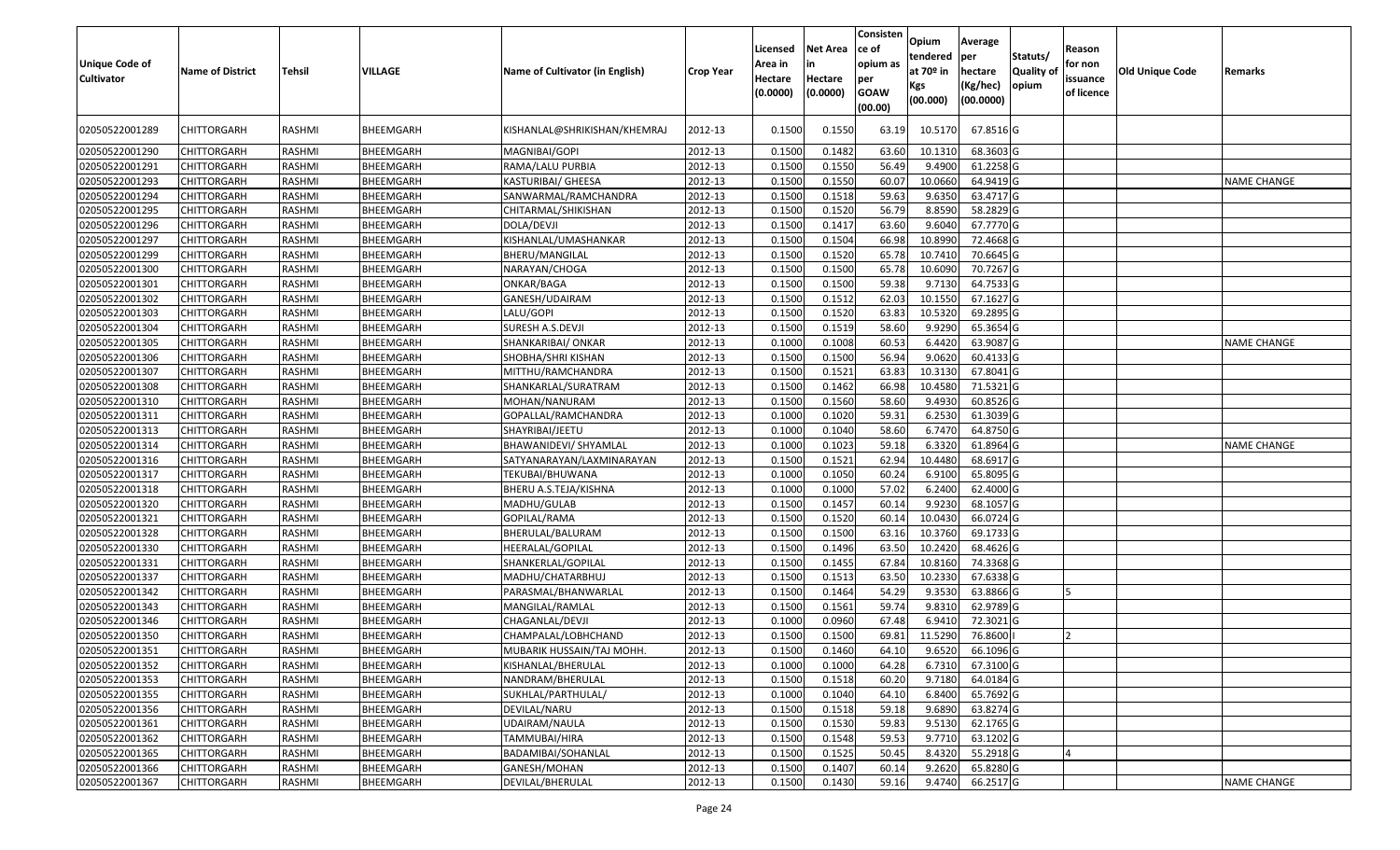|                       |                         |               |                  |                                   |                  | Licensed | <b>Net Area</b> | Consisten<br>ce of | Opium       | Average          |                  | Reason     |                 |         |
|-----------------------|-------------------------|---------------|------------------|-----------------------------------|------------------|----------|-----------------|--------------------|-------------|------------------|------------------|------------|-----------------|---------|
| <b>Unique Code of</b> |                         |               |                  |                                   |                  | Area in  | in              | opium as           | tendered    | per              | Statuts/         | for non    |                 |         |
| <b>Cultivator</b>     | <b>Name of District</b> | <b>Tehsil</b> | VILLAGE          | Name of Cultivator (in English)   | <b>Crop Year</b> | Hectare  | Hectare         | per                | at $70°$ in | hectare          | <b>Quality o</b> | issuance   | Old Unique Code | Remarks |
|                       |                         |               |                  |                                   |                  | (0.0000) | (0.0000)        | <b>GOAW</b>        | Kgs         | (Kg/hec)         | opium            | of licence |                 |         |
|                       |                         |               |                  |                                   |                  |          |                 | (00.00)            | (00.000)    | (00.0000)        |                  |            |                 |         |
| 02050522001368        | CHITTORGARH             | RASHMI        | BHEEMGARH        | MOHANLAL/HEMA                     | 2012-13          | 0.1500   | 0.1520          | 64.10              | 10.2380     | 67.3553 G        |                  |            |                 |         |
| 02050522001371        | CHITTORGARH             | RASHMI        | BHEEMGARH        | CHAND/MOHMMED                     | 2012-13          | 0.1000   | 0.0966          | 62.79              | 6.7810      | 70.1967 G        |                  |            |                 |         |
| 02050522001374        | CHITTORGARH             | RASHMI        | BHEEMGARH        | NAGJIRAM/DAULATRAM                | 2012-13          | 0.1500   | 0.1496          | 57.93              | 9.4090      | 62.8944 G        |                  |            |                 |         |
| 02050522001375        | <b>CHITTORGARH</b>      | RASHMI        | BHEEMGARH        | HANSU/UDAIRAM                     | 2012-13          | 0.1500   | 0.1450          | 59.63              | 9.8390      | 67.8552 G        |                  |            |                 |         |
| 02050522001377        | CHITTORGARH             | RASHMI        | BHEEMGARH        | BHERULAL/BHURA                    | 2012-13          | 0.1500   | 0.1500          | 63.36              | 9.8570      | 65.7133 G        |                  |            |                 |         |
| 02050522001378        | CHITTORGARH             | RASHMI        | <b>BHEEMGARH</b> | KAMRUDEEN/ALLAHNUR                | 2012-13          | 0.1000   | 0.0960          | 63.19              | 6.6620      | 69.3958 G        |                  |            |                 |         |
| 02050522001380        | CHITTORGARH             | RASHMI        | BHEEMGARH        | MADHOLAL/MANGILAL                 | 2012-13          | 0.1500   | 0.1470          | 59.1               | 9.7360      | 66.2313 G        |                  |            |                 |         |
| 02050522001385        | CHITTORGARH             | <b>RASHMI</b> | BHEEMGARH        | RAMDAS/BIHARDAS                   | 2012-13          | 0.1500   | 0.1480          | 59.63              | 9.2600      | 62.5676 G        |                  |            |                 |         |
| 02050522001386        | CHITTORGARH             | RASHMI        | BHEEMGARH        | SHOBHA/BHAJJA                     | 2012-13          | 0.1500   | 0.1450          | 58.66              | 9.8130      | 67.6759          |                  |            |                 |         |
| 02050522001390        | CHITTORGARH             | RASHMI        | BHEEMGARH        | BHERULAL/MOTILAL                  | 2012-13          | 0.1000   | 0.0990          | 60.20              | 6.1830      | 62.4545 G        |                  |            |                 |         |
| 02050522001391        | CHITTORGARH             | RASHMI        | BHEEMGARH        | ROSHAN/SUKHLAL                    | 2012-13          | 0.1500   | 0.1500          | 59.83              | 9.6070      | 64.0467 G        |                  |            |                 |         |
| 02050522001393        | CHITTORGARH             | RASHMI        | BHEEMGARH        | KISHANLAL/SUKHA                   | 2012-13          | 0.1500   | 0.1540          | 59.83              | 9.6500      | 62.6623 G        |                  |            |                 |         |
| 02050522001394        | <b>CHITTORGARH</b>      | RASHMI        | BHEEMGARH        | BHERULAL/HAZARILAL                | 2012-13          | 0.1500   | 0.1518          | 65.18              | 10.7270     | 70.6653 G        |                  |            |                 |         |
| 02050522001400        | CHITTORGARH             | RASHMI        | BHEEMGARH        | AANWAR/ALLAHNUR                   | 2012-13          | 0.1500   | 0.1473          | 63.16              | 10.1330     | 68.7916 G        |                  |            |                 |         |
| 02050522001401        | <b>CHITTORGARH</b>      | RASHMI        | BHEEMGARH        | KISHANLAL/MOHANLAL                | 2012-13          | 0.1000   | 0.1040          | 61.43              | 7.0210      | 67.5096 G        |                  |            |                 |         |
| 02050522001402        | CHITTORGARH             | RASHMI        | BHEEMGARH        | HARLAL/JAWAHARMAL                 | 2012-13          | 0.1000   | 0.1035          | 53.85              | 6.3310      | 61.1691 G        |                  |            |                 |         |
| 02050522001406        | <b>CHITTORGARH</b>      | RASHMI        | BHEEMGARH        | BHERULAL/BHAJJA                   | 2012-13          | 0.1500   | 0.1470          | 57.41              | 9.7600      | 66.3946 G        |                  |            |                 |         |
| 02050522001407        | CHITTORGARH             | RASHMI        | BHEEMGARH        | BHANWARLAL/LALCHAND               | 2012-13          | 0.1000   | 0.0960          | 63.19              | 6.3190      | 65.8229 G        |                  |            |                 |         |
| 02050522001408        | CHITTORGARH             | RASHMI        | BHEEMGARH        | NARULAL/BHERULAL                  | 2012-13          | 0.1000   | 0.1040          | 59.26              | 6.2820      | 60.4038 G        |                  |            |                 |         |
| 02050522001410        | CHITTORGARH             | RASHMI        | BHEEMGARH        | NARAYAN/PYARA                     | 2012-13          | 0.1500   | 0.1471          | 64.93              | 10.7230     | 72.8960 G        |                  |            |                 |         |
| 02050522001411        | CHITTORGARH             | RASHMI        | BHEEMGARH        | RATNIBAI/SOHANLAL                 | 2012-13          | 0.1500   | 0.1508          | 60.91              | 9.9460      | 65.9549 G        |                  |            |                 |         |
| 02050522001412        | CHITTORGARH             | RASHMI        | BHEEMGARH        | SHANKARLAL/MANGILAL               | 2012-13          | 0.1500   | 0.1470          | 58.60              | 9.5270      | 64.8095 G        |                  |            |                 |         |
| 02050522001413        | CHITTORGARH             | RASHMI        | BHEEMGARH        | KALIBAI/CHOTEKHA                  | 2012-13          | 0.1500   | 0.1543          | 56.17              | 9.2120      | 59.7019 G        |                  |            |                 |         |
| 02050522001414        | CHITTORGARH             | RASHMI        | BHEEMGARH        | GANESHLAL/GANGARAM                | 2012-13          | 0.1000   | 0.1024          | 58.50              | 6.6440      | 64.8828 G        |                  |            |                 |         |
| 02050522001416        | CHITTORGARH             | RASHMI        | BHEEMGARH        | HEERALAL/BALULAL                  | 2012-13          | 0.1500   | 0.1520          | 63.78              | 10.4690     | 68.8750 G        |                  |            |                 |         |
| 02050522001420        | CHITTORGARH             | RASHMI        | BHEEMGARH        | DUDHARAM / MANGU                  | 2012-13          | 0.1000   | 0.0984          | 57.97              | 6.1530      | 62.5305 G        |                  |            |                 |         |
| 02050522001422        | CHITTORGARH             | RASHMI        | BHEEMGARH        | KALURAM/BHERU                     | 2012-13          | 0.1500   | 0.1440          | 59.26              | 9.3120      | 64.6667 G        |                  |            |                 |         |
| 02050522001423        | CHITTORGARH             | RASHMI        | BHEEMGARH        | MEMABAI/AJIMBAKSH                 | 2012-13          | 0.1500   | 0.1500          | 63.19              | 10.2100     | 68.0667 G        |                  |            |                 |         |
| 02050522001426        | CHITTORGARH             | RASHMI        | BHEEMGARH--2     | RAMCHANDRA/SURAJMAL               | 2012-13          | 0.1500   | 0.1452          | 59.26              | 9.4140      | 64.8347 G        |                  |            |                 |         |
| 02050522001430        | CHITTORGARH             | RASHMI        | BHEEMGARH--2     | RATANLAL/CHAMNA                   | 2012-13          | 0.1500   | 0.1480          | 63.19              | 10.2820     | 69.4730 G        |                  |            |                 |         |
| 02050522001432        | CHITTORGARH             | RASHMI        | BHEEMGARH--2     | SHYAMA/LEHRU                      | 2012-13          | 0.1500   | 0.1566          | 64.93              | 10.7230     | 68.4738 G        |                  |            |                 |         |
| 02050522001433        | CHITTORGARH             | RASHMI        | BHEEMGARH--2     | CHUNNILAL/PYARCHAND               | 2012-13          | 0.1500   | 0.1450          | 70.1               | 11.0360     | 76.1103 G        |                  |            |                 |         |
| 02050522001434        | CHITTORGARH             | RASHMI        | BHEEMGARH--2     | RAMIBAI/UDAIRAM                   | 2012-13          | 0.1000   | 0.1039          | 58.50              | 6.1930      | 59.6054G         |                  |            |                 |         |
| 02050522001436        | CHITTORGARH             | RASHMI        | BHEEMGARH--2     | HANSU/HARLAL                      | 2012-13          | 0.1500   | 0.1504          | 57.94              | 9.3530      | 62.1875 G        |                  |            |                 |         |
| 02050522001437        | CHITTORGARH             | RASHMI        | BHEEMGARH--2     | NARAYAN@NARU<br>A.S.MODA/HEERALAL | 2012-13          | 0.1000   | 0.1020          | 60.14              | 6.4440      | 63.1765 G        |                  |            |                 |         |
| 02050522001438        | <b>CHITTORGARH</b>      | RASHMI        | BHEEMGARH--2     | UDA/BHUVANA                       | 2012-13          | 0.1000   | 0.0980          | 60.01              |             | 6.2410 63.6837 G |                  |            |                 |         |
| 02050522001439        | <b>CHITTORGARH</b>      | RASHMI        | BHEEMGARH--2     | JODHRAJ/DHOKAL                    | 2012-13          | 0.1500   | 0.1470          | 60.01              | 9.6270      | 65.4898 G        |                  |            |                 |         |
| 02050522001440        | <b>CHITTORGARH</b>      | RASHMI        | BHEEMGARH--2     | SOHANBAI/DALCHAND                 | 2012-13          | 0.1000   | 0.1000          | 60.01              | 6.9440      | 69.4400 G        |                  |            |                 |         |
| 02050522001441        | <b>CHITTORGARH</b>      | RASHMI        | BHEEMGARH--2     | BAKTAVAR/HEERALAL                 | 2012-13          | 0.1500   | 0.1500          | 60.14              | 9.5710      | 63.8067 G        |                  |            |                 |         |
| 02050522001442        | CHITTORGARH             | RASHMI        | BHEEMGARH--2     | CHANDIBAI/CHOGA                   | 2012-13          | 0.1500   | 0.1500          | 60.67              | 9.8200      | 65.4667 G        |                  |            |                 |         |
| 02050522001443        | <b>CHITTORGARH</b>      | RASHMI        | BHEEMGARH--2     | SHOBHA/CHAMPALAL                  | 2012-13          | 0.1000   | 0.1000          | 57.94              | 6.3650      | 63.6500 G        |                  |            |                 |         |
| 02050522001447        | <b>CHITTORGARH</b>      | RASHMI        | BHEEMGARH--2     | MANGILAL/SHRILAL                  | 2012-13          | 0.1000   | 0.1020          | 60.67              | 6.5090      | 63.8137 G        |                  |            |                 |         |
| 02050522001448        | CHITTORGARH             | RASHMI        | BHEEMGARH--2     | CHANDMAL/BHERULAL                 | 2012-13          | 0.1000   | 0.0986          | 58.50              | 6.2340      | 63.2252 G        |                  |            |                 |         |
| 02050522001449        | <b>CHITTORGARH</b>      | RASHMI        | BHEEMGARH--2     | ONKAR/SHOLA                       | 2012-13          | 0.1000   | 0.0990          | 60.55              | 6.6260      | 66.9293 G        |                  |            |                 |         |
| 02050522001450        | <b>CHITTORGARH</b>      | RASHMI        | BHEEMGARH--2     | NARAYAN/GORIA@ROHARULAL           | 2012-13          | 0.1500   | 0.1475          | 60.92              | 9.7650      | 66.2034 G        |                  |            |                 |         |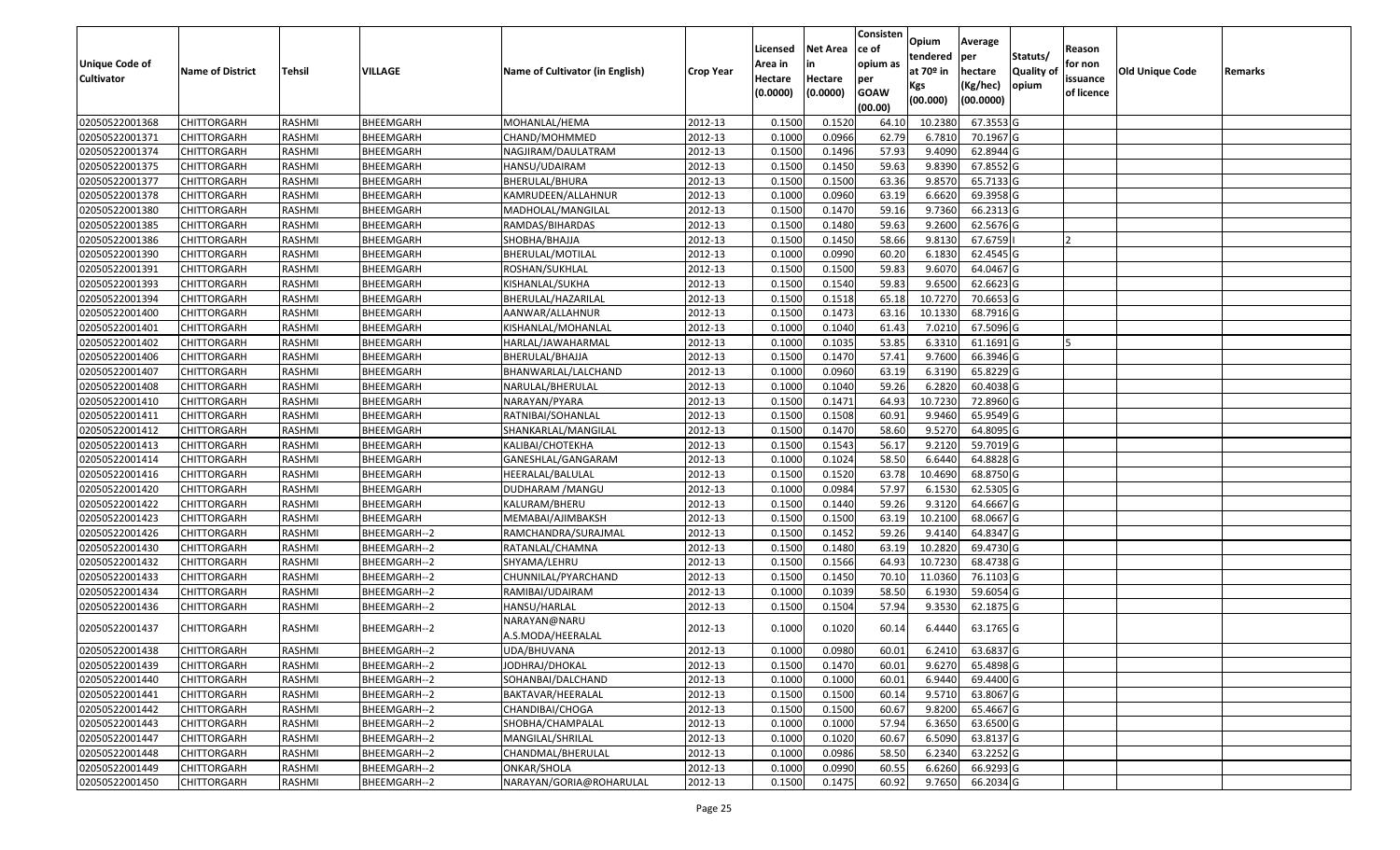| <b>Unique Code of</b><br><b>Cultivator</b> | <b>Name of District</b> | <b>Tehsil</b> | VILLAGE      | Name of Cultivator (in English) | <b>Crop Year</b> | Licensed<br>Area in<br>Hectare<br>(0.0000) | <b>Net Area</b><br>in<br>Hectare<br>(0.0000) | Consisten<br>ce of<br>opium as<br>per<br><b>GOAW</b><br>(00.00) | Opium<br>tendered<br>at $70°$ in<br>Kgs<br>(00.000) | Average<br>per<br>hectare<br>(Kg/hec)<br>(00.0000) | Statuts/<br>Quality of<br>opium | Reason<br>for non<br>issuance<br>of licence | <b>Old Unique Code</b> | Remarks            |
|--------------------------------------------|-------------------------|---------------|--------------|---------------------------------|------------------|--------------------------------------------|----------------------------------------------|-----------------------------------------------------------------|-----------------------------------------------------|----------------------------------------------------|---------------------------------|---------------------------------------------|------------------------|--------------------|
| 02050522001451                             | <b>CHITTORGARH</b>      | RASHMI        | BHEEMGARH--2 | KAILASHPURI/NARAYANPURI         | 2012-13          | 0.1500                                     | 0.1480                                       | 66.98                                                           | 10.765                                              | 72.7365 G                                          |                                 |                                             |                        |                    |
| 02050522001452                             | CHITTORGARH             | RASHMI        | BHEEMGARH--2 | NARAYNIBAI/MOHANPURI            | 2012-13          | 0.1500                                     | 0.1482                                       | 66.8                                                            | 10.7370                                             | 72.4494 G                                          |                                 |                                             |                        |                    |
| 02050522001453                             | CHITTORGARH             | RASHMI        | BHEEMGARH--2 | MANGILAL/NANURAM                | 2012-13          | 0.1500                                     | 0.1500                                       | 60.67                                                           | 9.9410                                              | 66.2733 G                                          |                                 |                                             |                        |                    |
| 02050522001454                             | <b>CHITTORGARH</b>      | <b>RASHMI</b> | BHEEMGARH--2 | AMRITLAL/BHERULAL               | 2012-13          | 0.1500                                     | 0.1485                                       | 58.56                                                           | 10.3900                                             | 69.9663 G                                          |                                 |                                             |                        |                    |
| 02050522001455                             | <b>CHITTORGARH</b>      | RASHMI        | BHEEMGARH--2 | CHANDIBAI/PANNA                 | 2012-13          | 0.1500                                     | 0.1505                                       | 58.56                                                           | 9.5870                                              | 63.7010 G                                          |                                 |                                             |                        |                    |
| 02050522001456                             | CHITTORGARH             | RASHMI        | BHEEMGARH--2 | SHANKARLAL/BHURALAL             | 2012-13          | 0.1500                                     | 0.1443                                       | 60.91                                                           | 9.6930                                              | 67.1726 G                                          |                                 |                                             |                        |                    |
| 02050522001457                             | <b>CHITTORGARH</b>      | RASHMI        | BHEEMGARH--2 | SATYANARAYAN/DEVILAL            | 2012-13          | 0.1000                                     | 0.0950                                       | 66.42                                                           | 6.9170                                              | 72.8105G                                           |                                 |                                             |                        |                    |
| 02050522001458                             | <b>CHITTORGARH</b>      | RASHMI        | BHEEMGARH--2 | KHARKABAI/SOHANLAL              | 2012-13          | 0.1000                                     | 0.1020                                       | 63.19                                                           | 7.1490                                              | 70.0882 G                                          |                                 |                                             |                        |                    |
| 02050522001459                             | CHITTORGARH             | RASHMI        | BHEEMGARH--2 | NOJIBAI/MAGNIRAM                | 2012-13          | 0.1500                                     | 0.1540                                       | 59.53                                                           | 10.3410                                             | 67.1494 G                                          |                                 |                                             |                        |                    |
| 02050522001460                             | CHITTORGARH             | RASHMI        | BHEEMGARH--2 | HAJARIMAL/JAVHARMAL             | 2012-13          | 0.100                                      | 0.0976                                       | 55.78                                                           | 5.9600                                              | 61.0656 G                                          |                                 |                                             |                        |                    |
| 02050522001463                             | <b>CHITTORGARH</b>      | RASHMI        | BHEEMGARH--2 | SAMPATLAL/MANGILAL              | 2012-13          | 0.1500                                     | 0.1512                                       | 58.60                                                           | 9.6440                                              | 63.7831 G                                          |                                 |                                             |                        |                    |
| 02050522001465                             | CHITTORGARH             | RASHMI        | BHEEMGARH--2 | RANGLAL/BHERULAL                | 2012-13          | 0.1000                                     | 0.0912                                       | 55.97                                                           | 5.4050                                              | 59.2654 G                                          |                                 |                                             |                        |                    |
| 02050522001467                             | CHITTORGARH             | RASHMI        | BHEEMGARH--2 | AMBALAL/HAJARI NAI              | 2012-13          | 0.1000                                     | 0.1015                                       | 63.78                                                           | 6.8610                                              | 67.5961 G                                          |                                 |                                             |                        |                    |
| 02050522001469                             | CHITTORGARH             | RASHMI        | BHEEMGARH--2 | GANESHLAL/JODHRAJ               | 2012-13          | 0.150                                      | 0.1470                                       | 63.16                                                           | 10.0420                                             | 68.3129 G                                          |                                 |                                             |                        |                    |
| 02050522001471                             | CHITTORGARH             | RASHMI        | BHEEMGARH--2 | SHANKARLAL/NATHU                | 2012-13          | 0.100                                      | 0.0980                                       | 58.56                                                           | 6.0570                                              | 61.8061G                                           |                                 |                                             |                        |                    |
| 02050522001473                             | CHITTORGARH             | RASHMI        | BHEEMGARH--2 | KHEMA/GANGABHIL                 | 2012-13          | 0.100                                      | 0.0990                                       | 60.23                                                           | 6.625                                               | 66.9192                                            |                                 |                                             |                        |                    |
| 02050522001474                             | CHITTORGARH             | RASHMI        | BHEEMGARH--2 | MAGNIRAM/UDAIRAM                | 2012-13          | 0.1500                                     | 0.1500                                       | 62.94                                                           | 10.1330                                             | 67.5533 G                                          |                                 |                                             |                        |                    |
| 02050522001477                             | CHITTORGARH             | RASHMI        | BHEEMGARH--2 | BALURAM/DEVJIRAM NAYAK          | 2012-13          | 0.1500                                     | 0.1480                                       | 63.78                                                           | 10.405                                              | 70.3041 G                                          |                                 |                                             |                        |                    |
| 02050522001479                             | <b>CHITTORGARH</b>      | RASHMI        | BHEEMGARH--2 | LEHARU/JODHRAJ                  | 2012-13          | 0.1500                                     | 0.1440                                       | 59.18                                                           | 8.8940                                              | 61.7639 G                                          |                                 |                                             |                        |                    |
| 02050522001480                             | CHITTORGARH             | RASHMI        | BHEEMGARH--2 | PARASMAL/SOHANLAL               | 2012-13          | 0.1000                                     | 0.1023                                       | 58.60                                                           | 6.6800                                              | 65.2981G                                           |                                 |                                             |                        | <b>NAME CHANGE</b> |
| 02050522001482                             | <b>CHITTORGARH</b>      | RASHMI        | BHEEMGARH--2 | SOHANBAI/UDERAM                 | 2012-13          | 0.1500                                     | 0.1452                                       | 60.14                                                           | 9.8970                                              | 68.1612 G                                          |                                 |                                             |                        |                    |
| 02050522001483                             | CHITTORGARH             | RASHMI        | BHEEMGARH--2 | BHERUPURI/BALUPURI              | 2012-13          | 0.1500                                     | 0.1540                                       | 60.25                                                           | 10.4580                                             | 67.9091G                                           |                                 |                                             |                        |                    |
| 02050522001485                             | CHITTORGARH             | RASHMI        | BHEEMGARH--2 | DILIP KUMAR/SHANTILAL           | 2012-13          | 0.1500                                     | 0.1530                                       | 57.54                                                           | 9.2390                                              | 60.3856 G                                          |                                 |                                             |                        |                    |
| 02050522001486                             | CHITTORGARH             | RASHMI        | BHEEMGARH--2 | BHERULAL/BHUVANA                | 2012-13          | 0.1000                                     | 0.0966                                       | 53.85                                                           | 5.6310                                              | 58.2919 G                                          |                                 |                                             |                        |                    |
| 02050522001487                             | CHITTORGARH             | RASHMI        | BHEEMGARH--2 | BHAWANA/MANA                    | 2012-13          | 0.1000                                     | 0.1000                                       | 55.61                                                           | 5.9740                                              | 59.7400 G                                          |                                 |                                             |                        |                    |
| 02050522001488                             | CHITTORGARH             | <b>RASHMI</b> | BHEEMGARH--2 | HIRALAL/ CHHAGNA                | 2012-13          | 0.1000                                     | 0.0992                                       | 56.13                                                           | 5.9900                                              | 60.3831 G                                          |                                 |                                             | 02050522004020         | <b>TRANSFER</b>    |
| 02050522002001                             | CHITTORGARH             | RASHMI        | <b>BARU</b>  | VENIRAM/DUNGA                   | 2012-13          | 0.1500                                     | 0.1517                                       | 66.76                                                           | 10.8530                                             | 71.5425 G                                          |                                 |                                             |                        |                    |
| 02050522002002                             | CHITTORGARH             | RASHMI        | <b>BARU</b>  | NARU/ KHEMA                     | 2012-13          | 0.1000                                     | 0.1026                                       | 60.1                                                            | 6.3110                                              | 61.5107 G                                          |                                 |                                             |                        |                    |
| 02050522002004                             | <b>CHITTORGARH</b>      | RASHMI        | <b>BARU</b>  | MADHU/UDAIRAM                   | 2012-13          | 0.1000                                     | 0.1050                                       | 66.76                                                           | 7.3630                                              | 70.1238 G                                          |                                 |                                             |                        |                    |
| 02050522002006                             | <b>CHITTORGARH</b>      | RASHMI        | <b>BARU</b>  | KISHANLAL/DHANNA                | 2012-13          | 0.1000                                     | 0.0988                                       | 63.54                                                           | 6.6440                                              | 67.2470 G                                          |                                 |                                             |                        |                    |
| 02050522002007                             | CHITTORGARH             | RASHMI        | <b>BARU</b>  | CHANDIBAI/RUPLAL                | 2012-13          | 0.1500                                     | 0.1431                                       | 64.69                                                           | 10.4150                                             | 72.7813 G                                          |                                 |                                             |                        |                    |
| 02050522002009                             | <b>CHITTORGARH</b>      | RASHMI        | <b>BARU</b>  | MANGILAL/PARTHU                 | 2012-13          | 0.1500                                     | 0.1508                                       | 63.54                                                           | 9.6310                                              | 63.8660 G                                          |                                 |                                             |                        |                    |
| 02050522002010                             | <b>CHITTORGARH</b>      | RASHMI        | <b>BARU</b>  | SUSHILABAI/SHANKARLAL           | 2012-13          | 0.1500                                     | 0.1513                                       | 69.25                                                           | 11.3570                                             | 75.0628 G                                          |                                 |                                             |                        |                    |
| 02050522002011                             | CHITTORGARH             | RASHMI        | <b>BARU</b>  | KAJOD/RAMA                      | 2012-13          | 0.1500                                     | 0.1500                                       | 65.15                                                           | 10.0050                                             | 66.7000 G                                          |                                 |                                             |                        |                    |
| 02050522002012                             | CHITTORGARH             | RASHMI        | <b>BARU</b>  | GANESH/PANNA                    | 2012-13          | 0.1000                                     | 0.1035                                       | 65.15                                                           | 7.511                                               | 72.5700 G                                          |                                 |                                             |                        |                    |
| 02050522002013                             | CHITTORGARH             | RASHMI        | <b>BARU</b>  | KALU/PRATHVIRAJ                 | 2012-13          | 0.1000                                     | 0.1008                                       | 64.04                                                           | 6.8980                                              | 68.4325 G                                          |                                 |                                             |                        |                    |
| 02050522002016                             | <b>CHITTORGARH</b>      | RASHMI        | <b>BARU</b>  | LOBHU @ SHOBHALAL / HAZARI      | 2012-13          | 0.1500                                     | 0.1514                                       | 66.57                                                           | 10.4990                                             | 69.3461 G                                          |                                 |                                             |                        |                    |
| 02050522002017                             | <b>CHITTORGARH</b>      | RASHMI        | <b>BARU</b>  | NATHU/ GOPI                     | 2012-13          | 0.1500                                     | 0.1443                                       | 62.63                                                           | 9.6090                                              | 66.5904 G                                          |                                 |                                             |                        |                    |
| 02050522002018                             | <b>CHITTORGARH</b>      | RASHMI        | <b>BARU</b>  | CHUNA/ KHURAJ                   | 2012-13          | 0.1500                                     | 0.1480                                       | 63.75                                                           | 10.5920                                             | 71.5676 G                                          |                                 |                                             |                        |                    |
| 02050522002023                             | <b>CHITTORGARH</b>      | RASHMI        | <b>BARU</b>  | SHANKERLAL/ NATHU               | 2012-13          | 0.1500                                     | 0.1500                                       | 64.72                                                           | 10.1430                                             | 67.6200 G                                          |                                 |                                             |                        |                    |
| 02050522002024                             | <b>CHITTORGARH</b>      | RASHMI        | <b>BARU</b>  | BALURAM/ LOBHCHAND              | 2012-13          | 0.1500                                     | 0.1514                                       | 68.65                                                           | 11.3570                                             | 75.0132 G                                          |                                 |                                             |                        |                    |
| 02050522002029                             | <b>CHITTORGARH</b>      | RASHMI        | <b>BARU</b>  | SHANKERLAL/RAGHUNATH            | 2012-13          | 0.1000                                     | 0.0990                                       | 60.78                                                           | 6.4770                                              | 65.4242 G                                          |                                 |                                             |                        |                    |
| 02050522002030                             | <b>CHITTORGARH</b>      | RASHMI        | <b>BARU</b>  | MANGIBAI/MADANLAL               | 2012-13          | 0.1500                                     | 0.1500                                       | 60.92                                                           | 9.4860                                              | 63.2400 G                                          |                                 |                                             |                        |                    |
| 02050522002031                             | <b>CHITTORGARH</b>      | RASHMI        | <b>BARU</b>  | BHERU/NATHU                     | 2012-13          | 0.1500                                     | 0.1504                                       | 65.15                                                           | 11.3270                                             | 75.3125 G                                          |                                 |                                             |                        |                    |
| 02050522002032                             | CHITTORGARH             | RASHMI        | <b>BARU</b>  | UDIBAI/ NARU                    | 2012-13          | 0.1500                                     | 0.1464                                       | 64.72                                                           | 10.1800                                             | 69.5355 G                                          |                                 |                                             |                        |                    |
| 02050522002034                             | <b>CHITTORGARH</b>      | RASHMI        | <b>BARU</b>  | SOHANLAL/ CHUNA TELI            | 2012-13          | 0.1000                                     | 0.0966                                       | 66.21                                                           | 6.7530                                              | 69.9068 G                                          |                                 |                                             |                        |                    |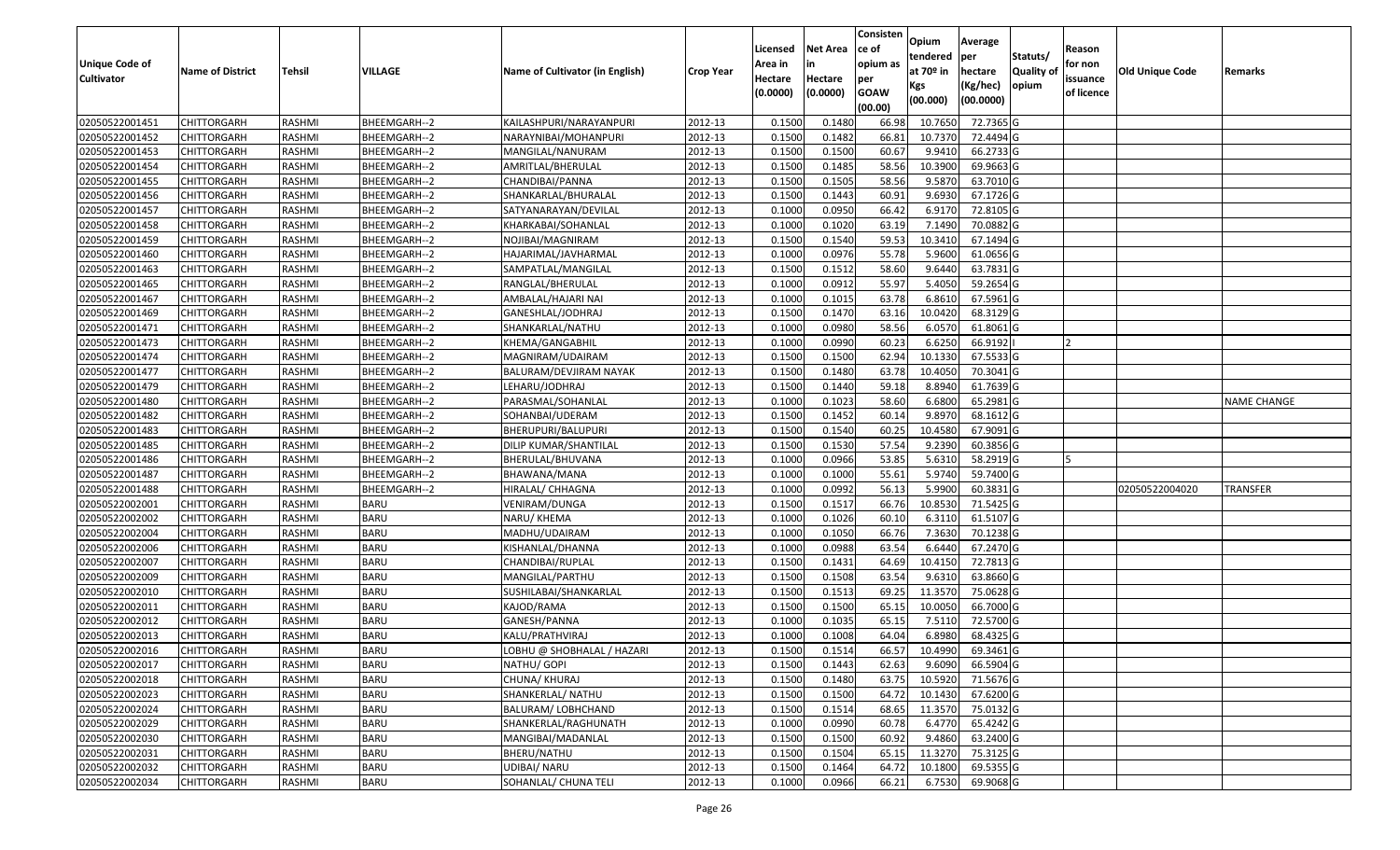|                   |                         |               |             |                                          |                  | Licensed | <b>Net Area</b> | Consisten<br>ce of | Opium<br>tendered | Average<br>per | Statuts/         | Reason     |                        |                    |
|-------------------|-------------------------|---------------|-------------|------------------------------------------|------------------|----------|-----------------|--------------------|-------------------|----------------|------------------|------------|------------------------|--------------------|
| Unique Code of    | <b>Name of District</b> | <b>Tehsil</b> | VILLAGE     | Name of Cultivator (in English)          | <b>Crop Year</b> | Area in  | in              | opium as           | at $70°$ in       | hectare        | <b>Quality o</b> | for non    | <b>Old Unique Code</b> | Remarks            |
| <b>Cultivator</b> |                         |               |             |                                          |                  | Hectare  | Hectare         | per                | Kgs               | (Kg/hec)       | opium            | issuance   |                        |                    |
|                   |                         |               |             |                                          |                  | (0.0000) | (0.0000)        | <b>GOAW</b>        | (00.000)          | (00.0000)      |                  | of licence |                        |                    |
|                   |                         |               |             |                                          |                  |          |                 | (00.00)            |                   |                |                  |            |                        |                    |
| 02050522002038    | CHITTORGARH             | RASHMI        | <b>BARU</b> | NANDRAM/RUPA                             | 2012-13          | 0.1000   | 0.0952          | 70.92              | 7.4970            | 78.7500G       |                  |            |                        |                    |
| 02050522002039    | CHITTORGARH             | RASHMI        | <b>BARU</b> | RATTU/ MOTI                              | 2012-13          | 0.1500   | 0.1540          | 66.29              | 10.8240           | 70.2857 G      |                  |            |                        |                    |
| 02050522002040    | CHITTORGARH             | RASHMI        | <b>BARU</b> | NATHULAL/ PARTHU                         | 2012-13          | 0.1000   | 0.1008          | 66.57              | 6.7710            | 67.1726 G      |                  |            |                        |                    |
| 02050522002042    | <b>CHITTORGARH</b>      | RASHMI        | <b>BARU</b> | RAMLAL/DUNGA                             | 2012-13          | 0.1500   | 0.1479          | 60.33              | 9.8940            | 66.8966 G      |                  |            |                        |                    |
| 02050522002045    | CHITTORGARH             | RASHMI        | <b>BARU</b> | DUNGA/ KALU                              | 2012-13          | 0.1000   | 0.1012          | 61.77              | 6.6980            | 66.1858 G      |                  |            |                        |                    |
| 02050522002047    | <b>CHITTORGARH</b>      | RASHMI        | <b>BARU</b> | BHERULAL/ MADHU                          | 2012-13          | 0.1500   | 0.1419          | 59.86              | 9.5260            | 67.1318 G      |                  |            |                        |                    |
| 02050522002048    | CHITTORGARH             | RASHMI        | <b>BARU</b> | JHAMKUBAI/HIRALAL                        | 2012-13          | 0.1000   | 0.1023          | 64.04              | 6.9990            | 68.4164 G      |                  |            |                        |                    |
| 02050522002049    | CHITTORGARH             | <b>RASHMI</b> | <b>BARU</b> | BHERULAL/DEVKISHAN                       | 2012-13          | 0.1500   | 0.1518          | 67.60              | 10.5650           | 69.5982 G      |                  |            |                        | <b>NAME CHANGE</b> |
| 02050522002052    | CHITTORGARH             | RASHMI        | <b>BARU</b> | PRAKASHCHANDRA/ PYARCHAND                | 2012-13          | 0.1000   | 0.1008          | 62.63              | 6.9340            | 68.7897 G      |                  |            |                        |                    |
| 02050522002054    | CHITTORGARH             | RASHMI        | <b>BARU</b> | BHUWANIRAM/ MADHAV @<br><b>MAHADEV</b>   | 2012-13          | 0.1500   | 0.1558          | 65.40              | 10.7910           | 69.2619 G      |                  |            |                        |                    |
| 02050522002055    | CHITTORGARH             | RASHMI        | <b>BARU</b> | CHHOGA/ LOBHU                            | 2012-13          | 0.1500   | 0.1513          | 65.40              | 10.4640           | 69.1606 G      |                  |            |                        |                    |
| 02050522002056    | <b>CHITTORGARH</b>      | RASHMI        | <b>BARU</b> | RADHABAI/KISHANLAL                       | 2012-13          | 0.1500   | 0.1512          | 49.92              | 7.7450            | 51.2235 G      |                  |            |                        |                    |
| 02050522002057    | CHITTORGARH             | RASHMI        | <b>BARU</b> | MADHO/BHIMA                              | 2012-13          | 0.1000   | 0.1040          | 60.33              | 6.7740            | 65.1346 G      |                  |            |                        |                    |
| 02050522002059    | <b>CHITTORGARH</b>      | RASHMI        | <b>BARU</b> | NARAYAN/HAZARI                           | 2012-13          | 0.1500   | 0.1566          | 67.05              | 11.1210           | 71.0153 G      |                  |            |                        |                    |
| 02050522002064    | CHITTORGARH             | RASHMI        | <b>BARU</b> | MANGU/ DEEPA                             | 2012-13          | 0.1000   | 0.0986          | 60.78              | 6.651             | 67.4544 G      |                  |            |                        |                    |
| 02050522002067    | CHITTORGARH             | RASHMI        | <b>BARU</b> | BALU/RAMA                                | 2012-13          | 0.1500   | 0.1500          | 71.02              | 11.1810           | 74.5400 G      |                  |            |                        |                    |
| 02050522002073    | CHITTORGARH             | RASHMI        | <b>BARU</b> | DHAPUBAI/KISHNA                          | 2012-13          | 0.100    | 0.0990          | 65.06              | 6.7290            | 67.9697 G      |                  |            |                        |                    |
| 02050522002077    | CHITTORGARH             | RASHMI        | <b>BARU</b> | UDAIRAM/RAMLAL                           | 2012-13          | 0.100    | 0.0968          | 64.04              | 6.7330            | 69.5558 G      |                  |            |                        |                    |
| 02050522002079    | CHITTORGARH             | RASHMI        | <b>BARU</b> | TULSIBAI/ KISHNA                         | 2012-13          | 0.1500   | 0.1536          | 60.78              | 9.7860            | 63.7109 G      |                  |            |                        |                    |
| 02050522002082    | CHITTORGARH             | RASHMI        | <b>BARU</b> | BHUWANI SHANKER/BHANWARLAL               | 2012-13          | 0.1000   | 0.1020          | 63.54              | 6.6260            | 64.9608 G      |                  |            |                        |                    |
| 02050522002083    | CHITTORGARH             | RASHMI        | <b>BARU</b> | JAMNIBAI/ LAXMAN                         | 2012-13          | 0.1500   | 0.1485          | 59.86              | 9.6370            | 64.8956 G      |                  |            |                        |                    |
| 02050522002084    | CHITTORGARH             | RASHMI        | <b>BARU</b> | BHERULAL/ MADHU                          | 2012-13          | 0.1500   | 0.1500          | 63.75              | 10.9470           | 72.9800 G      |                  |            |                        |                    |
| 02050522002085    | CHITTORGARH             | RASHMI        | <b>BARU</b> | RUKMANI BAI/BHAGWAN                      | 2012-13          | 0.1000   | 0.0960          | 61.77              | 6.9270            | 72.1563 G      |                  |            |                        |                    |
| 02050522002086    | CHITTORGARH             | RASHMI        | <b>BARU</b> | KAMERIBAI/KALURAM                        | 2012-13          | 0.1000   | 0.0960          | 60.10              | 6.1130            | 63.6771 G      |                  |            |                        |                    |
| 02050522002091    | CHITTORGARH             | RASHMI        | <b>BARU</b> | KALU/MODA                                | 2012-13          | 0.100    | 0.1020          | 60.33              | 6.8780            | 67.4314 G      |                  |            |                        |                    |
| 02050522002094    | CHITTORGARH             | RASHMI        | <b>BARU</b> | NARU/BHURA                               | 2012-13          | 0.1500   | 0.1560          | 65.06              | 11.1250           | 71.3141 G      |                  |            |                        |                    |
| 02050522002095    | CHITTORGARH             | <b>RASHMI</b> | <b>BARU</b> | EMNA BAIGAM/MITTHU KHA                   | 2012-13          | 0.1000   | 0.0986          | 60.10              | 6.3280            | 64.1785 G      |                  |            |                        |                    |
| 02050522002096    | CHITTORGARH             | RASHMI        | <b>BARU</b> | NANALAL/ BALU                            | 2012-13          | 0.1000   | 0.0986          | 71.01              | 7.5170            | 76.2373        |                  |            |                        |                    |
| 02050522002097    | CHITTORGARH             | RASHMI        | <b>BARU</b> | BHERULAL/ HAZARI                         | 2012-13          | 0.1000   | 0.1000          | 56.61              | 5.7340            | 57.3400 G      |                  |            |                        |                    |
| 02050522002103    | CHITTORGARH             | RASHMI        | <b>BARU</b> | LAXMAN/ KALU                             | 2012-13          | 0.1000   | 0.1040          | 58.34              | 6.4260            | 61.7885 G      |                  |            |                        |                    |
| 02050522002104    | CHITTORGARH             | RASHMI        | <b>BARU</b> | ANCHIBAI/ HUKMA                          | 2012-13          | 0.150    | 0.1560          | 61.16              | 10.3880           | 66.5897 G      |                  |            |                        |                    |
| 02050522002108    | <b>CHITTORGARH</b>      | RASHMI        | <b>BARU</b> | MADHULAL/CHHOGA SUTHAR                   | 2012-13          | 0.1000   | 0.0990          | 65.65              | 6.9780            | 70.4848 G      |                  |            |                        |                    |
| 02050522002110    | CHITTORGARH             | RASHMI        | <b>BARU</b> | RAMCHANDRA/ GOKAL                        | 2012-13          | 0.150    | 0.1450          | 66.29              | 10.4740           | 72.2345 G      |                  |            |                        |                    |
| 02050522002111    | CHITTORGARH             | RASHMI        | <b>BARU</b> | LAXMAN/ DEVKISHAN                        | 2012-13          | 0.1500   | 0.1470          | 65.65              | 10.1190           | 68.8367 G      |                  |            |                        |                    |
| 02050522002112    | <b>CHITTORGARH</b>      | RASHMI        | <b>BARU</b> | RUPLAL A/S RAMCHANDRA/ GHASI NAI 2012-13 |                  | 0.1500   | 0.1491          | 58.89              | 9.5820            | 64.2656 G      |                  |            |                        |                    |
| 02050522002113    | <b>CHITTORGARH</b>      | RASHMI        | <b>BARU</b> | RATANLAL / DHANNA                        | 2012-13          | 0.1500   | 0.1440          | 58.89              | 8.7830            | 60.9931G       |                  |            |                        |                    |
| 02050522002118    | <b>CHITTORGARH</b>      | RASHMI        | <b>BARU</b> | GANESHLAL/ KAJODIMAL                     | 2012-13          | 0.1500   | 0.1500          | 64.00              | 10.0480           | 66.9867 G      |                  |            |                        |                    |
| 02050522002126    | <b>CHITTORGARH</b>      | RASHMI        | <b>BARU</b> | <b>BALU/ KALU</b>                        | 2012-13          | 0.1500   | 0.1470          | 66.16              | 10.5480           | 71.7551 G      |                  |            |                        |                    |
| 02050522002129    | <b>CHITTORGARH</b>      | RASHMI        | <b>BARU</b> | <b>BHAGWANLAL/ RUPLAL</b>                | 2012-13          | 0.1500   | 0.1500          | 64.00              | 9.6370            | 64.2467 G      |                  |            |                        |                    |
| 02050522002130    | CHITTORGARH             | RASHMI        | <b>BARU</b> | SHIVLAL/BHERULAL                         | 2012-13          | 0.1500   | 0.1513          | 67.05              | 10.5560           | 69.7687 G      |                  |            |                        |                    |
| 02050522002131    | <b>CHITTORGARH</b>      | RASHMI        | <b>BARU</b> | OMPRAKASH/ RUPLAL                        | 2012-13          | 0.1000   | 0.1015          | 64.00              | 6.7110            | 66.1182 G      |                  |            |                        |                    |
| 02050522002133    | CHITTORGARH             | RASHMI        | <b>BARU</b> | SHANKER/ UDA                             | 2012-13          | 0.1500   | 0.1540          | 56.46              | 9.4370            | 61.2792 G      |                  |            |                        |                    |
| 02050522002137    | <b>CHITTORGARH</b>      | RASHMI        | <b>BARU</b> | <b>BANSHILAL/ KAJODIMAL</b>              | 2012-13          | 0.1500   | 0.1460          | 66.16              | 10.0090           | 68.5548 G      |                  |            |                        |                    |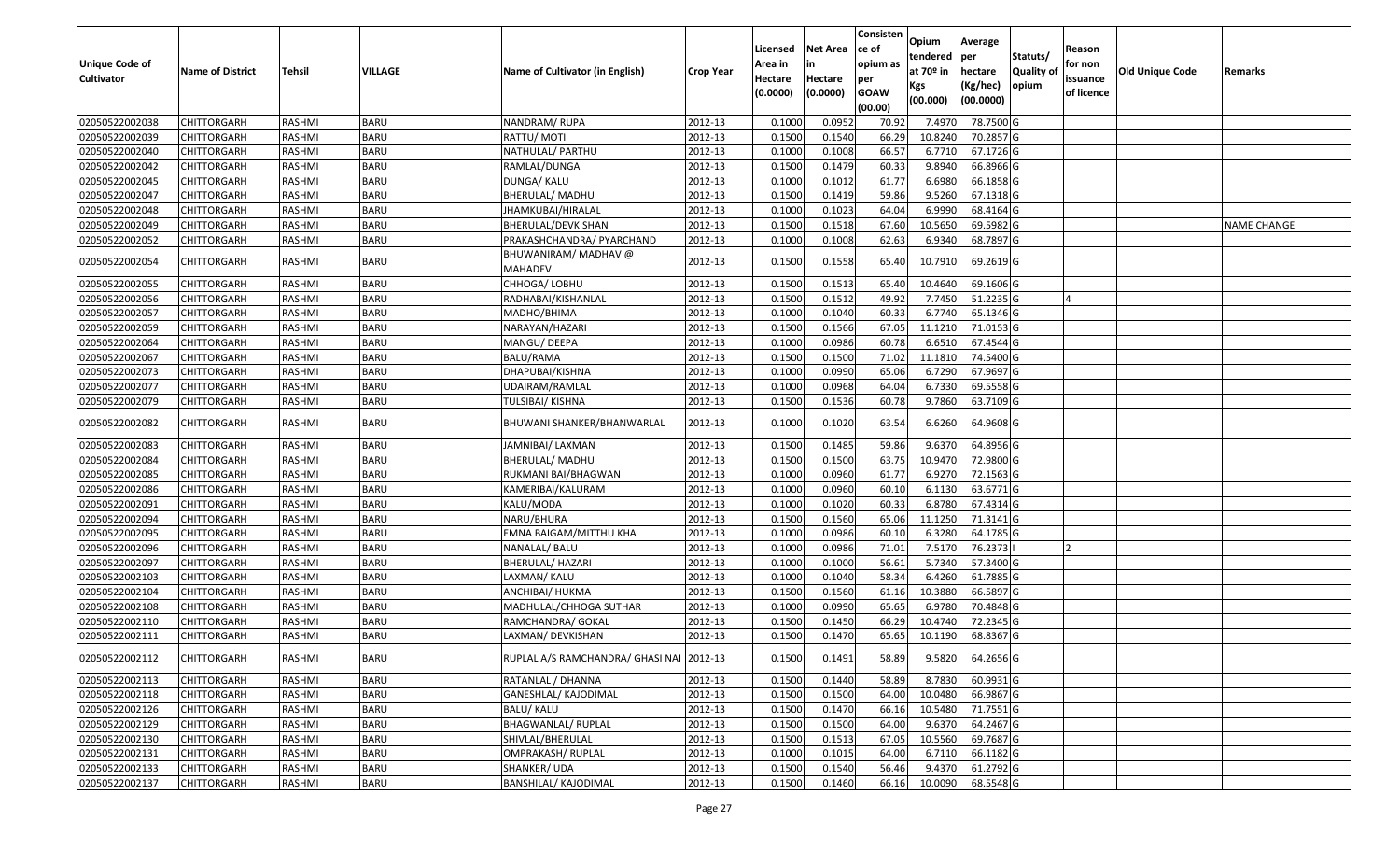|                       |                         |               |             |                                       |                  |          |                 | Consisten              | Opium       | Average     |                  |            |                        |                    |
|-----------------------|-------------------------|---------------|-------------|---------------------------------------|------------------|----------|-----------------|------------------------|-------------|-------------|------------------|------------|------------------------|--------------------|
|                       |                         |               |             |                                       |                  | Licensed | <b>Net Area</b> | ce of                  | tendered    | per         | Statuts/         | Reason     |                        |                    |
| <b>Unique Code of</b> | <b>Name of District</b> | <b>Tehsil</b> | VILLAGE     | Name of Cultivator (in English)       | <b>Crop Year</b> | Area in  |                 | opium as               | at $70°$ in | hectare     | <b>Quality o</b> | for non    | <b>Old Unique Code</b> | Remarks            |
| <b>Cultivator</b>     |                         |               |             |                                       |                  | Hectare  | Hectare         | per                    | Kgs         | (Kg/hec)    | opium            | issuance   |                        |                    |
|                       |                         |               |             |                                       |                  | (0.0000) | (0.0000)        | <b>GOAW</b><br>(00.00) | (00.000)    | (00.0000)   |                  | of licence |                        |                    |
| 02050522002139        | CHITTORGARH             | RASHMI        | <b>BARU</b> | HAZARI/ BHEEMA                        | 2012-13          | 0.1000   | 0.1000          | 58.89                  | 6.1580      | 61.5800 G   |                  |            |                        |                    |
| 02050522002142        | CHITTORGARH             | RASHMI        | <b>BARU</b> | GOURIBAI @RUPIBAI/HAZARI              | 2012-13          | 0.1500   | 0.1512          | 67.05                  | 11.0820     | 73.2937 G   |                  |            |                        |                    |
| 02050522002143        | CHITTORGARH             | RASHMI        | <b>BARU</b> | MADHU A/S GOKAL / CHATERBHUJ          | 2012-13          | 0.1000   | 0.0960          | 66.32                  | 6.9830      | 72.7396 G   |                  |            |                        |                    |
| 02050522002147        | <b>CHITTORGARH</b>      | RASHMI        | <b>BARU</b> | KHURAJ/ KAJOD TELI                    | 2012-13          | 0.1000   | 0.1000          | 66.32                  | 6.9640      | 69.6400G    |                  |            |                        |                    |
| 02050522002148        | CHITTORGARH             | RASHMI        | <b>BARU</b> | LADU/MANGU                            | 2012-13          | 0.1000   | 0.0924          | 66.43                  | 6.6430      | 71.8939 G   |                  |            |                        |                    |
| 02050522002150        | <b>CHITTORGARH</b>      | RASHMI        | <b>BARU</b> | GIRDHARI/ BARDA                       | 2012-13          | 0.1500   | 0.1539          | 58.56                  | 9.8800      | 64.1975 G   |                  |            |                        |                    |
| 02050522002151        | CHITTORGARH             | RASHMI        | <b>BARU</b> | SOSARBAI/ BHERULAL                    | 2012-13          | 0.1500   | 0.1530          | 58.76                  | 9.1920      | 60.0784 G   |                  |            |                        |                    |
| 02050522002152        | <b>CHITTORGARH</b>      | <b>RASHMI</b> | <b>BARU</b> | NARAYAN/ SOHAN                        | 2012-13          | 0.1500   | 0.1458          | 65.92                  | 10.2930     | 70.5967 G   |                  |            |                        |                    |
| 02050522002153        | CHITTORGARH             | RASHMI        | <b>BARU</b> | DEVKISHAN/ KALU TELI                  | 2012-13          | 0.1500   | 0.1440          | 63.46                  | 10.0900     | 70.0694 G   |                  |            |                        |                    |
| 02050522002155        | CHITTORGARH             | RASHMI        | <b>BARU</b> | KAMRUDDIN/ GHASI KHA                  | 2012-13          | 0.1500   | 0.1512          | 58.76                  | 8.9230      | 59.0146 G   |                  |            |                        |                    |
| 02050522002157        | CHITTORGARH             | RASHMI        | <b>BARU</b> | MANGIBAI/ LOBHA                       | 2012-13          | 0.1000   | 0.1000          | 58.76                  | 6.3800      | 63.8000 G   |                  |            |                        |                    |
| 02050522002160        | <b>CHITTORGARH</b>      | RASHMI        | <b>BARU</b> | PIRUKHA/ CHANDKHA                     | 2012-13          | 0.1000   | 0.0960          | 58.68                  | 6.1780      | 64.3542 G   |                  |            |                        |                    |
| 02050522002162        | <b>CHITTORGARH</b>      | RASHMI        | <b>BARU</b> | MANGILAL/ BHURALAL                    | 2012-13          | 0.1000   | 0.1022          | 59.93                  | 6.2330      | 60.9883 G   |                  |            |                        |                    |
| 02050522002163        | <b>CHITTORGARH</b>      | RASHMI        | <b>BARU</b> | JADAVBAI/ KANA CHAMAR                 | 2012-13          | 0.1000   | 0.1008          | 59.93                  | 6.1130      | 60.6448 G   |                  |            |                        |                    |
| 02050522002164        | <b>CHITTORGARH</b>      | RASHMI        | <b>BARU</b> | KISHANLAL/UDAILAL                     | 2012-13          | 0.1500   | 0.1364          | 68.15                  | 9.5220      | 69.8094 G   |                  |            |                        |                    |
| 02050522002168        | <b>CHITTORGARH</b>      | RASHMI        | <b>BARU</b> | RATANLAL/ BHURA                       | 2012-13          | 0.1500   | 0.1508          | 57.41                  | 9.1860      | 60.9151 G   |                  |            |                        |                    |
| 02050522002171        | <b>CHITTORGARH</b>      | RASHMI        | <b>BARU</b> | BHAWANIRAM/ KALU                      | 2012-13          | 0.1000   | 0.1000          | 63.75                  | 6.8300      | 68.3000G    |                  |            |                        |                    |
| 02050522002173        | CHITTORGARH             | RASHMI        | <b>BARU</b> | DEUBAI/ ONKAR                         | 2012-13          | 0.1500   | 0.1462          | 63.46                  | 10.1080     | 69.1382G    |                  |            |                        |                    |
| 02050522002175        | CHITTORGARH             | RASHMI        | <b>BARU</b> | JHAMKUBAI/ JITU                       | 2012-13          | 0.100    | 0.0968          | 65.92                  | 6.8840      | 71.1157 G   |                  |            |                        |                    |
| 02050522002177        | CHITTORGARH             | RASHMI        | <b>BARU</b> | SHOBHALAL/ HIRA                       | 2012-13          | 0.1000   | 0.0990          | 63.46                  | 6.6180      | 66.8485 G   |                  |            |                        |                    |
| 02050522002178        | CHITTORGARH             | RASHMI        | <b>BARU</b> | KESHARBAI/NARAYAN                     | 2012-13          | 0.1000   | 0.0973          | 63.21                  | 6.6460      | 68.3042 G   |                  |            |                        |                    |
| 02050522002179        | CHITTORGARH             | RASHMI        | <b>BARU</b> | RATANLAL/ SHOBHALAL                   | 2012-13          | 0.150    | 0.1508          | 63.54                  | 9.8030      | 65.0066 G   |                  |            |                        |                    |
| 02050522002187        | CHITTORGARH             | RASHMI        | <b>BARU</b> | RAJIBAI/ MADHO                        | 2012-13          | 0.1000   | 0.1023          | 63.54                  | 6.9620      | 68.0547 G   |                  |            |                        |                    |
| 02050522002188        | CHITTORGARH             | RASHMI        | <b>BARU</b> | NARAYAN/ GOPI                         | 2012-13          | 0.1500   | 0.1520          | 63.21                  | 9.9960      | 65.7632 G   |                  |            |                        |                    |
| 02050522002191        | <b>CHITTORGARH</b>      | RASHMI        | <b>BARU</b> | SATYANARAYAN/ KAJOD                   | 2012-13          | 0.1500   | 0.1535          | 63.54                  | 9.9210      | 64.6319 G   |                  |            |                        |                    |
| 02050522002194        | CHITTORGARH             | RASHMI        | <b>BARU</b> | MATHRIBAI/BALU                        | 2012-13          | 0.1500   | 0.1470          | 59.93                  | 9.3320      | 63.4830 G   |                  |            |                        |                    |
| 02050522002196        | CHITTORGARH             | RASHMI        | <b>BARU</b> | RAGHUNATH/GOPI                        | 2012-13          | 0.1500   | 0.1485          | 59.22                  | 9.6440      | 64.9428 G   |                  |            |                        |                    |
| 02050522002197        | CHITTORGARH             | RASHMI        | <b>BARU</b> | AMBALAL/BALU                          | 2012-13          | 0.1000   | 0.1025          | 58.56                  | 6.5500      | 63.9024 G   |                  |            |                        |                    |
| 02050522002199        | CHITTORGARH             | RASHMI        | <b>BARU</b> | DALCHAND/ HAZARI                      | 2012-13          | 0.1000   | 0.1040          | 59.22                  | 6.7000      | 64.4231 G   |                  |            |                        |                    |
| 02050522002200        | CHITTORGARH             | RASHMI        | <b>BARU</b> | SHOLA/ DEVA                           | 2012-13          | 0.1000   | 0.1000          | 51.91                  | 5.5840      | 55.8400 G   |                  |            |                        |                    |
| 02050522002204        | CHITTORGARH             | RASHMI        | <b>BARU</b> | KALURAM MOTHER KESHARBAI/<br>SOHANLAL | 2012-13          | 0.1000   | 0.1008          | 59.22                  | 6.4300      | 63.7897 G   |                  |            |                        |                    |
| 02050522002207        | CHITTORGARH             | RASHMI        | <b>BARU</b> | ALADIN / JANALUDDIN                   | 2012-13          | 0.1000   | 0.1024          | 65.90                  | 7.3710      | 71.9824 G   |                  |            |                        |                    |
| 02050522002208        | <b>CHITTORGARH</b>      | RASHMI        | <b>BARU</b> | DHAPUBAI/CHANDKHAN                    | 2012-13          | 0.1000   | 0.1001          | 58.68                  | 6.1450      | 61.3886 G   |                  |            |                        | <b>NAME CHANGE</b> |
| 02050522002209        | CHITTORGARH             | RASHMI        | <b>BARU</b> | NATHULAL/ GOPI LUHAR                  | 2012-13          | 0.1000   | 0.1000          | 64.37                  | 6.8140      | 68.1400 G   |                  |            |                        |                    |
| 02050522002211        | CHITTORGARH             | RASHMI        | <b>BARU</b> | PRABHULAL/ RATU BHIL                  | 2012-13          | 0.1000   | 0.1008          | 58.56                  | 6.0150      | 59.6726 G   |                  |            |                        |                    |
| 02050522002213        | <b>CHITTORGARH</b>      | RASHMI        | <b>BARU</b> | DALU/TULCHHA                          | 2012-13          | 0.1500   | 0.1550          | 59.27                  | 9.6690      | 62.3806 G   |                  |            |                        |                    |
| 02050522002214        | <b>CHITTORGARH</b>      | RASHMI        | <b>BARU</b> | SHYAMLAL/LOBHCHAND                    | 2012-13          | 0.1500   | 0.1550          | 58.68                  | 9.4640      | 61.0581 G   |                  |            |                        |                    |
| 02050522002215        | <b>CHITTORGARH</b>      | RASHMI        | <b>BARU</b> | LEHARU/RAMLAL                         | 2012-13          | 0.1500   | 0.1534          | 63.75                  | 10.5830     | 68.9896 G   |                  |            |                        |                    |
| 02050522002216        | <b>CHITTORGARH</b>      | RASHMI        | <b>BARU</b> | DHANNA/ NATHU                         | 2012-13          | 0.1500   | 0.1504          | 63.75                  | 10.6920     | 71.0904 G   |                  |            |                        |                    |
| 02050522002221        | CHITTORGARH             | RASHMI        | <b>BARU</b> | UDAIRAM/ NARU                         | 2012-13          | 0.1500   | 0.1520          | 58.34                  | 9.3090      | $61.2434$ G |                  |            |                        |                    |
| 02050522002232        | <b>CHITTORGARH</b>      | RASHMI        | <b>BARU</b> | GOPALLAL/BHERULAL                     | 2012-13          | 0.1000   | 0.0969          | 68.79                  | 7.1350      | 73.6326 G   |                  |            |                        |                    |
| 02050522002234        | <b>CHITTORGARH</b>      | RASHMI        | <b>BARU</b> | LEHARU/BHURALAL                       | 2012-13          | 0.1000   | 0.0975          | 65.61                  | 6.7200      | 68.9231 G   |                  |            |                        |                    |
| 02050522002236        | CHITTORGARH             | RASHMI        | <b>BARU</b> | NARUGIR/ MADHAV GIR                   | 2012-13          | 0.1000   | 0.0880          | 61.74                  | 6.3420      | 72.0682 G   |                  |            |                        |                    |
| 02050522002237        | CHITTORGARH             | RASHMI        | <b>BARU</b> | RAMLAL/GOKAL SUTHAR                   | 2012-13          | 0.1000   | 0.0980          | 59.01                  | 6.4070      | 65.3776 G   |                  |            |                        |                    |
| 02050522002241        | <b>CHITTORGARH</b>      | RASHMI        | <b>BARU</b> | KALURAM/ MOHANLAL                     | 2012-13          | 0.1500   | 0.1470          | 57.57                  | 8.7840      | 59.7551 G   |                  |            |                        |                    |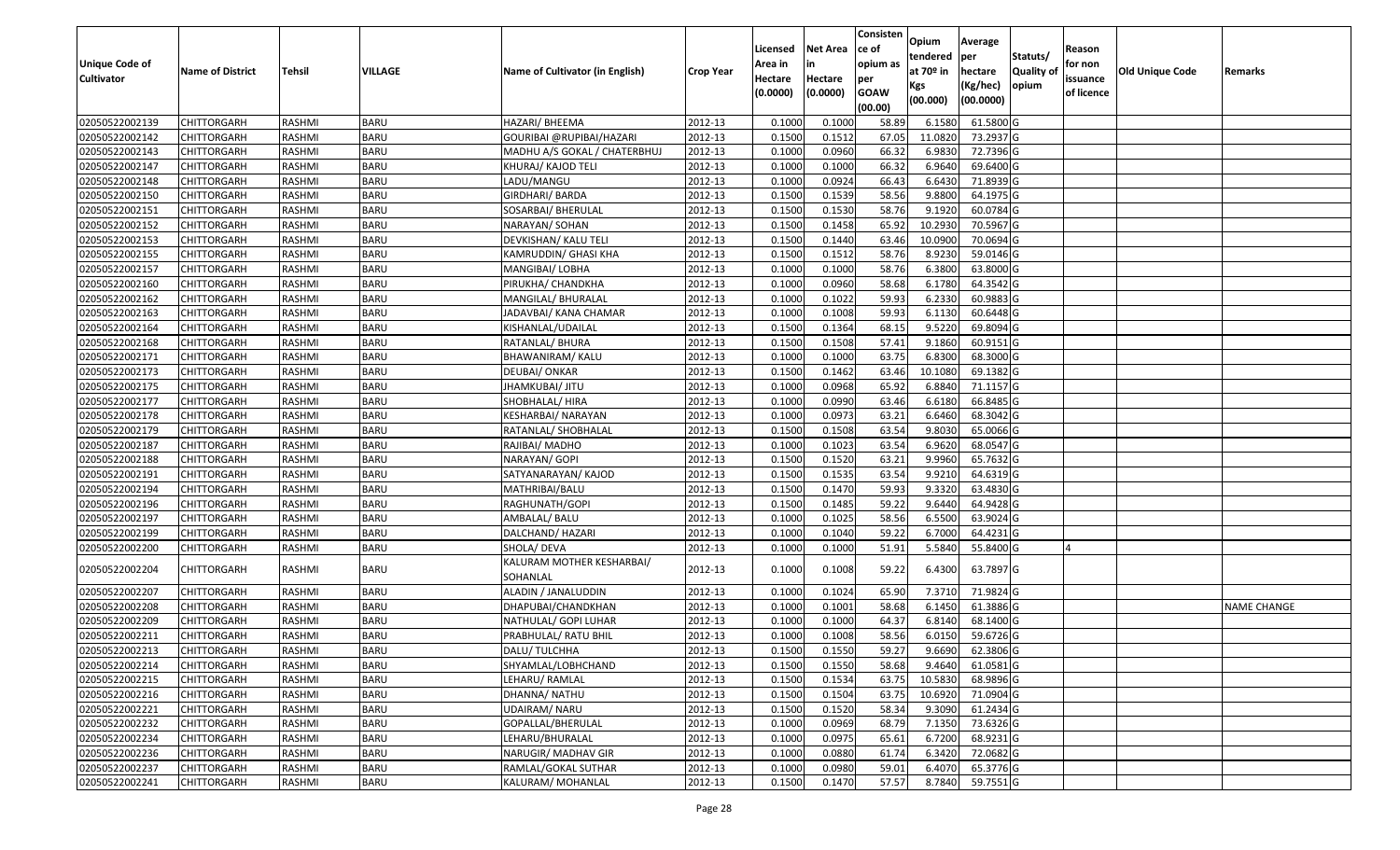|                   |                         |               |             |                                 |                  |          |                 | Consisten              | Opium       | Average   |                  |            |                 |                    |
|-------------------|-------------------------|---------------|-------------|---------------------------------|------------------|----------|-----------------|------------------------|-------------|-----------|------------------|------------|-----------------|--------------------|
|                   |                         |               |             |                                 |                  | Licensed | <b>Net Area</b> | ce of                  | tendered    | per       | Statuts/         | Reason     |                 |                    |
| Unique Code of    | <b>Name of District</b> | <b>Tehsil</b> | VILLAGE     | Name of Cultivator (in English) | <b>Crop Year</b> | Area in  |                 | opium as               | at $70°$ in | hectare   | <b>Quality o</b> | for non    | Old Unique Code | Remarks            |
| <b>Cultivator</b> |                         |               |             |                                 |                  | Hectare  | Hectare         | per                    | Kgs         | (Kg/hec)  | opium            | issuance   |                 |                    |
|                   |                         |               |             |                                 |                  | (0.0000) | (0.0000)        | <b>GOAW</b><br>(00.00) | (00.000)    | (00.0000) |                  | of licence |                 |                    |
| 02050522002242    | CHITTORGARH             | RASHMI        | <b>BARU</b> | KANKUBAI/ BADRILAL              | 2012-13          | 0.1000   | 0.1008          | 65.61                  | 7.3110      | 72.5298 G |                  |            |                 |                    |
| 02050522002245    | CHITTORGARH             | RASHMI        | <b>BARU</b> | KHAJU/RAHIMBAKSH                | 2012-13          | 0.1000   | 0.1000          | 62.91                  | 6.7940      | 67.9400 G |                  |            |                 |                    |
| 02050522002247    | CHITTORGARH             | RASHMI        | <b>BARU</b> | TULSIRAM/BHERA                  | 2012-13          | 0.1500   | 0.1512          | 62.44                  | 9.6430      | 63.7765 G |                  |            |                 |                    |
| 02050522002249    | <b>CHITTORGARH</b>      | RASHMI        | <b>BARU</b> | BALURAM A/S MOHAN/ CHHOGA       | 2012-13          | 0.1500   | 0.1500          | 59.01                  | 9.3740      | 62.4933 G |                  |            |                 |                    |
| 02050522002250    | CHITTORGARH             | RASHMI        | <b>BARU</b> | BHERULAL/MAGNIRAM               | 2012-13          | 0.1000   | 0.1008          | 62.91                  | 6.6860      | 66.3294 G |                  |            |                 |                    |
| 02050522002252    | CHITTORGARH             | RASHMI        | <b>BARU</b> | JETUN/BHURAKHA                  | 2012-13          | 0.1500   | 0.1554          | 59.86                  | 10.0050     | 64.3822 G |                  |            |                 |                    |
| 02050522002255    | CHITTORGARH             | RASHMI        | <b>BARU</b> | LAXMICHAND/BHOPAL               | 2012-13          | 0.1000   | 0.0990          | 63.87                  | 7.1080      | 71.7980 G |                  |            |                 |                    |
| 02050522002256    | CHITTORGARH             | <b>RASHMI</b> | <b>BARU</b> | RATANLAL/NARU JAT               | 2012-13          | 0.1500   | 0.1472          | 62.93                  | 9.8440      | 66.8750 G |                  |            |                 |                    |
| 02050522002257    | CHITTORGARH             | RASHMI        | <b>BARU</b> | CHANDIBAI/ MADHO                | 2012-13          | 0.1500   | 0.1449          | 59.01                  | 9.2060      | 63.5335 G |                  |            |                 |                    |
| 02050522002258    | CHITTORGARH             | RASHMI        | <b>BARU</b> | SHANTIBAI/BANSHIDAS             | 2012-13          | 0.1500   | 0.1456          | 62.44                  | 9.2050      | 63.2212 G |                  |            |                 |                    |
| 02050522002260    | CHITTORGARH             | RASHMI        | <b>BARU</b> | KISHNIBAI/SALAGRAM              | 2012-13          | 0.1500   | 0.1520          | 59.07                  | 9.7970      | 64.4539 G |                  |            |                 |                    |
| 02050522002262    | <b>CHITTORGARH</b>      | RASHMI        | <b>BARU</b> | KANKUBAI/HARIKISHAN             | 2012-13          | 0.1500   | 0.1508          | 62.93                  | 10.7970     | 71.5981 G |                  |            |                 |                    |
| 02050522002266    | <b>CHITTORGARH</b>      | RASHMI        | <b>BARU</b> | <b>KESHAR/RUPA</b>              | 2012-13          | 0.1500   | 0.1479          | 68.79                  | 10.8980     | 73.6849 G |                  |            |                 |                    |
| 02050522002268    | CHITTORGARH             | RASHMI        | <b>BARU</b> | KESHARBAI/MOHANLAL              | 2012-13          | 0.100    | 0.1020          | 58.23                  | 6.3140      | 61.9020G  |                  |            |                 |                    |
| 02050522002273    | <b>CHITTORGARH</b>      | RASHMI        | <b>BARU</b> | RAMA/MANA BANJARA               | 2012-13          | 0.1000   | 0.1000          | 62.44                  | 6.6360      | 66.3600 G |                  |            |                 |                    |
| 02050522002274    | CHITTORGARH             | RASHMI        | <b>BARU</b> | MANGU/LALA                      | 2012-13          | 0.1500   | 0.1518          | 58.23                  | 9.2670      | 61.0474 G |                  |            |                 |                    |
| 02050522002275    | CHITTORGARH             | RASHMI        | <b>BARU</b> | BHAGGA/MEGHA                    | 2012-13          | 0.1000   | 0.1004          | 58.23                  | 6.4220      | 63.9641 G |                  |            |                 |                    |
| 02050522002277    | CHITTORGARH             | RASHMI        | <b>BARU</b> | SHANTILAL/RATANLAL              | 2012-13          | 0.1000   | 0.1020          | 63.49                  | 6.8840      | 67.4902 G |                  |            |                 |                    |
| 02050522002278    | CHITTORGARH             | RASHMI        | <b>BARU</b> | MADHOLAL/SUKHLAL                | 2012-13          | 0.1500   | 0.1472          | 62.91                  | 9.9310      | 67.4660G  |                  |            |                 |                    |
| 02050522002279    | CHITTORGARH             | RASHMI        | <b>BARU</b> | BADRILAL/LOBHCHAND              | 2012-13          | 0.1500   | 0.1530          | 66.80                  | 11.2220     | 73.3464 G |                  |            |                 |                    |
| 02050522002280    | CHITTORGARH             | RASHMI        | <b>BARU</b> | ROSHANLAL/SUGANJI               | 2012-13          | 0.1500   | 0.1517          | 57.57                  | 9.1210      | 60.1252 G |                  |            |                 |                    |
| 02050522002281    | CHITTORGARH             | RASHMI        | <b>BARU</b> | PRABHUDAYAL/BANSHILAL           | 2012-13          | 0.150    | 0.1500          | 57.81                  | 9.3490      | 62.3267 G |                  |            |                 |                    |
| 02050522002285    | CHITTORGARH             | RASHMI        | <b>BARU</b> | CHANDRESHKUMAR/ SOHANLAL        | 2012-13          | 0.1500   | 0.1050          | 68.71                  | 7.6760      | 73.1048 G |                  |            |                 |                    |
| 02050522002289    | CHITTORGARH             | RASHMI        | <b>BARU</b> | SOSARBAI/ KISHAN                | 2012-13          | 0.1500   | 0.1500          | 69.92                  | 11.0870     | 73.9133 G |                  |            |                 |                    |
| 02050522002291    | <b>CHITTORGARH</b>      | RASHMI        | <b>BARU</b> | SONI/RATANLAL                   | 2012-13          | 0.1500   | 0.1520          | 63.94                  | 10.0750     | 66.2829 G |                  |            |                 |                    |
| 02050522002292    | CHITTORGARH             | RASHMI        | <b>BARU</b> | MAGNIRAM/VENA                   | 2012-13          | 0.1000   | 0.1008          | 63.94                  | 6.7500      | 66.9643 G |                  |            |                 |                    |
| 02050522002294    | CHITTORGARH             | RASHMI        | <b>BARU</b> | GORDHAN/ MADHU                  | 2012-13          | 0.1000   | 0.1000          | 56.6                   | 6.0330      | 60.3300 G |                  |            |                 |                    |
| 02050522002295    | CHITTORGARH             | RASHMI        | <b>BARU</b> | DEVILAL/ CHAMPA LUHAR           | 2012-13          | 0.1500   | 0.1500          | 58.34                  | 9.1010      | 60.6733 G |                  |            |                 |                    |
| 02050522002297    | CHITTORGARH             | RASHMI        | <b>BARU</b> | PRABHULAL/KALU                  | 2012-13          | 0.1500   | 0.1504          | 66.24                  | 10.8440     | 72.1011 G |                  |            |                 |                    |
| 02050522002300    | CHITTORGARH             | RASHMI        | <b>BARU</b> | GOPILAL/CHHOGALAL               | 2012-13          | 0.1500   | 0.1566          | 68.79                  | 11.8320     | 75.5556 G |                  |            |                 |                    |
| 02050522002301    | CHITTORGARH             | RASHMI        | <b>BARU</b> | SHANKERLAL/MADHO                | 2012-13          | 0.1000   | 0.0990          | 65.1                   | 6.9860      | 70.5657 G |                  |            |                 |                    |
| 02050522002304    | CHITTORGARH             | RASHMI        | <b>BARU</b> | SHOBHALAL/RAGHUNATH             | 2012-13          | 0.1500   | 0.1512          | 57.8                   | 9.3240      | 61.6667G  |                  |            |                 |                    |
| 02050522002305    | CHITTORGARH             | <b>RASHMI</b> | <b>BARU</b> | SHANKERLAL/RUPA                 | 2012-13          | 0.1500   | 0.1460          | 63.94                  | 10.5040     | 71.9452 G |                  |            |                 |                    |
| 02050522002306    | <b>CHITTORGARH</b>      | RASHMI        | <b>BARU</b> | <b>BALURAM/ GANESH</b>          | 2012-13          | 0.1000   | 0.1000          | 65.65                  | 7.2400      | 72.4000 G |                  |            |                 |                    |
| 02050522002309    | CHITTORGARH             | RASHMI        | <b>BARU</b> | JITENDRA/MANOHARLAL             | 2012-13          | 0.150    | 0.1421          | 63.49                  | 9.7500      | 68.6137 G |                  |            |                 |                    |
| 02050522002312    | CHITTORGARH             | RASHMI        | <b>BARU</b> | BHERULAL/DALU BHIL              | 2012-13          | 0.1500   | 0.1500          | 57.81                  | 9.2080      | 61.3867 G |                  |            |                 |                    |
| 02050522002314    | <b>CHITTORGARH</b>      | RASHMI        | <b>BARU</b> | BALURAM/PANNALAL                | 2012-13          | 0.1500   | 0.1512          | 62.93                  | 9.6640      | 63.9153 G |                  |            |                 |                    |
| 02050522002317    | <b>CHITTORGARH</b>      | RASHMI        | <b>BARU</b> | PRABHU/RATTA                    | 2012-13          | 0.1500   | 0.1511          | 65.81                  | 10.9060     | 72.1774 G |                  |            |                 |                    |
| 02050522002318    | <b>CHITTORGARH</b>      | RASHMI        | <b>BARU</b> | SHYAMLAL/UDAYRAM                | 2012-13          | 0.1500   | 0.1395          | 63.49                  | 9.2700      | 66.4516 G |                  |            |                 | <b>NAME CHANGE</b> |
| 02050522002321    | <b>CHITTORGARH</b>      | RASHMI        | <b>BARU</b> | MOTIRAM/ UDAIRAM                | 2012-13          | 0.1500   | 0.1537          | 59.07                  | 9.2910      | 60.4489 G |                  |            |                 |                    |
| 02050522002323    | CHITTORGARH             | RASHMI        | <b>BARU</b> | JHAMKUBAI/MANGILAL              | 2012-13          | 0.1000   | 0.0960          | 59.07                  | 6.1010      | 63.5521 G |                  |            |                 |                    |
| 02050522002324    | <b>CHITTORGARH</b>      | RASHMI        | <b>BARU</b> | NARAYAN/ LALURAM                | 2012-13          | 0.1500   | 0.1444          | 56.61                  | 8.6780      | 60.0970 G |                  |            |                 |                    |
| 02050522002325    | <b>CHITTORGARH</b>      | RASHMI        | <b>BARU</b> | CHHOGA/ CHUNA TELI              | 2012-13          | 0.1500   | 0.1470          | 66.29                  | 10.3510     | 70.4150 G |                  |            |                 |                    |
| 02050522002327    | <b>CHITTORGARH</b>      | RASHMI        | <b>BARU</b> | SOHANIBAI/ CHHOGA               | 2012-13          | 0.1500   | 0.1530          | 62.61                  | 10.5810     | 69.1569 G |                  |            |                 |                    |
| 02050522002328    | <b>CHITTORGARH</b>      | RASHMI        | <b>BARU</b> | RAMESHWAR/SOHAN A/S NATHU       | 2012-13          | 0.1000   | 0.0968          | 69.10                  | 7.3440      | 75.8678 G |                  |            |                 |                    |
| 02050522002330    | <b>CHITTORGARH</b>      | RASHMI        | <b>BARU</b> | MANGILAL/ HAZARI                | 2012-13          | 0.1500   | 0.1472          | 63.75                  | 9.8450      | 66.8818 G |                  |            |                 |                    |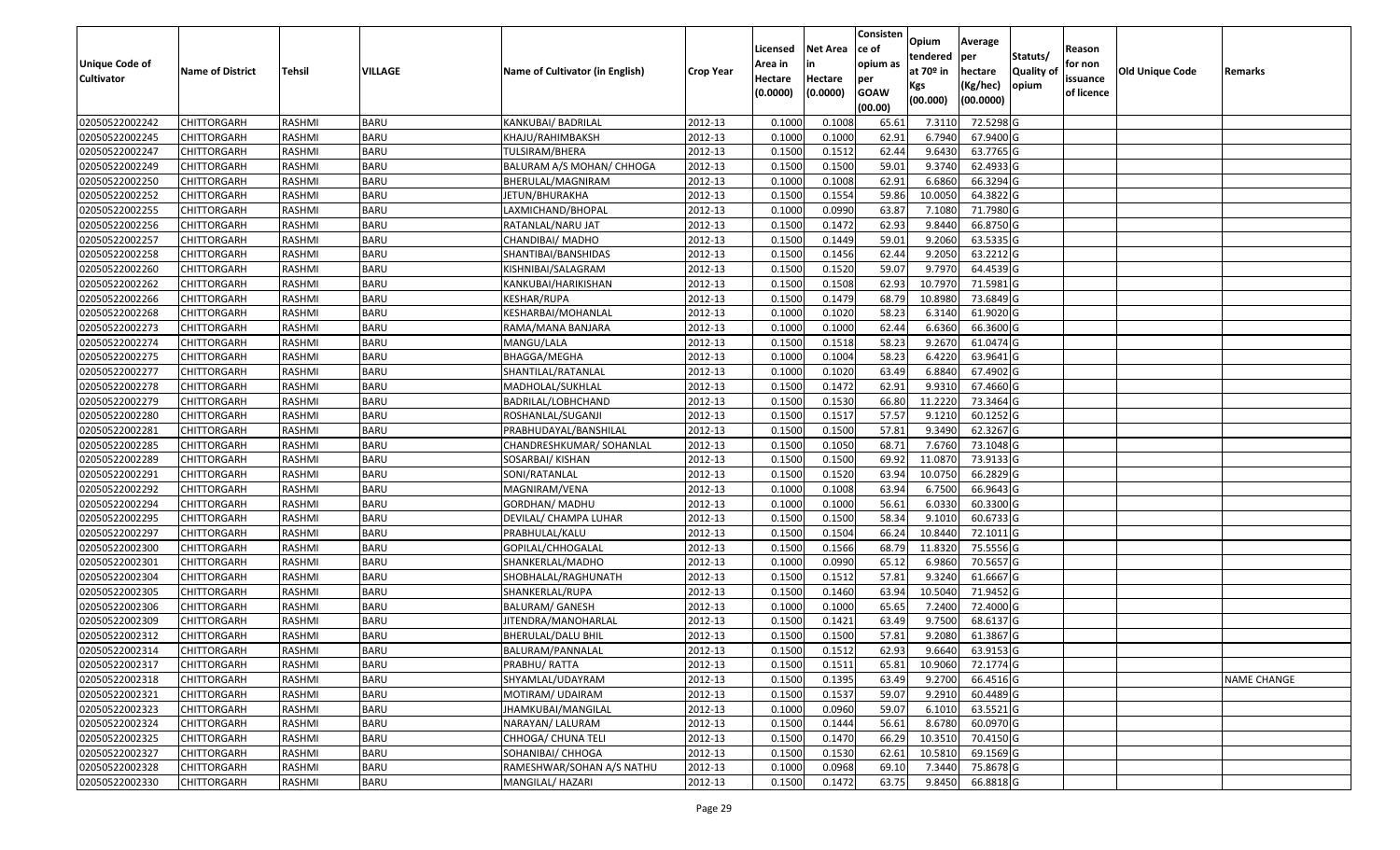| <b>Unique Code of</b> | <b>Name of District</b> | <b>Tehsil</b> | VILLAGE                 | Name of Cultivator (in English) | Crop Year | Licensed<br>Area in | <b>Net Area</b><br>in | Consisten<br>ce of<br>opium as | Opium<br>tendered<br>at 70º in | Average<br>per<br>hectare | Statuts/<br><b>Quality of</b> | Reason<br>for non      | <b>Old Unique Code</b> | Remarks            |
|-----------------------|-------------------------|---------------|-------------------------|---------------------------------|-----------|---------------------|-----------------------|--------------------------------|--------------------------------|---------------------------|-------------------------------|------------------------|------------------------|--------------------|
| <b>Cultivator</b>     |                         |               |                         |                                 |           | Hectare<br>(0.0000) | Hectare<br>(0.0000)   | per<br><b>GOAW</b><br>(00.00)  | Kgs<br>(00.000)                | (Kg/hec)<br>(00.0000)     | opium                         | issuance<br>of licence |                        |                    |
| 02050522002334        | <b>CHITTORGARH</b>      | RASHMI        | BARU                    | LAXMIBAI/ JITU                  | 2012-13   | 0.1500              | 0.1426                | 62.63                          | 10.1280                        | 71.0238 G                 |                               |                        |                        |                    |
| 02050522002336        | <b>CHITTORGARH</b>      | RASHMI        | BARU                    | MADHAVLAL/MANGILAL              | 2012-13   | 0.1500              | 0.1128                | 59.27                          | 7.3660                         | 65.3014 G                 |                               |                        |                        |                    |
| 02050522002337        | <b>CHITTORGARH</b>      | RASHMI        | <b>BARU</b>             | TULSIRAM/NARU                   | 2012-13   | 0.1500              | 0.1505                | 59.27                          | 9.8730                         | 65.6013 G                 |                               |                        |                        |                    |
| 02050522002338        | <b>CHITTORGARH</b>      | RASHMI        | <b>BARU</b>             | BARDICHAND/GOKAL                | 2012-13   | 0.1500              | 0.1511                | 66.43                          | 10.4770                        | 69.3382 G                 |                               |                        | 02050522014005         | <b>TRANSFER</b>    |
| 02050522002339        | <b>CHITTORGARH</b>      | RASHMI        | BARU                    | MANMAL/LOBHA                    | 2012-13   | 0.1000              | 0.0978                | 61.16                          | 6.3780                         | 65.2147 G                 |                               |                        | 02050522014015         | <b>TRANSFER</b>    |
| 02050522003001        | <b>CHITTORGARH</b>      | RASHMI        | CHATAVATI               | KANKUBAI/ RAMLAL                | 2012-13   | 0.1500              | 0.1512                | 62.75                          | 10.1300                        | 66.9974 G                 |                               |                        |                        |                    |
| 02050522003002        | <b>CHITTORGARH</b>      | RASHMI        | CHATAVATI               | BHOPALSINGH/ NAHARSINGH         | 2012-13   | 0.1500              | 0.1519                | 71.35                          | 11.2430                        | 74.0158 G                 |                               |                        |                        |                    |
| 02050522003003        | <b>CHITTORGARH</b>      | RASHMI        | CHATAVATI               | PARAS KUNWAR/ KARAN SINGH       | 2012-13   | 0.1000              | 0.1023                | 56.31                          | 6.1940                         | 60.5474 G                 |                               |                        |                        |                    |
| 02050522003004        | <b>CHITTORGARH</b>      | RASHMI        | CHATAVATI               | DALPATSINGH/ BAHADURSINGH       | 2012-13   | 0.1500              | 0.1496                | 59.95                          | 8.7360                         | 58.3957 G                 |                               |                        |                        | <b>NAME CHANGE</b> |
| 02050522003005        | <b>CHITTORGARH</b>      | RASHMI        | CHATAVATI               | BARJIBAI/UDAILAL                | 2012-13   | 0.1500              | 0.1440                | 62.75                          | 10.0490                        | 69.7847 G                 |                               |                        |                        |                    |
| 02050522003008        | <b>CHITTORGARH</b>      | RASHMI        | CHATAVATI               | SHANKERSINGH/ MOTISINGH         | 2012-13   | 0.1500              | 0.1500                | 62.75                          | 11.1610                        | 74.4067 G                 |                               |                        |                        |                    |
| 02050522003010        | <b>CHITTORGARH</b>      | RASHMI        | CHATAVATI               | MITTHU/ PYARA                   | 2012-13   | 0.1500              | 0.1466                | 62.94                          | 9.9000                         | 67.5307 G                 |                               |                        |                        |                    |
| 02050522003012        | <b>CHITTORGARH</b>      | RASHMI        | CHATAVATI               | UDAILAL/LALU LUHAR              | 2012-13   | 0.1000              | 0.0990                | 54.46                          | 5.6020                         | 56.5859 G                 |                               | $\overline{A}$         |                        |                    |
| 02050522003013        | <b>CHITTORGARH</b>      | RASHMI        | CHATAVATI               | LEHARU/ LALURAM                 | 2012-13   | 0.1000              | 0.1023                | 59.95                          | 6.4230                         | 62.7859 G                 |                               |                        |                        |                    |
| 02050522003015        | <b>CHITTORGARH</b>      | RASHMI        | CHATAVATI               | NARAYAN/ GULAB                  | 2012-13   | 0.1000              | 0.1050                | 65.23                          | 6.9610                         | 66.2952 G                 |                               |                        |                        |                    |
| 02050522003017        | <b>CHITTORGARH</b>      | RASHMI        | CHATAVATI               | SHAYAR KUNWAR/ BHAWANI SINGH    | 2012-13   | 0.1000              | 0.1044                | 61.48                          | 6.6840                         | 64.0230 G                 |                               |                        |                        |                    |
| 02050522003018        | <b>CHITTORGARH</b>      | RASHMI        | CHATAVATI               | NARAYANSINGH/ GAMER SINGH       | 2012-13   | 0.1000              | 0.0957                | 59.95                          | 6.2260                         | 65.0575 G                 |                               |                        |                        |                    |
| 02050522003019        | <b>CHITTORGARH</b>      | RASHMI        | CHATAVATI               | <b>BABULAL/ MANGILAL</b>        | 2012-13   | 0.1000              | 0.1040                | 67.34                          | 7.2440                         | 69.6538 G                 |                               |                        |                        |                    |
| 02050522003021        | <b>CHITTORGARH</b>      | RASHMI        | CHATAVATI               | NARENDRA KUNWAR/NAHARSINGH      | 2012-13   | 0.1500              | 0.1445                | 69.66                          | 10.5290                        | 72.8651 G                 |                               |                        |                        | NAME CHANGE        |
| 02050522003022        | <b>CHITTORGARH</b>      | RASHMI        | CHATAVATI               | PYARA / KHEMA                   | 2012-13   | 0.1500              | 0.1500                | 49.35                          | 7.7270                         | 51.5133 G                 |                               | IΔ                     |                        |                    |
| 02050522004001        | <b>CHITTORGARH</b>      | RASHMI        | KHADITARA               | MANGILAL/DAYARAM                | 2012-13   | 0.1500              | 0.0600                | 62.23                          | 3.9830                         | 66.3833 G                 |                               |                        |                        |                    |
| 02050522004002        | <b>CHITTORGARH</b>      | RASHMI        | KHADITARA               | GORISHANKER/MOHAN               | 2012-13   | 0.1500              | 0.1470                | 54.46                          | 8.9240                         | 60.7075 G                 |                               |                        |                        |                    |
| 02050522004003        | <b>CHITTORGARH</b>      | RASHMI        | KHADITARA               | HAZARI/ PRABHU @ PARTHU         | 2012-13   | 0.1000              | 0.1023                | 62.94                          | 6.7800                         | 66.2757 G                 |                               |                        |                        |                    |
| 02050522004006        | <b>CHITTORGARH</b>      | RASHMI        | KHADITARA               | KAMLABAI/ BADRILAL              | 2012-13   | 0.1000              | 0.1000                | 62.23                          | 6.5520                         | 65.5200 G                 |                               |                        |                        |                    |
| 02050522004007        | <b>CHITTORGARH</b>      | RASHMI        | KHADITARA               | UDAIRAM/ GANESH A/S RAJIBAI     | 2012-13   | 0.1500              | 0.1502                | 61.60                          | 9.6360                         | 64.1545 G                 |                               |                        |                        |                    |
| 02050522004008        | <b>CHITTORGARH</b>      | RASHMI        | KHADITARA               | UDAIRAM/ RAGHUNATH              | 2012-13   | 0.1500              | 0.0468                | 61.60                          | 3.4580                         | 73.8889 G                 |                               |                        |                        |                    |
| 02050522004009        | <b>CHITTORGARH</b>      | RASHMI        | KHADITARA               | KISHNA/ MOTI                    | 2012-13   | 0.1000              | 0.1000                | 58.24                          | 6.1650                         | 61.6500 G                 |                               |                        |                        |                    |
| 02050522004010        | <b>CHITTORGARH</b>      | RASHMI        | KHADITARA               | LEHARU/RATTA                    | 2012-13   | 0.1500              | 0.0760                | 62.23                          | 4.9430                         | 65.0395 G                 |                               |                        |                        |                    |
| 02050522004011        | <b>CHITTORGARH</b>      | RASHMI        | KHADITARA               | SHANKERLAL/RAMA                 | 2012-13   | 0.1500              | 0.0000                | 0.00                           | 0.0000                         | $0.0000$ F                |                               |                        |                        |                    |
| 02050522004012        | <b>CHITTORGARH</b>      | RASHMI        | KHADITARA               | BHAJJA/NANDA                    | 2012-13   | 0.1000              | 0.0980                | 62.94                          | 6.7260                         | 68.6327 G                 |                               |                        |                        |                    |
| 02050522004013        | <b>CHITTORGARH</b>      | RASHMI        | KHADITARA               | KANKUBAI/SHANKAR LAL            | 2012-13   | 0.1500              | 0.0480                | 65.23                          | 3.3730                         | 70.2708 G                 |                               |                        |                        | <b>NAME CHANGE</b> |
| 02050522005001        | <b>CHITTORGARH</b>      | RASHMI        | DHAGLON KA KHEDA        | SHIVSHANKER/MOHAN               | 2012-13   | 0.1000              | 0.1012                | 63.20                          | 6.5370                         | 64.5949 G                 |                               |                        |                        |                    |
| 02050522005002        | <b>CHITTORGARH</b>      | RASHMI        | DHAGLON KA KHEDA        | MADHO/ GOPI                     | 2012-13   | 0.1000              | 0.0992                | 58.93                          | 6.5660                         | 66.1895 G                 |                               |                        |                        |                    |
| 02050522005003        | <b>CHITTORGARH</b>      | RASHMI        | DHAGLON KA KHEDA        | GIRDHARI/GOPI                   | 2012-13   | 0.1500              | 0.1500                | 64.38                          | 10.8070                        | 72.0467 G                 |                               |                        |                        |                    |
| 02050522005004        | <b>CHITTORGARH</b>      | RASHMI        | DHAGLON KA KHEDA        | HANGAMIBAI/MANING               | 2012-13   | 0.1000              | 0.0253                | 62.55                          | 1.9300                         | 76.2846 G                 |                               |                        |                        |                    |
| 02050522005005        | <b>CHITTORGARH</b>      | RASHMI        | <b>DHAGLON KA KHEDA</b> | KISHORIBAI/ RAMLAL              | 2012-13   | 0.1500              | 0.1520                | 61.99                          | 9.7320                         | 64.0263 G                 |                               |                        |                        |                    |
| 02050522005008        | <b>CHITTORGARH</b>      | RASHMI        | <b>DHAGLON KA KHEDA</b> | SAJJANBAI/ BHERU                | 2012-13   | 0.1500              | 0.0000                | 0.00                           | 0.0000                         | $0.0000$ F                |                               |                        |                        |                    |
| 02050522005010        | <b>CHITTORGARH</b>      | RASHMI        | DHAGLON KA KHEDA        | LOBHU/HAZARI                    | 2012-13   | 0.1500              | 0.1472                | 58.93                          | 9.2940                         | 63.1386 G                 |                               |                        |                        |                    |
| 02050522005011        | <b>CHITTORGARH</b>      | RASHMI        | DHAGLON KA KHEDA        | NANIBAI/ LEHARU                 | 2012-13   | 0.1000              | 0.1000                | 61.99                          | 6.5980                         | 65.9800 G                 |                               |                        |                        |                    |
| 02050522005013        | <b>CHITTORGARH</b>      | RASHMI        | <b>DHAGLON KA KHEDA</b> | DEUBAI/MANGU                    | 2012-13   | 0.1000              | 0.1032                | 57.61                          | 6.3210                         | 61.2500 G                 |                               |                        |                        |                    |
| 02050522005014        | <b>CHITTORGARH</b>      | RASHMI        | <b>DHAGLON KA KHEDA</b> | MULIBAI/ RAMSUKH                | 2012-13   | 0.1500              | 0.1474                | 57.13                          | 9.0920                         | 61.6825 G                 |                               |                        |                        |                    |
| 02050522005015        | <b>CHITTORGARH</b>      | RASHMI        | DHAGLON KA KHEDA        | RATANLAL/GIRDHARI               | 2012-13   | 0.1500              | 0.1512                | 57.19                          | 9.5020                         | 62.8439                   |                               | 12                     |                        |                    |
| 02050522005016        | <b>CHITTORGARH</b>      | RASHMI        | DHAGLON KA KHEDA        | PANNADAS/ MATHURADAS            | 2012-13   | 0.1000              | 0.1007                | 64.38                          | 6.7230                         | 66.7627 G                 |                               |                        |                        |                    |
| 02050522005020        | <b>CHITTORGARH</b>      | RASHMI        | <b>DHAGLON KA KHEDA</b> | LAXMAN/ GOKUL                   | 2012-13   | 0.1000              | 0.1008                | 57.61                          | 6.1230                         | 60.7440 G                 |                               |                        |                        |                    |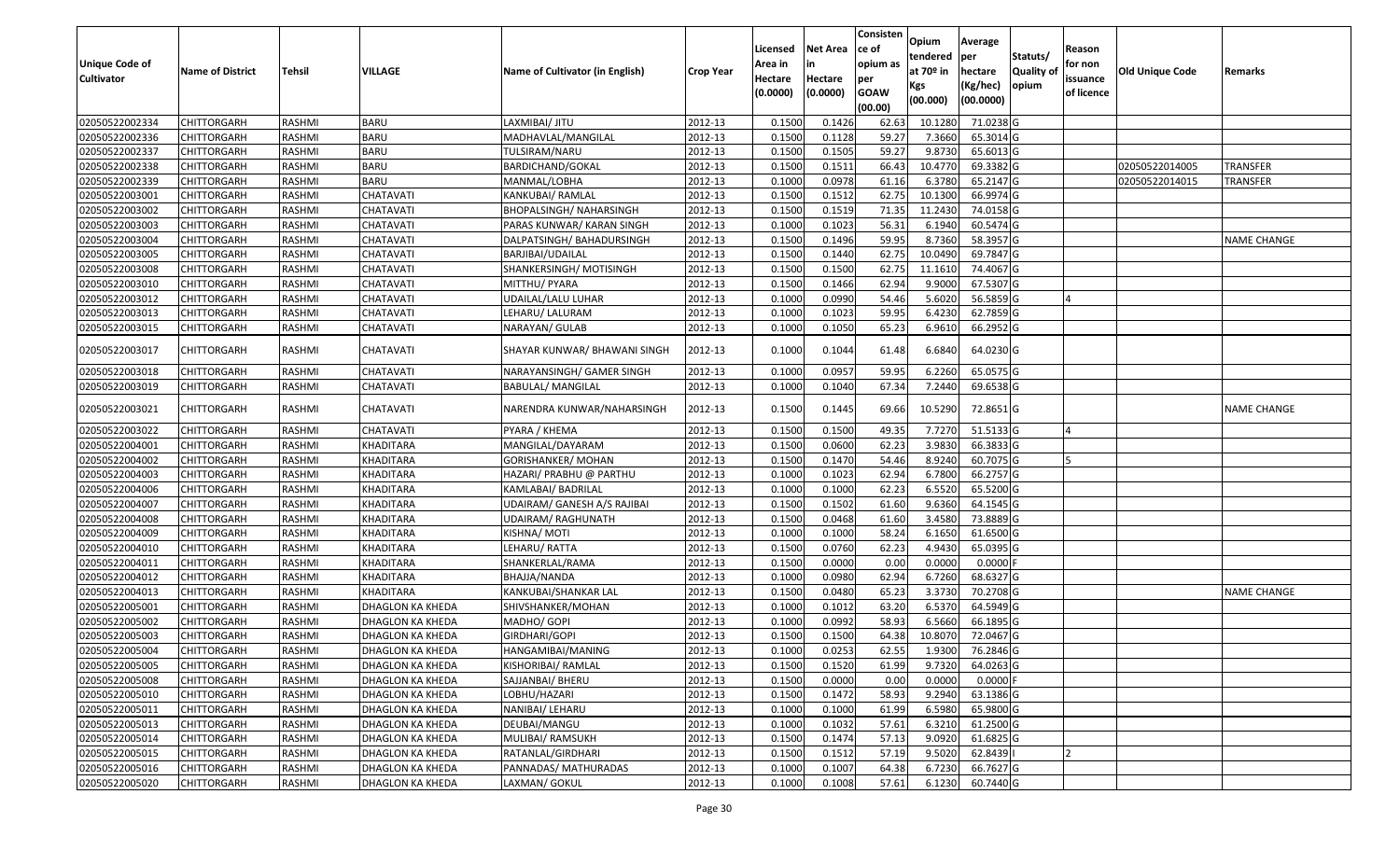| <b>Unique Code of</b><br><b>Cultivator</b> | <b>Name of District</b> | <b>Tehsil</b> | VILLAGE          | Name of Cultivator (in English) | <b>Crop Year</b> | Licensed<br>Area in<br>Hectare<br>(0.0000) | <b>Net Area</b><br>in<br>Hectare<br>(0.0000) | Consisten<br>ce of<br>opium as<br>per<br><b>GOAW</b><br>(00.00) | Opium<br>tendered<br>at $70°$ in<br>Kgs<br>(00.000) | Average<br>per<br>hectare<br>(Kg/hec)<br>(00.0000) | Statuts/<br>Quality of<br>opium | Reason<br>for non<br>issuance<br>of licence | <b>Old Unique Code</b> | Remarks            |
|--------------------------------------------|-------------------------|---------------|------------------|---------------------------------|------------------|--------------------------------------------|----------------------------------------------|-----------------------------------------------------------------|-----------------------------------------------------|----------------------------------------------------|---------------------------------|---------------------------------------------|------------------------|--------------------|
| 02050522005024                             | <b>CHITTORGARH</b>      | RASHMI        | DHAGLON KA KHEDA | BHERULAL/RAMLAL                 | 2012-13          | 0.1000                                     | 0.1039                                       | 64.38                                                           | 7.3580                                              | 70.8181 G                                          |                                 |                                             |                        |                    |
| 02050522005026                             | CHITTORGARH             | RASHMI        | DHAGLON KA KHEDA | RADHESHYAM/ CHAMPALAL           | 2012-13          | 0.1500                                     | 0.1550                                       | 57.61                                                           | 9.6290                                              | 62.1226 G                                          |                                 |                                             |                        |                    |
| 02050522005027                             | <b>CHITTORGARH</b>      | RASHMI        | DHAGLON KA KHEDA | RATANLAL/MOHANLAL               | 2012-13          | 0.1500                                     | 0.1500                                       | 55.39                                                           | 8.9730                                              | 59.8200 G                                          |                                 |                                             |                        |                    |
| 02050522005032                             | <b>CHITTORGARH</b>      | <b>RASHMI</b> | DHAGLON KA KHEDA | SHANKERLAL/DALLA                | 2012-13          | 0.1500                                     | 0.1508                                       | 58.71                                                           | 9.5190                                              | 63.1233 G                                          |                                 |                                             |                        |                    |
| 02050522005036                             | <b>CHITTORGARH</b>      | RASHMI        | DHAGLON KA KHEDA | PRAHLAD/ MOHAN                  | 2012-13          | 0.1000                                     | 0.1012                                       | 63.20                                                           | 6.5460                                              | 64.6838 G                                          |                                 |                                             |                        |                    |
| 02050522005037                             | CHITTORGARH             | RASHMI        | DHAGLON KA KHEDA | KANA/BARDA                      | 2012-13          | 0.1500                                     | 0.1508                                       | 66.02                                                           | 10.4030                                             | 68.9854 G                                          |                                 |                                             |                        |                    |
| 02050522005038                             | <b>CHITTORGARH</b>      | RASHMI        | DHAGLON KA KHEDA | CHUNNILAL/RAMA                  | 2012-13          | 0.1500                                     | 0.1486                                       | 52.94                                                           | 8.6440                                              | 58.1696 G                                          |                                 |                                             |                        |                    |
| 02050522006001                             | <b>CHITTORGARH</b>      | RASHMI        | RUD-A            | RAMESHCHANDRA/ NATHULAL         | 2012-13          | 0.1000                                     | 0.0968                                       | 65.54                                                           | 7.0880                                              | 73.2231 G                                          |                                 |                                             |                        |                    |
| 02050522006002                             | CHITTORGARH             | RASHMI        | RUD-A            | JITU A/S GOPI/ MANGU            | 2012-13          | 0.1500                                     | 0.1500                                       | 60.17                                                           | 10.0910                                             | 67.2733 G                                          |                                 |                                             |                        |                    |
| 02050522006003                             | CHITTORGARH             | RASHMI        | RUD-A            | PRABHULAL/ UDAIRAM              | 2012-13          | 0.1000                                     | 0.0990                                       | 60.17                                                           | 6.6190                                              | 66.8586 G                                          |                                 |                                             |                        |                    |
| 02050522006004                             | <b>CHITTORGARH</b>      | RASHMI        | RUD-A            | BALURAM/ MANGU                  | 2012-13          | 0.1500                                     | 0.1512                                       | 63.64                                                           | 10.2820                                             | 68.0026 G                                          |                                 |                                             |                        |                    |
| 02050522006005                             | CHITTORGARH             | RASHMI        | RUD-A            | PIRU/ BHAGU                     | 2012-13          | 0.1000                                     | 0.1023                                       | 61.76                                                           | 7.1200                                              | 69.5992 G                                          |                                 |                                             |                        |                    |
| 02050522006007                             | CHITTORGARH             | RASHMI        | RUD-A            | LEHARU/ MADHO TELI              | 2012-13          | 0.1500                                     | 0.1470                                       | 66.03                                                           | 10.7720                                             | 73.2789 G                                          |                                 |                                             |                        |                    |
| 02050522006009                             | CHITTORGARH             | RASHMI        | RUD-A            | LEHARIBAI/ MANA                 | 2012-13          | 0.1500                                     | 0.1500                                       | 66.03                                                           | 10.895                                              | 72.6333 G                                          |                                 |                                             |                        |                    |
| 02050522006010                             | CHITTORGARH             | RASHMI        | RUD-A            | GANESH/ CHUNA                   | 2012-13          | 0.1500                                     | 0.1500                                       | 66.03                                                           | 10.8380                                             | 72.2533 G                                          |                                 |                                             |                        |                    |
| 02050522006012                             | CHITTORGARH             | RASHMI        | RUD-A            | HABURAM/NAGJI                   | 2012-13          | 0.1000                                     | 0.0950                                       | 62.96                                                           | 6.4490                                              | 67.8842 G                                          |                                 |                                             |                        |                    |
| 02050522006014                             | CHITTORGARH             | RASHMI        | RUD-A            | PARASRAM @ SHRIRAM/ GOVERDHAN   | 2012-13          | 0.1500                                     | 0.1512                                       | 62.30                                                           | 9.6300                                              | 63.6905 G                                          |                                 |                                             |                        |                    |
| 02050522006016                             | <b>CHITTORGARH</b>      | RASHMI        | RUD-A            | <b>BHAGWAN/ GULAB</b>           | 2012-13          | 0.1500                                     | 0.1470                                       | 58.40                                                           | 9.2440                                              | 62.8844 G                                          |                                 |                                             |                        |                    |
| 02050522006018                             | CHITTORGARH             | RASHMI        | RUD-A            | CHHOGA/ GOPI                    | 2012-13          | 0.1000                                     | 0.1005                                       | 58.40                                                           | 6.4740                                              | 64.4179 G                                          |                                 |                                             |                        |                    |
| 02050522006019                             | <b>CHITTORGARH</b>      | RASHMI        | RUD-A            | <b>BHAGWANIBAI/ MANGIDAS</b>    | 2012-13          | 0.1500                                     | 0.1479                                       | 62.21                                                           | 10.1400                                             | 68.5598 G                                          |                                 |                                             |                        |                    |
| 02050522006020                             | CHITTORGARH             | RASHMI        | RUD-A            | KAMLABAI/ JAMNALAL              | 2012-13          | 0.1500                                     | 0.1519                                       | 61.76                                                           | 9.8990                                              | 65.1679 G                                          |                                 |                                             |                        | <b>NAME CHANGE</b> |
| 02050522006021                             | CHITTORGARH             | RASHMI        | RUD-A            | HIRALAL/ LALURAM                | 2012-13          | 0.1500                                     | 0.1564                                       | 63.5                                                            | 10.0890                                             | 64.5077 G                                          |                                 |                                             |                        |                    |
| 02050522006022                             | CHITTORGARH             | RASHMI        | RUD-A            | JAGDISH/MAGNA                   | 2012-13          | 0.1500                                     | 0.1450                                       | 60.33                                                           | 9.2820                                              | 64.0138 G                                          |                                 |                                             |                        |                    |
| 02050522006023                             | CHITTORGARH             | <b>RASHMI</b> | RUD-A            | KESHIBAI/BALURAM                | 2012-13          | 0.1500                                     | 0.1421                                       | 63.50                                                           | 10.6050                                             | 74.6305 G                                          |                                 |                                             |                        |                    |
| 02050522006024                             | CHITTORGARH             | <b>RASHMI</b> | RUD-A            | NARAYAN/ HEMA                   | 2012-13          | 0.1500                                     | 0.1540                                       | 58.89                                                           | 9.7510                                              | 63.3182 G                                          |                                 |                                             |                        |                    |
| 02050522006028                             | <b>CHITTORGARH</b>      | RASHMI        | RUD-A            | MAGNIBAI/ BALURAM               | 2012-13          | 0.1000                                     | 0.0000                                       | 0.00                                                            | 0.0000                                              | $0.0000$ F                                         |                                 |                                             |                        |                    |
| 02050522006030                             | <b>CHITTORGARH</b>      | RASHMI        | RUD-A            | OMPRAKASH/ MOHAN                | 2012-13          | 0.1500                                     | 0.1374                                       | 61.07                                                           | 9.1520                                              | 66.6084 G                                          |                                 |                                             |                        |                    |
| 02050522006032                             | CHITTORGARH             | RASHMI        | RUD-A            | HANSRAJ/MADHO                   | 2012-13          | 0.1500                                     | 0.1421                                       | 64.50                                                           | 11.0660                                             | 77.8747 G                                          |                                 |                                             |                        |                    |
| 02050522006033                             | <b>CHITTORGARH</b>      | RASHMI        | RUD-A            | SHANKERLAL/ GULAB               | 2012-13          | 0.1500                                     | 0.1498                                       | 62.21                                                           | 10.4340                                             | 69.6529 G                                          |                                 |                                             |                        |                    |
| 02050522006036                             | <b>CHITTORGARH</b>      | RASHMI        | RUD-A            | MOHAN/DALCHAND                  | 2012-13          | 0.1500                                     | 0.1508                                       | 70.53                                                           | 12.0300                                             | 79.7745 G                                          |                                 |                                             |                        |                    |
| 02050522006037                             | <b>CHITTORGARH</b>      | RASHMI        | RUD-A            | MOHANLAL/PANNALAL               | 2012-13          | 0.1000                                     | 0.1008                                       | 67.45                                                           | 7.7660                                              | 77.0437 G                                          |                                 |                                             |                        |                    |
| 02050522006038                             | CHITTORGARH             | RASHMI        | RUD-A            | GORDHAN/ONKAR                   | 2012-13          | 0.1500                                     | 0.1504                                       | 66.04                                                           | 10.9060                                             | 72.5133 G                                          |                                 |                                             |                        |                    |
| 02050522006039                             | <b>CHITTORGARH</b>      | RASHMI        | RUD-A            | MADHOBAI/ BANSHILAL             | 2012-13          | 0.1500                                     | 0.1500                                       | 58.42                                                           | 9.6310                                              | 64.2067 G                                          |                                 |                                             |                        |                    |
| 02050522006040                             | CHITTORGARH             | RASHMI        | RUD-A            | GIRDHARI/ KALU                  | 2012-13          | 0.1000                                     | 0.0955                                       | 65.41                                                           | 7.0920                                              | 74.2618 G                                          |                                 |                                             |                        |                    |
| 02050522006041                             | CHITTORGARH             | RASHMI        | RUD-A            | RAMESHWAR/ FULCHAND             | 2012-13          | 0.1500                                     | 0.0000                                       | 0.00                                                            | 0.0000                                              | $0.0000$ F                                         |                                 |                                             |                        |                    |
| 02050522006043                             | <b>CHITTORGARH</b>      | RASHMI        | RUD-A            | KAILASHCHANDRA/ RAMESHWAR       | 2012-13          | 0.1500                                     | 0.1479                                       | 63.51                                                           | 9.9890                                              | 67.5389 G                                          |                                 |                                             |                        |                    |
| 02050522006044                             | <b>CHITTORGARH</b>      | RASHMI        | RUD-A            | HARLAL/ JAIRAM                  | 2012-13          | 0.1500                                     | 0.1519                                       | 63.51                                                           | 10.6330                                             | 70.0000 G                                          |                                 |                                             |                        |                    |
| 02050522006045                             | <b>CHITTORGARH</b>      | RASHMI        | RUD-A            | SHANKERLAL/PYARCHAND            | 2012-13          | 0.1000                                     | 0.0969                                       | 58.95                                                           | 6.6360                                              | 68.4830 G                                          |                                 |                                             |                        |                    |
| 02050522006046                             | <b>CHITTORGARH</b>      | RASHMI        | RUD-A            | NATHU/ MAGNA                    | 2012-13          | 0.1000                                     | 0.0992                                       | 65.41                                                           | 7.2320                                              | 72.9032 G                                          |                                 |                                             |                        |                    |
| 02050522006047                             | CHITTORGARH             | RASHMI        | RUD-A            | BARDA/MAGNA                     | 2012-13          | 0.1000                                     | 0.1008                                       | 62.29                                                           | 7.0030                                              | 69.4742 G                                          |                                 |                                             |                        |                    |
| 02050522006048                             | <b>CHITTORGARH</b>      | RASHMI        | RUD-A            | MOHAN/ GULABCHAND @ UDAIRAM     | 2012-13          | 0.1500                                     | 0.1475                                       | 59.32                                                           | 10.3810                                             | 70.3797 G                                          |                                 |                                             |                        |                    |
| 02050522006049                             | <b>CHITTORGARH</b>      | RASHMI        | RUD-A            | LOBHU/ GULABCHAND               | 2012-13          | 0.1500                                     | 0.1482                                       | 65.45                                                           | 10.7990                                             | 72.8677 G                                          |                                 |                                             |                        |                    |
| 02050522006050                             | CHITTORGARH             | RASHMI        | RUD-A            | PRATHVIRAJ/ LALU                | 2012-13          | 0.1500                                     | 0.1482                                       | 58.18                                                           | 9.3920                                              | 63.3738 G                                          |                                 |                                             |                        |                    |
| 02050522006051                             | <b>CHITTORGARH</b>      | RASHMI        | RUD-A            | SHANKERLAL/ PANNALAL            | 2012-13          | 0.1000                                     | 0.0980                                       | 61.76                                                           | 7.0050                                              | 71.4796 G                                          |                                 |                                             |                        |                    |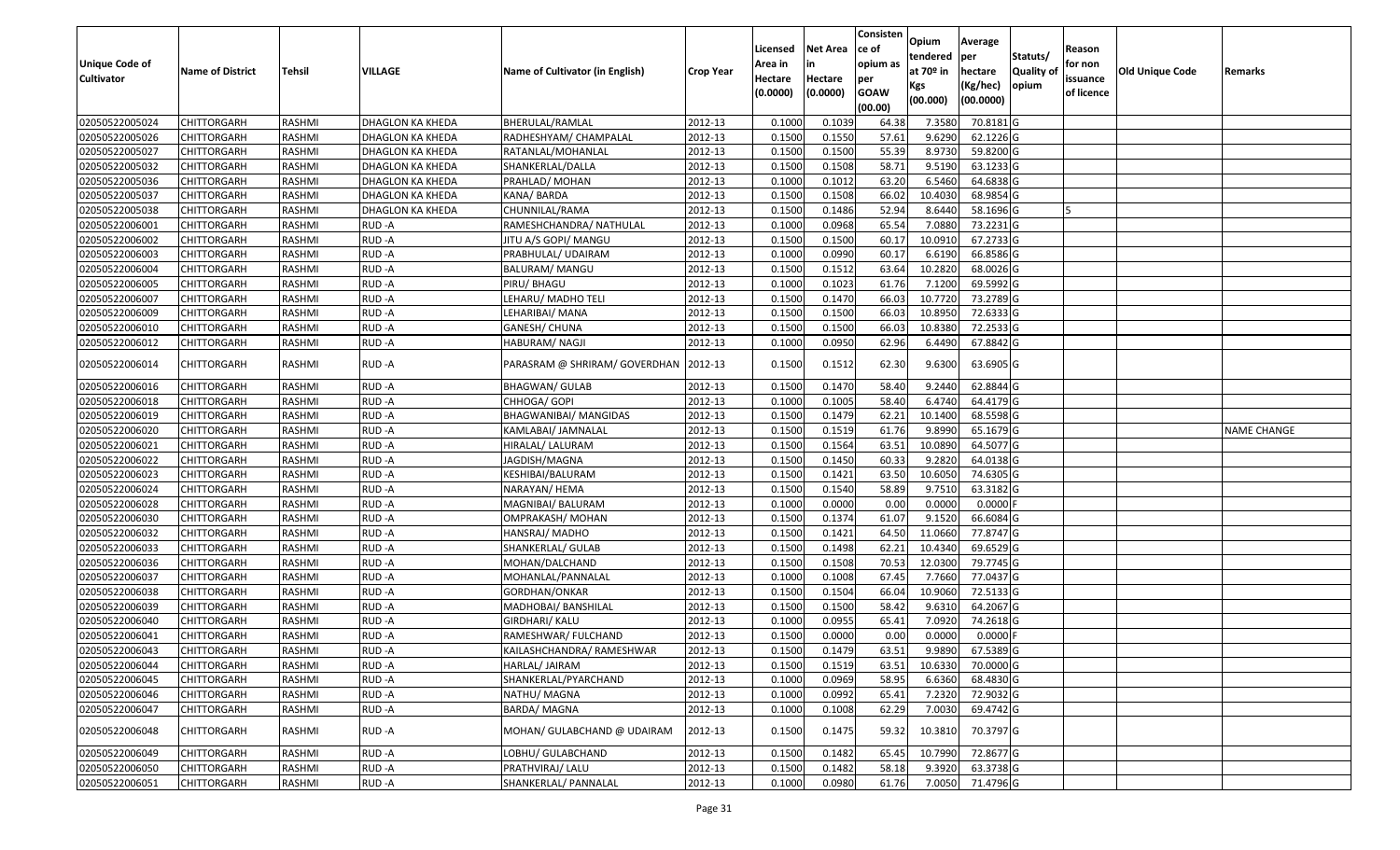| Unique Code of<br>Cultivator | <b>Name of District</b> | Tehsil        | <b>VILLAGE</b> | Name of Cultivator (in English)        | <b>Crop Year</b> | Licensed<br>Area in<br>Hectare<br>(0.0000) | Net Area<br>Hectare<br>(0.0000) | Consisten<br>ce of<br>opium as<br>per<br><b>GOAW</b><br>(00.00) | Opium<br>tendered<br>at 70º in<br>Kgs<br>(00.000) | Average<br>per<br>hectare<br>(Kg/hec)<br>(00.0000) | Statuts/<br>Quality of<br>opium | Reason<br>for non<br>issuance<br>of licence | Old Unique Code | Remarks            |
|------------------------------|-------------------------|---------------|----------------|----------------------------------------|------------------|--------------------------------------------|---------------------------------|-----------------------------------------------------------------|---------------------------------------------------|----------------------------------------------------|---------------------------------|---------------------------------------------|-----------------|--------------------|
| 02050522006052               | CHITTORGARH             | RASHMI        | RUD -A         | DHAPUBAI/ BOTHLAL @ BANSHILAL          | 2012-13          | 0.1500                                     | 0.1500                          | 65.45                                                           | 11.1080                                           | 74.0533 G                                          |                                 |                                             |                 |                    |
| 02050522006054               | <b>CHITTORGARH</b>      | RASHMI        | RUD-A          | SHANKERLAL/ RAMCHANDRA                 | 2012-13          | 0.1500                                     | 0.1500                          | 62.21                                                           | 10.3980                                           | 69.3200 G                                          |                                 |                                             |                 |                    |
| 02050522006055               | <b>CHITTORGARH</b>      | RASHMI        | RUD-A          | CHANDIBAI/ PRABHU                      | 2012-13          | 0.1500                                     | 0.0000                          | 0.00                                                            | 0.0000                                            | $0.0000$ F                                         |                                 |                                             |                 |                    |
| 02050522006057               | <b>CHITTORGARH</b>      | RASHMI        | RUD-A          | <b>BHERULAL/ RAMCHANDRA SUTHAR</b>     | 2012-13          | 0.1500                                     | 0.1456                          | 66.04                                                           | 10.6890                                           | 73.4135 G                                          |                                 |                                             |                 |                    |
| 02050522006063               | CHITTORGARH             | RASHMI        | RUD-A          | SHANKERLAL/ SHOBHALAL                  | 2012-13          | 0.1500                                     | 0.1502                          | 61.07                                                           | 10.3820                                           | 69.1212 G                                          |                                 |                                             |                 |                    |
| 02050522006064               | CHITTORGARH             | RASHMI        | RUD-A          | PYARIBAI/ HAZARI                       | 2012-13          | 0.1500                                     | 0.1508                          | 68.05                                                           | 11.0730                                           | 73.4284 G                                          |                                 |                                             |                 |                    |
| 02050522006067               | CHITTORGARH             | RASHMI        | RUD-A          | NATHULAL/ LALURAM                      | 2012-13          | 0.1500                                     | 0.1471                          | 63.35                                                           | 10.2450                                           | 69.6465 G                                          |                                 |                                             |                 |                    |
| 02050522006071               | CHITTORGARH             | RASHMI        | RUD-A          | MAGNA/ KALURAM                         | 2012-13          | 0.1500                                     | 0.1500                          | 62.96                                                           | 10.4600                                           | 69.7333 G                                          |                                 |                                             |                 |                    |
| 02050522006072               | <b>CHITTORGARH</b>      | RASHMI        | RUD-A          | GITADEVI/ RAMCHANDRA                   | 2012-13          | 0.1500                                     | 0.1512                          | 58.42                                                           | 9.5560                                            | 63.2011 G                                          |                                 |                                             |                 |                    |
| 02050522006073               | <b>CHITTORGARH</b>      | RASHMI        | RUD-A          | SOHANIBAI/SHANKER                      | 2012-13          | 0.1500                                     | 0.1442                          | 57.62                                                           | 9.0550                                            | 62.7947 G                                          |                                 |                                             |                 |                    |
| 02050522006074               | <b>CHITTORGARH</b>      | RASHMI        | RUD-A          | PRABHULAL A/S MOHANLAL / GOPI          | 2012-13          | 0.1500                                     | 0.1534                          | 63.64                                                           | 10.8730                                           | 70.8801 G                                          |                                 |                                             |                 |                    |
| 02050522006075               | <b>CHITTORGARH</b>      | RASHMI        | RUD-A          | KAMLABAI/BHERULAL                      | 2012-13          | 0.1500                                     | 0.1491                          | 62.29                                                           | 10.1350                                           | 67.9745 G                                          |                                 |                                             |                 |                    |
| 02050522006076               | <b>CHITTORGARH</b>      | RASHMI        | RUD-A          | DHANNA/NAGJI SUTHAR                    | 2012-13          | 0.1500                                     | 0.1534                          | 62.29                                                           | 10.9100                                           | 71.1213 G                                          |                                 |                                             |                 |                    |
| 02050522006077               | <b>CHITTORGARH</b>      | RASHMI        | RUD-A          | DHOKAL/KISHANLAL                       | 2012-13          | 0.1500                                     | 0.1525                          | 58.38                                                           | 9.8500                                            | 64.5902 G                                          |                                 |                                             |                 |                    |
| 02050522006078               | <b>CHITTORGARH</b>      | RASHMI        | RUD-A          | MANGILAL/ BARDICHAND                   | 2012-13          | 0.1500                                     | 0.1520                          | 62.30                                                           | 10.3330                                           | 67.9803 G                                          |                                 |                                             |                 |                    |
| 02050522006079               | CHITTORGARH             | RASHMI        | RUD-A          | RATANLAL/ HIRALAL                      | 2012-13          | 0.1500                                     | 0.1500                          | 68.83                                                           | 11.5830                                           | 77.2200 G                                          |                                 |                                             |                 |                    |
| 02050522006080               | CHITTORGARH             | RASHMI        | RUD-A          | RAJMAL/DALCHAND                        | 2012-13          | 0.1500                                     | 0.1508                          | 65.45                                                           | 11.0420                                           | 73.2228 G                                          |                                 |                                             |                 |                    |
| 02050522006081               | CHITTORGARH             | RASHMI        | RUD-A          | AHMANA/ALLAHNOOR                       | 2012-13          | 0.1500                                     | 0.1518                          | 64.60                                                           | 11.1300                                           | 73.3202 G                                          |                                 |                                             |                 |                    |
| 02050522006082               | CHITTORGARH             | RASHMI        | RUD-A          | GITADEVI/ BHANWARLAL                   | 2012-13          | 0.1500                                     | 0.1483                          | 66.04                                                           | 11.2270                                           | 75.7047 G                                          |                                 |                                             |                 |                    |
| 02050522006083               | <b>CHITTORGARH</b>      | RASHMI        | RUD-A          | BALU/CHUNARAM                          | 2012-13          | 0.1500                                     | 0.1505                          | 65.54                                                           | 10.5990                                           | 70.4252 G                                          |                                 |                                             |                 |                    |
| 02050522006084               | CHITTORGARH             | RASHMI        | RUD-A          | SHANTILAL/MANGILAL                     | 2012-13          | 0.1500                                     | 0.1442                          | 58.45                                                           | 8.8680                                            | 61.4979 G                                          |                                 |                                             |                 |                    |
| 02050522006088               | <b>CHITTORGARH</b>      | RASHMI        | RUD-A          | SHANKERLAL/ BHURALAL                   | 2012-13          | 0.1500                                     | 0.1496                          | 58.38                                                           | 9.6160                                            | 64.2781 G                                          |                                 |                                             |                 |                    |
| 02050522006089               | <b>CHITTORGARH</b>      | RASHMI        | RUD-A          | MITTHUSINGH @ GOVINDSINGH/<br>KANSINGH | 2012-13          | 0.1000                                     | 0.1023                          | 63.78                                                           | 6.8520                                            | 66.9795 G                                          |                                 |                                             |                 |                    |
| 02050522006090               | CHITTORGARH             | RASHMI        | RUD-A          | SHANKER/ JITMAL                        | 2012-13          | 0.1500                                     | 0.1435                          | 57.62                                                           | 8.8980                                            | 62.0070 G                                          |                                 |                                             |                 |                    |
| 02050522006091               | CHITTORGARH             | RASHMI        | RUD-A          | MANGILAL/ HAZARI                       | 2012-13          | 0.1500                                     | 0.1515                          | 63.50                                                           | 10.7950                                           | 71.2541 G                                          |                                 |                                             |                 |                    |
| 02050522006092               | CHITTORGARH             | RASHMI        | RUD-A          | DEVA/ KELA BHIL                        | 2012-13          | 0.1500                                     | 0.1400                          | 62.30                                                           | 10.1020                                           | 72.1571 G                                          |                                 |                                             |                 |                    |
| 02050522006094               | CHITTORGARH             | RASHMI        | RUD-A          | MADANLAL/GIRDHARI                      | 2012-13          | 0.1500                                     | 0.1472                          | 70.02                                                           | 11.5930                                           | 78.7568 G                                          |                                 |                                             |                 |                    |
| 02050522006096               | CHITTORGARH             | RASHMI        | RUD-A          | RAMESHWAR/ BARDA                       | 2012-13          | 0.1000                                     | 0.0972                          | 65.54                                                           | 7.1060                                            | 73.1070 G                                          |                                 |                                             |                 |                    |
| 02050522006097               | <b>CHITTORGARH</b>      | RASHMI        | RUD-A          | BHANWARLAL/ MOHAN JAT                  | 2012-13          | 0.1500                                     | 0.1444                          | 60.33                                                           | 9.7730                                            | 67.6801 G                                          |                                 |                                             |                 |                    |
| 02050522006099               | <b>CHITTORGARH</b>      | RASHMI        | RUD-A          | MUKESHKUMAR/SHANKARLAL                 | 2012-13          | 0.1500                                     | 0.1260                          | 63.15                                                           | 9.1030                                            | 72.2460 G                                          |                                 |                                             |                 |                    |
| 02050522006101               | <b>CHITTORGARH</b>      | RASHMI        | RUD-A          | MADHO/ KESHURAM                        | 2012-13          | 0.1500                                     | 0.1485                          | 58.89                                                           | 9.6830                                            | 65.2054 G                                          |                                 |                                             |                 |                    |
| 02050522006102               | CHITTORGARH             | RASHMI        | RUD-A          | NARAYAN/ BHANWARLAL                    | 2012-13          | 0.1000                                     | 0.0966                          | 63.35                                                           | 6.8150                                            | 70.5487 G                                          |                                 |                                             |                 |                    |
| 02050522006107               | CHITTORGARH             | RASHMI        | RUD-A          | GANGABAI/SHANKERLAL                    | 2012-13          | 0.1500                                     | 0.1404                          | 58.95                                                           | 9.1120                                            | 64.9003 G                                          |                                 |                                             |                 |                    |
| 02050522006111               | <b>CHITTORGARH</b>      | RASHMI        | RUD-A          | MOHAN/ MANGU SUTHAR                    | 2012-13          | 0.1500                                     | 0.1504                          | 62.96                                                           | 10.4960                                           | 69.7872 G                                          |                                 |                                             |                 |                    |
| 02050522006114               | <b>CHITTORGARH</b>      | <b>RASHMI</b> | RUD-A          | <b>BOTHU/ MOHANLAL</b>                 | 2012-13          | 0.1500                                     | 0.0000                          | 0.00                                                            | 0.0000                                            | $0.0000$ F                                         |                                 |                                             |                 |                    |
| 02050522006115               | <b>CHITTORGARH</b>      | RASHMI        | RUD-A          | KASHIRAM/MITTHU                        | 2012-13          | 0.1000                                     | 0.1000                          | 58.45                                                           | 6.5460                                            | 65.4600 G                                          |                                 |                                             |                 |                    |
| 02050522006116               | <b>CHITTORGARH</b>      | RASHMI        | RUD-A          | SATYANARAYAN/ MOHAN                    | 2012-13          | 0.1000                                     | 0.1026                          | 63.35                                                           | 6.8240                                            | 66.5107 G                                          |                                 |                                             |                 |                    |
| 02050522006118               | <b>CHITTORGARH</b>      | RASHMI        | RUD-B          | SOHANLAL/PHOOLCHAND                    | 2012-13          | 0.1000                                     | 0.1023                          | 59.78                                                           | 6.8060                                            | 66.5298 G                                          |                                 |                                             |                 |                    |
| 02050522006119               | <b>CHITTORGARH</b>      | RASHMI        | RUD-B          | BHERU/ GOKAL                           | 2012-13          | 0.1500                                     | 0.1494                          | 65.23                                                           | 10.5770                                           | 70.7965 G                                          |                                 |                                             |                 |                    |
| 02050522006120               | <b>CHITTORGARH</b>      | RASHMI        | RUD-B          | NARAYAN/ BHERULAL                      | 2012-13          | 0.1500                                     | 0.1456                          | 59.78                                                           | 9.6840                                            | 66.5110 G                                          |                                 |                                             |                 | <b>NAME CHANGE</b> |
| 02050522006121               | <b>CHITTORGARH</b>      | RASHMI        | RUD-B          | DHAPUBAI/ MANGILAL                     | 2012-13          | 0.1000                                     | 0.1000                          | 61.48                                                           | 6.8680                                            | 68.6800 G                                          |                                 |                                             |                 |                    |
| 02050522006123               | <b>CHITTORGARH</b>      | RASHMI        | RUD-B          | SHANKERLAL/NARULAL                     | 2012-13          | 0.1500                                     | 0.1485                          | 59.78                                                           | 10.2390                                           | 68.9495 G                                          |                                 |                                             |                 |                    |
| 02050522006126               | <b>CHITTORGARH</b>      | RASHMI        | RUD-B          | KISHANLAL/LAHRU                        | 2012-13          | 0.1500                                     | 0.1421                          | 63.15                                                           | 9.7970                                            | 68.9444 G                                          |                                 |                                             |                 |                    |
| 02050522006127               | <b>CHITTORGARH</b>      | RASHMI        | RUD-B          | KISHANLAL/HAZARI                       | 2012-13          | 0.1500                                     | 0.1406                          | 63.91                                                           | 10.2620                                           | 72.9872 G                                          |                                 |                                             |                 |                    |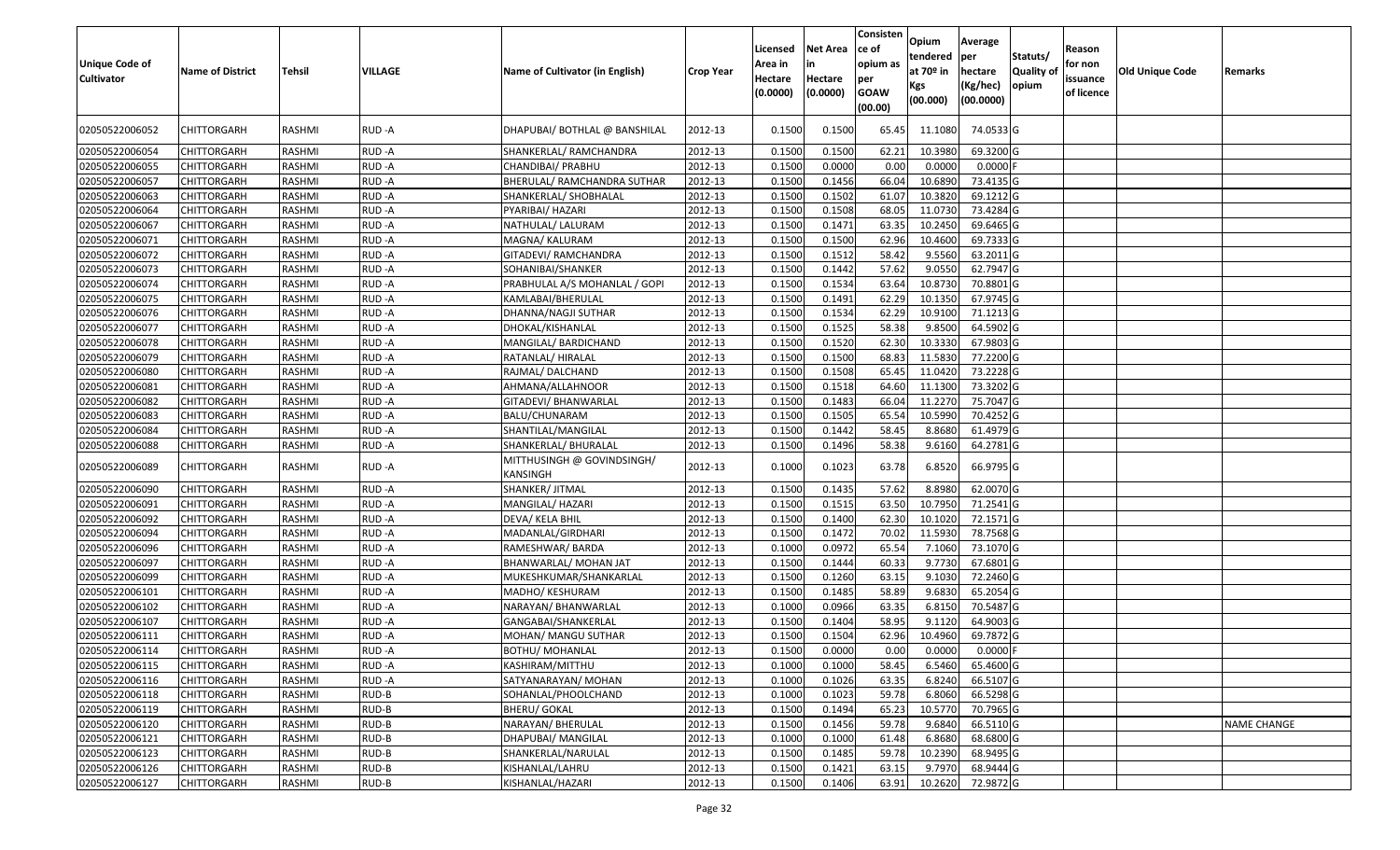|                       |                         |               |         |                                 |                  | Licensed | <b>Net Area</b> | Consisten<br>ce of | Opium<br>tendered | Average<br>per | Statuts/         | Reason     |                 |         |
|-----------------------|-------------------------|---------------|---------|---------------------------------|------------------|----------|-----------------|--------------------|-------------------|----------------|------------------|------------|-----------------|---------|
| <b>Unique Code of</b> | <b>Name of District</b> | Tehsil        | VILLAGE | Name of Cultivator (in English) | <b>Crop Year</b> | Area in  | in              | opium as           | at $70°$ in       | hectare        | <b>Quality o</b> | for non    | Old Unique Code | Remarks |
| <b>Cultivator</b>     |                         |               |         |                                 |                  | Hectare  | Hectare         | per                | Kgs               | (Kg/hec)       | opium            | issuance   |                 |         |
|                       |                         |               |         |                                 |                  | (0.0000) | (0.0000)        | <b>GOAW</b>        | (00.000)          | (00.0000)      |                  | of licence |                 |         |
|                       |                         |               |         |                                 |                  |          |                 | (00.00)            |                   |                |                  |            |                 |         |
| 02050522006129        | CHITTORGARH             | RASHMI        | RUD-B   | AMARCHAND/BHERULAL              | 2012-13          | 0.1000   | 0.0000          | 0.00               | 0.0000            | $0.0000$ F     |                  |            |                 |         |
| 02050522006132        | CHITTORGARH             | RASHMI        | RUD-B   | LALU / DEVJI                    | 2012-13          | 0.1500   | 0.1508          | 58.76              | 9.8380            | 65.2387 G      |                  |            |                 |         |
| 02050522006136        | CHITTORGARH             | RASHMI        | RUD-B   | MAYA/JAGDISH                    | 2012-13          | 0.1000   | 0.1015          | 61.20              | 6.5050            | 64.0887 G      |                  |            |                 |         |
| 02050522006137        | <b>CHITTORGARH</b>      | RASHMI        | RUD-B   | RAMSINGH/UDAISINGH              | 2012-13          | 0.1500   | 0.1520          | 60.84              | 9.8730            | 64.9539 G      |                  |            |                 |         |
| 02050522006138        | CHITTORGARH             | RASHMI        | RUD-B   | SHOBHALAL/KISHANLAL             | 2012-13          | 0.1000   | 0.1008          | 61.78              | 6.7080            | 66.5476 G      |                  |            |                 |         |
| 02050522006139        | <b>CHITTORGARH</b>      | RASHMI        | RUD-B   | <b>BALI/SHANKER</b>             | 2012-13          | 0.1500   | 0.0950          | 60.84              | 6.2930            | 66.2421 G      |                  |            |                 |         |
| 02050522006140        | CHITTORGARH             | RASHMI        | RUD-B   | BANSHILAL/MATHURALAL            | 2012-13          | 0.1500   | 0.1500          | 62.46              | 10.0830           | 67.2200 G      |                  |            |                 |         |
| 02050522006143        | CHITTORGARH             | <b>RASHMI</b> | RUD-B   | MOHANLAL/GOPI                   | 2012-13          | 0.1500   | 0.1482          | 62.21              | 10.2740           | 69.3252 G      |                  |            |                 |         |
| 02050522006144        | CHITTORGARH             | RASHMI        | RUD-B   | MANGILAL/SRIRAM                 | 2012-13          | 0.1500   | 0.1512          | 60.84              | 10.1340           | 67.0238 G      |                  |            |                 |         |
| 02050522006145        | CHITTORGARH             | RASHMI        | RUD-B   | MAGNIBAI/BHANWARLAL             | 2012-13          | 0.1500   | 0.1472          | 63.91              | 10.3810           | 70.5231 G      |                  |            |                 |         |
| 02050522006147        | CHITTORGARH             | RASHMI        | RUD-B   | PRABHULAL/ CHATERBHUJ @ CHATRU  | 2012-13          | 0.1500   | 0.1440          | 62.46              | 9.9040            | 68.7778 G      |                  |            |                 |         |
| 02050522006148        | <b>CHITTORGARH</b>      | RASHMI        | RUD-B   | NOJIBAI/ CHATRU                 | 2012-13          | 0.1000   | 0.0928          | 62.46              | 6.3350            | 68.2651 G      |                  |            |                 |         |
| 02050522006149        | CHITTORGARH             | RASHMI        | RUD-B   | SURESHCHANDRA/ GOPILAL          | 2012-13          | 0.1000   | 0.0950          | 62.21              | 6.7630            | 71.1895 G      |                  |            |                 |         |
| 02050522006150        | CHITTORGARH             | RASHMI        | RUD-B   | GOPILAL/PHOOLCHAND              | 2012-13          | 0.1000   | 0.0984          | 61.20              | 6.8280            | 69.3902 G      |                  |            |                 |         |
| 02050522006151        | CHITTORGARH             | RASHMI        | RUD-B   | MADHO/HAZARI                    | 2012-13          | 0.1500   | 0.1500          | 65.23              | 10.7260           | 71.5067 G      |                  |            |                 |         |
| 02050522006154        | CHITTORGARH             | RASHMI        | RUD-B   | LAXMILAL/ SAGARMAL              | 2012-13          | 0.1000   | 0.1005          | 63.91              | 7.0480            | 70.1294 G      |                  |            |                 |         |
| 02050522006155        | CHITTORGARH             | RASHMI        | RUD-B   | MOHANLAL/GOPI A/S PYARJI        | 2012-13          | 0.150    | 0.1457          | 64.32              | 10.1070           | 69.3686 G      |                  |            |                 |         |
| 02050522006160        | CHITTORGARH             | RASHMI        | RUD-B   | MOHAN/ LAXMAN                   | 2012-13          | 0.100    | 0.0990          | 62.07              | 6.7480            | 68.1616 G      |                  |            |                 |         |
| 02050522006161        | CHITTORGARH             | RASHMI        | RUD-B   | BARDIBAI/BHURA                  | 2012-13          | 0.1500   | 0.1521          | 65.17              | 10.9490           | 71.9855 G      |                  |            |                 |         |
| 02050522006162        | CHITTORGARH             | RASHMI        | RUD-B   | BHERULAL/RAMCHANDRA MUNDRA      | 2012-13          | 0.1500   | 0.1550          | 62.21              | 10.2380           | 66.0516 G      |                  |            |                 |         |
| 02050522006164        | CHITTORGARH             | RASHMI        | RUD-B   | MOHANIBAI/ HAZARI               | 2012-13          | 0.1500   | 0.1406          | 62.07              | 9.7980            | 69.6871G       |                  |            |                 |         |
| 02050522006165        | CHITTORGARH             | RASHMI        | RUD-B   | PYARA/UDA                       | 2012-13          | 0.1500   | 0.1316          | 61.78              | 9.4170            | 71.5578 G      |                  |            |                 |         |
| 02050522006169        | CHITTORGARH             | RASHMI        | RUD-B   | SHOBHADEVI/ HEMRAJ              | 2012-13          | 0.1500   | 0.1485          | 65.17              | 10.5110           | 70.7811 G      |                  |            |                 |         |
| 02050522006175        | CHITTORGARH             | RASHMI        | RUD-B   | NANDRAM/ JAMNALAL               | 2012-13          | 0.1000   | 0.1000          | 65.61              | 7.0200            | 70.2000 G      |                  |            |                 |         |
| 02050522006176        | CHITTORGARH             | RASHMI        | RUD-B   | RAMLAL/NANURAM                  | 2012-13          | 0.1500   | 0.1470          | 60.92              | 10.5570           | 71.8163 G      |                  |            |                 |         |
| 02050522006177        | CHITTORGARH             | RASHMI        | RUD-B   | GHANSHYAMSINGH/ INDRASINGH      | 2012-13          | 0.1500   | 0.0000          | 0.00               | 0.0000            | 0.0000F        |                  |            |                 |         |
| 02050522006182        | CHITTORGARH             | <b>RASHMI</b> | RUD-B   | RATANLAL/GODU                   | 2012-13          | 0.1500   | 0.1525          | 58.18              | 9.9070            | 64.9639 G      |                  |            |                 |         |
| 02050522006185        | CHITTORGARH             | RASHMI        | RUD-B   | BHAGWAN/GANESH TELI             | 2012-13          | 0.1500   | 0.1470          | 60.50              | 9.8270            | 66.8503 G      |                  |            |                 |         |
| 02050522006187        | CHITTORGARH             | RASHMI        | RUD-B   | GOPALLAL/MOHANLAL               | 2012-13          | 0.1500   | 0.1518          | 63.95              | 10.7800           | 71.0145 G      |                  |            |                 |         |
| 02050522006188        | CHITTORGARH             | RASHMI        | RUD-B   | LAD KUNWAR/ LAXMANSINGH         | 2012-13          | 0.1500   | 0.1540          | 52.68              | 9.2340            | 59.9610 G      |                  |            |                 |         |
| 02050522006192        | CHITTORGARH             | RASHMI        | RUD-B   | JAMNALAL/RAGHUNATH              | 2012-13          | 0.1500   | 0.1461          | 72.01              | 12.7560           | 87.3101G       |                  |            |                 |         |
| 02050522006193        | CHITTORGARH             | RASHMI        | RUD-B   | KISHANLAL/MOHANLAL              | 2012-13          | 0.1500   | 0.1380          | 62.07              | 9.2480            | 67.0145 G      |                  |            |                 |         |
| 02050522006197        | <b>CHITTORGARH</b>      | RASHMI        | RUD-B   | NILESH KUMAR/ SOHANLAL          | 2012-13          | 0.100    | 0.1000          | 60.50              | 6.7930            | 67.9300 G      |                  |            |                 |         |
| 02050522006198        | CHITTORGARH             | RASHMI        | RUD-B   | MAHIPALSINGH/ GHANSHYAMSINGH    | 2012-13          | 0.1500   | 0.1440          | 61.48              | 10.2230           | 70.9931 G      |                  |            |                 |         |
| 02050522006202        | <b>CHITTORGARH</b>      | RASHMI        | RUD-B   | PRABHULAL/MAGNIRAM              | 2012-13          | 0.1500   | 0.1500          | 64.32              | 10.5670           | 70.4467 G      |                  |            |                 |         |
| 02050522006209        | <b>CHITTORGARH</b>      | RASHMI        | RUD-B   | BHURA/KISHNA                    | 2012-13          | 0.1500   | 0.1500          | 61.20              | 10.0540           | 67.0267 G      |                  |            |                 |         |
| 02050522006210        | CHITTORGARH             | RASHMI        | RUD-B   | PRABHU/MAGNIRAM JAT             | 2012-13          | 0.1500   | 0.1450          | 59.48              | 9.7800            | 67.4483 G      |                  |            |                 |         |
| 02050522006212        | CHITTORGARH             | RASHMI        | RUD-B   | JAMNALAL/KALU                   | 2012-13          | 0.1000   | 0.0990          | 58.61              | 6.1620            | 62.2424 G      |                  |            |                 |         |
| 02050522006214        | <b>CHITTORGARH</b>      | RASHMI        | RUD-B   | CHANDMAL/DALCHAND               | 2012-13          | 0.1500   | 0.1485          | 61.78              | 9.9640            | 67.0976 G      |                  |            |                 |         |
| 02050522006216        | <b>CHITTORGARH</b>      | RASHMI        | RUD-B   | LADULAL @ GANGARAM/ BHERULAL    | 2012-13          | 0.1500   | 0.1443          | 57.57              | 9.3760            | 64.9757 G      |                  |            |                 |         |
| 02050522006221        | CHITTORGARH             | RASHMI        | RUD-C   | SOHANLAL/KALU                   | 2012-13          | 0.1500   | 0.1452          | 58.27              | 9.4900            | 65.3581 G      |                  |            |                 |         |
| 02050522006230        | <b>CHITTORGARH</b>      | RASHMI        | RUD-C   | LAXMANLAL/GANGARAM              | 2012-13          | 0.1000   | 0.0984          | 57.94              | 6.3320            | 64.3496 G      |                  |            |                 |         |
|                       |                         |               |         |                                 |                  |          |                 |                    |                   |                |                  |            |                 |         |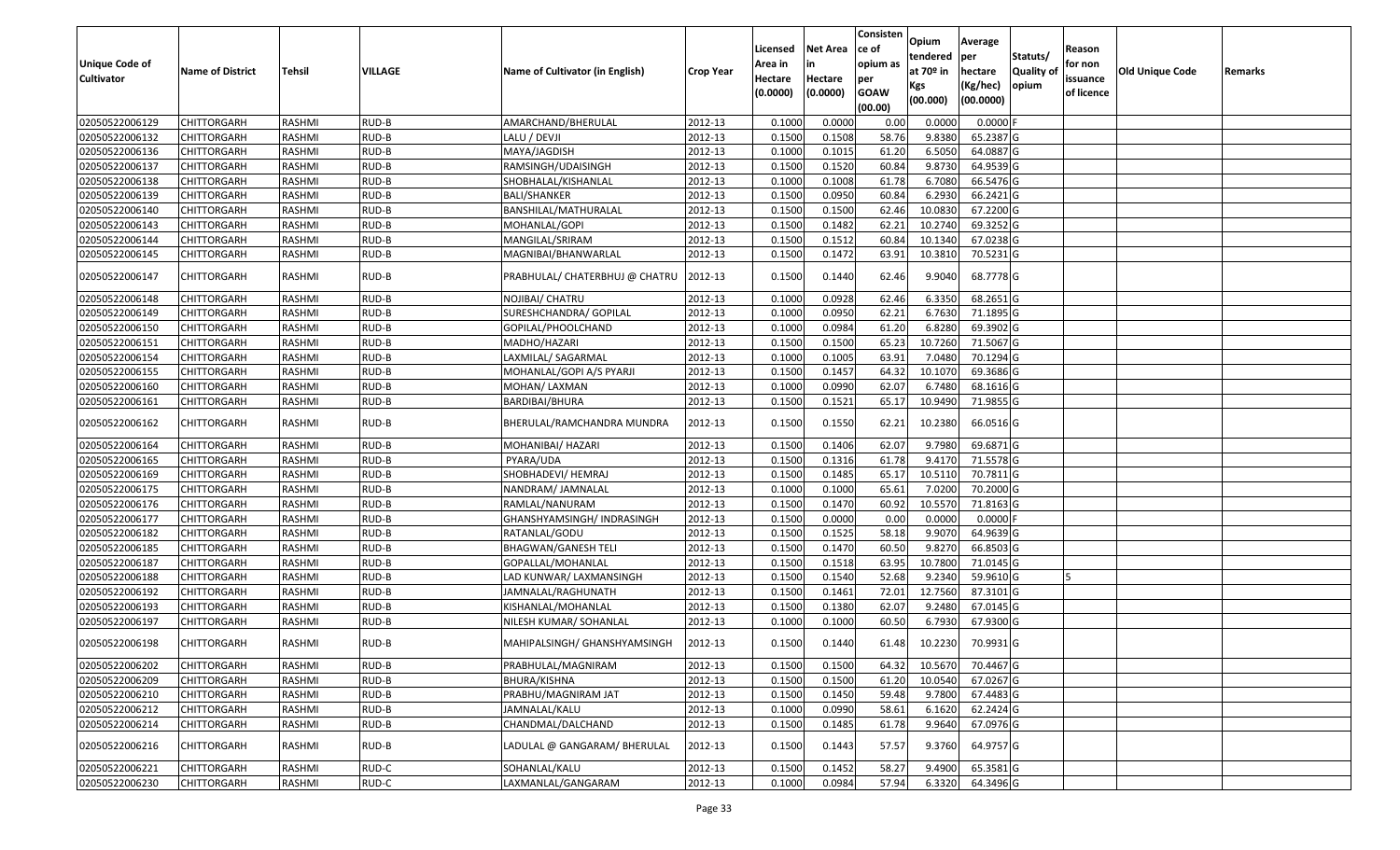| <b>Unique Code of</b> | <b>Name of District</b> | Tehsil        | VILLAGE | Name of Cultivator (in English) | <b>Crop Year</b> | Licensed<br>Area in | Net Area<br>in      | Consisten<br>ce of<br>opium as | Opium<br>tendered<br>at $70°$ in | Average<br>per<br>hectare | Statuts/<br><b>Quality of</b> | Reason<br>for non      | Old Unique Code | Remarks |
|-----------------------|-------------------------|---------------|---------|---------------------------------|------------------|---------------------|---------------------|--------------------------------|----------------------------------|---------------------------|-------------------------------|------------------------|-----------------|---------|
| <b>Cultivator</b>     |                         |               |         |                                 |                  | Hectare<br>(0.0000) | Hectare<br>(0.0000) | per<br><b>GOAW</b><br>(00.00)  | Kgs<br>(00.000)                  | (Kg/hec)<br>(00.0000)     | opium                         | issuance<br>of licence |                 |         |
| 02050522006232        | CHITTORGARH             | RASHMI        | RUD-C   | UDAIRAM/BHERULAL                | 2012-13          | 0.1500              | 0.1484              | 57.94                          | 9.7340                           | 65.5930 G                 |                               |                        |                 |         |
| 02050522006233        | CHITTORGARH             | RASHMI        | RUD-C   | DALU/ ONKAR                     | 2012-13          | 0.1500              | 0.1505              | 63.51                          | 10.2250                          | 67.9402 G                 |                               |                        |                 |         |
| 02050522006235        | CHITTORGARH             | RASHMI        | RUD-C   | BANSHILAL/NOLARAM               | 2012-13          | 0.1500              | 0.1501              | 57.94                          | 9.8080                           | 65.3431 G                 |                               |                        |                 |         |
| 02050522006236        | <b>CHITTORGARH</b>      | RASHMI        | RUD-C   | MADHAVLAL/MAGNA                 | 2012-13          | 0.1500              | 0.1440              | 57.81                          | 9.9270                           | 68.9375 G                 |                               |                        |                 |         |
| 02050522006240        | CHITTORGARH             | RASHMI        | RUD-C   | MADHU/ RUPA BALAI               | 2012-13          | 0.1500              | 0.1491              | 59.20                          | 9.3540                           | 62.7364 G                 |                               |                        |                 |         |
| 02050522006242        | CHITTORGARH             | RASHMI        | RUD-C   | RAMESHWAR/ BHERU                | 2012-13          | 0.1500              | 0.1530              | 59.20                          | 10.3770                          | 67.8235 G                 |                               |                        |                 |         |
| 02050522006243        | CHITTORGARH             | RASHMI        | RUD-C   | NANDUBAI/ GOPI                  | 2012-13          | 0.1500              | 0.1500              | 59.20                          | 9.6160                           | 64.1067 G                 |                               |                        |                 |         |
| 02050522006244        | <b>CHITTORGARH</b>      | <b>RASHMI</b> | RUD-C   | SHANKERLAL/ GOPILAL             | 2012-13          | 0.1000              | 0.0999              | 60.45                          | 6.6580                           | 66.6466 G                 |                               |                        |                 |         |
| 02050522006245        | CHITTORGARH             | RASHMI        | RUD-C   | KISHNA/ GANESH TELI             | 2012-13          | 0.1500              | 0.1500              | 65.17                          | 10.7070                          | 71.3800 G                 |                               |                        |                 |         |
| 02050522006247        | CHITTORGARH             | RASHMI        | RUD-C   | RAKESH/ SOHANLAL                | 2012-13          | 0.1000              | 0.1023              | 60.45                          | 6.8910                           | 67.3607 G                 |                               |                        |                 |         |
| 02050522006249        | CHITTORGARH             | RASHMI        | RUD-C   | NATHULAL/ MADHU @ MAHADEV       | 2012-13          | 0.1000              | 0.0990              | 58.33                          | 6.2830                           | 63.4646 G                 |                               |                        |                 |         |
| 02050522006255        | <b>CHITTORGARH</b>      | RASHMI        | RUD-C   | BHAGWANLAL/ NANURAM             | 2012-13          | 0.1500              | 0.1440              | 56.60                          | 9.3630                           | 65.0208 G                 |                               |                        |                 |         |
| 02050522006257        | <b>CHITTORGARH</b>      | RASHMI        | RUD-C   | NANALAL/ CHHOGA                 | 2012-13          | 0.1000              | 0.1035              | 63.51                          | 7.5850                           | 73.2850 G                 |                               |                        |                 |         |
| 02050522006259        | <b>CHITTORGARH</b>      | RASHMI        | RUD-C   | MADANLAL/MATHURALAL             | 2012-13          | 0.1000              | 0.1000              | 60.30                          | 6.3320                           | 63.3200 G                 |                               |                        |                 |         |
| 02050522006260        | CHITTORGARH             | RASHMI        | RUD-C   | NANDRAM/ BALURAM                | 2012-13          | 0.1500              | 0.1416              | 62.97                          | 10.0120                          | 70.7062 G                 |                               |                        |                 |         |
| 02050522006262        | <b>CHITTORGARH</b>      | RASHMI        | RUD-C   | PRABHULAL/PYARCHAND PUROHIT     | 2012-13          | 0.1500              | 0.1513              | 63.15                          | 10.7630                          | 71.1368 G                 |                               |                        |                 |         |
| 02050522006265        | CHITTORGARH             | RASHMI        | RUD-C   | NANALAL/RAMESHWAR               | 2012-13          | 0.1500              | 0.1440              | 60.50                          | 9.6630                           | 67.1042 G                 |                               |                        |                 |         |
| 02050522006268        | CHITTORGARH             | RASHMI        | RUD-C   | PRABHULAL/HARIKISHAN            | 2012-13          | 0.1500              | 0.1504              | 58.33                          | 9.4080                           | 62.5532 G                 |                               |                        |                 |         |
| 02050522006269        | CHITTORGARH             | RASHMI        | RUD-C   | PRATAPSINGH/ INDRASINGH         | 2012-13          | 0.1500              | 0.1500              | 62.58                          | 10.6920                          | 71.2800 G                 |                               |                        |                 |         |
| 02050522006270        | CHITTORGARH             | RASHMI        | RUD-C   | BHERUSINGH/BHURSINGH            | 2012-13          | 0.1500              | 0.1472              | 58.33                          | 9.4490                           | 64.1916 G                 |                               |                        |                 |         |
| 02050522006271        | CHITTORGARH             | RASHMI        | RUD-C   | GIRDHARI/ONKAR                  | 2012-13          | 0.1000              | 0.0989              | 54.60                          | 6.0450                           | 61.1223 G                 |                               |                        |                 |         |
| 02050522006273        | CHITTORGARH             | RASHMI        | RUD-C   | BARDU/GANGARAM                  | 2012-13          | 0.1500              | 0.1496              | 57.63                          | 9.4270                           | 63.0147 G                 |                               |                        |                 |         |
| 02050522006274        | CHITTORGARH             | RASHMI        | RUD-C   | BHERULAL/RAMCHANDRA             | 2012-13          | 0.1000              | 0.0999              | 58.36                          | 6.1110                           | 61.1712 G                 |                               |                        |                 |         |
| 02050522006280        | CHITTORGARH             | RASHMI        | RUD-C   | BHERUDAS/ KHAYALIDAS            | 2012-13          | 0.1500              | 0.1475              | 58.36                          | 9.5380                           | 64.6644 G                 |                               |                        |                 |         |
| 02050522006281        | CHITTORGARH             | RASHMI        | RUD-C   | GHASIRAM/HAZARI                 | 2012-13          | 0.1500              | 0.1479              | 58.61                          | 9.6460                           | 65.2197 G                 |                               |                        |                 |         |
| 02050522006283        | CHITTORGARH             | RASHMI        | RUD-C   | MADANLAL/HAZARI                 | 2012-13          | 0.1000              | 0.0924              | 57.63                          | 5.9360                           | 64.2424 G                 |                               |                        |                 |         |
| 02050522006284        | CHITTORGARH             | RASHMI        | RUD-C   | RATANLAL/LADULAL                | 2012-13          | 0.1500              | 0.1482              | 61.89                          | 10.1320                          | 68.3671 G                 |                               |                        |                 |         |
| 02050522006287        | CHITTORGARH             | RASHMI        | RUD-C   | CHATRU/UDA                      | 2012-13          | 0.1500              | 0.1500              | 62.97                          | 10.0660                          | 67.1067 G                 |                               |                        |                 |         |
| 02050522006288        | CHITTORGARH             | RASHMI        | RUD-C   | LADULAL/MOHANLAL                | 2012-13          | 0.1000              | 0.1023              | 61.63                          | 6.8060                           | 66.5298 G                 |                               |                        |                 |         |
| 02050522006290        | CHITTORGARH             | RASHMI        | RUD-C   | MITTHULAL/PYARCHAND             | 2012-13          | 0.1500              | 0.1520              | 69.46                          | 11.6300                          | 76.5132 G                 |                               |                        |                 |         |
| 02050522006291        | CHITTORGARH             | RASHMI        | RUD-C   | MOHANLAL/RAMLAL                 | 2012-13          | 0.1500              | 0.1500              | 66.95                          | 10.8940                          | 72.6267 G                 |                               |                        |                 |         |
| 02050522006292        | CHITTORGARH             | RASHMI        | RUD-C   | HIRALAL/RAMLAL                  | 2012-13          | 0.1500              | 0.1504              | 66.95                          | 10.9220                          | 72.6197 G                 |                               |                        |                 |         |
| 02050522006293        | CHITTORGARH             | <b>RASHMI</b> | RUD-C   | NANDA/ HARA                     | 2012-13          | 0.1500              | 0.0000              | 0.00                           | 0.0000                           | $0.0000$ F                |                               |                        |                 |         |
| 02050522006299        | CHITTORGARH             | RASHMI        | RUD-C   | MADANLAL/PYARCHAND              | 2012-13          | 0.1500              | 0.1500              | 59.49                          | 9.5100                           | 63.4000 G                 |                               |                        |                 |         |
| 02050522006302        | CHITTORGARH             | RASHMI        | RUD-C   | SUDIBAI/NARAYAN                 | 2012-13          | 0.1000              | 0.1012              | 63.87                          | 6.7700                           | 66.8972 G                 |                               |                        |                 |         |
| 02050522006303        | CHITTORGARH             | RASHMI        | RUD-C   | MUKESH KUMAR/ SOHANLAL          | 2012-13          | 0.1000              | 0.1000              | 60.45                          | 6.7620                           | 67.6200 G                 |                               |                        |                 |         |
| 02050522006309        | <b>CHITTORGARH</b>      | RASHMI        | RUD-C   | SHYAMLAL/MOHANLAL               | 2012-13          | 0.1000              | 0.0961              | 64.32                          |                                  | 6.7080 69.8023 G          |                               |                        |                 |         |
| 02050522006310        | <b>CHITTORGARH</b>      | RASHMI        | RUD-C   | OMPRAKASH/ AMARCHAND            | 2012-13          | 0.1000              | 0.1020              | 63.51                          | 7.2310                           | 70.8922 G                 |                               |                        |                 |         |
| 02050522006311        | <b>CHITTORGARH</b>      | RASHMI        | RUD-C   | PRABHUDAS/ BHURADAS             | 2012-13          | 0.1500              | 0.1455              | 64.07                          | 10.4340                          | 71.7113 G                 |                               |                        |                 |         |
| 02050522006312        | <b>CHITTORGARH</b>      | RASHMI        | RUD-C   | ANCHIBAI/ NARAYAN               | 2012-13          | 0.1500              | 0.1539              | 57.60                          | 10.2450                          | 66.5692 G                 |                               |                        |                 |         |
| 02050522006313        | <b>CHITTORGARH</b>      | RASHMI        | RUD-C   | SOHANLAL/BANSHILAL              | 2012-13          | 0.1500              | 0.0960              | 62.97                          | 6.7200                           | 70.0000 G                 |                               |                        |                 |         |
| 02050522006314        | <b>CHITTORGARH</b>      | RASHMI        | RUD-C   | CHANDIBAI/ MADHO                | 2012-13          | 0.1000              | 0.0990              | 58.36                          | 6.4530                           | 65.1818 G                 |                               |                        |                 |         |
| 02050522006315        | <b>CHITTORGARH</b>      | RASHMI        | RUD-C   | <b>BHERU/ KELA</b>              | 2012-13          | 0.1000              | 0.1008              | 56.60                          | 6.1610                           | $61.1210$ G               |                               |                        |                 |         |
| 02050522006319        | <b>CHITTORGARH</b>      | RASHMI        | RUD-C   | KANKUBAI/BANSHILAL              | 2012-13          | 0.1500              | 0.1525              | 60.30                          | 10.1650                          | 66.6557 G                 |                               |                        |                 |         |
| 02050522006321        | <b>CHITTORGARH</b>      | RASHMI        | RUD-C   | NANDRAM/GOPI                    | 2012-13          | 0.1500              | 0.1485              | 59.49                          | 9.6540                           | 65.0101G                  |                               |                        |                 |         |
| 02050522006323        | <b>CHITTORGARH</b>      | RASHMI        | RUD-C   | UGMIBAI/ NANURAM                | 2012-13          | 0.1500              | 0.1515              | 57.60                          | 9.6520                           | 63.7096 G                 |                               |                        |                 |         |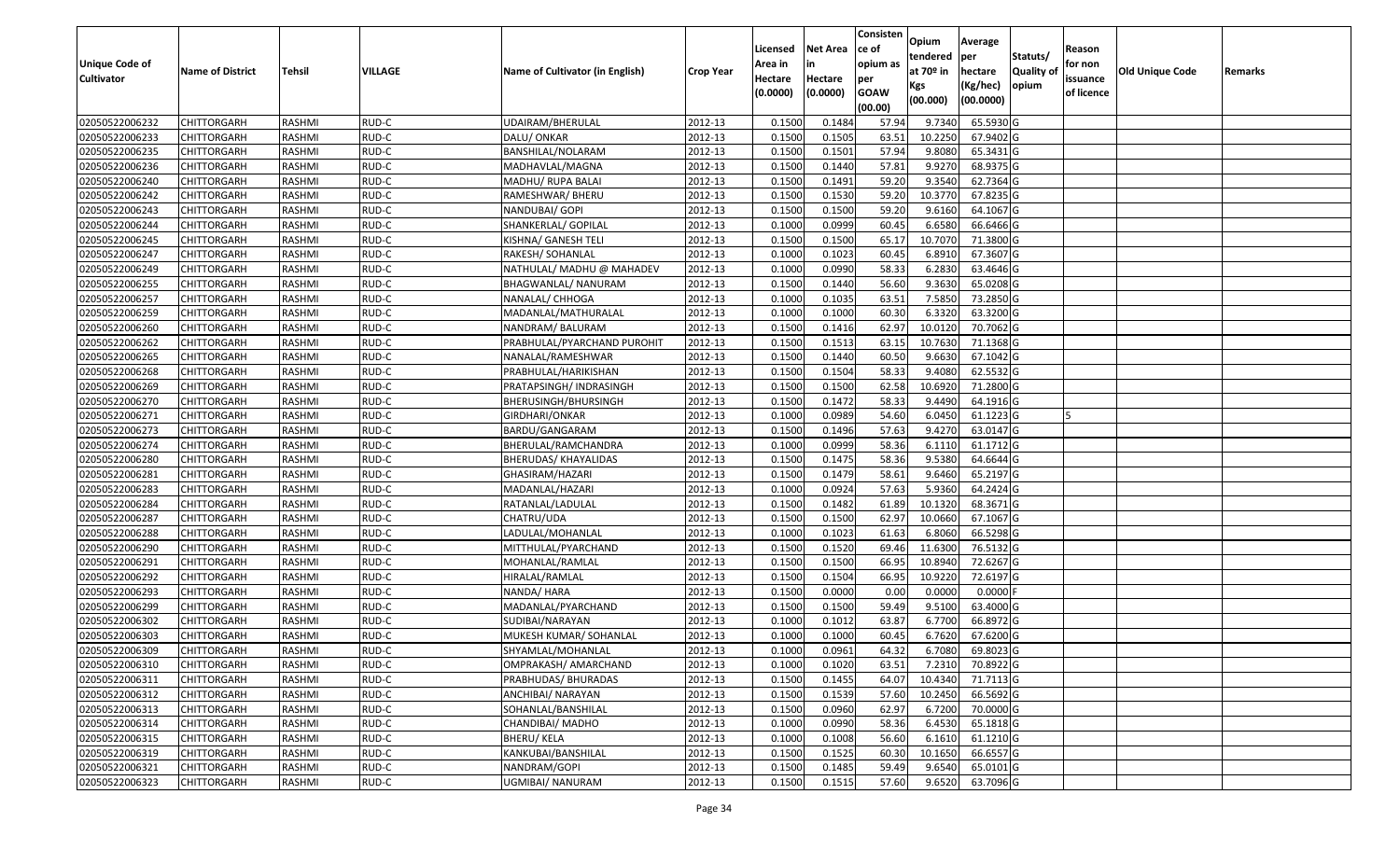| <b>Unique Code of</b><br><b>Cultivator</b> | <b>Name of District</b> | Tehsil        | VILLAGE | Name of Cultivator (in English) | <b>Crop Year</b> | Licensed<br>Area in<br>Hectare<br>(0.0000) | Net Area<br>in<br>Hectare<br>(0.0000) | Consisten<br>ce of<br>opium as<br>per<br><b>GOAW</b><br>(00.00) | <b>Opium</b><br>tendered<br>at 70º in<br>Kgs<br>(00.000) | Average<br>per<br>hectare<br>(Kg/hec)<br>(00.0000) | Statuts/<br><b>Quality of</b><br>opium | Reason<br>for non<br>issuance<br>of licence | <b>Old Unique Code</b> | Remarks            |
|--------------------------------------------|-------------------------|---------------|---------|---------------------------------|------------------|--------------------------------------------|---------------------------------------|-----------------------------------------------------------------|----------------------------------------------------------|----------------------------------------------------|----------------------------------------|---------------------------------------------|------------------------|--------------------|
| 02050522006328                             | <b>CHITTORGARH</b>      | RASHMI        | RUD-C   | <b>BANSHILAL/RAMA</b>           | 2012-13          | 0.1500                                     | 0.1480                                | 61.63                                                           | 9.7730                                                   | 66.0338 G                                          |                                        |                                             |                        |                    |
| 02050522006330                             | CHITTORGARH             | RASHMI        | RUD-C   | HIRALAL/UDA                     | 2012-13          | 0.1500                                     | 0.1271                                | 61.63                                                           | 9.3770                                                   | 73.7766 G                                          |                                        |                                             |                        |                    |
| 02050522006332                             | CHITTORGARH             | RASHMI        | RUD-C   | KUSHVIRSINGH/ NARAYANSINGH      | 2012-13          | 0.1500                                     | 0.0000                                | 0.00                                                            | 0.0000                                                   | $0.0000$ F                                         |                                        |                                             |                        |                    |
| 02050522006336                             | CHITTORGARH             | RASHMI        | RUD-C   | BHAGWANLAL/UDAILAL              | 2012-13          | 0.1000                                     | 0.0960                                | 56.60                                                           | 5.9430                                                   | 61.9063 G                                          |                                        |                                             |                        |                    |
| 02050522006337                             | CHITTORGARH             | RASHMI        | RUD-C   | SHANKERLAL/ NATHU               | 2012-13          | 0.1500                                     | 0.1485                                | 60.57                                                           | 10.0890                                                  | 67.9394 G                                          |                                        |                                             |                        |                    |
| 02050522006341                             | CHITTORGARH             | RASHMI        | RUD-D   | BHERULAL/ RAMLAL                | 2012-13          | 0.1500                                     | 0.0000                                | 0.00                                                            | 0.0000                                                   | $0.0000$ F                                         |                                        |                                             |                        |                    |
| 02050522006342                             | CHITTORGARH             | RASHMI        | RUD-D   | HEMRAJ/ GOPI                    | 2012-13          | 0.1000                                     | 0.0986                                | 61.97                                                           | 6.7640                                                   | 68.6004 G                                          |                                        |                                             |                        |                    |
| 02050522006343                             | <b>CHITTORGARH</b>      | <b>RASHMI</b> | RUD-D   | SURESHCHANDRA/UDAIRAM           | 2012-13          | 0.1500                                     | 0.1520                                | 59.23                                                           | 9.9590                                                   | 65.5197 G                                          |                                        |                                             |                        |                    |
| 02050522006345                             | CHITTORGARH             | RASHMI        | RUD-D   | <b>GIRDHARI/ NATHU</b>          | 2012-13          | 0.1000                                     | 0.0992                                | 58.34                                                           | 6.4010                                                   | 64.5262 G                                          |                                        |                                             |                        |                    |
| 02050522006346                             | CHITTORGARH             | RASHMI        | RUD-D   | <b>UDIBAI/ BHAWANIDAS</b>       | 2012-13          | 0.1500                                     | 0.1472                                | 58.34                                                           | 9.5760                                                   | 65.0543 G                                          |                                        |                                             |                        |                    |
| 02050522006347                             | CHITTORGARH             | RASHMI        | RUD-D   | BARJIBAI/ GOPI                  | 2012-13          | 0.1500                                     | 0.1470                                | 60.94                                                           | 9.7850                                                   | 66.5646 G                                          |                                        |                                             |                        |                    |
| 02050522006348                             | <b>CHITTORGARH</b>      | RASHMI        | RUD-D   | <b>BHERULAL/ GIRDHARI</b>       | 2012-13          | 0.1500                                     | 0.1530                                | 61.97                                                           | 10.5440                                                  | 68.9150 G                                          |                                        |                                             |                        | <b>NAME CHANGE</b> |
| 02050522006349                             | <b>CHITTORGARH</b>      | RASHMI        | RUD-D   | JAGANNATH / GOKAL               | 2012-13          | 0.1500                                     | 0.1500                                | 65.62                                                           | 11.3340                                                  | 75.5600 G                                          |                                        |                                             |                        |                    |
| 02050522006351                             | <b>CHITTORGARH</b>      | RASHMI        | RUD-D   | PRABHULAL/ JITU                 | 2012-13          | 0.1500                                     | 0.1525                                | 65.86                                                           | 11.1960                                                  | 73.4164 G                                          |                                        |                                             |                        |                    |
| 02050522006352                             | CHITTORGARH             | RASHMI        | RUD-D   | MITTHULAL/ CHAMNA               | 2012-13          | 0.1500                                     | 0.1518                                | 56.03                                                           | 9.2610                                                   | 61.0079 G                                          |                                        |                                             |                        |                    |
| 02050522006354                             | CHITTORGARH             | RASHMI        | RUD-D   | PARASRAM/ RATANLAL G/S RAMIBAI  | 2012-13          | 0.1500                                     | 0.1425                                | 58.34                                                           | 9.2340                                                   | 64.8000 G                                          |                                        |                                             |                        | NAME CHANGE        |
| 02050522006356                             | CHITTORGARH             | RASHMI        | RUD-D   | DEUBAI/ CHAMPALAL               | 2012-13          | 0.1000                                     | 0.0970                                | 56.96                                                           | 5.9160                                                   | 60.9897 G                                          |                                        |                                             |                        |                    |
| 02050522006357                             | CHITTORGARH             | RASHMI        | RUD-D   | ONKAR/ CHENA                    | 2012-13          | 0.1500                                     | 0.1520                                | 58.15                                                           | 9.6610                                                   | 63.5592 G                                          |                                        |                                             |                        |                    |
| 02050522006358                             | CHITTORGARH             | RASHMI        | RUD-D   | SHANTIBAI/ BHANWARLAL           | 2012-13          | 0.1500                                     | 0.1316                                | 60.65                                                           | 8.8980                                                   | 67.6140 G                                          |                                        |                                             |                        |                    |
| 02050522006359                             | CHITTORGARH             | RASHMI        | RUD-D   | JANIBAI/ LOBHU                  | 2012-13          | 0.1000                                     | 0.0960                                | 61.97                                                           | 6.5950                                                   | 68.6979 G                                          |                                        |                                             |                        |                    |
| 02050522006361                             | CHITTORGARH             | RASHMI        | RUD-D   | GOKUL/ UDA                      | 2012-13          | 0.1500                                     | 0.1480                                | 56.96                                                           | 8.9430                                                   | 60.4257 G                                          |                                        |                                             |                        |                    |
| 02050522006362                             | CHITTORGARH             | RASHMI        | RUD-D   | RATAN/ MANGU                    | 2012-13          | 0.1500                                     | 0.1512                                | 63.83                                                           | 10.7330                                                  | 70.9854 G                                          |                                        |                                             |                        |                    |
| 02050522006363                             | CHITTORGARH             | RASHMI        | RUD-D   | NANIBAI/ BARDICHAND             | 2012-13          | 0.1500                                     | 0.1500                                | 61.74                                                           | 10.1520                                                  | 67.6800 G                                          |                                        |                                             |                        |                    |
| 02050522006364                             | CHITTORGARH             | RASHMI        | RUD-D   | SUKHIBAI/ RAGHUNATH             | 2012-13          | 0.1500                                     | 0.1464                                | 69.75                                                           | 11.2100                                                  | 76.5710 G                                          |                                        |                                             |                        |                    |
| 02050522006367                             | CHITTORGARH             | RASHMI        | RUD-D   | SHANKERLAL/ CHHOGA              | 2012-13          | 0.1000                                     | 0.1020                                | 68.65                                                           | 7.9240                                                   | 77.6863 G                                          |                                        |                                             |                        |                    |
| 02050522006368                             | CHITTORGARH             | RASHMI        | RUD-D   | MANOHARSINGH/ UDAISINGH         | 2012-13          | 0.1500                                     | 0.1520                                | 60.92                                                           | 10.1390                                                  | 66.7039 G                                          |                                        |                                             |                        |                    |
| 02050522006369                             | CHITTORGARH             | RASHMI        | RUD-D   | AIZIBAI/LADULAL D/I BHUWANA     | 2012-13          | 0.1000                                     | 0.1015                                | 63.31                                                           | 6.8830                                                   | 67.8128 G                                          |                                        |                                             |                        |                    |
| 02050522006370                             | <b>CHITTORGARH</b>      | <b>RASHMI</b> | RUD-D   | <b>BHERU/ CHATRU</b>            | 2012-13          | 0.1500                                     | 0.1500                                | 65.86                                                           | 11.0830                                                  | 73.8867 G                                          |                                        |                                             |                        |                    |
| 02050522006373                             | CHITTORGARH             | RASHMI        | RUD-D   | NATHU/ GOPI                     | 2012-13          | 0.1000                                     | 0.101                                 | 63.73                                                           | 7.0470                                                   | 69.6344 G                                          |                                        |                                             |                        |                    |
| 02050522006375                             | CHITTORGARH             | RASHMI        | RUD-D   | AMARCHAND/ PANNALAL             | 2012-13          | 0.1500                                     | 0.1514                                | 56.72                                                           | 9.3750                                                   | 61.9221 G                                          |                                        |                                             |                        |                    |
| 02050522006376                             | CHITTORGARH             | RASHMI        | RUD-D   | RAMSUKHI/ PRATHVIRAJ @ PARTHU   | 2012-13          | 0.1500                                     | 0.1500                                | 60.57                                                           | 9.7000                                                   | 64.6667 G                                          |                                        |                                             |                        |                    |
| 02050522006377                             | CHITTORGARH             | RASHMI        | RUD-D   | BADAMBAI/ BALURAM               | 2012-13          | 0.1000                                     | 0.1020                                | 56.96                                                           | 6.2330                                                   | 61.1078 G                                          |                                        |                                             |                        |                    |
| 02050522006378                             | CHITTORGARH             | RASHMI        | RUD-D   | RAMESHWAR/ LALURAM              | 2012-13          | 0.1000                                     | 0.1040                                | 62.58                                                           | 6.9200                                                   | 66.5385 G                                          |                                        |                                             |                        |                    |
| 02050522006380                             | CHITTORGARH             | RASHMI        | RUD-D   | NARAYAN/ EKLING                 | 2012-13          | 0.1500                                     | 0.0000                                | 0.00                                                            | 0.0000                                                   | $0.0000$ F                                         |                                        |                                             |                        |                    |
| 02050522006381                             | <b>CHITTORGARH</b>      | RASHMI        | RUD-D   | JAGDISHCHANDRA/ RAMESHWARLAL    | 2012-13          | 0.1500                                     | 0.1485                                | 68.04                                                           | 10.7790                                                  | 72.5859 G                                          |                                        |                                             |                        |                    |
| 02050522006382                             | <b>CHITTORGARH</b>      | RASHMI        | RUD-D   | SURESHCHANDRA/ RAMCHANDRA       | 2012-13          | 0.1500                                     | 0.1538                                | 62.29                                                           | 10.5890                                                  | 68.8492 G                                          |                                        |                                             |                        |                    |
| 02050522006387                             | <b>CHITTORGARH</b>      | RASHMI        | RUD-D   | MADHU/ LALU                     | 2012-13          | 0.1000                                     | 0.1020                                | 62.58                                                           | 6.7320                                                   | 66.0000 G                                          |                                        |                                             |                        |                    |
| 02050522006388                             | <b>CHITTORGARH</b>      | RASHMI        | RUD-D   | RATANLAL/ VENA                  | 2012-13          | 0.1500                                     | 0.1484                                | 60.57                                                           | 9.8820                                                   | 66.5903 G                                          |                                        |                                             |                        |                    |
| 02050522006390                             | <b>CHITTORGARH</b>      | RASHMI        | RUD-D   | UDA/ LAXMAN                     | 2012-13          | 0.1500                                     | 0.1504                                | 62.29                                                           | 10.3490                                                  | 68.8098 G                                          |                                        |                                             |                        |                    |
| 02050522006392                             | <b>CHITTORGARH</b>      | RASHMI        | RUD-D   | PRABHULAL/ONKAR                 | 2012-13          | 0.1000                                     | 0.0980                                | 58.76                                                           | 6.2960                                                   | 64.2449 G                                          |                                        |                                             |                        |                    |
| 02050522006395                             | <b>CHITTORGARH</b>      | RASHMI        | RUD-D   | DALU/ MADHU                     | 2012-13          | 0.1500                                     | 0.1500                                | 56.72                                                           | 9.4240                                                   | 62.8267 G                                          |                                        |                                             |                        |                    |
| 02050522006398                             | <b>CHITTORGARH</b>      | RASHMI        | RUD-D   | JAMNALAL/HABUDA                 | 2012-13          | 0.1500                                     | 0.1485                                | 59.25                                                           | 9.6920                                                   | 65.2660 G                                          |                                        |                                             |                        |                    |
| 02050522006402                             | <b>CHITTORGARH</b>      | RASHMI        | RUD-D   | <b>BALURAM/ BHERU</b>           | 2012-13          | 0.1000                                     | 0.1020                                | 66.88                                                           | 7.5100                                                   | 73.6275 G                                          |                                        |                                             |                        |                    |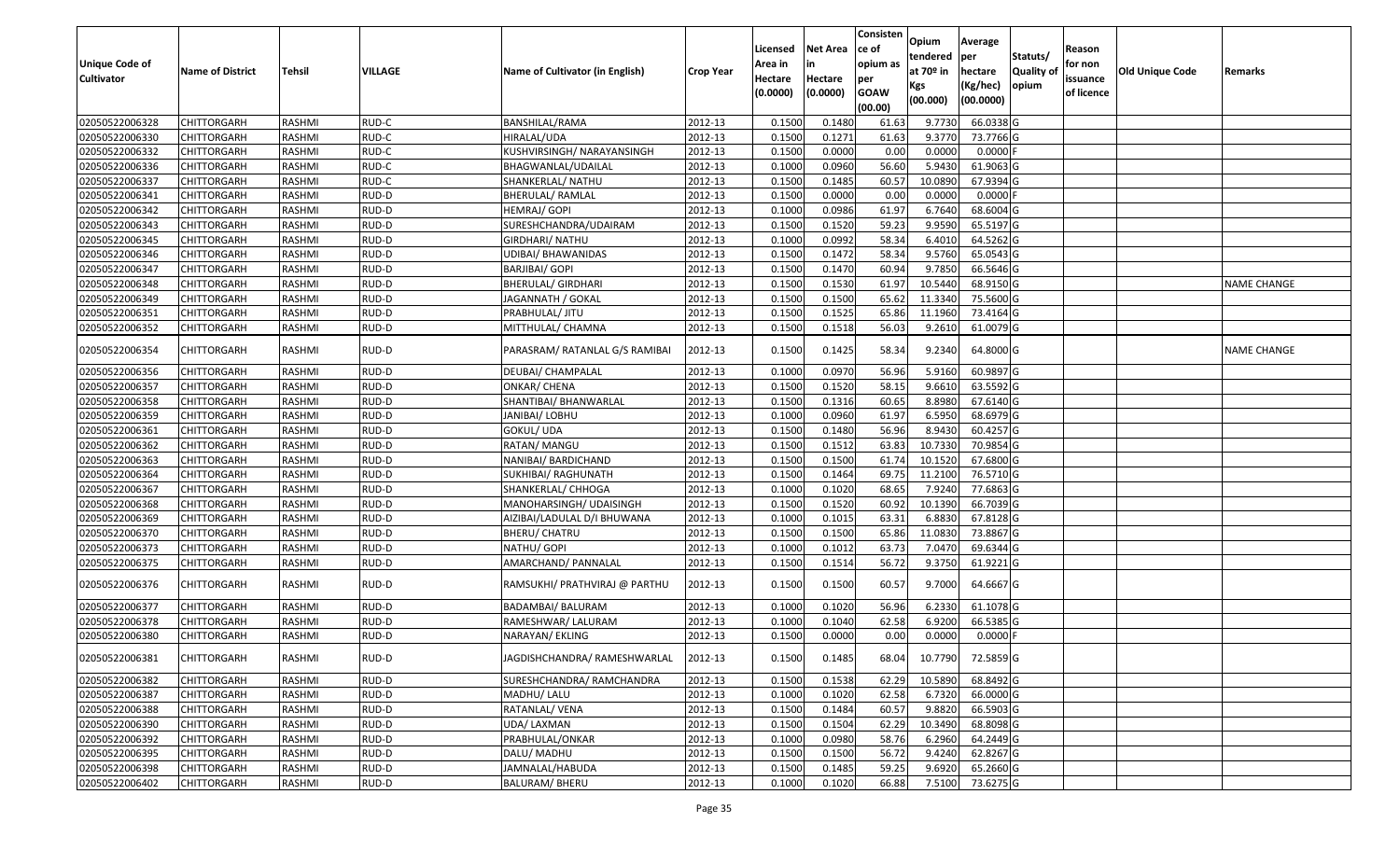|                   |                         |               |         |                                        |                  | Licensed | <b>Net Area</b> | Consisten<br>ce of | Opium       | Average   |                  | Reason     |                 |         |
|-------------------|-------------------------|---------------|---------|----------------------------------------|------------------|----------|-----------------|--------------------|-------------|-----------|------------------|------------|-----------------|---------|
| Unique Code of    |                         |               |         |                                        |                  | Area in  | in              | opium as           | tendered    | per       | Statuts/         | for non    |                 |         |
| <b>Cultivator</b> | <b>Name of District</b> | <b>Tehsil</b> | VILLAGE | Name of Cultivator (in English)        | <b>Crop Year</b> | Hectare  | Hectare         | per                | at $70°$ in | hectare   | <b>Quality o</b> | issuance   | Old Unique Code | Remarks |
|                   |                         |               |         |                                        |                  | (0.0000) | (0.0000)        | <b>GOAW</b>        | Kgs         | (Kg/hec)  | opium            | of licence |                 |         |
|                   |                         |               |         |                                        |                  |          |                 | (00.00)            | (00.000)    | (00.0000) |                  |            |                 |         |
| 02050522006403    | CHITTORGARH             | RASHMI        | RUD-D   | MOHANLAL/ DALCHAND                     | 2012-13          | 0.1500   | 0.1500          | 62.29              | 10.1800     | 67.8667 G |                  |            |                 |         |
| 02050522006404    | CHITTORGARH             | RASHMI        | RUD-D   | MOHAN/ BANSHILAL                       | 2012-13          | 0.1500   | 0.1305          | 65.86              | 9.1640      | 70.2222G  |                  |            |                 |         |
| 02050522006407    | CHITTORGARH             | RASHMI        | RUD-D   | <b>BALU/ GANESH</b>                    | 2012-13          | 0.1500   | 0.1421          | 62.15              | 9.6780      | 68.1070 G |                  |            |                 |         |
| 02050522006408    | <b>CHITTORGARH</b>      | RASHMI        | RUD-D   | <b>BANSHILAL/ KISHORE</b>              | 2012-13          | 0.1500   | 0.1462          | 59.25              | 9.7250      | 66.5185 G |                  |            |                 |         |
| 02050522006409    | CHITTORGARH             | RASHMI        | RUD-D   | DHANRAJ/ BHUWANA                       | 2012-13          | 0.1500   | 0.1500          | 58.76              | 9.6030      | 64.0200 G |                  |            |                 |         |
| 02050522006410    | CHITTORGARH             | RASHMI        | RUD-D   | NANDRAM/ GOPI                          | 2012-13          | 0.1500   | 0.1550          | 60.19              | 9.8540      | 63.5742 G |                  |            |                 |         |
| 02050522006411    | CHITTORGARH             | RASHMI        | RUD-D   | BALARAM/ BHAGU @ BHAGIRATH             | 2012-13          | 0.1000   | 0.1015          | 61.70              | 6.4520      | 63.5665 G |                  |            |                 |         |
| 02050522006413    | CHITTORGARH             | <b>RASHMI</b> | RUD-D   | CHANDABAI/ SHANKERLAL                  | 2012-13          | 0.1500   | 0.1467          | 66.24              | 10.8540     | 73.9877 G |                  |            |                 |         |
| 02050522006415    | CHITTORGARH             | RASHMI        | RUD-D   | NARAYANI/ GHEESA                       | 2012-13          | 0.1500   | 0.1534          | 60.19              | 9.6910      | 63.1747 G |                  |            |                 |         |
| 02050522006420    | CHITTORGARH             | RASHMI        | RUD-D   | SOSARBAI/ BANSHILAL                    | 2012-13          | 0.1500   | 0.1512          | 58.15              | 9.5620      | 63.2407 G |                  |            |                 |         |
| 02050522006422    | CHITTORGARH             | RASHMI        | RUD-D   | JAGNNATH/ PYARA                        | 2012-13          | 0.1500   | 0.1482          | 66.88              | 10.9110     | 73.6235 G |                  |            |                 |         |
| 02050522006425    | CHITTORGARH             | RASHMI        | RUD-D   | BHERU/ RUPA                            | 2012-13          | 0.1500   | 0.1500          | 66.24              | 10.9200     | 72.8000 G |                  |            |                 |         |
| 02050522006427    | <b>CHITTORGARH</b>      | RASHMI        | RUD-D   | SHANKERLAL/ RAMCHANDRA                 | 2012-13          | 0.1500   | 0.1500          | 64.07              | 10.8640     | 72.4267 G |                  |            |                 |         |
| 02050522006432    | CHITTORGARH             | RASHMI        | RUD-D   | DHAPUBAI/ MAGNA                        | 2012-13          | 0.1500   | 0.1514          | 63.3               | 11.1150     | 73.4148 G |                  |            |                 |         |
| 02050522006434    | <b>CHITTORGARH</b>      | RASHMI        | RUD-D   | MANGILAL/PYARCHAND                     | 2012-13          | 0.1500   | 0.1408          | 63.78              | 10.0410     | 71.3139 G |                  |            |                 |         |
| 02050522006437    | <b>CHITTORGARH</b>      | RASHMI        | RUD-D   | NARAYAN A/S BAGHA/ BALU                | 2012-13          | 0.1000   | 0.0961          | 61.88              | 6.6570      | 69.2716 G |                  |            |                 |         |
| 02050522006438    | CHITTORGARH             | RASHMI        | RUD-D   | SAMPATLAL/SHANKERLAL                   | 2012-13          | 0.1500   | 0.1513          | 61.74              | 10.0200     | 66.2260 G |                  |            |                 |         |
| 02050522006439    | CHITTORGARH             | RASHMI        | RUD-D   | SANTOKIBAI/ NATHU                      | 2012-13          | 0.100    | 0.1000          | 63.3               | 6.8100      | 68.1000G  |                  |            |                 |         |
| 02050522006440    | CHITTORGARH             | RASHMI        | RUD-D   | JAMNIBAI/BHANWARLAL                    | 2012-13          | 0.100    | 0.1020          | 57.63              | 6.3150      | 61.9118 G |                  |            |                 |         |
| 02050522006442    | CHITTORGARH             | RASHMI        | RUD-D   | MADHAVLAL/ HAZARI                      | 2012-13          | 0.1000   | 0.1023          | 57.60              | 6.2450      | 61.0459 G |                  |            |                 |         |
| 02050522006446    | CHITTORGARH             | RASHMI        | RUD-D   | SHANKERLAL A/S KESHARBAI/<br>RAGHUNATH | 2012-13          | 0.1500   | 0.0750          | 70.00              | 5.7500      | 76.6667 G |                  |            |                 |         |
| 02050522006447    | CHITTORGARH             | RASHMI        | RUD-D   | HIRALAL/ UDAIRAM                       | 2012-13          | 0.1000   | 0.1000          | 68.85              | 7.7600      | 77.6000 G |                  |            |                 |         |
| 02050522006451    | CHITTORGARH             | RASHMI        | RUD-D   | JDAIRAM/ KALU                          | 2012-13          | 0.1500   | 0.1419          | 62.58              | 9.7710      | 68.8584 G |                  |            |                 |         |
| 02050522006452    | CHITTORGARH             | RASHMI        | RUD-D   | SHANKERLAL/ NANURAM                    | 2012-13          | 0.1500   | 0.1500          | 59.12              | 10.0420     | 66.9467 G |                  |            |                 |         |
| 02050522006453    | CHITTORGARH             | RASHMI        | RUD-D   | KALURAM/ MITTHU                        | 2012-13          | 0.1500   | 0.1440          | 59.32              | 9.2880      | 64.5000 G |                  |            |                 |         |
| 02050522006454    | CHITTORGARH             | RASHMI        | RUD-D   | HAZARI/NANURAM                         | 2012-13          | 0.1000   | 0.1020          | 60.30              | 6.7280      | 65.9608 G |                  |            |                 |         |
| 02050522006455    | CHITTORGARH             | RASHMI        | RUD-D   | BHURALAL/ LOBHU                        | 2012-13          | 0.1500   | 0.1482          | 63.87              | 10.0000     | 67.4764 G |                  |            |                 |         |
| 02050522006456    | CHITTORGARH             | <b>RASHMI</b> | RUD-D   | CHAMPALAL/ KALURAM                     | 2012-13          | 0.1500   | 0.1500          | 59.12              | 9.8480      | 65.6533 G |                  |            |                 |         |
| 02050522006457    | CHITTORGARH             | RASHMI        | RUD-D   | BHAGWAN/ UDAIRAM                       | 2012-13          | 0.1000   | 0.1020          | 58.61              | 6.6310      | 65.0098 G |                  |            |                 |         |
| 02050522006460    | CHITTORGARH             | RASHMI        | RUD-D   | MANGILAL/ NANDA                        | 2012-13          | 0.1500   | 0.1468          | 68.5               | 10.6090     | 72.2684   |                  |            |                 |         |
| 02050522006463    | CHITTORGARH             | RASHMI        | RUD-D   | MANGILAL/ KALU                         | 2012-13          | 0.1500   | 0.1479          | 59.43              | 9.9670      | 67.3901G  |                  |            |                 |         |
| 02050522006465    | CHITTORGARH             | RASHMI        | RUD-D   | JAMNALAL/ CHHOGALAL                    | 2012-13          | 0.1500   | 0.1564          | 66.76              | 11.7020     | 74.8210 G |                  |            |                 |         |
| 02050522006468    | <b>CHITTORGARH</b>      | RASHMI        | RUD-D   | RAMPRASAD/ CHAMPALAL                   | 2012-13          | 0.1500   | 0.1430          | 60.94              | 9.4110      | 65.8112 G |                  |            |                 |         |
| 02050522006469    | CHITTORGARH             | RASHMI        | RUD-D   | NANALAL/PYARCHAND                      | 2012-13          | 0.150    | 0.1421          | 63.50              | 10.0600     | 70.7952 G |                  |            |                 |         |
| 02050522006470    | CHITTORGARH             | RASHMI        | RUD-D   | BANSHILAL/ CHUNNILAL                   | 2012-13          | 0.1500   | 0.1520          | 63.86              | 10.5370     | 69.3224 G |                  |            |                 |         |
| 02050522006471    | <b>CHITTORGARH</b>      | RASHMI        | RUD-D   | DALCHAND/ MOHANLAL                     | 2012-13          | 0.1500   | 0.1485          | 56.72              | 9.0830      | 61.1650 G |                  |            |                 |         |
| 02050522006474    | <b>CHITTORGARH</b>      | RASHMI        | RUD-D   | GORISHANKER/BHERULAL                   | 2012-13          | 0.1500   | 0.1500          | 59.49              | 9.9350      | 66.2333 G |                  |            |                 |         |
| 02050522006475    | <b>CHITTORGARH</b>      | RASHMI        | RUD-D   | BHERULAL/ GOVINDRAM                    | 2012-13          | 0.1500   | 0.1500          | 59.32              | 9.7370      | 64.9133 G |                  |            |                 |         |
| 02050522006476    | <b>CHITTORGARH</b>      | RASHMI        | RUD-D   | BHANWARLAL/ CHAMPALAL                  | 2012-13          | 0.1500   | 0.1484          | 59.23              | 9.5190      | 64.1442 G |                  |            |                 |         |
| 02050522006477    | <b>CHITTORGARH</b>      | RASHMI        | RUD-D   | SAMPATLAL/ BARDICHAND                  | 2012-13          | 0.1000   | 0.1012          | 59.23              | 6.4560      | 63.7945 G |                  |            |                 |         |
| 02050522006481    | <b>CHITTORGARH</b>      | RASHMI        | RUD-D   | PARASRAM/ RAGHUNATH                    | 2012-13          | 0.1500   | 0.0496          | 72.17              | 4.1340      | 83.3468 G |                  |            |                 |         |
| 02050522006482    | <b>CHITTORGARH</b>      | RASHMI        | RUD-D   | UDAIRAM/ PYARCHAND                     | 2012-13          | 0.1500   | 0.1462          | 66.88              | 10.5100     | 71.8878 G |                  |            |                 |         |
| 02050522006483    | CHITTORGARH             | RASHMI        | RUD-D   | KALU/ SUKHKHA                          | 2012-13          | 0.1500   | 0.1500          | 63.86              | 10.5370     | 70.2467 G |                  |            |                 |         |
| 02050522006484    | <b>CHITTORGARH</b>      | RASHMI        | RUD-D   | SITARAM/ NARU                          | 2012-13          | 0.1500   | 0.1512          | 63.86              | 10.4090     | 68.8426 G |                  |            |                 |         |
| 02050522006485    | <b>CHITTORGARH</b>      | RASHMI        | RUD-D   | LAXMILAL/ DALCHAND                     | 2012-13          | 0.1000   | 0.1020          | 60.94              | 6.7120      | 65.8039 G |                  |            |                 |         |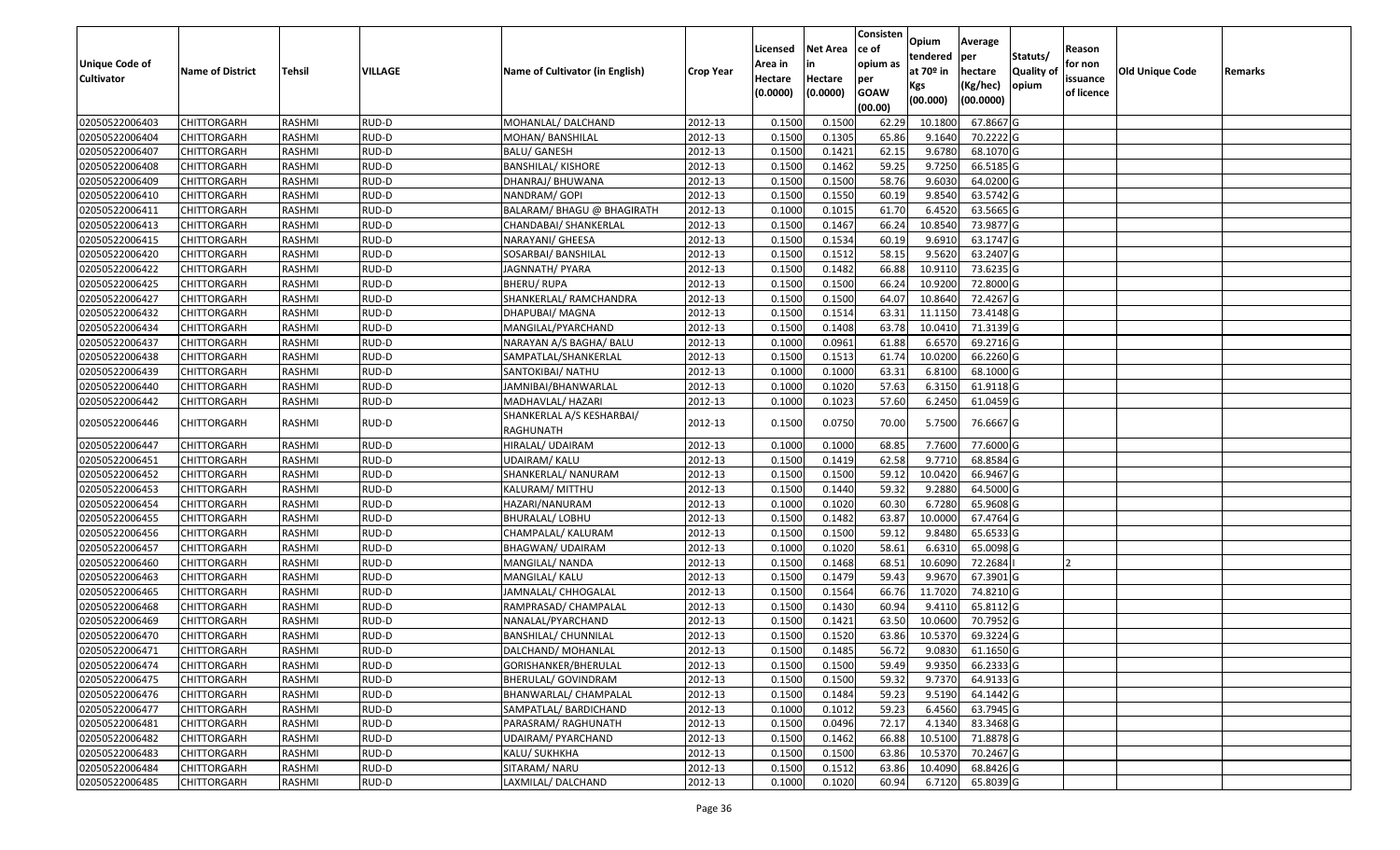|                   |                         |               |             |                                 |                  |          |                 | Consisten   | Opium       | Average   |                  |            |                        |                    |
|-------------------|-------------------------|---------------|-------------|---------------------------------|------------------|----------|-----------------|-------------|-------------|-----------|------------------|------------|------------------------|--------------------|
|                   |                         |               |             |                                 |                  | Licensed | <b>Net Area</b> | ce of       | tendered    | per       | Statuts/         | Reason     |                        |                    |
| Unique Code of    | <b>Name of District</b> | <b>Tehsil</b> | VILLAGE     | Name of Cultivator (in English) | <b>Crop Year</b> | Area in  | in              | opium as    | at $70°$ in | hectare   | <b>Quality o</b> | for non    | <b>Old Unique Code</b> | Remarks            |
| <b>Cultivator</b> |                         |               |             |                                 |                  | Hectare  | Hectare         | per         | Kgs         | (Kg/hec)  | opium            | issuance   |                        |                    |
|                   |                         |               |             |                                 |                  | (0.0000) | (0.0000)        | <b>GOAW</b> | (00.000)    | (00.0000) |                  | of licence |                        |                    |
|                   |                         |               |             |                                 |                  |          |                 | (00.00)     |             |           |                  |            |                        |                    |
| 02050522006486    | CHITTORGARH             | RASHMI        | RUD-D       | KANKUBAI/MADHO                  | 2012-13          | 0.1500   | 0.1540          | 64.07       | 11.075      | 71.9156 G |                  |            |                        |                    |
| 02050522006487    | CHITTORGARH             | RASHMI        | RUD-D       | TULSIBAI/MANGU                  | 2012-13          | 0.1500   | 0.1454          | 59.48       | 9.2190      | 63.4044 G |                  |            |                        |                    |
| 02050522006488    | CHITTORGARH             | RASHMI        | RUD-D       | UDAILAL/DEICHAND                | 2012-13          | 0.1500   | 0.1500          | 64.02       | 10.5360     | 70.2400 G |                  |            |                        |                    |
| 02050522006489    | <b>CHITTORGARH</b>      | RASHMI        | RUD-D       | NANALAL/DEICHAND                | 2012-13          | 0.1500   | 0.1512          | 63.78       | 10.5870     | 70.0198G  |                  |            |                        |                    |
| 02050522006490    | CHITTORGARH             | RASHMI        | RUD-D       | NANDRAM/BHAWANIRAM              | 2012-13          | 0.1500   | 0.1512          | 64.02       | 10.4170     | 68.8955 G |                  |            |                        |                    |
| 02050522006491    | CHITTORGARH             | RASHMI        | RUD-D       | PREMSHANKER/DEICHAND            | 2012-13          | 0.1500   | 0.1508          | 64.60       | 10.7510     | 71.2931G  |                  |            |                        |                    |
| 02050522006492    | CHITTORGARH             | RASHMI        | RUD-D       | AMBALAL/BHAWANIRAM              | 2012-13          | 0.1500   | 0.1512          | 64.60       | 10.6220     | 70.2513 G |                  |            |                        |                    |
| 02050522006493    | CHITTORGARH             | <b>RASHMI</b> | RUD-D       | NAUJIBAI/ONKAR                  | 2012-13          | 0.1000   | 0.0990          | 58.15       | 6.3720      | 64.3636 G |                  |            |                        |                    |
| 02050522006494    | CHITTORGARH             | RASHMI        | RUD-D       | HARLAL/ CHATRU                  | 2012-13          | 0.1500   | 0.1517          | 69.82       | 11.5200     | 75.9394 G |                  |            |                        |                    |
| 02050522006497    | CHITTORGARH             | RASHMI        | RUD-D       | BANSILAL/NARAYAN                | 2012-13          | 0.1500   | 0.1518          | 64.02       | 10.6090     | 69.8880 G |                  |            |                        |                    |
| 02050522007001    | CHITTORGARH             | RASHMI        | NARAYANPURA | RATANLAL/ MANGILAL              | 2012-13          | 0.1500   | 0.1508          | 62.64       | 10.1210     | 67.1154 G |                  |            |                        |                    |
| 02050522007002    | <b>CHITTORGARH</b>      | RASHMI        | NARAYANPURA | TEJMAL/ PRATAP                  | 2012-13          | 0.1500   | 0.1452          | 60.93       | 9.0090      | 62.0455 G |                  |            |                        |                    |
| 02050522007003    | <b>CHITTORGARH</b>      | RASHMI        | NARAYANPURA | UDAIRAM/BHAWANIRAM              | 2012-13          | 0.1500   | 0.1518          | 63.28       | 10.6220     | 69.9736 G |                  |            |                        |                    |
| 02050522007004    | CHITTORGARH             | RASHMI        | NARAYANPURA | <b>BARDIBAI/ SOHAN</b>          | 2012-13          | 0.1500   | 0.1500          | 62.03       | 10.2620     | 68.4133 G |                  |            |                        |                    |
| 02050522007006    | <b>CHITTORGARH</b>      | RASHMI        | NARAYANPURA | DAKHIBAI/ DHOKAL                | 2012-13          | 0.1500   | 0.1550          | 62.03       | 10.3060     | 66.4903 G |                  |            |                        |                    |
| 02050522007007    | <b>CHITTORGARH</b>      | RASHMI        | NARAYANPURA | MADHU/ HAZARI                   | 2012-13          | 0.1500   | 0.1500          | 60.93       | 9.9750      | 66.5000 G |                  |            |                        |                    |
| 02050522007008    | CHITTORGARH             | RASHMI        | NARAYANPURA | RAMCHANDRA/ DEVILAL             | 2012-13          | 0.1500   | 0.1496          | 60.63       | 9.2240      | 61.6578 G |                  |            |                        |                    |
| 02050522007009    | CHITTORGARH             | RASHMI        | NARAYANPURA | SHANKERLAL/ JAGANNATH           | 2012-13          | 0.1000   | 0.0990          | 63.35       | 7.2040      | 72.7677 G |                  |            |                        |                    |
| 02050522007010    | CHITTORGARH             | RASHMI        | NARAYANPURA | BHAGIRATH/ KELA                 | 2012-13          | 0.1000   | 0.1020          | 63.35       | 7.0680      | 69.2941 G |                  |            |                        |                    |
| 02050522007011    | CHITTORGARH             | RASHMI        | NARAYANPURA | BHERULAL/ NARAYAN               | 2012-13          | 0.1500   | 0.1504          | 63.30       | 10.2370     | 68.0652 G |                  |            |                        |                    |
| 02050522007012    | CHITTORGARH             | RASHMI        | NARAYANPURA | HIRA/ KHURAJ                    | 2012-13          | 0.1500   | 0.1504          | 54.56       | 0.0000      | 0.0000    |                  |            |                        |                    |
| 02050522007013    | CHITTORGARH             | RASHMI        | NARAYANPURA | KAILASH GIR/ KESHU GIR          | 2012-13          | 0.1000   | 0.0999          | 60.63       | 6.5650      | 65.7157 G |                  |            |                        |                    |
| 02050522007015    | CHITTORGARH             | RASHMI        | NARAYANPURA | BHERULAL/ PRATAP                | 2012-13          | 0.1000   | 0.1020          | 58.76       | 6.2620      | 61.3922 G |                  |            |                        |                    |
| 02050522007016    | <b>CHITTORGARH</b>      | RASHMI        | NARAYANPURA | PRABHULAL/DALU                  | 2012-13          | 0.1500   | 0.1480          | 64.30       | 10.4900     | 70.8784 G |                  |            |                        |                    |
| 02050522007017    | <b>CHITTORGARH</b>      | RASHMI        | NARAYANPURA | SHANKERLAL/ DALU                | 2012-13          | 0.1500   | 0.1482          | 59.22       | 9.9320      | 67.0175 G |                  |            |                        |                    |
| 02050522007018    | CHITTORGARH             | RASHMI        | NARAYANPURA | DALCHAND/ BALURAM               | 2012-13          | 0.1500   | 0.1537          | 64.30       | 10.5180     | 68.4320 G |                  |            |                        |                    |
| 02050522007019    | CHITTORGARH             | RASHMI        | NARAYANPURA | AMBALAL/ GANESH                 | 2012-13          | 0.1500   | 0.1500          | 61.98       | 10.3240     | 68.8267 G |                  |            |                        |                    |
| 02050522007020    | CHITTORGARH             | RASHMI        | NARAYANPURA | HIRALAL/ JAWAHARMAL             | 2012-13          | 0.1500   | 0.1540          | 61.98       | 10.9350     | 71.0065 G |                  |            |                        |                    |
| 02050522007024    | CHITTORGARH             | RASHMI        | NARAYANPURA | <b>BAKSHU/ GULAB</b>            | 2012-13          | 0.1500   | 0.1500          | 60.94       | 9.7070      | 64.7133 G |                  |            |                        |                    |
| 02050522007026    | CHITTORGARH             | RASHMI        | NARAYANPURA | MADHO/ JAWAHARMAL               | 2012-13          | 0.1500   | 0.1558          | 60.94       | 10.9170     | 70.0706 G |                  |            |                        |                    |
| 02050522007028    | CHITTORGARH             | RASHMI        | NARAYANPURA | SOHANIBAI/ PRABHULAL            | 2012-13          | 0.1500   | 0.1518          | 63.28       | 10.4770     | 69.0184 G |                  |            |                        |                    |
| 02050522007030    | CHITTORGARH             | RASHMI        | NARAYANPURA | GANESHIBAI/ RAMLAL              | 2012-13          | 0.1500   | 0.1480          | 58.76       | 9.1500      | 61.8243 G |                  |            |                        |                    |
| 02050522007031    | CHITTORGARH             | <b>RASHMI</b> | NARAYANPURA | KISHANLAL/BHABUT                | 2012-13          | 0.1500   | 0.1505          | 59.53       | 9.2020      | 61.1429 G |                  |            |                        | <b>NAME CHANGE</b> |
| 02050522007032    | <b>CHITTORGARH</b>      | RASHMI        | NARAYANPURA | NAGJIRAM/ HAZARI                | 2012-13          | 0.1500   | 0.1512          | 59.53       | 9.8730      | 65.2976 G |                  |            |                        |                    |
| 02050522007036    | CHITTORGARH             | RASHMI        | NARAYANPURA | MANGIBAI/ GANESH                | 2012-13          | 0.1000   | 0.1024          | 66.23       | 7.2190      | 70.4980 G |                  |            |                        |                    |
| 02050522007037    | CHITTORGARH             | RASHMI        | NARAYANPURA | MADHOLAL/ RUPLAL                | 2012-13          | 0.1000   | 0.1000          | 63.07       | 6.9290      | 69.2900 G |                  |            |                        |                    |
| 02050522007038    | <b>CHITTORGARH</b>      | RASHMI        | NARAYANPURA | LEHARU/ NATHU                   | 2012-13          | 0.1000   | 0.1000          | 63.07       | 6.8030      | 68.0300G  |                  |            |                        |                    |
| 02050522007039    | <b>CHITTORGARH</b>      | RASHMI        | NARAYANPURA | SHANKERLAL/ RUPLAL              | 2012-13          | 0.1500   | 0.1500          | 60.42       | 10.0120     | 66.7467 G |                  |            |                        |                    |
| 02050522007040    | <b>CHITTORGARH</b>      | RASHMI        | NARAYANPURA | CHAMPALAL A/S RUPA/ SOHAN       | 2012-13          | 0.1500   | 0.1500          | 60.42       | 10.0120     | 66.7467 G |                  |            |                        |                    |
| 02050522007041    | <b>CHITTORGARH</b>      | RASHMI        | NARAYANPURA | RUKMANIBAI/AMBALAL              | 2012-13          | 0.1000   | 0.1012          | 66.23       | 7.4080      | 73.2016 G |                  |            |                        | <b>NAME CHANGE</b> |
| 02050522007042    | <b>CHITTORGARH</b>      | RASHMI        | NARAYANPURA | GOPILAL/ NAGJIRAM               | 2012-13          | 0.1500   | 0.1520          | 61.94       | 10.6540     | 70.0921 G |                  |            |                        |                    |
| 02050522007043    | <b>CHITTORGARH</b>      | RASHMI        | NARAYANPURA | NATHU/ HIRA                     | 2012-13          | 0.1000   | 0.1000          | 66.45       | 7.2720      | 72.7200 G |                  |            |                        |                    |
| 02050522007045    | <b>CHITTORGARH</b>      | RASHMI        | NARAYANPURA | KALU/ MANGU                     | 2012-13          | 0.1500   | 0.1360          | 59.22       | 8.9760      | 66.0000 G |                  |            |                        |                    |
| 02050522007046    | <b>CHITTORGARH</b>      | RASHMI        | NARAYANPURA | SOHAN/ NATHU                    | 2012-13          | 0.1500   | 0.1442          | 66.45       | 10.3760     | 71.9556 G |                  |            |                        |                    |
| 02050522007047    | <b>CHITTORGARH</b>      | RASHMI        | NARAYANPURA | SHANTI/ MITTHU GIR              | 2012-13          | 0.1500   | 0.1500          | 61.94       | 10.3350     | 68.9000 G |                  |            |                        |                    |
| 02050522007049    | <b>CHITTORGARH</b>      | RASHMI        | NARAYANPURA | BALURAM/ BHABHUT                | 2012-13          | 0.1500   | 0.1527          | 62.23       | 10.1430     | 66.4244 G |                  |            |                        |                    |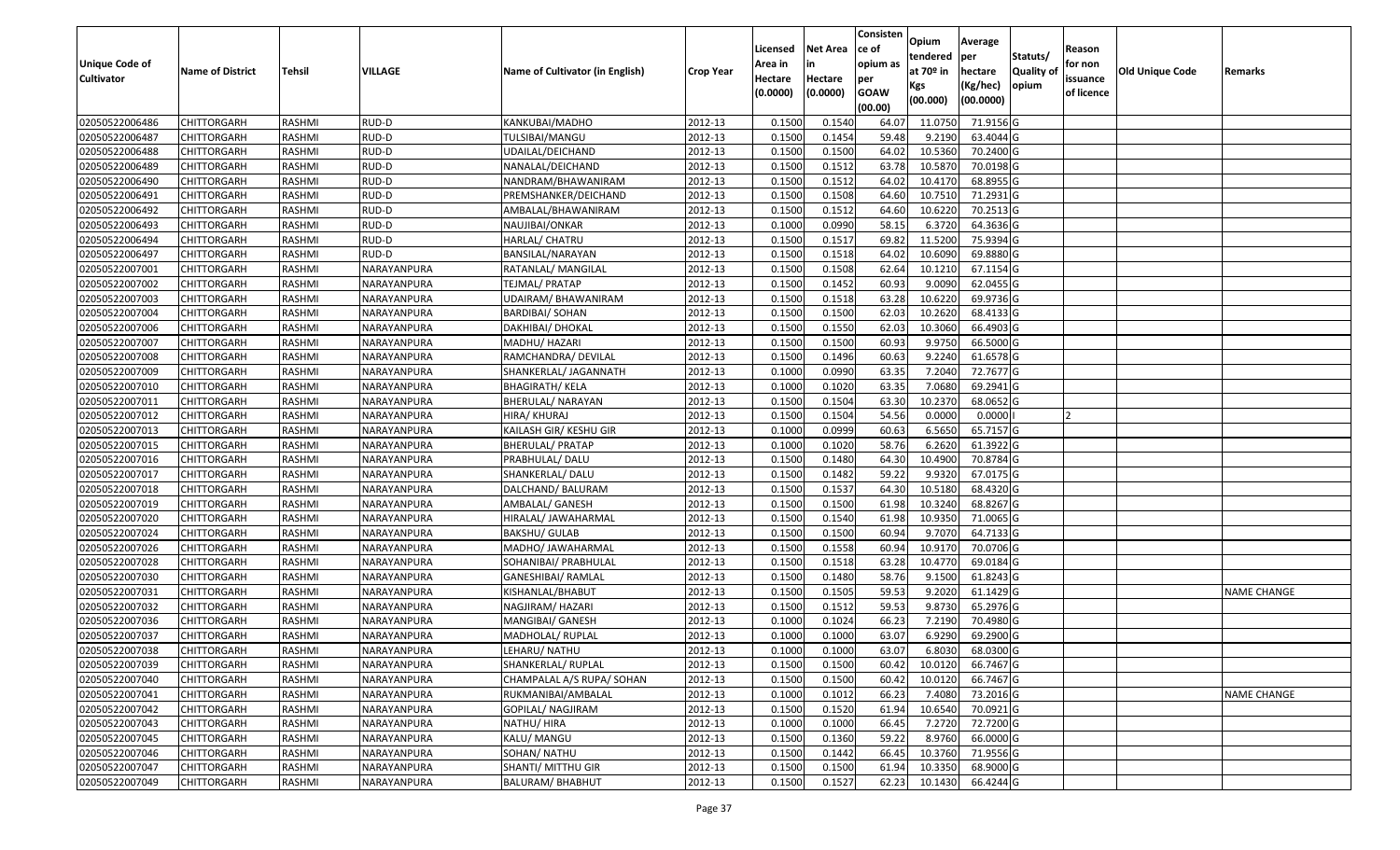| <b>Unique Code of</b><br><b>Cultivator</b> | <b>Name of District</b> | <b>Tehsil</b> | VILLAGE           | Name of Cultivator (in English)              | <b>Crop Year</b> | Licensed<br>Area in<br>Hectare<br>(0.0000) | <b>Net Area</b><br>in<br>Hectare<br>(0.0000) | Consisten<br>ce of<br>opium as<br>per<br><b>GOAW</b><br>(00.00) | Opium<br>tendered<br>at $70°$ in<br>Kgs<br>(00.000) | Average<br>per<br>hectare<br>(Kg/hec)<br>(00.0000) | Statuts/<br>Quality of<br>opium | Reason<br>for non<br>issuance<br>of licence | <b>Old Unique Code</b> | Remarks |
|--------------------------------------------|-------------------------|---------------|-------------------|----------------------------------------------|------------------|--------------------------------------------|----------------------------------------------|-----------------------------------------------------------------|-----------------------------------------------------|----------------------------------------------------|---------------------------------|---------------------------------------------|------------------------|---------|
| 02050522007050                             | <b>CHITTORGARH</b>      | RASHMI        | NARAYANPURA       | MANGILAL/ BHAGIRATH                          | 2012-13          | 0.1000                                     | 0.1000                                       | 66.16                                                           | 7.2590                                              | 72.5900 G                                          |                                 |                                             |                        |         |
| 02050522007052                             | CHITTORGARH             | RASHMI        | NARAYANPURA       | PYARA/ JODHA                                 | 2012-13          | 0.1000                                     | 0.1000                                       | 64.40                                                           | 6.8720                                              | 68.7200 G                                          |                                 |                                             |                        |         |
| 02050522007055                             | CHITTORGARH             | RASHMI        | NARAYANPURA       | NARAYAN/ SURAJGIRI                           | 2012-13          | 0.1500                                     | 0.1508                                       | 59.59                                                           | 9.7300                                              | 64.5225 G                                          |                                 |                                             |                        |         |
| 02050522007056                             | <b>CHITTORGARH</b>      | RASHMI        | NARAYANPURA       | <b>DURGADEVI/ SOHAN</b>                      | 2012-13          | 0.1500                                     | 0.1462                                       | 62.64                                                           | 9.9330                                              | 67.9412 G                                          |                                 |                                             |                        |         |
| 02050522007057                             | <b>CHITTORGARH</b>      | RASHMI        | NARAYANPURA       | SHAMBHU/ NANA                                | 2012-13          | 0.1000                                     | 0.1026                                       | 59.59                                                           | 6.8780                                              | 67.0370 G                                          |                                 |                                             |                        |         |
| 02050522007058                             | <b>CHITTORGARH</b>      | RASHMI        | NARAYANPURA       | <b>BHEEMA/ LALU</b>                          | 2012-13          | 0.1500                                     | 0.1342                                       | 58.12                                                           | 8.5930                                              | 64.0313 G                                          |                                 |                                             |                        |         |
| 02050522007063                             | <b>CHITTORGARH</b>      | RASHMI        | NARAYANPURA       | MANGILAL/UDAIRAM                             | 2012-13          | 0.1500                                     | 0.1518                                       | 66.16                                                           | 11.0390                                             | 72.7207 G                                          |                                 |                                             |                        |         |
| 02050522007064                             | <b>CHITTORGARH</b>      | RASHMI        | NARAYANPURA       | RATANLAL/ MANGILAL GURJAR                    | 2012-13          | 0.1000                                     | 0.1015                                       | 61.78                                                           | 6.9630                                              | 68.6010 G                                          |                                 |                                             |                        |         |
| 02050522007065                             | <b>CHITTORGARH</b>      | RASHMI        | NARAYANPURA       | NARAYAN/ NATHU                               | 2012-13          | 0.1500                                     | 0.1564                                       | 64.69                                                           | 10.9790                                             | 70.1982 G                                          |                                 |                                             |                        |         |
| 02050522007066                             | CHITTORGARH             | RASHMI        | NARAYANPURA       | BHERU/ RUPA BHIL                             | 2012-13          | 0.1500                                     | 0.1512                                       | 58.12                                                           | 9.3160                                              | 61.6138 G                                          |                                 |                                             |                        |         |
| 02050522007068                             | <b>CHITTORGARH</b>      | RASHMI        | NARAYANPURA       | PANNALAL A/S LAILA/ LALU BHIL                | 2012-13          | 0.1500                                     | 0.1419                                       | 62.23                                                           | 9.8950                                              | 69.7322 G                                          |                                 |                                             |                        |         |
| 02050522007069                             | CHITTORGARH             | RASHMI        | NARAYANPURA       | MADHOLAL/ GHEESA                             | 2012-13          | 0.1500                                     | 0.1519                                       | 61.69                                                           | 10.2580                                             | 67.5313 G                                          |                                 |                                             |                        |         |
| 02050522007071                             | CHITTORGARH             | RASHMI        | NARAYANPURA       | CHANDIBAI/ CHUNA                             | 2012-13          | 0.1500                                     | 0.1476                                       | 51.98                                                           | 0.0000                                              | 0.0000                                             |                                 |                                             |                        |         |
| 02050522007073                             | CHITTORGARH             | RASHMI        | NARAYANPURA       | BHAGWAN/LOBHA                                | 2012-13          | 0.1500                                     | 0.0000                                       | 0.00                                                            | 0.0000                                              | 0.0000                                             |                                 |                                             |                        |         |
| 02050522007074                             | CHITTORGARH             | RASHMI        | NARAYANPURA       | NANALAL/ DEVA BHIL                           | 2012-13          | 0.1500                                     | 0.1500                                       | 61.69                                                           | 10.0290                                             | 66.8600 G                                          |                                 |                                             |                        |         |
| 02050522007075                             | CHITTORGARH             | RASHMI        | NARAYANPURA       | RANTIBAI/ MANGILAL                           | 2012-13          | 0.1000                                     | 0.0988                                       | 56.80                                                           | 6.1670                                              | 62.4190 G                                          |                                 |                                             |                        |         |
| 02050522007078                             | CHITTORGARH             | RASHMI        | NARAYANPURA       | SHMBHUGIR/ KESHUGIR                          | 2012-13          | 0.1500                                     | 0.1472                                       | 65.04                                                           | 10.3040                                             | 70.0000 G                                          |                                 |                                             |                        |         |
| 02050522007080                             | <b>CHITTORGARH</b>      | RASHMI        | NARAYANPURA       | UDAILAL/ CHATRA                              | 2012-13          | 0.1500                                     | 0.1269                                       | 54.45                                                           | 0.0000                                              | 0.0000                                             |                                 |                                             |                        |         |
| 02050522007081                             | CHITTORGARH             | RASHMI        | NARAYANPURA       | AMBALAL/ MOHAN                               | 2012-13          | 0.1500                                     | 0.1520                                       | 63.30                                                           | 10.4540                                             | 68.7763 G                                          |                                 |                                             |                        |         |
| 02050522007083                             | CHITTORGARH             | RASHMI        | NARAYANPURA       | RATANLAL/ UDAIRAM                            | 2012-13          | 0.1500                                     | 0.1550                                       | 63.30                                                           | 10.6070                                             | 68.4323 G                                          |                                 |                                             |                        |         |
| 02050522007084                             | <b>CHITTORGARH</b>      | RASHMI        | NARAYANPURA       | JAMNIBAI/ RADHESHYAM                         | 2012-13          | 0.1500                                     | 0.1520                                       | 63.30                                                           | 10.4260                                             | 68.5921 G                                          |                                 |                                             |                        |         |
| 02050522007085                             | CHITTORGARH             | RASHMI        | NARAYANPURA       | <b>BALURAM/MOHAN</b>                         | 2012-13          | 0.1500                                     | 0.1500                                       | 60.03                                                           | 9.8530                                              | 65.6867 G                                          |                                 |                                             |                        |         |
| 02050522007089                             | CHITTORGARH             | RASHMI        | NARAYANPURA       | BHERULAL/ AMARCHAND                          | 2012-13          | 0.1000                                     | 0.1035                                       | 60.27                                                           | 6.9220                                              | 66.8792 G                                          |                                 |                                             |                        |         |
| 02050522007090                             | CHITTORGARH             | RASHMI        | NARAYANPURA       | <b>SURAJBAI/ MANGU</b>                       | 2012-13          | 0.1500                                     | 0.1512                                       | 57.46                                                           | 9.5790                                              | 63.3532 G                                          |                                 |                                             |                        |         |
| 02050522007091                             | CHITTORGARH             | RASHMI        | NARAYANPURA       | DEVICHAND/ GOKAL                             | 2012-13          | 0.1000                                     | 0.0980                                       | 63.92                                                           | 7.1410                                              | 72.8673                                            |                                 |                                             |                        |         |
| 02050522007093                             | CHITTORGARH             | RASHMI        | NARAYANPURA       | PUKHRAJ/ BALU G/S MOHAN                      | 2012-13          | 0.1500                                     | 0.1500                                       | 62.26                                                           | 10.1220                                             | 67.4800 G                                          |                                 |                                             |                        |         |
| 02050522007094                             | CHITTORGARH             | RASHMI        | NARAYANPURA       | BHURALAL/NARAYAN                             | 2012-13          | 0.1500                                     | 0.1500                                       | 65.04                                                           | 10.6670                                             | 71.1133 G                                          |                                 |                                             |                        |         |
| 02050522007095                             | CHITTORGARH             | RASHMI        | NARAYANPURA       | BHERULAL/ NATHU                              | 2012-13          | 0.1500                                     | 0.1540                                       | 64.40                                                           | 10.3680                                             | 67.3247 G                                          |                                 |                                             |                        |         |
| 02050522007097                             | <b>CHITTORGARH</b>      | RASHMI        | NARAYANPURA       | <b>DEUBAI/RUPA</b>                           | 2012-13          | 0.1500                                     | 0.1550                                       | 62.26                                                           | 10.7530                                             | 69.3742 G                                          |                                 |                                             |                        |         |
| 02050522007098                             | <b>CHITTORGARH</b>      | RASHMI        | NARAYANPURA       | PARVATSINGH/ INDRASINGH                      | 2012-13          | 0.1000                                     | 0.1015                                       | 70.88                                                           | 7.6450                                              | 75.3202 G                                          |                                 |                                             |                        |         |
| 02050522007099                             | CHITTORGARH             | RASHMI        | NARAYANPURA       | GHEESIBAI/ KELARAM @ KEWLARAM                | 2012-13          | 0.1000                                     | 0.1000                                       | 60.03                                                           | 6.4750                                              | 64.7500 G                                          |                                 |                                             |                        |         |
| 02050522007100                             | CHITTORGARH             | RASHMI        | NARAYANPURA       | <b>UDAILAL/ MANGILAL</b>                     | 2012-13          | 0.1000                                     | 0.0960                                       | 62.84                                                           | 6.8410                                              | 71.2604 G                                          |                                 |                                             |                        |         |
| 02050522007101                             | CHITTORGARH             | RASHMI        | NARAYANPURA       | LEHARU/ MANGILAL                             | 2012-13          | 0.1000                                     | 0.0960                                       | 62.84                                                           | 6.8410                                              | $71.2604$ G                                        |                                 |                                             |                        |         |
| 02050522007103                             | CHITTORGARH             | RASHMI        | NARAYANPURA       | JAGDISH CHANDRA A/S ONKER /<br>RAMJAS MUNDRA | 2012-13          | 0.1000                                     | 0.1000                                       | 61.87                                                           | 6.6110                                              | 66.1100 G                                          |                                 |                                             |                        |         |
| 02050522007104                             | <b>CHITTORGARH</b>      | RASHMI        | NARAYANPURA       | GHANSHYAM / UDAILAL                          | 2012-13          | 0.1000                                     | 0.1025                                       | 60.14                                                           |                                                     | 6.5210 63.6195 G                                   |                                 |                                             |                        |         |
| 02050522007105                             | <b>CHITTORGARH</b>      | RASHMI        | NARAYANPURA       | DEVRAJ/RAMCHANDRA NAI                        | 2012-13          | 0.1500                                     | 0.1500                                       | 60.82                                                           | 9.9660                                              | 66.4400 G                                          |                                 |                                             |                        |         |
| 02050522007106                             | <b>CHITTORGARH</b>      | RASHMI        | NARAYANPURA       | KALYANSINGH/MITTHUSINGH                      | 2012-13          | 0.1000                                     | 0.1025                                       | 60.14                                                           | 6.8820                                              | 67.1415 G                                          |                                 |                                             |                        |         |
| 02050522008004                             | <b>CHITTORGARH</b>      | RASHMI        | <b>GANESHPURA</b> | KESHARBAI/UDA                                | 2012-13          | 0.1000                                     | 0.0988                                       | 58.93                                                           | 6.4910                                              | 65.6984 G                                          |                                 |                                             |                        |         |
| 02050522008007                             | <b>CHITTORGARH</b>      | RASHMI        | <b>GANESHPURA</b> | SOHANLAL/KHEMA                               | 2012-13          | 0.1500                                     | 0.1482                                       | 58.82                                                           | 9.4950                                              | 64.0688 G                                          |                                 |                                             |                        |         |
| 02050522008012                             | <b>CHITTORGARH</b>      | RASHMI        | GANESHPURA        | KAMLADEVI/NANALAL                            | 2012-13          | 0.1000                                     | 0.1015                                       | 57.69                                                           | 6.0900                                              | 60.0000 G                                          |                                 |                                             |                        |         |
| 02050522008014                             | <b>CHITTORGARH</b>      | RASHMI        | GANESHPURA        | HARISINGH/TEJSINGH                           | 2012-13          | 0.1500                                     | 0.1479                                       | 62.19                                                           | 9.5330                                              | 64.4557 G                                          |                                 |                                             |                        |         |
| 02050522008018                             | <b>CHITTORGARH</b>      | RASHMI        | GANESHPURA        | KANKUBAI/DEVILAL                             | 2012-13          | 0.1500                                     | 0.1410                                       | 63.20                                                           | 9.1010                                              | 64.5461 G                                          |                                 |                                             |                        |         |
| 02050522008024                             | CHITTORGARH             | RASHMI        | GANESHPURA        | CHANDIBAI/BHERULAL                           | 2012-13          | 0.1500                                     | 0.1512                                       | 62.19                                                           | 9.7640                                              | 64.5767 G                                          |                                 |                                             |                        |         |
| 02050522008025                             | <b>CHITTORGARH</b>      | RASHMI        | GANESHPURA        | BHURIBAI/LABHU                               | 2012-13          | 0.1000                                     | 0.1000                                       | 58.82                                                           | 6.8400                                              | 68.4000 G                                          |                                 |                                             |                        |         |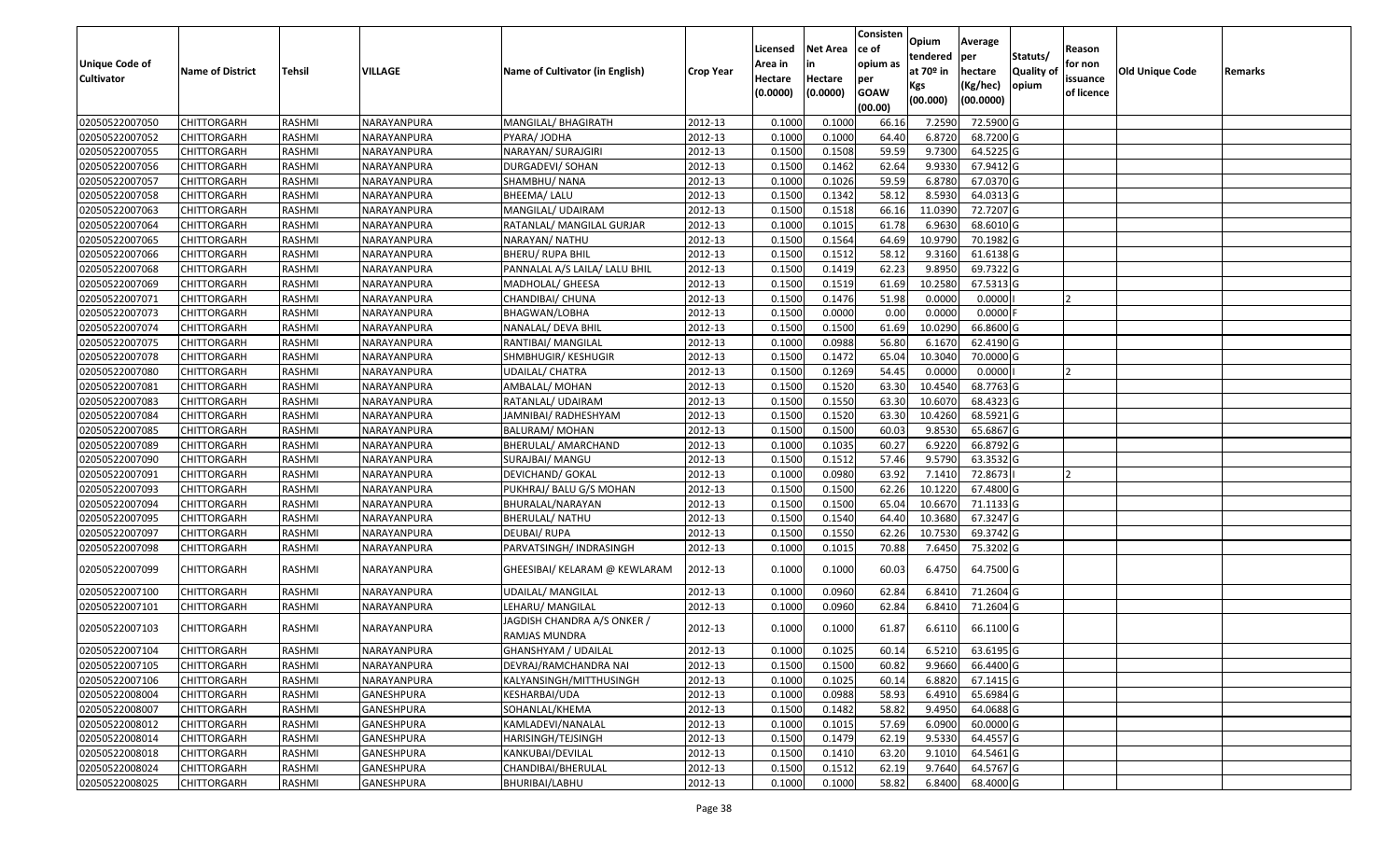| <b>Unique Code of</b><br><b>Cultivator</b> | <b>Name of District</b> | <b>Tehsil</b> | VILLAGE           | Name of Cultivator (in English)    | <b>Crop Year</b> | Licensed<br>Area in<br>Hectare<br>(0.0000) | <b>Net Area</b><br>in<br>Hectare<br>(0.0000) | Consisten<br>ce of<br>opium as<br>per<br><b>GOAW</b><br>(00.00) | Opium<br>tendered<br>at $70°$ in<br>Kgs<br>(00.000) | Average<br>per<br>hectare<br>(Kg/hec)<br>(00.0000) | Statuts/<br>Quality of<br>opium | Reason<br>for non<br>issuance<br>of licence | <b>Old Unique Code</b> | Remarks            |
|--------------------------------------------|-------------------------|---------------|-------------------|------------------------------------|------------------|--------------------------------------------|----------------------------------------------|-----------------------------------------------------------------|-----------------------------------------------------|----------------------------------------------------|---------------------------------|---------------------------------------------|------------------------|--------------------|
| 02050522008029                             | <b>CHITTORGARH</b>      | RASHMI        | <b>GANESHPURA</b> | GANGABAI/NATHU                     | 2012-13          | 0.1500                                     | 0.1500                                       | 58.82                                                           | 9.1000                                              | 60.6667 G                                          |                                 |                                             |                        |                    |
| 02050522008032                             | CHITTORGARH             | RASHMI        | GANESHPURA        | SHIVLAL/SHANKARLAL                 | 2012-13          | 0.1500                                     | 0.1520                                       | 51.41                                                           | 8.2180                                              | 54.0658 G                                          |                                 |                                             |                        |                    |
| 02050522008033                             | CHITTORGARH             | RASHMI        | GANESHPURA        | KESHARBAI/DEVA                     | 2012-13          | 0.1500                                     | 0.1500                                       | 62.19                                                           | 9.7460                                              | 64.9733 G                                          |                                 |                                             |                        |                    |
| 02050522009002                             | <b>CHITTORGARH</b>      | RASHMI        | <b>NEVRIYA</b>    | JEEVANLAL/ SOHANLAL                | 2012-13          | 0.1000                                     | 0.0999                                       | 56.10                                                           | 5.6980                                              | 57.0370 G                                          |                                 |                                             |                        |                    |
| 02050522009003                             | <b>CHITTORGARH</b>      | RASHMI        | <b>NEVRIYA</b>    | RAMLAL/ JAWARA                     | 2012-13          | 0.1000                                     | 0.0990                                       | 56.04                                                           | 5.9720                                              | 60.3232 G                                          |                                 |                                             |                        |                    |
| 02050522009020                             | CHITTORGARH             | RASHMI        | <b>NEVRIYA</b>    | GULABIBAI/ HAZARI                  | 2012-13          | 0.1500                                     | 0.1458                                       | 56.04                                                           | 8.9420                                              | 61.3306 G                                          |                                 |                                             |                        |                    |
| 02050522009023                             | <b>CHITTORGARH</b>      | RASHMI        | <b>NEVRIYA</b>    | TULSIBAI/ SITARAM                  | 2012-13          | 0.1000                                     | 0.0936                                       | 59.59                                                           | 5.9500                                              | 63.5684 G                                          |                                 |                                             |                        |                    |
| 02050522009024                             | <b>CHITTORGARH</b>      | RASHMI        | <b>NEVRIYA</b>    | TEKAMCHAND/ MADANLAL               | 2012-13          | 0.1000                                     | 0.1014                                       | 62.32                                                           | 6.7130                                              | 66.2032 G                                          |                                 |                                             |                        |                    |
| 02050522009028                             | CHITTORGARH             | RASHMI        | <b>NEVRIYA</b>    | GODAVARIBAI/LADULAL SUTHAR         | 2012-13          | 0.1500                                     | 0.1480                                       | 58.17                                                           | 9.5070                                              | 64.2365 G                                          |                                 |                                             |                        | <b>NAME CHANGE</b> |
| 02050522009033                             | CHITTORGARH             | RASHMI        | <b>NEVRIYA</b>    | MOHANLAL/ BHERULAL                 | 2012-13          | 0.1500                                     | 0.1480                                       | 56.04                                                           | 9.1350                                              | 61.7230 G                                          |                                 |                                             |                        |                    |
| 02050522009044                             | <b>CHITTORGARH</b>      | RASHMI        | <b>NEVRIYA</b>    | ROSHANLAL/ NANDA                   | 2012-13          | 0.1000                                     | 0.0952                                       | 51.46                                                           | 5.4110                                              | 56.8382 G                                          |                                 |                                             |                        |                    |
| 02050522009047                             | CHITTORGARH             | RASHMI        | <b>NEVRIYA</b>    | <b>BANSHI/ MADHO</b>               | 2012-13          | 0.1500                                     | 0.1470                                       | 57.02                                                           | 9.6120                                              | 65.3878 G                                          |                                 |                                             |                        |                    |
| 02050522009048                             | CHITTORGARH             | RASHMI        | <b>NEVRIYA</b>    | RAMLAL/JODHA                       | 2012-13          | 0.1000                                     | 0.0966                                       | 65.42                                                           | 6.7200                                              | 69.5652 G                                          |                                 |                                             |                        |                    |
| 02050522009060                             | CHITTORGARH             | RASHMI        | NEVRIYA           | NANDA A/S MOTI/ CHHOGA BALAI       | 2012-13          | 0.150                                      | 0.1440                                       | 56.66                                                           | 9.1220                                              | 63.3472                                            |                                 |                                             |                        |                    |
| 02050522009062                             | CHITTORGARH             | RASHMI        | <b>NEVRIYA</b>    | MULA/ MADHAV                       | 2012-13          | 0.1500                                     | 0.1540                                       | 62.32                                                           | 10.1940                                             | 66.1948 G                                          |                                 |                                             |                        |                    |
| 02050522009064                             | CHITTORGARH             | RASHMI        | <b>NEVRIYA</b>    | NARAYAN/SHANKERLAL                 | 2012-13          | 0.1000                                     | 0.1014                                       | 62.32                                                           | 6.7480                                              | 66.5483 G                                          |                                 |                                             |                        |                    |
| 02050522010001                             | <b>CHITTORGARH</b>      | RASHMI        | <b>CHITORIYA</b>  | BALURAM A/S MOHANLAL/<br>GOVERDHAN | 2012-13          | 0.1500                                     | 0.1500                                       | 65.41                                                           | 10.5030                                             | 70.0200 G                                          |                                 |                                             |                        |                    |
| 02050522010003                             | <b>CHITTORGARH</b>      | RASHMI        | <b>CHITORIYA</b>  | GOVERDHAN/ JAWAHAR                 | 2012-13          | 0.1000                                     | 0.1025                                       | 59.45                                                           | 6.2680                                              | 61.1512 G                                          |                                 |                                             |                        |                    |
| 02050522010004                             | CHITTORGARH             | RASHMI        | CHITORIYA         | SOBHALAL/JAWAHAR                   | 2012-13          | 0.1500                                     | 0.1500                                       | 61.87                                                           | 9.9080                                              | 66.0533 G                                          |                                 |                                             |                        |                    |
| 02050522010006                             | <b>CHITTORGARH</b>      | RASHMI        | <b>CHITORIYA</b>  | <b>BHUWANA/ GOKUL</b>              | 2012-13          | 0.1000                                     | 0.0960                                       | 53.98                                                           | 5.6220                                              | 58.5625 G                                          |                                 |                                             |                        |                    |
| 02050522010008                             | CHITTORGARH             | RASHMI        | <b>CHITORIYA</b>  | HIRALAL/ LAXMAN                    | 2012-13          | 0.1000                                     | 0.1023                                       | 65.41                                                           | 7.2420                                              | 70.7918 G                                          |                                 |                                             |                        |                    |
| 02050522010009                             | CHITTORGARH             | RASHMI        | <b>CHITORIYA</b>  | GANESHIBAI/ KAILASH                | 2012-13          | 0.1500                                     | 0.0714                                       | 65.41                                                           | 4.9240                                              | 68.9636 G                                          |                                 |                                             |                        |                    |
| 02050522010010                             | CHITTORGARH             | RASHMI        | <b>CHITORIYA</b>  | BHERULAL/ VENIRAM                  | 2012-13          | 0.1000                                     | 0.1024                                       | 60.77                                                           | 6.5720                                              | 64.1797 G                                          |                                 |                                             |                        |                    |
| 02050522010011                             | CHITTORGARH             | RASHMI        | <b>CHITORIYA</b>  | NOJIBAI/ TULSIRAM I                | 2012-13          | 0.1000                                     | 0.0000                                       | 0.00                                                            | 0.0000                                              | 0.0000F                                            |                                 |                                             |                        |                    |
| 02050522010012                             | CHITTORGARH             | RASHMI        | <b>CHITORIYA</b>  | NOJIBAI/ GIRDHARI                  | 2012-13          | 0.1000                                     | 0.0960                                       | 59.45                                                           | 6.2340                                              | 64.9375 G                                          |                                 |                                             |                        |                    |
| 02050522010013                             | CHITTORGARH             | RASHMI        | <b>CHITORIYA</b>  | MOHANIBAI/ JAWAHAR @ JUJHARU       | 2012-13          | 0.1000                                     | 0.1025                                       | 63.36                                                           | 6.8430                                              | 66.7610 G                                          |                                 |                                             |                        |                    |
| 02050522010014                             | <b>CHITTORGARH</b>      | RASHMI        | <b>CHITORIYA</b>  | NARAYAN/ MANGILAL                  | 2012-13          | 0.1500                                     | 0.1470                                       | 57.91                                                           | 9.0920                                              | 61.8503 G                                          |                                 |                                             |                        |                    |
| 02050522010015                             | <b>CHITTORGARH</b>      | RASHMI        | <b>CHITORIYA</b>  | RATANIBAI/ RAMA                    | 2012-13          | 0.1000                                     | 0.1050                                       | 63.36                                                           | 7.3410                                              | 69.9143 G                                          |                                 |                                             |                        |                    |
| 02050522010016                             | CHITTORGARH             | RASHMI        | <b>CHITORIYA</b>  | GANGABAI/ MOHAN                    | 2012-13          | 0.1500                                     | 0.1546                                       | 65.41                                                           | 10.6620                                             | 68.9651 G                                          |                                 |                                             |                        |                    |
| 02050522010017                             | <b>CHITTORGARH</b>      | RASHMI        | <b>CHITORIYA</b>  | RATANLAL A/S NANURAM / GOMA        | 2012-13          | 0.1500                                     | 0.1500                                       | 60.7                                                            | 10.1050                                             | 67.3667G                                           |                                 |                                             |                        |                    |
| 02050522010019                             | CHITTORGARH             | RASHMI        | <b>CHITORIYA</b>  | BADRILAL/ DALCHAND                 | 2012-13          | 0.1500                                     | 0.1467                                       | 68.42                                                           | 10.0380                                             | 68.4254 G                                          |                                 |                                             |                        |                    |
| 02050522010020                             | CHITTORGARH             | RASHMI        | <b>CHITORIYA</b>  | NARAYAN/ KISHAN JAT                | 2012-13          | 0.1000                                     | 0.1044                                       | 68.85                                                           | 7.2980                                              | 69.9042 G                                          |                                 |                                             | 02050522014004         | <b>TRANSFER</b>    |
| 02050522010021                             | CHITTORGARH             | RASHMI        | <b>CHITORIYA</b>  | BHERU/KISHNA                       | 2012-13          | 0.1000                                     | 0.1015                                       | 63.36                                                           | 6.4360                                              | 63.4089 G                                          |                                 |                                             | 02050522014006         | <b>TRANSFER</b>    |
| 02050522010022                             | CHITTORGARH             | RASHMI        | <b>CHITORIYA</b>  | BHERU / KALU                       | 2012-13          | 0.1500                                     | 0.1537                                       | 63.64                                                           | 9.6820                                              | 62.9928 G                                          |                                 |                                             | 02050522014012         | <b>TRANSFER</b>    |
| 02050522011001                             | <b>CHITTORGARH</b>      | RASHMI        | DAULATPURA        | SHRIRAM/ PRATHVIRAJ                | 2012-13          | 0.1500                                     | 0.1455                                       | 54.11                                                           | 8.3480                                              | 57.3746 G                                          |                                 | 15                                          |                        |                    |
| 02050522011002                             | <b>CHITTORGARH</b>      | RASHMI        | <b>DAULATPURA</b> | LEHARU A/S MANGU/ DHOKAL           | 2012-13          | 0.1500                                     | 0.1372                                       | 61.85                                                           | 9.1890                                              | $66.9752$ G                                        |                                 |                                             |                        |                    |
| 02050522011003                             | <b>CHITTORGARH</b>      | RASHMI        | DAULATPURA        | RATTA/ DHOKAL                      | 2012-13          | 0.1500                                     | 0.1440                                       | 61.91                                                           | 9.6230                                              | 66.8264 G                                          |                                 |                                             |                        |                    |
| 02050522011004                             | <b>CHITTORGARH</b>      | RASHMI        | <b>DAULATPURA</b> | HIRALAL A/S HAZARI/ DHUKAL         | 2012-13          | 0.1500                                     | 0.1440                                       | 62.97                                                           | 9.5980                                              | 66.6528 G                                          |                                 |                                             |                        |                    |
| 02050522011006                             | <b>CHITTORGARH</b>      | RASHMI        | DAULATPURA        | <b>BHAGWANDAS / BHERUDAS</b>       | 2012-13          | 0.1500                                     | 0.1458                                       | 61.91                                                           | 10.4800                                             | 71.8793 G                                          |                                 |                                             |                        |                    |
| 02050522011007                             | <b>CHITTORGARH</b>      | RASHMI        | <b>DAULATPURA</b> | UDAIRAM A/S GOMA/ DHUKAL           | 2012-13          | 0.1500                                     | 0.1462                                       | 58.25                                                           | 9.1950                                              | 62.8933 G                                          |                                 |                                             |                        |                    |
| 02050522011011                             | <b>CHITTORGARH</b>      | RASHMI        | <b>DAULATPURA</b> | BHAGWANIBAI/UDAYLAL                | 2012-13          | 0.1000                                     | 0.1015                                       | 62.88                                                           | 7.1050                                              | 70.0000 G                                          |                                 |                                             |                        | <b>NAME CHANGE</b> |
| 02050522011013                             | <b>CHITTORGARH</b>      | RASHMI        | DAULATPURA        | KALURAM/ NARAYAN                   | 2012-13          | 0.1500                                     | 0.1449                                       | 64.72                                                           | 10.9750                                             | 75.7419 G                                          |                                 |                                             |                        |                    |
| 02050522011015                             | CHITTORGARH             | RASHMI        | DAULATPURA        | GOPILAL/ GANESH                    | 2012-13          | 0.1500                                     | 0.1505                                       | 58.25                                                           | 9.7190                                              | 64.5781 G                                          |                                 |                                             |                        |                    |
| 02050522011016                             | <b>CHITTORGARH</b>      | RASHMI        | DAULATPURA        | MADHULAL/ MOTILAL                  | 2012-13          | 0.1500                                     | 0.1452                                       | 58.25                                                           | 9.1370                                              | 62.9270 G                                          |                                 |                                             |                        |                    |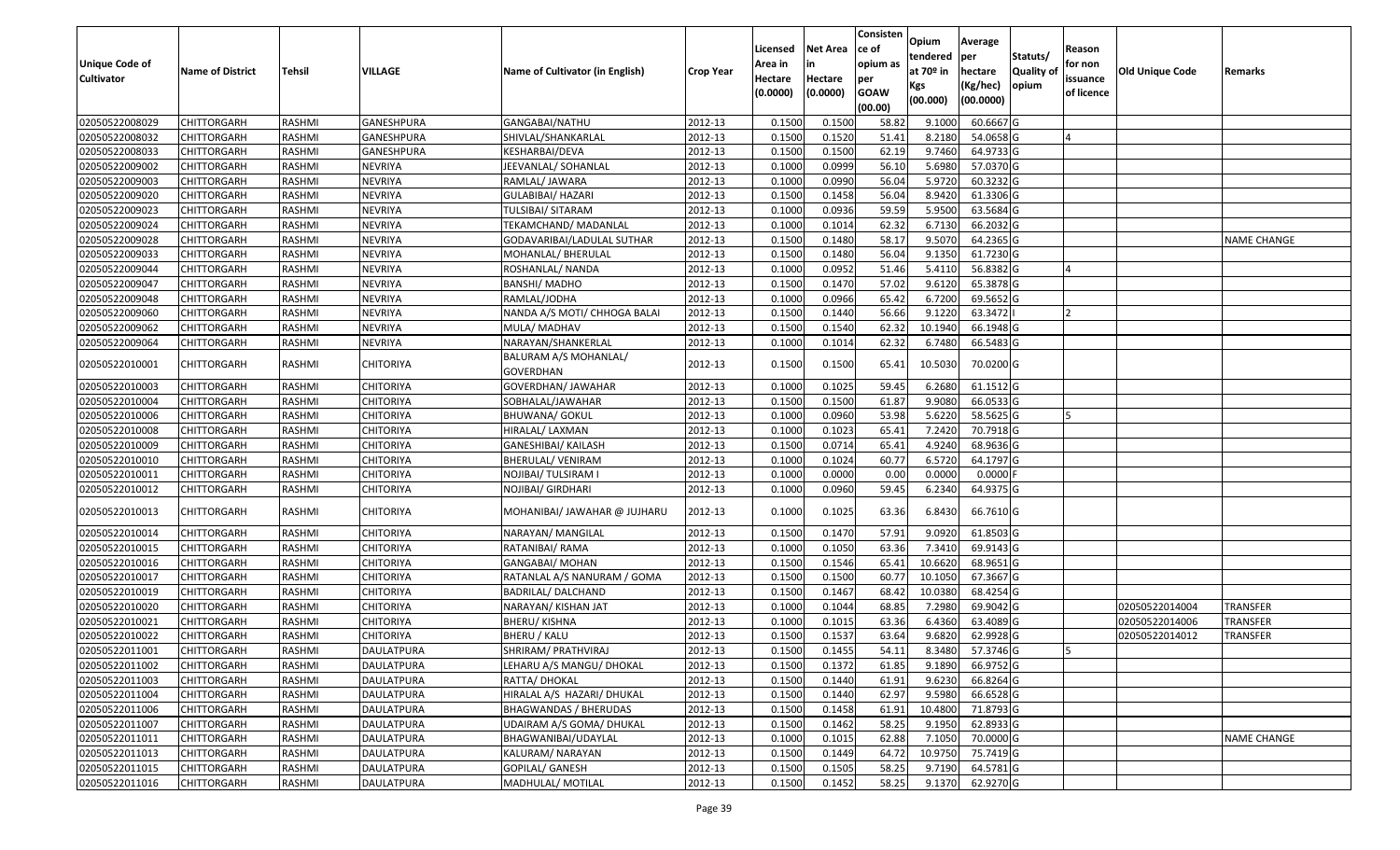|                       |                         |               |                   |                                 |                  |          |                 | Consisten   | Opium       | Average                |                  |            |                 |                    |
|-----------------------|-------------------------|---------------|-------------------|---------------------------------|------------------|----------|-----------------|-------------|-------------|------------------------|------------------|------------|-----------------|--------------------|
|                       |                         |               |                   |                                 |                  | Licensed | <b>Net Area</b> | ce of       | tendered    | per                    | Statuts/         | Reason     |                 |                    |
| <b>Unique Code of</b> | <b>Name of District</b> | <b>Tehsil</b> | VILLAGE           | Name of Cultivator (in English) | <b>Crop Year</b> | Area in  | in              | opium as    | at $70°$ in | hectare                | <b>Quality o</b> | for non    | Old Unique Code | Remarks            |
| <b>Cultivator</b>     |                         |               |                   |                                 |                  | Hectare  | Hectare         | per         | Kgs         | (Kg/hec)               | opium            | issuance   |                 |                    |
|                       |                         |               |                   |                                 |                  | (0.0000) | (0.0000)        | <b>GOAW</b> | (00.000)    | (00.0000)              |                  | of licence |                 |                    |
|                       |                         |               |                   |                                 |                  |          |                 | (00.00)     |             |                        |                  |            |                 |                    |
| 02050522011017        | CHITTORGARH             | RASHMI        | DAULATPURA        | KESHARBAI/ MODA                 | 2012-13          | 0.1000   | 0.0960          | 62.88       | 6.8090      | 70.9271 G              |                  |            |                 |                    |
| 02050522011018        | CHITTORGARH             | RASHMI        | <b>DAULATPURA</b> | PYARIBAI/ CHUNALAL              | 2012-13          | 0.1000   | 0.1008          | 58.94       | 6.3990      | 63.4821 G              |                  |            |                 |                    |
| 02050522011019        | CHITTORGARH             | RASHMI        | DAULATPURA        | HIRALAL/ NARAYAN                | 2012-13          | 0.1500   | 0.1403          | 62.88       | 9.9890      | 71.1974 G              |                  |            |                 |                    |
| 02050522011020        | <b>CHITTORGARH</b>      | RASHMI        | DAULATPURA        | DEVJI/ PYARA                    | 2012-13          | 0.1500   | 0.1440          | 61.91       | 9.4810      | 65.8403 G              |                  |            |                 |                    |
| 02050522011021        | CHITTORGARH             | RASHMI        | <b>DAULATPURA</b> | UDAILAL/ NARAYAN                | 2012-13          | 0.1500   | 0.1450          | 61.85       | 10.0900     | 69.5862 G              |                  |            |                 |                    |
| 02050522011022        | <b>CHITTORGARH</b>      | RASHMI        | DAULATPURA        | SOHANIBAI/ DHANNA               | 2012-13          | 0.1500   | 0.1470          | 60.55       | 10.0170     | 68.1429 G              |                  |            |                 |                    |
| 02050522011024        | CHITTORGARH             | RASHMI        | DAULATPURA        | DALLA/ CHUNA                    | 2012-13          | 0.1500   | 0.1485          | 55.38       | 8.6550      | 58.2828 G              |                  |            |                 |                    |
| 02050522011028        | <b>CHITTORGARH</b>      | <b>RASHMI</b> | <b>DAULATPURA</b> | NATHULAL/ KANA                  | 2012-13          | 0.1500   | 0.1444          | 61.85       | 9.9230      | 68.7188 G              |                  |            |                 |                    |
| 02050522012001        | CHITTORGARH             | RASHMI        | <b>BHATKHERI</b>  | NARAYAN/ CHUNNILAL              | 2012-13          | 0.1500   | 0.1482          | 64.72       | 10.0040     | 67.5034 G              |                  |            |                 |                    |
| 02050522012003        | CHITTORGARH             | RASHMI        | <b>BHATKHERI</b>  | AMBALAL/ NATHULAL               | 2012-13          | 0.1500   | 0.0000          | 0.00        | 0.0000      | $0.0000$ F             |                  |            |                 |                    |
| 02050522012004        | CHITTORGARH             | RASHMI        | BHATKHERI         | BHERU/ DAYARAM                  | 2012-13          | 0.1500   | 0.1500          | 60.38       | 9.8420      | 65.6133 G              |                  |            |                 |                    |
| 02050522012009        | <b>CHITTORGARH</b>      | RASHMI        | <b>BHATKHERI</b>  | BALURAM A/S RAMA/ KALU          | 2012-13          | 0.1500   | 0.0850          | 61.95       | 5.6290      | 66.2235                |                  | 12         |                 |                    |
| 02050522012010        | <b>CHITTORGARH</b>      | RASHMI        | <b>BHATKHERI</b>  | <b>ONKAR/ HUKMA</b>             | 2012-13          | 0.1000   | 0.0500          | 64.72       | 3.5410      | 70.8200 G              |                  |            |                 |                    |
| 02050522012011        | <b>CHITTORGARH</b>      | RASHMI        | BHATKHERI         | PYARA/ HUKMA                    | 2012-13          | 0.1500   | 0.1485          | 65.50       | 10.9200     | 73.5354 G              |                  |            |                 |                    |
| 02050522012012        | <b>CHITTORGARH</b>      | RASHMI        | BHATKHERI         | HAKARBAI/ CHUNNILAL             | 2012-13          | 0.1500   | 0.1521          | 60.55       | 10.4230     | 68.5273 G              |                  |            |                 |                    |
| 02050522012013        | <b>CHITTORGARH</b>      | RASHMI        | <b>BHATKHERI</b>  | NARAYAN/ DUNGA                  | 2012-13          | 0.1500   | 0.1466          | 54.97       | 9.3610      | 63.8540 G              |                  |            |                 |                    |
| 02050522012015        | CHITTORGARH             | RASHMI        | <b>BHATKHERI</b>  | UDA/BHERU                       | 2012-13          | 0.1500   | 0.1472          | 55.78       | 9.3630      | 63.6073 G              |                  |            |                 |                    |
| 02050522012016        | CHITTORGARH             | RASHMI        | <b>BHATKHERI</b>  | SHANKERLAL/ NARU                | 2012-13          | 0.1000   | 0.0966          | 58.32       | 6.5730      | 68.0435 G              |                  |            |                 |                    |
| 02050522012017        | CHITTORGARH             | RASHMI        | <b>BHATKHERI</b>  | NARAYAN/ JAIRAM                 | 2012-13          | 0.1500   | 0.1512          | 57.08       | 9.3940      | 62.1296 G              |                  |            |                 |                    |
| 02050522012018        | CHITTORGARH             | RASHMI        | <b>BHATKHERI</b>  | HARKUBAI/ BANSHILAL             | 2012-13          | 0.1000   | 0.0992          | 60.55       | 7.0580      | 71.1492 G              |                  |            |                 |                    |
| 02050522012019        | CHITTORGARH             | RASHMI        | BHATKHERI         | RAMLAL/ NANDA                   | 2012-13          | 0.1500   | 0.1054          | 63.48       | 8.4160      | 79.8482 G              |                  |            |                 |                    |
| 02050522012020        | CHITTORGARH             | RASHMI        | BHATKHERI         | MANGILAL A/S BARDA/ GANGARAM    | 2012-13          | 0.1500   | 0.1496          | 59.64       | 9.9600      | 66.5775 G              |                  |            |                 |                    |
| 02050522012021        | CHITTORGARH             | RASHMI        | <b>BHATKHERI</b>  | BANSHILAL/DEVA                  | 2012-13          | 0.1500   | 0.1518          | 59.64       | 9.9680      | 65.6653 G              |                  |            |                 |                    |
| 02050522012022        | <b>CHITTORGARH</b>      | RASHMI        | <b>BHATKHERI</b>  | MANGILAL/ CHUNA                 | 2012-13          | 0.1000   | 0.1008          | 57.96       | 6.3510      | 63.0060 G              |                  |            |                 | <b>NAME CHANGE</b> |
| 02050522012023        | CHITTORGARH             | RASHMI        | BHATKHERI         | HAZARI/CHHOGA                   | 2012-13          | 0.1500   | 0.1499          | 59.64       | 10.2500     | 68.3789 G              |                  |            |                 |                    |
| 02050522012024        | CHITTORGARH             | RASHMI        | <b>BHATKHERI</b>  | KISHANLAL/ RUPA                 | 2012-13          | 0.1500   | 0.0000          | 0.00        | 0.0000      | $0.0000$ F             |                  |            |                 |                    |
| 02050522012025        | <b>CHITTORGARH</b>      | RASHMI        | BHATKHERI         | RAMLAL/DALU                     | 2012-13          | 0.1500   | 0.1458          | 60.47       | 10.1240     | 69.4376 G              |                  |            |                 |                    |
| 02050522012027        | CHITTORGARH             | <b>RASHMI</b> | <b>BHATKHERI</b>  | JHUMABAI/NARAYAN                | 2012-13          | 0.1500   | 0.1470          | 60.47       | 9.6840      | 65.8776 G              |                  |            |                 |                    |
| 02050522012029        | CHITTORGARH             | RASHMI        | <b>BHATKHERI</b>  | CHAMPALAL/ JAIRAM MALI          | 2012-13          | 0.1500   | 0.1505          | 58.04       | 9.6930      | 64.4053 G              |                  |            |                 |                    |
| 02050522012030        | CHITTORGARH             | RASHMI        | <b>BHATKHERI</b>  | KANKUBAI/ HIRALAL               | 2012-13          | 0.1000   | 0.0957          | 60.47       | 6.6170      | 69.1432 G              |                  |            |                 |                    |
| 02050522012031        | CHITTORGARH             | RASHMI        | BHATKHERI         | LAXMAN/ DEVA                    | 2012-13          | 0.1500   | 0.1470          | 55.57       | 9.6450      | 65.6122G               |                  |            |                 |                    |
| 02050522012032        | CHITTORGARH             | RASHMI        | <b>BHATKHERI</b>  | DHANNA/ SITARAM                 | 2012-13          | 0.1000   | 0.1008          | 60.43       | 6.7340      | 66.8056 G              |                  |            |                 |                    |
| 02050522012034        | <b>CHITTORGARH</b>      | RASHMI        | <b>BHATKHERI</b>  | SITARAM/ CHUNNILAL              | 2012-13          | 0.1500   | 0.0000          | 0.00        | 0.0000      | $0.0000$ F             |                  |            |                 |                    |
| 02050522012039        | CHITTORGARH             | RASHMI        | BHATKHERI         | NARAYAN/ NANDA                  | 2012-13          | 0.150    | 0.1450          | 60.43       | 9.9880      | 68.8828 G              |                  |            |                 |                    |
| 02050522012040        | <b>CHITTORGARH</b>      | RASHMI        | <b>BHATKHERI</b>  | MADHULAL/JAIRAM                 | 2012-13          | 0.1500   | 0.1546          | 65.50       | 11.4630     | 74.1462 G              |                  |            |                 |                    |
| 02050522012041        | <b>CHITTORGARH</b>      | RASHMI        | <b>BHATKHERI</b>  | JAMNALAL/ LOBHA                 | 2012-13          | 0.1000   | 0.0960          | 63.48       |             | 6.9280 72.1667 G       |                  |            |                 |                    |
| 02050522012042        | <b>CHITTORGARH</b>      | RASHMI        | <b>BHATKHERI</b>  | HIRIBAI/ NANURAM                | 2012-13          | 0.1500   | 0.1488          | 54.58       | 9.0370      | 60.7325 G              |                  |            |                 |                    |
| 02050522012043        | <b>CHITTORGARH</b>      | RASHMI        | <b>BHATKHERI</b>  | SITARAM/KELA                    | 2012-13          | 0.1500   | 0.1500          | 65.16       | 11.2630     | 75.0867 G              |                  |            |                 |                    |
| 02050522012044        | <b>CHITTORGARH</b>      | RASHMI        | <b>BHATKHERI</b>  | UDAIRAM/ BOTHU                  | 2012-13          | 0.1500   | 0.1500          | 58.37       | 10.1650     | 67.7667 G              |                  |            |                 |                    |
| 02050522012045        | <b>CHITTORGARH</b>      | RASHMI        | <b>BHATKHERI</b>  | MEGHA/ КНЕМА                    | 2012-13          | 0.1500   | 0.1457          | 58.37       | 9.7230      | 66.7330 G              |                  |            |                 |                    |
| 02050522012046        | <b>CHITTORGARH</b>      | RASHMI        | <b>BHATKHERI</b>  | MANGU/ PYARA                    | 2012-13          | 0.1500   | 0.1536          | 65.50       | 11.5560     | 75.2344 G              |                  |            |                 |                    |
| 02050522012047        | <b>CHITTORGARH</b>      | RASHMI        | <b>BHATKHERI</b>  | MONADAS/ SAWAIRAM               | 2012-13          | 0.1500   | 0.0000          | 0.00        | 0.0000      | $0.0000$ F             |                  |            |                 |                    |
| 02050522012048        | <b>CHITTORGARH</b>      | RASHMI        | <b>BHATKHERI</b>  | RAMLAL/RUPA                     | 2012-13          | 0.1500   | 0.1480          | 58.37       | 10.0230     | $\overline{67.7230}$ G |                  |            |                 |                    |
| 02050522012049        | <b>CHITTORGARH</b>      | RASHMI        | <b>BHATKHERI</b>  | LALU/ LAILA                     | 2012-13          | 0.1500   | 0.1500          | 56.99       | 9.6640      | 64.4267 G              |                  |            |                 |                    |
| 02050522012053        | <b>CHITTORGARH</b>      | RASHMI        | <b>BHATKHERI</b>  | NARAYAN/ KISHANLAL              | 2012-13          | 0.1500   | 0.1512          | 59.50       | 10.0300     | 66.3360 G              |                  |            |                 |                    |
|                       |                         |               |                   |                                 |                  |          |                 |             |             |                        |                  |            |                 |                    |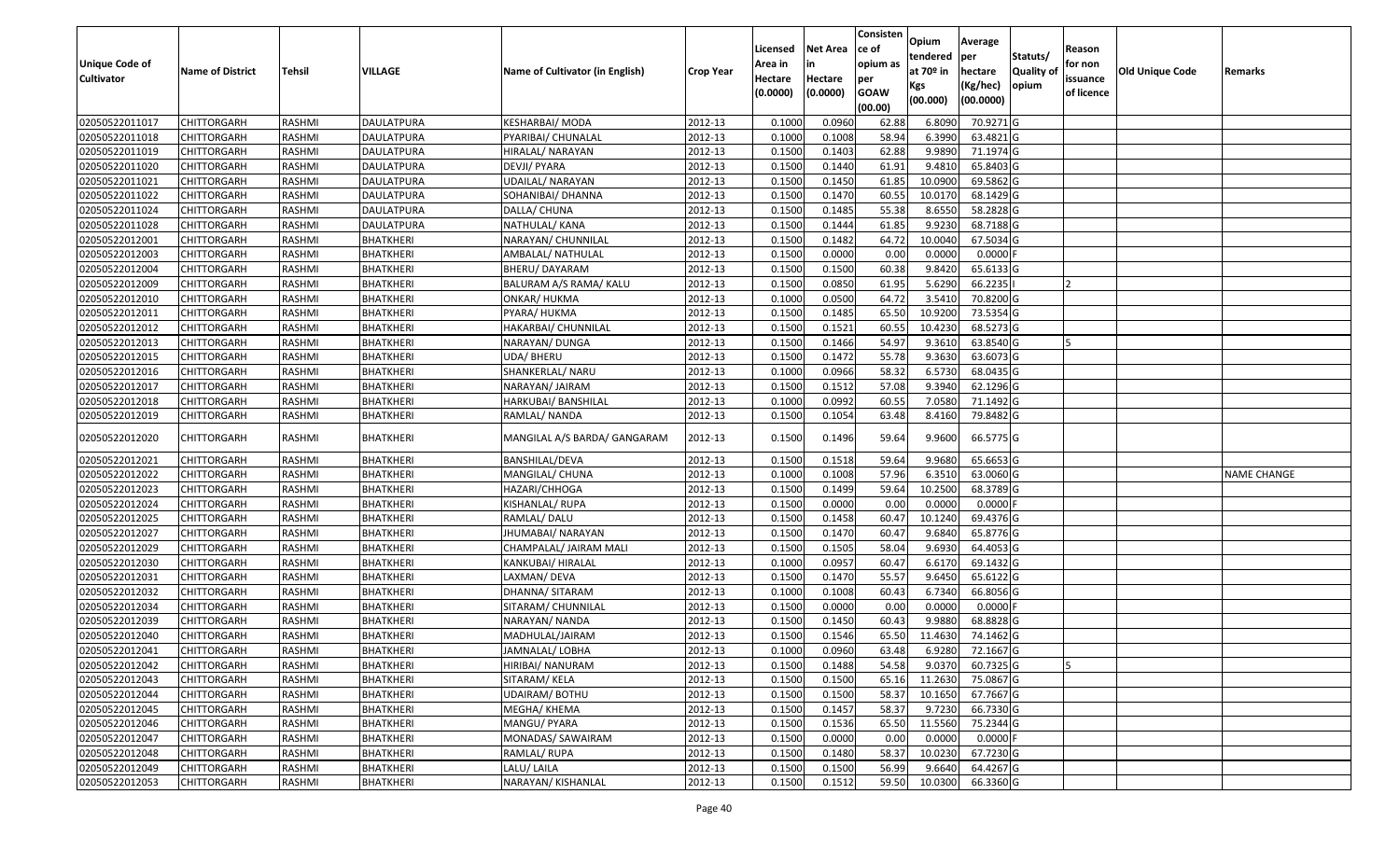|                       |                         |               |                  |                                 |                  |          |                 | Consisten   | Opium       | Average          |                  |            |                 |                    |
|-----------------------|-------------------------|---------------|------------------|---------------------------------|------------------|----------|-----------------|-------------|-------------|------------------|------------------|------------|-----------------|--------------------|
|                       |                         |               |                  |                                 |                  | Licensed | <b>Net Area</b> | ce of       | tendered    | per              | Statuts/         | Reason     |                 |                    |
| <b>Unique Code of</b> | <b>Name of District</b> | <b>Tehsil</b> | VILLAGE          | Name of Cultivator (in English) | <b>Crop Year</b> | Area in  | in              | opium as    | at $70°$ in | hectare          | <b>Quality o</b> | for non    | Old Unique Code | Remarks            |
| <b>Cultivator</b>     |                         |               |                  |                                 |                  | Hectare  | Hectare         | per         | Kgs         | (Kg/hec)         | opium            | issuance   |                 |                    |
|                       |                         |               |                  |                                 |                  | (0.0000) | (0.0000)        | <b>GOAW</b> | (00.000)    | (00.0000)        |                  | of licence |                 |                    |
|                       |                         |               |                  |                                 |                  |          |                 | (00.00)     |             |                  |                  |            |                 |                    |
| 02050522012054        | CHITTORGARH             | RASHMI        | <b>BHATKHERI</b> | CHUNNIBAI/ BHERA                | 2012-13          | 0.1500   | 0.1450          | 60.43       | 9.8070      | 67.6345 G        |                  |            |                 |                    |
| 02050522012057        | CHITTORGARH             | RASHMI        | <b>BHATKHERI</b> | SHANKERLAL/ GOKAL               | 2012-13          | 0.1500   | 0.1458          | 59.50       | 10.2940     | 70.6036 G        |                  |            |                 |                    |
| 02050522012058        | CHITTORGARH             | RASHMI        | BHATKHERI        | MANIBAI/ GOPI                   | 2012-13          | 0.1500   | 0.1460          | 63.48       | 10.4380     | 71.4932 G        |                  |            |                 |                    |
| 02050522012059        | CHITTORGARH             | RASHMI        | <b>BHATKHERI</b> | KHUMA/BHURA                     | 2012-13          | 0.1500   | 0.1518          | 63.53       | 10.2560     | 67.5626 G        |                  |            |                 |                    |
| 02050522012060        | CHITTORGARH             | RASHMI        | BHATKHERI        | GITADEVI/ BHAGWANLAL            | 2012-13          | 0.1000   | 0.0360          | 54.13       | 2.111       | 58.6389 G        |                  |            |                 |                    |
| 02050522012062        | CHITTORGARH             | RASHMI        | <b>BHATKHERI</b> | MADHU/SAWAIRAM                  | 2012-13          | 0.1500   | 0.1504          | 60.06       | 8.8720      | 58.9894 G        |                  |            |                 |                    |
| 02050522012063        | CHITTORGARH             | RASHMI        | BHATKHERI        | KELA/ SAWAIRAM                  | 2012-13          | 0.1500   | 0.1513          | 67.66       | 11.937      | 78.8962          |                  |            |                 |                    |
| 02050522012064        | CHITTORGARH             | <b>RASHMI</b> | <b>BHATKHERI</b> | NANDA/ SAWAIRAM                 | 2012-13          | 0.1500   | 0.1448          | 59.50       | 9.6220      | 66.4503 G        |                  |            |                 |                    |
| 02050522012065        | CHITTORGARH             | RASHMI        | <b>BHATKHERI</b> | KISHANLAL/ MODA                 | 2012-13          | 0.1500   | 0.1458          | 65.16       | 10.5000     | 72.0165 G        |                  |            |                 |                    |
| 02050522012067        | CHITTORGARH             | RASHMI        | <b>BHATKHERI</b> | BHERULAL/ SITARAM               | 2012-13          | 0.1000   | 0.0476          | 65.16       | 3.6400      | 76.4706 G        |                  |            |                 |                    |
| 02050522013002        | CHITTORGARH             | RASHMI        | PAAVALI          | SHANKERLAL/ RAMLAL              | 2012-13          | 0.1000   | 0.1008          | 55.20       | 6.0330      | 59.8512 G        |                  |            |                 |                    |
| 02050522013006        | <b>CHITTORGARH</b>      | RASHMI        | PAAVALI          | BHERULAL/ GHASIRAM              | 2012-13          | 0.1000   | 0.0999          | 60.41       | 6.7140      | 67.2072 G        |                  |            |                 |                    |
| 02050522013007        | <b>CHITTORGARH</b>      | RASHMI        | PAAVALI          | HANSU/ PANNA                    | 2012-13          | 0.1000   | 0.1025          | 61.72       | 6.9210      | 67.5220 G        |                  |            |                 |                    |
| 02050522013010        | <b>CHITTORGARH</b>      | RASHMI        | PAAVALI          | RATANIBAI/ NANDRAM              | 2012-13          | 0.1000   | 0.0950          | 57.64       | 5.8790      | 61.8842 G        |                  |            |                 |                    |
| 02050522013011        | <b>CHITTORGARH</b>      | RASHMI        | PAAVALI          | SHANKERLAL/ BRAJLAL             | 2012-13          | 0.1500   | 0.1479          | 61.72       | 10.5630     | 71.4199 G        |                  |            |                 |                    |
| 02050522013014        | <b>CHITTORGARH</b>      | RASHMI        | PAAVALI          | MADHODAS/ GOPIDAS               | 2012-13          | 0.1500   | 0.0000          | 0.00        | 0.0000      | $0.0000$ F       |                  |            |                 |                    |
| 02050522013015        | CHITTORGARH             | RASHMI        | PAAVALI          | ASHOKGIR/ GORDHANGIR            | 2012-13          | 0.1500   | 0.1472          | 58.71       | 10.0230     | 68.0910G         |                  |            |                 |                    |
| 02050522013018        | CHITTORGARH             | RASHMI        | PAAVALI          | KESHARBAI/ LOBHA                | 2012-13          | 0.1000   | 0.1008          | 56.34       | 6.2780      | 62.2817 G        |                  |            |                 |                    |
| 02050522013020        | CHITTORGARH             | RASHMI        | PAAVALI          | NARUGIR/BHAWANIGIR              | 2012-13          | 0.1500   | 0.1512          | 64.01       | 10.3510     | 68.4590 G        |                  |            |                 |                    |
| 02050522013021        | CHITTORGARH             | RASHMI        | PAAVALI          | <b>BHERU/ PANNA</b>             | 2012-13          | 0.1000   | 0.1008          | 53.37       | 5.5890      | 55.4464 G        |                  |            |                 |                    |
| 02050522013022        | CHITTORGARH             | RASHMI        | PAAVALI          | SHANKER/RUPA                    | 2012-13          | 0.1500   | 0.1460          | 60.41       | 9.8990      | 67.8014 G        |                  |            |                 |                    |
| 02050522013028        | CHITTORGARH             | RASHMI        | PAAVALI          | <b>BALU/ NARU</b>               | 2012-13          | 0.100    | 0.0990          | 57.88       | 6.4410      | 65.0606 G        |                  |            |                 |                    |
| 02050522013030        | CHITTORGARH             | RASHMI        | PAAVALI          | GANESH/RAMA                     | 2012-13          | 0.1500   | 0.1496          | 54.38       | 9.2140      | 61.5909 G        |                  |            |                 |                    |
| 02050522013031        | <b>CHITTORGARH</b>      | RASHMI        | PAAVALI          | BAKTAWARIBAI/ MADHO             | 2012-13          | 0.1500   | 0.0494          | 63.13       | 3.7070      | 75.0405 G        |                  |            |                 |                    |
| 02050522013032        | <b>CHITTORGARH</b>      | RASHMI        | PAAVALI          | AMBALAL/ KASTURCHAND            | 2012-13          | 0.1500   | 0.1485          | 61.86       | 10.2950     | 69.3266 G        |                  |            |                 |                    |
| 02050522013033        | CHITTORGARH             | RASHMI        | PAAVALI          | PREMSHANKER/ CHHOGALAL          | 2012-13          | 0.1500   | 0.1512          | 60.66       | 9.9220      | 65.6217 G        |                  |            |                 |                    |
| 02050522013035        | CHITTORGARH             | RASHMI        | PAAVALI          | NANALAL/ KASHIRAM               | 2012-13          | 0.1500   | 0.1551          | 57.13       | 9.4260      | 60.7737 G        |                  |            |                 |                    |
| 02050522013036        | CHITTORGARH             | RASHMI        | PAAVALI          | BALU / GOPI                     | 2012-13          | 0.1500   | 0.1512          | 54.93       | 9.2600      | 61.2434 G        |                  |            |                 |                    |
| 02050522013039        | CHITTORGARH             | RASHMI        | PAAVALI          | MANGIBAI/ NANALAL               | 2012-13          | 0.1500   | 0.1496          | 61.74       | 10.3550     | 69.2179 G        |                  |            |                 |                    |
| 02050522013040        | CHITTORGARH             | RASHMI        | PAAVALI          | SHANKARIBAI/ MANGU              | 2012-13          | 0.1000   | 0.0988          | 63.13       | 6.9260      | 70.1012G         |                  |            |                 |                    |
| 02050522013042        | CHITTORGARH             | RASHMI        | PAAVALI          | JITMAL A/S CHHOGA/ NAGJIRAM     | 2012-13          | 0.100    | 0.1020          | 59.94       | 6.3790      | 62.5392 G        |                  |            |                 |                    |
| 02050522013043        | CHITTORGARH             | RASHMI        | PAAVALI          | VISHNUGIRI/ MADHOGIRI           | 2012-13          | 0.1500   | 0.1459          | 51.69       | 8.3960      | 57.5463 G        |                  |            |                 |                    |
| 02050522013051        | CHITTORGARH             | <b>RASHMI</b> | PAAVALI          | SOHANLAL/ MIYARAM               | 2012-13          | 0.1000   | 0.1012          | 69.20       | 7.4640      | 73.7549          |                  |            |                 |                    |
| 02050522013052        | <b>CHITTORGARH</b>      | RASHMI        | PAAVALI          | SHAFI NILGAR/ LALU NILGER       | 2012-13          | 0.1500   | 0.1470          | 58.7        | 9.8130      | 66.7551 G        |                  |            |                 |                    |
| 02050522013053        | CHITTORGARH             | RASHMI        | PAAVALI          | <b>BABU KHA/ NANU KHA</b>       | 2012-13          | 0.1000   | 0.0990          | 54.3        | 5.7180      | 57.7576 G        |                  |            |                 |                    |
| 02050522013055        | CHITTORGARH             | RASHMI        | PAAVALI          | AAZAD KHA/ KALU KHA             | 2012-13          | 0.1000   | 0.0973          | 60.23       | 6.1950      | 63.6691G         |                  |            |                 |                    |
| 02050522013056        | <b>CHITTORGARH</b>      | RASHMI        | PAAVALI          | RAMLAL/ POKHAR                  | 2012-13          | 0.1500   | 0.1482          | 55.72       |             | 8.4930 57.3077 G |                  |            |                 |                    |
| 02050522013057        | <b>CHITTORGARH</b>      | RASHMI        | PAAVALI          | BALURAM/ JAIKISHAN              | 2012-13          | 0.1000   | 0.1040          | 60.23       | 6.5310      | 62.7981 G        |                  |            |                 |                    |
| 02050522013058        | <b>CHITTORGARH</b>      | RASHMI        | PAAVALI          | CHHOGA/ NARU BHIL               | 2012-13          | 0.1000   | 0.1025          | 66.19       | 7.2810      | 71.0341          |                  |            |                 |                    |
| 02050522013059        | <b>CHITTORGARH</b>      | RASHMI        | PAAVALI          | <b>BADAMBAI/ RATANLAL</b>       | 2012-13          | 0.1000   | 0.1016          | 60.41       | 7.1630      | 70.5020 G        |                  |            |                 |                    |
| 02050522013060        | CHITTORGARH             | RASHMI        | PAAVALI          | SITABAI/RAMESHWARLAL            | 2012-13          | 0.1000   | 0.1000          | 60.23       | 6.5310      | 65.3100 G        |                  |            |                 | <b>NAME CHANGE</b> |
| 02050522013061        | <b>CHITTORGARH</b>      | RASHMI        | PAAVALI          | DHAPUBAI/ SHANTILAL             | 2012-13          | 0.1500   | 0.1462          | 63.13       | 10.2630     | 70.1984 G        |                  |            |                 |                    |
| 02050522013065        | <b>CHITTORGARH</b>      | RASHMI        | PAAVALI          | DALU/ DEVA                      | 2012-13          | 0.1500   | 0.1450          | 54.49       | 8.4380      | 58.1931 G        |                  |            |                 |                    |
| 02050522013068        | <b>CHITTORGARH</b>      | RASHMI        | PAAVALI          | SANTOSHDEVI/ SHAMBHUGIR         | 2012-13          | 0.1500   | 0.1564          | 59.94       | 9.7960      | 62.6343 G        |                  |            |                 |                    |
| 02050522013070        | <b>CHITTORGARH</b>      | RASHMI        | PAAVALI          | RATANLAL/ RAGHUNATH             | 2012-13          | 0.1000   | 0.1050          | 59.94       | 6.6190      | 63.0381 G        |                  |            |                 |                    |
| 02050522013075        | <b>CHITTORGARH</b>      | RASHMI        | PAAVALI          | MANGU/ CHHOGA                   | 2012-13          | 0.1500   | 0.1470          | 57.97       | 9.4990      | 64.6190 G        |                  |            |                 |                    |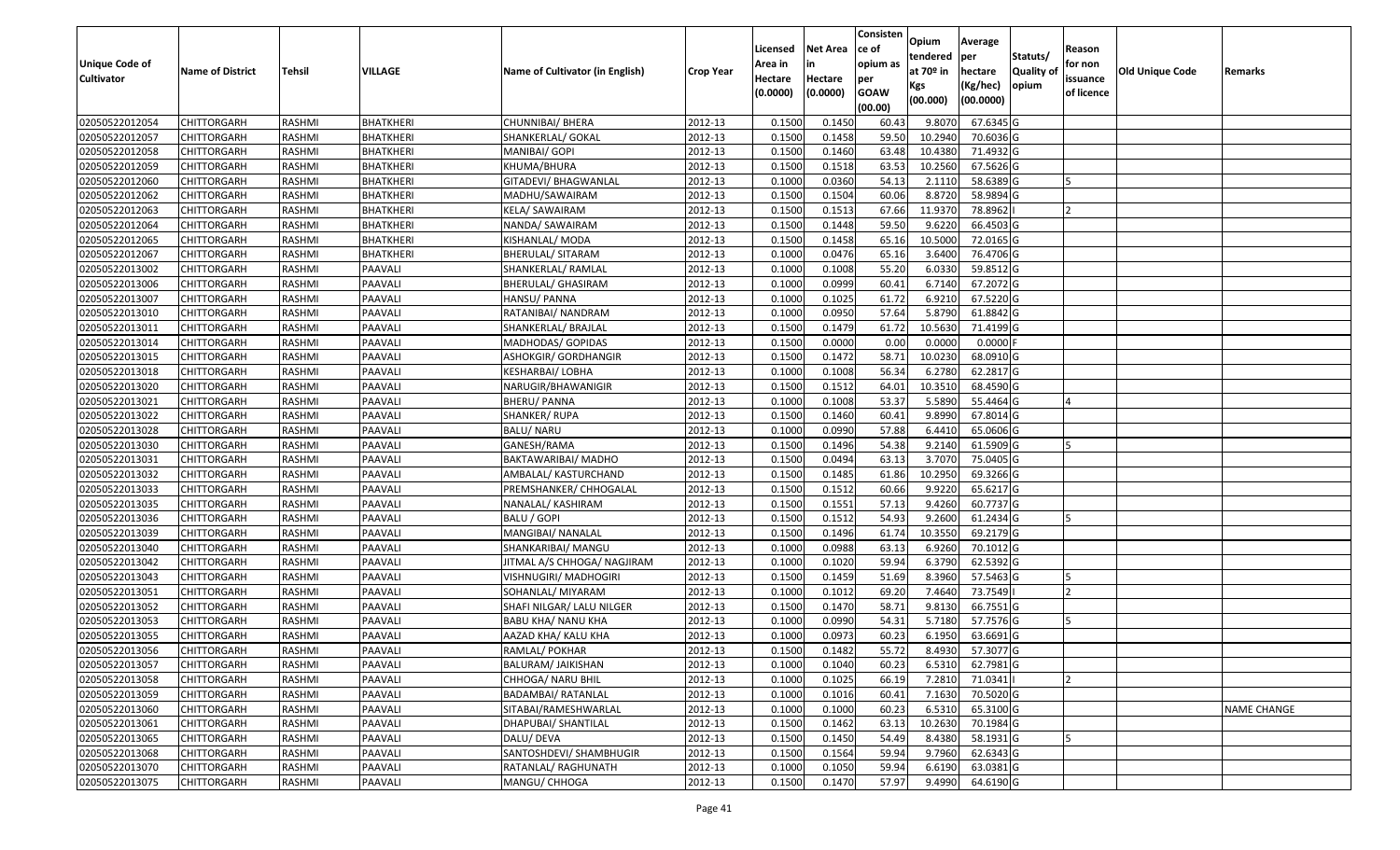|                       |                         |               |                 |                                      |                  |          |                 | Consisten        | Opium       | Average    |           |            |                        |                 |
|-----------------------|-------------------------|---------------|-----------------|--------------------------------------|------------------|----------|-----------------|------------------|-------------|------------|-----------|------------|------------------------|-----------------|
|                       |                         |               |                 |                                      |                  | Licensed | <b>Net Area</b> | ce of            | tendered    | per        | Statuts/  | Reason     |                        |                 |
| <b>Unique Code of</b> | <b>Name of District</b> | Tehsil        | VILLAGE         | Name of Cultivator (in English)      | <b>Crop Year</b> | Area in  |                 | opium as         | at $70°$ in | hectare    | Quality o | for non    | <b>Old Unique Code</b> | Remarks         |
| <b>Cultivator</b>     |                         |               |                 |                                      |                  | Hectare  | Hectare         | per              | Kgs         | (Kg/hec)   | opium     | issuance   |                        |                 |
|                       |                         |               |                 |                                      |                  | (0.0000) | (0.0000)        | <b>GOAW</b>      | (00.000)    | (00.0000)  |           | of licence |                        |                 |
| 02050522013079        | CHITTORGARH             | RASHMI        | PAAVALI         | CHANDIBAI/JEETU                      | 2012-13          | 0.1000   | 0.1008          | (00.00)<br>61.17 | 6.4750      | 64.2361 G  |           |            |                        |                 |
| 02050522013082        | CHITTORGARH             | RASHMI        | PAAVALI         | BHERULAL/GOKAL CHAMAR                | 2012-13          | 0.1000   | 0.1020          | 58.24            | 6.4060      | 62.8039 G  |           |            |                        |                 |
| 02050522013087        | CHITTORGARH             | RASHMI        | PAAVALI         | CHAGANIBAI/MODA                      | 2012-13          | 0.1500   | 0.1470          | 61.17            | 9.8130      | 66.7551G   |           |            |                        |                 |
| 02050522013089        | CHITTORGARH             | RASHMI        | PAAVALI         | JITMAL / PYARA A/S DALLA             | 2012-13          | 0.1500   | 0.1428          | 61.40            | 9.7100      | 67.9972 G  |           |            |                        |                 |
| 02050522013098        | CHITTORGARH             | RASHMI        | PAAVALI         | MANGIBAI/ BADRILAL                   | 2012-13          | 0.1000   | 0.0504          | 64.01            | 3.8770      | 76.9246 G  |           |            |                        |                 |
| 02050522013099        | CHITTORGARH             | RASHMI        | PAAVALI         | MITTHULAL/SURATRAM                   | 2012-13          | 0.1500   | 0.1560          | 64.01            | 11.0920     | 71.1026 G  |           |            |                        |                 |
| 02050522013102        | CHITTORGARH             | RASHMI        | PAAVALI         | HASU/ONKAR                           | 2012-13          | 0.1500   | 0.1440          | 57.20            | 9.1680      | 63.6667 G  |           |            |                        |                 |
| 02050522013103        | <b>CHITTORGARH</b>      | <b>RASHMI</b> | PAAVALI         | AMBALAL/ SURATRAM                    | 2012-13          | 0.1500   | 0.1460          | 58.72            | 9.7640      | 66.8767 G  |           |            |                        |                 |
| 02050522013106        | <b>CHITTORGARH</b>      | RASHMI        | PAAVALI         | RAMESHWAR/ MADHO JAT                 | 2012-13          | 0.1500   | 0.0000          | 0.00             | 0.0000      | 0.0000F    |           |            |                        |                 |
| 02050522013108        | CHITTORGARH             | RASHMI        | PAAVALI         | UDAIRAM/RAMLAL                       | 2012-13          | 0.1500   | 0.1464          | 58.71            | 9.6030      | 65.5943 G  |           |            |                        |                 |
| 02050522013112        | CHITTORGARH             | RASHMI        | PAAVALI         | LAHRIBAI/PARTHU                      | 2012-13          | 0.1500   | 0.1392          | 57.20            | 9.3730      | 67.3348 G  |           |            |                        |                 |
| 02050522013113        | <b>CHITTORGARH</b>      | RASHMI        | PAAVALI         | DEEPCHAND/GHASI                      | 2012-13          | 0.1000   | 0.1008          | 57.20            | 6.1200      | 60.7143 G  |           |            |                        |                 |
| 02050522013124        | <b>CHITTORGARH</b>      | RASHMI        | PAAVALI         | SHRAVAN KUMAR/ MADANLAL              | 2012-13          | 0.1000   | 0.1015          | 61.72            | 6.4190      | 63.2414 G  |           |            |                        |                 |
| 02050522013126        | CHITTORGARH             | RASHMI        | PAAVALI         | RATANGIR/ SHIVGIR                    | 2012-13          | 0.1500   | 0.1494          | 58.72            | 9.4200      | 63.0522 G  |           |            |                        |                 |
|                       |                         |               |                 |                                      |                  |          |                 |                  |             |            |           |            |                        |                 |
| 02050522013137        | CHITTORGARH             | RASHMI        | PAAVALI         | BADRILAL A/S DALLAJI GARG/ PRATAP    | 2012-13          | 0.1500   | 0.0987          | 61.60            | 6.9960      | 70.8815 G  |           |            |                        |                 |
| 02050522013139        | CHITTORGARH             | RASHMI        | PAAVALI         | NANDRAM/DEVJI                        | 2012-13          | 0.1500   | 0.1482          | 58.24            | 9.8010      | 66.1336 G  |           |            |                        |                 |
| 02050522013140        | CHITTORGARH             | RASHMI        | PAAVALI         | HIRA/ DEICHAND                       | 2012-13          | 0.1000   | 0.0990          | 61.17            | 6.6240      | 66.9091 G  |           |            |                        |                 |
| 02050522013147        | CHITTORGARH             | RASHMI        | PAAVALI         | PUSHPADEVI D/O RAMIBAI /<br>MOHANLAL | 2012-13          | 0.1500   | 0.1491          | 58.72            | 9.8230      | 65.8820 G  |           |            |                        |                 |
| 02050522013149        | CHITTORGARH             | RASHMI        | PAAVALI         | BALIBAI/ LAXMINARAYAN                | 2012-13          | 0.1500   | 0.1495          | 57.88            | 9.691       | 64.8227 G  |           |            |                        |                 |
| 02050522013150        | CHITTORGARH             | RASHMI        | PAAVALI         | LEHARU/RAMLAL                        | 2012-13          | 0.1500   | 0.1512          | 57.88            | 9.9720      | 65.9524 G  |           |            |                        |                 |
| 02050522013153        | CHITTORGARH             | RASHMI        | PAAVALI         | BADRILAL/ PRATHVIRAJ                 | 2012-13          | 0.1500   | 0.0000          | 0.00             | 0.0000      | $0.0000$ F |           |            |                        |                 |
| 02050523001001        | CHITTORGARH             | <b>BEGUN</b>  | BARNIYAS        | NATHIBAI / BHAGWAN LAL               | 2012-13          | 0.1500   | 0.1456          | 62.59            | 9.6930      | 66.5728 G  |           |            |                        |                 |
| 02050523001002        | CHITTORGARH             | <b>BEGUN</b>  | <b>BARNIYAS</b> | HEERA LAL /DALU                      | 2012-13          | 0.1500   | 0.1487          | 62.59            | 9.9610      | 66.9872 G  |           |            |                        |                 |
| 02050523001003        | CHITTORGARH             | <b>BEGUN</b>  | BARNIYAS        | KALU /HARLAL                         | 2012-13          | 0.1500   | 0.1480          | 58.98            | 9.1000      | 61.4865 G  |           |            |                        |                 |
| 02050523001004        | CHITTORGARH             | <b>BEGUN</b>  | BARNIYAS        | GOVARDHAN@ GODULAL/PYARCHAND 2012-13 |                  | 0.1500   | 0.1550          | 60.96            | 9.8320      | 63.4323 G  |           |            |                        |                 |
| 02050523001006        | <b>CHITTORGARH</b>      | <b>BEGUN</b>  | <b>BARNIYAS</b> | DEVALAL @DEVARAM/KASHIRAM            | 2012-13          | 0.1000   | 0.1050          | 62.11            | 6.9030      | 65.7429 G  |           |            |                        |                 |
| 02050523001009        | <b>CHITTORGARH</b>      | <b>BEGUN</b>  | <b>BARNIYAS</b> | PANNA LAL/BHAGWAN                    | 2012-13          | 0.1500   | 0.1488          | 58.98            | 8.9230      | 59.9664 G  |           |            |                        |                 |
| 02050523001011        | <b>CHITTORGARH</b>      | <b>BEGUN</b>  | BARNIYAS        | RUPA/ SHOLA                          | 2012-13          | 0.1500   | 0.1564          | 58.98            | 9.6640      | 61.7903 G  |           |            |                        |                 |
| 02050523001016        | CHITTORGARH             | <b>BEGUN</b>  | <b>BARNIYAS</b> | SEVARAM/ RUPA                        | 2012-13          | 0.1500   | 0.1450          | 63.49            | 9.6780      | 66.7448 G  |           |            |                        |                 |
| 02050523001017        | CHITTORGARH             | <b>BEGUN</b>  | BARNIYAS        | BHERULAL/PYARCHAND                   | 2012-13          | 0.1500   | 0.1500          | 58.17            | 9.274       | 61.8267 G  |           |            |                        |                 |
| 02050523001018        | <b>CHITTORGARH</b>      | <b>BEGUN</b>  | BARNIYAS        | CHANDRA/KUKA                         | 2012-13          | 0.1500   | 0.1505          | 66.15            | 10.3380     | 68.6910G   |           |            |                        |                 |
| 02050523001019        | CHITTORGARH             | <b>BEGUN</b>  | BARNIYAS        | DHAPU BAI/RUPA                       | 2012-13          | 0.150    | 0.1500          | 62.59            | 10.2650     | 68.4333 G  |           |            |                        |                 |
| 02050523001022        | CHITTORGARH             | <b>BEGUN</b>  | BARNIYAS        | RAMCHANDRA/ BHAGWAN                  | 2012-13          | 0.1500   | 0.1482          | 66.15            | 10.2530     | 69.1835 G  |           |            |                        |                 |
| 02050523001025        | <b>CHITTORGARH</b>      | <b>BEGUN</b>  | <b>BARNIYAS</b> | RAMLAL/KALU                          | 2012-13          | 0.1500   | 0.1520          | 66.15            | 10.6410     | 70.0066G   |           |            |                        |                 |
| 02050523001026        | <b>CHITTORGARH</b>      | <b>BEGUN</b>  | BARNIYAS        | KALU /DALU                           | 2012-13          | 0.1500   | 0.1472          | 60.43            | 9.6080      | 65.2717 G  |           |            |                        |                 |
| 02050523001027        | <b>CHITTORGARH</b>      | <b>BEGUN</b>  | BARNIYAS        | BHERU / NANDA                        | 2012-13          | 0.1500   | 0.1472          | 62.11            | 9.2540      | 62.8668 G  |           |            |                        |                 |
| 02050523001028        | <b>CHITTORGARH</b>      | <b>BEGUN</b>  | BARNIYAS        | ARJUN / LALU                         | 2012-13          | 0.1500   | 0.1534          | 62.11            | 10.2130     | 66.5776 G  |           |            |                        |                 |
| 02050523001030        | <b>CHITTORGARH</b>      | <b>BEGUN</b>  | BARNIYAS        | BANSHILAL/ KASHI RAM                 | 2012-13          | 0.1000   | 0.0990          | 63.49            | 6.5030      | 65.6869 G  |           |            |                        |                 |
| 02050523001040        | <b>CHITTORGARH</b>      | <b>BEGUN</b>  | <b>BARNIYAS</b> | NARAYAN/ UDA                         | 2012-13          | 0.1500   | 0.1450          | 60.96            | 9.3010      | 64.1448 G  |           |            |                        |                 |
| 02050523001041        | <b>CHITTORGARH</b>      | <b>BEGUN</b>  | BARNIYAS        | BHURI BAI / PYAR CHAND               | 2012-13          | 0.1000   | 0.1023          | 58.17            | 6.3320      | 61.8964 G  |           |            | 02050521008016         | <b>TRANSFER</b> |
| 02050523002003        | <b>CHITTORGARH</b>      | <b>BEGUN</b>  | KHERPURA        | MADHULAL / RAMCHANDRA                | 2012-13          | 0.1500   | 0.1512          | 67.87            | 10.5300     | 69.6429 G  |           |            |                        |                 |
| 02050523002004        | CHITTORGARH             | <b>BEGUN</b>  | KHERPURA        | BHERU /PARTHU                        | 2012-13          | 0.1500   | 0.1440          | 63.40            | 9.6190      | 66.7986 G  |           |            |                        |                 |
| 02050523002006        | <b>CHITTORGARH</b>      | <b>BEGUN</b>  | KHERPURA        | AMARCHAND/CHOGA                      | 2012-13          | 0.1500   | 0.1500          | 67.87            | 10.8010     | 72.0067 G  |           |            |                        |                 |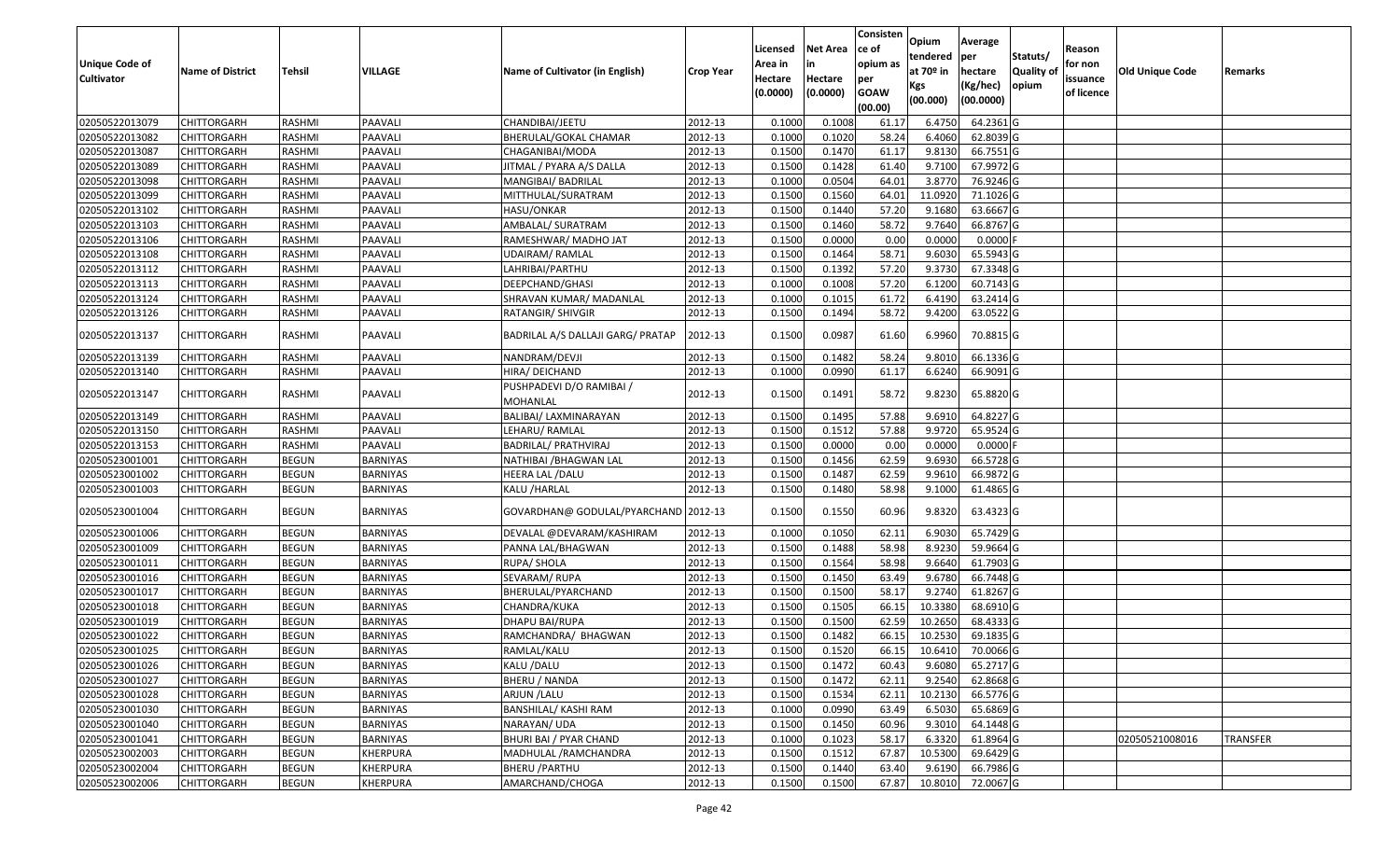|                       |                         |               |                  |                                 |                  |          |                 | Consisten   | Opium       | Average          |                  |            |                 |                    |
|-----------------------|-------------------------|---------------|------------------|---------------------------------|------------------|----------|-----------------|-------------|-------------|------------------|------------------|------------|-----------------|--------------------|
|                       |                         |               |                  |                                 |                  | Licensed | <b>Net Area</b> | ce of       | tendered    | per              | Statuts/         | Reason     |                 |                    |
| <b>Unique Code of</b> | <b>Name of District</b> | <b>Tehsil</b> | VILLAGE          | Name of Cultivator (in English) | <b>Crop Year</b> | Area in  |                 | opium as    | at $70°$ in | hectare          | <b>Quality o</b> | for non    | Old Unique Code | Remarks            |
| <b>Cultivator</b>     |                         |               |                  |                                 |                  | Hectare  | Hectare         | per         | Kgs         | (Kg/hec)         | opium            | issuance   |                 |                    |
|                       |                         |               |                  |                                 |                  | (0.0000) | (0.0000)        | <b>GOAW</b> | (00.000)    | (00.0000)        |                  | of licence |                 |                    |
|                       |                         |               |                  |                                 |                  |          |                 | (00.00)     |             |                  |                  |            |                 |                    |
| 02050523002007        | CHITTORGARH             | <b>BEGUN</b>  | KHERPURA         | DEVI LAL/MOHAN                  | 2012-13          | 0.1500   | 0.1520          | 63.40       | 9.7180      | 63.9342 G        |                  |            |                 |                    |
| 02050523002009        | CHITTORGARH             | <b>BEGUN</b>  | KHERPURA         | ARJUN /MOHAN                    | 2012-13          | 0.1500   | 0.1470          | 65.71       | 9.9970      | 68.0068G         |                  |            |                 |                    |
| 02050523002010        | CHITTORGARH             | <b>BEGUN</b>  | KHERPURA         | <b>BHERULAL / BALU</b>          | 2012-13          | 0.1500   | 0.1496          | 63.40       | 10.081      | 67.3864 G        |                  |            |                 |                    |
| 02050523002012        | <b>CHITTORGARH</b>      | <b>BEGUN</b>  | <b>KHERPURA</b>  | DAULA / BHERU                   | 2012-13          | 0.1500   | 0.1482          | 69.77       | 10.7650     | 72.6383 G        |                  |            |                 |                    |
| 02050523002013        | CHITTORGARH             | <b>BEGUN</b>  | KHERPURA         | <b>ONKAR /HEERA</b>             | 2012-13          | 0.1500   | 0.1480          | 65.7        | 10.1290     | 68.4392 G        |                  |            |                 |                    |
| 02050523002015        | CHITTORGARH             | <b>BEGUN</b>  | KHERPURA         | SOHAN LAL/PARTHU                | 2012-13          | 0.1500   | 0.1472          | 63.63       | 9.5260      | 64.7147 G        |                  |            |                 |                    |
| 02050523002016        | CHITTORGARH             | <b>BEGUN</b>  | KHERPURA         | BHERULAL/BARDA                  | 2012-13          | 0.1500   | 0.1505          | 66.42       | 10.5130     | 69.8538 G        |                  |            |                 |                    |
| 02050523002017        | CHITTORGARH             | <b>BEGUN</b>  | KHERPURA         | HEERA / DALLAN                  | 2012-13          | 0.1000   | 0.0973          | 72.99       | 7.7060      | 79.1984 G        |                  |            |                 |                    |
| 02050523002018        | CHITTORGARH             | <b>BEGUN</b>  | KHERPURA         | BHERULAL/KHEMA                  | 2012-13          | 0.1000   | 0.1000          | 50.79       | 4.8830      | 48.8300 G        |                  |            |                 |                    |
| 02050523002024        | CHITTORGARH             | <b>BEGUN</b>  | KHERPURA         | SITARAM/TULSI                   | 2012-13          | 0.1000   | 0.1023          | 69.89       | 7.4680      | 73.0010 G        |                  |            |                 |                    |
| 02050523002025        | CHITTORGARH             | <b>BEGUN</b>  | KHERPURA         | GOPI/BHAGIRATH                  | 2012-13          | 0.1500   | 0.1496          | 66.42       | 10.9590     | 73.2553 G        |                  |            |                 |                    |
| 02050523002026        | CHITTORGARH             | <b>BEGUN</b>  | KHERPURA         | SHYAMLAL/ BANSI LAL             | 2012-13          | 0.1000   | 0.1040          | 58.23       | 5.8560      | 56.3077 G        |                  |            | 02050523047006  | <b>TRANSFER</b>    |
| 02050523003002        | <b>CHITTORGARH</b>      | <b>BEGUN</b>  | <b>BHICHOR-A</b> | MANGIBAI/PYARA                  | 2012-13          | 0.1000   | 0.0966          | 64.79       | 7.2560      | 75.1139 G        |                  |            |                 | <b>NAME CHANGE</b> |
| 02050523003004        | CHITTORGARH             | <b>BEGUN</b>  | <b>BHICHOR-A</b> | NANDUBAI/ BHURALAL              | 2012-13          | 0.1500   | 0.1482          | 62.89       | 10.3680     | 69.9595 G        |                  |            |                 |                    |
| 02050523003009        | <b>CHITTORGARH</b>      | <b>BEGUN</b>  | <b>BHICHOR-A</b> | GOPI / NARAYAN                  | 2012-13          | 0.1500   | 0.1472          | 62.89       | 10.8170     | 73.4851 G        |                  |            |                 |                    |
| 02050523003010        | <b>CHITTORGARH</b>      | <b>BEGUN</b>  | <b>BHICHOR-A</b> | SUNILKUMAR / SHANKAR            | 2012-13          | 0.1000   | 0.0991          | 65.74       | 7.0530      | 71.1705 G        |                  |            |                 | NAME CHANGE        |
| 02050523003016        | <b>CHITTORGARH</b>      | <b>BEGUN</b>  | <b>BHICHOR-A</b> | RAGUNATH /PANNA                 | 2012-13          | 0.1500   | 0.1508          | 64.79       | 10.4030     | 68.9854 G        |                  |            |                 |                    |
| 02050523003019        | CHITTORGARH             | <b>BEGUN</b>  | <b>BHICHOR-A</b> | SHANKAR LAL/RAMCHANDRA          | 2012-13          | 0.1500   | 0.1466          | 67.30       | 10.595      | 72.2715 G        |                  |            |                 |                    |
| 02050523003021        | CHITTORGARH             | <b>BEGUN</b>  | <b>BHICHOR-A</b> | DAYARAM/BHARMAL                 | 2012-13          | 0.1500   | 0.1520          | 65.89       | 11.8790     | 78.1513 G        |                  |            |                 |                    |
| 02050523003022        | CHITTORGARH             | <b>BEGUN</b>  | <b>BHICHOR-A</b> | MATHURA LAL/ RUPA               | 2012-13          | 0.1500   | 0.1485          | 65.89       | 10.8620     | 73.1448 G        |                  |            |                 |                    |
| 02050523003025        | CHITTORGARH             | <b>BEGUN</b>  | <b>BHICHOR-A</b> | GANESH/PYARA                    | 2012-13          | 0.1500   | 0.1488          | 65.89       | 10.8250     | 72.7487 G        |                  |            |                 |                    |
| 02050523003026        | CHITTORGARH             | <b>BEGUN</b>  | <b>BHICHOR-A</b> | LAXMICHAND /MODA                | 2012-13          | 0.1500   | 0.1484          | 69.85       | 10.907      | 73.4973 G        |                  |            |                 |                    |
| 02050523003028        | CHITTORGARH             | <b>BEGUN</b>  | <b>BHICHOR-A</b> | DEVLAL/DALLAN                   | 2012-13          | 0.1500   | 0.1452          | 65.76       | 10.2210     | 70.3926 G        |                  |            |                 |                    |
| 02050523003029        | <b>CHITTORGARH</b>      | <b>BEGUN</b>  | <b>BHICHOR-A</b> | MOHAN / KASHIRAM                | 2012-13          | 0.1500   | 0.1459          | 71.48       | 12.4780     | 85.5243 G        |                  |            |                 |                    |
| 02050523003030        | <b>CHITTORGARH</b>      | <b>BEGUN</b>  | <b>BHICHOR-A</b> | <b>GANESH / BHUDHAR</b>         | 2012-13          | 0.1500   | 0.1480          | 62.89       | 10.7450     | 72.6014 G        |                  |            |                 |                    |
| 02050523003031        | CHITTORGARH             | <b>BEGUN</b>  | <b>BHICHOR-A</b> | <b>BHERU / RAMCHANDRA</b>       | 2012-13          | 0.1500   | 0.1500          | 65.49       | 10.0760     | 67.1733 G        |                  |            |                 |                    |
| 02050523003032        | CHITTORGARH             | <b>BEGUN</b>  | <b>BHICHOR-A</b> | LADU /RAMCHANDRA                | 2012-13          | 0.1500   | 0.1512          | 64.00       | 10.4690     | 69.2394 G        |                  |            |                 |                    |
| 02050523003033        | CHITTORGARH             | <b>BEGUN</b>  | <b>BHICHOR-A</b> | GITA BAI/BALCHAND               | 2012-13          | 0.1500   | 0.1435          | 58.90       | 9.8620      | 68.7247 G        |                  |            |                 |                    |
| 02050523003036        | CHITTORGARH             | <b>BEGUN</b>  | <b>BHICHOR-A</b> | MOTI LAL/HAJARI                 | 2012-13          | 0.1500   | 0.1505          | 65.49       | 10.6660     | 70.8704 G        |                  |            |                 |                    |
| 02050523003037        | CHITTORGARH             | <b>BEGUN</b>  | <b>BHICHOR-A</b> | MANGIBAI / RUPA                 | 2012-13          | 0.1500   | 0.1450          | 60.75       | 9.4680      | 65.2966 G        |                  |            |                 |                    |
| 02050523003039        | CHITTORGARH             | <b>BEGUN</b>  | <b>BHICHOR-A</b> | JAMKUBAI/RUPA                   | 2012-13          | 0.1500   | 0.1520          | 64.00       | 10.1120     | 66.5263 G        |                  |            |                 | <b>NAME CHANGE</b> |
| 02050523003041        | CHITTORGARH             | <b>BEGUN</b>  | <b>BHICHOR-A</b> | GHISA /RUPA (GAMERIYA)          | 2012-13          | 0.1500   | 0.1516          | 65.49       | 10.675      | 70.4156 G        |                  |            |                 |                    |
| 02050523003044        | CHITTORGARH             | <b>BEGUN</b>  | <b>BHICHOR-A</b> | MAGNIBAI/MANGILAL               | 2012-13          | 0.1500   | 0.1500          | 61.36       | 9.555       | 63.7000G         |                  |            |                 |                    |
| 02050523003045        | CHITTORGARH             | <b>BEGUN</b>  | <b>BHICHOR-A</b> | DEVI LAL/RAGUNATH               | 2012-13          | 0.1500   | 0.1500          | 67.30       | 11.2200     | 74.8000 G        |                  |            |                 |                    |
| 02050523003047        | CHITTORGARH             | <b>BEGUN</b>  | <b>BHICHOR-A</b> | DALLA/CHATURBHUJ                | 2012-13          | 0.1500   | 0.1520          | 69.19       | 11.2580     | 74.0658 G        |                  |            |                 |                    |
| 02050523003049        | CHITTORGARH             | <b>BEGUN</b>  | <b>BHICHOR-A</b> | KANA/RUPA                       | 2012-13          | 0.1500   | 0.1488          | 69.96       | 11.3440     | 76.2366 G        |                  |            |                 |                    |
| 02050523003050        | <b>CHITTORGARH</b>      | <b>BEGUN</b>  | BHICHOR-A        | MANGILAL/ KAJOD MACHIWAL        | 2012-13          | 0.1000   | 0.1020          | 66.07       |             | 7.2580 71.1569 G |                  |            |                 |                    |
| 02050523003053        | <b>CHITTORGARH</b>      | <b>BEGUN</b>  | BHICHOR-A        | BHARMAL / BARDA                 | 2012-13          | 0.1500   | 0.1428          | 68.03       | 10.8170     | 75.7493 G        |                  |            |                 |                    |
| 02050523003055        | <b>CHITTORGARH</b>      | <b>BEGUN</b>  | <b>BHICHOR-A</b> | KANA / JITU                     | 2012-13          | 0.1500   | 0.1400          | 66.07       | 9.8260      | 70.1857 G        |                  |            |                 |                    |
| 02050523003056        | <b>CHITTORGARH</b>      | <b>BEGUN</b>  | <b>BHICHOR-A</b> | JETIBAI/ MODA                   | 2012-13          | 0.1500   | 0.1458          | 66.07       | 11.2040     | 76.8450 G        |                  |            |                 |                    |
| 02050523003057        | CHITTORGARH             | <b>BEGUN</b>  | <b>BHICHOR-A</b> | KALU /RUPA                      | 2012-13          | 0.1500   | 0.1344          | 58.90       | 8.2380      | 61.2946 G        |                  |            |                 |                    |
| 02050523003058        | <b>CHITTORGARH</b>      | <b>BEGUN</b>  | <b>BHICHOR-A</b> | <b>BHOLA / CHOGA</b>            | 2012-13          | 0.1500   | 0.1463          | 58.90       | 9.1380      | 62.4607 G        |                  |            |                 |                    |
| 02050523003059        | <b>CHITTORGARH</b>      | <b>BEGUN</b>  | <b>BHICHOR-A</b> | BHERU/GHISA                     | 2012-13          | 0.1000   | 0.1000          | 64.00       | 7.7990      | 77.9900 G        |                  |            |                 | <b>NAME CHANGE</b> |
| 02050523003062        | <b>CHITTORGARH</b>      | <b>BEGUN</b>  | <b>BHICHOR-A</b> | DHANNA / HAJARI                 | 2012-13          | 0.1000   | 0.1008          | 64.79       | 7.0710      | 70.1488 G        |                  |            |                 |                    |
| 02050523003067        | <b>CHITTORGARH</b>      | <b>BEGUN</b>  | BHICHOR-A        | <b>BHANWAR LAL/ PYARA</b>       | 2012-13          | 0.1500   | 0.1435          | 68.03       | 10.6030     | 73.8885 G        |                  |            |                 |                    |
| 02050523003072        | <b>CHITTORGARH</b>      | <b>BEGUN</b>  | <b>BHICHOR-B</b> | NATHU / PYARA                   | 2012-13          | 0.1500   | 0.1530          | 67.48       | 11.0380     | 72.1438 G        |                  |            |                 |                    |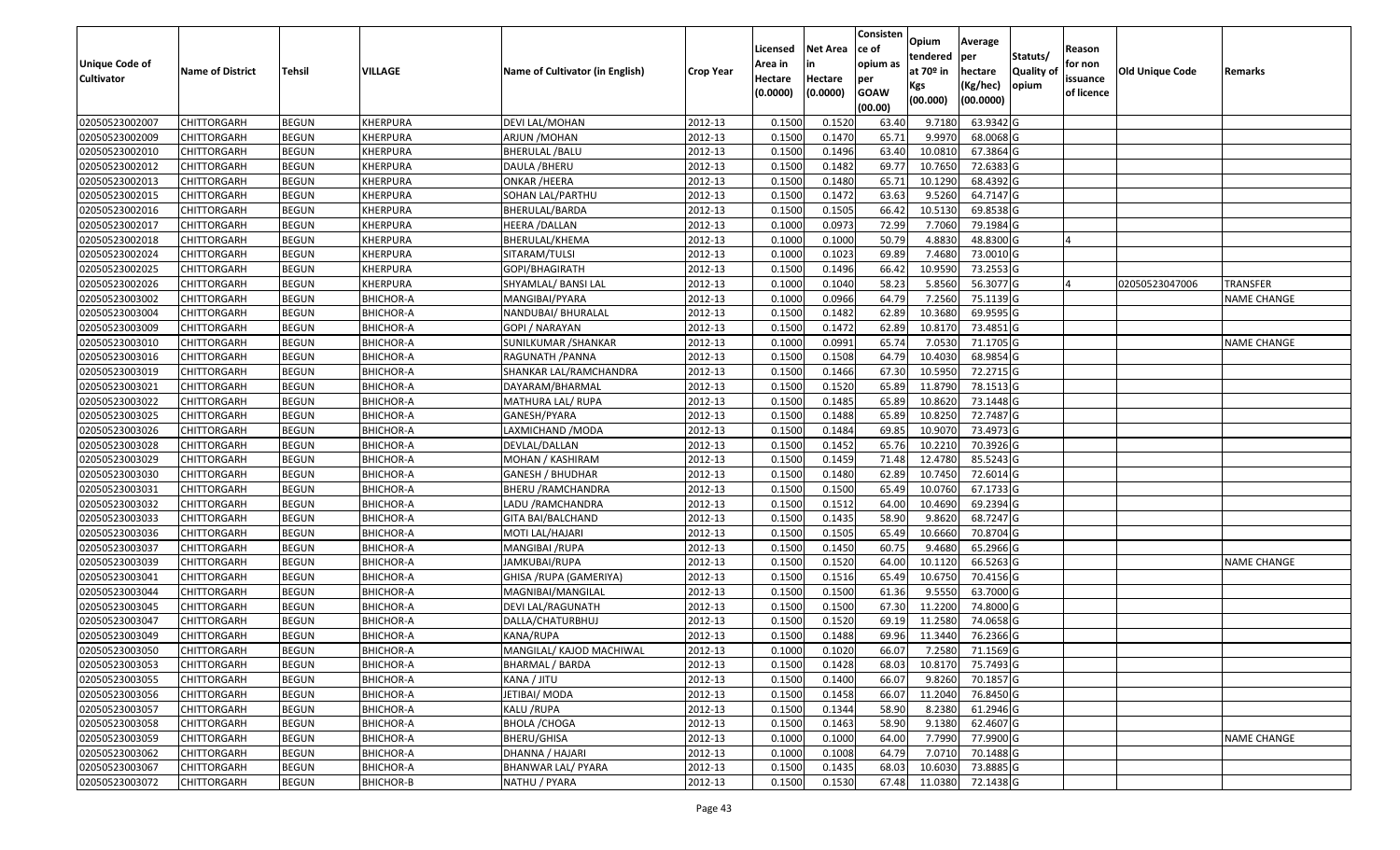| <b>Unique Code of</b><br><b>Cultivator</b> | <b>Name of District</b> | <b>Tehsil</b> | VILLAGE          | Name of Cultivator (in English)       | <b>Crop Year</b> | Licensed<br>Area in<br>Hectare<br>(0.0000) | <b>Net Area</b><br>in<br>Hectare<br>(0.0000) | Consisten<br>ce of<br>opium as<br>per<br><b>GOAW</b><br>(00.00) | Opium<br>tendered<br>at $70°$ in<br>Kgs<br>(00.000) | Average<br>per<br>hectare<br>(Kg/hec)<br>(00.0000) | Statuts/<br>Quality of<br>opium | Reason<br>for non<br>issuance<br>of licence | <b>Old Unique Code</b> | Remarks            |
|--------------------------------------------|-------------------------|---------------|------------------|---------------------------------------|------------------|--------------------------------------------|----------------------------------------------|-----------------------------------------------------------------|-----------------------------------------------------|----------------------------------------------------|---------------------------------|---------------------------------------------|------------------------|--------------------|
| 02050523003073                             | <b>CHITTORGARH</b>      | <b>BEGUN</b>  | BHICHOR-B        | GHISA / RUPA MANDELA                  | 2012-13          | 0.1500                                     | 0.1443                                       | 65.7                                                            | 10.1660                                             | 70.4505 G                                          |                                 |                                             |                        |                    |
| 02050523003074                             | CHITTORGARH             | <b>BEGUN</b>  | BHICHOR-B        | DEBILAL/ ONKAR                        | 2012-13          | 0.1500                                     | 0.1476                                       | 63.53                                                           | 10.3370                                             | 70.0339 G                                          |                                 |                                             |                        |                    |
| 02050523003077                             | CHITTORGARH             | <b>BEGUN</b>  | <b>BHICHOR-B</b> | MOTI /RAGUNATH                        | 2012-13          | 0.1500                                     | 0.1450                                       | 66.93                                                           | 10.7570                                             | 74.1862 G                                          |                                 |                                             |                        |                    |
| 02050523003079                             | <b>CHITTORGARH</b>      | <b>BEGUN</b>  | BHICHOR-B        | MANGIBAI / KALU                       | 2012-13          | 0.1500                                     | 0.1519                                       | 67.54                                                           | 11.1830                                             | 73.6208 G                                          |                                 |                                             |                        |                    |
| 02050523003089                             | <b>CHITTORGARH</b>      | <b>BEGUN</b>  | <b>BHICHOR-B</b> | DHANNADAS/NATHUDAS                    | 2012-13          | 0.1500                                     | 0.1466                                       | 65.76                                                           | 10.7940                                             | 73.6289 G                                          |                                 |                                             |                        |                    |
| 02050523003091                             | CHITTORGARH             | <b>BEGUN</b>  | BHICHOR-B        | TULSI BAI/BHARMAL                     | 2012-13          | 0.1500                                     | 0.1485                                       | 70.67                                                           | 11.9130                                             | 80.2222 G                                          |                                 |                                             |                        |                    |
| 02050523003095                             | <b>CHITTORGARH</b>      | <b>BEGUN</b>  | <b>BHICHOR-B</b> | MANGILAL / KAJOD                      | 2012-13          | 0.1500                                     | 0.1512                                       | 63.99                                                           | 10.1470                                             | 67.1098 G                                          |                                 |                                             |                        |                    |
| 02050523003097                             | CHITTORGARH             | <b>BEGUN</b>  | <b>BHICHOR-B</b> | GHISIBAI /KALU                        | 2012-13          | 0.1500                                     | 0.1426                                       | 65.76                                                           | 10.2490                                             | 71.8724 G                                          |                                 |                                             |                        |                    |
| 02050523003099                             | CHITTORGARH             | <b>BEGUN</b>  | <b>BHICHOR-B</b> | MODA / GHISA                          | 2012-13          | 0.1000                                     | 0.1025                                       | 60.75                                                           | 6.7350                                              | 65.7073 G                                          |                                 |                                             |                        |                    |
| 02050523003100                             | CHITTORGARH             | <b>BEGUN</b>  | <b>BHICHOR-B</b> | PYARA / MODA A/S UDA                  | 2012-13          | 0.1500                                     | 0.1500                                       | 59.18                                                           | 9.4100                                              | 62.7333 G                                          |                                 |                                             |                        |                    |
| 02050523003101                             | <b>CHITTORGARH</b>      | <b>BEGUN</b>  | <b>BHICHOR-B</b> | SOHANI BAI/BHERUGIRI                  | 2012-13          | 0.1500                                     | 0.1512                                       | 61.36                                                           | 10.0100                                             | 66.2037 G                                          |                                 |                                             |                        |                    |
| 02050523003103                             | CHITTORGARH             | <b>BEGUN</b>  | <b>BHICHOR-B</b> | JAGANNATH / MODA                      | 2012-13          | 0.1500                                     | 0.1504                                       | 60.75                                                           | 10.3190                                             | 68.6104 G                                          |                                 |                                             |                        |                    |
| 02050523003105                             | CHITTORGARH             | <b>BEGUN</b>  | <b>BHICHOR-B</b> | LADULAL / UDAY LAL                    | 2012-13          | 0.1000                                     | 0.1000                                       | 61.36                                                           | 6.8020                                              | 68.0200G                                           |                                 |                                             |                        |                    |
| 02050523003107                             | CHITTORGARH             | <b>BEGUN</b>  | BHICHOR-B        | KASTURIBAI /BANSHILAL                 | 2012-13          | 0.1000                                     | 0.0968                                       | 66.93                                                           | 6.8840                                              | 71.1157 G                                          |                                 |                                             |                        |                    |
| 02050523003108                             | CHITTORGARH             | <b>BEGUN</b>  | BHICHOR-B        | RAMIBAI/BARDA                         | 2012-13          | 0.100                                      | 0.1000                                       | 63.53                                                           | 7.0610                                              | 70.6100G                                           |                                 |                                             |                        | <b>NAME CHANGE</b> |
| 02050523003116                             | CHITTORGARH             | <b>BEGUN</b>  | BHICHOR-B        | RAMCHANDRA / UDAY LAL                 | 2012-13          | 0.150                                      | 0.1426                                       | 63.53                                                           | 9.865                                               | 69.1795 G                                          |                                 |                                             |                        |                    |
| 02050523003119                             | CHITTORGARH             | <b>BEGUN</b>  | BHICHOR-B        | <b>BALU /RAMCHANDRA</b>               | 2012-13          | 0.1500                                     | 0.1480                                       | 67.54                                                           | 11.0380                                             | 74.5811 G                                          |                                 |                                             |                        |                    |
| 02050523003124                             | CHITTORGARH             | <b>BEGUN</b>  | <b>BHICHOR-B</b> | GITA BAI PUTRI RAMIBAI<br>WIFESHANKAR | 2012-13          | 0.1000                                     | 0.0952                                       | 63.99                                                           | 7.0850                                              | 74.4223 G                                          |                                 |                                             |                        |                    |
| 02050523003131                             | CHITTORGARH             | <b>BEGUN</b>  | <b>BHICHOR-B</b> | GOVARDHAN/MANGILAL                    | 2012-13          | 0.1500                                     | 0.1421                                       | 65.87                                                           | 11.0470                                             | 77.7410 G                                          |                                 |                                             |                        |                    |
| 02050523003132                             | <b>CHITTORGARH</b>      | <b>BEGUN</b>  | <b>BHICHOR-B</b> | MANGIBAI / BHURA                      | 2012-13          | 0.1500                                     | 0.1412                                       | 63.99                                                           | 10.6410                                             | 75.3612G                                           |                                 |                                             |                        |                    |
| 02050523003134                             | CHITTORGARH             | <b>BEGUN</b>  | <b>BHICHOR-B</b> | GHISIBAI / EAKLING                    | 2012-13          | 0.1500                                     | 0.1450                                       | 61.74                                                           | 9.631                                               | 66.4207 G                                          |                                 |                                             |                        |                    |
| 02050523003135                             | CHITTORGARH             | <b>BEGUN</b>  | BHICHOR-B        | EAJANBAI/ MADHUGIRI                   | 2012-13          | 0.1500                                     | 0.1474                                       | 67.48                                                           | 10.941                                              | 74.2266 G                                          |                                 |                                             |                        |                    |
| 02050523003137                             | CHITTORGARH             | <b>BEGUN</b>  | <b>BHICHOR-B</b> | NATHIBAI / KHANA                      | 2012-13          | 0.1500                                     | 0.1458                                       | 61.7                                                            | 10.3020                                             | 70.6584 G                                          |                                 |                                             |                        |                    |
| 02050523003138                             | CHITTORGARH             | <b>BEGUN</b>  | BHICHOR-B        | MEGHA/DUNGA                           | 2012-13          | 0.1000                                     | 0.0990                                       | 60.45                                                           | 6.3820                                              | 64.4646 G                                          |                                 |                                             | 02050523046002         | <b>TRANSFER</b>    |
| 02050523003139                             | CHITTORGARH             | <b>BEGUN</b>  | <b>BHICHOR-B</b> | MANGILAL/NATHU                        | 2012-13          | 0.1500                                     | 0.1468                                       | 55.69                                                           | 8.5520                                              | 58.2561 G                                          |                                 |                                             | 02050523046003         | <b>TRANSFER</b>    |
| 02050523003140                             | <b>CHITTORGARH</b>      | <b>BEGUN</b>  | BHICHOR-B        | RAMLAL/MANGILAL                       | 2012-13          | 0.1500                                     | 0.1500                                       | 60.45                                                           | 10.0170                                             | 66.7800 G                                          |                                 |                                             | 02050523046017         | <b>TRANSFER</b>    |
| 02050523003141                             | <b>CHITTORGARH</b>      | <b>BEGUN</b>  | BHICHOR-B        | MOTILAL/DHANNA                        | 2012-13          | 0.1000                                     | 0.1020                                       | 60.45                                                           | 6.8480                                              | 67.1373 G                                          |                                 |                                             | 02050523046014         | <b>TRANSFER</b>    |
| 02050523003142                             | CHITTORGARH             | <b>BEGUN</b>  | <b>BHICHOR-B</b> | GHISIBAI/KANHAIYALAL                  | 2012-13          | 0.1500                                     | 0.1470                                       | 61.74                                                           | 10.4610                                             | 71.1633 G                                          |                                 |                                             | 02050523046001         | <b>TRANSFER</b>    |
| 02050523004001                             | <b>CHITTORGARH</b>      | <b>BEGUN</b>  | NAL-A            | DHAPU BAI/ UDA                        | 2012-13          | 0.1500                                     | 0.1426                                       | 66.14                                                           | 10.7900                                             | 75.6662 G                                          |                                 |                                             |                        |                    |
| 02050523004002                             | CHITTORGARH             | <b>BEGUN</b>  | NAL-A            | KASTURIBAI/HEERA                      | 2012-13          | 0.1500                                     | 0.1040                                       | 67.80                                                           | 7.4390                                              | 71.5288 G                                          |                                 |                                             |                        |                    |
| 02050523004003                             | <b>CHITTORGARH</b>      | <b>BEGUN</b>  | NAL-A            | BALU / KAJOD                          | 2012-13          | 0.1500                                     | 0.1462                                       | 66.14                                                           | 10.2710                                             | 70.2531G                                           |                                 |                                             |                        |                    |
| 02050523004004                             | CHITTORGARH             | <b>BEGUN</b>  | NAL-A            | NATHU / BHUWANA                       | 2012-13          | 0.1500                                     | 0.1425                                       | 72.64                                                           | 10.6470                                             | 74.7158 G                                          |                                 |                                             |                        |                    |
| 02050523004005                             | CHITTORGARH             | <b>BEGUN</b>  | NAL-A            | CHOTULAL / NANDA                      | 2012-13          | 0.1500                                     | 0.1510                                       | 62.90                                                           | 9.7320                                              | 64.4503 G                                          |                                 |                                             |                        |                    |
| 02050523004006                             | CHITTORGARH             | <b>BEGUN</b>  | NAL-A            | GOPI/UDA                              | 2012-13          | 0.150                                      | 0.1406                                       | 71.23                                                           | 10.9900                                             | 78.1650 G                                          |                                 |                                             |                        |                    |
| 02050523004007                             | CHITTORGARH             | <b>BEGUN</b>  | NAL-A            | IODHRAJ /RAMCHANDRA                   | 2012-13          | 0.1500                                     | 0.1472                                       | 66.14                                                           | 10.4690                                             | 71.1209 G                                          |                                 |                                             |                        |                    |
| 02050523004008                             | <b>CHITTORGARH</b>      | <b>BEGUN</b>  | NAL-A            | DEVALAL/HEERALAL                      | 2012-13          | 0.1500                                     | 0.1380                                       | 61.62                                                           | 9.1020                                              | 65.9565G                                           |                                 |                                             |                        |                    |
| 02050523004009                             | <b>CHITTORGARH</b>      | <b>BEGUN</b>  | <b>NAL-A</b>     | UDAYLAL /PYARLAL                      | 2012-13          | 0.1500                                     | 0.1504                                       | 68.69                                                           | 11.0200                                             | 73.2713 G                                          |                                 |                                             |                        |                    |
| 02050523004011                             | <b>CHITTORGARH</b>      | <b>BEGUN</b>  | NAL-A            | GANGAABAI/RAMCHANDRA                  | 2012-13          | 0.1500                                     | 0.1500                                       | 62.90                                                           | 9.9560                                              | 66.3733 G                                          |                                 |                                             |                        |                    |
| 02050523004012                             | <b>CHITTORGARH</b>      | <b>BEGUN</b>  | NAL-A            | PRAHLAD / RAMCHANDRA                  | 2012-13          | 0.1500                                     | 0.1400                                       | 68.69                                                           | 10.6860                                             | 76.3286 G                                          |                                 |                                             |                        |                    |
| 02050523004013                             | <b>CHITTORGARH</b>      | <b>BEGUN</b>  | NAL-A            | MOHANLAL/ MADHU                       | 2012-13          | 0.1500                                     | 0.1480                                       | 68.69                                                           | 10.5490                                             | 71.2770 G                                          |                                 |                                             |                        |                    |
| 02050523004014                             | <b>CHITTORGARH</b>      | <b>BEGUN</b>  | NAL-A            | RAMSINGH / LALSINGH                   | 2012-13          | 0.1500                                     | 0.1440                                       | 66.96                                                           | 10.2160                                             | 70.9444 G                                          |                                 |                                             |                        |                    |
| 02050523004015                             | <b>CHITTORGARH</b>      | <b>BEGUN</b>  | NAL-A            | HAJARILAL/HEERALAL                    | 2012-13          | 0.1500                                     | 0.1496                                       | 72.64                                                           | 11.1140                                             | 74.2914 G                                          |                                 |                                             |                        |                    |
| 02050523004016                             | CHITTORGARH             | <b>BEGUN</b>  | NAL-A            | RUPA / KALU                           | 2012-13          | 0.1500                                     | 0.1480                                       | 66.96                                                           | 10.7420                                             | 72.5811 G                                          |                                 |                                             |                        |                    |
| 02050523004018                             | CHITTORGARH             | <b>BEGUN</b>  | NAL-A            | <b>GISA LAL /BHAGIRATH</b>            | 2012-13          | 0.1500                                     | 0.1486                                       | 68.67                                                           | 10.8990                                             | 73.3445 G                                          |                                 |                                             |                        |                    |
| 02050523004019                             | <b>CHITTORGARH</b>      | <b>BEGUN</b>  | NAL-A            | DEBILAL/ CHUNNILAL                    | 2012-13          | 0.1500                                     | 0.1488                                       | 66.96                                                           | 10.1590                                             | 68.2728 G                                          |                                 |                                             |                        |                    |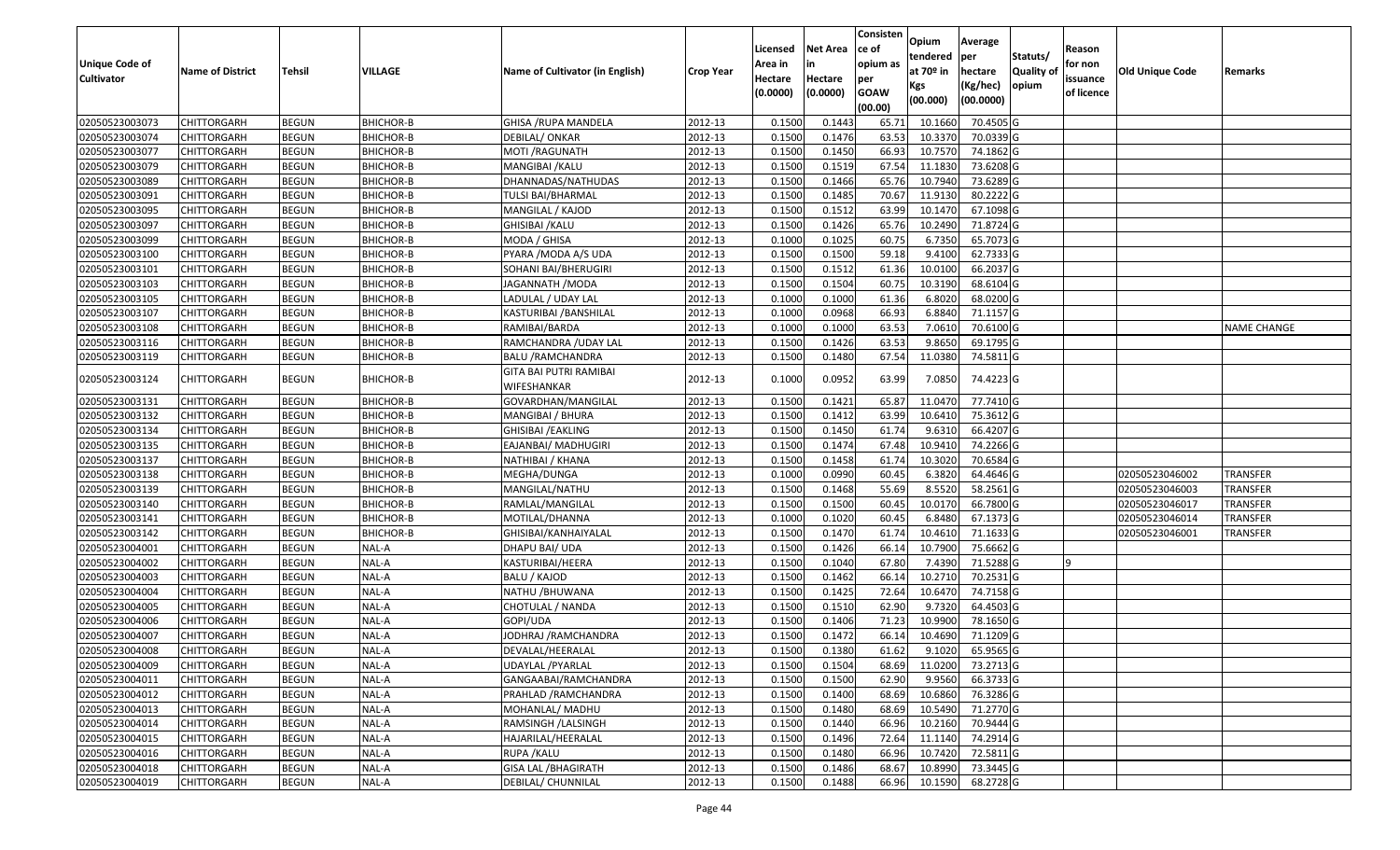| Unique Code of<br><b>Cultivator</b> | <b>Name of District</b> | Tehsil       | VILLAGE | Name of Cultivator (in English) | <b>Crop Year</b> | Licensed<br>Area in<br>Hectare | Net Area<br>in<br>Hectare | Consisten<br>ce of<br>opium as<br>per | Opium<br>tendered<br>at 70º in<br>Kgs | Average<br>per<br>hectare<br>(Kg/hec) | Statuts/<br><b>Quality of</b><br>opium | Reason<br>for non<br>issuance | <b>Old Unique Code</b> | Remarks            |
|-------------------------------------|-------------------------|--------------|---------|---------------------------------|------------------|--------------------------------|---------------------------|---------------------------------------|---------------------------------------|---------------------------------------|----------------------------------------|-------------------------------|------------------------|--------------------|
|                                     |                         |              |         |                                 |                  | (0.0000)                       | (0.0000)                  | <b>GOAW</b><br>(00.00)                | (00.000)                              | (00.0000)                             |                                        | of licence                    |                        |                    |
| 02050523004020                      | <b>CHITTORGARH</b>      | <b>BEGUN</b> | NAL-A   | <b>BALIBAI / MODIRAM</b>        | 2012-13          | 0.1500                         | 0.1416                    | 65.95                                 | 9.9680                                | 70.3955 G                             |                                        |                               |                        |                    |
| 02050523004021                      | CHITTORGARH             | <b>BEGUN</b> | NAL-A   | RAMAJI / DEVAJI                 | 2012-13          | 0.1000                         | 0.0990                    | 71.23                                 | 7.6220                                | 76.9899 G                             |                                        |                               |                        |                    |
| 02050523004022                      | CHITTORGARH             | <b>BEGUN</b> | NAL-A   | ONKAR / NANARAM                 | 2012-13          | 0.1500                         | 0.1296                    | 59.20                                 | 8.4150                                | 64.9306 G                             |                                        |                               |                        |                    |
| 02050523004027                      | <b>CHITTORGARH</b>      | <b>BEGUN</b> | NAL-A   | GOPALLAL/ GATHUBAI/DEVILAL      | 2012-13          | 0.1500                         | 0.1488                    | 65.95                                 | 9.9020                                | 66.5457 G                             |                                        |                               |                        |                    |
| 02050523004028                      | CHITTORGARH             | <b>BEGUN</b> | NAL-A   | JODHA /MODA                     | 2012-13          | 0.1500                         | 0.1470                    | 70.91                                 | 10.7990                               | 73.4626 G                             |                                        |                               |                        |                    |
| 02050523004029                      | <b>CHITTORGARH</b>      | <b>BEGUN</b> | NAL-A   | JODHA/KALU                      | 2012-13          | 0.1500                         | 0.1504                    | 68.67                                 | 10.5260                               | 69.9867 G                             |                                        |                               |                        |                    |
| 02050523004030                      | CHITTORGARH             | <b>BEGUN</b> | NAL-A   | KAJODIBAI / PYARCHAND           | 2012-13          | 0.1500                         | 0.1395                    | 65.95                                 | 9.4970                                | 68.0789 G                             |                                        |                               |                        |                    |
| 02050523004031                      | CHITTORGARH             | <b>BEGUN</b> | NAL-A   | KAILASHCHAND/ GISA A/S NANIBAI  | 2012-13          | 0.1500                         | 0.1504                    | 70.38                                 | 11.0900                               | 73.7367 G                             |                                        |                               |                        |                    |
| 02050523004032                      | <b>CHITTORGARH</b>      | <b>BEGUN</b> | NAL-A   | NARAYAN / SITARAM               | 2012-13          | 0.1500                         | 0.1470                    | 60.85                                 | 10.0140                               | 68.1224 G                             |                                        |                               |                        |                    |
| 02050523004036                      | <b>CHITTORGARH</b>      | <b>BEGUN</b> | NAL-A   | GOPI / KAJOD                    | 2012-13          | 0.1500                         | 0.1450                    | 68.67                                 | 10.5560                               | 72.8000 G                             |                                        |                               |                        |                    |
| 02050523004037                      | <b>CHITTORGARH</b>      | <b>BEGUN</b> | NAL-A   | PRAKASHCHANDRA / MANGILAL       | 2012-13          | 0.1000                         | 0.1040                    | 64.71                                 | 7.2110                                | 69.3365 G                             |                                        |                               |                        | NAME CHANGE        |
| 02050523004038                      | <b>CHITTORGARH</b>      | <b>BEGUN</b> | NAL-A   | DEBILAL/ PYARA                  | 2012-13          | 0.1500                         | 0.1440                    | 64.71                                 | 9.8540                                | 68.4306 G                             |                                        |                               |                        |                    |
| 02050523004040                      | CHITTORGARH             | <b>BEGUN</b> | NAL-A   | NANDA/BARDA                     | 2012-13          | 0.1500                         | 0.1425                    | 72.55                                 | 11.5460                               | 81.0246 G                             |                                        |                               |                        |                    |
| 02050523004042                      | CHITTORGARH             | <b>BEGUN</b> | NAL-A   | MODIRAM / CHUNNILAL             | 2012-13          | 0.1500                         | 0.1429                    | 69.87                                 | 10.2810                               | 71.9454 G                             |                                        |                               |                        |                    |
| 02050523004043                      | CHITTORGARH             | <b>BEGUN</b> | NAL-A   | MANJU / KESHARMAL               | 2012-13          | 0.1500                         | 0.1435                    | 73.20                                 | 11.5340                               | 80.3763 G                             |                                        |                               |                        |                    |
| 02050523004045                      | CHITTORGARH             | <b>BEGUN</b> | NAL-A   | <b>GISA / BHUWANA</b>           | 2012-13          | 0.1500                         | 0.1400                    | 64.97                                 | 9.6530                                | 68.9500 G                             |                                        |                               |                        |                    |
| 02050523004046                      | CHITTORGARH             | <b>BEGUN</b> | NAL-A   | GOKALIBAI/NANDA                 | 2012-13          | 0.1000                         | 0.0990                    | 70.80                                 | 7.4140                                | 74.8889 G                             |                                        |                               |                        |                    |
| 02050523004047                      | CHITTORGARH             | <b>BEGUN</b> | NAL-A   | RAMA / BALU                     | 2012-13          | 0.1500                         | 0.1456                    | 70.80                                 | 11.0350                               | 75.7898 G                             |                                        |                               |                        |                    |
| 02050523004048                      | CHITTORGARH             | <b>BEGUN</b> | NAL-A   | KISHOR /BHURA                   | 2012-13          | 0.1500                         | 0.1449                    | 65.70                                 | 10.0050                               | 69.0476 G                             |                                        |                               |                        |                    |
| 02050523004049                      | CHITTORGARH             | <b>BEGUN</b> | NAL-A   | SHANTI LAL/ MANGILAL            | 2012-13          | 0.1500                         | 0.1495                    | 69.87                                 | 10.7800                               | 72.1070 G                             |                                        |                               |                        |                    |
| 02050523004050                      | CHITTORGARH             | <b>BEGUN</b> | NAL-A   | PYARA / NARAYAN                 | 2012-13          | 0.1500                         | 0.1485                    | 69.87                                 | 10.7300                               | 72.2559 G                             |                                        |                               |                        |                    |
| 02050523004052                      | CHITTORGARH             | <b>BEGUN</b> | NAL-A   | GISA / MIYACHAND                | 2012-13          | 0.1500                         | 0.1520                    | 64.71                                 | 10.0210                               | 65.9276 G                             |                                        |                               |                        |                    |
| 02050523004054                      | CHITTORGARH             | <b>BEGUN</b> | NAL-A   | RAMCHANDRA / BARDA              | 2012-13          | 0.1500                         | 0.1372                    | 70.82                                 | 11.1690                               | 81.4067 G                             |                                        |                               |                        |                    |
| 02050523004057                      | <b>CHITTORGARH</b>      | <b>BEGUN</b> | NAL-A   | <b>HEERA /TULCHA</b>            | 2012-13          | 0.1500                         | 0.1500                    | 62.90                                 | 9.7670                                | 65.1133 G                             |                                        |                               |                        |                    |
| 02050523004058                      | CHITTORGARH             | <b>BEGUN</b> | NAL-A   | KALU / BHANWAR LAL              | 2012-13          | 0.1500                         | 0.1488                    | 72.82                                 | 11.5890                               | 77.8831 G                             |                                        |                               |                        |                    |
| 02050523004059                      | CHITTORGARH             | <b>BEGUN</b> | NAL-A   | KAJOD / MOTI                    | 2012-13          | 0.1500                         | 0.1470                    | 72.82                                 | 10.5380                               | 71.6871 G                             |                                        |                               |                        |                    |
| 02050523004060                      | CHITTORGARH             | <b>BEGUN</b> | NAL-A   | DHAPUBAI / MODIRAM              | 2012-13          | 0.1500                         | 0.1525                    | 62.18                                 | 9.5220                                | 62.4393 G                             |                                        |                               |                        |                    |
| 02050523004063                      | <b>CHITTORGARH</b>      | <b>BEGUN</b> | NAL-B   | DHAPU/SHAMBHU                   | 2012-13          | 0.1500                         | 0.1426                    | 69.90                                 | 10.4250                               | 73.1066 G                             |                                        |                               |                        | <b>NAME CHANGE</b> |
| 02050523004064                      | CHITTORGARH             | <b>BEGUN</b> | NAL-B   | CHANDABAI MATA SITABAI / KALU   | 2012-13          | 0.1500                         | 0.1500                    | 69.90                                 | 10.6950                               | 71.3000 G                             |                                        |                               |                        |                    |
| 02050523004065                      | CHITTORGARH             | <b>BEGUN</b> | NAL-B   | NANDALAL / RAMCHANDRA           | 2012-13          | 0.1500                         | 0.1500                    | 65.40                                 | 10.2860                               | 68.5733 G                             |                                        |                               |                        |                    |
| 02050523004067                      | CHITTORGARH             | <b>BEGUN</b> | NAL-B   | GAYATRI D/O NANDLAL             | 2012-13          | 0.1500                         | 0.1470                    | 66.28                                 | 10.0460                               | 68.3401 G                             |                                        |                               |                        |                    |
| 02050523004068                      | <b>CHITTORGARH</b>      | <b>BEGUN</b> | NAL-B   | <b>BHERULAL/ GIRDHARI</b>       | 2012-13          | 0.1500                         | 0.1450                    | 67.97                                 | 10.8560                               | 74.8690 G                             |                                        |                               |                        |                    |
| 02050523004069                      | <b>CHITTORGARH</b>      | <b>BEGUN</b> | NAL-B   | <b>BANSHILAL/ GOPI</b>          | 2012-13          | 0.1500                         | 0.1475                    | 63.25                                 | 9.6770                                | 65.6068 G                             |                                        |                               |                        |                    |
| 02050523004070                      | CHITTORGARH             | <b>BEGUN</b> | NAL-B   | <b>BALU /DEBI LAL</b>           | 2012-13          | 0.1000                         | 0.0968                    | 65.26                                 | 6.7030                                | 69.2459 G                             |                                        |                               |                        |                    |
| 02050523004072                      | <b>CHITTORGARH</b>      | <b>BEGUN</b> | NAL-B   | BALU LAL/ RAMCHANDRA            | 2012-13          | 0.1500                         | 0.1470                    | 68.78                                 | 10.3070                               | 70.1156 G                             |                                        |                               |                        |                    |
| 02050523004074                      | <b>CHITTORGARH</b>      | <b>BEGUN</b> | NAL-B   | DHANNA / MEGA                   | 2012-13          | 0.1000                         | 0.0960                    | 75.77                                 |                                       | 8.1830 85.2396 G                      |                                        |                               |                        |                    |
| 02050523004075                      | <b>CHITTORGARH</b>      | <b>BEGUN</b> | NAL-B   | KAILASHICHANDRA / PANNA         | 2012-13          | 0.1500                         | 0.1296                    | 65.40                                 | 8.9880                                | 69.3519 G                             |                                        |                               |                        |                    |
| 02050523004076                      | <b>CHITTORGARH</b>      | <b>BEGUN</b> | NAL-B   | LADULAL/BHERURAM                | 2012-13          | 0.1000                         | 0.0988                    | 65.40                                 | 7.5770                                | 76.6903 G                             |                                        |                               |                        |                    |
| 02050523004077                      | <b>CHITTORGARH</b>      | <b>BEGUN</b> | NAL-B   | LADULAL/CHUNA                   | 2012-13          | 0.1500                         | 0.1450                    | 68.78                                 | 10.4150                               | 71.8276 G                             |                                        |                               |                        |                    |
| 02050523004078                      | <b>CHITTORGARH</b>      | <b>BEGUN</b> | NAL-B   | BHOLA/KALU                      | 2012-13          | 0.1500                         | 0.1426                    | 71.91                                 | 11.1360                               | 78.0926 G                             |                                        |                               |                        |                    |
| 02050523004079                      | <b>CHITTORGARH</b>      | <b>BEGUN</b> | NAL-B   | <b>BHAGIRATH / NANDA</b>        | 2012-13          | 0.1500                         | 0.1482                    | 64.80                                 | 10.3870                               | 70.0877 G                             |                                        |                               |                        |                    |
| 02050523004082                      | <b>CHITTORGARH</b>      | <b>BEGUN</b> | NAL-B   | BALIBAIL/KALU                   | 2012-13          | 0.1500                         | 0.1482                    | 65.51                                 | 10.0140                               | 67.5709 G                             |                                        |                               |                        |                    |
| 02050523004083                      | <b>CHITTORGARH</b>      | <b>BEGUN</b> | NAL-B   | KAILASH / JANKILAL              | 2012-13          | 0.1500                         | 0.1476                    | 64.80                                 | 9.7290                                | 65.9146 G                             |                                        |                               |                        |                    |
| 02050523004084                      | <b>CHITTORGARH</b>      | <b>BEGUN</b> | NAL-B   | RAMIBAI / DEEPA                 | 2012-13          | 0.1500                         | 0.1481                    | 66.28                                 | 10.3110                               | 69.6219 G                             |                                        |                               |                        |                    |
| 02050523004085                      | <b>CHITTORGARH</b>      | <b>BEGUN</b> | NAL-B   | KAILASHKUNWAR/ LAXMANSINGH      | 2012-13          | 0.1500                         | 0.1470                    | 64.80                                 | 9.7390                                | 66.2517 G                             |                                        |                               |                        |                    |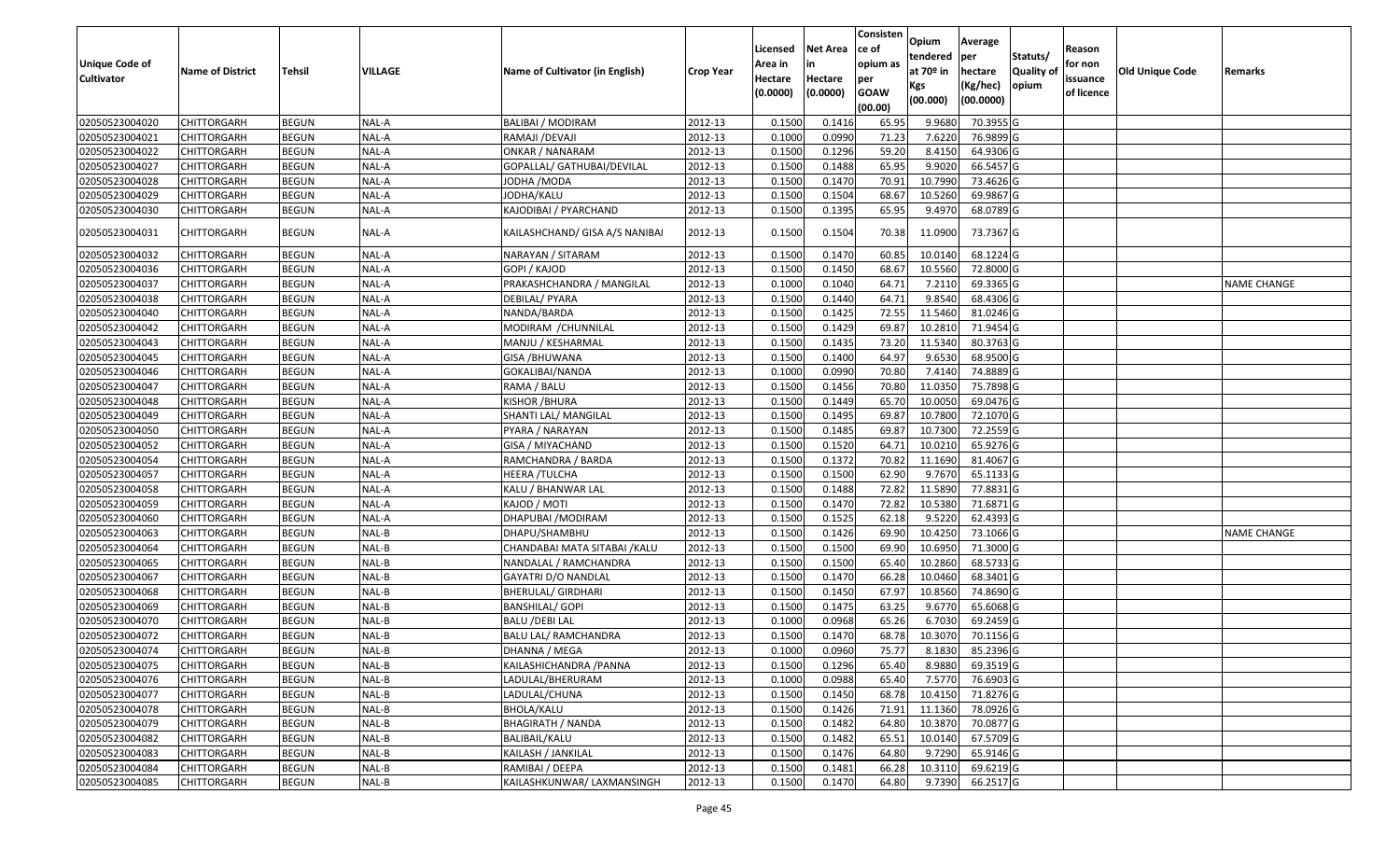|                   |                         |               |         |                                 |                  |          |                 | Consisten   | Opium       | Average   |                  |            |                        |                    |
|-------------------|-------------------------|---------------|---------|---------------------------------|------------------|----------|-----------------|-------------|-------------|-----------|------------------|------------|------------------------|--------------------|
|                   |                         |               |         |                                 |                  | Licensed | <b>Net Area</b> | ce of       | tendered    | per       | Statuts/         | Reason     |                        |                    |
| Unique Code of    | <b>Name of District</b> | <b>Tehsil</b> | VILLAGE | Name of Cultivator (in English) | <b>Crop Year</b> | Area in  | in              | opium as    | at $70°$ in | hectare   | <b>Quality o</b> | for non    | <b>Old Unique Code</b> | Remarks            |
| <b>Cultivator</b> |                         |               |         |                                 |                  | Hectare  | Hectare         | per         | Kgs         | (Kg/hec)  | opium            | issuance   |                        |                    |
|                   |                         |               |         |                                 |                  | (0.0000) | (0.0000)        | <b>GOAW</b> | (00.000)    | (00.0000) |                  | of licence |                        |                    |
|                   |                         |               |         |                                 |                  |          |                 | (00.00)     |             |           |                  |            |                        |                    |
| 02050523004086    | CHITTORGARH             | <b>BEGUN</b>  | NAL-B   | SHAMBHU / GIRDHARI              | 2012-13          | 0.1500   | 0.1450          | 67.97       | 10.4670     | 72.1862 G |                  |            |                        |                    |
| 02050523004087    | CHITTORGARH             | <b>BEGUN</b>  | NAL-B   | BANSHILAL/NANDA                 | 2012-13          | 0.1500   | 0.1428          | 72.94       | 11.1600     | 78.1513 G |                  |            |                        |                    |
| 02050523004088    | CHITTORGARH             | <b>BEGUN</b>  | NAL-B   | BHAGWAN LAL/ MAYACHAND          | 2012-13          | 0.1500   | 0.1430          | 63.25       | 9.7860      | 68.4336 G |                  |            |                        |                    |
| 02050523004089    | <b>CHITTORGARH</b>      | <b>BEGUN</b>  | NAL-B   | UDA /PYARA MEENA                | 2012-13          | 0.1500   | 0.1464          | 63.25       | 9.6680      | 66.0383 G |                  |            |                        |                    |
| 02050523004090    | CHITTORGARH             | <b>BEGUN</b>  | NAL-B   | JAGDISH/KESARIMAL               | 2012-13          | 0.1500   | 0.1476          | 72.83       | 11.6010     | 78.5976 G |                  |            |                        |                    |
| 02050523004092    | CHITTORGARH             | <b>BEGUN</b>  | NAL-B   | KESHARBAI/JAGDISH               | 2012-13          | 0.1500   | 0.1421          | 57.05       | 8.2640      | 58.1562 G |                  |            |                        |                    |
| 02050523004093    | CHITTORGARH             | <b>BEGUN</b>  | NAL-B   | SHAMBHU /GANGARAM               | 2012-13          | 0.1500   | 0.1472          | 65.51       | 10.0600     | 68.3424 G |                  |            |                        |                    |
| 02050523004094    | CHITTORGARH             | <b>BEGUN</b>  | NAL-B   | SHYAMLAL / SHANKARLAL           | 2012-13          | 0.1500   | 0.1188          | 66.99       | 8.0100      | 67.4242 G |                  |            |                        |                    |
| 02050523004095    | CHITTORGARH             | <b>BEGUN</b>  | NAL-B   | MANGILAL/ RAMA                  | 2012-13          | 0.1500   | 0.1404          | 62.98       | 10.1580     | 72.3504 G |                  |            |                        |                    |
| 02050523004096    | CHITTORGARH             | <b>BEGUN</b>  | NAL-B   | MOHAN LAL/ GOPI                 | 2012-13          | 0.1500   | 0.1422          | 70.66       | 10.6600     | 74.9648 G |                  |            |                        |                    |
| 02050523004097    | CHITTORGARH             | <b>BEGUN</b>  | NAL-B   | DEVA LAL/ MANGI LAL             | 2012-13          | 0.1500   | 0.1464          | 69.87       | 10.7200     | 73.2240 G |                  |            |                        |                    |
| 02050523004098    | CHITTORGARH             | <b>BEGUN</b>  | NAL-B   | LADULAL/UDA                     | 2012-13          | 0.1500   | 0.1500          | 67.80       | 11.1580     | 74.3867 G |                  |            |                        |                    |
| 02050523004099    | <b>CHITTORGARH</b>      | <b>BEGUN</b>  | NAL-B   | DEUBAI/GHISA                    | 2012-13          | 0.1500   | 0.1500          | 68.20       | 10.7170     | 71.4467 G |                  |            |                        |                    |
| 02050523004100    | <b>CHITTORGARH</b>      | <b>BEGUN</b>  | NAL-B   | DAULA / CHAMPA                  | 2012-13          | 0.1500   | 0.1440          | 66.52       | 10.3490     | 71.8681 G |                  |            |                        |                    |
| 02050523004101    | <b>CHITTORGARH</b>      | <b>BEGUN</b>  | NAL-B   | RAMCHANDRA / NANDA              | 2012-13          | 0.1500   | 0.1482          | 65.51       | 10.1820     | 68.7045 G |                  |            |                        |                    |
| 02050523004102    | CHITTORGARH             | <b>BEGUN</b>  | NAL-B   | MANGILAL/ BARDA                 | 2012-13          | 0.1500   | 0.1518          | 66.52       | 10.5290     | 69.3610 G |                  |            |                        |                    |
| 02050523004103    | CHITTORGARH             | <b>BEGUN</b>  | NAL-B   | KESHIBAI /MODA                  | 2012-13          | 0.1000   | 0.0980          | 68.20       | 6.9950      | 71.3776 G |                  |            |                        |                    |
| 02050523004104    | CHITTORGARH             | <b>BEGUN</b>  | NAL-B   | <b>BHOLA / MOTI</b>             | 2012-13          | 0.1500   | 0.1484          | 68.20       | 10.3760     | 69.9191G  |                  |            |                        |                    |
| 02050523004106    | CHITTORGARH             | <b>BEGUN</b>  | NAL-B   | PYARA/HEERA                     | 2012-13          | 0.1500   | 0.1484          | 66.52       | 9.8640      | 66.4690 G |                  |            |                        |                    |
| 02050523004109    | CHITTORGARH             | <b>BEGUN</b>  | NAL-B   | BAPULAL/ KESHARMAL              | 2012-13          | 0.1500   | 0.1480          | 65.75       | 10.4260     | 70.4459 G |                  |            |                        |                    |
| 02050523004110    | CHITTORGARH             | <b>BEGUN</b>  | NAL-B   | RAMCHANDRA / MANGILAL           | 2012-13          | 0.1500   | 0.1480          | 65.63       | 10.1820     | 68.7973 G |                  |            |                        |                    |
| 02050523004111    | CHITTORGARH             | <b>BEGUN</b>  | NAL-B   | NARAYAN / GOPI                  | 2012-13          | 0.1500   | 0.1479          | 72.1        | 11.1200     | 75.1859 G |                  |            |                        |                    |
| 02050523004112    | CHITTORGARH             | <b>BEGUN</b>  | NAL-B   | BHERULAL / CHUNA                | 2012-13          | 0.1500   | 0.1500          | 65.63       | 10.3980     | 69.3200 G |                  |            |                        |                    |
| 02050523004113    | CHITTORGARH             | <b>BEGUN</b>  | NAL-B   | RAMLAL/ DEVA                    | 2012-13          | 0.1500   | 0.1500          | 69.54       | 10.8380     | 72.2533 G |                  |            |                        |                    |
| 02050523004114    | CHITTORGARH             | <b>BEGUN</b>  | NAL-B   | RADHESHYAM / MANGILAL           | 2012-13          | 0.1500   | 0.1408          | 69.54       | 10.1130     | 71.8253 G |                  |            |                        |                    |
| 02050523004115    | CHITTORGARH             | <b>BEGUN</b>  | NAL-B   | TULCHA/NARAYAN                  | 2012-13          | 0.1500   | 0.1462          | 69.87       | 10.5800     | 72.3666 G |                  |            |                        |                    |
| 02050523004116    | CHITTORGARH             | <b>BEGUN</b>  | NAL-B   | PRATAPIBAI / NARAYAN            | 2012-13          | 0.1500   | 0.1485          | 72.15       | 11.2140     | 75.5152G  |                  |            |                        | <b>NAME CHANGE</b> |
| 02050523004117    | CHITTORGARH             | <b>BEGUN</b>  | NAL-B   | MANGILAL/ KAJOD                 | 2012-13          | 0.1500   | 0.1500          | 65.63       | 10.1260     | 67.5067 G |                  |            |                        |                    |
| 02050523004121    | CHITTORGARH             | <b>BEGUN</b>  | NAL-B   | PYARCHAND /BHUWANA              | 2012-13          | 0.1500   | 0.1500          | 65.79       | 10.0560     | 67.0400 G |                  |            |                        |                    |
| 02050523004122    | CHITTORGARH             | <b>BEGUN</b>  | NAL-B   | LADURAM /MODIRAM                | 2012-13          | 0.1500   | 0.1479          | 69.54       | 10.6690     | 72.1366 G |                  |            |                        |                    |
| 02050523004124    | CHITTORGARH             | <b>BEGUN</b>  | NAL-B   | NATHU/ LALA                     | 2012-13          | 0.1500   | 0.1488          | 68.7        | 10.6190     | 71.3642 G |                  |            |                        |                    |
| 02050523004126    | CHITTORGARH             | <b>BEGUN</b>  | NAL-B   | BALU / BHURA                    | 2012-13          | 0.1500   | 0.1450          | 68.70       | 10.3250     | 71.2069 G |                  |            |                        |                    |
| 02050523004127    | CHITTORGARH             | <b>BEGUN</b>  | NAL-B   | JDELAL /DEVILAL                 | 2012-13          | 0.1500   | 0.1472          | 62.98       | 9.3660      | 63.6277 G |                  |            |                        |                    |
| 02050523004128    | CHITTORGARH             | <b>BEGUN</b>  | NAL-B   | <b>BHURA /NANDA</b>             | 2012-13          | 0.1500   | 0.1473          | 67.97       | 10.5740     | 71.7855 G |                  |            |                        |                    |
| 02050523004129    | CHITTORGARH             | <b>BEGUN</b>  | NAL-B   | HEERA /KALU                     | 2012-13          | 0.1500   | 0.1518          | 68.70       | 10.531      | 69.3742 G |                  |            |                        |                    |
| 02050523004130    | CHITTORGARH             | <b>BEGUN</b>  | NAL-B   | HEERA / NARAYAN                 | 2012-13          | 0.1500   | 0.1479          | 69.59       | 10.5480     | 71.3185 G |                  |            |                        |                    |
| 02050523004131    | CHITTORGARH             | <b>BEGUN</b>  | NAL-B   | KAJOD / MOTI (SANGITA)          | 2012-13          | 0.1000   | 0.0990          | 65.79       | 6.8700      | 69.3939 G |                  |            |                        |                    |
| 02050523004132    | <b>CHITTORGARH</b>      | <b>BEGUN</b>  | NAL-B   | SUDIBAI /JAYRAM                 | 2012-13          | 0.1500   | 0.1458          | 65.79       | 10.3380     | 70.9053 G |                  |            |                        |                    |
| 02050523004133    | <b>CHITTORGARH</b>      | <b>BEGUN</b>  | NAL-B   | GHISA / HAJARI                  | 2012-13          | 0.1500   | 0.1494          | 65.27       | 9.6880      | 64.8461 G |                  |            |                        |                    |
| 02050523004134    | <b>CHITTORGARH</b>      | <b>BEGUN</b>  | NAL-B   | SHANKARI / GHISA                | 2012-13          | 0.1500   | 0.1508          | 65.27       | 10.4710     | 69.4363 G |                  |            |                        |                    |
| 02050523004137    | <b>CHITTORGARH</b>      | <b>BEGUN</b>  | NAL-B   | GHISALAL/ BALU                  | 2012-13          | 0.1500   | 0.1468          | 68.19       | 10.5010     | 71.5327 G |                  |            |                        |                    |
| 02050523004138    | <b>CHITTORGARH</b>      | <b>BEGUN</b>  | NAL-B   | RATANLAL/GHISA                  | 2012-13          | 0.1500   | 0.1491          | 69.90       | 10.8840     | 72.9980 G |                  |            |                        |                    |
| 02050523004139    | <b>CHITTORGARH</b>      | <b>BEGUN</b>  | NAL-B   | RATANLAL / MODIRAM              | 2012-13          | 0.1500   | 0.1411          | 69.59       | 10.3090     | 73.0617 G |                  |            |                        |                    |
| 02050523004141    | <b>CHITTORGARH</b>      | <b>BEGUN</b>  | NAL-B   | SHANKAR LAL /HAJARI             | 2012-13          | 0.1500   | 0.1472          | 69.59       | 10.8460     | 73.6821 G |                  |            |                        |                    |
| 02050523004142    | <b>CHITTORGARH</b>      | <b>BEGUN</b>  | $NAL-B$ | RAMPAL / NANDA                  | 2012-13          | 0.1500   | 0.1470          | 72.04       | 11.0320     | 75.0476 G |                  |            |                        |                    |
| 02050523004143    | <b>CHITTORGARH</b>      | <b>BEGUN</b>  | $NAL-B$ | JANKILAL/MODIRAM                | 2012-13          | 0.1500   | 0.1500          | 65.27       | 9.9770      | 66.5133 G |                  |            |                        |                    |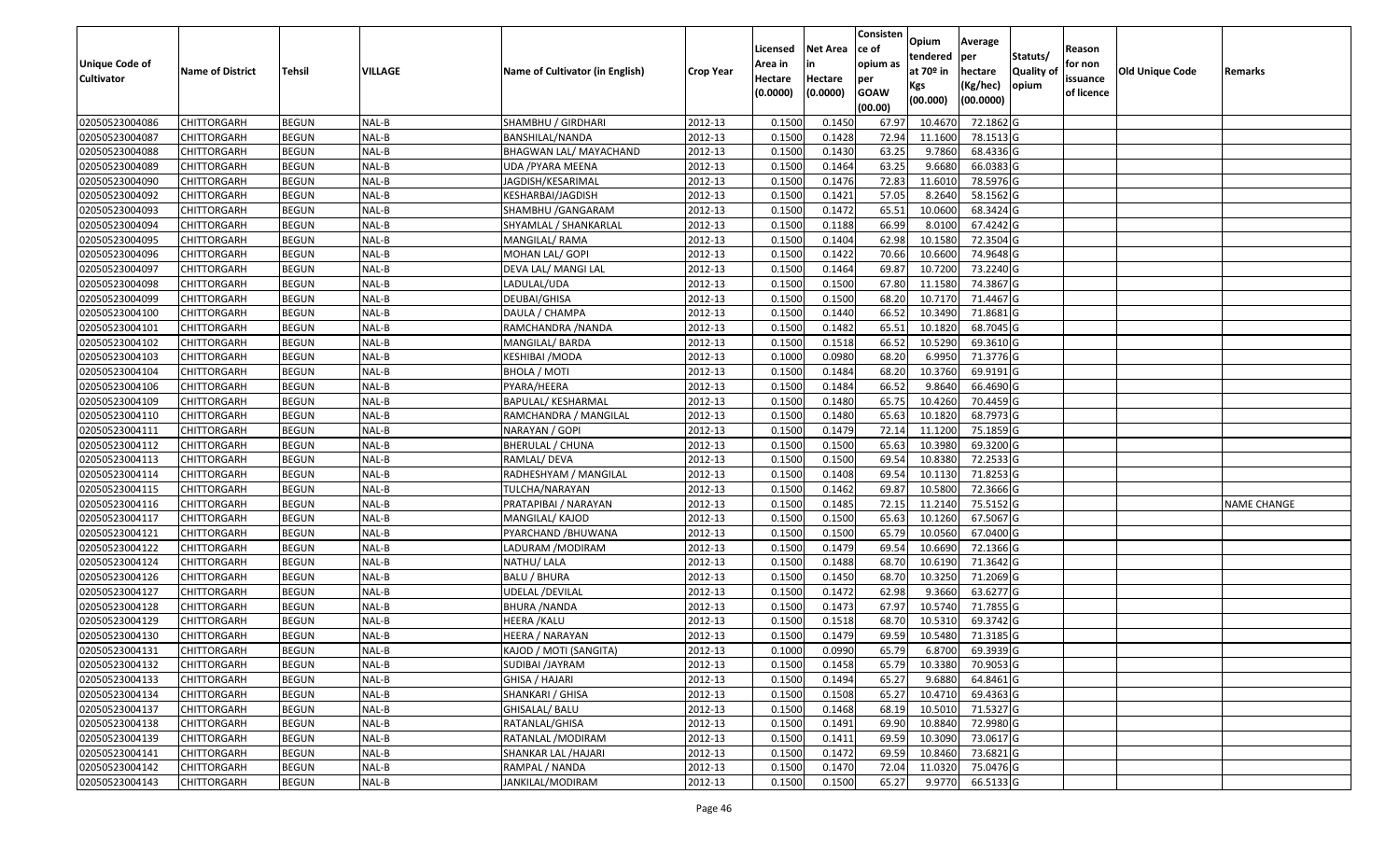| <b>Unique Code of</b><br><b>Cultivator</b> | <b>Name of District</b> | <b>Tehsil</b> | VILLAGE         | Name of Cultivator (in English) | <b>Crop Year</b> | Licensed<br>Area in<br>Hectare<br>(0.0000) | <b>Net Area</b><br>in<br>Hectare<br>(0.0000) | Consisten<br>ce of<br>opium as<br>per<br><b>GOAW</b><br>(00.00) | Opium<br>tendered<br>at $70°$ in<br>Kgs<br>(00.000) | Average<br>per<br>hectare<br>(Kg/hec)<br>(00.0000) | Statuts/<br><b>Quality of</b><br>opium | Reason<br>for non<br>issuance<br>of licence | Old Unique Code | Remarks |
|--------------------------------------------|-------------------------|---------------|-----------------|---------------------------------|------------------|--------------------------------------------|----------------------------------------------|-----------------------------------------------------------------|-----------------------------------------------------|----------------------------------------------------|----------------------------------------|---------------------------------------------|-----------------|---------|
| 02050523005003                             | CHITTORGARH             | <b>BEGUN</b>  | KHEDINAL        | BHANWARLAL /RAMCHANDRA          | 2012-13          | 0.1500                                     | 0.1510                                       | 63.56                                                           | 10.4150                                             | 68.9735 G                                          |                                        |                                             |                 |         |
| 02050523005004                             | CHITTORGARH             | <b>BEGUN</b>  | KHEDINAL        | BALIBAI /GISA                   | 2012-13          | 0.1000                                     | 0.1008                                       | 61.77                                                           | 6.5920                                              | 65.3968 G                                          |                                        |                                             |                 |         |
| 02050523005005                             | CHITTORGARH             | <b>BEGUN</b>  | KHEDINAL        | DEVALAL /RUPA                   | 2012-13          | 0.1000                                     | 0.0999                                       | 66.28                                                           | 6.9780                                              | 69.8498 G                                          |                                        |                                             |                 |         |
| 02050523005006                             | CHITTORGARH             | <b>BEGUN</b>  | KHEDINAL        | SHANTILAL / BHURA               | 2012-13          | 0.1500                                     | 0.1441                                       | 68.11                                                           | 10.4400                                             | 72.4497 G                                          |                                        |                                             |                 |         |
| 02050523005008                             | CHITTORGARH             | <b>BEGUN</b>  | KHEDINAL        | HARLAL / CHATURBHUJ             | 2012-13          | 0.1500                                     | 0.1485                                       | 66.81                                                           | 10.1740                                             | 68.5118 G                                          |                                        |                                             |                 |         |
| 02050523005011                             | CHITTORGARH             | <b>BEGUN</b>  | KHEDINAL        | NARAYAN /RUPA                   | 2012-13          | 0.1500                                     | 0.1468                                       | 72.45                                                           | 11.2820                                             | 76.8529 G                                          |                                        |                                             |                 |         |
| 02050523005012                             | CHITTORGARH             | <b>BEGUN</b>  | KHEDINAL        | NANDUBAI / DEBILAL              | 2012-13          | 0.1500                                     | 0.1500                                       | 68.11                                                           | 10.3240                                             | 68.8267 G                                          |                                        |                                             |                 |         |
| 02050523005013                             | CHITTORGARH             | <b>BEGUN</b>  | KHEDINAL        | <b>BHURA /MODA</b>              | 2012-13          | 0.1000                                     | 0.1000                                       | 63.56                                                           | 6.6010                                              | 66.0100 G                                          |                                        |                                             |                 |         |
| 02050523005015                             | CHITTORGARH             | <b>BEGUN</b>  | KHEDINAL        | SHANTILAL / MADHU               | 2012-13          | 0.1500                                     | 0.1440                                       | 69.87                                                           | 10.6200                                             | 73.7500 G                                          |                                        |                                             |                 |         |
| 02050523005016                             | CHITTORGARH             | <b>BEGUN</b>  | KHEDINAL        | <b>HEERALAL /BALU</b>           | 2012-13          | 0.1500                                     | 0.1504                                       | 69.34                                                           | 10.7480                                             | 71.4628 G                                          |                                        |                                             |                 |         |
| 02050523005017                             | CHITTORGARH             | <b>BEGUN</b>  | KHEDINAL        | SALAGRAM / NARAYAN              | 2012-13          | 0.1500                                     | 0.1520                                       | 68.11                                                           | 10.8100                                             | 71.1184 G                                          |                                        |                                             |                 |         |
| 02050523005018                             | CHITTORGARH             | <b>BEGUN</b>  | KHEDINAL        | NANALAL / DEVA                  | 2012-13          | 0.1500                                     | 0.1426                                       | 69.34                                                           | 10.6390                                             | 74.6073 G                                          |                                        |                                             |                 |         |
| 02050523005020                             | CHITTORGARH             | <b>BEGUN</b>  | KHEDINAL        | CHUNNILAL / DEVA                | 2012-13          | 0.1500                                     | 0.1496                                       | 66.81                                                           | 10.2790                                             | 68.7099 G                                          |                                        |                                             |                 |         |
| 02050523005021                             | CHITTORGARH             | <b>BEGUN</b>  | KHEDINAL        | NANDUBAI / GHISA                | 2012-13          | 0.1500                                     | 0.1461                                       | 69.34                                                           | 10.7180                                             | 73.3607 G                                          |                                        |                                             |                 |         |
| 02050523005022                             | CHITTORGARH             | <b>BEGUN</b>  | KHEDINAL        | <b>HEERALAL/GOPI</b>            | 2012-13          | 0.1500                                     | 0.1500                                       | 66.81                                                           | 10.7180                                             | 71.4533 G                                          |                                        |                                             |                 |         |
| 02050523005023                             | CHITTORGARH             | <b>BEGUN</b>  | KHEDINAL        | CHAGNALAL / MEGA                | 2012-13          | 0.1500                                     | 0.1500                                       | 69.25                                                           | 11.0210                                             | 73.4733 G                                          |                                        |                                             |                 |         |
| 02050523005024                             | CHITTORGARH             | <b>BEGUN</b>  | KHEDINAL        | NANDA / KERING                  | 2012-13          | 0.1500                                     | 0.1500                                       | 69.25                                                           | 10.7340                                             | 71.5600 G                                          |                                        |                                             |                 |         |
| 02050523005025                             | CHITTORGARH             | <b>BEGUN</b>  | KHEDINAL        | LAXMIBAI / ONKAR                | 2012-13          | 0.1000                                     | 0.0970                                       | 69.25                                                           | 7.0640                                              | 72.8247 G                                          |                                        |                                             |                 |         |
| 02050523005027                             | CHITTORGARH             | <b>BEGUN</b>  | KHEDINAL        | NANDA / HEERA                   | 2012-13          | 0.1500                                     | 0.1475                                       | 68.65                                                           | 10.7680                                             | 73.0034 G                                          |                                        |                                             |                 |         |
| 02050523005028                             | CHITTORGARH             | <b>BEGUN</b>  | KHEDINAL        | MANGILAL / CHAMNA               | 2012-13          | 0.1000                                     | 0.0996                                       | 59.98                                                           | 6.6490                                              | 66.7570 G                                          |                                        |                                             |                 |         |
| 02050523005029                             | CHITTORGARH             | <b>BEGUN</b>  | KHEDINAL        | NARAYAN / JODHA                 | 2012-13          | 0.1500                                     | 0.1508                                       | 69.50                                                           | 10.9510                                             | 72.6194 G                                          |                                        |                                             |                 |         |
| 02050523005031                             | CHITTORGARH             | <b>BEGUN</b>  | KHEDINAL        | MANGILAL / NANDA                | 2012-13          | 0.1500                                     | 0.1466                                       | 65.00                                                           | 10.0470                                             | 68.5334 G                                          |                                        |                                             |                 |         |
| 02050523005036                             | CHITTORGARH             | <b>BEGUN</b>  | KHEDINAL        | DEBILAL / MADHU                 | 2012-13          | 0.1500                                     | 0.1500                                       | 68.90                                                           | 10.8570                                             | 72.3800 G                                          |                                        |                                             |                 |         |
| 02050523005037                             | CHITTORGARH             | <b>BEGUN</b>  | KHEDINAL        | UDAYLAL / BARDA                 | 2012-13          | 0.1500                                     | 0.1485                                       | 65.00                                                           | 10.3720                                             | 69.8451 G                                          |                                        |                                             |                 |         |
| 02050523005038                             | CHITTORGARH             | <b>BEGUN</b>  | KHEDINAL        | SOHANLAL / CHUNNILAL            | 2012-13          | 0.1500                                     | 0.1500                                       | 68.77                                                           | 11.0820                                             | 73.8800 G                                          |                                        |                                             |                 |         |
| 02050523005039                             | CHITTORGARH             | <b>BEGUN</b>  | KHEDINAL        | NANDLAL A/S GHISA / MOHANLAL    | 2012-13          | 0.1500                                     | 0.1512                                       | 69.50                                                           | 11.0010                                             | 72.7579 G                                          |                                        |                                             |                 |         |
| 02050523005040                             | CHITTORGARH             | <b>BEGUN</b>  | KHEDINAL        | MADHU / NARAYAN                 | 2012-13          | 0.1500                                     | 0.1472                                       | 68.90                                                           | 10.5910                                             | 71.9497 G                                          |                                        |                                             |                 |         |
| 02050523005041                             | CHITTORGARH             | <b>BEGUN</b>  | KHEDINAL        | MADHULAL / GOPILAL              | 2012-13          | 0.1500                                     | 0.1565                                       | 59.98                                                           | 9.7000                                              | 61.9808 G                                          |                                        |                                             |                 |         |
| 02050523005043                             | CHITTORGARH             | <b>BEGUN</b>  | KHEDINAL        | KANHIYALAL/NARAYAN              | 2012-13          | 0.1500                                     | 0.1484                                       | 68.90                                                           | 10.6200                                             | 71.5633 G                                          |                                        |                                             |                 |         |
| 02050523005045                             | CHITTORGARH             | BEGUN         | KHEDINAL        | LAXMICHAND / RAMCHAND           | 2012-13          | 0.1500                                     | 0.1504                                       | 65.00                                                           | 10.1960                                             | 67.7926 G                                          |                                        |                                             |                 |         |
| 02050523005046                             | CHITTORGARH             | <b>BEGUN</b>  | KHEDINAL        | KANHAIYALAL / TARACHAND         | 2012-13          | 0.1000                                     | 0.1007                                       | 69.50                                                           | 7.2980                                              | 72.4727 G                                          |                                        |                                             |                 |         |
| 02050523005047                             | CHITTORGARH             | <b>BEGUN</b>  | KHEDINAL        | GHISA/PEMA                      | 2012-13          | 0.1500                                     | 0.1495                                       | 68.90                                                           | 10.6500                                             | 71.2375 G                                          |                                        |                                             |                 |         |
| 02050523005048                             | CHITTORGARH             | <b>BEGUN</b>  | KHEDINAL        | BARDIBAI/MANGILAL               | 2012-13          | 0.1000                                     | 0.0990                                       | 63.56                                                           | 6.6830                                              | 67.5051 G                                          |                                        |                                             |                 |         |
| 02050523005049                             | CHITTORGARH             | BEGUN         | KHEDINAL        | NATHU/PEMA                      | 2012-13          | 0.1000                                     | 0.0938                                       | 68.71                                                           | 6.6450                                              | 70.8422 G                                          |                                        |                                             |                 |         |
| 02050523005052                             | CHITTORGARH             | BEGUN         | KHEDINAL        | <b>GANGARAM /RUPA</b>           | 2012-13          | 0.1500                                     | 0.1521                                       | 68.71                                                           | 10.7380                                             | 70.5983 G                                          |                                        |                                             |                 |         |
| 02050523005054                             | CHITTORGARH             | <b>BEGUN</b>  | <b>KHEDINAL</b> | SHANKARLAL /NARAYAN D.P.        |                  |                                            |                                              |                                                                 |                                                     |                                                    |                                        |                                             |                 |         |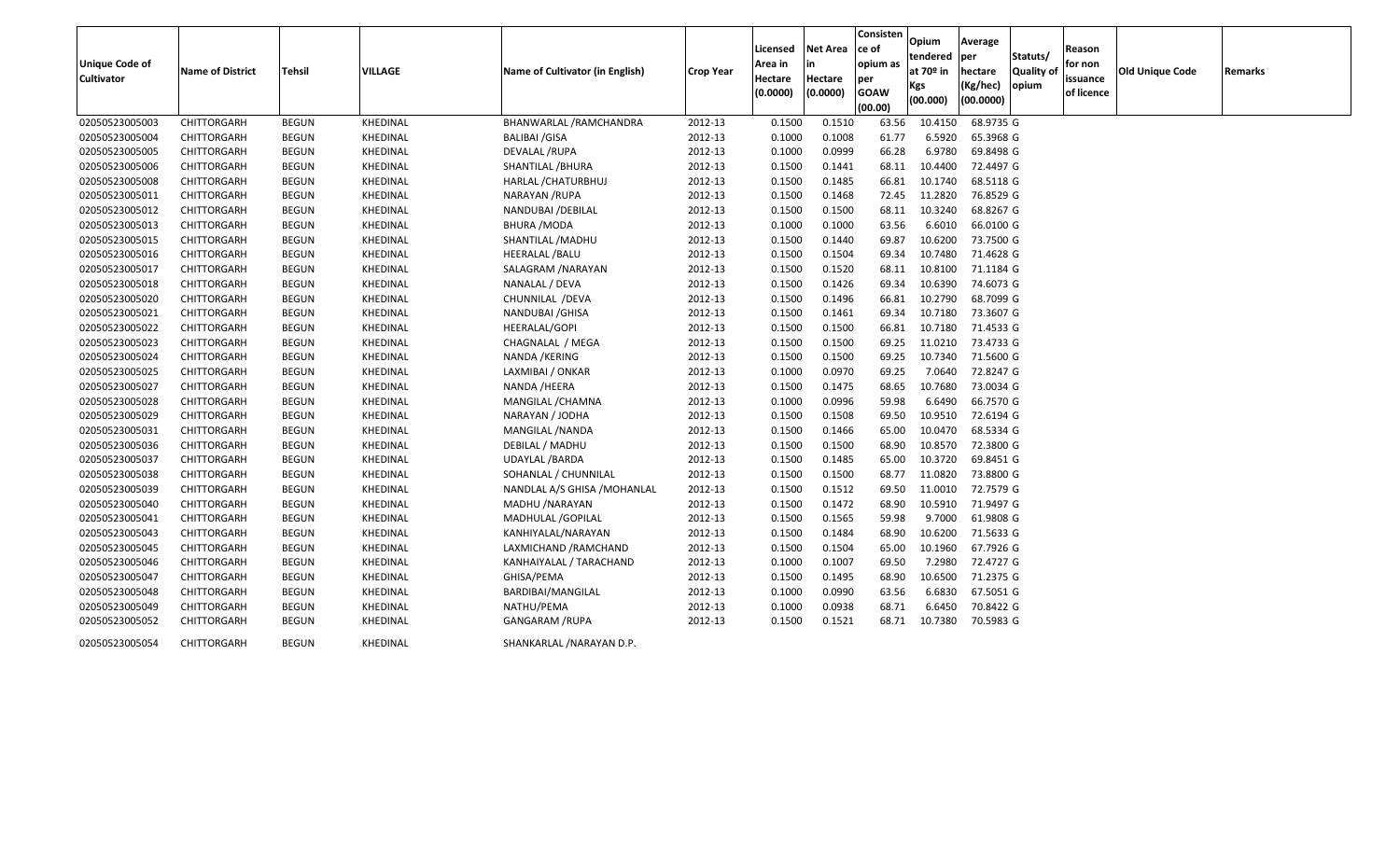| <b>Unique Code of</b><br>Cultivator | <b>Name of District</b> | <b>Tehsil</b> | <b>VILLAGE</b>           | Name of Cultivator (in English)      | <b>Crop Year</b> | Licensed<br>Area in<br>Hectare<br>(0.0000) | <b>Net Area</b><br>Hectare<br>(0.0000) | <b>Consisten</b><br>ce of<br>opium as<br>per<br><b>GOAW</b><br>(00.00) | <b>Opium</b><br>tendered per<br>at 70 <sup>o</sup> in<br><b>Kgs</b><br>(00.000) | Average<br>hectare<br>(Kg/hec)<br>(00.0000) | Statuts/<br>Quality of<br>opium | Reason<br>for non<br>issuance<br>of licence | Old Unique Code | Remarks                                    |
|-------------------------------------|-------------------------|---------------|--------------------------|--------------------------------------|------------------|--------------------------------------------|----------------------------------------|------------------------------------------------------------------------|---------------------------------------------------------------------------------|---------------------------------------------|---------------------------------|---------------------------------------------|-----------------|--------------------------------------------|
| 02050523005073                      | <b>CHITTORGARH</b>      | <b>BEGUN</b>  | KHEDINAL                 | PRAKASHCHANDRA / MANGILAL            | 2012-13          | 0.1500                                     | 0.1470                                 | 72.88                                                                  | 11.7650                                                                         | 80.0340 G                                   |                                 |                                             |                 |                                            |
| 02050523005074                      | <b>CHITTORGARH</b>      | <b>BEGUN</b>  | KHEDINAL                 | RATANLAL / MADHU                     | 2012-13          | 0.1500                                     | 0.1425                                 | 65.96                                                                  | 9.9690                                                                          | 69.9579 G                                   |                                 |                                             |                 |                                            |
| 02050523005075                      | CHITTORGARH             | <b>BEGUN</b>  | KHEDINAL                 | <b>GIRDHARI / GOPILAL</b>            | 2012-13          | 0.1000                                     | 0.1000                                 | 61.77                                                                  | 6.6800                                                                          | 66.8000 G                                   |                                 |                                             |                 |                                            |
| 02050523005076                      | CHITTORGARH             | <b>BEGUN</b>  | KHEDINAL                 | MOHANLAL / MEGA                      | 2012-13          | 0.1500                                     | 0.1517                                 | 68.07                                                                  | 10.6290                                                                         | 70.0659 G                                   |                                 |                                             |                 |                                            |
| 02050523005077                      | <b>CHITTORGARH</b>      | <b>BEGUN</b>  | KHEDINAL                 | RAMCHANDRA / ONKAR                   | 2012-13          | 0.1000                                     | 0.0960                                 | 68.07                                                                  | 7.0890                                                                          | 73.8438 G                                   |                                 |                                             |                 |                                            |
| 02050523005079                      | <b>CHITTORGARH</b>      | <b>BEGUN</b>  | KHEDINAL                 | PANNA URF HEERA/ GHISA               | 2012-13          | 0.1500                                     | 0.1496                                 | 69.11                                                                  | 10.6330                                                                         | 71.0762 G                                   |                                 |                                             |                 | TRANSFER / NAL A<br>(BENGUN)               |
| 02050523005080                      | <b>CHITTORGARH</b>      | <b>BEGUN</b>  | KHEDINAL                 | LAXMAN / BALU                        | 2012-13          | 0.1500                                     | 0.1485                                 | 69.11                                                                  | 10.7810                                                                         | 72.5993 G                                   |                                 |                                             |                 | TRANSFER / NAL A<br>(BENGUN)               |
| 02050523005081                      | <b>CHITTORGARH</b>      | <b>BEGUN</b>  | KHEDINAL                 | DEBILAL / MODA                       | 2012-13          | 0.1500                                     | 0.1407                                 | 69.11                                                                  | 10.1000                                                                         | 71.7839 G                                   |                                 |                                             |                 |                                            |
| 02050523005082                      | CHITTORGARH             | <b>BEGUN</b>  | KHEDINAL                 | MODA / GHISA                         | 2012-13          | 0.1500                                     | 0.1480                                 | 68.85                                                                  | 10.4260                                                                         | 70.4459 G                                   |                                 |                                             |                 | TRANSFER / NAL A<br>(BENGUN)               |
| 02050523005083                      | <b>CHITTORGARH</b>      | <b>BEGUN</b>  | KHEDINAL                 | MODIBAI/LALU                         | 2012-13          | 0.1000                                     | 0.0980                                 | 68.85                                                                  | 7.1110                                                                          | 72.5612 G                                   |                                 |                                             |                 | TRANSFER / NAL A<br>(BENGUN) /NAME CHANGE  |
| 02050523005084                      | CHITTORGARH             | <b>BEGUN</b>  | KHEDINAL                 | NATHU / SEVA                         | 2012-13          | 0.1500                                     | 0.1505                                 | 68.90                                                                  | 10.4330                                                                         | 69.3223 G                                   |                                 |                                             |                 | TRANSFER / NAL A<br>(BENGUN) /NAME CHANGE  |
| 02050523005085                      | <b>CHITTORGARH</b>      | <b>BEGUN</b>  | KHEDINAL                 | <b>BHERU / BALU</b>                  | 2012-13          | 0.1000                                     | 0.1000                                 | 65.96                                                                  | 7.2840                                                                          | 72.8400 G                                   |                                 |                                             |                 | TRANSFER / NAL A<br>(BENGUN) / NAME CHANGE |
| 02050523005087                      | <b>CHITTORGARH</b>      | <b>BEGUN</b>  | KHEDINAL                 | JAMKUBAI / DEVA                      | 2012-13          | 0.100                                      | 0.0990                                 | 69.56                                                                  | 7.0260                                                                          | 70.9697 G                                   |                                 |                                             |                 |                                            |
| 02050523006001                      | <b>CHITTORGARH</b>      | <b>BEGUN</b>  | MEGHNIWAS KHURD-A        | <b>BANSHILAL / PYARCHAND</b>         | 2012-13          | 0.1500                                     | 0.1452                                 | 71.83                                                                  | 11.1030                                                                         | 76.4669 G                                   |                                 |                                             |                 |                                            |
| 02050523006002                      | <b>CHITTORGARH</b>      | <b>BEGUN</b>  | MEGHNIWAS KHURD-A        | NANDA / SITARAM                      | 2012-13          | 0.1500                                     | 0.1480                                 | 70.38                                                                  | 11.2000                                                                         | 75.6757 G                                   |                                 |                                             |                 |                                            |
| 02050523006003                      | <b>CHITTORGARH</b>      | <b>BEGUN</b>  | MEGHNIWAS KHURD-A        | MOHANLAL / GIRDHARILAL               | 2012-13          | 0.1000                                     | 0.1020                                 | 70.35                                                                  | 7.2260                                                                          | 70.8431 G                                   |                                 |                                             |                 |                                            |
| 02050523006004                      | <b>CHITTORGARH</b>      | <b>BEGUN</b>  | MEGHNIWAS KHURD-A        | SHANTILAL /<br>A/SBHANWARLAL/NANDLAL | 2012-13          | 0.1500                                     | 0.1449                                 | 72.80                                                                  | 11.3360                                                                         | 78.2333 G                                   |                                 |                                             |                 |                                            |
| 02050523006005                      | <b>CHITTORGARH</b>      | <b>BEGUN</b>  | MEGHNIWAS KHURD-A        | KHEMRAJ / MEGA                       | 2012-13          | 0.1500                                     | 0.1450                                 | 70.54                                                                  | 11.0950                                                                         | 76.5172 G                                   |                                 |                                             |                 |                                            |
| 02050523006006                      | <b>CHITTORGARH</b>      | <b>BEGUN</b>  | MEGHNIWAS KHURD-A        | JODHA / MEGA                         | 2012-13          | 0.1000                                     | 0.0960                                 | 69.72                                                                  | 7.2510                                                                          | 75.5313 G                                   |                                 |                                             |                 |                                            |
| 02050523006007                      | <b>CHITTORGARH</b>      | <b>BEGUN</b>  | MEGHNIWAS KHURD-A        | <b>BHOJA / KHEMRAJ</b>               | 2012-13          | 0.1000                                     | 0.0975                                 | 69.72                                                                  | 7.2510                                                                          | 74.3692 G                                   |                                 |                                             |                 |                                            |
| 02050523006008                      | <b>CHITTORGARH</b>      | <b>BEGUN</b>  | MEGHNIWAS KHURD-A        | BHUWANA/ DEVA                        | 2012-13          | 0.1000                                     | 0.1020                                 | 69.72                                                                  | 7.6090                                                                          | 74.5980 G                                   |                                 |                                             |                 |                                            |
| 02050523006009                      | <b>CHITTORGARH</b>      | <b>BEGUN</b>  | <b>MEGHNIWAS KHURD-A</b> | PREMCHAND / BALU                     | 2012-13          | 0.1500                                     | 0.1440                                 | 72.80                                                                  | 11.5960                                                                         | 80.5278 G                                   |                                 |                                             |                 |                                            |
| 02050523006010                      | <b>CHITTORGARH</b>      | <b>BEGUN</b>  | MEGHNIWAS KHURD-A        | GOPILAL / DEBILAL GUJR               | 2012-13          | 0.1500                                     | 0.1488                                 | 63.48                                                                  | 9.7400                                                                          | 65.4570 G                                   |                                 |                                             |                 |                                            |
| 02050523006011                      | <b>CHITTORGARH</b>      | <b>BEGUN</b>  | MEGHNIWAS KHURD-A        | SURESH / MOHAN A/S DHAPUBAI          | 2012-13          | 0.1000                                     | 0.1000                                 | 72.80                                                                  | 7.4460                                                                          | 74.4600 G                                   |                                 |                                             |                 |                                            |
| 02050523006012                      | <b>CHITTORGARH</b>      | <b>BEGUN</b>  | MEGHNIWAS KHURD-A        | MOTYABAI / GOPI                      | 2012-13          | 0.1500                                     | 0.1225                                 | 71.01                                                                  | 9.505                                                                           | 77.5918 G                                   |                                 |                                             |                 |                                            |
| 02050523006013                      | <b>CHITTORGARH</b>      | <b>BEGUN</b>  | MEGHNIWAS KHURD-A        | DOLIBAI / HEERALAL                   | 2012-13          | 0.1500                                     | 0.1500                                 | 73.60                                                                  | 11.345                                                                          | 75.6333 G                                   |                                 |                                             |                 |                                            |
| 02050523006014                      | <b>CHITTORGARH</b>      | <b>BEGUN</b>  | MEGHNIWAS KHURD-A        | BHULABAI D/O CHUNNILAL               | 2012-13          | 0.1000                                     | 0.0999                                 | 71.31                                                                  | 7.5790                                                                          | 75.8659 G                                   |                                 |                                             |                 | NAME CHANGE                                |
| 02050523006015                      | <b>CHITTORGARH</b>      | <b>BEGUN</b>  | MEGHNIWAS KHURD-A        | MOHANLAL / DEVA                      | 2012-13          | 0.1500                                     | 0.1470                                 | 74.85                                                                  | 11.6870                                                                         | 79.5034 G                                   |                                 |                                             |                 |                                            |
| 02050523006016                      | <b>CHITTORGARH</b>      | <b>BEGUN</b>  | MEGHNIWAS KHURD-A        | HEERALAL / BHANA                     | 2012-13          | 0.1000                                     | 0.0986                                 | 69.38                                                                  | 7.2060                                                                          | 73.0832 G                                   |                                 |                                             |                 |                                            |
| 02050523006017                      | <b>CHITTORGARH</b>      | <b>BEGUN</b>  | MEGHNIWAS KHURD-A        | <b>BHURIBAI/ MANGILAL</b>            | 2012-13          | 0.1500                                     | 0.1500                                 | 71.28                                                                  | 11.0990                                                                         | 73.9933 G                                   |                                 |                                             |                 |                                            |
| 02050523006019                      | <b>CHITTORGARH</b>      | <b>BEGUN</b>  | MEGHNIWAS KHURD-A        | MANGILAL / KANHAIYALAL               | 2012-13          | 0.1500                                     | 0.1521                                 | 71.28                                                                  | 11.2010                                                                         | 73.6423 G                                   |                                 |                                             |                 |                                            |
| 02050523006020                      | <b>CHITTORGARH</b>      | <b>BEGUN</b>  | MEGHNIWAS KHURD-A        | NANIRAM / HARCHAND                   | 2012-13          | 0.1500                                     | 0.1464                                 | 63.48                                                                  | 10.3200                                                                         | 70.4918 G                                   |                                 |                                             |                 |                                            |
| 02050523006021                      | <b>CHITTORGARH</b>      | <b>BEGUN</b>  | MEGHNIWAS KHURD-A        | RAMLAL/KANHAIYALAL S/O NANDLAL       | 2012-13          | 0.1500                                     | 0.1410                                 | 74.38                                                                  | 11.7730                                                                         | 83.4965 G                                   |                                 |                                             |                 |                                            |
| 02050523006022                      | <b>CHITTORGARH</b>      | <b>BEGUN</b>  | MEGHNIWAS KHURD-A        | RUPALAL A.S. RAGUNATH / KUKA         | 2012-13          | 0.1500                                     | 0.1518                                 | 65.52                                                                  | 9.9960                                                                          | 65.8498 G                                   |                                 |                                             |                 |                                            |
| 02050523006023                      | <b>CHITTORGARH</b>      | <b>BEGUN</b>  | MEGHNIWAS KHURD-A        | HARKUBAI / HEERALAL                  | 2012-13          | 0.1500                                     | 0.1512                                 | 65.52                                                                  | 10.4460                                                                         | 69.0873 G                                   |                                 |                                             |                 |                                            |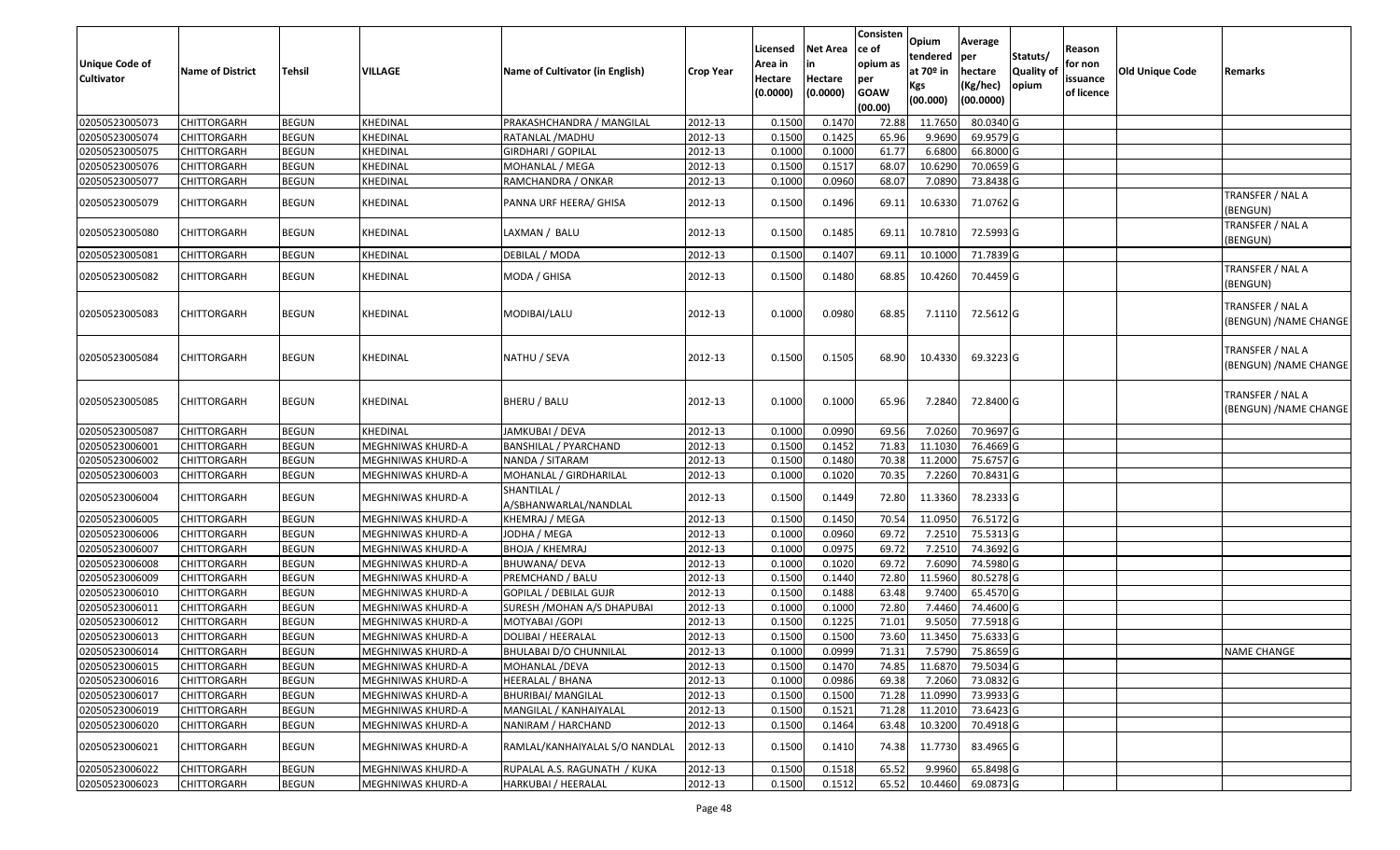| <b>Unique Code of</b><br><b>Cultivator</b> | <b>Name of District</b> | Tehsil       | VILLAGE            | Name of Cultivator (in English) | <b>Crop Year</b> | Licensed<br>Area in<br>Hectare<br>(0.0000) | <b>Net Area</b><br>in<br>Hectare<br>(0.0000) | Consisten<br>ce of<br>opium as<br>per<br><b>GOAW</b><br>(00.00) | Opium<br>tendered<br>at 70º in<br>Kgs<br>(00.000) | Average<br>per<br>hectare<br>(Kg/hec)<br>(00.0000) | Statuts/<br><b>Quality of</b><br>opium | Reason<br>for non<br>issuance<br>of licence | <b>Old Unique Code</b> | Remarks |
|--------------------------------------------|-------------------------|--------------|--------------------|---------------------------------|------------------|--------------------------------------------|----------------------------------------------|-----------------------------------------------------------------|---------------------------------------------------|----------------------------------------------------|----------------------------------------|---------------------------------------------|------------------------|---------|
| 02050523006025                             | <b>CHITTORGARH</b>      | <b>BEGUN</b> | MEGHNIWAS KHURD-A  | SHIVLAL A.S, KALU S/O MANGILAL  | 2012-13          | 0.1500                                     | 0.1500                                       | 69.38                                                           | 11.1010                                           | 74.0067 G                                          |                                        |                                             |                        |         |
| 02050523006026                             | CHITTORGARH             | <b>BEGUN</b> | MEGHNIWAS KHURD-A  | RAMCHANDRA / SITARAM            | 2012-13          | 0.1500                                     | 0.1517                                       | 73.53                                                           | 12.0800                                           | 79.6309 G                                          |                                        |                                             |                        |         |
| 02050523006028                             | CHITTORGARH             | <b>BEGUN</b> | MEGHNIWAS KHURD-A  | DHAPUBAI / KANHAIYALAL          | 2012-13          | 0.1500                                     | 0.1440                                       | 65.52                                                           | 10.0060                                           | 69.4861 G                                          |                                        |                                             |                        |         |
| 02050523006029                             | <b>CHITTORGARH</b>      | <b>BEGUN</b> | MEGHNIWAS KHURD-A  | SHANKARLAL / KANA               | 2012-13          | 0.1500                                     | 0.1450                                       | 69.38                                                           | 10.8630                                           | 74.9172 G                                          |                                        |                                             |                        |         |
| 02050523006030                             | <b>CHITTORGARH</b>      | <b>BEGUN</b> | MEGHNIWAS KHURD-A  | GYARSIBAI / LADU                | 2012-13          | 0.1500                                     | 0.1512                                       | 69.38                                                           | 11.2200                                           | 74.2063 G                                          |                                        |                                             |                        |         |
| 02050523006037                             | <b>CHITTORGARH</b>      | <b>BEGUN</b> | MEGHNIWAS KHURD-A  | GHISALAL / KALU                 | 2012-13          | 0.1500                                     | 0.1496                                       | 71.36                                                           | 11.4690                                           | 76.6644 G                                          |                                        |                                             |                        |         |
| 02050523006047                             | CHITTORGARH             | <b>BEGUN</b> | MEGHNIWAS KHURD-A  | MANGILAL / KALU                 | 2012-13          | 0.1500                                     | 0.1500                                       | 71.85                                                           | 11.3320                                           | 75.5467 G                                          |                                        |                                             |                        |         |
| 02050523006052                             | <b>CHITTORGARH</b>      | <b>BEGUN</b> | MEGHNIWAS KHURD-A  | SHANKARLAL / DHANNA             | 2012-13          | 0.1500                                     | 0.1520                                       | 71.85                                                           | 11.4960                                           | 75.6316 G                                          |                                        |                                             |                        |         |
| 02050523006053                             | <b>CHITTORGARH</b>      | <b>BEGUN</b> | MEGHNIWAS KHURD-A  | GIRDHARILAL/RAMA                | 2012-13          | 0.1500                                     | 0.1472                                       | 69.15                                                           | 10.9060                                           | 74.0897 G                                          |                                        |                                             |                        |         |
| 02050523006054                             | <b>CHITTORGARH</b>      | <b>BEGUN</b> | MEGHNIWAS KHURD-A  | SHANKARLAL / GIRDHARI           | 2012-13          | 0.1500                                     | 0.1516                                       | 71.21                                                           | 11.0270                                           | 72.7375 G                                          |                                        |                                             |                        |         |
| 02050523006062                             | <b>CHITTORGARH</b>      | <b>BEGUN</b> | MEGHNIWAS KHURD-A  | AASHARAM / HARCHAND             | 2012-13          | 0.1500                                     | 0.1506                                       | 69.15                                                           | 10.9260                                           | 72.5498 G                                          |                                        |                                             |                        |         |
| 02050523006063                             | <b>CHITTORGARH</b>      | <b>BEGUN</b> | MEGHNIWAS KHURD-A  | KHANA / MANGILAL                | 2012-13          | 0.1500                                     | 0.1502                                       | 64.41                                                           | 10.1490                                           | 67.5699 G                                          |                                        |                                             |                        |         |
| 02050523006065                             | <b>CHITTORGARH</b>      | <b>BEGUN</b> | MEGHNIWAS KHURD-A  | BHERU / RAMA                    | 2012-13          | 0.1500                                     | 0.1458                                       | 65.61                                                           | 10.2730                                           | 70.4595 G                                          |                                        |                                             |                        |         |
| 02050523006066                             | <b>CHITTORGARH</b>      | <b>BEGUN</b> | MEGHNIWAS KHURD-A  | NARAYAN / KHEMRAJ               | 2012-13          | 0.1500                                     | 0.1496                                       | 65.61                                                           | 10.3480                                           | 69.1711 G                                          |                                        |                                             |                        |         |
| 02050523006069                             | <b>CHITTORGARH</b>      | <b>BEGUN</b> | MEGHNIWAS KHURD-A  | BHURA /BHAWANA                  | 2012-13          | 0.1000                                     | 0.1008                                       | 69.15                                                           | 7.3200                                            | 72.6190 G                                          |                                        |                                             |                        |         |
| 02050523006070                             | <b>CHITTORGARH</b>      | <b>BEGUN</b> | MEGHNIWAS KHURD-A  | GHISA / BHANA                   | 2012-13          | 0.1500                                     | 0.1500                                       | 69.88                                                           | 11.3210                                           | 75.4733 G                                          |                                        |                                             |                        |         |
| 02050523006071                             | <b>CHITTORGARH</b>      | <b>BEGUN</b> | MEGHNIWAS KHURD-A  | HAJARILAL / MANGILAL            | 2012-13          | 0.1500                                     | 0.1506                                       | 71.21                                                           | 11.1600                                           | 74.1036 G                                          |                                        |                                             |                        |         |
| 02050523006073                             | <b>CHITTORGARH</b>      | <b>BEGUN</b> | MEGHNIWAS KHURD-A  | DUDHA / RAMA                    | 2012-13          | 0.1500                                     | 0.1449                                       | 69.88                                                           | 10.9410                                           | 75.5072 G                                          |                                        |                                             |                        |         |
| 02050523006074                             | <b>CHITTORGARH</b>      | <b>BEGUN</b> | MEGHNIWAS KHURD-A  | JAGDISH/MANGILAL                | 2012-13          | 0.1500                                     | 0.1460                                       | 69.88                                                           | 11.0510                                           | 75.6918 G                                          |                                        |                                             |                        |         |
| 02050523006075                             | <b>CHITTORGARH</b>      | <b>BEGUN</b> | MEGHNIWAS KHURD-A  | NARAYANIBAI / DEBILAL           | 2012-13          | 0.1500                                     | 0.1462                                       | 68.68                                                           | 10.1350                                           | 69.3228 G                                          |                                        |                                             |                        |         |
| 02050523006076                             | <b>CHITTORGARH</b>      | <b>BEGUN</b> | MEGHNIWAS KHURD-A  | RAGUNATH / KANHAIYALAL          | 2012-13          | 0.1500                                     | 0.1470                                       | 65.61                                                           | 10.1410                                           | 68.9864 G                                          |                                        |                                             |                        |         |
| 02050523006077                             | <b>CHITTORGARH</b>      | <b>BEGUN</b> | MEGHNIWAS KHURD-A  | DEUBAI / BANSHILAL              | 2012-13          | 0.1500                                     | 0.1498                                       | 73.83                                                           | 11.2330                                           | 74.9866 G                                          |                                        |                                             |                        |         |
| 02050523006078                             | <b>CHITTORGARH</b>      | <b>BEGUN</b> | MEGHNIWAS KHURD-A  | <b>BRADICHAND / DEBILAL</b>     | 2012-13          | 0.1000                                     | 0.0970                                       | 68.68                                                           | 7.3780                                            | 76.0619 G                                          |                                        |                                             |                        |         |
| 02050523006081                             | <b>CHITTORGARH</b>      | <b>BEGUN</b> | MEGHNIWAS KHURD-A  | NATHULAL / MEGA                 | 2012-13          | 0.1500                                     | 0.1513                                       | 64.41                                                           | 10.1580                                           | 67.1381 G                                          |                                        |                                             |                        |         |
| 02050523006082                             | <b>CHITTORGARH</b>      | <b>BEGUN</b> | MEGHNIWAS KHURD-A  | KALU /DEVA                      | 2012-13          | 0.1500                                     | 0.1265                                       | 68.73                                                           | 9.9170                                            | 78.3953 G                                          |                                        |                                             |                        |         |
| 02050523006084                             | <b>CHITTORGARH</b>      | <b>BEGUN</b> | MEGHNIWAS KHURD-A  | DEBISINGH / NAHARSINGH          | 2012-13          | 0.1000                                     | 0.0969                                       | 68.73                                                           | 7.0990                                            | 73.2611 G                                          |                                        |                                             |                        |         |
| 02050523006086                             | <b>CHITTORGARH</b>      | <b>BEGUN</b> | MEGHNIWAS KHURD-A  | AMARCHAND / HARDEV              | 2012-13          | 0.1500                                     | 0.1490                                       | 64.41                                                           | 10.0850                                           | 67.6846 G                                          |                                        |                                             |                        |         |
| 02050523006087                             | CHITTORGARH             | <b>BEGUN</b> | MEGHNIWAS KHURD-A  | HAGAMIBAI / DEVI                | 2012-13          | 0.1500                                     | 0.1500                                       | 62.94                                                           | 9.7200                                            | 64.8000 G                                          |                                        |                                             |                        |         |
| 02050523006088                             | <b>CHITTORGARH</b>      | <b>BEGUN</b> | MEGHNIWAS KHURD-A  | ONKAR / NANURAM                 | 2012-13          | 0.1500                                     | 0.1512                                       | 66.35                                                           | 10.2080                                           | 67.5132 G                                          |                                        |                                             |                        |         |
| 02050523006089                             | <b>CHITTORGARH</b>      | <b>BEGUN</b> | MEGHNIWAS KHURD-B  | MIYACHAND/ DEVA                 | 2012-13          | 0.1000                                     | 0.0950                                       | 69.37                                                           | 7.0860                                            | 74.5895 G                                          |                                        |                                             |                        |         |
| 02050523006090                             | <b>CHITTORGARH</b>      | <b>BEGUN</b> | MEGHNIWAS KHURD-B  | <b>BHURA / RAMA</b>             | 2012-13          | 0.1500                                     | 0.1511                                       | 72.47                                                           | 11.2740                                           | 74.6128 G                                          |                                        |                                             |                        |         |
| 02050523006093                             | <b>CHITTORGARH</b>      | <b>BEGUN</b> | MEGHNIWAS KHURD-B  | HAJARILAL / HARCHAND            | 2012-13          | 0.1500                                     | 0.1536                                       | 69.37                                                           | 11.2580                                           | 73.2943 G                                          |                                        |                                             |                        |         |
| 02050523006095                             | <b>CHITTORGARH</b>      | <b>BEGUN</b> | MEGHNIWAS KHURD-B  | BANSHILAL / HEERALAL DORIYA     | 2012-13          | 0.1500                                     | 0.1394                                       | 69.82                                                           | 10.7720                                           | 77.2740 G                                          |                                        |                                             |                        |         |
| 02050523006096                             | <b>CHITTORGARH</b>      | <b>BEGUN</b> | MEGHNIWAS KHURD-B  | KHEMRAJ/ HEERALAL               | 2012-13          | 0.1500                                     | 0.1490                                       | 69.82                                                           | 11.0020                                           | 73.8389 G                                          |                                        |                                             |                        |         |
| 02050523006097                             | <b>CHITTORGARH</b>      | <b>BEGUN</b> | MEGHNIWAS KHURD-B  | <b>GHASI / TARACHAND</b>        | 2012-13          | 0.1500                                     | 0.1536                                       | 68.73                                                           | 11.4980                                           | 74.8568 G                                          |                                        |                                             |                        |         |
| 02050523006098                             | <b>CHITTORGARH</b>      | <b>BEGUN</b> | MEGHNIWAS KHURD-B  | PYARCHAND / KUKA                | 2012-13          | 0.1500                                     | 0.1518                                       | 69.82                                                           | 10.7320                                           | 70.6983 G                                          |                                        |                                             |                        |         |
| 02050523006103                             | <b>CHITTORGARH</b>      | <b>BEGUN</b> | MEGHNIWAS KHURD-B  | GOPILAL / TARACHAND             | 2012-13          | 0.1500                                     | 0.1411                                       | 66.35                                                           |                                                   | 10.0470 71.2048 G                                  |                                        |                                             |                        |         |
| 02050523006111                             | <b>CHITTORGARH</b>      | <b>BEGUN</b> | MEGHNIWAS KHURD-B  | MOHAN / RAMA                    | 2012-13          | 0.1500                                     | 0.1507                                       | 68.68                                                           | 11.2340                                           | 74.5455 G                                          |                                        |                                             |                        |         |
| 02050523006123                             | <b>CHITTORGARH</b>      | <b>BEGUN</b> | MEGHNIWAS KHURD-B  | MOHANLAL / CHUNNILAL            | 2012-13          | 0.1500                                     | 0.1491                                       | 62.94                                                           | 9.9800                                            | 66.9349 G                                          |                                        |                                             |                        |         |
| 02050523006131                             | <b>CHITTORGARH</b>      | <b>BEGUN</b> | MEGHNIWAS KHURD-B  | SURAJMAL / ISAR                 | 2012-13          | 0.1500                                     | 0.1500                                       | 69.37                                                           | 10.7420                                           | 71.6133 G                                          |                                        |                                             |                        |         |
| 02050523006164                             | <b>CHITTORGARH</b>      | <b>BEGUN</b> | MEGHNIWAS KHURD-B  | PANNA / BHAVSINGH BHANAWAT      | 2012-13          | 0.1000                                     | 0.1029                                       | 66.35                                                           | 7.2990                                            | 70.9329 G                                          |                                        |                                             |                        |         |
| 02050523006166                             | <b>CHITTORGARH</b>      | <b>BEGUN</b> | MEGHNIWAS KHURD-B  | HAJARI / PEMA A/S MULCHAND      | 2012-13          | 0.1000                                     | 0.0990                                       | 63.48                                                           | 6.4750                                            | 65.4040 G                                          |                                        |                                             |                        |         |
| 02050523007001                             | <b>CHITTORGARH</b>      | <b>BEGUN</b> | JADOL TUMBA        | GOVARDHAN KANWAR / BAJESINGH    | 2012-13          | 0.1500                                     | 0.1452                                       | 58.00                                                           | 8.7660                                            | 60.3719 G                                          |                                        |                                             |                        |         |
| 02050523007003                             | <b>CHITTORGARH</b>      | <b>BEGUN</b> | JADOL TUMBA        | BRJIBAI/NARAYAN                 | 2012-13          | 0.1500                                     | 0.1491                                       | 62.18                                                           | 9.6910                                            | 64.9966 G                                          |                                        |                                             |                        |         |
| 02050523007004                             | <b>CHITTORGARH</b>      | <b>BEGUN</b> | <b>JADOL TUMBA</b> | MANGIBAI/RAJU                   | 2012-13          | 0.1500                                     | 0.1520                                       | 64.01                                                           | 9.8480                                            | 64.7895 G                                          |                                        |                                             |                        |         |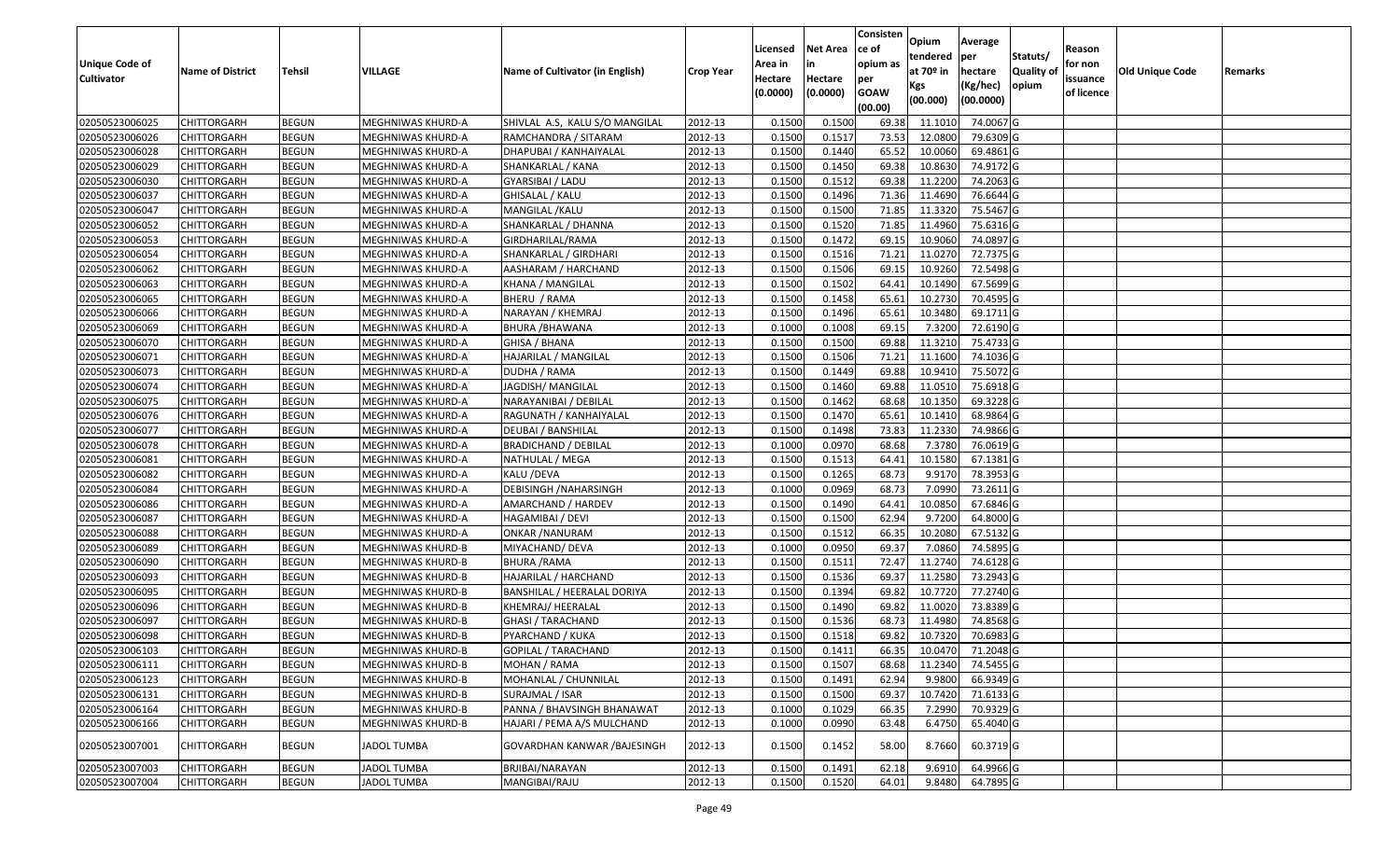|                   |                         |               |                      |                                 |                  | Licensed | <b>Net Area</b> | Consisten<br>ce of     | Opium<br>tendered     | Average<br>per | Statuts/         | Reason     |                        |                    |
|-------------------|-------------------------|---------------|----------------------|---------------------------------|------------------|----------|-----------------|------------------------|-----------------------|----------------|------------------|------------|------------------------|--------------------|
| Unique Code of    | <b>Name of District</b> | <b>Tehsil</b> | <b>VILLAGE</b>       | Name of Cultivator (in English) | <b>Crop Year</b> | Area in  |                 | opium as               | at 70 <sup>o</sup> in | hectare        | <b>Quality o</b> | for non    | <b>Old Unique Code</b> | Remarks            |
| <b>Cultivator</b> |                         |               |                      |                                 |                  | Hectare  | Hectare         | per                    | Kgs                   | (Kg/hec)       | opium            | issuance   |                        |                    |
|                   |                         |               |                      |                                 |                  | (0.0000) | (0.0000)        | <b>GOAW</b><br>(00.00) | (00.000)              | (00.0000)      |                  | of licence |                        |                    |
| 02050523007005    | CHITTORGARH             | <b>BEGUN</b>  | <b>JADOL TUMBA</b>   | MOJIRAM/BHOJA                   | 2012-13          | 0.1500   | 0.1479          | 65.70                  | 10.2020               | 68.9790 G      |                  |            |                        | <b>NAME CHANGE</b> |
| 02050523007007    | CHITTORGARH             | <b>BEGUN</b>  | <b>JADOL TUMBA</b>   | CHUNNILAL /BHURA GUJAR          | 2012-13          | 0.1000   | 0.1008          | 65.70                  | 7.0300                | 69.7421G       |                  |            |                        |                    |
| 02050523007009    | CHITTORGARH             | <b>BEGUN</b>  | <b>JADOL TUMBA</b>   | GISULAL/KISHNA                  | 2012-13          | 0.1500   | 0.1440          | 62.18                  | 9.4870                | 65.8819 G      |                  |            |                        |                    |
| 02050523007013    | <b>CHITTORGARH</b>      | <b>BEGUN</b>  | <b>JADOL TUMBA</b>   | RAMLAL / MOHAN                  | 2012-13          | 0.1500   | 0.1516          | 65.46                  | 10.3430               | 68.2256 G      |                  |            |                        |                    |
| 02050523008002    | CHITTORGARH             | <b>BEGUN</b>  | SURATPURA            | UDA / KAJOD                     | 2012-13          | 0.1500   | 0.1440          | 62.81                  | 9.7000                | 67.3611 G      |                  |            |                        |                    |
| 02050523008005    | CHITTORGARH             | <b>BEGUN</b>  | SURATPURA            | RAMLAL / NARAYAN                | 2012-13          | 0.1500   | 0.1340          | 66.52                  | 9.9300                | 74.1045 G      |                  |            |                        |                    |
| 02050523008006    | CHITTORGARH             | <b>BEGUN</b>  | SURATPURA            | NARAYAN / KAJOD                 | 2012-13          | 0.1500   | 0.1490          | 62.25                  | 9.978                 | 66.9664 G      |                  |            |                        |                    |
| 02050523008010    | CHITTORGARH             | <b>BEGUN</b>  | SURATPURA            | CHHITAR / KISHAN                | 2012-13          | 0.1500   | 0.1540          | 61.86                  | 10.3570               | 67.2532 G      |                  |            |                        |                    |
| 02050523008011    | CHITTORGARH             | <b>BEGUN</b>  | SURATPURA            | <b>BALU / GANGARAM</b>          | 2012-13          | 0.1500   | 0.1524          | 56.30                  | 9.0320                | 59.2651 G      |                  |            |                        |                    |
| 02050523008012    | CHITTORGARH             | <b>BEGUN</b>  | SURATPURA            | NANA / GANGARAM                 | 2012-13          | 0.1500   | 0.1430          | 66.52                  | 9.9880                | 69.8462 G      |                  |            |                        |                    |
| 02050523008014    | CHITTORGARH             | <b>BEGUN</b>  | SURATPURA            | KHANA/MADHU                     | 2012-13          | 0.1500   | 0.1396          | 62.81                  | 9.3050                | 66.6547 G      |                  |            |                        |                    |
| 02050523008015    | CHITTORGARH             | <b>BEGUN</b>  | <b>SURATPURA</b>     | LADU / RUPA                     | 2012-13          | 0.1500   | 0.1462          | 62.56                  | 9.5180                | 65.1026 G      |                  |            |                        |                    |
| 02050523008016    | <b>CHITTORGARH</b>      | <b>BEGUN</b>  | SURATPURA            | KISHANLAL/DEVILAL               | 2012-13          | 0.1500   | 0.1496          | 62.25                  | 9.9070                | 66.2233 G      |                  |            |                        |                    |
| 02050523008017    | CHITTORGARH             | <b>BEGUN</b>  | SURATPURA            | MANGILAL/NANDA                  | 2012-13          | 0.1500   | 0.1470          | 62.25                  | 9.5600                | 65.0340 G      |                  |            |                        |                    |
| 02050523008020    | <b>CHITTORGARH</b>      | <b>BEGUN</b>  | SURATPURA            | MOHANLAL / KHANA                | 2012-13          | 0.1500   | 0.1377          | 62.81                  | 9.7090                | 70.5084 G      |                  |            |                        |                    |
| 02050523008025    | <b>CHITTORGARH</b>      | <b>BEGUN</b>  | SURATPURA            | KALU/GOPI                       | 2012-13          | 0.1500   | 0.1363          | 56.30                  | 8.0910                | 59.3617 G      |                  |            |                        |                    |
| 02050523008026    | <b>CHITTORGARH</b>      | <b>BEGUN</b>  | SURATPURA            | NATHU/ONKAR                     | 2012-13          | 0.1000   | 0.0936          | 66.62                  | 7.3090                | 78.0876 G      |                  |            | 02050527011002         | <b>TRANSFER</b>    |
| 02050523008027    | CHITTORGARH             | <b>BEGUN</b>  | SURATPURA            | KAMLABAI/RAMA                   | 2012-13          | 0.1000   | 0.0972          | 62.56                  | 6.3630                | 65.4630 G      |                  |            | 02050527011004         | <b>TRANSFER</b>    |
| 02050523008028    | CHITTORGARH             | <b>BEGUN</b>  | SURATPURA            | GOPI/RUPA                       | 2012-13          | 0.100    | 0.1000          | 56.30                  | 6.1770                | 61.7700 G      |                  |            | 02020527011010         | <b>TRANSFER</b>    |
| 02050523008029    | CHITTORGARH             | <b>BEGUN</b>  | SURATPURA            | PANIBAI/DUDHA                   | 2012-13          | 0.1000   | 0.0990          | 66.62                  | 7.461                 | 75.3636 G      |                  |            | 02050527011005         | <b>TRANSFER</b>    |
| 02050523009001    | CHITTORGARH             | <b>BEGUN</b>  | SAMRIYA KALA         | PANNA / NOLA                    | 2012-13          | 0.1500   | 0.1479          | 68.74                  | 10.8120               | 73.1034 G      |                  |            |                        |                    |
| 02050523009002    | CHITTORGARH             | <b>BEGUN</b>  | SAMRIYA KALA         | PYARCHAND / KAJOD               | 2012-13          | 0.150    | 0.1492          | 66.59                  | 10.5880               | 70.9651 G      |                  |            |                        |                    |
| 02050523009003    | CHITTORGARH             | <b>BEGUN</b>  | SAMRIYA KALA         | CHANDIBAI/KALYAN                | 2012-13          | 0.1000   | 0.1000          | 62.56                  | 6.6760                | 66.7600 G      |                  |            |                        | <b>NAME CHANGE</b> |
| 02050523009004    | CHITTORGARH             | <b>BEGUN</b>  | SAMRIYA KALA         | LADUSINGH/UDAISINGH             | 2012-13          | 0.1500   | 0.1470          | 67.50                  | 11.2340               | 76.4218 G      |                  |            |                        |                    |
| 02050523009005    | <b>CHITTORGARH</b>      | <b>BEGUN</b>  | <b>SAMRIYA KALA</b>  | RAMSUKHIBAI / BAJRANGLAL        | 2012-13          | 0.1500   | 0.1516          | 63.13                  | 10.0020               | 65.9763 G      |                  |            |                        |                    |
| 02050523009006    | CHITTORGARH             | <b>BEGUN</b>  | SAMRIYA KALA         | KALIBAI / KANA                  | 2012-13          | 0.1500   | 0.1509          | 59.26                  | 9.5150                | 63.0550 G      |                  |            |                        |                    |
| 02050523009007    | CHITTORGARH             | <b>BEGUN</b>  | SAMRIYA KALA         | GHISA / SALAG                   | 2012-13          | 0.1500   | 0.1520          | 66.59                  | 10.731                | 70.5987 G      |                  |            |                        |                    |
| 02050523009008    | CHITTORGARH             | <b>BEGUN</b>  | SAMRIYA KALA         | KANA / DEVA                     | 2012-13          | 0.1500   | 0.1500          | 62.56                  | 10.2330               | 68.2200 G      |                  |            |                        |                    |
| 02050523009010    | CHITTORGARH             | <b>BEGUN</b>  | <b>SAMRIYA KALA</b>  | MADANDAS / MADHODAS             | 2012-13          | 0.1500   | 0.1448          | 68.74                  | 10.6450               | 73.5152 G      |                  |            |                        |                    |
| 02050523009011    | CHITTORGARH             | <b>BEGUN</b>  | SAMRIYA KALA         | PANNA / SALAG                   | 2012-13          | 0.1500   | 0.1507          | 68.74                  | 10.9790               | 72.8534 G      |                  |            |                        |                    |
| 02050523009012    | CHITTORGARH             | <b>BEGUN</b>  | SAMRIYA KALA         | CHUNNILAL / MIYACHAND           | 2012-13          | 0.1500   | 0.1224          | 66.59                  | 8.6380                | 70.5719 G      |                  |            |                        |                    |
| 02050523010001    | CHITTORGARH             | <b>BEGUN</b>  | SAMRIYA KHURD        | HARKUBAI / SURAJMAL             | 2012-13          | 0.1500   | 0.1500          | 57.60                  | 8.8950                | 59.3000G       |                  |            |                        |                    |
| 02050523010002    | CHITTORGARH             | <b>BEGUN</b>  | SAMRIYA KHURD        | RAGUNATH / HAJARI               | 2012-13          | 0.1000   | 0.1034          | 69.70                  | 7.8260                | 75.6867 G      |                  |            |                        |                    |
| 02050523010003    | CHITTORGARH             | <b>BEGUN</b>  | SAMRIYA KHURD        | KANA / DEBI A/S RAMA            | 2012-13          | 0.1500   | 0.1292          | 64.48                  | 8.4470                | 65.3793 G      |                  |            |                        |                    |
| 02050523010004    | CHITTORGARH             | <b>BEGUN</b>  | SAMRIYA KHURD        | PRAKASHCHANDRA / BALURAM        | 2012-13          | 0.150    | 0.1505          | 69.7                   | 11.0820               | 73.6346 G      |                  |            |                        |                    |
| 02050523010005    | CHITTORGARH             | <b>BEGUN</b>  | SAMRIYA KHURD        | LAXMIBAI / BALURAM              | 2012-13          | 0.1500   | 0.1500          | 63.34                  | 10.0260               | 66.8400 G      |                  |            |                        |                    |
|                   |                         |               |                      |                                 |                  |          |                 |                        |                       |                |                  |            |                        |                    |
| 02050523010006    | <b>CHITTORGARH</b>      | <b>BEGUN</b>  | <b>SAMRIYA KHURD</b> | BADRILAL / MANGILAL A/S NANDRAM | 2012-13          | 0.1500   | 0.1508          | 65.46                  | 10.5950               | 70.2586 G      |                  |            |                        |                    |
| 02050523010007    | <b>CHITTORGARH</b>      | <b>BEGUN</b>  | SAMRIYA KHURD        | <b>GISALAL / DEBILAL</b>        | 2012-13          | 0.1500   | 0.1448          | 71.22                  | 10.5510               | 72.8660 G      |                  |            |                        |                    |
| 02050523010008    | <b>CHITTORGARH</b>      | <b>BEGUN</b>  | SAMRIYA KHURD        | KISHANLAL / DEBILAL             | 2012-13          | 0.1500   | 0.1452          | 63.34                  | 9.7090                | 66.8664 G      |                  |            |                        |                    |
| 02050523010009    | <b>CHITTORGARH</b>      | <b>BEGUN</b>  | SAMRIYA KHURD        | JAMNALAL /CHAMNA                | 2012-13          | 0.1000   | 0.1025          | 65.46                  | 7.2470                | 70.7024 G      |                  |            |                        |                    |
| 02050523010012    | <b>CHITTORGARH</b>      | <b>BEGUN</b>  | SAMRIYA KHURD        | BHANWARLAL / DEBILAL            | 2012-13          | 0.1500   | 0.1500          | 57.60                  | 8.7140                | 58.0933 G      |                  |            |                        |                    |
| 02050523011001    | <b>CHITTORGARH</b>      | <b>BEGUN</b>  | CHAWANDIYA           | LAXMAN/HOKMA                    | 2012-13          | 0.1000   | 0.1008          | 67.87                  | 7.3980                | 73.3929 G      |                  |            |                        |                    |
| 02050523011003    | CHITTORGARH             | <b>BEGUN</b>  | CHAWANDIYA           | DEVILAL/MODA                    | 2012-13          | 0.1000   | 0.0975          | 63.26                  | 6.4980                | 66.6462 G      |                  |            |                        |                    |
| 02050523011004    | <b>CHITTORGARH</b>      | <b>BEGUN</b>  | CHAWANDIYA           | NOJIBAI/JAYRAM                  | 2012-13          | 0.1500   | 0.1460          | 65.90                  | 10.4400               | 71.5068 G      |                  |            |                        |                    |
| 02050523011006    | <b>CHITTORGARH</b>      | <b>BEGUN</b>  | CHAWANDIYA           | ONKAR/GOPI                      | 2012-13          | 0.1500   | 0.1466          | 65.90                  | 10.5910               | 72.2442 G      |                  |            |                        |                    |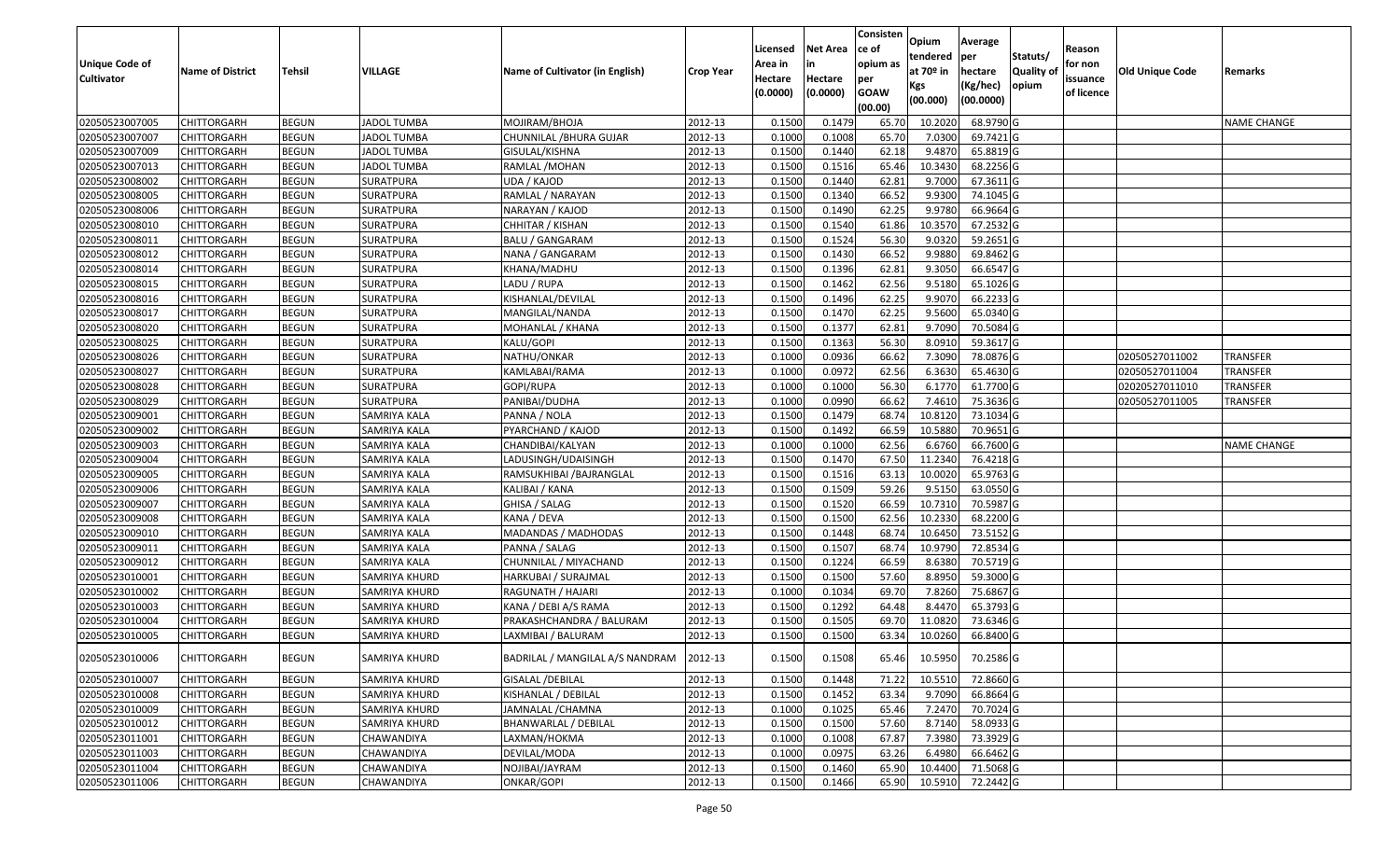| <b>Unique Code of</b><br><b>Cultivator</b> | <b>Name of District</b> | <b>Tehsil</b> | VILLAGE         | Name of Cultivator (in English)          | <b>Crop Year</b> | Licensed<br>Area in<br>Hectare<br>(0.0000) | <b>Net Area</b><br>in<br>Hectare<br>(0.0000) | Consisten<br>lce of<br>opium as<br>per<br><b>GOAW</b><br>(00.00) | Opium<br>tendered<br>at 70º in<br>Kgs<br>(00.000) | Average<br><b>per</b><br>hectare<br>(Kg/hec)<br>(00.0000) | Statuts/<br><b>Quality of</b><br>opium | Reason<br>for non<br>issuance<br>of licence | <b>Old Unique Code</b> | Remarks            |
|--------------------------------------------|-------------------------|---------------|-----------------|------------------------------------------|------------------|--------------------------------------------|----------------------------------------------|------------------------------------------------------------------|---------------------------------------------------|-----------------------------------------------------------|----------------------------------------|---------------------------------------------|------------------------|--------------------|
| 02050523011007                             | <b>CHITTORGARH</b>      | <b>BEGUN</b>  | CHAWANDIYA      | NATHU /BHURA                             | 2012-13          | 0.1000                                     | 0.0954                                       | 63.41                                                            | 6.7580                                            | 70.8386 G                                                 |                                        |                                             |                        |                    |
| 02050523011009                             | <b>CHITTORGARH</b>      | <b>BEGUN</b>  | CHAWANDIYA      | MOHANLAL/BHANWARLAL                      | 2012-13          | 0.1500                                     | 0.1505                                       | 69.39                                                            | 11.3800                                           | 75.6146 G                                                 |                                        |                                             |                        |                    |
| 02050523011010                             | <b>CHITTORGARH</b>      | <b>BEGUN</b>  | CHAWANDIYA      | SUMITRABAI D/O MEGA /KANHAIYALAL 2012-13 |                  | 0.1500                                     | 0.1326                                       | 66.31                                                            | 9.5680                                            | 72.1569 G                                                 |                                        |                                             |                        |                    |
| 02050523011011                             | <b>CHITTORGARH</b>      | <b>BEGUN</b>  | CHAWANDIYA      | HAJARI/GOPI                              | 2012-13          | 0.1500                                     | 0.1474                                       | 69.39                                                            | 10.9540                                           | 74.3148 G                                                 |                                        |                                             |                        |                    |
| 02050523011014                             | <b>CHITTORGARH</b>      | <b>BEGUN</b>  | CHAWANDIYA      | DEVILAL/MOTI                             | 2012-13          | 0.1500                                     | 0.1443                                       | 66.08                                                            | 10.3750                                           | 71.8988 G                                                 |                                        |                                             |                        |                    |
| 02050523011015                             | <b>CHITTORGARH</b>      | <b>BEGUN</b>  | CHAWANDIYA      | CHUNNIBAI/NANDA                          | 2012-13          | 0.1500                                     | 0.1460                                       | 67.87                                                            | 10.4130                                           | 71.3219 G                                                 |                                        |                                             |                        |                    |
| 02050523011016                             | <b>CHITTORGARH</b>      | <b>BEGUN</b>  | CHAWANDIYA      | SUNDRBAI/NARAYAN                         | 2012-13          | 0.1500                                     | 0.1440                                       | 66.08                                                            | 10.0820                                           | 70.0139 G                                                 |                                        |                                             |                        |                    |
| 02050523011018                             | <b>CHITTORGARH</b>      | <b>BEGUN</b>  | CHAWANDIYA      | MANGILAL/GOKAL                           | 2012-13          | 0.1500                                     | 0.1372                                       | 63.26                                                            | 9.8140                                            | 71.5306 G                                                 |                                        |                                             |                        |                    |
| 02050523011023                             | <b>CHITTORGARH</b>      | <b>BEGUN</b>  | CHAWANDIYA      | KANHAIYAAL/BHUWANA                       | 2012-13          | 0.1500                                     | 0.1454                                       | 67.87                                                            | 10.9170                                           | 75.0825 G                                                 |                                        |                                             |                        |                    |
| 02050523011024                             | <b>CHITTORGARH</b>      | <b>BEGUN</b>  | CHAWANDIYA      | CHUNNILAL/GISA                           | 2012-13          | 0.1500                                     | 0.1496                                       | 63.41                                                            | 10.2270                                           | 68.3623 G                                                 |                                        |                                             |                        |                    |
| 02050523011025                             | <b>CHITTORGARH</b>      | <b>BEGUN</b>  | CHAWANDIYA      | KESHIBAI/MOHANLAL                        | 2012-13          | 0.1500                                     | 0.1505                                       | 66.08                                                            | 10.6390                                           | 70.6910 G                                                 |                                        |                                             |                        |                    |
| 02050523011028                             | <b>CHITTORGARH</b>      | <b>BEGUN</b>  | CHAWANDIYA      | UDAYLAL/RUPA                             | 2012-13          | 0.1500                                     | 0.1485                                       | 60.43                                                            | 9.6000                                            | 64.6465 G                                                 |                                        |                                             |                        |                    |
| 02050523011038                             | <b>CHITTORGARH</b>      | <b>BEGUN</b>  | CHAWANDIYA      | KAJODIBAI/GOPI                           | 2012-13          | 0.1500                                     | 0.1495                                       | 66.31                                                            | 10.7710                                           | 72.0468 G                                                 |                                        |                                             |                        |                    |
| 02050523011040                             | <b>CHITTORGARH</b>      | <b>BEGUN</b>  | CHAWANDIYA      | LADU A/S CHAMPA /DAULA                   | 2012-13          | 0.1000                                     | 0.1015                                       | 63.41                                                            | 6.8120                                            | 67.1133 G                                                 |                                        |                                             |                        |                    |
| 02050523011045                             | <b>CHITTORGARH</b>      | <b>BEGUN</b>  | CHAWANDIYA      | BHANWARLAL/HEERA                         | 2012-13          | 0.1000                                     | 0.0980                                       | 68.77                                                            | 7.3190                                            | 74.6837 G                                                 |                                        |                                             |                        | <b>NAME CHANGE</b> |
| 02050523012001                             | <b>CHITTORGARH</b>      | <b>BEGUN</b>  | <b>AMARTIYA</b> | NANDA/NARAYAN                            | 2012-13          | 0.1500                                     | 0.1440                                       | 66.16                                                            | 10.7460                                           | 74.6250 G                                                 |                                        |                                             |                        |                    |
| 02050523012002                             | <b>CHITTORGARH</b>      | <b>BEGUN</b>  | AMARTIYA        | DEVI/DAULA                               | 2012-13          | 0.1500                                     | 0.1460                                       | 66.02                                                            | 10.2430                                           | 70.1575 G                                                 |                                        |                                             |                        |                    |
| 02050523012003                             | <b>CHITTORGARH</b>      | <b>BEGUN</b>  | AMARTIYA        | MODA/UDA                                 | 2012-13          | 0.1500                                     | 0.1500                                       | 63.13                                                            | 10.2630                                           | 68.4200 G                                                 |                                        |                                             |                        |                    |
| 02050523012004                             | <b>CHITTORGARH</b>      | <b>BEGUN</b>  | AMARTIYA        | MANGILAL /JAGHRUP                        | 2012-13          | 0.1500                                     | 0.1479                                       | 66.02                                                            | 10.5350                                           | 71.2306 G                                                 |                                        |                                             |                        |                    |
| 02050523012005                             | <b>CHITTORGARH</b>      | <b>BEGUN</b>  | AMARTIYA        | KASHIRAM/LAXMAN                          | 2012-13          | 0.1500                                     | 0.1504                                       | 68.89                                                            | 10.8260                                           | 71.9814 G                                                 |                                        |                                             |                        |                    |
| 02050523012006                             | <b>CHITTORGARH</b>      | <b>BEGUN</b>  | AMARTIYA        | SUDIBAI/UDA                              | 2012-13          | 0.1500                                     | 0.1500                                       | 68.89                                                            | 11.9280                                           | 79.5200 G                                                 |                                        |                                             |                        |                    |
| 02050523012007                             | <b>CHITTORGARH</b>      | <b>BEGUN</b>  | AMARTIYA        | BHERU/PITHA                              | 2012-13          | 0.1500                                     | 0.1506                                       | 68.89                                                            | 11.1700                                           | 74.1700 G                                                 |                                        |                                             |                        |                    |
| 02050523012008                             | <b>CHITTORGARH</b>      | <b>BEGUN</b>  | AMARTIYA        | DEVILAL/HEMA                             | 2012-13          | 0.1500                                     | 0.1464                                       | 69.1                                                             | 11.0470                                           | 75.4577 G                                                 |                                        |                                             |                        |                    |
| 02050523012009                             | <b>CHITTORGARH</b>      | <b>BEGUN</b>  | AMARTIYA        | ANCHIBAI/ONKAR                           | 2012-13          | 0.1500                                     | 0.1496                                       | 66.02                                                            | 10.6760                                           | 71.3636 G                                                 |                                        |                                             |                        |                    |
| 02050523012010                             | <b>CHITTORGARH</b>      | <b>BEGUN</b>  | AMARTIYA        | RAMCHAND URF RAMLAL /BALU                | 2012-13          | 0.1500                                     | 0.1492                                       | 65.38                                                            | 10.5820                                           | 70.9249 G                                                 |                                        |                                             |                        |                    |
| 02050523012011                             | <b>CHITTORGARH</b>      | <b>BEGUN</b>  | AMARTIYA        | MOTYABAI/CHUNNILAL                       | 2012-13          | 0.1500                                     | 0.1501                                       | 69.01                                                            | 10.8250                                           | 72.1186 G                                                 |                                        |                                             |                        |                    |
| 02050523012013                             | <b>CHITTORGARH</b>      | <b>BEGUN</b>  | AMARTIYA        | SHAMBHULAL/NARAYAN                       | 2012-13          | 0.1500                                     | 0.1448                                       | 65.82                                                            | 10.3430                                           | 71.4296 G                                                 |                                        |                                             |                        |                    |
| 02050523012015                             | <b>CHITTORGARH</b>      | <b>BEGUN</b>  | AMARTIYA        | MANGILAL/MOTI                            | 2012-13          | 0.1500                                     | 0.1458                                       | 69.17                                                            | 10.8000                                           | 74.0741 G                                                 |                                        |                                             |                        |                    |
| 02050523012016                             | <b>CHITTORGARH</b>      | <b>BEGUN</b>  | AMARTIYA        | LAXMANDAS/MOHANDAS                       | 2012-13          | 0.1500                                     | 0.1404                                       | 59.51                                                            | 8.6290                                            | 61.4601 G                                                 |                                        |                                             |                        |                    |
| 02050523012017                             | <b>CHITTORGARH</b>      | <b>BEGUN</b>  | AMARTIYA        | RAMESHVAR/ONKAR                          | 2012-13          | 0.1500                                     | 0.1470                                       | 69.17                                                            | 10.6720                                           | 72.5986 G                                                 |                                        |                                             |                        |                    |
| 02050523012018                             | <b>CHITTORGARH</b>      | <b>BEGUN</b>  | AMARTIYA        | LADBAI / BANSHILAL                       | 2012-13          | 0.1500                                     | 0.1505                                       | 69.37                                                            | 10.7820                                           | 71.6412 G                                                 |                                        |                                             |                        |                    |
| 02050523012019                             | <b>CHITTORGARH</b>      | <b>BEGUN</b>  | AMARTIYA        | RATANSINGH/BALUSINGH                     | 2012-13          | 0.1500                                     | 0.1470                                       | 63.13                                                            | 9.8300                                            | 66.8707 G                                                 |                                        |                                             |                        |                    |
| 02050523012021                             | <b>CHITTORGARH</b>      | <b>BEGUN</b>  | AMARTIYA        | NATHU/ MYALA                             | 2012-13          | 0.1500                                     | 0.1508                                       | 65.82                                                            | 10.3900                                           | 68.8992 G                                                 |                                        |                                             |                        |                    |
| 02050523012022                             | CHITTORGARH             | <b>BEGUN</b>  | AMARTIYA        | ONKAR/JGRUP                              | 2012-13          | 0.1500                                     | 0.1440                                       | 69.37                                                            | 10.6240                                           | 73.7778 G                                                 |                                        |                                             |                        |                    |
| 02050523012024                             | <b>CHITTORGARH</b>      | <b>BEGUN</b>  | AMARTIYA        | SHAMBHULAL/ONKAR                         | 2012-13          | 0.1500                                     | 0.1463                                       | 66.29                                                            | 10.1710                                           | 69.5215 G                                                 |                                        |                                             |                        |                    |
| 02050523012026                             | <b>CHITTORGARH</b>      | <b>BEGUN</b>  | <b>AMARTIYA</b> | PRABHU/MYALA                             | 2012-13          | 0.1500                                     | 0.1450                                       | 62.38                                                            | 9.5620                                            | 65.9448 G                                                 |                                        |                                             |                        |                    |
| 02050523012027                             | <b>CHITTORGARH</b>      | <b>BEGUN</b>  | AMARTIYA        | MOHANSINGH/ NARAYANSINGH                 | 2012-13          | 0.1500                                     | 0.1464                                       | 63.78                                                            | 10.7880                                           | 73.6885 G                                                 |                                        |                                             |                        |                    |
| 02050523012028                             | <b>CHITTORGARH</b>      | <b>BEGUN</b>  | AMARTIYA        | ONKAR/GOPI                               | 2012-13          | 0.1500                                     | 0.1500                                       | 69.37                                                            | 11.1190                                           | 74.1267 G                                                 |                                        |                                             |                        |                    |
| 02050523012030                             | <b>CHITTORGARH</b>      | <b>BEGUN</b>  | AMARTIYA        | KESARKANWAR/ GIRDHARISINGH               | 2012-13          | 0.1500                                     | 0.1440                                       | 63.13                                                            | 9.6770                                            | 67.2014 G                                                 |                                        |                                             |                        |                    |
| 02050523012031                             | <b>CHITTORGARH</b>      | <b>BEGUN</b>  | AMARTIYA        | GOPI/MANGILAL                            | 2012-13          | 0.1000                                     | 0.1000                                       | 65.82                                                            | 7.5220                                            | 75.2200 G                                                 |                                        |                                             |                        |                    |
| 02050523012032                             | <b>CHITTORGARH</b>      | <b>BEGUN</b>  | <b>AMARTIYA</b> | <b>TEJSINGH / MOTISINGH</b>              | 2012-13          | 0.1500                                     | 0.1402                                       | 66.27                                                            | 9.7320                                            | 69.4151 G                                                 |                                        |                                             |                        |                    |
| 02050523012034                             | <b>CHITTORGARH</b>      | <b>BEGUN</b>  | AMARTIYA        | MADANSINGH/DOULTSINGH                    | 2012-13          | 0.1500                                     | 0.1512                                       | 66.27                                                            | 10.4800                                           | 69.3122 G                                                 |                                        |                                             |                        |                    |
| 02050523012035                             | <b>CHITTORGARH</b>      | <b>BEGUN</b>  | AMARTIYA        | NOLIBAI/ BHANWARLAL                      | 2012-13          | 0.1000                                     | 0.0992                                       | 66.27                                                            | 7.0810                                            | 71.3810 G                                                 |                                        |                                             |                        |                    |
| 02050523012036                             | <b>CHITTORGARH</b>      | <b>BEGUN</b>  | AMARTIYA        | DEVINATH/RUPNATH                         | 2012-13          | 0.1500                                     | 0.1504                                       | 65.28                                                            | 10.2960                                           | 68.4574 G                                                 |                                        |                                             |                        |                    |
| 02050523012037                             | <b>CHITTORGARH</b>      | <b>BEGUN</b>  | AMARTIYA        | SARJUBAI/LAXMICHAND                      | 2012-13          | 0.1500                                     | 0.1432                                       | 65.28                                                            | 10.0250                                           | 70.0070 G                                                 |                                        |                                             |                        |                    |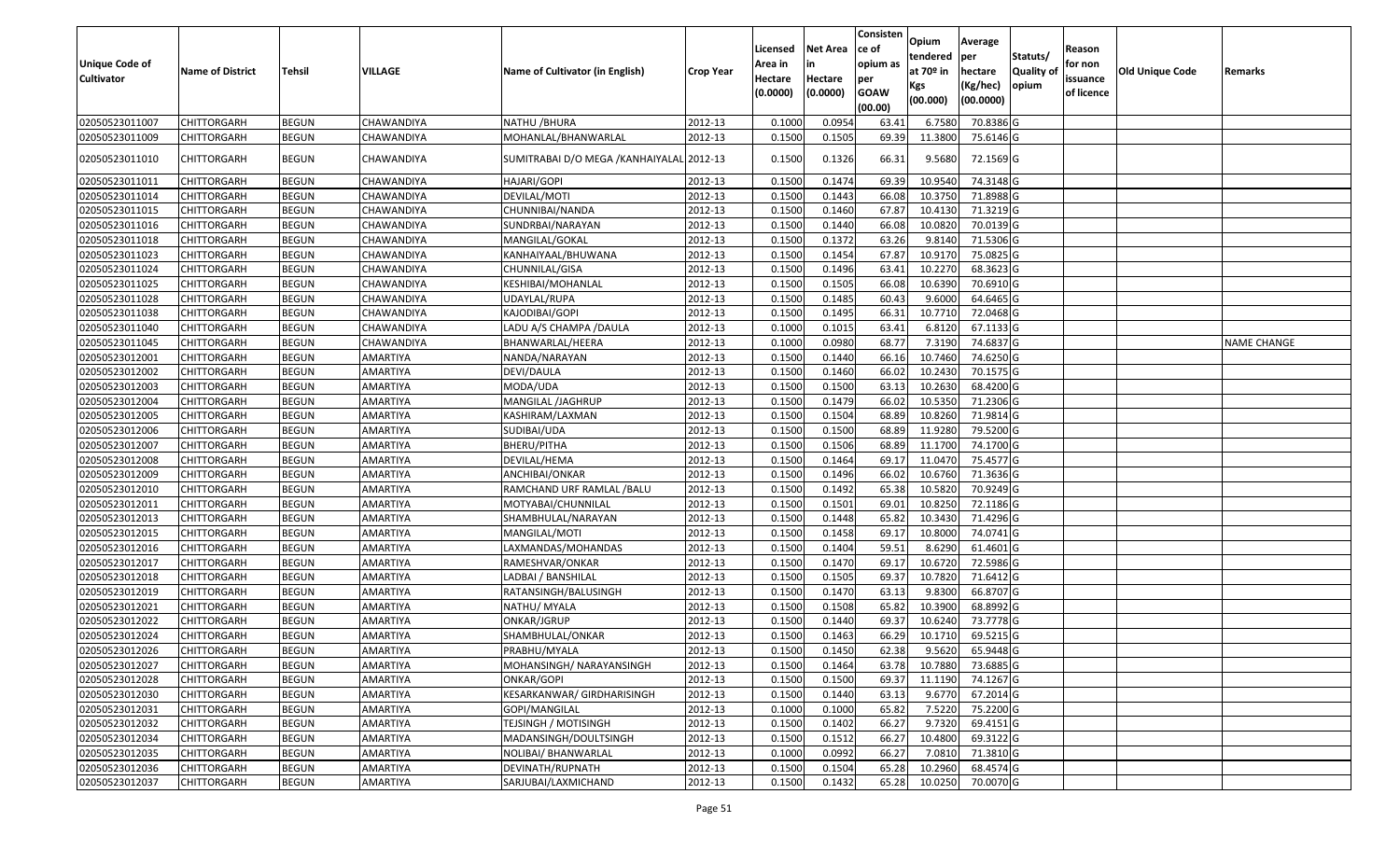| <b>Unique Code of</b><br><b>Cultivator</b> | <b>Name of District</b> | Tehsil       | VILLAGE          | Name of Cultivator (in English)            | <b>Crop Year</b> | Licensed<br>Area in<br>Hectare<br>(0.0000) | <b>Net Area</b><br>in<br>Hectare<br>(0.0000) | Consisten<br>ce of<br>opium as<br>per<br><b>GOAW</b><br>(00.00) | Opium<br>tendered<br>at $70°$ in<br>Kgs<br>(00.000) | Average<br>per<br>hectare<br>(Kg/hec)<br>(00.0000) | Statuts/<br><b>Quality o</b><br>opium | Reason<br>for non<br>issuance<br>of licence | Old Unique Code | Remarks            |
|--------------------------------------------|-------------------------|--------------|------------------|--------------------------------------------|------------------|--------------------------------------------|----------------------------------------------|-----------------------------------------------------------------|-----------------------------------------------------|----------------------------------------------------|---------------------------------------|---------------------------------------------|-----------------|--------------------|
| 02050523012038                             | <b>CHITTORGARH</b>      | <b>BEGUN</b> | AMARTIYA         | BADAMBAI/RUPDAS                            | 2012-13          | 0.1500                                     | 0.1484                                       | 59.51                                                           | 9.3860                                              | 63.2480 G                                          |                                       |                                             |                 |                    |
| 02050523012039                             | <b>CHITTORGARH</b>      | <b>BEGUN</b> | AMARTIYA         | KAMLIBAI/JODHRAJ                           | 2012-13          | 0.1500                                     | 0.1496                                       | 65.28                                                           | 10.3980                                             | 69.5053 G                                          |                                       |                                             |                 | <b>NAME CHANGE</b> |
| 02050523012041                             | <b>CHITTORGARH</b>      | <b>BEGUN</b> | AMARTIYA         | BHERUSINGH/CHAGNASINGH                     | 2012-13          | 0.1500                                     | 0.1500                                       | 69.01                                                           | 10.8740                                             | 72.4933 G                                          |                                       |                                             |                 |                    |
| 02050523012042                             | <b>CHITTORGARH</b>      | <b>BEGUN</b> | AMARTIYA         | VENA/NARAYAN                               | 2012-13          | 0.1500                                     | 0.1504                                       | 66.29                                                           | 10.9000                                             | 72.4734 G                                          |                                       |                                             |                 |                    |
| 02050523012043                             | <b>CHITTORGARH</b>      | <b>BEGUN</b> | AMARTIYA         | KALUSINGH/NARAYANSINGH                     | 2012-13          | 0.1500                                     | 0.1403                                       | 62.38                                                           | 9.5800                                              | 68.2823 G                                          |                                       |                                             |                 |                    |
| 02050523012044                             | <b>CHITTORGARH</b>      | <b>BEGUN</b> | AMARTIYA         | DAULA/DEVA                                 | 2012-13          | 0.1500                                     | 0.1460                                       | 69.01                                                           | 10.5490                                             | 72.2534 G                                          |                                       |                                             |                 |                    |
| 02050523012046                             | CHITTORGARH             | <b>BEGUN</b> | AMARTIYA         | ONKAR/TULCHA                               | 2012-13          | 0.1500                                     | 0.1485                                       | 66.29                                                           | 10.6060                                             | 71.4209 G                                          |                                       |                                             |                 |                    |
| 02050523013002                             | <b>CHITTORGARH</b>      | <b>BEGUN</b> | KANAKPURA        | JAMKUBAI/SITARAM                           | 2012-13          | 0.1500                                     | 0.1472                                       | 66.29                                                           | 10.7860                                             | 73.2745 G                                          |                                       |                                             |                 |                    |
| 02050523013003                             | <b>CHITTORGARH</b>      | <b>BEGUN</b> | KANAKPURA        | BHUWANA/KALU                               | 2012-13          | 0.1500                                     | 0.1528                                       | 66.29                                                           | 10.5500                                             | 69.0445 G                                          |                                       |                                             |                 |                    |
| 02050523013005                             | <b>CHITTORGARH</b>      | <b>BEGUN</b> | KANAKPURA        | MANGILAL/RODA                              | 2012-13          | 0.1500                                     | 0.1500                                       | 65.63                                                           | 10.7350                                             | 71.5667 G                                          |                                       |                                             |                 |                    |
| 02050523013007                             | <b>CHITTORGARH</b>      | <b>BEGUN</b> | KANAKPURA        | SHAMBHULAL/ONKAR                           | 2012-13          | 0.1500                                     | 0.1500                                       | 69.15                                                           | 10.5010                                             | 70.0067 G                                          |                                       |                                             |                 |                    |
| 02050523013008                             | <b>CHITTORGARH</b>      | <b>BEGUN</b> | KANAKPURA        | RATNA/ KISHNA                              | 2012-13          | 0.1000                                     | 0.0962                                       | 66.29                                                           | 6.7990                                              | 70.6757 G                                          |                                       |                                             |                 |                    |
| 02050523013010                             | <b>CHITTORGARH</b>      | <b>BEGUN</b> | KANAKPURA        | NANDUBAI/JETA                              | 2012-13          | 0.1000                                     | 0.1000                                       | 69.15                                                           | 7.6070                                              | 76.0700 G                                          |                                       |                                             |                 |                    |
| 02050523013011                             | <b>CHITTORGARH</b>      | <b>BEGUN</b> | KANAKPURA        | UDIBAI/KAJOD                               | 2012-13          | 0.1500                                     | 0.1480                                       | 62.91                                                           | 10.2450                                             | 69.2230 G                                          |                                       |                                             |                 |                    |
| 02050523013012                             | <b>CHITTORGARH</b>      | <b>BEGUN</b> | KANAKPURA        | UDA/NANJI                                  | 2012-13          | 0.1000                                     | 0.1000                                       | 70.39                                                           | 7.4510                                              | 74.5100 G                                          |                                       |                                             |                 |                    |
| 02050523013013                             | <b>CHITTORGARH</b>      | <b>BEGUN</b> | KANAKPURA        | MANGIBAI/RAMSUKHA URF SUKHA                | 2012-13          | 0.1000                                     | 0.1000                                       | 69.14                                                           | 7.1020                                              | 71.0200 G                                          |                                       |                                             |                 |                    |
| 02050523013021                             | <b>CHITTORGARH</b>      | <b>BEGUN</b> | KANAKPURA        | BHERU/NANDA                                | 2012-13          | 0.1500                                     | 0.1485                                       | 63.60                                                           | 9.7400                                              | 65.5892 G                                          |                                       |                                             |                 |                    |
| 02050523013022                             | <b>CHITTORGARH</b>      | <b>BEGUN</b> | KANAKPURA        | HAJARI/HEMA                                | 2012-13          | 0.1500                                     | 0.1484                                       | 63.60                                                           | 9.6400                                              | 64.9596 G                                          |                                       |                                             |                 |                    |
| 02050523013023                             | <b>CHITTORGARH</b>      | <b>BEGUN</b> | KANAKPURA        | NANDLAL/BALU                               | 2012-13          | 0.1500                                     | 0.1499                                       | 62.91                                                           | 10.6950                                             | 71.3476 G                                          |                                       |                                             |                 |                    |
| 02050523013024                             | <b>CHITTORGARH</b>      | <b>BEGUN</b> | KANAKPURA        | MADHU/BALU                                 | 2012-13          | 0.1500                                     | 0.1472                                       | 66.92                                                           | 10.8890                                             | 73.9742 G                                          |                                       |                                             |                 |                    |
| 02050523013026                             | <b>CHITTORGARH</b>      | <b>BEGUN</b> | KANAKPURA        | <b>BALU/DAULA</b>                          | 2012-13          | 0.1500                                     | 0.1450                                       | 72.98                                                           | 11.1450                                             | 76.8621 G                                          |                                       |                                             |                 |                    |
| 02050523013027                             | <b>CHITTORGARH</b>      | <b>BEGUN</b> | KANAKPURA        | AMARSINGH/BHAGVATSINGH                     | 2012-13          | 0.1500                                     | 0.1395                                       | 65.63                                                           | 9.8070                                              | 70.3011G                                           |                                       |                                             |                 |                    |
| 02050523013028                             | <b>CHITTORGARH</b>      | <b>BEGUN</b> | KANAKPURA        | PABUDAN/JAGGA                              | 2012-13          | 0.1500                                     | 0.1512                                       | 65.63                                                           | 10.1260                                             | 66.9709 G                                          |                                       |                                             |                 |                    |
| 02050523013030                             | <b>CHITTORGARH</b>      | <b>BEGUN</b> | KANAKPURA        | BADRIBAI/MEGA                              | 2012-13          | 0.1500                                     | 0.1440                                       | 70.39                                                           | 10.8000                                             | 75.0000 G                                          |                                       |                                             |                 |                    |
| 02050523013031                             | <b>CHITTORGARH</b>      | <b>BEGUN</b> | KANAKPURA        | KUKA/DAULA                                 | 2012-13          | 0.1000                                     | 0.0969                                       | 69.14                                                           | 7.0130                                              | 72.3736 G                                          |                                       |                                             |                 |                    |
| 02050523013032                             | <b>CHITTORGARH</b>      | <b>BEGUN</b> | KANAKPURA        | KANA/LKHAMA                                | 2012-13          | 0.1500                                     | 0.1419                                       | 65.85                                                           | 10.5740                                             | 74.5173 G                                          |                                       |                                             |                 |                    |
| 02050523013033                             | <b>CHITTORGARH</b>      | <b>BEGUN</b> | KANAKPURA        | PRABHU/HEERA                               | 2012-13          | 0.1500                                     | 0.1492                                       | 61.38                                                           | 9.7770                                              | 65.5295                                            |                                       |                                             |                 |                    |
| 02050523013034                             | <b>CHITTORGARH</b>      | <b>BEGUN</b> | KANAKPURA        | KISHNA/HEERA                               | 2012-13          | 0.1500                                     | 0.1520                                       | 72.42                                                           | 10.9660                                             | 72.1447 G                                          |                                       |                                             |                 |                    |
| 02050523013035                             | <b>CHITTORGARH</b>      | <b>BEGUN</b> | KANAKPURA        | NANDLAL/BHUWANA                            | 2012-13          | 0.1500                                     | 0.1530                                       | 61.04                                                           | 9.5140                                              | 62.1830 G                                          |                                       |                                             |                 |                    |
| 02050523013038                             | <b>CHITTORGARH</b>      | <b>BEGUN</b> | KANAKPURA        | BHANWAR/KISHNA                             | 2012-13          | 0.1500                                     | 0.1462                                       | 69.14                                                           | 11.1020                                             | 75.9371 G                                          |                                       |                                             |                 |                    |
| 02050523013039                             | <b>CHITTORGARH</b>      | <b>BEGUN</b> | KANAKPURA        | <b>GOMANSINGH URF</b><br>GOVIND/NRVARSINGH | 2012-13          | 0.1500                                     | 0.1470                                       | 62.59                                                           | 9.9520                                              | 67.7007 G                                          |                                       |                                             |                 |                    |
| 02050523013041                             | <b>CHITTORGARH</b>      | <b>BEGUN</b> | KANAKPURA        | HAJARI/CHANDA                              | 2012-13          | 0.1500                                     | 0.1470                                       | 65.85                                                           | 9.9900                                              | 67.9592 G                                          |                                       |                                             |                 |                    |
| 02050523013043                             | <b>CHITTORGARH</b>      | <b>BEGUN</b> | KANAKPURA        | KAJOD/DEVA                                 | 2012-13          | 0.1500                                     | 0.1480                                       | 65.85                                                           | 10.0470                                             | 67.8851 G                                          |                                       |                                             |                 |                    |
| 02050523013044                             | <b>CHITTORGARH</b>      | <b>BEGUN</b> | KANAKPURA        | KESHIBAI/BHERULAL                          | 2012-13          | 0.1500                                     | 0.1450                                       | 69.14                                                           | 10.7560                                             | 74.1793 G                                          |                                       |                                             |                 | <b>NAME CHANGE</b> |
| 02050523013049                             | <b>CHITTORGARH</b>      | <b>BEGUN</b> | KANAKPURA        | DEVILAL/RATANA                             | 2012-13          | 0.1500                                     | 0.1457                                       | 68.47                                                           | 10.7790                                             | 73.9808 G                                          |                                       |                                             |                 |                    |
| 02050523013051                             | <b>CHITTORGARH</b>      | <b>BEGUN</b> | KANAKPURA        | CHHITRSINGH/NRVARSINGH                     | 2012-13          | 0.1500                                     | 0.1479                                       | 69.14                                                           |                                                     | 10.8450 73.3266 G                                  |                                       |                                             |                 |                    |
| 02050523013052                             | <b>CHITTORGARH</b>      | <b>BEGUN</b> | KANAKPURA        | TANVARSINGH/KALUSINGH                      | 2012-13          | 0.1500                                     | 0.1504                                       | 66.32                                                           | 11.0560                                             | 73.5106 G                                          |                                       |                                             |                 |                    |
| 02050523013053                             | <b>CHITTORGARH</b>      | <b>BEGUN</b> | KANAKPURA        | GYANSINGH/BHAGVATSINGH                     | 2012-13          | 0.1500                                     | 0.1500                                       | 69.14                                                           | 10.9740                                             | 73.1600 G                                          |                                       |                                             |                 |                    |
| 02050523013056                             | <b>CHITTORGARH</b>      | <b>BEGUN</b> | KANAKPURA        | MANGILAL/CHOGA                             | 2012-13          | 0.1500                                     | 0.1506                                       | 70.39                                                           | 10.8100                                             | 71.7795 G                                          |                                       |                                             |                 |                    |
| 02050523013062                             | <b>CHITTORGARH</b>      | <b>BEGUN</b> | KANAKPURA        | HEERA/KALU                                 | 2012-13          | 0.1000                                     | 0.0986                                       | 70.98                                                           | 7.5340                                              | 76.4097 G                                          |                                       |                                             | 02050523011043  | TRANSFER           |
| 02050523013063                             | <b>CHITTORGARH</b>      | <b>BEGUN</b> | <b>KANAKPURA</b> | GANGABAI/LAKHAMA                           | 2012-13          | 0.1500                                     | 0.1508                                       | 60.92                                                           | 9.6860                                              | 64.2308 G                                          |                                       |                                             | 02050523023059  | <b>TRANSFER</b>    |
| 02050523014001                             | <b>CHITTORGARH</b>      | <b>BEGUN</b> | <b>TEJPUR</b>    | NANDA/DHANNA SUTHAR                        | 2012-13          | 0.1500                                     | 0.1496                                       | 66.31                                                           | 10.4860                                             | 70.0936 G                                          |                                       |                                             |                 |                    |
| 02050523014002                             | <b>CHITTORGARH</b>      | <b>BEGUN</b> | <b>TEJPUR</b>    | BHERULAL/BHAGIRATH                         | 2012-13          | 0.1500                                     | 0.1550                                       | 62.86                                                           | 10.2820                                             | 66.3355 G                                          |                                       |                                             |                 |                    |
| 02050523014003                             | <b>CHITTORGARH</b>      | <b>BEGUN</b> | <b>TEJPUR</b>    | MANGILAL/MOHANLAL                          | 2012-13          | 0.1500                                     | 0.1500                                       | 68.23                                                           | 10.7800                                             | 71.8667 G                                          |                                       |                                             |                 |                    |
| 02050523014004                             | <b>CHITTORGARH</b>      | <b>BEGUN</b> | <b>TEJPUR</b>    | LAXMICHAND/KALU                            | 2012-13          | 0.1500                                     | 0.1492                                       | 65.17                                                           |                                                     | 10.4920 70.3217 G                                  |                                       |                                             |                 |                    |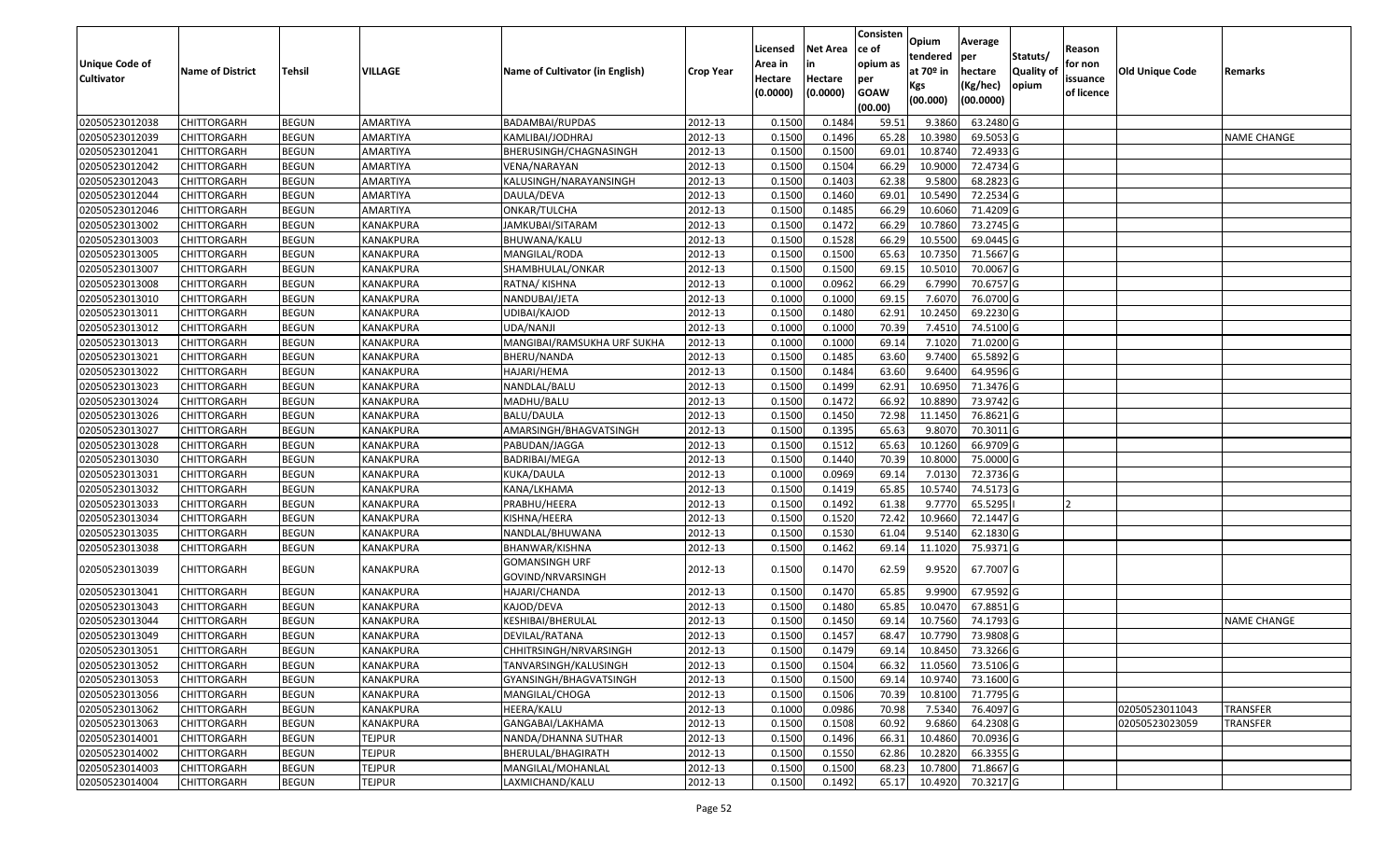| <b>Unique Code of</b><br><b>Cultivator</b> | Name of District | <b>Tehsil</b> | <b>VILLAGE</b> | Name of Cultivator (in English) | <b>Crop Year</b> | Area in<br>Hectare<br>(0.0000) | Licensed Net Area ce of<br>l in<br>Hectare<br>(0.0000) | opium as<br><b>lper</b><br><b>GOAW</b><br>(00.00) | <b>Consisten</b> Opium<br>Itendered lper<br>at 70 <sup>o</sup> in<br>Kgs<br>(00.000) | Average<br>hectare<br>$(Kg/$ hec $)$<br>(00.0000) | Statuts/<br>Quality of<br>opium | Reason<br>for non<br>lissuance<br>of licence | <b>Old Unique Code</b> | Remarks |
|--------------------------------------------|------------------|---------------|----------------|---------------------------------|------------------|--------------------------------|--------------------------------------------------------|---------------------------------------------------|--------------------------------------------------------------------------------------|---------------------------------------------------|---------------------------------|----------------------------------------------|------------------------|---------|
| 02050523014006                             | CHITTORGARH      | <b>BEGUN</b>  | <b>TEJPUR</b>  | GISA D. P                       |                  |                                |                                                        |                                                   |                                                                                      |                                                   |                                 |                                              |                        |         |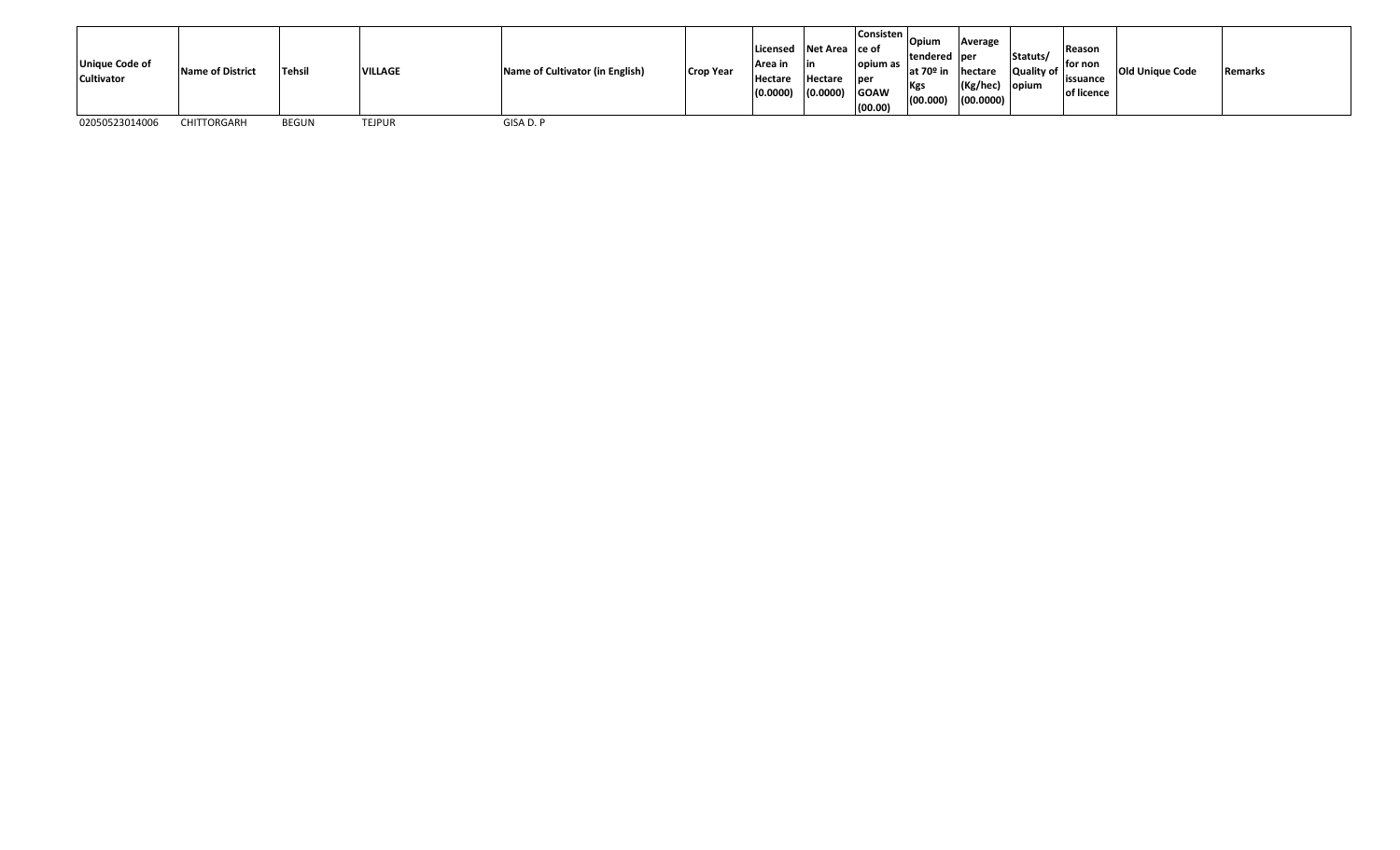| <b>Unique Code of</b><br><b>Cultivator</b> | <b>Name of District</b> | Tehsil       | <b>VILLAGE</b>    | Name of Cultivator (in English) | <b>Crop Year</b> | Licensed<br>Area in<br>Hectare<br>(0.0000) | Net Area ce of<br>l in<br>Hectare<br>(0.0000) | <b>Consisten</b> Opium<br>opium as<br>per<br><b>GOAW</b><br>(00.00) | tendered  per<br>$at 70°$ in<br><b>Kgs</b><br>(00.000) | Average<br>hectare<br>$(Kg/$ hec $)$<br>(00.0000) | Statuts/<br>Quality of<br>opium | Reason<br>for non<br>lissuance<br>of licence | <b>Old Unique Code</b> | Remarks |  |
|--------------------------------------------|-------------------------|--------------|-------------------|---------------------------------|------------------|--------------------------------------------|-----------------------------------------------|---------------------------------------------------------------------|--------------------------------------------------------|---------------------------------------------------|---------------------------------|----------------------------------------------|------------------------|---------|--|
| 02050523015016                             | CHITTORGARH             | <b>BEGUN</b> | KURATIYA RAMNAGAR | SHANTIBAI/DAULA PTNI RAMESHVAR  | 2012-13          | 0.1500                                     | 0.1520                                        | 66.37                                                               | 10.2400                                                | 67.3684 G                                         |                                 |                                              |                        |         |  |
| 02050523015017                             | CHITTORGARH             | <b>BEGUN</b> | KURATIYA RAMNAGAR | HUKMA/JAYCHAND                  | 2012-13          | 0.1500                                     | 0.1500                                        | 70.70                                                               | 11.0600                                                | 73.7333 G                                         |                                 |                                              |                        |         |  |
| 02050523015018                             | CHITTORGARH             | <b>BEGUN</b> | KURATIYA RAMNAGAR | G                               |                  |                                            |                                               |                                                                     |                                                        |                                                   |                                 |                                              |                        |         |  |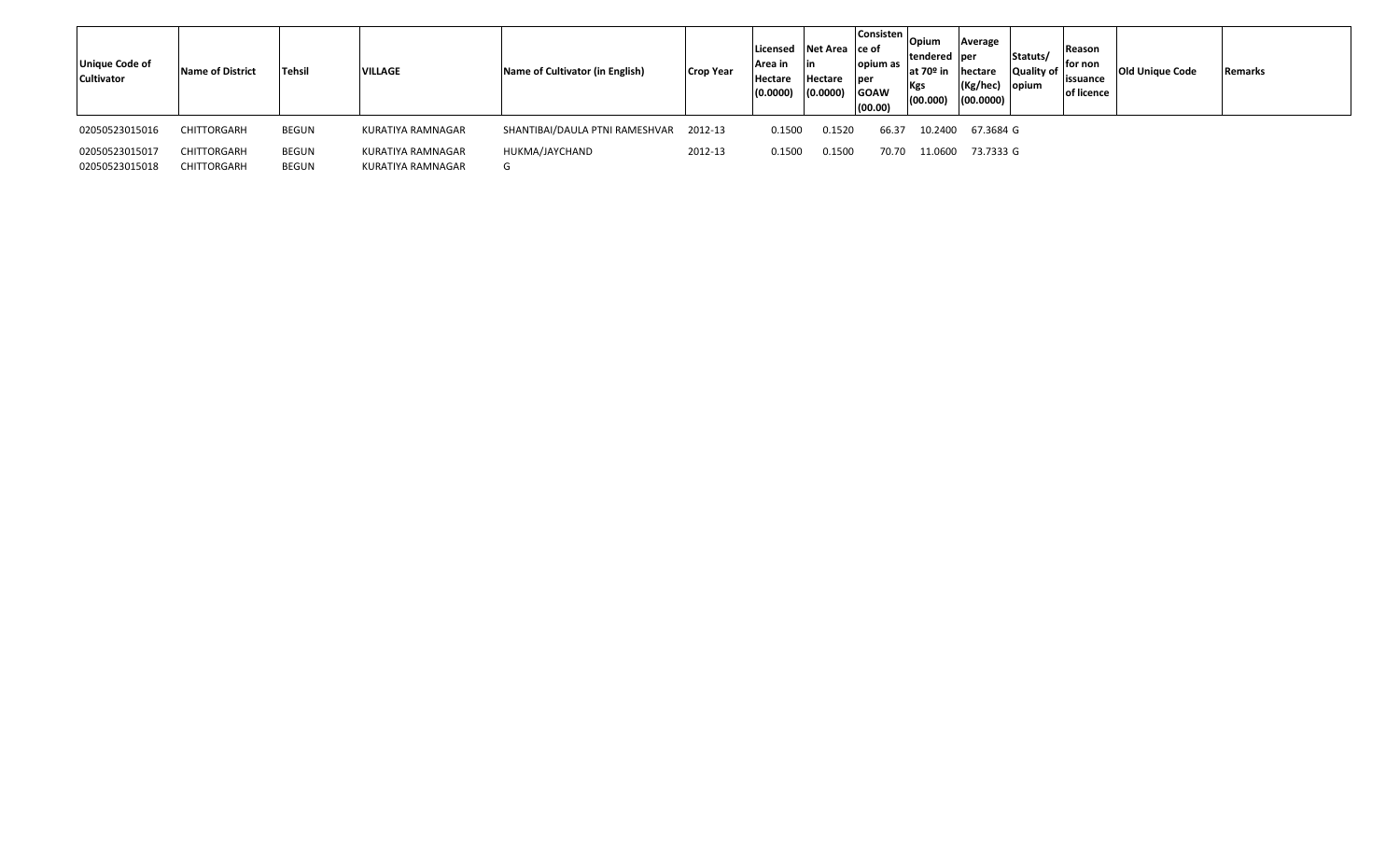| <b>Unique Code of</b> | <b>Name of District</b> | <b>Tehsil</b> | VILLAGE         | Name of Cultivator (in English) | <b>Crop Year</b> | Licensed<br>Area in | <b>Net Area</b><br>in | Consisten<br>ce of<br>opium as | Opium<br>tendered<br>at 70º in | Average<br>per<br>hectare | Statuts/<br><b>Quality of</b> | Reason<br>for non      | <b>Old Unique Code</b> | Remarks            |
|-----------------------|-------------------------|---------------|-----------------|---------------------------------|------------------|---------------------|-----------------------|--------------------------------|--------------------------------|---------------------------|-------------------------------|------------------------|------------------------|--------------------|
| <b>Cultivator</b>     |                         |               |                 |                                 |                  | Hectare<br>(0.0000) | Hectare<br>(0.0000)   | per<br><b>GOAW</b><br>(00.00)  | Kgs<br>(00.000)                | (Kg/hec)<br>(00.0000)     | opium                         | issuance<br>of licence |                        |                    |
| 02050523017044        | <b>CHITTORGARH</b>      | <b>BEGUN</b>  | <b>BANDORA</b>  | JAGDISH/BHAVARLAL               | 2012-13          | 0.1000              | 0.1013                | 62.86                          | 6.7350                         | 66.4857 G                 |                               |                        |                        |                    |
| 02050523017045        | <b>CHITTORGARH</b>      | <b>BEGUN</b>  | BANDORA         | HARLAL/MODA                     | 2012-13          | 0.1500              | 0.1518                | 68.25                          | 10.7640                        | 70.9091G                  |                               |                        |                        |                    |
| 02050523017046        | <b>CHITTORGARH</b>      | <b>BEGUN</b>  | BANDORA         | NATHULAL/DEVILAL                | 2012-13          | 0.1500              | 0.1458                | 63.62                          | 10.3160                        | 70.7545 G                 |                               |                        |                        |                    |
| 02050523017047        | <b>CHITTORGARH</b>      | <b>BEGUN</b>  | <b>BANDORA</b>  | UDA/CHHOGA                      | 2012-13          | 0.1500              | 0.1474                | 65.64                          | 10.2400                        | 69.4708 G                 |                               |                        |                        |                    |
| 02050523017049        | <b>CHITTORGARH</b>      | <b>BEGUN</b>  | <b>BANDORA</b>  | NARAYAN/POKHAR                  | 2012-13          | 0.1500              | 0.1467                | 63.77                          | 10.1390                        | 69.1138 G                 |                               |                        |                        |                    |
| 02050523017050        | <b>CHITTORGARH</b>      | <b>BEGUN</b>  | <b>BANDORA</b>  | HARDEV/BHUWANA                  | 2012-13          | 0.1000              | 0.1000                | 65.64                          | 7.3990                         | 73.9900 G                 |                               |                        |                        |                    |
| 02050523017051        | CHITTORGARH             | <b>BEGUN</b>  | BANDORA         | MANGILAL/KALU                   | 2012-13          | 0.1500              | 0.1500                | 63.77                          | 10.2760                        | 68.5067 G                 |                               |                        |                        |                    |
| 02050523017052        | <b>CHITTORGARH</b>      | <b>BEGUN</b>  | <b>BANDORA</b>  | KHANA/BARDA                     | 2012-13          | 0.1500              | 0.1525                | 63.77                          | 10.1580                        | 66.6098 G                 |                               |                        |                        |                    |
| 02050523017054        | <b>CHITTORGARH</b>      | <b>BEGUN</b>  | <b>BANDORA</b>  | SHRINGARIBAI/MULCHAND           | 2012-13          | 0.1500              | 0.1539                | 65.72                          | 11.1350                        | 72.3522 G                 |                               |                        |                        |                    |
| 02050523017055        | <b>CHITTORGARH</b>      | <b>BEGUN</b>  | <b>BANDORA</b>  | GOPAL/BALU                      | 2012-13          | 0.1500              | 0.1510                | 67.50                          | 10.7610                        | 71.2649 G                 |                               |                        |                        |                    |
| 02050523017057        | <b>CHITTORGARH</b>      | <b>BEGUN</b>  | <b>BANDORA</b>  | DEUBAI/JODHA                    | 2012-13          | 0.1500              | 0.1500                | 72.36                          | 11.5360                        | 76.9067 G                 |                               |                        |                        | <b>NAME CHANGE</b> |
| 02050523017058        | <b>CHITTORGARH</b>      | <b>BEGUN</b>  | <b>BANDORA</b>  | VIJAYSINGH/LALSINGH             | 2012-13          | 0.1500              | 0.1504                | 64.78                          | 10.1700                        | 67.6197 G                 |                               |                        |                        |                    |
| 02050523017059        | <b>CHITTORGARH</b>      | <b>BEGUN</b>  | <b>BANDORA</b>  | GHISA/DUNGA                     | 2012-13          | 0.1500              | 0.1495                | 67.33                          | 10.8590                        | 72.6355 G                 |                               |                        |                        |                    |
| 02050523017060        | <b>CHITTORGARH</b>      | <b>BEGUN</b>  | BANDORA         | SHANKAR LAL /GOKAL              | 2012-13          | 0.1500              | 0.1470                | 65.72                          | 10.4490                        | 71.0816 G                 |                               |                        |                        |                    |
| 02050523018001        | <b>CHITTORGARH</b>      | <b>BEGUN</b>  | <b>MUROLI</b>   | PYARA/KALU                      | 2012-13          | 0.1500              | 0.1504                | 64.96                          | 10.1800                        | 67.6862 G                 |                               |                        |                        |                    |
| 02050523018002        | <b>CHITTORGARH</b>      | <b>BEGUN</b>  | <b>MUROLI</b>   | HAJARI/RUPA                     | 2012-13          | 0.1500              | 0.1488                | 69.43                          | 10.9800                        | 73.7903 G                 |                               |                        |                        |                    |
| 02050523018003        | <b>CHITTORGARH</b>      | <b>BEGUN</b>  | <b>MUROLI</b>   | MADANLAL/PEMA                   | 2012-13          | 0.1500              | 0.1520                | 69.43                          | 10.6430                        | 70.0197 G                 |                               |                        |                        |                    |
| 02050523018004        | <b>CHITTORGARH</b>      | <b>BEGUN</b>  | <b>MUROLI</b>   | DHAPUBAI / DEVILAL              | 2012-13          | 0.1500              | 0.1492                | 64.96                          | 10.1990                        | 68.3579 G                 |                               |                        |                        |                    |
| 02050523018005        | <b>CHITTORGARH</b>      | <b>BEGUN</b>  | <b>MUROLI</b>   | MODA/HEMA                       | 2012-13          | 0.1500              | 0.1500                | 69.02                          | 10.6780                        | 71.1867 G                 |                               |                        |                        |                    |
| 02050523018006        | <b>CHITTORGARH</b>      | <b>BEGUN</b>  | muroli          | PARTHU/DAULA                    | 2012-13          | 0.1500              | 0.1498                | 64.96                          | 10.3750                        | 69.2590 G                 |                               |                        |                        |                    |
| 02050523018007        | <b>CHITTORGARH</b>      | <b>BEGUN</b>  | <b>MUROLI</b>   | BHOLIRAM/RATNA                  | 2012-13          | 0.1500              | 0.1503                | 64.85                          | 10.3200                        | 68.6627 G                 |                               |                        |                        |                    |
| 02050523018008        | <b>CHITTORGARH</b>      | <b>BEGUN</b>  | <b>MUROLI</b>   | KANHAIYAAL/KUKA                 | 2012-13          | 0.1500              | 0.1498                | 64.85                          | 10.2280                        | 68.2777 G                 |                               |                        |                        |                    |
| 02050523018009        | <b>CHITTORGARH</b>      | <b>BEGUN</b>  | MUROLI          | GHISALAL/RATNA                  | 2012-13          | 0.1500              | 0.1507                | 66.48                          | 10.4280                        | 69.1971 G                 |                               |                        |                        |                    |
| 02050523018010        | <b>CHITTORGARH</b>      | <b>BEGUN</b>  | muroli          | SARJU BAI/KANA                  | 2012-13          | 0.1500              | 0.1505                | 63.06                          | 9.7380                         | 64.7043 G                 |                               |                        |                        | NAME CHANGE        |
| 02050523018012        | <b>CHITTORGARH</b>      | <b>BEGUN</b>  | MUROLI          | CHHEETAR/DEVA                   | 2012-13          | 0.1500              | 0.1505                | 66.48                          | 10.4090                        | 69.1628 G                 |                               |                        |                        |                    |
| 02050523019001        | <b>CHITTORGARH</b>      | <b>BEGUN</b>  | MADHOPUR (M.P.) | HEERALAL/LAXMAN URF LKHAMA      | 2012-13          | 0.1500              | 0.1495                | 63.63                          | 10.0080                        | 66.9431 G                 |                               |                        |                        |                    |
| 02050523019005        | <b>CHITTORGARH</b>      | <b>BEGUN</b>  | MADHOPUR (M.P.) | DEUBAI/ NARAYAN                 | 2012-13          | 0.1500              | 0.1517                | 64.23                          | 10.1390                        | 66.8359 G                 |                               |                        |                        |                    |
| 02050523019007        | <b>CHITTORGARH</b>      | <b>BEGUN</b>  | MADHOPUR (M.P.) | GHISALAL/ONKAR                  | 2012-13          | 0.1500              | 0.1496                | 64.23                          | 10.2770                        | 68.6965 G                 |                               |                        |                        |                    |
| 02050523019008        | <b>CHITTORGARH</b>      | <b>BEGUN</b>  | MADHOPUR (M.P.) | LALU/GOKAL                      | 2012-13          | 0.1500              | 0.1470                | 63.63                          | 9.9260                         | 67.5238 G                 |                               |                        |                        |                    |
| 02050523019009        | <b>CHITTORGARH</b>      | <b>BEGUN</b>  | MADHOPUR (M.P.) | BHANWARLAL/LKHAMA               | 2012-13          | 0.1000              | 0.1008                | 58.23                          | 6.1220                         | 60.7341 G                 |                               |                        |                        |                    |
| 02050523019011        | <b>CHITTORGARH</b>      | <b>BEGUN</b>  | MADHOPUR (M.P.) | BARADICHAND/LAKHAMA             | 2012-13          | 0.1500              | 0.1458                | 68.98                          | 10.7510                        | 73.7380 G                 |                               |                        |                        |                    |
| 02050523019012        | CHITTORGARH             | BEGUN         | MADHOPUR (M.P.) | BALU/DAULA                      | 2012-13          | 0.1500              | 0.1476                | 63.45                          | 9.7440                         | 66.0163 G                 |                               |                        |                        |                    |
| 02050523019013        | <b>CHITTORGARH</b>      | <b>BEGUN</b>  | MADHOPUR (M.P.) | KANHAIYALAL A/S SHOCHAND/ RUPA  | 2012-13          | 0.1500              | 0.1443                | 68.98                          | 10.5050                        | 72.7997 G                 |                               |                        |                        |                    |
| 02050523019014        | <b>CHITTORGARH</b>      | BEGUN         | MADHOPUR (M.P.) | BALURAM/DEVILAL                 | 2012-13          | 0.1500              | 0.1440                | 63.01                          | 9.5870                         | 66.5764 G                 |                               |                        |                        |                    |
| 02050523019015        | <b>CHITTORGARH</b>      | <b>BEGUN</b>  | MADHOPUR (M.P.) | KANHAIYALAL / HUKMA             | 2012-13          | 0.1000              | 0.0981                | 63.01                          | 6.8230                         | 69.5515 G                 |                               |                        |                        |                    |
| 02050523019017        | <b>CHITTORGARH</b>      | <b>BEGUN</b>  | MADHOPUR (M.P.) | HAJARI/NANDA                    | 2012-13          | 0.1500              | 0.1500                | 68.98                          | 10.9280                        | 72.8533 G                 |                               |                        |                        |                    |
| 02050523019018        | <b>CHITTORGARH</b>      | <b>BEGUN</b>  | MADHOPUR (M.P.) | SHOJIRAM/BHUWANA                | 2012-13          | 0.1500              | 0.1440                | 59.82                          | 8.9300                         | 62.0139 G                 |                               |                        |                        |                    |
| 02050523019019        | <b>CHITTORGARH</b>      | <b>BEGUN</b>  | MADHOPUR (M.P.) | UDAYLAL A/S HAJARI/SHANKARLAL   | 2012-13          | 0.1500              | 0.1517                | 64.23                          | 10.1940                        | 67.1984 G                 |                               |                        |                        |                    |
| 02050523019020        | <b>CHITTORGARH</b>      | <b>BEGUN</b>  | MADHOPUR (M.P.) | RAICHANDRA/RAMNATH              | 2012-13          | 0.1500              | 0.1458                | 58.23                          | 9.2920                         | 63.7311 G                 |                               |                        |                        |                    |
| 02050523019021        | <b>CHITTORGARH</b>      | <b>BEGUN</b>  | MADHOPUR (M.P.) | <b>ONKAR/GHASI</b>              | 2012-13          | 0.1500              | 0.1500                | 63.45                          | 10.0430                        | 66.9533 G                 |                               |                        |                        |                    |
| 02050523019025        | <b>CHITTORGARH</b>      | <b>BEGUN</b>  | MADHOPUR (M.P.) | PYARCHAND/BHUWANA               | 2012-13          | 0.1500              | 0.1479                | 66.11                          | 10.3040                        | 69.6687 G                 |                               |                        |                        |                    |
| 02050523019028        | <b>CHITTORGARH</b>      | <b>BEGUN</b>  | MADHOPUR (M.P.) | NANDUBAI/ BOTHLAL               | 2012-13          | 0.1500              | 0.1463                | 66.11                          | 10.1900                        | 69.6514 G                 |                               |                        |                        |                    |
| 02050523020001        | <b>CHITTORGARH</b>      | <b>BEGUN</b>  | NARSINGHPURA    | ONKAR/BHUWANA                   | 2012-13          | 0.1500              | 0.1456                | 65.71                          | 10.2410                        | 70.3365 G                 |                               |                        |                        |                    |
| 02050523020002        | <b>CHITTORGARH</b>      | <b>BEGUN</b>  | NARSINGHPURA    | KHEMRAJ/DAULA                   | 2012-13          | 0.1500              | 0.1485                | 63.06                          | 9.8820                         | 66.5455 G                 |                               |                        |                        |                    |
| 02050523020003        | <b>CHITTORGARH</b>      | <b>BEGUN</b>  | NARSINGHPURA    | <b>BHURA/ONKAR</b>              | 2012-13          | 0.1500              | 0.1512                | 65.71                          | 10.7300                        | 70.9656 G                 |                               |                        |                        |                    |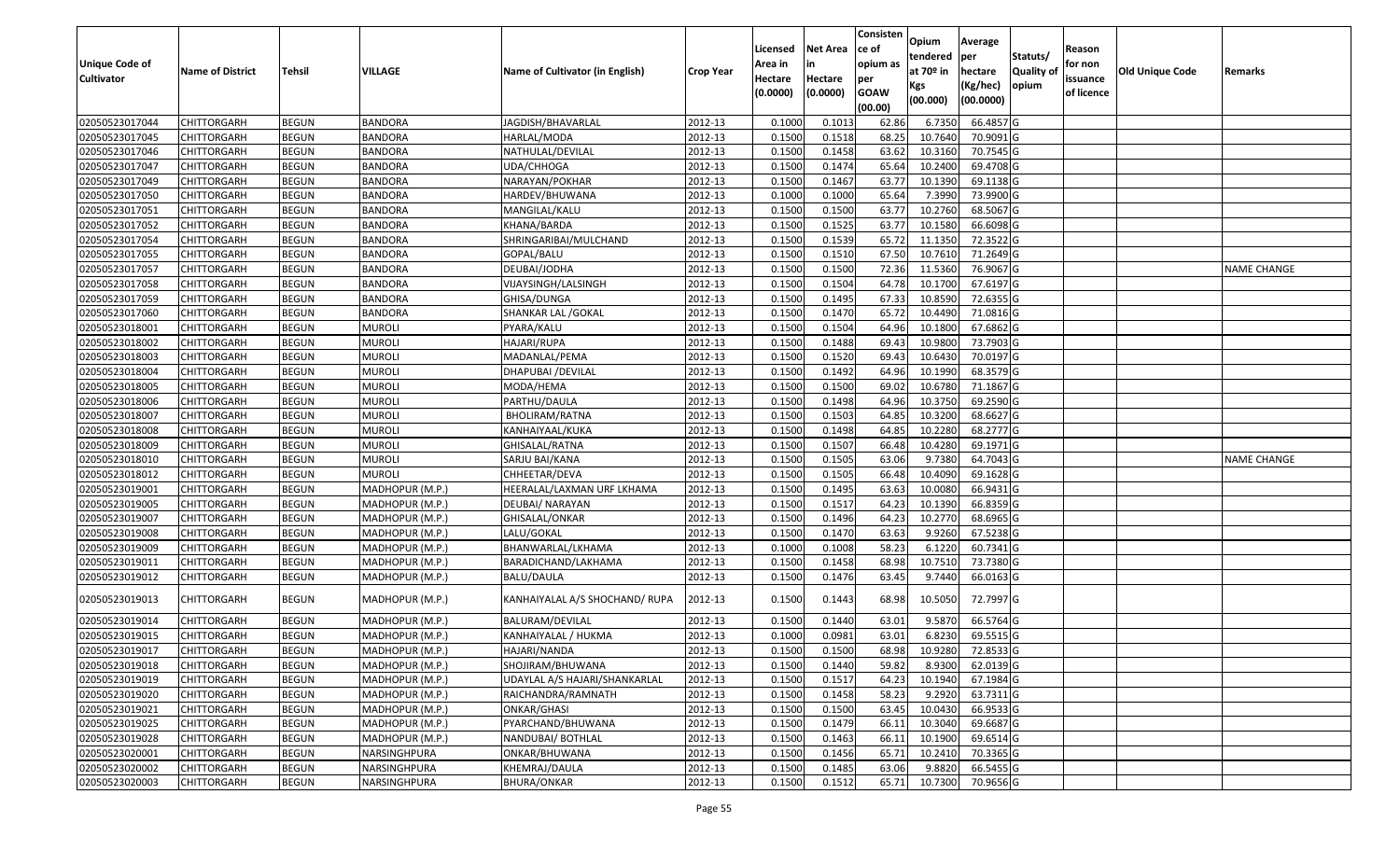|                       |                         |               |                 |                                 |                  |          |                 | Consisten              | Opium       | Average                 |                  |            |                 |                    |
|-----------------------|-------------------------|---------------|-----------------|---------------------------------|------------------|----------|-----------------|------------------------|-------------|-------------------------|------------------|------------|-----------------|--------------------|
|                       |                         |               |                 |                                 |                  | Licensed | <b>Net Area</b> | ce of                  | tendered    | per                     | Statuts/         | Reason     |                 |                    |
| <b>Unique Code of</b> | <b>Name of District</b> | <b>Tehsil</b> | VILLAGE         | Name of Cultivator (in English) | <b>Crop Year</b> | Area in  | in              | opium as               | at $70°$ in | hectare                 | <b>Quality o</b> | for non    | Old Unique Code | Remarks            |
| <b>Cultivator</b>     |                         |               |                 |                                 |                  | Hectare  | Hectare         | per                    | Kgs         | (Kg/hec)                | opium            | issuance   |                 |                    |
|                       |                         |               |                 |                                 |                  | (0.0000) | (0.0000)        | <b>GOAW</b><br>(00.00) | (00.000)    | (00.0000)               |                  | of licence |                 |                    |
| 02050523020004        | CHITTORGARH             | <b>BEGUN</b>  | NARSINGHPURA    | <b>BHURI BAI/BALU</b>           | 2012-13          | 0.1000   | 0.0992          | 74.50                  | 7.6840      | 77.4597 G               |                  |            |                 |                    |
| 02050523020007        | CHITTORGARH             | <b>BEGUN</b>  | NARSINGHPURA    | KAILASH A/S. PYARA /HEERA       | 2012-13          | 0.1500   | 0.1517          | 64.85                  | 10.0890     | 66.5063 G               |                  |            |                 |                    |
| 02050523020009        | CHITTORGARH             | <b>BEGUN</b>  | NARSINGHPURA    | GHISIBAI/DAULA                  | 2012-13          | 0.1500   | 0.1500          | 63.06                  | 9.7560      | 65.0400 G               |                  |            |                 |                    |
| 02050523020010        | <b>CHITTORGARH</b>      | <b>BEGUN</b>  | NARSINGHPURA    | PREMBAI/RAMESHVAR               | 2012-13          | 0.1500   | 0.1527          | 65.27                  | 10.5830     | 69.3058 G               |                  |            |                 |                    |
| 02050523020011        | CHITTORGARH             | <b>BEGUN</b>  | NARSINGHPURA    | KAJOD/NANDA                     | 2012-13          | 0.1500   | 0.1524          | 65.7                   | 10.4670     | 68.6811 G               |                  |            |                 |                    |
| 02050523020012        | CHITTORGARH             | <b>BEGUN</b>  | NARSINGHPURA    | KASHANIBAI/BHUWANA              | 2012-13          | 0.1000   | 0.0999          | 65.27                  | 7.1420      | 71.4915 G               |                  |            |                 |                    |
| 02050523020013        | CHITTORGARH             | <b>BEGUN</b>  | NARSINGHPURA    | RAMA URF RAMLAL/KISHNA          | 2012-13          | 0.1500   | 0.1508          | 65.27                  | 10.6480     | 70.6101 G               |                  |            |                 |                    |
| 02050523021001        | <b>CHITTORGARH</b>      | <b>BEGUN</b>  | <b>NANDBAI</b>  | MADHO/PYARA                     | 2012-13          | 0.1500   | 0.1215          | 66.50                  | 8.4170      | 69.2757 G               |                  |            |                 |                    |
| 02050523021003        | CHITTORGARH             | <b>BEGUN</b>  | <b>NANDBAI</b>  | <b>ONKAR / MANGILAL</b>         | 2012-13          | 0.1500   | 0.1496          | 66.50                  | 10.3170     | 68.9639 G               |                  |            |                 |                    |
| 02050523021004        | CHITTORGARH             | <b>BEGUN</b>  | <b>NANDBAI</b>  | DEVILAL/LALU                    | 2012-13          | 0.1500   | 0.1479          | 66.41                  | 10.3880     | 70.2366 G               |                  |            |                 |                    |
| 02050523021006        | CHITTORGARH             | <b>BEGUN</b>  | <b>NANDBAI</b>  | TULSIRAM/CHAGNALAL              | 2012-13          | 0.1500   | 0.1512          | 73.66                  | 11.7750     | 77.8770 G               |                  |            |                 |                    |
| 02050523021008        | <b>CHITTORGARH</b>      | <b>BEGUN</b>  | <b>NANDBAI</b>  | BHAGWANLAL/HARLAL               | 2012-13          | 0.1500   | 0.1472          | 66.50                  | 10.5550     | 71.7052 G               |                  |            |                 |                    |
| 02050523021012        | <b>CHITTORGARH</b>      | <b>BEGUN</b>  | <b>NANDBAI</b>  | MANGIBAI/ONKARLAL               | 2012-13          | 0.1500   | 0.1480          | 66.92                  | 10.5640     | 71.3784 G               |                  |            |                 |                    |
| 02050523021014        | <b>CHITTORGARH</b>      | <b>BEGUN</b>  | <b>NANDBAI</b>  | DEVILAL/MIYACHAND               | 2012-13          | 0.1500   | 0.1496          | 70.37                  | 11.2790     | 75.3944 G               |                  |            |                 |                    |
| 02050523021015        | CHITTORGARH             | <b>BEGUN</b>  | <b>NANDBAI</b>  | HAGAMIBAI/DEVILAL               | 2012-13          | 0.1500   | 0.1478          | 66.92                  | 10.3340     | 69.9188 G               |                  |            |                 |                    |
| 02050523021018        | <b>CHITTORGARH</b>      | <b>BEGUN</b>  | <b>NANDBAI</b>  | MADHU/CHAGNA                    | 2012-13          | 0.1500   | 0.1500          | 66.92                  | 10.4300     | 69.5330 G               |                  |            |                 |                    |
| 02050523021019        | CHITTORGARH             | <b>BEGUN</b>  | <b>NANDBAI</b>  | DEVILAL/JAICHAND                | 2012-13          | 0.1500   | 0.1491          | 68.86                  | 10.6340     | 71.3213 G               |                  |            |                 |                    |
| 02050523021020        | CHITTORGARH             | <b>BEGUN</b>  | <b>NANDBAI</b>  | NANDKISHOR/GOPI                 | 2012-13          | 0.1500   | 0.1450          | 64.48                  | 9.875       | 68.1034 G               |                  |            |                 |                    |
| 02050523021021        | CHITTORGARH             | <b>BEGUN</b>  | <b>NANDBAI</b>  | DHANNIBAI/MANGILAL              | 2012-13          | 0.1500   | 0.1482          | 73.66                  | 11.491      | 77.5371 G               |                  |            |                 |                    |
| 02050523021022        | CHITTORGARH             | <b>BEGUN</b>  | <b>NANDBAI</b>  | PRATHVIRAJ/KAJOD                | 2012-13          | 0.1500   | 0.1314          | 68.86                  | 9.7680      | 74.3379 G               |                  |            |                 |                    |
| 02050523021023        | CHITTORGARH             | <b>BEGUN</b>  | <b>NANDBAI</b>  | BHANWARLAL/BHUWANA              | 2012-13          | 0.1500   | 0.1472          | 66.41                  | 10.0660     | 68.3832 G               |                  |            |                 |                    |
| 02050523021025        | CHITTORGARH             | <b>BEGUN</b>  | <b>NANDBAI</b>  | JAMANIBAI/PYARCHAND             | 2012-13          | 0.1500   | 0.1493          | 70.3                   | 11.3900     | 76.2894 G               |                  |            |                 |                    |
| 02050523021029        | CHITTORGARH             | <b>BEGUN</b>  | <b>NANDBAI</b>  | NARBADABAI/DEVILAL              | 2012-13          | 0.1500   | 0.1516          | 69.44                  | 11.4080     | 75.2507 G               |                  |            |                 |                    |
| 02050523021030        | <b>CHITTORGARH</b>      | <b>BEGUN</b>  | NANDBAI         | GHISALAL/NANDA                  | 2012-13          | 0.1500   | 0.1470          | 70.3                   | 10.5860     | 72.0136 G               |                  |            |                 |                    |
| 02050523022001        | CHITTORGARH             | <b>BEGUN</b>  | NEELIYO KA MAAL | KALU/BARDA                      | 2012-13          | 0.1500   | 0.1470          | 72.71                  | 11.5610     | 78.6463 G               |                  |            |                 |                    |
| 02050523022002        | CHITTORGARH             | <b>BEGUN</b>  | NEELIYO KA MAAL | RUPA/PRITHVIRAJ                 | 2012-13          | 0.1500   | 0.1460          | 70.70                  | 10.8470     | 74.2945 G               |                  |            |                 |                    |
| 02050523022003        | CHITTORGARH             | <b>BEGUN</b>  | NEELIYO KA MAAL | TEKUBAI/BHERU                   | 2012-13          | 0.1500   | 0.1520          | 69.82                  | 11.1510     | 73.3618 G               |                  |            |                 |                    |
| 02050523022004        | CHITTORGARH             | <b>BEGUN</b>  | NEELIYO KA MAAL | NANDUBAI/ BAGA                  | 2012-13          | 0.1500   | 0.1520          | 69.48                  | 10.9680     | 72.1579 G               |                  |            |                 |                    |
| 02050523022005        | CHITTORGARH             | <b>BEGUN</b>  | NEELIYO KA MAAL | HEERIBAI/DHANNA                 | 2012-13          | 0.1500   | 0.1505          | 68.06                  | 10.8600     | 72.1595 G               |                  |            |                 | <b>NAME CHANGE</b> |
| 02050523022006        | CHITTORGARH             | <b>BEGUN</b>  | NEELIYO KA MAAL | JHAMKUBAI/HEERA                 | 2012-13          | 0.1500   | 0.1550          | 71.24                  | 11.5710     | 74.6516 G               |                  |            |                 |                    |
| 02050523022007        | CHITTORGARH             | <b>BEGUN</b>  | NEELIYO KA MAAL | KUKA/KISHNA                     | 2012-13          | 0.1500   | 0.1520          | 70.7                   | 11.0290     | 72.5592 G               |                  |            |                 |                    |
| 02050523022008        | CHITTORGARH             | <b>BEGUN</b>  | NEELIYO KA MAAL | GHISA/BALU                      | 2012-13          | 0.1500   | 0.1485          | 69.8                   | 10.9230     | 73.5556 G               |                  |            |                 |                    |
| 02050523022009        | CHITTORGARH             | <b>BEGUN</b>  | NEELIYO KA MAAL | SEUBAI/CHUNILAL                 | 2012-13          | 0.1500   | 0.1494          | 66.37                  | 10.3540     | 69.3039 G               |                  |            |                 |                    |
| 02050523022010        | <b>CHITTORGARH</b>      | <b>BEGUN</b>  | NEELIYO KA MAAL | NANIBAI/SHANKARLAL              | 2012-13          | 0.1000   | 0.0993          | 69.83                  | 7.5020      | 75.5488 G               |                  |            |                 | <b>NAME CHANGE</b> |
| 02050523022011        | CHITTORGARH             | <b>BEGUN</b>  | NEELIYO KA MAAL | DHAPUBAI/HEMA                   | 2012-13          | 0.1500   | 0.1472          | 70.56                  | 10.6140     | 72.1060 G               |                  |            |                 |                    |
| 02050523022012        | CHITTORGARH             | <b>BEGUN</b>  | NEELIYO KA MAAL | NARAYAN/GOPI                    | 2012-13          | 0.1500   | 0.1485          | 69.83                  | 10.7140     | 72.1481G                |                  |            |                 |                    |
| 02050523022013        | <b>CHITTORGARH</b>      | <b>BEGUN</b>  | NEELIYO KA MAAL | SUGNABAI/PRBHULAL               | 2012-13          | 0.1500   | 0.1518          |                        |             | 69.94 11.2300 73.9789 G |                  |            |                 |                    |
| 02050523022014        | <b>CHITTORGARH</b>      | <b>BEGUN</b>  | NEELIYO KA MAAL | NANDA/BHOLA                     | 2012-13          | 0.1500   | 0.1460          | 72.87                  | 11.2220     | 76.8630 G               |                  |            |                 |                    |
| 02050523022015        | <b>CHITTORGARH</b>      | <b>BEGUN</b>  | NEELIYO KA MAAL | HAJARI/KISHNA                   | 2012-13          | 0.1000   | 0.1025          | 69.94                  | 7.3540      | 71.7463 G               |                  |            |                 |                    |
| 02050523022016        | <b>CHITTORGARH</b>      | <b>BEGUN</b>  | NEELIYO KA MAAL | HAJARI/BALU                     | 2012-13          | 0.1500   | 0.1485          | 70.76                  | 11.1900     | 75.3535 G               |                  |            |                 |                    |
| 02050523022018        | <b>CHITTORGARH</b>      | <b>BEGUN</b>  | NEELIYO KA MAAL | BHANWARLAL/KALU                 | 2012-13          | 0.1500   | 0.1500          | 70.69                  | 11.3710     | 75.8067 G               |                  |            |                 |                    |
| 02050523022019        | <b>CHITTORGARH</b>      | <b>BEGUN</b>  | NEELIYO KA MAAL | PREMBAI/BHERULAL                | 2012-13          | 0.1500   | 0.1520          | 69.94                  | 10.8110     | 71.1250 G               |                  |            |                 |                    |
| 02050523022020        | <b>CHITTORGARH</b>      | <b>BEGUN</b>  | NEELIYO KA MAAL | BALIBAI/GISA                    | 2012-13          | 0.1500   | 0.1506          | 66.92                  | 10.2770     | 68.2404 G               |                  |            |                 |                    |
| 02050523023001        | <b>CHITTORGARH</b>      | <b>BEGUN</b>  | SHOPURA         | RAMCHANDRA/DEVILAL              | 2012-13          | 0.1500   | 0.1462          | 67.76                  | 10.7640     | 73.6252 G               |                  |            |                 |                    |
| 02050523023002        | <b>CHITTORGARH</b>      | <b>BEGUN</b>  | SHOPURA         | HEERA/BHURA                     | 2012-13          | 0.1500   | 0.1520          | 67.76                  | 10.4740     | 68.9079 G               |                  |            |                 |                    |
| 02050523023003        | <b>CHITTORGARH</b>      | <b>BEGUN</b>  | SHOPURA         | JAYCHAND/GHASI                  | 2012-13          | 0.1500   | 0.1501          | 67.76                  | 10.3580     | 69.0073 G               |                  |            |                 |                    |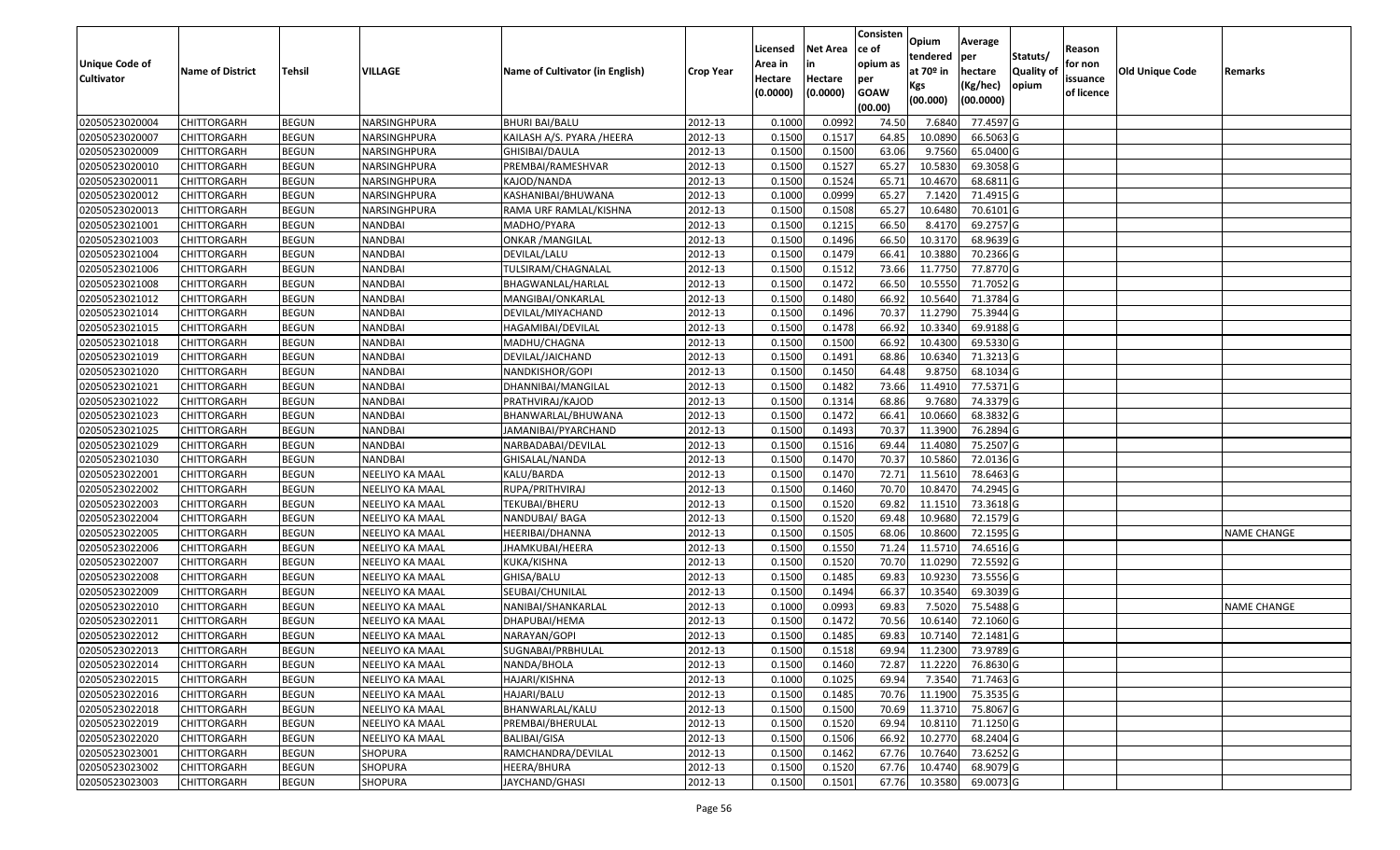| <b>Unique Code of</b><br><b>Cultivator</b> | <b>Name of District</b> | <b>Tehsil</b> | <b>VILLAGE</b> | Name of Cultivator (in English) | <b>Crop Year</b> | Licensed Net Area ce of<br><b>Area in</b><br>Hectare<br>(0.0000) | Hectare<br>(0.0000) | Consisten  <br>opium as<br><b>l</b> per<br><b>GOAW</b><br>(00.00) | Opium<br>tendered per<br>at 70º in<br>Kgs<br>(00.000) | Average<br>hectare<br>$(Kg/hec)$ opium<br>(00.0000) | Statuts/<br>Quality of | Reason<br>lfor non<br>lissuance<br>of licence | <b>Old Unique Code</b> | Remarks |  |
|--------------------------------------------|-------------------------|---------------|----------------|---------------------------------|------------------|------------------------------------------------------------------|---------------------|-------------------------------------------------------------------|-------------------------------------------------------|-----------------------------------------------------|------------------------|-----------------------------------------------|------------------------|---------|--|
|--------------------------------------------|-------------------------|---------------|----------------|---------------------------------|------------------|------------------------------------------------------------------|---------------------|-------------------------------------------------------------------|-------------------------------------------------------|-----------------------------------------------------|------------------------|-----------------------------------------------|------------------------|---------|--|

KAHAIYAAL D. P

02050523023004 CHITTORGARH BEGUN SHOPURA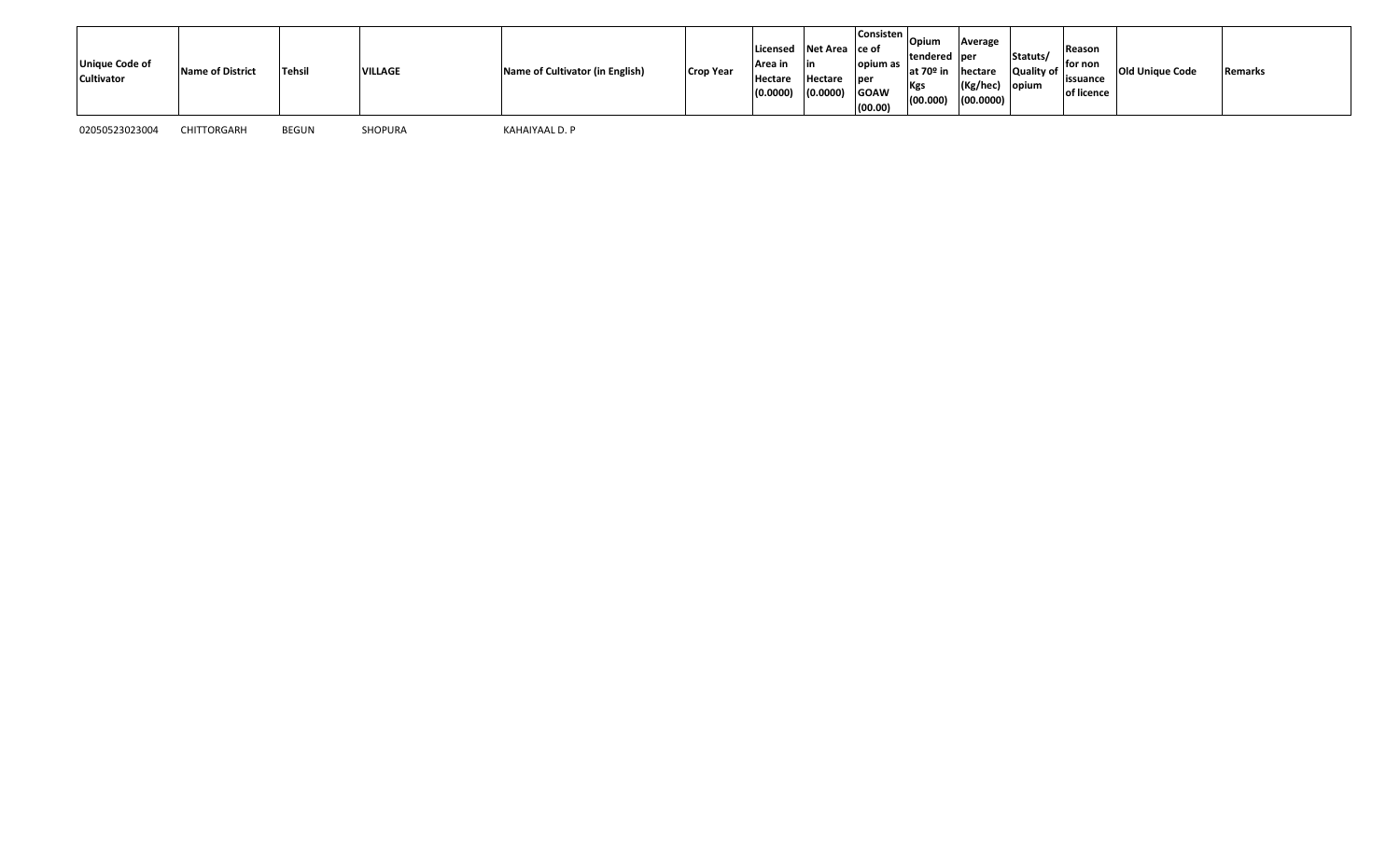| <b>Unique Code of</b> | <b>Name of District</b> | Tehsil       | VILLAGE          | Name of Cultivator (in English) |                  | Licensed<br>Area in | Net Area<br>in      | Consisten<br>ce of<br>opium as | Opium<br>tendered<br>at 70 <sup>o</sup> in | Average<br>per                   | Statuts/<br><b>Quality of</b> | Reason<br>for non      | Old Unique Code |                    |
|-----------------------|-------------------------|--------------|------------------|---------------------------------|------------------|---------------------|---------------------|--------------------------------|--------------------------------------------|----------------------------------|-------------------------------|------------------------|-----------------|--------------------|
| <b>Cultivator</b>     |                         |              |                  |                                 | <b>Crop Year</b> | Hectare<br>(0.0000) | Hectare<br>(0.0000) | per<br><b>GOAW</b><br>(00.00)  | Kgs<br>(00.000)                            | hectare<br>(Kg/hec)<br>(00.0000) | opium                         | issuance<br>of licence |                 | Remarks            |
| 02050523023056        | CHITTORGARH             | <b>BEGUN</b> | SHOPURA          | PREMCHAND/RUPARAM               | 2012-13          | 0.1500              | 0.1502              | 64.71                          | 10.1220                                    | 67.3901 G                        |                               |                        |                 |                    |
| 02050523023057        | CHITTORGARH             | <b>BEGUN</b> | <b>SHOPURA</b>   | NANDUBAI/DUNGARAM               | 2012-13          | 0.1500              | 0.1452              | 72.55                          | 10.9240                                    | 75.2342 G                        |                               |                        |                 |                    |
| 02050523023058        | CHITTORGARH             | <b>BEGUN</b> | SHOPURA          | MODIRAM/TULSIRAM                | 2012-13          | 0.1500              | 0.1488              | 61.49                          | 9.9170                                     | 66.6465 G                        |                               |                        |                 |                    |
| 02050523024001        | <b>CHITTORGARH</b>      | <b>BEGUN</b> | AAMALDA          | DUDHARAM/GULAB                  | 2012-13          | 0.1500              | 0.1507              | 66.27                          | 10.0450                                    | 66.6556 G                        |                               |                        |                 |                    |
| 02050523024003        | CHITTORGARH             | <b>BEGUN</b> | AAMALDA          | SHAMBHURAM/MODIRAM              | 2012-13          | 0.1500              | 0.1500              | 69.87                          | 11.0990                                    | 73.9933 G                        |                               |                        |                 |                    |
| 02050523024005        | CHITTORGARH             | <b>BEGUN</b> | AAMALDA          | RAMCHANDRA / BHAGIRATH          | 2012-13          | 0.1000              | 0.1020              | 62.61                          | 5.8320                                     | 57.1765 G                        |                               |                        |                 |                    |
| 02050523024006        | CHITTORGARH             | <b>BEGUN</b> | AAMALDA          | GENDMAL/RAMA BALAI              | 2012-13          | 0.1500              | 0.1500              | 62.57                          | 9.4030                                     | 62.6867 G                        |                               |                        |                 |                    |
| 02050523024008        | CHITTORGARH             | <b>BEGUN</b> | AAMALDA          | SITARAM/NARAYAN                 | 2012-13          | 0.1500              | 0.1518              | 68.98                          | 10.2780                                    | 67.7075 G                        |                               |                        |                 |                    |
| 02050523024010        | CHITTORGARH             | <b>BEGUN</b> | AAMALDA          | NARAYAN/KALU                    | 2012-13          | 0.1500              | 0.1512              | 62.61                          | 9.7220                                     | 64.2989 G                        |                               |                        |                 |                    |
| 02050523024011        | CHITTORGARH             | <b>BEGUN</b> | AAMALDA          | DEVALAL/NARAYAN                 | 2012-13          | 0.1500              | 0.1500              | 68.98                          | 10.5640                                    | 70.4267 G                        |                               |                        |                 |                    |
| 02050523024012        | CHITTORGARH             | <b>BEGUN</b> | AAMALDA          | FUMABAI/NARAYAN                 | 2012-13          | 0.1500              | 0.1515              | 69.87                          | 10.4210                                    | 68.7855 G                        |                               |                        |                 | <b>NAME CHANGE</b> |
| 02050523024013        | <b>CHITTORGARH</b>      | <b>BEGUN</b> | AAMALDA          | GOPALLAL/MADHU                  | 2012-13          | 0.1500              | 0.1500              | 69.87                          | 10.5100                                    | 70.0667 G                        |                               |                        |                 |                    |
| 02050523024014        | <b>CHITTORGARH</b>      | <b>BEGUN</b> | AAMALDA          | MANGILAL/DEVAJI (CHHOTA)        | 2012-13          | 0.1500              | 0.1500              | 60.98                          | 8.9900                                     | 59.9333 G                        |                               |                        |                 |                    |
| 02050523024015        | <b>CHITTORGARH</b>      | <b>BEGUN</b> | AAMALDA          | UGMA/NARAYAN                    | 2012-13          | 0.1500              | 0.1512              | 66.27                          | 9.6850                                     | 64.0542 G                        |                               |                        |                 |                    |
| 02050523024016        | CHITTORGARH             | <b>BEGUN</b> | AAMALDA          | HAJARI/NARAYAN                  | 2012-13          | 0.1500              | 0.1501              | 62.57                          | 9.3230                                     | 62.1119 G                        |                               |                        |                 |                    |
| 02050523024018        | <b>CHITTORGARH</b>      | <b>BEGUN</b> | AAMALDA          | HEERALAL/BHAGGA                 | 2012-13          | 0.1500              | 0.1500              | 65.18                          | 10.0840                                    | 67.2267 G                        |                               |                        |                 |                    |
| 02050523024019        | CHITTORGARH             | <b>BEGUN</b> | AAMALDA          | KANHAIYALAL / AMBALAL           | 2012-13          | 0.1500              | 0.1440              | 65.20                          | 10.0690                                    | 69.9236 G                        |                               |                        |                 |                    |
| 02050523024020        | CHITTORGARH             | <b>BEGUN</b> | AAMALDA          | JAVAHARLAL/JAGANNATH            | 2012-13          | 0.1500              | 0.1512              | 65.20                          | 10.0780                                    | 66.6534 G                        |                               |                        |                 |                    |
| 02050523024021        | CHITTORGARH             | <b>BEGUN</b> | AAMALDA          | MAGILAL/DEVA (BADA)             | 2012-13          | 0.1500              | 0.1480              | 64.95                          | 9.6780                                     | 65.3919 G                        |                               |                        |                 |                    |
| 02050523024022        | CHITTORGARH             | <b>BEGUN</b> | AAMALDA          | NANDLAL /HEERALAL               | 2012-13          | 0.1500              | 0.1485              | 65.18                          | 9.7860                                     | 65.8990 G                        |                               |                        |                 |                    |
| 02050523024024        | CHITTORGARH             | <b>BEGUN</b> | AAMALDA          | DUDHARAM/HEMRAJ                 | 2012-13          | 0.1000              | 0.0950              | 64.95                          | 6.4210                                     | 67.5895 G                        |                               |                        |                 |                    |
| 02050523024025        | CHITTORGARH             | <b>BEGUN</b> | AAMALDA          | SURESHCHANDRA/AMBALAL           | 2012-13          | 0.1500              | 0.1450              | 65.20                          | 10.0410                                    | 69.2483 G                        |                               |                        |                 |                    |
| 02050523024027        | CHITTORGARH             | <b>BEGUN</b> | AAMALDA          | SHAMBHULAL / LAXMANLAL          | 2012-13          | 0.1000              | 0.1000              | 64.95                          | 6.7730                                     | 67.7300 G                        |                               |                        |                 |                    |
| 02050523024029        | CHITTORGARH             | <b>BEGUN</b> | AAMALDA          | KAILASH / MANGILAL              | 2012-13          | 0.1500              | 0.1464              | 60.98                          | 9.4340                                     | 64.4399 G                        |                               |                        |                 |                    |
| 02050523024035        | CHITTORGARH             | <b>BEGUN</b> | AAMALDA          | MANGILAL/PARAMANAND             | 2012-13          | 0.1500              | 0.1440              | 68.98                          | 10.1010                                    | 70.1458 G                        |                               |                        |                 |                    |
| 02050523024036        | CHITTORGARH             | <b>BEGUN</b> | AAMALDA          | RAMCHANDRA/BHURALAL             | 2012-13          | 0.1000              | 0.0972              | 64.92                          | 6.1950                                     | 63.7346 G                        |                               |                        |                 |                    |
| 02050523024037        | CHITTORGARH             | <b>BEGUN</b> | AAMALDA          | BHAGVATI PRASAD/SHANTILAL       | 2012-13          | 0.1500              | 0.1500              | 64.92                          | 9.9980                                     | 66.6533 G                        |                               |                        |                 |                    |
| 02050523024038        | CHITTORGARH             | <b>BEGUN</b> | AAMALDA          | LADULAL/BHERULAL                | 2012-13          | 0.1000              | 0.1012              | 62.61                          | 6.4580                                     | 63.8142 G                        |                               |                        |                 |                    |
| 02050523024040        | CHITTORGARH             | <b>BEGUN</b> | AAMALDA          | MANGILAL/CHUNA                  | 2012-13          | 0.1500              | 0.1500              | 60.98                          | 9.3210                                     | 62.1400 G                        |                               |                        |                 |                    |
| 02050523024041        | CHITTORGARH             | <b>BEGUN</b> | AAMALDA          | KALYAN/JAGANNATH                | 2012-13          | 0.1500              | 0.1443              | 70.91                          | 10.4140                                    | 72.1691 G                        |                               |                        |                 |                    |
| 02050523024043        | CHITTORGARH             | <b>BEGUN</b> | AAMALDA          | NANALAL/MODA                    | 2012-13          | 0.1500              | 0.1496              | 70.1                           | 10.9300                                    | 73.0615 G                        |                               |                        |                 |                    |
| 02050523024044        | CHITTORGARH             | <b>BEGUN</b> | AAMALDA          | RAMSUKHIBAI/LABHACHAND          | 2012-13          | 0.1500              | 0.1496              | 70.7                           | 10.3680                                    | 69.3048 G                        |                               |                        |                 |                    |
| 02050523024045        | CHITTORGARH             | <b>BEGUN</b> | AAMALDA          | HEERALAL/JAGANNATH              | 2012-13          | 0.1500              | 0.1530              | 64.72                          | 10.2530                                    | 67.0131 G                        |                               |                        |                 |                    |
| 02050523024046        | CHITTORGARH             | <b>BEGUN</b> | AAMALDA          | BHAGVATIDEVI/ONKARLAL           | 2012-13          | 0.1000              | 0.1032              | 62.57                          | 6.4090                                     | 62.1027 G                        |                               |                        |                 |                    |
| 02050523024047        | CHITTORGARH             | <b>BEGUN</b> | AAMALDA          | HARIRAM/BHURA                   | 2012-13          | 0.1500              | 0.1450              | 64.92                          | 9.3760                                     | 64.6621 G                        |                               |                        |                 |                    |
| 02050523024048        | CHITTORGARH             | <b>BEGUN</b> | AAMALDA          | SAMBHURAM/DUDHARAM              | 2012-13          | 0.1500              | 0.1507              | 65.18                          | 9.9450                                     | 65.9920 G                        |                               |                        |                 |                    |
| 02050523024049        | <b>CHITTORGARH</b>      | <b>BEGUN</b> | AAMALDA          | MOHNIDEVI/GEDMAL                | 2012-13          | 0.1500              | 0.1568              | 70.13                          |                                            | 11.2810 71.9452 G                |                               |                        |                 |                    |
| 02050523024051        | <b>CHITTORGARH</b>      | <b>BEGUN</b> | AAMALDA          | CHHEETARLAL/KUKA                | 2012-13          | 0.1500              | 0.1518              | 65.88                          | 9.3740                                     | 61.7523 G                        |                               |                        |                 |                    |
| 02050523024052        | <b>CHITTORGARH</b>      | <b>BEGUN</b> | AAMALDA          | KANADAS/RAGUNATHDAS             | 2012-13          | 0.1500              | 0.1494              | 64.72                          | 9.6800                                     | 64.7925 G                        |                               |                        |                 |                    |
| 02050523024055        | <b>CHITTORGARH</b>      | <b>BEGUN</b> | AAMALDA          | CHAGANLAL/NANURAM               | 2012-13          | 0.1500              | 0.1445              | 64.72                          | 9.6250                                     | 66.6090 G                        |                               |                        |                 | <b>NAME CHANGE</b> |
| 02050523024056        | <b>CHITTORGARH</b>      | <b>BEGUN</b> | AAMALDA          | KAJOD/MODA                      | 2012-13          | 0.1500              | 0.1455              | 70.87                          | 10.8840                                    | 74.8041 G                        |                               |                        |                 |                    |
| 02050523024057        | <b>CHITTORGARH</b>      | <b>BEGUN</b> | AAMALDA          | MANGILAL/MODA                   | 2012-13          | 0.1500              | 0.1500              | 70.13                          | 10.8300                                    | 72.2000 G                        |                               |                        |                 |                    |
| 02050523025001        | <b>CHITTORGARH</b>      | <b>BEGUN</b> | <b>JALAMPURA</b> | KASHIRAM/MEGHA                  | 2012-13          | 0.1500              | 0.1512              | 66.30                          | 10.5610                                    | 69.8479 G                        |                               |                        |                 |                    |
| 02050523025002        | <b>CHITTORGARH</b>      | <b>BEGUN</b> | <b>JALAMPURA</b> | RUPALAL/MODA                    | 2012-13          | 0.1500              | 0.1496              | 70.21                          | 10.8730                                    | 72.6805 G                        |                               |                        |                 |                    |
| 02050523025003        | <b>CHITTORGARH</b>      | <b>BEGUN</b> | JALAMPURA        | LABHCHAND/GOKAL                 | 2012-13          | 0.1500              | 0.1545              | 66.45                          | 10.5470                                    | 68.2654 G                        |                               |                        |                 |                    |
| 02050523025006        | <b>CHITTORGARH</b>      | <b>BEGUN</b> | <b>JALAMPURA</b> | BHANWARIBAI / SHRAVAN           | 2012-13          | 0.1500              | 0.1535              | 63.17                          | 10.0080                                    | 65.1987 G                        |                               |                        |                 |                    |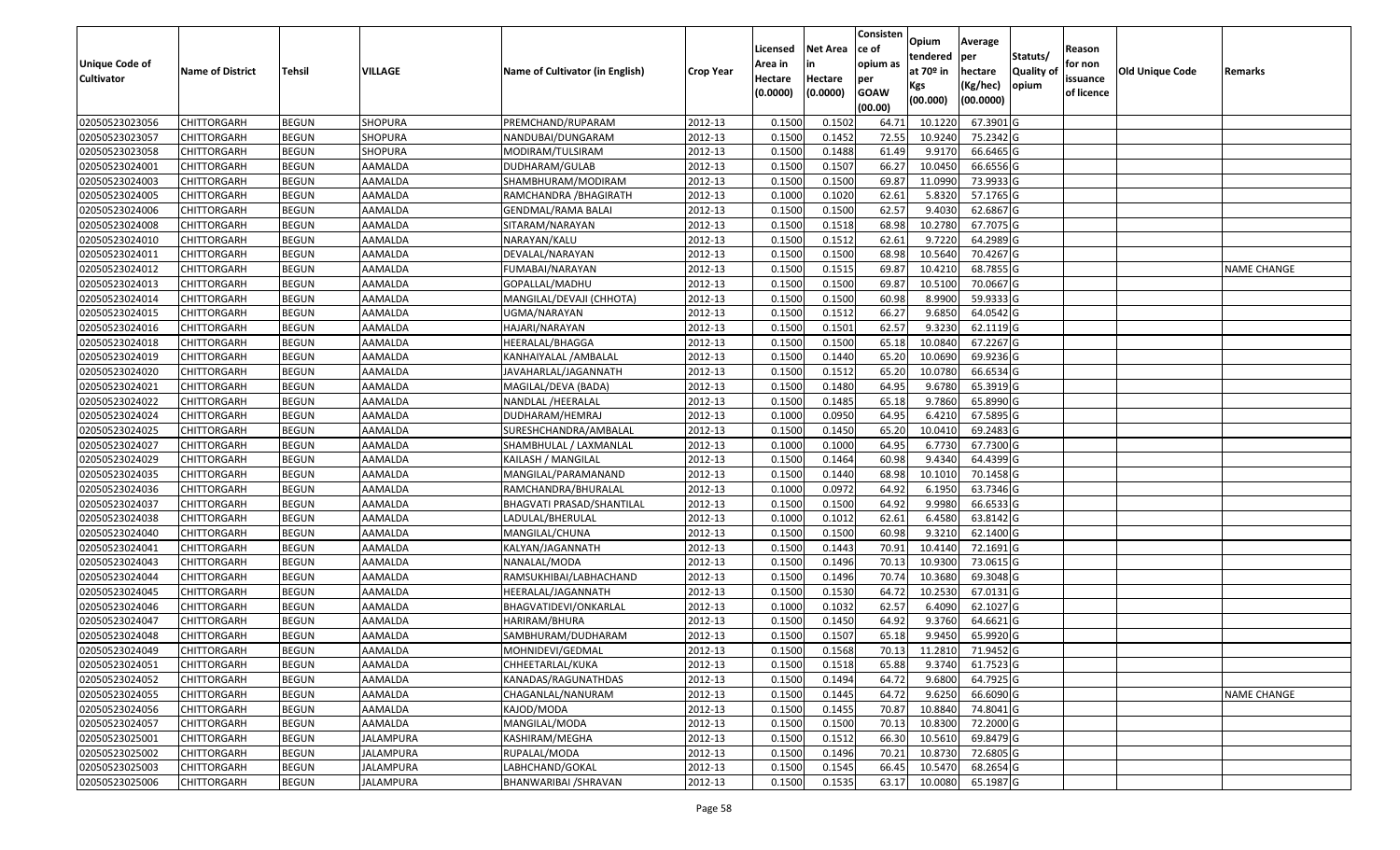| <b>Unique Code of</b><br><b>Cultivator</b> | <b>Name of District</b> | <b>Tehsil</b> | VILLAGE          | Name of Cultivator (in English)             | <b>Crop Year</b> | Licensed<br>Area in<br>Hectare | <b>Net Area</b><br>Hectare | Consisten<br>ce of<br>opium as<br>per | Opium<br>tendered<br>at $70°$ in<br>Kgs | Average<br>per<br>hectare<br>(Kg/hec) | Statuts/<br><b>Quality o</b><br>opium | Reason<br>for non<br>issuance | <b>Old Unique Code</b> | Remarks                        |
|--------------------------------------------|-------------------------|---------------|------------------|---------------------------------------------|------------------|--------------------------------|----------------------------|---------------------------------------|-----------------------------------------|---------------------------------------|---------------------------------------|-------------------------------|------------------------|--------------------------------|
|                                            |                         |               |                  |                                             |                  | (0.0000)                       | (0.0000)                   | <b>GOAW</b><br>(00.00)                | (00.000)                                | (00.0000)                             |                                       | of licence                    |                        |                                |
| 02050523025007                             | CHITTORGARH             | <b>BEGUN</b>  | <b>JALAMPURA</b> | MOHANLAL/DEVILAL                            | 2012-13          | 0.1000                         | 0.1038                     | 66.30                                 | 7.3500                                  | 70.8092G                              |                                       |                               |                        |                                |
| 02050523025008                             | CHITTORGARH             | <b>BEGUN</b>  | JALAMPURA        | CHHEETAR/LAKHMA                             | 2012-13          | 0.1000                         | 0.1000                     | 70.21                                 | 7.1810                                  | 71.8100G                              |                                       |                               |                        |                                |
| 02050523025010                             | CHITTORGARH             | <b>BEGUN</b>  | JALAMPURA        | GHISALAL / NARU                             | 2012-13          | 0.1500                         | 0.0000                     | 0.00                                  | 0.0000                                  | $0.0000$ F                            |                                       |                               |                        | TRANSFER / AAMALDA<br>(BENGUN) |
| 02050523026002                             | <b>CHITTORGARH</b>      | <b>BEGUN</b>  | ANOPPURA KAKAJI  | LAXMAN/JITMAL                               | 2012-13          | 0.1500                         | 0.1508                     | 69.8                                  | 11.1200                                 | 73.7401G                              |                                       |                               |                        |                                |
| 02050523026003                             | CHITTORGARH             | <b>BEGUN</b>  | ANOPPURA KAKAJI  | DEVILAL/BHOLA                               | 2012-13          | 0.1500                         | 0.1500                     | 69.8                                  | 10.651                                  | 71.0067G                              |                                       |                               |                        |                                |
| 02050523026005                             | CHITTORGARH             | <b>BEGUN</b>  | ANOPPURA KAKAJI  | DUGALAL/DEVA                                | 2012-13          | 0.1500                         | 0.1542                     | 72.43                                 | 12.2200                                 | 79.2477 G                             |                                       |                               |                        |                                |
| 02050523026006                             | <b>CHITTORGARH</b>      | <b>BEGUN</b>  | ANOPPURA KAKAJI  | SHOCHAND/DHANNA                             | 2012-13          | 0.1500                         | 0.1546                     | 69.8                                  | 11.2990                                 | 73.0854 G                             |                                       |                               |                        |                                |
| 02050523026007                             | <b>CHITTORGARH</b>      | <b>BEGUN</b>  | ANOPPURA KAKAJI  | HARKUBAI/MOHAN                              | 2012-13          | 0.1500                         | 0.1496                     | 72.43                                 | 11.0610                                 | 73.9372 G                             |                                       |                               |                        |                                |
| 02050523026009                             | <b>CHITTORGARH</b>      | <b>BEGUN</b>  | ANOPPURA KAKAJI  | KANA/DEVA                                   | 2012-13          | 0.1500                         | 0.1506                     | 68.86                                 | 10.9980                                 | 73.0279 G                             |                                       |                               |                        |                                |
| 02050523026010                             | <b>CHITTORGARH</b>      | <b>BEGUN</b>  | ANOPPURA KAKAJI  | KAJOD/BHAGIRATH                             | 2012-13          | 0.1500                         | 0.1544                     | 70.08                                 | 11.3930                                 | 73.7889 G                             |                                       |                               |                        |                                |
| 02050523026011                             | CHITTORGARH             | <b>BEGUN</b>  | ANOPPURA KAKAJI  | PANNALAL/BHUWANA                            | 2012-13          | 0.1000                         | 0.1025                     | 70.08                                 | 7.4590                                  | 72.7707 G                             |                                       |                               |                        |                                |
| 02050523026012                             | <b>CHITTORGARH</b>      | <b>BEGUN</b>  | ANOPPURA KAKAJI  | DEVILAL/PANNALAL                            | 2012-13          | 0.1000                         | 0.0971                     | 70.08                                 | 7.1880                                  | 74.0268 G                             |                                       |                               |                        |                                |
| 02050523026013                             | <b>CHITTORGARH</b>      | <b>BEGUN</b>  | ANOPPURA KAKAJI  | NANDA/PANNA                                 | 2012-13          | 0.1500                         | 0.1500                     | 64.48                                 | 10.4000                                 | 69.3333 G                             |                                       |                               |                        |                                |
| 02050523026014                             | CHITTORGARH             | <b>BEGUN</b>  | ANOPPURA KAKAJI  | PYARCHAND/PEMA                              | 2012-13          | 0.1500                         | 0.1488                     | 69.70                                 | 11.4210                                 | 76.7540 G                             |                                       |                               |                        |                                |
| 02050523026015                             | CHITTORGARH             | <b>BEGUN</b>  | ANOPPURA KAKAJI  | SHANKARLAL/CHUNNILAL                        | 2012-13          | 0.1500                         | 0.1505                     | 63.34                                 | 9.7720                                  | 64.9302 G                             |                                       |                               |                        |                                |
| 02050523027001                             | CHITTORGARH             | <b>BEGUN</b>  | CHARCHHA         | TULSIRAM/MOTI                               | 2012-13          | 0.1000                         | 0.1020                     | 70.71                                 | 7.4950                                  | 73.4804 G                             |                                       |                               |                        |                                |
| 02050523027002                             | CHITTORGARH             | <b>BEGUN</b>  | CHARCHHA         | NANDA/ HEERA                                | 2012-13          | 0.150                          | 0.1480                     | 66.46                                 | 10.1400                                 | 68.5135 G                             |                                       |                               |                        |                                |
| 02050523027004                             | CHITTORGARH             | <b>BEGUN</b>  | CHARCHHA         | KHEMRAJ/NANDA                               | 2012-13          | 0.1500                         | 0.1470                     | 70.72                                 | 10.7480                                 | 73.1156 G                             |                                       |                               |                        |                                |
| 02050523027005                             | CHITTORGARH             | <b>BEGUN</b>  | CHARCHHA         | TULSIRAM/BHOLA                              | 2012-13          | 0.1000                         | 0.0999                     | 58.60                                 | 6.1530                                  | 61.5916 G                             |                                       |                               |                        |                                |
| 02050523027006                             | CHITTORGARH             | <b>BEGUN</b>  | CHARCHHA         | JAMNALAL/KERING                             | 2012-13          | 0.1500                         | 0.1484                     | 62.59                                 | 9.5140                                  | 64.1105 G                             |                                       |                               |                        |                                |
| 02050523027007                             | CHITTORGARH             | <b>BEGUN</b>  | CHARCHHA         | NANDLAL/BARDA                               | 2012-13          | 0.1000                         | 0.1025                     | 66.84                                 | 7.0370                                  | 68.6537 G                             |                                       |                               |                        |                                |
| 02050523027008                             | CHITTORGARH             | <b>BEGUN</b>  | CHARCHHA         | HAJARI/ONKAR                                | 2012-13          | 0.1000                         | 0.1036                     | 70.25                                 | 7.4260                                  | 71.6795 G                             |                                       |                               |                        |                                |
| 02050523027009                             | CHITTORGARH             | <b>BEGUN</b>  | CHARCHHA         | KANHAIYAAL/HEERA                            | 2012-13          | 0.100                          | 0.0962                     | 72.54                                 | 7.8550                                  | 81.6528 G                             |                                       |                               |                        |                                |
| 02050523027011                             | CHITTORGARH             | <b>BEGUN</b>  | CHARCHHA         | AMARCHAND/BHERULAL                          | 2012-13          | 0.1000                         | 0.1008                     | 66.46                                 | 7.1490                                  | 70.9226 G                             |                                       |                               |                        |                                |
| 02050523027012                             | CHITTORGARH             | <b>BEGUN</b>  | CHARCHHA         | KHEMRAJ/ NANAJI                             | 2012-13          | 0.1500                         | 0.1500                     | 62.59                                 | 9.8270                                  | 65.5133 G                             |                                       |                               |                        |                                |
| 02050523027013                             | CHITTORGARH             | <b>BEGUN</b>  | CHARCHHA         | JAGANNATH/DEVILAL                           | 2012-13          | 0.1500                         | 0.1500                     | 66.46                                 | 10.1110                                 | 67.4067 G                             |                                       |                               |                        |                                |
| 02050523027014                             | CHITTORGARH             | <b>BEGUN</b>  | CHARCHHA         | MATHURA/HAJARI                              | 2012-13          | 0.1000                         | 0.0986                     | 63.90                                 | 6.6270                                  | 67.2110 G                             |                                       |                               |                        |                                |
| 02050523027015                             | CHITTORGARH             | <b>BEGUN</b>  | CHARCHHA         | MOOLCHAND/JAYCHAND                          | 2012-13          | 0.1500                         | 0.1442                     | 66.84                                 | 10.0930                                 | 69.9931 G                             |                                       |                               |                        |                                |
| 02050523028001                             | CHITTORGARH             | <b>BEGUN</b>  | PIPALDA BEGU     | RAMCHANDRA/ONKAR                            | 2012-13          | 0.1500                         | 0.1500                     | 69.82                                 | 11.151                                  | 74.3400 G                             |                                       |                               |                        |                                |
| 02050523028002                             | CHITTORGARH             | <b>BEGUN</b>  | PIPALDA BEGU     | MATHURA/ONKAR                               | 2012-13          | 0.1500                         | 0.1445                     | 69.82                                 | 10.8420                                 | 75.0311G                              |                                       |                               |                        |                                |
| 02050523028003                             | CHITTORGARH             | <b>BEGUN</b>  | PIPALDA BEGU     | KANHAIYAAL/RAMLAL                           | 2012-13          | 0.1500                         | 0.1500                     | 71.29                                 | 11.3050                                 | 75.3667 G                             |                                       |                               |                        |                                |
| 02050523028004                             | CHITTORGARH             | <b>BEGUN</b>  | PIPALDA BEGU     | PYARIBAI/AASHARAM                           | 2012-13          | 0.1500                         | 0.1472                     | 62.95                                 | 9.7300                                  | 66.1005 G                             |                                       |                               |                        |                                |
| 02050523028005                             | <b>CHITTORGARH</b>      | <b>BEGUN</b>  | PIPALDA BEGU     | BHURA/MOHAN                                 | 2012-13          | 0.1500                         | 0.1440                     | 72.67                                 | 11.3470                                 | 78.7986 G                             |                                       |                               |                        |                                |
| 02050523028006                             | CHITTORGARH             | <b>BEGUN</b>  | PIPALDA BEGU     | KUKALAL/TEKCHAND                            | 2012-13          | 0.150                          | 0.1454                     | 69.96                                 | 10.9140                                 | 75.0619 G                             |                                       |                               |                        |                                |
| 02050523028007                             | CHITTORGARH             | <b>BEGUN</b>  | PIPALDA BEGU     | SHYAMLAL/AASHARAM                           | 2012-13          | 0.1500                         | 0.1518                     | 65.34                                 | 9.9780                                  | 65.7312G                              |                                       |                               |                        |                                |
| 02050523028008                             | <b>CHITTORGARH</b>      | <b>BEGUN</b>  | PIPALDA BEGU     | MADANLAL/AASHARAM                           | 2012-13          | 0.1000                         | 0.0999                     | 65.34                                 | 6.7490                                  | 67.5576 G                             |                                       |                               |                        |                                |
| 02050523028009                             | <b>CHITTORGARH</b>      | <b>BEGUN</b>  | PIPALDA BEGU     | RATANA/SURAJA                               | 2012-13          | 0.1500                         | 0.1496                     | 69.96                                 | 10.9840                                 | 73.4225 G                             |                                       |                               |                        |                                |
| 02050523028010                             | <b>CHITTORGARH</b>      | <b>BEGUN</b>  | PIPALDA BEGU     | MOHAN/KUKA REGAR                            | 2012-13          | 0.1500                         | 0.1500                     | 63.49                                 | 9.7500                                  | 65.0000 G                             |                                       |                               |                        |                                |
| 02050523028012                             | <b>CHITTORGARH</b>      | <b>BEGUN</b>  | PIPALDA BEGU     | PRABHULAL/RAMCHANDRA                        | 2012-13          | 0.1500                         | 0.1480                     | 64.94                                 | 10.1490                                 | 68.5743 G                             |                                       |                               |                        |                                |
| 02050523028013                             | CHITTORGARH             | <b>BEGUN</b>  | PIPALDA BEGU     | BHURALAL /RAMLAL                            | 2012-13          | 0.1000                         | 0.0999                     | 63.54                                 | 6.8710                                  | 68.7788 G                             |                                       |                               |                        |                                |
| 02050523028014                             | <b>CHITTORGARH</b>      | <b>BEGUN</b>  | PIPALDA BEGU     | KESHSURAM/RAMLAL                            | 2012-13          | 0.1500                         | 0.1500                     | 71.29                                 | 11.0300                                 | 73.5333 G                             |                                       |                               |                        |                                |
| 02050523028015                             | <b>CHITTORGARH</b>      | <b>BEGUN</b>  | PIPALDA BEGU     | RAMCHANDRA/UDAYRAM                          | 2012-13          | 0.1500                         | 0.1482                     | 63.54                                 | 10.0760                                 | 67.9892 G                             |                                       |                               |                        |                                |
| 02050523028016                             | <b>CHITTORGARH</b>      | <b>BEGUN</b>  | PIPALDA BEGU     | RMESHACHANDRA URF RAMESHVAR<br>/MITATHAULAL | 2012-13          | 0.1500                         | 0.1500                     | 65.34                                 | 10.3520                                 | 69.0133 G                             |                                       |                               |                        |                                |
| 02050523028017                             | <b>CHITTORGARH</b>      | <b>BEGUN</b>  | PIPALDA BEGU     | MITTHULAL/HAJARI                            | 2012-13          | 0.1000                         | 0.1000                     | 71.67                                 | 7.4950                                  | 74.9500 G                             |                                       |                               |                        |                                |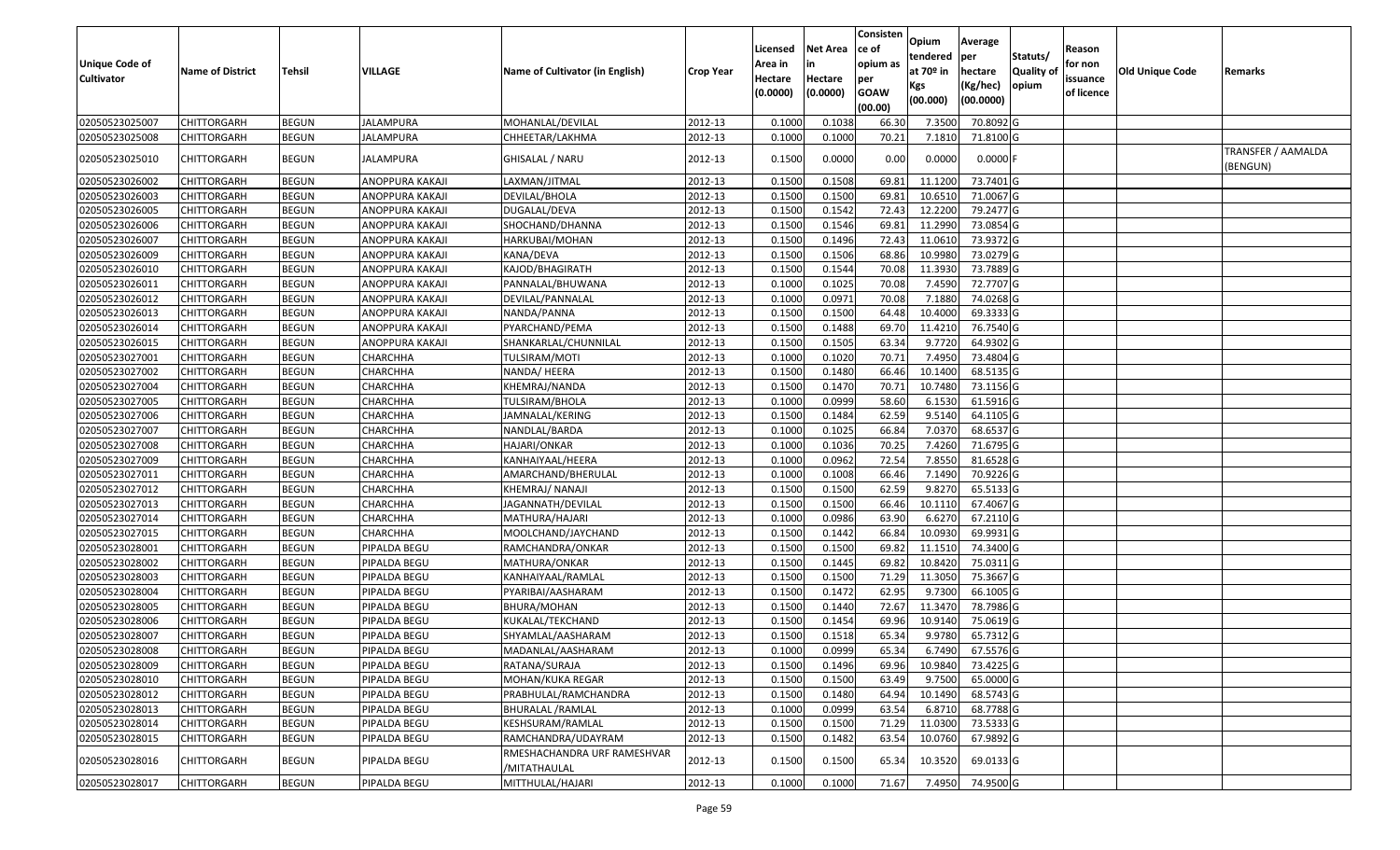| <b>Unique Code of</b><br><b>Cultivator</b> | <b>Name of District</b> | <b>Tehsil</b> | VILLAGE          | Name of Cultivator (in English)   | <b>Crop Year</b> | Licensed<br>Area in<br>Hectare<br>(0.0000) | <b>Net Area</b><br>in<br>Hectare<br>(0.0000) | Consisten<br>ce of<br>opium as<br>per<br><b>GOAW</b><br>(00.00) | Opium<br>tendered<br>at $70°$ in<br>Kgs<br>(00.000) | Average<br>per<br>hectare<br>(Kg/hec)<br>(00.0000) | Statuts/<br>Quality of<br>opium | Reason<br>for non<br>issuance<br>of licence | <b>Old Unique Code</b> | Remarks |
|--------------------------------------------|-------------------------|---------------|------------------|-----------------------------------|------------------|--------------------------------------------|----------------------------------------------|-----------------------------------------------------------------|-----------------------------------------------------|----------------------------------------------------|---------------------------------|---------------------------------------------|------------------------|---------|
| 02050523028018                             | <b>CHITTORGARH</b>      | <b>BEGUN</b>  | PIPALDA BEGU     | JAMANIBAI /BALURAM                | 2012-13          | 0.1500                                     | 0.1500                                       | 64.94                                                           | 10.3160                                             | 68.7733 G                                          |                                 |                                             |                        |         |
| 02050523028019                             | CHITTORGARH             | <b>BEGUN</b>  | PIPALDA BEGU     | SHAMBHULAL/MADHULAL               | 2012-13          | 0.1500                                     | 0.1505                                       | 69.82                                                           | 10.9720                                             | 72.9037 G                                          |                                 |                                             |                        |         |
| 02050523028020                             | CHITTORGARH             | <b>BEGUN</b>  | PIPALDA BEGU     | JAMNALAL/AASHARAM                 | 2012-13          | 0.1500                                     | 0.1500                                       | 65.42                                                           | 10.0930                                             | 67.2867 G                                          |                                 |                                             |                        |         |
| 02050523028021                             | <b>CHITTORGARH</b>      | <b>BEGUN</b>  | PIPALDA BEGU     | MEGRAJ/AASHARAM                   | 2012-13          | 0.1500                                     | 0.1500                                       | 63.54                                                           | 9.6940                                              | 64.6267 G                                          |                                 |                                             |                        |         |
| 02050523028023                             | <b>CHITTORGARH</b>      | <b>BEGUN</b>  | PIPALDA BEGU     | BHURA / NANDA OHTHA               | 2012-13          | 0.1500                                     | 0.1500                                       | 64.94                                                           | 10.0840                                             | 67.2267 G                                          |                                 |                                             |                        |         |
| 02050523028024                             | CHITTORGARH             | <b>BEGUN</b>  | PIPALDA BEGU     | BADRI/NANALAL                     | 2012-13          | 0.1500                                     | 0.1500                                       | 69.96                                                           | 11.1640                                             | 74.4267 G                                          |                                 |                                             |                        |         |
| 02050523028025                             | <b>CHITTORGARH</b>      | <b>BEGUN</b>  | PIPALDA BEGU     | HEERA/CHAMPA                      | 2012-13          | 0.1500                                     | 0.1452                                       | 65.42                                                           | 10.2520                                             | 70.6061G                                           |                                 |                                             |                        |         |
| 02050523028026                             | CHITTORGARH             | <b>BEGUN</b>  | PIPALDA BEGU     | NARAYANIBAI/DOLTRAM               | 2012-13          | 0.1000                                     | 0.1013                                       | 65.42                                                           | 7.0930                                              | 70.0197 G                                          |                                 |                                             |                        |         |
| 02050523029001                             | CHITTORGARH             | <b>BEGUN</b>  | <b>DORAI</b>     | MEGRAJ URF MEGA/MODA              | 2012-13          | 0.1500                                     | 0.1460                                       | 70.40                                                           | 10.0470                                             | 68.8151 G                                          |                                 |                                             |                        |         |
| 02050523029005                             | CHITTORGARH             | <b>BEGUN</b>  | <b>DORAI</b>     | KASHIRAM/NARAYAN                  | 2012-13          | 0.1500                                     | 0.1485                                       | 67.92                                                           | 10.2950                                             | 69.3266 G                                          |                                 |                                             |                        |         |
| 02050523029006                             | <b>CHITTORGARH</b>      | <b>BEGUN</b>  | <b>DORAI</b>     | CHUNNIBAI/RUPLAL                  | 2012-13          | 0.1500                                     | 0.1504                                       | 70.09                                                           | 10.6240                                             | 70.6383 G                                          |                                 |                                             |                        |         |
| 02050523029008                             | CHITTORGARH             | <b>BEGUN</b>  | <b>DORAI</b>     | GODA/ONKAR                        | 2012-13          | 0.1500                                     | 0.1488                                       | 72.13                                                           | 10.8400                                             | 72.8495 G                                          |                                 |                                             |                        |         |
| 02050523029009                             | CHITTORGARH             | <b>BEGUN</b>  | <b>DORAI</b>     | PRATAPIBAI/RUPA                   | 2012-13          | 0.1500                                     | 0.1298                                       | 66.02                                                           | 9.3840                                              | 72.2958 G                                          |                                 |                                             |                        |         |
| 02050523029011                             | CHITTORGARH             | <b>BEGUN</b>  | <b>DORAI</b>     | KANHAIYAAL/MANGILAL               | 2012-13          | 0.1500                                     | 0.1500                                       | 66.1                                                            | 10.4740                                             | 69.8267 G                                          |                                 |                                             |                        |         |
| 02050523029012                             | CHITTORGARH             | <b>BEGUN</b>  | <b>DORAI</b>     | RADHIBAI/HAJARI                   | 2012-13          | 0.1500                                     | 0.1500                                       | 67.57                                                           | 10.4250                                             | 69.5000G                                           |                                 |                                             |                        |         |
| 02050523029013                             | CHITTORGARH             | <b>BEGUN</b>  | <b>DORAI</b>     | JAYRAM/GOKAL                      | 2012-13          | 0.1000                                     | 0.1005                                       | 69.07                                                           | 7.035                                               | 70.0000G                                           |                                 |                                             |                        |         |
| 02050523029017                             | CHITTORGARH             | <b>BEGUN</b>  | <b>DORAI</b>     | DERAM/BHANWARLAL                  | 2012-13          | 0.1500                                     | 0.1428                                       | 66.21                                                           | 10.0070                                             | 70.0770 G                                          |                                 |                                             |                        |         |
| 02050523029018                             | CHITTORGARH             | <b>BEGUN</b>  | <b>DORAI</b>     | CHAMPBAI/KAJOD                    | 2012-13          | 0.1000                                     | 0.1000                                       | 68.34                                                           | 7.0000                                              | 70.0000G                                           |                                 |                                             |                        |         |
| 02050523029020                             | <b>CHITTORGARH</b>      | <b>BEGUN</b>  | <b>DORAI</b>     | KANA/MODA                         | 2012-13          | 0.1500                                     | 0.1512                                       | 68.34                                                           | 10.7000                                             | 70.7672 G                                          |                                 |                                             |                        |         |
| 02050523029026                             | CHITTORGARH             | <b>BEGUN</b>  | <b>DORAI</b>     | RAMESHCHAND/KALU                  | 2012-13          | 0.1000                                     | 0.0950                                       | 67.57                                                           | 6.5060                                              | 68.4842 G                                          |                                 |                                             |                        |         |
| 02050523030002                             | CHITTORGARH             | <b>BEGUN</b>  | <b>MEGHPURA</b>  | NANALAL/MADHOLAL                  | 2012-13          | 0.1500                                     | 0.1496                                       | 68.76                                                           | 10.5890                                             | 70.7821 G                                          |                                 |                                             |                        |         |
| 02050523030003                             | CHITTORGARH             | <b>BEGUN</b>  | <b>MEGHPURA</b>  | KAJODIBAI/KASHIRAM                | 2012-13          | 0.1500                                     | 0.1508                                       | 68.29                                                           | 10.9170                                             | 72.3939 G                                          |                                 |                                             |                        |         |
| 02050523030007                             | CHITTORGARH             | <b>BEGUN</b>  | MEGHPURA         | CHUNNILAL/KUKA                    | 2012-13          | 0.1500                                     | 0.1408                                       | 68.29                                                           | 10.2730                                             | 72.9616 G                                          |                                 |                                             |                        |         |
| 02050523030010                             | CHITTORGARH             | <b>BEGUN</b>  | MEGHPURA         | RAMCHANDRA A/S<br>BHAGWAN/BHARMAL | 2012-13          | 0.1000                                     | 0.0980                                       | 72.66                                                           | 7.4010                                              | 75.5204 G                                          |                                 |                                             |                        |         |
| 02050523030011                             | <b>CHITTORGARH</b>      | <b>BEGUN</b>  | <b>MEGHPURA</b>  | SUGNABAI / PRMANAND               | 2012-13          | 0.1500                                     | 0.1400                                       | 60.43                                                           | 8.7020                                              | 62.1571 G                                          |                                 |                                             |                        |         |
| 02050523030014                             | <b>CHITTORGARH</b>      | <b>BEGUN</b>  | <b>MEGHPURA</b>  | DAYASHAKAR/PRMANAND               | 2012-13          | 0.1000                                     | 0.0988                                       | 61.78                                                           | 6.3370                                              | 64.1397 G                                          |                                 |                                             |                        |         |
| 02050523030015                             | <b>CHITTORGARH</b>      | <b>BEGUN</b>  | <b>MEGHPURA</b>  | CHUNNILAL/DHULA                   | 2012-13          | 0.1500                                     | 0.1482                                       | 67.21                                                           | 10.4660                                             | 70.6208 G                                          |                                 |                                             |                        |         |
| 02050523030016                             | CHITTORGARH             | <b>BEGUN</b>  | MEGHPURA         | KANHAIYALAL/ SHANKARLAL           | 2012-13          | 0.1500                                     | 0.1453                                       | 66.59                                                           | 10.0460                                             | 69.1397 G                                          |                                 |                                             |                        |         |
| 02050523030017                             | <b>CHITTORGARH</b>      | <b>BEGUN</b>  | <b>MEGHPURA</b>  | DOLTRAM/KISHNA                    | 2012-13          | 0.1000                                     | 0.0996                                       | 67.21                                                           | 6.8940                                              | 69.2169 G                                          |                                 |                                             |                        |         |
| 02050523030019                             | CHITTORGARH             | <b>BEGUN</b>  | <b>MEGHPURA</b>  | GATHUBAI/BHAGIRATH                | 2012-13          | 0.1500                                     | 0.1479                                       | 68.76                                                           | 10.7360                                             | 72.5896 G                                          |                                 |                                             |                        |         |
| 02050523030021                             | CHITTORGARH             | <b>BEGUN</b>  | MEGHPURA         | DEUBAI/HEERA                      | 2012-13          | 0.1500                                     | 0.1456                                       | 68.29                                                           | 10.9070                                             | 74.9107 G                                          |                                 |                                             |                        |         |
| 02050523030022                             | CHITTORGARH             | <b>BEGUN</b>  | <b>MEGHPURA</b>  | CHUNNILAL/KHEMA                   | 2012-13          | 0.1500                                     | 0.1476                                       | 71.76                                                           | 11.4300                                             | 77.4390 G                                          |                                 |                                             |                        |         |
| 02050523030025                             | CHITTORGARH             | <b>BEGUN</b>  | <b>MEGHPURA</b>  | DEVILAL/BALU                      | 2012-13          | 0.1500                                     | 0.1470                                       | 64.47                                                           | 10.1220                                             | 68.8571 G                                          |                                 |                                             |                        |         |
| 02050523031001                             | CHITTORGARH             | <b>BEGUN</b>  | MANDAWARI        | <b>GHISA / ONKAR</b>              | 2012-13          | 0.150                                      | 0.1536                                       | 65.96                                                           | 10.874                                              | 70.7943 G                                          |                                 |                                             |                        |         |
| 02050523031002                             | CHITTORGARH             | <b>BEGUN</b>  | MANDAWARI        | BHIMRAJ/LAKHAMA                   | 2012-13          | 0.1500                                     | 0.1550                                       | 69.76                                                           | 11.5900                                             | 74.7742 G                                          |                                 |                                             |                        |         |
| 02050523031003                             | <b>CHITTORGARH</b>      | <b>BEGUN</b>  | MANDAWARI        | ONKAR/DUNGA                       | 2012-13          | 0.1500                                     | 0.1460                                       | 71.29                                                           | 10.8970                                             | 74.6370 G                                          |                                 |                                             |                        |         |
| 02050523031006                             | <b>CHITTORGARH</b>      | <b>BEGUN</b>  | MANDAWARI        | HEERA /RUPA                       | 2012-13          | 0.1500                                     | 0.1500                                       | 65.63                                                           | 10.1070                                             | 67.3800 G                                          |                                 |                                             |                        |         |
| 02050523031008                             | <b>CHITTORGARH</b>      | <b>BEGUN</b>  | <b>MANDAWARI</b> | PYARCHAND/HARIRAM                 | 2012-13          | 0.1500                                     | 0.1450                                       | 68.63                                                           | 10.1180                                             | 69.7793 G                                          |                                 |                                             |                        |         |
| 02050523031009                             | <b>CHITTORGARH</b>      | <b>BEGUN</b>  | <b>MANDAWARI</b> | DEVILAL/GOKAL                     | 2012-13          | 0.1500                                     | 0.1500                                       | 65.63                                                           | 10.3790                                             | 69.1933 G                                          |                                 |                                             |                        |         |
| 02050523031010                             | <b>CHITTORGARH</b>      | <b>BEGUN</b>  | MANDAWARI        | HAJARI/NARAYAN                    | 2012-13          | 0.1500                                     | 0.1551                                       | 65.63                                                           | 10.4160                                             | 67.1567 G                                          |                                 |                                             |                        |         |
| 02050523031011                             | <b>CHITTORGARH</b>      | <b>BEGUN</b>  | MANDAWARI        | KASTURIBAI/DEVILAL                | 2012-13          | 0.1000                                     | 0.0972                                       | 63.12                                                           | 6.9430                                              | 71.4300 G                                          |                                 |                                             |                        |         |
| 02050523031012                             | <b>CHITTORGARH</b>      | <b>BEGUN</b>  | MANDAWARI        | DEVILAL/BOTHLAL                   | 2012-13          | 0.1500                                     | 0.1496                                       | 68.63                                                           | 10.5200                                             | 70.3209 G                                          |                                 |                                             |                        |         |
| 02050523031013                             | <b>CHITTORGARH</b>      | <b>BEGUN</b>  | <b>MANDAWARI</b> | KANHAIYALAL/BHURA                 | 2012-13          | 0.1500                                     | 0.1453                                       | 65.96                                                           | 10.1110                                             | 69.5871 G                                          |                                 |                                             |                        |         |
| 02050523031014                             | CHITTORGARH             | <b>BEGUN</b>  | MANDAWARI        | KAJODI BAI/KASHIRAM               | 2012-13          | 0.1500                                     | 0.1452                                       | 71.79                                                           | 10.8920                                             | 75.0138 G                                          |                                 |                                             |                        |         |
| 02050523031035                             | <b>CHITTORGARH</b>      | <b>BEGUN</b>  | MANDAWARI        | KASHIRAM/NANDA                    | 2012-13          | 0.1000                                     | 0.0992                                       | 63.12                                                           | 6.5370                                              | 65.8972 G                                          |                                 |                                             |                        |         |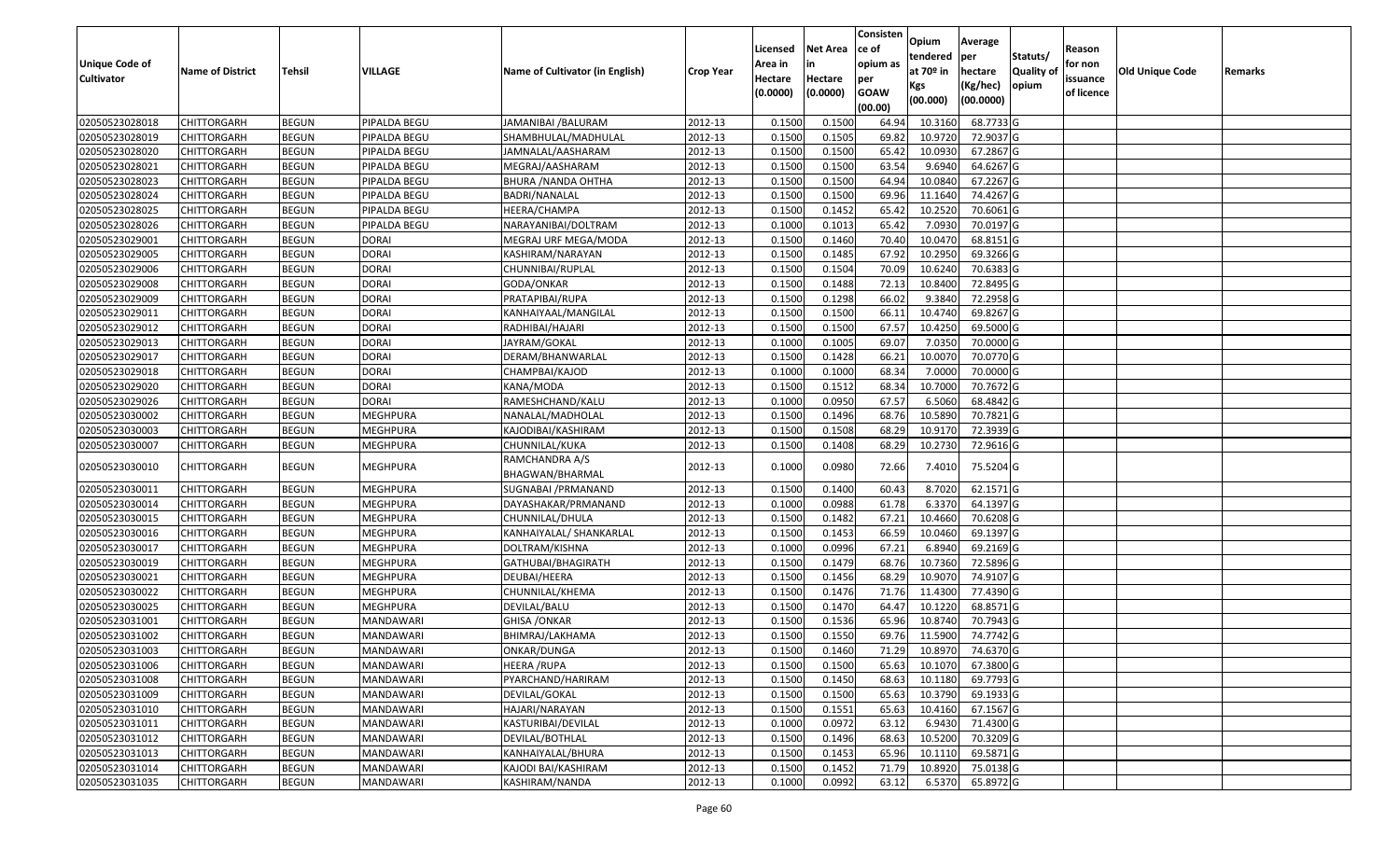| <b>Unique Code of</b><br><b>Cultivator</b> | <b>Name of District</b> | Tehsil       | VILLAGE              | Name of Cultivator (in English) | <b>Crop Year</b> | Licensed<br>Area in<br>Hectare<br>(0.0000) | <b>Net Area</b><br>in<br>Hectare<br>(0.0000) | Consisten<br>ce of<br>opium as<br>per<br><b>GOAW</b> | Opium<br>tendered<br>at $70°$ in<br>Kgs | Average<br>per<br>hectare<br>(Kg/hec) | Statuts/<br>Quality of<br>opium | Reason<br>for non<br>issuance<br>of licence | Old Unique Code | Remarks         |
|--------------------------------------------|-------------------------|--------------|----------------------|---------------------------------|------------------|--------------------------------------------|----------------------------------------------|------------------------------------------------------|-----------------------------------------|---------------------------------------|---------------------------------|---------------------------------------------|-----------------|-----------------|
|                                            |                         |              |                      |                                 |                  |                                            |                                              | (00.00)                                              | (00.000)                                | (00.0000)                             |                                 |                                             |                 |                 |
| 02050523031036                             | <b>CHITTORGARH</b>      | <b>BEGUN</b> | MANDAWARI            | GOKAL/CAGNA                     | 2012-13          | 0.1500                                     | 0.1512                                       | 54.13                                                | 8.7380                                  | 57.7910 G                             |                                 |                                             |                 |                 |
| 02050523031037                             | <b>CHITTORGARH</b>      | <b>BEGUN</b> | MANDAWARI            | RATANLAL/MOTI                   | 2012-13          | 0.1500                                     | 0.1480                                       | 65.96                                                | 10.6950                                 | 72.2635 G                             |                                 |                                             | 02050523035001  | <b>TRANSFER</b> |
| 02050523032001                             | <b>CHITTORGARH</b>      | <b>BEGUN</b> | PADAWAS              | GHISA/KUKA                      | 2012-13          | 0.1000                                     | 0.1050                                       | 65.75                                                | 6.8570                                  | 65.3048 G                             |                                 |                                             |                 |                 |
| 02050523032002                             | <b>CHITTORGARH</b>      | <b>BEGUN</b> | PADAWAS              | HAJARI/ONKAR                    | 2012-13          | 0.1500                                     | 0.1520                                       | 62.91                                                | 10.3620                                 | 68.1711 G                             |                                 |                                             |                 |                 |
| 02050523032003                             | <b>CHITTORGARH</b>      | <b>BEGUN</b> | PADAWAS              | GULAB/CHATURBHUJ                | 2012-13          | 0.1500                                     | 0.1500                                       | 68.82                                                | 11.4440                                 | 76.2933 G                             |                                 |                                             |                 |                 |
| 02050523032004                             | <b>CHITTORGARH</b>      | <b>BEGUN</b> | PADAWAS              | NANDRAM/RODA                    | 2012-13          | 0.1500                                     | 0.1520                                       | 66.23                                                | 10.5970                                 | 69.7171 G                             |                                 |                                             |                 |                 |
| 02050523032005                             | CHITTORGARH             | <b>BEGUN</b> | PADAWAS              | ONKARLAL/HUKMA                  | 2012-13          | 0.1500                                     | 0.1470                                       | 62.43                                                | 10.0870                                 | 68.6190 G                             |                                 |                                             |                 |                 |
| 02050523032007                             | <b>CHITTORGARH</b>      | <b>BEGUN</b> | PADAWAS              | BALURAM/GANGARAM                | 2012-13          | 0.1500                                     | 0.1480                                       | 65.75                                                | 10.4170                                 | 70.3851 G                             |                                 |                                             |                 |                 |
| 02050523032008                             | <b>CHITTORGARH</b>      | <b>BEGUN</b> | PADAWAS              | KESARBAI/DEVILAL                | 2012-13          | 0.1500                                     | 0.1508                                       | 66.23                                                | 10.3980                                 | 68.9523 G                             |                                 |                                             |                 |                 |
| 02050523032009                             | <b>CHITTORGARH</b>      | <b>BEGUN</b> | PADAWAS              | BALU/CHIAMNA                    | 2012-13          | 0.1500                                     | 0.1505                                       | 65.20                                                | 10.5810                                 | 70.3056 G                             |                                 |                                             |                 |                 |
| 02050523032010                             | <b>CHITTORGARH</b>      | <b>BEGUN</b> | PADAWAS              | RUPA/PARTHU                     | 2012-13          | 0.1000                                     | 0.1024                                       | 64.20                                                | 7.0800                                  | 69.1406                               |                                 |                                             |                 |                 |
| 02050523032011                             | <b>CHITTORGARH</b>      | <b>BEGUN</b> | PADAWAS              | MOHAN/UDA KHATI                 | 2012-13          | 0.1500                                     | 0.1526                                       | 62.43                                                | 10.6930                                 | 70.0721 G                             |                                 |                                             |                 |                 |
| 02050523032013                             | <b>CHITTORGARH</b>      | <b>BEGUN</b> | PADAWAS              | SHANKAR LAL / KAJODILAL         | 2012-13          | 0.1500                                     | 0.1503                                       | 65.20                                                | 10.1430                                 | 67.4850 G                             |                                 |                                             |                 |                 |
| 02050523032014                             | <b>CHITTORGARH</b>      | <b>BEGUN</b> | PADAWAS              | KAJODIBAI/BHURA                 | 2012-13          | 0.1500                                     | 0.1500                                       | 62.52                                                | 9.9410                                  | 66.2733 G                             |                                 |                                             |                 |                 |
| 02050523032015                             | <b>CHITTORGARH</b>      | <b>BEGUN</b> | PADAWAS              | GHISIBAI/NARAYAN                | 2012-13          | 0.1000                                     | 0.1012                                       | 67.97                                                | 7.0400                                  | 69.5652 G                             |                                 |                                             |                 |                 |
| 02050523032016                             | <b>CHITTORGARH</b>      | <b>BEGUN</b> | PADAWAS              | KUKALAL/MADHOLAL                | 2012-13          | 0.1500                                     | 0.1500                                       | 62.52                                                | 9.9590                                  | 66.3933 G                             |                                 |                                             |                 |                 |
| 02050523032018                             | <b>CHITTORGARH</b>      | <b>BEGUN</b> | PADAWAS              | GULABIBAI/BHUWANA               | 2012-13          | 0.1500                                     | 0.1518                                       | 59.02                                                | 9.4850                                  | 62.4835 G                             |                                 |                                             |                 |                 |
| 02050523032019                             | <b>CHITTORGARH</b>      | <b>BEGUN</b> | PADAWAS              | AASHARAM/DALLAN                 | 2012-13          | 0.1500                                     | 0.1496                                       | 65.5                                                 | 10.7530                                 | 71.8783 G                             |                                 |                                             |                 |                 |
| 02050523032020                             | <b>CHITTORGARH</b>      | <b>BEGUN</b> | PADAWAS              | BHAGVATSINGH/BHANWARSINGH       | 2012-13          | 0.1500                                     | 0.1474                                       | 58.61                                                | 9.3610                                  | 63.5075 G                             |                                 |                                             |                 |                 |
| 02050523032022                             | <b>CHITTORGARH</b>      | <b>BEGUN</b> | PADAWAS              | DEVLAL/HUKMA                    | 2012-13          | 0.1500                                     | 0.1473                                       | 62.43                                                | 10.2120                                 | 69.3279 G                             |                                 |                                             |                 |                 |
| 02050523032023                             | <b>CHITTORGARH</b>      | <b>BEGUN</b> | PADAWAS              | KISHANLAL / PYARA               | 2012-13          | 0.1500                                     | 0.1485                                       | 58.61                                                | 9.1680                                  | 61.7374 G                             |                                 |                                             |                 |                 |
| 02050523032024                             | <b>CHITTORGARH</b>      | <b>BEGUN</b> | PADAWAS              | SHANKAR/PYARA                   | 2012-13          | 0.1500                                     | 0.1500                                       | 62.52                                                | 10.0930                                 | 67.2867 G                             |                                 |                                             |                 |                 |
| 02050523033001                             | <b>CHITTORGARH</b>      | <b>BEGUN</b> | JODHA PATEL KI KHERI | NANDA/RAMA                      | 2012-13          | 0.1500                                     | 0.1488                                       | 65.78                                                | 10.4780                                 | 70.4167 G                             |                                 |                                             |                 |                 |
| 02050523033002                             | <b>CHITTORGARH</b>      | <b>BEGUN</b> | JODHA PATEL KI KHERI | JAGANNATH/SALAG                 | 2012-13          | 0.1500                                     | 0.1485                                       | 65.78                                                | 10.3560                                 | 69.7374 G                             |                                 |                                             |                 |                 |
| 02050523033003                             | <b>CHITTORGARH</b>      | <b>BEGUN</b> | JODHA PATEL KI KHERI | SUKHARAM/BHERU                  | 2012-13          | 0.1500                                     | 0.1496                                       | 65.78                                                | 10.4210                                 | 69.6591 G                             |                                 |                                             |                 |                 |
| 02050523033004                             | <b>CHITTORGARH</b>      | <b>BEGUN</b> | JODHA PATEL KI KHERI | MANGILAL A/S CHATRBHUJ /UDA     | 2012-13          | 0.1500                                     | 0.1470                                       | 66.08                                                | 10.3460                                 | 70.3810 G                             |                                 |                                             |                 |                 |
| 02050523033005                             | <b>CHITTORGARH</b>      | <b>BEGUN</b> | JODHA PATEL KI KHERI | MOHANLAL/DUNGA                  | 2012-13          | 0.1500                                     | 0.1496                                       | 66.3                                                 | 10.1450                                 | 67.8142 G                             |                                 |                                             |                 |                 |
| 02050523033006                             | <b>CHITTORGARH</b>      | <b>BEGUN</b> | JODHA PATEL KI KHERI | DOLIBAI/BALU                    | 2012-13          | 0.1500                                     | 0.1495                                       | 66.08                                                | 10.6290                                 | 71.0970 G                             |                                 |                                             |                 |                 |
| 02050523033007                             | <b>CHITTORGARH</b>      | <b>BEGUN</b> | JODHA PATEL KI KHERI | DEVILAL/MOTILAL                 | 2012-13          | 0.1500                                     | 0.1502                                       | 68.77                                                | 10.7380                                 | 71.4913 G                             |                                 |                                             |                 |                 |
| 02050523033008                             | <b>CHITTORGARH</b>      | <b>BEGUN</b> | JODHA PATEL KI KHERI | SHOCHAND/KUKA                   | 2012-13          | 0.1500                                     | 0.1500                                       | 63.14                                                | 10.2200                                 | 68.1333 G                             |                                 |                                             |                 |                 |
| 02050523033009                             | <b>CHITTORGARH</b>      | <b>BEGUN</b> | JODHA PATEL KI KHERI | NARAYANIBAI/HEERA               | 2012-13          | 0.1500                                     | 0.1463                                       | 63.1                                                 | 9.7690                                  | 66.7738 G                             |                                 |                                             |                 |                 |
| 02050523033010                             | CHITTORGARH             | <b>BEGUN</b> | JODHA PATEL KI KHERI | KUKA/MODA                       | 2012-13          | 0.1500                                     | 0.1421                                       | 66.9                                                 | 10.0270                                 | 70.5630 G                             |                                 |                                             |                 |                 |
| 02050523033011                             | <b>CHITTORGARH</b>      | <b>BEGUN</b> | JODHA PATEL KI KHERI | DEVILAL/BHURA                   | 2012-13          | 0.1500                                     | 0.1470                                       | 68.77                                                | 10.9250                                 | 74.3197 G                             |                                 |                                             |                 |                 |
| 02050523033012                             | <b>CHITTORGARH</b>      | <b>BEGUN</b> | JODHA PATEL KI KHERI | BALU/LAKHAMA                    | 2012-13          | 0.1500                                     | 0.1472                                       | 66.08                                                | 10.3080                                 | 70.0272 G                             |                                 |                                             |                 |                 |
| 02050523033015                             | <b>CHITTORGARH</b>      | <b>BEGUN</b> | JODHA PATEL KI KHERI | RAMESHVAR/MADHO                 | 2012-13          | 0.1500                                     | 0.1513                                       | 69.60                                                | 10.7180                                 | 70.8394 G                             |                                 |                                             |                 |                 |
| 02050523033016                             | <b>CHITTORGARH</b>      | <b>BEGUN</b> | JODHA PATEL KI KHERI | MANGILAL/GOKAL                  | 2012-13          | 0.1500                                     | 0.1521                                       | 66.91                                                | 10.6580                                 | 70.0723 G                             |                                 |                                             |                 |                 |
| 02050523033017                             | <b>CHITTORGARH</b>      | <b>BEGUN</b> | JODHA PATEL KI KHERI | DHANNA/SALAG                    | 2012-13          | 0.1500                                     | 0.1500                                       |                                                      |                                         | 68.53 10.7890 71.9267 G               |                                 |                                             |                 |                 |
| 02050523033018                             | <b>CHITTORGARH</b>      | <b>BEGUN</b> | JODHA PATEL KI KHERI | DEVILAL/CHUNNILAL               | 2012-13          | 0.1500                                     | 0.1496                                       | 69.60                                                | 10.9370                                 | 73.1083 G                             |                                 |                                             |                 |                 |
| 02050523033020                             | <b>CHITTORGARH</b>      | <b>BEGUN</b> | JODHA PATEL KI KHERI | GOKAL/BHOLA                     | 2012-13          | 0.1500                                     | 0.1560                                       | 66.91                                                | 10.9350                                 | 70.0962 G                             |                                 |                                             |                 |                 |
| 02050523033021                             | <b>CHITTORGARH</b>      | <b>BEGUN</b> | JODHA PATEL KI KHERI | KANHAIYALAL/SHOCHAND            | 2012-13          | 0.1500                                     | 0.1482                                       | 69.60                                                | 11.3050                                 | 76.2821 G                             |                                 |                                             |                 |                 |
| 02050523033024                             | <b>CHITTORGARH</b>      | <b>BEGUN</b> | JODHA PATEL KI KHERI | RAMESHAKANVAR D/O SHYAMSINGH    | 2012-13          | 0.1500                                     | 0.1482                                       | 69.31                                                | 10.6740                                 | 72.0243 G                             |                                 |                                             |                 |                 |
| 02050523033025                             | <b>CHITTORGARH</b>      | <b>BEGUN</b> | JODHA PATEL KI KHERI | GHISALAL/RAMLAL                 | 2012-13          | 0.1500                                     | 0.1502                                       | 66.59                                                | 10.2260                                 | 68.0826 G                             |                                 |                                             |                 |                 |
| 02050523033026                             | <b>CHITTORGARH</b>      | <b>BEGUN</b> | JODHA PATEL KI KHERI | MANGILAL/DEVA                   | 2012-13          | 0.1500                                     | 0.1408                                       | 69.31                                                | 9.8120                                  | 69.6875 G                             |                                 |                                             |                 |                 |
| 02050523033028                             | <b>CHITTORGARH</b>      | <b>BEGUN</b> | JODHA PATEL KI KHERI | KISHANIBAI/VENA                 | 2012-13          | 0.1500                                     | 0.1500                                       | 69.31                                                | 10.9610                                 | 73.0733 G                             |                                 |                                             |                 |                 |
| 02050523033029                             | <b>CHITTORGARH</b>      | <b>BEGUN</b> | JODHA PATEL KI KHERI | MANGILAL/HEERA                  | 2012-13          | 0.1500                                     | 0.1500                                       | 63.14                                                |                                         | 10.1380 67.5867 G                     |                                 |                                             |                 |                 |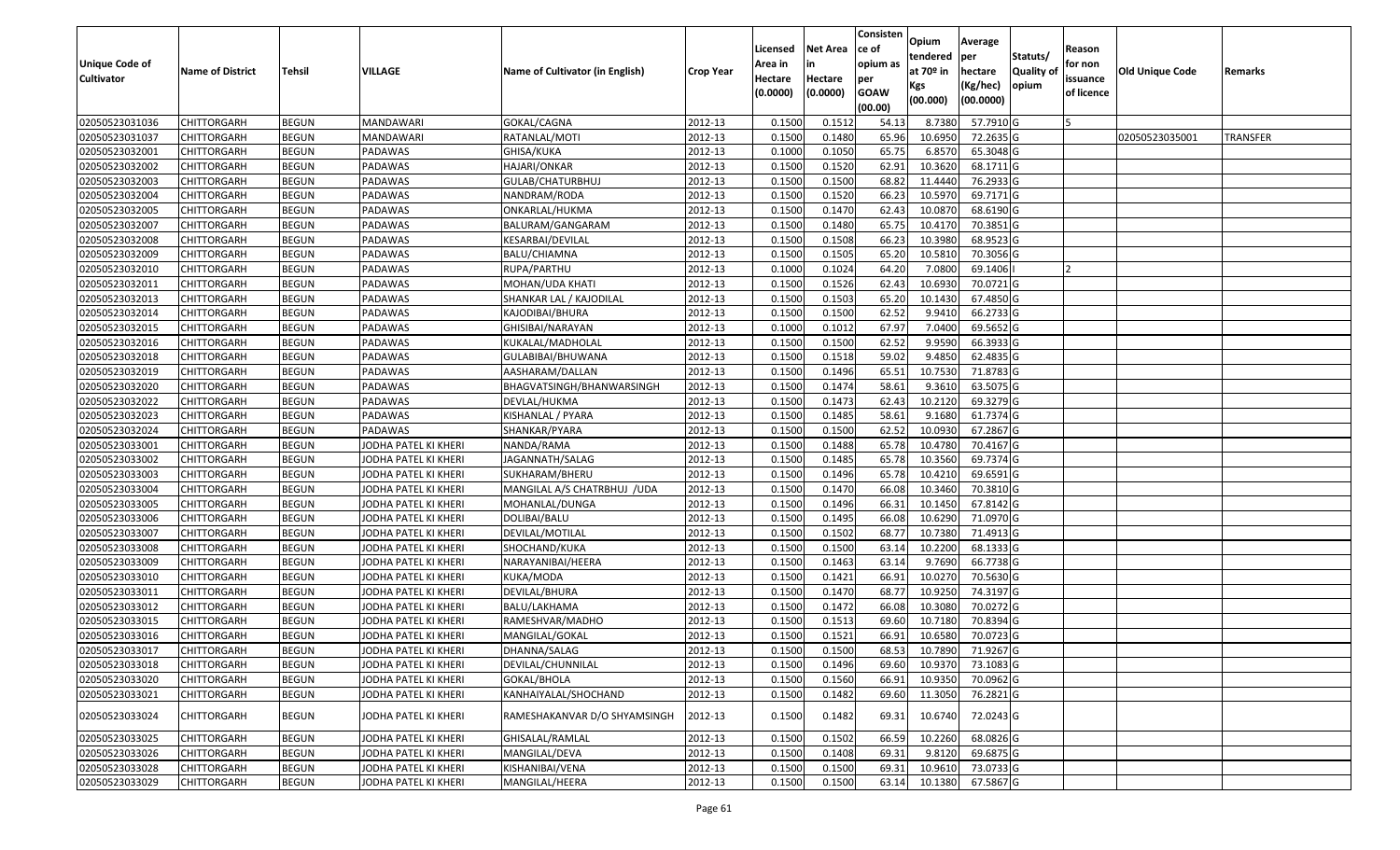| Unique Code of<br><b>Cultivator</b> | <b>Name of District</b> | <b>Tehsil</b> | <b>VILLAGE</b>       | Name of Cultivator (in English) | <b>Crop Year</b> | Licensed<br>Area in<br>Hectare<br>(0.0000) | Net Area<br>Hectare<br>(0.0000) | <b>Consisten</b><br>lce of<br>opium as<br>per<br><b>GOAW</b><br>(00.00) | Opium<br>tendered per<br>at 70 <sup>o</sup> in<br>Kgs<br>(00.000) | Average<br>hectare<br>(Kg/hec)<br>(00.0000) | Statuts/<br>Quality of<br>opium | Reason<br>for non<br>issuance<br>of licence | <b>Old Unique Code</b> | Remarks |
|-------------------------------------|-------------------------|---------------|----------------------|---------------------------------|------------------|--------------------------------------------|---------------------------------|-------------------------------------------------------------------------|-------------------------------------------------------------------|---------------------------------------------|---------------------------------|---------------------------------------------|------------------------|---------|
| 02050523034001                      | CHITTORGARH             | <b>BEGUN</b>  | NAYA GAAV MALKA      | CHUNNILAL/ONKAR                 | 2012-13          | 0.1500                                     | 0.1480                          | 66.59                                                                   | 10.5690                                                           | 71.4122 G                                   |                                 |                                             |                        |         |
| 02050523034002                      | CHITTORGARH             | <b>BEGUN</b>  | NAYA GAAV MALKA      | JHAMKUBAI/RUPA                  | 2012-13          | 0.1500                                     | 0.1488                          | 68.53                                                                   | 10.6220                                                           | 71.3844 G                                   |                                 |                                             |                        |         |
| 02050523034003                      | CHITTORGARH             | <b>BEGUN</b>  | NAYA GAAV MALKA      | HUKMA/BHIMA                     | 2012-13          | 0.1500                                     | 0.1484                          | 63.74                                                                   | 10.1350                                                           | 68.2951 G                                   |                                 |                                             |                        |         |
| 02050523034004                      | CHITTORGARH             | BEGUN         | NAYA GAAV MALKA      | BHANVARLAL / KUKA               | 2012-13          | 0.1000                                     | 0.1000                          | 67.63                                                                   | 7.2750                                                            | 72.7500 G                                   |                                 |                                             |                        |         |
| 02050523034005                      | CHITTORGARH             | <b>BEGUN</b>  | NAYA GAAV MALKA      | GHISIBAI/KISHNA                 | 2012-13          | 0.1500                                     | 0.1520                          | 63.74                                                                   | 10.5350                                                           | 69.3092 G                                   |                                 |                                             |                        |         |
| 02050523034006                      | CHITTORGARH             | <b>BEGUN</b>  | NAYA GAAV MALKA      | NANDUBAI/DULICHAND              | 2012-13          | 0.1500                                     | 0.1508                          | 68.53                                                                   | 11.1120                                                           | 73.6870 G                                   |                                 |                                             |                        |         |
| 02050523034007                      | CHITTORGARH             | BEGUN         | NAYA GAAV MALKA      | DEVILAL/GOKAL                   | 2012-13          | 0.1000                                     | 0.1024                          | 68.76                                                                   | 7.4460                                                            | 72.7148 G                                   |                                 |                                             |                        |         |
| 02050523034008                      | CHITTORGARH             | <b>BEGUN</b>  | NAYA GAAV MALKA      | PYARA/PEMA                      | 2012-13          | 0.1500                                     | 0.1498                          | 63.74                                                                   | 10.3170                                                           | 68.8718 G                                   |                                 |                                             |                        |         |
| 02050523035002                      | CHITTORGARH             | <b>BEGUN</b>  | RAJPURA CHENSINGH KA | KANHAIYALAL/JITU URF JITMAL     | 2012-13          | 0.1500                                     | 0.1496                          | 69.24                                                                   | 10.7620                                                           | 71.9385 G                                   |                                 |                                             |                        |         |
| 02050523035006                      | CHITTORGARH             | <b>BEGUN</b>  | RAJPURA CHENSINGH KA | CHUNNIBAI/BHANWARLAL            | 2012-13          | 0.1500                                     | 0.1500                          | 72.51                                                                   | 11.3530                                                           | 75.6867 G                                   |                                 |                                             |                        |         |
| 02050523035009                      | CHITTORGARH             | <b>BEGUN</b>  | RAJPURA CHENSINGH KA | KUSHA                           |                  |                                            |                                 |                                                                         |                                                                   |                                             |                                 |                                             |                        |         |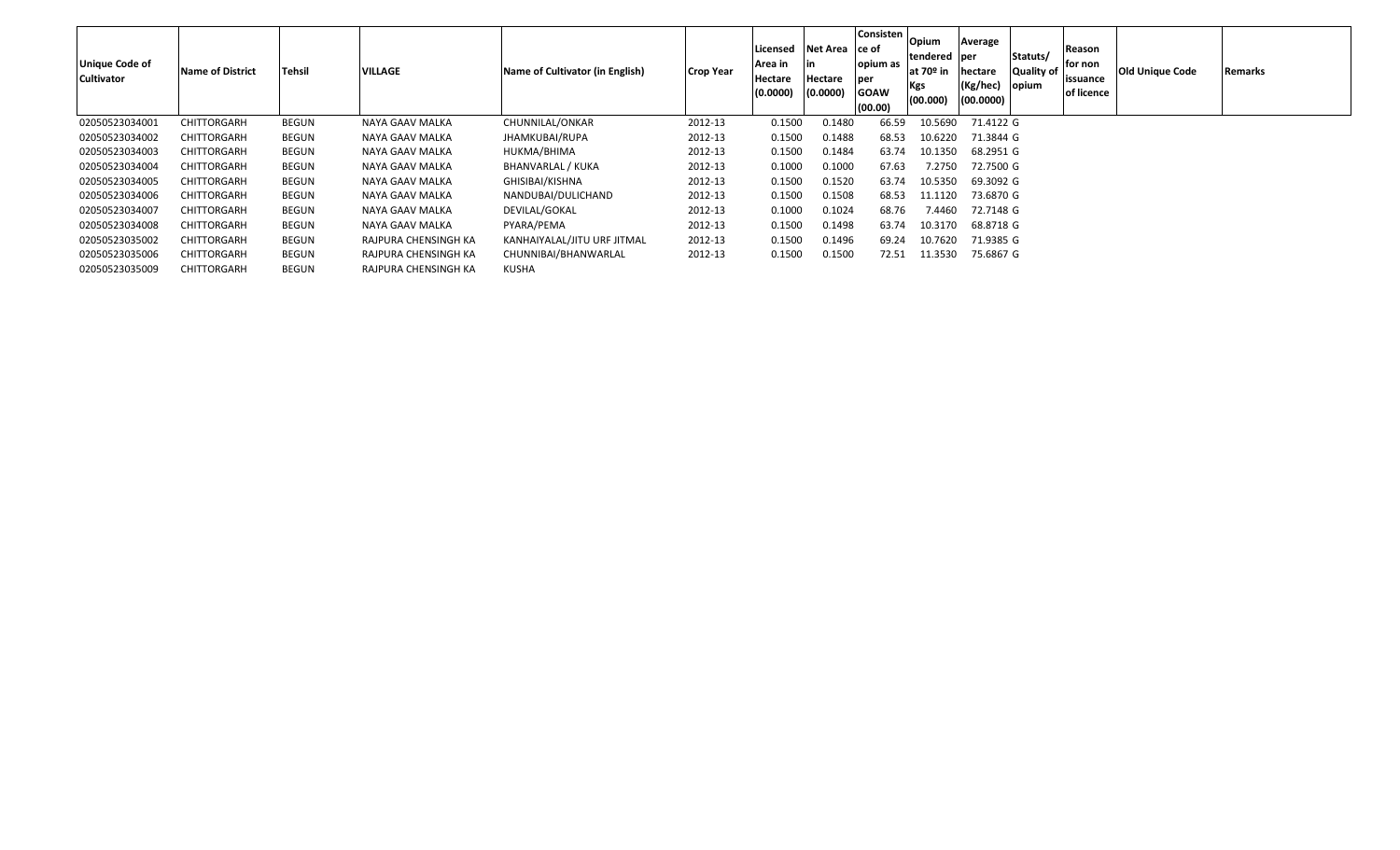|                                            |                         |               |                 |                                 |                  |                    |                 | Consisten          | Opium       | Average   |                  |                     |                 |                 |
|--------------------------------------------|-------------------------|---------------|-----------------|---------------------------------|------------------|--------------------|-----------------|--------------------|-------------|-----------|------------------|---------------------|-----------------|-----------------|
|                                            |                         |               |                 |                                 |                  | Licensed           | <b>Net Area</b> | ce of              | tendered    | per       | Statuts/         | Reason              |                 |                 |
| <b>Unique Code of</b><br><b>Cultivator</b> | <b>Name of District</b> | <b>Tehsil</b> | <b>VILLAGE</b>  | Name of Cultivator (in English) | <b>Crop Year</b> | Area in<br>Hectare | Hectare         | opium as           | at $70°$ in | hectare   | <b>Quality o</b> | for non<br>issuance | Old Unique Code | Remarks         |
|                                            |                         |               |                 |                                 |                  | (0.0000)           | (0.0000)        | per<br><b>GOAW</b> | Kgs         | (Kg/hec)  | opium            | of licence          |                 |                 |
|                                            |                         |               |                 |                                 |                  |                    |                 | (00.00)            | (00.000)    | (00.0000) |                  |                     |                 |                 |
| 02050523037004                             | CHITTORGARH             | <b>BEGUN</b>  | JAINAGAR        | NANIBAI / MADHU                 | 2012-13          | 0.1000             | 0.0986          | 60.92              | 6.5360      | 66.2880 G |                  |                     |                 |                 |
| 02050523037005                             | CHITTORGARH             | <b>BEGUN</b>  | JAINAGAR        | PRITHVIRAJ/KANA                 | 2012-13          | 0.1500             | 0.1508          | 66.32              | 10.7060     | 70.9947 G |                  |                     |                 |                 |
| 02050523037006                             | CHITTORGARH             | <b>BEGUN</b>  | JAINAGAR        | PANNA/NARAYAN                   | 2012-13          | 0.1500             | 0.1492          | 68.59              | 10.7290     | 71.9102 G |                  |                     |                 |                 |
| 02050523037007                             | <b>CHITTORGARH</b>      | <b>BEGUN</b>  | <b>JAINAGAR</b> | PYARCHAND/JAGANNATH             | 2012-13          | 0.1500             | 0.1506          | 68.59              | 11.3860     | 75.6042 G |                  |                     |                 |                 |
| 02050523037008                             | CHITTORGARH             | <b>BEGUN</b>  | <b>JAINAGAR</b> | GOPI / KAJOD                    | 2012-13          | 0.1000             | 0.1020          | 75.35              | 7.8690      | 77.1471 G |                  |                     |                 |                 |
| 02050523037009                             | CHITTORGARH             | <b>BEGUN</b>  | <b>JAINAGAR</b> | DEVILAL/UDA                     | 2012-13          | 0.1500             | 0.1479          | 69.65              | 10.7160     | 72.4544 G |                  |                     |                 |                 |
| 02050523037010                             | CHITTORGARH             | <b>BEGUN</b>  | JAINAGAR        | NANDUBAI/CHUNNILAL              | 2012-13          | 0.1500             | 0.1512          | 69.65              | 11.1540     | 73.7698 G |                  |                     |                 |                 |
| 02050523037011                             | <b>CHITTORGARH</b>      | <b>BEGUN</b>  | JAINAGAR        | GHISA/NOLA                      | 2012-13          | 0.1500             | 0.1462          | 68.81              | 10.4300     | 71.3406 G |                  |                     |                 |                 |
| 02050523037012                             | CHITTORGARH             | <b>BEGUN</b>  | <b>JAINAGAR</b> | DEVA/DALLA                      | 2012-13          | 0.1000             | 0.0992          | 68.81              | 7.5100      | 75.7056 G |                  |                     |                 |                 |
| 02050523037014                             | CHITTORGARH             | <b>BEGUN</b>  | <b>JAINAGAR</b> | KASHIRAM/BHAGIRATH              | 2012-13          | 0.1500             | 0.1470          | 65.79              | 10.3100     | 70.1361G  |                  |                     |                 |                 |
| 02050523037015                             | CHITTORGARH             | <b>BEGUN</b>  | <b>JAINAGAR</b> | BANSHILAL/KAJOD A.S. PYARA      | 2012-13          | 0.1000             | 0.1000          | 66.15              | 7.6640      | 76.6400 G |                  |                     |                 |                 |
| 02050523037016                             | <b>CHITTORGARH</b>      | <b>BEGUN</b>  | <b>JAINAGAR</b> | PYARA/MOTI BDA                  | 2012-13          | 0.1500             | 0.1512          | 69.65              | 11.0940     | 73.3730 G |                  |                     |                 |                 |
| 02050523037019                             | <b>CHITTORGARH</b>      | <b>BEGUN</b>  | <b>JAINAGAR</b> | MANGILAL/HEERALAL               | 2012-13          | 0.1000             | 0.1020          | 65.79              | 7.2560      | 71.1373 G |                  |                     |                 |                 |
| 02050523037020                             | CHITTORGARH             | <b>BEGUN</b>  | JAINAGAR        | PYARIBAI/DEVRAM URF DEVILAL     | 2012-13          | 0.1500             | 0.1360          | 69.81              | 10.1320     | 74.5000 G |                  |                     |                 |                 |
| 02050523037021                             | CHITTORGARH             | <b>BEGUN</b>  | JAINAGAR        | CHHEETARMAL/DEVILAL             | 2012-13          | 0.1500             | 0.1452          | 66.15              | 10.5750     | 72.8306 G |                  |                     |                 |                 |
| 02050523037022                             | CHITTORGARH             | <b>BEGUN</b>  | JAINAGAR        | PYARA URF PYARCHAND/TULSIRAM    | 2012-13          | 0.1500             | 0.1496          | 60.60              | 9.9040      | 66.2032 G |                  |                     |                 |                 |
| 02050523037024                             | CHITTORGARH             | <b>BEGUN</b>  | JAINAGAR        | GHISALAL/PYARA                  | 2012-13          | 0.150              | 0.1512          | 69.8               | 11.5190     | 76.1839 G |                  |                     |                 |                 |
| 02050523037025                             | CHITTORGARH             | <b>BEGUN</b>  | JAINAGAR        | KANHAIYAAL/HARLAL               | 2012-13          | 0.1500             | 0.1520          | 65.79              | 10.8370     | 71.2961 G |                  |                     |                 |                 |
| 02050523037026                             | CHITTORGARH             | <b>BEGUN</b>  | <b>JAINAGAR</b> | BHURA/NARAYAN                   | 2012-13          | 0.1500             | 0.1430          | 71.45              | 11.0240     | 77.0909 G |                  |                     |                 |                 |
| 02050523037027                             | CHITTORGARH             | <b>BEGUN</b>  | <b>JAINAGAR</b> | NANALAL/BOTHLAL                 | 2012-13          | 0.1500             | 0.1500          | 60.60              | 9.6530      | 64.3533 G |                  |                     |                 |                 |
| 02050523037028                             | CHITTORGARH             | <b>BEGUN</b>  | JAINAGAR        | CHHAGANALAL/PYARA               | 2012-13          | 0.1500             | 0.1470          | 66.90              | 10.5510     | 71.7755 G |                  |                     |                 |                 |
| 02050523037029                             | CHITTORGARH             | <b>BEGUN</b>  | <b>JAINAGAR</b> | SHANKARLAL/BHANWARLAL           | 2012-13          | 0.1500             | 0.1456          | 66.94              | 10.3570     | 71.1332G  |                  |                     |                 |                 |
| 02050523037031                             | CHITTORGARH             | <b>BEGUN</b>  | <b>JAINAGAR</b> | NANDLAL/HEERA                   | 2012-13          | 0.1500             | 0.1500          | 65.7               | 10.401      | 69.3400 G |                  |                     |                 |                 |
| 02050523037032                             | CHITTORGARH             | <b>BEGUN</b>  | <b>JAINAGAR</b> | BHANWARLAL/KUKA                 | 2012-13          | 0.1500             | 0.1468          | 66.90              | 10.8470     | 73.8896 G |                  |                     |                 |                 |
| 02050523037034                             | CHITTORGARH             | <b>BEGUN</b>  | JAINAGAR        | PYARA/DEVRAM URF DAYARAM        | 2012-13          | 0.1500             | 0.1470          | 66.90              | 10.1020     | 68.7211G  |                  |                     |                 |                 |
| 02050523037040                             | CHITTORGARH             | <b>BEGUN</b>  | <b>JAINAGAR</b> | HAJARI/DEVRAM URF DAYARAM       | 2012-13          | 0.1000             | 0.1050          | 60.60              | 6.9170      | 65.8762 G |                  |                     |                 |                 |
| 02050523037042                             | CHITTORGARH             | <b>BEGUN</b>  | JAINAGAR        | DEVILAL/SEVA                    | 2012-13          | 0.1500             | 0.1431          | 63.78              | 10.3410     | 72.2642 G |                  |                     |                 |                 |
| 02050523037043                             | <b>CHITTORGARH</b>      | <b>BEGUN</b>  | JAINAGAR        | JAGANNATH/DEVILAL               | 2012-13          | 0.1500             | 0.1470          | 67.70              | 10.3870     | 70.6599 G |                  |                     |                 |                 |
| 02050523037046                             | CHITTORGARH             | <b>BEGUN</b>  | <b>JAINAGAR</b> | SOHANLAL/GOKAL                  | 2012-13          | 0.1500             | 0.1500          | 67.70              | 10.6480     | 70.9867 G |                  |                     |                 |                 |
| 02050523037047                             | CHITTORGARH             | <b>BEGUN</b>  | <b>JAINAGAR</b> | MOHANLAL/UDA                    | 2012-13          | 0.1500             | 0.1475          | 69.8               | 11.0500     | 74.9153 G |                  |                     |                 |                 |
| 02050523037048                             | CHITTORGARH             | <b>BEGUN</b>  | JAINAGAR        | DUNGA/RAMA URF RAMLAL           | 2012-13          | 0.1500             | 0.1475          | 68.83              | 10.9800     | 74.4407 G |                  |                     |                 |                 |
| 02050523037049                             | <b>CHITTORGARH</b>      | <b>BEGUN</b>  | <b>JAINAGAR</b> | ONKARLAL/KASHIRAM               | 2012-13          | 0.1000             | 0.0987          | 62.91              | 6.6500      | 67.3759 G |                  |                     |                 |                 |
| 02050523037050                             | <b>CHITTORGARH</b>      | <b>BEGUN</b>  | <b>JAINAGAR</b> | HEERALAL/DAULA                  | 2012-13          | 0.1500             | 0.1490          | 67.70              | 10.6100     | 71.2081 G |                  |                     |                 |                 |
| 02050523037052                             | CHITTORGARH             | <b>BEGUN</b>  | JAINAGAR        | GISALAL/BARDA                   | 2012-13          | 0.150              | 0.1473          | 66.94              | 10.8350     | 73.5574 G |                  |                     |                 |                 |
| 02050523037053                             | CHITTORGARH             | <b>BEGUN</b>  | JAINAGAR        | BHANWARLAL/KAJOD                | 2012-13          | 0.1500             | 0.1508          | 71.27              | 11.7600     | 77.9841 G |                  |                     |                 |                 |
| 02050523037056                             | <b>CHITTORGARH</b>      | <b>BEGUN</b>  | <b>JAINAGAR</b> | BHANWARLAL/TARACHAND            | 2012-13          | 0.1500             | 0.1488          | 63.78              | 10.2690     | 69.0121 G |                  |                     |                 |                 |
| 02050523037059                             | <b>CHITTORGARH</b>      | <b>BEGUN</b>  | JAINAGAR        | MOHNIBAI/CHHAGNALAL             | 2012-13          | 0.1500             | 0.1480          | 66.15              | 11.2550     | 76.0473 G |                  |                     |                 |                 |
| 02050523037061                             | <b>CHITTORGARH</b>      | <b>BEGUN</b>  | JAINAGAR        | MANGILAL/MADHU                  | 2012-13          | 0.1500             | 0.1410          | 58.89              | 9.0440      | 64.1418 G |                  |                     | 02050523042016  | <b>TRANSFER</b> |
| 02050523038001                             | <b>CHITTORGARH</b>      | <b>BEGUN</b>  | KHERMALIYA      | BHANWARLAL/KHANA                | 2012-13          | 0.1500             | 0.1482          | 65.69              | 10.5670     | 71.3023 G |                  |                     |                 |                 |
| 02050523038002                             | CHITTORGARH             | <b>BEGUN</b>  | KHERMALIYA      | RUKMANIBAI/RAMCHANDRA           | 2012-13          | 0.1500             | 0.1490          | 72.12              | 11.8280     | 79.3826 G |                  |                     |                 |                 |
| 02050523038003                             | <b>CHITTORGARH</b>      | <b>BEGUN</b>  | KHERMALIYA      | CHATURBHUJ/MANGILAL             | 2012-13          | 0.1000             | 0.0990          | 68.14              | 7.3490      | 74.2323 G |                  |                     |                 |                 |
| 02050523038004                             | <b>CHITTORGARH</b>      | <b>BEGUN</b>  | KHERMALIYA      | RUPLAL/BHURA                    | 2012-13          | 0.1500             | 0.1500          | 66.48              | 10.7700     | 71.8000 G |                  |                     |                 |                 |
| 02050523038005                             | CHITTORGARH             | <b>BEGUN</b>  | KHERMALIYA      | KANHAIYAAL/ONKAR                | 2012-13          | 0.1500             | 0.1452          | 65.69              | 10.4450     | 71.9353 G |                  |                     |                 |                 |
| 02050523038006                             | CHITTORGARH             | <b>BEGUN</b>  | KHERMALIYA      | SHANKARLAL/SITARAM              | 2012-13          | 0.1000             | 0.0990          | 68.14              | 7.3490      | 74.2323 G |                  |                     |                 |                 |
| 02050523038008                             | <b>CHITTORGARH</b>      | <b>BEGUN</b>  | KHERMALIYA      | GHISA/HEERA                     | 2012-13          | 0.1500             | 0.1500          | 65.69              | 10.8950     | 72.6333 G |                  |                     |                 |                 |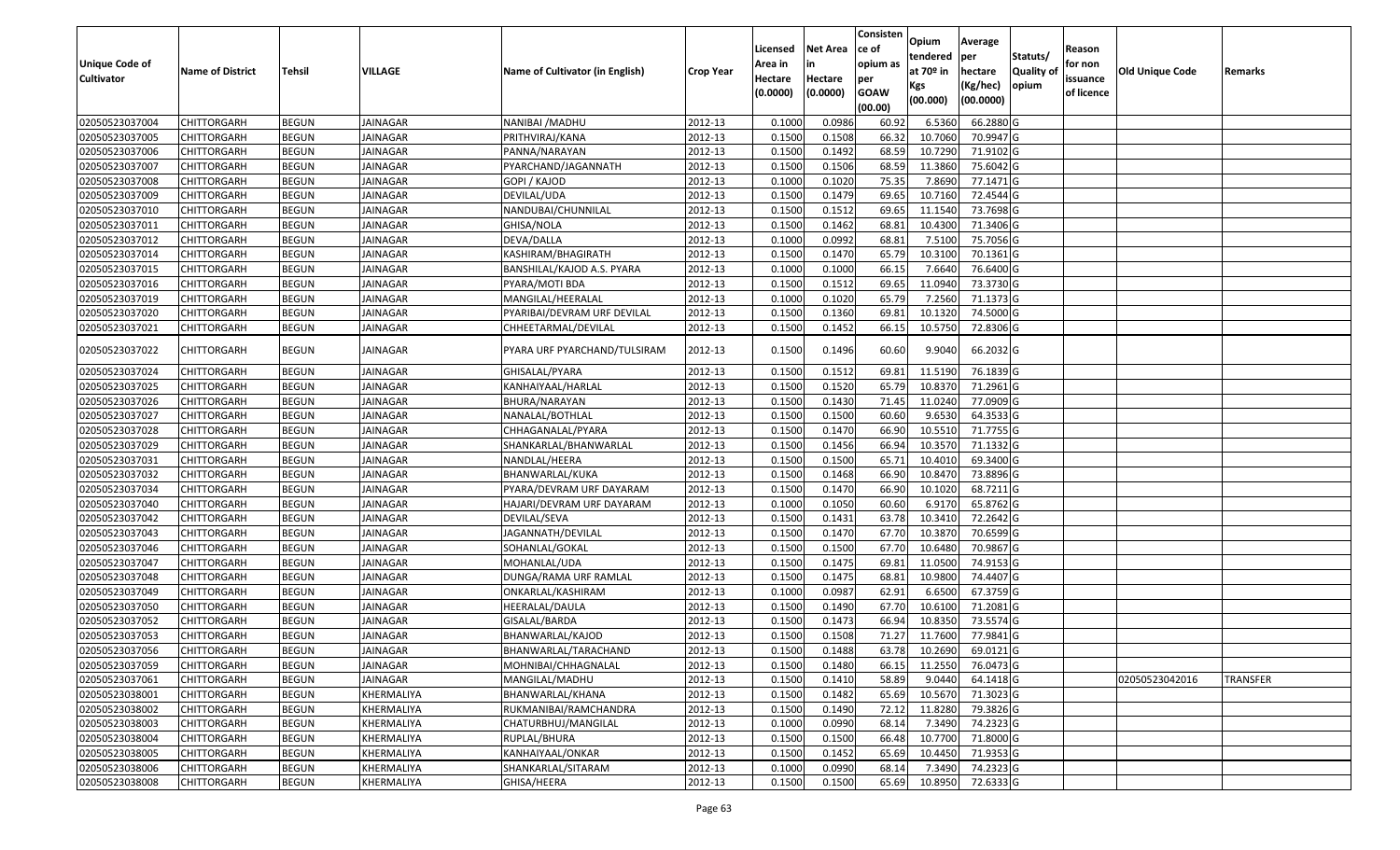| <b>Unique Code of</b><br><b>Cultivator</b> | <b>Name of District</b> | <b>Tehsil</b> | <b>VILLAGE</b>         | Name of Cultivator (in English) | <b>Crop Year</b> | Licensed<br>Area in<br>Hectare<br>(0.0000) | <b>Net Area</b><br>in<br>Hectare<br>(0.0000) | Consisten<br>ce of<br>opium as<br>per<br><b>GOAW</b><br>(00.00) | Opium<br>tendered<br>at 70 <sup>o</sup> in<br>Kgs<br>(00.000) | Average<br>per<br>hectare<br>(Kg/hec)<br>(00.0000) | Statuts/<br>Quality of<br>opium | Reason<br>for non<br>issuance<br>of licence | <b>Old Unique Code</b> | Remarks |
|--------------------------------------------|-------------------------|---------------|------------------------|---------------------------------|------------------|--------------------------------------------|----------------------------------------------|-----------------------------------------------------------------|---------------------------------------------------------------|----------------------------------------------------|---------------------------------|---------------------------------------------|------------------------|---------|
| 02050523038009                             | <b>CHITTORGARH</b>      | <b>BEGUN</b>  | KHERMALIYA             | DEVILAL/BHOLA                   | 2012-13          | 0.1000                                     | 0.0991                                       | 62.86                                                           | 6.5110                                                        | 65.7013 G                                          |                                 |                                             |                        |         |
| 02050523038010                             | <b>CHITTORGARH</b>      | <b>BEGUN</b>  | KHERMALIYA             | HARLAL/KHANA                    | 2012-13          | 0.1000                                     | 0.1008                                       | 63.96                                                           | 6.9530                                                        | 68.9782 G                                          |                                 |                                             |                        |         |
| 02050523038011                             | CHITTORGARH             | <b>BEGUN</b>  | KHERMALIYA             | BHANWARLAL/HEERA                | 2012-13          | 0.1500                                     | 0.1494                                       | 58.57                                                           | 9.4970                                                        | 63.5676 G                                          |                                 |                                             |                        |         |
| 02050523038015                             | CHITTORGARH             | <b>BEGUN</b>  | KHERMALIYA             | HAJARILAL/DEVALAL               | 2012-13          | 0.1000                                     | 0.1025                                       | 59.30                                                           | 7.1160                                                        | 69.4244 G                                          |                                 |                                             |                        |         |
| 02050523038016                             | CHITTORGARH             | <b>BEGUN</b>  | KHERMALIYA             | KANHAIYAAL/SALAG                | 2012-13          | 0.1500                                     | 0.1500                                       | 68.52                                                           | 11.1880                                                       | 74.5867 G                                          |                                 |                                             |                        |         |
| 02050523038017                             | CHITTORGARH             | <b>BEGUN</b>  | KHERMALIYA             | KANHAIYAAL/TULSIRAM             | 2012-13          | 0.1500                                     | 0.1491                                       | 68.52                                                           | 10.7180                                                       | 71.8846 G                                          |                                 |                                             |                        |         |
| 02050523038020                             | CHITTORGARH             | <b>BEGUN</b>  | KHERMALIYA             | HAJARILAL/SALAGRAM              | 2012-13          | 0.1500                                     | 0.1482                                       | 68.34                                                           | 11.0030                                                       | 74.2443 G                                          |                                 |                                             |                        |         |
| 02050523038021                             | <b>CHITTORGARH</b>      | <b>BEGUN</b>  | KHERMALIYA             | PANNALAL/JAGANNATH              | 2012-13          | 0.1500                                     | 0.1440                                       | 61.79                                                           | 9.6480                                                        | 67.0000 G                                          |                                 |                                             |                        |         |
| 02050523038022                             | CHITTORGARH             | <b>BEGUN</b>  | KHERMALIYA             | KASTURIBAI/CHAMPA               | 2012-13          | 0.1500                                     | 0.1518                                       | 61.79                                                           | 10.3280                                                       | 68.0369 G                                          |                                 |                                             |                        |         |
| 02050523038023                             | CHITTORGARH             | <b>BEGUN</b>  | KHERMALIYA             | CHUNNIBAI/GANGAARAM             | 2012-13          | 0.1000                                     | 0.1026                                       | 58.57                                                           | 6.6850                                                        | 65.1559 G                                          |                                 |                                             |                        |         |
| 02050523038024                             | <b>CHITTORGARH</b>      | <b>BEGUN</b>  | KHERMALIYA             | BALURAM/SALAGRAM                | 2012-13          | 0.1500                                     | 0.1480                                       | 68.34                                                           | 11.1880                                                       | 75.5946 G                                          |                                 |                                             |                        |         |
| 02050523038026                             | CHITTORGARH             | <b>BEGUN</b>  | KHERMALIYA             | UDAYLAL/KHANA                   | 2012-13          | 0.1500                                     | 0.1480                                       | 66.31                                                           | 10.4770                                                       | 70.7905 G                                          |                                 |                                             |                        |         |
| 02050523038027                             | CHITTORGARH             | <b>BEGUN</b>  | KHERMALIYA             | PRTAPIBAI/ SALAGRAM             | 2012-13          | 0.1500                                     | 0.1480                                       | 61.79                                                           | 10.2040                                                       | 68.9459 G                                          |                                 |                                             |                        |         |
| 02050523038028                             | CHITTORGARH             | <b>BEGUN</b>  | KHERMALIYA             | LALU/NANARAM                    | 2012-13          | 0.1500                                     | 0.1453                                       | 64.22                                                           | 10.8440                                                       | 74.6318 G                                          |                                 |                                             |                        |         |
| 02050523038029                             | CHITTORGARH             | <b>BEGUN</b>  | KHERMALIYA             | SHAMBHULAL/TULSIRAM             | 2012-13          | 0.1000                                     | 0.0960                                       | 64.22                                                           | 6.7340                                                        | 70.1458 G                                          |                                 |                                             |                        |         |
| 02050523038030                             | CHITTORGARH             | <b>BEGUN</b>  | KHERMALIYA             | HEERALAL/HOKMA                  | 2012-13          | 0.1000                                     | 0.1027                                       | 62.86                                                           | 6.9770                                                        | 67.9357 G                                          |                                 |                                             |                        |         |
| 02050523038031                             | CHITTORGARH             | <b>BEGUN</b>  | KHERMALIYA             | PANNALAL/NARAYAN                | 2012-13          | 0.1500                                     | 0.1456                                       | 58.57                                                           | 9.4800                                                        | 65.1099 G                                          |                                 |                                             |                        |         |
| 02050523038033                             | CHITTORGARH             | <b>BEGUN</b>  | KHERMALIYA             | LABHACHAND/ MADANLAL            | 2012-13          | 0.1500                                     | 0.1500                                       | 66.31                                                           | 10.6660                                                       | 71.1067 G                                          |                                 |                                             |                        |         |
| 02050523039001                             | CHITTORGARH             | <b>BEGUN</b>  | <b>TEEKHI KA KHERA</b> | BHAGIRATH/SITARAM               | 2012-13          | 0.1500                                     | 0.1494                                       | 69.38                                                           | 11.2590                                                       | 75.3614 G                                          |                                 |                                             |                        |         |
| 02050523039002                             | <b>CHITTORGARH</b>      | <b>BEGUN</b>  | <b>TEEKHI KA KHERA</b> | JAMNALAL /AMARCHAND             | 2012-13          | 0.1500                                     | 0.1496                                       | 69.38                                                           | 10.8430                                                       | 72.4799 G                                          |                                 |                                             |                        |         |
| 02050523039003                             | CHITTORGARH             | <b>BEGUN</b>  | <b>TEEKHI KA KHERA</b> | MADHULAL/UDAYRAM                | 2012-13          | 0.1500                                     | 0.1485                                       | 58.46                                                           | 9.4960                                                        | 63.9461 G                                          |                                 |                                             |                        |         |
| 02050523039004                             | CHITTORGARH             | <b>BEGUN</b>  | <b>TEEKHI KA KHERA</b> | AN                              |                  |                                            |                                              |                                                                 |                                                               |                                                    |                                 |                                             |                        |         |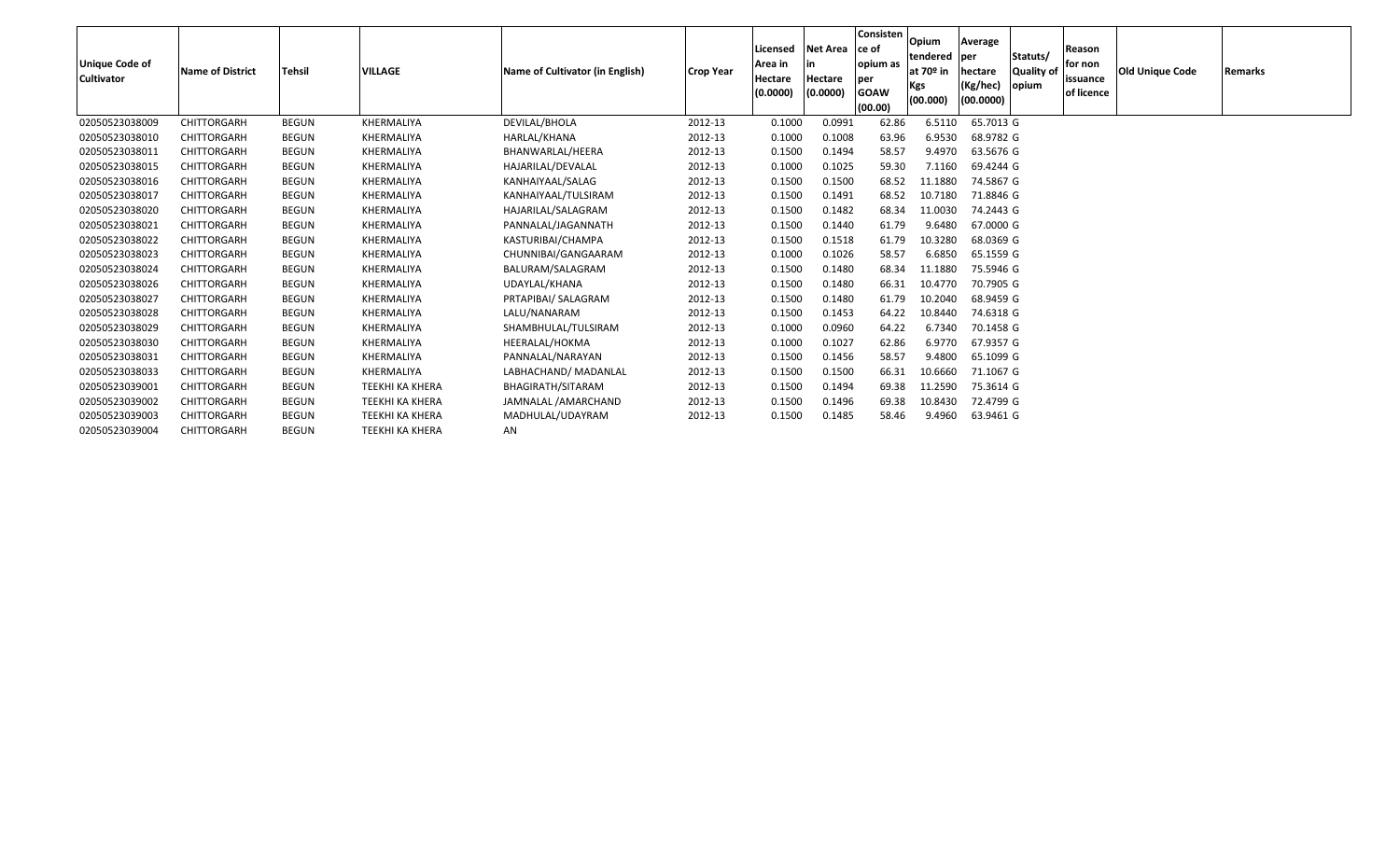|                                  |                                          |                              |                          |                                                   |                    | Licensed         | <b>Net Area</b>  | Consisten<br>ce of     | Opium<br>tendered  | Average<br>per         | Statuts/         | Reason     |                 |                 |
|----------------------------------|------------------------------------------|------------------------------|--------------------------|---------------------------------------------------|--------------------|------------------|------------------|------------------------|--------------------|------------------------|------------------|------------|-----------------|-----------------|
| <b>Unique Code of</b>            | <b>Name of District</b>                  | Tehsil                       | VILLAGE                  | Name of Cultivator (in English)                   | <b>Crop Year</b>   | Area in          | in               | opium as               | at $70°$ in        | hectare                | <b>Quality o</b> | for non    | Old Unique Code | Remarks         |
| <b>Cultivator</b>                |                                          |                              |                          |                                                   |                    | Hectare          | Hectare          | per                    | Kgs                | (Kg/hec)               | opium            | issuance   |                 |                 |
|                                  |                                          |                              |                          |                                                   |                    | (0.0000)         | (0.0000)         | <b>GOAW</b><br>(00.00) | (00.000)           | (00.0000)              |                  | of licence |                 |                 |
| 02050523041026                   | <b>CHITTORGARH</b>                       | <b>BEGUN</b>                 | RAJGARH                  | MANGIBAI/GHISA                                    | 2012-13            | 0.1500           | 0.1485           | 64.68                  | 9.9150             | 66.7677 G              |                  |            |                 |                 |
| 02050523041034                   | <b>CHITTORGARH</b>                       | <b>BEGUN</b>                 | RAJGARH                  | DEVBAI/JAGANNATH                                  | 2012-13            | 0.1500           | 0.1450           | 64.68                  | 9.4430             | 65.1241 G              |                  |            |                 |                 |
| 02050523042001                   | <b>CHITTORGARH</b>                       | <b>BEGUN</b>                 | UMAR KI KHAL             | GHISALAL/HARIRAM                                  | 2012-13            | 0.1500           | 0.1518           | 68.25                  | 10.7150            | 70.5863 G              |                  |            |                 |                 |
| 02050523042002                   | <b>CHITTORGARH</b>                       | <b>BEGUN</b>                 | UMAR KI KHAL             | MADHO/LALU                                        | 2012-13            | 0.1500           | 0.1532           | 69.78                  | 11.0550            | 72.1606 G              |                  |            |                 |                 |
| 02050523042005                   | <b>CHITTORGARH</b>                       | <b>BEGUN</b>                 | UMAR KI KHAL             | PRITHVIRAJ/NARAYAN                                | 2012-13            | 0.1500           | 0.1498           | 71.57                  | 11.0220            | 73.5781 G              |                  |            |                 |                 |
| 02050523042009                   | <b>CHITTORGARH</b>                       | <b>BEGUN</b>                 | UMAR KI KHAL             | KAJODI BAI/HEERALAL                               | 2012-13            | 0.1500           | 0.1443           | 69.78                  | 10.7760            | 74.6778 G              |                  |            |                 |                 |
| 02050523042012                   | CHITTORGARH                              | <b>BEGUN</b>                 | UMAR KI KHAL             | BHAVARLAL/DEVA                                    | 2012-13            | 0.1500           | 0.1540           | 70.79                  | 11.0940            | 72.0390 G              |                  |            |                 |                 |
| 02050523042013                   | <b>CHITTORGARH</b>                       | <b>BEGUN</b>                 | <b>UMAR KI KHAL</b>      | MAGNIBAI /MODA                                    | 2012-13            | 0.1500           | 0.1500           | 69.53                  | 10.6680            | 71.1200 G              |                  |            |                 |                 |
| 02050523043004                   | <b>CHITTORGARH</b>                       | <b>BEGUN</b>                 | NAHARGARH PARSOLI        | CHATURBHUJ/MOHAN                                  | 2012-13            | 0.1500           | 0.1428           | 58.17                  | 8.5090             | 59.5868 G              |                  |            |                 |                 |
| 02050523043013                   | <b>CHITTORGARH</b>                       | <b>BEGUN</b>                 | NAHARGARH PARSOLI        | RAGUNATH/DEVA                                     | 2012-13            | 0.1500           | 0.1435           | 62.95                  | 9.3620             | 65.2404 G              |                  |            |                 |                 |
| 02050523043015                   | <b>CHITTORGARH</b>                       | <b>BEGUN</b>                 | NAHARGARH PARSOLI        | SEVA/ HARIRAM                                     | 2012-13            | 0.1500           | 0.1447           | 62.95                  | 9.2360             | 63.8286 G              |                  |            |                 |                 |
| 02050523043016                   | <b>CHITTORGARH</b>                       | <b>BEGUN</b>                 | NAHARGARH PARSOLI        | KANA/MOHAN                                        | 2012-13            | 0.1500           | 0.1474           | 62.91                  | 9.1310             | 61.9471 G              |                  |            |                 |                 |
| 02050523043017                   | <b>CHITTORGARH</b>                       | <b>BEGUN</b>                 | <b>NAHARGARH PARSOLI</b> | LALA/DEVA                                         | 2012-13            | 0.1000           | 0.0960           | 66.12                  | 6.6690             | 69.4688 G              |                  |            |                 |                 |
| 02050523043020                   | <b>CHITTORGARH</b>                       | <b>BEGUN</b>                 | NAHARGARH PARSOLI        | SUKHALAL URF SEVA /HOKMA                          | 2012-13            | 0.1500           | 0.0000           | 0.00                   | 0.0000             | 0.0000                 |                  |            |                 |                 |
| 02050523043029                   | CHITTORGARH                              | <b>BEGUN</b>                 | NAHARGARH PARSOLI        | RAMCHANDRA/HEERA                                  | 2012-13            | 0.1500           | 0.1440           | 66.12                  | 9.8610             | 68.4792 G              |                  |            |                 |                 |
| 02050523043031                   | <b>CHITTORGARH</b>                       | <b>BEGUN</b>                 | NAHARGARH PARSOLI        | BHANWARLAL/DHANNA                                 | 2012-13            | 0.1500           | 0.1452           | 70.53                  | 10.7310            | 73.9050 G              |                  |            |                 |                 |
| 02050523043032                   | <b>CHITTORGARH</b>                       | <b>BEGUN</b>                 | NAHARGARH PARSOLI        | SHANTILAL/FATTA                                   | 2012-13            | 0.1000           | 0.0960           | 58.61                  | 5.5680             | 58.0000 G              |                  |            |                 |                 |
| 02050523043033                   | <b>CHITTORGARH</b>                       | <b>BEGUN</b>                 | NAHARGARH PARSOLI        | HARLAL/BARDA                                      | 2012-13            | 0.1000           | 0.0990           | 66.12                  | 6.8580             | 69.2727 G              |                  |            |                 |                 |
| 02050523043034                   | <b>CHITTORGARH</b>                       | <b>BEGUN</b>                 | NAHARGARH PARSOLI        | BALU/NANDA                                        | 2012-13            | 0.1000           | 0.0960           | 70.90                  | 7.7580             | 80.8125 G              |                  |            | 02050523045007  | <b>TRANSFER</b> |
| 02050523043035                   | <b>CHITTORGARH</b>                       | <b>BEGUN</b>                 | NAHARGARH PARSOLI        | DAYARAM/MOTI                                      | 2012-13            | 0.1000           | 0.0960           | 66.23                  | 7.0010             | 72.9271 G              |                  |            | 02050523045023  | TRANSFER        |
| 02050523043036                   | <b>CHITTORGARH</b>                       | <b>BEGUN</b>                 | NAHARGARH PARSOLI        | KANHAIYALAL/SRAWAN                                | 2012-13            | 0.1000           | 0.1000           | 62.91                  | 5.8330             | 58.3300 G              |                  |            | 02050523045005  | <b>TRANSFER</b> |
| 02050523044002                   | CHITTORGARH                              | <b>BEGUN</b>                 | HARDEVPURA               | DEVA / NANA                                       | 2012-13            | 0.1500           | 0.1456           | 66.84                  | 10.0930            | 69.3201 G              |                  |            |                 |                 |
| 02050523044003                   | CHITTORGARH                              | <b>BEGUN</b>                 | HARDEVPURA               | UDA /VENA                                         | 2012-13            | 0.1500           | 0.1509           | 69.39                  | 11.1020            | 73.5719 G              |                  |            |                 |                 |
| 02050523044008                   | CHITTORGARH                              | <b>BEGUN</b>                 | HARDEVPURA               | KANA / GOPI                                       | 2012-13            | 0.1500           | 0.1492           | 65.90                  | 10.2330            | 68.5858 G              |                  |            |                 |                 |
| 02050523044010                   | <b>CHITTORGARH</b>                       | <b>BEGUN</b>                 | HARDEVPURA               | DAULA / MODA                                      | 2012-13            | 0.1500           | 0.1479           | 63.26                  | 10.1400            | 68.5598 G              |                  |            |                 |                 |
| 02050523044012                   | <b>CHITTORGARH</b>                       | <b>BEGUN</b>                 | HARDEVPURA               | GHISIBAI/BARDA                                    | 2012-13            | 0.1500           | 0.1480           | 66.84                  | 10.6280            | 71.8108 G              |                  |            |                 |                 |
| 02050523044013                   | <b>CHITTORGARH</b>                       | <b>BEGUN</b>                 | HARDEVPURA               | NOLA /NANDA                                       | 2012-13            | 0.1500           | 0.1470           | 66.84                  | 10.1020            | 68.7211 G              |                  |            |                 |                 |
| 02050523044014                   | <b>CHITTORGARH</b>                       | <b>BEGUN</b>                 | HARDEVPURA               | KAMALIBAI / UDA                                   | 2012-13            | 0.1500           | 0.1494           | 71.21                  | 11.3020            | 75.6493 G              |                  |            |                 |                 |
| 02050523063001                   | <b>CHITTORGARH</b>                       | <b>BEGUN</b>                 | SUWANIYA                 | ARJUN /DEEPA GAWAR                                | 2012-13            | 0.1500           | 0.1526           | 68.93                  | 11.1080            | 72.7916 G              |                  |            |                 |                 |
| 02050523063003                   | <b>CHITTORGARH</b>                       | <b>BEGUN</b>                 | SUWANIYA                 | PRATAP/ONKAR                                      | 2012-13            | 0.1500           | 0.1519           | 65.71                  | 10.1190            | 66.6162 G              |                  |            |                 |                 |
| 02050523063004                   | <b>CHITTORGARH</b>                       | <b>BEGUN</b>                 | SUWANIYA                 | BHERU/MOHAN                                       | 2012-13            | 0.1500           | 0.1500           | 64.88                  | 10.5570            | 70.3800 G              |                  |            |                 |                 |
| 02050523063005                   | CHITTORGARH                              | <b>BEGUN</b>                 | SUWANIYA                 | DEVILAL/BHANWARLAL                                | 2012-13            | 0.1500           | 0.1529           | 69.01                  | 10.9230            | 71.4388 G              |                  |            |                 |                 |
| 02050523063006                   | <b>CHITTORGARH</b>                       | <b>BEGUN</b>                 | SUWANIYA                 | NANA URF FORIYA/KISHNA                            | 2012-13            | 0.1500           | 0.1520           | 64.88                  | 10.5480            | 69.3947 G              |                  |            |                 |                 |
| 02050523063008                   | <b>CHITTORGARH</b>                       | <b>BEGUN</b>                 | SUWANIYA                 | SUNDRLAL/CHENA                                    | 2012-13            | 0.1500           | 0.1462           | 65.7                   | 9.7720             | 66.8399 G              |                  |            |                 |                 |
| 02050523063009                   | CHITTORGARH                              | <b>BEGUN</b>                 | SUWANIYA                 | GOKUL/MUNSHI (GANVAR)                             | 2012-13            | 0.1500           | 0.1440           | 68.93                  | 10.5860            | 73.5139 G              |                  |            |                 |                 |
| 02050523063010                   | <b>CHITTORGARH</b>                       | <b>BEGUN</b>                 | SUWANIYA                 | CHANDNIBAI/PRATAP                                 | 2012-13            | 0.1500           | 0.1478           | 64.88                  | 10.1950            | 68.9783 G              |                  |            |                 |                 |
| 02050523063011                   | <b>CHITTORGARH</b>                       | <b>BEGUN</b>                 | SUWANIYA                 | SHANTILAL / BALU DAROGA                           | 2012-13            | 0.1500           | 0.1537           | 68.93                  |                    | 11.2550 73.2271 G      |                  |            |                 |                 |
| 02050523063012                   | <b>CHITTORGARH</b>                       | <b>BEGUN</b>                 | SUWANIYA                 | RAMDAYAL/SULTAN                                   | 2012-13            | 0.1000           | 0.1040           | 60.39                  | 6.3410             | 60.9712G               |                  |            |                 |                 |
| 02050523063013                   | <b>CHITTORGARH</b>                       | <b>BEGUN</b><br><b>BEGUN</b> | SUWANIYA                 | MODIRAM/HEERA DROGA                               | 2012-13            | 0.1500<br>0.1500 | 0.1417<br>0.1500 | 65.21<br>65.21         | 10.1260<br>10.1910 | 71.4608 G<br>67.9400 G |                  |            |                 |                 |
| 02050523063014<br>02050523063015 | <b>CHITTORGARH</b>                       |                              | SUWANIYA                 | BHERU/HARIKISHAN                                  | 2012-13            |                  |                  |                        |                    | 69.6984 G              |                  |            |                 |                 |
| 02050523063016                   | <b>CHITTORGARH</b><br><b>CHITTORGARH</b> | <b>BEGUN</b><br><b>BEGUN</b> | SUWANIYA<br>SUWANIYA     | PRITHVIRAJ/MOHAN(HAJURI)<br>CHUNNILAL/HAJARI BHIL | 2012-13<br>2012-13 | 0.1500<br>0.1000 | 0.1525<br>0.1026 | 65.21<br>61.89         | 10.6290<br>6.7640  | 65.9259 G              |                  |            |                 |                 |
| 02050523063017                   | <b>CHITTORGARH</b>                       | <b>BEGUN</b>                 | SUWANIYA                 | RAMESHVAR/RATIRAM BALAI                           | 2012-13            | 0.1500           | 0.1469           | 72.75                  | 11.1000            | 75.5616 G              |                  |            |                 |                 |
| 02050523063018                   | <b>CHITTORGARH</b>                       | <b>BEGUN</b>                 | SUWANIYA                 | KANHAIYALAL/MANGILAL HAJURI                       | 2012-13            | 0.1000           | 0.0986           | 70.20                  | 7.5820             | 76.8966 G              |                  |            |                 |                 |
| 02050523063019                   | <b>CHITTORGARH</b>                       | <b>BEGUN</b>                 | SUWANIYA                 | BARADIBAI/JAYRAM                                  | 2012-13            | 0.1500           | 0.1458           | 65.56                  | 10.3770            | 71.1728 G              |                  |            |                 |                 |
| 02050523063020                   | <b>CHITTORGARH</b>                       | <b>BEGUN</b>                 | SUWANIYA                 | JADAVBAI/GOKAL                                    | 2012-13            | 0.1500           | 0.1519           | 65.56                  | 10.4430            | 68.7492 G              |                  |            |                 |                 |
|                                  |                                          |                              |                          |                                                   |                    |                  |                  |                        |                    |                        |                  |            |                 |                 |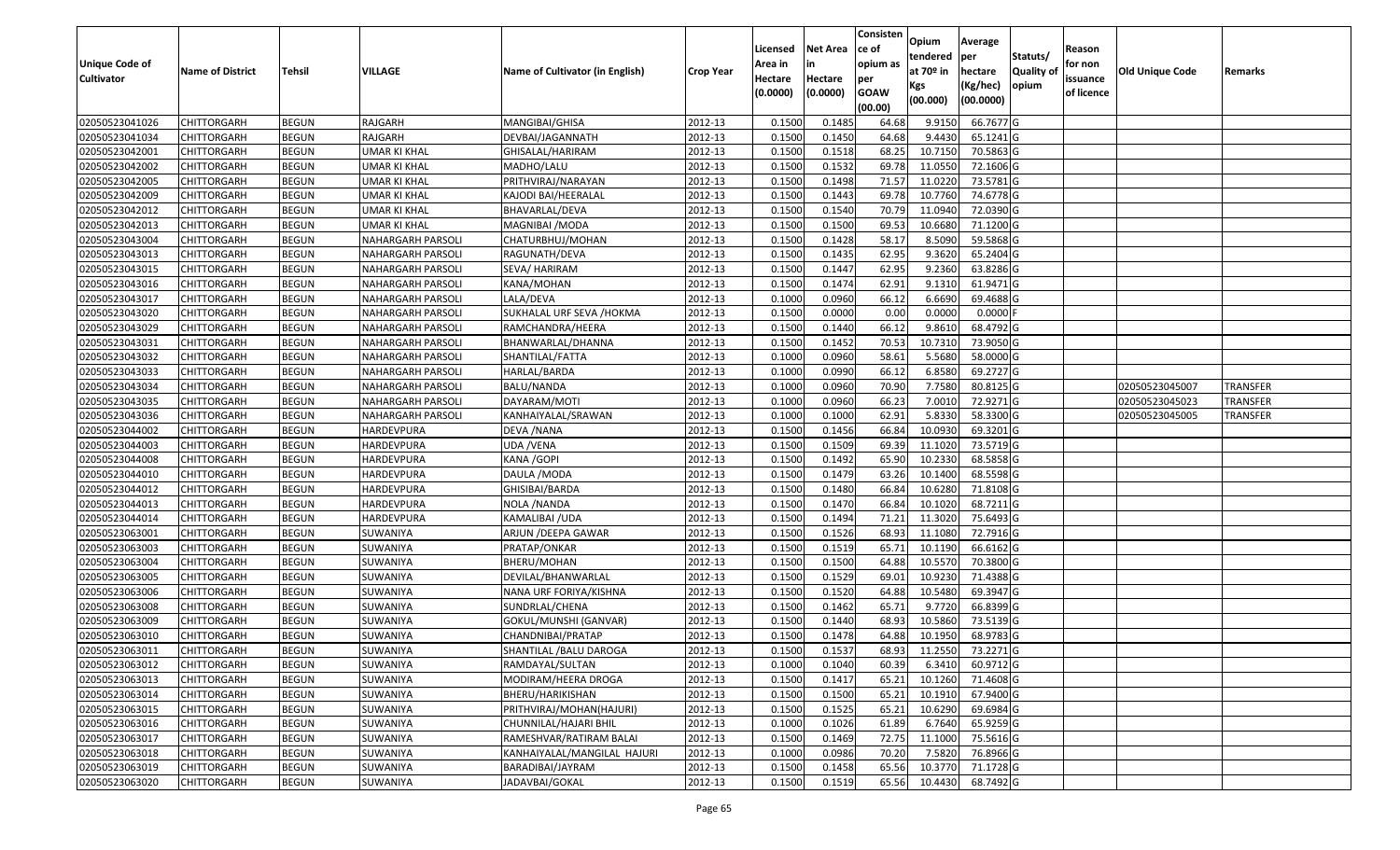|                       |                         |               |                 |                                         |                  |          |                 | Consisten   | Opium       | Average     |                  |            |                 |                    |
|-----------------------|-------------------------|---------------|-----------------|-----------------------------------------|------------------|----------|-----------------|-------------|-------------|-------------|------------------|------------|-----------------|--------------------|
|                       |                         |               |                 |                                         |                  | Licensed | <b>Net Area</b> | lce of      | tendered    | per         | Statuts/         | Reason     |                 |                    |
| <b>Unique Code of</b> | <b>Name of District</b> | <b>Tehsil</b> | VILLAGE         | Name of Cultivator (in English)         | <b>Crop Year</b> | Area in  |                 | opium as    | at $70°$ in | hectare     | <b>Quality o</b> | for non    | Old Unique Code | Remarks            |
| <b>Cultivator</b>     |                         |               |                 |                                         |                  | Hectare  | Hectare         | per         | Kgs         | (Kg/hec)    | opium            | issuance   |                 |                    |
|                       |                         |               |                 |                                         |                  | (0.0000) | (0.0000)        | <b>GOAW</b> | (00.000)    | (00.0000)   |                  | of licence |                 |                    |
|                       |                         |               |                 |                                         |                  |          |                 | (00.00)     |             |             |                  |            |                 |                    |
| 02050523063021        | CHITTORGARH             | <b>BEGUN</b>  | SUWANIYA        | RAMDAYAL/VENA                           | 2012-13          | 0.1500   | 0.1524          | 65.56       | 10.265      | 67.3556 G   |                  |            |                 |                    |
| 02050523063022        | CHITTORGARH             | <b>BEGUN</b>  | SUWANIYA        | HARISINGH/JADU(GANVAR)                  | 2012-13          | 0.1500   | 0.1526          | 60.39       | 9.861       | 64.6199 G   |                  |            |                 |                    |
| 02050523063023        | CHITTORGARH             | <b>BEGUN</b>  | SUWANIYA        | ITMAL/RUPLAL BAI                        | 2012-13          | 0.1500   | 0.1479          | 70.20       | 10.931      | 73.9080 G   |                  |            |                 |                    |
| 02050523063024        | <b>CHITTORGARH</b>      | <b>BEGUN</b>  | SUWANIYA        | LADU/MAYARAM                            | 2012-13          | 0.1500   | 0.1472          | 70.20       | 10.9110     | 74.1236 G   |                  |            |                 |                    |
| 02050523063025        | CHITTORGARH             | <b>BEGUN</b>  | SUWANIYA        | MUNSHI/RASAL GANVAR                     | 2012-13          | 0.1000   | 0.0966          | 61.89       | 6.5250      | 67.5466 G   |                  |            |                 |                    |
| 02050523063027        | CHITTORGARH             | <b>BEGUN</b>  | SUWANIYA        | GUMA/MUNSHI                             | 2012-13          | 0.1500   | 0.1500          | 67.70       | 10.8900     | 72.6000G    |                  |            |                 |                    |
| 02050523063028        | CHITTORGARH             | <b>BEGUN</b>  | SUWANIYA        | MANGILAL/RUPA                           | 2012-13          | 0.1500   | 0.1440          | 67.7        | 10.261      | 71.2569 G   |                  |            |                 |                    |
| 02050523063029        | CHITTORGARH             | <b>BEGUN</b>  | SUWANIYA        | RAJIBAI/RAYSINGH                        | 2012-13          | 0.1500   | 0.1456          | 64.42       | 10.0040     | 68.7088G    |                  |            |                 |                    |
| 02050523063030        | CHITTORGARH             | <b>BEGUN</b>  | SUWANIYA        | CHANDIBAI/BHERU                         | 2012-13          | 0.1000   | 0.1008          | 61.89       | 6.6580      | 66.0516 G   |                  |            |                 |                    |
| 02050523063031        | CHITTORGARH             | <b>BEGUN</b>  | SUWANIYA        | RAMA/HEMA GANVAR                        | 2012-13          | 0.1500   | 0.1564          | 67.70       | 10.6390     | 68.0243 G   |                  |            |                 |                    |
| 02050523063032        | CHITTORGARH             | <b>BEGUN</b>  | SUWANIYA        | BHIMA/MUNSHI GANVAR                     | 2012-13          | 0.1500   | 0.1551          | 71.79       | 11.5480     | 74.4552 G   |                  |            |                 |                    |
| 02050523063033        | CHITTORGARH             | <b>BEGUN</b>  | SUWANIYA        | MITTU/MANGU                             | 2012-13          | 0.1500   | 0.1536          | 68.83       | 10.8850     | 70.8659 G   |                  |            |                 |                    |
| 02050523063034        | CHITTORGARH             | <b>BEGUN</b>  | SUWANIYA        | BARADICHAND A/S KHUMA /SUKKHA<br>GANVAR | 2012-13          | 0.1500   | 0.1500          | 64.42       | 9.9850      | 66.5667 G   |                  |            |                 |                    |
| 02050523063035        | CHITTORGARH             | <b>BEGUN</b>  | SUWANIYA        | HARJI/NARAYAN GANVAR                    | 2012-13          | 0.1500   | 0.1518          | 68.83       | 10.9050     | 71.8379 G   |                  |            |                 |                    |
| 02050523063036        | CHITTORGARH             | <b>BEGUN</b>  | SUWANIYA        | PASMABAI/ASAU                           | 2012-13          | 0.1500   | 0.1504          | 64.42       | 10.298      | 68.4707 G   |                  |            |                 | <b>NAME CHANGE</b> |
| 02050523063037        | CHITTORGARH             | <b>BEGUN</b>  | SUWANIYA        | <b>BADAMIBAI /JODHA</b>                 | 2012-13          | 0.1500   | 0.1460          | 68.83       | 10.4130     | 71.3219 G   |                  |            |                 |                    |
| 02050523063038        | CHITTORGARH             | <b>BEGUN</b>  | SUWANIYA        | SARDAR / HARCHAND URF TITA              | 2012-13          | 0.150    | 0.1536          | 62.98       | 9.9060      | 64.4922 G   |                  |            |                 |                    |
| 02050523063039        | CHITTORGARH             | <b>BEGUN</b>  | SUWANIYA        | BSARAJ/HARRAM GANVAR                    | 2012-13          | 0.1000   | 0.0980          | 63.28       | 6.7530      | 68.9082 G   |                  |            |                 |                    |
| 02050523063040        | CHITTORGARH             | <b>BEGUN</b>  | SUWANIYA        | BAPULAL/BHAVSINGH                       | 2012-13          | 0.150    | 0.1500          | 66.38       | 10.3740     | 69.1600 G   |                  |            |                 |                    |
| 02050523063041        | CHITTORGARH             | <b>BEGUN</b>  | SUWANIYA        | DERAM/RUPA BAI                          | 2012-13          | 0.1500   | 0.1500          | 66.38       | 10.3080     | 68.7200 G   |                  |            |                 |                    |
| 02050523063042        | CHITTORGARH             | <b>BEGUN</b>  | SUWANIYA        | DAKHIBAI/GOKAL                          | 2012-13          | 0.1500   | 0.1543          | 60.39       | 9.8090      | 63.5710 G   |                  |            |                 |                    |
| 02050523063043        | CHITTORGARH             | <b>BEGUN</b>  | SUWANIYA        | BARJIBAI/BALU                           | 2012-13          | 0.1500   | 0.1500          | 66.38       | 10.2600     | 68.4000 G   |                  |            |                 | <b>NAME CHANGE</b> |
| 02050523063044        | CHITTORGARH             | <b>BEGUN</b>  | SUWANIYA        | JDELAL/MANGILAL HAJURI                  | 2012-13          | 0.1500   | 0.1494          | 66.44       | 10.2030     | 68.2932 G   |                  |            |                 |                    |
| 02050523063046        | CHITTORGARH             | <b>BEGUN</b>  | SUWANIYA        | SHABHULAL/GOPI HAJURI                   | 2012-13          | 0.1500   | 0.1443          | 67.82       | 10.5510     | 73.1185 G   |                  |            |                 |                    |
| 02050523063047        | CHITTORGARH             | <b>BEGUN</b>  | SUWANIYA        | LADBAI/NANALAL                          | 2012-13          | 0.1500   | 0.1459          | 72.45       | 11.3640     | 77.8890 G   |                  |            |                 |                    |
| 02050523063048        | CHITTORGARH             | <b>BEGUN</b>  | SUWANIYA        | BHOJA/RAGUNATH KALAL                    | 2012-13          | 0.1500   | 0.1458          | 67.82       | 10.2510     | 70.3086 G   |                  |            |                 |                    |
| 02050523063049        | CHITTORGARH             | <b>BEGUN</b>  | SUWANIYA        | PSAMABAI/GANGARAM                       | 2012-13          | 0.1500   | 0.1494          | 67.82       | 10.5900     | 70.8835 G   |                  |            |                 |                    |
| 02050523063050        | CHITTORGARH             | <b>BEGUN</b>  | SUWANIYA        | DEVILAL/PEMA                            | 2012-13          | 0.1500   | 0.1500          | 74.59       | 12.1260     | 80.8400 G   |                  |            |                 |                    |
| 02050523063051        | CHITTORGARH             | <b>BEGUN</b>  | SUWANIYA        | HARJI A/S LALU/ TITA                    | 2012-13          | 0.1000   | 0.1008          | 70.36       | 7.5690      | 75.0893 G   |                  |            |                 |                    |
| 02050523063052        | CHITTORGARH             | <b>BEGUN</b>  | SUWANIYA        | GHISIBAI/KANA                           | 2012-13          | 0.1500   | 0.1495          | 66.44       | 10.5830     | 70.7893 G   |                  |            |                 |                    |
| 02050523063053        | CHITTORGARH             | <b>BEGUN</b>  | SUWANIYA        | KUKA/HARIKISHAN                         | 2012-13          | 0.1500   | 0.1538          | 66.44       | 10.7540     | 69.9220 G   |                  |            |                 |                    |
| 02050523063054        | CHITTORGARH             | <b>BEGUN</b>  | SUWANIYA        | PANNIBAI/HEERA                          | 2012-13          | 0.1500   | 0.1476          | 66.64       | 10.7100     | 72.5610 G   |                  |            |                 |                    |
| 02050523063055        | <b>CHITTORGARH</b>      | <b>BEGUN</b>  | SUWANIYA        | DEVILAL/MEGA GANVAR                     | 2012-13          | 0.1000   | 0.1002          | 63.28       | 6.4460      | 64.3313 G   |                  |            |                 |                    |
| 02050523063056        | CHITTORGARH             | <b>BEGUN</b>  | SUWANIYA        | CHHITTARMAL/MANGILAL                    | 2012-13          | 0.150    | 0.1488          | 70.36       | 11.0060     | 73.9651G    |                  |            |                 |                    |
| 02050523063057        | CHITTORGARH             | <b>BEGUN</b>  | SUWANIYA        | SITABAI/GOVARDHAN                       | 2012-13          | 0.1500   | 0.1518          | 66.64       | 10.0630     | 66.2912 G   |                  |            |                 |                    |
| 02050523063060        | <b>CHITTORGARH</b>      | <b>BEGUN</b>  | <b>SUWANIYA</b> | TULSIBAI/LALU                           | 2012-13          | 0.1500   | 0.1520          | 63.28       | 9.8900      | 65.0658 G   |                  |            |                 |                    |
| 02050523063061        | <b>CHITTORGARH</b>      | <b>BEGUN</b>  | SUWANIYA        | KALIBAI/MULCHAND                        | 2012-13          | 0.1500   | 0.1500          | 66.64       | 10.3860     | 69.2400 G   |                  |            |                 |                    |
| 02050523063062        | <b>CHITTORGARH</b>      | <b>BEGUN</b>  | SUWANIYA        | NATHU/BHANWARLAL                        | 2012-13          | 0.1500   | 0.1520          | 70.36       | 11.0470     | 72.6776 G   |                  |            |                 |                    |
| 02050523063063        | <b>CHITTORGARH</b>      | <b>BEGUN</b>  | SUWANIYA        | GHISIBAI / KAJOD                        | 2012-13          | 0.1500   | 0.1503          | 69.52       | 10.7560     | $71.5635$ G |                  |            |                 |                    |
| 02050523063064        | <b>CHITTORGARH</b>      | <b>BEGUN</b>  | SUWANIYA        | DALLAN/KASHIRAM                         | 2012-13          | 0.1500   | 0.1491          | 69.52       | 10.6370     | 71.3414 G   |                  |            |                 |                    |
| 02050523063065        | <b>CHITTORGARH</b>      | <b>BEGUN</b>  | SUWANIYA        | BAJERAM/SHORAM                          | 2012-13          | 0.1500   | 0.1455          | 69.52       | 10.9440     | 75.2165 G   |                  |            |                 | <b>NAME CHANGE</b> |
| 02050523063066        | <b>CHITTORGARH</b>      | <b>BEGUN</b>  | SUWANIYA        | CHHAGNA/PRABHU                          | 2012-13          | 0.1500   | 0.1474          | 66.46       | 10.1300     | 68.7246 G   |                  |            |                 |                    |
| 02050523063067        | <b>CHITTORGARH</b>      | <b>BEGUN</b>  | SUWANIYA        | SOHANIBAI/ JAIRAM                       | 2012-13          | 0.1500   | 0.1498          | 66.46       | 10.3300     | 68.9586 G   |                  |            |                 | <b>NAME CHANGE</b> |
| 02050523063068        | <b>CHITTORGARH</b>      | <b>BEGUN</b>  | SUWANIYA        | GHISA A/S CHAMPA/RATIRAM                | 2012-13          | 0.1500   | 0.1421          | 68.74       | 9.8200      | 69.1063 G   |                  |            |                 |                    |
| 02050523063070        | <b>CHITTORGARH</b>      | <b>BEGUN</b>  | SUWANIYA        | BARJIBAI/MANGU                          | 2012-13          | 0.1500   | 0.1548          | 63.78       | 10.0680     | 65.0388 G   |                  |            |                 |                    |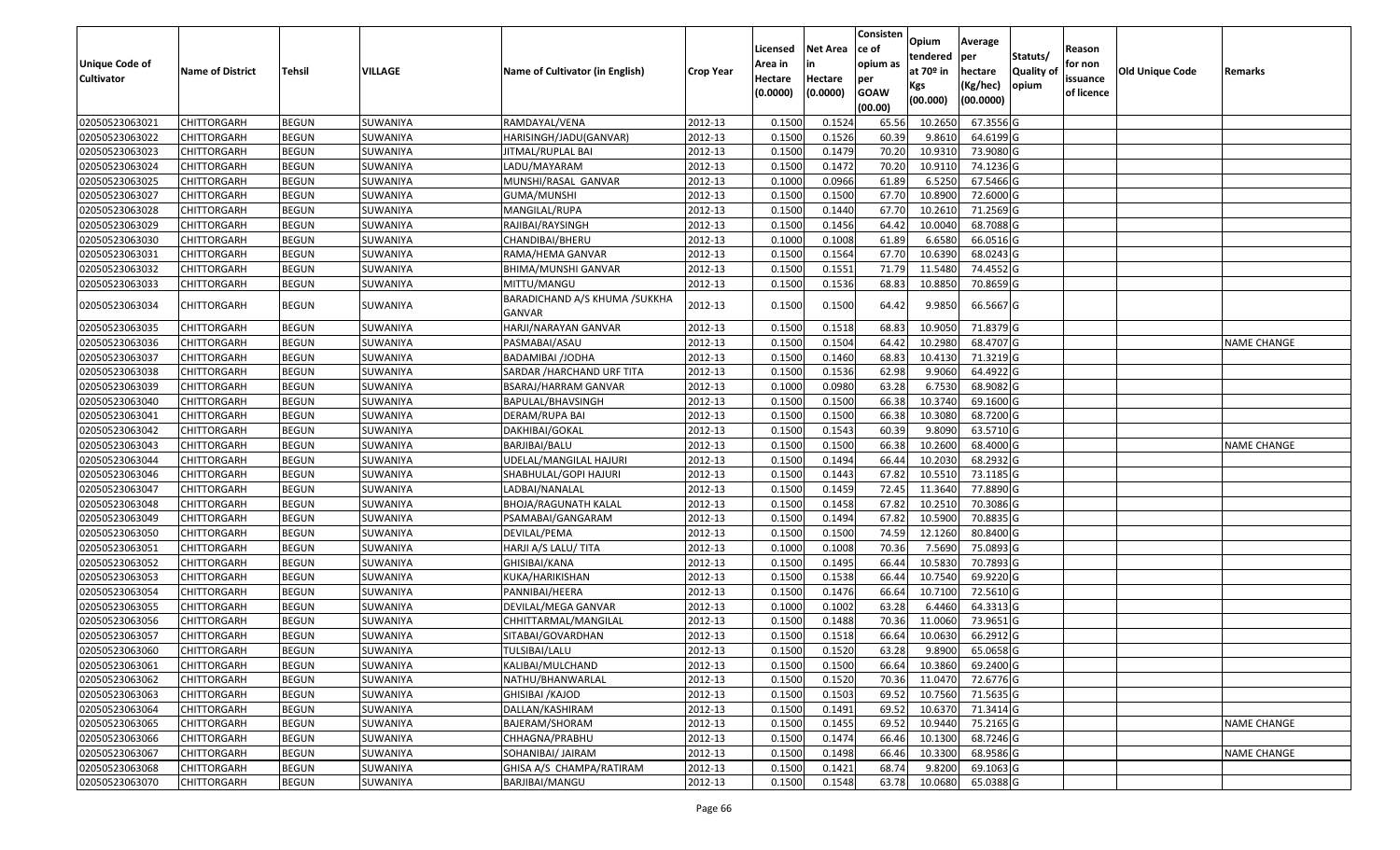| <b>Unique Code of</b><br><b>Cultivator</b> | <b>Name of District</b> | <b>Tehsil</b> | VILLAGE        | Name of Cultivator (in English) | <b>Crop Year</b> | Licensed<br>Area in<br>Hectare<br>(0.0000) | <b>Net Area</b><br>in<br>Hectare<br>(0.0000) | Consisten<br>ce of<br>opium as<br>per<br><b>GOAW</b><br>(00.00) | Opium<br>tendered<br>at $70°$ in<br>Kgs<br>(00.000) | Average<br>per<br>hectare<br>(Kg/hec)<br>(00.0000) | Statuts/<br>Quality of<br>opium | Reason<br>for non<br>issuance<br>of licence | <b>Old Unique Code</b> | Remarks         |
|--------------------------------------------|-------------------------|---------------|----------------|---------------------------------|------------------|--------------------------------------------|----------------------------------------------|-----------------------------------------------------------------|-----------------------------------------------------|----------------------------------------------------|---------------------------------|---------------------------------------------|------------------------|-----------------|
| 02050523063071                             | CHITTORGARH             | <b>BEGUN</b>  | SUWANIYA       | SHANTIBAI URF SAYANI/CHATRRBHUJ | 2012-13          | 0.1000                                     | 0.0999                                       | 68.74                                                           | 7.0210                                              | 70.2803 G                                          |                                 |                                             |                        |                 |
| 02050523063072                             | <b>CHITTORGARH</b>      | <b>BEGUN</b>  | SUWANIYA       | GIRDHARI/KAJOD                  | 2012-13          | 0.1500                                     | 0.1484                                       | 68.74                                                           | 10.881                                              | 73.3221 G                                          |                                 |                                             |                        |                 |
| 02050523063073                             | <b>CHITTORGARH</b>      | <b>BEGUN</b>  | SUWANIYA       | DHULIBAI/RAMSINGH               | 2012-13          | 0.1500                                     | 0.1508                                       | 59.51                                                           | 9.0540                                              | 60.0398 G                                          |                                 |                                             |                        |                 |
| 02050523063074                             | <b>CHITTORGARH</b>      | <b>BEGUN</b>  | SUWANIYA       | THAKRIYA/MANGU                  | 2012-13          | 0.1500                                     | 0.1512                                       | 63.78                                                           | 9.6580                                              | 63.8757 G                                          |                                 |                                             |                        |                 |
| 02050523063075                             | CHITTORGARH             | <b>BEGUN</b>  | SUWANIYA       | HEMRAJ /HARCHAND URF TITA       | 2012-13          | 0.1500                                     | 0.1512                                       | 66.46                                                           | 10.4150                                             | 68.8823 G                                          |                                 |                                             |                        |                 |
| 02050523063076                             | <b>CHITTORGARH</b>      | <b>BEGUN</b>  | SUWANIYA       | SHANTIBAI / GHISHA              | 2012-13          | 0.1000                                     | 0.1000                                       | 66.16                                                           | 7.0600                                              | 70.6000 G                                          |                                 |                                             |                        |                 |
| 02050523063077                             | CHITTORGARH             | <b>BEGUN</b>  | SUWANIYA       | JAMANIBAI/RUPA                  | 2012-13          | 0.1500                                     | 0.1501                                       | 66.16                                                           | 10.3780                                             | 69.1406 G                                          |                                 |                                             |                        |                 |
| 02050523063078                             | CHITTORGARH             | <b>BEGUN</b>  | SUWANIYA       | DALIBAI/GOPI                    | 2012-13          | 0.1000                                     | 0.0950                                       | 67.46                                                           | 6.7460                                              | 71.0105 G                                          |                                 |                                             | 02050527011003         | <b>TRANSFER</b> |
| 02050523064001                             | CHITTORGARH             | <b>BEGUN</b>  | <b>DHANORA</b> | BALU/KANHAIYALAL                | 2012-13          | 0.1000                                     | 0.0960                                       | 63.24                                                           | 6.9470                                              | 72.3646 G                                          |                                 |                                             |                        |                 |
| 02050523064002                             | CHITTORGARH             | <b>BEGUN</b>  | <b>DHANORA</b> | SHANTILAL/KUKA                  | 2012-13          | 0.1500                                     | 0.1475                                       | 66.06                                                           | 10.2200                                             | 69.2881 G                                          |                                 |                                             |                        |                 |
| 02050523064003                             | CHITTORGARH             | <b>BEGUN</b>  | <b>DHANORA</b> | RAMKARAN/HAZARI                 | 2012-13          | 0.1500                                     | 0.1473                                       | 65.57                                                           | 10.1070                                             | 68.6151G                                           |                                 |                                             |                        |                 |
| 02050523064004                             | CHITTORGARH             | <b>BEGUN</b>  | <b>DHANORA</b> | AASHARAM/UDAILAL                | 2012-13          | 0.1000                                     | 0.0952                                       | 63.24                                                           | 6.875                                               | 72.2164 G                                          |                                 |                                             |                        |                 |
| 02050523064006                             | CHITTORGARH             | <b>BEGUN</b>  | <b>DHANORA</b> | SHANKARLAL/DUNGA                | 2012-13          | 0.150                                      | 0.1460                                       | 65.57                                                           | 9.9760                                              | 68.3288 G                                          |                                 |                                             |                        |                 |
| 02050523064007                             | CHITTORGARH             | <b>BEGUN</b>  | <b>DHANORA</b> | RAMESHWAR/RAMSUKH               | 2012-13          | 0.1500                                     | 0.1482                                       | 63.21                                                           | 9.6890                                              | 65.3779 G                                          |                                 |                                             |                        |                 |
| 02050523064008                             | CHITTORGARH             | <b>BEGUN</b>  | <b>DHANORA</b> | BHANWARIBAI/RAMLAL              | 2012-13          | 0.1500                                     | 0.1520                                       | 62.33                                                           | 9.8210                                              | 64.6118 G                                          |                                 |                                             |                        |                 |
| 02050523064009                             | CHITTORGARH             | <b>BEGUN</b>  | <b>DHANORA</b> | NARAYAN/DUNGA                   | 2012-13          | 0.1500                                     | 0.1450                                       | 62.33                                                           | 9.5900                                              | 66.1379 G                                          |                                 |                                             |                        |                 |
| 02050523064011                             | CHITTORGARH             | <b>BEGUN</b>  | <b>DHANORA</b> | BANSHILAL/LALU                  | 2012-13          | 0.1500                                     | 0.1485                                       | 59.95                                                           | 9.5150                                              | 64.0741 G                                          |                                 |                                             |                        |                 |
| 02050523064013                             | CHITTORGARH             | <b>BEGUN</b>  | <b>DHANORA</b> | JETIBAI/KISHANLAL               | 2012-13          | 0.1000                                     | 0.1020                                       | 67.53                                                           | 7.1970                                              | 70.5588 G                                          |                                 |                                             |                        |                 |
| 02050523064015                             | CHITTORGARH             | <b>BEGUN</b>  | <b>DHANORA</b> | MANGIBAI/TULSIRAM               | 2012-13          | 0.1500                                     | 0.1512                                       | 67.53                                                           | 10.7080                                             | 70.8201G                                           |                                 |                                             |                        |                 |
| 02050523064017                             | <b>CHITTORGARH</b>      | <b>BEGUN</b>  | <b>DHANORA</b> | NARAYAN/BADRI                   | 2012-13          | 0.1000                                     | 0.1024                                       | 62.33                                                           | 6.7140                                              | 65.5664 G                                          |                                 |                                             |                        |                 |
| 02050523064018                             | CHITTORGARH             | <b>BEGUN</b>  | <b>DHANORA</b> | ANOPBAI/RAMA                    | 2012-13          | 0.1500                                     | 0.1485                                       | 59.95                                                           | 9.1300                                              | 61.4815 G                                          |                                 |                                             |                        |                 |
| 02050523064021                             | CHITTORGARH             | <b>BEGUN</b>  | <b>DHANORA</b> | BHAGWANLAL/PYARCHAND            | 2012-13          | 0.1500                                     | 0.1500                                       | 69.21                                                           | 11.0540                                             | 73.6933 G                                          |                                 |                                             |                        |                 |
| 02050523064025                             | CHITTORGARH             | <b>BEGUN</b>  | <b>DHANORA</b> | BANSHILAL/TULCHHA               | 2012-13          | 0.1000                                     | 0.1014                                       | 57.07                                                           | 5.6250                                              | 55.4734 G                                          |                                 |                                             |                        |                 |
| 02050523064027                             | CHITTORGARH             | <b>BEGUN</b>  | <b>DHANORA</b> | KAILASH/GOPI                    | 2012-13          | 0.1500                                     | 0.1500                                       | 69.21                                                           | 10.8360                                             | 72.2400 G                                          |                                 |                                             |                        |                 |
| 02050523064028                             | CHITTORGARH             | <b>BEGUN</b>  | <b>DHANORA</b> | SHYAMLAL/KASHIRAM               | 2012-13          | 0.1500                                     | 0.1496                                       | 68.41                                                           | 10.8580                                             | 72.5802 G                                          |                                 |                                             |                        |                 |
| 02050523064029                             | <b>CHITTORGARH</b>      | <b>BEGUN</b>  | DHANORA        | MADANLAL/DEVILAL                | 2012-13          | 0.1000                                     | 0.1020                                       | 65.57                                                           | 7.1000                                              | 69.6078 G                                          |                                 |                                             |                        |                 |
| 02050523064030                             | <b>CHITTORGARH</b>      | <b>BEGUN</b>  | DHANORA        | RAMESHWAR/RUPA                  | 2012-13          | 0.1500                                     | 0.1401                                       | 67.53                                                           | 9.9370                                              | 70.9279 G                                          |                                 |                                             |                        |                 |
| 02050523064032                             | CHITTORGARH             | <b>BEGUN</b>  | <b>DHANORA</b> | MANGIBAI/PRATHVIRAJ             | 2012-13          | 0.1500                                     | 0.1485                                       | 65.30                                                           | 9.9540                                              | 67.0303 G                                          |                                 |                                             |                        |                 |
| 02050523064033                             | CHITTORGARH             | <b>BEGUN</b>  | <b>DHANORA</b> | BHAGWAN/RUPA                    | 2012-13          | 0.1500                                     | 0.1407                                       | 65.62                                                           | 9.2990                                              | 66.0910 G                                          |                                 |                                             |                        |                 |
| 02050523064034                             | CHITTORGARH             | <b>BEGUN</b>  | DHANORA        | RATANLAL/RAMLAL                 | 2012-13          | 0.1500                                     | 0.1470                                       | 68.41                                                           | 10.4960                                             | 71.4014 G                                          |                                 |                                             |                        |                 |
| 02050523064035                             | <b>CHITTORGARH</b>      | <b>BEGUN</b>  | <b>DHANORA</b> | SHAMBHULAL/BANSHILAL            | 2012-13          | 0.1500                                     | 0.1406                                       | 69.21                                                           | 10.4310                                             | 74.1892 G                                          |                                 |                                             |                        |                 |
| 02050523064036                             | CHITTORGARH             | <b>BEGUN</b>  | <b>DHANORA</b> | JAMNALAL/GOPI                   | 2012-13          | 0.1500                                     | 0.1495                                       | 69.88                                                           | 10.8110                                             | 72.3144 G                                          |                                 |                                             |                        |                 |
| 02050523064037                             | CHITTORGARH             | <b>BEGUN</b>  | <b>DHANORA</b> | BANSHILAL/PRATHVIRAJ            | 2012-13          | 0.1500                                     | 0.1408                                       | 65.28                                                           | 9.3720                                              | 66.5625 G                                          |                                 |                                             |                        |                 |
| 02050523064039                             | CHITTORGARH             | <b>BEGUN</b>  | <b>DHANORA</b> | MANGILAL/MODA                   | 2012-13          | 0.150                                      | 0.1480                                       | 63.12                                                           | 9.937                                               | 67.1419 G                                          |                                 |                                             |                        |                 |
| 02050523064040                             | CHITTORGARH             | <b>BEGUN</b>  | <b>DHANORA</b> | MANGILAL/KUKA                   | 2012-13          | 0.1500                                     | 0.1494                                       | 63.12                                                           | 9.5940                                              | 64.2169 G                                          |                                 |                                             |                        |                 |
| 02050523064041                             | <b>CHITTORGARH</b>      | <b>BEGUN</b>  | <b>DHANORA</b> | SHYAMLAL/BALU RAIGOR            | 2012-13          | 0.1500                                     | 0.1405                                       | 69.88                                                           | 10.4320                                             | 74.2491 G                                          |                                 |                                             |                        |                 |
| 02050523064042                             | <b>CHITTORGARH</b>      | <b>BEGUN</b>  | <b>DHANORA</b> | KAMLABAI/SUKHA                  | 2012-13          | 0.1500                                     | 0.1500                                       | 65.62                                                           | 9.9550                                              | 66.3667 G                                          |                                 |                                             |                        |                 |
| 02050523064045                             | <b>CHITTORGARH</b>      | <b>BEGUN</b>  | <b>DHANORA</b> | PYARCHAND/PRATAP                | 2012-13          | 0.1500                                     | 0.1517                                       | 62.18                                                           | 9.5490                                              | 62.9466 G                                          |                                 |                                             |                        |                 |
| 02050523064046                             | <b>CHITTORGARH</b>      | <b>BEGUN</b>  | <b>DHANORA</b> | RATANLAL/RAMLAL                 | 2012-13          | 0.1000                                     | 0.0990                                       | 65.62                                                           | 6.9280                                              | 69.9798 G                                          |                                 |                                             |                        |                 |
| 02050523064049                             | <b>CHITTORGARH</b>      | <b>BEGUN</b>  | <b>DHANORA</b> | KAILASHCHANDRA/GOKAL            | 2012-13          | 0.1000                                     | 0.1000                                       | 63.21                                                           | 6.7180                                              | 67.1800 G                                          |                                 |                                             |                        |                 |
| 02050523064051                             | <b>CHITTORGARH</b>      | <b>BEGUN</b>  | <b>DHANORA</b> | NANDKISHORE/DEVILAL             | 2012-13          | 0.1500                                     | 0.1504                                       | 65.28                                                           | 10.2490                                             | 68.1449 G                                          |                                 |                                             |                        |                 |
| 02050523064052                             | <b>CHITTORGARH</b>      | <b>BEGUN</b>  | <b>DHANORA</b> | THAMMABAI/JAMNALAL              | 2012-13          | 0.1500                                     | 0.1536                                       | 65.28                                                           | 10.3330                                             | 67.2721 G                                          |                                 |                                             |                        |                 |
| 02050523064053                             | CHITTORGARH             | <b>BEGUN</b>  | <b>DHANORA</b> | RATANLAL/VENIRAM                | 2012-13          | 0.1500                                     | 0.1500                                       | 63.12                                                           | 9.6930                                              | 64.6200 G                                          |                                 |                                             |                        |                 |
| 02050523064054                             | CHITTORGARH             | <b>BEGUN</b>  | <b>DHANORA</b> | SHAMBHULAL/PRATHVIRAJ           | 2012-13          | 0.1500                                     | 0.1519                                       | 62.18                                                           | 9.8420                                              | 64.7926 G                                          |                                 |                                             |                        |                 |
| 02050523064057                             | <b>CHITTORGARH</b>      | <b>BEGUN</b>  | DHANORA        | LADULAL/LALU SHARMA             | 2012-13          | 0.1500                                     | 0.1514                                       | 56.84                                                           | 8.9000                                              | 58.7847 G                                          |                                 |                                             |                        |                 |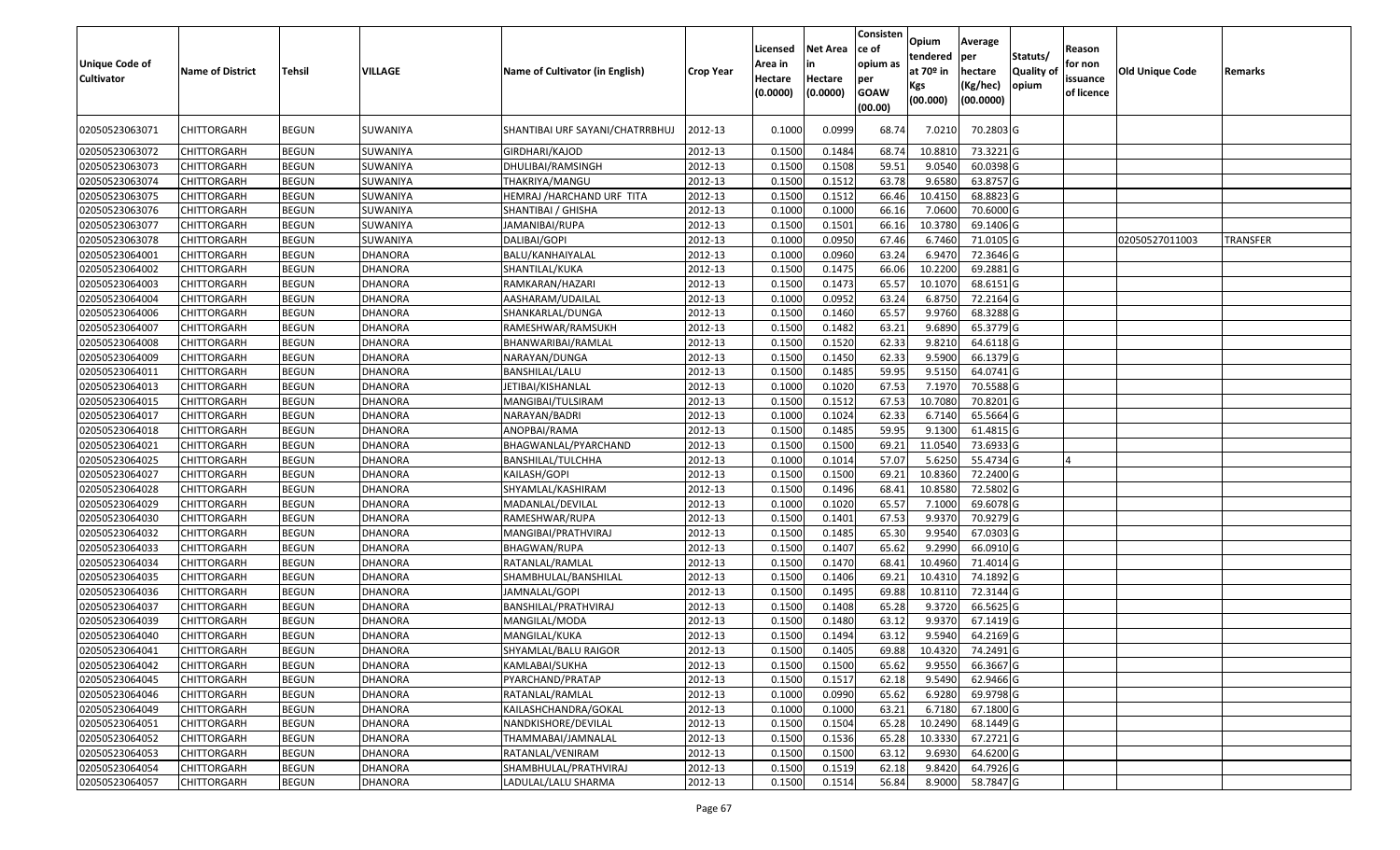|                   |                         |               |                |                                 |                  |          |                 | Consisten              | Opium       | Average   |                  |            |                 |                 |
|-------------------|-------------------------|---------------|----------------|---------------------------------|------------------|----------|-----------------|------------------------|-------------|-----------|------------------|------------|-----------------|-----------------|
|                   |                         |               |                |                                 |                  | Licensed | <b>Net Area</b> | ce of                  | tendered    | per       | Statuts/         | Reason     |                 |                 |
| Unique Code of    | <b>Name of District</b> | <b>Tehsil</b> | VILLAGE        | Name of Cultivator (in English) | <b>Crop Year</b> | Area in  |                 | opium as               | at $70°$ in | hectare   | <b>Quality o</b> | for non    | Old Unique Code | Remarks         |
| <b>Cultivator</b> |                         |               |                |                                 |                  | Hectare  | Hectare         | per                    | Kgs         | (Kg/hec)  | opium            | issuance   |                 |                 |
|                   |                         |               |                |                                 |                  | (0.0000) | (0.0000)        | <b>GOAW</b><br>(00.00) | (00.000)    | (00.0000) |                  | of licence |                 |                 |
| 02050523064058    | CHITTORGARH             | <b>BEGUN</b>  | <b>DHANORA</b> | RAMSWROOP/BANSHILAL             | 2012-13          | 0.1500   | 0.1480          | 59.95                  | 9.035       | 61.0473 G |                  |            |                 |                 |
| 02050523064060    | CHITTORGARH             | <b>BEGUN</b>  | <b>DHANORA</b> | SHIVLAL/BHANWARLAL              | 2012-13          | 0.1500   | 0.1456          | 68.41                  | 11.1900     | 76.8544 G |                  |            |                 |                 |
| 02050523064062    | CHITTORGARH             | <b>BEGUN</b>  | <b>DHANORA</b> | NANDKISHORE/DUNGA               | 2012-13          | 0.1000   | 0.0960          | 63.21                  | 6.2670      | 65.2813 G |                  |            |                 |                 |
| 02050523064063    | <b>CHITTORGARH</b>      | <b>BEGUN</b>  | <b>DHANORA</b> | DEVILAL/KALU                    | 2012-13          | 0.1500   | 0.1482          | 69.88                  | 10.9810     | 74.0958 G |                  |            |                 |                 |
| 02050523064065    | CHITTORGARH             | <b>BEGUN</b>  | <b>DHANORA</b> | SHAMBHULAL/DEVA                 | 2012-13          | 0.1500   | 0.1496          | 62.18                  | 9.7440      | 65.1337 G |                  |            |                 |                 |
| 02050523064069    | CHITTORGARH             | <b>BEGUN</b>  | <b>DHANORA</b> | KUKA/BHANWARLAL                 | 2012-13          | 0.1500   | 0.1484          | 65.84                  | 10.0080     | 67.4394 G |                  |            |                 |                 |
| 02050523064070    | CHITTORGARH             | <b>BEGUN</b>  | <b>DHANORA</b> | KANHAIYALAL/JITMAL              | 2012-13          | 0.1500   | 0.1440          | 65.30                  | 10.3830     | 72.1042 G |                  |            |                 |                 |
| 02050523064071    | CHITTORGARH             | <b>BEGUN</b>  | <b>DHANORA</b> | NANDUBAI/BHANWARLAL             | 2012-13          | 0.1500   | 0.1460          | 65.30                  | 9.8700      | 67.6027 G |                  |            |                 |                 |
| 02050523064072    | CHITTORGARH             | <b>BEGUN</b>  | DHANORA        | DEVILAL/NARAYAN                 | 2012-13          | 0.1500   | 0.1462          | 73.01                  | 10.9720     | 75.0479 G |                  |            |                 |                 |
| 02050523064073    | CHITTORGARH             | <b>BEGUN</b>  | DHANORA        | TULSIRAM/KERING                 | 2012-13          | 0.1500   | 0.1505          | 65.84                  | 10.2990     | 68.4319 G |                  |            | 02050523101004  | TRANSFER        |
| 02050523064074    | CHITTORGARH             | <b>BEGUN</b>  | <b>DHANORA</b> | MANGILAL/HARLAL                 | 2012-13          | 0.1500   | 0.1472          | 62.49                  | 9.8110      | 66.6508 G |                  |            | 02050523101001  | <b>TRANSFER</b> |
| 02050523065002    | CHITTORGARH             | <b>BEGUN</b>  | <b>RUPPURA</b> | LABHCHAND/DEVILAL               | 2012-13          | 0.1500   | 0.1458          | 61.29                  | 9.3160      | 63.8957 G |                  |            |                 |                 |
| 02050523065005    | <b>CHITTORGARH</b>      | <b>BEGUN</b>  | <b>RUPPURA</b> | NARAYAN/PRATHVIRAJ              | 2012-13          | 0.1500   | 0.1500          | 67.42                  | 10.6430     | 70.9533 G |                  |            |                 |                 |
| 02050523065007    | CHITTORGARH             | <b>BEGUN</b>  | <b>RUPPURA</b> | BHANWARLAL/SHOCHAND             | 2012-13          | 0.1500   | 0.1480          | 62.84                  | 9.8750      | 66.7230 G |                  |            |                 |                 |
| 02050523065010    | CHITTORGARH             | <b>BEGUN</b>  | <b>RUPPURA</b> | KASHIRAM/UDA                    | 2012-13          | 0.1500   | 0.1498          | 63.96                  | 9.7040      | 64.7797 G |                  |            |                 |                 |
| 02050523065013    | CHITTORGARH             | <b>BEGUN</b>  | <b>RUPPURA</b> | HIRA/CHHOGA                     | 2012-13          | 0.1500   | 0.1498          | 69.54                  | 11.0870     | 74.0120 G |                  |            |                 |                 |
| 02050523065018    | CHITTORGARH             | <b>BEGUN</b>  | <b>RUPPURA</b> | DEVILAL/CHETRAM                 | 2012-13          | 0.1500   | 0.1500          | 65.73                  | 10.5830     | 70.5533 G |                  |            |                 |                 |
| 02050523065020    | CHITTORGARH             | <b>BEGUN</b>  | <b>RUPPURA</b> | KASHIRAM/JAGRAM                 | 2012-13          | 0.1500   | 0.1460          | 63.96                  | 9.6850      | 66.3356 G |                  |            |                 |                 |
| 02050523065023    | CHITTORGARH             | <b>BEGUN</b>  | <b>RUPPURA</b> | RAMA/KISHANA                    | 2012-13          | 0.1500   | 0.1484          | 63.96                  | 9.9500      | 67.0485 G |                  |            |                 |                 |
| 02050523065024    | CHITTORGARH             | <b>BEGUN</b>  | <b>RUPPURA</b> | RAMCHANDRA/MADHODAS             | 2012-13          | 0.1000   | 0.1008          | 58.87                  | 5.9290      | 58.8194 G |                  |            |                 |                 |
| 02050523065029    | CHITTORGARH             | <b>BEGUN</b>  | <b>RUPPURA</b> | UDAILAL/PRATHVIRAJ              | 2012-13          | 0.1500   | 0.1450          | 61.29                  | 9.1940      | 63.4069 G |                  |            |                 |                 |
| 02050523065033    | CHITTORGARH             | <b>BEGUN</b>  | <b>RUPPURA</b> | GHEESALAL/PRATHVIRAJ            | 2012-13          | 0.150    | 0.1468          | 67.42                  | 10.4500     | 71.1853 G |                  |            |                 |                 |
| 02050523065035    | CHITTORGARH             | <b>BEGUN</b>  | <b>RUPPURA</b> | NANDLAL/ONKAR                   | 2012-13          | 0.1500   | 0.1470          | 65.14                  | 9.9850      | 67.9252 G |                  |            |                 |                 |
| 02050523065037    | CHITTORGARH             | <b>BEGUN</b>  | <b>RUPPURA</b> | KANHAIYALAL/MIYACHAND           | 2012-13          | 0.1500   | 0.1500          | 61.29                  | 9.4040      | 62.6933 G |                  |            |                 |                 |
| 02050523065039    | CHITTORGARH             | <b>BEGUN</b>  | <b>RUPPURA</b> | SHANKERLAL/MIYACHAND            | 2012-13          | 0.1500   | 0.1450          | 64.84                  | 10.0970     | 69.6345 G |                  |            |                 |                 |
| 02050523065043    | CHITTORGARH             | <b>BEGUN</b>  | <b>RUPPURA</b> | DHANRAJ/BHOLA                   | 2012-13          | 0.1500   | 0.1449          | 62.84                  | 9.5790      | 66.1077 G |                  |            |                 |                 |
| 02050523065044    | CHITTORGARH             | <b>BEGUN</b>  | <b>RUPPURA</b> | GHEESALAL/NANALAL               | 2012-13          | 0.1500   | 0.1458          | 68.13                  | 10.5110     | 72.0919 G |                  |            |                 |                 |
| 02050523065049    | CHITTORGARH             | <b>BEGUN</b>  | <b>RUPPURA</b> | RAMESHWAR/ONKARLAL              | 2012-13          | 0.1500   | 0.1503          | 69.86                  | 10.8080     | 71.9095 G |                  |            |                 |                 |
| 02050523065050    | CHITTORGARH             | <b>BEGUN</b>  | <b>RUPPURA</b> | UDAILAL/DEVILAL                 | 2012-13          | 0.1500   | 0.1485          | 61.26                  | 9.8280      | 66.1818 G |                  |            |                 |                 |
| 02050523065052    | CHITTORGARH             | <b>BEGUN</b>  | <b>RUPPURA</b> | KUKA/MIYACHAND                  | 2012-13          | 0.1500   | 0.1460          | 68.13                  | 10.2100     | 69.9315 G |                  |            |                 |                 |
| 02050523066001    | CHITTORGARH             | <b>BEGUN</b>  | <b>THUKRAI</b> | RAMESHWAR/DEVILAL               | 2012-13          | 0.1500   | 0.1475          | 71.25                  | 11.2070     | 75.9797 G |                  |            |                 |                 |
| 02050523066002    | CHITTORGARH             | <b>BEGUN</b>  | <b>THUKRAI</b> | SOHANIBAI/CHHITARLAL            | 2012-13          | 0.1000   | 0.1025          | 65.10                  | 7.2170      | 70.4098 G |                  |            |                 |                 |
| 02050523066003    | CHITTORGARH             | <b>BEGUN</b>  | <b>THUKRAI</b> | BAJERAM/BHUWANA                 | 2012-13          | 0.1500   | 0.1536          | 62.29                  | 9.7440      | 63.4375 G |                  |            |                 |                 |
| 02050523066004    | CHITTORGARH             | <b>BEGUN</b>  | <b>THUKRAI</b> | JAGDISH/NANALAL                 | 2012-13          | 0.1500   | 0.1485          | 71.70                  | 11.5640     | 77.8721 G |                  |            |                 |                 |
| 02050523066005    | CHITTORGARH             | <b>BEGUN</b>  | <b>THUKRAI</b> | TULSIRAM/KASHIRAM               | 2012-13          | 0.150    | 0.1449          | 68.86                  | 10.7420     | 74.1339 G |                  |            |                 |                 |
| 02050523066006    | CHITTORGARH             | <b>BEGUN</b>  | <b>THUKRAI</b> | NOLIBAI/DEVILAL                 | 2012-13          | 0.1500   | 0.1554          | 62.29                  | 10.4830     | 67.4582 G |                  |            |                 |                 |
| 02050523066007    | <b>CHITTORGARH</b>      | <b>BEGUN</b>  | THUKRAI        | HIRA/DEVA                       | 2012-13          | 0.1000   | 0.1000          | 71.70                  | 7.9280      | 79.2800 G |                  |            |                 |                 |
| 02050523066009    | <b>CHITTORGARH</b>      | <b>BEGUN</b>  | <b>THUKRAI</b> | SHANTILAL/BALU                  | 2012-13          | 0.1500   | 0.1450          | 71.78                  | 10.9310     | 75.3862 G |                  |            |                 |                 |
| 02050523066010    | <b>CHITTORGARH</b>      | <b>BEGUN</b>  | <b>THUKRAI</b> | MANGILAL/MOTI                   | 2012-13          | 0.1500   | 0.1425          | 68.61                  | 10.4390     | 73.2561 G |                  |            |                 |                 |
| 02050523066011    | <b>CHITTORGARH</b>      | <b>BEGUN</b>  | <b>THUKRAI</b> | KAJOD/DUNGA SANGITALA           | 2012-13          | 0.1500   | 0.1512          | 71.78                  | 11.3410     | 75.0066 G |                  |            |                 |                 |
| 02050523066012    | <b>CHITTORGARH</b>      | <b>BEGUN</b>  | <b>THUKRAI</b> | NANALAL A/S KUKA / GHISA        | 2012-13          | 0.1500   | 0.1472          | 68.61                  | 10.5270     | 71.5149 G |                  |            |                 |                 |
| 02050523066013    | <b>CHITTORGARH</b>      | <b>BEGUN</b>  | <b>THUKRAI</b> | HULASIBAI/HIRALAL               | 2012-13          | 0.1000   | 0.1000          | 62.40                  | 6.7480      | 67.4800 G |                  |            |                 |                 |
| 02050523066015    | <b>CHITTORGARH</b>      | <b>BEGUN</b>  | <b>THUKRAI</b> | RAMLAL/NATHU                    | 2012-13          | 0.1500   | 0.1508          | 67.85                  | 10.7980     | 71.6048 G |                  |            |                 |                 |
| 02050523066016    | CHITTORGARH             | <b>BEGUN</b>  | <b>THUKRAI</b> | NARAYAN/BARDA                   | 2012-13          | 0.1500   | 0.1560          | 65.19                  | 10.8680     | 69.6667 G |                  |            |                 |                 |
| 02050523066017    | <b>CHITTORGARH</b>      | <b>BEGUN</b>  | <b>THUKRAI</b> | NANDLAL/KALU                    | 2012-13          | 0.1000   | 0.1017          | 65.19                  | 7.2550      | 71.3373 G |                  |            |                 |                 |
| 02050523066018    | <b>CHITTORGARH</b>      | <b>BEGUN</b>  | <b>THUKRAI</b> | MODIRAM/LAKHMA                  | 2012-13          | 0.1500   | 0.1480          | 62.29                  | 10.0110     | 67.6419 G |                  |            |                 |                 |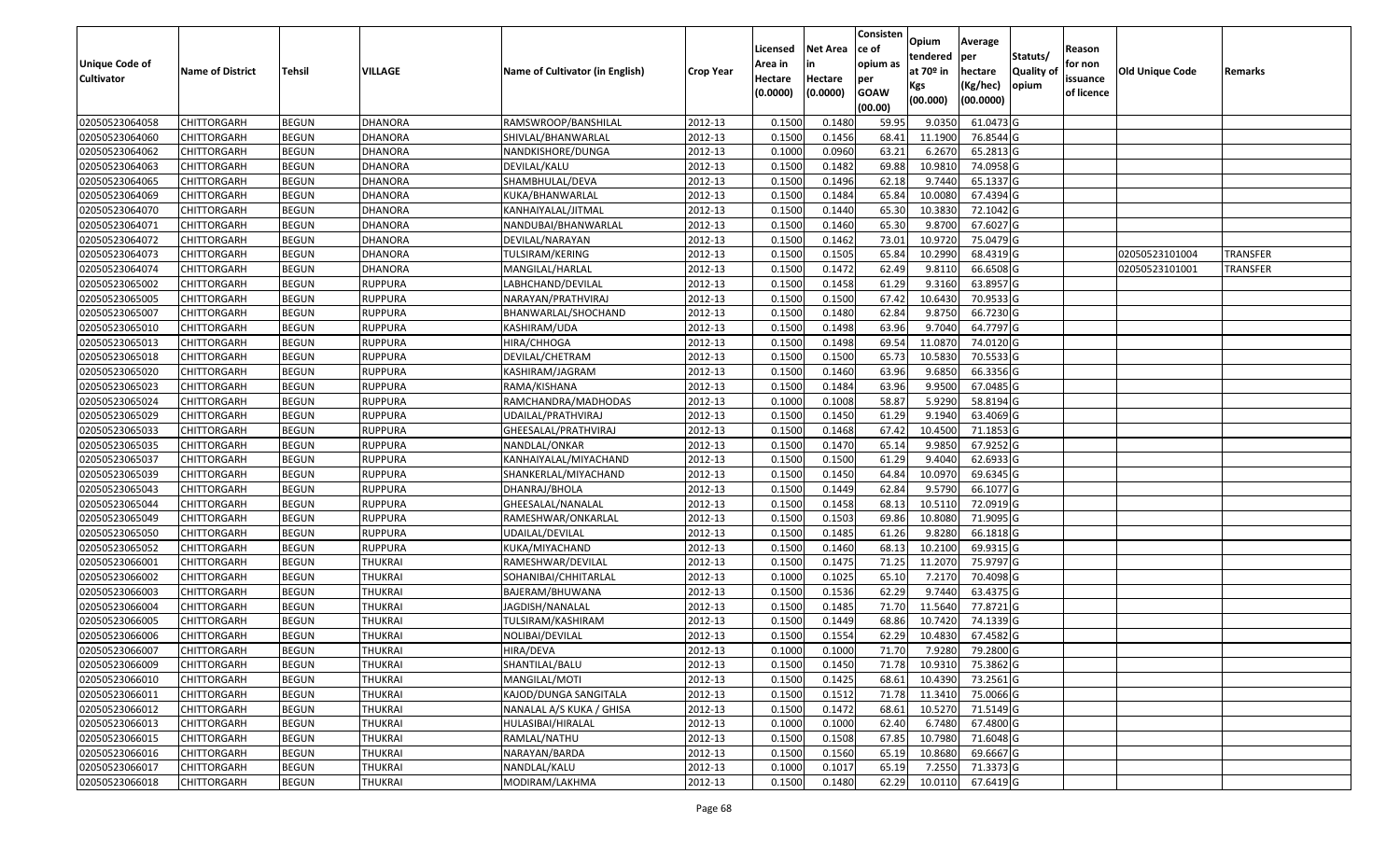| <b>Unique Code of</b><br><b>Cultivator</b> | <b>Name of District</b> | <b>Tehsil</b> | VILLAGE        | Name of Cultivator (in English)      | <b>Crop Year</b> | Licensed<br>Area in<br>Hectare<br>(0.0000) | <b>Net Area</b><br>in<br>Hectare<br>(0.0000) | Consisten<br>ce of<br>opium as<br>per<br><b>GOAW</b><br>(00.00) | Opium<br>tendered<br>at $70°$ in<br>Kgs<br>(00.000) | Average<br>per<br>hectare<br>(Kg/hec)<br>(00.0000) | Statuts/<br>Quality of<br>opium | Reason<br>for non<br>issuance<br>of licence | <b>Old Unique Code</b> | Remarks            |
|--------------------------------------------|-------------------------|---------------|----------------|--------------------------------------|------------------|--------------------------------------------|----------------------------------------------|-----------------------------------------------------------------|-----------------------------------------------------|----------------------------------------------------|---------------------------------|---------------------------------------------|------------------------|--------------------|
| 02050523066019                             | <b>CHITTORGARH</b>      | <b>BEGUN</b>  | <b>THUKRAI</b> | UDAILAL/NARAYAN                      | 2012-13          | 0.1500                                     | 0.1465                                       | 67.85                                                           | 10.449                                              | 71.3242 G                                          |                                 |                                             |                        |                    |
| 02050523066020                             | CHITTORGARH             | <b>BEGUN</b>  | <b>THUKRAI</b> | KANA/HAZARI                          | 2012-13          | 0.1500                                     | 0.1500                                       | 65.19                                                           | 10.2440                                             | 68.2933 G                                          |                                 |                                             |                        |                    |
| 02050523066021                             | CHITTORGARH             | <b>BEGUN</b>  | <b>THUKRAI</b> | BARJIBAI/BHAGIRATH                   | 2012-13          | 0.1500                                     | 0.1500                                       | 67.85                                                           | 11.0010                                             | 73.3400 G                                          |                                 |                                             |                        |                    |
| 02050523066022                             | CHITTORGARH             | <b>BEGUN</b>  | <b>THUKRAI</b> | NARAYAN/HUKMA                        | 2012-13          | 0.1500                                     | 0.1470                                       | 61.50                                                           | 9.6120                                              | 65.3878 G                                          |                                 |                                             |                        |                    |
| 02050523066023                             | CHITTORGARH             | <b>BEGUN</b>  | <b>THUKRAI</b> | MOHANLAL/KASHIRAM                    | 2012-13          | 0.1500                                     | 0.1500                                       | 61.50                                                           | 9.5060                                              | 63.3733 G                                          |                                 |                                             |                        |                    |
| 02050523066025                             | CHITTORGARH             | <b>BEGUN</b>  | THUKRAI        | KANHAIYALAL A/S NARAYAN /<br>BHUWANA | 2012-13          | 0.1500                                     | 0.1500                                       | 61.50                                                           | 9.7430                                              | 64.9533 G                                          |                                 |                                             |                        |                    |
| 02050523066026                             | CHITTORGARH             | <b>BEGUN</b>  | <b>THUKRAI</b> | GHISIBAI/MEGHA                       | 2012-13          | 0.150                                      | 0.1485                                       | 71.22                                                           | 11.5890                                             | 78.0404 G                                          |                                 |                                             |                        |                    |
| 02050523066029                             | CHITTORGARH             | <b>BEGUN</b>  | <b>THUKRAI</b> | NANDLAL A/S BHANWARLAL /<br>KHEMRAJ  | 2012-13          | 0.1500                                     | 0.1520                                       | 64.76                                                           | 10.2970                                             | 67.7434 G                                          |                                 |                                             |                        |                    |
| 02050523066031                             | CHITTORGARH             | <b>BEGUN</b>  | <b>THUKRAI</b> | MAGNIBAI/HIRALAL                     | 2012-13          | 0.1500                                     | 0.1470                                       | 61.75                                                           | 9.7300                                              | 66.1905 G                                          |                                 |                                             |                        |                    |
| 02050523066032                             | CHITTORGARH             | <b>BEGUN</b>  | <b>THUKRAI</b> | GHEESA A/S NARAYAN / PYARA           | 2012-13          | 0.1500                                     | 0.1478                                       | 61.75                                                           | 9.9860                                              | 67.5643 G                                          |                                 |                                             |                        |                    |
| 02050523066033                             | CHITTORGARH             | <b>BEGUN</b>  | <b>THUKRAI</b> | BANSHILAL/BHANWARLAL                 | 2012-13          | 0.1500                                     | 0.1482                                       | 64.76                                                           | 10.8700                                             | 73.3468 G                                          |                                 |                                             |                        |                    |
| 02050523066035                             | CHITTORGARH             | <b>BEGUN</b>  | <b>THUKRAI</b> | KANHAIYALAL/ONKAR                    | 2012-13          | 0.1500                                     | 0.1410                                       | 68.2                                                            | 10.5340                                             | 74.7092 G                                          |                                 |                                             |                        |                    |
| 02050523066037                             | CHITTORGARH             | <b>BEGUN</b>  | <b>THUKRAI</b> | GHEESA/DUNGA                         | 2012-13          | 0.1500                                     | 0.1500                                       | 68.86                                                           | 11.0860                                             | 73.9067 G                                          |                                 |                                             |                        |                    |
| 02050523066039                             | CHITTORGARH             | <b>BEGUN</b>  | <b>THUKRAI</b> | NANALAL/RATIRAM                      | 2012-13          | 0.1000                                     | 0.1015                                       | 64.76                                                           | 7.2530                                              | 71.4581 G                                          |                                 |                                             |                        |                    |
| 02050523066040                             | CHITTORGARH             | <b>BEGUN</b>  | <b>THUKRAI</b> | SHAMBULAL/KANA                       | 2012-13          | 0.1000                                     | 0.1000                                       | 58.07                                                           | 6.4960                                              | 64.9600 G                                          |                                 |                                             |                        |                    |
| 02050523066041                             | CHITTORGARH             | <b>BEGUN</b>  | <b>THUKRAI</b> | NARAYANIBAI/MODA                     | 2012-13          | 0.1000                                     | 0.1000                                       | 68.21                                                           | 7.4740                                              | 74.7400 G                                          |                                 |                                             |                        |                    |
| 02050523066042                             | CHITTORGARH             | <b>BEGUN</b>  | <b>THUKRAI</b> | TULSIBAI/PYARA                       | 2012-13          | 0.1500                                     | 0.1504                                       | 64.68                                                           | 10.2560                                             | 68.1915 G                                          |                                 |                                             |                        |                    |
| 02050523066043                             | CHITTORGARH             | <b>BEGUN</b>  | <b>THUKRAI</b> | KAJOD/NARAYAN                        | 2012-13          | 0.1500                                     | 0.1450                                       | 65.13                                                           | 10.1970                                             | 70.3241 G                                          |                                 |                                             |                        |                    |
| 02050523066045                             | CHITTORGARH             | <b>BEGUN</b>  | <b>THUKRAI</b> | MANGILAL/GHEESA                      | 2012-13          | 0.1500                                     | 0.1451                                       | 62.55                                                           | 9.6240                                              | 66.3267 G                                          |                                 |                                             |                        |                    |
| 02050523066047                             | CHITTORGARH             | <b>BEGUN</b>  | <b>THUKRAI</b> | MANGILAL/HAZARI                      | 2012-13          | 0.1500                                     | 0.1500                                       | 59.89                                                           | 9.0260                                              | 60.1733 G                                          |                                 |                                             |                        |                    |
| 02050523066048                             | CHITTORGARH             | <b>BEGUN</b>  | <b>THUKRAI</b> | KANHAIYALAL/BALU                     | 2012-13          | 0.1500                                     | 0.1470                                       | 68.21                                                           | 11.0310                                             | 75.0408 G                                          |                                 |                                             |                        |                    |
| 02050523066049                             | CHITTORGARH             | <b>BEGUN</b>  | <b>THUKRAI</b> | EAJENBAI/MANGILAL                    | 2012-13          | 0.1500                                     | 0.1500                                       | 67.48                                                           | 10.8350                                             | 72.2333 G                                          |                                 |                                             |                        |                    |
| 02050523066050                             | <b>CHITTORGARH</b>      | <b>BEGUN</b>  | <b>THUKRAI</b> | KASHIRAM/BHUWANA                     | 2012-13          | 0.1000                                     | 0.0990                                       | 62.55                                                           | 6.7550                                              | 68.2323 G                                          |                                 |                                             |                        |                    |
| 02050523066051                             | <b>CHITTORGARH</b>      | <b>BEGUN</b>  | <b>THUKRAI</b> | RAMCHANDRA/MANGILAL                  | 2012-13          | 0.1500                                     | 0.1400                                       | 59.89                                                           | 8.8120                                              | 62.9429 G                                          |                                 |                                             |                        |                    |
| 02050523066052                             | <b>CHITTORGARH</b>      | <b>BEGUN</b>  | <b>THUKRAI</b> | KANHAIYALAL/LAKHMA                   | 2012-13          | 0.150                                      | 0.1500                                       | 64.68                                                           | 10.2470                                             | 68.3133 G                                          |                                 |                                             |                        |                    |
| 02050523066053                             | CHITTORGARH             | <b>BEGUN</b>  | <b>THUKRAI</b> | RAMCHANDRA/SEWARAM                   | 2012-13          | 0.1500                                     | 0.1472                                       | 59.89                                                           | 9.7620                                              | 66.3179 G                                          |                                 |                                             |                        |                    |
| 02050523066055                             | CHITTORGARH             | <b>BEGUN</b>  | <b>THUKRAI</b> | DEVILAL/NARAYAN                      | 2012-13          | 0.1500                                     | 0.1456                                       | 61.75                                                           | 9.6150                                              | 66.0371 G                                          |                                 |                                             |                        |                    |
| 02050523066056                             | CHITTORGARH             | <b>BEGUN</b>  | <b>THUKRAI</b> | NANALAL/KHEMA                        | 2012-13          | 0.1500                                     | 0.1416                                       | 64.68                                                           | 9.6930                                              | 68.4534 G                                          |                                 |                                             |                        |                    |
| 02050523066057                             | CHITTORGARH             | <b>BEGUN</b>  | <b>THUKRAI</b> | SOHANLAL/MANGILAL                    | 2012-13          | 0.1500                                     | 0.1512                                       | 62.55                                                           | 9.8380                                              | 65.0661G                                           |                                 |                                             |                        |                    |
| 02050523066058                             | <b>CHITTORGARH</b>      | <b>BEGUN</b>  | <b>THUKRAI</b> | MANGILAL/BARDA                       | 2012-13          | 0.1500                                     | 0.1508                                       | 65.04                                                           | 10.3690                                             | 68.7599 G                                          |                                 |                                             |                        |                    |
| 02050523066059                             | CHITTORGARH             | <b>BEGUN</b>  | <b>THUKRAI</b> | SURESH/SEWARAM                       | 2012-13          | 0.1500                                     | 0.1504                                       | 62.40                                                           | 10.037                                              | 66.7354 G                                          |                                 |                                             |                        |                    |
| 02050523066061                             | CHITTORGARH             | <b>BEGUN</b>  | <b>THUKRAI</b> | BALIBAI/MANGILAL                     | 2012-13          | 0.1500                                     | 0.1393                                       | 65.04                                                           | 9.9330                                              | 71.3065 G                                          |                                 |                                             |                        |                    |
| 02050523066062                             | CHITTORGARH             | <b>BEGUN</b>  | <b>THUKRAI</b> | MANGILAL/BALU                        | 2012-13          | 0.150                                      | 0.1452                                       | 67.48                                                           | 10.421                                              | 71.7700 G                                          |                                 |                                             |                        |                    |
| 02050523066063                             | CHITTORGARH             | <b>BEGUN</b>  | <b>THUKRAI</b> | KAJOD/DUNGA THARNA                   | 2012-13          | 0.1500                                     | 0.1518                                       | 67.48                                                           | 11.0190                                             | 72.5889 G                                          |                                 |                                             |                        |                    |
| 02050523066064                             | <b>CHITTORGARH</b>      | <b>BEGUN</b>  | <b>THUKRAI</b> | KAILASHCHAND/SEWARAM                 | 2012-13          | 0.1500                                     | 0.1485                                       | 67.94                                                           | 11.2300                                             | 75.6229G                                           |                                 |                                             |                        |                    |
| 02050523066066                             | <b>CHITTORGARH</b>      | <b>BEGUN</b>  | <b>THUKRAI</b> | SURAJMAL/BALU                        | 2012-13          | 0.1500                                     | 0.1500                                       | 67.15                                                           | 11.1090                                             | 74.0600 G                                          |                                 |                                             |                        |                    |
| 02050523066067                             | <b>CHITTORGARH</b>      | <b>BEGUN</b>  | <b>THUKRAI</b> | KUKIBAI/RAMLAL                       | 2012-13          | 0.1500                                     | 0.1500                                       | 67.15                                                           | 11.4350                                             | 76.2333 G                                          |                                 |                                             |                        |                    |
| 02050523066068                             | <b>CHITTORGARH</b>      | <b>BEGUN</b>  | <b>THUKRAI</b> | MADANLAL/RODA                        | 2012-13          | 0.1000                                     | 0.0988                                       | 62.40                                                           | 6.6320                                              | 67.1255 G                                          |                                 |                                             |                        |                    |
| 02050523066076                             | <b>CHITTORGARH</b>      | <b>BEGUN</b>  | <b>THUKRAI</b> | <b>BANSHI LAL/NARAYAN</b>            | 2012-13          | 0.1500                                     | 0.1507                                       | 67.15                                                           | 10.1010                                             | 67.0272 G                                          |                                 |                                             |                        | <b>NAME CHANGE</b> |
| 02050523066078                             | <b>CHITTORGARH</b>      | <b>BEGUN</b>  | <b>THUKRAI</b> | RAMLAL/GHEESA                        | 2012-13          | 0.1500                                     | 0.1520                                       | 61.44                                                           | 9.7250                                              | 63.9803 G                                          |                                 |                                             |                        |                    |
| 02050523066081                             | <b>CHITTORGARH</b>      | <b>BEGUN</b>  | <b>THUKRAI</b> | MADANLAL/NARAYAN                     | 2012-13          | 0.1500                                     | 0.1512                                       | 65.13                                                           | 10.5050                                             | 69.4775 G                                          |                                 |                                             |                        |                    |
| 02050523066084                             | <b>CHITTORGARH</b>      | <b>BEGUN</b>  | <b>THUKRAI</b> | ABDUL KARIM/KALE KHA                 | 2012-13          | 0.1500                                     | 0.1419                                       | 69.47                                                           | 10.8170                                             | 76.2297 G                                          |                                 |                                             |                        |                    |
| 02050523066085                             | CHITTORGARH             | <b>BEGUN</b>  | <b>THUKRAI</b> | RADHESHYAM/KANHAIYALAL               | 2012-13          | 0.1500                                     | 0.1422                                       | 65.13                                                           | 9.9280                                              | 69.8172 G                                          |                                 |                                             |                        |                    |
| 02050523066086                             | <b>CHITTORGARH</b>      | <b>BEGUN</b>  | <b>THUKRAI</b> | LALU/NARAYAN                         | 2012-13          | 0.1500                                     | 0.1488                                       | 61.44                                                           | 9.6110                                              | 64.5901 G                                          |                                 |                                             |                        |                    |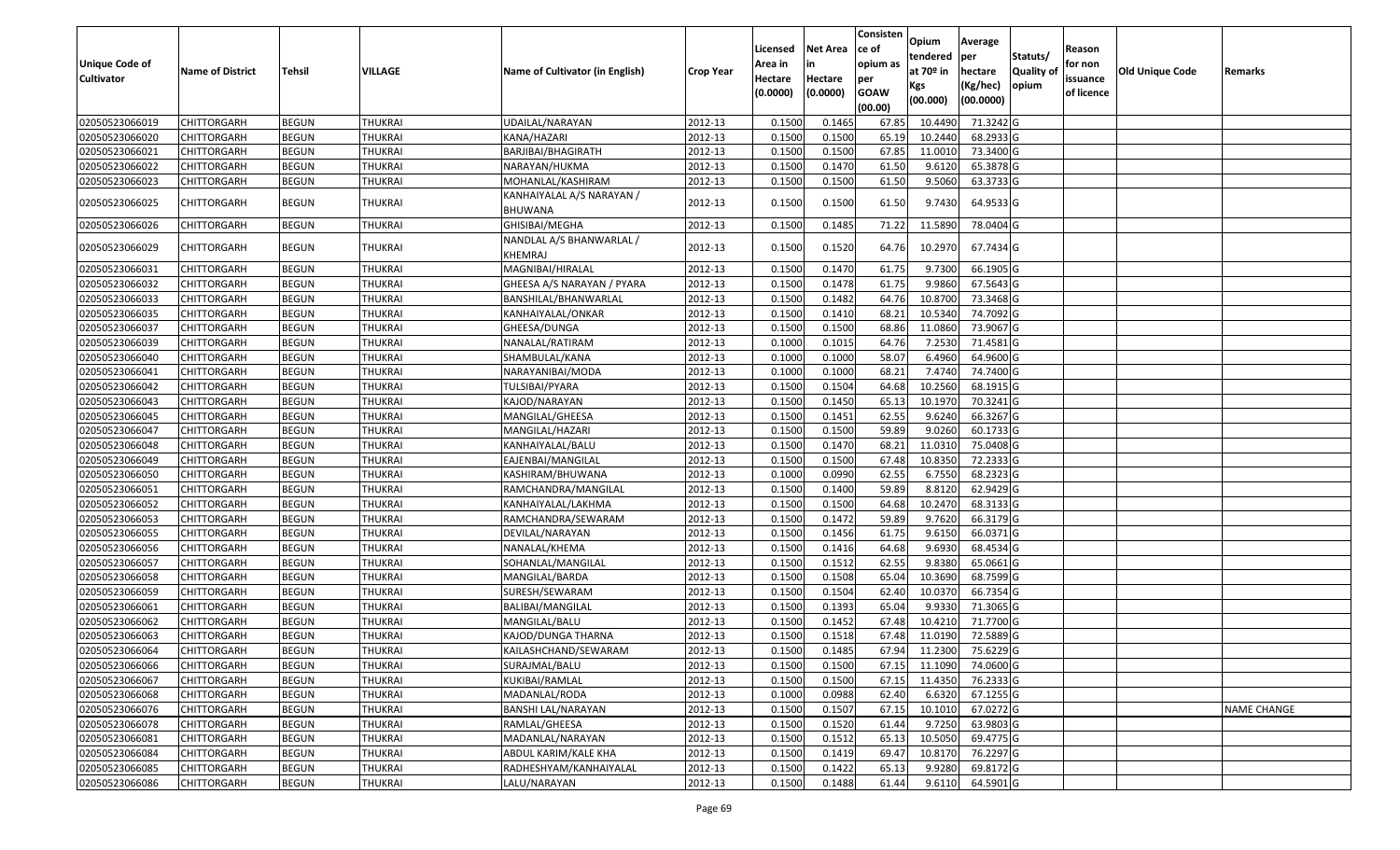| <b>Unique Code of</b><br><b>Cultivator</b> | <b>Name of District</b> | Tehsil       | VILLAGE        | Name of Cultivator (in English) | <b>Crop Year</b> | Licensed<br>Area in<br>Hectare<br>(0.0000) | Net Area<br>in<br>Hectare<br>(0.0000) | Consisten<br>ce of<br>opium as<br>per<br><b>GOAW</b><br>(00.00) | Opium<br>tendered<br>at 70º in<br>Kgs<br>(00.000) | Average<br>per<br>hectare<br>(Kg/hec)<br>(00.0000) | Statuts/<br><b>Quality of</b><br>opium | Reason<br>for non<br>issuance<br>of licence | <b>Old Unique Code</b> | Remarks            |
|--------------------------------------------|-------------------------|--------------|----------------|---------------------------------|------------------|--------------------------------------------|---------------------------------------|-----------------------------------------------------------------|---------------------------------------------------|----------------------------------------------------|----------------------------------------|---------------------------------------------|------------------------|--------------------|
| 02050523066088                             | <b>CHITTORGARH</b>      | <b>BEGUN</b> | <b>THUKRAI</b> | TODU/GHEESA                     | 2012-13          | 0.1500                                     | 0.1320                                | 61.44                                                           | 8.4350                                            | 63.9015 G                                          |                                        |                                             |                        |                    |
| 02050523066089                             | CHITTORGARH             | <b>BEGUN</b> | <b>THUKRAI</b> | DEVA/BARDA                      | 2012-13          | 0.1500                                     | 0.1521                                | 65.42                                                           | 10.5140                                           | 69.1256 G                                          |                                        |                                             |                        |                    |
| 02050523066090                             | CHITTORGARH             | <b>BEGUN</b> | THUKRAI        | SALAGRAM/MOHANLAL               | 2012-13          | 0.1500                                     | 0.1500                                | 58.52                                                           | 9.6140                                            | 64.0933 G                                          |                                        |                                             |                        |                    |
| 02050523066092                             | CHITTORGARH             | <b>BEGUN</b> | THUKRAI        | SHAMBHULAL/KASHIRAM (KANKAR)    | 2012-13          | 0.1500                                     | 0.1500                                | 65.42                                                           | 10.5610                                           | 70.4067 G                                          |                                        |                                             |                        |                    |
| 02050523066093                             | CHITTORGARH             | <b>BEGUN</b> | THUKRAI        | PRATHVIRAJ/UDA                  | 2012-13          | 0.1500                                     | 0.1435                                | 65.42                                                           | 10.1770                                           | 70.9199 G                                          |                                        |                                             |                        |                    |
| 02050523066097                             | CHITTORGARH             | <b>BEGUN</b> | THUKRAI        | KESHIBAI/MANGILAL               | 2012-13          | 0.1500                                     | 0.1500                                | 66.87                                                           | 10.4990                                           | 69.9933 G                                          |                                        |                                             |                        |                    |
| 02050523066098                             | <b>CHITTORGARH</b>      | <b>BEGUN</b> | <b>THUKRAI</b> | SHIVLAL/RAMLAL                  | 2012-13          | 0.1500                                     | 0.1464                                | 67.95                                                           | 10.2020                                           | 69.6858 G                                          |                                        |                                             |                        |                    |
| 02050523066099                             | CHITTORGARH             | <b>BEGUN</b> | <b>THUKRAI</b> | MOHANLAL/AMARCHAND              | 2012-13          | 0.1500                                     | 0.1500                                | 64.31                                                           | 10.3170                                           | 68.7800 G                                          |                                        |                                             |                        |                    |
| 02050523066100                             | CHITTORGARH             | <b>BEGUN</b> | <b>THUKRAI</b> | DEVILAL/LAKHMA                  | 2012-13          | 0.1500                                     | 0.1508                                | 66.87                                                           | 10.9670                                           | 72.7255 G                                          |                                        |                                             |                        |                    |
| 02050523066101                             | CHITTORGARH             | <b>BEGUN</b> | <b>THUKRAI</b> | DEVILAL/RAMLAL                  | 2012-13          | 0.1500                                     | 0.1464                                | 64.31                                                           | 10.3630                                           | 70.7855 G                                          |                                        |                                             |                        |                    |
| 02050523066102                             | <b>CHITTORGARH</b>      | <b>BEGUN</b> | <b>THUKRAI</b> | RUPLAL/NARAYAN                  | 2012-13          | 0.1500                                     | 0.1480                                | 64.31                                                           | 9.9310                                            | 67.1014 G                                          |                                        |                                             |                        |                    |
| 02050523066103                             | <b>CHITTORGARH</b>      | <b>BEGUN</b> | <b>THUKRAI</b> | HAGAMIBAI/RAMLAL                | 2012-13          | 0.1500                                     | 0.1496                                | 58.52                                                           | 9.4470                                            | 63.1484 G                                          |                                        |                                             |                        |                    |
| 02050523066105                             | <b>CHITTORGARH</b>      | <b>BEGUN</b> | <b>THUKRAI</b> | SHAMBHULAL/KASHIRAM             | 2012-13          | 0.1500                                     | 0.1485                                | 64.71                                                           | 10.3810                                           | 69.9057 G                                          |                                        |                                             |                        |                    |
| 02050523066108                             | CHITTORGARH             | <b>BEGUN</b> | THUKRAI        | BARDICHAND/RUPA                 | 2012-13          | 0.1500                                     | 0.1488                                | 65.31                                                           | 10.7760                                           | 72.4194 G                                          |                                        |                                             |                        |                    |
| 02050523066110                             | CHITTORGARH             | <b>BEGUN</b> | <b>THUKRAI</b> | BHANWARIBAI/DALU                | 2012-13          | 0.1000                                     | 0.0968                                | 62.13                                                           | 6.4790                                            | 66.9318 G                                          |                                        |                                             |                        |                    |
| 02050523066111                             | CHITTORGARH             | <b>BEGUN</b> | <b>THUKRAI</b> | NANFDUBAI/ BALU                 | 2012-13          | 0.1500                                     | 0.1452                                | 67.94                                                           | 10.4720                                           | 72.1212 G                                          |                                        |                                             |                        | <b>NAME CHANGE</b> |
| 02050523066114                             | CHITTORGARH             | <b>BEGUN</b> | <b>THUKRAI</b> | BHOLARAM/CHHAGANLAL             | 2012-13          | 0.1500                                     | 0.1500                                | 58.52                                                           | 8.8200                                            | 58.8000 G                                          |                                        |                                             |                        |                    |
| 02050523066115                             | CHITTORGARH             | <b>BEGUN</b> | <b>THUKRAI</b> | RADHESHYAM / BARDA              | 2012-13          | 0.1500                                     | 0.1500                                | 64.71                                                           | 10.1590                                           | 67.7267 G                                          |                                        |                                             |                        | <b>NAME CHANGE</b> |
| 02050523066116                             | CHITTORGARH             | <b>BEGUN</b> | THUKRAI        | JAGDISHPURI/BHANWARPURI         | 2012-13          | 0.1500                                     | 0.1500                                | 64.71                                                           | 10.7420                                           | 71.6133 G                                          |                                        |                                             |                        |                    |
| 02050523066117                             | CHITTORGARH             | <b>BEGUN</b> | THUKRAI        | SHAMBHULAL/KASHIRAM (THARNA)    | 2012-13          | 0.1500                                     | 0.1473                                | 64.32                                                           | 10.4110                                           | 70.6789 G                                          |                                        |                                             |                        |                    |
| 02050523066118                             | CHITTORGARH             | <b>BEGUN</b> | THUKRAI        | SOHANLAL/RUPLAL                 | 2012-13          | 0.1500                                     | 0.1482                                | 65.10                                                           | 10.5000                                           | 70.8502 G                                          |                                        |                                             |                        |                    |
| 02050523066119                             | CHITTORGARH             | <b>BEGUN</b> | <b>THUKRAI</b> | JAGDISH/BALU                    | 2012-13          | 0.1500                                     | 0.1500                                | 62.13                                                           | 9.9670                                            | 66.4467 G                                          |                                        |                                             |                        |                    |
| 02050523066120                             | CHITTORGARH             | <b>BEGUN</b> | <b>THUKRAI</b> | SHAMBHULAL/NARAYAN              | 2012-13          | 0.1500                                     | 0.1450                                | 64.32                                                           | 9.9240                                            | 68.4414 G                                          |                                        |                                             |                        |                    |
| 02050523066121                             | CHITTORGARH             | <b>BEGUN</b> | <b>THUKRAI</b> | SUGANLAL/BHERULAL               | 2012-13          | 0.1500                                     | 0.1500                                | 66.87                                                           | 10.5180                                           | 70.1200 G                                          |                                        |                                             |                        |                    |
| 02050523066122                             | CHITTORGARH             | <b>BEGUN</b> | <b>THUKRAI</b> | UDIBAI/BALU                     | 2012-13          | 0.1500                                     | 0.1472                                | 62.13                                                           | 9.9940                                            | 67.8940 G                                          |                                        |                                             |                        |                    |
| 02050523066124                             | CHITTORGARH             | <b>BEGUN</b> | <b>THUKRAI</b> | SHANTILAL/MOHAN                 | 2012-13          | 0.1500                                     | 0.1515                                | 67.53                                                           | 10.8430                                           | 71.5710 G                                          |                                        |                                             |                        |                    |
| 02050523066126                             | <b>CHITTORGARH</b>      | <b>BEGUN</b> | <b>THUKRAI</b> | MOHANLAL/KHEMA                  | 2012-13          | 0.1500                                     | 0.1443                                | 67.53                                                           | 10.7860                                           | 74.7471 G                                          |                                        |                                             |                        |                    |
| 02050523066127                             | CHITTORGARH             | <b>BEGUN</b> | <b>THUKRAI</b> | GOPI/LAXMAN                     | 2012-13          | 0.1500                                     | 0.1536                                | 64.32                                                           | 11.0260                                           | 71.7839 G                                          |                                        |                                             |                        |                    |
| 02050523066128                             | CHITTORGARH             | <b>BEGUN</b> | <b>THUKRAI</b> | KESHRIMAL/DEVILAL               | 2012-13          | 0.1500                                     | 0.1485                                | 67.53                                                           | 11.0850                                           | 74.6465 G                                          |                                        |                                             |                        |                    |
| 02050523066132                             | CHITTORGARH             | <b>BEGUN</b> | <b>THUKRAI</b> | DEVILAL/MOTI                    | 2012-13          | 0.1000                                     | 0.0980                                | 58.07                                                           | 6.4040                                            | 65.3469 G                                          |                                        |                                             |                        |                    |
| 02050523066135                             | <b>CHITTORGARH</b>      | <b>BEGUN</b> | <b>THUKRAI</b> | ONKAR/KALU                      | 2012-13          | 0.1500                                     | 0.1500                                | 61.79                                                           | 10.1420                                           | 67.6133 G                                          |                                        |                                             |                        |                    |
| 02050523066136                             | <b>CHITTORGARH</b>      | <b>BEGUN</b> | <b>THUKRAI</b> | GITA/ GHEESA                    | 2012-13          | 0.1500                                     | 0.1520                                | 65.10                                                           | 10.4900                                           | 69.0132 G                                          |                                        |                                             |                        | <b>NAME CHANGE</b> |
| 02050523066137                             | CHITTORGARH             | <b>BEGUN</b> | THUKRAI        | KASTURIBAI/GYANMAL              | 2012-13          | 0.1500                                     | 0.1494                                | 65.04                                                           | 10.5090                                           | 70.3414 G                                          |                                        |                                             |                        |                    |
| 02050523066138                             | <b>CHITTORGARH</b>      | <b>BEGUN</b> | <b>THUKRAI</b> | GORIBAI/MANGILAL                | 2012-13          | 0.1500                                     | 0.1445                                | 67.94                                                           | 10.3950                                           | 71.9377 G                                          |                                        |                                             |                        |                    |
| 02050523066139                             | <b>CHITTORGARH</b>      | <b>BEGUN</b> | <b>THUKRAI</b> | GULABIBAI/RUPA                  | 2012-13          | 0.1500                                     | 0.151                                 | 61.79                                                           | 9.6830                                            | 63.8299 G                                          |                                        |                                             |                        |                    |
| 02050523066140                             | <b>CHITTORGARH</b>      | <b>BEGUN</b> | THUKRAI        | SHANTILAL/RAMLAL                | 2012-13          | 0.1500                                     | 0.1335                                | 64.42                                                           | 9.1570                                            | 68.5918 G                                          |                                        |                                             |                        |                    |
| 02050523066142                             | <b>CHITTORGARH</b>      | <b>BEGUN</b> | <b>THUKRAI</b> | NANDA A/S LAXMAN/GOPI           | 2012-13          | 0.1500                                     | 0.1496                                | 67.95                                                           | 10.8040                                           | 72.2193 G                                          |                                        |                                             |                        |                    |
| 02050523066143                             | <b>CHITTORGARH</b>      | <b>BEGUN</b> | <b>THUKRAI</b> | MANGILAL/NARAYAN                | 2012-13          | 0.1500                                     | 0.1496                                | 68.86                                                           | 10.8110                                           | 72.2660 G                                          |                                        |                                             |                        |                    |
| 02050523066144                             | <b>CHITTORGARH</b>      | <b>BEGUN</b> | <b>THUKRAI</b> | MOTYABAI/MOHANLAL               | 2012-13          | 0.1000                                     | 0.1010                                | 63.36                                                           | 6.7070                                            | 66.4059 G                                          |                                        |                                             |                        |                    |
| 02050523066145                             | <b>CHITTORGARH</b>      | <b>BEGUN</b> | <b>THUKRAI</b> | JETA/SITARAM                    | 2012-13          | 0.1500                                     | 0.1470                                | 64.89                                                           | 10.4940                                           | 71.3878 G                                          |                                        |                                             |                        |                    |
| 02050523066146                             | <b>CHITTORGARH</b>      | <b>BEGUN</b> | <b>THUKRAI</b> | SHAMBHU/GANGARAM                | 2012-13          | 0.1500                                     | 0.1482                                | 64.42                                                           | 10.0220                                           | 67.6248 G                                          |                                        |                                             |                        |                    |
| 02050523066147                             | <b>CHITTORGARH</b>      | <b>BEGUN</b> | <b>THUKRAI</b> | ONKARLAL/GOKAL                  | 2012-13          | 0.1500                                     | 0.1484                                | 61.79                                                           | 9.4890                                            | 63.9420 G                                          |                                        |                                             |                        |                    |
| 02050523067001                             | <b>CHITTORGARH</b>      | <b>BEGUN</b> | BAMANHEDA      | BHAWANILAL A/S PYARJI / DEVILAL | 2012-13          | 0.1500                                     | 0.1500                                | 63.59                                                           | 10.9830                                           | 73.2200 G                                          |                                        |                                             |                        |                    |
| 02050523067002                             | <b>CHITTORGARH</b>      | <b>BEGUN</b> | BAMANHEDA      | MANGILAL@ MANGYA / MADHO        | 2012-13          | 0.1500                                     | 0.1506                                | 64.89                                                           | 10.0860                                           | 66.9721 G                                          |                                        |                                             |                        |                    |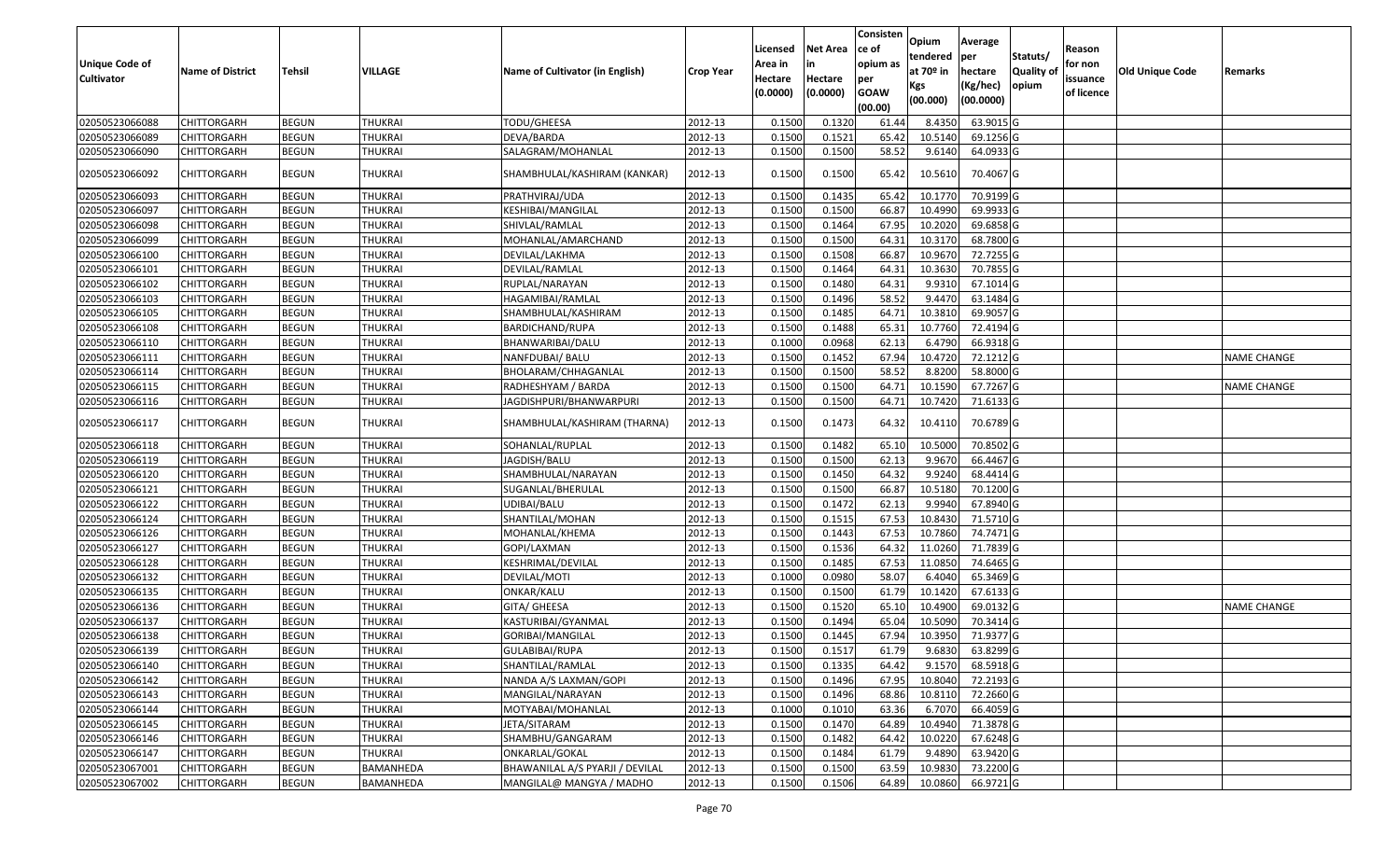| Unique Code of<br><b>Cultivator</b> | <b>Name of District</b> | <b>Tehsil</b> | VILLAGE                      | Name of Cultivator (in English) | <b>Crop Year</b> | Licensed<br>Area in<br>Hectare<br>(0.0000) | <b>Net Area</b><br>in<br>Hectare<br>(0.0000) | Consisten<br>ce of<br>opium as<br>per<br><b>GOAW</b><br>(00.00) | Opium<br>tendered<br>at $70°$ in<br>Kgs<br>(00.000) | Average<br>per<br>hectare<br>(Kg/hec)<br>(00.0000) | Statuts/<br>Quality of<br>opium | Reason<br>for non<br>issuance<br>of licence | <b>Old Unique Code</b> | Remarks |
|-------------------------------------|-------------------------|---------------|------------------------------|---------------------------------|------------------|--------------------------------------------|----------------------------------------------|-----------------------------------------------------------------|-----------------------------------------------------|----------------------------------------------------|---------------------------------|---------------------------------------------|------------------------|---------|
| 02050523067003                      | <b>CHITTORGARH</b>      | <b>BEGUN</b>  | BAMANHEDA                    | SOHANLAL/ MOHAN                 | 2012-13          | 0.1500                                     | 0.1475                                       | 61.29                                                           | 9.5880                                              | 65.0034 G                                          |                                 |                                             |                        |         |
| 02050523067004                      | CHITTORGARH             | <b>BEGUN</b>  | BAMANHEDA                    | CHUNNILAL/ MOHANLAL             | 2012-13          | 0.1500                                     | 0.1480                                       | 64.89                                                           | 10.4100                                             | 70.3378 G                                          |                                 |                                             |                        |         |
| 02050523067006                      | CHITTORGARH             | <b>BEGUN</b>  | BAMANHEDA                    | NANANLAL/ CHAMPA                | 2012-13          | 0.1500                                     | 0.1508                                       | 61.29                                                           | 9.9640                                              | 66.0743 G                                          |                                 |                                             |                        |         |
| 02050523067007                      | <b>CHITTORGARH</b>      | <b>BEGUN</b>  | BAMANHEDA                    | KAMLIBAI/ RAMCHANDRA            | 2012-13          | 0.1000                                     | 0.0989                                       | 61.29                                                           | 6.6810                                              | 67.5531 G                                          |                                 |                                             |                        |         |
| 02050523067008                      | <b>CHITTORGARH</b>      | <b>BEGUN</b>  | BAMANHEDA                    | RAGHUNATH/RUPA                  | 2012-13          | 0.1500                                     | 0.1508                                       | 63.02                                                           | 9.6150                                              | 63.7599 G                                          |                                 |                                             |                        |         |
| 02050523067011                      | CHITTORGARH             | <b>BEGUN</b>  | BAMANHEDA                    | RAMESHWAR/ CHHAMPALAL           | 2012-13          | 0.1000                                     | 0.0960                                       | 59.55                                                           | 6.2780                                              | 65.3958 G                                          |                                 |                                             |                        |         |
| 02050523067012                      | CHITTORGARH             | <b>BEGUN</b>  | BAMANHEDA                    | KISHANLAL/ NANDA                | 2012-13          | 0.1500                                     | 0.1500                                       | 63.59                                                           | 9.8380                                              | 65.5867 G                                          |                                 |                                             |                        |         |
| 02050523067013                      | <b>CHITTORGARH</b>      | <b>BEGUN</b>  | BAMANHEDA                    | CHHATRIBAI D/O DEVI / MODIRAM   | 2012-13          | 0.1000                                     | 0.1000                                       | 68.63                                                           | 7.4610                                              | 74.6100 G                                          |                                 |                                             |                        |         |
| 02050523067014                      | CHITTORGARH             | <b>BEGUN</b>  | BAMANHEDA                    | JITMAL / NARAYAN                | 2012-13          | 0.1000                                     | 0.0945                                       | 64.89                                                           | 6.6280                                              | 70.1376 G                                          |                                 |                                             |                        |         |
| 02050523067015                      | CHITTORGARH             | <b>BEGUN</b>  | BAMANHEDA                    | NOJIBAI/ JAISINGH               | 2012-13          | 0.1500                                     | 0.1470                                       | 65.55                                                           | 9.8980                                              | 67.3333 G                                          |                                 |                                             |                        |         |
| 02050523067019                      | CHITTORGARH             | <b>BEGUN</b>  | BAMANHEDA                    | KAMLIBAI/ MODA                  | 2012-13          | 0.1500                                     | 0.1456                                       | 59.55                                                           | 9.0600                                              | 62.2253 G                                          |                                 |                                             |                        |         |
| 02050523067020                      | CHITTORGARH             | <b>BEGUN</b>  | BAMANHEDA                    | <b>BALIBAI/ MANGILAL</b>        | 2012-13          | 0.1500                                     | 0.1512                                       | 64.62                                                           | 10.1550                                             | 67.1627 G                                          |                                 |                                             |                        |         |
| 02050523067021                      | CHITTORGARH             | <b>BEGUN</b>  | BAMANHEDA                    | DAULATRAM/ LALU                 | 2012-13          | 0.1500                                     | 0.1408                                       | 65.55                                                           | 10.3190                                             | 73.2884 G                                          |                                 |                                             |                        |         |
| 02050523067022                      | CHITTORGARH             | <b>BEGUN</b>  | BAMANHEDA                    | NANDRAM A/S LAXMAN / GANGARAM   | 2012-13          | 0.1500                                     | 0.1500                                       | 63.02                                                           | 10.0830                                             | 67.2200 G                                          |                                 |                                             |                        |         |
| 02050523067023                      | CHITTORGARH             | <b>BEGUN</b>  | BAMANHEDA                    | GHEESIBAI/PEMA                  | 2012-13          | 0.1500                                     | 0.1500                                       | 59.55                                                           | 9.2470                                              | 61.6467 G                                          |                                 |                                             |                        |         |
| 02050523067024                      | CHITTORGARH             | <b>BEGUN</b>  | BAMANHEDA                    | ONKAR/LAXMICHAND                | 2012-13          | 0.1000                                     | 0.0999                                       | 71.86                                                           | 7.9150                                              | 79.2292 G                                          |                                 |                                             |                        |         |
| 02050523067025                      | CHITTORGARH             | <b>BEGUN</b>  | BAMANHEDA                    | CHHUNIBAI/UDA                   | 2012-13          | 0.1500                                     | 0.1500                                       | 59.26                                                           | 8.9480                                              | 59.6533 G                                          |                                 |                                             |                        |         |
| 02050523067026                      | CHITTORGARH             | <b>BEGUN</b>  | BAMANHEDA                    | TEKUBAI/ BHURA                  | 2012-13          | 0.1000                                     | 0.0945                                       | 59.26                                                           | 5.9680                                              | 63.1534 G                                          |                                 |                                             |                        |         |
| 02050523067027                      | CHITTORGARH             | <b>BEGUN</b>  | BAMANHEDA                    | BHANWARDAS/ MOTIDAS             | 2012-13          | 0.1500                                     | 0.1430                                       | 64.62                                                           | 10.0160                                             | 70.0420 G                                          |                                 |                                             |                        |         |
| 02050523067029                      | <b>CHITTORGARH</b>      | <b>BEGUN</b>  | BAMANHEDA                    | SHANTIBAI/DEVILAL               | 2012-13          | 0.1500                                     | 0.1522                                       | 63.02                                                           | 9.9570                                              | 65.4205 G                                          |                                 |                                             |                        |         |
| 02050523067032                      | CHITTORGARH             | <b>BEGUN</b>  | BAMANHEDA                    | MANGIBAI/ RAMESHWAR             | 2012-13          | 0.1000                                     | 0.0960                                       | 65.55                                                           | 6.8550                                              | 71.4063 G                                          |                                 |                                             |                        |         |
| 02050523068001                      | CHITTORGARH             | <b>BEGUN</b>  | <b>BORBAVDI</b>              | MODIRAM/DIPA                    | 2012-13          | 0.1500                                     | 0.1512                                       | 65.42                                                           | 10.561                                              | 69.8479 G                                          |                                 |                                             |                        |         |
| 02050523068002                      | CHITTORGARH             | <b>BEGUN</b>  | <b>BORBAVDI</b>              | AMARCHAND/MODIRAM               | 2012-13          | 0.1000                                     | 0.1030                                       | 65.42                                                           | 7.0280                                              | 68.2330 G                                          |                                 |                                             |                        |         |
| 02050523068003                      | CHITTORGARH             | <b>BEGUN</b>  | <b>BORBAVDI</b>              | JAGANNATH/VENA                  | 2012-13          | 0.1500                                     | 0.1512                                       | 67.39                                                           | 10.7820                                             | 71.3095 G                                          |                                 |                                             |                        |         |
| 02050523068004                      | CHITTORGARH             | <b>BEGUN</b>  | <b>BORBAVDI</b>              | BHANWARLALA/ DALU               | 2012-13          | 0.1500                                     | 0.1512                                       | 67.39                                                           | 10.7920                                             | 71.3757 G                                          |                                 |                                             |                        |         |
| 02050523068006                      | CHITTORGARH             | <b>BEGUN</b>  | <b>BORBAVDI</b>              | BHANWARLAL/ MANGILAL            | 2012-13          | 0.1500                                     | 0.1444                                       | 60.23                                                           | 9.0520                                              | 62.6870 G                                          |                                 |                                             |                        |         |
| 02050523068008                      | CHITTORGARH             | <b>BEGUN</b>  | <b>BORBAVDI</b>              | SHANKERIBAI/HIRA                | 2012-13          | 0.1500                                     | 0.1512                                       | 64.76                                                           | 10.3800                                             | 68.6508 G                                          |                                 |                                             |                        |         |
| 02050523068010                      | CHITTORGARH             | <b>BEGUN</b>  | <b>BORBAVDI</b>              | CHATARBHUJ/BALU                 | 2012-13          | 0.1500                                     | 0.1504                                       | 64.76                                                           | 10.5370                                             | 70.0598 G                                          |                                 |                                             |                        |         |
| 02050523069002                      | CHITTORGARH             | <b>BEGUN</b>  | <b>BAGH PACHHLI KI KHEDI</b> | PYARIBAI/PRATHVIRAJ             | 2012-13          | 0.1000                                     | 0.1008                                       | 60.61                                                           | 6.2770                                              | 62.2718 G                                          |                                 |                                             |                        |         |
| 02050523069004                      | CHITTORGARH             | <b>BEGUN</b>  | <b>BAGH PACHHLI KI KHEDI</b> | GHEESA/ CHUNNILAL               | 2012-13          | 0.1500                                     | 0.1354                                       | 60.61                                                           | 8.6930                                              | 64.2024 G                                          |                                 |                                             |                        |         |
| 02050523069005                      | CHITTORGARH             | <b>BEGUN</b>  | <b>BAGH PACHHLI KI KHEDI</b> | KANA @ KANHAIYALAL/ CHAMPALAL   | 2012-13          | 0.1500                                     | 0.1506                                       | 68.66                                                           | 10.4850                                             | 69.6215 G                                          |                                 |                                             |                        |         |
| 02050523069006                      | CHITTORGARH             | <b>BEGUN</b>  | <b>BAGH PACHHLI KI KHEDI</b> | SORAM/ AMARCHAND                | 2012-13          | 0.1500                                     | 0.1472                                       | 65.50                                                           | 9.9090                                              | 67.3166 G                                          |                                 |                                             |                        |         |
| 02050523069007                      | CHITTORGARH             | <b>BEGUN</b>  | BAGH PACHHLI KI KHEDI        | DEVALAL/JAGANNATH               | 2012-13          | 0.150                                      | 0.1500                                       | 67.37                                                           | 10.4330                                             | 69.5533 G                                          |                                 |                                             |                        |         |
| 02050523069008                      | CHITTORGARH             | <b>BEGUN</b>  | <b>BAGH PACHHLI KI KHEDI</b> | GHEESA A/S BHANWARLAL / HAZARI  | 2012-13          | 0.1500                                     | 0.1486                                       | 64.44                                                           | 10.1450                                             | 68.2705 G                                          |                                 |                                             |                        |         |
| 02050523069009                      | <b>CHITTORGARH</b>      | <b>BEGUN</b>  | <b>BAGH PACHHLI KI KHEDI</b> | DEVILAL/PREMCHAND               | 2012-13          | 0.1500                                     | 0.1482                                       | 60.61                                                           | 9.5680                                              | 64.5614 G                                          |                                 |                                             |                        |         |
| 02050523069010                      | <b>CHITTORGARH</b>      | <b>BEGUN</b>  | BAGH PACHHLI KI KHEDI        | MODIRAM/NARAYAN                 | 2012-13          | 0.1500                                     | 0.1504                                       | 61.80                                                           | 9.5080                                              | 63.2181 G                                          |                                 |                                             |                        |         |
| 02050523069011                      | <b>CHITTORGARH</b>      | <b>BEGUN</b>  | <b>BAGH PACHHLI KI KHEDI</b> | BALU/ GOPI                      | 2012-13          | 0.1500                                     | 0.1520                                       | 61.80                                                           | 10.1710                                             | 66.9145 G                                          |                                 |                                             |                        |         |
| 02050523069016                      | CHITTORGARH             | <b>BEGUN</b>  | BAGH PACHHLI KI KHEDI        | RUPIBAI/ GHEESA                 | 2012-13          | 0.1500                                     | 0.1482                                       | 61.80                                                           | 9.6050                                              | 64.8111 G                                          |                                 |                                             |                        |         |
| 02050523069017                      | <b>CHITTORGARH</b>      | <b>BEGUN</b>  | <b>BAGH PACHHLI KI KHEDI</b> | PYARCHAND/ NOLA                 | 2012-13          | 0.1500                                     | 0.1494                                       | 64.44                                                           | 10.1080                                             | 67.6573 G                                          |                                 |                                             |                        |         |
| 02050523069024                      | <b>CHITTORGARH</b>      | <b>BEGUN</b>  | <b>BAGH PACHHLI KI KHEDI</b> | HIRALAL/KANA                    | 2012-13          | 0.1500                                     | 0.1405                                       | 62.85                                                           | 9.6250                                              | 68.5053 G                                          |                                 |                                             |                        |         |
| 02050523069026                      | <b>CHITTORGARH</b>      | <b>BEGUN</b>  | <b>BAGH PACHHLI KI KHEDI</b> | CHUNILAL/HIRALAL                | 2012-13          | 0.1500                                     | 0.1457                                       | 62.85                                                           | 9.5710                                              | 65.6898 G                                          |                                 |                                             |                        |         |
| 02050523069028                      | CHITTORGARH             | <b>BEGUN</b>  | <b>BAGH PACHHLI KI KHEDI</b> | MANGILAL/JITMAL                 | 2012-13          | 0.1500                                     | 0.1520                                       | 67.37                                                           | 10.2880                                             | 67.6842 G                                          |                                 |                                             |                        |         |
| 02050523070004                      | <b>CHITTORGARH</b>      | <b>BEGUN</b>  | <b>BANDO KA RAJPURIA</b>     | SHANTIDEVI/LALU                 | 2012-13          | 0.1500                                     | 0.1392                                       | 64.77                                                           | 9.2440                                              | 66.4080 G                                          |                                 |                                             |                        |         |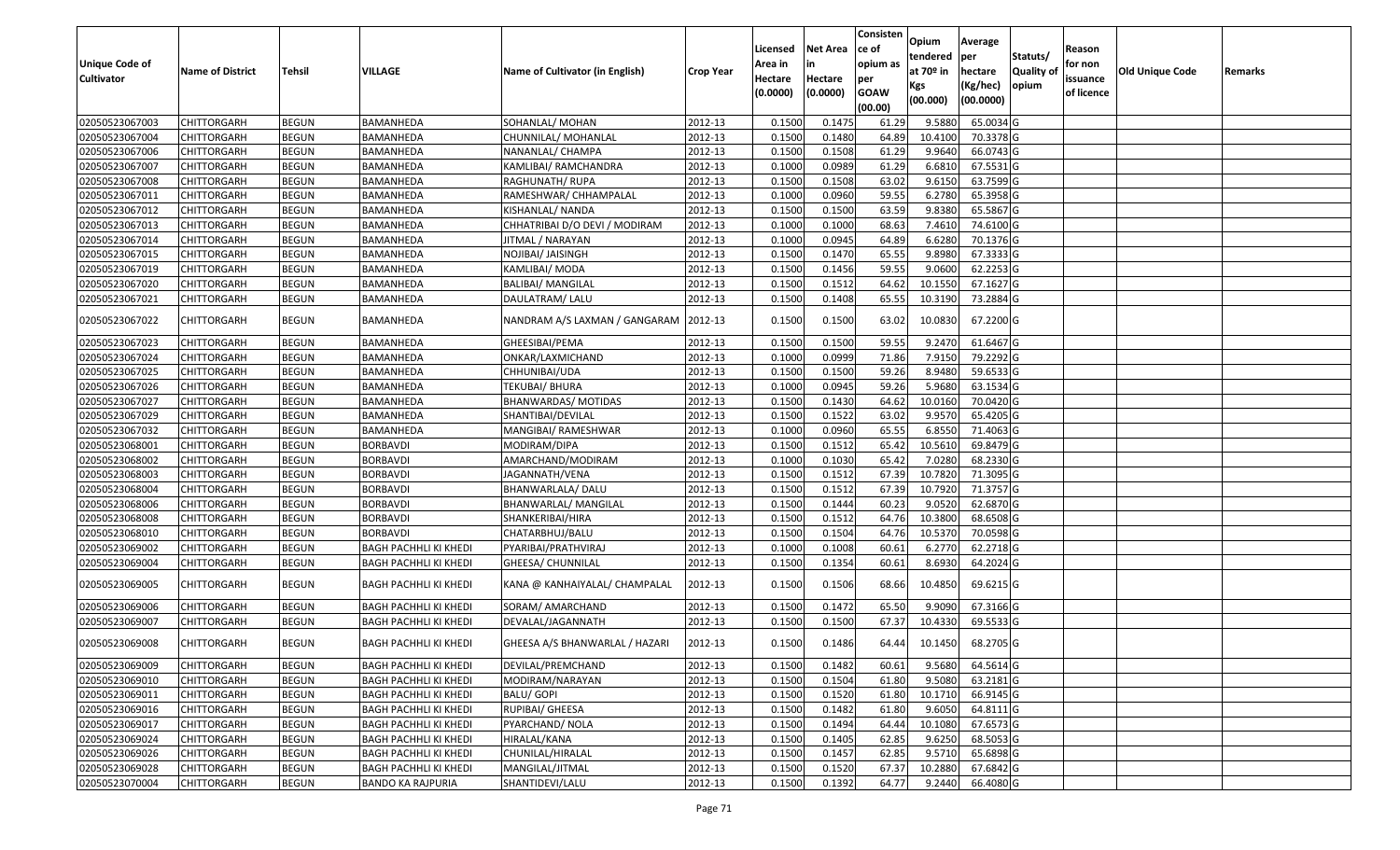|                       |                         |               |                          |                                 |                  |          |                 | Consisten        | Opium       | Average                 |                  |            |                 |         |
|-----------------------|-------------------------|---------------|--------------------------|---------------------------------|------------------|----------|-----------------|------------------|-------------|-------------------------|------------------|------------|-----------------|---------|
|                       |                         |               |                          |                                 |                  | Licensed | <b>Net Area</b> | ce of            | tendered    | per                     | Statuts/         | Reason     |                 |         |
| <b>Unique Code of</b> | <b>Name of District</b> | <b>Tehsil</b> | VILLAGE                  | Name of Cultivator (in English) | <b>Crop Year</b> | Area in  | in              | opium as         | at $70°$ in | hectare                 | <b>Quality o</b> | for non    | Old Unique Code | Remarks |
| <b>Cultivator</b>     |                         |               |                          |                                 |                  | Hectare  | Hectare         | per              | Kgs         | (Kg/hec)                | opium            | issuance   |                 |         |
|                       |                         |               |                          |                                 |                  | (0.0000) | (0.0000)        | <b>GOAW</b>      | (00.000)    | (00.0000)               |                  | of licence |                 |         |
| 02050523070005        | CHITTORGARH             | <b>BEGUN</b>  | <b>BANDO KA RAJPURIA</b> | NANADAS/ JAGANNATHDAS           | 2012-13          | 0.1500   | 0.1446          | (00.00)<br>68.96 | 10.4920     | 72.5588 G               |                  |            |                 |         |
| 02050523070006        | CHITTORGARH             | <b>BEGUN</b>  | <b>BANDO KA RAJPURIA</b> | DEVA/MOTI                       | 2012-13          | 0.1500   | 0.1372          | 66.47            | 9.5720      | 69.7668 G               |                  |            |                 |         |
| 02050523070008        | CHITTORGARH             | <b>BEGUN</b>  | <b>BANDO KA RAJPURIA</b> | KUKIBAI/ MODA                   | 2012-13          | 0.1000   | 0.1000          | 64.77            | 7.2080      | 72.0800G                |                  |            |                 |         |
| 02050523070010        | <b>CHITTORGARH</b>      | <b>BEGUN</b>  | <b>BANDO KA RAJPURIA</b> | HARLAL/KHANA                    | 2012-13          | 0.1500   | 0.1484          | 64.77            | 9.9560      | 67.0889 G               |                  |            |                 |         |
| 02050523070011        | CHITTORGARH             | <b>BEGUN</b>  | <b>BANDO KA RAJPURIA</b> | HIRALAL/MOTI                    | 2012-13          | 0.1500   | 0.1344          | 68.96            | 9.6640      | 71.9048 G               |                  |            |                 |         |
| 02050523070014        | CHITTORGARH             | <b>BEGUN</b>  | <b>BANDO KA RAJPURIA</b> | HARKUBAI/JAGANNATH              | 2012-13          | 0.1000   | 0.1040          | 59.21            | 6.6230      | 63.6827 G               |                  |            |                 |         |
| 02050523071001        | CHITTORGARH             | <b>BEGUN</b>  | BALWANTNAGAR             | NANDUBAI/DEVILAL                | 2012-13          | 0.1000   | 0.0950          | 73.7             | 7.8240      | 82.3579 G               |                  |            |                 |         |
| 02050523071002        | CHITTORGARH             | <b>BEGUN</b>  | BALWANTNAGAR             | SHANTIBAI/KANHAIYALAL           | 2012-13          | 0.1500   | 0.1420          | 72.34            | 11.1400     | 78.4507 G               |                  |            |                 |         |
| 02050523071003        | CHITTORGARH             | <b>BEGUN</b>  | BALWANTNAGAR             | NANDUBAI/HARIRAM                | 2012-13          | 0.1500   | 0.1470          | 71.85            | 11.1570     | 75.8980 G               |                  |            |                 |         |
| 02050523071005        | CHITTORGARH             | <b>BEGUN</b>  | BALWANTNAGAR             | SHANTILAL/HAZARI                | 2012-13          | 0.1500   | 0.1470          | 72.34            | 11.3260     | 77.0476 G               |                  |            |                 |         |
| 02050523071006        | CHITTORGARH             | <b>BEGUN</b>  | BALWANTNAGAR             | BALU/LAXMAN                     | 2012-13          | 0.1000   | 0.1000          | 64.77            | 6.9770      | 69.7700 G               |                  |            |                 |         |
| 02050523071007        | CHITTORGARH             | <b>BEGUN</b>  | BALWANTNAGAR             | PYARIBAI/TRILOK                 | 2012-13          | 0.1000   | 0.1020          | 68.87            | 7.8610      | 77.0686 G               |                  |            |                 |         |
|                       |                         |               |                          |                                 |                  |          |                 |                  |             |                         |                  |            |                 |         |
| 02050523071008        | CHITTORGARH             | <b>BEGUN</b>  | BALWANTNAGAR             | MOHANLAL/PRATHVIRAJ @ PARTHU    | 2012-13          | 0.1500   | 0.1472          | 70.20            | 11.2620     | 76.5082 G               |                  |            |                 |         |
| 02050523071009        | CHITTORGARH             | <b>BEGUN</b>  | BALWANTNAGAR             | MADHOLAL/HEMRAJ                 | 2012-13          | 0.1500   | 0.1472          | 69.45            | 10.6850     | 72.5883 G               |                  |            |                 |         |
| 02050523071010        | CHITTORGARH             | <b>BEGUN</b>  | BALWANTNAGAR             | NANDA/BADRILAL                  | 2012-13          | 0.1500   | 0.1488          | 71.69            | 11.091      | 74.5363 G               |                  |            |                 |         |
| 02050523071011        | CHITTORGARH             | <b>BEGUN</b>  | BALWANTNAGAR             | NANIBAI/MANGILAL                | 2012-13          | 0.1500   | 0.1413          | 69.45            | 10.8940     | 77.0984 G               |                  |            |                 |         |
| 02050523071012        | CHITTORGARH             | <b>BEGUN</b>  | BALWANTNAGAR             | BADRILAL/AKLING                 | 2012-13          | 0.100    | 0.0978          | 71.69            | 7.3020      | 74.6626 G               |                  |            |                 |         |
| 02050523071013        | CHITTORGARH             | <b>BEGUN</b>  | BALWANTNAGAR             | MOHAN/AKLING                    | 2012-13          | 0.1500   | 0.1440          | 70.20            | 11.1620     | 77.5139 G               |                  |            |                 |         |
| 02050523071014        | CHITTORGARH             | <b>BEGUN</b>  | BALWANTNAGAR             | BHANWARLAL/AKLING               | 2012-13          | 0.1500   | 0.1447          | 69.00            | 11.1880     | 77.3186 G               |                  |            |                 |         |
| 02050523071015        | CHITTORGARH             | <b>BEGUN</b>  | BALWANTNAGAR             | KANHAIYA/TULSIRAM               | 2012-13          | 0.1500   | 0.1460          | 71.52            | 11.3410     | 77.6781 G               |                  |            |                 |         |
| 02050523071016        | CHITTORGARH             | <b>BEGUN</b>  | BALWANTNAGAR             | DHANNIBAI/BHURA                 | 2012-13          | 0.1000   | 0.1026          | 71.85            | 8.0160      | 78.1287 G               |                  |            |                 |         |
| 02050523071017        | CHITTORGARH             | <b>BEGUN</b>  | BALWANTNAGAR             | DEVA/KALU                       | 2012-13          | 0.1500   | 0.1464          | 65.86            | 10.3780     | 70.8880 G               |                  |            |                 |         |
| 02050523071018        | CHITTORGARH             | <b>BEGUN</b>  | BALWANTNAGAR             | ONKAR/BALU                      | 2012-13          | 0.1500   | 0.1470          | 61.60            | 9.6540      | 65.6735 G               |                  |            |                 |         |
| 02050523071019        | CHITTORGARH             | <b>BEGUN</b>  | BALWANTNAGAR             | GANGABAI/MOHAN                  | 2012-13          | 0.1500   | 0.1450          | 61.60            | 9.6540      | 66.5793 G               |                  |            |                 |         |
| 02050523071020        | CHITTORGARH             | <b>BEGUN</b>  | BALWANTNAGAR             | UDIBAI/BALU                     | 2012-13          | 0.1500   | 0.1443          | 68.87            | 10.675      | 73.9778 G               |                  |            |                 |         |
| 02050523071021        | CHITTORGARH             | <b>BEGUN</b>  | BALWANTNAGAR             | CHUNILAL/ONKAR                  | 2012-13          | 0.1500   | 0.1420          | 74.22            | 11.6210     | 81.8380 G               |                  |            |                 |         |
| 02050523071022        | CHITTORGARH             | <b>BEGUN</b>  | BALWANTNAGAR             | NANDUBAI/DALU                   | 2012-13          | 0.1500   | 0.1520          | 72.20            | 11.4080     | 75.0526 G               |                  |            |                 |         |
| 02050523071024        | CHITTORGARH             | <b>BEGUN</b>  | BALWANTNAGAR             | RAMCHANDRA/RUPA                 | 2012-13          | 0.1000   | 0.0966          | 71.52            | 7.2440      | 74.9896 G               |                  |            |                 |         |
| 02050523071025        | CHITTORGARH             | <b>BEGUN</b>  | BALWANTNAGAR             | RAMESHWAR/MOHAN                 | 2012-13          | 0.1500   | 0.1449          | 67.00            | 10.1360     | 69.9517 G               |                  |            |                 |         |
| 02050523071029        | CHITTORGARH             | <b>BEGUN</b>  | BALWANTNAGAR             | MANGIBAI/PYARCHAND              | 2012-13          | 0.1500   | 0.1404          | 68.87            | 10.1630     | 72.3860 G               |                  |            |                 |         |
| 02050523071034        | CHITTORGARH             | <b>BEGUN</b>  | BALWANTNAGAR             | SAJNIBAI/MOTILAL                | 2012-13          | 0.1500   | 0.1517          | 72.80            | 12.0540     | 79.4595 G               |                  |            |                 |         |
| 02050523071037        | CHITTORGARH             | <b>BEGUN</b>  | BALWANTNAGAR             | MEGHA/DALU                      | 2012-13          | 0.1500   | 0.1503          | 71.27            | 11.1590     | 74.2448 G               |                  |            |                 |         |
| 02050523071038        | <b>CHITTORGARH</b>      | <b>BEGUN</b>  | BALWANTNAGAR             | JATIBAI/KANA                    | 2012-13          | 0.1500   | 0.1504          | 68.20            | 11.0970     | 73.7832 G               |                  |            |                 |         |
| 02050523072001        | CHITTORGARH             | <b>BEGUN</b>  | KATUNDA                  | NANALAL/LAKHMA                  | 2012-13          | 0.150    | 0.1512          | 70.94            | 11.4310     | 75.6019 G               |                  |            |                 |         |
| 02050523072002        | CHITTORGARH             | <b>BEGUN</b>  | KATUNDA                  | CHUNILAL/KHEMA                  | 2012-13          | 0.1500   | 0.1503          | 67.12            | 10.5950     | 70.4923 G               |                  |            |                 |         |
| 02050523072003        | <b>CHITTORGARH</b>      | <b>BEGUN</b>  | <b>KATUNDA</b>           | BHAWANILAL/CHUNILAL             | 2012-13          | 0.1500   | 0.1504          |                  |             | 67.12 10.7970 71.7886 G |                  |            |                 |         |
| 02050523072004        | <b>CHITTORGARH</b>      | <b>BEGUN</b>  | KATUNDA                  | KANHAIYALAL/BARDA               | 2012-13          | 0.1500   | 0.1484          | 70.94            | 10.9150     | 73.5512 G               |                  |            |                 |         |
| 02050523072006        | <b>CHITTORGARH</b>      | <b>BEGUN</b>  | KATUNDA                  | BHANWARLAL/CHUNILAL             | 2012-13          | 0.1500   | 0.1520          | 70.95            | 11.5550     | 76.0197 G               |                  |            |                 |         |
| 02050523072007        | <b>CHITTORGARH</b>      | <b>BEGUN</b>  | <b>KATUNDA</b>           | GIRDHARI/LAKHMA                 | 2012-13          | 0.1500   | 0.1512          | 74.47            | 11.8940     | 78.6640 G               |                  |            |                 |         |
| 02050523072008        | CHITTORGARH             | <b>BEGUN</b>  | KATUNDA                  | BALIBAI/NARAYAN                 | 2012-13          | 0.1500   | 0.1508          | 64.52            | 9.7980      | 64.9735 G               |                  |            |                 |         |
| 02050523072009        | <b>CHITTORGARH</b>      | <b>BEGUN</b>  | <b>KATUNDA</b>           | RAMESHWAR/BHANWARLAL            | 2012-13          | 0.1500   | 0.1500          | 70.95            | 11.3220     | 75.4800 G               |                  |            |                 |         |
| 02050523072011        | <b>CHITTORGARH</b>      | <b>BEGUN</b>  | <b>KATUNDA</b>           | PYARCHAND/CHUNNILAL             | 2012-13          | 0.1500   | 0.1380          | 67.12            | 10.1450     | 73.5145 G               |                  |            |                 |         |
| 02050523072012        | <b>CHITTORGARH</b>      | <b>BEGUN</b>  | KATUNDA                  | KALIBAI/BHERU                   | 2012-13          | 0.1500   | 0.1500          | 64.78            | 10.3370     | 68.9133 G               |                  |            |                 |         |
| 02050523072013        | <b>CHITTORGARH</b>      | <b>BEGUN</b>  | KATUNDA                  | SHAMBHU/NARAYAN                 | 2012-13          | 0.1500   | 0.1472          | 67.68            | 10.6550     | 72.3845 G               |                  |            |                 |         |
| 02050523072015        | <b>CHITTORGARH</b>      | <b>BEGUN</b>  | KATUNDA                  | KISHANA/DHANNA                  | 2012-13          | 0.1500   | 0.1470          | 65.46            | 10.3430     | 70.3605 G               |                  |            |                 |         |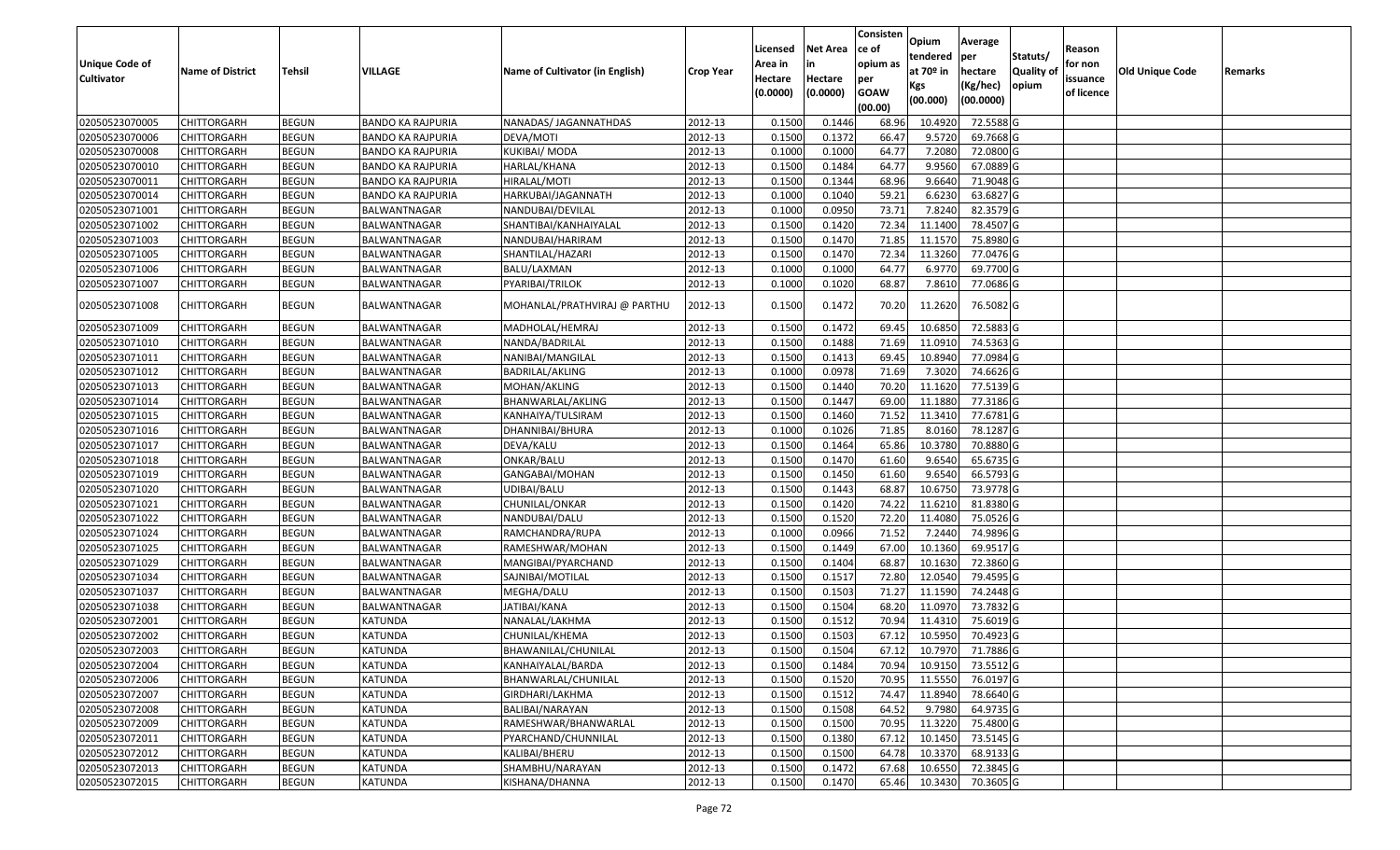|                       |                         |               |                      |                                 |                  |          |                 | Consisten              | Opium       | Average   |                  |            |                        |         |
|-----------------------|-------------------------|---------------|----------------------|---------------------------------|------------------|----------|-----------------|------------------------|-------------|-----------|------------------|------------|------------------------|---------|
|                       |                         |               |                      |                                 |                  | Licensed | <b>Net Area</b> | ce of                  | tendered    | per       | Statuts/         | Reason     |                        |         |
| <b>Unique Code of</b> | <b>Name of District</b> | <b>Tehsil</b> | VILLAGE              | Name of Cultivator (in English) | <b>Crop Year</b> | Area in  |                 | opium as               | at $70°$ in | hectare   | <b>Quality o</b> | for non    | <b>Old Unique Code</b> | Remarks |
| <b>Cultivator</b>     |                         |               |                      |                                 |                  | Hectare  | Hectare         | per                    | Kgs         | (Kg/hec)  | opium            | issuance   |                        |         |
|                       |                         |               |                      |                                 |                  | (0.0000) | (0.0000)        | <b>GOAW</b><br>(00.00) | (00.000)    | (00.0000) |                  | of licence |                        |         |
| 02050523072016        | CHITTORGARH             | <b>BEGUN</b>  | KATUNDA              | CHUNNILAL/HAZARI                | 2012-13          | 0.1000   | 0.1008          | 61.99                  | 6.4200      | 63.6905 G |                  |            |                        |         |
| 02050523072017        | CHITTORGARH             | <b>BEGUN</b>  | KATUNDA              | KHEMIBAI/DHANNA                 | 2012-13          | 0.1500   | 0.1400          | 70.95                  | 10.4500     | 74.6429 G |                  |            |                        |         |
| 02050523072018        | CHITTORGARH             | <b>BEGUN</b>  | KATUNDA              | SHANKERLAL/KISHORE              | 2012-13          | 0.1000   | 0.1020          | 67.68                  | 6.9030      | 67.6765 G |                  |            |                        |         |
| 02050523072019        | <b>CHITTORGARH</b>      | <b>BEGUN</b>  | <b>KATUNDA</b>       | KAMLIBAI/MOTI                   | 2012-13          | 0.1500   | 0.1520          | 70.92                  | 11.3980     | 74.9868 G |                  |            |                        |         |
| 02050523072020        | CHITTORGARH             | <b>BEGUN</b>  | <b>KATUNDA</b>       | NANDA/KISHNA                    | 2012-13          | 0.1500   | 0.1475          | 70.69                  | 11.0880     | 75.1729 G |                  |            |                        |         |
| 02050523072021        | CHITTORGARH             | <b>BEGUN</b>  | <b>KATUNDA</b>       | SHYAMLAL/KANHAIYALAL            | 2012-13          | 0.1500   | 0.1500          | 70.94                  | 11.0160     | 73.4400 G |                  |            |                        |         |
| 02050523072023        | CHITTORGARH             | <b>BEGUN</b>  | <b>KATUNDA</b>       | CHHAGAN/UDA                     | 2012-13          | 0.1500   | 0.1500          | 67.64                  | 10.6100     | 70.7333 G |                  |            |                        |         |
| 02050523072024        | CHITTORGARH             | <b>BEGUN</b>  | <b>KATUNDA</b>       | KANHAIYALAL/BADRILAL            | 2012-13          | 0.1500   | 0.1480          | 65.46                  | 10.1560     | 68.6216 G |                  |            |                        |         |
| 02050523072025        | CHITTORGARH             | <b>BEGUN</b>  | <b>KATUNDA</b>       | GOPILAL/LAXMICHAND @ LAKHMA     | 2012-13          | 0.1500   | 0.1512          | 68.59                  | 10.8760     | 71.9312 G |                  |            |                        |         |
| 02050523072026        | CHITTORGARH             | <b>BEGUN</b>  | <b>KATUNDA</b>       | BHERULAL/ONKAR                  | 2012-13          | 0.1500   | 0.1448          | 68.76                  | 10.4420     | 72.1133 G |                  |            |                        |         |
| 02050523072027        | CHITTORGARH             | <b>BEGUN</b>  | <b>KATUNDA</b>       | PEMA/HEERA                      | 2012-13          | 0.1500   | 0.1512          | 64.42                  | 10.2060     | 67.5000G  |                  |            |                        |         |
| 02050523072028        | CHITTORGARH             | <b>BEGUN</b>  | KATUNDA              | BHANWARLAL/KHEMA                | 2012-13          | 0.1500   | 0.1476          | 66.62                  | 10.2400     | 69.3767 G |                  |            |                        |         |
| 02050523072029        | <b>CHITTORGARH</b>      | <b>BEGUN</b>  | <b>KATUNDA</b>       | BHAGWAN/RAMA                    | 2012-13          | 0.1500   | 0.1500          | 61.99                  | 9.7240      | 64.8267 G |                  |            |                        |         |
| 02050523072030        | CHITTORGARH             | <b>BEGUN</b>  | KATUNDA              | UDA/KAJOD                       | 2012-13          | 0.1500   | 0.1485          | 64.78                  | 10.2070     | 68.7340 G |                  |            |                        |         |
| 02050523072031        | CHITTORGARH             | <b>BEGUN</b>  | KATUNDA              | KACHARU/DEVI                    | 2012-13          | 0.1000   | 0.1000          | 66.46                  | 7.3770      | 73.7700 G |                  |            |                        |         |
| 02050523072032        | CHITTORGARH             | <b>BEGUN</b>  | KATUNDA              | PREMA/NARAYAN                   | 2012-13          | 0.1500   | 0.1472          | 71.76                  | 11.2050     | 76.1209 G |                  |            |                        |         |
| 02050523072033        | CHITTORGARH             | <b>BEGUN</b>  | KATUNDA              | MOHANLAL/DEVILAL                | 2012-13          | 0.1500   | 0.1491          | 66.33                  | 11.0960     | 74.4199 G |                  |            |                        |         |
| 02050523072034        | CHITTORGARH             | <b>BEGUN</b>  | KATUNDA              | BARDICHAND/DEVILAL              | 2012-13          | 0.1500   | 0.1495          | 67.23                  | 10.7180     | 71.6923 G |                  |            |                        |         |
| 02050523072036        | CHITTORGARH             | <b>BEGUN</b>  | KATUNDA              | UDIBAI/BARDICHAND               | 2012-13          | 0.1000   | 0.1025          | 68.97                  | 7.9020      | 77.0927 G |                  |            |                        |         |
| 02050523072037        | CHITTORGARH             | <b>BEGUN</b>  | <b>KATUNDA</b>       | NARAYAN/BHURA                   | 2012-13          | 0.150    | 0.1472          | 68.48                  | 10.7610     | 73.1046 G |                  |            |                        |         |
| 02050523072038        | CHITTORGARH             | <b>BEGUN</b>  | <b>KATUNDA</b>       | KISHANLAL/MOTI                  | 2012-13          | 0.1500   | 0.1500          | 68.6                   | 10.6250     | 70.8333 G |                  |            |                        |         |
| 02050523072039        | CHITTORGARH             | <b>BEGUN</b>  | KATUNDA              | KAILASH/NARAYAN                 | 2012-13          | 0.150    | 0.1500          | 64.52                  | 10.3230     | 68.8200 G |                  |            |                        |         |
| 02050523072040        | CHITTORGARH             | <b>BEGUN</b>  | KATUNDA              | BHERULAL/KANHAIYALAL @ KANA     | 2012-13          | 0.1000   | 0.1000          | 69.60                  | 7.7650      | 77.6500 G |                  |            |                        |         |
| 02050523072041        | CHITTORGARH             | <b>BEGUN</b>  | KATUNDA              | GHEESA/ BALU                    | 2012-13          | 0.150    | 0.1485          | 64.09                  | 9.8880      | 66.5859 G |                  |            |                        |         |
| 02050523072042        | CHITTORGARH             | <b>BEGUN</b>  | <b>KATUNDA</b>       | MANGILAL/UDA                    | 2012-13          | 0.1500   | 0.1488          | 68.28                  | 10.6880     | 71.8280 G |                  |            |                        |         |
| 02050523072043        | CHITTORGARH             | <b>BEGUN</b>  | KATUNDA              | RAMLAL/ KANHAIYALAL @ KANA      | 2012-13          | 0.1500   | 0.1500          | 71.28                  | 11.181      | 74.5400 G |                  |            |                        |         |
| 02050523072044        | CHITTORGARH             | <b>BEGUN</b>  | KATUNDA              | <b>BARDICHAND / HARIRAM</b>     | 2012-13          | 0.1500   | 0.1485          | 72.58                  | 11.3640     | 76.5253 G |                  |            |                        |         |
| 02050523072047        | CHITTORGARH             | <b>BEGUN</b>  | KATUNDA              | <b>BHOLIBAI/ SURJA</b>          | 2012-13          | 0.1500   | 0.1410          | 62.02                  | 9.7640      | 69.2482 G |                  |            |                        |         |
| 02050523072048        | CHITTORGARH             | <b>BEGUN</b>  | <b>KATUNDA</b>       | SUDIBAI/ MANGILAL               | 2012-13          | 0.1500   | 0.1470          | 67.68                  | 10.9540     | 74.5170 G |                  |            |                        |         |
| 02050523072049        | CHITTORGARH             | <b>BEGUN</b>  | <b>KATUNDA</b>       | MOHANLAL/NATHU                  | 2012-13          | 0.1500   | 0.1452          | 68.02                  | 10.495      | 72.2796 G |                  |            |                        |         |
| 02050523072050        | CHITTORGARH             | <b>BEGUN</b>  | <b>KATUNDA</b>       | SHANTILAL/HIRALAL               | 2012-13          | 0.1500   | 0.1496          | 72.19                  | 11.1070     | 74.2447 G |                  |            |                        |         |
| 02050523072052        | CHITTORGARH             | <b>BEGUN</b>  | KATUNDA              | BHOJA/UGMA                      | 2012-13          | 0.1000   | 0.0972          | 61.99                  | 6.801       | 69.9691 G |                  |            |                        |         |
| 02050523072053        | CHITTORGARH             | <b>BEGUN</b>  | <b>KATUNDA</b>       | RUKMABAI/NARAYAN                | 2012-13          | 0.1500   | 0.1512          | 64.78                  | 10.2440     | 67.7513 G |                  |            |                        |         |
| 02050523072055        | CHITTORGARH             | <b>BEGUN</b>  | <b>KATUNDA</b>       | PREMDEVI/MOHANCHAND             | 2012-13          | 0.1500   | 0.1484          | 64.52                  | 10.4520     | 70.4313 G |                  |            |                        |         |
| 02050523072056        | CHITTORGARH             | <b>BEGUN</b>  | <b>KATUNDA</b>       | DEVBAI/JAIRAM                   | 2012-13          | 0.150    | 0.1496          | 61.99                  | 9.6620      | 64.5856 G |                  |            |                        |         |
| 02050523072057        | CHITTORGARH             | <b>BEGUN</b>  | KATUNDA              | RAGHUNATH/SURJA                 | 2012-13          | 0.1500   | 0.1496          | 64.78                  | 10.2070     | 68.2286 G |                  |            |                        |         |
| 02050523072058        | <b>CHITTORGARH</b>      | <b>BEGUN</b>  | KATUNDA              | RAMLAL/RUPA                     | 2012-13          | 0.1500   | 0.1443          | 61.34                  | 9.6740      | 67.0409 G |                  |            |                        |         |
| 02050523072059        | <b>CHITTORGARH</b>      | <b>BEGUN</b>  | KATUNDA              | KISHANLAL/RAMCHANDRA            | 2012-13          | 0.1500   | 0.1480          | 65.46                  | 10.2590     | 69.3176 G |                  |            |                        |         |
| 02050523072060        | <b>CHITTORGARH</b>      | <b>BEGUN</b>  | KATUNDA              | MANGIBAI/HERDEV                 | 2012-13          | 0.1500   | 0.1500          | 68.02                  | 11.0480     | 73.6533 G |                  |            |                        |         |
| 02050523072061        | <b>CHITTORGARH</b>      | <b>BEGUN</b>  | KATUNDA              | DEVILAL/MANGILAL                | 2012-13          | 0.1500   | 0.1517          | 68.02                  | 10.5530     | 69.5649 G |                  |            |                        |         |
| 02050523073003        | CHITTORGARH             | <b>BEGUN</b>  | KASBA (BEGUN)        | KAILASHCHANDRA/ KANHAIYALAL     | 2012-13          | 0.1500   | 0.1518          | 64.77                  | 10.3350     | 68.0830 G |                  |            |                        |         |
| 02050523073004        | <b>CHITTORGARH</b>      | <b>BEGUN</b>  | <b>KASBA (BEGUN)</b> | MURLIDHAR/NANDKISHORE           | 2012-13          | 0.1500   | 0.1462          | 70.08                  | 10.3720     | 70.9439 G |                  |            |                        |         |
| 02050523073013        | <b>CHITTORGARH</b>      | <b>BEGUN</b>  | KASBA (BEGUN)        | BANSHILAL/SHANKERLAL            | 2012-13          | 0.1500   | 0.1500          | 63.99                  | 9.8090      | 65.3933 G |                  |            |                        |         |
| 02050523073021        | <b>CHITTORGARH</b>      | <b>BEGUN</b>  | KASBA (BEGUN)        | SURYAPRAKASH/BANSHILAL          | 2012-13          | 0.1500   | 0.1470          | 58.28                  | 8.8250      | 60.0340 G |                  |            |                        |         |
| 02050523073022        | <b>CHITTORGARH</b>      | <b>BEGUN</b>  | KASBA (BEGUN)        | BANSHILAL/RAMNARAYAN            | 2012-13          | 0.1500   | 0.1500          | 58.04                  | 8.9130      | 59.4200 G |                  |            |                        |         |
| 02050523073028        | <b>CHITTORGARH</b>      | <b>BEGUN</b>  | KASBA (BEGUN)        | <b>GORDHAN/BARDA DHOBI</b>      | 2012-13          | 0.1500   | 0.1540          | 61.60                  | 9.7860      | 63.5455 G |                  |            |                        |         |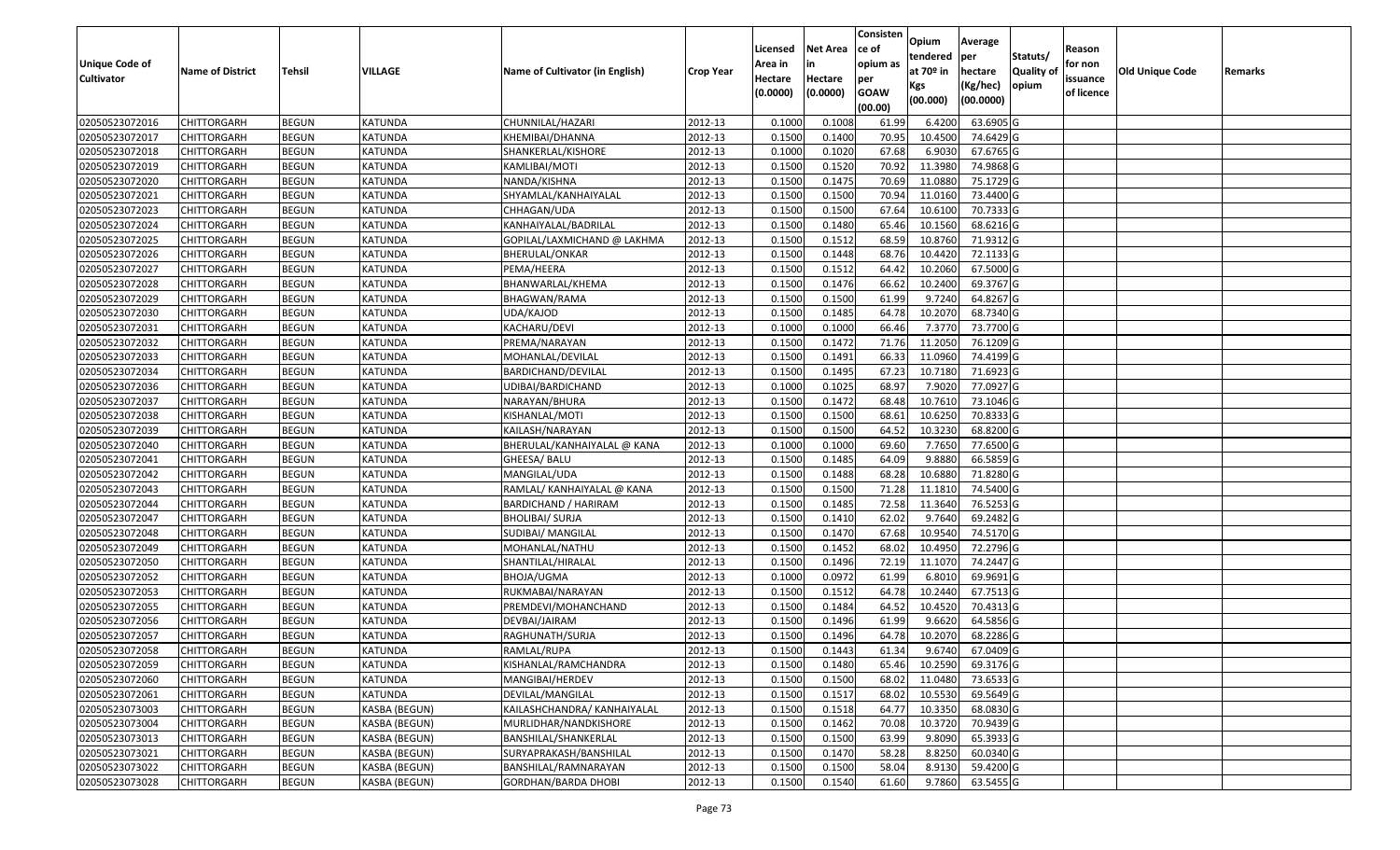| <b>Unique Code of</b><br><b>Cultivator</b> | <b>Name of District</b> | <b>Tehsil</b> | VILLAGE                 | Name of Cultivator (in English)           | <b>Crop Year</b> | Licensed<br>Area in<br>Hectare<br>(0.0000) | <b>Net Area</b><br>in<br>Hectare<br>(0.0000) | Consisten<br>ce of<br>opium as<br>per<br><b>GOAW</b><br>(00.00) | Opium<br>tendered<br>at $70°$ in<br>Kgs<br>(00.000) | Average<br>per<br>hectare<br>(Kg/hec)<br>(00.0000) | Statuts/<br>Quality of<br>opium | Reason<br>for non<br>issuance<br>of licence | <b>Old Unique Code</b> | Remarks |
|--------------------------------------------|-------------------------|---------------|-------------------------|-------------------------------------------|------------------|--------------------------------------------|----------------------------------------------|-----------------------------------------------------------------|-----------------------------------------------------|----------------------------------------------------|---------------------------------|---------------------------------------------|------------------------|---------|
| 02050523073030                             | <b>CHITTORGARH</b>      | <b>BEGUN</b>  | KASBA (BEGUN)           | MOHANLAL/KHEMA                            | 2012-13          | 0.1500                                     | 0.1462                                       | 63.99                                                           | 9.8090                                              | 67.0930 G                                          |                                 |                                             |                        |         |
| 02050523073035                             | CHITTORGARH             | <b>BEGUN</b>  | KASBA (BEGUN)           | DAYASHANKER/NANDLAL                       | 2012-13          | 0.1500                                     | 0.1500                                       | 67.00                                                           | 10.3470                                             | 68.9800 G                                          |                                 |                                             |                        |         |
| 02050523073036                             | CHITTORGARH             | <b>BEGUN</b>  | KASBA (BEGUN)           | SURENDRA KUMAR/ KAJODIMAL                 | 2012-13          | 0.1000                                     | 0.1015                                       | 64.77                                                           | 6.8930                                              | 67.9113 G                                          |                                 |                                             |                        |         |
| 02050523074001                             | <b>CHITTORGARH</b>      | <b>BEGUN</b>  | KALYANPURA              | NANALAL/ PYARCHAND                        | 2012-13          | 0.1500                                     | 0.1525                                       | 61.79                                                           | 10.2220                                             | 67.0295 G                                          |                                 |                                             |                        |         |
| 02050523074002                             | <b>CHITTORGARH</b>      | <b>BEGUN</b>  | KALYANPURA              | KHEMRAJ/PYARCHAND                         | 2012-13          | 0.1500                                     | 0.1500                                       | 67.80                                                           | 11.1870                                             | 74.5800 G                                          |                                 |                                             |                        |         |
| 02050523074004                             | CHITTORGARH             | <b>BEGUN</b>  | KALYANPURA              | PRATHVIRAJ/NAGGA                          | 2012-13          | 0.1500                                     | 0.1511                                       | 66.1                                                            | 10.4000                                             | 68.8286 G                                          |                                 |                                             |                        |         |
| 02050523074005                             | <b>CHITTORGARH</b>      | <b>BEGUN</b>  | KALYANPURA              | AMARCHAND/PYARCHAND                       | 2012-13          | 0.1500                                     | 0.1504                                       | 61.79                                                           | 9.9830                                              | 66.3763 G                                          |                                 |                                             |                        |         |
| 02050523074006                             | CHITTORGARH             | <b>BEGUN</b>  | KALYANPURA              | JHAMKUBAI/KALURAM                         | 2012-13          | 0.1000                                     | 0.0990                                       | 65.37                                                           | 6.995                                               | 70.6566 G                                          |                                 |                                             |                        |         |
| 02050523074007                             | CHITTORGARH             | <b>BEGUN</b>  | KALYANPURA              | DEVILAL/TARACHAND                         | 2012-13          | 0.1500                                     | 0.1500                                       | 61.79                                                           | 10.1340                                             | 67.5600 G                                          |                                 |                                             |                        |         |
| 02050523074009                             | CHITTORGARH             | <b>BEGUN</b>  | KALYANPURA              | JHAMKUBAI/CHOGALAL                        | 2012-13          | 0.1000                                     | 0.0930                                       | 67.80                                                           | 6.1500                                              | 66.1290 G                                          |                                 |                                             |                        |         |
| 02050523074010                             | CHITTORGARH             | <b>BEGUN</b>  | KALYANPURA              | BALU/DOLA                                 | 2012-13          | 0.1500                                     | 0.1520                                       | 62.88                                                           | 10.6630                                             | 70.1513 G                                          |                                 |                                             |                        |         |
| 02050523074011                             | CHITTORGARH             | <b>BEGUN</b>  | KALYANPURA              | GATTUBAI/DEVILAL                          | 2012-13          | 0.1500                                     | 0.1408                                       | 62.88                                                           | 9.0820                                              | 64.5028 G                                          |                                 |                                             |                        |         |
| 02050523074013                             | CHITTORGARH             | <b>BEGUN</b>  | KALYANPURA              | MANGIBAI/DHANNA                           | 2012-13          | 0.1000                                     | 0.1015                                       | 68.64                                                           | 7.4520                                              | 73.4187 G                                          |                                 |                                             |                        |         |
| 02050523074014                             | CHITTORGARH             | <b>BEGUN</b>  | KALYANPURA              | NANDUBAI/GHISALAL                         | 2012-13          | 0.1000                                     | 0.1010                                       | 64.82                                                           | 7.2410                                              | 71.6931 G                                          |                                 |                                             |                        |         |
| 02050523074016                             | CHITTORGARH             | <b>BEGUN</b>  | KALYANPURA              | JAMKUBAI/SITARAM                          | 2012-13          | 0.1500                                     | 0.1485                                       | 65.37                                                           | 10.0200                                             | 67.4747 G                                          |                                 |                                             |                        |         |
| 02050523074017                             | CHITTORGARH             | <b>BEGUN</b>  | KALYANPURA              | BHIMRAJ/DAULA                             | 2012-13          | 0.1500                                     | 0.1488                                       | 62.88                                                           | 9.621                                               | 64.6573 G                                          |                                 |                                             |                        |         |
| 02050523074018                             | CHITTORGARH             | <b>BEGUN</b>  | KALYANPURA              | BALU/LALURAM                              | 2012-13          | 0.1500                                     | 0.1500                                       | 67.78                                                           | 10.3900                                             | 69.2667G                                           |                                 |                                             |                        |         |
| 02050523074022                             | CHITTORGARH             | <b>BEGUN</b>  | KALYANPURA              | CHUNNILAL/LAXMICHAND                      | 2012-13          | 0.1500                                     | 0.1500                                       | 67.80                                                           | 10.867                                              | 72.4467 G                                          |                                 |                                             |                        |         |
| 02050523074023                             | CHITTORGARH             | <b>BEGUN</b>  | KALYANPURA              | JAMANALAL/HEERALAL                        | 2012-13          | 0.1500                                     | 0.1513                                       | 63.56                                                           | 10.0520                                             | 66.4375 G                                          |                                 |                                             |                        |         |
| 02050523074028                             | CHITTORGARH             | <b>BEGUN</b>  | KALYANPURA              | PRABHU/GEERDHARI                          | 2012-13          | 0.1500                                     | 0.1512                                       | 65.37                                                           | 10.8230                                             | 71.5807 G                                          |                                 |                                             |                        |         |
| 02050523074029                             | <b>CHITTORGARH</b>      | <b>BEGUN</b>  | KALYANPURA              | GULABCHAND A/S DEVA/HARIRAM               | 2012-13          | 0.1500                                     | 0.1483                                       | 67.70                                                           | 10.9380                                             | 73.7559 G                                          |                                 |                                             |                        |         |
| 02050523074030                             | CHITTORGARH             | <b>BEGUN</b>  | KALYANPURA              | KUKA/MEGHA                                | 2012-13          | 0.1500                                     | 0.1503                                       | 62.55                                                           | 9.8650                                              | 65.6354 G                                          |                                 |                                             |                        |         |
| 02050523074040                             | CHITTORGARH             | <b>BEGUN</b>  | KALYANPURA              | NANALAL/DEVA                              | 2012-13          | 0.1500                                     | 0.1512                                       | 67.78                                                           | 10.7190                                             | 70.8929 G                                          |                                 |                                             |                        |         |
| 02050523074041                             | CHITTORGARH             | <b>BEGUN</b>  | KALYANPURA              | BARJIBAI/BHUWANA                          | 2012-13          | 0.1500                                     | 0.1484                                       | 68.66                                                           | 10.7600                                             | 72.5067 G                                          |                                 |                                             |                        |         |
| 02050523074044                             | CHITTORGARH             | <b>BEGUN</b>  | KALYANPURA              | NATHU/BHURA                               | 2012-13          | 0.1500                                     | 0.1480                                       | 65.38                                                           | 10.4050                                             | 70.3041 G                                          |                                 |                                             |                        |         |
| 02050523074046                             | CHITTORGARH             | <b>BEGUN</b>  | KALYANPURA              | HEERALAL/GHISALAL                         | 2012-13          | 0.1500                                     | 0.1480                                       | 64.82                                                           | 9.9450                                              | 67.1959 G                                          |                                 |                                             |                        |         |
| 02050523075001                             | CHITTORGARH             | <b>BEGUN</b>  | MADHOPUR (BEGUN)        | LALIBAI/CHATURBHUJ                        | 2012-13          | 0.1000                                     | 0.1020                                       | 70.08                                                           | 7.7390                                              | 75.8725 G                                          |                                 |                                             |                        |         |
| 02050523075002                             | CHITTORGARH             | <b>BEGUN</b>  | MADHOPUR (BEGUN)        | ONKAR/PARMANAND                           | 2012-13          | 0.1500                                     | 0.1470                                       | 69.96                                                           | 10.9140                                             | 74.2449 G                                          |                                 |                                             |                        |         |
| 02050523075006                             | <b>CHITTORGARH</b>      | <b>BEGUN</b>  | MADHOPUR (BEGUN)        | KHEMRAJ/DEVA                              | 2012-13          | 0.1500                                     | 0.1470                                       | 61.37                                                           | 9.5040                                              | 64.6531 G                                          |                                 |                                             |                        |         |
| 02050523075007                             | <b>CHITTORGARH</b>      | <b>BEGUN</b>  | MADHOPUR (BEGUN)        | MEGHRAJ/BALU                              | 2012-13          | 0.1500                                     | 0.1470                                       | 69.96                                                           | 11.0640                                             | 75.2653 G                                          |                                 |                                             |                        |         |
| 02050523075009                             | CHITTORGARH             | <b>BEGUN</b>  | MADHOPUR (BEGUN)        | BOTHLAL/GANGARAM                          | 2012-13          | 0.1500                                     | 0.1450                                       | 65.30                                                           | 9.9070                                              | 68.3241 G                                          |                                 |                                             |                        |         |
| 02050523075011                             | CHITTORGARH             | <b>BEGUN</b>  | <b>MADHOPUR (BEGUN)</b> | KAILASHCHANDRA A/S KANHAIYALAL<br>DEVILAL | 2012-13          | 0.1500                                     | 0.1500                                       | 73.37                                                           | 11.8230                                             | 78.8200 G                                          |                                 |                                             |                        |         |
| 02050523075019                             | CHITTORGARH             | <b>BEGUN</b>  | MADHOPUR (BEGUN)        | NANDA/KISHNA                              | 2012-13          | 0.1500                                     | 0.1550                                       | 67.27                                                           | 10.5710                                             | 68.2000 G                                          |                                 |                                             |                        |         |
| 02050523075021                             | CHITTORGARH             | <b>BEGUN</b>  | MADHOPUR (BEGUN)        | DHANNALAL/GANGARAM                        | 2012-13          | 0.1000                                     | 0.0976                                       | 65.30                                                           | 6.651                                               | 68.1455 G                                          |                                 |                                             |                        |         |
| 02050523075022                             | CHITTORGARH             | <b>BEGUN</b>  | MADHOPUR (BEGUN)        | UDA/NANDA                                 | 2012-13          | 0.1500                                     | 0.1500                                       | 68.25                                                           | 10.6080                                             | 70.7200 G                                          |                                 |                                             |                        |         |
| 02050523075023                             | <b>CHITTORGARH</b>      | <b>BEGUN</b>  | MADHOPUR (BEGUN)        | NARAYAN/GOPI                              | 2012-13          | 0.1500                                     | 0.1512                                       | 67.27                                                           | 10.3120                                             | 68.2011 G                                          |                                 |                                             |                        |         |
| 02050523075024                             | <b>CHITTORGARH</b>      | <b>BEGUN</b>  | <b>MADHOPUR (BEGUN)</b> | KISHNA/NARAYAN                            | 2012-13          | 0.1500                                     | 0.1560                                       | 67.27                                                           | 10.8110                                             | 69.3013 G                                          |                                 |                                             |                        |         |
| 02050523076005                             | <b>CHITTORGARH</b>      | <b>BEGUN</b>  | MADAWADA                | GHISALAL/KALU                             | 2012-13          | 0.1500                                     | 0.1500                                       | 57.26                                                           | 9.1700                                              | 61.1333 G                                          |                                 |                                             |                        |         |
| 02050523076010                             | <b>CHITTORGARH</b>      | <b>BEGUN</b>  | <b>MADAWADA</b>         | KHEMRAJ/DOULA                             | 2012-13          | 0.1000                                     | 0.1000                                       | 68.89                                                           | 7.5190                                              | 75.1900 G                                          |                                 |                                             |                        |         |
| 02050523076018                             | <b>CHITTORGARH</b>      | <b>BEGUN</b>  | MADAWADA                | RATANLAL/BHURA                            | 2012-13          | 0.1500                                     | 0.1505                                       | 66.54                                                           | 10.1050                                             | 67.1429 G                                          |                                 |                                             |                        |         |
| 02050523076019                             | <b>CHITTORGARH</b>      | <b>BEGUN</b>  | MADAWADA                | NARAYAN/DOULA                             | 2012-13          | 0.1000                                     | 0.1024                                       | 66.05                                                           | 7.1150                                              | 69.4824 G                                          |                                 |                                             |                        |         |
| 02050523076029                             | <b>CHITTORGARH</b>      | <b>BEGUN</b>  | MADAWADA                | HARKUBAI/KANA                             | 2012-13          | 0.1500                                     | 0.1512                                       | 67.68                                                           | 10.5870                                             | 70.0198 G                                          |                                 |                                             |                        |         |
| 02050523076038                             | <b>CHITTORGARH</b>      | <b>BEGUN</b>  | MADAWADA                | SHANKARLAL/NANALAL                        | 2012-13          | 0.1500                                     | 0.1500                                       | 66.54                                                           | 10.3420                                             | 68.9467 G                                          |                                 |                                             |                        |         |
| 02050523076046                             | CHITTORGARH             | <b>BEGUN</b>  | MADAWADA                | JAMNALAL/MOTI                             | 2012-13          | 0.1500                                     | 0.1488                                       | 66.18                                                           | 10.2960                                             | 69.1935 G                                          |                                 |                                             |                        |         |
| 02050523076048                             | <b>CHITTORGARH</b>      | <b>BEGUN</b>  | MADAWADA                | BHANWARLAL/KHANA GUJAR                    | 2012-13          | 0.1000                                     | 0.1040                                       | 66.05                                                           | 7.5390                                              | 72.4904 G                                          |                                 |                                             |                        |         |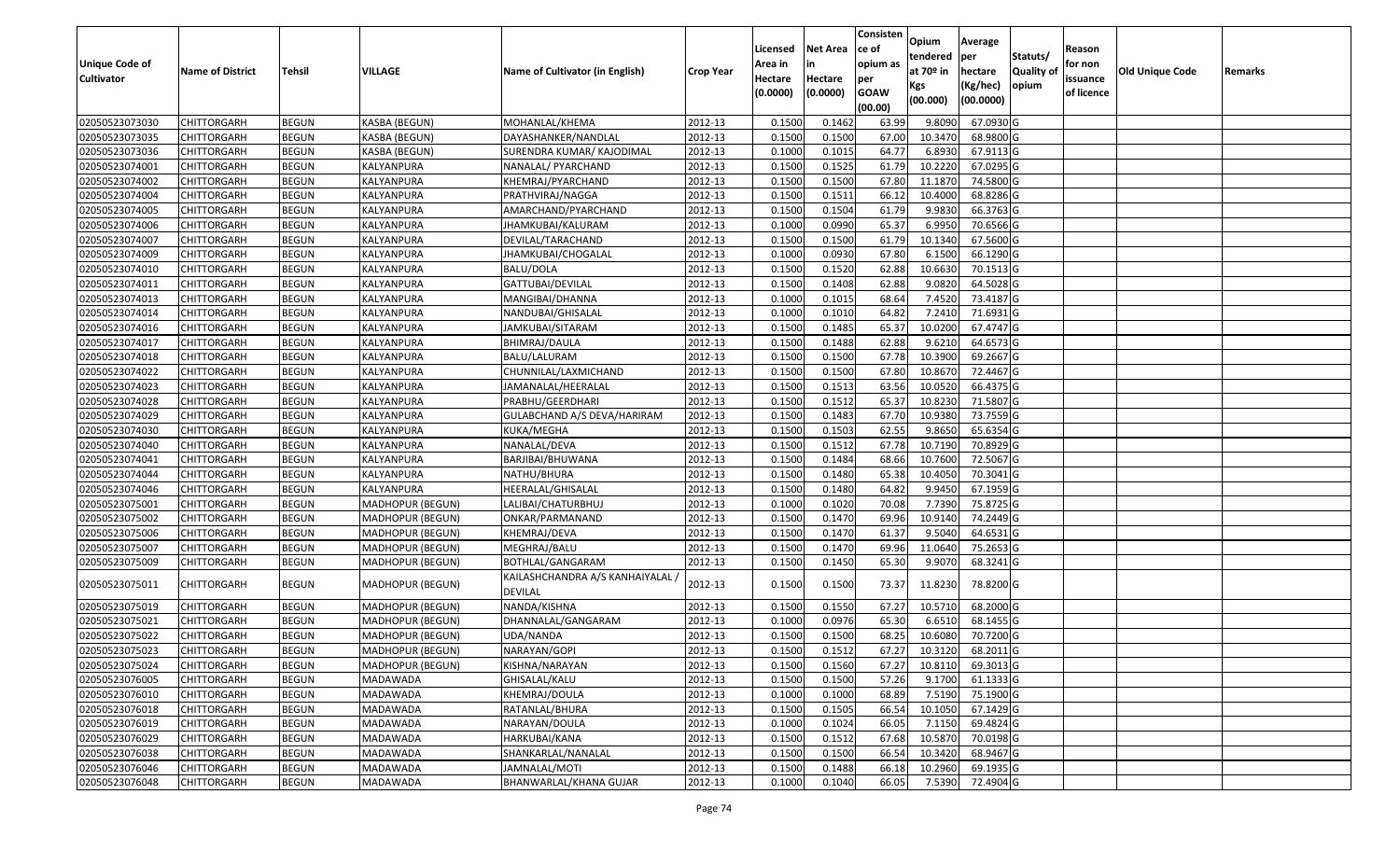| <b>Unique Code of</b><br><b>Cultivator</b> | <b>Name of District</b> | <b>Tehsil</b> | VILLAGE                 | Name of Cultivator (in English)            | <b>Crop Year</b> | Licensed<br>Area in<br>Hectare<br>(0.0000) | <b>Net Area</b><br>in<br>Hectare<br>(0.0000) | Consisten<br>ce of<br>opium as<br>per<br><b>GOAW</b><br>(00.00) | Opium<br>tendered<br>at $70°$ in<br>Kgs<br>(00.000) | Average<br>per<br>hectare<br>(Kg/hec)<br>(00.0000) | Statuts/<br>Quality of<br>opium | Reason<br>for non<br>issuance<br>of licence | <b>Old Unique Code</b> | Remarks            |
|--------------------------------------------|-------------------------|---------------|-------------------------|--------------------------------------------|------------------|--------------------------------------------|----------------------------------------------|-----------------------------------------------------------------|-----------------------------------------------------|----------------------------------------------------|---------------------------------|---------------------------------------------|------------------------|--------------------|
| 02050523076057                             | <b>CHITTORGARH</b>      | <b>BEGUN</b>  | MADAWADA                | BARJIBAI/HEERA                             | 2012-13          | 0.1000                                     | 0.1000                                       | 57.26                                                           | 6.0860                                              | 60.8600 G                                          |                                 |                                             |                        |                    |
| 02050523076066                             | CHITTORGARH             | <b>BEGUN</b>  | MADAWADA                | MANGILAL/BARDA                             | 2012-13          | 0.1500                                     | 0.1488                                       | 68.89                                                           | 10.9540                                             | 73.6156 G                                          |                                 |                                             |                        |                    |
| 02050523076082                             | CHITTORGARH             | <b>BEGUN</b>  | MADAWADA                | GHISALAL/MODA                              | 2012-13          | 0.1500                                     | 0.1512                                       | 66.54                                                           | 10.2190                                             | 67.5860 G                                          |                                 |                                             |                        |                    |
| 02050523076083                             | <b>CHITTORGARH</b>      | <b>BEGUN</b>  | MADAWADA                | NANDUBAI/NANALAL                           | 2012-13          | 0.1000                                     | 0.1020                                       | 68.89                                                           | 7.2430                                              | 71.0098 G                                          |                                 |                                             |                        |                    |
| 02050523076088                             | <b>CHITTORGARH</b>      | <b>BEGUN</b>  | MADAWADA                | MANGILAL/RUPA                              | 2012-13          | 0.1000                                     | 0.1032                                       | 66.05                                                           | 6.9640                                              | 67.4806 G                                          |                                 |                                             |                        |                    |
| 02050523076089                             | CHITTORGARH             | <b>BEGUN</b>  | MADAWADA                | PYARCHAND/DEVILAL                          | 2012-13          | 0.1000                                     | 0.1008                                       | 67.68                                                           | 7.0100                                              | 69.5437 G                                          |                                 |                                             |                        |                    |
| 02050523076093                             | CHITTORGARH             | <b>BEGUN</b>  | MADAWADA                | PYARA/SEVA                                 | 2012-13          | 0.1500                                     | 0.1550                                       | 67.03                                                           | 10.8400                                             | 69.9355 G                                          |                                 |                                             |                        |                    |
| 02050523076097                             | CHITTORGARH             | <b>BEGUN</b>  | MADAWADA                | NATHUDAS/MADHODAS                          | 2012-13          | 0.1500                                     | 0.1517                                       | 65.20                                                           | 9.9100                                              | 65.3263 G                                          |                                 |                                             |                        |                    |
| 02050523076098                             | CHITTORGARH             | <b>BEGUN</b>  | MADAWADA                | BHARMAL/BALU                               | 2012-13          | 0.1500                                     | 0.1496                                       | 57.26                                                           | 9.3580                                              | 62.5535 G                                          |                                 |                                             |                        |                    |
| 02050523076099                             | CHITTORGARH             | <b>BEGUN</b>  | MADAWADA                | GOPILAL/RATNA                              | 2012-13          | 0.1500                                     | 0.1500                                       | 58.68                                                           | 9.4730                                              | 63.1533 G                                          |                                 |                                             |                        |                    |
| 02050523077001                             | CHITTORGARH             | <b>BEGUN</b>  | KISHOREPURA             | PYARCHAND/KESHURAM                         | 2012-13          | 0.1500                                     | 0.1442                                       | 69.39                                                           | 10.9830                                             | 76.1650 G                                          |                                 |                                             |                        |                    |
| 02050523077002                             | CHITTORGARH             | <b>BEGUN</b>  | KISHOREPURA             | NANDUBAI/KUKA                              | 2012-13          | 0.1500                                     | 0.1500                                       | 61.64                                                           | 9.6860                                              | 64.5733 G                                          |                                 |                                             |                        |                    |
| 02050523077003                             | CHITTORGARH             | <b>BEGUN</b>  | KISHOREPURA             | ONKAR/KHEMA                                | 2012-13          | 0.1500                                     | 0.1500                                       | 69.39                                                           | 11.0030                                             | 73.3533 G                                          |                                 |                                             |                        |                    |
| 02050523077004                             | CHITTORGARH             | <b>BEGUN</b>  | KISHOREPURA             | NOZIBAI/MANGILAL                           | 2012-13          | 0.1500                                     | 0.1512                                       | 65.81                                                           | 10.4830                                             | 69.3320 G                                          |                                 |                                             |                        |                    |
| 02050523077005                             | CHITTORGARH             | <b>BEGUN</b>  | KISHOREPURA             | BANSHILAL/CHUNNILAL                        | 2012-13          | 0.1500                                     | 0.1508                                       | 67.74                                                           | 10.8870                                             | 72.1950 G                                          |                                 |                                             |                        |                    |
| 02050523077006                             | CHITTORGARH             | <b>BEGUN</b>  | KISHOREPURA             | MODA/KISHOR                                | 2012-13          | 0.1500                                     | 0.1508                                       | 67.43                                                           | 10.6060                                             | 70.3316 G                                          |                                 |                                             |                        |                    |
| 02050523077007                             | CHITTORGARH             | <b>BEGUN</b>  | KISHOREPURA             | GHISALAL/LAKHMICHAND                       | 2012-13          | 0.1500                                     | 0.1440                                       | 65.00                                                           | 9.6010                                              | 66.6736 G                                          |                                 |                                             |                        |                    |
| 02050523077008                             | CHITTORGARH             | <b>BEGUN</b>  | KISHOREPURA             | NANDLAL/PYARCHAND                          | 2012-13          | 0.1500                                     | 0.1500                                       | 67.77                                                           | 11.105                                              | 74.0333 G                                          |                                 |                                             |                        |                    |
| 02050523077011                             | <b>CHITTORGARH</b>      | <b>BEGUN</b>  | KISHOREPURA             | HEERALAL/BALU                              | 2012-13          | 0.1500                                     | 0.1500                                       | 61.64                                                           | 9.6690                                              | 64.4600 G                                          |                                 |                                             |                        |                    |
| 02050523077012                             | CHITTORGARH             | <b>BEGUN</b>  | KISHOREPURA             | RAMLAL/KISHOR                              | 2012-13          | 0.1500                                     | 0.1512                                       | 65.25                                                           | 10.3840                                             | 68.6772 G                                          |                                 |                                             |                        |                    |
| 02050523077015                             | <b>CHITTORGARH</b>      | <b>BEGUN</b>  | KISHOREPURA             | <b>BHAGIRATH/RUPA</b>                      | 2012-13          | 0.1000                                     | 0.1028                                       | 60.11                                                           | 6.8350                                              | 66.4883 G                                          |                                 |                                             |                        |                    |
| 02050523077017                             | CHITTORGARH             | <b>BEGUN</b>  | KISHOREPURA             | HEERA/PYARA                                | 2012-13          | 0.1500                                     | 0.1510                                       | 61.64                                                           | 9.8620                                              | 65.3113 G                                          |                                 |                                             |                        |                    |
| 02050523077019                             | CHITTORGARH             | <b>BEGUN</b>  | KISHOREPURA             | NANALAL/KISHOR                             | 2012-13          | 0.1500                                     | 0.1500                                       | 69.21                                                           | 11.2420                                             | 74.9467 G                                          |                                 |                                             |                        |                    |
| 02050523077020                             | CHITTORGARH             | <b>BEGUN</b>  | KISHOREPURA             | ONKAR/NANDA                                | 2012-13          | 0.1500                                     | 0.1500                                       | 65.25                                                           | 10.4770                                             | 69.8467 G                                          |                                 |                                             |                        |                    |
| 02050523077021                             | CHITTORGARH             | <b>BEGUN</b>  | KISHOREPURA             | MEGHA/KHEMA                                | 2012-13          | 0.1500                                     | 0.1472                                       | 67.77                                                           | 10.6590                                             | 72.4117 G                                          |                                 |                                             |                        |                    |
| 02050523077023                             | CHITTORGARH             | <b>BEGUN</b>  | <b>KISHOREPURA</b>      | KISHOR A/S PARMAND/BHANWARLAL              | 2012-13          | 0.1500                                     | 0.1500                                       | 65.81                                                           | 10.5390                                             | 70.2600 G                                          |                                 |                                             |                        |                    |
| 02050523077034                             | CHITTORGARH             | <b>BEGUN</b>  | KISHOREPURA             | GHISIBAI/DEVILAL                           | 2012-13          | 0.1500                                     | 0.1530                                       | 65.81                                                           | 10.5580                                             | 69.0065 G                                          |                                 |                                             |                        |                    |
| 02050523078001                             | CHITTORGARH             | <b>BEGUN</b>  | <b>HARIPURA (BEGUN)</b> | <b>BHURIBAI/KUKA</b>                       | 2012-13          | 0.1500                                     | 0.1472                                       | 70.86                                                           | 11.5000                                             | 78.1250 G                                          |                                 |                                             |                        |                    |
| 02050523078002                             | <b>CHITTORGARH</b>      | <b>BEGUN</b>  | HARIPURA (BEGUN)        | NARAYAN/KAJOD                              | 2012-13          | 0.1500                                     | 0.1536                                       | 67.82                                                           | 10.8710                                             | 70.7747 G                                          |                                 |                                             |                        |                    |
| 02050523078003                             | CHITTORGARH             | <b>BEGUN</b>  | HARIPURA (BEGUN)        | MANGILAL/PYARA                             | 2012-13          | 0.1500                                     | 0.1470                                       | 64.86                                                           | 10.2110                                             | 69.4626 G                                          |                                 |                                             |                        |                    |
| 02050523078004                             | <b>CHITTORGARH</b>      | <b>BEGUN</b>  | HARIPURA (BEGUN)        | JETIBAI/BHANWARLAL                         | 2012-13          | 0.1500                                     | 0.1488                                       | 63.13                                                           | 9.8570                                              | 66.2433 G                                          |                                 |                                             |                        |                    |
| 02050523078006                             | CHITTORGARH             | <b>BEGUN</b>  | HARIPURA (BEGUN)        | NARANIBAI/KUKA                             | 2012-13          | 0.1000                                     | 0.1023                                       | 64.86                                                           | 7.0700                                              | 69.1105 G                                          |                                 |                                             |                        |                    |
| 02050523078007                             | <b>CHITTORGARH</b>      | <b>BEGUN</b>  | HARIPURA (BEGUN)        | NANALAL/NANDA                              | 2012-13          | 0.1500                                     | 0.1500                                       | 64.86                                                           | 10.0260                                             | 66.8400 G                                          |                                 |                                             |                        |                    |
| 02050523078008                             | CHITTORGARH             | <b>BEGUN</b>  | HARIPURA (BEGUN)        | JAGNNATH/TEKCHAND                          | 2012-13          | 0.1000                                     | 0.1050                                       | 65.92                                                           | 6.9780                                              | 66.4571 G                                          |                                 |                                             |                        |                    |
| 02050523078009                             | CHITTORGARH             | <b>BEGUN</b>  | <b>HARIPURA (BEGUN)</b> | SUNDERBAI/DEVILAL                          | 2012-13          | 0.1500                                     | 0.1530                                       | 67.82                                                           | 10.5510                                             | 68.9608 G                                          |                                 |                                             |                        |                    |
| 02050523078010                             | <b>CHITTORGARH</b>      | <b>BEGUN</b>  | <b>HARIPURA (BEGUN)</b> | KANA @ KANHAIYALAL/ MADHO<br><b>BHARTI</b> | 2012-13          | 0.1500                                     | 0.1500                                       | 61.77                                                           | 9.7420                                              | 64.9467 G                                          |                                 |                                             |                        |                    |
| 02050523078011                             | <b>CHITTORGARH</b>      | <b>BEGUN</b>  | HARIPURA (BEGUN)        | GORDHAN/DAYAL                              | 2012-13          | 0.1500                                     | 0.1500                                       | 66.19                                                           | 10.0140                                             | 66.7600 G                                          |                                 |                                             |                        |                    |
| 02050523078012                             | <b>CHITTORGARH</b>      | <b>BEGUN</b>  | <b>HARIPURA (BEGUN)</b> | GOPI/KHEMA                                 | 2012-13          | 0.1500                                     | 0.1470                                       | 69.22                                                           | 10.5910                                             | 72.0476 G                                          |                                 |                                             |                        |                    |
| 02050523078013                             | <b>CHITTORGARH</b>      | <b>BEGUN</b>  | <b>HARIPURA (BEGUN)</b> | DEVILAL/LALU                               | 2012-13          | 0.1500                                     | 0.1450                                       | 65.92                                                           | 10.1140                                             | 69.7517 G                                          |                                 |                                             |                        |                    |
| 02050523078015                             | <b>CHITTORGARH</b>      | <b>BEGUN</b>  | HARIPURA (BEGUN)        | JAMKU BAUI/SURAJMAL                        | 2012-13          | 0.1000                                     | 0.1008                                       | 61.77                                                           | 6.5390                                              | 64.8710 G                                          |                                 |                                             |                        | <b>NAME CHANGE</b> |
| 02050523078019                             | <b>CHITTORGARH</b>      | <b>BEGUN</b>  | HARIPURA (BEGUN)        | MANGILAL/LAKHMICHAND                       | 2012-13          | 0.1000                                     | 0.1000                                       | 65.92                                                           | 6.8460                                              | 68.4600 G                                          |                                 |                                             |                        |                    |
| 02050523078021                             | CHITTORGARH             | <b>BEGUN</b>  | HARIPURA (BEGUN)        | MOHANLAL/PYARA                             | 2012-13          | 0.1500                                     | 0.1500                                       | 69.22                                                           | 11.0160                                             | 73.4400 G                                          |                                 |                                             |                        |                    |
| 02050523078022                             | <b>CHITTORGARH</b>      | <b>BEGUN</b>  | HARIPURA (BEGUN)        | MANGILAL/PARTHU                            | 2012-13          | 0.1500                                     | 0.1520                                       | 68.58                                                           | 10.8850                                             | 71.6118 G                                          |                                 |                                             |                        |                    |
| 02050523078024                             | CHITTORGARH             | <b>BEGUN</b>  | HARIPURA (BEGUN)        | CHANDMAL/JODHA                             | 2012-13          | 0.1500                                     | 0.1452                                       | 59.10                                                           | 8.9410                                              | 61.5771 G                                          |                                 |                                             |                        |                    |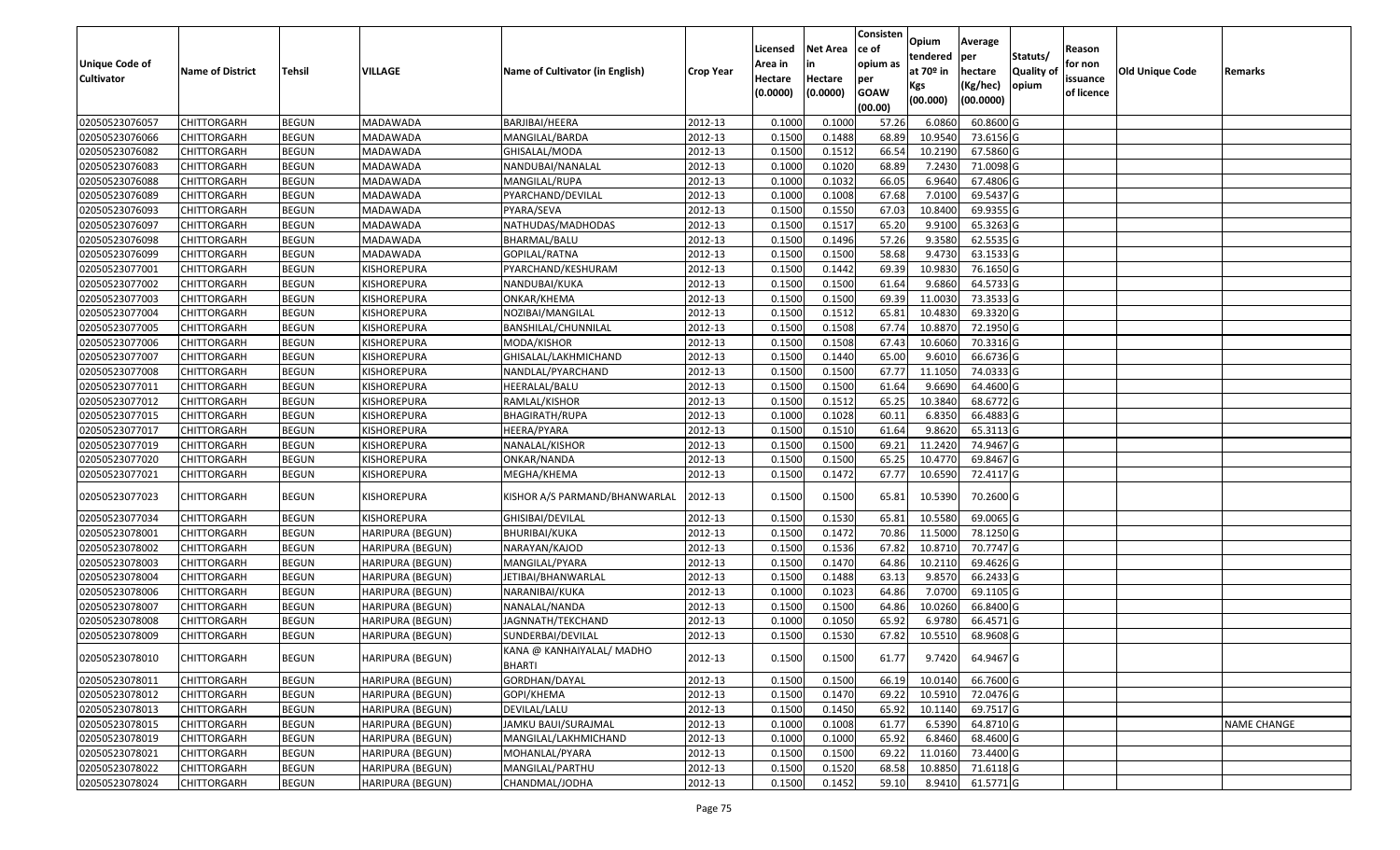| <b>Unique Code of</b><br><b>Cultivator</b> | <b>Name of District</b> | <b>Tehsil</b> | VILLAGE                 | Name of Cultivator (in English) | <b>Crop Year</b> | Licensed<br>Area in<br>Hectare<br>(0.0000) | <b>Net Area</b><br>in<br>Hectare<br>(0.0000) | Consisten<br>ce of<br>opium as<br>per<br><b>GOAW</b><br>(00.00) | Opium<br>tendered<br>at $70°$ in<br>Kgs<br>(00.000) | Average<br>per<br>hectare<br>(Kg/hec)<br>(00.0000) | Statuts/<br>Quality of<br>opium | Reason<br>for non<br>issuance<br>of licence | <b>Old Unique Code</b> | Remarks |
|--------------------------------------------|-------------------------|---------------|-------------------------|---------------------------------|------------------|--------------------------------------------|----------------------------------------------|-----------------------------------------------------------------|-----------------------------------------------------|----------------------------------------------------|---------------------------------|---------------------------------------------|------------------------|---------|
| 02050523078025                             | <b>CHITTORGARH</b>      | <b>BEGUN</b>  | <b>HARIPURA (BEGUN)</b> | BHANWANILAL/PYARA               | 2012-13          | 0.1500                                     | 0.1500                                       | 73.00                                                           | 11.6800                                             | 77.8667 G                                          |                                 |                                             |                        |         |
| 02050523078028                             | CHITTORGARH             | <b>BEGUN</b>  | HARIPURA (BEGUN)        | HIRA/PYARA                      | 2012-13          | 0.1500                                     | 0.1495                                       | 72.62                                                           | 11.1730                                             | 74.7358 G                                          |                                 |                                             |                        |         |
| 02050523078029                             | CHITTORGARH             | <b>BEGUN</b>  | HARIPURA (BEGUN)        | DEVILAL/PARTHU                  | 2012-13          | 0.1500                                     | 0.1440                                       | 69.13                                                           | 10.6950                                             | 74.2708 G                                          |                                 |                                             |                        |         |
| 02050523078030                             | <b>CHITTORGARH</b>      | <b>BEGUN</b>  | HARIPURA (BEGUN)        | DOLA/JAICHAND                   | 2012-13          | 0.1000                                     | 0.1028                                       | 59.1                                                            | 6.4670                                              | 62.9086 G                                          |                                 |                                             |                        |         |
| 02050523078032                             | <b>CHITTORGARH</b>      | <b>BEGUN</b>  | HARIPURA (BEGUN)        | RAMESHWAR/GOKAL                 | 2012-13          | 0.1000                                     | 0.0960                                       | 63.13                                                           | 6.3670                                              | 66.3229 G                                          |                                 |                                             |                        |         |
| 02050523078033                             | CHITTORGARH             | <b>BEGUN</b>  | HARIPURA (BEGUN)        | DEVILAL/UDA                     | 2012-13          | 0.1000                                     | 0.1000                                       | 59.1                                                            | 6.6610                                              | 66.6100 G                                          |                                 |                                             |                        |         |
| 02050523078034                             | <b>CHITTORGARH</b>      | <b>BEGUN</b>  | HARIPURA (BEGUN)        | SANTOSH BHARTI/NANDA            | 2012-13          | 0.1500                                     | 0.1456                                       | 63.13                                                           | 9.6770                                              | 66.4629 G                                          |                                 |                                             |                        |         |
| 02050523078036                             | <b>CHITTORGARH</b>      | <b>BEGUN</b>  | HARIPURA (BEGUN)        | TULSIBAI/NARAYAN                | 2012-13          | 0.1500                                     | 0.1404                                       | 69.13                                                           | 10.0340                                             | 71.4672G                                           |                                 |                                             |                        |         |
| 02050523078037                             | <b>CHITTORGARH</b>      | <b>BEGUN</b>  | HARIPURA (BEGUN)        | CHHAGANLAL/MODA                 | 2012-13          | 0.1500                                     | 0.1483                                       | 66.19                                                           | 10.0800                                             | 67.9703 G                                          |                                 |                                             |                        |         |
| 02050523079001                             | CHITTORGARH             | <b>BEGUN</b>  | BHANWARIYA              | NAHARSINGH/JASSA                | 2012-13          | 0.1500                                     | 0.1512                                       | 67.00                                                           | 10.787                                              | 71.3426 G                                          |                                 |                                             |                        |         |
| 02050523079002                             | <b>CHITTORGARH</b>      | <b>BEGUN</b>  | BHANWARIYA              | HIRA/GULAB                      | 2012-13          | 0.1500                                     | 0.1496                                       | 67.00                                                           | 10.6630                                             | 71.2767 G                                          |                                 |                                             |                        |         |
| 02050523079003                             | CHITTORGARH             | <b>BEGUN</b>  | BHANWARIYA              | DHANNA/SHORAM                   | 2012-13          | 0.1500                                     | 0.1523                                       | 65.92                                                           | 10.5940                                             | 69.5601G                                           |                                 |                                             |                        |         |
| 02050523079004                             | CHITTORGARH             | <b>BEGUN</b>  | BHANWARIYA              | MANGILAL/CHATRA                 | 2012-13          | 0.1500                                     | 0.1470                                       | 72.48                                                           | 11.4410                                             | 77.8299 G                                          |                                 |                                             |                        |         |
| 02050523079005                             | CHITTORGARH             | <b>BEGUN</b>  | BHANWARIYA              | RAMIBAI/JETA                    | 2012-13          | 0.1500                                     | 0.1496                                       | 67.05                                                           | 10.9100                                             | 72.9278 G                                          |                                 |                                             |                        |         |
| 02050523079006                             | CHITTORGARH             | <b>BEGUN</b>  | BHANWARIYA              | MANGILAL/AKLING                 | 2012-13          | 0.1500                                     | 0.1504                                       | 59.79                                                           | 9.4900                                              | 63.0984 G                                          |                                 |                                             |                        |         |
| 02050523079007                             | CHITTORGARH             | <b>BEGUN</b>  | BHANWARIYA              | LADU/UDA                        | 2012-13          | 0.1500                                     | 0.1464                                       | 67.05                                                           | 10.4120                                             | 71.1202G                                           |                                 |                                             |                        |         |
| 02050523079008                             | CHITTORGARH             | <b>BEGUN</b>  | <b>BHANWARIYA</b>       | RAMLAL/DERAM                    | 2012-13          | 0.1500                                     | 0.1513                                       | 65.92                                                           | 10.3780                                             | 68.5922 G                                          |                                 |                                             |                        |         |
| 02050523079009                             | CHITTORGARH             | <b>BEGUN</b>  | BHANWARIYA              | PYARA/GANPAT                    | 2012-13          | 0.1500                                     | 0.1500                                       | 64.78                                                           | 10.0320                                             | 66.8800 G                                          |                                 |                                             |                        |         |
| 02050523079010                             | <b>CHITTORGARH</b>      | <b>BEGUN</b>  | BHANWARIYA              | MANGILAL/MERAM                  | 2012-13          | 0.1500                                     | 0.1470                                       | 58.65                                                           | 9.2670                                              | 63.0408 G                                          |                                 |                                             |                        |         |
| 02050523079011                             | CHITTORGARH             | <b>BEGUN</b>  | BHANWARIYA              | NATHIBAI/KASYA                  | 2012-13          | 0.1500                                     | 0.1485                                       | 65.92                                                           | 10.5470                                             | 71.0236 G                                          |                                 |                                             |                        |         |
| 02050523079012                             | <b>CHITTORGARH</b>      | <b>BEGUN</b>  | BHANWARIYA              | RAMDAYAL/AMRA                   | 2012-13          | 0.1500                                     | 0.1490                                       | 67.05                                                           | 10.6610                                             | 71.5503 G                                          |                                 |                                             |                        |         |
| 02050523079013                             | CHITTORGARH             | <b>BEGUN</b>  | BHANWARIYA              | BIRBHAN/KASHIRAM                | 2012-13          | 0.1500                                     | 0.1504                                       | 68.16                                                           | 10.9640                                             | 72.8989 G                                          |                                 |                                             |                        |         |
| 02050523079014                             | CHITTORGARH             | <b>BEGUN</b>  | BHANWARIYA              | SAGARBAI/DEVA                   | 2012-13          | 0.1500                                     | 0.1440                                       | 64.40                                                           | 10.3590                                             | 71.9375 G                                          |                                 |                                             |                        |         |
| 02050523079015                             | CHITTORGARH             | <b>BEGUN</b>  | BHANWARIYA              | DALPAT/NANDA                    | 2012-13          | 0.1500                                     | 0.1534                                       | 67.00                                                           | 10.7680                                             | 70.1956 G                                          |                                 |                                             |                        |         |
| 02050523079016                             | CHITTORGARH             | <b>BEGUN</b>  | BHANWARIYA              | KANHAIYALAL @ KHANA / DEVILAL   | 2012-13          | 0.1500                                     | 0.1496                                       | 62.74                                                           | 9.9760                                              | 66.6845 G                                          |                                 |                                             |                        |         |
| 02050523079017                             | CHITTORGARH             | <b>BEGUN</b>  | BHANWARIYA              | HEMA/FATTA                      | 2012-13          | 0.1500                                     | 0.1512                                       | 62.51                                                           | 10.1800                                             | 67.3280 G                                          |                                 |                                             |                        |         |
| 02050523079018                             | CHITTORGARH             | <b>BEGUN</b>  | BHANWARIYA              | DERAM/ SUKKHA                   | 2012-13          | 0.1500                                     | 0.1440                                       | 70.62                                                           | 11.3600                                             | 78.8889 G                                          |                                 |                                             |                        |         |
| 02050523079019                             | CHITTORGARH             | <b>BEGUN</b>  | BHANWARIYA              | PARTHU / HEMA                   | 2012-13          | 0.1500                                     | 0.1450                                       | 64.40                                                           | 9.9270                                              | 68.4621 G                                          |                                 |                                             |                        |         |
| 02050523079020                             | <b>CHITTORGARH</b>      | <b>BEGUN</b>  | BHANWARIYA              | BHURA/SHORAM                    | 2012-13          | 0.1500                                     | 0.1500                                       | 70.62                                                           | 11.3290                                             | 75.5267 G                                          |                                 |                                             |                        |         |
| 02050523079021                             | <b>CHITTORGARH</b>      | <b>BEGUN</b>  | BHANWARIYA              | BHAWANILAL/RUPA                 | 2012-13          | 0.1500                                     | 0.1450                                       | 68.1                                                            | 10.9930                                             | 75.8138 G                                          |                                 |                                             |                        |         |
| 02050523079022                             | CHITTORGARH             | <b>BEGUN</b>  | BHANWARIYA              | MOHAN/FATTA                     | 2012-13          | 0.1500                                     | 0.1518                                       | 67.61                                                           | 11.5320                                             | 75.9684 G                                          |                                 |                                             |                        |         |
| 02050523079023                             | CHITTORGARH             | <b>BEGUN</b>  | BHANWARIYA              | GHEESALAL A/S HAZARI / MANGILAL | 2012-13          | 0.1500                                     | 0.1520                                       | 68.16                                                           | 11.0320                                             | 72.5789 G                                          |                                 |                                             |                        |         |
| 02050523079024                             | CHITTORGARH             | <b>BEGUN</b>  | BHANWARIYA              | PHORU/ PRATAP                   | 2012-13          | 0.1500                                     | 0.1462                                       | 67.63                                                           | 10.3760                                             | $\overline{70.9713}$ G                             |                                 |                                             |                        |         |
| 02050523079025                             | CHITTORGARH             | <b>BEGUN</b>  | BHANWARIYA              | HARJI/ KASHIRAM                 | 2012-13          | 0.150                                      | 0.1488                                       | 67.63                                                           | 10.975                                              | 73.7567 G                                          |                                 |                                             |                        |         |
| 02050523079026                             | CHITTORGARH             | <b>BEGUN</b>  | BHANWARIYA              | MOHAN/HARJI                     | 2012-13          | 0.1500                                     | 0.1484                                       | 63.34                                                           | 10.0800                                             | 67.9245 G                                          |                                 |                                             |                        |         |
| 02050523079027                             | <b>CHITTORGARH</b>      | <b>BEGUN</b>  | <b>BHANWARIYA</b>       | PYARA/DERAM                     | 2012-13          | 0.1500                                     | 0.1500                                       | 70.62                                                           | 11.2180                                             | 74.7867 G                                          |                                 |                                             |                        |         |
| 02050523079028                             | <b>CHITTORGARH</b>      | <b>BEGUN</b>  | BHANWARIYA              | AASHARAM/DERAM                  | 2012-13          | 0.1500                                     | 0.1508                                       | 67.63                                                           | 10.4150                                             | 69.0650 G                                          |                                 |                                             |                        |         |
| 02050523079029                             | <b>CHITTORGARH</b>      | <b>BEGUN</b>  | BHANWARIYA              | MEGHRAJ/SUKKHA                  | 2012-13          | 0.1500                                     | 0.1504                                       | 68.64                                                           | 10.7470                                             | 71.4561 G                                          |                                 |                                             |                        |         |
| 02050523079030                             | <b>CHITTORGARH</b>      | <b>BEGUN</b>  | BHANWARIYA              | GANGARAM/DEVI                   | 2012-13          | 0.1500                                     | 0.1512                                       | 64.40                                                           | 11.0220                                             | 72.8968 G                                          |                                 |                                             |                        |         |
| 02050523079031                             | CHITTORGARH             | <b>BEGUN</b>  | BHANWARIYA              | CHUNNILAL/LAKHMA                | 2012-13          | 0.1000                                     | 0.1000                                       | 64.77                                                           | 7.0320                                              | 70.3200 G                                          |                                 |                                             |                        |         |
| 02050523079032                             | <b>CHITTORGARH</b>      | <b>BEGUN</b>  | BHANWARIYA              | GANGARAM/DOLA                   | 2012-13          | 0.1000                                     | 0.1008                                       | 67.61                                                           | 7.5240                                              | 74.6429 G                                          |                                 |                                             |                        |         |
| 02050523079033                             | <b>CHITTORGARH</b>      | <b>BEGUN</b>  | BHANWARIYA              | LADU/DEVA                       | 2012-13          | 0.1500                                     | 0.1500                                       | 63.34                                                           | 9.9720                                              | 66.4800 G                                          |                                 |                                             |                        |         |
| 02050523079034                             | <b>CHITTORGARH</b>      | <b>BEGUN</b>  | <b>BHANWARIYA</b>       | RUPABAI/DEVILAL                 | 2012-13          | 0.1000                                     | 0.1008                                       | 68.64                                                           | 7.5410                                              | 74.8115 G                                          |                                 |                                             |                        |         |
| 02050523079036                             | CHITTORGARH             | <b>BEGUN</b>  | BHANWARIYA              | DEVILAL/CHATARA                 | 2012-13          | 0.1500                                     | 0.1485                                       | 64.77                                                           | 10.6320                                             | 71.5960 G                                          |                                 |                                             |                        |         |
| 02050523079037                             | <b>CHITTORGARH</b>      | <b>BEGUN</b>  | BHANWARIYA              | GHEESIBAI/HIRA                  | 2012-13          | 0.1000                                     | 0.1015                                       | 63.34                                                           | 7.0040                                              | 69.0049 G                                          |                                 |                                             |                        |         |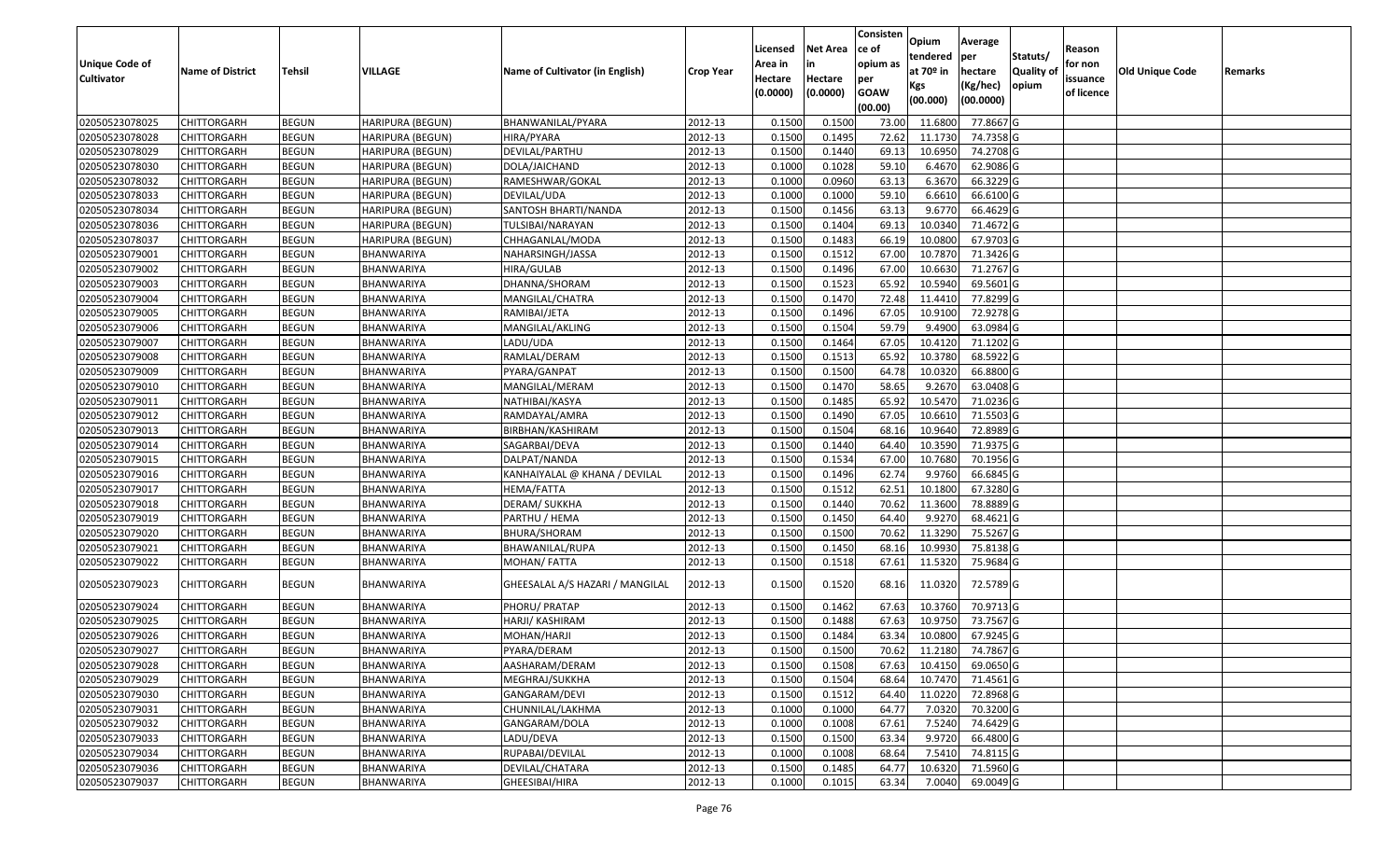|                       |                         |               |                   |                                 |                  |          |                 | Consisten        | Opium       | Average   |                  |            |                 |                       |
|-----------------------|-------------------------|---------------|-------------------|---------------------------------|------------------|----------|-----------------|------------------|-------------|-----------|------------------|------------|-----------------|-----------------------|
|                       |                         |               |                   |                                 |                  | Licensed | <b>Net Area</b> | ce of            | tendered    | per       | Statuts/         | Reason     |                 |                       |
| <b>Unique Code of</b> | <b>Name of District</b> | <b>Tehsil</b> | VILLAGE           | Name of Cultivator (in English) | <b>Crop Year</b> | Area in  |                 | opium as         | at $70°$ in | hectare   | <b>Quality o</b> | for non    | Old Unique Code | Remarks               |
| <b>Cultivator</b>     |                         |               |                   |                                 |                  | Hectare  | Hectare         | per              | Kgs         | (Kg/hec)  | opium            | issuance   |                 |                       |
|                       |                         |               |                   |                                 |                  | (0.0000) | (0.0000)        | <b>GOAW</b>      | (00.000)    | (00.0000) |                  | of licence |                 |                       |
| 02050523079038        | CHITTORGARH             | <b>BEGUN</b>  | BHANWARIYA        | LALIBAI/DOLA                    | 2012-13          | 0.1500   | 0.1499          | (00.00)<br>68.64 | 10.865      | 72.4817 G |                  |            |                 |                       |
| 02050523079039        | CHITTORGARH             | <b>BEGUN</b>  | BHANWARIYA        | LADULAL/BHAGIRATH @ BHAGU       | 2012-13          | 0.1500   | 0.1500          | 67.47            | 10.8340     | 72.2267 G |                  |            |                 |                       |
| 02050523079040        | CHITTORGARH             | <b>BEGUN</b>  | BHANWARIYA        | BUNDABAI/LALU                   | 2012-13          | 0.1500   | 0.1496          | 67.47            | 10.7660     | 71.9652 G |                  |            |                 |                       |
| 02050523079041        | <b>CHITTORGARH</b>      | <b>BEGUN</b>  | <b>BHANWARIYA</b> | JODHA/LAKKHA                    | 2012-13          | 0.1500   | 0.1500          | 62.49            | 10.0160     | 66.7733 G |                  |            |                 |                       |
| 02050523079042        | CHITTORGARH             | <b>BEGUN</b>  | BHANWARIYA        | GIRDHARI/PARTHA @ FATTA         | 2012-13          | 0.1500   | 0.1485          | 67.47            | 10.7470     | 72.3704 G |                  |            |                 |                       |
| 02050523079045        | CHITTORGARH             | <b>BEGUN</b>  | BHANWARIYA        | SHANTILAL/BALU                  | 2012-13          | 0.1500   | 0.1540          | 62.51            | 10.2340     | 66.4545 G |                  |            |                 |                       |
| 02050523079046        | CHITTORGARH             | <b>BEGUN</b>  | BHANWARIYA        | DEVILAL/KAJOD                   | 2012-13          | 0.1500   | 0.1470          | 62.51            | 9.9030      | 67.3673 G |                  |            |                 |                       |
| 02050523079047        | CHITTORGARH             | <b>BEGUN</b>  | BHANWARIYA        | CHHAGANLAL/SHOCHAND             | 2012-13          | 0.1500   | 0.1513          | 64.77            | 9.993       | 66.0476 G |                  |            |                 |                       |
| 02050523079048        | CHITTORGARH             | <b>BEGUN</b>  | BHANWARIYA        | MANGILAL/BALU                   | 2012-13          | 0.1500   | 0.1470          | 62.49            | 10.2390     | 69.6531 G |                  |            |                 |                       |
| 02050523079049        | CHITTORGARH             | <b>BEGUN</b>  | BHANWARIYA        | SHOCHAND/PANNA                  | 2012-13          | 0.1500   | 0.1473          | 70.07            | 10.941      | 74.2770 G |                  |            |                 |                       |
| 02050523079050        | CHITTORGARH             | <b>BEGUN</b>  | BHANWARIYA        | DOLIBAI/GHEESALAL               | 2012-13          | 0.1500   | 0.1500          | 67.61            | 10.5950     | 70.6333 G |                  |            |                 |                       |
| 02050523079052        | <b>CHITTORGARH</b>      | <b>BEGUN</b>  | BHANWARIYA        | JAMANIBAI/BARDA                 | 2012-13          | 0.1500   | 0.1470          | 64.78            | 10.3740     | 70.5714 G |                  |            |                 |                       |
| 02050523079053        | <b>CHITTORGARH</b>      | <b>BEGUN</b>  | BHANWARIYA        | DEVILAL/RUPA                    | 2012-13          | 0.1000   | 0.1000          | 70.94            | 7.4490      | 74.4900 G |                  |            |                 |                       |
| 02050523079054        | CHITTORGARH             | <b>BEGUN</b>  | BHANWARIYA        | MONLAL/BHAGIRATH                | 2012-13          | 0.1500   | 0.1480          | 62.49            | 10.0160     | 67.6757 G |                  |            |                 |                       |
| 02050523080001        | CHITTORGARH             | <b>BEGUN</b>  | PALKA             | SITABAI/NANDLAL                 | 2012-13          | 0.1500   | 0.1496          | 67.34            | 10.6110     | 70.9291G  |                  |            |                 |                       |
| 02050523080002        | CHITTORGARH             | <b>BEGUN</b>  | <b>PALKA</b>      | BHURIBAI/PYARA @ PYARCHAND      | 2012-13          | 0.1500   | 0.1480          | 70.39            | 11.1120     | 75.0811 G |                  |            |                 |                       |
| 02050523080003        | CHITTORGARH             | <b>BEGUN</b>  | PALKA             | MOTI/ RATNA                     | 2012-13          | 0.1000   | 0.1000          | 62.56            | 6.4620      | 64.6200 G |                  |            |                 |                       |
| 02050523080004        | CHITTORGARH             | <b>BEGUN</b>  | <b>PALKA</b>      | DEVILAL/SEVA                    | 2012-13          | 0.1500   | 0.1472          | 67.34            | 10.7170     | 72.8057 G |                  |            |                 |                       |
| 02050523080005        | CHITTORGARH             | <b>BEGUN</b>  | PALKA             | BHUWANA/ TULCHA                 | 2012-13          | 0.1000   | 0.0976          | 67.34            | 7.4270      | 76.0963 G |                  |            |                 |                       |
| 02050523080007        | CHITTORGARH             | <b>BEGUN</b>  | <b>PALKA</b>      | PYARCHAND/ GOPI                 | 2012-13          | 0.1500   | 0.1512          | 62.56            | 9.7330      | 64.3717 G |                  |            |                 |                       |
| 02050523080008        | CHITTORGARH             | <b>BEGUN</b>  | <b>PALKA</b>      | UDAILAL/SURAJMAL                | 2012-13          | 0.1500   | 0.1500          | 62.56            | 10.1440     | 67.6267 G |                  |            |                 |                       |
| 02050523080009        | CHITTORGARH             | <b>BEGUN</b>  | <b>PALKA</b>      | BHURA/RATNA                     | 2012-13          | 0.1000   | 0.0990          | 62.56            | 6.5870      | 66.5354 G |                  |            |                 |                       |
| 02050523080010        | CHITTORGARH             | <b>BEGUN</b>  | <b>PALKA</b>      | NANDLAL/BALU                    | 2012-13          | 0.1500   | 0.1500          | 68.73            | 11.0160     | 73.4400 G |                  |            |                 |                       |
| 02050523080011        | CHITTORGARH             | <b>BEGUN</b>  | <b>PALKA</b>      | NATHULAL/KALU                   | 2012-13          | 0.1500   | 0.1500          | 61.73            | 9.5420      | 63.6133 G |                  |            |                 |                       |
| 02050523080012        | CHITTORGARH             | <b>BEGUN</b>  | PALKA             | PYARCHAND/BALU                  | 2012-13          | 0.1500   | 0.1534          | 65.28            | 10.6130     | 69.1851 G |                  |            |                 |                       |
| 02050523080013        | CHITTORGARH             | <b>BEGUN</b>  | <b>PALKA</b>      | REWALAL/DOLA                    | 2012-13          | 0.1500   | 0.1450          | 63.30            | 9.6670      | 66.6690 G |                  |            |                 |                       |
| 02050523080014        | CHITTORGARH             | <b>BEGUN</b>  | PALKA             | <b>ITMAL/TEKA</b>               | 2012-13          | 0.1500   | 0.1500          | 67.61            | 10.5280     | 70.1867 G |                  |            |                 |                       |
| 02050523080015        | CHITTORGARH             | <b>BEGUN</b>  | <b>PALKA</b>      | HARLAL/NARAYAN                  | 2012-13          | 0.1500   | 0.1470          | 65.87            | 10.1160     | 68.8163 G |                  |            |                 |                       |
| 02050523080016        | CHITTORGARH             | <b>BEGUN</b>  | <b>PALKA</b>      | KHEMRAJ/BARDICHAND              | 2012-13          | 0.1500   | 0.1440          | 63.30            | 9.6040      | 66.6944 G |                  |            |                 |                       |
| 02050523080018        | CHITTORGARH             | <b>BEGUN</b>  | <b>PALKA</b>      | PYARA/LAXMAN                    | 2012-13          | 0.1000   | 0.1034          | 58.68            | 6.5890      | 63.7234 G |                  |            |                 |                       |
| 02050523080019        | CHITTORGARH             | <b>BEGUN</b>  | PALKA             | HIRALAL/BALU                    | 2012-13          | 0.1500   | 0.1500          | 65.20            | 10.7300     | 71.5333 G |                  |            |                 |                       |
| 02050523080020        | CHITTORGARH             | <b>BEGUN</b>  | PALKA             | HIRALAL/KANHAIYALAL             | 2012-13          | 0.1500   | 0.1440          | 63.30            | 9.3770      | 65.1181G  |                  |            |                 |                       |
| 02050523080021        | CHITTORGARH             | <b>BEGUN</b>  | PALKA             | AMBALAL/BHURA                   | 2012-13          | 0.1000   | 0.0992          | 61.73            | 6.6400      | 66.9355 G |                  |            |                 |                       |
| 02050523080024        | CHITTORGARH             | <b>BEGUN</b>  | PALKA             | JAMNIBAI/NANALAL                | 2012-13          | 0.1000   | 0.1001          | 65.74            | 7.3160      | 73.0869 G |                  |            |                 |                       |
| 02050523080028        | CHITTORGARH             | <b>BEGUN</b>  | PALKA             | MANGILAL/MEGHA DHAKAD           | 2012-13          | 0.150    | 0.1450          | 65.28            | 9.913       | 68.3655 G |                  |            |                 |                       |
| 02050523080029        | CHITTORGARH             | <b>BEGUN</b>  | <b>PALKA</b>      | DUNGA/MODA                      | 2012-13          | 0.1000   | 0.0984          | 65.28            | 7.0970      | 72.1240 G |                  |            |                 |                       |
| 02050523080031        | <b>CHITTORGARH</b>      | <b>BEGUN</b>  | PALKA             | SOHANLAL/RUPLAL                 | 2012-13          | 0.1000   | 0.0975          | 67.26            | 6.6680      | 68.3897 G |                  |            |                 |                       |
| 02050523080035        | <b>CHITTORGARH</b>      | <b>BEGUN</b>  | PALKA             | DEVILAL/HAZARI                  | 2012-13          | 0.1000   | 0.0965          | 61.73            | 6.3050      | 65.3368 G |                  |            |                 |                       |
| 02050523080037        | <b>CHITTORGARH</b>      | <b>BEGUN</b>  | PALKA             | BHANWARLAL/BARDICHAND           | 2012-13          | 0.1500   | 0.1426          | 58.68            | 8.8940      | 62.3703 G |                  |            |                 |                       |
| 02050523080038        | <b>CHITTORGARH</b>      | <b>BEGUN</b>  | <b>PALKA</b>      | KAJODIBAI/GOPI                  | 2012-13          | 0.1000   | 0.0995          | 67.26            | 7.1780      | 72.1407 G |                  |            |                 |                       |
| 02050523080042        | <b>CHITTORGARH</b>      | <b>BEGUN</b>  | PALKA             | VIDHYADEVI/CHHOGA               | 2012-13          | 0.1500   | 0.1504          | 68.73            | 10.6530     | 70.8311 G |                  |            |                 |                       |
| 02050523080043        | <b>CHITTORGARH</b>      | <b>BEGUN</b>  | <b>PALKA</b>      | KANHAIYALAL/TODU                | 2012-13          | 0.1000   | 0.0970          | 67.26            | 6.9180      | 71.3196 G |                  |            |                 |                       |
| 02050523080044        | <b>CHITTORGARH</b>      | <b>BEGUN</b>  | PALKA             | SHANTIBAI/CHHITAR               | 2012-13          | 0.1000   | 0.1001          | 65.87            | 7.1230      | 71.1588 G |                  |            |                 | TRANSFER / DHAWL KUDI |
|                       |                         |               |                   |                                 |                  |          |                 |                  |             |           |                  |            |                 |                       |
| 02050523081001        | <b>CHITTORGARH</b>      | <b>BEGUN</b>  | PALANPUR          | SUKHLAL/MEGHA                   | 2012-13          | 0.1500   | 0.1492          | 72.69            | 11.5160     | 77.1850 G |                  |            |                 |                       |
| 02050523081002        | <b>CHITTORGARH</b>      | <b>BEGUN</b>  | PALANPUR          | BHANWARLAL/GOPI                 | 2012-13          | 0.1500   | 0.1500          | 71.78            | 11.8230     | 78.8200G  |                  |            |                 |                       |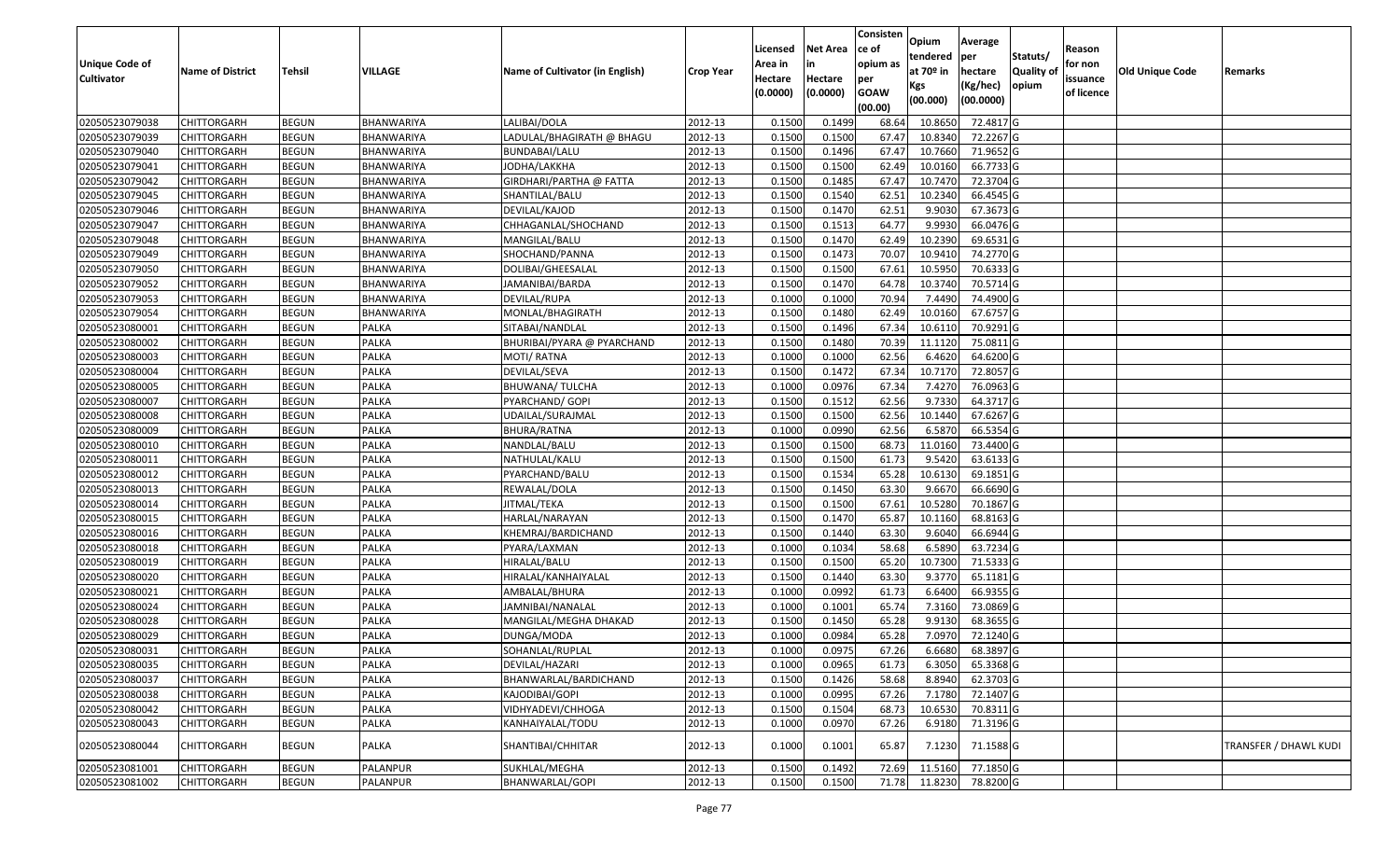|                       |                         |               |                 |                                 |                  |          |                 | Consisten   |                         | Average        |                  |            |                 |         |
|-----------------------|-------------------------|---------------|-----------------|---------------------------------|------------------|----------|-----------------|-------------|-------------------------|----------------|------------------|------------|-----------------|---------|
|                       |                         |               |                 |                                 |                  | Licensed | <b>Net Area</b> | ce of       | Opium                   |                | Statuts/         | Reason     |                 |         |
| <b>Unique Code of</b> | <b>Name of District</b> | <b>Tehsil</b> | VILLAGE         | Name of Cultivator (in English) | <b>Crop Year</b> | Area in  | in              | opium as    | tendered<br>at $70°$ in | per<br>hectare | <b>Quality o</b> | for non    | Old Unique Code | Remarks |
| <b>Cultivator</b>     |                         |               |                 |                                 |                  | Hectare  | Hectare         | per         | Kgs                     | (Kg/hec)       | opium            | issuance   |                 |         |
|                       |                         |               |                 |                                 |                  | (0.0000) | (0.0000)        | <b>GOAW</b> | (00.000)                | (00.0000)      |                  | of licence |                 |         |
|                       |                         |               |                 |                                 |                  |          |                 | (00.00)     |                         |                |                  |            |                 |         |
| 02050523081003        | CHITTORGARH             | <b>BEGUN</b>  | PALANPUR        | MEGHA/BHOLA                     | 2012-13          | 0.1500   | 0.1500          | 67.49       | 10.885                  | 72.5667 G      |                  |            |                 |         |
| 02050523081005        | CHITTORGARH             | <b>BEGUN</b>  | PALANPUR        | RAGHUNATH/ONKAR                 | 2012-13          | 0.1000   | 0.1000          | 64.01       | 7.1870                  | 71.8700 G      |                  |            |                 |         |
| 02050523081007        | CHITTORGARH             | <b>BEGUN</b>  | PALANPUR        | TULSIRAM@ TULCHA / NARAYAN      | 2012-13          | 0.1500   | 0.1494          | 67.95       | 10.4840                 | 70.1740 G      |                  |            |                 |         |
| 02050523081008        | <b>CHITTORGARH</b>      | <b>BEGUN</b>  | <b>PALANPUR</b> | GIRDHARI/HANSA                  | 2012-13          | 0.1500   | 0.1505          | 62.64       | 9.9600                  | 66.1794 G      |                  |            |                 |         |
| 02050523081009        | CHITTORGARH             | <b>BEGUN</b>  | PALANPUR        | <b>BALU / HAZARI</b>            | 2012-13          | 0.1500   | 0.1534          | 62.64       | 10.183                  | 66.3820 G      |                  |            |                 |         |
| 02050523081010        | CHITTORGARH             | <b>BEGUN</b>  | PALANPUR        | DEVILAL/ SEVA                   | 2012-13          | 0.1500   | 0.1490          | 66.23       | 10.5970                 | $71.1208$ G    |                  |            |                 |         |
| 02050523081012        | CHITTORGARH             | <b>BEGUN</b>  | PALANPUR        | RUPA/ NARAYAN                   | 2012-13          | 0.1500   | 0.1518          | 62.64       | 10.085                  | 66.4361 G      |                  |            |                 |         |
| 02050523081014        | CHITTORGARH             | <b>BEGUN</b>  | PALANPUR        | MOHANLAL/ TULSIRAM              | 2012-13          | 0.1500   | 0.1460          | 66.23       | 10.4640                 | 71.6712G       |                  |            |                 |         |
| 02050523081015        | CHITTORGARH             | <b>BEGUN</b>  | PALANPUR        | NARAYAN/PANNA                   | 2012-13          | 0.1500   | 0.1458          | 64.42       | 9.5620                  | 65.5830 G      |                  |            |                 |         |
| 02050523081016        | CHITTORGARH             | <b>BEGUN</b>  | PALANPUR        | KISHNIBAI/AASHARAM              | 2012-13          | 0.1500   | 0.1452          | 64.01       | 9.8210                  | 67.6377 G      |                  |            |                 |         |
| 02050523081017        | CHITTORGARH             | <b>BEGUN</b>  | PALANPUR        | NARAYAN/BHOLA                   | 2012-13          | 0.1000   | 0.0972          | 61.37       | 7.0220                  | 72.2428 G      |                  |            |                 |         |
| 02050523081018        | CHITTORGARH             | <b>BEGUN</b>  | PALANPUR        | JAIKISHAN/RAMLAL                | 2012-13          | 0.1500   | 0.1500          | 64.01       | 10.2870                 | 68.5800 G      |                  |            |                 |         |
| 02050523082001        | <b>CHITTORGARH</b>      | <b>BEGUN</b>  | SRINAGAR        | BHANWARLAL/BARDA                | 2012-13          | 0.1500   | 0.1500          | 65.50       | 10.6110                 | 70.7400 G      |                  |            |                 |         |
| 02050523082002        | <b>CHITTORGARH</b>      | <b>BEGUN</b>  | SRINAGAR        | DEVA/LALU                       | 2012-13          | 0.1500   | 0.1482          | 65.50       | 10.4710                 | 70.6545 G      |                  |            |                 |         |
| 02050523082003        | CHITTORGARH             | <b>BEGUN</b>  | SRINAGAR        | RAMCHANDRA/DEVILAL              | 2012-13          | 0.1500   | 0.1512          | 69.7        | 11.2730                 | 74.5569 G      |                  |            |                 |         |
| 02050523082004        | <b>CHITTORGARH</b>      | <b>BEGUN</b>  | SRINAGAR        | DEVA/SHOCHAND                   | 2012-13          | 0.1000   | 0.0960          | 69.71       | 7.4690                  | 77.8021 G      |                  |            |                 |         |
| 02050523082005        | CHITTORGARH             | <b>BEGUN</b>  | SRINAGAR        | KANHAIYALAL/HIRALAL             | 2012-13          | 0.1000   | 0.1020          | 68.78       | 7.3590                  | 72.1471 G      |                  |            |                 |         |
| 02050523082006        | CHITTORGARH             | <b>BEGUN</b>  | SRINAGAR        | MANGILAL/UDA                    | 2012-13          | 0.1500   | 0.1464          | 72.37       | 11.5590                 | 78.9549 G      |                  |            |                 |         |
| 02050523082007        | CHITTORGARH             | <b>BEGUN</b>  | SRINAGAR        | ONKAR/DALLA                     | 2012-13          | 0.1500   | 0.1458          | 66.78       | 10.475                  | 71.8450 G      |                  |            |                 |         |
| 02050523082008        | CHITTORGARH             | <b>BEGUN</b>  | SRINAGAR        | MOTI/PANNA                      | 2012-13          | 0.1500   | 0.1430          | 66.78       | 10.2460                 | 71.6503 G      |                  |            |                 |         |
| 02050523082010        | CHITTORGARH             | <b>BEGUN</b>  | SRINAGAR        | NANDLAL/BHUWANA                 | 2012-13          | 0.1500   | 0.1560          | 73.95       | 12.2970                 | 78.8269 G      |                  |            |                 |         |
| 02050523082011        | CHITTORGARH             | <b>BEGUN</b>  | SRINAGAR        | NANDA/KHEMA                     | 2012-13          | 0.1500   | 0.1496          | 61.99       | 10.034                  | 67.0722G       |                  |            |                 |         |
| 02050523082012        | CHITTORGARH             | <b>BEGUN</b>  | SRINAGAR        | DEVILAL/CHHOGA                  | 2012-13          | 0.1500   | 0.1452          | 68.78       | 10.7890                 | 74.3044 G      |                  |            |                 |         |
| 02050523082014        | CHITTORGARH             | <b>BEGUN</b>  | SRINAGAR        | JAMNALAL/NARAYAN                | 2012-13          | 0.1000   | 0.0990          | 55.45       | 5.8780                  | 59.3737 G      |                  |            |                 |         |
| 02050523082015        | CHITTORGARH             | <b>BEGUN</b>  | SRINAGAR        | MOTI/RODA                       | 2012-13          | 0.1500   | 0.1421          | 66.78       | 10.3030                 | 72.5053 G      |                  |            |                 |         |
| 02050523082016        | CHITTORGARH             | <b>BEGUN</b>  | SRINAGAR        | DEVA/GHEESA                     | 2012-13          | 0.1500   | 0.1480          | 71.65       | 10.881                  | 73.5203 G      |                  |            |                 |         |
| 02050523082018        | CHITTORGARH             | <b>BEGUN</b>  | SRINAGAR        | KUKA A/S CHUNA/ NARAYAN         | 2012-13          | 0.1500   | 0.1458          | 71.65       | 11.4330                 | 78.4156 G      |                  |            |                 |         |
| 02050523082019        | CHITTORGARH             | <b>BEGUN</b>  | SRINAGAR        | JAGDISH A/S NARAYAN/ PYARA      | 2012-13          | 0.1000   | 0.0990          | 61.99       | 6.5800                  | 66.4646 G      |                  |            |                 |         |
| 02050523082020        | CHITTORGARH             | <b>BEGUN</b>  | SRINAGAR        | CHUNNILAL/GOKUL                 | 2012-13          | 0.1000   | 0.0990          | 65.99       | 7.2120                  | 72.8485 G      |                  |            |                 |         |
| 02050523082021        | CHITTORGARH             | <b>BEGUN</b>  | SRINAGAR        | BHUWANA/LALU                    | 2012-13          | 0.1500   | 0.1500          | 65.99       | 10.7470                 | 71.6467 G      |                  |            |                 |         |
| 02050523082022        | CHITTORGARH             | <b>BEGUN</b>  | SRINAGAR        | PRAKASH/BALU                    | 2012-13          | 0.1500   | 0.1404          | 73.07       | 11.6290                 | 82.8276 G      |                  |            |                 |         |
| 02050523082023        | CHITTORGARH             | <b>BEGUN</b>  | SRINAGAR        | LALU/MODA                       | 2012-13          | 0.1500   | 0.1508          | 71.35       | 11.2940                 | 74.8939 G      |                  |            |                 |         |
| 02050523082024        | CHITTORGARH             | <b>BEGUN</b>  | SRINAGAR        | BALU/HIRA (PANDU                | 2012-13          | 0.1500   | 0.1450          | 59.90       | 9.695                   | 66.8621 G      |                  |            |                 |         |
| 02050523082025        | CHITTORGARH             | <b>BEGUN</b>  | SRINAGAR        | SHAMBHULAL/RUPA                 | 2012-13          | 0.1500   | 0.1500          | 65.99       | 10.775                  | 71.8333 G      |                  |            |                 |         |
| 02050523082026        | CHITTORGARH             | <b>BEGUN</b>  | SRINAGAR        | BADAMBAI/MANGILAL               | 2012-13          | 0.1500   | 0.1479          | 65.86       | 10.8480                 | 73.3469 G      |                  |            |                 |         |
| 02050523082027        | CHITTORGARH             | <b>BEGUN</b>  | SRINAGAR        | BHURA/NARAYAN                   | 2012-13          | 0.1500   | 0.1484          | 68.78       | 11.2110                 | 75.5458 G      |                  |            |                 |         |
| 02050523082028        | <b>CHITTORGARH</b>      | <b>BEGUN</b>  | SRINAGAR        | RAMESHWAR/PYARCHAND             | 2012-13          | 0.1500   | 0.1476          |             | 69.57 11.1210           | 75.3455 G      |                  |            |                 |         |
| 02050523082029        | <b>CHITTORGARH</b>      | <b>BEGUN</b>  | SRINAGAR        | GOPILAL/CHUNA                   | 2012-13          | 0.1500   | 0.1496          | 59.90       | 9.1130                  | 60.9158 G      |                  |            |                 |         |
| 02050523082030        | <b>CHITTORGARH</b>      | <b>BEGUN</b>  | SRINAGAR        | SHANKERLAL/MOTI                 | 2012-13          | 0.1500   | 0.1476          | 65.86       | 10.8390                 | 73.4350 G      |                  |            |                 |         |
| 02050523082033        | <b>CHITTORGARH</b>      | <b>BEGUN</b>  | SRINAGAR        | JHAMKUBAI/DEVA                  | 2012-13          | 0.1500   | 0.1500          | 62.52       | 10.0210                 | 66.8067 G      |                  |            |                 |         |
| 02050523082034        | <b>CHITTORGARH</b>      | <b>BEGUN</b>  | SRINAGAR        | ONKAR A/S PARTHU/ BHUWANA       | 2012-13          | 0.1500   | 0.1470          | 65.86       | 10.6880                 | 72.7075 G      |                  |            |                 |         |
| 02050523082035        | <b>CHITTORGARH</b>      | <b>BEGUN</b>  | SRINAGAR        | ANCHIBAI/GOKAL                  | 2012-13          | 0.1500   | 0.1485          | 65.73       | 10.3950                 | 70.0000G       |                  |            |                 |         |
| 02050523082036        | <b>CHITTORGARH</b>      | <b>BEGUN</b>  | SRINAGAR        | KANA/KALU                       | 2012-13          | 0.1500   | 0.1520          | 65.73       | 10.3850                 | 68.3224 G      |                  |            |                 |         |
| 02050523082037        | <b>CHITTORGARH</b>      | <b>BEGUN</b>  | SRINAGAR        | LALU/GOKAL                      | 2012-13          | 0.1500   | 0.1476          | 71.35       | 11.3650                 | 76.9986 G      |                  |            |                 |         |
| 02050523082038        | <b>CHITTORGARH</b>      | <b>BEGUN</b>  | SRINAGAR        | MOTYABAI/BALU                   | 2012-13          | 0.1500   | 0.1444          | 62.52       | 9.8160                  | 67.9778 G      |                  |            |                 |         |
| 02050523082040        | <b>CHITTORGARH</b>      | <b>BEGUN</b>  | SRINAGAR        | JAGDISH/GHASI                   | 2012-13          | 0.1500   | 0.1440          | 59.90       | 9.2760                  | 64.4167 G      |                  |            |                 |         |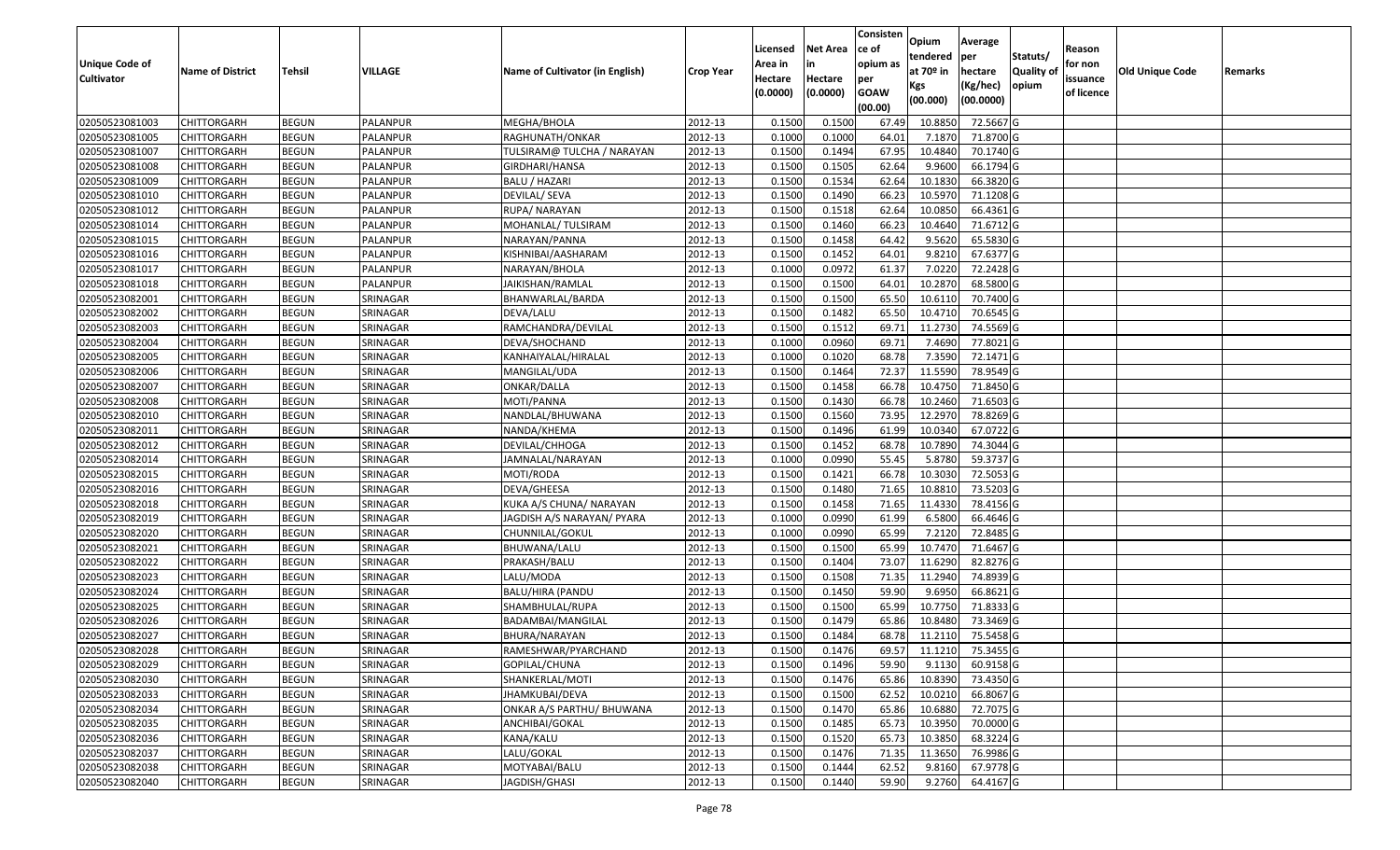|                   |                         |               |          |                                 |                  |          |                 | Consisten   | Opium       | Average                 |                  |            |                 |         |
|-------------------|-------------------------|---------------|----------|---------------------------------|------------------|----------|-----------------|-------------|-------------|-------------------------|------------------|------------|-----------------|---------|
|                   |                         |               |          |                                 |                  | Licensed | <b>Net Area</b> | lce of      | tendered    | per                     | Statuts/         | Reason     |                 |         |
| Unique Code of    | <b>Name of District</b> | <b>Tehsil</b> | VILLAGE  | Name of Cultivator (in English) | <b>Crop Year</b> | Area in  | in              | opium as    | at $70°$ in | hectare                 | <b>Quality o</b> | for non    | Old Unique Code | Remarks |
| <b>Cultivator</b> |                         |               |          |                                 |                  | Hectare  | Hectare         | per         | Kgs         | (Kg/hec)                | opium            | issuance   |                 |         |
|                   |                         |               |          |                                 |                  | (0.0000) | (0.0000)        | <b>GOAW</b> | (00.000)    | (00.0000)               |                  | of licence |                 |         |
|                   |                         |               |          |                                 |                  |          |                 | (00.00)     |             |                         |                  |            |                 |         |
| 02050523082041    | CHITTORGARH             | <b>BEGUN</b>  | SRINAGAR | SOHANLAL/CHUNNILAL              | 2012-13          | 0.1500   | 0.1488          | 72.54       | 11.503      | 77.3051 G               |                  |            |                 |         |
| 02050523082042    | CHITTORGARH             | <b>BEGUN</b>  | SRINAGAR | SATYANARAYAN/GHEESA             | 2012-13          | 0.1000   | 0.0986          | 65.18       | 7.0300      | 71.2982 G               |                  |            |                 |         |
| 02050523082045    | CHITTORGARH             | <b>BEGUN</b>  | SRINAGAR | GHEESA A/S BHUWANA/ UDA         | 2012-13          | 0.1500   | 0.1496          | 65.73       | 10.1040     | 67.5401 G               |                  |            |                 |         |
| 02050523082046    | <b>CHITTORGARH</b>      | <b>BEGUN</b>  | SRINAGAR | MEGHRAJ/DUNGA                   | 2012-13          | 0.1500   | 0.1462          | 65.48       | 10.2990     | 70.4446 G               |                  |            |                 |         |
| 02050523082047    | CHITTORGARH             | <b>BEGUN</b>  | SRINAGAR | SHANKERLAL/NANDA                | 2012-13          | 0.1500   | 0.1500          | 65.50       | 10.6860     | 71.2400 G               |                  |            |                 |         |
| 02050523082048    | CHITTORGARH             | <b>BEGUN</b>  | SRINAGAR | BANSHIDAS/BADRIDAS              | 2012-13          | 0.1500   | 0.1500          | 65.01       | 10.4290     | 69.5267 G               |                  |            |                 |         |
| 02050523082050    | CHITTORGARH             | <b>BEGUN</b>  | SRINAGAR | RAMCHANDRA/DHANNA               | 2012-13          | 0.1500   | 0.1518          | 72.54       | 11.5440     | 76.0474 G               |                  |            |                 |         |
| 02050523082051    | CHITTORGARH             | <b>BEGUN</b>  | SRINAGAR | SOHANLAL/BARDA                  | 2012-13          | 0.1500   | 0.1476          | 71.69       | 11.3680     | 77.0190G                |                  |            |                 |         |
| 02050523082052    | CHITTORGARH             | <b>BEGUN</b>  | SRINAGAR | <b>BARDA/ LALA</b>              | 2012-13          | 0.1000   | 0.0975          | 65.48       | 7.1090      | 72.9128 G               |                  |            |                 |         |
| 02050523082053    | CHITTORGARH             | <b>BEGUN</b>  | SRINAGAR | HIRALAL/UDA                     | 2012-13          | 0.1500   | 0.1500          | 62.06       | 10.0270     | 66.8467 G               |                  |            |                 |         |
| 02050523082054    | CHITTORGARH             | <b>BEGUN</b>  | SRINAGAR | BALIBAI/DHANNA                  | 2012-13          | 0.1500   | 0.1500          | 69.57       | 11.0720     | 73.8133 G               |                  |            |                 |         |
| 02050523082055    | CHITTORGARH             | <b>BEGUN</b>  | SRINAGAR | KAILASH/JETA                    | 2012-13          | 0.1500   | 0.1512          | 65.48       | 10.5980     | 70.0926 G               |                  |            |                 |         |
| 02050523082056    | <b>CHITTORGARH</b>      | <b>BEGUN</b>  | SRINAGAR | SUGANLAL/HARLAL                 | 2012-13          | 0.1500   | 0.1464          | 67.78       | 10.6800     | 72.9508 G               |                  |            |                 |         |
| 02050523082057    | CHITTORGARH             | <b>BEGUN</b>  | SRINAGAR | KALULAL/BARDA                   | 2012-13          | 0.1500   | 0.1488          | 62.52       | 10.0300     | 67.4059 G               |                  |            |                 |         |
| 02050523082058    | CHITTORGARH             | <b>BEGUN</b>  | SRINAGAR | BHANWARDAS/BANSHIDAS            | 2012-13          | 0.1500   | 0.1500          | 60.59       | 9.7290      | 64.8600 G               |                  |            |                 |         |
| 02050523082061    | <b>CHITTORGARH</b>      | <b>BEGUN</b>  | SRINAGAR | HAZARI/GHEESA                   | 2012-13          | 0.1500   | 0.1456          | 69.57       | 11.1710     | 76.7239 G               |                  |            |                 |         |
| 02050523082062    | CHITTORGARH             | <b>BEGUN</b>  | SRINAGAR | UDAILAL/MOTILAL                 | 2012-13          | 0.1500   | 0.1485          | 66.09       | 10.7440     | 72.3502 G               |                  |            |                 |         |
| 02050523082063    | CHITTORGARH             | <b>BEGUN</b>  | SRINAGAR | PYARCHAND/BHUWANA               | 2012-13          | 0.1500   | 0.1482          | 68.56       | 10.9110     | 73.6235 G               |                  |            |                 |         |
| 02050523082064    | CHITTORGARH             | <b>BEGUN</b>  | SRINAGAR | MOHANLAL/HIRA                   | 2012-13          | 0.1000   | 0.1020          | 68.56       | 7.4040      | 72.5882 G               |                  |            |                 |         |
| 02050523082065    | CHITTORGARH             | <b>BEGUN</b>  | SRINAGAR | MADHAVLAL/CHHOGA                | 2012-13          | 0.1500   | 0.1520          | 69.7        | 11.1540     | 73.3816 G               |                  |            |                 |         |
| 02050523082066    | CHITTORGARH             | <b>BEGUN</b>  | SRINAGAR | PYARA/UDA                       | 2012-13          | 0.1500   | 0.1468          | 59.33       | 9.3230      | 63.5082G                |                  |            |                 |         |
| 02050523082068    | CHITTORGARH             | <b>BEGUN</b>  | SRINAGAR | MANGILAL/KAJOD                  | 2012-13          | 0.150    | 0.1400          | 66.84       | 10.2270     | 73.0500G                |                  |            |                 |         |
| 02050523082069    | CHITTORGARH             | <b>BEGUN</b>  | SRINAGAR | BARDA/PRABHULAL                 | 2012-13          | 0.1500   | 0.1458          | 68.56       | 10.6270     | 72.8875 G               |                  |            |                 |         |
| 02050523082070    | <b>CHITTORGARH</b>      | <b>BEGUN</b>  | SRINAGAR | SHANTILAL/DEVILAL               | 2012-13          | 0.1500   | 0.1500          | 74.03       | 11.8130     | 78.7533 G               |                  |            |                 |         |
| 02050523082071    | <b>CHITTORGARH</b>      | <b>BEGUN</b>  | SRINAGAR | ONKAR/GOPI                      | 2012-13          | 0.1500   | 0.1480          | 71.69       | 11.3990     | 77.0203 G               |                  |            |                 |         |
| 02050523082075    | CHITTORGARH             | <b>BEGUN</b>  | SRINAGAR | DEVILAL/BHANWARLAL              | 2012-13          | 0.1500   | 0.1520          | 67.01       | 11.2290     | 73.8750 G               |                  |            |                 |         |
| 02050523082076    | CHITTORGARH             | <b>BEGUN</b>  | SRINAGAR | RAMKANYABAI/KAILASH             | 2012-13          | 0.1000   | 0.0972          | 67.99       | 7.3820      | 75.9465 G               |                  |            |                 |         |
| 02050523082079    | CHITTORGARH             | <b>BEGUN</b>  | SRINAGAR | GITABAI/NARAYAN                 | 2012-13          | 0.1500   | 0.1468          | 67.09       | 10.2940     | 70.1226 G               |                  |            |                 |         |
| 02050523082082    | CHITTORGARH             | <b>BEGUN</b>  | SRINAGAR | DEVILAL/MANGILAL                | 2012-13          | 0.1500   | 0.1470          | 58.62       | 9.4710      | 64.4286 G               |                  |            |                 |         |
| 02050523082091    | CHITTORGARH             | <b>BEGUN</b>  | SRINAGAR | MOHANLAL/GHEESA                 | 2012-13          | 0.1500   | 0.1483          | 61.66       | 9.9540      | 67.1207 G               |                  |            |                 |         |
| 02050523082092    | CHITTORGARH             | <b>BEGUN</b>  | SRINAGAR | NATHULAL/GHEESA                 | 2012-13          | 0.1500   | 0.1482          | 67.09       | 11.003      | 74.2443 G               |                  |            |                 |         |
| 02050523082094    | CHITTORGARH             | <b>BEGUN</b>  | SRINAGAR | MANGILAL/HIRA                   | 2012-13          | 0.1500   | 0.1536          | 65.77       | 10.551      | 68.6914 G               |                  |            |                 |         |
| 02050523082095    | CHITTORGARH             | <b>BEGUN</b>  | SRINAGAR | DHANNALAL/LAXMAN                | 2012-13          | 0.1500   | 0.1484          | 67.80       | 10.8770     | 73.2951G                |                  |            |                 |         |
| 02050523082101    | CHITTORGARH             | <b>BEGUN</b>  | SRINAGAR | KANHAIYALAL/GHEESA              | 2012-13          | 0.1500   | 0.1513          | 63.89       | 10.1590     | 67.1447 G               |                  |            |                 |         |
| 02050523082113    | CHITTORGARH             | <b>BEGUN</b>  | SRINAGAR | MANGILAL/BARDA                  | 2012-13          | 0.1500   | 0.1446          | 66.09       | 10.3290     | 71.4315 G               |                  |            |                 |         |
| 02050523082116    | CHITTORGARH             | <b>BEGUN</b>  | SRINAGAR | RATIRAM/HIRA                    | 2012-13          | 0.1500   | 0.1441          | 73.20       | 11.2830     | 78.2998 G               |                  |            |                 |         |
| 02050523082124    | <b>CHITTORGARH</b>      | <b>BEGUN</b>  | SRINAGAR | BARDA/GHEESA                    | 2012-13          | 0.1500   | 0.1470          |             |             | 66.12 10.5790 71.9660 G |                  |            |                 |         |
| 02050523082127    | <b>CHITTORGARH</b>      | <b>BEGUN</b>  | SRINAGAR | KANHAIYALAL/PYARA               | 2012-13          | 0.1500   | 0.1463          | 68.34       | 10.7000     | 73.1374 G               |                  |            |                 |         |
| 02050523082128    | <b>CHITTORGARH</b>      | <b>BEGUN</b>  | SRINAGAR | DEVILAL/DEVALAL                 | 2012-13          | 0.1500   | 0.1508          | 65.17       | 10.5480     | 69.9469 G               |                  |            |                 |         |
| 02050523082129    | <b>CHITTORGARH</b>      | <b>BEGUN</b>  | SRINAGAR | GOPI/BHUWANA                    | 2012-13          | 0.1500   | 0.1500          | 66.59       | 10.6730     | 71.1533 G               |                  |            |                 |         |
| 02050523082137    | CHITTORGARH             | <b>BEGUN</b>  | SRINAGAR | RAMCHANDRA/HIRA II              | 2012-13          | 0.1500   | 0.1520          | 66.59       | 10.5020     | 69.0921 G               |                  |            |                 |         |
| 02050523082141    | <b>CHITTORGARH</b>      | <b>BEGUN</b>  | SRINAGAR | <b>BABULAL/ONKAR</b>            | 2012-13          | 0.1500   | 0.1485          | 74.19       | 12.1570     | 81.8653 G               |                  |            |                 |         |
| 02050523082142    | <b>CHITTORGARH</b>      | <b>BEGUN</b>  | SRINAGAR | MANGILAL/CHUNNILAL              | 2012-13          | 0.1500   | 0.1474          | 67.09       | 10.3510     | 70.2239 G               |                  |            |                 |         |
| 02050523082143    | <b>CHITTORGARH</b>      | <b>BEGUN</b>  | SRINAGAR | MOHANLAL/PITHA                  | 2012-13          | 0.1500   | 0.1482          | 66.12       | 10.2670     | 69.2780 G               |                  |            |                 |         |
| 02050523082148    | <b>CHITTORGARH</b>      | <b>BEGUN</b>  | SRINAGAR | GIRDHARI/BALU                   | 2012-13          | 0.1500   | 0.1500          | 65.76       | 10.3150     | 68.7667 G               |                  |            |                 |         |
| 02050523082150    | <b>CHITTORGARH</b>      | <b>BEGUN</b>  | SRINAGAR | GHEESA/NARAYAN                  | 2012-13          | 0.1500   | 0.1500          | 68.28       | 11.1300     | 74.2000 G               |                  |            |                 |         |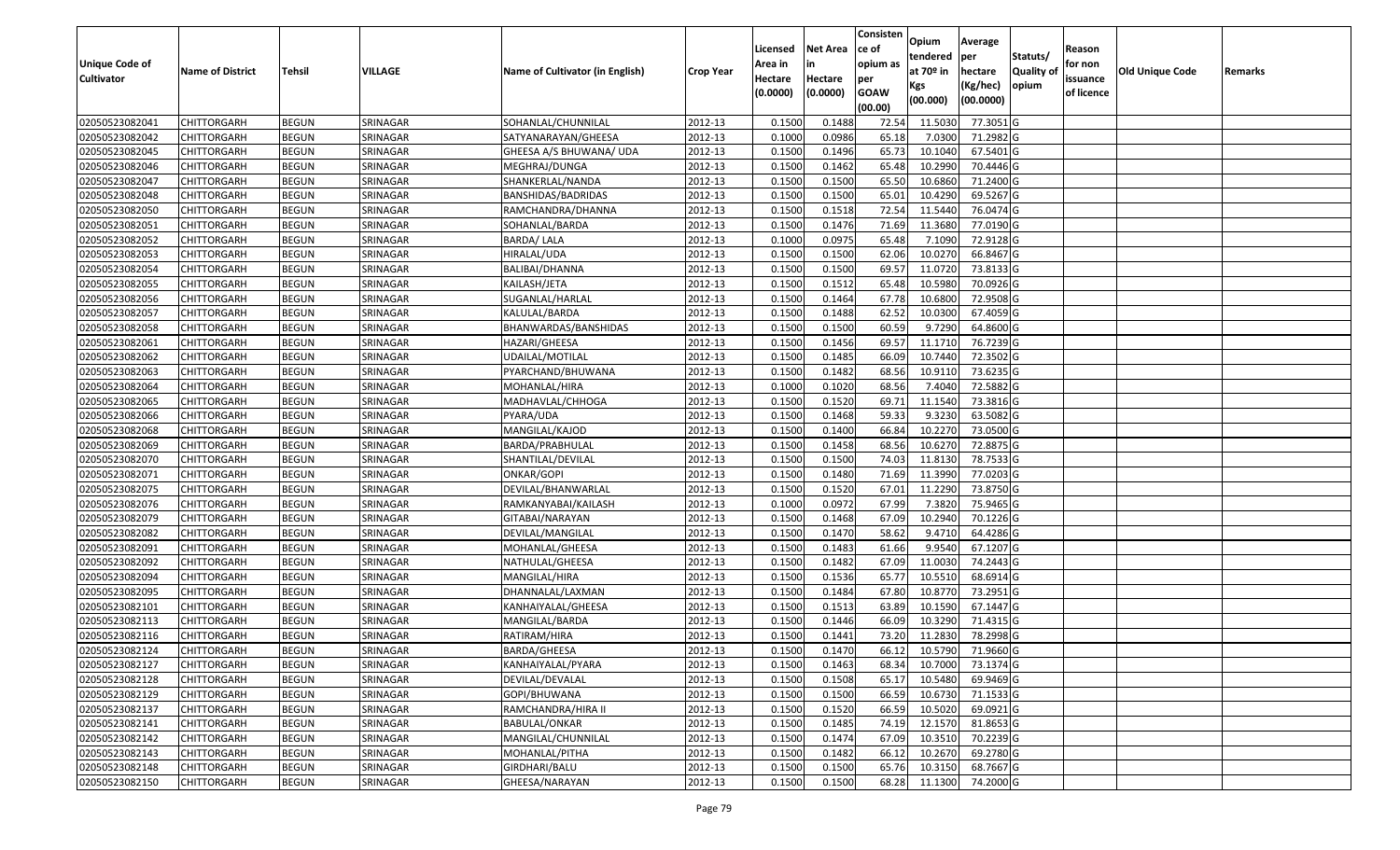|                       |                         |               |              |                                 |                  | Licensed | <b>Net Area</b> | Consisten<br>ce of | Opium       | Average   |                  | Reason     |                 |         |
|-----------------------|-------------------------|---------------|--------------|---------------------------------|------------------|----------|-----------------|--------------------|-------------|-----------|------------------|------------|-----------------|---------|
| <b>Unique Code of</b> |                         |               |              |                                 |                  | Area in  |                 | opium as           | tendered    | per       | Statuts/         | for non    |                 |         |
| <b>Cultivator</b>     | <b>Name of District</b> | <b>Tehsil</b> | VILLAGE      | Name of Cultivator (in English) | <b>Crop Year</b> | Hectare  | Hectare         | per                | at $70°$ in | hectare   | <b>Quality o</b> | issuance   | Old Unique Code | Remarks |
|                       |                         |               |              |                                 |                  | (0.0000) | (0.0000)        | <b>GOAW</b>        | Kgs         | (Kg/hec)  | opium            | of licence |                 |         |
|                       |                         |               |              |                                 |                  |          |                 | (00.00)            | (00.000)    | (00.0000) |                  |            |                 |         |
| 02050523082153        | CHITTORGARH             | <b>BEGUN</b>  | SRINAGAR     | CHHITAR/LAKKHMA                 | 2012-13          | 0.1500   | 0.1480          | 68.61              | 11.1440     | 75.2973 G |                  |            |                 |         |
| 02050523082156        | CHITTORGARH             | <b>BEGUN</b>  | SRINAGAR     | TARACHAND/JAGANNATH             | 2012-13          | 0.1500   | 0.1456          | 67.52              | 10.7740     | 73.9973 G |                  |            |                 |         |
| 02050523082157        | CHITTORGARH             | <b>BEGUN</b>  | SRINAGAR     | KASHIRAM/SHOJI                  | 2012-13          | 0.1500   | 0.1470          | 66.09              | 10.7070     | 72.8367 G |                  |            |                 |         |
| 02050523083002        | <b>CHITTORGARH</b>      | <b>BEGUN</b>  | RAITI        | SASHIKALA/NANDKISHOR            | 2012-13          | 0.1500   | 0.1488          | 68.40              | 10.7290     | 72.1035 G |                  |            |                 |         |
| 02050523083003        | CHITTORGARH             | <b>BEGUN</b>  | RAITI        | RAMLAL/KUKA                     | 2012-13          | 0.1500   | 0.1530          | 64.3               | 10.4730     | 68.4510 G |                  |            |                 |         |
| 02050523083004        | CHITTORGARH             | <b>BEGUN</b>  | RAITI        | KANHAIYALAL/BHURA               | 2012-13          | 0.1500   | 0.1530          | 68.40              | 11.2470     | 73.5098 G |                  |            |                 |         |
| 02050523083007        | CHITTORGARH             | <b>BEGUN</b>  | RAITI        | DEVILAL/SHOCHAND                | 2012-13          | 0.1000   | 0.0968          | 65.64              | 6.6480      | 68.6777 G |                  |            |                 |         |
| 02050523083008        | CHITTORGARH             | <b>BEGUN</b>  | RAITI        | UDA/BHERU                       | 2012-13          | 0.1000   | 0.1000          | 69.97              | 7.6870      | 76.8700G  |                  |            |                 |         |
| 02050523083009        | CHITTORGARH             | <b>BEGUN</b>  | RAITI        | BARDICHAND/BHAWANA              | 2012-13          | 0.1500   | 0.1480          | 64.31              | 10.731      | 72.5068 G |                  |            |                 |         |
| 02050523083010        | CHITTORGARH             | <b>BEGUN</b>  | RAITI        | NANDUBAI/KHEMRAJ                | 2012-13          | 0.1500   | 0.1405          | 68.39              | 10.1410     | 72.1779 G |                  |            |                 |         |
| 02050523083015        | CHITTORGARH             | <b>BEGUN</b>  | RAITI        | BHURA/PEMA                      | 2012-13          | 0.1500   | 0.1512          | 64.31              | 10.1150     | 66.8981G  |                  |            |                 |         |
| 02050523083017        | CHITTORGARH             | <b>BEGUN</b>  | RAITI        | BALU/PYARA                      | 2012-13          | 0.1500   | 0.1488          | 67.77              | 10.5720     | 71.0484 G |                  |            |                 |         |
| 02050523083018        | <b>CHITTORGARH</b>      | <b>BEGUN</b>  | RAITI        | CHAMPALAL/DALU                  | 2012-13          | 0.1000   | 0.1008          | 65.10              | 6.5290      | 64.7718 G |                  |            |                 |         |
| 02050523083021        | CHITTORGARH             | <b>BEGUN</b>  | RAITI        | NARAYAN/LAXMAN                  | 2012-13          | 0.1500   | 0.1520          | 73.36              | 11.6220     | 76.4605 G |                  |            |                 |         |
| 02050523083022        | <b>CHITTORGARH</b>      | <b>BEGUN</b>  | RAITI        | MODIRAM/MIYACHAND               | 2012-13          | 0.1500   | 0.1480          | 65.10              | 10.0630     | 67.9932 G |                  |            |                 |         |
| 02050523083023        | CHITTORGARH             | <b>BEGUN</b>  | RAITI        | PAYRA/BALU                      | 2012-13          | 0.1500   | 0.1560          | 63.20              | 10.4100     | 66.7308 G |                  |            |                 |         |
| 02050523083027        | CHITTORGARH             | <b>BEGUN</b>  | RAITI        | BHERULAL/DUNGA                  | 2012-13          | 0.1500   | 0.1456          | 65.10              | 9.9980      | 68.6676 G |                  |            |                 |         |
| 02050523083029        | CHITTORGARH             | <b>BEGUN</b>  | RAITI        | BHOLIBAI/DEVILAL                | 2012-13          | 0.1500   | 0.1420          | 66.45              | 9.7490      | 68.6549 G |                  |            |                 |         |
| 02050523083032        | CHITTORGARH             | <b>BEGUN</b>  | RAITI        | MOHANLAL/SHOCHAND               | 2012-13          | 0.1500   | 0.1476          | 66.45              | 10.2900     | 69.7154 G |                  |            |                 |         |
| 02050523083033        | CHITTORGARH             | <b>BEGUN</b>  | RAITI        | BHANWARLAL/HEERALAL             | 2012-13          | 0.1500   | 0.1494          | 66.45              | 10.3380     | 69.1968 G |                  |            |                 |         |
| 02050523083035        | CHITTORGARH             | <b>BEGUN</b>  | RAITI        | DHAPUBAI/SHIVLAL                | 2012-13          | 0.1500   | 0.1508          | 68.3               | 10.6950     | 70.9218 G |                  |            |                 |         |
| 02050523083038        | CHITTORGARH             | <b>BEGUN</b>  | RAITI        | MODIRAM/NARAYAN                 | 2012-13          | 0.1000   | 0.1000          | 64.23              | 6.7260      | 67.2600 G |                  |            |                 |         |
| 02050523083039        | CHITTORGARH             | <b>BEGUN</b>  | RAITI        | KANHIYALAL A/S NANDA            | 2012-13          | 0.1500   | 0.1000          | 68.39              | 7.1910      | 71.9100G  |                  |            |                 |         |
| 02050523083046        | CHITTORGARH             | <b>BEGUN</b>  | RAITI        | JAGANNATH/JAICHAND              | 2012-13          | 0.1500   | 0.1504          | 66.94              | 10.2510     | 68.1582 G |                  |            |                 |         |
| 02050523083050        | <b>CHITTORGARH</b>      | <b>BEGUN</b>  | RAITI        | KALU/MIYACHAND                  | 2012-13          | 0.1500   | 0.1505          | 71.61              | 11.2630     | 74.8372 G |                  |            |                 |         |
| 02050523083052        | CHITTORGARH             | <b>BEGUN</b>  | RAITI        | GOPILAL/DEVA DHAKAD             | 2012-13          | 0.1000   | 0.0999          | 63.20              | 6.9610      | 69.6797 G |                  |            |                 |         |
| 02050523083054        | CHITTORGARH             | <b>BEGUN</b>  | RAITI        | JAGANNATH/BHERU                 | 2012-13          | 0.1000   | 0.1008          | 66.94              | 6.8370      | 67.8274 G |                  |            |                 |         |
| 02050523083055        | CHITTORGARH             | <b>BEGUN</b>  | RAITI        | HEERALAL/UDA                    | 2012-13          | 0.1500   | 0.1550          | 66.94              | 10.9210     | 70.4581G  |                  |            |                 |         |
| 02050523083056        | CHITTORGARH             | <b>BEGUN</b>  | RAITI        | KAILASH/TEJPAL                  | 2012-13          | 0.1500   | 0.1500          | 65.64              | 10.1550     | 67.7000 G |                  |            |                 |         |
| 02050523083057        | CHITTORGARH             | <b>BEGUN</b>  | RAITI        | DEVILAL/MOTI                    | 2012-13          | 0.1500   | 0.1512          | 66.22              | 10.2450     | 67.7579 G |                  |            |                 |         |
| 02050523083062        | CHITTORGARH             | <b>BEGUN</b>  | RAITI        | MANGILAL/RAMA                   | 2012-13          | 0.1000   | 0.1036          | 63.20              | 6.9880      | 67.4517 G |                  |            |                 |         |
| 02050523083072        | CHITTORGARH             | <b>BEGUN</b>  | RAITI        | <b>BHURA/DOLA</b>               | 2012-13          | 0.1500   | 0.1422          | 67.77              | 9.9530      | 69.9930 G |                  |            |                 |         |
| 02050523083077        | CHITTORGARH             | <b>BEGUN</b>  | RAITI        | CHATARSINGH/RUPSINGH            | 2012-13          | 0.1500   | 0.1450          | 65.64              | 10.5770     | 72.9448 G |                  |            |                 |         |
| 02050523083078        | CHITTORGARH             | <b>BEGUN</b>  | RAITI        | PRATAPSINGH/RAGUNATH            | 2012-13          | 0.1000   | 0.1020          | 61.77              | 6.4680      | 63.4118 G |                  |            |                 |         |
| 02050523083082        | CHITTORGARH             | <b>BEGUN</b>  | RAITI        | KUKIBAI/TARACHAND               | 2012-13          | 0.150    | 0.1474          | 66.22              | 10.1220     | 68.6703 G |                  |            |                 |         |
| 02050523084003        | CHITTORGARH             | <b>BEGUN</b>  | RAITA        | RAMLAL/NANDLAL                  | 2012-13          | 0.1500   | 0.1500          | 66.75              | 10.5560     | 70.3733 G |                  |            |                 |         |
| 02050523084006        | <b>CHITTORGARH</b>      | <b>BEGUN</b>  | RAITA        | PRABHULAL/RAMCHANDRA            | 2012-13          | 0.1500   | 0.1485          | 62.45              | 9.7070      | 65.3670 G |                  |            |                 |         |
| 02050523084008        | <b>CHITTORGARH</b>      | <b>BEGUN</b>  | RAITA        | MODIRAM/TARACHAND               | 2012-13          | 0.1500   | 0.1500          | 63.42              | 10.3190     | 68.7933 G |                  |            |                 |         |
| 02050523084009        | <b>CHITTORGARH</b>      | <b>BEGUN</b>  | <b>RAITA</b> | KANA/BARDA                      | 2012-13          | 0.1000   | 0.1008          | 62.45              | 6.6380      | 65.8532 G |                  |            |                 |         |
| 02050523084010        | <b>CHITTORGARH</b>      | <b>BEGUN</b>  | <b>RAITA</b> | BALIBAI/BALU                    | 2012-13          | 0.1000   | 0.1034          | 66.21              | 7.0180      | 67.8723 G |                  |            |                 |         |
| 02050523084013        | CHITTORGARH             | <b>BEGUN</b>  | RAITA        | JAMNIBAI/DEVILAL                | 2012-13          | 0.1000   | 0.1006          | 62.14              | 6.7290      | 66.8887 G |                  |            |                 |         |
| 02050523084015        | <b>CHITTORGARH</b>      | <b>BEGUN</b>  | <b>RAITA</b> | CHOGALAL/JITMAL                 | 2012-13          | 0.1500   | 0.1449          | 66.96              | 9.9670      | 68.7854 G |                  |            |                 |         |
| 02050523084017        | <b>CHITTORGARH</b>      | <b>BEGUN</b>  | <b>RAITA</b> | MANGILAL/DEVILAL                | 2012-13          | 0.1500   | 0.1500          | 66.75              | 10.9280     | 72.8533 G |                  |            |                 |         |
| 02050523084021        | CHITTORGARH             | <b>BEGUN</b>  | <b>RAITA</b> | KHEMRAJ/KUKA                    | 2012-13          | 0.1500   | 0.1476          | 66.21              | 10.0640     | 68.1843 G |                  |            |                 |         |
| 02050523084022        | <b>CHITTORGARH</b>      | <b>BEGUN</b>  | RAITA        | GIRADHARI A/S JAGANNATH/DEVILAL | 2012-13          | 0.1000   | 0.1020          | 60.77              | 6.5200      | 63.9216 G |                  |            |                 |         |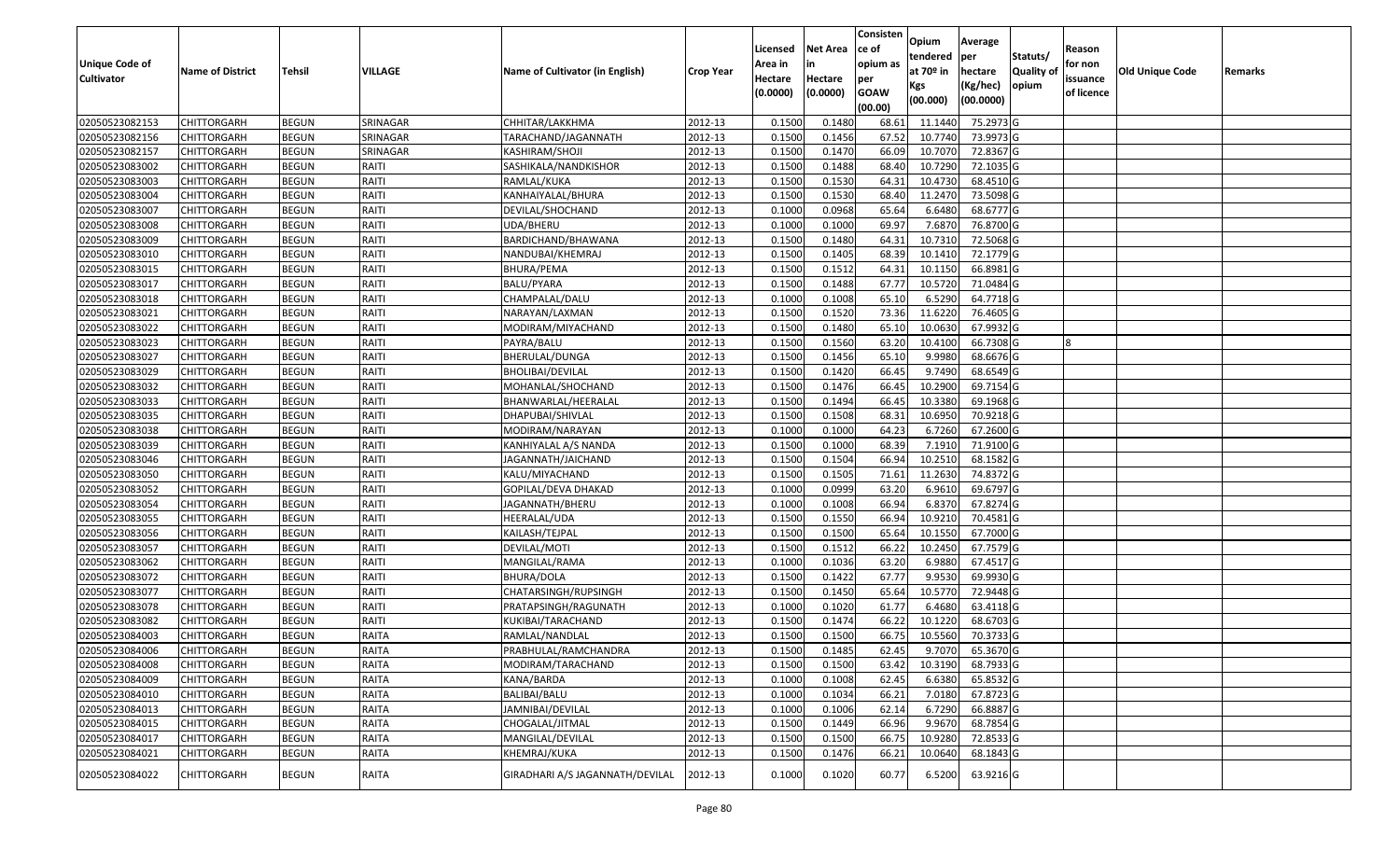| Unique Code of<br><b>Cultivator</b> | <b>Name of District</b> | <b>Tehsil</b> | VILLAGE        | Name of Cultivator (in English) | <b>Crop Year</b> | Licensed<br>Area in<br>Hectare<br>(0.0000) | <b>Net Area</b><br>in<br>Hectare<br>(0.0000) | Consisten<br>ce of<br>opium as<br>per<br><b>GOAW</b> | Opium<br>tendered<br>at $70°$ in<br>Kgs<br>(00.000) | Average<br>per<br>hectare<br>(Kg/hec)<br>(00.0000) | Statuts/<br>Quality of<br>opium | Reason<br>for non<br>issuance<br>of licence | <b>Old Unique Code</b> | Remarks            |
|-------------------------------------|-------------------------|---------------|----------------|---------------------------------|------------------|--------------------------------------------|----------------------------------------------|------------------------------------------------------|-----------------------------------------------------|----------------------------------------------------|---------------------------------|---------------------------------------------|------------------------|--------------------|
|                                     |                         |               |                |                                 |                  |                                            |                                              | (00.00)                                              |                                                     |                                                    |                                 |                                             |                        |                    |
| 02050523084023                      | CHITTORGARH             | <b>BEGUN</b>  | RAITA          | HEERALAL/MADHO                  | 2012-13          | 0.1500                                     | 0.1462                                       | 65.40                                                | 9.791                                               | 66.9699 G                                          |                                 |                                             |                        |                    |
| 02050523084024                      | CHITTORGARH             | <b>BEGUN</b>  | RAITA          | DEVILAL/BHAGIRATH               | 2012-13          | 0.1500                                     | 0.1188                                       | 68.35                                                | 8.3190                                              | 70.0253 G                                          |                                 |                                             |                        |                    |
| 02050523084029                      | CHITTORGARH             | <b>BEGUN</b>  | <b>RAITA</b>   | DERAM/KUKA                      | 2012-13          | 0.1500                                     | 0.1500                                       | 60.77                                                | 9.2460                                              | 61.6400 G                                          |                                 |                                             |                        |                    |
| 02050523084031                      | CHITTORGARH             | <b>BEGUN</b>  | RAITA          | BANSHILAL/BHURALAL              | 2012-13          | 0.1500                                     | 0.1450                                       | 71.67                                                | 10.7100                                             | 73.8621 G                                          |                                 |                                             |                        |                    |
| 02050523084033                      | CHITTORGARH             | <b>BEGUN</b>  | RAITA          | HEERALAL/DEVILAL                | 2012-13          | 0.1500                                     | 0.1479                                       | 63.42                                                | 9.9120                                              | 67.0183 G                                          |                                 |                                             |                        |                    |
| 02050523084035                      | CHITTORGARH             | <b>BEGUN</b>  | RAITA          | GHISIBAI/MODIRAM                | 2012-13          | 0.1500                                     | 0.1458                                       | 65.40                                                | 10.1180                                             | 69.3964 G                                          |                                 |                                             |                        |                    |
| 02050523084039                      | CHITTORGARH             | <b>BEGUN</b>  | RAITA          | HEERALAL/DALLA                  | 2012-13          | 0.1000                                     | 0.0963                                       | 62.01                                                | 6.4310                                              | 66.7809 G                                          |                                 |                                             |                        |                    |
| 02050523084045                      | CHITTORGARH             | <b>BEGUN</b>  | RAITA          | BHAGIRATH/UDA                   | 2012-13          | 0.1500                                     | 0.1500                                       | 65.40                                                | 9.9880                                              | 66.5867 G                                          |                                 |                                             |                        |                    |
| 02050523084047                      | CHITTORGARH             | <b>BEGUN</b>  | RAITA          | HIRALAL/BARDA                   | 2012-13          | 0.1500                                     | 0.1470                                       | 66.21                                                | 10.4710                                             | 71.2313 G                                          |                                 |                                             |                        |                    |
| 02050523084048                      | CHITTORGARH             | <b>BEGUN</b>  | <b>RAITA</b>   | JAGDISH/NARAYAN                 | 2012-13          | 0.1500                                     | 0.1500                                       | 66.29                                                | 10.7860                                             | 71.9067 G                                          |                                 |                                             |                        |                    |
| 02050523084050                      | CHITTORGARH             | <b>BEGUN</b>  | <b>RAITA</b>   | LALU/BARDA                      | 2012-13          | 0.1500                                     | 0.1508                                       | 68.35                                                | 10.5060                                             | 69.6684 G                                          |                                 |                                             |                        |                    |
| 02050523084051                      | <b>CHITTORGARH</b>      | <b>BEGUN</b>  | RAITA          | HARIRAM/NANDA                   | 2012-13          | 0.1500                                     | 0.1518                                       | 66.29                                                | 10.1420                                             | 66.8116 G                                          |                                 |                                             |                        |                    |
| 02050523084052                      | CHITTORGARH             | <b>BEGUN</b>  | <b>RAITA</b>   | RUPLAL/DEVILAL                  | 2012-13          | 0.1500                                     | 0.1456                                       | 66.29                                                | 9.934                                               | 68.2280 G                                          |                                 |                                             |                        |                    |
| 02050523084053                      | CHITTORGARH             | <b>BEGUN</b>  | RAITA          | SHIVRAM/NANDLAL                 | 2012-13          | 0.1500                                     | 0.1500                                       | 65.69                                                | 10.0130                                             | 66.7533 G                                          |                                 |                                             |                        |                    |
| 02050523084056                      | CHITTORGARH             | <b>BEGUN</b>  | <b>RAITA</b>   | SEU BAI/ KANHAIYALAL            | 2012-13          | 0.1500                                     | 0.1520                                       | 66.56                                                | 10.3360                                             | 68.0000G                                           |                                 |                                             |                        | <b>NAME CHANGE</b> |
| 02050523084057                      | CHITTORGARH             | <b>BEGUN</b>  | <b>RAITA</b>   | NARAYAN/KISHANA                 | 2012-13          | 0.1500                                     | 0.1500                                       | 65.69                                                | 10.1730                                             | 67.8200 G                                          |                                 |                                             |                        |                    |
| 02050523084058                      | CHITTORGARH             | <b>BEGUN</b>  | RAITA          | KANHIYALAL /NANDLAL             | 2012-13          | 0.1500                                     | 0.1500                                       | 69.83                                                | 10.9930                                             | 73.2867 G                                          |                                 |                                             |                        |                    |
| 02050523084060                      | CHITTORGARH             | <b>BEGUN</b>  | <b>RAITA</b>   | MOHANLAL/DEVILAL                | 2012-13          | 0.1500                                     | 0.1504                                       | 62.0                                                 | 9.6820                                              | 64.3750 G                                          |                                 |                                             |                        |                    |
| 02050523084064                      | <b>CHITTORGARH</b>      | <b>BEGUN</b>  | <b>RAITA</b>   | GHISALAL/DEVA                   | 2012-13          | 0.1000                                     | 0.1014                                       | 62.01                                                | 6.5820                                              | 64.9112 G                                          |                                 |                                             |                        |                    |
| 02050523084065                      | CHITTORGARH             | <b>BEGUN</b>  | <b>RAITA</b>   | GANGARAM/UDA                    | 2012-13          | 0.1500                                     | 0.1504                                       | 68.63                                                | 10.6960                                             | 71.1170G                                           |                                 |                                             |                        |                    |
| 02050523084067                      | <b>CHITTORGARH</b>      | <b>BEGUN</b>  | <b>RAITA</b>   | GHISALAL/UDAILAL                | 2012-13          | 0.1500                                     | 0.1530                                       | 63.10                                                | 10.1230                                             | 66.1634 G                                          |                                 |                                             |                        |                    |
| 02050523084070                      | CHITTORGARH             | <b>BEGUN</b>  | <b>RAITA</b>   | RAMIBAI/RATANLAL                | 2012-13          | 0.1000                                     | 0.0995                                       | 68.63                                                | 7.4120                                              | 74.4925 G                                          |                                 |                                             |                        |                    |
| 02050523084074                      | <b>CHITTORGARH</b>      | <b>BEGUN</b>  | <b>RAITA</b>   | GHISIBAI/KANHIYALAL             | 2012-13          | 0.1500                                     | 0.1416                                       | 50.51                                                | 7.8720                                              | 55.5932 G                                          |                                 |                                             |                        |                    |
| 02050523084077                      | CHITTORGARH             | <b>BEGUN</b>  | <b>RAITA</b>   | MOHANLAL/JITMAL                 | 2012-13          | 0.1500                                     | 0.1476                                       | 65.69                                                | 10.3130                                             | 69.8713 G                                          |                                 |                                             |                        |                    |
| 02050523084078                      | CHITTORGARH             | <b>BEGUN</b>  | RAITA          | BHANWARLAL/KISHNA               | 2012-13          | 0.1000                                     | 0.1000                                       | 62.45                                                | 6.4230                                              | 64.2300 G                                          |                                 |                                             |                        |                    |
| 02050523084079                      | CHITTORGARH             | <b>BEGUN</b>  | RAITA          | GHISALAL/MOTI                   | 2012-13          | 0.150                                      | 0.1520                                       | 63.10                                                | 10.3030                                             | 67.7829 G                                          |                                 |                                             |                        |                    |
| 02050523084080                      | CHITTORGARH             | <b>BEGUN</b>  | <b>RAITA</b>   | KESHARBAI/MANGILAL              | 2012-13          | 0.1000                                     | 0.1037                                       | 66.49                                                | 7.0190                                              | 67.6856 G                                          |                                 |                                             |                        |                    |
| 02050523084081                      | CHITTORGARH             | <b>BEGUN</b>  | <b>RAITA</b>   | BHANWARLAL/KAJOD                | 2012-13          | 0.1500                                     | 0.1475                                       | 59.58                                                | 9.3290                                              | 63.2475 G                                          |                                 |                                             |                        |                    |
| 02050523084082                      | CHITTORGARH             | <b>BEGUN</b>  | RAITA          | RAMSUKHA/MOTI                   | 2012-13          | 0.1500                                     | 0.1470                                       | 69.95                                                | 10.8220                                             | 73.6190 G                                          |                                 |                                             |                        |                    |
| 02050523084090                      | CHITTORGARH             | <b>BEGUN</b>  | RAITA          | RUPLAL/GOKAL                    | 2012-13          | 0.1500                                     | 0.1411                                       | 66.49                                                | 9.793                                               | 69.4047 G                                          |                                 |                                             |                        |                    |
| 02050523084093                      | CHITTORGARH             | <b>BEGUN</b>  | RAITA          | GHISALAL/ONKAR                  | 2012-13          | 0.1500                                     | 0.1520                                       | 66.64                                                | 10.3770                                             | 68.2697 G                                          |                                 |                                             |                        |                    |
| 02050523084094                      | CHITTORGARH             | <b>BEGUN</b>  | RAITA          | <b>BALU/ONKAR</b>               | 2012-13          | 0.1500                                     | 0.1492                                       | 59.58                                                | 9.6430                                              | 64.6314 G                                          |                                 |                                             |                        |                    |
| 02050523084095                      | CHITTORGARH             | <b>BEGUN</b>  | RAITA          | BADAMBAI/MADHOLAL               | 2012-13          | 0.1500                                     | 0.1486                                       | 66.64                                                | 10.4620                                             | 70.4038 G                                          |                                 |                                             |                        |                    |
| 02050523084096                      | CHITTORGARH             | <b>BEGUN</b>  | RAITA          | KAMLIBAI/RAMCHANDRA             | 2012-13          | 0.1000                                     | 0.0987                                       | 63.10                                                | 6.3910                                              | 64.7518 G                                          |                                 |                                             |                        |                    |
| 02050523084097                      | CHITTORGARH             | <b>BEGUN</b>  | RAITA          | SURESHKUMAR/RUPLAL              | 2012-13          | 0.1000                                     | 0.1000                                       | 66.49                                                | 6.9340                                              | 69.3400 G                                          |                                 |                                             |                        |                    |
| 02050523084098                      | CHITTORGARH             | <b>BEGUN</b>  | RAITA          | JDAYRAM/RUPA                    | 2012-13          | 0.1500                                     | 0.1512                                       | 62.14                                                | 9.5520                                              | 63.1746 G                                          |                                 |                                             |                        |                    |
| 02050523084100                      | <b>CHITTORGARH</b>      | <b>BEGUN</b>  | RAITA          | GHISIBAIW/O NANDLAL/DEVILAL     | 2012-13          | 0.1000                                     | 0.0990                                       | 62.14                                                | 6.4980                                              | 65.6364 G                                          |                                 |                                             |                        |                    |
| 02050523084102                      | <b>CHITTORGARH</b>      | <b>BEGUN</b>  | RAITA          | PANNIBAI/DEVA                   | 2012-13          | 0.1000                                     | 0.1040                                       | 66.96                                                | 7.2600                                              | 69.8077 G                                          |                                 |                                             |                        |                    |
| 02050523084108                      | <b>CHITTORGARH</b>      | <b>BEGUN</b>  | <b>RAITA</b>   | BADRILAL/TARACHAND              | 2012-13          | 0.1500                                     | 0.1480                                       | 68.83                                                | 10.5900                                             | 71.5541 G                                          |                                 |                                             |                        |                    |
| 02050523084114                      | <b>CHITTORGARH</b>      | <b>BEGUN</b>  | RAITA          | TULSIRAM/KAILAJI                | 2012-13          | 0.1000                                     | 0.1000                                       | 66.96                                                | 7.1260                                              | 71.2600 G                                          |                                 |                                             |                        |                    |
| 02050523085001                      | <b>CHITTORGARH</b>      | <b>BEGUN</b>  | <b>RABARDA</b> | GOPILAL/TULSIRAM                | 2012-13          | 0.1500                                     | 0.1540                                       | 64.06                                                | 11.2470                                             | 73.0325 G                                          |                                 |                                             |                        |                    |
| 02050523085002                      | <b>CHITTORGARH</b>      | <b>BEGUN</b>  | <b>RABARDA</b> | RAMESHWAR/MULCHAND              | 2012-13          | 0.1500                                     | 0.1498                                       | 65.42                                                | 10.6540                                             | 71.1215 G                                          |                                 |                                             |                        |                    |
| 02050523085003                      | <b>CHITTORGARH</b>      | <b>BEGUN</b>  | <b>RABARDA</b> | GHEESALAL A/S LAXMAN / RAMLAL   | 2012-13          | 0.1500                                     | 0.1506                                       | 64.06                                                | 10.4880                                             | 69.6414 G                                          |                                 |                                             |                        |                    |
| 02050523085005                      | <b>CHITTORGARH</b>      | <b>BEGUN</b>  | RABARDA        | UDIBAI/PRAHLAD                  | 2012-13          | 0.1500                                     | 0.1486                                       | 64.17                                                | 10.3130                                             | 69.4011 G                                          |                                 |                                             |                        |                    |
| 02050523085006                      | <b>CHITTORGARH</b>      | <b>BEGUN</b>  | <b>RABARDA</b> | KASHIRAM/GULAB                  | 2012-13          | 0.1500                                     | 0.1470                                       | 63.08                                                | 10.2640                                             | 69.8231 G                                          |                                 |                                             |                        |                    |
| 02050523085008                      | <b>CHITTORGARH</b>      | <b>BEGUN</b>  | <b>RABARDA</b> | BOTHLAL/GULAB                   | 2012-13          | 0.1500                                     | 0.1450                                       | 60.15                                                | 9.4870                                              | 65.4276 G                                          |                                 |                                             |                        |                    |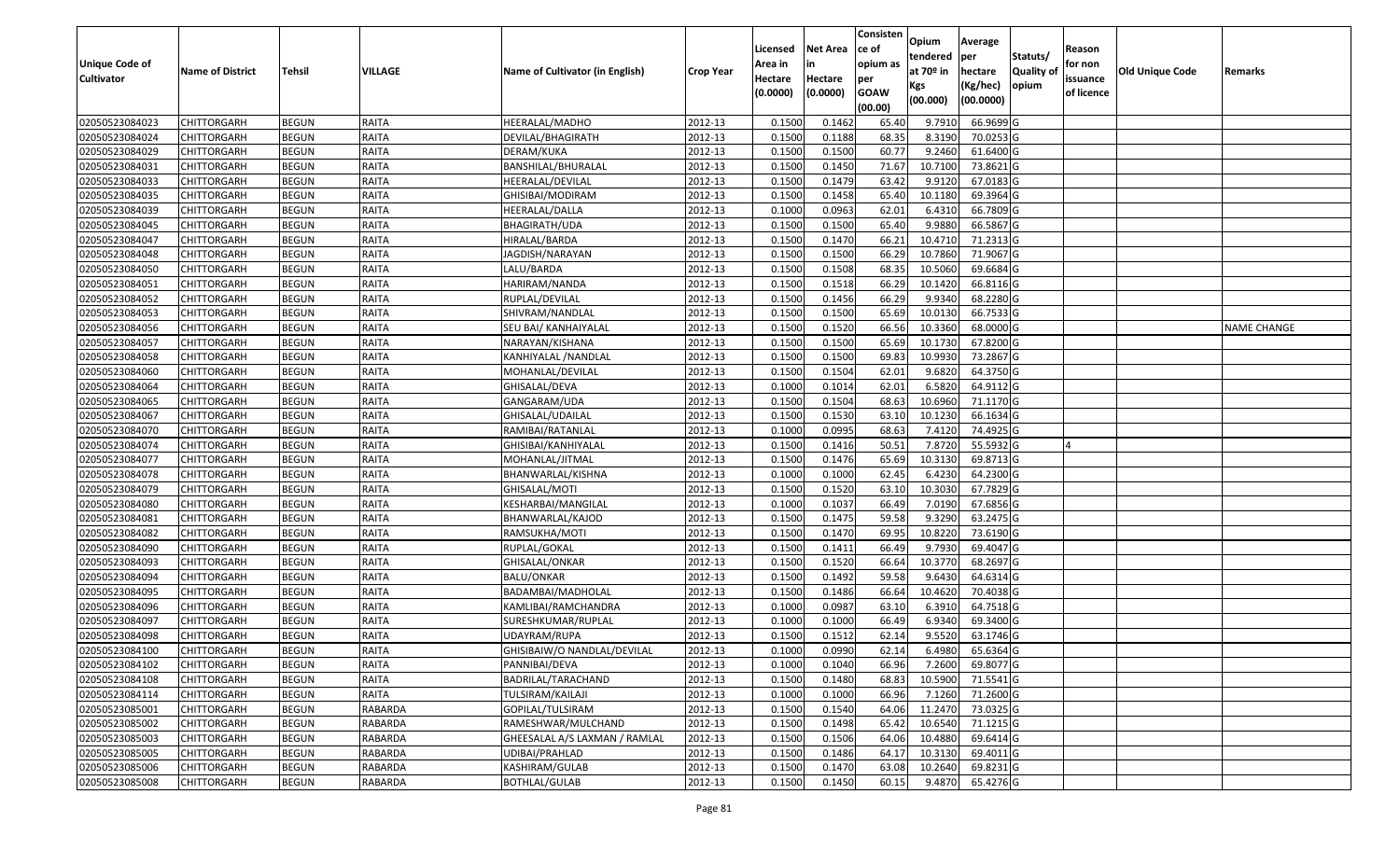| <b>Unique Code of</b><br><b>Cultivator</b> | <b>Name of District</b>                  | Tehsil                       | VILLAGE                                | Name of Cultivator (in English)         | <b>Crop Year</b>   | Licensed<br>Area in<br>Hectare<br>(0.0000) | <b>Net Area</b><br>in<br>Hectare<br>(0.0000) | Consisten<br>ce of<br>opium as<br>per<br><b>GOAW</b><br>(00.00) | Opium<br>tendered<br>at 70º in<br>Kgs<br>(00.000) | Average<br>per<br>hectare<br>(Kg/hec)<br>(00.0000) | Statuts/<br>Quality of<br>opium | Reason<br>for non<br>issuance<br>of licence | <b>Old Unique Code</b> | Remarks |
|--------------------------------------------|------------------------------------------|------------------------------|----------------------------------------|-----------------------------------------|--------------------|--------------------------------------------|----------------------------------------------|-----------------------------------------------------------------|---------------------------------------------------|----------------------------------------------------|---------------------------------|---------------------------------------------|------------------------|---------|
| 02050523085009                             | CHITTORGARH                              | <b>BEGUN</b>                 | RABARDA                                | SHANKER A/S GULABCHAND/<br>BHANWARLAL   | 2012-13            | 0.1500                                     | 0.1500                                       | 64.06                                                           | 10.4780                                           | 69.8533 G                                          |                                 |                                             |                        |         |
| 02050523085012                             | <b>CHITTORGARH</b>                       | <b>BEGUN</b>                 | RABARDA                                | HIRALAL/TULSIRAM                        | 2012-13            | 0.1500                                     | 0.1500                                       | 64.55                                                           | 10.4660                                           | 69.7733 G                                          |                                 |                                             |                        |         |
| 02050523085013                             | <b>CHITTORGARH</b>                       | <b>BEGUN</b>                 | RABARDA                                | MEGHRAJ/TULSIRAM                        | 2012-13            | 0.1500                                     | 0.1500                                       | 64.17                                                           | 10.4140                                           | 69.4267 G                                          |                                 |                                             |                        |         |
| 02050523085014                             | <b>CHITTORGARH</b>                       | <b>BEGUN</b>                 | RABARDA                                | BALU A/S JAISINGH/ SEWA                 | 2012-13            | 0.1000                                     | 0.1013                                       | 61.71                                                           | 6.8410                                            | 67.5321 G                                          |                                 |                                             |                        |         |
| 02050523085015                             | <b>CHITTORGARH</b>                       | <b>BEGUN</b>                 | RABARDA                                | SUBHASHCHANDRA/HAZARI                   | 2012-13            | 0.1500                                     | 0.1482                                       | 63.08                                                           | 10.4710                                           | 70.6545 G                                          |                                 |                                             |                        |         |
| 02050523085017                             | CHITTORGARH                              | <b>BEGUN</b>                 | RABARDA                                | RATANLAL/KASHIRAM                       | 2012-13            | 0.1500                                     | 0.1456                                       | 64.55                                                           | 10.1710                                           | 69.8558 G                                          |                                 |                                             |                        |         |
| 02050523085018                             | <b>CHITTORGARH</b>                       | <b>BEGUN</b>                 | RABARDA                                | DEVILAL/MADHO                           | 2012-13            | 0.1500                                     | 0.1482                                       | 64.55                                                           | 10.3100                                           | 69.5682 G                                          |                                 |                                             |                        |         |
| 02050523085019                             | <b>CHITTORGARH</b>                       | <b>BEGUN</b>                 | RABARDA                                | RASUKH/KASHIRAM                         | 2012-13            | 0.1500                                     | 0.1440                                       | 66.59                                                           | 10.4450                                           | 72.5347 G                                          |                                 |                                             |                        |         |
| 02050523085020                             | <b>CHITTORGARH</b>                       | <b>BEGUN</b>                 | RABARDA                                | BALU/RUPA @ RUPLAL                      | 2012-13            | 0.1500                                     | 0.1497                                       | 65.68                                                           | 10.7060                                           | 71.5164 G                                          |                                 |                                             |                        |         |
| 02050523085021                             | <b>CHITTORGARH</b>                       | <b>BEGUN</b>                 | RABARDA                                | DEVILAL/RAMLAL @ RAMA                   | 2012-13            | 0.1500                                     | 0.1530                                       | 65.68                                                           | 10.8750                                           | 71.0784 G                                          |                                 |                                             |                        |         |
| 02050523085023                             | <b>CHITTORGARH</b>                       | <b>BEGUN</b>                 | RABARDA                                | NANALAL @ NANURAM/ KHEMA                | 2012-13            | 0.1000                                     | 0.1014                                       | 64.72                                                           | 7.4060                                            | 73.0375 G                                          |                                 |                                             |                        |         |
| 02050523085025                             | <b>CHITTORGARH</b>                       | <b>BEGUN</b>                 | <b>RABARDA</b>                         | PANNALAL/MADHO                          | 2012-13            | 0.1500                                     | 0.1482                                       | 59.79                                                           | 9.6770                                            | 65.2969 G                                          |                                 |                                             |                        |         |
| 02050523085031                             | <b>CHITTORGARH</b>                       | <b>BEGUN</b>                 | RABARDA                                | BALULAL/AMARCHAND                       | 2012-13            | 0.1500                                     | 0.1500                                       | 64.72                                                           | 10.6880                                           | 71.2533 G                                          |                                 |                                             |                        |         |
| 02050523085032                             | <b>CHITTORGARH</b>                       | <b>BEGUN</b>                 | RABARDA                                | DHAPUBAI / HEMA @ HEMRAJ                | 2012-13            | 0.1500                                     | 0.1500                                       | 61.71                                                           | 9.9710                                            | 66.4733 G                                          |                                 |                                             |                        |         |
| 02050523085033                             | <b>CHITTORGARH</b>                       | <b>BEGUN</b>                 | RABARDA                                | RAJENDRA SINGH/BHOPAL SINGH             | 2012-13            | 0.1500                                     | 0.1479                                       | 60.15                                                           | 9.5210                                            | 64.3746 G                                          |                                 |                                             |                        |         |
| 02050523085034                             | <b>CHITTORGARH</b>                       | <b>BEGUN</b>                 | <b>RABARDA</b>                         | BALURAM/MADHOLAL                        | 2012-13            | 0.1500                                     | 0.1484                                       | 64.69                                                           | 10.4520                                           | 70.4313 G                                          |                                 |                                             |                        |         |
| 02050523085035                             | <b>CHITTORGARH</b>                       | <b>BEGUN</b>                 | RABARDA                                | BALULAL/HIRA                            | 2012-13            | 0.1500                                     | 0.1449                                       | 60.15                                                           | 9.6150                                            | 66.3561 G                                          |                                 |                                             |                        |         |
| 02050523085037                             | <b>CHITTORGARH</b>                       | <b>BEGUN</b>                 | <b>RABARDA</b>                         | FULIBAI/BALULAL                         | 2012-13            | 0.1500                                     | 0.1482                                       | 61.71                                                           | 9.9350                                            | 67.0378 G                                          |                                 |                                             |                        |         |
| 02050523085038                             | <b>CHITTORGARH</b>                       | <b>BEGUN</b>                 | RABARDA                                | MANGILAL @ MANGYA/BHURA                 | 2012-13            | 0.1500                                     | 0.1504                                       | 65.68                                                           | 10.6120                                           | 70.5585 G                                          |                                 |                                             |                        |         |
| 02050523085039                             | <b>CHITTORGARH</b>                       | <b>BEGUN</b>                 | <b>RABARDA</b>                         | KANA/KALU                               | 2012-13            | 0.1500                                     | 0.1490                                       | 63.08                                                           | 10.2280                                           | 68.6443 G                                          |                                 |                                             |                        |         |
| 02050523085042                             | <b>CHITTORGARH</b>                       | <b>BEGUN</b>                 | <b>RABARDA</b>                         | MOHANLAL/BALU                           | 2012-13            | 0.1500                                     | 0.1516                                       | 66.59                                                           | 11.0250                                           | 72.7243 G                                          |                                 |                                             |                        |         |
| 02050523085051                             | <b>CHITTORGARH</b>                       | <b>BEGUN</b>                 | RABARDA                                | MIYACHAND/BHOLA                         | 2012-13            | 0.1500                                     | 0.1500                                       | 67.39                                                           | 11.0710                                           | 73.8067 G                                          |                                 |                                             |                        |         |
| 02050523086002                             | CHITTORGARH                              | <b>BEGUN</b>                 | RAMNAGAR BANDO KA                      | LALURAM/BHOLA                           | 2012-13            | 0.1500                                     | 0.1458                                       | 72.59                                                           | 11.0230                                           | 75.6036 G                                          |                                 |                                             |                        |         |
| 02050523086006                             | <b>CHITTORGARH</b>                       | <b>BEGUN</b>                 | RAMNAGAR BANDO KA                      | BANSHILAL/RAMLAL                        | 2012-13            | 0.1500                                     | 0.1470                                       | 72.58                                                           | 10.7310                                           | 73.0000 G                                          |                                 |                                             |                        |         |
| 02050523086007                             | <b>CHITTORGARH</b>                       | <b>BEGUN</b>                 | RAMNAGAR BANDO KA                      | DAULATRAM/NARAYAN                       | 2012-13            | 0.1500                                     | 0.1402                                       | 62.09                                                           | 9.0390                                            | 64.4722 G                                          |                                 |                                             |                        |         |
| 02050523086008                             | <b>CHITTORGARH</b>                       | <b>BEGUN</b>                 | RAMNAGAR BANDO KA                      | SITARAM/MANGILAL                        | 2012-13            | 0.1500                                     | 0.1472                                       | 73.71                                                           | 11.3300                                           | 76.9701 G                                          |                                 |                                             |                        |         |
| 02050523086010                             | <b>CHITTORGARH</b>                       | <b>BEGUN</b>                 | RAMNAGAR BANDO KA                      | SHANTIBAI/GANESH                        | 2012-13            | 0.1500                                     | 0.1400                                       | 68.43                                                           | 9.9710                                            | 71.2214 G                                          |                                 |                                             |                        |         |
| 02050523086011                             | <b>CHITTORGARH</b>                       | <b>BEGUN</b>                 | RAMNAGAR BANDO KA                      | NANDLAL @ NANDA/ BHAGIRATH              | 2012-13            | 0.1500                                     | 0.1488                                       | 68.43                                                           | 10.4990                                           | 70.5578 G                                          |                                 |                                             |                        |         |
| 02050523086012                             | <b>CHITTORGARH</b>                       | <b>BEGUN</b>                 | RAMNAGAR BANDO KA                      | BALU/LOBHIRAM                           | 2012-13            | 0.1500                                     | 0.1486                                       | 65.52                                                           | 9.8840                                            | 66.5141 G                                          |                                 |                                             |                        |         |
| 02050523086013                             | <b>CHITTORGARH</b>                       | <b>BEGUN</b>                 | RAMNAGAR BANDO KA                      | MOHANLAL/MANGILAL                       | 2012-13            | 0.1500                                     | 0.1518                                       | 71.90                                                           | 11.1140                                           | 73.2148 G                                          |                                 |                                             |                        |         |
| 02050523086015                             | <b>CHITTORGARH</b>                       | <b>BEGUN</b>                 | RAMNAGAR BANDO KA                      | DEVILAL/SHOCHAND                        | 2012-13            | 0.1500                                     | 0.1420                                       | 74.99                                                           | 10.8840                                           | 76.6479 G                                          |                                 |                                             |                        |         |
| 02050523086016                             | <b>CHITTORGARH</b>                       | <b>BEGUN</b>                 | RAMNAGAR BANDO KA                      | SHAMBHULAL/BHANWARLAL                   | 2012-13            | 0.1500                                     | 0.1505                                       | 67.58                                                           | 10.3780                                           | 68.9568 G                                          |                                 |                                             |                        |         |
| 02050523086017                             | <b>CHITTORGARH</b>                       | <b>BEGUN</b>                 | RAMNAGAR BANDO KA                      | RAMPRASAD/LOBHIRAM                      | 2012-13            | 0.1500                                     | 0.1408                                       | 67.58                                                           | 9.6830                                            | 68.7713 G                                          |                                 |                                             |                        |         |
| 02050523086018                             | CHITTORGARH                              | <b>BEGUN</b>                 | RAMNAGAR BANDO KA                      | GHEESA/DEVILAL                          | 2012-13            | 0.150<br>0.1500                            | 0.1404<br>0.1485                             | 68.43<br>65.52                                                  | 10.0790<br>10.1090                                | 71.7877 G<br>68.0741 G                             |                                 |                                             |                        |         |
| 02050523086019<br>02050523086020           | <b>CHITTORGARH</b><br><b>CHITTORGARH</b> | <b>BEGUN</b><br><b>BEGUN</b> | RAMNAGAR BANDO KA<br>RAMNAGAR BANDO KA | NARAYAN/HIRALAL<br>RAMCHANDRA/BHAGIRATH | 2012-13<br>2012-13 | 0.1500                                     | 0.1421                                       | 66.59                                                           | 9.7320                                            | 68.4870 G                                          |                                 |                                             |                        |         |
| 02050523086021                             | <b>CHITTORGARH</b>                       | <b>BEGUN</b>                 | RAMNAGAR BANDO KA                      |                                         | 2012-13            | 0.1500                                     | 0.1512                                       | 64.65                                                           | 9.7250                                            | 64.3188 G                                          |                                 |                                             |                        |         |
| 02050523086022                             | <b>CHITTORGARH</b>                       | <b>BEGUN</b>                 | RAMNAGAR BANDO KA                      | SHANKER/MOTI<br>BALU/MOTI               | 2012-13            | 0.1500                                     | 0.1472                                       | 65.52                                                           | 9.8190                                            | 66.7052 G                                          |                                 |                                             |                        |         |
| 02050523086023                             | <b>CHITTORGARH</b>                       | <b>BEGUN</b>                 | RAMNAGAR BANDO KA                      | PYARIBAI/TULSIRAM                       | 2012-13            | 0.1500                                     | 0.1462                                       | 67.58                                                           | 10.2530                                           | 70.1300 G                                          |                                 |                                             |                        |         |
|                                            |                                          |                              |                                        |                                         |                    |                                            | 0.1459                                       |                                                                 | 9.7710                                            | 66.9705 G                                          |                                 |                                             |                        |         |
| 02050523086024<br>02050523086025           | <b>CHITTORGARH</b><br><b>CHITTORGARH</b> | <b>BEGUN</b><br><b>BEGUN</b> | RAMNAGAR BANDO KA<br>RAMNAGAR BANDO KA | HIRALAL/DAULATRAM<br>JAGDISH/CHHOGA     | 2012-13<br>2012-13 | 0.1500<br>0.1500                           | 0.1421                                       | 64.65<br>64.65                                                  | 9.4760                                            | 66.6854 G                                          |                                 |                                             |                        |         |
| 02050523086032                             | <b>CHITTORGARH</b>                       | <b>BEGUN</b>                 | RAMNAGAR BANDO KA                      | HAJARI/GANGARAM                         | 2012-13            | 0.1500                                     | 0.1104                                       | 62.09                                                           | 7.3270                                            | 66.3678 G                                          |                                 |                                             |                        |         |
| 02050523087001                             | <b>CHITTORGARH</b>                       | <b>BEGUN</b>                 | RAMNAGAR TARA PIPLI                    | DEVILAL/BARDICHAND                      | 2012-13            | 0.1500                                     | 0.1530                                       | 66.19                                                           | 10.8930                                           | 71.1961G                                           |                                 |                                             |                        |         |
| 02050523087002                             | CHITTORGARH                              | <b>BEGUN</b>                 | RAMNAGAR TARA PIPLI                    | BHURA/KUKA                              | 2012-13            | 0.1500                                     | 0.1558                                       | 66.19                                                           | 10.6280                                           | 68.2157 G                                          |                                 |                                             |                        |         |
| 02050523087003                             | <b>CHITTORGARH</b>                       | <b>BEGUN</b>                 | RAMNAGAR TARA PIPLI                    | GOPI/NARAYAN                            | 2012-13            | 0.1500                                     | 0.1470                                       | 65.30                                                           | 10.3920                                           | 70.6939 G                                          |                                 |                                             |                        |         |
|                                            |                                          |                              |                                        |                                         |                    |                                            |                                              |                                                                 |                                                   |                                                    |                                 |                                             |                        |         |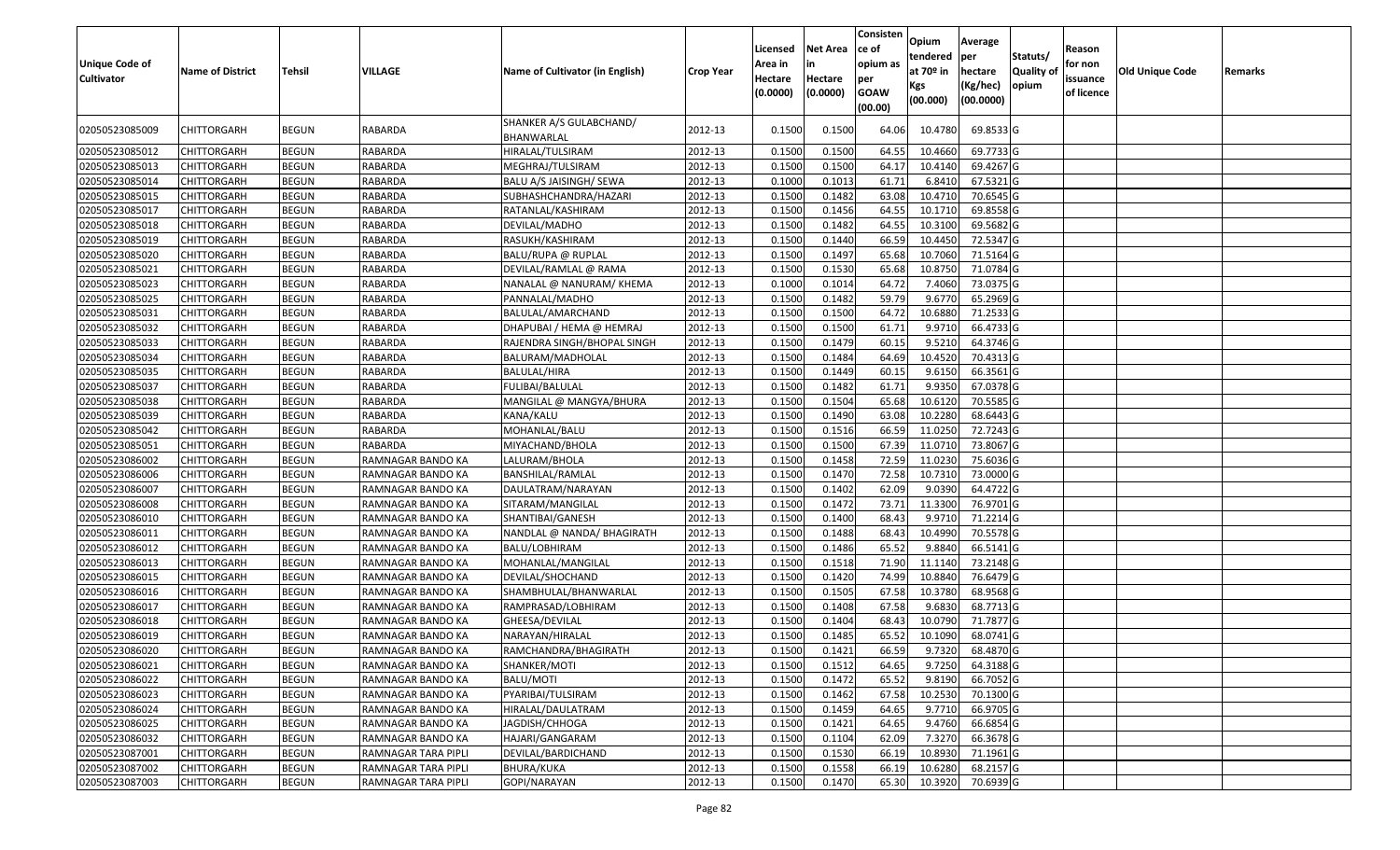| Unique Code of<br><b>Cultivator</b> | <b>Name of District</b> | <b>Tehsil</b> | VILLAGE             | Name of Cultivator (in English)          | <b>Crop Year</b> | Licensed<br>Area in<br>Hectare<br>(0.0000) | Net Area<br>in<br>Hectare<br>(0.0000) | Consisten<br>ce of<br>opium as<br>per<br><b>GOAW</b><br>(00.00) | Opium<br>tendered<br>at $70°$ in<br>Kgs<br>(00.000) | Average<br>per<br>hectare<br>(Kg/hec)<br>(00.0000) | Statuts/<br><b>Quality of</b><br>opium | Reason<br>for non<br>issuance<br>of licence | <b>Old Unique Code</b> | Remarks         |
|-------------------------------------|-------------------------|---------------|---------------------|------------------------------------------|------------------|--------------------------------------------|---------------------------------------|-----------------------------------------------------------------|-----------------------------------------------------|----------------------------------------------------|----------------------------------------|---------------------------------------------|------------------------|-----------------|
| 02050523087004                      | <b>CHITTORGARH</b>      | <b>BEGUN</b>  | RAMNAGAR TARA PIPLI | <b>KERING/BHAJJA</b>                     | 2012-13          | 0.1500                                     | 0.1560                                | 66.19                                                           | 10.4490                                             | 66.9808 G                                          |                                        |                                             | 02050523009014         | <b>TRANSFER</b> |
| 02050523087005                      | CHITTORGARH             | <b>BEGUN</b>  | RAMNAGAR TARA PIPLI | LALU/RUPA                                | 2012-13          | 0.1500                                     | 0.1458                                | 69.02                                                           | 11.0040                                             | 75.4733 G                                          |                                        |                                             |                        |                 |
| 02050523087006                      | CHITTORGARH             | <b>BEGUN</b>  | RAMNAGAR TARA PIPLI | HARLAL/BARDA                             | 2012-13          | 0.1500                                     | 0.1520                                | 69.02                                                           | 10.8560                                             | 71.4211 G                                          |                                        |                                             |                        | NAME CHANGE     |
| 02050523087007                      | <b>CHITTORGARH</b>      | <b>BEGUN</b>  | RAMNAGAR TARA PIPLI | PREMCHAND/CHHAGANLAL                     | 2012-13          | 0.1500                                     | 0.1467                                | 66.56                                                           | 10.1460                                             | 69.1616 G                                          |                                        |                                             |                        |                 |
| 02050523087008                      | <b>CHITTORGARH</b>      | <b>BEGUN</b>  | RAMNAGAR TARA PIPLI | GHEESA/KISHNA                            | 2012-13          | 0.1500                                     | 0.1500                                | 65.30                                                           | 10.4010                                             | 69.3400 G                                          |                                        |                                             |                        |                 |
| 02050523087009                      | <b>CHITTORGARH</b>      | <b>BEGUN</b>  | RAMNAGAR TARA PIPLI | KUKIBAI/KUKA                             | 2012-13          | 0.1000                                     | 0.0950                                | 65.30                                                           | 6.9680                                              | 73.3474 G                                          |                                        |                                             |                        |                 |
| 02050523087010                      | CHITTORGARH             | <b>BEGUN</b>  | RAMNAGAR TARA PIPLI | HAZARI/DEVI                              | 2012-13          | 0.1500                                     | 0.1487                                | 66.56                                                           | 10.4120                                             | 70.0202G                                           |                                        |                                             |                        |                 |
| 02050523087013                      | <b>CHITTORGARH</b>      | <b>BEGUN</b>  | RAMNAGAR TARA PIPLI | GANGARAM/RUPAJI                          | 2012-13          | 0.1000                                     | 0.1040                                | 62.71                                                           | 7.1490                                              | 68.7404 G                                          |                                        |                                             |                        |                 |
| 02050523087014                      | <b>CHITTORGARH</b>      | <b>BEGUN</b>  | RAMNAGAR TARA PIPLI | HARLAL/JITMAL                            | 2012-13          | 0.1500                                     | 0.1431                                | 73.75                                                           | 11.2730                                             | 78.7771 G                                          |                                        |                                             |                        |                 |
| 02050523087016                      | <b>CHITTORGARH</b>      | <b>BEGUN</b>  | RAMNAGAR TARA PIPLI | MOHANLAL/MODIRAM                         | 2012-13          | 0.1500                                     | 0.1458                                | 70.53                                                           | 10.8110                                             | 74.1495 G                                          |                                        |                                             |                        |                 |
| 02050523087018                      | CHITTORGARH             | <b>BEGUN</b>  | RAMNAGAR TARA PIPLI | BHANWARLAL/MANGILAL                      | 2012-13          | 0.1500                                     | 0.1498                                | 67.56                                                           | 10.5880                                             | 70.6809 G                                          |                                        |                                             |                        |                 |
| 02050523087020                      | CHITTORGARH             | <b>BEGUN</b>  | RAMNAGAR TARA PIPLI | KALU/HIRA                                | 2012-13          | 0.1500                                     | 0.1484                                | 67.62                                                           | 10.8190                                             | 72.9043 G                                          |                                        |                                             |                        |                 |
| 02050523087022                      | CHITTORGARH             | <b>BEGUN</b>  | RAMNAGAR TARA PIPLI | HIRA/BHUWANA                             | 2012-13          | 0.1000                                     | 0.0988                                | 70.91                                                           | 7.6080                                              | 77.0040 G                                          |                                        |                                             |                        |                 |
| 02050523088001                      | CHITTORGARH             | <b>BEGUN</b>  | SHADI               | MOHANLAL/NATHU                           | 2012-13          | 0.1000                                     | 0.0990                                | 65.77                                                           | 6.9530                                              | 70.2323 G                                          |                                        |                                             |                        |                 |
| 02050523088002                      | CHITTORGARH             | <b>BEGUN</b>  | SHADI               | ASHOK KUMAR A/S BHIMA / MANGILAL 2012-13 |                  | 0.1000                                     | 0.1007                                | 65.77                                                           | 6.8020                                              | 67.5472 G                                          |                                        |                                             |                        |                 |
| 02050523088003                      | CHITTORGARH             | <b>BEGUN</b>  | SHADI               | MANGILAL/PYARA                           | 2012-13          | 0.1500                                     | 0.1500                                | 65.05                                                           | 10.4360                                             | 69.5733 G                                          |                                        |                                             |                        |                 |
| 02050523088004                      | CHITTORGARH             | <b>BEGUN</b>  | SHADI               | GHEESALAL/RUPA                           | 2012-13          | 0.1500                                     | 0.1520                                | 68.31                                                           | 10.5490                                             | 69.4013 G                                          |                                        |                                             |                        |                 |
| 02050523088005                      | <b>CHITTORGARH</b>      | <b>BEGUN</b>  | SHADI               | KANHAIYALAL/BHANWARLAL                   | 2012-13          | 0.1500                                     | 0.1494                                | 65.05                                                           | 9.8690                                              | 66.0576 G                                          |                                        |                                             |                        |                 |
| 02050523088006                      | CHITTORGARH             | <b>BEGUN</b>  | <b>SHADI</b>        | DHANNIBAI/BHURA                          | 2012-13          | 0.1500                                     | 0.1505                                | 65.77                                                           | 10.3450                                             | 68.7375 G                                          |                                        |                                             |                        |                 |
| 02050523088007                      | CHITTORGARH             | <b>BEGUN</b>  | <b>SHADI</b>        | CHAMPABAI/JAMNALAL                       | 2012-13          | 0.1500                                     | 0.1468                                | 63.20                                                           | 9.7420                                              | 66.3624 G                                          |                                        |                                             |                        |                 |
| 02050523088008                      | CHITTORGARH             | <b>BEGUN</b>  | <b>SHADI</b>        | PANNALAL/LAKHMICHAND                     | 2012-13          | 0.1500                                     | 0.1457                                | 59.21                                                           | 8.9410                                              | 61.3658 G                                          |                                        |                                             |                        |                 |
| 02050523088009                      | <b>CHITTORGARH</b>      | <b>BEGUN</b>  | <b>SHADI</b>        | RUPLAL/HIRA                              | 2012-13          | 0.1500                                     | 0.1517                                | 65.05                                                           | 9.9810                                              | 65.7943 G                                          |                                        |                                             |                        |                 |
| 02050523088010                      | CHITTORGARH             | <b>BEGUN</b>  | <b>SHADI</b>        | NARAYANLAL/HAZARI                        | 2012-13          | 0.1500                                     | 0.1519                                | 65.31                                                           | 9.9550                                              | 65.5365 G                                          |                                        |                                             |                        |                 |
| 02050523088013                      | <b>CHITTORGARH</b>      | <b>BEGUN</b>  | SHADI               | DEVILAL/CHUNNILAL                        | 2012-13          | 0.1500                                     | 0.1450                                | 66.36                                                           | 9.9450                                              | 68.5862 G                                          |                                        |                                             |                        |                 |
| 02050523088017                      | CHITTORGARH             | <b>BEGUN</b>  | <b>SHADI</b>        | HIRALAL/TULSIRAM                         | 2012-13          | 0.1500                                     | 0.1496                                | 63.20                                                           | 9.7780                                              | 65.3610 G                                          |                                        |                                             |                        |                 |
| 02050523088018                      | CHITTORGARH             | <b>BEGUN</b>  | <b>SHADI</b>        | RAMIBAI/BALU                             | 2012-13          | 0.1500                                     | 0.1440                                | 66.81                                                           | 10.0410                                             | 69.7292 G                                          |                                        |                                             |                        |                 |
| 02050523088020                      | CHITTORGARH             | <b>BEGUN</b>  | <b>SHADI</b>        | BALU/LALU                                | 2012-13          | 0.1500                                     | 0.1476                                | 69.75                                                           | 10.7420                                             | 72.7778 G                                          |                                        |                                             |                        |                 |
| 02050523088021                      | <b>CHITTORGARH</b>      | <b>BEGUN</b>  | <b>SHADI</b>        | MANGILAL A/S HEMA / NANDLAL              | 2012-13          | 0.1000                                     | 0.0964                                | 66.36                                                           | 6.7690                                              | 70.2178 G                                          |                                        |                                             |                        |                 |
| 02050523088023                      | <b>CHITTORGARH</b>      | <b>BEGUN</b>  | SHADI               | KAILASHCHANDRA/ HAZARI                   | 2012-13          | 0.1000                                     | 0.1000                                | 63.20                                                           | 6.8170                                              | 68.1700 G                                          |                                        |                                             |                        |                 |
| 02050523088024                      | CHITTORGARH             | <b>BEGUN</b>  | <b>SHADI</b>        | HIRALAL/NARAYAN                          | 2012-13          | 0.1000                                     | 0.0988                                | 63.30                                                           | 6.9450                                              | 70.2935 G                                          |                                        |                                             |                        |                 |
| 02050523088025                      | CHITTORGARH             | <b>BEGUN</b>  | <b>SHADI</b>        | MANGILAL/DALU                            | 2012-13          | 0.1500                                     | 0.1500                                | 66.36                                                           | 10.8170                                             | 72.1133 G                                          |                                        |                                             |                        |                 |
| 02050523088027                      | CHITTORGARH             | <b>BEGUN</b>  | <b>SHADI</b>        | GHEESALAL/KANIRAM @ KISHNA               | 2012-13          | 0.1500                                     | 0.1517                                | 69.75                                                           | 11.4190                                             | 75.2736 G                                          |                                        |                                             |                        |                 |
| 02050523088032                      | CHITTORGARH             | <b>BEGUN</b>  | SHADI               | DEVILAL/BHURA                            | 2012-13          | 0.1500                                     | 0.1447                                | 66.81                                                           | 10.3940                                             | 71.8314 G                                          |                                        |                                             |                        |                 |
| 02050523088033                      | CHITTORGARH             | <b>BEGUN</b>  | SHADI               | LALURAM/NANURAM                          | 2012-13          | 0.1000                                     | 0.1002                                | 69.68                                                           | 7.2270                                              | 72.1257 G                                          |                                        |                                             |                        |                 |
| 02050523088035                      | CHITTORGARH             | <b>BEGUN</b>  | <b>SHADI</b>        | LILASHANKER/PANNALAL                     | 2012-13          | 0.1500                                     | 0.1512                                | 63.30                                                           | 9.7930                                              | 64.7685 G                                          |                                        |                                             |                        |                 |
| 02050523088036                      | <b>CHITTORGARH</b>      | <b>BEGUN</b>  | <b>SHADI</b>        | SUNDERLAL/CHAMPALAL                      | 2012-13          | 0.1500                                     | 0.1440                                | 66.22                                                           |                                                     | 10.2550 71.2153 G                                  |                                        |                                             |                        |                 |
| 02050523088037                      | <b>CHITTORGARH</b>      | <b>BEGUN</b>  | SHADI               | DEVILAL A/S NARAYAN/                     | 2012-13          | 0.1000                                     | 0.1003                                | 69.68                                                           | 7.6050                                              | 75.8225 G                                          |                                        |                                             |                        |                 |
| 02050523088038                      | CHITTORGARH             | <b>BEGUN</b>  | SHADI               | CHUNNILAL A/S DAULATRAM / PYARA          | 2012-13          | 0.1000                                     | 0.1008                                | 69.68                                                           | 7.3560                                              | 72.9762 G                                          |                                        |                                             |                        |                 |
| 02050523088039                      | <b>CHITTORGARH</b>      | <b>BEGUN</b>  | <b>SHADI</b>        | KANHAIYALAL/MEGHA                        | 2012-13          | 0.1500                                     | 0.1482                                | 66.81                                                           | 10.4800                                             | 70.7152 G                                          |                                        |                                             |                        |                 |
| 02050523088041                      | <b>CHITTORGARH</b>      | <b>BEGUN</b>  | <b>SHADI</b>        | NARAYAN/MODA                             | 2012-13          | 0.1500                                     | 0.1460                                | 71.75                                                           | 10.8040                                             | 74.0000G                                           |                                        |                                             |                        |                 |
| 02050523088042                      | <b>CHITTORGARH</b>      | <b>BEGUN</b>  | <b>SHADI</b>        | LALCHAND/SHIVLAL                         | 2012-13          | 0.1000                                     | 0.1044                                | 70.64                                                           | 7.9620                                              | 76.2644 G                                          |                                        |                                             |                        |                 |
| 02050523088043                      | <b>CHITTORGARH</b>      | <b>BEGUN</b>  | <b>SHADI</b>        | GOVINDLAL/SHANKERLAL                     | 2012-13          | 0.1500                                     | 0.1449                                | 65.55                                                           | 9.6640                                              | 66.6943 G                                          |                                        |                                             |                        |                 |
| 02050523088044                      | CHITTORGARH             | <b>BEGUN</b>  | SHADI               | MAGNIBAI/MEGHRAJ                         | 2012-13          | 0.1500                                     | 0.1400                                | 66.90                                                           | 9.7670                                              | 69.7643 G                                          |                                        |                                             |                        |                 |
| 02050523088046                      | <b>CHITTORGARH</b>      | <b>BEGUN</b>  | SHADI               | LADULAL/UDA                              | 2012-13          | 0.1500                                     | 0.1504                                | 63.30                                                           | 10.1730                                             | 67.6396 G                                          |                                        |                                             |                        |                 |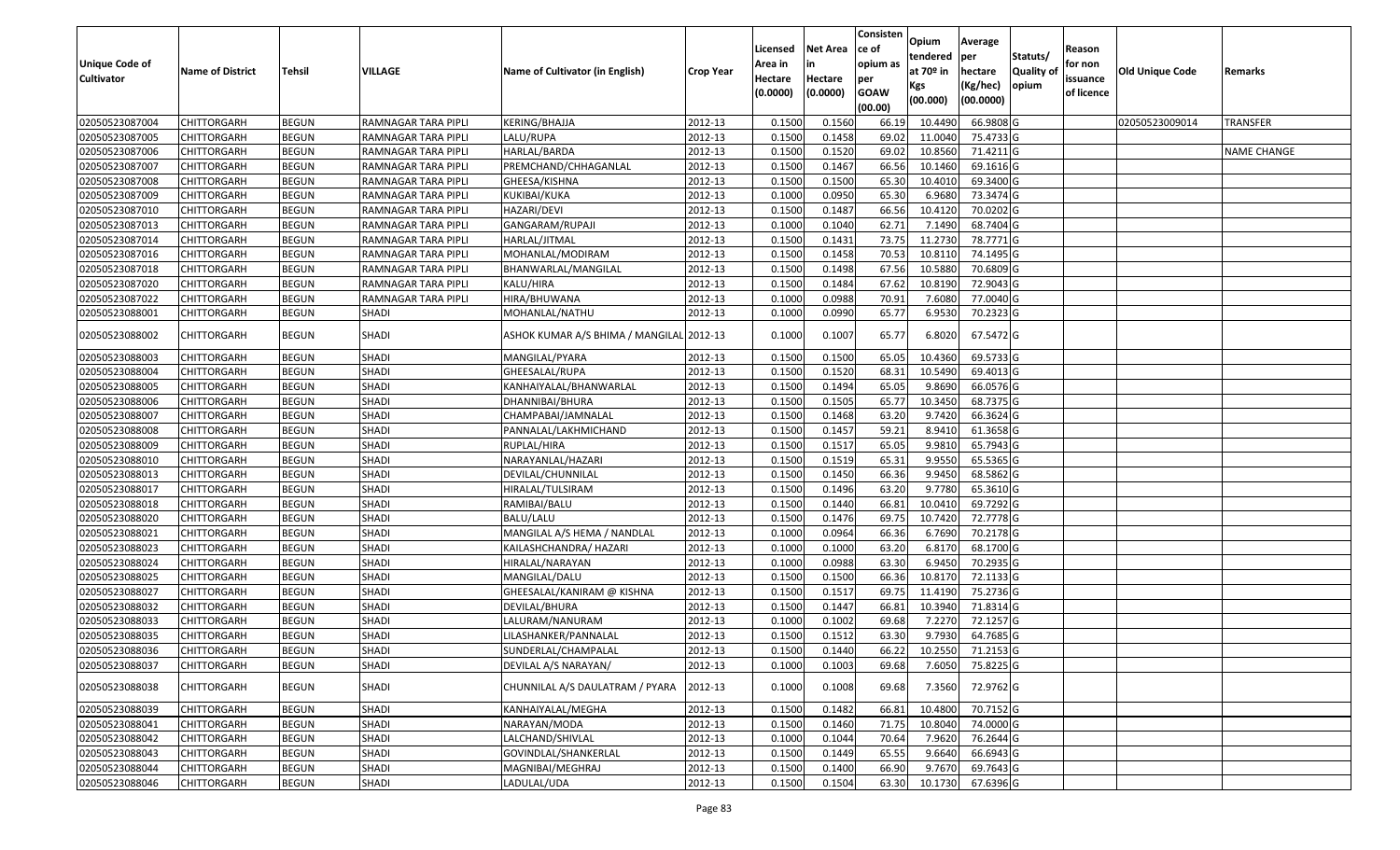| <b>Unique Code of</b><br><b>Cultivator</b> | <b>Name of District</b> | Tehsil       | VILLAGE            | Name of Cultivator (in English)         | <b>Crop Year</b> | Licensed<br>Area in<br>Hectare | Net Area<br>in<br>Hectare | Consisten<br>ce of<br>opium as<br>per | <b>Opium</b><br>tendered<br>at 70º in | Average<br>per<br>hectare | Statuts/<br><b>Quality of</b> | Reason<br>for non<br>issuance | <b>Old Unique Code</b> | Remarks         |
|--------------------------------------------|-------------------------|--------------|--------------------|-----------------------------------------|------------------|--------------------------------|---------------------------|---------------------------------------|---------------------------------------|---------------------------|-------------------------------|-------------------------------|------------------------|-----------------|
|                                            |                         |              |                    |                                         |                  | (0.0000)                       | (0.0000)                  | <b>GOAW</b><br>(00.00)                | Kgs<br>(00.000)                       | (Kg/hec)<br>(00.0000)     | opium                         | of licence                    |                        |                 |
| 02050523088047                             | <b>CHITTORGARH</b>      | <b>BEGUN</b> | <b>SHADI</b>       | SHANKER/NATHU                           | 2012-13          | 0.1500                         | 0.151                     | 70.57                                 | 11.6440                               | 77.0106 G                 |                               |                               |                        |                 |
| 02050523088048                             | CHITTORGARH             | <b>BEGUN</b> | SHADI              | RANGLAL/TEJPAL                          | 2012-13          | 0.1500                         | 0.1512                    | 59.21                                 | 9.6940                                | 64.1138 G                 |                               |                               |                        |                 |
| 02050523088049                             | CHITTORGARH             | <b>BEGUN</b> | <b>SHADI</b>       | NANALAL/TEJPAL                          | 2012-13          | 0.1500                         | 0.0962                    | 59.34                                 | 6.1290                                | 63.7110 G                 |                               |                               |                        |                 |
| 02050523088050                             | <b>CHITTORGARH</b>      | <b>BEGUN</b> | SHADI              | KANHAIYALAL/TEJPAL                      | 2012-13          | 0.1500                         | 0.1221                    | 59.34                                 | 7.3410                                | 60.1229 G                 |                               |                               |                        |                 |
| 02050523088051                             | CHITTORGARH             | <b>BEGUN</b> | <b>SHADI</b>       | PANNALAL/DOLA                           | 2012-13          | 0.1500                         | 0.1368                    | 65.55                                 | 9.7860                                | 71.5351 G                 |                               |                               |                        |                 |
| 02050523088052                             | CHITTORGARH             | <b>BEGUN</b> | <b>SHADI</b>       | PANNALAL/MEGHA                          | 2012-13          | 0.1500                         | 0.1496                    | 65.55                                 | 10.4220                               | 69.6658 G                 |                               |                               |                        |                 |
| 02050523088053                             | CHITTORGARH             | <b>BEGUN</b> | <b>SHADI</b>       | GHEESALAL/NARAYAN                       | 2012-13          | 0.1500                         | 0.1504                    | 65.31                                 | 9.9180                                | 65.9441 G                 |                               |                               |                        |                 |
| 02050523088054                             | <b>CHITTORGARH</b>      | <b>BEGUN</b> | <b>SHADI</b>       | TULSIRAM/HIRA                           | 2012-13          | 0.1500                         | 0.1475                    | 65.31                                 | 10.1230                               | 68.6305 G                 |                               |                               |                        |                 |
| 02050523088056                             | CHITTORGARH             | <b>BEGUN</b> | <b>SHADI</b>       | LABHCHAND/KISHORE                       | 2012-13          | 0.1000                         | 0.1003                    | 66.90                                 | 7.3490                                | 73.2702 G                 |                               |                               | 02050523045032         | <b>TRANSFER</b> |
| 02050523089001                             | CHITTORGARH             | <b>BEGUN</b> | SEMLIYA            | DHAPUBAI/MANGILAL                       | 2012-13          | 0.1500                         | 0.1500                    | 64.64                                 | 9.8070                                | 65.3800 G                 |                               |                               |                        |                 |
| 02050523089004                             | CHITTORGARH             | <b>BEGUN</b> | SEMLIYA            | MOHANLAL/KAJODIMAL                      | 2012-13          | 0.1500                         | 0.1500                    | 64.64                                 | 9.7700                                | 65.1333 G                 |                               |                               |                        |                 |
| 02050523089008                             | CHITTORGARH             | <b>BEGUN</b> | SEMLIYA            | BHUWANA A/S CHUNNILAL / NARAYAN 2012-13 |                  | 0.1500                         | 0.1530                    | 70.97                                 | 11.2130                               | 73.2876 G                 |                               |                               |                        |                 |
| 02050523089009                             | CHITTORGARH             | <b>BEGUN</b> | SEMLIYA            | UDA/LALU                                | 2012-13          | 0.1500                         | 0.1472                    | 66.00                                 | 10.2210                               | 69.4361 G                 |                               |                               |                        |                 |
| 02050523089010                             | CHITTORGARH             | <b>BEGUN</b> | SEMLIYA            | KANHAIYALAL/PYARCHAND                   | 2012-13          | 0.1500                         | 0.1446                    | 70.43                                 | 10.6350                               | 73.5477 G                 |                               |                               |                        |                 |
| 02050523089011                             | CHITTORGARH             | <b>BEGUN</b> | SEMLIYA            | LAXMAN A/S PARMANAND/<br>CHUNNILAL      | 2012-13          | 0.1500                         | 0.1525                    | 64.86                                 | 10.0530                               | 65.9213 G                 |                               |                               |                        |                 |
| 02050523089012                             | CHITTORGARH             | <b>BEGUN</b> | SEMLIYA            | PANNALAL/MOTI                           | 2012-13          | 0.1500                         | 0.1495                    | 66.00                                 | 10.2580                               | 68.6154 G                 |                               |                               |                        |                 |
| 02050523089013                             | CHITTORGARH             | <b>BEGUN</b> | SEMLIYA            | RAMLAL/GOPI                             | 2012-13          | 0.1500                         | 0.1456                    | 66.00                                 | 9.9850                                | 68.5783 G                 |                               |                               |                        |                 |
| 02050523089015                             | CHITTORGARH             | <b>BEGUN</b> | SEMLIYA            | LALU A/S GOPI / MEGHA                   | 2012-13          | 0.1000                         | 0.1000                    | 68.44                                 | 7.0100                                | 70.1000 G                 |                               |                               |                        |                 |
| 02050523089016                             | <b>CHITTORGARH</b>      | <b>BEGUN</b> | SEMLIYA            | MOTYABAI/BHERU                          | 2012-13          | 0.1500                         | 0.1435                    | 64.64                                 | 9.5940                                | 66.8571 G                 |                               |                               |                        |                 |
| 02050523089017                             | CHITTORGARH             | <b>BEGUN</b> | SEMLIYA            | BHANWARLAL/NARAYAN                      | 2012-13          | 0.1500                         | 0.1443                    | 70.43                                 | 10.7050                               | 74.1857 G                 |                               |                               |                        |                 |
| 02050523089018                             | CHITTORGARH             | <b>BEGUN</b> | SEMLIYA            | MOHANDAS/NARAYAN                        | 2012-13          | 0.1500                         | 0.1452                    | 68.64                                 | 10.4730                               | 72.1281 G                 |                               |                               |                        |                 |
| 02050523089019                             | CHITTORGARH             | <b>BEGUN</b> | SEMLIYA            | ONKARLAL/SHOCHAND                       | 2012-13          | 0.1500                         | 0.1500                    | 68.64                                 | 10.5710                               | 70.4733 G                 |                               |                               |                        |                 |
| 02050523089021                             | CHITTORGARH             | <b>BEGUN</b> | SEMLIYA            | ONKAR/MANGILAL                          | 2012-13          | 0.1500                         | 0.1475                    | 70.25                                 | 11.0190                               | 74.7051 G                 |                               |                               |                        |                 |
| 02050523089025                             | CHITTORGARH             | <b>BEGUN</b> | SEMLIYA            | RAMESHWAR/SHANKERLAL                    | 2012-13          | 0.1500                         | 0.1450                    | 64.86                                 | 9.9420                                | 68.5655 G                 |                               |                               |                        |                 |
| 02050523089027                             | CHITTORGARH             | <b>BEGUN</b> | SEMLIYA            | NATHULAL A/S CHUNNILAL/<br>PYARCHAND    | 2012-13          | 0.1500                         | 0.1530                    | 70.25                                 | 11.2600                               | 73.5948 G                 |                               |                               |                        |                 |
| 02050523089028                             | <b>CHITTORGARH</b>      | <b>BEGUN</b> | SEMLIYA            | PREMBAI/DUNGALAL                        | 2012-13          | 0.1500                         | 0.1240                    | 68.44                                 | 9.0150                                | 72.7016 G                 |                               |                               |                        |                 |
| 02050523089030                             | <b>CHITTORGARH</b>      | <b>BEGUN</b> | SEMLIYA            | GORDHAN/CHUNNILAL                       | 2012-13          | 0.1500                         | 0.1480                    | 70.25                                 | 11.1500                               | 75.3378 G                 |                               |                               |                        |                 |
| 02050523089031                             | <b>CHITTORGARH</b>      | <b>BEGUN</b> | SEMLIYA            | JAGDISH A/S NATHU / GOPI                | 2012-13          | 0.1500                         | 0.1440                    | 64.86                                 | 9.6730                                | 67.1736 G                 |                               |                               |                        |                 |
| 02050523089032                             | CHITTORGARH             | <b>BEGUN</b> | SEMLIYA            | DHAPUBAI/KALU                           | 2012-13          | 0.1500                         | 0.1452                    | 63.56                                 | 9.1340                                | 62.9063 G                 |                               |                               |                        |                 |
| 02050523089035                             | <b>CHITTORGARH</b>      | <b>BEGUN</b> | SEMLIYA            | BALIBAI/ BHANWARLAL                     | 2012-13          | 0.1500                         | 0.1518                    | 63.56                                 | 9.8610                                | 64.9605 G                 |                               |                               |                        |                 |
| 02050523089037                             | CHITTORGARH             | <b>BEGUN</b> | SEMLIYA            | RADHESHYAM/KALU                         | 2012-13          | 0.1000                         | 0.0988                    | 65.79                                 | 6.9830                                | 70.6781 G                 |                               |                               |                        |                 |
| 02050523089038                             | CHITTORGARH             | <b>BEGUN</b> | SEMLIYA            | DEVILAL/MODA                            | 2012-13          | 0.1500                         | 0.1458                    | 68.44                                 | 9.9630                                | 68.3333 G                 |                               |                               |                        |                 |
| 02050523090001                             | <b>CHITTORGARH</b>      | <b>BEGUN</b> | UTHEN KALAN        | JATASHANKER/KAJOD                       | 2012-13          | 0.1500                         | 0.1496                    | 53.97                                 | 8.9440                                | 59.7861 G                 |                               |                               |                        |                 |
| 02050523090002                             | <b>CHITTORGARH</b>      | <b>BEGUN</b> | <b>UTHEN KALAN</b> | MEGHRAJ/NANALAL                         | 2012-13          | 0.1500                         | 0.1498                    | 56.88                                 |                                       | 8.7680 58.5314 G          |                               |                               |                        |                 |
| 02050523090003                             | <b>CHITTORGARH</b>      | <b>BEGUN</b> | UTHEN KALAN        | NANDLAL/AKLING                          | 2012-13          | 0.1500                         | 0.1500                    | 61.77                                 | 9.7510                                | 65.0067 G                 |                               |                               |                        |                 |
| 02050523090005                             | <b>CHITTORGARH</b>      | <b>BEGUN</b> | UTHEN KALAN        | MANGIBAI/KAILASH                        | 2012-13          | 0.1500                         | 0.1540                    | 61.77                                 | 9.7950                                | 63.6039 G                 |                               |                               |                        |                 |
| 02050523090006                             | <b>CHITTORGARH</b>      | <b>BEGUN</b> | UTHEN KALAN        | NATHULAL/TEKA                           | 2012-13          | 0.1500                         | 0.1470                    | 69.78                                 | 10.8660                               | 73.9184 G                 |                               |                               |                        |                 |
| 02050523090008                             | <b>CHITTORGARH</b>      | <b>BEGUN</b> | UTHEN KALAN        | BHERU/PEMA                              | 2012-13          | 0.1500                         | 0.1500                    | 61.42                                 | 9.4940                                | 63.2933 G                 |                               |                               |                        |                 |
| 02050523090011                             | <b>CHITTORGARH</b>      | <b>BEGUN</b> | UTHEN KALAN        | LADURAM/KISHNA                          | 2012-13          | 0.1500                         | 0.1525                    | 66.44                                 | 10.0800                               | 66.0984 G                 |                               |                               |                        |                 |
| 02050523090012                             | <b>CHITTORGARH</b>      | <b>BEGUN</b> | UTHEN KALAN        | PARVATIBAI/RAMCHANDRA                   | 2012-13          | 0.1500                         | 0.1500                    | 66.02                                 | 9.8840                                | 65.8933 G                 |                               |                               |                        |                 |
| 02050523090015                             | <b>CHITTORGARH</b>      | <b>BEGUN</b> | UTHEN KALAN        | HIMMATRAM/GORILAL                       | 2012-13          | 0.1500                         | 0.1448                    | 61.47                                 | 9.1150                                | 62.9489 G                 |                               |                               |                        |                 |
| 02050523090016                             | <b>CHITTORGARH</b>      | <b>BEGUN</b> | UTHEN KALAN        | SHYAMLAL/NANALAL                        | 2012-13          | 0.1000                         | 0.0961                    | 66.44                                 | 6.4540                                | 67.1592 G                 |                               |                               |                        |                 |
| 02050523090019                             | <b>CHITTORGARH</b>      | <b>BEGUN</b> | <b>UTHEN KALAN</b> | JAMNALAL/KHEMA                          | 2012-13          | 0.1000                         | 0.0995                    | 59.92                                 | 6.3690                                | 64.0101 G                 |                               |                               |                        |                 |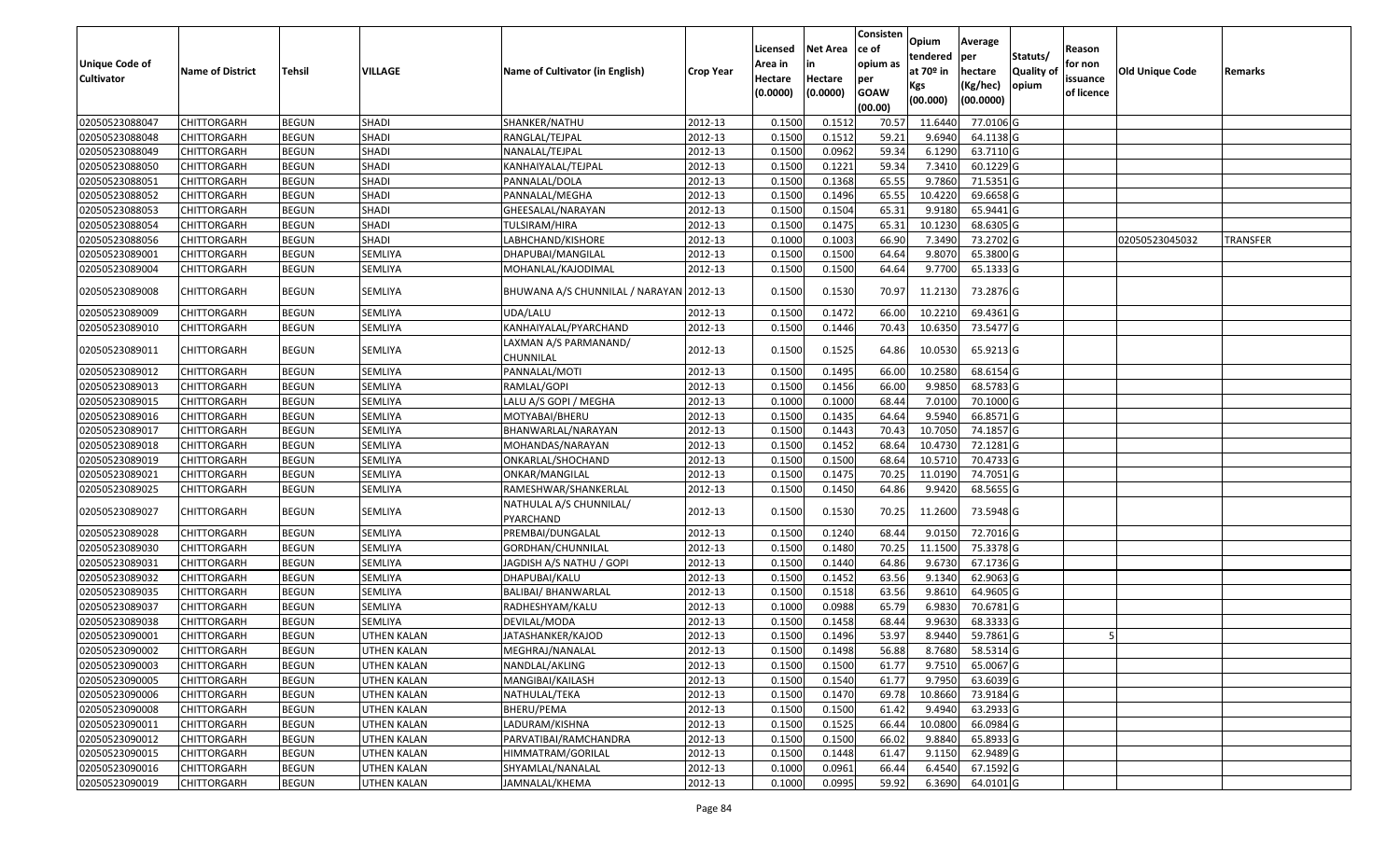|                   |                         |               |                    |                                 |                  |          |                 | Consisten              | Opium         | Average   |                  |            |                 |                    |
|-------------------|-------------------------|---------------|--------------------|---------------------------------|------------------|----------|-----------------|------------------------|---------------|-----------|------------------|------------|-----------------|--------------------|
|                   |                         |               |                    |                                 |                  | Licensed | <b>Net Area</b> | ce of                  | tendered      | per       | Statuts/         | Reason     |                 |                    |
| Unique Code of    | <b>Name of District</b> | <b>Tehsil</b> | VILLAGE            | Name of Cultivator (in English) | <b>Crop Year</b> | Area in  | in              | opium as               | at $70°$ in   | hectare   | <b>Quality o</b> | for non    | Old Unique Code | Remarks            |
| <b>Cultivator</b> |                         |               |                    |                                 |                  | Hectare  | Hectare         | per                    | Kgs           | (Kg/hec)  | opium            | issuance   |                 |                    |
|                   |                         |               |                    |                                 |                  | (0.0000) | (0.0000)        | <b>GOAW</b><br>(00.00) | (00.000)      | (00.0000) |                  | of licence |                 |                    |
| 02050523090020    | CHITTORGARH             | <b>BEGUN</b>  | UTHEN KALAN        | LAXMINARAYAN/JITMAL             | 2012-13          | 0.1000   | 0.1040          | 61.77                  | 6.9620        | 66.9423 G |                  |            |                 |                    |
| 02050523090021    | CHITTORGARH             | <b>BEGUN</b>  | UTHEN KALAN        | AMRITLAL/LAXMINARAYAN           | 2012-13          | 0.1000   | 0.0999          | 56.88                  | 6.0210        | 60.2703 G |                  |            |                 |                    |
| 02050523090022    | CHITTORGARH             | <b>BEGUN</b>  | UTHEN KALAN        | RAJENDRA KUMAR/ MEGHRAJ         | 2012-13          | 0.1500   | 0.1500          | 66.02                  | 10.2430       | 68.2867 G |                  |            |                 |                    |
| 02050523090024    | <b>CHITTORGARH</b>      | <b>BEGUN</b>  | <b>UTHEN KALAN</b> | JAGNNATH/KAJOD                  | 2012-13          | 0.1000   | 0.1000          | 66.44                  | 7.0710        | 70.7100G  |                  |            |                 |                    |
| 02050523090028    | CHITTORGARH             | <b>BEGUN</b>  | UTHEN KALAN        | BAKTAWAR/GULAB                  | 2012-13          | 0.1500   | 0.1496          | 69.76                  | 10.6730       | 71.3436 G |                  |            |                 |                    |
| 02050523090032    | CHITTORGARH             | <b>BEGUN</b>  | <b>UTHEN KALAN</b> | KALU/MADHO                      | 2012-13          | 0.1000   | 0.1000          | 57.02                  | 6.1010        | 61.0100 G |                  |            |                 |                    |
| 02050523090034    | CHITTORGARH             | <b>BEGUN</b>  | UTHEN KALAN        | BALMUKUND/CHHAGANLAL            | 2012-13          | 0.1500   | 0.1564          | 59.92                  | 9.4930        | 60.6969 G |                  |            |                 |                    |
| 02050523090035    | <b>CHITTORGARH</b>      | <b>BEGUN</b>  | <b>UTHEN KALAN</b> | MADANLAL/BHERULAL               | 2012-13          | 0.1500   | 0.1500          | 57.53                  | 8.5640        | 57.0933 G |                  |            |                 |                    |
| 02050523090036    | CHITTORGARH             | <b>BEGUN</b>  | UTHEN KALAN        | ONKAR/KASHIRAM                  | 2012-13          | 0.1500   | 0.1500          | 71.65                  | 10.9320       | 72.8800 G |                  |            |                 |                    |
| 02050523090037    | CHITTORGARH             | <b>BEGUN</b>  | UTHEN KALAN        | JAGANNATH/KUKA                  | 2012-13          | 0.1500   | 0.1500          | 68.01                  | 10.4740       | 69.8267 G |                  |            |                 |                    |
| 02050523091001    | CHITTORGARH             | <b>BEGUN</b>  | <b>UMAR</b>        | BARDICHAND/NARAYAN              | 2012-13          | 0.1500   | 0.1445          | 64.92                  | 10.0810       | 69.7647 G |                  |            |                 |                    |
| 02050523091002    | <b>CHITTORGARH</b>      | <b>BEGUN</b>  | <b>UMAR</b>        | SHANKAR LAL / HIRALAL           | 2012-13          | 0.1500   | 0.1485          | 69.23                  | 11.7100       | 78.8552 G |                  |            |                 | <b>NAME CHANGE</b> |
| 02050523091005    | <b>CHITTORGARH</b>      | <b>BEGUN</b>  | <b>UMAR</b>        | ONKAR/UDA                       | 2012-13          | 0.1500   | 0.1504          | 64.92                  | 10.4430       | 69.4348 G |                  |            |                 |                    |
| 02050523091006    | <b>CHITTORGARH</b>      | <b>BEGUN</b>  | <b>UMAR</b>        | LAXMAN/DEVILAL                  | 2012-13          | 0.1500   | 0.1440          | 64.92                  | 10.3960       | 72.1944 G |                  |            |                 |                    |
| 02050523091007    | <b>CHITTORGARH</b>      | <b>BEGUN</b>  | <b>UMAR</b>        | MOHANLAL/GOVIND                 | 2012-13          | 0.1500   | 0.1450          | 64.92                  | 10.3130       | 71.1241 G |                  |            |                 |                    |
| 02050523091008    | CHITTORGARH             | <b>BEGUN</b>  | <b>UMAR</b>        | GHEESA/KISHNA                   | 2012-13          | 0.1500   | 0.1517          | 64.92                  | 10.5260       | 69.3869 G |                  |            |                 |                    |
| 02050523091009    | CHITTORGARH             | <b>BEGUN</b>  | <b>UMAR</b>        | NANDLAL/MANGILAL                | 2012-13          | 0.1500   | 0.1456          | 64.92                  | 10.3220       | 70.8929 G |                  |            |                 |                    |
| 02050523091010    | CHITTORGARH             | <b>BEGUN</b>  | <b>UMAR</b>        | GHEESALAL/PYARCHAND             | 2012-13          | 0.1500   | 0.1500          | 65.09                  | 10.6100       | 70.7333 G |                  |            |                 |                    |
| 02050523091011    | CHITTORGARH             | <b>BEGUN</b>  | <b>UMAR</b>        | RUPLAL@ RUPA/ NARAYAN           | 2012-13          | 0.1500   | 0.1512          | 62.09                  | 10.1470       | 67.1098 G |                  |            |                 |                    |
| 02050523091013    | CHITTORGARH             | <b>BEGUN</b>  | <b>UMAR</b>        | GHEESALAL/BHUWANA               | 2012-13          | 0.1500   | 0.1480          | 65.58                  | 11.1860       | 75.5811G  |                  |            |                 |                    |
| 02050523091014    | CHITTORGARH             | <b>BEGUN</b>  | <b>UMAR</b>        | BHURALAL A/S KUKA/ KANA         | 2012-13          | 0.1500   | 0.1488          | 60.23                  | 9.8260        | 66.0349 G |                  |            |                 |                    |
| 02050523091015    | CHITTORGARH             | <b>BEGUN</b>  | <b>UMAR</b>        | PANNALAL/PYARA                  | 2012-13          | 0.1000   | 0.0972          | 65.58                  | 6.961         | 71.6152G  |                  |            |                 |                    |
| 02050523091017    | CHITTORGARH             | <b>BEGUN</b>  | <b>UMAR</b>        | HARLAL/PYARCHAND                | 2012-13          | 0.1500   | 0.1520          | 65.58                  | 10.7270       | 70.5724 G |                  |            |                 |                    |
| 02050523091020    | CHITTORGARH             | <b>BEGUN</b>  | <b>UMAR</b>        | MEGHRAJ/NARAYAN                 | 2012-13          | 0.1500   | 0.1512          | 60.23                  | 9.895         | 65.4431 G |                  |            |                 |                    |
| 02050523091021    | <b>CHITTORGARH</b>      | <b>BEGUN</b>  | <b>UMAR</b>        | MOHANLAL/DEVILAL                | 2012-13          | 0.1500   | 0.1457          | 62.40                  | 9.975         | 68.4626 G |                  |            |                 |                    |
| 02050523091023    | CHITTORGARH             | <b>BEGUN</b>  | <b>UMAR</b>        | TULSIRAM/MIYACHAND              | 2012-13          | 0.1500   | 0.1406          | 69.23                  | 10.7500       | 76.4580 G |                  |            |                 |                    |
| 02050523091028    | CHITTORGARH             | <b>BEGUN</b>  | <b>UMAR</b>        | BALU/UDA                        | 2012-13          | 0.1500   | 0.1515          | 66.21                  | 10.981        | 72.4818 G |                  |            |                 |                    |
| 02050523091029    | CHITTORGARH             | <b>BEGUN</b>  | <b>UMAR</b>        | RAMLAL/VENA                     | 2012-13          | 0.1500   | 0.1500          | 62.40                  | 10.4300       | 69.5333 G |                  |            |                 |                    |
| 02050523091030    | CHITTORGARH             | <b>BEGUN</b>  | <b>UMAR</b>        | HAZARI/SHOCHAND                 | 2012-13          | 0.1500   | 0.1500          | 62.40                  | 10.2160       | 68.1067 G |                  |            |                 |                    |
| 02050523091031    | CHITTORGARH             | <b>BEGUN</b>  | <b>UMAR</b>        | NANDA/NARAYAN                   | 2012-13          | 0.1000   | 0.1020          | 63.58                  | 7.0940        | 69.5490 G |                  |            |                 |                    |
| 02050523091032    | CHITTORGARH             | <b>BEGUN</b>  | <b>UMAR</b>        | MOTI/NARAYAN                    | 2012-13          | 0.1500   | 0.1522          | 66.2                   | 11.0480       | 72.5887 G |                  |            |                 |                    |
| 02050523091033    | CHITTORGARH             | <b>BEGUN</b>  | <b>UMAR</b>        | SHARNGARIBAI/MANGILAL           | 2012-13          | 0.1500   | 0.1462          | 63.58                  | 10.2910       | 70.3899 G |                  |            |                 |                    |
| 02050523091034    | CHITTORGARH             | <b>BEGUN</b>  | <b>UMAR</b>        | BALULAL/MIYACHAND               | 2012-13          | 0.1500   | 0.1404          | 64.76                  | 9.955         | 70.9046 G |                  |            |                 |                    |
| 02050523091036    | CHITTORGARH             | <b>BEGUN</b>  | <b>UMAR</b>        | NATHU/GHEESA                    | 2012-13          | 0.1500   | 0.1503          | 63.58                  | 10.545        | 70.1597 G |                  |            |                 |                    |
| 02050523091038    | CHITTORGARH             | <b>BEGUN</b>  | <b>UMAR</b>        | LAXMAN/NANJI                    | 2012-13          | 0.1500   | 0.1500          | 69.23                  | 11.1560       | 74.3733 G |                  |            |                 |                    |
| 02050523091041    | CHITTORGARH             | <b>BEGUN</b>  | <b>UMAR</b>        | BHERULAL/GHEESA                 | 2012-13          | 0.1500   | 0.1494          | 62.43                  | 10.0510       | 67.2758 G |                  |            |                 |                    |
| 02050523091042    | <b>CHITTORGARH</b>      | <b>BEGUN</b>  | <b>UMAR</b>        | MOHNIBAI/MODILAL                | 2012-13          | 0.1500   | 0.1504          |                        | 62.43 10.4880 | 69.7340 G |                  |            |                 |                    |
| 02050523091043    | <b>CHITTORGARH</b>      | <b>BEGUN</b>  | <b>UMAR</b>        | DEVILAL/BARDA                   | 2012-13          | 0.1500   | 0.1500          | 66.21                  | 10.9810       | 73.2067 G |                  |            |                 |                    |
| 02050523091044    | <b>CHITTORGARH</b>      | <b>BEGUN</b>  | <b>UMAR</b>        | KANIRAM/HIRA                    | 2012-13          | 0.1500   | 0.1500          | 62.43                  | 10.0960       | 67.3067 G |                  |            |                 |                    |
| 02050523092002    | <b>CHITTORGARH</b>      | <b>BEGUN</b>  | <b>DAULATPURA</b>  | JAGMOHAN/RUPA                   | 2012-13          | 0.1500   | 0.1520          | 67.31                  | 10.5290       | 69.2697 G |                  |            |                 |                    |
| 02050523092004    | <b>CHITTORGARH</b>      | <b>BEGUN</b>  | DAULATPURA         | JAMNALAL A/S LAXMICHAND/ PYARA  | 2012-13          | 0.1500   | 0.1530          | 72.29                  | 11.0500       | 72.2222 G |                  |            |                 |                    |
| 02050523092005    | <b>CHITTORGARH</b>      | <b>BEGUN</b>  | <b>DAULATPURA</b>  | JAIRAM/NANDA                    | 2012-13          | 0.1500   | 0.1512          | 71.45                  | 11.0030       | 72.7712 G |                  |            |                 |                    |
| 02050523092006    | <b>CHITTORGARH</b>      | <b>BEGUN</b>  | DAULATPURA         | INDRAMAL/PYARA                  | 2012-13          | 0.1500   | 0.1470          | 67.31                  | 10.4520       | 71.1020 G |                  |            |                 |                    |
| 02050523092007    | CHITTORGARH             | <b>BEGUN</b>  | DAULATPURA         | DEVILAL/DEVA                    | 2012-13          | 0.1500   | 0.1504          | 71.65                  | 11.3310       | 75.3391 G |                  |            |                 |                    |
| 02050523092013    | <b>CHITTORGARH</b>      | <b>BEGUN</b>  | <b>DAULATPURA</b>  | MUKESH KUMAR/ GIRDHARI          | 2012-13          | 0.1000   | 0.1036          | 62.87                  | 6.9520        | 67.1042   |                  | <b>2</b>   |                 |                    |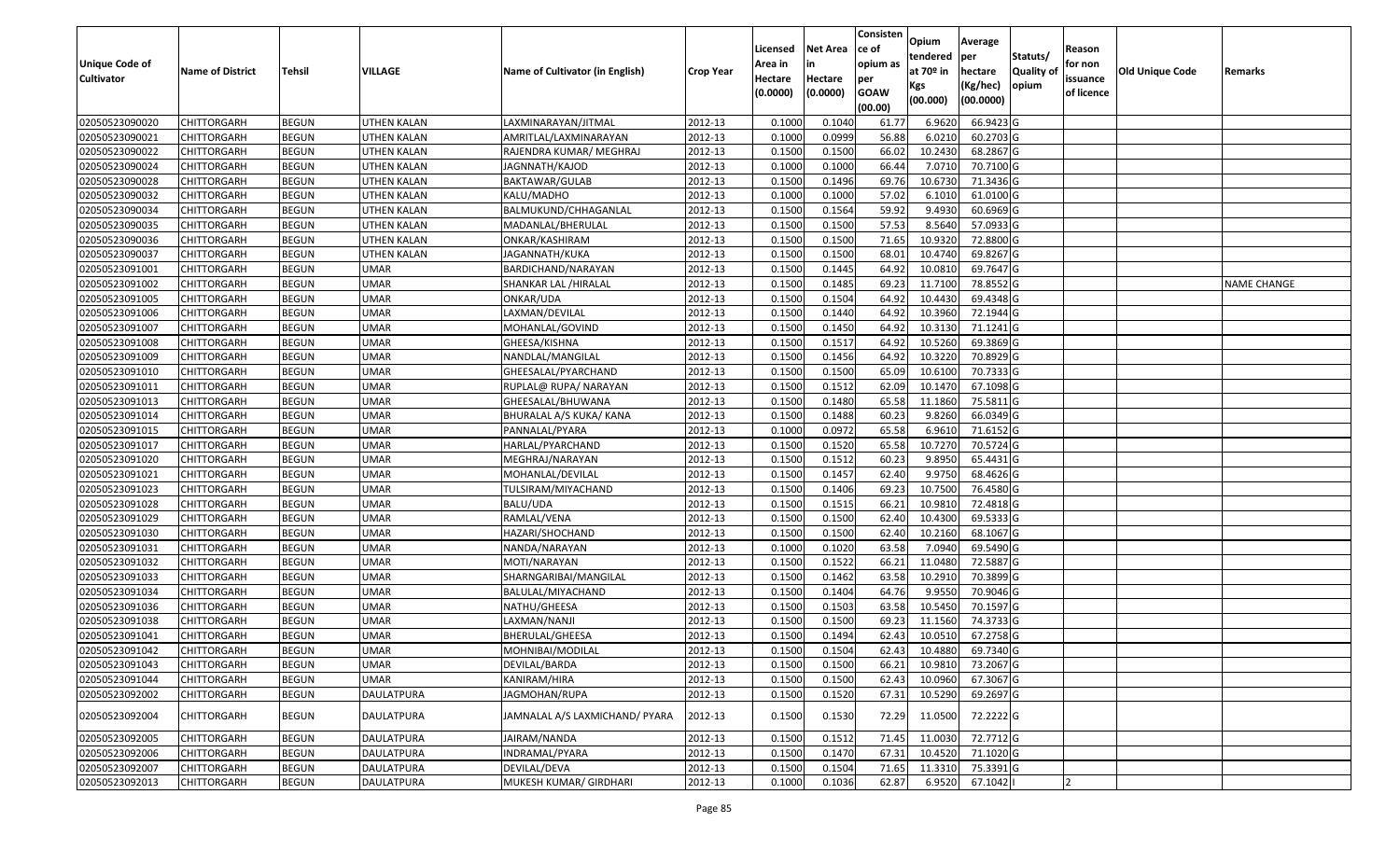|                       |                         |               |                   |                                 |                  |          |                 | Consisten              | Opium       | Average   |                  |            |                 |         |
|-----------------------|-------------------------|---------------|-------------------|---------------------------------|------------------|----------|-----------------|------------------------|-------------|-----------|------------------|------------|-----------------|---------|
|                       |                         |               |                   |                                 |                  | Licensed | <b>Net Area</b> | ce of                  | tendered    | per       | Statuts/         | Reason     |                 |         |
| <b>Unique Code of</b> | <b>Name of District</b> | <b>Tehsil</b> | VILLAGE           | Name of Cultivator (in English) | <b>Crop Year</b> | Area in  | in              | opium as               | at $70°$ in | hectare   | <b>Quality o</b> | for non    | Old Unique Code | Remarks |
| <b>Cultivator</b>     |                         |               |                   |                                 |                  | Hectare  | Hectare         | per                    | Kgs         | (Kg/hec)  | opium            | issuance   |                 |         |
|                       |                         |               |                   |                                 |                  | (0.0000) | (0.0000)        | <b>GOAW</b><br>(00.00) | (00.000)    | (00.0000) |                  | of licence |                 |         |
| 02050523092019        | CHITTORGARH             | <b>BEGUN</b>  | <b>DAULATPURA</b> | ONKAR/MEGHA                     | 2012-13          | 0.1500   | 0.1403          | 65.09                  | 9.6800      | 68.9950 G |                  |            |                 |         |
| 02050523092020        | CHITTORGARH             | <b>BEGUN</b>  | DAULATPURA        | NATHULAL/LAXMAN                 | 2012-13          | 0.1500   | 0.1484          | 65.09                  | 10.4330     | 70.3032G  |                  |            |                 |         |
| 02050523092021        | CHITTORGARH             | <b>BEGUN</b>  | DAULATPURA        | DAULIBAI/BHURA                  | 2012-13          | 0.1500   | 0.1480          | 67.31                  | 10.5100     | 71.0135 G |                  |            |                 |         |
| 02050523093001        | <b>CHITTORGARH</b>      | <b>BEGUN</b>  | CHANDAKHEDI       | SOHANLAL/JAGANNATH              | 2012-13          | 0.1000   | 0.1000          | 65.84                  | 7.2610      | 72.6100G  |                  |            |                 |         |
| 02050523093002        | CHITTORGARH             | <b>BEGUN</b>  | CHANDAKHEDI       | DEVILAL/PYARCHAND               | 2012-13          | 0.1500   | 0.1512          | 69.37                  | 11.0300     | 72.9497 G |                  |            |                 |         |
| 02050523093004        | CHITTORGARH             | <b>BEGUN</b>  | CHANDAKHEDI       | MIYACHAND/MOTI DHAKAD           | 2012-13          | 0.1500   | 0.1525          | 69.37                  | 11.2780     | 73.9541 G |                  |            |                 |         |
| 02050523093005        | CHITTORGARH             | <b>BEGUN</b>  | CHANDAKHEDI       | BALURAM/ NANDRAM                | 2012-13          | 0.1500   | 0.1491          | 70.39                  | 11.2830     | 75.6740 G |                  |            |                 |         |
| 02050523093006        | CHITTORGARH             | <b>BEGUN</b>  | CHANDAKHEDI       | NARAYAN/BHANWARLAL              | 2012-13          | 0.1500   | 0.1476          | 66.83                  | 10.5970     | 71.7954G  |                  |            |                 |         |
| 02050523093007        | CHITTORGARH             | <b>BEGUN</b>  | CHANDAKHEDI       | GULABCHAND/RATIRAM              | 2012-13          | 0.1000   | 0.1000          | 66.24                  | 7.1350      | 71.3500 G |                  |            |                 |         |
| 02050523093008        | CHITTORGARH             | <b>BEGUN</b>  | CHANDAKHEDI       | SHAMBHULAL/BHUWANA              | 2012-13          | 0.1500   | 0.1450          | 65.99                  | 11.0770     | 76.3931 G |                  |            |                 |         |
| 02050523093009        | CHITTORGARH             | <b>BEGUN</b>  | CHANDAKHEDI       | ANOPIBAI/NANALAL D.I.L NANDA    | 2012-13          | 0.1000   | 0.1050          | 70.05                  | 7.5650      | 72.0476 G |                  |            |                 |         |
| 02050523093010        | CHITTORGARH             | <b>BEGUN</b>  | CHANDAKHEDI       | DEVLIBAI/DUNGA                  | 2012-13          | 0.1500   | 0.1555          | 62.49                  | 9.9000      | 63.6656 G |                  |            |                 |         |
| 02050523093012        | <b>CHITTORGARH</b>      | <b>BEGUN</b>  | CHANDAKHEDI       | HARKUBAI/NANDRAM                | 2012-13          | 0.1500   | 0.1520          | 70.05                  | 11.5380     | 75.9079 G |                  |            |                 |         |
| 02050523093014        | CHITTORGARH             | <b>BEGUN</b>  | CHANDAKHEDI       | PRATAPIBAI/NARAYAN              | 2012-13          | 0.1500   | 0.1520          | 66.83                  | 10.6930     | 70.3487 G |                  |            |                 |         |
| 02050523093016        | CHITTORGARH             | <b>BEGUN</b>  | CHANDAKHEDI       | SHOCHAND/HIRA                   | 2012-13          | 0.1500   | 0.1530          | 66.83                  | 10.7790     | 70.4510 G |                  |            |                 |         |
| 02050523093017        | <b>CHITTORGARH</b>      | <b>BEGUN</b>  | CHANDAKHEDI       | HARLAL/DHULA                    | 2012-13          | 0.1500   | 0.1534          | 62.49                  | 10.2310     | 66.6949 G |                  |            |                 |         |
| 02050523093018        | CHITTORGARH             | <b>BEGUN</b>  | CHANDAKHEDI       | MOTYABAI/BARDA                  | 2012-13          | 0.1500   | 0.1500          | 62.1                   | 9.6180      | 64.1200 G |                  |            |                 |         |
| 02050523093019        | CHITTORGARH             | <b>BEGUN</b>  | CHANDAKHEDI       | MANGILAL/RATNA                  | 2012-13          | 0.1000   | 0.1012          | 62.1                   | 6.9120      | 68.3004 G |                  |            |                 |         |
| 02050523093020        | CHITTORGARH             | <b>BEGUN</b>  | CHANDAKHEDI       | HIRA/DHULA                      | 2012-13          | 0.1500   | 0.1420          | 62.11                  | 9.2720      | 65.2958 G |                  |            |                 |         |
| 02050523093022        | CHITTORGARH             | <b>BEGUN</b>  | CHANDAKHEDI       | BALURAM/UDA                     | 2012-13          | 0.1500   | 0.1515          | 61.99                  | 9.9010      | 65.3531G  |                  |            |                 |         |
| 02050523093023        | CHITTORGARH             | <b>BEGUN</b>  | CHANDAKHEDI       | DEVA/ BALU                      | 2012-13          | 0.1000   | 0.1005          | 65.99                  | 7.0610      | 70.2587 G |                  |            |                 |         |
| 02050523093024        | CHITTORGARH             | <b>BEGUN</b>  | CHANDAKHEDI       | HANGAMIBAI/NOLA                 | 2012-13          | 0.150    | 0.1550          | 71.25                  | 11.8680     | 76.5677 G |                  |            |                 |         |
| 02050523093027        | CHITTORGARH             | <b>BEGUN</b>  | CHANDAKHEDI       | KASHIRAM/NANDA                  | 2012-13          | 0.1500   | 0.1500          | 67.29                  | 10.7950     | 71.9667 G |                  |            |                 |         |
| 02050523093028        | CHITTORGARH             | <b>BEGUN</b>  | CHANDAKHEDI       | MANGILAL/GHASI                  | 2012-13          | 0.1000   | 0.1000          | 66.24                  | 7.135       | 71.3500G  |                  |            |                 |         |
| 02050523093030        | CHITTORGARH             | <b>BEGUN</b>  | CHANDAKHEDI       | KAILASH/CHUNNILAL               | 2012-13          | 0.1500   | 0.1505          | 67.29                  | 11.1700     | 74.2193 G |                  |            |                 |         |
| 02050523093031        | CHITTORGARH             | <b>BEGUN</b>  | CHANDAKHEDI       | <b>BALU/GOKAL</b>               | 2012-13          | 0.1500   | 0.1470          | 61.99                  | 9.8830      | 67.2313 G |                  |            |                 |         |
| 02050523093032        | CHITTORGARH             | <b>BEGUN</b>  | CHANDAKHEDI       | MOHANIBAI/MANGILAL              | 2012-13          | 0.1500   | 0.1558          | 54.93                  | 8.3260      | 53.4403 G |                  |            |                 |         |
| 02050523093033        | CHITTORGARH             | <b>BEGUN</b>  | CHANDAKHEDI       | CHUNNILAL/GOKAL                 | 2012-13          | 0.1500   | 0.1470          | 67.29                  | 10.6700     | 72.5850 G |                  |            |                 |         |
| 02050523093034        | CHITTORGARH             | <b>BEGUN</b>  | CHANDAKHEDI       | KUKIBAI/MANGILAL                | 2012-13          | 0.1500   | 0.1514          | 66.24                  | 10.1540     | 67.0674 G |                  |            |                 |         |
| 02050523093035        | CHITTORGARH             | <b>BEGUN</b>  | CHANDAKHEDI       | KANHAIYALAL@ KHANA/ DOLA        | 2012-13          | 0.1500   | 0.1505          | 65.51                  | 10.4820     | 69.6478 G |                  |            |                 |         |
| 02050523093038        | CHITTORGARH             | <b>BEGUN</b>  | CHANDAKHEDI       | NATHU/NARAYAN                   | 2012-13          | 0.1500   | 0.1504          | 61.99                  | 9.954       | 66.1835 G |                  |            |                 |         |
| 02050523093039        | CHITTORGARH             | <b>BEGUN</b>  | CHANDAKHEDI       | PRABHULAL/JAGANNATH             | 2012-13          | 0.1500   | 0.1464          | 68.28                  | 10.3690     | 70.8265G  |                  |            |                 |         |
| 02050523093041        | CHITTORGARH             | <b>BEGUN</b>  | CHANDAKHEDI       | LALU/BARDA                      | 2012-13          | 0.1500   | 0.1500          | 63.25                  | 10.0840     | 67.2267 G |                  |            |                 |         |
| 02050523093042        | CHITTORGARH             | <b>BEGUN</b>  | CHANDAKHEDI       | LAXMAN/BARDA                    | 2012-13          | 0.1500   | 0.1440          | 68.28                  | 10.827      | 75.1875 G |                  |            |                 |         |
| 02050523093046        | CHITTORGARH             | <b>BEGUN</b>  | CHANDAKHEDI       | NARAYAN/GULAB                   | 2012-13          | 0.150    | 0.1494          | 63.20                  | 10.0400     | 67.2021G  |                  |            |                 |         |
| 02050523093048        | CHITTORGARH             | <b>BEGUN</b>  | CHANDAKHEDI       | KASTURIBAI/BALU                 | 2012-13          | 0.1500   | 0.1505          | 63.20                  | 10.0310     | 66.6512G  |                  |            |                 |         |
| 02050523093050        | CHITTORGARH             | <b>BEGUN</b>  | CHANDAKHEDI       | SHANTILAL/BALURAM               | 2012-13          | 0.1500   | 0.1491          | 68.28                  | 10.9250     | 73.2730 G |                  |            |                 |         |
| 02050523093051        | CHITTORGARH             | <b>BEGUN</b>  | CHANDAKHEDI       | JAGANNATH/NANDA                 | 2012-13          | 0.1500   | 0.1550          | 74.15                  | 12.4150     | 80.0968 G |                  |            |                 |         |
| 02050523093052        | <b>CHITTORGARH</b>      | <b>BEGUN</b>  | CHANDAKHEDI       | NANALAL/BARDA                   | 2012-13          | 0.1500   | 0.1491          | 63.20                  | 9.7240      | 65.2180 G |                  |            |                 |         |
| 02050523093055        | <b>CHITTORGARH</b>      | <b>BEGUN</b>  | CHANDAKHEDI       | KESHARBAI/HARLAL                | 2012-13          | 0.1500   | 0.1470          | 65.51                  | 10.3970     | 70.7279 G |                  |            |                 |         |
| 02050523093058        | <b>CHITTORGARH</b>      | <b>BEGUN</b>  | CHANDAKHEDI       | KASHIRAM/MUDLAL                 | 2012-13          | 0.1500   | 0.1456          | 68.20                  | 10.4050     | 71.4629 G |                  |            |                 |         |
| 02050523093059        | <b>CHITTORGARH</b>      | <b>BEGUN</b>  | CHANDAKHEDI       | SHANKERLAL/BALU                 | 2012-13          | 0.1000   | 0.1008          | 65.85                  | 7.5160      | 74.5635 G |                  |            |                 |         |
| 02050523093060        | <b>CHITTORGARH</b>      | <b>BEGUN</b>  | CHANDAKHEDI       | LALURAM/BALURAM                 | 2012-13          | 0.1500   | 0.1505          | 65.85                  | 10.4140     | 69.1960 G |                  |            |                 |         |
| 02050523093061        | <b>CHITTORGARH</b>      | <b>BEGUN</b>  | CHANDAKHEDI       | ONKAR/HIRALAL                   | 2012-13          | 0.1500   | 0.1458          | 68.20                  | 10.4830     | 71.8999 G |                  |            |                 |         |
| 02050523093066        | <b>CHITTORGARH</b>      | <b>BEGUN</b>  | CHANDAKHEDI       | KAHNAIYALAL @ KHANA / BARDA     | 2012-13          | 0.1500   | 0.1500          | 62.74                  | 9.6350      | 64.2333 G |                  |            |                 |         |
| 02050523093067        | <b>CHITTORGARH</b>      | <b>BEGUN</b>  | CHANDAKHEDI       | JAMNALAL/PYARCHAND              | 2012-13          | 0.1500   | 0.1530          | 68.20                  | 10.9610     | 71.6405 G |                  |            |                 |         |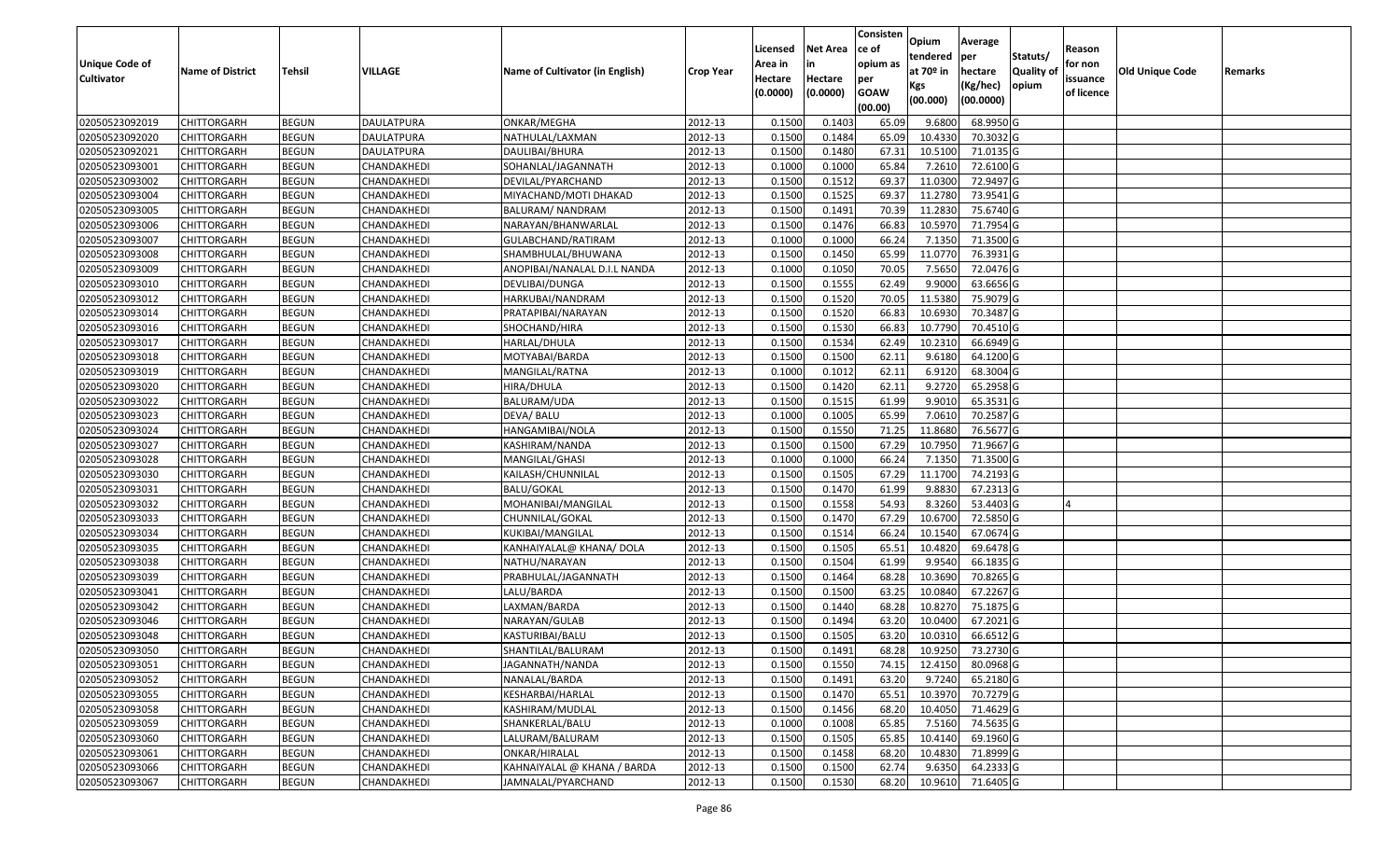|                       |                         |               |                |                                           |                  |                     |                     | Consisten          | Opium       | Average   |           |                        |                 |         |
|-----------------------|-------------------------|---------------|----------------|-------------------------------------------|------------------|---------------------|---------------------|--------------------|-------------|-----------|-----------|------------------------|-----------------|---------|
|                       |                         |               |                |                                           |                  | Licensed            | <b>Net Area</b>     | ce of              | tendered    | per       | Statuts/  | Reason                 |                 |         |
| <b>Unique Code of</b> | <b>Name of District</b> | <b>Tehsil</b> | VILLAGE        | Name of Cultivator (in English)           | <b>Crop Year</b> | Area in             |                     | opium as           | at $70°$ in | hectare   | Quality o | for non                | Old Unique Code | Remarks |
| <b>Cultivator</b>     |                         |               |                |                                           |                  | Hectare<br>(0.0000) | Hectare<br>(0.0000) | per<br><b>GOAW</b> | Kgs         | (Kg/hec)  | opium     | issuance<br>of licence |                 |         |
|                       |                         |               |                |                                           |                  |                     |                     | (00.00)            | (00.000)    | (00.0000) |           |                        |                 |         |
| 02050523093069        | CHITTORGARH             | <b>BEGUN</b>  | CHANDAKHEDI    | BHURIBAI/SHANKERLAL                       | 2012-13          | 0.1500              | 0.1404              | 68.61              | 10.135      | 72.1866 G |           |                        |                 |         |
| 02050523093070        | CHITTORGARH             | <b>BEGUN</b>  | CHANDAKHEDI    | <b>BALU/GULAB</b>                         | 2012-13          | 0.1000              | 0.1005              | 64.20              | 6.6130      | 65.8010 G |           |                        |                 |         |
| 02050523093071        | CHITTORGARH             | <b>BEGUN</b>  | CHANDAKHEDI    | RADHESHYAM/DEVLAL                         | 2012-13          | 0.1500              | 0.1404              | 65.85              | 9.7740      | 69.6154 G |           |                        |                 |         |
| 02050523093072        | <b>CHITTORGARH</b>      | <b>BEGUN</b>  | CHANDAKHEDI    | JAIRAM/RATANLAL                           | 2012-13          | 0.1500              | 0.1530              | 64.35              | 10.5170     | 68.7386 G |           |                        |                 |         |
| 02050523093073        | CHITTORGARH             | <b>BEGUN</b>  | CHANDAKHEDI    | BHUWANA/HIRA                              | 2012-13          | 0.1500              | 0.1530              | 64.35              | 10.305      | 67.3529 G |           |                        |                 |         |
| 02050523093074        | CHITTORGARH             | <b>BEGUN</b>  | CHANDAKHEDI    | JITMAL/TULSIRAM                           | 2012-13          | 0.1500              | 0.1506              | 62.74              | 10.1460     | 67.3705 G |           |                        |                 |         |
| 02050523093076        | CHITTORGARH             | <b>BEGUN</b>  | CHANDAKHEDI    | KERING/NARAYAN                            | 2012-13          | 0.1500              | 0.1500              | 64.35              | 10.2130     | 68.0867 G |           |                        |                 |         |
| 02050523093078        | CHITTORGARH             | <b>BEGUN</b>  | CHANDAKHEDI    | MOHANLAL/ONKAR                            | 2012-13          | 0.1500              | 0.1512              | 64.20              | 9.9230      | 65.6283 G |           |                        |                 |         |
| 02050523093079        | CHITTORGARH             | <b>BEGUN</b>  | CHANDAKHEDI    | LADU/ HAZARI A/S RAMESHWAR                | 2012-13          | 0.1500              | 0.1491              | 62.74              | 9.9580      | 66.7874 G |           |                        |                 |         |
| 02050523093080        | CHITTORGARH             | <b>BEGUN</b>  | CHANDAKHEDI    | SHAMBHULAL/RUPA                           | 2012-13          | 0.1500              | 0.1500              | 63.25              | 9.6860      | 64.5733 G |           |                        |                 |         |
| 02050523093083        | CHITTORGARH             | <b>BEGUN</b>  | CHANDAKHEDI    | KANTABAI/SHIVLAL                          | 2012-13          | 0.1000              | 0.0988              | 63.25              | 6.6230      | 67.0344 G |           |                        |                 |         |
| 02050523093084        | CHITTORGARH             | <b>BEGUN</b>  | CHANDAKHEDI    | BANSHILAL/LALU                            | 2012-13          | 0.1500              | 0.1488              | 64.20              | 9.8040      | 65.8871 G |           |                        |                 |         |
| 02050523094002        | <b>CHITTORGARH</b>      | <b>BEGUN</b>  | <b>TURKADI</b> | ONKAR A/S LAKHMA/ NARAYAN                 | 2012-13          | 0.1500              | 0.1500              | 67.56              | 10.4240     | 69.4933 G |           |                        |                 |         |
| 02050523094004        | CHITTORGARH             | <b>BEGUN</b>  | TURKADI        | DERAM/DEVILAL                             | 2012-13          | 0.1000              | 0.0990              | 59.62              | 6.0470      | 61.0808 G |           |                        |                 |         |
| 02050523094011        | CHITTORGARH             | <b>BEGUN</b>  | TURKADI        | KANHAIYALAL A/S CHUNNILAL/ HARLAL 2012-13 |                  | 0.1500              | 0.1500              | 64.22              | 10.4130     | 69.4200 G |           |                        |                 |         |
| 02050523094013        | CHITTORGARH             | <b>BEGUN</b>  | <b>TURKADI</b> | SHANKERLAL A/S VENA / RUPA                | 2012-13          | 0.1500              | 0.1488              | 64.22              | 10.0270     | 67.3858 G |           |                        |                 |         |
| 02050523094018        | CHITTORGARH             | <b>BEGUN</b>  | <b>TURKADI</b> | SHAYARIBAI/MANGILAL                       | 2012-13          | 0.1000              | 0.0946              | 59.62              | 6.0390      | 63.8372 G |           |                        |                 |         |
| 02050523094020        | CHITTORGARH             | <b>BEGUN</b>  | TURKADI        | GHEESALAL/ONKAR                           | 2012-13          | 0.1500              | 0.1497              | 65.21              | 9.9490      | 66.4596 G |           |                        |                 |         |
| 02050523094021        | CHITTORGARH             | <b>BEGUN</b>  | <b>TURKADI</b> | BHERULAL/BALU                             | 2012-13          | 0.1000              | 0.0966              | 68.83              | 7.0010      | 72.4741 G |           |                        |                 |         |
| 02050523094025        | CHITTORGARH             | <b>BEGUN</b>  | <b>TURKADI</b> | VENA/KALU                                 | 2012-13          | 0.1500              | 0.1496              | 65.21              | 10.2380     | 68.4358 G |           |                        |                 |         |
| 02050523094028        | CHITTORGARH             | <b>BEGUN</b>  | <b>TURKADI</b> | PYARCHAND/GHEESA                          | 2012-13          | 0.1500              | 0.1440              | 62.72              | 9.4960      | 65.9444 G |           |                        |                 |         |
| 02050523094029        | CHITTORGARH             | <b>BEGUN</b>  | <b>TURKADI</b> | RAMCHANDRA/ NARAYAN                       | 2012-13          | 0.1500              | 0.1520              | 69.68              | 10.6310     | 69.9408 G |           |                        |                 |         |
| 02050523094035        | CHITTORGARH             | <b>BEGUN</b>  | TURKADI        | MANGILAL/BHERU                            | 2012-13          | 0.1500              | 0.1470              | 64.22              | 10.0550     | 68.4014 G |           |                        |                 |         |
| 02050523094036        | CHITTORGARH             | <b>BEGUN</b>  | <b>TURKADI</b> | SOHANIBAI/BHANWARLAL                      | 2012-13          | 0.1500              | 0.1456              | 65.21              | 9.7070      | 66.6690 G |           |                        |                 |         |
| 02050523094039        | CHITTORGARH             | <b>BEGUN</b>  | <b>TURKADI</b> | KANTABAI A/D KELIBAI / DEVILAL            | 2012-13          | 0.1500              | 0.1470              | 69.68              | 11.0690     | 75.2993 G |           |                        |                 |         |
| 02050523095001        | CHITTORGARH             | <b>BEGUN</b>  | AMARPURA       | DEUBAI/BANSHILAL                          | 2012-13          | 0.1500              | 0.1500              | 69.76              | 10.9020     | 72.6800 G |           |                        |                 |         |
| 02050523095003        | CHITTORGARH             | <b>BEGUN</b>  | AMARPURA       | BALULAL/KUKALAL                           | 2012-13          | 0.1500              | 0.1474              | 66.42              | 10.2290     | 69.3962 G |           |                        |                 |         |
| 02050523095004        | CHITTORGARH             | <b>BEGUN</b>  | AMARPURA       | DEVA/HIRA                                 | 2012-13          | 0.1500              | 0.1494              | 68.46              | 10.7380     | 71.8742 G |           |                        |                 |         |
| 02050523095007        | CHITTORGARH             | <b>BEGUN</b>  | AMARPURA       | DEVILAL/BALU                              | 2012-13          | 0.1500              | 0.1512              | 68.46              | 10.7680     | 71.2169 G |           |                        |                 |         |
| 02050523095009        | CHITTORGARH             | <b>BEGUN</b>  | AMARPURA       | HIRA/KUKA                                 | 2012-13          | 0.1500              | 0.1407              | 60.1               | 8.7760      | 62.3738 G |           |                        |                 |         |
| 02050523095010        | CHITTORGARH             | <b>BEGUN</b>  | AMARPURA       | KAJODIBAI/BHUWANA                         | 2012-13          | 0.1500              | 0.1440              | 66.63              | 9.9560      | 69.1389 G |           |                        |                 |         |
| 02050523095014        | CHITTORGARH             | <b>BEGUN</b>  | AMARPURA       | ONKARLAL/BHERU                            | 2012-13          | 0.1500              | 0.1540              | 66.63              | 10.7080     | 69.5325 G |           |                        |                 |         |
| 02050523095016        | <b>CHITTORGARH</b>      | <b>BEGUN</b>  | AMARPURA       | KASHIRAM/BALU                             | 2012-13          | 0.1500              | 0.1397              | 69.76              | 10.1350     | 72.5483 G |           |                        |                 |         |
| 02050523095017        | CHITTORGARH             | <b>BEGUN</b>  | AMARPURA       | SITARAM/TULSIRAM                          | 2012-13          | 0.150               | 0.1456              | 68.1               | 10.2940     | 70.7005 G |           |                        |                 |         |
| 02050523095018        | CHITTORGARH             | <b>BEGUN</b>  | AMARPURA       | BHAGIRATH/HUKMICHAND                      | 2012-13          | 0.1500              | 0.1440              | 70.06              | 10.4190     | 72.3542 G |           |                        |                 |         |
| 02050523095020        | CHITTORGARH             | <b>BEGUN</b>  | AMARPURA       | MANGIBAI W/O UDAILAL / KALU               | 2012-13          | 0.1500              | 0.1251              | 68.76              | 8.8500      | 70.7434 G |           |                        |                 |         |
| 02050523095021        | <b>CHITTORGARH</b>      | <b>BEGUN</b>  | AMARPURA       | RUPA / BALU                               | 2012-13          | 0.1500              | 0.1440              | 69.44              | 10.0590     | 69.8542 G |           |                        |                 |         |
| 02050523095022        | <b>CHITTORGARH</b>      | <b>BEGUN</b>  | AMARPURA       | BHANWARIBAI/ KHEMA/ KUKA                  | 2012-13          | 0.1500              | 0.1480              | 65.45              | 10.0610     | 67.9797 G |           |                        |                 |         |
| 02050523095023        | <b>CHITTORGARH</b>      | <b>BEGUN</b>  | AMARPURA       | SHIVRAJ/ CHHAGANLAL                       | 2012-13          | 0.1000              | 0.0920              | 72.68              | 7.3410      | 79.7935 G |           |                        |                 |         |
| 02050523095026        | CHITTORGARH             | <b>BEGUN</b>  | AMARPURA       | NANALAL/RUPA                              | 2012-13          | 0.1500              | 0.1484              | 65.89              | 10.2790     | 69.2655 G |           |                        |                 |         |
| 02050523095027        | <b>CHITTORGARH</b>      | <b>BEGUN</b>  | AMARPURA       | KELIBAI/MANGILAL                          | 2012-13          | 0.1500              | 0.1452              | 69.44              | 10.4060     | 71.6667 G |           |                        |                 |         |
| 02050523095028        | <b>CHITTORGARH</b>      | <b>BEGUN</b>  | AMARPURA       | MANGILAL/KUKA                             | 2012-13          | 0.1500              | 0.1496              | 67.32              | 10.3670     | 69.2981 G |           |                        |                 |         |
| 02050523095030        | CHITTORGARH             | <b>BEGUN</b>  | AMARPURA       | SHOBHALAL/DEVILAL                         | 2012-13          | 0.1500              | 0.1444              | 67.32              | 10.1560     | 70.3324 G |           |                        |                 |         |
| 02050523095037        | <b>CHITTORGARH</b>      | <b>BEGUN</b>  | AMARPURA       | AMBALAL/BANSHILAL                         | 2012-13          | 0.1500              | 0.1500              | 68.49              | 10.7140     | 71.4267 G |           |                        |                 |         |
| 02050523095038        | <b>CHITTORGARH</b>      | <b>BEGUN</b>  | AMARPURA       | JYANIBAI/BALULAL                          | 2012-13          | 0.1500              | 0.1470              | 68.11              | 10.4010     | 70.7551 G |           |                        |                 |         |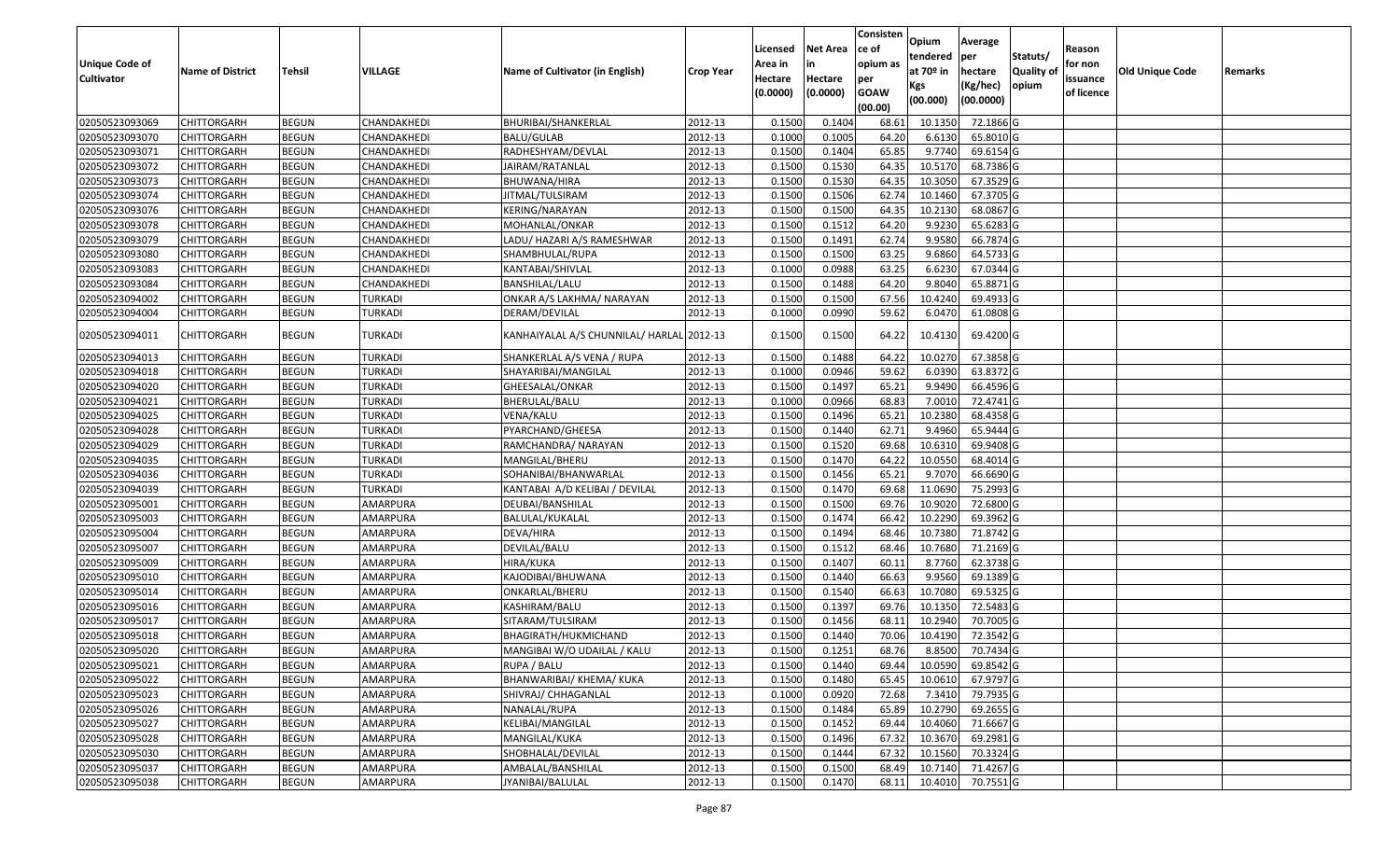|                                  |                            |                              |                        |                                     |                    | Licensed         | <b>Net Area</b>  | Consisten<br>ce of | Opium             | Average                |                  | Reason     |                 |         |
|----------------------------------|----------------------------|------------------------------|------------------------|-------------------------------------|--------------------|------------------|------------------|--------------------|-------------------|------------------------|------------------|------------|-----------------|---------|
| <b>Unique Code of</b>            |                            |                              |                        |                                     |                    | Area in          |                  | opium as           | tendered          | per                    | Statuts/         | for non    |                 |         |
| <b>Cultivator</b>                | <b>Name of District</b>    | <b>Tehsil</b>                | VILLAGE                | Name of Cultivator (in English)     | <b>Crop Year</b>   | Hectare          | Hectare          | per                | at $70°$ in       | hectare                | <b>Quality o</b> | issuance   | Old Unique Code | Remarks |
|                                  |                            |                              |                        |                                     |                    | (0.0000)         | (0.0000)         | <b>GOAW</b>        | Kgs               | (Kg/hec)               | opium            | of licence |                 |         |
|                                  |                            |                              |                        |                                     |                    |                  |                  | (00.00)            | (00.000)          | (00.0000)              |                  |            |                 |         |
| 02050523095039                   | CHITTORGARH                | <b>BEGUN</b>                 | AMARPURA               | PRABHULAL/NARAYAN                   | 2012-13            | 0.1500           | 0.1453           | 70.78              | 10.5770           | 72.7942 G              |                  |            |                 |         |
| 02050523095042                   | CHITTORGARH                | <b>BEGUN</b>                 | AMARPURA               | FORULAL/HIRA                        | 2012-13            | 0.1500           | 0.1512           | 67.00              | 10.2510           | 67.7976 G              |                  |            |                 |         |
| 02050523095045                   | CHITTORGARH                | <b>BEGUN</b>                 | AMARPURA               | SHAMBHULAL/KASHIRAM                 | 2012-13            | 0.1500           | 0.1452           | 68.39              | 10.1510           | 69.9105 G              |                  |            |                 |         |
| 02050523095046                   | <b>CHITTORGARH</b>         | <b>BEGUN</b>                 | AMARPURA               | GHEESALAL/PANNA                     | 2012-13            | 0.1500           | 0.1457           | 68.49              | 10.2740           | 70.5148 G              |                  |            |                 |         |
| 02050523095049                   | CHITTORGARH                | <b>BEGUN</b>                 | AMARPURA               | SUGNABAI/SHAMBHULAL                 | 2012-13            | 0.1500           | 0.1485           | 70.78              | 10.8090           | 72.7879 G              |                  |            |                 |         |
| 02050523095052                   | CHITTORGARH                | <b>BEGUN</b>                 | AMARPURA               | PANNALAL/BALU                       | 2012-13            | 0.1500           | 0.1494           | 65.45              | 10.0050           | 66.9679 G              |                  |            |                 |         |
| 02050523095053                   | CHITTORGARH                | <b>BEGUN</b>                 | AMARPURA               | RUPLAL/BALU                         | 2012-13            | 0.1500           | 0.1494           | 68.39              | 10.7960           | 72.2624 G              |                  |            |                 |         |
| 02050523095054                   | CHITTORGARH                | <b>BEGUN</b>                 | AMARPURA               | GIRDHARI/KUKA                       | 2012-13            | 0.1500           | 0.1474           | 66.42              | 10.2860           | 69.7829 G              |                  |            |                 |         |
| 02050523095055                   | CHITTORGARH                | <b>BEGUN</b>                 | AMARPURA               | DEVALAL/MANGILAL                    | 2012-13            | 0.1500           | 0.1485           | 68.49              | 10.7330           | 72.2761 G              |                  |            |                 |         |
| 02050523096001                   | CHITTORGARH                | <b>BEGUN</b>                 | ANWALHEDA              | BHARMAL/DUNGA                       | 2012-13            | 0.1500           | 0.1465           | 65.1               | 9.6830            | 66.0956 G              |                  |            |                 |         |
| 02050523096002                   | CHITTORGARH                | <b>BEGUN</b>                 | ANWALHEDA              | NARAYAN/BARDA                       | 2012-13            | 0.1500           | 0.1505           | 67.70              | 10.5710           | 70.2392 G              |                  |            |                 |         |
| 02050523096004                   | CHITTORGARH                | <b>BEGUN</b>                 | ANWALHEDA              | RAMSUKH/SITARAM                     | 2012-13            | 0.1500           | 0.1485           | 69.1               | 10.9000           | 73.4007 G              |                  |            |                 |         |
| 02050523096005                   | <b>CHITTORGARH</b>         | <b>BEGUN</b>                 | ANWALHEDA              | PYARCHAND/BALU                      | 2012-13            | 0.1000           | 0.1020           | 63.23              | 6.6660            | 65.3529 G              |                  |            |                 |         |
| 02050523096006                   | CHITTORGARH                | <b>BEGUN</b>                 | ANWALHEDA              | BARDICHAND/BHEEMA                   | 2012-13            | 0.1500           | 0.1500           | 69.1               | 11.1270           | 74.1800 G              |                  |            |                 |         |
| 02050523096008                   | CHITTORGARH                | <b>BEGUN</b>                 | ANWALHEDA              | CHUNNIBAI/CHUNNILAL                 | 2012-13            | 0.1500           | 0.1480           | 65.83              | 10.7400           | 72.5676 G              |                  |            |                 |         |
| 02050523096011                   | <b>CHITTORGARH</b>         | <b>BEGUN</b>                 | ANWALHEDA              | NARAYANIBAI/CHUNNILAL               | 2012-13            | 0.1500           | 0.1472           | 65.83              | 10.2410           | 69.5720 G              |                  |            |                 |         |
| 02050523096012                   | CHITTORGARH                | <b>BEGUN</b>                 | ANWALHEDA              | MODIRAM/BALU                        | 2012-13            | 0.1500           | 0.1480           | 69.05              | 10.8610           | 73.3851 G              |                  |            |                 |         |
| 02050523096013                   | CHITTORGARH                | <b>BEGUN</b>                 | ANWALHEDA              | EAJENBAI/MANGILAL                   | 2012-13            | 0.1000           | 0.0957           | 69.05              | 7.1020            | 74.2111G               |                  |            |                 |         |
| 02050523096016                   | CHITTORGARH                | <b>BEGUN</b>                 | ANWALHEDA              | SOHANIBAI/CHATERBHUJ                | 2012-13            | 0.1500           | 0.1462           | 66.00              | 9.975             | 68.2285 G              |                  |            |                 |         |
| 02050523096017                   | CHITTORGARH                | <b>BEGUN</b>                 | ANWALHEDA              | ONKERLAL/BALU                       | 2012-13            | 0.1500           | 0.1484           | 68.86              | 10.545            | 71.0580G               |                  |            |                 |         |
| 02050523096018                   | CHITTORGARH                | <b>BEGUN</b>                 | ANWALHEDA              | ONKARLAL/BHAGIRATH                  | 2012-13            | 0.100            | 0.1000           | 59.58              | 6.2980            | 62.9800 G              |                  |            |                 |         |
| 02050523096020                   | CHITTORGARH                | <b>BEGUN</b>                 | ANWALHEDA              | NANALAL A/S GHEESA / RAMSUKH        | 2012-13            | 0.150            | 0.1500           | 68.86              | 10.4960           | 69.9733 G              |                  |            |                 |         |
| 02050523096024                   | CHITTORGARH                | <b>BEGUN</b>                 | ANWALHEDA              | MOHANLAL/ BALU                      | 2012-13            | 0.1500           | 0.1505           | 66.00              | 10.475            | 69.6013 G              |                  |            |                 |         |
| 02050523096025                   | CHITTORGARH                | <b>BEGUN</b>                 | ANWALHEDA              | PRABHU/DUNGA                        | 2012-13            | 0.1500           | 0.1508           | 66.00              | 10.4190           | 69.0915 G              |                  |            |                 |         |
| 02050523096027                   | CHITTORGARH                | <b>BEGUN</b>                 | ANWALHEDA              | HIRALAL/KAJOD                       | 2012-13            | 0.1500           | 0.1500           | 68.76              | 10.5990           | 70.6600 G              |                  |            |                 |         |
| 02050523096028                   | CHITTORGARH                | <b>BEGUN</b>                 | ANWALHEDA              | PYARCHAND/DUNGA                     | 2012-13            | 0.1500           | 0.1470           | 71.88              | 11.3980           | 77.5374 G              |                  |            |                 |         |
| 02050523096029                   | CHITTORGARH                | <b>BEGUN</b>                 | ANWALHEDA              | SHANTILAL/MANGILAL                  | 2012-13            | 0.1500           | 0.1520           | 72.00              | 11.5300           | 75.8553 G              |                  |            |                 |         |
| 02050523096030                   | CHITTORGARH                | <b>BEGUN</b><br><b>BEGUN</b> | ANWALHEDA<br>ANWALHEDA | SURESHCHANDRA/MANGILAL              | 2012-13            | 0.1500<br>0.1500 | 0.1480<br>0.1484 | 66.24              | 10.1350           | 68.4797 G              |                  |            |                 |         |
| 02050523096031<br>02050523096033 | CHITTORGARH<br>CHITTORGARH | <b>BEGUN</b>                 | ANWALHEDA              | <b>BHOJA/RODA</b><br>CHHITER/RUPA   | 2012-13<br>2012-13 | 0.1500           | 0.1421           | 65.78<br>68.76     | 10.074<br>10.1670 | 67.8841 G<br>71.5482 G |                  |            |                 |         |
|                                  |                            |                              |                        |                                     |                    |                  |                  |                    |                   |                        |                  |            |                 |         |
| 02050523096037                   | CHITTORGARH                | <b>BEGUN</b>                 | ANWALHEDA              | MODIRAM A/S MOJIRAM /<br>CHATERBHUJ | 2012-13            | 0.1500           | 0.1449           | 65.64              | 9.7430            | 67.2395 G              |                  |            |                 |         |
| 02050523096039                   | CHITTORGARH                | <b>BEGUN</b>                 | ANWALHEDA              | DEVILAL/BALU                        | 2012-13            | 0.1500           | 0.1517           | 61.87              | 9.6870            | 63.8563 G              |                  |            |                 |         |
| 02050523096043                   | <b>CHITTORGARH</b>         | <b>BEGUN</b>                 | ANWALHEDA              | KANA/DALU                           | 2012-13            | 0.1500           | 0.1480           | 66.52              | 10.5390           | 71.2095 G              |                  |            |                 |         |
| 02050523096044                   | CHITTORGARH                | <b>BEGUN</b>                 | ANWALHEDA              | BHURALAL/DUNGA                      | 2012-13            | 0.150            | 0.1419           | 63.23              | 9.593             | 67.6039 G              |                  |            |                 |         |
| 02050523096052                   | CHITTORGARH                | <b>BEGUN</b>                 | ANWALHEDA              | PREMCHAND/KAJOD                     | 2012-13            | 0.1500           | 0.1500           | 65.64              | 10.1740           | 67.8267 G              |                  |            |                 |         |
| 02050523096056                   | <b>CHITTORGARH</b>         | <b>BEGUN</b>                 | ANWALHEDA              | RAMSUKH/CHUNNILAL                   | 2012-13            | 0.1500           | 0.1500           | 63.23              | 9.6470            | 64.3133 G              |                  |            |                 |         |
| 02050523096057                   | <b>CHITTORGARH</b>         | <b>BEGUN</b>                 | ANWALHEDA              | GORIBAI/PYARCHAND                   | 2012-13            | 0.1500           | 0.1470           | 63.54              | 9.7220            | 66.1361 G              |                  |            |                 |         |
| 02050523096058                   | <b>CHITTORGARH</b>         | <b>BEGUN</b>                 | ANWALHEDA              | MOHANLAL/CHUNNILAL                  | 2012-13            | 0.1500           | 0.1440           | 65.83              | 10.2410           | 71.1181 G              |                  |            |                 |         |
| 02050523096061                   | <b>CHITTORGARH</b>         | <b>BEGUN</b>                 | ANWALHEDA              | CHAGANLAL/TULSIRAM                  | 2012-13            | 0.1500           | 0.1472           | 63.54              | 10.1940           | 69.2527 G              |                  |            |                 |         |
| 02050523096064                   | CHITTORGARH                | <b>BEGUN</b>                 | ANWALHEDA              | FUMABAI/BHERU                       | 2012-13            | 0.1500           | 0.1512           | 67.13              | 10.2520           | 67.8042 G              |                  |            |                 |         |
| 02050523096069                   | <b>CHITTORGARH</b>         | <b>BEGUN</b>                 | ANWALHEDA              | DHANNA/LAXMAN                       | 2012-13            | 0.1500           | 0.1507           | 65.11              | 9.9900            | 66.2906 G              |                  |            |                 |         |
| 02050523096071                   | <b>CHITTORGARH</b>         | <b>BEGUN</b>                 | ANWALHEDA              | RAMSUKH/ LALU                       | 2012-13            | 0.1500           | 0.1464           | 65.64              | 10.6990           | 73.0806 G              |                  |            |                 |         |
| 02050523096072                   | <b>CHITTORGARH</b>         | <b>BEGUN</b>                 | ANWALHEDA              | KANA/ BHUWANA                       | 2012-13            | 0.1500           | 0.1472           | 69.09              | 10.7680           | 73.1522 G              |                  |            |                 |         |
| 02050523096073                   | <b>CHITTORGARH</b>         | <b>BEGUN</b>                 | ANWALHEDA              | BALURAM/KHEMRAJ                     | 2012-13            | 0.1500           | 0.1500           | 61.87              | 9.7490            | 64.9933 G              |                  |            |                 |         |
| 02050523096075                   | <b>CHITTORGARH</b>         | <b>BEGUN</b>                 | ANWALHEDA              | KANA/UDA                            | 2012-13            | 0.1500           | 0.1500           | 63.54              | 9.8940            | 65.9600 G              |                  |            |                 |         |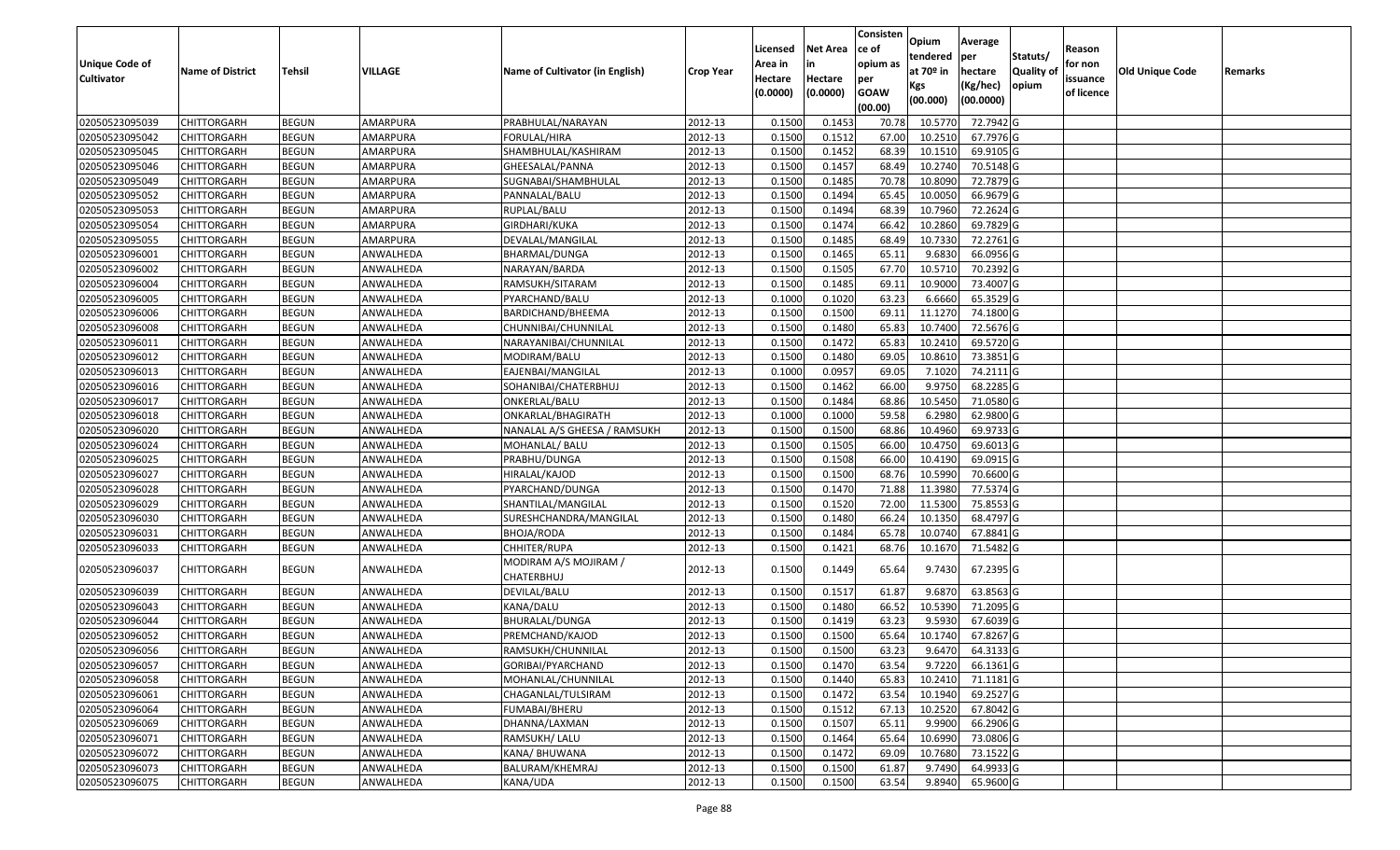|                       |                         |               |                        |                                 |                  |          |                 | Consisten   |                         |            |                  |            |                 |                  |
|-----------------------|-------------------------|---------------|------------------------|---------------------------------|------------------|----------|-----------------|-------------|-------------------------|------------|------------------|------------|-----------------|------------------|
|                       |                         |               |                        |                                 |                  | Licensed | <b>Net Area</b> | ce of       | Opium                   | Average    |                  | Reason     |                 |                  |
| <b>Unique Code of</b> |                         |               |                        |                                 |                  | Area in  |                 | opium as    | tendered<br>at $70°$ in | per        | Statuts/         | for non    |                 |                  |
| <b>Cultivator</b>     | <b>Name of District</b> | <b>Tehsil</b> | VILLAGE                | Name of Cultivator (in English) | <b>Crop Year</b> | Hectare  | Hectare         | per         |                         | hectare    | <b>Quality o</b> | issuance   | Old Unique Code | Remarks          |
|                       |                         |               |                        |                                 |                  | (0.0000) | (0.0000)        | <b>GOAW</b> | Kgs                     | (Kg/hec)   | opium            | of licence |                 |                  |
|                       |                         |               |                        |                                 |                  |          |                 | (00.00)     | (00.000)                | (00.0000)  |                  |            |                 |                  |
| 02050523096078        | CHITTORGARH             | <b>BEGUN</b>  | ANWALHEDA              | GHEESA/KHEMA                    | 2012-13          | 0.1500   | 0.1508          | 63.42       | 10.075                  | 66.8103 G  |                  |            |                 |                  |
| 02050523096082        | CHITTORGARH             | <b>BEGUN</b>  | ANWALHEDA              | ONKAR/ CHETRAM                  | 2012-13          | 0.1500   | 0.1505          | 65.78       | 10.2620                 | 68.1860 G  |                  |            |                 |                  |
| 02050523096083        | CHITTORGARH             | <b>BEGUN</b>  | ANWALHEDA              | POKHAR/DHOKAL                   | 2012-13          | 0.1500   | 0.1519          | 66.24       | 10.5040                 | 69.1508 G  |                  |            |                 |                  |
| 02050523096088        | CHITTORGARH             | <b>BEGUN</b>  | ANWALHEDA              | DEVILAL/HARIRAM                 | 2012-13          | 0.1500   | 0.1441          | 65.78       | 10.2520                 | 71.1450 G  |                  |            |                 |                  |
| 02050523096090        | CHITTORGARH             | <b>BEGUN</b>  | ANWALHEDA              | SHYAMLAL/KANA                   | 2012-13          | 0.1500   | 0.1480          | 69.09       | 10.8080                 | 73.0270 G  |                  |            |                 |                  |
| 02050523096092        | CHITTORGARH             | <b>BEGUN</b>  | ANWALHEDA              | JAGNNATH/RODA                   | 2012-13          | 0.1000   | 0.0999          | 61.87       | 6.6200                  | 66.2663 G  |                  |            |                 |                  |
| 02050523096095        | CHITTORGARH             | <b>BEGUN</b>  | ANWALHEDA              | HARLAL/UDA                      | 2012-13          | 0.1500   | 0.1520          | 66.24       | 10.4560                 | 68.7895 G  |                  |            |                 |                  |
| 02050523096098        | CHITTORGARH             | <b>BEGUN</b>  | ANWALHEDA              | DEVILAL/TARACHAND               | 2012-13          | 0.1000   | 0.1010          | 67.70       | 7.2730                  | 72.0099 G  |                  |            |                 |                  |
| 02050523096101        | <b>CHITTORGARH</b>      | <b>BEGUN</b>  | ANWALHEDA              | RATANLAL/KAJOD                  | 2012-13          | 0.1500   | 0.1476          | 67.13       | 10.300                  | 69.7832 G  |                  |            |                 |                  |
| 02050523096105        | CHITTORGARH             | <b>BEGUN</b>  | ANWALHEDA              | BHANWARLAL/UDA                  | 2012-13          | 0.1500   | 0.1519          | 66.52       | 10.8810                 | 71.6327 G  |                  |            |                 |                  |
| 02050523096106        | CHITTORGARH             | <b>BEGUN</b>  | ANWALHEDA              | RAMLAL/BHANWARLAL               | 2012-13          | 0.1500   | 0.0000          | 0.00        | 0.0000                  | $0.0000$ F |                  |            |                 |                  |
| 02050523096107        | CHITTORGARH             | <b>BEGUN</b>  | ANWALHEDA              | NANALAL/GHEESALAL               | 2012-13          | 0.1500   | 0.1505          | 64.18       | 10.003                  | 66.4651 G  |                  |            |                 |                  |
| 02050523096108        | <b>CHITTORGARH</b>      | <b>BEGUN</b>  | ANWALHEDA              | KANHAIYALAL/GHEESA              | 2012-13          | 0.1500   | 0.1482          | 69.83       | 10.8930                 | 73.5020 G  |                  |            |                 |                  |
| 02050523096110        | <b>CHITTORGARH</b>      | <b>BEGUN</b>  | ANWALHEDA              | RUKMANI/PYARA                   | 2012-13          | 0.1500   | 0.1456          | 66.75       | 9.7930                  | 67.2596 G  |                  |            |                 |                  |
| 02050523096111        | CHITTORGARH             | <b>BEGUN</b>  | ANWALHEDA              | SURAJMAL/RAMNARAYAN             | 2012-13          | 0.1500   | 0.0000          | 0.00        | 0.0000                  | 0.0000N    |                  |            |                 |                  |
| 02050523097001        | <b>CHITTORGARH</b>      | <b>BEGUN</b>  | ANOPPURA KHARDI        | MODIRAM/BALU                    | 2012-13          | 0.1500   | 0.1525          | 68.92       | 10.8600                 | 71.2131 G  |                  |            |                 |                  |
| 02050523097002        | CHITTORGARH             | <b>BEGUN</b>  | ANOPPURA KHARDI        | MANGIBAI/MANGILAL               | 2012-13          | 0.1500   | 0.1500          | 68.92       | 10.7420                 | 71.6133 G  |                  |            |                 |                  |
| 02050523097003        | CHITTORGARH             | <b>BEGUN</b>  | ANOPPURA KHARDI        | BALIBAI/NANALAL                 | 2012-13          | 0.1500   | 0.1050          | 72.33       | 8.0290                  | 76.4667 G  |                  |            |                 |                  |
| 02050523097004        | CHITTORGARH             | <b>BEGUN</b>  | ANOPPURA KHARDI        | MANGILAL/KUKA                   | 2012-13          | 0.1500   | 0.1482          | 62.52       | 9.6100                  | 64.8448 G  |                  |            |                 |                  |
| 02050523097005        | CHITTORGARH             | <b>BEGUN</b>  | ANOPPURA KHARDI        | BARJIBAI/JAGANNATH              | 2012-13          | 0.1500   | 0.1530          | 65.45       | 10.3040                 | 67.3464 G  |                  |            |                 |                  |
| 02050523097007        | CHITTORGARH             | <b>BEGUN</b>  | ANOPPURA KHARDI        | HAZARILAL/CHUNNILAL             | 2012-13          | 0.1000   | 0.1008          | 69.34       | 7.2310                  | 71.7361 G  |                  |            |                 |                  |
| 02050523097008        | CHITTORGARH             | <b>BEGUN</b>  | ANOPPURA KHARDI        | NARAYAN/FATTA @ PARTHU          | 2012-13          | 0.1000   | 0.1024          | 65.1        | 6.985                   | 68.2129 G  |                  |            |                 |                  |
| 02050523097009        | CHITTORGARH             | <b>BEGUN</b>  | ANOPPURA KHARDI        | VENA/DALLA                      | 2012-13          | 0.1500   | 0.1456          | 65.56       | 9.7780                  | 67.1566 G  |                  |            |                 |                  |
| 02050523097010        | CHITTORGARH             | <b>BEGUN</b>  | ANOPPURA KHARDI        | MANGILAL/GHEESU                 | 2012-13          | 0.1000   | 0.1020          | 62.52       | 6.7430                  | 66.1078 G  |                  |            |                 |                  |
| 02050523097011        | CHITTORGARH             | <b>BEGUN</b>  | ANOPPURA KHARDI        | DEVRAM @ DERAM / DALLA          | 2012-13          | 0.1500   | 0.1488          | 65.56       | 9.9840                  | 67.0968 G  |                  |            |                 |                  |
| 02050523097012        | CHITTORGARH             | <b>BEGUN</b>  | ANOPPURA KHARDI        | PYARIBAI/CHHOGA                 | 2012-13          | 0.1500   | 0.1463          | 68.59       | 10.3280                 | 70.5947 G  |                  |            |                 |                  |
| 02050523097013        | CHITTORGARH             | <b>BEGUN</b>  | ANOPPURA KHARDI        | MADANDAS/BALUDAS                | 2012-13          | 0.1500   | 0.1443          | 65.45       | 9.7610                  | 67.6438 G  |                  |            |                 |                  |
| 02050523097014        | CHITTORGARH             | <b>BEGUN</b>  | ANOPPURA KHARDI        | RAMLAL/BHEEMA                   | 2012-13          | 0.1500   | 0.1512          | 70.66       | 10.9520                 | 72.4339 G  |                  |            |                 |                  |
| 02050523097017        | CHITTORGARH             | <b>BEGUN</b>  | ANOPPURA KHARDI        | BHERULAL/BALU                   | 2012-13          | 0.1500   | 0.1553          | 66.06       | 10.6260                 | 68.4224 G  |                  |            |                 |                  |
| 02050523097018        | CHITTORGARH             | <b>BEGUN</b>  | ANOPPURA KHARDI        | KANHAIYALAL/AMARCHAND           | 2012-13          | 0.1500   | 0.1456          | 70.66       | 11.1950                 | 76.8887 G  |                  |            |                 |                  |
| 02050523097019        | CHITTORGARH             | <b>BEGUN</b>  | ANOPPURA KHARDI        | NANA/AMARCHAND                  | 2012-13          | 0.1500   | 0.1530          | 65.45       | 10.1540                 | 66.3660 G  |                  |            |                 |                  |
| 02050523097020        | CHITTORGARH             | <b>BEGUN</b>  | ANOPPURA KHARDI        | BANSHILAL/AMARCHAND             | 2012-13          | 0.1500   | 0.1431          | 69.3        | 10.797                  | 75.4507 G  |                  |            |                 |                  |
| 02050523097021        | CHITTORGARH             | <b>BEGUN</b>  | ANOPPURA KHARDI        | UDA/BHAGIRATH                   | 2012-13          | 0.1500   | 0.1485          | 68.92       | 10.9290                 | 73.5960 G  |                  |            |                 |                  |
| 02050523097022        | <b>CHITTORGARH</b>      | <b>BEGUN</b>  | ANOPPURA KHARDI        | BHANWARLAL/CHUNNILAL            | 2012-13          | 0.1500   | 0.1480          | 72.33       | 11.5620                 | 78.1216 G  |                  |            |                 |                  |
| 02050523097024        | CHITTORGARH             | <b>BEGUN</b>  | ANOPPURA KHARDI        | PYARIBAI/KERING                 | 2012-13          | 0.1500   | 0.1505          | 69.3        | 10.7380                 | 71.3488 G  |                  |            |                 |                  |
| 02050523097026        | CHITTORGARH             | <b>BEGUN</b>  | <b>ANOPPURA KHARDI</b> | RODA/PYARA                      | 2012-13          | 0.1000   | 0.0980          | 65.1        | 6.6040                  | 67.3878 G  |                  |            |                 |                  |
| 02050523097029        | <b>CHITTORGARH</b>      | <b>BEGUN</b>  | <b>ANOPPURA KHARDI</b> | BARJIBAI/NARAYAN                | 2012-13          | 0.1500   | 0.1472          | 65.11       | 10.2130                 | 69.3818 G  |                  |            |                 |                  |
| 02050523097031        | <b>CHITTORGARH</b>      | <b>BEGUN</b>  | ANOPPURA KHARDI        | BHURALAL/RAMCHANDRA             | 2012-13          | 0.1000   | 0.1022          | 65.56       | 6.8280                  | 66.8102 G  |                  |            |                 |                  |
| 02050523097032        | <b>CHITTORGARH</b>      | <b>BEGUN</b>  | ANOPPURA KHARDI        | BANSHILAL/DEVA                  | 2012-13          | 0.1500   | 0.1519          | 62.52       | 10.0480                 | 66.1488 G  |                  |            |                 |                  |
| 02050523097033        | <b>CHITTORGARH</b>      | <b>BEGUN</b>  | ANOPPURA KHARDI        | ONKARLAL/RUPA                   | 2012-13          | 0.1500   | 0.1450          | 62.09       | 9.5180                  | 65.6414 G  |                  |            |                 |                  |
| 02050523097034        | <b>CHITTORGARH</b>      | <b>BEGUN</b>  | ANOPPURA KHARDI        | BHUWANA/KUKA                    | 2012-13          | 0.1500   | 0.1530          | 62.09       | 9.7220                  | 63.5425 G  |                  |            |                 | TRANSFER / RAITA |
| 02050523097035        | <b>CHITTORGARH</b>      | <b>BEGUN</b>  | <b>ANOPPURA KHARDI</b> | ONKAR/CHUNNILAL                 | 2012-13          | 0.1000   | 0.1000          | 62.09       | 6.4310                  | 64.3100 G  |                  |            |                 |                  |
| 02050523097036        | <b>CHITTORGARH</b>      | <b>BEGUN</b>  | ANOPPURA KHARDI        | MANGILAL/KAJOD                  | 2012-13          | 0.1500   | 0.1479          | 68.59       | 10.6410                 | 71.9473 G  |                  |            |                 |                  |
| 02050523097037        | <b>CHITTORGARH</b>      | <b>BEGUN</b>  | ANOPPURA KHARDI        | TULSIRAM/HIRA                   | 2012-13          | 0.1500   | 0.1520          | 68.59       | 10.8860                 | 71.6184 G  |                  |            |                 |                  |
| 02050523097039        | <b>CHITTORGARH</b>      | <b>BEGUN</b>  | ANOPPURA KHARDI        | CHUNNILAL/SHOLAL                | 2012-13          | 0.1500   | 0.1512          | 63.24       | 9.6850                  | 64.0542 G  |                  |            |                 |                  |
| 02050523097040        | <b>CHITTORGARH</b>      | <b>BEGUN</b>  | ANOPPURA KHARDI        | DEVILAL/HEERA                   | 2012-13          | 0.1500   | 0.1525          | 66.06       | 10.4470                 | 68.5049 G  |                  |            |                 |                  |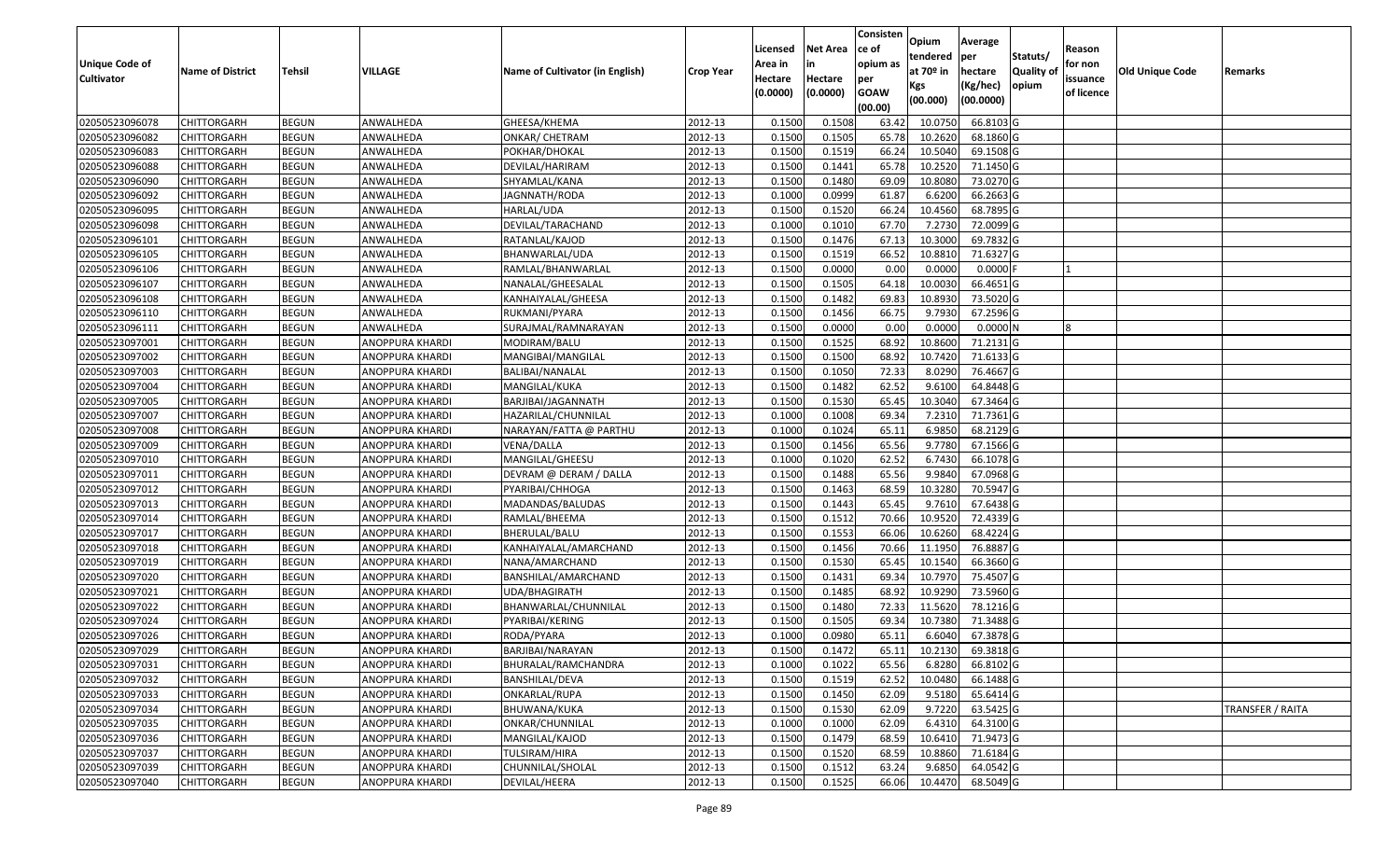| <b>Unique Code of</b> |                         |              |                          |                                        |                  | Licensed<br>Area in | <b>Net Area</b><br>in | Consisten<br>ce of<br>opium as | Opium<br>tendered            | Average<br>per                   | Statuts/            | Reason<br>for non      |                 |         |
|-----------------------|-------------------------|--------------|--------------------------|----------------------------------------|------------------|---------------------|-----------------------|--------------------------------|------------------------------|----------------------------------|---------------------|------------------------|-----------------|---------|
| <b>Cultivator</b>     | <b>Name of District</b> | Tehsil       | VILLAGE                  | Name of Cultivator (in English)        | <b>Crop Year</b> | Hectare<br>(0.0000) | Hectare<br>(0.0000)   | per<br><b>GOAW</b><br>(00.00)  | at 70º in<br>Kgs<br>(00.000) | hectare<br>(Kg/hec)<br>(00.0000) | Quality of<br>opium | issuance<br>of licence | Old Unique Code | Remarks |
| 02050523098003        | <b>CHITTORGARH</b>      | <b>BEGUN</b> | GANESHPURA               | SHAMBHU/KANHAIYALAL                    | 2012-13          | 0.1500              | 0.1500                | 61.26                          | 10.0730                      | 67.1533 G                        |                     |                        |                 |         |
| 02050523098004        | <b>CHITTORGARH</b>      | <b>BEGUN</b> | GANESHPURA               | KASHIRAM/KAJOD                         | 2012-13          | 0.1500              | 0.1500                | 65.14                          | 10.6550                      | 71.0333 G                        |                     |                        |                 |         |
| 02050523098005        | <b>CHITTORGARH</b>      | <b>BEGUN</b> | GANESHPURA               | SHAMBHULAL/KAJOD                       | 2012-13          | 0.1500              | 0.1500                | 65.95                          | 11.0320                      | 73.5467 G                        |                     |                        |                 |         |
| 02050523098006        | <b>CHITTORGARH</b>      | <b>BEGUN</b> | GANESHPURA               | MOHANLAL/BHANWARLAL                    | 2012-13          | 0.1500              | 0.1508                | 68.02                          | 11.0580                      | 73.3289 G                        |                     |                        |                 |         |
| 02050523098009        | <b>CHITTORGARH</b>      | <b>BEGUN</b> | GANESHPURA               | SHAMBHULAL/MANGILAL                    | 2012-13          | 0.1500              | 0.1451                | 61.26                          | 9.6790                       | 66.7057 G                        |                     |                        |                 |         |
| 02050523098010        | <b>CHITTORGARH</b>      | <b>BEGUN</b> | GANESHPURA               | SOHANLAL/BHANWARLAL                    | 2012-13          | 0.1500              | 0.1482                | 65.14                          | 10.4780                      | 70.7018 G                        |                     |                        |                 |         |
| 02050523098011        | CHITTORGARH             | <b>BEGUN</b> | GANESHPURA               | DEVILAL/PYARA                          | 2012-13          | 0.1000              | 0.1020                | 65.13                          | 7.0060                       | 68.6863 G                        |                     |                        |                 |         |
| 02050523098013        | <b>CHITTORGARH</b>      | <b>BEGUN</b> | GANESHPURA               | DUNGA/NATHU                            | 2012-13          | 0.1500              | 0.1539                | 65.13                          | 10.8860                      | 70.7342 G                        |                     |                        |                 |         |
| 02050523098014        | <b>CHITTORGARH</b>      | <b>BEGUN</b> | GANESHPURA               | MADANLAL/MANGILAL                      | 2012-13          | 0.1500              | 0.1485                | 65.95                          | 10.7120                      | 72.1347 G                        |                     |                        |                 |         |
| 02050523098016        | <b>CHITTORGARH</b>      | <b>BEGUN</b> | GANESHPURA               | SHANKERLAL/BHANWARLAL                  | 2012-13          | 0.1500              | 0.1530                | 65.13                          | 10.8950                      | 71.2092 G                        |                     |                        |                 |         |
| 02050523098017        | <b>CHITTORGARH</b>      | <b>BEGUN</b> | GANESHPURA               | AASHARAM/JAILAL                        | 2012-13          | 0.1500              | 0.1515                | 65.95                          | 10.9190                      | 72.0726 G                        |                     |                        |                 |         |
| 02050523098020        | <b>CHITTORGARH</b>      | <b>BEGUN</b> | GANESHPURA               | KAILASH A/S SALAGRAM/ JITMAL           | 2012-13          | 0.1500              | 0.1500                | 66.67                          | 10.8480                      | 72.3200 G                        |                     |                        |                 |         |
| 02050523098023        | <b>CHITTORGARH</b>      | <b>BEGUN</b> | GANESHPURA               | BADRILAL/UDALAL                        | 2012-13          | 0.1500              | 0.1501                | 65.50                          | 10.7790                      | 71.8121 G                        |                     |                        |                 |         |
| 02050523098024        | <b>CHITTORGARH</b>      | <b>BEGUN</b> | GANESHPURA               | MADANLAL/UDALAL                        | 2012-13          | 0.1500              | 0.1501                | 66.67                          | 10.9720                      | 73.0979 G                        |                     |                        |                 |         |
| 02050523098029        | <b>CHITTORGARH</b>      | <b>BEGUN</b> | GANESHPURA               | SHANTILAL/MEGHRAJ                      | 2012-13          | 0.1500              | 0.1449                | 68.02                          | 10.8050                      | 74.5687 G                        |                     |                        |                 |         |
| 02050523099001        | <b>CHITTORGARH</b>      | <b>BEGUN</b> | <b>GOPALPURA (BEGUN)</b> | PYARIBAI/ HIRA                         | 2012-13          | 0.1500              | 0.1470                | 64.24                          | 9.9660                       | 67.7959 G                        |                     |                        |                 |         |
| 02050523099003        | <b>CHITTORGARH</b>      | <b>BEGUN</b> | <b>GOPALPURA (BEGUN)</b> | MANGILAL/RAMA                          | 2012-13          | 0.1500              | 0.1460                | 64.24                          | 9.8290                       | 67.3219 G                        |                     |                        |                 |         |
| 02050523099005        | <b>CHITTORGARH</b>      | <b>BEGUN</b> | GOPALPURA (BEGUN)        | DHAPUBAI/BHANWARLAL                    | 2012-13          | 0.1500              | 0.1516                | 64.24                          | 9.7740                       | 64.4723 G                        |                     |                        |                 |         |
| 02050523099009        | <b>CHITTORGARH</b>      | <b>BEGUN</b> | <b>GOPALPURA (BEGUN)</b> | HUKMICHAND/JODHA                       | 2012-13          | 0.1500              | 0.1501                | 62.20                          | 9.6320                       | 64.1706 G                        |                     |                        |                 |         |
| 02050523099010        | <b>CHITTORGARH</b>      | <b>BEGUN</b> | <b>GOPALPURA (BEGUN)</b> | MOTILAL/PARTHU                         | 2012-13          | 0.1500              | 0.1500                | 68.65                          | 10.7490                      | 71.6600 G                        |                     |                        |                 |         |
| 02050523099012        | <b>CHITTORGARH</b>      | <b>BEGUN</b> | <b>GOPALPURA (BEGUN)</b> | BALURAM/LAKHMA                         | 2012-13          | 0.1500              | 0.1488                | 67.43                          | 10.7310                      | 72.1169 G                        |                     |                        |                 |         |
| 02050523099017        | CHITTORGARH             | <b>BEGUN</b> | <b>GOPALPURA (BEGUN)</b> | MADHU/VENA                             | 2012-13          | 0.1500              | 0.1488                | 62.85                          | 9.7330                       | 65.4099 G                        |                     |                        |                 |         |
| 02050523099023        | <b>CHITTORGARH</b>      | <b>BEGUN</b> | <b>GOPALPURA (BEGUN)</b> | ONKAR/MODA                             | 2012-13          | 0.1500              | 0.1476                | 65.00                          | 10.1310                      | 68.6382 G                        |                     |                        |                 |         |
| 02050523099024        | <b>CHITTORGARH</b>      | <b>BEGUN</b> | GOPALPURA (BEGUN)        | PYARIBAI/KUKA                          | 2012-13          | 0.1000              | 0.1002                | 62.76                          | 6.6080                       | 65.9481 G                        |                     |                        |                 |         |
| 02050523099028        | <b>CHITTORGARH</b>      | <b>BEGUN</b> | <b>GOPALPURA (BEGUN)</b> | RUPA/CHATURBHUJ                        | 2012-13          | 0.1500              | 0.1500                | 66.11                          | 10.5590                      | 70.3933 G                        |                     |                        |                 |         |
| 02050523099031        | <b>CHITTORGARH</b>      | <b>BEGUN</b> | <b>GOPALPURA (BEGUN)</b> | BARDIBAI/LAKHMA                        | 2012-13          | 0.1500              | 0.1491                | 67.48                          | 10.7490                      | 72.0926 G                        |                     |                        |                 |         |
| 02050523099036        | <b>CHITTORGARH</b>      | <b>BEGUN</b> | GOPALPURA (BEGUN)        | BARJIBAI/NANDLAL                       | 2012-13          | 0.1500              | 0.1440                | 62.76                          | 9.2970                       | 64.5625 G                        |                     |                        |                 |         |
| 02050523099039        | <b>CHITTORGARH</b>      | <b>BEGUN</b> | GOPALPURA (BEGUN)        | HAZARILAL/BHANWARLAL                   | 2012-13          | 0.1500              | 0.1518                | 68.65                          | 11.4550                      | 75.4611 G                        |                     |                        |                 |         |
| 02050523099040        | <b>CHITTORGARH</b>      | <b>BEGUN</b> | <b>GOPALPURA (BEGUN)</b> | NARAYAN / PYARA                        | 2012-13          | 0.1500              | 0.1494                | 66.1                           | 10.1240                      | 67.7644 G                        |                     |                        |                 |         |
| 02050523099045        | <b>CHITTORGARH</b>      | <b>BEGUN</b> | <b>GOPALPURA (BEGUN)</b> | HEMA/BARDA                             | 2012-13          | 0.1500              | 0.1488                | 62.76                          | 9.9790                       | 67.0632 G                        |                     |                        |                 |         |
| 02050523099046        | <b>CHITTORGARH</b>      | <b>BEGUN</b> | <b>GOPALPURA (BEGUN)</b> | GHEESALAL/CHUNNILAL                    | 2012-13          | 0.1500              | 0.1462                | 62.20                          | 9.9340                       | 67.9480 G                        |                     |                        |                 |         |
| 02050523099048        | CHITTORGARH             | <b>BEGUN</b> | GOPALPURA (BEGUN)        | HARLAL/UDA                             | 2012-13          | 0.1500              | 0.1520                | 66.1                           | 10.9270                      | 71.8882 G                        |                     |                        |                 |         |
| 02050523099049        | <b>CHITTORGARH</b>      | <b>BEGUN</b> | <b>GOPALPURA (BEGUN)</b> | SITABAI/DEVILAL                        | 2012-13          | 0.1500              | 0.1512                | 65.75                          | 10.4820                      | 69.3254 G                        |                     |                        |                 |         |
| 02050523099050        | CHITTORGARH             | <b>BEGUN</b> | <b>GOPALPURA (BEGUN)</b> | LALU/VENA                              | 2012-13          | 0.1500              | 0.1450                | 65.75                          | 10.1630                      | 70.0897 G                        |                     |                        |                 |         |
| 02050523099051        | CHITTORGARH             | <b>BEGUN</b> | <b>GOPALPURA (BEGUN)</b> | KISHANLAL/ONKAR                        | 2012-13          | 0.1000              | 0.0968                | 67.48                          | 7.1340                       | 73.6983 G                        |                     |                        |                 |         |
| 02050523099052        | <b>CHITTORGARH</b>      | <b>BEGUN</b> | GOPALPURA (BEGUN)        | ONKAR/PYARA                            | 2012-13          | 0.1500              | 0.1560                | 72.65                          | 12.2360                      | 78.4359 G                        |                     |                        |                 |         |
| 02050523099054        | <b>CHITTORGARH</b>      | <b>BEGUN</b> | <b>GOPALPURA (BEGUN)</b> | KHEMRAJ/UDA                            | 2012-13          | 0.1500              | 0.1504                |                                |                              | 65.75 10.6420 70.7580 G          |                     |                        |                 |         |
| 02050523099056        | <b>CHITTORGARH</b>      | <b>BEGUN</b> | <b>GOPALPURA (BEGUN)</b> | MADHOLAL/ BARDA                        | 2012-13          | 0.1500              | 0.1455                | 65.00                          | 10.1680                      | 69.8832 G                        |                     |                        |                 |         |
| 02050523099059        | <b>CHITTORGARH</b>      | <b>BEGUN</b> | <b>GOPALPURA (BEGUN)</b> | AMARCHAND/SANWATA                      | 2012-13          | 0.1500              | 0.1485                | 62.20                          | 9.6320                       | 64.8620 G                        |                     |                        |                 |         |
| 02050523100003        | <b>CHITTORGARH</b>      | <b>BEGUN</b> | <b>GULANA</b>            | JAGDISH/JAGNNATH                       | 2012-13          | 0.1500              | 0.1440                | 67.09                          | 10.0730                      | 69.9514 G                        |                     |                        |                 |         |
| 02050523100004        | <b>CHITTORGARH</b>      | <b>BEGUN</b> | GULANA                   | VISHNUDATTA A/S CHHAGANLAL/<br>TOLIRAM | 2012-13          | 0.1500              | 0.1512                | 63.74                          | 9.6250                       | 63.6574 G                        |                     |                        |                 |         |
| 02050523100015        | <b>CHITTORGARH</b>      | <b>BEGUN</b> | <b>GULANA</b>            | BARDICHAND/TOLIRAM                     | 2012-13          | 0.1500              | 0.1457                | 67.09                          | 10.2460                      | 70.3226 G                        |                     |                        |                 |         |
| 02050523100018        | <b>CHITTORGARH</b>      | <b>BEGUN</b> | <b>GULANA</b>            | MODIBAI/HARLAL                         | 2012-13          | 0.1500              | 0.1452                | 56.44                          | 8.5310                       | 58.7534 G                        |                     |                        |                 |         |
| 02050523100019        | <b>CHITTORGARH</b>      | <b>BEGUN</b> | GULANA                   | DHAPUBAI/PRAKASHCHAND                  | 2012-13          | 0.1000              | 0.1006                | 61.37                          | 6.3740                       | 63.3598 G                        |                     |                        |                 |         |
| 02050523100020        | <b>CHITTORGARH</b>      | <b>BEGUN</b> | GULANA                   | CHUNNILAL/SITARAM                      | 2012-13          | 0.1500              | 0.1500                | 67.09                          | 10.5430                      | 70.2867 G                        |                     |                        |                 |         |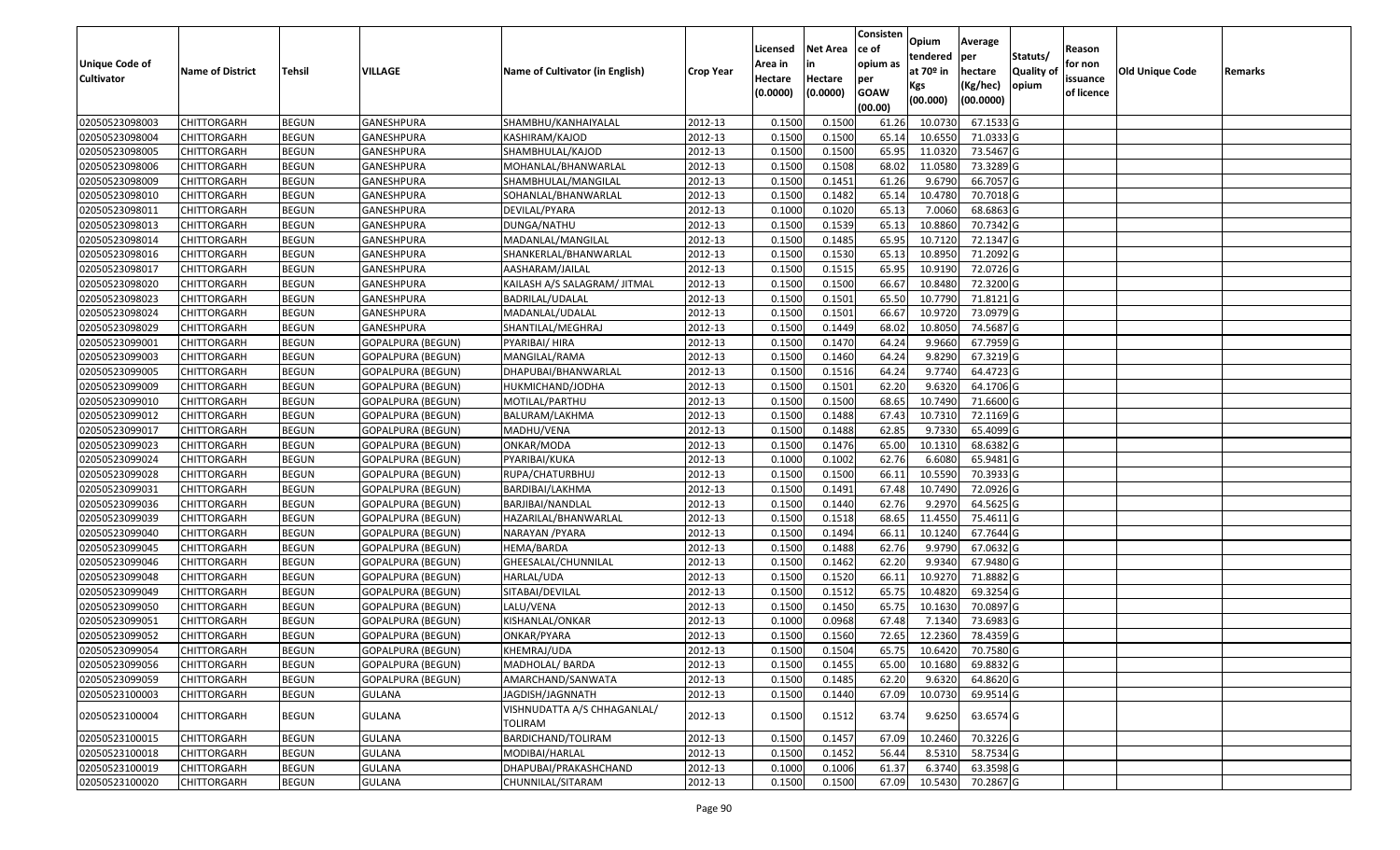|                       |                         |               |                       |                                 |                  | Licensed | <b>Net Area</b> | Consisten<br>lce of    | Opium           | Average               |            | Reason     |                        |                    |
|-----------------------|-------------------------|---------------|-----------------------|---------------------------------|------------------|----------|-----------------|------------------------|-----------------|-----------------------|------------|------------|------------------------|--------------------|
| <b>Unique Code of</b> |                         |               |                       |                                 |                  | Area in  |                 | opium as               | tendered        | per                   | Statuts/   | for non    |                        |                    |
| <b>Cultivator</b>     | <b>Name of District</b> | <b>Tehsil</b> | VILLAGE               | Name of Cultivator (in English) | <b>Crop Year</b> | Hectare  | Hectare         | per                    | at $70°$ in     | hectare               | Quality of | issuance   | <b>Old Unique Code</b> | Remarks            |
|                       |                         |               |                       |                                 |                  | (0.0000) | (0.0000)        | <b>GOAW</b><br>(00.00) | Kgs<br>(00.000) | (Kg/hec)<br>(00.0000) | opium      | of licence |                        |                    |
| 02050523100022        | <b>CHITTORGARH</b>      | <b>BEGUN</b>  | <b>GULANA</b>         | BANSHILAL/NANDA                 | 2012-13          | 0.1500   | 0.1480          | 63.99                  | 9.8180          | 66.3378 G             |            |            | 02050523083053         | <b>TRANSFER</b>    |
| 02050523114001        | CHITTORGARH             | <b>BEGUN</b>  | <b>GOVINDPURA</b>     | RATIRAM/BHAGIRATH               | 2012-13          | 0.1500   | 0.1495          | 66.7                   | 10.2920         | 68.8428 G             |            |            |                        |                    |
| 02050523114002        | <b>CHITTORGARH</b>      | <b>BEGUN</b>  | GOVINDPURA            | ONKAR/BALU                      | 2012-13          | 0.1500   | 0.1456          | 66.7                   | 10.5210         | 72.2596 G             |            |            |                        |                    |
| 02050523114003        | <b>CHITTORGARH</b>      | <b>BEGUN</b>  | <b>GOVINDPURA</b>     | GOPILAL/PYARCHAND               | 2012-13          | 0.1500   | 0.1486          | 64.95                  | 10.3550         | 69.6837 G             |            |            |                        |                    |
| 02050523114005        | <b>CHITTORGARH</b>      | <b>BEGUN</b>  | <b>GOVINDPURA</b>     | MANGILAL/CHAGNA                 | 2012-13          | 0.1500   | 0.1505          | 62.44                  | 9.9100          | 65.8472 G             |            |            |                        |                    |
| 02050523114006        | CHITTORGARH             | <b>BEGUN</b>  | <b>GOVINDPURA</b>     | NANADRAM/SHOCHAND               | 2012-13          | 0.1500   | 0.1456          | 65.43                  | 9.8050          | 67.3420 G             |            |            |                        |                    |
| 02050523114007        | CHITTORGARH             | <b>BEGUN</b>  | <b>GOVINDPURA</b>     | MODIRAM A/S BHERU               | 2012-13          | 0.1500   | 0.1500          | 64.95                  | 10.0020         | 66.6800 G             |            |            |                        |                    |
| 02050523114009        | <b>CHITTORGARH</b>      | <b>BEGUN</b>  | <b>GOVINDPURA</b>     | NARAYAN/RAMCHANDRA              | 2012-13          | 0.1500   | 0.1491          | 68.95                  | 10.4110         | 69.8256 G             |            |            |                        | <b>NAME CHANGE</b> |
| 02050523114012        | <b>CHITTORGARH</b>      | <b>BEGUN</b>  | <b>GOVINDPURA</b>     | GISHALAL/DEVILAL                | 2012-13          | 0.1500   | 0.1500          | 66.98                  | 10.2190         | 68.1267 G             |            |            |                        |                    |
| 02050523114014        | <b>CHITTORGARH</b>      | <b>BEGUN</b>  | <b>GOVINDPURA</b>     | UDA/DEVA                        | 2012-13          | 0.1500   | 0.1506          | 65.5                   | 10.0230         | 66.5538 G             |            |            |                        |                    |
| 02050523114015        | <b>CHITTORGARH</b>      | <b>BEGUN</b>  | <b>GOVINDPURA</b>     | MADHO/BHAGIRATH                 | 2012-13          | 0.1500   | 0.1520          | 71.89                  | 11.1840         | 73.5789 G             |            |            |                        |                    |
| 02050523114020        | <b>CHITTORGARH</b>      | <b>BEGUN</b>  | <b>GOVINDPURA</b>     | TULSHIBAI/KANHAIYALAL           | 2012-13          | 0.1500   | 0.1500          | 68.00                  | 10.8120         | 72.0800 G             |            |            |                        |                    |
| 02050523114022        | <b>CHITTORGARH</b>      | <b>BEGUN</b>  | <b>GOVINDPURA</b>     | GISHA/DHOLA                     | 2012-13          | 0.1500   | 0.1470          | 63.98                  | 9.6700          | 65.7823 G             |            |            |                        |                    |
| 02050523114023        | <b>CHITTORGARH</b>      | <b>BEGUN</b>  | <b>GOVINDPURA</b>     | SHANTIBAI/UDA                   | 2012-13          | 0.1500   | 0.1435          | 68.00                  | 10.1220         | 70.5366 G             |            |            |                        |                    |
| 02050523114025        | <b>CHITTORGARH</b>      | <b>BEGUN</b>  | <b>GOVINDPURA</b>     | KHANA/GODA                      | 2012-13          | 0.1500   | 0.1512          | 66.27                  | 10.3000         | 68.1217 G             |            |            |                        |                    |
| 02050523114026        | <b>CHITTORGARH</b>      | <b>BEGUN</b>  | <b>GOVINDPURA</b>     | NOLIBAI/NANDA                   | 2012-13          | 0.1500   | 0.1479          | 66.98                  | 10.0280         | 67.8026 G             |            |            |                        |                    |
| 02050523114029        | <b>CHITTORGARH</b>      | <b>BEGUN</b>  | <b>GOVINDPURA</b>     | SUNDARBAI/BHANWARLAL            | 2012-13          | 0.1500   | 0.1500          | 66.98                  | 10.2580         | 68.3867 G             |            |            |                        |                    |
| 02050523114032        | <b>CHITTORGARH</b>      | <b>BEGUN</b>  | <b>GOVINDPURA</b>     | PRATHU/KALU                     | 2012-13          | 0.1500   | 0.1500          | 69.78                  | 10.5970         | 70.6467 G             |            |            |                        |                    |
| 02050523114033        | <b>CHITTORGARH</b>      | <b>BEGUN</b>  | <b>GOVINDPURA</b>     | DHULIBAI/DALU                   | 2012-13          | 0.1500   | 0.1496          | 69.84                  | 10.5860         | 70.7620 G             |            |            |                        |                    |
| 02050523114034        | <b>CHITTORGARH</b>      | <b>BEGUN</b>  | <b>GOVINDPURA</b>     | KALU/BHURA                      | 2012-13          | 0.1500   | 0.1500          | 68.95                  | 10.6870         | 71.2467 G             |            |            |                        |                    |
| 02050523114037        | <b>CHITTORGARH</b>      | <b>BEGUN</b>  | <b>GOVINDPURA</b>     | AMAR CHAND/CHUNNI LAL           | 2012-13          | 0.1500   | 0.1421          | 64.95                  | 9.8070          | 69.0148 G             |            |            |                        |                    |
| 02050523114038        | <b>CHITTORGARH</b>      | <b>BEGUN</b>  | <b>GOVINDPURA</b>     | DEUEBAI/KHANIYALAL              | 2012-13          | 0.1500   | 0.1470          | 63.98                  | 9.9720          | 67.8367 G             |            |            |                        |                    |
| 02050523114041        | CHITTORGARH             | <b>BEGUN</b>  | <b>GOVINDPURA</b>     | GISHIBAI/BHANSILAL              | 2012-13          | 0.1000   | 0.1023          | 66.27                  | 6.4760          | 63.3040 G             |            |            |                        |                    |
| 02050523114050        | <b>CHITTORGARH</b>      | <b>BEGUN</b>  | <b>GOVINDPURA</b>     | GOPALLAL/HIRALAL                | 2012-13          | 0.1500   | 0.1512          | 66.27                  | 10.1680         | 67.2487 G             |            |            |                        |                    |
| 02050523114051        | <b>CHITTORGARH</b>      | <b>BEGUN</b>  | <b>GOVINDPURA</b>     | FATIMA BEGAM/NURHUDIN MO.       | 2012-13          | 0.1500   | 0.1512          | 62.97                  | 9.4100          | 62.2354 G             |            |            |                        | <b>NAME CHANGE</b> |
| 02050523114052        | <b>CHITTORGARH</b>      | <b>BEGUN</b>  | GOVINDPURA            | MANGIBAI/LALU                   | 2012-13          | 0.1500   | 0.1296          | 62.44                  | 8.2780          | 63.8735 G             |            |            |                        |                    |
| 02050523114055        | <b>CHITTORGARH</b>      | <b>BEGUN</b>  | <b>GOVINDPURA</b>     | MADHO/MOTI                      | 2012-13          | 0.1500   | 0.1490          | 69.84                  | 10.6860         | 71.7181 G             |            |            |                        |                    |
| 02050523114058        | <b>CHITTORGARH</b>      | <b>BEGUN</b>  | GOVINDPURA            | LAXMIBAI/JAGNATH/NARAYAN        | 2012-13          | 0.1500   | 0.1476          | 63.98                  | 9.6240          | 65.2033 G             |            |            |                        |                    |
| 02050523114060        | <b>CHITTORGARH</b>      | <b>BEGUN</b>  | <b>GOVINDPURA</b>     | RAJMAL/MOTI                     | 2012-13          | 0.1500   | 0.1515          | 52.84                  | 7.4200          | 48.9769 G             |            |            |                        |                    |
| 02050523114061        | <b>CHITTORGARH</b>      | <b>BEGUN</b>  | GOVINDPURA            | GOPI/RAMA                       | 2012-13          | 0.1500   | 0.1475          | 60.64                  | 9.2090          | 62.4339 G             |            |            |                        |                    |
| 02050523114062        | CHITTORGARH             | <b>BEGUN</b>  | <b>GOVINDPURA</b>     | DEVILAL/RAMLAL A/S HEERA        | 2012-13          | 0.1500   | 0.1500          | 62.97                  | 9.6880          | 64.5867 G             |            |            | 02050523101005         | TRANSFER           |
| 02050523115001        | CHITTORGARH             | <b>BEGUN</b>  | SHODARSHANPURA        | DEVILAL/KALU                    | 2012-13          | 0.1500   | 0.1435          | 64.55                  | 9.8850          | 68.8850 G             |            |            |                        | NAME CHANGE        |
| 02050523115006        | <b>CHITTORGARH</b>      | <b>BEGUN</b>  | <b>SHODARSHANPURA</b> | BARJIBAI/TULSIRAM               | 2012-13          | 0.1500   | 0.1484          | 65.65                  | 10.1100         | 68.1267 G             |            |            |                        |                    |
| 02050523115008        | <b>CHITTORGARH</b>      | <b>BEGUN</b>  | SHODARSHANPURA        | NANADLAL/GISHA                  | 2012-13          | 0.1500   | 0.1480          | 58.53                  | 9.3700          | 63.3108 G             |            |            |                        |                    |
| 02050523115009        | CHITTORGARH             | <b>BEGUN</b>  | SHODARSHANPURA        | BHERULAL/BHURA                  | 2012-13          | 0.1500   | 0.1440          | 69.33                  | 10.1620         | 70.5694 G             |            |            |                        | <b>NAME CHANGE</b> |
| 02050523115010        | <b>CHITTORGARH</b>      | <b>BEGUN</b>  | SHODARSHANPURA        | DHAPUBAI/CHUNNILAL              | 2012-13          | 0.1500   | 0.1495          | 68.45                  | 10.6780         | 71.4247 G             |            |            |                        |                    |
| 02050523115011        | <b>CHITTORGARH</b>      | <b>BEGUN</b>  | SHODARSHANPURA        | PYARCHAND/CHAMPA                | 2012-13          | 0.1000   | 0.0972          | 58.26                  | 6.0260          | 61.9959 G             |            |            |                        |                    |
| 02050523115014        | CHITTORGARH             | <b>BEGUN</b>  | SHODARSHANPURA        | SARJUBAI/SHAMBULAL              | 2012-13          | 0.1000   | 0.0960          | 63.70                  | 6.4060          | 66.7292 G             |            |            |                        |                    |
| 02050523115016        | <b>CHITTORGARH</b>      | <b>BEGUN</b>  | SHODARSHANPURA        | HIRA/JODHA                      | 2012-13          | 0.1500   | 0.1400          | 69.33                  | 9.8050          | 70.0357 G             |            |            |                        |                    |
| 02050523115018        | <b>CHITTORGARH</b>      | <b>BEGUN</b>  | SHODARSHANPURA        | MOTILAL/KESRIMAL                | 2012-13          | 0.1500   | 0.1500          | 68.45                  | 10.2580         | 68.3867 G             |            |            |                        |                    |
| 02050523115028        | CHITTORGARH             | <b>BEGUN</b>  | SHODARSHANPURA        | SEVA/KAJOD                      | 2012-13          | 0.1000   | 0.1012          | 66.50                  | 7.1350          | 70.5040 G             |            |            |                        |                    |
| 02050523115031        | <b>CHITTORGARH</b>      | <b>BEGUN</b>  | SHODARSHANPURA        | BHANWARLAL/BALU                 | 2012-13          | 0.1500   | 0.1450          | 71.76                  | 10.9690         | 75.6483 G             |            |            |                        |                    |
| 02050523115033        | <b>CHITTORGARH</b>      | <b>BEGUN</b>  | SHODARSHANPURA        | SOHNIBAI/MANGILAL D/O ONKAR     | 2012-13          | 0.1000   | 0.0988          | 65.65                  | 7.0810          | 71.6700 G             |            |            |                        |                    |
| 02050523115034        | <b>CHITTORGARH</b>      | <b>BEGUN</b>  | SHODARSHANPURA        | HIRALAL/NATHU                   | 2012-13          | 0.1000   | 0.1020          | 63.80                  | 6.8630          | 67.2843 G             |            |            |                        |                    |
| 02050523116001        | CHITTORGARH             | <b>BEGUN</b>  | BADANPURA             | DEVILAL/KUKA                    | 2012-13          | 0.1500   | 0.1458          | 64.57                  | 10.2940         | 70.6036 G             |            |            |                        |                    |
| 02050523116003        | <b>CHITTORGARH</b>      | <b>BEGUN</b>  | BADANPURA             | MOTI/RUPA                       | 2012-13          | 0.1500   | 0.1488          | 75.82                  | 11.9150         | 80.0739 G             |            |            |                        |                    |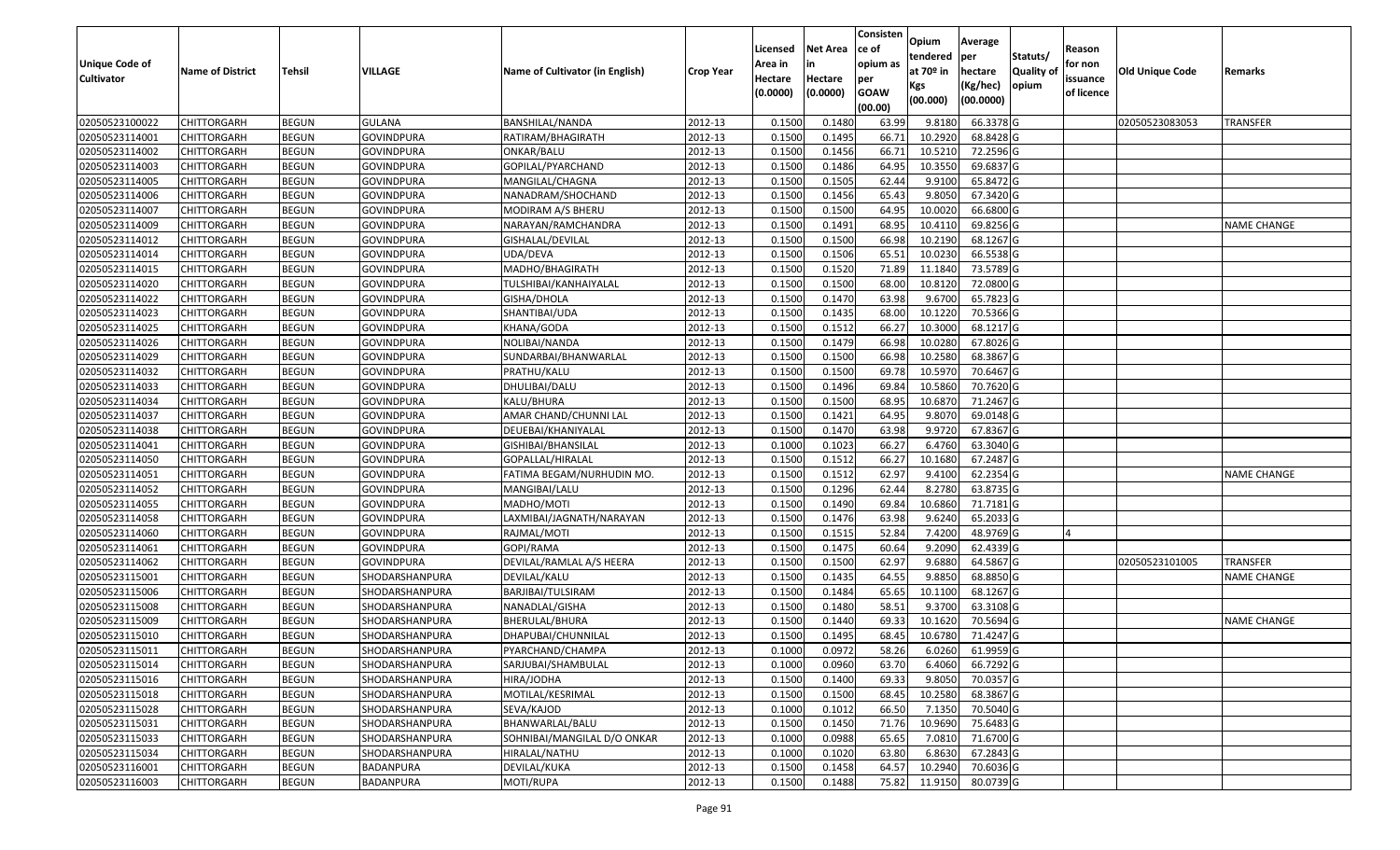|                   |                         |               |                  |                                 |                  |          |                 | Consisten   | Opium       | Average   |                  |            |                 |                    |
|-------------------|-------------------------|---------------|------------------|---------------------------------|------------------|----------|-----------------|-------------|-------------|-----------|------------------|------------|-----------------|--------------------|
|                   |                         |               |                  |                                 |                  | Licensed | <b>Net Area</b> | ce of       | tendered    | per       | Statuts/         | Reason     |                 |                    |
| Unique Code of    | <b>Name of District</b> | <b>Tehsil</b> | VILLAGE          | Name of Cultivator (in English) | <b>Crop Year</b> | Area in  | in              | opium as    | at $70°$ in | hectare   | <b>Quality o</b> | for non    | Old Unique Code | Remarks            |
| <b>Cultivator</b> |                         |               |                  |                                 |                  | Hectare  | Hectare         | per         | Kgs         | (Kg/hec)  | opium            | issuance   |                 |                    |
|                   |                         |               |                  |                                 |                  | (0.0000) | (0.0000)        | <b>GOAW</b> | (00.000)    | (00.0000) |                  | of licence |                 |                    |
|                   |                         |               |                  |                                 |                  |          |                 | (00.00)     |             |           |                  |            |                 |                    |
| 02050523116004    | CHITTORGARH             | <b>BEGUN</b>  | BADANPURA        | MODIRAM/KALU                    | 2012-13          | 0.1500   | 0.1500          | 61.26       | 9.2420      | 61.6133 G |                  |            |                 |                    |
| 02050523116005    | CHITTORGARH             | <b>BEGUN</b>  | BADANPURA        | HIRA/SEVA                       | 2012-13          | 0.1500   | 0.1440          | 65.37       | 9.8620      | 68.4861G  |                  |            |                 |                    |
| 02050523116009    | CHITTORGARH             | <b>BEGUN</b>  | BADANPURA        | RAMIBAI/BHOLA                   | 2012-13          | 0.1500   | 0.1501          | 64.57       | 10.1650     | 67.7215 G |                  |            |                 |                    |
| 02050523116012    | <b>CHITTORGARH</b>      | <b>BEGUN</b>  | <b>BADANPURA</b> | BHANWARLAL/KANHAIYALAL          | 2012-13          | 0.1000   | 0.0992          | 65.37       | 6.7700      | 68.2460 G |                  |            |                 |                    |
| 02050523116013    | CHITTORGARH             | <b>BEGUN</b>  | BADANPURA        | MODIRAM/RUPA                    | 2012-13          | 0.1000   | 0.0990          | 68.58       | 7.5730      | 76.4949 G |                  |            |                 |                    |
| 02050523116014    | CHITTORGARH             | <b>BEGUN</b>  | BADANPURA        | BHAWANIRAM/VENARAM              | 2012-13          | 0.1500   | 0.1485          | 68.70       | 10.6880     | 71.9731 G |                  |            |                 |                    |
| 02050523116017    | CHITTORGARH             | <b>BEGUN</b>  | BADANPURA        | NANALAL/DEVILAL                 | 2012-13          | 0.1500   | 0.1457          | 69.94       | 10.651      | 73.1023 G |                  |            |                 |                    |
| 02050523116019    | <b>CHITTORGARH</b>      | <b>BEGUN</b>  | <b>BADANPURA</b> | HIRADAS/RUPDAS                  | 2012-13          | 0.1500   | 0.1500          | 68.58       | 10.6300     | 70.8667 G |                  |            |                 |                    |
| 02050523116023    | CHITTORGARH             | <b>BEGUN</b>  | BADANPURA        | DEVILAL/LAKHMICHAND             | 2012-13          | 0.1000   | 0.1008          | 65.37       | 7.1630      | 71.0615 G |                  |            |                 |                    |
| 02050523117001    | CHITTORGARH             | <b>BEGUN</b>  | <b>DEDIYA</b>    | GISHULAL/KANA                   | 2012-13          | 0.1000   | 0.0992          | 61.28       | 6.3470      | 63.9819 G |                  |            |                 |                    |
| 02050523117002    | CHITTORGARH             | <b>BEGUN</b>  | <b>DEDIYA</b>    | NANDA/DEVI DAROGA               | 2012-13          | 0.1000   | 0.0986          | 61.28       | 6.6270      | 67.2110 G |                  |            |                 |                    |
| 02050523117003    | <b>CHITTORGARH</b>      | <b>BEGUN</b>  | <b>DEDIYA</b>    | SHANKAR/BALU                    | 2012-13          | 0.1500   | 0.1466          | 61.28       | 9.4980      | 64.7885 G |                  |            |                 |                    |
| 02050523117004    | <b>CHITTORGARH</b>      | <b>BEGUN</b>  | <b>DEDIYA</b>    | KASTURIBAI/NANDA                | 2012-13          | 0.1500   | 0.1482          | 69.08       | 10.9250     | 73.7179 G |                  |            |                 |                    |
| 02050523117005    | <b>CHITTORGARH</b>      | <b>BEGUN</b>  | <b>DEDIYA</b>    | RAMLAL/DEVILAL                  | 2012-13          | 0.1000   | 0.0990          | 65.70       | 6.6830      | 67.5051 G |                  |            |                 |                    |
| 02050523117006    | CHITTORGARH             | <b>BEGUN</b>  | <b>DEDIYA</b>    | UDA/DEVI                        | 2012-13          | 0.1000   | 0.1014          | 63.95       | 6.7060      | 66.1341 G |                  |            |                 |                    |
| 02050523117007    | CHITTORGARH             | <b>BEGUN</b>  | <b>DEDIYA</b>    | ONKAR/CHITTAR                   | 2012-13          | 0.1500   | 0.1517          | 68.18       | 10.8500     | 71.5227 G |                  |            |                 |                    |
| 02050523117008    | CHITTORGARH             | <b>BEGUN</b>  | <b>DEDIYA</b>    | RAMCHANDRA/GANGARAM             | 2012-13          | 0.1500   | 0.1521          | 66.93       | 10.5940     | 69.6515 G |                  |            |                 |                    |
| 02050523117009    | CHITTORGARH             | <b>BEGUN</b>  | <b>DEDIYA</b>    | MOHAN/POKHAR                    | 2012-13          | 0.1000   | 0.1008          | 65.40       | 7.0160      | 69.6032 G |                  |            |                 |                    |
| 02050523117010    | CHITTORGARH             | <b>BEGUN</b>  | <b>DEDIYA</b>    | MANGU/NARAYAN                   | 2012-13          | 0.1500   | 0.1520          | 68.59       | 11.0230     | 72.5197 G |                  |            |                 |                    |
| 02050523117011    | CHITTORGARH             | <b>BEGUN</b>  | <b>DEDIYA</b>    | CHUNNILAL/PRABHULAL             | 2012-13          | 0.1500   | 0.1520          | 68.59       | 10.9840     | 72.2632 G |                  |            |                 |                    |
| 02050523117012    | CHITTORGARH             | <b>BEGUN</b>  | <b>DEDIYA</b>    | GISHALAL/DEVILAL                | 2012-13          | 0.1500   | 0.1456          | 66.42       | 10.6270     | 72.9876 G |                  |            |                 |                    |
| 02050523117013    | CHITTORGARH             | <b>BEGUN</b>  | <b>DEDIYA</b>    | SHANKAR/PYARA                   | 2012-13          | 0.150    | 0.1496          | 68.59       | 10.7590     | 71.9184 G |                  |            |                 |                    |
| 02050523117014    | CHITTORGARH             | <b>BEGUN</b>  | <b>DEDIYA</b>    | IODHA/NARAYAN                   | 2012-13          | 0.1500   | 0.1512          | 63.08       | 9.9310      | 65.6812G  |                  |            |                 |                    |
| 02050523117015    | CHITTORGARH             | <b>BEGUN</b>  | <b>DEDIYA</b>    | DALIBAI/MANGILAL                | 2012-13          | 0.1000   | 0.0984          | 61.42       | 6.7470      | 68.5671 G |                  |            |                 |                    |
| 02050523117016    | <b>CHITTORGARH</b>      | <b>BEGUN</b>  | <b>DEDIYA</b>    | RAMU BAI/BHERULAL               | 2012-13          | 0.1000   | 0.0975          | 61.42       | 6.4320      | 65.9692 G |                  |            |                 |                    |
| 02050523117017    | CHITTORGARH             | <b>BEGUN</b>  | <b>DEDIYA</b>    | BHERULAL/BHUWANA                | 2012-13          | 0.1000   | 0.0990          | 61.42       | 6.7210      | 67.8889 G |                  |            |                 |                    |
| 02050523117018    | CHITTORGARH             | <b>BEGUN</b>  | <b>DEDIYA</b>    | SHYAMLAL/BALU                   | 2012-13          | 0.1500   | 0.1344          | 63.08       | 8.7770      | 65.3051G  |                  |            |                 |                    |
| 02050523117022    | CHITTORGARH             | <b>BEGUN</b>  | <b>DEDIYA</b>    | RATANLAL/MANGU                  | 2012-13          | 0.1500   | 0.1500          | 64.55       | 9.9500      | 66.3333 G |                  |            |                 |                    |
| 02050523118001    | CHITTORGARH             | <b>BEGUN</b>  | <b>CHEKLI</b>    | BABULAL/RAMESHWAR               | 2012-13          | 0.1500   | 0.1464          | 64.97       | 10.1260     | 69.1667 G |                  |            |                 |                    |
| 02050523118002    | CHITTORGARH             | <b>BEGUN</b>  | <b>CHEKLI</b>    | BHADRILAL/RUPA                  | 2012-13          | 0.1500   | 0.1458          | 62.11       | 9.9640      | 68.3402 G |                  |            |                 |                    |
| 02050523118004    | CHITTORGARH             | <b>BEGUN</b>  | <b>CHEKLI</b>    | BHANWARLAL/DEVILAL              | 2012-13          | 0.1500   | 0.1496          | 62.1        | 9.9820      | 66.7246 G |                  |            |                 |                    |
| 02050523118005    | CHITTORGARH             | <b>BEGUN</b>  | <b>CHEKLI</b>    | SHAMBHULAL/RUPA                 | 2012-13          | 0.1500   | 0.1476          | 58.88       | 9.1520      | 62.0054 G |                  |            |                 |                    |
| 02050523118006    | CHITTORGARH             | <b>BEGUN</b>  | <b>CHEKLI</b>    | BHANSHILAL/AASHARAM             | 2012-13          | 0.1500   | 0.1416          | 60.73       | 9.1270      | 64.4562 G |                  |            |                 |                    |
| 02050523118009    | CHITTORGARH             | <b>BEGUN</b>  | <b>CHEKLI</b>    | SHANKERLAL/KANHAILAL            | 2012-13          | 0.1500   | 0.1485          | 64.69       | 10.5350     | 70.9428 G |                  |            |                 |                    |
| 02050523118010    | CHITTORGARH             | <b>BEGUN</b>  | <b>CHEKLI</b>    | KALURAM/RUPA                    | 2012-13          | 0.1500   | 0.1500          | 63.70       | 9.9650      | 66.4333 G |                  |            |                 |                    |
| 02050523118013    | CHITTORGARH             | <b>BEGUN</b>  | <b>CHEKLI</b>    | MODIRAM/DEVILAL                 | 2012-13          | 0.1500   | 0.1480          | 62.58       | 10.1020     | 68.2568 G |                  |            |                 |                    |
| 02050523119001    | <b>CHITTORGARH</b>      | <b>BEGUN</b>  | <b>DHAMANCHA</b> | JAGNATH/KALU                    | 2012-13          | 0.1500   | 0.1496          | 61.73       | 9.9390      | 66.4372 G |                  |            |                 |                    |
| 02050523119002    | <b>CHITTORGARH</b>      | <b>BEGUN</b>  | DHAMANCHA        | DEVBAI/KANHAIYALAL              | 2012-13          | 0.1500   | 0.1464          | 64.69       | 10.1560     | 69.3716 G |                  |            |                 |                    |
| 02050523119003    | <b>CHITTORGARH</b>      | <b>BEGUN</b>  | <b>DHAMANCHA</b> | GOKALIBAI/PYARA                 | 2012-13          | 0.1500   | 0.1475          | 69.19       | 11.6340     | 78.8746 G |                  |            |                 |                    |
| 02050523119004    | <b>CHITTORGARH</b>      | <b>BEGUN</b>  | <b>DHAMANCHA</b> | ONKAR/RUPA                      | 2012-13          | 0.1500   | 0.1504          | 60.69       | 10.4650     | 69.5811 G |                  |            |                 |                    |
| 02050523119005    | CHITTORGARH             | <b>BEGUN</b>  | <b>DHAMANCHA</b> | KANA/NANA                       | 2012-13          | 0.1500   | 0.1400          | 64.18       | 10.0030     | 71.4500 G |                  |            |                 |                    |
| 02050523119008    | <b>CHITTORGARH</b>      | <b>BEGUN</b>  | <b>DHAMANCHA</b> | MEGHA A./S LALU/JEETA           | 2012-13          | 0.1500   | 0.1505          | 65.80       | 11.2800     | 74.9502 G |                  |            |                 | <b>NAME CHANGE</b> |
| 02050523119009    | <b>CHITTORGARH</b>      | <b>BEGUN</b>  | DHAMANCHA        | JETIBAI/LALU                    | 2012-13          | 0.1500   | 0.1404          | 69.19       | 11.3080     | 80.5413 G |                  |            |                 | NAME CHANGE        |
| 02050523119011    | <b>CHITTORGARH</b>      | <b>BEGUN</b>  | DHAMANCHA        | SUNDARBAI/MIYACHAND             | 2012-13          | 0.1500   | 0.1502          | 64.69       | 9.8610      | 65.6525 G |                  |            |                 |                    |
| 02050523119013    | <b>CHITTORGARH</b>      | <b>BEGUN</b>  | DHAMANCHA        | CHATARBHUJ/BHURA                | 2012-13          | 0.1500   | 0.1500          | 71.02       | 11.4340     | 76.2267 G |                  |            |                 |                    |
| 02050523119016    | <b>CHITTORGARH</b>      | <b>BEGUN</b>  | DHAMANCHA        | PRABHU A/S KISHNA/VENA          | 2012-13          | 0.1000   | 0.1000          | 64.18       | 6.9680      | 69.6800 G |                  |            |                 |                    |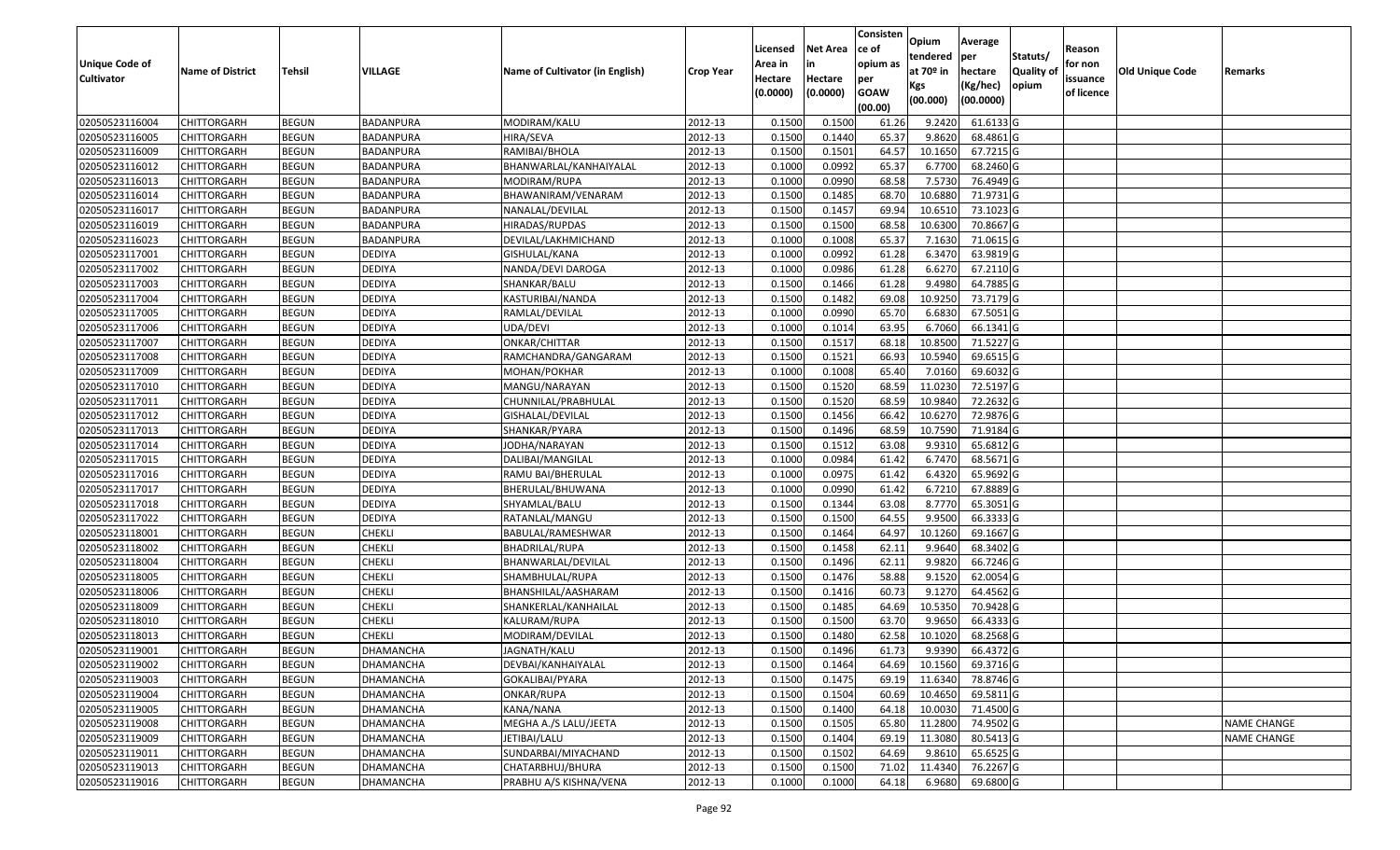|                   |                         |               |                  |                                 |                  | Licensed | <b>Net Area</b> | Consisten<br>ce of | Opium       | Average          |                  | Reason     |                        |         |
|-------------------|-------------------------|---------------|------------------|---------------------------------|------------------|----------|-----------------|--------------------|-------------|------------------|------------------|------------|------------------------|---------|
| Unique Code of    |                         |               |                  |                                 |                  | Area in  | in              | opium as           | tendered    | per              | Statuts/         | for non    |                        |         |
| <b>Cultivator</b> | <b>Name of District</b> | <b>Tehsil</b> | VILLAGE          | Name of Cultivator (in English) | <b>Crop Year</b> | Hectare  | Hectare         | per                | at $70°$ in | hectare          | <b>Quality o</b> | issuance   | <b>Old Unique Code</b> | Remarks |
|                   |                         |               |                  |                                 |                  | (0.0000) | (0.0000)        | <b>GOAW</b>        | Kgs         | (Kg/hec)         | opium            | of licence |                        |         |
|                   |                         |               |                  |                                 |                  |          |                 | (00.00)            | (00.000)    | (00.0000)        |                  |            |                        |         |
| 02050523119017    | CHITTORGARH             | <b>BEGUN</b>  | DHAMANCHA        | SHAMBHULAL/DALU                 | 2012-13          | 0.1500   | 0.1500          | 64.49              | 10.8990     | 72.6600 G        |                  |            |                        |         |
| 02050523119018    | CHITTORGARH             | <b>BEGUN</b>  | DHAMANCHA        | SHUKHLAL/KELA                   | 2012-13          | 0.1500   | 0.1517          | 64.49              | 10.4200     | 68.6882 G        |                  |            |                        |         |
| 02050523119019    | CHITTORGARH             | <b>BEGUN</b>  | DHAMANCHA        | RUKMANI/UDA                     | 2012-13          | 0.1500   | 0.1500          | 63.66              | 10.3040     | 68.6933 G        |                  |            |                        |         |
| 02050523119020    | <b>CHITTORGARH</b>      | <b>BEGUN</b>  | DHAMANCHA        | NAGGIRAM/DEEPA                  | 2012-13          | 0.1500   | 0.1491          | 64.18              | 10.2410     | 68.6854 G        |                  |            |                        |         |
| 02050523119022    | CHITTORGARH             | <b>BEGUN</b>  | DHAMANCHA        | KAMLIBAI/NANDLAL                | 2012-13          | 0.1000   | 0.0960          | 64.93              | 6.8080      | 70.9167 G        |                  |            |                        |         |
| 02050523119023    | <b>CHITTORGARH</b>      | <b>BEGUN</b>  | DHAMANCHA        | KAMLIBAI/JAGANNATH              | 2012-13          | 0.1000   | 0.0989          | 63.66              | 7.0840      | 71.6279 G        |                  |            |                        |         |
| 02050523119024    | CHITTORGARH             | <b>BEGUN</b>  | DHAMANCHA        | PIYARA/HEERA                    | 2012-13          | 0.1500   | 0.1400          | 64.93              | 9.7210      | 69.4357 G        |                  |            |                        |         |
| 02050523119028    | CHITTORGARH             | <b>BEGUN</b>  | DHAMANCHA        | GHEESALAL/NANA                  | 2012-13          | 0.1000   | 0.0980          | 61.40              | 7.0960      | 72.4082G         |                  |            |                        |         |
| 02050523119030    | CHITTORGARH             | <b>BEGUN</b>  | DHAMANCHA        | JEETA/SHOLA                     | 2012-13          | 0.1500   | 0.1470          | 60.69              | 10.075      | 68.5374 G        |                  |            |                        |         |
| 02050523119031    | CHITTORGARH             | <b>BEGUN</b>  | DHAMANCHA        | PRABHU/AMICHAND                 | 2012-13          | 0.1500   | 0.1517          | 68.22              | 10.4770     | 69.0639 G        |                  |            |                        |         |
| 02050523119033    | CHITTORGARH             | <b>BEGUN</b>  | DHAMANCHA        | DEVILAL/LAKHMA                  | 2012-13          | 0.1000   | 0.0984          | 60.69              | 6.9530      | 70.6606 G        |                  |            |                        |         |
| 02050523119034    | CHITTORGARH             | <b>BEGUN</b>  | DHAMANCHA        | JAMNIBAI/DEVILAL                | 2012-13          | 0.1500   | 0.1423          | 61.40              | 9.5520      | 67.1258 G        |                  |            |                        |         |
| 02050523119036    | <b>CHITTORGARH</b>      | <b>BEGUN</b>  | DHAMANCHA        | UDA/NARAYAN                     | 2012-13          | 0.1500   | 0.1500          | 60.74              | 10.0920     | 67.2800 G        |                  |            |                        |         |
| 02050523119037    | CHITTORGARH             | <b>BEGUN</b>  | DHAMANCHA        | PRATHVIRAJ/MODA                 | 2012-13          | 0.1500   | 0.1470          | 59.73              | 9.4370      | 64.1973 G        |                  |            |                        |         |
| 02050523119038    | CHITTORGARH             | <b>BEGUN</b>  | DHAMANCHA        | SHANKAR/BALU                    | 2012-13          | 0.1500   | 0.1476          | 61.40              | 9.8150      | 66.4973 G        |                  |            |                        |         |
| 02050523119040    | CHITTORGARH             | <b>BEGUN</b>  | DHAMANCHA        | DHAPUBAI/RATNA                  | 2012-13          | 0.1500   | 0.1500          | 60.74              | 10.3260     | 68.8400 G        |                  |            |                        |         |
| 02050523119041    | CHITTORGARH             | <b>BEGUN</b>  | DHAMANCHA        | BHAGIRATH/GANGARAM              | 2012-13          | 0.1500   | 0.1480          | 61.73              | 9.9650      | 67.3311 G        |                  |            |                        |         |
| 02050523119042    | CHITTORGARH             | <b>BEGUN</b>  | DHAMANCHA        | BANSHILAL/BHUWANA               | 2012-13          | 0.1000   | 0.1020          | 61.73              | 7.1870      | 70.4608 G        |                  |            |                        |         |
| 02050523119043    | CHITTORGARH             | <b>BEGUN</b>  | <b>DHAMANCHA</b> | KAJOD/NANA REGAR                | 2012-13          | 0.1500   | 0.1480          | 64.93              | 11.1120     | 75.0811G         |                  |            |                        |         |
| 02050523119044    | CHITTORGARH             | <b>BEGUN</b>  | DHAMANCHA        | HIRALAL/GOMA                    | 2012-13          | 0.1500   | 0.1505          | 67.94              | 11.1030     | 73.7741 G        |                  |            |                        |         |
| 02050523119045    | CHITTORGARH             | <b>BEGUN</b>  | DHAMANCHA        | KUKA/RUPA                       | 2012-13          | 0.1500   | 0.1500          | 67.94              | 10.6280     | 70.8533 G        |                  |            |                        |         |
| 02050523119046    | CHITTORGARH             | <b>BEGUN</b>  | DHAMANCHA        | KAJOD/MODA                      | 2012-13          | 0.100    | 0.1000          | 59.73              | 6.8260      | 68.2600 G        |                  |            |                        |         |
| 02050523119048    | CHITTORGARH             | <b>BEGUN</b>  | DHAMANCHA        | JAGNATH/PEMA                    | 2012-13          | 0.1500   | 0.1440          | 64.49              | 10.2260     | 71.0139 G        |                  |            |                        |         |
| 02050523119049    | <b>CHITTORGARH</b>      | <b>BEGUN</b>  | DHAMANCHA        | BALU/CHUNA                      | 2012-13          | 0.1500   | 0.1500          | 65.80              | 10.4900     | 69.9333 G        |                  |            |                        |         |
| 02050523119053    | <b>CHITTORGARH</b>      | <b>BEGUN</b>  | DHAMANCHA        | BHAGWANLAL/KUKA                 | 2012-13          | 0.1500   | 0.1476          | 67.94              | 10.5500     | 71.4770 G        |                  |            |                        |         |
| 02050523119055    | CHITTORGARH             | <b>BEGUN</b>  | DHAMANCHA        | GISHIBAI/RAMLAL                 | 2012-13          | 0.1500   | 0.1496          | 59.73              | 10.0520     | 67.1925 G        |                  |            |                        |         |
| 02050523119056    | CHITTORGARH             | <b>BEGUN</b>  | <b>DHAMANCHA</b> | RAMCHANDRA/BALU                 | 2012-13          | 0.1500   | 0.1475          | 66.70              | 10.7480     | 72.8678 G        |                  |            |                        |         |
| 02050523119059    | CHITTORGARH             | <b>BEGUN</b>  | DHAMANCHA        | PRAKSHACHAND/BHURA              | 2012-13          | 0.1500   | 0.1410          | 65.80              | 9.8230      | 69.6667 G        |                  |            |                        |         |
| 02050523120001    | CHITTORGARH             | <b>BEGUN</b>  | DHAWLAKUDI       | DALICHAND/BHANWERLAL            | 2012-13          | 0.1500   | 0.1463          | 63.02              | 10.4070     | 71.1347 G        |                  |            |                        |         |
| 02050523120002    | CHITTORGARH             | <b>BEGUN</b>  | DHAWLAKUDI       | DHANNIBAI/MOTI                  | 2012-13          | 0.1000   | 0.0968          | 60.61              | 6.4850      | $66.9938$ G      |                  |            |                        |         |
| 02050523120004    | CHITTORGARH             | <b>BEGUN</b>  | DHAWLAKUDI       | SHANKARLAL/NARAYAN              | 2012-13          | 0.100    | 0.1020          | 63.02              | 7.4270      | 72.8137 G        |                  |            |                        |         |
| 02050523120005    | CHITTORGARH             | <b>BEGUN</b>  | DHAWLAKUDI       | VENA/DEVI                       | 2012-13          | 0.1500   | 0.1508          | 60.6               | 10.1910     | 67.5796 G        |                  |            |                        |         |
| 02050523120006    | CHITTORGARH             | <b>BEGUN</b>  | DHAWLAKUDI       | PRATAPIBAI/PRABHU RAMA MEENA    | 2012-13          | 0.1500   | 0.1520          | 58.41              | 9.8130      | 64.5592 G        |                  |            |                        |         |
| 02050523120008    | CHITTORGARH             | <b>BEGUN</b>  | DHAWLAKUDI       | PYARA/NANDA                     | 2012-13          | 0.100    | 0.0966          | 63.02              | 6.5900      | 68.2195 G        |                  |            |                        |         |
| 02050523120011    | CHITTORGARH             | <b>BEGUN</b>  | DHAWLAKUDI       | CHOTULAL/PANNA                  | 2012-13          | 0.1000   | 0.1000          | 60.34              | 6.5860      | 65.8600 G        |                  |            |                        |         |
| 02050523120013    | <b>CHITTORGARH</b>      | <b>BEGUN</b>  | DHAWLAKUDI       | SHAMBHU/GISHA                   | 2012-13          | 0.1000   | 0.1003          | 63.80              |             | 7.4920 74.6959 G |                  |            |                        |         |
| 02050523120014    | <b>CHITTORGARH</b>      | <b>BEGUN</b>  | DHAWLAKUDI       | SHANKARLAL/BHANWARLAL           | 2012-13          | 0.1000   | 0.1000          | 60.34              | 6.6030      | 66.0300 G        |                  |            |                        |         |
| 02050523120015    | <b>CHITTORGARH</b>      | <b>BEGUN</b>  | DHAWLAKUDI       | SANTOSHBAI/KALIYAN              | 2012-13          | 0.1500   | 0.1474          | 58.41              | 9.5710      | 64.9322 G        |                  |            |                        |         |
| 02050523120017    | <b>CHITTORGARH</b>      | <b>BEGUN</b>  | DHAWLAKUDI       | NANALAL/GISHA                   | 2012-13          | 0.1000   | 0.1020          | 63.80              | 7.5560      | 74.0784 G        |                  |            |                        |         |
| 02050523120018    | <b>CHITTORGARH</b>      | <b>BEGUN</b>  | DHAWLAKUDI       | LILABAI/HIRANATH                | 2012-13          | 0.1500   | 0.1458          | 60.34              | 9.7410      | 66.8107 G        |                  |            |                        |         |
| 02050523120020    | <b>CHITTORGARH</b>      | <b>BEGUN</b>  | DHAWLAKUDI       | NATHU/MODA                      | 2012-13          | 0.1000   | 0.0990          | 58.41              | 6.4250      | 64.8990 G        |                  |            |                        |         |
| 02050523120022    | <b>CHITTORGARH</b>      | <b>BEGUN</b>  | DHAWLAKUDI       | HIRA/GISHA                      | 2012-13          | 0.1000   | 0.1000          | 61.51              | 7.0820      | 70.8200 G        |                  |            |                        |         |
| 02050523121001    | <b>CHITTORGARH</b>      | <b>BEGUN</b>  | KULATIYA         | DHANA/SEVA                      | 2012-13          | 0.1500   | 0.1516          | 64.99              | 10.5010     | 69.2678 G        |                  |            |                        |         |
| 02050523121002    | <b>CHITTORGARH</b>      | <b>BEGUN</b>  | KULATIYA         | ALOLBAI/ONKAR                   | 2012-13          | 0.1500   | 0.1540          | 64.24              | 10.4070     | 67.5779 G        |                  |            |                        |         |
| 02050523121003    | <b>CHITTORGARH</b>      | <b>BEGUN</b>  | KULATIYA         | PUSPAKANWAR/DEVISINGH           | 2012-13          | 0.1500   | 0.1548          | 60.50              | 10.6310     | 68.6757 G        |                  |            |                        |         |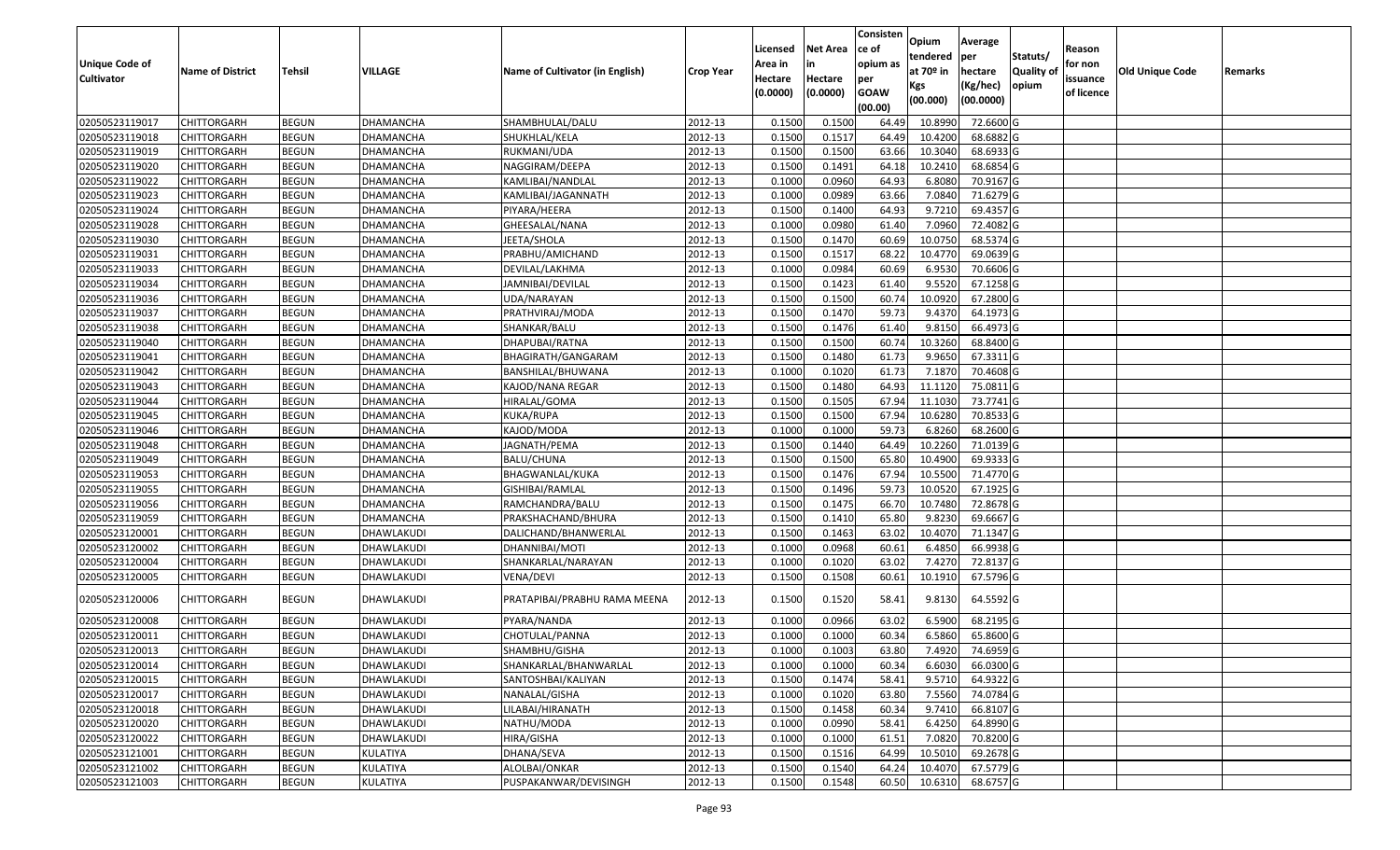|                       |                         |               |                      |                                 |                  |          |                 | Consisten              | Opium         | Average     |                  |            |                 |                    |
|-----------------------|-------------------------|---------------|----------------------|---------------------------------|------------------|----------|-----------------|------------------------|---------------|-------------|------------------|------------|-----------------|--------------------|
|                       |                         |               |                      |                                 |                  | Licensed | <b>Net Area</b> | ce of                  | tendered      | per         | Statuts/         | Reason     |                 |                    |
| <b>Unique Code of</b> | <b>Name of District</b> | <b>Tehsil</b> | VILLAGE              | Name of Cultivator (in English) | <b>Crop Year</b> | Area in  | in              | opium as               | at $70°$ in   | hectare     | <b>Quality o</b> | for non    | Old Unique Code | Remarks            |
| <b>Cultivator</b>     |                         |               |                      |                                 |                  | Hectare  | Hectare         | per                    | Kgs           | (Kg/hec)    | opium            | issuance   |                 |                    |
|                       |                         |               |                      |                                 |                  | (0.0000) | (0.0000)        | <b>GOAW</b><br>(00.00) | (00.000)      | (00.0000)   |                  | of licence |                 |                    |
| 02050523121004        | CHITTORGARH             | <b>BEGUN</b>  | KULATIYA             | KANA/GISHA                      | 2012-13          | 0.1500   | 0.1496          | 60.50                  | 9.8010        | 65.5147 G   |                  |            |                 |                    |
| 02050523121006        | CHITTORGARH             | <b>BEGUN</b>  | KULATIYA             | KUKA/TULSIRAM                   | 2012-13          | 0.1500   | 0.1500          | 62.27                  | 10.2390       | 68.2600 G   |                  |            |                 |                    |
| 02050523121008        | CHITTORGARH             | <b>BEGUN</b>  | KULATIYA             | GISHA/MEGHA                     | 2012-13          | 0.1500   | 0.1515          | 66.70                  | 11.4250       | 75.4125 G   |                  |            |                 |                    |
| 02050523121009        | <b>CHITTORGARH</b>      | <b>BEGUN</b>  | KULATIYA             | FUMABAI/NANURAM                 | 2012-13          | 0.1500   | 0.1472          | 65.08                  | 10.1430       | 68.9063     |                  |            |                 |                    |
| 02050523121012        | CHITTORGARH             | <b>BEGUN</b>  | KULATIYA             | NANDA/KANA                      | 2012-13          | 0.1500   | 0.1470          | 65.60                  | 10.4680       | 71.2109 G   |                  |            |                 |                    |
| 02050523121013        | CHITTORGARH             | <b>BEGUN</b>  | KULATIYA             | KANHAIYALAL/GOKAL               | 2012-13          | 0.1500   | 0.1546          | 64.73                  | 10.3750       | 67.1087 G   |                  |            |                 |                    |
| 02050523121014        | CHITTORGARH             | <b>BEGUN</b>  | KULATIYA             | RAMSINGH/RUPSINGH               | 2012-13          | 0.1500   | 0.1500          | 62.30                  | 10.0300       | 66.8667 G   |                  |            |                 |                    |
| 02050523121015        | <b>CHITTORGARH</b>      | <b>BEGUN</b>  | KULATIYA             | JORAWARSINGH/BHURSINGH          | 2012-13          | 0.1500   | 0.1496          | 60.50                  | 9.7060        | 64.8797 G   |                  |            |                 |                    |
| 02050523121016        | CHITTORGARH             | <b>BEGUN</b>  | KULATIYA             | SHANTILAL/BHOJA                 | 2012-13          | 0.1000   | 0.0960          | 62.27                  | 6.805         | 70.8854 G   |                  |            | 02050523117023  | <b>TRANSFER</b>    |
| 02050523122001        | CHITTORGARH             | <b>BEGUN</b>  | <b>JANDOLA</b>       | HARISINGH/SHOSINGH              | 2012-13          | 0.1500   | 0.1500          | 68.56                  | 11.1650       | 74.4333 G   |                  |            |                 |                    |
| 02050523122002        | CHITTORGARH             | <b>BEGUN</b>  | <b>JANDOLA</b>       | PANNA/BHAGIRATH                 | 2012-13          | 0.1000   | 0.0960          | 68.56                  | 7.3650        | 76.7188G    |                  |            |                 |                    |
| 02050523122004        | CHITTORGARH             | <b>BEGUN</b>  | <b>JANDOLA</b>       | NARAYANBAI/DALU                 | 2012-13          | 0.1500   | 0.1412          | 61.82                  | 9.6000        | 67.9887 G   |                  |            |                 |                    |
| 02050523122008        | <b>CHITTORGARH</b>      | <b>BEGUN</b>  | <b>JANDOLA</b>       | SHANTIBAI/VERDA                 | 2012-13          | 0.1500   | 0.1500          | 62.11                  | 10.0000       | 66.6667 G   |                  |            |                 |                    |
| 02050523122011        | <b>CHITTORGARH</b>      | <b>BEGUN</b>  | JANDOLA              | MOTISINGH/MOHANSINGH            | 2012-13          | 0.1500   | 0.1485          | 65.37                  | 10.7860       | 72.6330 G   |                  |            |                 |                    |
| 02050523122012        | CHITTORGARH             | <b>BEGUN</b>  | JANDOLA              | BHADURSINGH/DEVISINGH           | 2012-13          | 0.1500   | 0.1500          | 68.56                  | 11.5770       | 77.1800 G   |                  |            |                 |                    |
| 02050523122015        | CHITTORGARH             | <b>BEGUN</b>  | <b>JANDOLA</b>       | GOVARDHANSINGH/KISHORSINGH      | 2012-13          | 0.1500   | 0.1500          | 65.37                  | 10.3560       | 69.0400 G   |                  |            |                 |                    |
| 02050523123001        | CHITTORGARH             | <b>BEGUN</b>  | SAMRO KA LEVA        | CHAGANLAL/JAYRAM                | 2012-13          | 0.1500   | 0.1488          | 69.02                  | 11.1220       | 74.7446 G   |                  |            |                 |                    |
| 02050523123002        | CHITTORGARH             | <b>BEGUN</b>  | SAMRO KA LEVA        | GOPI LAL/LALU                   | 2012-13          | 0.1500   | 0.1496          | 65.59                  | 10.3630       | 69.2714 G   |                  |            |                 |                    |
| 02050523123003        | CHITTORGARH             | <b>BEGUN</b>  | SAMRO KA LEVA        | BHOJRAJ/HUKUMCHAND              | 2012-13          | 0.1500   | 0.1500          | 66.59                  | 10.7400       | 71.6000 G   |                  |            |                 |                    |
| 02050523123004        | CHITTORGARH             | <b>BEGUN</b>  | SAMRO KA LEVA        | SITARAM/KALU                    | 2012-13          | 0.1500   | 0.1519          | 66.59                  | 10.7590       | 70.8295 G   |                  |            |                 |                    |
| 02050523123005        | CHITTORGARH             | <b>BEGUN</b>  | SAMRO KA LEVA        | TOODU/ONKAR                     | 2012-13          | 0.100    | 0.0900          | 71.15                  | 6.5250        | 72.5000G    |                  |            |                 |                    |
| 02050523123008        | CHITTORGARH             | <b>BEGUN</b>  | SAMRO KA LEVA        | VIJAYRAM/NANDA                  | 2012-13          | 0.100    | 0.1020          | 65.59                  | 7.1020        | 69.6275 G   |                  |            |                 |                    |
| 02050523123009        | CHITTORGARH             | <b>BEGUN</b>  | SAMRO KA LEVA        | GISHALAL/KALU                   | 2012-13          | 0.1000   | 0.0992          | 73.50                  | 7.9590        | 80.2319 G   |                  |            |                 |                    |
| 02050523123010        | CHITTORGARH             | <b>BEGUN</b>  | SAMRO KA LEVA        | PIYARIBAI/HUKMA                 | 2012-13          | 0.100    | 0.1008          | 62.02                  | 6.7160        | 66.6270 G   |                  |            |                 |                    |
| 02050523123015        | CHITTORGARH             | <b>BEGUN</b>  | <b>SAMRO KA LEVA</b> | SHANKARIBAI/MAGINATH            | 2012-13          | 0.100    | 0.0990          | 71.29                  | 7.6590        | 77.3636 G   |                  |            |                 |                    |
| 02050523123019        | CHITTORGARH             | <b>BEGUN</b>  | SAMRO KA LEVA        | DINESHCHANDRA/DEVILAL           | 2012-13          | 0.1500   | 0.1495          | 69.68                  | 11.1090       | 74.3077 G   |                  |            |                 |                    |
| 02050523123020        | CHITTORGARH             | <b>BEGUN</b>  | SAMRO KA LEVA        | HIRALAL A/S DEVA/JAIRAM         | 2012-13          | 0.100    | 0.0966          | 71.29                  | 7.5160        | 77.8054 G   |                  |            |                 |                    |
| 02050523124001        | CHITTORGARH             | <b>BEGUN</b>  | <b>HANOTIYA</b>      | MADHO/NATHU                     | 2012-13          | 0.1500   | 0.1485          | 63.57                  | 9.9170        | 66.7811G    |                  |            |                 |                    |
| 02050523124002        | CHITTORGARH             | <b>BEGUN</b>  | <b>HANOTIYA</b>      | BHANWARLAL/LALU                 | 2012-13          | 0.1500   | 0.1459          | 71.40                  | 10.9960       | 75.3667 G   |                  |            |                 |                    |
| 02050523124003        | CHITTORGARH             | <b>BEGUN</b>  | <b>HANOTIYA</b>      | UDAYLAL/SHOCHAND                | 2012-13          | 0.1500   | 0.1400          | 66.82                  | 9.6130        | $68.6643$ G |                  |            |                 |                    |
| 02050523124004        | CHITTORGARH             | <b>BEGUN</b>  | <b>HANOTIYA</b>      | KAILASH/MEGA                    | 2012-13          | 0.1500   | 0.1495          | 69.89                  | 10.8430       | 72.5284 G   |                  |            |                 |                    |
| 02050523124005        | CHITTORGARH             | <b>BEGUN</b>  | <b>HANOTIYA</b>      | PYARCHAND/RUPA                  | 2012-13          | 0.1500   | 0.1490          | 67.26                  | 10.617        | 71.2550G    |                  |            |                 |                    |
| 02050523124006        | CHITTORGARH             | <b>BEGUN</b>  | <b>HANOTIYA</b>      | BALU/NARAYAN                    | 2012-13          | 0.1500   | 0.1508          | 71.10                  | 10.807        | 71.6645 G   |                  |            |                 |                    |
| 02050523124007        | CHITTORGARH             | <b>BEGUN</b>  | <b>HANOTIYA</b>      | BHUWANA/DEVRAM                  | 2012-13          | 0.1500   | 0.1485          | 69.44                  | 11.041        | 74.3502 G   |                  |            |                 |                    |
| 02050523124008        | CHITTORGARH             | <b>BEGUN</b>  | <b>HANOTIYA</b>      | BHERU/LAKHMA                    | 2012-13          | 0.150    | 0.1470          | 69.4                   | 10.6040       | 72.1361G    |                  |            |                 |                    |
| 02050523124009        | CHITTORGARH             | <b>BEGUN</b>  | <b>HANOTIYA</b>      | NANADLAL/HARIRAM                | 2012-13          | 0.1500   | 0.1440          | 67.57                  | 10.0780       | 69.9861 G   |                  |            |                 |                    |
| 02050523124010        | <b>CHITTORGARH</b>      | <b>BEGUN</b>  | <b>HANOTIYA</b>      | UDIBAI/RATANLAL                 | 2012-13          | 0.1500   | 0.1500          |                        | 67.57 10.3770 | 69.1800 G   |                  |            |                 |                    |
| 02050523124012        | <b>CHITTORGARH</b>      | <b>BEGUN</b>  | <b>HANOTIYA</b>      | NANDUBAI/ONKAR                  | 2012-13          | 0.1500   | 0.1512          | 67.57                  | 10.6370       | 70.3505 G   |                  |            |                 |                    |
| 02050523124013        | <b>CHITTORGARH</b>      | <b>BEGUN</b>  | <b>HANOTIYA</b>      | KUKLIBAI/BALU                   | 2012-13          | 0.1500   | 0.1488          | 66.75                  | 10.3080       | 69.2742 G   |                  |            |                 |                    |
| 02050523124014        | <b>CHITTORGARH</b>      | <b>BEGUN</b>  | <b>HANOTIYA</b>      | KAJOD/NATHU                     | 2012-13          | 0.1500   | 0.1500          | 69.44                  | 10.8520       | 72.3467 G   |                  |            |                 |                    |
| 02050523124015        | <b>CHITTORGARH</b>      | <b>BEGUN</b>  | <b>HANOTIYA</b>      | DEVA/KHEMA                      | 2012-13          | 0.1500   | 0.1500          | 66.75                  | 10.4800       | 69.8667 G   |                  |            |                 | <b>NAME CHANGE</b> |
| 02050523124016        | <b>CHITTORGARH</b>      | <b>BEGUN</b>  | <b>HANOTIYA</b>      | SITARAM/AMARCHNAD               | 2012-13          | 0.1000   | 0.1024          | 66.75                  | 6.8940        | 67.3242 G   |                  |            |                 |                    |
| 02050523124017        | <b>CHITTORGARH</b>      | <b>BEGUN</b>  | <b>HANOTIYA</b>      | GISHALAL/MOTILAL                | 2012-13          | 0.1500   | 0.1456          | 65.44                  | 10.0400       | 68.9560 G   |                  |            |                 |                    |
| 02050523124018        | CHITTORGARH             | <b>BEGUN</b>  | <b>HANOTIYA</b>      | CHUNNILAL/RUPA                  | 2012-13          | 0.1500   | 0.1473          | 69.89                  | 10.4240       | 70.7671 G   |                  |            |                 |                    |
| 02050523124019        | <b>CHITTORGARH</b>      | <b>BEGUN</b>  | <b>HANOTIYA</b>      | LAKHMICHAND/TARACHAND           | 2012-13          | 0.1500   | 0.1424          | 69.89                  | 10.1740       | 71.4466 G   |                  |            |                 |                    |
| 02050523124021        | <b>CHITTORGARH</b>      | <b>BEGUN</b>  | <b>HANOTIYA</b>      | SHOBHALAL/KHASHIRAM             | 2012-13          | 0.1500   | 0.1458          | 69.89                  | 10.6330       | 72.9287 G   |                  |            |                 |                    |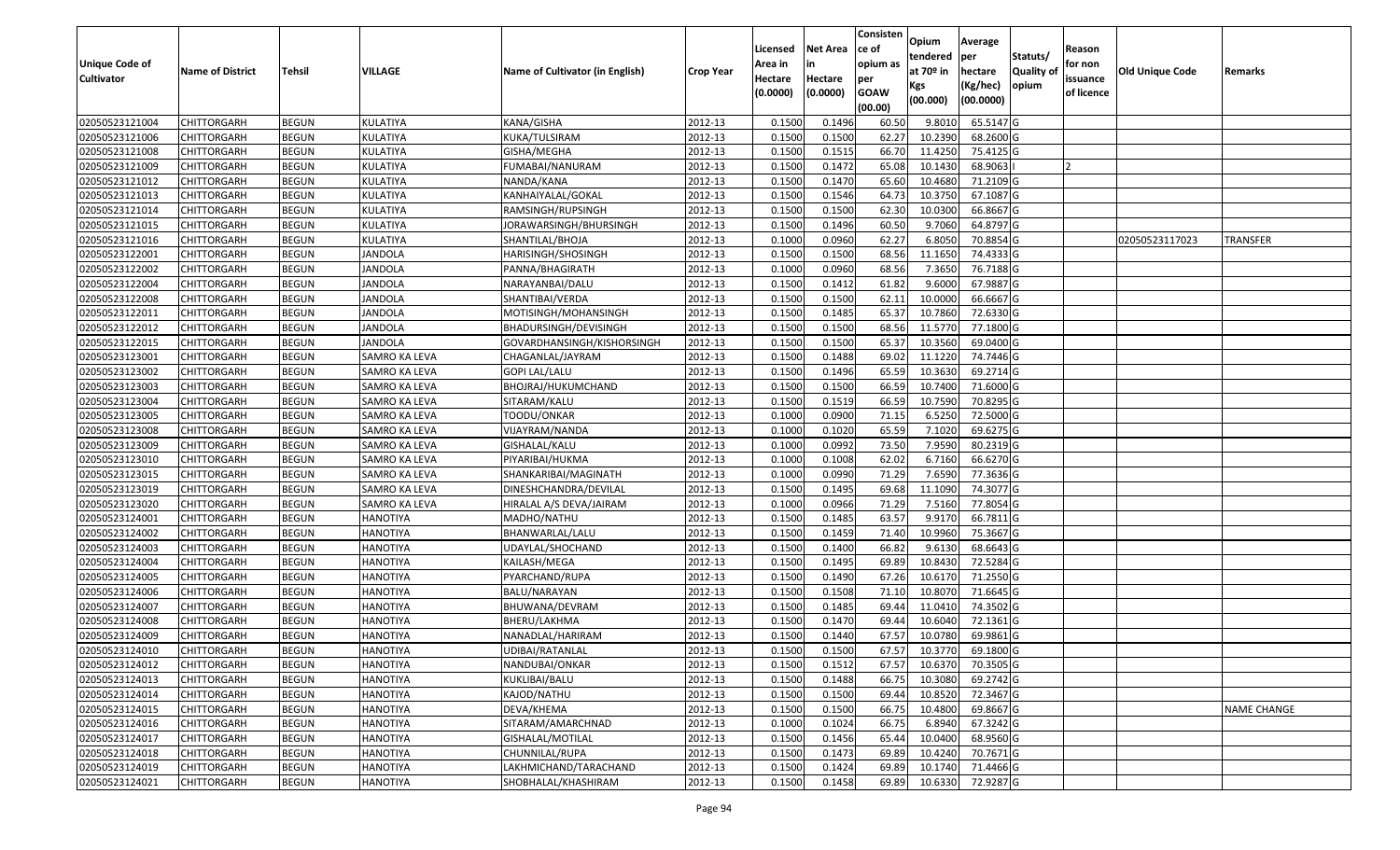|                       |                         |               |                 |                                 |                  | Licensed | <b>Net Area</b> | Consisten<br>ce of | Opium<br>tendered     | Average<br>per | Statuts/         | Reason     |                        |                             |
|-----------------------|-------------------------|---------------|-----------------|---------------------------------|------------------|----------|-----------------|--------------------|-----------------------|----------------|------------------|------------|------------------------|-----------------------------|
| <b>Unique Code of</b> | <b>Name of District</b> | <b>Tehsil</b> | VILLAGE         | Name of Cultivator (in English) | <b>Crop Year</b> | Area in  |                 | opium as           | at 70 <sup>o</sup> in | hectare        | <b>Quality o</b> | for non    | <b>Old Unique Code</b> | Remarks                     |
| <b>Cultivator</b>     |                         |               |                 |                                 |                  | Hectare  | Hectare         | per<br><b>GOAW</b> | Kgs                   | (Kg/hec)       | opium            | issuance   |                        |                             |
|                       |                         |               |                 |                                 |                  | (0.0000) | (0.0000)        | (00.00)            | (00.000)              | (00.0000)      |                  | of licence |                        |                             |
| 02050523124022        | CHITTORGARH             | <b>BEGUN</b>  | <b>HANOTIYA</b> | RUPA/CHAMPA                     | 2012-13          | 0.1500   | 0.1452          | 65.44              | 9.6660                | 66.5702 G      |                  |            |                        |                             |
| 02050523124023        | CHITTORGARH             | <b>BEGUN</b>  | <b>HANOTIYA</b> | HADKUNAI/TOODU                  | 2012-13          | 0.1000   | 0.0972          | 65.44              | 6.7680                | 69.6296 G      |                  |            |                        | <b>NAME CHANGE</b>          |
| 02050523124025        | CHITTORGARH             | <b>BEGUN</b>  | <b>HANOTIYA</b> | UDYALAL/PYARCHAND               | 2012-13          | 0.1500   | 0.1450          | 73.09              | 10.995                | 75.8276 G      |                  |            |                        |                             |
| 02050523124026        | CHITTORGARH             | <b>BEGUN</b>  | <b>HANOTIYA</b> | NANDLAL/DOLA                    | 2012-13          | 0.1500   | 0.1456          | 70.48              | 10.3200               | 70.8791G       |                  |            |                        |                             |
| 02050523124027        | CHITTORGARH             | <b>BEGUN</b>  | <b>HANOTIYA</b> | RAMCHANDRA/LALU                 | 2012-13          | 0.1500   | 0.1419          | 69.89              | 10.174                | 71.6984 G      |                  |            |                        |                             |
| 02050523124028        | CHITTORGARH             | <b>BEGUN</b>  | <b>HANOTIYA</b> | AMARCHAND/NARAYAN               | 2012-13          | 0.1500   | 0.1448          | 73.33              | 10.8630               | 75.0207 G      |                  |            |                        |                             |
| 02050523124030        | CHITTORGARH             | <b>BEGUN</b>  | <b>HANOTIYA</b> | LALURAM/KUKA                    | 2012-13          | 0.1500   | 0.1452          | 70.5               | 10.6260               | 73.1818G       |                  |            |                        |                             |
| 02050523124033        | CHITTORGARH             | <b>BEGUN</b>  | <b>HANOTIYA</b> | GISHALAL/BHANWARLAL             | 2012-13          | 0.1500   | 0.1500          | 67.26              | 10.473                | 69.8200 G      |                  |            |                        |                             |
| 02050523124035        | CHITTORGARH             | <b>BEGUN</b>  | <b>HANOTIYA</b> | NANDA/AMARCHAND                 | 2012-13          | 0.1500   | 0.1500          | 67.26              | 10.387                | 69.2467 G      |                  |            |                        |                             |
| 02050523125001        | <b>CHITTORGARH</b>      | <b>BEGUN</b>  | KANTHARIYA      | KAILASHCHANDRA/ KUKA            | 2012-13          | 0.1500   | 0.1446          | 67.55              | 10.5760               | 73.1397 G      |                  |            |                        |                             |
| 02050523125004        | CHITTORGARH             | <b>BEGUN</b>  | KANTHARIYA      | GOPI/MODA                       | 2012-13          | 0.1500   | 0.1485          | 68.54              | 10.7020               | 72.0673 G      |                  |            |                        |                             |
| 02050523125006        | CHITTORGARH             | <b>BEGUN</b>  | KANTHARIYA      | SURESHCHANDRA/KUKA              | 2012-13          | 0.1500   | 0.1392          | 69.91              | 10.7560               | 77.2701 G      |                  |            |                        |                             |
| 02050523125010        | <b>CHITTORGARH</b>      | <b>BEGUN</b>  | KANTHARIYA      | BHANWARLAL/DEVA                 | 2012-13          | 0.1500   | 0.1394          | 64.60              | 10.1420               | 72.7547 G      |                  |            |                        |                             |
| 02050523125011        | CHITTORGARH             | <b>BEGUN</b>  | KANTHARIYA      | NANIBAI/RUPLAL                  | 2012-13          | 0.1500   | 0.1491          | 71.67              | 11.5590               | 77.5252 G      |                  |            |                        | <b>NAME CHANGE</b>          |
| 02050523125012        | <b>CHITTORGARH</b>      | <b>BEGUN</b>  | KANTHARIYA      | BHAWANILAL/DEVILAL              | 2012-13          | 0.1500   | 0.1457          | 71.29              | 11.3550               | 77.9341 G      |                  |            |                        |                             |
| 02050523125013        | <b>CHITTORGARH</b>      | <b>BEGUN</b>  | KANTHARIYA      | RAMESHWARLAL/NARAYAN            | 2012-13          | 0.1500   | 0.1518          | 68.54              | 10.9270               | 71.9829 G      |                  |            |                        |                             |
| 02050523125014        | CHITTORGARH             | <b>BEGUN</b>  | KANTHARIYA      | PANNALAL/NANDA                  | 2012-13          | 0.1500   | 0.1470          | 72.99              | 11.4280               | 77.7415 G      |                  |            |                        |                             |
| 02050523125015        | CHITTORGARH             | <b>BEGUN</b>  | KANTHARIYA      | SHYAMLAL/CHAMPALAL              | 2012-13          | 0.1000   | 0.1035          | 74.90              | 8.6670                | 83.7391G       |                  |            |                        | <b>TRANSFER / RAMPURIYA</b> |
| 02050523125017        | CHITTORGARH             | <b>BEGUN</b>  | KANTHARIYA      | BAJERAM/PEMA                    | 2012-13          | 0.1500   | 0.1515          | 68.81              | 11.295                | 74.5545 G      |                  |            |                        |                             |
| 02050523125018        | CHITTORGARH             | <b>BEGUN</b>  | KANTHARIYA      | SHANKARLAL/MIYACHAND            | 2012-13          | 0.1500   | 0.1372          | 74.20              | 11.3100               | 82.4344 G      |                  |            |                        |                             |
| 02050523125019        | CHITTORGARH             | <b>BEGUN</b>  | KANTHARIYA      | DEVA/PEMA                       | 2012-13          | 0.1500   | 0.1450          | 68.50              | 10.8130               | 74.5724 G      |                  |            |                        |                             |
| 02050523125020        | CHITTORGARH             | <b>BEGUN</b>  | KANTHARIYA      | BHAWANILAL/TARACHAND            | 2012-13          | 0.1500   | 0.1496          | 71.91              | 11.1970               | 74.8463 G      |                  |            |                        |                             |
| 02050523125021        | CHITTORGARH             | <b>BEGUN</b>  | KANTHARIYA      | SHANKAR/DEVILAL                 | 2012-13          | 0.100    | 0.1023          | 68.8               | 7.8440                | 76.6764 G      |                  |            |                        |                             |
| 02050523125023        | CHITTORGARH             | <b>BEGUN</b>  | KANTHARIYA      | NARAYAN/UDA                     | 2012-13          | 0.1500   | 0.1440          | 61.82              | 9.2990                | 64.5764 G      |                  |            |                        |                             |
| 02050523125026        | CHITTORGARH             | <b>BEGUN</b>  | KANTHARIYA      | LAKHMA/GOPI                     | 2012-13          | 0.1500   | 0.1458          | 61.82              | 9.7230                | 66.6872 G      |                  |            |                        | <b>NAME CHANGE</b>          |
| 02050523125028        | CHITTORGARH             | <b>BEGUN</b>  | KANTHARIYA      | KHEMRAJ/MANGILAL                | 2012-13          | 0.1500   | 0.1470          | 66.09              | 10.7820               | 73.3469 G      |                  |            |                        | TRANSFER / RAMPURIYA        |
| 02050523125030        | CHITTORGARH             | <b>BEGUN</b>  | KANTHARIYA      | BHURIBAI/MADHOLAL               | 2012-13          | 0.1500   | 0.1500          | 64.60              | 10.0960               | 67.3067 G      |                  |            |                        | <b>TRANSFER / RAMPURIYA</b> |
| 02050523125032        | CHITTORGARH             | <b>BEGUN</b>  | KANTHARIYA      | PIYARCHAND/TODU                 | 2012-13          | 0.1500   | 0.1514          | 68.10              | 10.8960               | 71.9683 G      |                  |            |                        | TRANSFER / RAMPURIYA        |
| 02050523125033        | CHITTORGARH             | <b>BEGUN</b>  | KANTHARIYA      | SHAMBHULAL/DEVILAL              | 2012-13          | 0.1500   | 0.1435          | 68.04              | 10.021                | 69.8328 G      |                  |            |                        |                             |
| 02050523125036        | CHITTORGARH             | <b>BEGUN</b>  | KANTHARIYA      | ANILKUMAR A/S MODIRAM/GOPI      | 2012-13          | 0.1000   | 0.0990          | 68.10              | 7.7830                | $78.6162$ G    |                  |            |                        |                             |
| 02050523125038        | CHITTORGARH             | <b>BEGUN</b>  | KANTHARIYA      | MANGILAL/JAYRAM                 | 2012-13          | 0.150    | 0.1495          | 67.26              | 10.4540               | 69.9264 G      |                  |            |                        |                             |
| 02050523125039        | CHITTORGARH             | <b>BEGUN</b>  | KANTHARIYA      | LOBHCHAND/BHURA                 | 2012-13          | 0.1500   | 0.1520          | 66.09              | 10.9990               | 72.3618G       |                  |            |                        |                             |
| 02050523125040        | <b>CHITTORGARH</b>      | <b>BEGUN</b>  | KANTHARIYA      | BHOLA/PYARA                     | 2012-13          | 0.1500   | 0.1520          | 67.26              | 10.5210               | 69.2171 G      |                  | IЬ         |                        |                             |
| 02050523125043        | <b>CHITTORGARH</b>      | <b>BEGUN</b>  | KANTHARIYA      | HEERA/PYARA                     | 2012-13          | 0.1500   | 0.1505          | 72.81              | 11.7950               | 78.3721 G      |                  |            |                        |                             |
| 02050523125044        | <b>CHITTORGARH</b>      | <b>BEGUN</b>  | KANTHARIYA      | JAGDISH/SHANKAR                 | 2012-13          | 0.1500   | 0.1421          | 72.66              | 11.3970               | 80.2041 G      |                  |            |                        |                             |
| 02050523125045        | <b>CHITTORGARH</b>      | <b>BEGUN</b>  | KANTHARIYA      | SHOBHALAL/NARAYAN               | 2012-13          | 0.1500   | 0.1518          | 75.16              | 11.9400               | 78.6561 G      |                  |            |                        |                             |
| 02050523125046        | <b>CHITTORGARH</b>      | <b>BEGUN</b>  | KANTHARIYA      | SHANKAR/NARAYAN                 | 2012-13          | 0.1500   | 0.1512          | 71.20              | 11.5850               | 76.6204 G      |                  |            |                        |                             |
| 02050523125047        | <b>CHITTORGARH</b>      | <b>BEGUN</b>  | KANTHARIYA      | DEVILAL/RAMA                    | 2012-13          | 0.1500   | 0.1457          | 69.08              | 10.1940               | 69.9657 G      |                  |            |                        |                             |
| 02050523125048        | <b>CHITTORGARH</b>      | <b>BEGUN</b>  | KANTHARIYA      | CHAMPALAL/TARACHAND             | 2012-13          | 0.1000   | 0.0988          | 68.10              | 7.6170                | 77.0951 G      |                  |            |                        |                             |
| 02050523125049        | <b>CHITTORGARH</b>      | <b>BEGUN</b>  | KANTHARIYA      | HAJARI/TARACHAND                | 2012-13          | 0.1500   | 0.1485          | 71.75              | 11.4190               | 76.8956 G      |                  |            |                        |                             |
| 02050523125050        | CHITTORGARH             | <b>BEGUN</b>  | KANTHARIYA      | NARAYAN/JAYRAM                  | 2012-13          | 0.1500   | 0.1500          | 64.60              | 10.4560               | 69.7067 G      |                  |            |                        |                             |
| 02050523125051        | <b>CHITTORGARH</b>      | <b>BEGUN</b>  | KANTHARIYA      | CHITTAR/KUKA                    | 2012-13          | 0.1500   | 0.1500          | 68.08              | 10.6400               | 70.9333 G      |                  |            |                        |                             |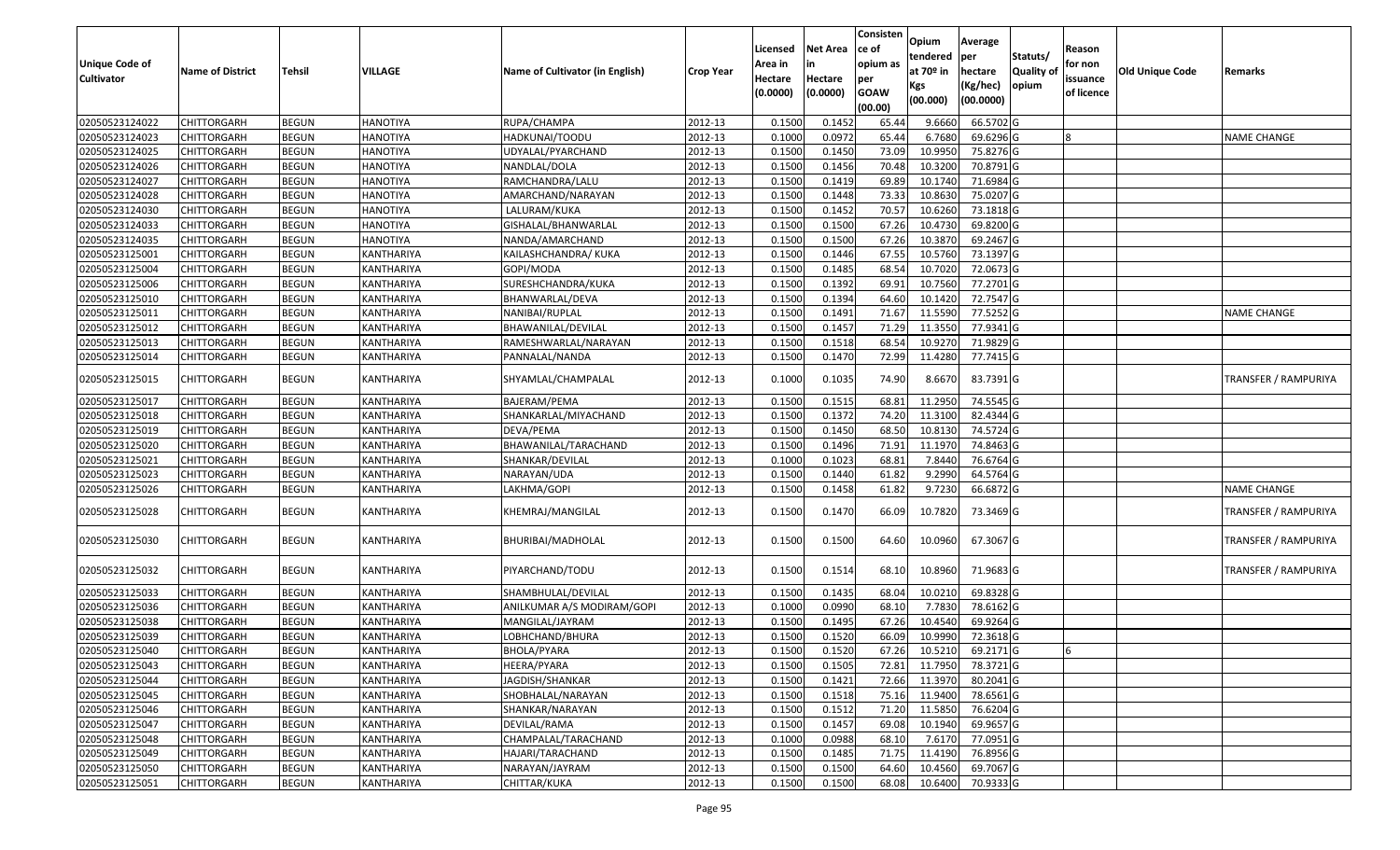|                       |                         |               |                   |                                 |                  | Licensed | <b>Net Area</b> | Consisten<br>ce of | Opium<br>tendered | Average<br>per          | Statuts/         | Reason     |                        |                      |
|-----------------------|-------------------------|---------------|-------------------|---------------------------------|------------------|----------|-----------------|--------------------|-------------------|-------------------------|------------------|------------|------------------------|----------------------|
| <b>Unique Code of</b> | <b>Name of District</b> | <b>Tehsil</b> | VILLAGE           | Name of Cultivator (in English) | <b>Crop Year</b> | Area in  |                 | opium as           | at $70°$ in       | hectare                 | <b>Quality o</b> | for non    | <b>Old Unique Code</b> | Remarks              |
| <b>Cultivator</b>     |                         |               |                   |                                 |                  | Hectare  | Hectare         | per                | Kgs               | (Kg/hec)                | opium            | issuance   |                        |                      |
|                       |                         |               |                   |                                 |                  | (0.0000) | (0.0000)        | <b>GOAW</b>        | (00.000)          | (00.0000)               |                  | of licence |                        |                      |
| 02050523125053        | CHITTORGARH             | <b>BEGUN</b>  | KANTHARIYA        | MOTI/DUNGA                      | 2012-13          | 0.1500   | 0.1518          | (00.00)<br>68.81   | 11.0190           | 72.5889 G               |                  |            |                        |                      |
| 02050523125054        | CHITTORGARH             | <b>BEGUN</b>  | KANTHARIYA        | GODULAL/KUKA                    | 2012-13          | 0.1500   | 0.1455          | 65.37              | 9.8620            | 67.7801G                |                  |            |                        |                      |
|                       |                         |               |                   |                                 |                  |          |                 |                    |                   |                         |                  |            |                        |                      |
| 02050523125055        | CHITTORGARH             | <b>BEGUN</b>  | KANTHARIYA        | DHAPUBAI/JODHA                  | 2012-13          | 0.1500   | 0.1488          | 71.74              | 11.4070           | 76.6599 G               |                  |            |                        | TRANSFER / RAMPURIYA |
| 02050523126001        | <b>CHITTORGARH</b>      | <b>BEGUN</b>  | <b>GALYABAVDI</b> | SARJUBAI/HEMA                   | 2012-13          | 0.150    | 0.1460          | 69.96              | 10.794            | 73.9315 G               |                  |            |                        |                      |
| 02050523126002        | CHITTORGARH             | <b>BEGUN</b>  | GALYABAVDI        | BHURA/MEGA                      | 2012-13          | 0.1500   | 0.1439          | 69.20              | 10.4890           | 72.8909 G               |                  |            |                        |                      |
| 02050523126003        | CHITTORGARH             | <b>BEGUN</b>  | GALYABAVDI        | BHERULAL/PYARA                  | 2012-13          | 0.1000   | 0.0969          | 69.20              | 7.1670            | 73.9628 G               |                  |            |                        |                      |
| 02050523126004        | <b>CHITTORGARH</b>      | <b>BEGUN</b>  | <b>GALYABAVDI</b> | NARAYAN/GISHA                   | 2012-13          | 0.1500   | 0.1476          | 62.27              | 9.6700            | 65.5149 G               |                  |            |                        |                      |
| 02050523126005        | CHITTORGARH             | <b>BEGUN</b>  | <b>GALYABAVDI</b> | KAJOD/NAWLA                     | 2012-13          | 0.1500   | 0.1392          | 66.70              | 9.5570            | 68.6566 G               |                  |            |                        |                      |
| 02050523126006        | CHITTORGARH             | <b>BEGUN</b>  | GALYABAVDI        | BHANWERBAI/KALIYANSINGH         | 2012-13          | 0.1000   | 0.0986          | 69.03              | 7.3070            | 74.1075 G               |                  |            |                        |                      |
| 02050523126009        | CHITTORGARH             | <b>BEGUN</b>  | GALYABAVDI        | BHURA/DEVI                      | 2012-13          | 0.1500   | 0.1478          | 64.73              | 9.7000            | 65.6292 G               |                  |            |                        |                      |
| 02050523126012        | CHITTORGARH             | <b>BEGUN</b>  | <b>GALYABAVDI</b> | SHANKAR/MOHANLAL                | 2012-13          | 0.1500   | 0.1443          | 74.61              | 11.3730           | 78.8150 G               |                  |            |                        |                      |
| 02050523126013        | <b>CHITTORGARH</b>      | <b>BEGUN</b>  | <b>GALYABAVDI</b> | BHANWARLAL/HAJARI               | 2012-13          | 0.1500   | 0.1480          | 66.70              | 10.2240           | 69.0811G                |                  |            |                        |                      |
| 02050523126015        | CHITTORGARH             | <b>BEGUN</b>  | GALYABAVDI        | NANALAL/HAJARI                  | 2012-13          | 0.1000   | 0.0960          | 60.6               | 6.4250            | 66.9271 G               |                  |            |                        |                      |
| 02050523126017        | CHITTORGARH             | <b>BEGUN</b>  | GALYABAVDI        | UDYALAL/BHANWARLAL              | 2012-13          | 0.1500   | 0.1496          | 66.85              | 10.4480           | 69.8396 G               |                  |            |                        |                      |
| 02050523126018        | CHITTORGARH             | <b>BEGUN</b>  | <b>GALYABAVDI</b> | NANDUBAI/GANGARAM               | 2012-13          | 0.1000   | 0.1040          | 64.73              | 7.1300            | 68.5577 G               |                  |            |                        |                      |
| 02050523127001        | CHITTORGARH             | <b>BEGUN</b>  | RAMPURIYA - A     | KASHIRAM/BAKU                   | 2012-13          | 0.100    | 0.0990          | 64.55              | 7.3490            | 74.2323 G               |                  |            |                        | <b>NAME CHANGE</b>   |
| 02050523127002        | CHITTORGARH             | <b>BEGUN</b>  | RAMPURIYA - A     | NANDLAL/KASHIRAM                | 2012-13          | 0.100    | 0.0989          | 70.42              | 7.3340            | 74.1557 G               |                  |            |                        |                      |
| 02050523127003        | CHITTORGARH             | <b>BEGUN</b>  | RAMPURIYA - A     | JAGNATH/MOHAN                   | 2012-13          | 0.100    | 0.0992          | 66.64              | 7.3110            | 73.6996 G               |                  |            |                        |                      |
| 02050523127004        | CHITTORGARH             | <b>BEGUN</b>  | RAMPURIYA - A     | JDA/BOTHLAL                     | 2012-13          | 0.1500   | 0.1472          | 68.83              | 10.934            | 74.2799 G               |                  |            |                        |                      |
| 02050523127005        | CHITTORGARH             | <b>BEGUN</b>  | RAMPURIYA - A     | SHANKARLAL/RUPA                 | 2012-13          | 0.1500   | 0.1512          | 68.83              | 11.2490           | 74.3981G                |                  |            |                        |                      |
| 02050523127007        | CHITTORGARH             | <b>BEGUN</b>  | RAMPURIYA - A     | BALU/DOLA                       | 2012-13          | 0.1000   | 0.1020          | 68.83              | 7.7680            | 76.1569 G               |                  |            |                        |                      |
| 02050523127008        | CHITTORGARH             | <b>BEGUN</b>  | RAMPURIYA - A     | KAMLABAI/KUKA                   | 2012-13          | 0.1500   | 0.1495          | 63.85              | 10.1520           | 67.9064 G               |                  |            |                        |                      |
| 02050523127009        | CHITTORGARH             | <b>BEGUN</b>  | RAMPURIYA - A     | HARLAL/NARAYAN                  | 2012-13          | 0.1500   | 0.1430          | 69.18              | 10.7720           | 75.3287 G               |                  |            |                        |                      |
| 02050523127010        | CHITTORGARH             | <b>BEGUN</b>  | RAMPURIYA - A     | BARDHIBAI/NATHU                 | 2012-13          | 0.1500   | 0.1443          | 70.42              | 10.643            | 73.7561G                |                  |            |                        |                      |
| 02050523127012        | CHITTORGARH             | <b>BEGUN</b>  | RAMPURIYA - A     | MODIBAI/SITARAM                 | 2012-13          | 0.1500   | 0.1463          | 67.28              | 10.3130           | 70.4921 G               |                  |            |                        |                      |
| 02050523127013        | CHITTORGARH             | <b>BEGUN</b>  | RAMPURIYA - A     | SHAMBULAL/BHARULAL              | 2012-13          | 0.1500   | 0.1500          | 67.28              | 10.5150           | 70.1000 G               |                  |            |                        |                      |
| 02050523127019        | CHITTORGARH             | <b>BEGUN</b>  | RAMPURIYA - A     | NATHULAL/DEVA                   | 2012-13          | 0.1500   | 0.1421          | 69.10              | 10.1680           | 71.5552 G               |                  |            |                        |                      |
| 02050523127021        | <b>CHITTORGARH</b>      | <b>BEGUN</b>  | RAMPURIYA - A     | GULABIBAI/SEVA                  | 2012-13          | 0.1000   | 0.0989          | 70.42              | 7.5250            | 76.0870 G               |                  |            |                        |                      |
| 02050523127023        | CHITTORGARH             | <b>BEGUN</b>  | RAMPURIYA - A     | NARAYAN A/S BHERU/LAKHMA        | 2012-13          | 0.1500   | 0.1444          | 64.71              | 9.9840            | 69.1413 G               |                  |            |                        |                      |
| 02050523127024        | CHITTORGARH             | <b>BEGUN</b>  | RAMPURIYA - A     | SHANKARLAL/EAKLING              | 2012-13          | 0.1500   | 0.1440          | 66.64              | 9.9200            | 68.8889 G               |                  |            |                        |                      |
| 02050523127025        | CHITTORGARH             | <b>BEGUN</b>  | RAMPURIYA - A     | NATHU/RUPA                      | 2012-13          | 0.1500   | 0.1421          | 63.90              | 9.2660            | 65.2076 G               |                  |            |                        |                      |
| 02050523127026        | CHITTORGARH             | <b>BEGUN</b>  | RAMPURIYA - A     | PYARA/LAKHMICHAND               | 2012-13          | 0.1500   | 0.1184          | 66.71              | 8.4150            | 71.0726 G               |                  |            |                        | <b>NAME CHANGE</b>   |
| 02050523127029        | <b>CHITTORGARH</b>      | <b>BEGUN</b>  | RAMPURIYA - A     | LADULAL/DUDHA                   | 2012-13          | 0.1500   | 0.1457          | 67.28              | 10.7460           | 73.7543 G               |                  |            |                        |                      |
| 02050523127030        | CHITTORGARH             | <b>BEGUN</b>  | RAMPURIYA - A     | BHOLIRAM/SALGARAM               | 2012-13          | 0.150    | 0.1176          | 64.57              | 8.2280            | 69.9660 G               |                  |            |                        |                      |
| 02050523127032        | CHITTORGARH             | <b>BEGUN</b>  | RAMPURIYA - A     | RADHEYSHYAM/BALU                | 2012-13          | 0.1500   | 0.1488          | 70.42              | 11.1770           | 75.1142 G               |                  |            |                        |                      |
| 02050523127033        | <b>CHITTORGARH</b>      | <b>BEGUN</b>  | RAMPURIYA - A     | MANGILAL/NANA                   | 2012-13          | 0.1500   | 0.1488          |                    |                   | 70.04 11.1770 75.1142 G |                  |            |                        |                      |
| 02050523127035        | <b>CHITTORGARH</b>      | <b>BEGUN</b>  | RAMPURIYA - A     | JAGNATH/NARAYAN                 | 2012-13          | 0.1500   | 0.1440          | 64.52              | 9.6960            | 67.3333 G               |                  |            |                        |                      |
| 02050523127036        | <b>CHITTORGARH</b>      | <b>BEGUN</b>  | RAMPURIYA - A     | NANDUBAI/BALU                   | 2012-13          | 0.1500   | 0.1434          | 61.26              | 9.2070            | 64.2050 G               |                  |            |                        |                      |
| 02050523127038        | <b>CHITTORGARH</b>      | <b>BEGUN</b>  | RAMPURIYA - A     | SEUBAI/MAGHRAJ                  | 2012-13          | 0.1500   | 0.1462          | 70.04              | 10.7560           | 73.5705 G               |                  |            |                        |                      |
| 02050523127040        | <b>CHITTORGARH</b>      | <b>BEGUN</b>  | RAMPURIYA - A     | MADAN/KUKA                      | 2012-13          | 0.1500   | 0.1470          | 63.90              | 10.1600           | 69.1156 G               |                  |            |                        |                      |
| 02050523127042        | <b>CHITTORGARH</b>      | <b>BEGUN</b>  | RAMPURIYA - A     | BHERU/UDA                       | 2012-13          | 0.1500   | 0.1490          | 69.33              | 11.2510           | 75.5101 G               |                  |            |                        |                      |
| 02050523127045        | <b>CHITTORGARH</b>      | <b>BEGUN</b>  | RAMPURIYA - A     | DULICHAND/UDA                   | 2012-13          | 0.1500   | 0.1500          | 64.52              | 10.4430           | 69.6200 G               |                  |            |                        |                      |
| 02050523127046        | <b>CHITTORGARH</b>      | <b>BEGUN</b>  | RAMPURIYA - A     | ONKAR/SEVA                      | 2012-13          | 0.1500   | 0.1482          | 64.52              | 10.2130           | 68.9136 G               |                  |            |                        |                      |
| 02050523127048        | <b>CHITTORGARH</b>      | <b>BEGUN</b>  | RAMPURIYA - A     | KUKA/GOPAL                      | 2012-13          | 0.1500   | 0.1450          | 67.22              | 10.5730           | 72.9172 G               |                  |            |                        |                      |
| 02050523127054        | <b>CHITTORGARH</b>      | <b>BEGUN</b>  | RAMPURIYA - A     | KANHAIYALAL/KHEMRAJ             | 2012-13          | 0.1500   | 0.1503          | 61.26              | 9.4430            | 62.8277 G               |                  |            |                        |                      |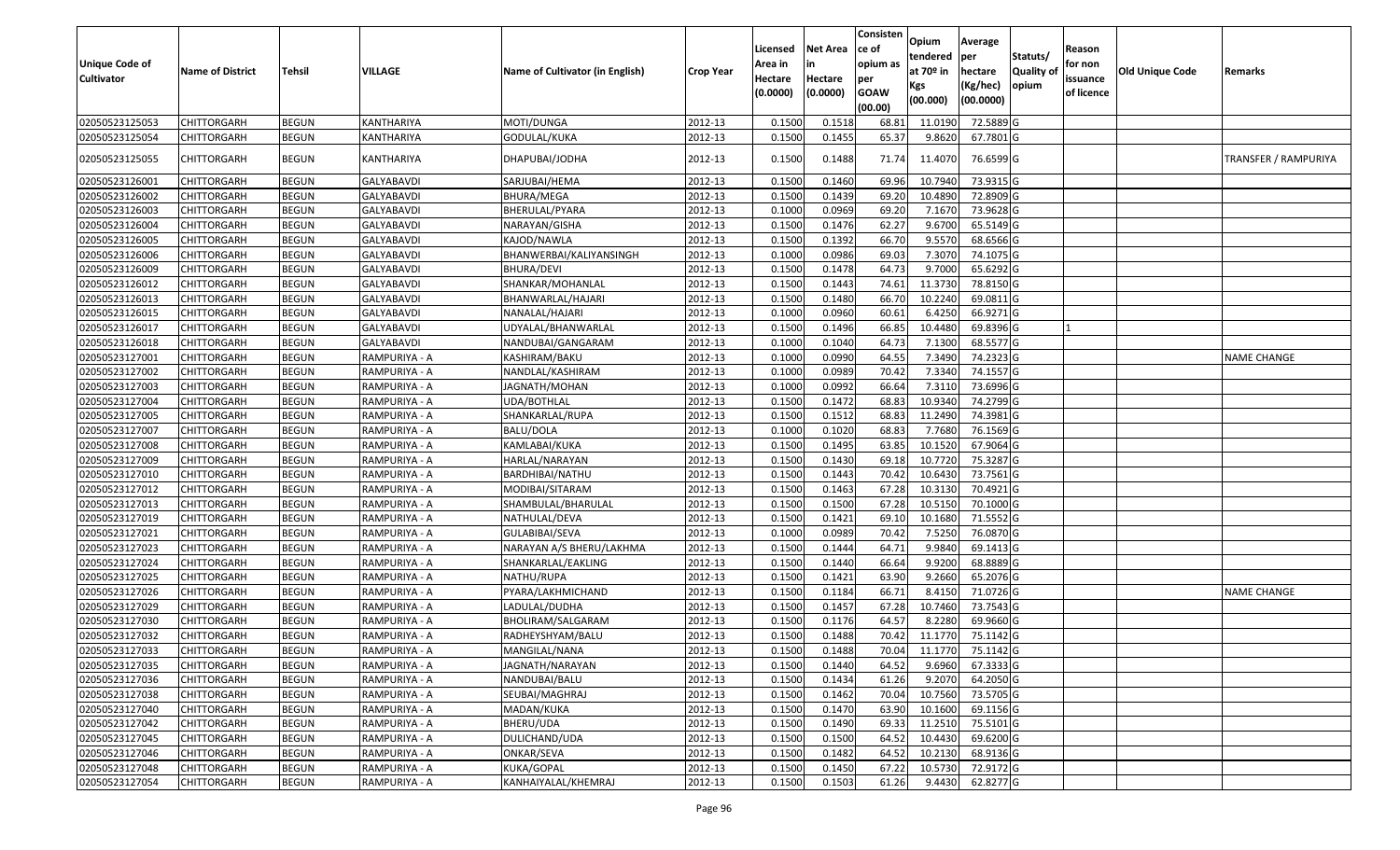|                                     |                         |               |               |                                 |                  |                    |                       | Consisten          | Opium         | Average     |                  |                     |                 |                    |
|-------------------------------------|-------------------------|---------------|---------------|---------------------------------|------------------|--------------------|-----------------------|--------------------|---------------|-------------|------------------|---------------------|-----------------|--------------------|
|                                     |                         |               |               |                                 |                  | Licensed           | <b>Net Area</b><br>in | ce of<br>opium as  | tendered      | per         | Statuts/         | Reason              |                 |                    |
| Unique Code of<br><b>Cultivator</b> | <b>Name of District</b> | <b>Tehsil</b> | VILLAGE       | Name of Cultivator (in English) | <b>Crop Year</b> | Area in<br>Hectare | Hectare               |                    | at $70°$ in   | hectare     | <b>Quality o</b> | for non<br>issuance | Old Unique Code | Remarks            |
|                                     |                         |               |               |                                 |                  | (0.0000)           | (0.0000)              | per<br><b>GOAW</b> | Kgs           | (Kg/hec)    | opium            | of licence          |                 |                    |
|                                     |                         |               |               |                                 |                  |                    |                       | (00.00)            | (00.000)      | (00.0000)   |                  |                     |                 |                    |
| 02050523127055                      | CHITTORGARH             | <b>BEGUN</b>  | RAMPURIYA - A | SOHANIBAI/NATHU                 | 2012-13          | 0.1500             | 0.1464                | 63.90              | 10.0410       | 68.5861G    |                  |                     |                 |                    |
| 02050523127056                      | CHITTORGARH             | <b>BEGUN</b>  | RAMPURIYA - A | SITARAM/VENA                    | 2012-13          | 0.1000             | 0.0975                | 64.71              | 6.6840        | 68.5538 G   |                  |                     |                 |                    |
| 02050523127057                      | CHITTORGARH             | <b>BEGUN</b>  | RAMPURIYA - A | KANIHAIYLAL/MODA                | 2012-13          | 0.1500             | 0.1408                | 64.55              | 9.978         | 70.8665 G   |                  |                     |                 |                    |
| 02050523127060                      | <b>CHITTORGARH</b>      | <b>BEGUN</b>  | RAMPURIYA - A | HOKMA/KAJOD                     | 2012-13          | 0.1500             | 0.1482                | 67.22              | 10.9660       | 73.9946 G   |                  |                     |                 | <b>NAME CHANGE</b> |
| 02050523127061                      | CHITTORGARH             | <b>BEGUN</b>  | RAMPURIYA - A | JASSUBAI / NANDLAL              | 2012-13          | 0.1500             | 0.1360                | 66.7               | 9.9300        | 73.0147 G   |                  |                     |                 |                    |
| 02050523127063                      | CHITTORGARH             | <b>BEGUN</b>  | RAMPURIYA - A | KHANA/NARAYAN                   | 2012-13          | 0.1500             | 0.1496                | 67.22              | 10.7070       | $71.5709$ G |                  |                     |                 |                    |
| 02050523127068                      | CHITTORGARH             | <b>BEGUN</b>  | RAMPURIYA - A | ONKAR/LAXMAN                    | 2012-13          | 0.1500             | 0.1500                | 60.1               | 9.8800        | 65.8667G    |                  |                     |                 |                    |
| 02050523127071                      | <b>CHITTORGARH</b>      | <b>BEGUN</b>  | RAMPURIYA - A | BERAM/CHATRA                    | 2012-13          | 0.1500             | 0.1464                | 66.71              | 10.5310       | 71.9331 G   |                  |                     |                 |                    |
| 02050523127072                      | CHITTORGARH             | <b>BEGUN</b>  | RAMPURIYA - A | HEERIBAI/GOMA                   | 2012-13          | 0.1500             | 0.1450                | 60.14              | 9.2190        | 63.5793 G   |                  |                     |                 |                    |
| 02050523127073                      | CHITTORGARH             | <b>BEGUN</b>  | RAMPURIYA - A | BABULAL/KASHIRAM                | 2012-13          | 0.1500             | 0.1479                | 71.49              | 11.5100       | 77.8229 G   |                  |                     |                 |                    |
| 02050523127074                      | CHITTORGARH             | <b>BEGUN</b>  | RAMPURIYA - A | KAILASH/BHOLA                   | 2012-13          | 0.1000             | 0.0968                | 71.76              | 7.9760        | 82.3967 G   |                  |                     |                 |                    |
| 02050523127075                      | <b>CHITTORGARH</b>      | <b>BEGUN</b>  | RAMPURIYA - A | BAGDIRAM/MANGILAL               | 2012-13          | 0.1000             | 0.1020                | 69.42              | 7.6460        | 74.9608 G   |                  |                     |                 |                    |
| 02050523127077                      | <b>CHITTORGARH</b>      | <b>BEGUN</b>  | RAMPURIYA - A | BOTHLAL/DEVA                    | 2012-13          | 0.1500             | 0.1440                | 64.71              | 9.8080        | 68.1111G    |                  |                     |                 |                    |
| 02050523127078                      | CHITTORGARH             | <b>BEGUN</b>  | RAMPURIYA - A | MOHANLAL/CHAMPA                 | 2012-13          | 0.1500             | 0.1428                | 69.42              | 10.7010       | 74.9370 G   |                  |                     |                 |                    |
| 02050523127080                      | CHITTORGARH             | <b>BEGUN</b>  | RAMPURIYA - A | LALU/KESHRIMAL D/O BHANWARLAL   | 2012-13          | 0.1500             | 0.1505                | 68.59              | 10.5330       | 69.9867 G   |                  |                     |                 |                    |
| 02050523127086                      | CHITTORGARH             | <b>BEGUN</b>  | RAMPURIYA - A | <b>BHOLIRAM/PYARA</b>           | 2012-13          | 0.1500             | 0.1404                | 68.59              | 10.3470       | 73.6966 G   |                  |                     |                 |                    |
| 02050523127089                      | CHITTORGARH             | <b>BEGUN</b>  | RAMPURIYA - A | MANJUBAI/BALULAL                | 2012-13          | 0.100              | 0.1008                | 61.24              | 6.7540        | 67.0040 G   |                  |                     |                 |                    |
| 02050523127093                      | CHITTORGARH             | <b>BEGUN</b>  | RAMPURIYA - B | MANGILAL/UDA                    | 2012-13          | 0.1500             | 0.1445                | 65.86              | 10.0770       | 69.7370 G   |                  |                     |                 |                    |
| 02050523127096                      | CHITTORGARH             | <b>BEGUN</b>  | RAMPURIYA - B | BHANWARLAL/DEVILAL              | 2012-13          | 0.1500             | 0.1500                | 65.01              | 10.3370       | 68.9133 G   |                  |                     |                 |                    |
| 02050523127099                      | CHITTORGARH             | <b>BEGUN</b>  | RAMPURIYA - B | UDAYLAL/MODA                    | 2012-13          | 0.1500             | 0.1406                | 65.01              | 9.6770        | 68.8265 G   |                  |                     |                 |                    |
| 02050523127101                      | CHITTORGARH             | <b>BEGUN</b>  | RAMPURIYA - B | NATHU/KUKA                      | 2012-13          | 0.1500             | 0.1380                | 68.87              | 10.281        | 74.5000 G   |                  |                     |                 |                    |
| 02050523127102                      | CHITTORGARH             | <b>BEGUN</b>  | RAMPURIYA - B | MODA/HARLAL                     | 2012-13          | 0.1500             | 0.1480                | 66.66              | 10.8940       | 73.6081G    |                  |                     |                 |                    |
| 02050523127103                      | CHITTORGARH             | <b>BEGUN</b>  | RAMPURIYA - B | SHANKARLAL/PANNALAL             | 2012-13          | 0.1500             | 0.1508                | 65.29              | 10.3720       | 68.7798 G   |                  |                     |                 |                    |
| 02050523127104                      | CHITTORGARH             | <b>BEGUN</b>  | RAMPURIYA - B | BHOLIBAI/ASHARAM                | 2012-13          | 0.1500             | 0.1500                | 68.87              | 10.6550       | 71.0333 G   |                  |                     |                 |                    |
| 02050523127105                      | CHITTORGARH             | <b>BEGUN</b>  | RAMPURIYA - B | NARANIBAI/MOHAN                 | 2012-13          | 0.1500             | 0.1495                | 65.01              | 10.2810       | 68.7692 G   |                  |                     |                 | <b>NAME CHANGE</b> |
| 02050523127107                      | CHITTORGARH             | <b>BEGUN</b>  | RAMPURIYA - B | RAMESHWARLAL/GANGARAM           | 2012-13          | 0.1500             | 0.1476                | 64.82              | 10.4550       | 70.8333 G   |                  |                     |                 |                    |
| 02050523127112                      | CHITTORGARH             | <b>BEGUN</b>  | RAMPURIYA - B | KAJODLAL/PYARA                  | 2012-13          | 0.1500             | 0.1515                | 68.13              | 10.7260       | 70.7987 G   |                  |                     |                 |                    |
| 02050523127114                      | <b>CHITTORGARH</b>      | <b>BEGUN</b>  | RAMPURIYA - B | BHUDHAR A/S PYARA/HEERA         | 2012-13          | 0.1500             | 0.1488                | 68.21              | 10.7190       | 72.0363 G   |                  |                     |                 |                    |
| 02050523127116                      | CHITTORGARH             | <b>BEGUN</b>  | RAMPURIYA - B | KUKA/UDA                        | 2012-13          | 0.1500             | 0.1475                | 62.01              | 9.8950        | 67.0847 G   |                  |                     |                 |                    |
| 02050523127117                      | CHITTORGARH             | <b>BEGUN</b>  | RAMPURIYA - B | KESHASRIMAL/BHANWARLAL          | 2012-13          | 0.1500             | 0.1410                | 65.25              | 9.6760        | 68.6241 G   |                  |                     |                 |                    |
| 02050523127118                      | CHITTORGARH             | <b>BEGUN</b>  | RAMPURIYA - B | UDAILAL/DEVILAL                 | 2012-13          | 0.1500             | 0.1412                | 68.85              | 10.4550       | 74.0439 G   |                  |                     |                 |                    |
| 02050523127119                      | CHITTORGARH             | <b>BEGUN</b>  | RAMPURIYA - B | MATHURA/BHUWANA                 | 2012-13          | 0.1500             | 0.1404                | 69.21              | 10.8360       | 77.1795 G   |                  |                     |                 |                    |
| 02050523127120                      | <b>CHITTORGARH</b>      | <b>BEGUN</b>  | RAMPURIYA - B | BOTHLAL/BHOLA                   | 2012-13          | 0.1500             | 0.1400                | 68.13              | 10.0540       | 71.8143 G   |                  |                     |                 |                    |
| 02050523127121                      | CHITTORGARH             | <b>BEGUN</b>  | RAMPURIYA - B | MODA/MOTI                       | 2012-13          | 0.150              | 0.1449                | 63.93              | 9.991         | 68.9510 G   |                  |                     |                 |                    |
| 02050523127123                      | CHITTORGARH             | <b>BEGUN</b>  | RAMPURIYA - B | MANGILAL/BHOLA                  | 2012-13          | 0.1500             | 0.1508                | 68.21              | 10.8260       | 71.7905 G   |                  |                     |                 |                    |
| 02050523127124                      | CHITTORGARH             | <b>BEGUN</b>  | RAMPURIYA - B | DEVILAL/NATHU                   | 2012-13          | 0.1500             | 0.1526                |                    | 66.42 10.4560 | 68.5190 G   |                  |                     |                 |                    |
| 02050523127125                      | <b>CHITTORGARH</b>      | <b>BEGUN</b>  | RAMPURIYA - B | BANSHILAL/DUDHA                 | 2012-13          | 0.1000             | 0.1050                | 64.82              | 6.9080        | 65.7905 G   |                  |                     |                 |                    |
| 02050523127126                      | <b>CHITTORGARH</b>      | <b>BEGUN</b>  | RAMPURIYA - B | KASHIRAM/BHANWARLAL             | 2012-13          | 0.1500             | 0.1430                | 65.86              | 10.0770       | 70.4685 G   |                  |                     |                 |                    |
| 02050523127128                      | <b>CHITTORGARH</b>      | <b>BEGUN</b>  | RAMPURIYA - B | BHURALAL/NANDA                  | 2012-13          | 0.1500             | 0.1482                | 70.45              | 11.3630       | 76.6734 G   |                  |                     |                 |                    |
| 02050523127129                      | <b>CHITTORGARH</b>      | <b>BEGUN</b>  | RAMPURIYA - B | JAICHAND/NATHU                  | 2012-13          | 0.1500             | 0.1470                | 65.29              | 10.0170       | 68.1429 G   |                  |                     |                 |                    |
| 02050523127131                      | <b>CHITTORGARH</b>      | <b>BEGUN</b>  | RAMPURIYA - B | HARIKISHAN/BHANWARLAL           | 2012-13          | 0.1500             | 0.1408                | 71.69              | 10.3440       | 73.4659 G   |                  |                     |                 |                    |
| 02050523127133                      | <b>CHITTORGARH</b>      | <b>BEGUN</b>  | RAMPURIYA - B | BABRULAL/GHISA                  | 2012-13          | 0.1500             | 0.1517                | 71.19              | 11.4620       | 75.5570 G   |                  |                     |                 |                    |
| 02050523127135                      | <b>CHITTORGARH</b>      | <b>BEGUN</b>  | RAMPURIYA - B | PANNALAL/BHAGIRATH              | 2012-13          | 0.1000             | 0.1023                | 69.72              | 8.0380        | 78.5728 G   |                  |                     |                 |                    |
| 02050523127136                      | <b>CHITTORGARH</b>      | <b>BEGUN</b>  | RAMPURIYA - B | DINESH A.S.KUKA/BOTHLAL         | 2012-13          | 0.1500             | 0.1472                | 68.59              | 10.9650       | 74.4905 G   |                  |                     |                 |                    |
| 02050523127137                      | <b>CHITTORGARH</b>      | <b>BEGUN</b>  | RAMPURIYA - B | MANGILAL/RAMCHANDRA             | 2012-13          | 0.1500             | 0.1520                | 65.86              | 10.8760       | 71.5526 G   |                  |                     |                 |                    |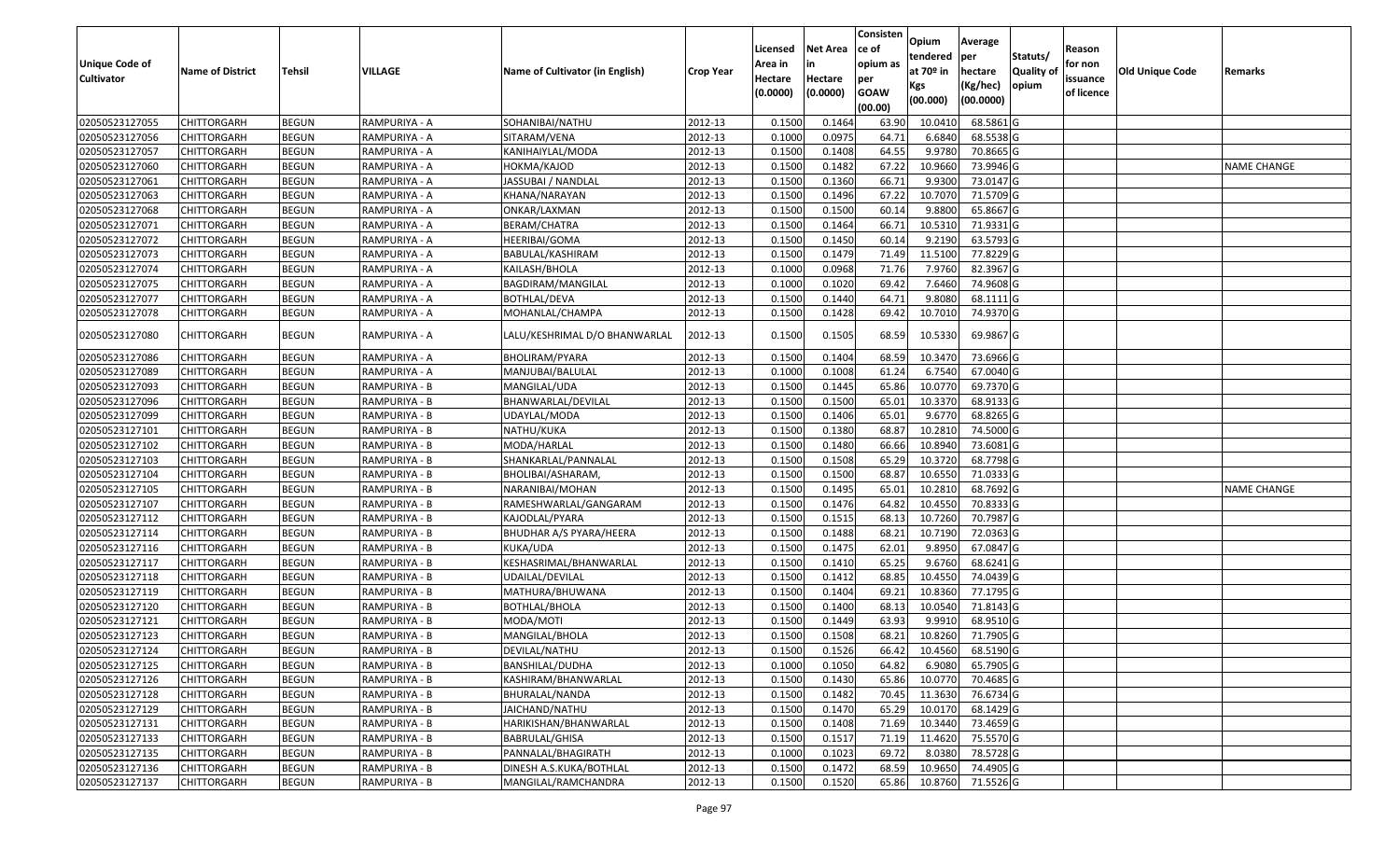| <b>Unique Code of</b> | <b>Name of District</b> | Tehsil       | VILLAGE                 | Name of Cultivator (in English) | <b>Crop Year</b> | Licensed<br>Area in | <b>Net Area</b><br>in | Consisten<br>ce of<br>opium as | Opium<br>tendered<br>at 70º in | Average<br>per<br>hectare | Statuts/<br><b>Quality o</b> | Reason<br>for non      | Old Unique Code | Remarks |
|-----------------------|-------------------------|--------------|-------------------------|---------------------------------|------------------|---------------------|-----------------------|--------------------------------|--------------------------------|---------------------------|------------------------------|------------------------|-----------------|---------|
| <b>Cultivator</b>     |                         |              |                         |                                 |                  | Hectare<br>(0.0000) | Hectare<br>(0.0000)   | per<br><b>GOAW</b><br>(00.00)  | Kgs<br>(00.000)                | (Kg/hec)<br>(00.0000)     | opium                        | issuance<br>of licence |                 |         |
| 02050523127138        | <b>CHITTORGARH</b>      | <b>BEGUN</b> | RAMPURIYA - B           | JAANIBAI/MANGILAL               | 2012-13          | 0.1500              | 0.1488                | 66.66                          | 10.2280                        | 68.7366 G                 |                              |                        |                 |         |
| 02050523127139        | <b>CHITTORGARH</b>      | <b>BEGUN</b> | RAMPURIYA - B           | NARAYAN/DEVA                    | 2012-13          | 0.1500              | 0.1472                | 64.82                          | 10.1670                        | 69.0693 G                 |                              |                        |                 |         |
| 02050523127144        | <b>CHITTORGARH</b>      | <b>BEGUN</b> | RAMPURIYA - B           | CHATARBHUJ/KELA                 | 2012-13          | 0.1500              | 0.1485                | 66.38                          | 10.2700                        | 69.1582 G                 |                              |                        |                 |         |
| 02050523127145        | <b>CHITTORGARH</b>      | <b>BEGUN</b> | RAMPURIYA - B           | BHANWARLAL/NARAYAN              | 2012-13          | 0.1500              | 0.1484                | 65.29                          | 10.6240                        | 71.5903 G                 |                              |                        |                 |         |
| 02050523127148        | <b>CHITTORGARH</b>      | <b>BEGUN</b> | RAMPURIYA - B           | NANDA/PYARA(CHOTA)              | 2012-13          | 0.1000              | 0.1008                | 63.93                          | 6.8310                         | 67.7679 G                 |                              |                        |                 |         |
| 02050523127151        | <b>CHITTORGARH</b>      | <b>BEGUN</b> | RAMPURIYA - B           | BHANWERLAL/GULLA                | 2012-13          | 0.1500              | 0.1472                | 62.01                          | 9.8060                         | 66.6168 G                 |                              |                        |                 |         |
| 02050523127157        | CHITTORGARH             | <b>BEGUN</b> | RAMPURIYA - B           | BHAGWANLAL/DALLICHAND           | 2012-13          | 0.1500              | 0.1470                | 63.93                          | 10.2650                        | 69.8299 G                 |                              |                        |                 |         |
| 02050523127161        | <b>CHITTORGARH</b>      | <b>BEGUN</b> | RAMPURIYA - B           | SHANKARLAL/MOHAN                | 2012-13          | 0.1500              | 0.1472                | 63.70                          | 9.9370                         | 67.5068 G                 |                              |                        |                 |         |
| 02050523127164        | <b>CHITTORGARH</b>      | <b>BEGUN</b> | RAMPURIYA - B           | RAMKANYABAI/UDAILAL             | 2012-13          | 0.1500              | 0.1440                | 62.01                          | 9.6030                         | 66.6875 G                 |                              |                        |                 |         |
| 02050523127166        | <b>CHITTORGARH</b>      | <b>BEGUN</b> | RAMPURIYA - B           | SHAMBHULAL/BHUWANA              | 2012-13          | 0.1500              | 0.1522                | 68.85                          | 10.6320                        | 69.8555 G                 |                              |                        |                 |         |
| 02050523127169        | <b>CHITTORGARH</b>      | <b>BEGUN</b> | RAMPURIYA - B           | SHANTILAL/RAMLAL                | 2012-13          | 0.1500              | 0.1342                | 68.59                          | 10.4260                        | 77.6900 G                 |                              |                        |                 |         |
| 02050523128001        | <b>CHITTORGARH</b>      | <b>BEGUN</b> | NAYA GAON CHECHI        | HARLAL/AMARCHAND                | 2012-13          | 0.1500              | 0.1464                | 65.52                          | 10.3240                        | 70.5191 G                 |                              |                        |                 |         |
| 02050523128002        | <b>CHITTORGARH</b>      | <b>BEGUN</b> | NAYA GAON CHECHI        | RADHEYSHYAM/JAGGANATH           | 2012-13          | 0.1500              | 0.1508                | 65.65                          | 10.5230                        | 69.7812 G                 |                              |                        |                 |         |
| 02050523128005        | <b>CHITTORGARH</b>      | <b>BEGUN</b> | NAYA GAON CHECHI        | DEVILAL/MADHO                   | 2012-13          | 0.1500              | 0.1488                | 68.34                          | 10.9440                        | 73.5484 G                 |                              |                        |                 |         |
| 02050523128006        | CHITTORGARH             | <b>BEGUN</b> | NAYA GAON CHECHI        | ASHARAM/NARAYAN                 | 2012-13          | 0.1500              | 0.1512                | 68.34                          | 10.4360                        | 69.0212 G                 |                              |                        |                 |         |
| 02050523128007        | <b>CHITTORGARH</b>      | <b>BEGUN</b> | NAYA GAON CHECHI        | NARAYAN/BHUWANA                 | 2012-13          | 0.1500              | 0.1518                | 68.34                          | 10.6120                        | 69.9078 G                 |                              |                        |                 |         |
| 02050523128008        | <b>CHITTORGARH</b>      | <b>BEGUN</b> | <b>NAYA GAON CHECHI</b> | MANGILAL/KHEMA                  | 2012-13          | 0.1500              | 0.1484                | 68.59                          | 10.7100                        | 72.1698 G                 |                              |                        |                 |         |
| 02050523128009        | <b>CHITTORGARH</b>      | <b>BEGUN</b> | NAYA GAON CHECHI        | KAJODIBAI/BALU                  | 2012-13          | 0.1500              | 0.1508                | 65.10                          | 10.2110                        | 67.7122 G                 |                              |                        |                 |         |
| 02050523128011        | <b>CHITTORGARH</b>      | <b>BEGUN</b> | NAYA GAON CHECHI        | RAMLAL/LAXMAN                   | 2012-13          | 0.1000              | 0.1014                | 68.59                          | 7.4570                         | 73.5404 G                 |                              |                        |                 |         |
| 02050523128012        | <b>CHITTORGARH</b>      | <b>BEGUN</b> | NAYA GAON CHECHI        | MANGILAL/NANDA                  | 2012-13          | 0.1500              | 0.1500                | 65.10                          | 10.1840                        | 67.8933 G                 |                              |                        |                 |         |
| 02050523128014        | <b>CHITTORGARH</b>      | <b>BEGUN</b> | NAYA GAON CHECHI        | GHISALAL/BHURA                  | 2012-13          | 0.1000              | 0.0999                | 68.59                          | 7.4570                         | 74.6446 G                 |                              |                        |                 |         |
| 02050523128015        | <b>CHITTORGARH</b>      | <b>BEGUN</b> | NAYA GAON CHECHI        | CHOGALAL/OMKAR                  | 2012-13          | 0.1500              | 0.1515                | 65.10                          | 10.1560                        | 67.0363 G                 |                              |                        |                 |         |
| 02050523128017        | <b>CHITTORGARH</b>      | <b>BEGUN</b> | NAYA GAON CHECHI        | KUKALAL/DEVA                    | 2012-13          | 0.1500              | 0.1518                | 69.86                          | 11.0780                        | 72.9776 G                 |                              |                        |                 |         |
| 02050523128018        | <b>CHITTORGARH</b>      | <b>BEGUN</b> | NAYA GAON CHECHI        | BANSHILAL/BALU                  | 2012-13          | 0.1000              | 0.0990                | 63.71                          | 6.8260                         | 68.9495 G                 |                              |                        |                 |         |
| 02050523128019        | <b>CHITTORGARH</b>      | <b>BEGUN</b> | NAYA GAON CHECHI        | DHARAMCHAND/MANOHARLAL          | 2012-13          | 0.1000              | 0.0960                | 63.71                          | 6.5440                         | 68.1667 G                 |                              |                        |                 |         |
| 02050523128021        | <b>CHITTORGARH</b>      | <b>BEGUN</b> | NAYA GAON CHECHI        | DEVILAL/PYARA                   | 2012-13          | 0.1500              | 0.1500                | 68.60                          | 11.0940                        | 73.9600 G                 |                              |                        |                 |         |
| 02050523128024        | <b>CHITTORGARH</b>      | <b>BEGUN</b> | NAYA GAON CHECHI        | NANALAL/NARAYAN                 | 2012-13          | 0.1000              | 0.1020                | 65.59                          | 7.1590                         | 70.1863 G                 |                              |                        |                 |         |
| 02050523128027        | <b>CHITTORGARH</b>      | <b>BEGUN</b> | NAYA GAON CHECHI        | KANHEYALAL/MANGILAL             | 2012-13          | 0.1000              | 0.0985                | 62.73                          | 6.6050                         | 67.0558 G                 |                              |                        |                 |         |
| 02050523128029        | <b>CHITTORGARH</b>      | <b>BEGUN</b> | NAYA GAON CHECHI        | JAMNA LAL/LAXMAN                | 2012-13          | 0.1500              | 0.1500                | 68.60                          | 10.8680                        | 72.4533 G                 |                              |                        |                 |         |
| 02050523128030        | <b>CHITTORGARH</b>      | <b>BEGUN</b> | NAYA GAON CHECHI        | LALU/SUKHA                      | 2012-13          | 0.1500              | 0.1518                | 68.60                          | 10.9960                        | 72.4374 G                 |                              |                        |                 |         |
| 02050523128031        | <b>CHITTORGARH</b>      | <b>BEGUN</b> | NAYA GAON CHECHI        | NARAYAN/SUKHA                   | 2012-13          | 0.1500              | 0.1485                | 63.7                           | 9.9750                         | 67.1717 G                 |                              |                        |                 |         |
| 02050523128032        | CHITTORGARH             | <b>BEGUN</b> | NAYA GAON CHECHI        | SHAMBHULAL/HARLAL               | 2012-13          | 0.1500              | 0.1470                | 66.64                          | 10.5390                        | 71.6939 G                 |                              |                        |                 |         |
| 02050523128035        | <b>CHITTORGARH</b>      | <b>BEGUN</b> | NAYA GAON CHECHI        | <b>BADRILAL/KHEMA</b>           | 2012-13          | 0.1500              | 0.1500                | 69.02                          | 10.8070                        | 72.0467 G                 |                              |                        |                 |         |
| 02050523129001        | <b>CHITTORGARH</b>      | <b>BEGUN</b> | CHECHI - A              | KANHEYALAL/PRITHVIRAJ           | 2012-13          | 0.1500              | 0.1430                | 70.3                           | 11.4400                        | 80.0000 G                 |                              |                        |                 |         |
| 02050523129002        | <b>CHITTORGARH</b>      | <b>BEGUN</b> | CHECHI - A              | PRITHVIRAJ/BHOLA                | 2012-13          | 0.1500              | 0.1480                | 67.85                          | 10.5750                        | 71.4527 G                 |                              |                        |                 |         |
| 02050523129003        | <b>CHITTORGARH</b>      | <b>BEGUN</b> | CHECHI - A              | NANDLAL/MANAK                   | 2012-13          | 0.1000              | 0.0989                | 66.84                          | 7.1420                         | 72.2144 G                 |                              |                        |                 |         |
| 02050523129010        | <b>CHITTORGARH</b>      | <b>BEGUN</b> | CHECHI - A              | NARAYAN/KANA URF KISHNA         | 2012-13          | 0.1000              | 0.1008                | 60.16                          | 6.8150                         | 67.6091 G                 |                              |                        |                 |         |
| 02050523129013        | <b>CHITTORGARH</b>      | <b>BEGUN</b> | CHECHI - A              | NANDA/GHISA                     | 2012-13          | 0.1500              | 0.1500                | 70.31                          | 10.9280                        | 72.8533 G                 |                              |                        |                 |         |
| 02050523129015        | <b>CHITTORGARH</b>      | <b>BEGUN</b> | CHECHI - A              | BALIBAI/KAJOD                   | 2012-13          | 0.1500              | 0.1464                | 61.51                          | 9.6830                         | 66.1407 G                 |                              |                        |                 |         |
| 02050523129016        | <b>CHITTORGARH</b>      | <b>BEGUN</b> | CHECHI - A              | HUKMICHAND/KUKA                 | 2012-13          | 0.1500              | 0.1440                | 69.52                          | 10.5870                        | 73.5208 G                 |                              |                        |                 |         |
| 02050523129019        | <b>CHITTORGARH</b>      | <b>BEGUN</b> | CHECHI - A              | KAJODBAI/SURAJMAL               | 2012-13          | 0.1500              | 0.1495                | 69.78                          | 10.9160                        | 73.0167 G                 |                              |                        |                 |         |
| 02050523129025        | <b>CHITTORGARH</b>      | <b>BEGUN</b> | CHECHI - A              | MUNIRAHAMAD/PEERMOHHAMAD        | 2012-13          | 0.1500              | 0.1496                | 63.27                          | 9.7980                         | 65.4947 G                 |                              |                        |                 |         |
| 02050523129027        | <b>CHITTORGARH</b>      | <b>BEGUN</b> | CHECHI - A              | PYARCHAND/BHOLA                 | 2012-13          | 0.1500              | 0.1452                | 63.27                          | 9.7890                         | 67.4174 G                 |                              |                        |                 |         |
| 02050523129031        | <b>CHITTORGARH</b>      | <b>BEGUN</b> | CHECHI - A              | LAXMAN/KHERING                  | 2012-13          | 0.1500              | 0.1488                | 66.71                          | 10.3880                        | 69.8118 G                 |                              |                        |                 |         |
| 02050523129032        | <b>CHITTORGARH</b>      | <b>BEGUN</b> | CHECHI - A              | GULABIBAI/TULSIRAM              | 2012-13          | 0.1500              | 0.1470                | 64.46                          | 10.2680                        | 69.8503 G                 |                              |                        |                 |         |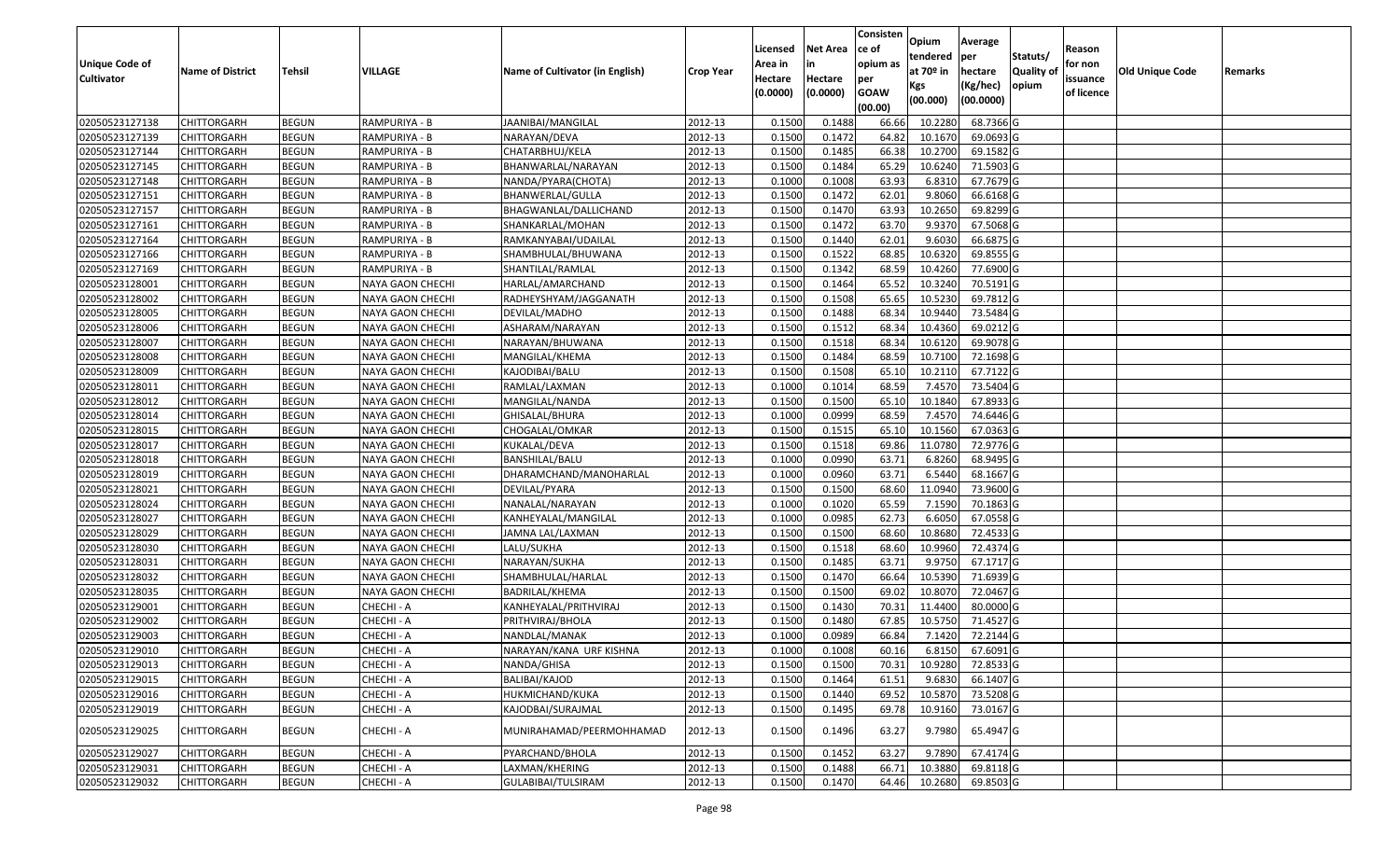|                       |                         |               |               |                                 |                  |          |                 | Consisten        | Opium         | Average                |                  |            |                 |         |
|-----------------------|-------------------------|---------------|---------------|---------------------------------|------------------|----------|-----------------|------------------|---------------|------------------------|------------------|------------|-----------------|---------|
|                       |                         |               |               |                                 |                  | Licensed | <b>Net Area</b> | ce of            | tendered      | per                    | Statuts/         | Reason     |                 |         |
| <b>Unique Code of</b> | <b>Name of District</b> | <b>Tehsil</b> | VILLAGE       | Name of Cultivator (in English) | <b>Crop Year</b> | Area in  |                 | opium as         | at $70°$ in   | hectare                | <b>Quality o</b> | for non    | Old Unique Code | Remarks |
| <b>Cultivator</b>     |                         |               |               |                                 |                  | Hectare  | Hectare         | per              | Kgs           | (Kg/hec)               | opium            | issuance   |                 |         |
|                       |                         |               |               |                                 |                  | (0.0000) | (0.0000)        | <b>GOAW</b>      | (00.000)      | (00.0000)              |                  | of licence |                 |         |
| 02050523129043        | CHITTORGARH             | <b>BEGUN</b>  | CHECHI - A    | NANALAL/PRITHVIRAJ              | 2012-13          | 0.1500   | 0.1460          | (00.00)<br>72.90 | 11.5390       | 79.0342 G              |                  |            |                 |         |
| 02050523129045        | CHITTORGARH             | <b>BEGUN</b>  | CHECHI - A    | AMARCHAND/SEVA                  | 2012-13          | 0.1000   | 0.1000          | 55.60            | 6.1800        | 61.8000 G              |                  |            |                 |         |
| 02050523129046        | CHITTORGARH             | <b>BEGUN</b>  | CHECHI - A    | GOPILAL/TODU                    | 2012-13          | 0.1500   | 0.1476          | 64.46            | 9.8070        | 66.4431 G              |                  |            |                 |         |
| 02050523129049        | <b>CHITTORGARH</b>      | <b>BEGUN</b>  | CHECHI - A    | NANDLAL/RUPA                    | 2012-13          | 0.1500   | 0.1505          | 61.51            | 9.3410        | 62.0664 G              |                  |            |                 |         |
| 02050523129057        | CHITTORGARH             | <b>BEGUN</b>  | CHECHI - A    | RODURAM/BALU                    | 2012-13          | 0.1500   | 0.1444          | 60.16            | 9.1530        | 63.3864 G              |                  |            |                 |         |
| 02050523129059        | CHITTORGARH             | <b>BEGUN</b>  | CHECHI - A    | JAGDISH/LAXMAN                  | 2012-13          | 0.1500   | 0.1507          | 72.27            | 12.1310       | 80.4977 G              |                  |            |                 |         |
| 02050523129060        | CHITTORGARH             | <b>BEGUN</b>  | CHECHI - A    | NARAYAN/MOTI URF BHOLA          | 2012-13          | 0.1500   | 0.1496          | 62.44            | 9.375         | 62.6671G               |                  |            |                 |         |
| 02050523129061        | CHITTORGARH             | <b>BEGUN</b>  | CHECHI - A    | MOHAN/SHOLA                     | 2012-13          | 0.1500   | 0.1460          | 67.85            | 10.2940       | 70.5068 G              |                  |            |                 |         |
| 02050523129062        | CHITTORGARH             | <b>BEGUN</b>  | CHECHI - A    | SHANKARLAL/KAJOD DHAKAR         | 2012-13          | 0.1500   | 0.1470          | 64.46            | 9.7330        | 66.2109 G              |                  |            |                 |         |
| 02050523129067        | CHITTORGARH             | <b>BEGUN</b>  | CHECHI - B    | NATHULAL/HOKMA                  | 2012-13          | 0.1500   | 0.1478          | 65.45            | 10.6310       | 71.9283 G              |                  |            |                 |         |
| 02050523129069        | CHITTORGARH             | <b>BEGUN</b>  | CHECHI - B    | ONKARLAL/MANGILAL               | 2012-13          | 0.1500   | 0.1480          | 63.27            | 10.1140       | 68.3378 G              |                  |            |                 |         |
|                       |                         |               |               | RAMPALIBAI D/O JAYCHAND W/O     |                  |          |                 |                  |               |                        |                  |            |                 |         |
| 02050523129076        | CHITTORGARH             | <b>BEGUN</b>  | CHECHI - B    | <b>HAJARI</b>                   | 2012-13          | 0.1000   | 0.0945          | 63.80            | 6.6440        | 70.3069 G              |                  |            |                 |         |
| 02050523129077        | CHITTORGARH             | <b>BEGUN</b>  | CHECHI - B    | HAJARI/GOKAL                    | 2012-13          | 0.150    | 0.1474          | 64.48            | 10.1690       | 68.9891 G              |                  |            |                 |         |
| 02050523129079        | CHITTORGARH             | <b>BEGUN</b>  | CHECHI - B    | KASHIRAM/BHUWANA                | 2012-13          | 0.1500   | 0.1482          | 66.85            | 10.8110       | 72.9487 G              |                  |            |                 |         |
| 02050523129082        | CHITTORGARH             | <b>BEGUN</b>  | CHECHI - B    | MEGRAJ/RUPJI                    | 2012-13          | 0.1500   | 0.1460          | 66.85            | 10.515        | 72.0205G               |                  |            |                 |         |
| 02050523129085        | CHITTORGARH             | <b>BEGUN</b>  | CHECHI - B    | DEVILAL/LAKHMA                  | 2012-13          | 0.1500   | 0.1470          | 64.48            | 10.0870       | 68.6190G               |                  |            |                 |         |
| 02050523129088        | CHITTORGARH             | <b>BEGUN</b>  | CHECHI - B    | NATHIBAI/BAGDIRAM               | 2012-13          | 0.150    | 0.1408          | 69.03            | 10.3640       | 73.6080G               |                  |            |                 |         |
| 02050523129098        | CHITTORGARH             | <b>BEGUN</b>  | CHECHI - B    | BALIBAI/JAYCHAND                | 2012-13          | 0.1500   | 0.1426          | 70.28            | 11.4360       | 80.1964                |                  |            |                 |         |
| 02050523129101        | CHITTORGARH             | <b>BEGUN</b>  | CHECHI - B    | BHUWANA/RUPA                    | 2012-13          | 0.1500   | 0.1504          | 67.85            | 10.5940       | 70.4388 G              |                  |            |                 |         |
| 02050523129103        | CHITTORGARH             | <b>BEGUN</b>  | CHECHI - A    | GHISALAL/AMARCHAND              | 2012-13          | 0.1500   | 0.1160          | 60.16            | 6.8670        | 59.1983 G              |                  |            |                 |         |
| 02050523129104        | CHITTORGARH             | <b>BEGUN</b>  | CHECHI - B    | MODIRAM/MEGA                    | 2012-13          | 0.1500   | 0.1476          | 72.36            | 11.3300       | 76.7615 G              |                  |            |                 |         |
| 02050523129105        | CHITTORGARH             | <b>BEGUN</b>  | CHECHI - B    | KHEMA/VENA                      | 2012-13          | 0.1500   | 0.1494          | 64.48            | 10.7770       | 72.1352 G              |                  |            |                 |         |
| 02050523130002        | CHITTORGARH             | <b>BEGUN</b>  | KHARDI        | MANGILAL/KUKA                   | 2012-13          | 0.1500   | 0.1485          | 68.53            | 10.7790       | 72.5859 G              |                  |            |                 |         |
| 02050523130003        | CHITTORGARH             | <b>BEGUN</b>  | KHARDI        | TULSHIBAI/PYARCHAND             | 2012-13          | 0.1500   | 0.1500          | 62.84            | 9.9740        | 66.4933 G              |                  |            |                 |         |
| 02050523130004        | CHITTORGARH             | <b>BEGUN</b>  | <b>KHARDI</b> | BHUWANA/HARIRAM                 | 2012-13          | 0.1500   | 0.1485          | 67.53            | 10.4960       | 70.6801 G              |                  |            |                 |         |
| 02050523130005        | CHITTORGARH             | <b>BEGUN</b>  | KHARDI        | RUPA/MOTI                       | 2012-13          | 0.1500   | 0.1488          | 62.97            | 10.0750       | 67.7083 G              |                  |            |                 |         |
| 02050523130006        | CHITTORGARH             | <b>BEGUN</b>  | <b>KHARDI</b> | SHAMBHULAL/GIRDHARI             | 2012-13          | 0.1500   | 0.1530          | 65.73            | 10.5170       | 68.7386 G              |                  |            |                 |         |
| 02050523130007        | CHITTORGARH             | <b>BEGUN</b>  | <b>KHARDI</b> | NANDA/RUPA                      | 2012-13          | 0.1500   | 0.1503          | 69.10            | 10.967        | 72.9674 G              |                  |            |                 |         |
| 02050523130010        | CHITTORGARH             | <b>BEGUN</b>  | KHARDI        | DEVILAL/MADHO                   | 2012-13          | 0.1500   | 0.1500          | 65.19            | 10.3560       | 69.0400 G              |                  |            |                 |         |
| 02050523130011        | CHITTORGARH             | <b>BEGUN</b>  | KHARDI        | GOPILAL/BHANWARLAL              | 2012-13          | 0.1500   | 0.1500          | 63.53            | 10.2460       | 68.3067 G              |                  |            |                 |         |
| 02050523130013        | CHITTORGARH             | <b>BEGUN</b>  | <b>KHARDI</b> | ONKAR/BHERU                     | 2012-13          | 0.1500   | 0.1536          | 63.53            | 10.3550       | 67.4154 G              |                  |            |                 |         |
| 02050523130014        | CHITTORGARH             | <b>BEGUN</b>  | <b>KHARDI</b> | GHISALAL/LAXMAN                 | 2012-13          | 0.1000   | 0.1024          | 71.33            | 7.7750        | 75.9277 G              |                  |            |                 |         |
| 02050523130015        | <b>CHITTORGARH</b>      | <b>BEGUN</b>  | KHARDI        | MANGILAL/DEVA                   | 2012-13          | 0.1500   | 0.1478          | 71.33            | 11.1680       | 75.5616 G              |                  |            |                 |         |
| 02050523130016        | CHITTORGARH             | <b>BEGUN</b>  | <b>KHARDI</b> | KUKA A/S RAMA/HEERA             | 2012-13          | 0.150    | 0.1482          | 69.13            | 10.9620       | 73.9676 G              |                  |            |                 |         |
| 02050523130017        | CHITTORGARH             | <b>BEGUN</b>  | <b>KHARDI</b> | SHAMBHULAL/LAKHMICHAND          | 2012-13          | 0.1500   | 0.1484          | 65.19            | 10.5140       | 70.8491 G              |                  |            |                 |         |
| 02050523130018        | <b>CHITTORGARH</b>      | <b>BEGUN</b>  | <b>KHARDI</b> | DALU/BALU                       | 2012-13          | 0.1500   | 0.1500          |                  | 65.19 10.1040 | 67.3600G               |                  |            |                 |         |
| 02050523130019        | <b>CHITTORGARH</b>      | <b>BEGUN</b>  | <b>KHARDI</b> | BHURIBAI/DEVILAL A.S.GHISA      | 2012-13          | 0.1500   | 0.1519          | 69.13            | 11.1300       | 73.2719 G              |                  |            |                 |         |
| 02050523130020        | <b>CHITTORGARH</b>      | <b>BEGUN</b>  | KHARDI        | PYARA/PANNA                     | 2012-13          | 0.1500   | 0.1519          | 66.64            | 10.7000       | 70.4411 G              |                  |            |                 |         |
| 02050523130022        | <b>CHITTORGARH</b>      | <b>BEGUN</b>  | KHARDI        | GHISA/SEVA                      | 2012-13          | 0.1000   | 0.1012          | 73.58            | 7.7470        | 76.5514 G              |                  |            |                 |         |
| 02050523130024        | <b>CHITTORGARH</b>      | <b>BEGUN</b>  | <b>KHARDI</b> | DEVILAL A.S.NATHU               | 2012-13          | 0.1500   | 0.1496          | 69.44            | 10.6440       | 71.1497 G              |                  |            |                 |         |
| 02050523130025        | <b>CHITTORGARH</b>      | <b>BEGUN</b>  | <b>KHARDI</b> | TULSHIBAI/GULABI D/OSARJUBAI    | 2012-13          | 0.1500   | 0.1480          | 66.64            | 10.3200       | 69.7297 G              |                  |            |                 |         |
| 02050523130026        | <b>CHITTORGARH</b>      | <b>BEGUN</b>  | <b>KHARDI</b> | SOHANIBAI/KANHAIYLAL            | 2012-13          | 0.1500   | 0.1504          | 66.64            | 10.4620       | 69.5612 G              |                  |            |                 |         |
| 02050523130027        | <b>CHITTORGARH</b>      | <b>BEGUN</b>  | KHARDI        | DEVILAL/GOPILAL                 | 2012-13          | 0.1500   | 0.1496          | 68.82            | 10.8740       | $\overline{72.6872}$ G |                  |            |                 |         |
| 02050523130028        | <b>CHITTORGARH</b>      | <b>BEGUN</b>  | <b>KHARDI</b> | RADHABAI/JAGRAM                 | 2012-13          | 0.1500   | 0.1520          | 60.64            | 9.5640        | 62.9211 G              |                  |            |                 |         |
| 02050523130029        | <b>CHITTORGARH</b>      | <b>BEGUN</b>  | KHARDI        | MANGILAL/NATHU A/S LALU         | 2012-13          | 0.1500   | 0.1485          | 69.22            | 10.5410       | 70.9832 G              |                  |            |                 |         |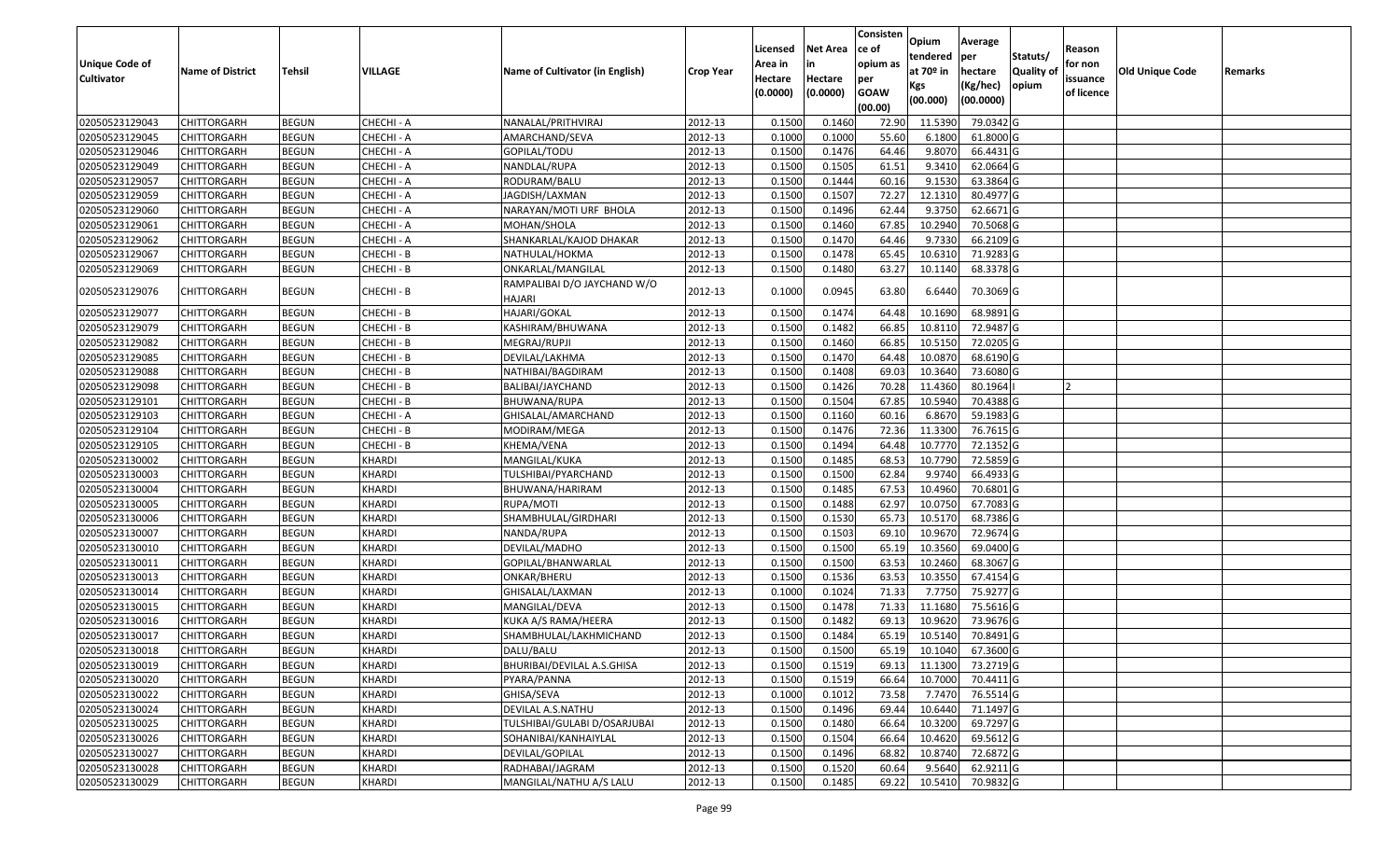| Unique Code of<br><b>Cultivator</b> | <b>Name of District</b> | <b>Tehsil</b> | VILLAGE       | Name of Cultivator (in English)        | <b>Crop Year</b> | Licensed<br>Area in<br>Hectare | <b>Net Area</b><br>in<br>Hectare | Consisten<br>ce of<br>opium as<br>per | Opium<br>tendered<br>at $70°$ in<br>Kgs | Average<br>per<br>hectare<br>(Kg/hec) | Statuts/<br><b>Quality o</b><br>opium | Reason<br>for non<br>issuance | <b>Old Unique Code</b> | Remarks            |
|-------------------------------------|-------------------------|---------------|---------------|----------------------------------------|------------------|--------------------------------|----------------------------------|---------------------------------------|-----------------------------------------|---------------------------------------|---------------------------------------|-------------------------------|------------------------|--------------------|
|                                     |                         |               |               |                                        |                  | (0.0000)                       | (0.0000)                         | <b>GOAW</b><br>(00.00)                | (00.000)                                | (00.0000)                             |                                       | of licence                    |                        |                    |
| 02050523130030                      | CHITTORGARH             | <b>BEGUN</b>  | <b>KHARDI</b> | NATHU/LALU                             | 2012-13          | 0.1000                         | 0.1006                           | 71.76                                 | 7.5860                                  | 75.4076 G                             |                                       |                               |                        |                    |
| 02050523130031                      | CHITTORGARH             | <b>BEGUN</b>  | KHARDI        | PANNALAL/HARIRAM URAF HIRARAM          | 2012-13          | 0.1500                         | 0.1476                           | 66.63                                 | 10.4800                                 | 71.0027 G                             |                                       |                               |                        |                    |
| 02050523130032                      | CHITTORGARH             | <b>BEGUN</b>  | KHARDI        | RAMKANIYA/TULSHIRAM                    | 2012-13          | 0.1500                         | 0.1456                           | 66.63                                 | 10.575                                  | 72.6305 G                             |                                       |                               |                        |                    |
| 02050523130033                      | <b>CHITTORGARH</b>      | <b>BEGUN</b>  | <b>KHARDI</b> | BHAWANIRAM/BHURA                       | 2012-13          | 0.1000                         | 0.0992                           | 67.48                                 | 7.2400                                  | 72.9839 G                             |                                       |                               |                        |                    |
| 02050523130035                      | CHITTORGARH             | <b>BEGUN</b>  | <b>KHARDI</b> | PYARCHAND/NARAYAN                      | 2012-13          | 0.1500                         | 0.1476                           | 71.00                                 | 10.9240                                 | 74.0108G                              |                                       |                               |                        |                    |
| 02050523130036                      | CHITTORGARH             | <b>BEGUN</b>  | <b>KHARDI</b> | RAMESHWAR/BHURA                        | 2012-13          | 0.1500                         | 0.1507                           | 69.44                                 | 10.7430                                 | 71.2873 G                             |                                       |                               |                        |                    |
| 02050523130037                      | CHITTORGARH             | <b>BEGUN</b>  | <b>KHARDI</b> | SOHANLAL/DEVA                          | 2012-13          | 0.1500                         | 0.1209                           | 67.48                                 | 8.3390                                  | 68.9744 G                             |                                       |                               |                        |                    |
| 02050523130038                      | CHITTORGARH             | <b>BEGUN</b>  | <b>KHARDI</b> | MOHANLAL/BHANWARLAL                    | 2012-13          | 0.1500                         | 0.1440                           | 68.53                                 | 10.5340                                 | 73.1528 G                             |                                       |                               |                        |                    |
| 02050523130039                      | <b>CHITTORGARH</b>      | <b>BEGUN</b>  | KHARDI        | ONKARLAL/NARAYAN                       | 2012-13          | 0.1500                         | 0.1509                           | 73.79                                 | 11.5010                                 | 76.2160 G                             |                                       |                               |                        |                    |
| 02050523130040                      | CHITTORGARH             | <b>BEGUN</b>  | KHARDI        | GHISALAL/BARDA                         | 2012-13          | 0.1500                         | 0.1476                           | 70.21                                 | 11.1830                                 | 75.7656 G                             |                                       |                               |                        |                    |
| 02050523130041                      | CHITTORGARH             | <b>BEGUN</b>  | KHARDI        | KUKA/BHEMA                             | 2012-13          | 0.1500                         | 0.1460                           | 71.12                                 | 11.2880                                 | 77.3151 G                             |                                       |                               |                        |                    |
| 02050523130042                      | <b>CHITTORGARH</b>      | <b>BEGUN</b>  | <b>KHARDI</b> | HAJARI/MOTI                            | 2012-13          | 0.1500                         | 0.1530                           | 66.63                                 | 10.5750                                 | 69.1176 G                             |                                       |                               |                        |                    |
| 02050523130043                      | CHITTORGARH             | <b>BEGUN</b>  | KHARDI        | BALUDAS/HEERALAL                       | 2012-13          | 0.1500                         | 0.1500                           | 67.48                                 | 10.5850                                 | 70.5667 G                             |                                       |                               |                        |                    |
| 02050523130045                      | CHITTORGARH             | <b>BEGUN</b>  | KHARDI        | RAMLAL/BHANWARLAL                      | 2012-13          | 0.1500                         | 0.1512                           | 65.73                                 | 10.4510                                 | 69.1204 G                             |                                       |                               |                        |                    |
| 02050523130047                      | CHITTORGARH             | <b>BEGUN</b>  | <b>KHARDI</b> | RAMLAL/BHURA                           | 2012-13          | 0.1000                         | 0.1008                           | 71.65                                 | 7.7180                                  | 76.5675 G                             |                                       |                               |                        |                    |
| 02050523130048                      | CHITTORGARH             | <b>BEGUN</b>  | KHARDI        | NANALAL D/O DUNGA                      | 2012-13          | 0.100                          | 0.1012                           | 65.73                                 | 6.8920                                  | 68.1028 G                             |                                       |                               |                        |                    |
| 02050523130050                      | CHITTORGARH             | <b>BEGUN</b>  | <b>KHARDI</b> | PARMANAND/DUNGA                        | 2012-13          | 0.150                          | 0.1422                           | 67.07                                 | 10.0700                                 | 70.8158 G                             |                                       |                               |                        |                    |
| 02050523130051                      | CHITTORGARH             | <b>BEGUN</b>  | KHARDI        | BOTHLAL/NANDRAM                        | 2012-13          | 0.1500                         | 0.1528                           | 69.94                                 | 11.7000                                 | 76.5707 G                             |                                       |                               |                        |                    |
| 02050523130053                      | CHITTORGARH             | <b>BEGUN</b>  | KHARDI        | SUSHILABAI/DEVILAL                     | 2012-13          | 0.1500                         | 0.1500                           | 65.73                                 | 10.1880                                 | 67.9200 G                             |                                       |                               |                        |                    |
| 02050523130055                      | CHITTORGARH             | <b>BEGUN</b>  | KHARDI        | MOHANLAL/DUNGA                         | 2012-13          | 0.1500                         | 0.1007                           | 63.53                                 | 6.4530                                  | 64.0814 G                             |                                       |                               |                        |                    |
| 02050523130058                      | CHITTORGARH             | <b>BEGUN</b>  | <b>KHARDI</b> | MANGILAL/GHISHA                        | 2012-13          | 0.1500                         | 0.1479                           | 69.86                                 | 10.4990                                 | 70.9872 G                             |                                       |                               |                        |                    |
| 02050523130059                      | CHITTORGARH             | <b>BEGUN</b>  | <b>KHARDI</b> | MODA/BALU                              | 2012-13          | 0.1500                         | 0.1514                           | 68.53                                 | 11.3070                                 | 74.6830 G                             |                                       |                               |                        |                    |
| 02050523130062                      | CHITTORGARH             | <b>BEGUN</b>  | <b>KHARDI</b> | NANDA/JODHA                            | 2012-13          | 0.1500                         | 0.1452                           | 60.42                                 | 9.4170                                  | 64.8554 G                             |                                       |                               |                        |                    |
| 02050523130067                      | <b>CHITTORGARH</b>      | <b>BEGUN</b>  | <b>KHARDI</b> | NANALAL/BHURA                          | 2012-13          | 0.1500                         | 0.1474                           | 72.49                                 | 11.1430                                 | 75.5970 G                             |                                       |                               |                        |                    |
| 02050523130068                      | CHITTORGARH             | <b>BEGUN</b>  | <b>KHARDI</b> | DEVILAL/EKLING                         | 2012-13          | 0.1000                         | 0.1000                           | 65.73                                 | 6.8270                                  | 68.2700 G                             |                                       |                               |                        |                    |
| 02050523130070                      | CHITTORGARH             | <b>BEGUN</b>  | KHARDI        | DAKHIBAI/KAJOD                         | 2012-13          | 0.1000                         | 0.0994                           | 60.64                                 | 6.3850                                  | 64.2354 G                             |                                       |                               |                        | <b>NAME CHANGE</b> |
| 02050523130071                      | CHITTORGARH             | <b>BEGUN</b>  | KHARDI        | BALU/JODHA                             | 2012-13          | 0.1500                         | 0.1504                           | 60.42                                 | 9.7360                                  | 64.7340 G                             |                                       |                               |                        |                    |
| 02050523130072                      | <b>CHITTORGARH</b>      | <b>BEGUN</b>  | KHARDI        | KAILASH/SHANKAR                        | 2012-13          | 0.1000                         | 0.0992                           | 60.42                                 | 6.3440                                  | 63.9516 G                             |                                       |                               |                        |                    |
| 02050524001002                      | CHITTORGARH             | RAWATBHATA    | KHEMAKHEDA    | DOLA/DEVA                              | 2012-13          | 0.1000                         | 0.0999                           | 70.93                                 | 6.9820                                  | 69.8899 G                             |                                       |                               |                        |                    |
| 02050524001005                      | CHITTORGARH             | RAWATBHATA    | KHEMAKHEDA    | GAKUL URF GOPAL/BARDA                  | 2012-13          | 0.1500                         | 0.1488                           | 68.48                                 | 10.3110                                 | 69.2944 G                             |                                       |                               |                        |                    |
| 02050524001008                      | CHITTORGARH             | RAWATBHATA    | KHEMAKHEDA    | NANDA/SHOCHAND                         | 2012-13          | 0.1500                         | 0.1479                           | 64.03                                 | 9.6780                                  | 65.4361G                              |                                       |                               |                        |                    |
| 02050524001010                      | <b>CHITTORGARH</b>      | RAWATBHATA    | KHEMAKHEDA    | KASTURAYBAI/MANIRAM                    | 2012-13          | 0.1500                         | 0.1470                           | 64.03                                 | 9.5680                                  | 65.0884 G                             |                                       |                               |                        |                    |
| 02050524001011                      | <b>CHITTORGARH</b>      | RAWATBHATA    | KHEMAKHEDA    | SHANKARLAL/KELA                        | 2012-13          | 0.1500                         | 0.1395                           | 64.03                                 | 9.3760                                  | 67.2115 G                             |                                       |                               |                        |                    |
| 02050524001013                      | CHITTORGARH             | RAWATBHATA    | KHEMAKHEDA    | KHEMA/BHURA                            | 2012-13          | 0.150                          | 0.1421                           | 63.41                                 | 9.3760                                  | 65.9817 G                             |                                       |                               |                        |                    |
| 02050524001017                      | CHITTORGARH             | RAWATBHATA    | KHEMAKHEDA    | KELA/DEVA JI                           | 2012-13          | 0.1500                         | 0.1482                           | 65.35                                 | 9.6440                                  | 65.0742 G                             |                                       |                               |                        |                    |
| 02050524001018                      | CHITTORGARH             | RAWATBHATA    | KHEMAKHEDA    | MADHU/MODHA                            | 2012-13          | 0.1500                         | 0.1376                           | 67.22                                 | 9.4200                                  | 68.4593 G                             |                                       |                               |                        |                    |
| 02050524001019                      | <b>CHITTORGARH</b>      | RAWATBHATA    | KHEMAKHEDA    | NATHU/DEVA                             | 2012-13          | 0.1500                         | 0.1496                           | 61.03                                 | 9.1630                                  | 61.2500 G                             |                                       |                               |                        |                    |
| 02050524001020                      | <b>CHITTORGARH</b>      | RAWATBHATA    | KHEMAKHEDA    | UDA/DEVA                               | 2012-13          | 0.1500                         | 0.1498                           | 71.79                                 | 10.9020                                 | 72.7770 G                             |                                       |                               |                        |                    |
| 02050524001021                      | <b>CHITTORGARH</b>      | RAWATBHATA    | KHEMAKHEDA    | SHANKARLAL/BHANWARLAL                  | 2012-13          | 0.1500                         | 0.1470                           | 62.94                                 | 9.5220                                  | 64.7755 G                             |                                       |                               |                        |                    |
| 02050524001022                      | CHITTORGARH             | RAWATBHATA    | KHEMAKHEDA    | KHANA/DEVA                             | 2012-13          | 0.1500                         | 0.1300                           | 61.57                                 | 7.9250                                  | 60.9615 G                             |                                       |                               |                        |                    |
| 02050524001023                      | <b>CHITTORGARH</b>      | RAWATBHATA    | KHEMAKHEDA    | BHANWARLAL/CHAMNA                      | 2012-13          | 0.1500                         | 0.1480                           | 71.74                                 | 10.7000                                 | 72.2973 G                             |                                       |                               |                        |                    |
| 02050524001026                      | <b>CHITTORGARH</b>      | RAWATBHATA    | KHEMAKHEDA    | MODIBAI/KISHOR                         | 2012-13          | 0.1500                         | 0.1500                           | 65.35                                 | 9.8490                                  | 65.6600 G                             |                                       |                               |                        |                    |
| 02050524001028                      | CHITTORGARH             | RAWATBHATA    | KHEMAKHEDA    | RAJU/LAXMAN                            | 2012-13          | 0.1500                         | 0.1444                           | 68.48                                 | 10.0670                                 | 69.7161 G                             |                                       |                               |                        |                    |
| 02050524001029                      | <b>CHITTORGARH</b>      | RAWATBHATA    | KHEMAKHEDA    | PREMBAI D/O TARACHAND<br>W/PSHAMBHULAL | 2012-13          | 0.1000                         | 0.1000                           | 61.57                                 | 6.2010                                  | 62.0100 G                             |                                       |                               |                        |                    |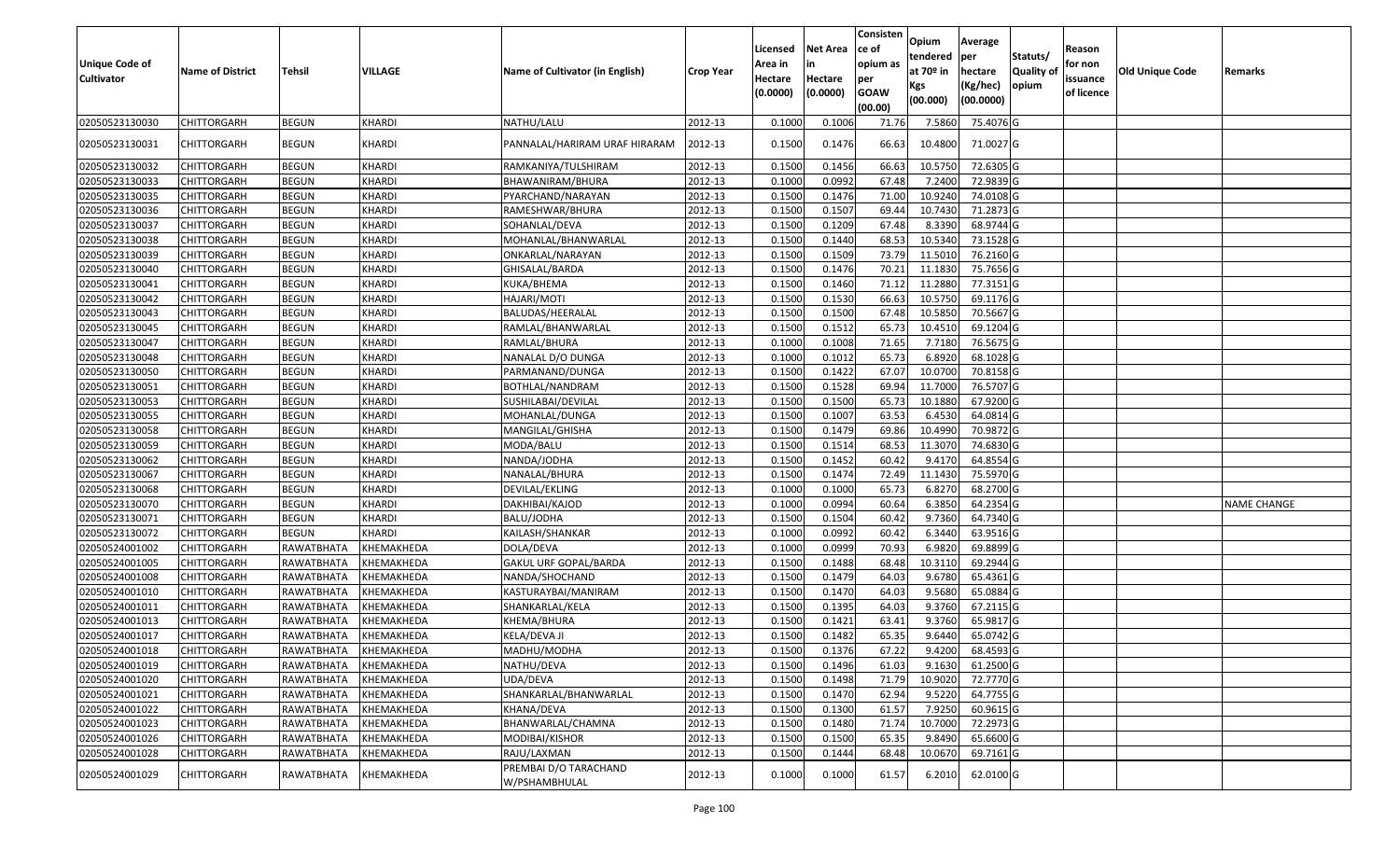| <b>Unique Code of</b><br><b>Cultivator</b> | <b>Name of District</b> | <b>Tehsil</b>     | VILLAGE                     | Name of Cultivator (in English) | <b>Crop Year</b> | Licensed<br>Area in<br>Hectare | <b>Net Area</b><br>in<br>Hectare | Consisten<br>ce of<br>opium as<br>per | Opium<br>tendered<br>at $70°$ in<br>Kgs | Average<br>per<br>hectare<br>(Kg/hec) | Statuts/<br>Quality of<br>opium | Reason<br>for non<br>issuance | <b>Old Unique Code</b> | Remarks            |
|--------------------------------------------|-------------------------|-------------------|-----------------------------|---------------------------------|------------------|--------------------------------|----------------------------------|---------------------------------------|-----------------------------------------|---------------------------------------|---------------------------------|-------------------------------|------------------------|--------------------|
|                                            |                         |                   |                             |                                 |                  | (0.0000)                       | (0.0000)                         | <b>GOAW</b><br>(00.00)                | (00.000)                                | (00.0000)                             |                                 | of licence                    |                        |                    |
| 02050524001030                             | <b>CHITTORGARH</b>      | RAWATBHATA        | KHEMAKHEDA                  | JAYRAM/SHOCHAND                 | 2012-13          | 0.1500                         | 0.1485                           | 67.22                                 | 9.997                                   | 67.3199 G                             |                                 |                               |                        |                    |
| 02050524001036                             | CHITTORGARH             | RAWATBHATA        | KHEMAKHEDA                  | HEERALAL/DAULA                  | 2012-13          | 0.1500                         | 0.1500                           | 65.35                                 | 10.0170                                 | 66.7800 G                             |                                 |                               |                        |                    |
| 02050524001038                             | CHITTORGARH             | RAWATBHATA        | KHEMAKHEDA                  | OKARGIR/NAND GIR                | 2012-13          | 0.1500                         | 0.1500                           | 61.57                                 | 9.2880                                  | 61.9200 G                             |                                 |                               |                        |                    |
| 02050524001039                             | <b>CHITTORGARH</b>      | RAWATBHATA        | KHEMAKHEDA                  | RAJMAL/MOHANLAL                 | 2012-13          | 0.1500                         | 0.1498                           | 67.22                                 | 10.2850                                 | 68.6582 G                             |                                 |                               |                        |                    |
| 02050524001040                             | <b>CHITTORGARH</b>      | RAWATBHATA        | KHEMAKHEDA                  | /KANANATH/DEVANATH              | 2012-13          | 0.1500                         | 0.1496                           | 61.47                                 | 9.1500                                  | 61.1631 G                             |                                 |                               |                        |                    |
| 02050524002003                             | CHITTORGARH             | RAWATBHATA        | <b>BORAV</b>                | DUNGA/RUPA                      | 2012-13          | 0.1500                         | 0.1400                           | 65.92                                 | 9.6050                                  | 68.6071 G                             |                                 |                               |                        |                    |
| 02050524002005                             | <b>CHITTORGARH</b>      | RAWATBHATA        | <b>BORAV</b>                | GISHALAL/KALU                   | 2012-13          | 0.1500                         | 0.1490                           | 62.30                                 | 9.3270                                  | 62.5973 G                             |                                 |                               |                        |                    |
| 02050524002006                             | <b>CHITTORGARH</b>      | RAWATBHATA        | <b>BORAV</b>                | BHURALAL/BALU                   | 2012-13          | 0.1500                         | 0.1500                           | 60.82                                 | 9.2360                                  | 61.5733 G                             |                                 |                               |                        |                    |
| 02050524002008                             | <b>CHITTORGARH</b>      | RAWATBHATA        | <b>BORAV</b>                | UDHAYLAL/CHUNILAL               | 2012-13          | 0.1500                         | 0.1296                           | 65.92                                 | 8.6450                                  | 66.7052 G                             |                                 |                               |                        |                    |
| 02050524002011                             | CHITTORGARH             | RAWATBHATA        | <b>BORAV</b>                | BHANWARLAL/HIRALAL              | 2012-13          | 0.1500                         | 0.1480                           | 64.37                                 | 9.6920                                  | 65.4865 G                             |                                 |                               |                        |                    |
| 02050524002014                             | <b>CHITTORGARH</b>      | RAWATBHATA        | <b>BORAV</b>                | MOHANIBAI/BHAGIRATH             | 2012-13          | 0.1000                         | 0.0957                           | 55.14                                 | 5.4040                                  | 56.4681 G                             |                                 |                               |                        |                    |
| 02050524002016                             | <b>CHITTORGARH</b>      | RAWATBHATA        | <b>BORAV</b>                | PANALAL/BARDHICHAND             | 2012-13          | 0.1500                         | 0.1465                           | 68.39                                 | 10.4730                                 | 71.4881 G                             |                                 |                               |                        |                    |
| 02050524002017                             | <b>CHITTORGARH</b>      | RAWATBHATA        | <b>BORAV</b>                | CHUNNYBAI/PYARA                 | 2012-13          | 0.1500                         | 0.1482                           | 62.30                                 | 9.4790                                  | 63.9609 G                             |                                 |                               |                        |                    |
| 02050524002021                             | CHITTORGARH             | RAWATBHATA        | <b>BORAV</b>                | BHUVANA/MODHA                   | 2012-13          | 0.150                          | 0.1519                           | 61.80                                 | 9.3140                                  | 61.3167 G                             |                                 |                               |                        |                    |
| 02050524002033                             | CHITTORGARH             | RAWATBHATA        | <b>BORAV</b>                | RAJMAL/DEVA                     | 2012-13          | 0.1500                         | 0.1482                           | 60.82                                 | 9.2790                                  | 62.6110G                              |                                 |                               |                        |                    |
| 02050524002035                             | CHITTORGARH             | RAWATBHATA        | <b>BORAV</b>                | GYANCHAND/NATHULAL              | 2012-13          | 0.150                          | 0.1504                           | 62.30                                 | 10.4840                                 | 69.7074 G                             |                                 |                               |                        |                    |
| 02050524002036                             | CHITTORGARH             | RAWATBHATA        | <b>BORAV</b>                | MADHU/NARAYANMALI               | 2012-13          | 0.1500                         | 0.1493                           | 64.37                                 | 9.5180                                  | 63.7508 G                             |                                 |                               |                        |                    |
| 02050524002038                             | <b>CHITTORGARH</b>      | <b>RAWATBHATA</b> | <b>BORAV</b>                | BHVANISHANKER/BHIMA TELI        | 2012-13          | 0.1500                         | 0.1488                           | 68.39                                 | 10.591                                  | 71.1761 G                             |                                 |                               |                        |                    |
| 02050524002051                             | <b>CHITTORGARH</b>      | <b>RAWATBHATA</b> | <b>BORAV</b>                | PRBHULAL/BHIMA                  | 2012-13          | 0.1500                         | 0.1456                           | 64.97                                 | 9.6160                                  | 66.0440 G                             |                                 |                               |                        |                    |
| 02050524002059                             | CHITTORGARH             | RAWATBHATA        | <b>BORAV</b>                | PRAKESHCHAND/PYARA              | 2012-13          | 0.1500                         | 0.1219                           | 61.32                                 | 7.3320                                  | 60.1470 G                             |                                 |                               |                        |                    |
| 02050524002064                             | <b>CHITTORGARH</b>      | RAWATBHATA        | <b>BORAV</b>                | KHANAIYADAS/MOHANDAS            | 2012-13          | 0.1500                         | 0.1515                           | 61.80                                 | 9.1460                                  | 60.3696 G                             |                                 |                               |                        |                    |
| 02050524002065                             | CHITTORGARH             | RAWATBHATA        | <b>BORAV</b>                | MANGILAL/CHATRA                 | 2012-13          | 0.1500                         | 0.1554                           | 64.37                                 | 10.5930                                 | 68.1660 G                             |                                 |                               |                        |                    |
| 02050524002066                             | <b>CHITTORGARH</b>      | RAWATBHATA        | <b>BORAV</b>                | BHANWERLAL/BHIMA                | 2012-13          | 0.1000                         | 0.0990                           | 63.38                                 | 6.2020                                  | 62.6460 G                             |                                 |                               |                        |                    |
| 02050524002069                             | CHITTORGARH             | RAWATBHATA        | <b>BORAV</b>                | GULABIBAI/MADHU                 | 2012-13          | 0.1500                         | 0.1478                           | 61.80                                 | 9.4730                                  | 64.0934 G                             |                                 |                               |                        |                    |
| 02050524002070                             | CHITTORGARH             | RAWATBHATA        | <b>BORAV</b>                | BARDIBAI/PARBHULAL              | 2012-13          | 0.1000                         | 0.0990                           | 67.66                                 | 6.7270                                  | 67.9495 G                             |                                 |                               |                        |                    |
| 02050524002071                             | <b>CHITTORGARH</b>      | RAWATBHATA        | <b>BORAV</b>                | MOTIYABAI/GHISA                 | 2012-13          | 0.1500                         | 0.1475                           | 68.09                                 | 10.1360                                 | 68.7186 G                             |                                 |                               |                        |                    |
| 02050524002075                             | CHITTORGARH             | RAWATBHATA        | <b>BORAV</b>                | KHANYALAL/CHOGA                 | 2012-13          | 0.1500                         | 0.1488                           | 68.09                                 | 10.2230                                 | 68.7030 G                             |                                 |                               |                        |                    |
| 02050524002076                             | <b>CHITTORGARH</b>      | RAWATBHATA        | <b>BORAV</b>                | CHATERLAL/DALICHAND             | 2012-13          | 0.1000                         | 0.1000                           | 68.09                                 | 6.8670                                  | 68.6700 G                             |                                 |                               |                        |                    |
| 02050524002077                             | <b>CHITTORGARH</b>      | RAWATBHATA        | <b>BORAV</b>                | GHEESALAL/BHAJJA                | 2012-13          | 0.1000                         | 0.1000                           | 65.92                                 | 6.8090                                  | 68.0900 G                             |                                 |                               |                        |                    |
| 02050524002079                             | <b>CHITTORGARH</b>      | RAWATBHATA        | <b>BORAV</b>                | PREMCHAND/KALU                  | 2012-13          | 0.1500                         | 0.1500                           | 60.82                                 | 9.1140                                  | 60.7600 G                             |                                 |                               |                        |                    |
| 02050524003001                             | <b>CHITTORGARH</b>      | RAWATBHATA        | <b>MEGNIWAS KALAN</b>       | MOHANLAL/BHOLA                  | 2012-13          | 0.1500                         | 0.1410                           | 62.69                                 | 9.6990                                  | 68.7872 G                             |                                 |                               |                        |                    |
| 02050524003002                             | <b>CHITTORGARH</b>      | RAWATBHATA        | MEGNIWAS KALAN              | JAYLAL A/S BHURA/SITARAM        | 2012-13          | 0.1000                         | 0.1012                           | 67.81                                 | 7.1100                                  | 70.2569 G                             |                                 |                               |                        |                    |
| 02050524003003                             | <b>CHITTORGARH</b>      | RAWATBHATA        | MEGNIWAS KALAN              | BALU/RUPA                       | 2012-13          | 0.1500                         | 0.1443                           | 61.47                                 | 10.0460                                 | 69.6188 G                             |                                 |                               |                        |                    |
| 02050524003013                             | <b>CHITTORGARH</b>      | RAWATBHATA        | MEGNIWAS KALAN              | SHANKERLAL/PANNALAL             | 2012-13          | 0.1500                         | 0.1458                           | 55.80                                 | 9.2070                                  | 63.1481 G                             |                                 |                               |                        |                    |
| 02050524003015                             | CHITTORGARH             | RAWATBHATA        | MEGNIWAS KALAN              | GOPILAL/PYARA                   | 2012-13          | 0.150                          | 0.1452                           | 63.56                                 | 10.024                                  | 69.0358 G                             |                                 |                               |                        |                    |
| 02050524003017                             | CHITTORGARH             | RAWATBHATA        | MEGNIWAS KALAN              | MAYARAM/KHEMA                   | 2012-13          | 0.1500                         | 0.1456                           | 66.46                                 | 10.2160                                 | 70.1648 G                             |                                 |                               |                        | <b>NAME CHANGE</b> |
| 02050524003021                             | <b>CHITTORGARH</b>      | RAWATBHATA        | <b>MEGNIWAS KALAN</b>       | DEVILAL/DHULA                   | 2012-13          | 0.1500                         | 0.1440                           | 62.69                                 | 9.4660                                  | 65.7361 G                             |                                 |                               |                        |                    |
| 02050524003023                             | <b>CHITTORGARH</b>      | RAWATBHATA        | MEGNIWAS KALAN              | RAMLAL A/S NOLA/UDHA            | 2012-13          | 0.1500                         | 0.1392                           | 57.37                                 | 8.2370                                  | 59.1739 G                             |                                 |                               |                        |                    |
| 02050524003028                             | <b>CHITTORGARH</b>      | RAWATBHATA        | <b>MEGNIWAS KALAN</b>       | RATIRAM/BHOLA                   | 2012-13          | 0.1500                         | 0.1456                           | 66.46                                 | 10.2060                                 | 70.0962 G                             |                                 |                               |                        |                    |
| 02050524003029                             | <b>CHITTORGARH</b>      | RAWATBHATA        | MEGNIWAS KALAN              | SHANBHULAL/KELA                 | 2012-13          | 0.1000                         | 0.0954                           | 66.46                                 | 6.7600                                  | 70.8595 G                             |                                 |                               |                        |                    |
| 02050524003030                             | <b>CHITTORGARH</b>      | RAWATBHATA        | <b>MEGNIWAS KALAN</b>       | RAMCHANDRA/BOLIRAM              | 2012-13          | 0.1500                         | 0.1495                           | 61.47                                 | 10.1430                                 | 67.8462 G                             |                                 |                               |                        |                    |
| 02050524003033                             | <b>CHITTORGARH</b>      | RAWATBHATA        | <b>MEGNIWAS KALAN</b>       | RAYCHAND/NARAYAN                | 2012-13          | 0.1500                         | 0.1444                           | 62.69                                 | 10.1020                                 | 69.9584 G                             |                                 |                               |                        |                    |
| 02050524003040                             | <b>CHITTORGARH</b>      | RAWATBHATA        | MEGNIWAS KALAN              | MANIRAM/DEVI                    | 2012-13          | 0.1500                         | 0.1517                           | 56.82                                 | 8.3610                                  | 55.1154 G                             |                                 |                               |                        |                    |
| 02050524004001                             | <b>CHITTORGARH</b>      | RAWATBHATA        | <b>SHAMBHUNATH KA KHEDA</b> | RAJIBAI/HEERA                   | 2012-13          | 0.1500                         | 0.1450                           | 58.22                                 | 9.0490                                  | 62.4069 G                             |                                 |                               |                        |                    |
| 02050524004006                             | <b>CHITTORGARH</b>      | RAWATBHATA        | SHAMBHUNATH KA KHEDA        | KAMLIBAI/SHANKARLAL             | 2012-13          | 0.1000                         | 0.1012                           | 57.32                                 | 6.2810                                  | 62.0652 G                             |                                 |                               |                        |                    |
| 02050524004008                             | <b>CHITTORGARH</b>      | RAWATBHATA        | SHAMBHUNATH KA KHEDA        | MANGILAL/PIYARA                 | 2012-13          | 0.1000                         | 0.1008                           | 63.30                                 | 6.8730                                  | 68.1845 G                             |                                 |                               |                        |                    |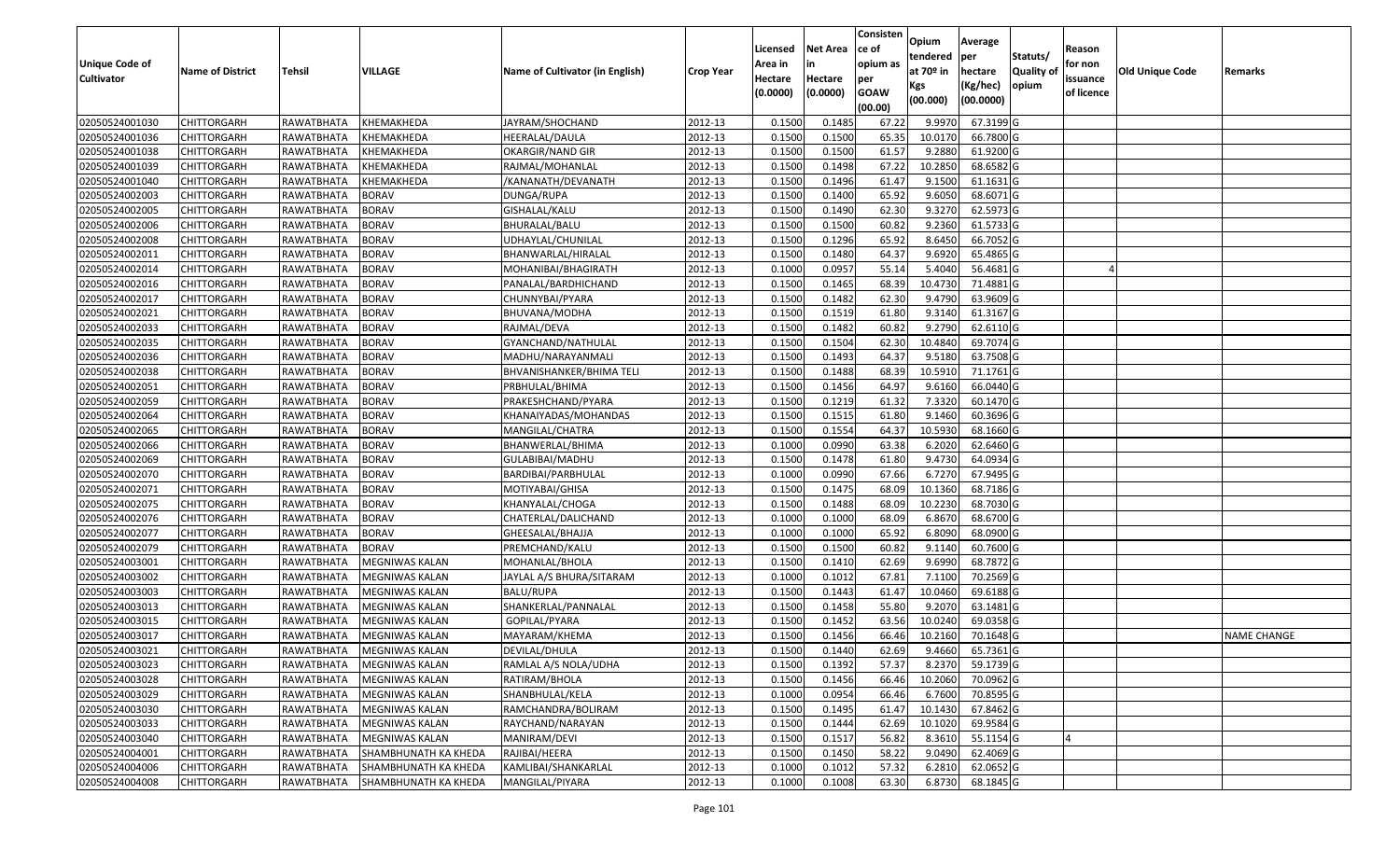|                   |                         |                     |                             |                                 |                  | Licensed | <b>Net Area</b> | Consisten<br>ce of | Opium       | Average                 |                  | Reason     |                 |                    |
|-------------------|-------------------------|---------------------|-----------------------------|---------------------------------|------------------|----------|-----------------|--------------------|-------------|-------------------------|------------------|------------|-----------------|--------------------|
| Unique Code of    |                         |                     |                             |                                 |                  | Area in  |                 | opium as           | tendered    | per                     | Statuts/         | for non    |                 |                    |
| <b>Cultivator</b> | <b>Name of District</b> | <b>Tehsil</b>       | VILLAGE                     | Name of Cultivator (in English) | <b>Crop Year</b> | Hectare  | Hectare         | per                | at $70°$ in | hectare                 | <b>Quality o</b> | issuance   | Old Unique Code | Remarks            |
|                   |                         |                     |                             |                                 |                  | (0.0000) | (0.0000)        | <b>GOAW</b>        | Kgs         | (Kg/hec)                | opium            | of licence |                 |                    |
|                   |                         |                     |                             |                                 |                  |          |                 | (00.00)            | (00.000)    | (00.0000)               |                  |            |                 |                    |
| 02050524004011    | CHITTORGARH             | RAWATBHATA          | SHAMBHUNATH KA KHEDA        | GHEESALAL/KAJOD                 | 2012-13          | 0.1000   | 0.1000          | 63.95              | 6.9160      | 69.1600 G               |                  |            |                 |                    |
| 02050524004017    | CHITTORGARH             | RAWATBHATA          | SHAMBHUNATH KA KHEDA        | MANGILAL/KASHIRAM               | 2012-13          | 0.1500   | 0.1504          | 63.95              | 10.0040     | 66.5160 G               |                  |            |                 |                    |
| 02050524004020    | CHITTORGARH             | RAWATBHATA          | SHAMBHUNATH KA KHEDA        | JHAMKUBAI/KANA                  | 2012-13          | 0.1500   | 0.1430          | 58.22              | 9.0240      | 63.1049 G               |                  |            |                 |                    |
| 02050524004028    | <b>CHITTORGARH</b>      | RAWATBHATA          | <b>SHAMBHUNATH KA KHEDA</b> | BHANWARLAL/PANNA                | 2012-13          | 0.1000   | 0.1000          | 57.32              | 6.3540      | 63.5400 G               |                  |            |                 |                    |
| 02050524004029    | CHITTORGARH             | RAWATBHATA          | SHAMBHUNATH KA KHEDA        | MOTICHAND/BHANWERLAL            | 2012-13          | 0.1500   | 0.1121          | 58.22              | 6.928       | 61.8020 G               |                  |            |                 |                    |
| 02050524004030    | CHITTORGARH             | RAWATBHATA          | SHAMBHUNATH KA KHEDA        | BHUWANA/RAMA                    | 2012-13          | 0.1000   | 0.0960          | 52.03              | 5.4780      | 57.0625 G               |                  |            |                 |                    |
| 02050524004032    | CHITTORGARH             | RAWATBHATA          | SHAMBHUNATH KA KHEDA        | GHANSHYAM/MADANLAL              | 2012-13          | 0.1000   | 0.1000          | 57.32              | 6.4940      | 64.9400 G               |                  |            |                 |                    |
| 02050524005002    | CHITTORGARH             | RAWATBHATA          | <b>SUKHPURA</b>             | BANSILAL/KANA                   | 2012-13          | 0.1000   | 0.1000          | 68.23              | 6.9200      | 69.2000 G               |                  |            |                 |                    |
| 02050524005003    | <b>CHITTORGARH</b>      | RAWATBHATA          | <b>SUKHPURA</b>             | JADAVBAI/BARDICHAND             | 2012-13          | 0.1500   | 0.1518          | 68.57              | 10.4520     | 68.8538 G               |                  |            |                 |                    |
| 02050524005005    | CHITTORGARH             | RAWATBHATA          | <b>SUKHPURA</b>             | GHEESALAL/TULSIRAM              | 2012-13          | 0.1500   | 0.1451          | 66.01              | 9.7320      | 67.0710 G               |                  |            |                 |                    |
| 02050524005008    | CHITTORGARH             | RAWATBHATA          | <b>SUKHPURA</b>             | KHANA/DHANNA                    | 2012-13          | 0.1500   | 0.1482          | 66.40              | 9.9790      | 67.3347 G               |                  |            |                 |                    |
| 02050524005009    | CHITTORGARH             | RAWATBHATA          | <b>SUKHPURA</b>             | TEJRAM/MOJIRAM                  | 2012-13          | 0.1500   | 0.1440          | 63.30              | 9.8300      | 68.2639 G               |                  |            |                 |                    |
| 02050524005010    | <b>CHITTORGARH</b>      | RAWATBHATA          | <b>SUKHPURA</b>             | KUKA/CHAMNA                     | 2012-13          | 0.1500   | 0.1508          | 73.66              | 11.0810     | 73.4814 G               |                  |            |                 |                    |
| 02050524005011    | <b>CHITTORGARH</b>      | RAWATBHATA          | <b>SUKHPURA</b>             | MOTYABAI/GHEESA                 | 2012-13          | 0.1500   | 0.1518          | 74.13              | 11.5330     | 75.9750 G               |                  |            |                 |                    |
| 02050524005013    | <b>CHITTORGARH</b>      | RAWATBHATA          | <b>SUKHPURA</b>             | GHEESALAL A/S GOKUL/CHUNA       | 2012-13          | 0.1500   | 0.1508          | 72.86              | 11.1270     | 73.7865 G               |                  |            |                 |                    |
| 02050524005015    | <b>CHITTORGARH</b>      | RAWATBHATA          | <b>SUKHPURA</b>             | JAMNIBAI/BHUWANA                | 2012-13          | 0.1500   | 0.1482          | 66.40              | 10.0640     | 67.9082 G               |                  |            |                 |                    |
| 02050524005017    | <b>CHITTORGARH</b>      | RAWATBHATA          | <b>SUKHPURA</b>             | DALU/SHOCHAND                   | 2012-13          | 0.100    | 0.0988          | 76.59              | 8.2060      | 83.0567 G               |                  |            |                 |                    |
| 02050524005019    | CHITTORGARH             | RAWATBHATA          | <b>SUKHPURA</b>             | SHAMBHULAL/PIYARCHAND           | 2012-13          | 0.1500   | 0.1449          | 66.32              | 9.6640      | 66.6940 G               |                  |            |                 |                    |
| 02050524005020    | CHITTORGARH             | RAWATBHATA          | <b>SUKHPURA</b>             | GANGABAI/RUPA                   | 2012-13          | 0.100    | 0.0932          | 68.5               | 6.8860      | 73.8841G                |                  |            |                 |                    |
| 02050524005021    | CHITTORGARH             | RAWATBHATA          | <b>SUKHPURA</b>             | TEJRAM/GIRDHARI                 | 2012-13          | 0.150    | 0.1482          | 63.30              | 9.6580      | 65.1687 G               |                  |            |                 | <b>NAME CHANGE</b> |
| 02050524005022    | CHITTORGARH             | RAWATBHATA          | <b>SUKHPURA</b>             | DALICHAND/KASHIRAM              | 2012-13          | 0.1500   | 0.1506          | 68.23              | 10.1570     | 67.4436 G               |                  |            |                 |                    |
| 02050524005023    | CHITTORGARH             | RAWATBHATA          | <b>SUKHPURA</b>             | KANHA/LALU                      | 2012-13          | 0.150    | 0.1508          | 71.09              | 9.7800      | 64.8541 G               |                  |            |                 |                    |
| 02050524005026    | CHITTORGARH             | RAWATBHATA          | <b>SUKHPURA</b>             | MANGILAL/TARACHAND              | 2012-13          | 0.1500   | 0.1440          | 71.85              | 10.3570     | 71.9236 G               |                  |            |                 |                    |
| 02050524005028    | CHITTORGARH             | RAWATBHATA          | <b>SUKHPURA</b>             | PINKIN/MOHANLAL                 | 2012-13          | 0.1500   | 0.1450          | 64.67              | 9.5340      | 65.7517 G               |                  |            |                 |                    |
| 02050524005029    | <b>CHITTORGARH</b>      | <b>RAWATBHATA</b>   | <b>SUKHPURA</b>             | KASHIRAM/TARACHAND              | 2012-13          | 0.1500   | 0.1500          | 69.72              | 10.4880     | 69.9200 G               |                  |            |                 |                    |
| 02050524005030    | CHITTORGARH             | RAWATBHATA          | <b>SUKHPURA</b>             | MANGILAL/PIYARA                 | 2012-13          | 0.1500   | 0.1472          | 66.01              | 9.9580      | 67.6495 G               |                  |            |                 |                    |
| 02050524005031    | CHITTORGARH             | RAWATBHATA          | <b>SUKHPURA</b>             | KAJOD/PEMA                      | 2012-13          | 0.1500   | 0.1458          | 66.76              | 9.9850      | 68.4842 G               |                  |            |                 |                    |
| 02050524005032    | CHITTORGARH             | RAWATBHATA          | <b>SUKHPURA</b>             | MOTI/JALAM                      | 2012-13          | 0.1500   | 0.1488          | 69.72              | 10.7070     | 71.9556 G               |                  |            |                 |                    |
| 02050524005035    | CHITTORGARH             | RAWATBHATA          | <b>SUKHPURA</b>             | JAYRAM/TU5HA                    | 2012-13          | 0.1000   | 0.1000          | 67.68              | 6.7390      | 67.3900 G               |                  |            |                 |                    |
| 02050524005036    | CHITTORGARH             | RAWATBHATA          | <b>SUKHPURA</b>             | LAXMICHAND/TU5HA                | 2012-13          | 0.1000   | 0.0966          | 70.42              | 6.8510      | 70.9213 G               |                  |            |                 |                    |
| 02050524005037    | CHITTORGARH             | RAWATBHATA          | <b>SUKHPURA</b>             | RAMESHWAR/DEVILAL               | 2012-13          | 0.1500   | 0.1520          | 74.56              | 11.3120     | 74.4211G                |                  |            |                 |                    |
| 02050524005038    | CHITTORGARH             | RAWATBHATA          | <b>SUKHPURA</b>             | RATNIBAI/SITARAM                | 2012-13          | 0.1500   | 0.1461          | 68.76              | 10.2260     | 69.9932 G               |                  |            |                 |                    |
| 02050524005040    | CHITTORGARH             | RAWATBHATA          | <b>SUKHPURA</b>             | SHAMBHULAL/CHAMPALAL            | 2012-13          | 0.1000   | 0.0952          | 66.40              | 6.6310      | 69.6534 G               |                  |            |                 |                    |
| 02050524005041    | <b>CHITTORGARH</b>      | RAWATBHATA          | <b>SUKHPURA</b>             | ROOPLAL/MIYACHAND               | 2012-13          | 0.1000   | 0.0961          | 68.76              | 7.023       | 73.0801 G               |                  |            |                 |                    |
| 02050524005042    | CHITTORGARH             | RAWATBHATA          | <b>SUKHPURA</b>             | PIYARA/GOPI                     | 2012-13          | 0.150    | 0.1517          | 69.91              | 10.9260     | 72.0237 G               |                  |            |                 |                    |
| 02050524005043    | CHITTORGARH             | RAWATBHATA          | <b>SUKHPURA</b>             | DEVILAL/VERDICHAND              | 2012-13          | 0.1500   | 0.1419          | 71.83              | 10.2820     | 72.4595 G               |                  |            |                 |                    |
| 02050524005044    | CHITTORGARH             | RAWATBHATA SUKHPURA |                             | JEETMAL/JAYCHAND                | 2012-13          | 0.1500   | 0.1458          |                    |             | 72.69 11.4230 78.3471 G |                  |            |                 |                    |
| 02050524005047    | <b>CHITTORGARH</b>      | RAWATBHATA          | <b>SUKHPURA</b>             | PIYARCHAND/TARACHAND            | 2012-13          | 0.1500   | 0.1054          | 67.68              | 7.1060      | 67.4194 G               |                  |            |                 |                    |
| 02050524005048    | <b>CHITTORGARH</b>      | RAWATBHATA          | <b>SUKHPURA</b>             | KISHNA/LALU                     | 2012-13          | 0.1500   | 0.1508          | 74.41              | 11.2470     | 74.5822 G               |                  |            |                 |                    |
| 02050524005050    | <b>CHITTORGARH</b>      | RAWATBHATA          | <b>SUKHPURA</b>             | HARIRAM/KASHIRAM                | 2012-13          | 0.1500   | 0.1517          | 71.96              | 11.1130     | 73.2564 G               |                  |            |                 |                    |
| 02050524005051    | CHITTORGARH             | RAWATBHATA          | <b>SUKHPURA</b>             | LAXMAN/LALU DHAKAD              | 2012-13          | 0.1500   | 0.1443          | 69.91              | 10.4670     | 72.5364 G               |                  |            |                 |                    |
| 02050524005052    | <b>CHITTORGARH</b>      | RAWATBHATA          | <b>SUKHPURA</b>             | MANGILAL/NATHULAL               | 2012-13          | 0.1500   | 0.1500          | 66.01              | 9.8830      | 65.8867 G               |                  |            |                 |                    |
| 02050524005053    | <b>CHITTORGARH</b>      | RAWATBHATA          | <b>SUKHPURA</b>             | LALCHAND/NARAYAN                | 2012-13          | 0.1000   | 0.0988          | 66.42              | 6.6990      | 67.8036 G               |                  |            |                 |                    |
| 02050524005055    | CHITTORGARH             | RAWATBHATA          | <b>SUKHPURA</b>             | KESHAVRAM/DEVI                  | 2012-13          | 0.1000   | 0.1003          | 72.07              | 7.1660      | 71.4457 G               |                  |            |                 |                    |
| 02050524006001    | <b>CHITTORGARH</b>      | RAWATBHATA          | <b>GOPALPURA BORAV</b>      | SHANKARPURI/SEVAPURI            | 2012-13          | 0.1500   | 0.1491          | 60.10              | 9.1180      | 61.1536 G               |                  |            |                 |                    |
| 02050524006002    | <b>CHITTORGARH</b>      | RAWATBHATA          | <b>GOPALPURA BORAV</b>      | NARAYAN/BHUWANA                 | 2012-13          | 0.1500   | 0.1500          | 67.24              | 10.0960     | 67.3067 G               |                  |            |                 |                    |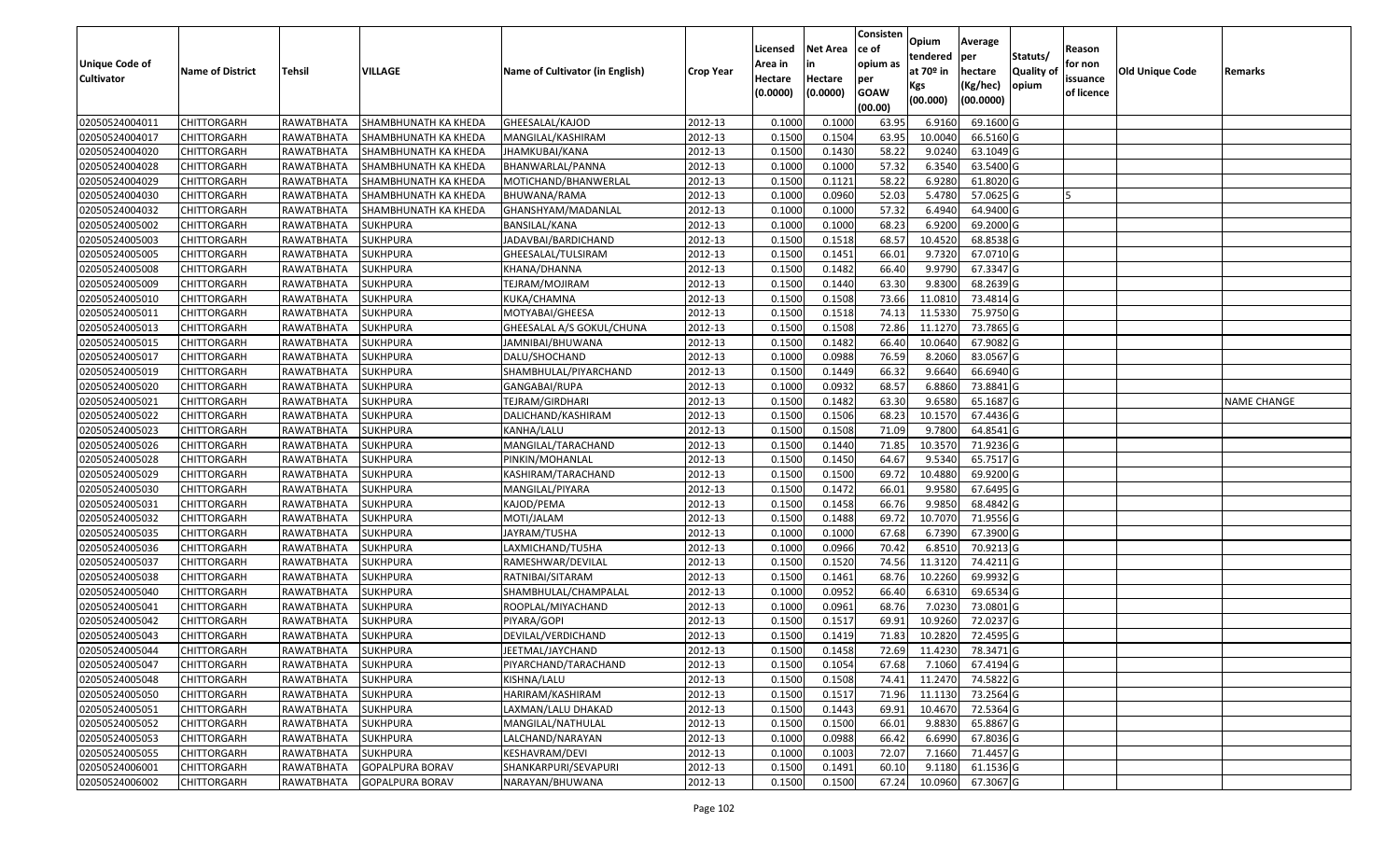| <b>Unique Code of</b><br><b>Cultivator</b> | <b>Name of District</b> | Tehsil            | VILLAGE                 | Name of Cultivator (in English)                 | <b>Crop Year</b> | Licensed<br>Area in<br>Hectare<br>(0.0000) | <b>Net Area</b><br>in<br>Hectare<br>(0.0000) | Consisten<br>ce of<br>opium as<br>per<br><b>GOAW</b><br>(00.00) | Opium<br>tendered<br>at 70º in<br>Kgs<br>(00.000) | Average<br>per<br>hectare<br>(Kg/hec)<br>(00.0000) | Statuts/<br><b>Quality of</b><br>opium | Reason<br>for non<br>issuance<br>of licence | <b>Old Unique Code</b> | Remarks            |
|--------------------------------------------|-------------------------|-------------------|-------------------------|-------------------------------------------------|------------------|--------------------------------------------|----------------------------------------------|-----------------------------------------------------------------|---------------------------------------------------|----------------------------------------------------|----------------------------------------|---------------------------------------------|------------------------|--------------------|
| 02050524006003                             | <b>CHITTORGARH</b>      | RAWATBHATA        | <b>GOPALPURA BORAV</b>  | BHANWERLAL/BHOLU                                | 2012-13          | 0.1500                                     | 0.1434                                       | 63.50                                                           | 9.1260                                            | 63.6402 G                                          |                                        |                                             |                        |                    |
| 02050524006005                             | CHITTORGARH             | RAWATBHATA        | <b>GOPALPURA BORAV</b>  | GHEESALAL/NATHU                                 | 2012-13          | 0.1000                                     | 0.1006                                       | 62.57                                                           | 6.3370                                            | 62.9920 G                                          |                                        |                                             |                        |                    |
| 02050524006014                             | CHITTORGARH             | RAWATBHATA        | GOPALPURA BORAV         | BHERU/DEVA                                      | 2012-13          | 0.1000                                     | 0.0968                                       | 57.92                                                           | 5.6350                                            | 58.2128 G                                          |                                        |                                             |                        |                    |
| 02050524006022                             | <b>CHITTORGARH</b>      | RAWATBHATA        | GOPALPURA BORAV         | MODULAL/KUKA                                    | 2012-13          | 0.1500                                     | 0.1495                                       | 60.10                                                           | 8.9890                                            | 60.1271 G                                          |                                        |                                             |                        |                    |
| 02050524007004                             | <b>CHITTORGARH</b>      | RAWATBHATA        | <b>GANESHPURA BORAV</b> | PREMCHAND/TARACHAND                             | 2012-13          | 0.1500                                     | 0.1408                                       | 68.54                                                           | 9.8500                                            | 69.9574 G                                          |                                        |                                             |                        |                    |
| 02050524007006                             | <b>CHITTORGARH</b>      | RAWATBHATA        | <b>GANESHPURA BORAV</b> | RUPA/KISHNA                                     | 2012-13          | 0.1500                                     | 0.1404                                       | 64.46                                                           | 9.0700                                            | 64.6011 G                                          |                                        |                                             |                        |                    |
| 02050524007010                             | <b>CHITTORGARH</b>      | RAWATBHATA        | GANESHPURA BORAV        | KANHAIYALAL/GHEESU                              | 2012-13          | 0.1500                                     | 0.1470                                       | 63.86                                                           | 9.3970                                            | 63.9252 G                                          |                                        |                                             |                        |                    |
| 02050524007017                             | <b>CHITTORGARH</b>      | RAWATBHATA        | <b>GANESHPURA BORAV</b> | MOHANLAL/BHANWERLAL                             | 2012-13          | 0.1500                                     | 0.0740                                       | 63.86                                                           | 4.9540                                            | 66.9459 G                                          |                                        |                                             |                        |                    |
| 02050524007018                             | <b>CHITTORGARH</b>      | RAWATBHATA        | <b>GANESHPURA BORAV</b> | KAILASH/LALU                                    | 2012-13          | 0.1500                                     | 0.1484                                       | 64.97                                                           | 9.7360                                            | 65.6065 G                                          |                                        |                                             |                        |                    |
| 02050524007025                             | <b>CHITTORGARH</b>      | RAWATBHATA        | <b>GANESHPURA BORAV</b> | SHOHANLAL/BHERU                                 | 2012-13          | 0.1500                                     | 0.1485                                       | 63.86                                                           | 9.3970                                            | 63.2795 G                                          |                                        |                                             |                        |                    |
| 02050524007026                             | <b>CHITTORGARH</b>      | RAWATBHATA        | <b>GANESHPURA BORAV</b> | SHAMBHULAL/DEVILAL                              | 2012-13          | 0.1500                                     | 0.1500                                       | 64.46                                                           | 9.4660                                            | 63.1067 G                                          |                                        |                                             |                        |                    |
| 02050524007027                             | <b>CHITTORGARH</b>      | RAWATBHATA        | <b>GANESHPURA BORAV</b> | HAJARI/MANGILAL                                 | 2012-13          | 0.1500                                     | 0.1488                                       | 64.46                                                           | 9.5490                                            | 64.1734 G                                          |                                        |                                             |                        |                    |
| 02050524007028                             | <b>CHITTORGARH</b>      | RAWATBHATA        | <b>GANESHPURA BORAV</b> | JHAMKUBAI/DOULA                                 | 2012-13          | 0.1000                                     | 0.0990                                       | 66.83                                                           | 7.0460                                            | 71.1717 G                                          |                                        |                                             |                        |                    |
| 02050524007029                             | <b>CHITTORGARH</b>      | RAWATBHATA        | <b>GANESHPURA BORAV</b> | NATHU/BHANWERLAL                                | 2012-13          | 0.1500                                     | 0.1468                                       | 66.83                                                           | 9.8050                                            | 66.7916 G                                          |                                        |                                             |                        |                    |
| 02050524008003                             | <b>CHITTORGARH</b>      | RAWATBHATA        | PIPLDA BORAV            | NANURAM/RUPA                                    | 2012-13          | 0.1500                                     | 0.1500                                       | 64.16                                                           | 10.3210                                           | 68.8067 G                                          |                                        |                                             |                        |                    |
| 02050524008004                             | <b>CHITTORGARH</b>      | RAWATBHATA        | PIPLDA BORAV            | LALU/NANDA                                      | 2012-13          | 0.1500                                     | 0.1508                                       | 59.78                                                           | 9.2920                                            | 61.6180 G                                          |                                        |                                             |                        |                    |
| 02050524008008                             | <b>CHITTORGARH</b>      | RAWATBHATA        | PIPLDA BORAV            | MANGILAL/HEERA                                  | 2012-13          | 0.1500                                     | 0.1503                                       | 63.67                                                           | 9.9330                                            | 66.0878 G                                          |                                        |                                             |                        |                    |
| 02050524008010                             | <b>CHITTORGARH</b>      | RAWATBHATA        | PIPLDA BORAV            | MANGILAL/HARLAL                                 | 2012-13          | 0.1000                                     | 0.0976                                       | 59.78                                                           | 6.1740                                            | 63.2582 G                                          |                                        |                                             |                        |                    |
| 02050524008011                             | <b>CHITTORGARH</b>      | RAWATBHATA        | PIPLDA BORAV            | DEVILAL/MOJIRAM                                 | 2012-13          | 0.1500                                     | 0.1520                                       | 64.16                                                           | 9.9450                                            | 65.4276 G                                          |                                        |                                             |                        | <b>NAME CHANGE</b> |
| 02050524008015                             | <b>CHITTORGARH</b>      | RAWATBHATA        | PIPLDA BORAV            | NANDA/PITHA                                     | 2012-13          | 0.1500                                     | 0.1475                                       | 64.16                                                           | 10.2200                                           | 69.2881 G                                          |                                        |                                             |                        |                    |
| 02050524008016                             | <b>CHITTORGARH</b>      | RAWATBHATA        | PIPLDA BORAV            | MIYACHAND URF MERAM/DEEPA                       | 2012-13          | 0.1500                                     | 0.1490                                       | 59.78                                                           | 9.4880                                            | 63.6779 G                                          |                                        |                                             |                        |                    |
| 02050524009001                             | <b>CHITTORGARH</b>      | RAWATBHATA        | JAWDA NIMDI             | BANSHILAL/RODA                                  | 2012-13          | 0.1000                                     | 0.1023                                       | 66.42                                                           | 7.4300                                            | 72.6295 G                                          |                                        |                                             |                        |                    |
| 02050524009003                             | <b>CHITTORGARH</b>      | RAWATBHATA        | JAWDA NIMDI             | KANA/SUKHLAL                                    | 2012-13          | 0.1500                                     | 0.1464                                       | 66.42                                                           | 10.5700                                           | 72.1995 G                                          |                                        |                                             |                        |                    |
| 02050524009005                             | <b>CHITTORGARH</b>      | RAWATBHATA        | <b>JAWDA NIMDI</b>      | BALIBAI/BHARMAL D/OMANGILAL                     | 2012-13          | 0.1000                                     | 0.1020                                       | 66.15                                                           | 6.9270                                            | 67.9118 G                                          |                                        |                                             |                        |                    |
| 02050524009006                             | <b>CHITTORGARH</b>      | RAWATBHATA        | <b>JAWDA NIMDI</b>      | SHONIBAI/BHANWERLAL                             | 2012-13          | 0.1500                                     | 0.1450                                       | 67.91                                                           | 10.4480                                           | 72.0552 G                                          |                                        |                                             |                        |                    |
| 02050524009015                             | <b>CHITTORGARH</b>      | RAWATBHATA        | JAWDA NIMDI             | PRATHVIRAJ/RODA                                 | 2012-13          | 0.1000                                     | 0.0999                                       | 58.41                                                           | 6.5340                                            | 65.4054 G                                          |                                        |                                             |                        |                    |
| 02050524009022                             | <b>CHITTORGARH</b>      | RAWATBHATA        | JAWDA NIMDI             | DEVILAL/CHATURBHUJ                              | 2012-13          | 0.1000                                     | 0.0992                                       | 66.42                                                           | 7.0970                                            | 71.5423 G                                          |                                        |                                             |                        |                    |
| 02050524009027                             | <b>CHITTORGARH</b>      | RAWATBHATA        | JAWDA NIMDI             | PRABHULAL/MANGILAL                              | 2012-13          | 0.1500                                     | 0.1495                                       | 61.03                                                           | 9.1720                                            | 61.3512 G                                          |                                        |                                             |                        |                    |
| 02050524009028                             | <b>CHITTORGARH</b>      | RAWATBHATA        | <b>JAWDA NIMDI</b>      | GOPAL/PRABHULAL                                 | 2012-13          | 0.1000                                     | 0.1000                                       | 58.41                                                           | 6.1250                                            | 61.2500 G                                          |                                        |                                             |                        |                    |
| 02050524009036                             | <b>CHITTORGARH</b>      | RAWATBHATA        | <b>JAWDA NIMDI</b>      | MATHURALAL/CHATURBHUJ                           | 2012-13          | 0.1500                                     | 0.1462                                       | 66.15                                                           | 10.5270                                           | 72.0041G                                           |                                        |                                             |                        |                    |
| 02050524009037                             | <b>CHITTORGARH</b>      | RAWATBHATA        | <b>JAWDA NIMDI</b>      | DEVBAI/RODU D/0 SARJUBAI                        | 2012-13          | 0.1500                                     | 0.1540                                       | 72.10                                                           | 11.5770                                           | 75.1753                                            |                                        |                                             |                        |                    |
| 02050524009038                             | <b>CHITTORGARH</b>      | RAWATBHATA        | JAWDA NIMDI             | SHIVLAL/JAGANNATH                               | 2012-13          | 0.1500                                     | 0.1410                                       | 72.87                                                           | 11.0450                                           | 78.3333 G                                          |                                        |                                             |                        |                    |
| 02050524009041                             | <b>CHITTORGARH</b>      | RAWATBHATA        | JAWDA NIMDI             | RADHESHYAM/KANHAIYALAL A/S<br><b>CHATURBHUJ</b> | 2012-13          | 0.1500                                     | 0.1395                                       | 58.41                                                           | 8.3110                                            | 59.5771 G                                          |                                        |                                             |                        |                    |
| 02050524009053                             | CHITTORGARH             | RAWATBHATA        | JAWDA NIMDI             | NEMICHAND/SHOLA URF SHORAM                      | 2012-13          | 0.1000                                     | 0.0962                                       | 66.92                                                           | 6.7590                                            | 70.2599 G                                          |                                        |                                             |                        |                    |
| 02050524009055                             | <b>CHITTORGARH</b>      | RAWATBHATA        | <b>JAWDA NIMDI</b>      | NATHU/ONKARLAL                                  | 2012-13          | 0.1500                                     | 0.1476                                       | 64.03                                                           | 9.9610                                            | 67.4864 G                                          |                                        |                                             |                        |                    |
| 02050524009063                             | <b>CHITTORGARH</b>      | RAWATBHATA        | <b>JAWDA NIMDI</b>      | NANDUBAI/CHAINRAM                               | 2012-13          | 0.1500                                     | 0.1500                                       | 66.92                                                           | 10.2290                                           | 68.1933 G                                          |                                        |                                             |                        |                    |
| 02050524009075                             | <b>CHITTORGARH</b>      | RAWATBHATA        | JAWDA NIMDI             | ONKAR/SUKHLAL                                   | 2012-13          | 0.1000                                     | 0.0960                                       | 66.92                                                           | 7.0360                                            | 73.2917 G                                          |                                        |                                             |                        |                    |
| 02050524009076                             | <b>CHITTORGARH</b>      | RAWATBHATA        | JAWDA NIMDI             | SITARAM/ONKAR                                   | 2012-13          | 0.1000                                     | 0.1020                                       | 61.84                                                           | 6.5550                                            | 64.2647 G                                          |                                        |                                             |                        |                    |
| 02050524009077                             | <b>CHITTORGARH</b>      | RAWATBHATA        | JAWDA NIMDI             | LAXMAN/SHOLA                                    | 2012-13          | 0.1000                                     | 0.0910                                       | 61.03                                                           | 5.5970                                            | 61.5055 G                                          |                                        |                                             |                        |                    |
| 02050524010001                             | <b>CHITTORGARH</b>      | RAWATBHATA        | DAULATPURA NIMDI        | MOHANDAS/RAMDAS                                 | 2012-13          | 0.1000                                     | 0.0990                                       | 60.45                                                           | 6.4340                                            | 64.9899 G                                          |                                        |                                             |                        |                    |
| 02050524010002                             | <b>CHITTORGARH</b>      | <b>RAWATBHATA</b> | DAULATPURA NIMDI        | MANGILAL/BHUWANA                                | 2012-13          | 0.1500                                     | 0.1419                                       | 71.21                                                           | 10.4680                                           | 73.7703 G                                          |                                        |                                             |                        |                    |
| 02050524010003                             | <b>CHITTORGARH</b>      | RAWATBHATA        | DAULATPURA NIMDI        | MOOLHAND/BOTHLAL                                | 2012-13          | 0.1000                                     | 0.0957                                       | 69.59                                                           | 7.6450                                            | 79.8851 G                                          |                                        |                                             |                        |                    |
| 02050524010004                             | <b>CHITTORGARH</b>      | RAWATBHATA        | DAULATPURA NIMDI        | SHOHANLAL/HOKMA                                 | 2012-13          | 0.1500                                     | 0.1482                                       | 63.46                                                           | 10.0810                                           | 68.0229 G                                          |                                        |                                             |                        |                    |
| 02050524010005                             | <b>CHITTORGARH</b>      | RAWATBHATA        | DAULATPURA NIMDI        | YASHODABAI/PRAHALAD SHARMA                      | 2012-13          | 0.1000                                     | 0.1000                                       | 63.41                                                           | 6.4500                                            | 64.5000 G                                          |                                        |                                             |                        |                    |
| 02050524010006                             | <b>CHITTORGARH</b>      | RAWATBHATA        | DAULATPURA NIMDI        | UDAILAL/BHURA                                   | 2012-13          | 0.1500                                     | 0.1480                                       | 66.48                                                           | 10.5700                                           | 71.4189 G                                          |                                        |                                             |                        |                    |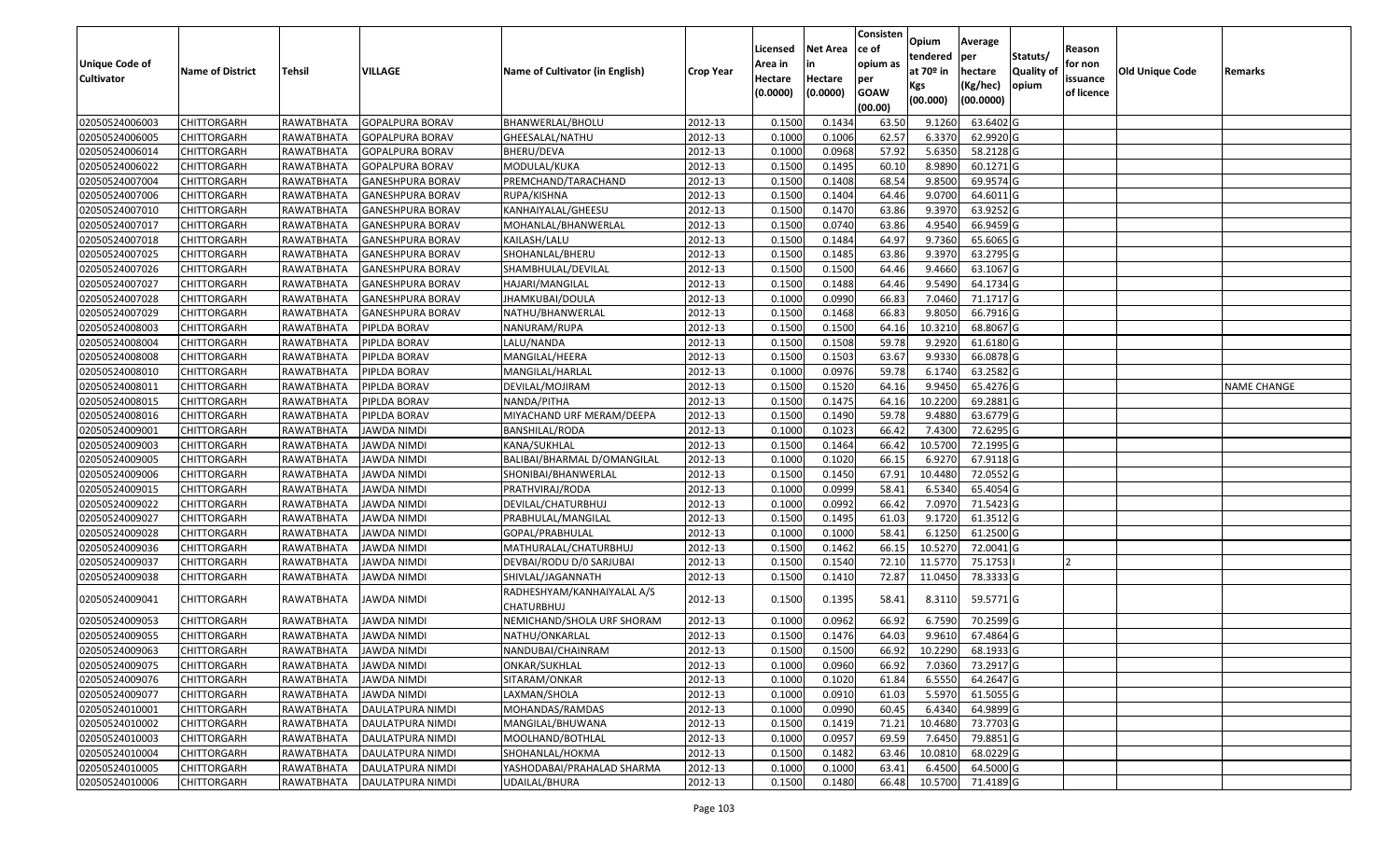| <b>Unique Code of</b><br><b>Cultivator</b> | <b>Name of District</b> | Tehsil     | VILLAGE                 | Name of Cultivator (in English)                   | <b>Crop Year</b> | Licensed<br>Area in<br>Hectare<br>(0.0000) | <b>Net Area</b><br>in<br>Hectare<br>(0.0000) | Consisten<br>ce of<br>opium as<br>per<br><b>GOAW</b><br>(00.00) | Opium<br>tendered<br>at $70°$ in<br>Kgs<br>(00.000) | Average<br>per<br>hectare<br>(Kg/hec)<br>(00.0000) | Statuts/<br>Quality of<br>opium | Reason<br>for non<br>issuance<br>of licence | Old Unique Code | Remarks |
|--------------------------------------------|-------------------------|------------|-------------------------|---------------------------------------------------|------------------|--------------------------------------------|----------------------------------------------|-----------------------------------------------------------------|-----------------------------------------------------|----------------------------------------------------|---------------------------------|---------------------------------------------|-----------------|---------|
| 02050524010007                             | <b>CHITTORGARH</b>      | RAWATBHATA | <b>DAULATPURA NIMDI</b> | VENIRAM/BHUWANA                                   | 2012-13          | 0.1500                                     | 0.1421                                       | 69.59                                                           | 10.1700                                             | 71.5693 G                                          |                                 |                                             |                 |         |
| 02050524010009                             | CHITTORGARH             | RAWATBHATA | DAULATPURA NIMDI        | CHEETARMAL/CHAGANLAL A/S<br>BHANWERLAL            | 2012-13          | 0.1500                                     | 0.1476                                       | 63.46                                                           | 10.1810                                             | 68.9770 G                                          |                                 |                                             |                 |         |
| 02050524010010                             | <b>CHITTORGARH</b>      | RAWATBHATA | DAULATPURA NIMDI        | BANSHILAL A/S BHEEMA/GOPI                         | 2012-13          | 0.1500                                     | 0.1470                                       | 63.67                                                           | 9.3590                                              | 63.6667 G                                          |                                 |                                             |                 |         |
| 02050524010011                             | <b>CHITTORGARH</b>      | RAWATBHATA | DAULATPURA NIMDI        | SHREELAL/HEERA                                    | 2012-13          | 0.1500                                     | 0.1520                                       | 67.24                                                           | 11.1910                                             | 73.6250 G                                          |                                 |                                             |                 |         |
| 02050524010012                             | <b>CHITTORGARH</b>      | RAWATBHATA | DAULATPURA NIMDI        | RAMLAL/DHANNA SHARMA                              | 2012-13          | 0.1500                                     | 0.1536                                       | 62.57                                                           | 10.1810                                             | 66.2826 G                                          |                                 |                                             |                 |         |
| 02050524010013                             | CHITTORGARH             | RAWATBHATA | DAULATPURA NIMDI        | MOHANSINGH/BHERUSINGH                             | 2012-13          | 0.1500                                     | 0.1470                                       | 66.48                                                           | 10.7600                                             | 73.1973 G                                          |                                 |                                             |                 |         |
| 02050524010014                             | <b>CHITTORGARH</b>      | RAWATBHATA | DAULATPURA NIMDI        | OMPRAKASH/DHANNALAL                               | 2012-13          | 0.1500                                     | 0.1440                                       | 65.10                                                           | 9.6910                                              | 67.2986 G                                          |                                 |                                             |                 |         |
| 02050524010015                             | <b>CHITTORGARH</b>      | RAWATBHATA | DAULATPURA NIMDI        | SATYANARAYAN/SHANKERLAL                           | 2012-13          | 0.1500                                     | 0.1450                                       | 62.57                                                           | 9.3230                                              | 64.2966 G                                          |                                 |                                             |                 |         |
| 02050524010016                             | <b>CHITTORGARH</b>      | RAWATBHATA | DAULATPURA NIMDI        | ISHWARLAL/MANGILAL                                | 2012-13          | 0.1500                                     | 0.1440                                       | 69.59                                                           | 10.6080                                             | 73.6667 G                                          |                                 |                                             |                 |         |
| 02050524010017                             | <b>CHITTORGARH</b>      | RAWATBHATA | DAULATPURA NIMDI        | JAIRAM/HOKMA                                      | 2012-13          | 0.1500                                     | 0.1496                                       | 63.67                                                           | 9.9690                                              | 66.6377 G                                          |                                 |                                             |                 |         |
| 02050524010018                             | <b>CHITTORGARH</b>      | RAWATBHATA | DAULATPURA NIMDI        | BHAGUCHAND/TARACHAND                              | 2012-13          | 0.1500                                     | 0.1512                                       | 63.52                                                           | 10.0270                                             | 66.3161 G                                          |                                 |                                             |                 |         |
| 02050524010020                             | <b>CHITTORGARH</b>      | RAWATBHATA | <b>DAULATPURA NIMDI</b> | BHAGWANLAL/GOPILAL                                | 2012-13          | 0.1500                                     | 0.1443                                       | 63.46                                                           | 9.4280                                              | 65.3361 G                                          |                                 |                                             |                 |         |
| 02050524010024                             | <b>CHITTORGARH</b>      | RAWATBHATA | DAULATPURA NIMDI        | NANDALAL/HEERALAL                                 | 2012-13          | 0.1500                                     | 0.1507                                       | 65.10                                                           | 10.3040                                             | 68.3743 G                                          |                                 |                                             |                 |         |
| 02050524010026                             | <b>CHITTORGARH</b>      | RAWATBHATA | DAULATPURA NIMDI        | <b>BHERUSINGH A/S</b><br>SAJJANSINGH/BHAWANISINGH | 2012-13          | 0.1500                                     | 0.1421                                       | 63.41                                                           | 10.0460                                             | 70.6967 G                                          |                                 |                                             |                 |         |
| 02050524010028                             | <b>CHITTORGARH</b>      | RAWATBHATA | DAULATPURA NIMDI        | KISHANLAL/CHUNNILAL                               | 2012-13          | 0.1500                                     | 0.1558                                       | 65.10                                                           | 10.7320                                             | 68.8832 G                                          |                                 |                                             |                 |         |
| 02050524010031                             | <b>CHITTORGARH</b>      | RAWATBHATA | DAULATPURA NIMDI        | KAMLABAI/CHAGANLAL                                | 2012-13          | 0.1500                                     | 0.1484                                       | 63.41                                                           | 10.2910                                             | 69.3464 G                                          |                                 |                                             |                 |         |
| 02050524010033                             | <b>CHITTORGARH</b>      | RAWATBHATA | DAULATPURA NIMDI        | JAGDISHCHAND/DHANNALAL                            | 2012-13          | 0.1500                                     | 0.1540                                       | 63.52                                                           | 10.3170                                             | 66.9935 G                                          |                                 |                                             |                 |         |
| 02050524010034                             | <b>CHITTORGARH</b>      | RAWATBHATA | DAULATPURA NIMDI        | RAMLAL/HOKMA                                      | 2012-13          | 0.1500                                     | 0.1500                                       | 63.52                                                           | 10.2810                                             | 68.5400 G                                          |                                 |                                             |                 |         |
| 02050524011001                             | <b>CHITTORGARH</b>      | RAWATBHATA | <b>HADO KI MORVAN</b>   | PRATHVIRAJ/HARISINGH                              | 2012-13          | 0.1500                                     | 0.1521                                       | 65.82                                                           | 10.6820                                             | 70.2301G                                           |                                 |                                             |                 |         |
| 02050524011002                             | <b>CHITTORGARH</b>      | RAWATBHATA | <b>HADO KI MORVAN</b>   | DEVILAL/TARACHAND                                 | 2012-13          | 0.1500                                     | 0.1534                                       | 63.32                                                           | 10.5020                                             | 68.4615 G                                          |                                 |                                             |                 |         |
| 02050524011003                             | <b>CHITTORGARH</b>      | RAWATBHATA | <b>HADO KI MORVAN</b>   | BADANSINGH/HARISINGH                              | 2012-13          | 0.1000                                     | 0.1000                                       | 63.42                                                           | 6.5500                                              | 65.5000 G                                          |                                 |                                             |                 |         |
| 02050524011005                             | <b>CHITTORGARH</b>      | RAWATBHATA | HADO KI MORVAN          | DHANKANWAR/BHANWERSINGH                           | 2012-13          | 0.1000                                     | 0.1008                                       | 63.32                                                           | 6.7570                                              | 67.0337 G                                          |                                 |                                             |                 |         |
| 02050524011007                             | <b>CHITTORGARH</b>      | RAWATBHATA | <b>HADO KI MORVAN</b>   | DEVILAL/BHUWANA                                   | 2012-13          | 0.1500                                     | 0.1518                                       | 66.84                                                           | 11.0480                                             | 72.7800 G                                          |                                 |                                             |                 |         |
| 02050524011008                             | <b>CHITTORGARH</b>      | RAWATBHATA | <b>HADO KI MORVAN</b>   | KISHANLAL/UDA                                     | 2012-13          | 0.1500                                     | 0.1463                                       | 66.84                                                           | 10.6940                                             | 73.0964 G                                          |                                 |                                             |                 |         |
| 02050524011009                             | <b>CHITTORGARH</b>      | RAWATBHATA | HADO KI MORVAN          | PEERSINGH/KISHORESINGH                            | 2012-13          | 0.1500                                     | 0.1480                                       | 69.45                                                           | 10.5460                                             | 71.2568 G                                          |                                 |                                             |                 |         |
| 02050524011010                             | CHITTORGARH             | RAWATBHATA | HADO KI MORVAN          | DEVA/BHOLA                                        | 2012-13          | 0.1500                                     | 0.1500                                       | 63.44                                                           | 9.9870                                              | 66.5800 G                                          |                                 |                                             |                 |         |
| 02050524011011                             | <b>CHITTORGARH</b>      | RAWATBHATA | HADO KI MORVAN          | SHAMBHUSINGH/TEJSINGH                             | 2012-13          | 0.1500                                     | 0.1509                                       | 63.42                                                           | 10.6180                                             | 70.3645 G                                          |                                 |                                             |                 |         |
| 02050524011012                             | <b>CHITTORGARH</b>      | RAWATBHATA | HADO KI MORVAN          | KHUMANSINGH/SHIVSINGH                             | 2012-13          | 0.1500                                     | 0.1505                                       | 65.82                                                           | 10.5120                                             | 69.8472 G                                          |                                 |                                             |                 |         |
| 02050524011014                             | <b>CHITTORGARH</b>      | RAWATBHATA | HADO KI MORVAN          | JAGANNATH/NARU                                    | 2012-13          | 0.1500                                     | 0.1540                                       | 63.32                                                           | 10.6830                                             | 69.3701 G                                          |                                 |                                             |                 |         |
| 02050524011015                             | <b>CHITTORGARH</b>      | RAWATBHATA | <b>HADO KI MORVAN</b>   | HEERA/BHANWERLAL                                  | 2012-13          | 0.1500                                     | 0.1450                                       | 65.82                                                           | 10.0610                                             | 69.3862 G                                          |                                 |                                             |                 |         |
| 02050524011016                             | <b>CHITTORGARH</b>      | RAWATBHATA | <b>HADO KI MORVAN</b>   | <b>GORIBAI/NAGJI</b>                              | 2012-13          | 0.1500                                     | 0.1520                                       | 65.80                                                           | 10.4720                                             | 68.8947 G                                          |                                 |                                             |                 |         |
| 02050524011017                             | <b>CHITTORGARH</b>      | RAWATBHATA | HADO KI MORVAN          | BHURIBAI/LAKHMA                                   | 2012-13          | 0.1500                                     | 0.1490                                       | 66.82                                                           | 10.5960                                             | 71.1141 G                                          |                                 |                                             |                 |         |
| 02050524011019                             | <b>CHITTORGARH</b>      | RAWATBHATA | HADO KI MORVAN          | SARJUBAI/VEDA                                     | 2012-13          | 0.1500                                     | 0.1501                                       | 65.80                                                           | 10.4530                                             | 69.6402 G                                          |                                 |                                             |                 |         |
| 02050524011020                             | <b>CHITTORGARH</b>      | RAWATBHATA | HADO KI MORVAN          | KUKA/BHOLA                                        | 2012-13          | 0.1500                                     | 0.1505                                       | 63.42                                                           | 9.9750                                              | 66.2791 G                                          |                                 |                                             |                 |         |
| 02050524011021                             | CHITTORGARH             | RAWATBHATA | <b>HADO KI MORVAN</b>   | JETUBAI/KATU                                      | 2012-13          | 0.1000                                     | 0.1000                                       | 63.44                                                           | 6.8790                                              | 68.7900 G                                          |                                 |                                             |                 |         |
| 02050524011022                             | <b>CHITTORGARH</b>      | RAWATBHATA | HADO KI MORVAN          | SHAMBHULAL/NARAYAN                                | 2012-13          | 0.1500                                     | 0.1500                                       | 62.58                                                           | 10.1920                                             | 67.9467 G                                          |                                 |                                             |                 |         |
| 02050524011028                             | <b>CHITTORGARH</b>      | RAWATBHATA | <b>HADO KI MORVAN</b>   | SHANKERSINGH/MOHANSINGH                           | 2012-13          | 0.1500                                     | 0.1452                                       | 69.45                                                           | 10.8840                                             | 74.9587 G                                          |                                 |                                             |                 |         |
| 02050524011029                             | <b>CHITTORGARH</b>      | RAWATBHATA | HADO KI MORVAN          | LALKANWAR URF<br>MANKANWAR/UDAISINGH              | 2012-13          | 0.1500                                     | 0.1509                                       | 63.44                                                           | 10.1690                                             | 67.3890 G                                          |                                 |                                             |                 |         |
| 02050524011031                             | <b>CHITTORGARH</b>      | RAWATBHATA | <b>HADO KI MORVAN</b>   | DALPATSINGH/SHIVSINGH                             | 2012-13          | 0.1000                                     | 0.1023                                       | 67.97                                                           | 7.2240                                              | 70.6158 G                                          |                                 |                                             |                 |         |
| 02050524011032                             | <b>CHITTORGARH</b>      | RAWATBHATA | HADO KI MORVAN          | KISHANSINGH/TEJSINGH                              | 2012-13          | 0.1500                                     | 0.1506                                       | 63.57                                                           | 10.9700                                             | 72.8420 G                                          |                                 |                                             |                 |         |
| 02050524011033                             | <b>CHITTORGARH</b>      | RAWATBHATA | HADO KI MORVAN          | NANURAM/NARAYAN                                   | 2012-13          | 0.1500                                     | 0.1485                                       | 61.17                                                           | 9.4030                                              | 63.3199 G                                          |                                 |                                             |                 |         |
| 02050524011034                             | <b>CHITTORGARH</b>      | RAWATBHATA | HADO KI MORVAN          | NANDSINGH/BHAWERSINGH                             | 2012-13          | 0.1000                                     | 0.1000                                       | 62.58                                                           | 6.9370                                              | 69.3700 G                                          |                                 |                                             |                 |         |
| 02050524011035                             | <b>CHITTORGARH</b>      | RAWATBHATA | <b>HADO KI MORVAN</b>   | LALSINGH/TEJSINGH                                 | 2012-13          | 0.1000                                     | 0.1015                                       | 67.97                                                           | 7.4770                                              | 73.6650 G                                          |                                 |                                             |                 |         |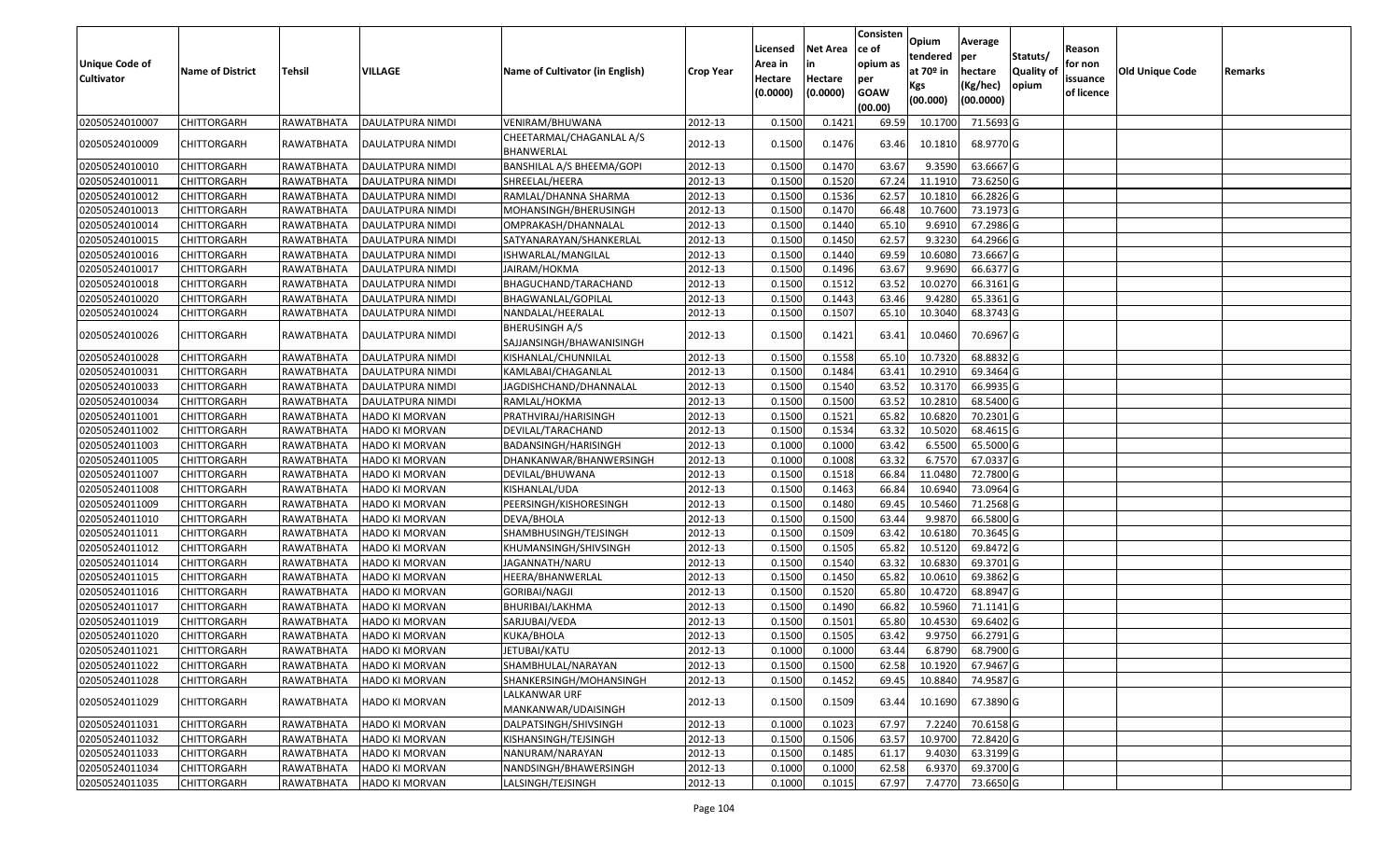|                   |                         |               |                       |                                 |                  | Licensed            | <b>Net Area</b>     | Consisten<br>ce of | Opium<br>tendered | Average<br>per | Statuts/         | Reason                 |                 |         |
|-------------------|-------------------------|---------------|-----------------------|---------------------------------|------------------|---------------------|---------------------|--------------------|-------------------|----------------|------------------|------------------------|-----------------|---------|
| Unique Code of    | <b>Name of District</b> | <b>Tehsil</b> | VILLAGE               | Name of Cultivator (in English) | <b>Crop Year</b> | Area in             |                     | opium as           | at $70°$ in       | hectare        | <b>Quality o</b> | for non                | Old Unique Code | Remarks |
| <b>Cultivator</b> |                         |               |                       |                                 |                  | Hectare<br>(0.0000) | Hectare<br>(0.0000) | per<br><b>GOAW</b> | Kgs               | (Kg/hec)       | opium            | issuance<br>of licence |                 |         |
|                   |                         |               |                       |                                 |                  |                     |                     | (00.00)            | (00.000)          | (00.0000)      |                  |                        |                 |         |
| 02050524011036    | CHITTORGARH             | RAWATBHATA    | HADO KI MORVAN        | SHAMBHULAL/TARACHAND            | 2012-13          | 0.1500              | 0.1459              | 67.97              | 10.9040           | 74.7361G       |                  |                        |                 |         |
| 02050524011038    | CHITTORGARH             | RAWATBHATA    | <b>HADO KI MORVAN</b> | GOVERDHANSINGH/SHIVSINGH        | 2012-13          | 0.1500              | 0.1517              | 65.80              | 10.5940           | 69.8352 G      |                  |                        |                 |         |
| 02050524011039    | CHITTORGARH             | RAWATBHATA    | HADO KI MORVAN        | AJANKANWAR/GOVERDHANSINGH       | 2012-13          | 0.1500              | 0.1428              | 66.84              | 10.9520           | 76.6947 G      |                  |                        |                 |         |
| 02050524011040    | <b>CHITTORGARH</b>      | RAWATBHATA    | HADO KI MORVAN        | PIYARANATH/NARAYANNATH          | 2012-13          | 0.150               | 0.1518              | 61.17              | 9.8400            | 64.8221 G      |                  |                        |                 |         |
| 02050524011042    | CHITTORGARH             | RAWATBHATA    | HADO KI MORVAN        | MITTHUKANWAR/BALUSINGH          | 2012-13          | 0.1000              | 0.0990              | 62.58              | 6.6070            | 66.7374 G      |                  |                        |                 |         |
| 02050524011043    | CHITTORGARH             | RAWATBHATA    | HADO KI MORVAN        | BAHADURSINGH/BADANSINGH         | 2012-13          | 0.1500              | 0.1485              | 66.82              | 10.691            | 71.9933 G      |                  |                        |                 |         |
| 02050524012001    | <b>CHITTORGARH</b>      | RAWATBHATA    | <b>TANKARDA</b>       | KAIRINGH/AMARCHAND              | 2012-13          | 0.1500              | 0.1504              | 65.41              | 10.3250           | 68.6503 G      |                  |                        |                 |         |
| 02050524012002    | CHITTORGARH             | RAWATBHATA    | TANKARDA              | MANIRAM/PEMA                    | 2012-13          | 0.1500              | 0.1512              | 60.32              | 8.9790            | 59.3849 G      |                  |                        |                 |         |
| 02050524012005    | CHITTORGARH             | RAWATBHATA    | TANKARDA              | BHANWARLAL/GHEESA               | 2012-13          | 0.1500              | 0.1500              | 63.56              | 10.4780           | 69.8533 G      |                  |                        |                 |         |
| 02050524012006    | CHITTORGARH             | RAWATBHATA    | <b>TANKARDA</b>       | NARAYNIBAI/HEERA                | 2012-13          | 0.1500              | 0.1519              | 64.94              | 10.1400           | 66.7544 G      |                  |                        |                 |         |
| 02050524012007    | CHITTORGARH             | RAWATBHATA    | <b>TANKARDA</b>       | DEVILAL/JAGANNATH               | 2012-13          | 0.1500              | 0.1394              | 61.54              | 9.055             | 64.9570 G      |                  |                        |                 |         |
| 02050524012008    | <b>CHITTORGARH</b>      | RAWATBHATA    | <b>TANKARDA</b>       | DEVILAL/RAMA                    | 2012-13          | 0.1500              | 0.1517              | 60.32              | 10.4530           | 68.9057 G      |                  |                        |                 |         |
| 02050524012013    | CHITTORGARH             | RAWATBHATA    | <b>TANKARDA</b>       | RAMESH/PIYRA                    | 2012-13          | 0.1000              | 0.1040              | 61.54              | 6.8490            | 65.8558 G      |                  |                        |                 |         |
| 02050524012014    | <b>CHITTORGARH</b>      | RAWATBHATA    | <b>TANKARDA</b>       | DEVILAL/VERDA                   | 2012-13          | 0.1500              | 0.1508              | 63.72              | 9.9220            | 65.7958 G      |                  |                        |                 |         |
| 02050524012015    | <b>CHITTORGARH</b>      | RAWATBHATA    | <b>TANKARDA</b>       | HEERALAL/KHEMA                  | 2012-13          | 0.1500              | 0.1476              | 63.72              | 10.0040           | 67.7778 G      |                  |                        |                 |         |
| 02050524012017    | CHITTORGARH             | RAWATBHATA    | <b>TANKARDA</b>       | BHERU/KANA JATIYA               | 2012-13          | 0.1500              | 0.1470              | 62.12              | 10.3030           | 70.0884 G      |                  |                        |                 |         |
| 02050524012019    | <b>CHITTORGARH</b>      | RAWATBHATA    | <b>TANKARDA</b>       | PIYARCHAND/PEMA DHAKAD          | 2012-13          | 0.150               | 0.1350              | 57.52              | 8.2340            | 60.9926 G      |                  |                        |                 |         |
| 02050524012022    | CHITTORGARH             | RAWATBHATA    | <b>TANKARDA</b>       | DUNGA/CHUNA                     | 2012-13          | 0.1500              | 0.1485              | 69.70              | 10.8040           | 72.7542 G      |                  |                        |                 |         |
| 02050524012023    | CHITTORGARH             | RAWATBHATA    | <b>TANKARDA</b>       | KANA/BHANWERLAL                 | 2012-13          | 0.1500              | 0.1515              | 59.62              | 9.394             | 62.0066 G      |                  |                        |                 |         |
| 02050524012029    | CHITTORGARH             | RAWATBHATA    | <b>TANKARDA</b>       | DEVILAL/MADAKCHAND              | 2012-13          | 0.1500              | 0.1472              | 65.41              | 10.1950           | 69.2595 G      |                  |                        |                 |         |
| 02050524012030    | <b>CHITTORGARH</b>      | RAWATBHATA    | <b>TANKARDA</b>       | NARAYAN/KISHNA                  | 2012-13          | 0.1500              | 0.1512              | 64.94              | 10.3070           | 68.1680 G      |                  |                        |                 |         |
| 02050524012032    | CHITTORGARH             | RAWATBHATA    | <b>TANKARDA</b>       | NARAYAN/KHEMA                   | 2012-13          | 0.1500              | 0.1482              | 62.12              | 9.7530            | 65.8097 G      |                  |                        |                 |         |
| 02050524012034    | CHITTORGARH             | RAWATBHATA    | <b>TANKARDA</b>       | KAMLIBAI/NARAYAN                | 2012-13          | 0.1500              | 0.1500              | 61.11              | 9.6640            | 64.4267 G      |                  |                        |                 |         |
| 02050524012035    | <b>CHITTORGARH</b>      | RAWATBHATA    | <b>TANKARDA</b>       | JANKILAL/BHURA                  | 2012-13          | 0.1500              | 0.1457              | 63.56              | 9.8970            | 67.9272 G      |                  |                        |                 |         |
| 02050524012036    | CHITTORGARH             | RAWATBHATA    | <b>TANKARDA</b>       | GHEESA/BHEEMA                   | 2012-13          | 0.1500              | 0.1500              | 65.41              | 10.5960           | 70.6400 G      |                  |                        |                 |         |
| 02050524012040    | CHITTORGARH             | RAWATBHATA    | TANKARDA              | NATHU/DEVA                      | 2012-13          | 0.1500              | 0.1403              | 63.72              | 9.5760            | 68.2537 G      |                  |                        |                 |         |
| 02050524012041    | CHITTORGARH             | RAWATBHATA    | <b>TANKARDA</b>       | BHANWARLAL/DEVA                 | 2012-13          | 0.1000              | 0.1010              | 62.12              | 6.9400            | 68.7129 G      |                  |                        |                 |         |
| 02050524012042    | CHITTORGARH             | RAWATBHATA    | <b>TANKARDA</b>       | PIYARCHAND/TARACHAND            | 2012-13          | 0.1500              | 0.1404              | 61.54              | 9.8380            | 70.0712 G      |                  |                        |                 |         |
| 02050524012044    | CHITTORGARH             | RAWATBHATA    | <b>TANKARDA</b>       | TARACHAND/HARIRAM               | 2012-13          | 0.1500              | 0.1406              | 59.62              | 9.0880            | 64.6373 G      |                  |                        |                 |         |
| 02050524012046    | CHITTORGARH             | RAWATBHATA    | <b>TANKARDA</b>       | TULSHIRAM/TARACHAND             | 2012-13          | 0.1500              | 0.1175              | 65.1               | 7.9340            | 67.5234 G      |                  |                        |                 |         |
| 02050524012048    | CHITTORGARH             | RAWATBHATA    | <b>TANKARDA</b>       | KANIBAI/KANA                    | 2012-13          | 0.1500              | 0.1440              | 59.62              | 9.0790            | 63.0486 G      |                  |                        |                 |         |
| 02050524012049    | CHITTORGARH             | RAWATBHATA    | <b>TANKARDA</b>       | PARASMAL/HEERALAL               | 2012-13          | 0.1500              | 0.1470              | 64.94              | 10.5480           | 71.7551G       |                  |                        |                 |         |
| 02050524012053    | <b>CHITTORGARH</b>      | RAWATBHATA    | <b>TANKARDA</b>       | KAJOD/JAILAL                    | 2012-13          | 0.1500              | 0.1485              | 59.45              | 9.0700            | 61.0774 G      |                  |                        |                 |         |
| 02050524012055    | CHITTORGARH             | RAWATBHATA    | <b>TANKARDA</b>       | LAXMAN/DOLA                     | 2012-13          | 0.150               | 0.1500              | 59.45              | 9.1980            | 61.3200 G      |                  |                        |                 |         |
| 02050524012059    | CHITTORGARH             | RAWATBHATA    | <b>TANKARDA</b>       | KANHAIYALAL/MOTICHAND           | 2012-13          | 0.1500              | 0.1485              | 63.88              | 10.1750           | 68.5185 G      |                  |                        |                 |         |
| 02050524012063    | <b>CHITTORGARH</b>      | RAWATBHATA    | TANKARDA              | VERDICHAND/DEVA                 | 2012-13          | 0.1500              | 0.1480              |                    | 72.98 11.4790     | 77.5608 G      |                  |                        |                 |         |
| 02050524012065    | <b>CHITTORGARH</b>      | RAWATBHATA    | TANKARDA              | SHAMBHULAL/DEVA                 | 2012-13          | 0.1500              | 0.1500              | 60.87              | 9.8520            | 65.6800 G      |                  |                        |                 |         |
| 02050524012068    | <b>CHITTORGARH</b>      | RAWATBHATA    | TANKARDA              | MOJIRAM/TARACHAND               | 2012-13          | 0.1500              | 0.1533              | 59.45              | 9.6220            | 62.7658 G      |                  |                        |                 |         |
| 02050524012071    | <b>CHITTORGARH</b>      | RAWATBHATA    | <b>TANKARDA</b>       | KASHIRAM/AMRA                   | 2012-13          | 0.1500              | 0.1520              | 60.87              | 10.0780           | 66.3026 G      |                  |                        |                 |         |
| 02050524012074    | <b>CHITTORGARH</b>      | RAWATBHATA    | <b>TANKARDA</b>       | SHANKARLAL/NARAYAN              | 2012-13          | 0.1500              | 0.1440              | 60.32              | 9.4870            | 65.8819 G      |                  |                        |                 |         |
| 02050524012076    | <b>CHITTORGARH</b>      | RAWATBHATA    | <b>TANKARDA</b>       | MADANLAL/RATNA                  | 2012-13          | 0.1500              | 0.1470              | 56.24              | 8.8620            | 60.2857 G      |                  |                        |                 |         |
| 02050524012079    | <b>CHITTORGARH</b>      | RAWATBHATA    | <b>TANKARDA</b>       | GHEESALAL/ASHARAM               | 2012-13          | 0.1500              | 0.1506              | 60.87              | 9.7130            | 64.4954 G      |                  |                        |                 |         |
| 02050524012080    | CHITTORGARH             | RAWATBHATA    | TANKARDA              | PRABHU/SHOLA                    | 2012-13          | 0.1500              | 0.1416              | 60.13              | 9.0200            | 63.7006 G      |                  |                        |                 |         |
| 02050524013001    | <b>CHITTORGARH</b>      | RAWATBHATA    | HAMERGANJ             | RATANLAL/KEDAR SHARMA           | 2012-13          | 0.1500              | 0.1504              | 69.45              | 11.3400           | 75.3989 G      |                  |                        |                 |         |
| 02050524013004    | <b>CHITTORGARH</b>      | RAWATBHATA    | HAMERGANJ             | СНОКНА/МОDА                     | 2012-13          | 0.1500              | 0.1512              | 64.63              | 10.2120           | 67.5397 G      |                  |                        |                 |         |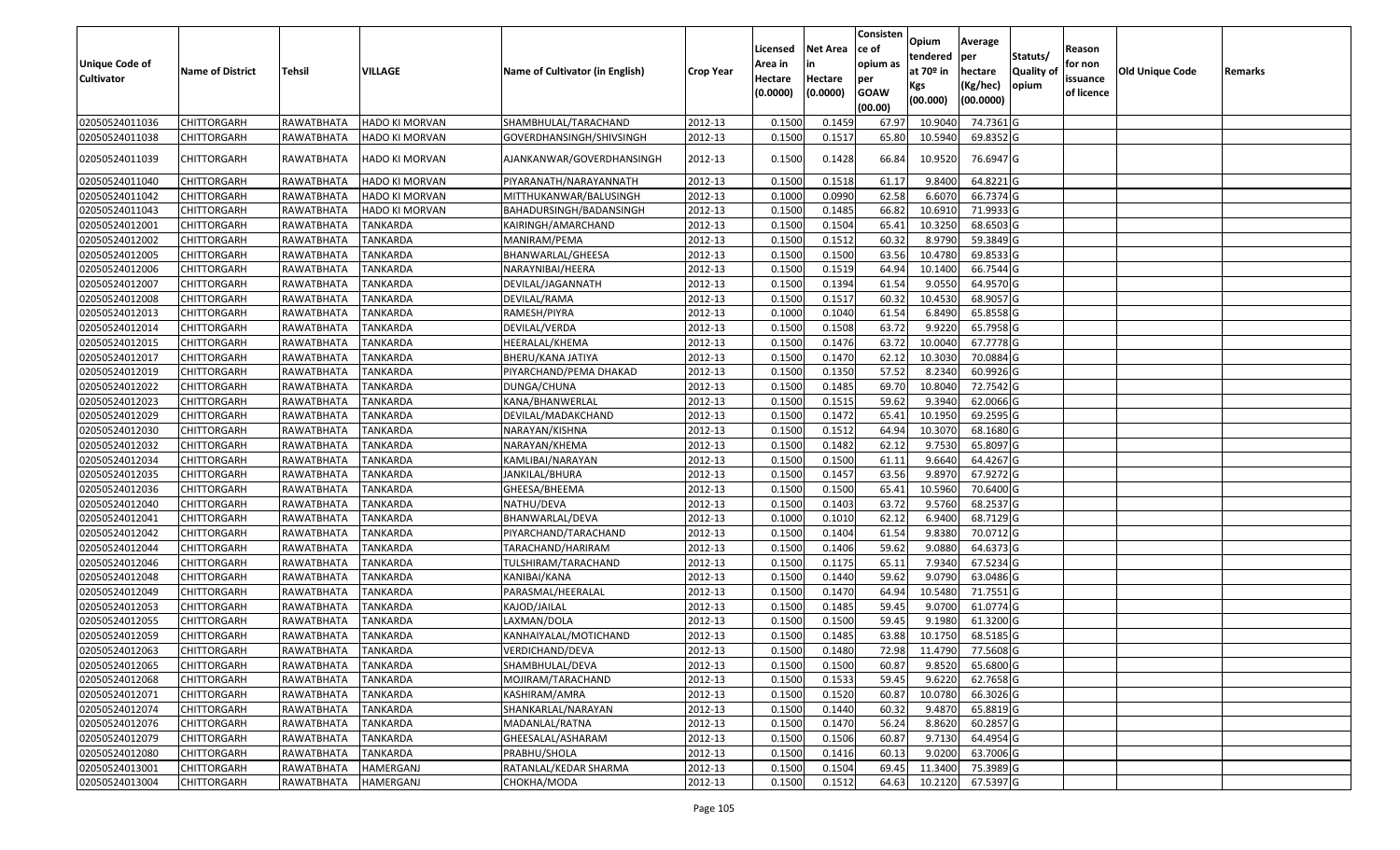| <b>Unique Code of</b> |                         |                   |                               |                                    |                  | Licensed<br>Area in | <b>Net Area</b>     | Consisten<br>ce of<br>opium as | Opium<br>tendered<br>at $70°$ in | Average<br>per                   | Statuts/            | Reason<br>for non      |                        |             |
|-----------------------|-------------------------|-------------------|-------------------------------|------------------------------------|------------------|---------------------|---------------------|--------------------------------|----------------------------------|----------------------------------|---------------------|------------------------|------------------------|-------------|
| <b>Cultivator</b>     | <b>Name of District</b> | <b>Tehsil</b>     | <b>VILLAGE</b>                | Name of Cultivator (in English)    | <b>Crop Year</b> | Hectare<br>(0.0000) | Hectare<br>(0.0000) | per<br><b>GOAW</b><br>(00.00)  | Kgs<br>(00.000)                  | hectare<br>(Kg/hec)<br>(00.0000) | Quality of<br>opium | issuance<br>of licence | <b>Old Unique Code</b> | Remarks     |
| 02050524013005        | <b>CHITTORGARH</b>      | RAWATBHATA        | HAMERGANJ                     | BHOLIBAI/PANNA                     | 2012-13          | 0.1500              | 0.1508              | 64.63                          | 10.1930                          | 67.5928 G                        |                     |                        |                        |             |
| 02050524013007        | CHITTORGARH             | RAWATBHATA        | HAMERGANJ                     | BHERU/HEERA                        | 2012-13          | 0.1500              | 0.1539              | 61.17                          | 9.8480                           | 63.9896 G                        |                     |                        |                        |             |
| 02050524013008        | <b>CHITTORGARH</b>      | RAWATBHATA        | HAMERGANJ                     | NEMICHAND/HEMA                     | 2012-13          | 0.1000              | 0.0999              | 63.67                          | 6.8400                           | 68.4685 G                        |                     |                        |                        |             |
| 02050524013010        | <b>CHITTORGARH</b>      | <b>RAWATBHATA</b> | <b>HAMERGANJ</b>              | TARACHAND/BHANWERLAL               | 2012-13          | 0.1500              | 0.1512              | 63.67                          | 10.0960                          | 66.7725 G                        |                     |                        |                        |             |
| 02050524013011        | <b>CHITTORGARH</b>      | RAWATBHATA        | HAMERGANJ                     | PREMCHAND/HANSRAJ                  | 2012-13          | 0.1500              | 0.1456              | 64.1                           | 10.0350                          | 68.9217 G                        |                     |                        |                        |             |
| 02050524013012        | CHITTORGARH             | RAWATBHATA        | HAMERGANJ                     | PANNIBAI/ONKAR                     | 2012-13          | 0.1000              | 0.0952              | 66.48                          | 6.8570                           | 72.0273 G                        |                     |                        |                        |             |
| 02050524013014        | CHITTORGARH             | RAWATBHATA        | HAMERGANJ                     | RATANLAL/MOTILAL                   | 2012-13          | 0.1000              | 0.0952              | 64.02                          | 6.4930                           | 68.2038 G                        |                     |                        |                        |             |
| 02050524013015        | <b>CHITTORGARH</b>      | RAWATBHATA        | HAMERGANJ                     | PRATHVIRAJ/BHURA                   | 2012-13          | 0.1500              | 0.1474              | 64.02                          | 9.9960                           | 67.8155 G                        |                     |                        |                        |             |
| 02050524013017        | <b>CHITTORGARH</b>      | RAWATBHATA        | HAMERGANJ                     | BALIBAI/BHERU                      | 2012-13          | 0.100               | 0.1015              | 64.02                          | 6.7860                           | 66.8571 G                        |                     |                        |                        |             |
| 02050524013020        | CHITTORGARH             | RAWATBHATA        | HAMERGANJ                     | GOVERDHAN/BHANWARLAL               | 2012-13          | 0.1000              | 0.1020              | 64.15                          | 6.8000                           | 66.6667 G                        |                     |                        |                        |             |
| 02050524013021        | <b>CHITTORGARH</b>      | RAWATBHATA        | HAMERGANJ                     | DEVILAL/KUKA DHAKAD                | 2012-13          | 0.1500              | 0.1452              | 64.15                          | 9.7050                           | 66.8388 G                        |                     |                        |                        |             |
| 02050524013022        | <b>CHITTORGARH</b>      | RAWATBHATA        | HAMERGANJ                     | DEVILAL/LAXMAN                     | 2012-13          | 0.1500              | 0.1476              | 64.63                          | 10.2020                          | 69.1192 G                        |                     |                        |                        | NAME CHANGE |
| 02050524014004        | <b>CHITTORGARH</b>      | RAWATBHATA        | <b>NIMBODA</b>                | GORILAL/AMARCHAND                  | 2012-13          | 0.1000              | 0.0980              | 60.7                           | 6.8080                           | 69.4694 G                        |                     |                        |                        |             |
| 02050524014008        | <b>CHITTORGARH</b>      | RAWATBHATA        | <b>NIMBODA</b>                | BHOLA/CHATURBHUJ                   | 2012-13          | 0.1000              | 0.0989              | 65.74                          | 6.9310                           | 70.0809 G                        |                     |                        |                        |             |
| 02050524014011        | <b>CHITTORGARH</b>      | RAWATBHATA        | <b>NIMBODA</b>                | DEVILAL/BHERULAL                   | 2012-13          | 0.1500              | 0.1496              | 63.50                          | 9.9790                           | 66.7045 G                        |                     |                        |                        |             |
| 02050524014013        | <b>CHITTORGARH</b>      | RAWATBHATA        | <b>NIMBODA</b>                | RAMCHANDRA/BHANWERLAL              | 2012-13          | 0.1500              | 0.1440              | 66.1                           | 10.1340                          | 70.3750 G                        |                     |                        |                        |             |
| 02050524014017        | <b>CHITTORGARH</b>      | RAWATBHATA        | <b>NIMBODA</b>                | PRABHULAL/SHIVLAL                  | 2012-13          | 0.1500              | 0.1500              | 66.1                           | 10.3790                          | 69.1933 G                        |                     |                        |                        |             |
| 02050524014018        | <b>CHITTORGARH</b>      | RAWATBHATA        | <b>NIMBODA</b>                | CHUNNILAL/BHURA                    | 2012-13          | 0.1500              | 0.1476              | 65.74                          | 10.3210                          | 69.9255 G                        |                     |                        |                        |             |
| 02050524014020        | CHITTORGARH             | RAWATBHATA        | <b>NIMBODA</b>                | DEVILAL/BHURA                      | 2012-13          | 0.1500              | 0.1484              | 66.1                           | 10.1900                          | 68.6658 G                        |                     |                        |                        |             |
| 02050524014031        | <b>CHITTORGARH</b>      | RAWATBHATA        | <b>NIMBODA</b>                | BHANWERLAL/BHOLA                   | 2012-13          | 0.1500              | 0.1472              | 63.50                          | 9.4620                           | 64.2799 G                        |                     |                        |                        |             |
| 02050524014033        | <b>CHITTORGARH</b>      | RAWATBHATA        | <b>NIMBODA</b>                | JHAMKUBAI/MOJIRAM                  | 2012-13          | 0.1000              | 0.0957              | 60.10                          | 6.0620                           | 63.3438 G                        |                     |                        |                        |             |
| 02050524015001        | <b>CHITTORGARH</b>      | RAWATBHATA        | TOLO KA LUHARIYA              | CHAMPALAL/BALU                     | 2012-13          | 0.1500              | 0.1455              | 66.47                          | 10.2740                          | 70.6117 G                        |                     |                        |                        |             |
| 02050524015002        | CHITTORGARH             | RAWATBHATA        | TOLO KA LUHARIYA              | RAMCHANDRA/BHANWERLAL              | 2012-13          | 0.1000              | 0.0944              | 66.47                          | 6.6380                           | 70.3178 G                        |                     |                        |                        |             |
| 02050524015003        | <b>CHITTORGARH</b>      | RAWATBHATA        | TOLO KA LUHARIYA              | BHANWERSINGH/MEGSINGH              | 2012-13          | 0.1000              | 0.1035              | 65.84                          | 7.1480                           | 69.0628 G                        |                     |                        |                        |             |
| 02050524015004        | <b>CHITTORGARH</b>      | RAWATBHATA        | <b>TOLO KA LUHARIYA</b>       | RODULAL/DALLA                      | 2012-13          | 0.1500              | 0.1474              | 66.4                           | 10.3980                          | 70.5427 G                        |                     |                        |                        |             |
| 02050524015005        | <b>CHITTORGARH</b>      | RAWATBHATA        | TOLO KA LUHARIYA              | HEERALAL/MODIRAM                   | 2012-13          | 0.1500              | 0.1444              | 65.84                          | 10.0360                          | 69.5014 G                        |                     |                        |                        |             |
| 02050524015006        | CHITTORGARH             | RAWATBHATA        | <b>TOLO KA LUHARIYA</b>       | IUJHARSINGH/ARJUNSINGH             | 2012-13          | 0.1500              | 0.1457              | 63.57                          | 9.9350                           | 68.1881 G                        |                     |                        |                        |             |
| 02050524015007        | <b>CHITTORGARH</b>      | RAWATBHATA        | TOLO KA LUHARIYA              | SITARAM/MOTI                       | 2012-13          | 0.1500              | 0.1476              | 62.27                          | 9.4740                           | 64.1870 G                        |                     |                        |                        |             |
| 02050524015008        | <b>CHITTORGARH</b>      | RAWATBHATA        | <b>TOLO KA LUHARIYA</b>       | MITTULAL/MADHO                     | 2012-13          | 0.1000              | 0.0938              | 65.84                          | 6.8470                           | 72.9957 G                        |                     |                        |                        |             |
| 02050524015012        | <b>CHITTORGARH</b>      | RAWATBHATA        | TOLO KA LUHARIYA              | KOAUSHALYABAI/NANDLAL              | 2012-13          | 0.1000              | 0.1014              | 66.31                          | 6.8490                           | 67.5444 G                        |                     |                        |                        |             |
| 02050524015013        | CHITTORGARH             | RAWATBHATA        | TOLO KA LUHARIYA              | JAMNALAL/NANA                      | 2012-13          | 0.1500              | 0.1408              | 63.58                          | 9.4730                           | 67.2798 G                        |                     |                        |                        |             |
| 02050524015014        | CHITTORGARH             | RAWATBHATA        | TOLO KA LUHARIYA              | KAMLABAI/MANGILAL                  | 2012-13          | 0.1500              | 0.1500              | 65.87                          | 9.7680                           | 65.1200 G                        |                     |                        |                        |             |
| 02050524015017        | <b>CHITTORGARH</b>      | RAWATBHATA        | <b>TOLO KA LUHARIYA</b>       | BHURALAL/KALU                      | 2012-13          | 0.1000              | 0.1000              | 68.60                          | 6.8310                           | 68.3100 G                        |                     |                        |                        |             |
| 02050524015019        | CHITTORGARH             | RAWATBHATA        | TOLO KA LUHARIYA              | MOHANSINGH/KALYANSINGH             | 2012-13          | 0.1500              | 0.1540              | 66.50                          | 10.6500                          | 69.1558 G                        |                     |                        |                        |             |
| 02050524015020        | CHITTORGARH             | RAWATBHATA        | TOLO KA LUHARIYA              | BAGDIRAM/NAGJI                     | 2012-13          | 0.1500              | 0.1470              | 63.58                          | 9.9640                           | 67.7823 G                        |                     |                        |                        |             |
| 02050524015023        | <b>CHITTORGARH</b>      | RAWATBHATA        | TOLO KA LUHARIYA              | DABLAIBAI/KALULAL                  | 2012-13          | 0.1500              | 0.1472              | 64.34                          | 9.8720                           | 67.0652 G                        |                     |                        |                        |             |
| 02050524015024        | <b>CHITTORGARH</b>      |                   | RAWATBHATA   TOLO KA LUHARIYA | MOHANLAL/ROPA                      | 2012-13          | 0.1500              | 0.1488              | 66.50                          | 10.0800                          | 67.7419 G                        |                     |                        |                        |             |
| 02050524015025        | <b>CHITTORGARH</b>      | RAWATBHATA        | <b>TOLO KA LUHARIYA</b>       | MATHURALAL/NANDA                   | 2012-13          | 0.1000              | 0.0969              | 65.87                          | 6.8410                           | 70.5986 G                        |                     |                        |                        |             |
| 02050524015027        | <b>CHITTORGARH</b>      | RAWATBHATA        | TOLO KA LUHARIYA              | SHANKERLAL/RAMCHANDRA              | 2012-13          | 0.1500              | 0.1530              | 65.87                          | 10.4260                          | 68.1438 G                        |                     |                        |                        |             |
| 02050524015030        | <b>CHITTORGARH</b>      | RAWATBHATA        | <b>TOLO KA LUHARIYA</b>       | BHANWERLAL URF<br>BHUWANA/MODANATH | 2012-13          | 0.1500              | 0.1530              | 60.08                          | 9.8870                           | 64.6209 G                        |                     |                        |                        |             |
| 02050524015032        | <b>CHITTORGARH</b>      | RAWATBHATA        | <b>TOLO KA LUHARIYA</b>       | LABHCHAND/BHURALAL                 | 2012-13          | 0.1500              | 0.1485              | 63.58                          | 9.4100                           | 63.3670 G                        |                     |                        |                        |             |
| 02050524015033        | <b>CHITTORGARH</b>      | RAWATBHATA        | TOLO KA LUHARIYA              | GANDMAL/BHANWERLAL                 | 2012-13          | 0.1500              | 0.1472              | 66.31                          | 10.2500                          | 69.6332 G                        |                     |                        |                        |             |
| 02050524015034        | <b>CHITTORGARH</b>      | RAWATBHATA        | <b>TOLO KA LUHARIYA</b>       | BHANWERSINGH/KALUSINGH             | 2012-13          | 0.1500              | 0.1512              | 62.94                          | 9.6930                           | 64.1071 G                        |                     |                        |                        |             |
| 02050524015035        | <b>CHITTORGARH</b>      | RAWATBHATA        | TOLO KA LUHARIYA              | KALURAM/BHAGWAN                    | 2012-13          | 0.1500              | 0.1470              | 66.32                          | 10.4790                          | 71.2857 G                        |                     |                        |                        |             |
| 02050524015036        | <b>CHITTORGARH</b>      | RAWATBHATA        | <b>TOLO KA LUHARIYA</b>       | SHIVSINGH/KALYANSINGH              | 2012-13          | 0.1000              | 0.1025              | 62.94                          | 6.7890                           | 66.2341 G                        |                     |                        |                        |             |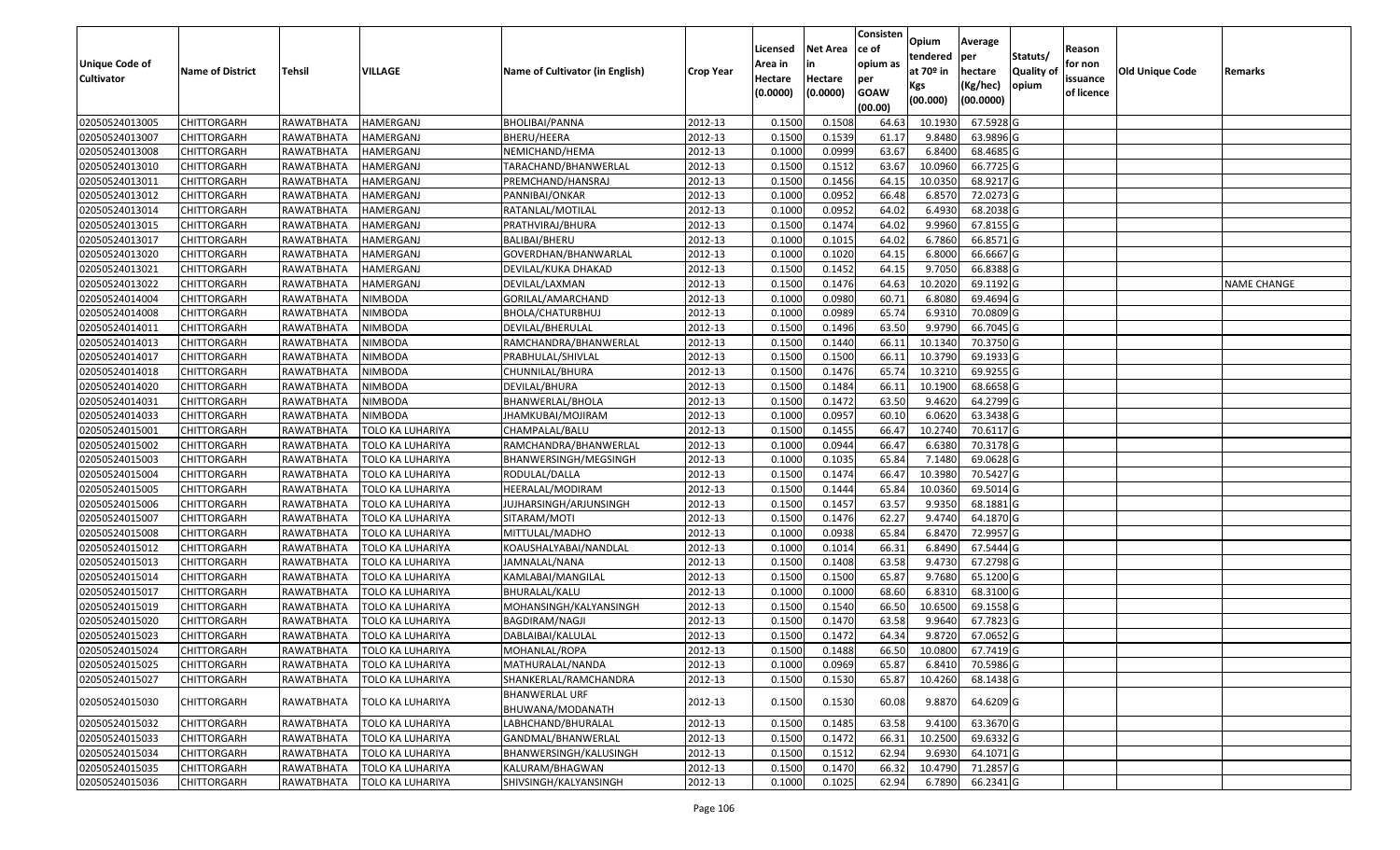| <b>Unique Code of</b> |                         |            |                        |                                 |                  | Licensed<br>Area in | <b>Net Area</b><br>in | Consisten<br>ce of<br>opium as | Opium<br>tendered              | Average<br>per                   | Statuts/                  | Reason<br>for non      |                 |                    |
|-----------------------|-------------------------|------------|------------------------|---------------------------------|------------------|---------------------|-----------------------|--------------------------------|--------------------------------|----------------------------------|---------------------------|------------------------|-----------------|--------------------|
| <b>Cultivator</b>     | <b>Name of District</b> | Tehsil     | VILLAGE                | Name of Cultivator (in English) | <b>Crop Year</b> | Hectare<br>(0.0000) | Hectare<br>(0.0000)   | per<br><b>GOAW</b><br>(00.00)  | at $70°$ in<br>Kgs<br>(00.000) | hectare<br>(Kg/hec)<br>(00.0000) | <b>Quality o</b><br>opium | issuance<br>of licence | Old Unique Code | Remarks            |
| 02050524015037        | <b>CHITTORGARH</b>      | RAWATBHATA | TOLO KA LUHARIYA       | NARAYANSINGH/JUJHARSINGH        | 2012-13          | 0.1500              | 0.1504                | 64.34                          | 10.3400                        | 68.7500 G                        |                           |                        |                 |                    |
| 02050524015039        | <b>CHITTORGARH</b>      | RAWATBHATA | TOLO KA LUHARIYA       | SOHANIBAI/LALURAM               | 2012-13          | 0.1500              | 0.1540                | 64.34                          | 10.4970                        | 68.1623 G                        |                           |                        |                 |                    |
| 02050524015041        | <b>CHITTORGARH</b>      | RAWATBHATA | TOLO KA LUHARIYA       | AMBALAL/MODHO                   | 2012-13          | 0.1500              | 0.1450                | 62.61                          | 9.4180                         | 64.9517 G                        |                           |                        |                 |                    |
| 02050524015042        | <b>CHITTORGARH</b>      | RAWATBHATA | TOLO KA LUHARIYA       | KALUSINGH/ISHWERSINGH           | 2012-13          | 0.1000              | 0.1008                | 66.70                          | 6.9840                         | 69.2857 G                        |                           |                        |                 |                    |
| 02050524015044        | <b>CHITTORGARH</b>      | RAWATBHATA | TOLO KA LUHARIYA       | SHANKERLAL/MODIRAM              | 2012-13          | 0.1500              | 0.1400                | 66.70                          | 9.7100                         | 69.3571 G                        |                           |                        |                 |                    |
| 02050524015046        | <b>CHITTORGARH</b>      | RAWATBHATA | TOLO KA LUHARIYA       | BHAGWANLAL/TEJA                 | 2012-13          | 0.1500              | 0.1449                | 62.94                          | 9.6750                         | 66.7702 G                        |                           |                        |                 |                    |
| 02050524015051        | CHITTORGARH             | RAWATBHATA | TOLO KA LUHARIYA       | HAMRAJ/MODHO                    | 2012-13          | 0.1500              | 0.1444                | 66.70                          | 9.9480                         | 68.8920 G                        |                           |                        |                 |                    |
| 02050524015053        | <b>CHITTORGARH</b>      | RAWATBHATA | TOLO KA LUHARIYA       | DALALESINGH/VIJAYSINGH          | 2012-13          | 0.1500              | 0.1500                | 60.08                          | 9.2180                         | 61.4533 G                        |                           |                        |                 |                    |
| 02050524015054        | <b>CHITTORGARH</b>      | RAWATBHATA | TOLO KA LUHARIYA       | BAJERAM/NOULA JI                | 2012-13          | 0.1500              | 0.1443                | 65.41                          | 10.1760                        | 70.5198 G                        |                           |                        |                 |                    |
| 02050524015058        | <b>CHITTORGARH</b>      | RAWATBHATA | TOLO KA LUHARIYA       | BHARATSINGH/ONKARSINGH          | 2012-13          | 0.1000              | 0.1000                | 62.61                          | 6.5920                         | 65.9200 G                        |                           |                        |                 |                    |
| 02050524015059        | <b>CHITTORGARH</b>      | RAWATBHATA | TOLO KA LUHARIYA       | JODHSINGH/MEGSINGH              | 2012-13          | 0.1500              | 0.1512                | 65.41                          | 10.1010                        | 66.8056 G                        |                           |                        |                 |                    |
| 02050524015060        | <b>CHITTORGARH</b>      | RAWATBHATA | TOLO KA LUHARIYA       | PREMSUKH/MODIRAM                | 2012-13          | 0.1500              | 0.1440                | 66.50                          | 9.8040                         | 68.0833 G                        |                           |                        |                 |                    |
| 02050524015062        | <b>CHITTORGARH</b>      | RAWATBHATA | TOLO KA LUHARIYA       | RAMESHWAR/HEERALAL              | 2012-13          | 0.1500              | 0.1470                | 65.41                          | 9.9520                         | 67.7007 G                        |                           |                        |                 |                    |
| 02050524015063        | <b>CHITTORGARH</b>      | RAWATBHATA | TOLO KA LUHARIYA       | NANA/UDA                        | 2012-13          | 0.1500              | 0.1488                | 60.08                          | 9.1920                         | 61.7742 G                        |                           |                        |                 |                    |
| 02050524015064        | <b>CHITTORGARH</b>      | RAWATBHATA | TOLO KA LUHARIYA       | MADHU/NAGJIRAM                  | 2012-13          | 0.1500              | 0.1500                | 67.49                          | 10.7020                        | 71.3467 G                        |                           |                        |                 |                    |
| 02050524015066        | <b>CHITTORGARH</b>      | RAWATBHATA | TOLO KA LUHARIYA       | SHAMBHLAL/RAMLAL                | 2012-13          | 0.1500              | 0.1550                | 62.61                          | 9.7400                         | 62.8387 G                        |                           |                        |                 |                    |
| 02050524015069        | <b>CHITTORGARH</b>      | RAWATBHATA | TOLO KA LUHARIYA       | MOOLCHAND/MOTI                  | 2012-13          | 0.1000              | 0.0938                | 62.61                          | 6.8160                         | 72.6652 G                        |                           |                        |                 |                    |
| 02050524015070        | <b>CHITTORGARH</b>      | RAWATBHATA | TOLO KA LUHARIYA       | MADANLAL/BHANWERLAL             | 2012-13          | 0.1500              | 0.1485                | 62.27                          | 9.5980                         | 64.6330 G                        |                           |                        |                 |                    |
| 02050524015071        | <b>CHITTORGARH</b>      | RAWATBHATA | TOLO KA LUHARIYA       | BADRILAL/PEMA                   | 2012-13          | 0.1500              | 0.1453                | 67.49                          | 10.4710                        | 72.0647 G                        |                           |                        |                 |                    |
| 02050524015072        | <b>CHITTORGARH</b>      | RAWATBHATA | TOLO KA LUHARIYA       | GANGARAM/BALU                   | 2012-13          | 0.1000              | 0.0990                | 68.60                          | 7.1740                         | 72.4646 G                        |                           |                        |                 |                    |
| 02050524015078        | <b>CHITTORGARH</b>      | RAWATBHATA | TOLO KA LUHARIYA       | MODHOLAL/SHOJI                  | 2012-13          | 0.1500              | 0.1482                | 67.49                          | 10.3070                        | 69.5479 G                        |                           |                        |                 |                    |
| 02050524015079        | <b>CHITTORGARH</b>      | RAWATBHATA | TOLO KA LUHARIYA       | BHAGWAN/MODA MEGWAL             | 2012-13          | 0.1000              | 0.0960                | 66.31                          | 6.6690                         | 69.4688 G                        |                           |                        |                 |                    |
| 02050524015080        | <b>CHITTORGARH</b>      | RAWATBHATA | TOLO KA LUHARIYA       | LALUNATH/MODANATH               | 2012-13          | 0.1500              | 0.1500                | 66.32                          | 10.1660                        | 67.7733 G                        |                           |                        |                 |                    |
| 02050524015088        | <b>CHITTORGARH</b>      | RAWATBHATA | TOLO KA LUHARIYA       | PANNALAL/DHANNA                 | 2012-13          | 0.1500              | 0.1500                | 62.27                          | 9.6610                         | 64.4067 G                        |                           |                        |                 |                    |
| 02050524016001        | <b>CHITTORGARH</b>      | RAWATBHATA | <b>GUJRO KI MORVAN</b> | DEVILAL/UDA (CHOTA)             | 2012-13          | 0.1500              | 0.1452                | 65.11                          | 10.0640                        | 69.3113 G                        |                           |                        |                 |                    |
| 02050524016007        | <b>CHITTORGARH</b>      | RAWATBHATA | <b>GUJRO KI MORVAN</b> | JETUBAI/BHURA                   | 2012-13          | 0.1500              | 0.1540                | 63.88                          | 10.3030                        | 66.9026 G                        |                           |                        |                 |                    |
| 02050524016009        | <b>CHITTORGARH</b>      | RAWATBHATA | <b>GUJRO KI MORVAN</b> | RAMCHANDRA/NANA                 | 2012-13          | 0.1500              | 0.1518                | 71.78                          | 11.2900                        | 74.3742 G                        |                           |                        |                 |                    |
| 02050524016010        | <b>CHITTORGARH</b>      | RAWATBHATA | <b>GUJRO KI MORVAN</b> | NANIBAI/CHATRA                  | 2012-13          | 0.1500              | 0.1540                | 64.76                          | 10.5100                        | 68.2468 G                        |                           |                        |                 |                    |
| 02050524016011        | <b>CHITTORGARH</b>      | RAWATBHATA | <b>GUJRO KI MORVAN</b> | RADHABAI D/0 KASHIBAI/SITARAM   | 2012-13          | 0.1500              | 0.1521                | 68.80                          | 10.8900                        | 71.5976 G                        |                           |                        |                 |                    |
| 02050524016014        | <b>CHITTORGARH</b>      | RAWATBHATA | <b>GUJRO KI MORVAN</b> | GOPILAL/GANGARAM                | 2012-13          | 0.1000              | 0.0988                | 64.76                          | 6.8280                         | 69.1093 G                        |                           |                        |                 |                    |
| 02050524016016        | <b>CHITTORGARH</b>      | RAWATBHATA | <b>GUJRO KI MORVAN</b> | KUKIBAI/RUPA                    | 2012-13          | 0.1500              | 0.1505                | 65.1                           | 10.2350                        | 68.0066 G                        |                           |                        |                 |                    |
| 02050524016017        | CHITTORGARH             | RAWATBHATA | <b>GUJRO KI MORVAN</b> | SHORAM/NANDA                    | 2012-13          | 0.1500              | 0.1520                | 67.7                           | 10.6840                        | 70.2895 G                        |                           |                        |                 |                    |
| 02050524016020        | <b>CHITTORGARH</b>      | RAWATBHATA | <b>GUJRO KI MORVAN</b> | LAXMAN/NANDA                    | 2012-13          | 0.1500              | 0.1472                | 71.78                          | 10.9520                        | 74.4022 G                        |                           |                        |                 |                    |
| 02050524016021        | <b>CHITTORGARH</b>      | RAWATBHATA | <b>GUJRO KI MORVAN</b> | UDAILAL/KANA                    | 2012-13          | 0.1500              | 0.1521                | 71.1                           | 11.3420                        | 74.5694 G                        |                           |                        |                 |                    |
| 02050524016022        | <b>CHITTORGARH</b>      | RAWATBHATA | <b>GUJRO KI MORVAN</b> | KANA/NANA                       | 2012-13          | 0.1500              | 0.1479                | 71.14                          | 10.8340                        | 73.2522 G                        |                           |                        |                 |                    |
| 02050524016023        | <b>CHITTORGARH</b>      | RAWATBHATA | <b>GUJRO KI MORVAN</b> | NANIBAI/UDA                     | 2012-13          | 0.1500              | 0.1500                | 68.80                          | 11.1850                        | 74.5667 G                        |                           |                        |                 |                    |
| 02050524016025        | CHITTORGARH             | RAWATBHATA | <b>GUJRO KI MORVAN</b> | LAXMAN/UDA                      | 2012-13          | 0.1500              | 0.1449                | 63.88                          | 9.9200                         | 68.4610 G                        |                           |                        |                 |                    |
| 02050524016026        | <b>CHITTORGARH</b>      | RAWATBHATA | <b>GUJRO KI MORVAN</b> | <b>BHOLIBAI /BHERU</b>          | 2012-13          | 0.1500              | 0.1512                | 68.80                          | 10.8020                        | 71.4418 G                        |                           |                        |                 |                    |
| 02050524016027        | <b>CHITTORGARH</b>      | RAWATBHATA | <b>GUJRO KI MORVAN</b> | PRABHULAL/CHATRA                | 2012-13          | 0.1500              | 0.1500                | 67.74                          | 10.7710                        | 71.8067 G                        |                           |                        |                 |                    |
| 02050524016028        | <b>CHITTORGARH</b>      | RAWATBHATA | <b>GUJRO KI MORVAN</b> | DEVILAL/UDA                     | 2012-13          | 0.1500              | 0.1472                | 67.74                          | 10.5480                        | 71.6576 G                        |                           |                        |                 |                    |
| 02050524016030        | <b>CHITTORGARH</b>      | RAWATBHATA | <b>GUJRO KI MORVAN</b> | NANIBAI/NAGJIRAM                | 2012-13          | 0.1500              | 0.1487                | 65.13                          | 10.2630                        | 69.0182G                         |                           |                        |                 | <b>NAME CHANGE</b> |
| 02050524016034        | <b>CHITTORGARH</b>      | RAWATBHATA | <b>GUJRO KI MORVAN</b> | KESHURAM A/S NANALAL/KHANA      | 2012-13          | 0.1500              | 0.1444                | 71.82                          | 11.0300                        | 76.3850 G                        |                           |                        |                 |                    |
| 02050524016036        | <b>CHITTORGARH</b>      | RAWATBHATA | <b>GUJRO KI MORVAN</b> | PRATAPSINGH/BHANWERSINGH        | 2012-13          | 0.1500              | 0.1458                | 65.11                          | 9.9800                         | 68.4499 G                        |                           |                        |                 |                    |
| 02050524016038        | <b>CHITTORGARH</b>      | RAWATBHATA | <b>GUJRO KI MORVAN</b> | MOHANLAL/VERDA                  | 2012-13          | 0.1500              | 0.1505                | 64.76                          | 10.2410                        | 68.0465 G                        |                           |                        |                 |                    |
| 02050524016043        | <b>CHITTORGARH</b>      | RAWATBHATA | <b>GUJRO KI MORVAN</b> | JEETU/NANA                      | 2012-13          | 0.1500              | 0.1406                | 60.13                          | 9.2690                         | 65.9246 G                        |                           |                        |                 |                    |
| 02050524016044        | <b>CHITTORGARH</b>      | RAWATBHATA | <b>GUJRO KI MORVAN</b> | LALU/GANGARAM                   | 2012-13          | 0.1500              | 0.1519                | 68.39                          | 10.3860                        | 68.3739 G                        |                           |                        |                 |                    |